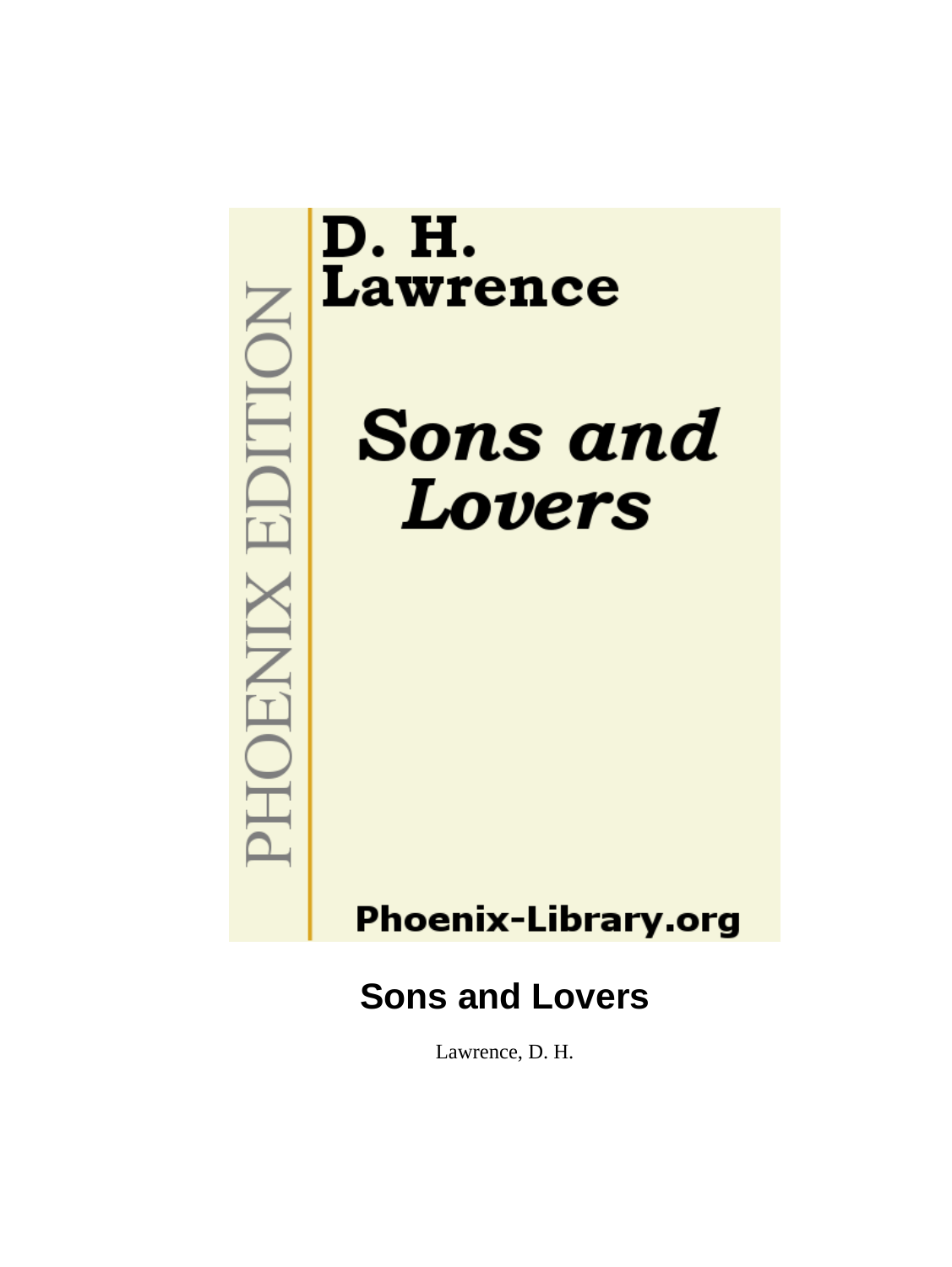[Table Of Content](#page-470-0) [About Phoenix−Edition](#page-471-0) **[Copyright](#page-472-0)**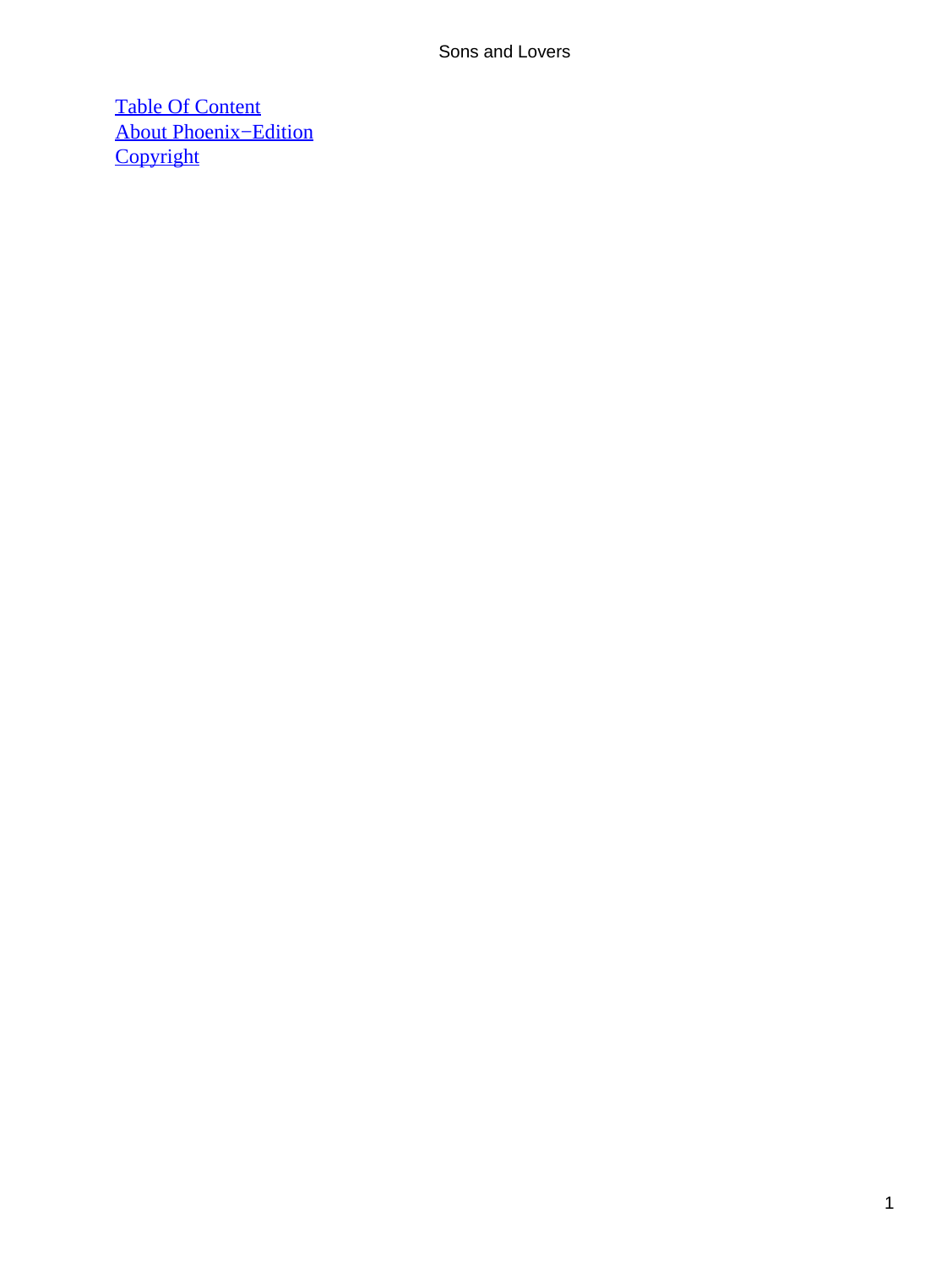# *S*ONS **AND LOVERS**

### D. H. LAWRENCE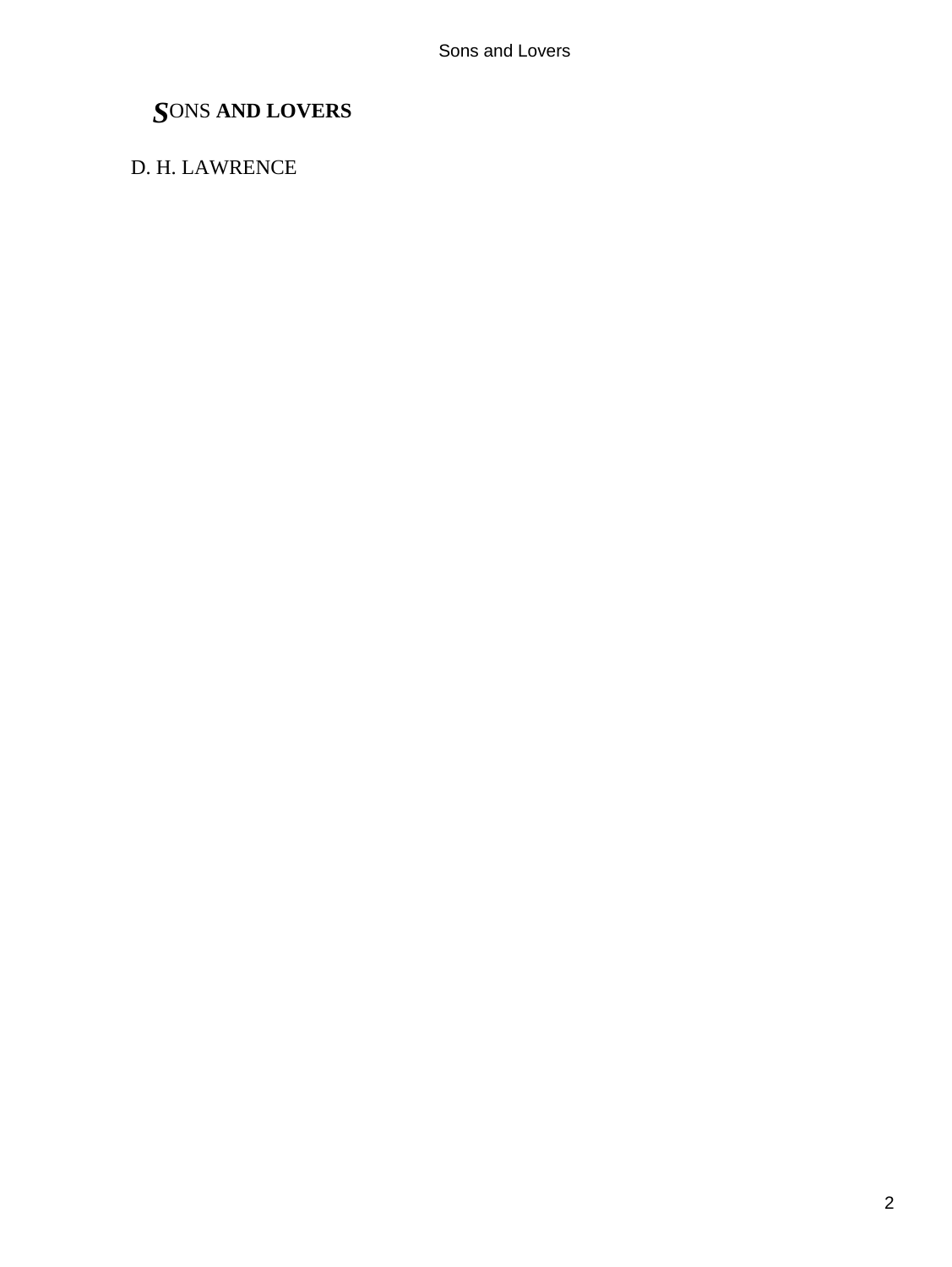# **[PART ONE](#page-470-0)**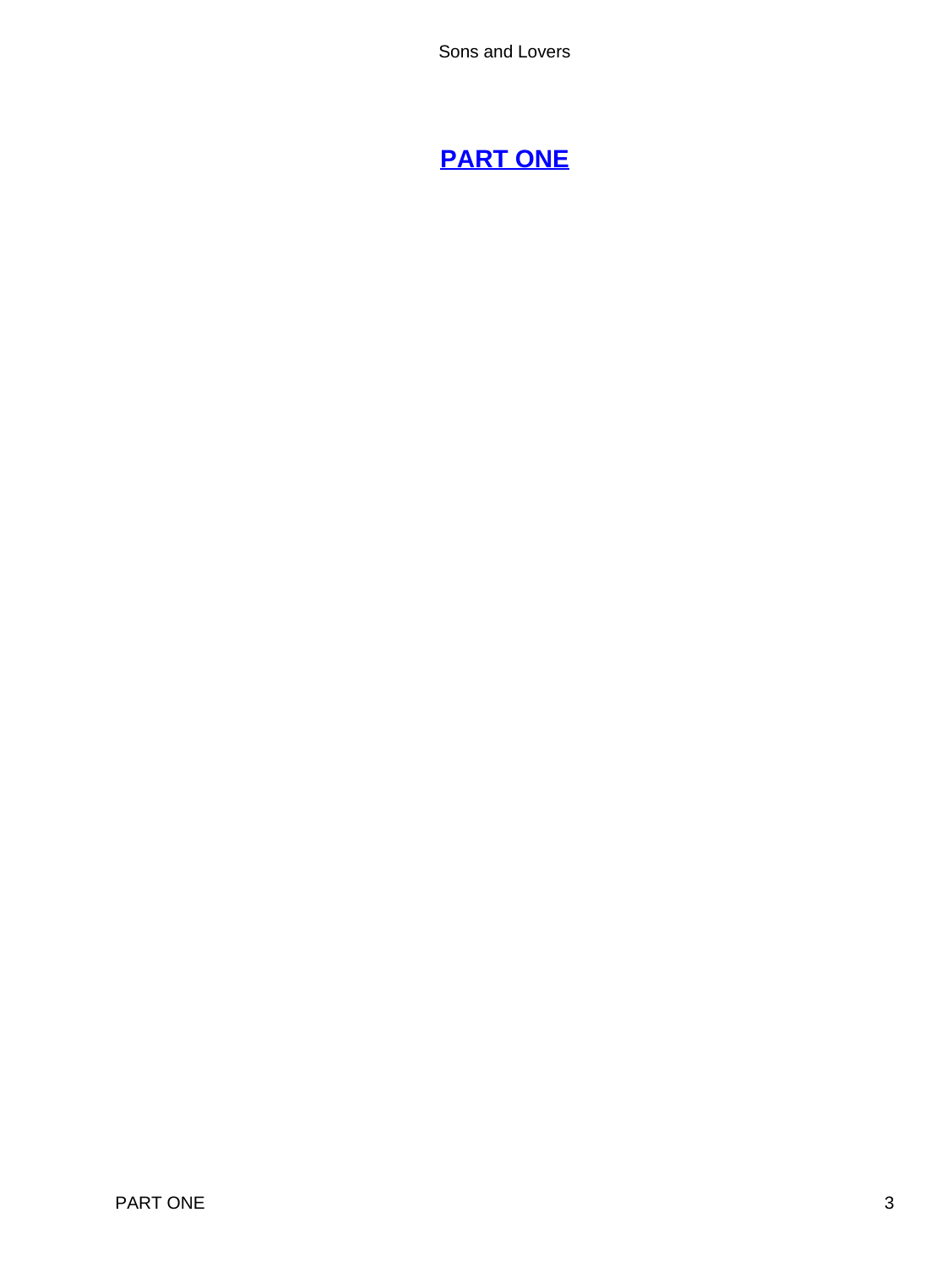## **[CHAPTER I](#page-470-0)**

#### *T*HE **EARLY MARRIED LIFE OF THE MORELS**

 «THE BOTTOMS» succeeded to «Hell Row». Hell Row was a block of thatched, bulging cottages that stood by the brookside on Greenhill Lane. There lived the colliers who worked in the little gin−pits two fields away. The brook ran under the alder trees, scarcely soiled by these small mines, whose coal was drawn to the surface by donkeys that plodded wearily in a circle round a gin. And all over the countryside were these same pits, some of which had been worked in the time of Charles II, the few colliers and the donkeys burrowing down like ants into the earth, making queer mounds and little black places among the corn−fields and the meadows. And the cottages of these coal−miners, in blocks and pairs here and there, together with odd farms and homes of the stockingers, straying over the parish, formed the village of Bestwood.

 Then, some sixty years ago, a sudden change took place. The gin−pits were elbowed aside by the large mines of the financiers. The coal and iron field of Nottinghamshire and Derbyshire was discovered. Carston, Waite and Co. appeared. Amid tremendous excitement, Lord Palmerston formally opened the company's first mine at Spinney Park, on the edge of Sherwood Forest.

 About this time the notorious Hell Row, which through growing old had acquired an evil reputation, was burned down, and much dirt was cleansed away.

 Carston, Waite Co. found they had struck on a good thing, so, down the valleys of the brooks from Selby and Nuttall, new mines were sunk, until soon there were six pits working. From Nuttall, high up on the sandstone among the woods, the railway ran, past the ruined priory of the Carthusians and past Robin Hood's Well, down to Spinney Park, then on to Minton, a large mine among corn−fields; from Minton across the farmlands of the valleyside to Bunker's Hill, branching off there, and running north to Beggarlee and Selby, that looks over at Crich and the hills of Derbyshire: six mines like black studs on the countryside, linked by a loop of fine chain, the railway.

 To accommodate the regiments of miners, Carston, Waite and Co. built the Squares, great quadrangles of dwellings on the hillside of Bestwood, and then, in the brook valley, on the site of Hell Row, they erected the Bottoms.

 The Bottoms consisted of six blocks of miners' dwellings, two rows of three, like the dots on a blank−six domino, and twelve houses in a block. This double row of dwellings sat at the foot of the rather sharp slope from Bestwood, and looked out, from the attic windows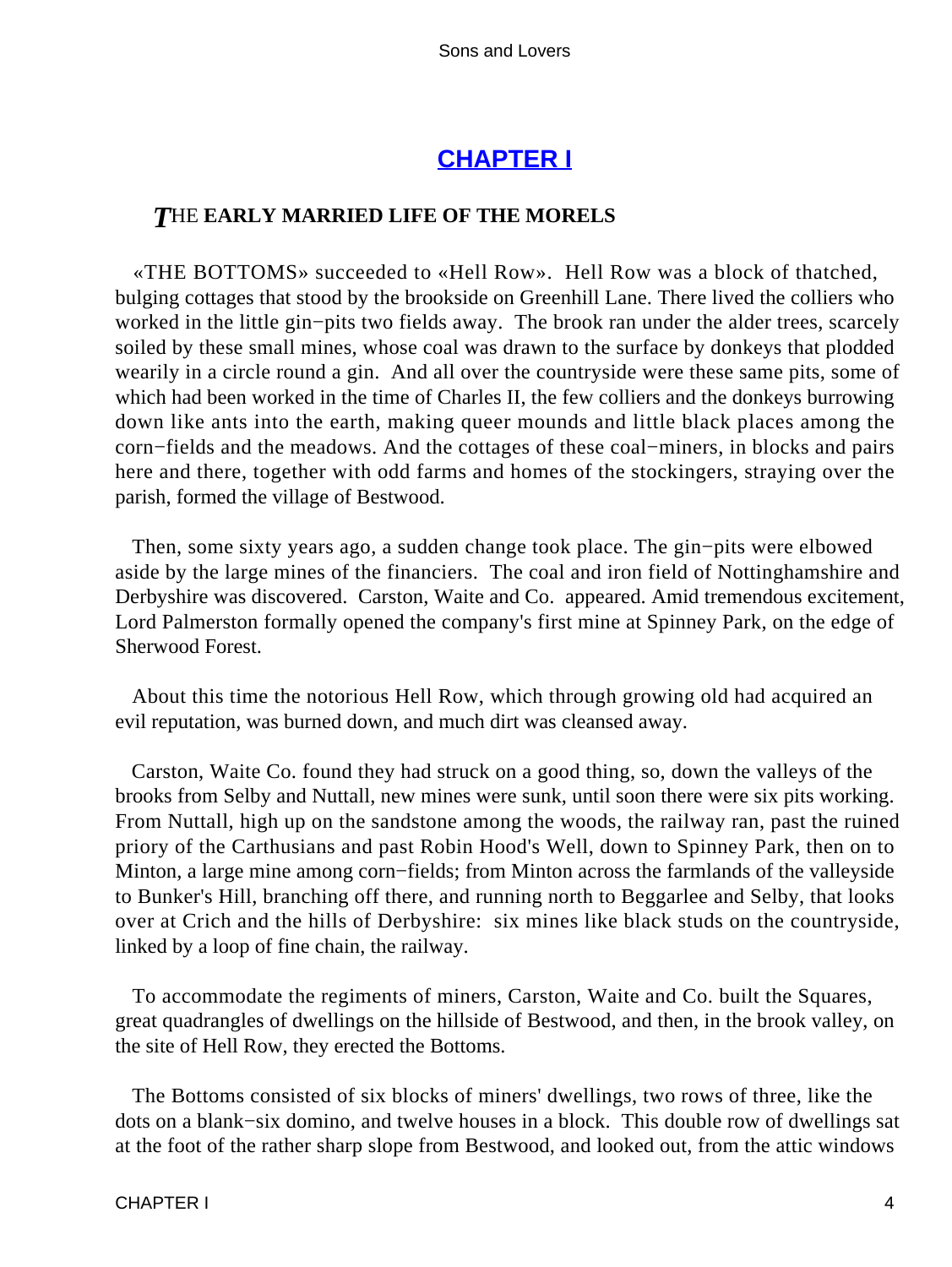at least, on the slow climb of the valley towards Selby.

 The houses themselves were substantial and very decent. One could walk all round, seeing little front gardens with auriculas and saxifrage in the shadow of the bottom block, sweet–williams and pinks in the sunny top block; seeing neat front windows, little porches, little privet hedges, and dormer windows for the attics. But that was outside; that was the view on to the uninhabited parlours of all the colliers' wives. The dwelling−room, the kitchen, was at the back of the house, facing inward between the blocks, looking at a scrubby back garden, and then at the ash−pits. And between the rows, between the long lines of ash−pits, went the alley, where the children played and the women gossiped and the men smoked. So, the actual conditions of living in the Bottoms, that was so well built and that looked so nice, were quite unsavoury because people must live in the kitchen, and the kitchens opened on to that nasty alley of ash−pits.

 Mrs. Morel was not anxious to move into the Bottoms, which was already twelve years old and on the downward path, when she descended to it from Bestwood. But it was the best she could do. Moreover, she had an end house in one of the top blocks, and thus had only one neighbour; on the other side an extra strip of garden. And, having an end house, she enjoyed a kind of aristocracy among the other women of the «between» houses, because her rent was five shillings and sixpence instead of five shillings a week. But this superiority in station was not much consolation to Mrs. Morel.

 She was thirty−one years old, and had been married eight years. A rather small woman, of delicate mould but resolute bearing, she shrank a little from the first contact with the Bottoms women. She came down in the July, and in the September expected her third baby.

 Her husband was a miner. They had only been in their new home three weeks when the wakes, or fair, began. Morel, she knew, was sure to make a holiday of it. He went off early on the Monday morning, the day of the fair. The two children were highly excited. William, a boy of seven, fled off immediately after breakfast, to prowl round the wakes ground, leaving Annie, who was only five, to whine all morning to go also. Mrs. Morel did her work. She scarcely knew her neighbours yet, and knew no one with whom to trust the little girl. So she promised to take her to the wakes after dinner.

 William appeared at half−past twelve. He was a very active lad, fair−haired, freckled, with a touch of the Dane or Norwegian about him.

 «Can I have my dinner, mother?» he cried, rushing in with his cap on. «'Cause it begins at half−past one, the man says so.»

«You can have your dinner as soon as it's done,» replied the mother.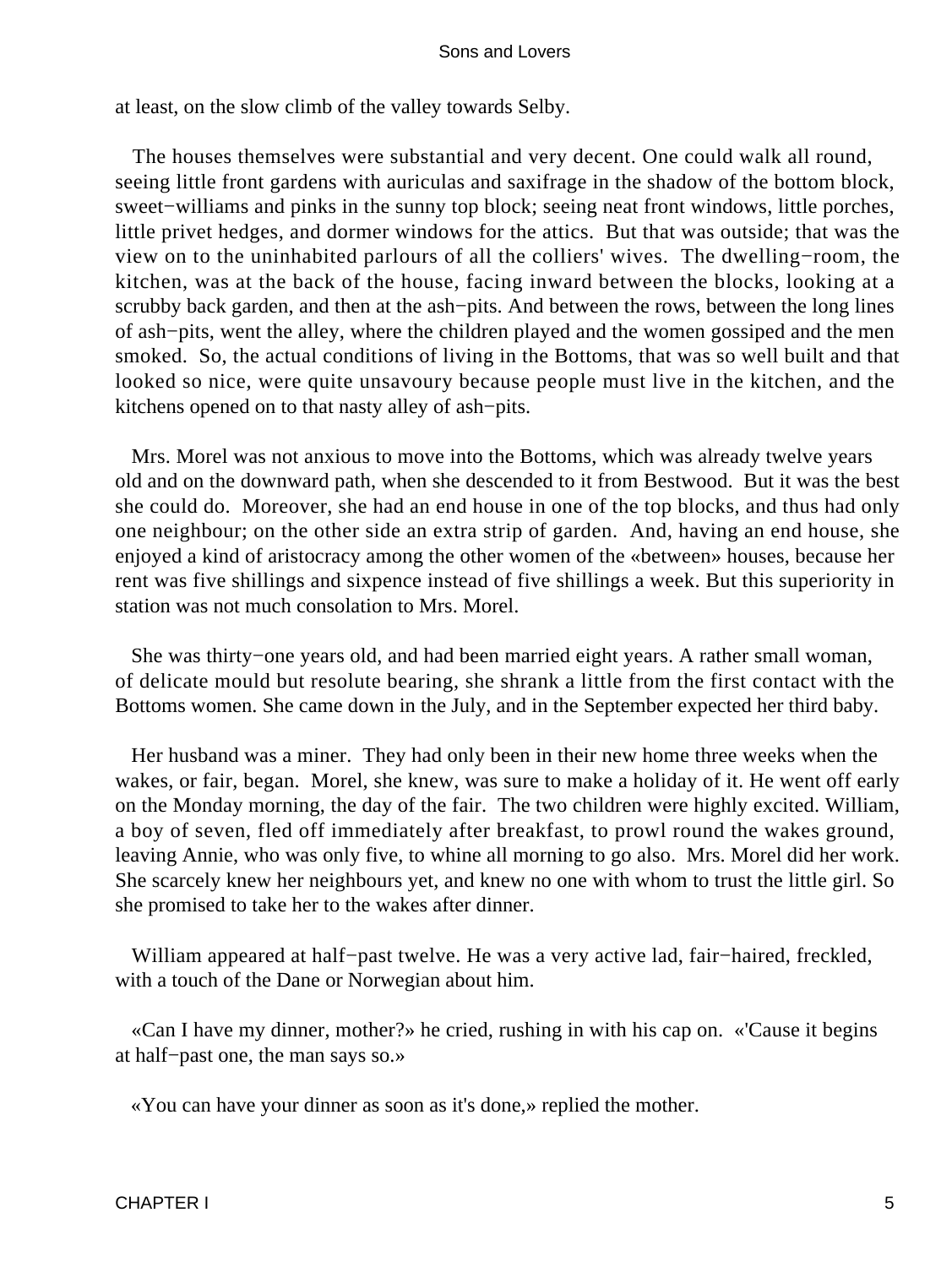«Isn't it done?» he cried, his blue eyes staring at her in indignation. «Then I'm goin' be−out it.»

 «You'll do nothing of the sort. It will be done in five minutes. It is only half−past twelve.»

«They'll be beginnin',» the boy half cried, half shouted.

 «You won't die if they do,» said the mother. «Besides, it's only half−past twelve, so you've a full hour.»

 The lad began hastily to lay the table, and directly the three sat down. They were eating batter−pudding and jam, when the boy jumped off his chair and stood perfectly stiff. Some distance away could be heard the first small braying of a merry−go−round, and the tooting of a horn. His face quivered as he looked at his mother.

«I told you!» he said, running to the dresser for his cap.

 «Take your pudding in your hand – and it's only five past one, so you were wrong – you haven't got your twopence,» cried the mother in a breath.

 The boy came back, bitterly disappointed, for his twopence, then went off without a word.

«I want to go, I want to go,» said Annie, beginning to cry.

 «Well, and you shall go, whining, wizzening little stick!» said the mother. And later in the afternoon she trudged up the hill under the tall hedge with her child. The hay was gathered from the fields, and cattle were turned on to the eddish. It was warm, peaceful.

 Mrs. Morel did not like the wakes. There were two sets of horses, one going by steam, one pulled round by a pony; three organs were grinding, and there came odd cracks of pistol−shots, fearful screeching of the cocoanut man's rattle, shouts of the Aunt Sally man, screeches from the peep−show lady. The mother perceived her son gazing enraptured outside the Lion Wallace booth, at the pictures of this famous lion that had killed a negro and maimed for life two white men. She left him alone, and went to get Annie a spin of toffee. Presently the lad stood in front of her, wildly excited.

 «You never said you was coming – isn't the' a lot of things?− that lion's killed three men−l've spent my tuppence−an' look here.»

He pulled from his pocket two egg−cups, with pink moss−roses on them.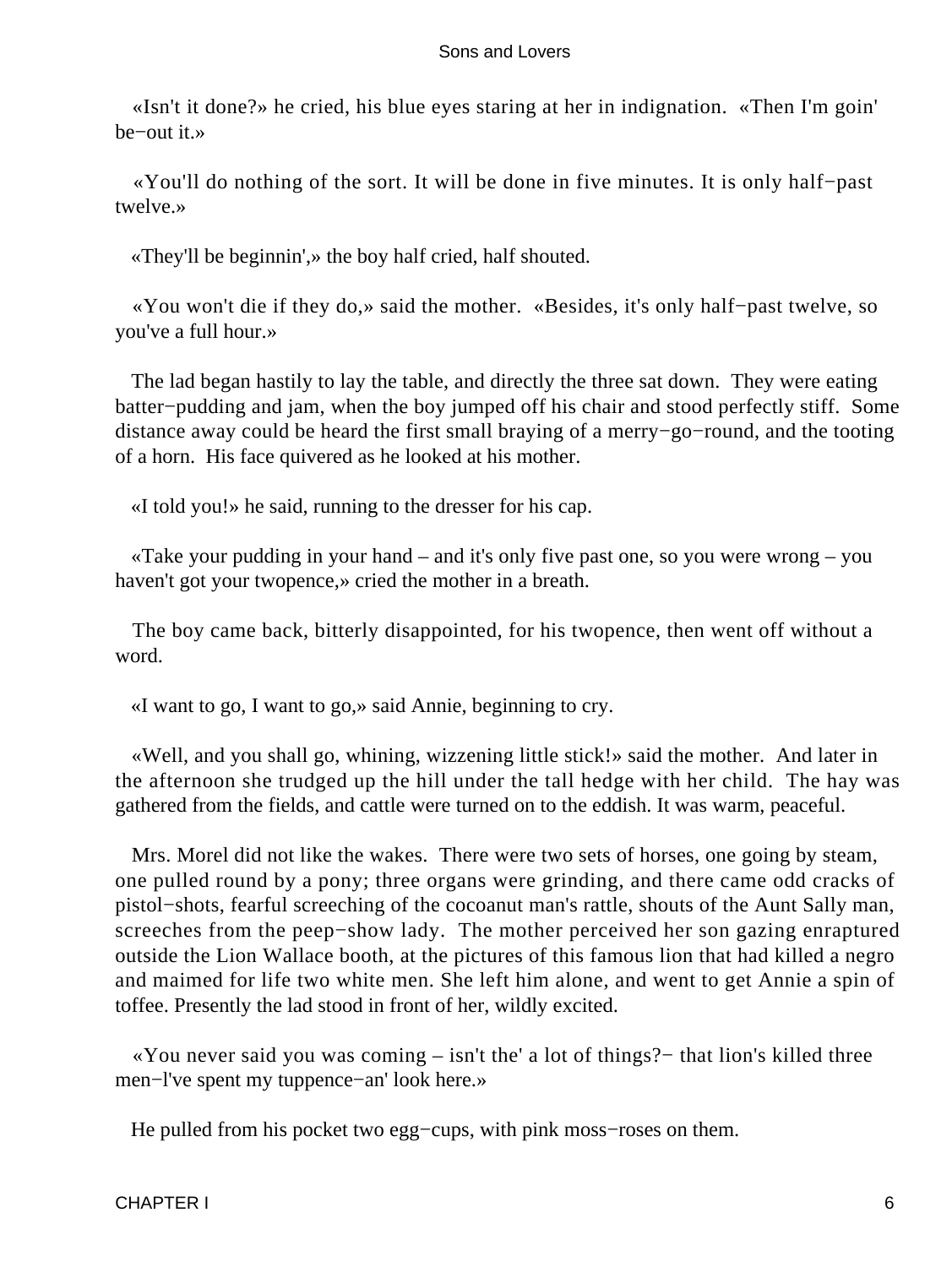«I got these from that stall where y'ave ter get them marbles in them holes. An' I got these two in two goes−'aepenny a go−they've got moss−roses on, look here. I wanted these.»

She knew he wanted them for her.

«H'm!» she said, pleased. «They ARE pretty!»

«Shall you carry 'em, 'cause I'm frightened o' breakin' 'em?»

 He was tipful of excitement now she had come, led her about the ground, showed her everything. Then, at the peep−show, she explained the pictures, in a sort of story, to which he listened as if spellbound. He would not leave her. All the time he stuck close to her, bristling with a small boy's pride of her. For no other woman looked such a lady as she did, in her little black bonnet and her cloak. She smiled when she saw women she knew. When she was tired she said to her son:

«Well, are you coming now, or later?»

«Are you goin' a'ready?» he cried, his face full of reproach.

«Already? It is past four, I know.»

«What are you goin' a'ready for?» he lamented.

«You needn't come if you don't want,» she said.

 And she went slowly away with her little girl, whilst her son stood watching her, cut to the heart to let her go, and yet unable to leave the wakes. As she crossed the open ground in front of the Moon and Stars she heard men shouting, and smelled the beer, and hurried a little, thinking her husband was probably in the bar.

 At about half−past six her son came home, tired now, rather pale, and somewhat wretched. He was miserable, though he did not know it, because he had let her go alone. Since she had gone, he had not enjoyed his wakes.

«Has my dad been?» he asked.

«No,» said the mother.

 «He's helping to wait at the Moon and Stars. I seed him through that black tin stuff wi' holes in, on the window, wi' his sleeves rolled up.»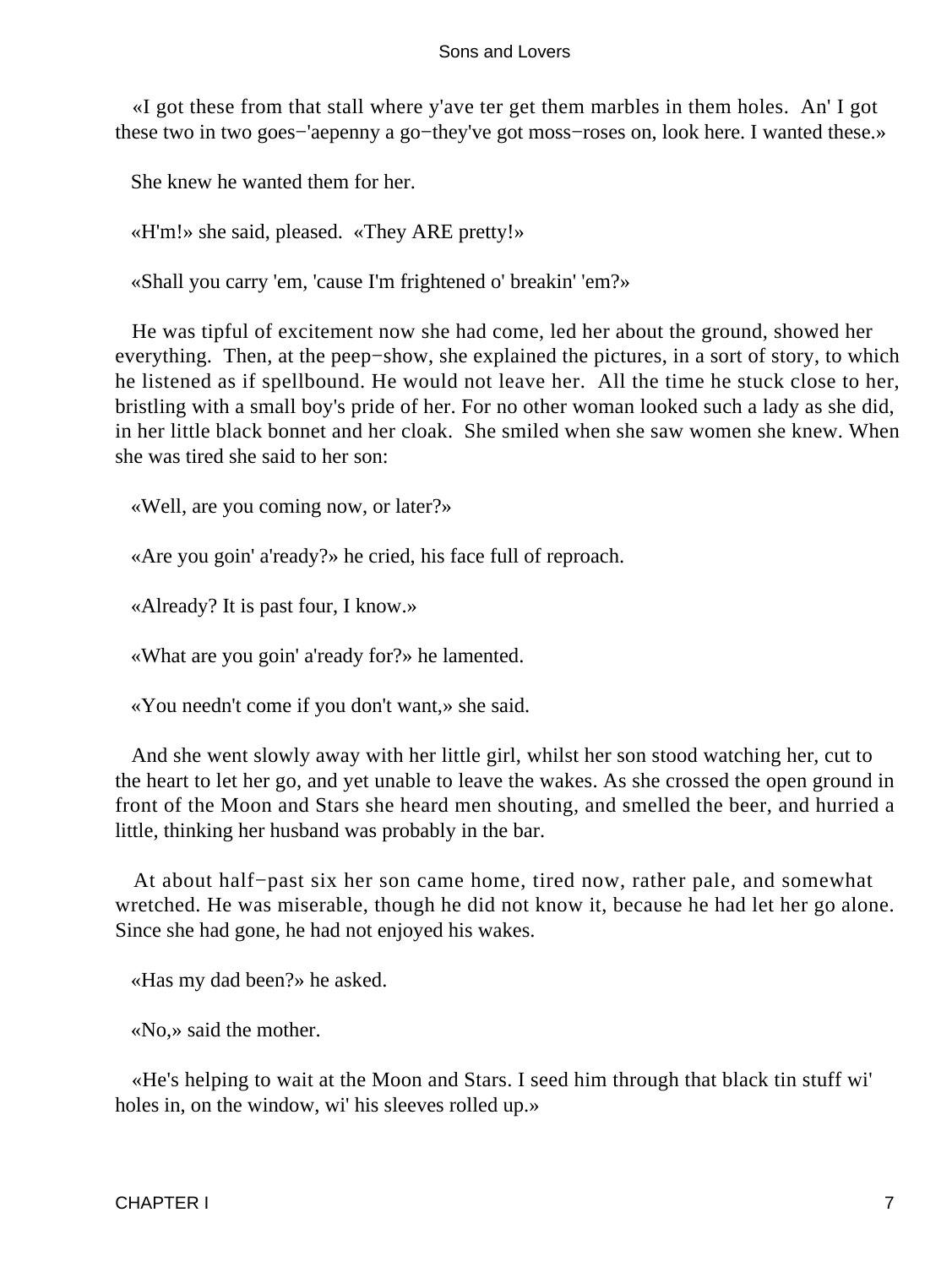«Ha!» exclaimed the mother shortly. «He's got no money. An' he'll be satisfied if he gets his 'lowance, whether they give him more or not.»

 When the light was fading, and Mrs. Morel could see no more to sew, she rose and went to the door. Everywhere was the sound of excitement, the restlessness of the holiday, that at last infected her. She went out into the side garden. Women were coming home from the wakes, the children hugging a white lamb with green legs, or a wooden horse. Occasionally a man lurched past, almost as full as he could carry. Sometimes a good husband came along with his family, peacefully. But usually the women and children were alone. The stay−at−home mothers stood gossiping at the corners of the alley, as the twilight sank, folding their arms under their white aprons.

Mrs. Morel was alone, but she was used to it. Her son and her little girl slept upstairs; so, it seemed, her home was there behind her, fixed and stable. But she felt wretched with the coming child. The world seemed a dreary place, where nothing else would happen for her – at least until William grew up. But for herself, nothing but this dreary endurance – till the children grew up. And the children! She could not afford to have this third. She did not want it. The father was serving beer in a public house, swilling himself drunk. She despised him, and was tied to him. This coming child was too much for her. If it were not for William and Annie, she was sick of it, the struggle with poverty and ugliness and meanness.

 She went into the front garden, feeling too heavy to take herself out, yet unable to stay indoors. The heat suffocated her. And looking ahead, the prospect of her life made her feel as if she were buried alive.

 The front garden was a small square with a privet hedge. There she stood, trying to soothe herself with the scent of flowers and the fading, beautiful evening. Opposite her small gate was the stile that led uphill, under the tall hedge between the burning glow of the cut pastures. The sky overhead throbbed and pulsed with light. The glow sank quickly off the field; the earth and the hedges smoked dusk. As it grew dark, a ruddy glare came out on the hilltop, and out of the glare the diminished commotion of the fair.

 Sometimes, down the trough of darkness formed by the path under the hedges, men came lurching home. One young man lapsed into a run down the steep bit that ended the hill, and went with a crash into the stile. Mrs. Morel shuddered. He picked himself up, swearing viciously, rather pathetically, as if he thought the stile had wanted to hurt him.

 She went indoors, wondering if things were never going to alter. She was beginning by now to realise that they would not. She seemed so far away from her girlhood, she wondered if it were the same person walking heavily up the back garden at the Bottoms as had run so lightly up the breakwater at Sheerness ten years before.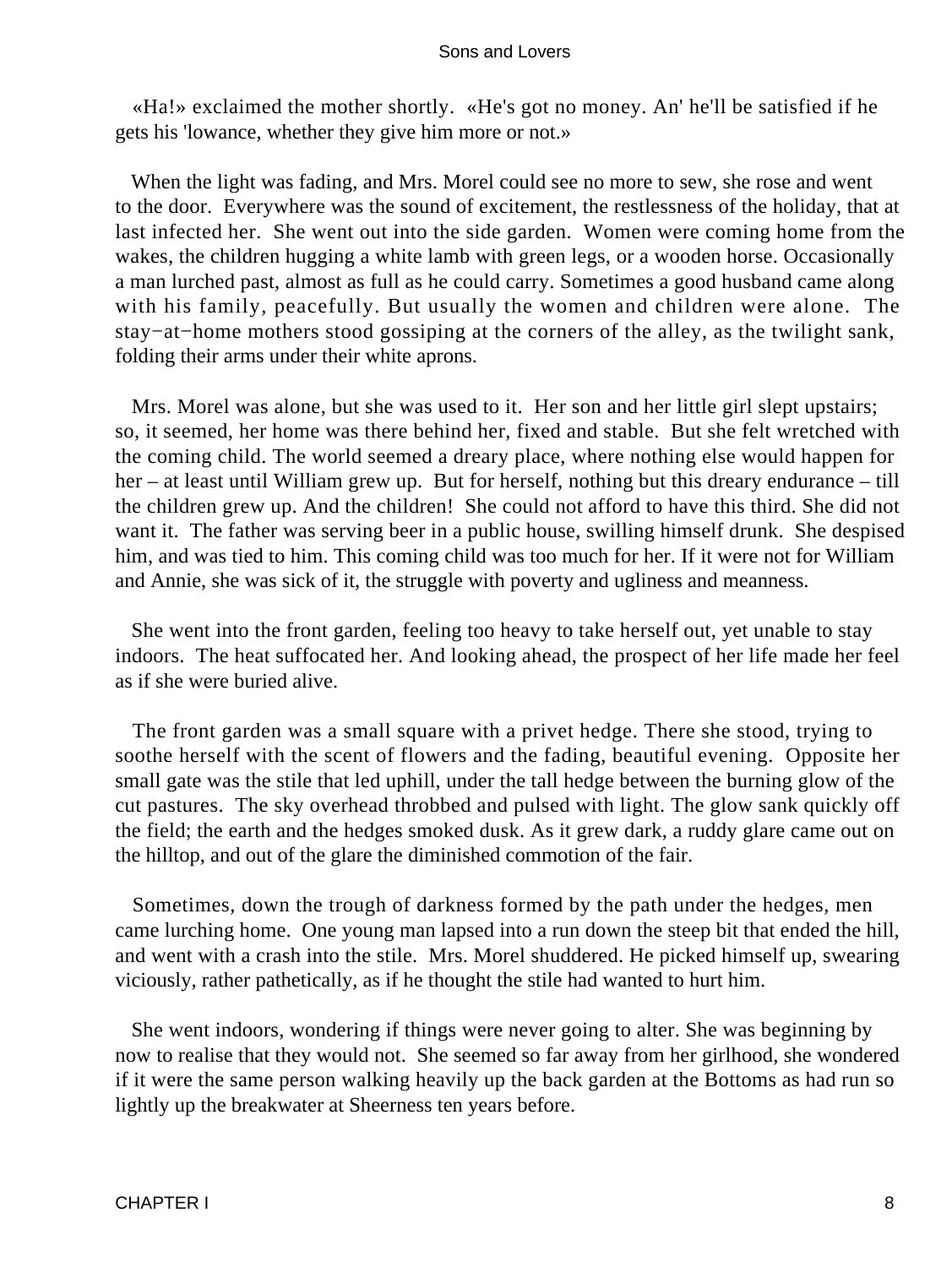«What have I to do with it?» she said to herself. «What have I to do with all this? Even the child I am going to have! It doesn't seem as if I were taken into account.»

 Sometimes life takes hold of one, carries the body along, accomplishes one's history, and yet is not real, but leaves oneself as it were slurred over.

«I wait,» Mrs. Morel said to herself – «I wait, and what I wait for can never come.»

 Then she straightened the kitchen, lit the lamp, mended the fire, looked out the washing for the next day, and put it to soak. After which she sat down to her sewing. Through the long hours her needle flashed regularly through the stuff. Occasionally she sighed, moving to relieve herself. And all the time she was thinking how to make the most of what she had, for the children's sakes.

 At half−past eleven her husband came. His cheeks were very red and very shiny above his black moustache. His head nodded slightly. He was pleased with himself.

 «Oh! Oh! waitin' for me, lass? I've bin 'elpin' Anthony, an' what's think he's gen me? Nowt b'r a lousy hae'f−crown, an' that's ivry penny – −»

«He thinks you've made the rest up in beer,» she said shortly.

 «An' I 'aven't – that I 'aven't. You b'lieve me, I've 'ad very little this day, I have an' all.» His voice went tender. «Here, an' I browt thee a bit o' brandysnap, an' a cocoanut for th' children.» He laid the gingerbread and the cocoanut, a hairy object, on the table. «Nay, tha niver said thankyer for nowt i' thy life, did ter?»

As a compromise, she picked up the cocoanut and shook it, to see if it had any milk.

 «It's a good 'un, you may back yer life o' that. I got it fra' Bill Hodgkisson. 'Bill,' I says, 'tha non wants them three nuts, does ter? Arena ter for gi'ein' me one for my bit of a lad an' wench?' 'I ham, Walter, my lad,' 'e says; 'ta'e which on 'em ter's a mind.' An' so I took one, an' thanked 'im. I didn't like ter shake it afore 'is eyes, but 'e says, 'Tha'd better ma'e sure it's a good un, Walt.' An' so, yer see, I knowed it was. He's a nice chap, is Bill Hodgkisson, e's a nice chap!»

 «A man will part with anything so long as he's drunk, and you're drunk along with him,» said Mrs. Morel.

 «Eh, tha mucky little 'ussy, who's drunk, I sh'd like ter know?» said Morel. He was extraordinarily pleased with himself, because of his day's helping to wait in the Moon and Stars. He chattered on.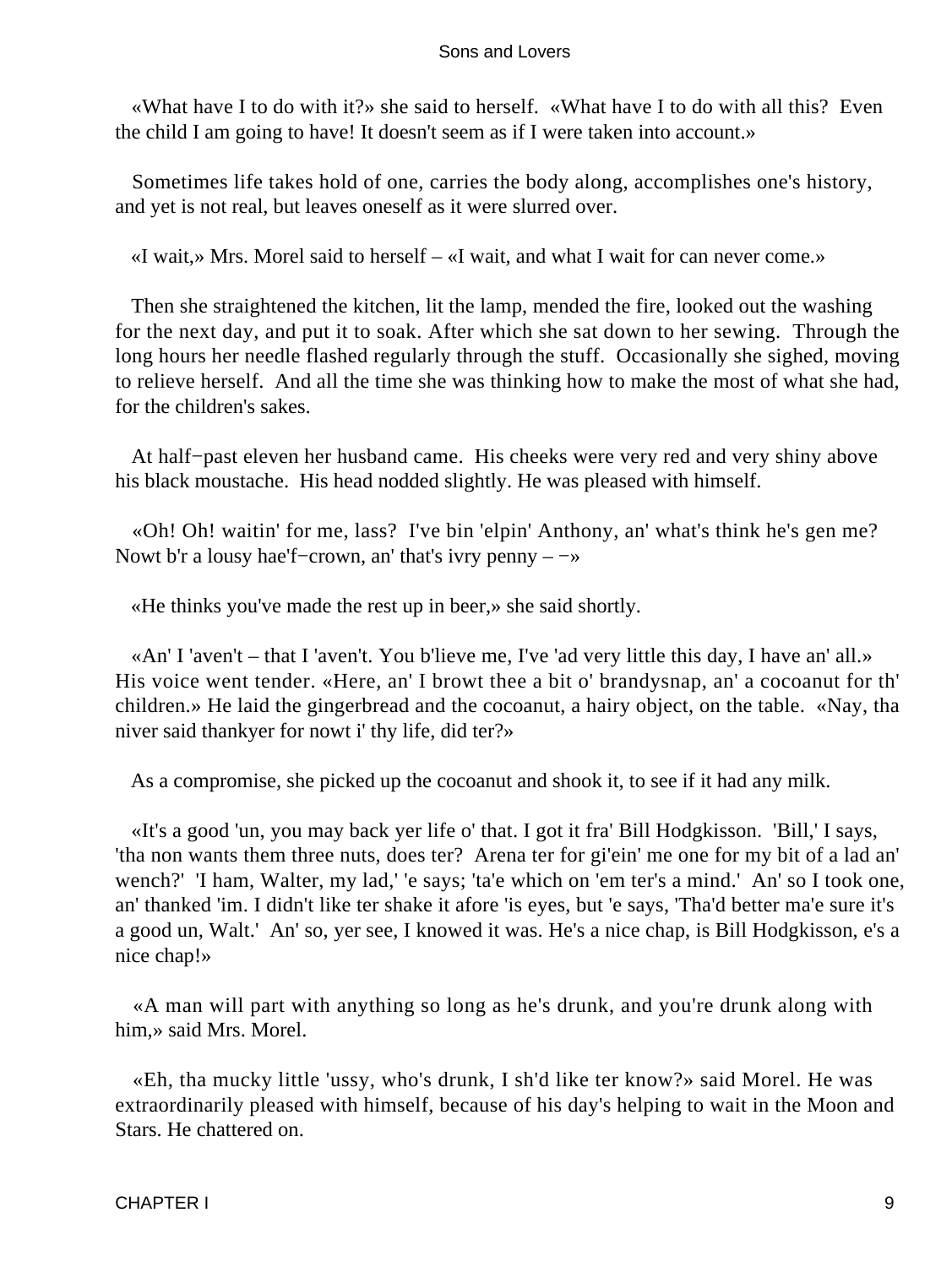Mrs. Morel, very tired, and sick of his babble, went to bed as quickly as possible, while he raked the fire.

 Mrs. Morel came of a good old burgher family, famous independents who had fought with Colonel Hutchinson, and who remained stout Congregationalists. Her grandfather had gone bankrupt in the lace−market at a time when so many lace−manufacturers were ruined in Nottingham. Her father, George Coppard, was an engineer – a large, handsome, haughty man, proud of his fair skin and blue eyes, but more proud still of his integrity. Gertrude resembled her mother in her small build. But her temper, proud and unyielding, she had from the Coppards.

 George Coppard was bitterly galled by his own poverty. He became foreman of the engineers in the dockyard at Sheerness. Mrs. Morel – Gertrude – was the second daughter. She favoured her mother, loved her mother best of all; but she had the Coppards' clear, defiant blue eyes and their broad brow. She remembered to have hated her father's overbearing manner towards her gentle, humorous, kindly−souled mother. She remembered running over the breakwater at Sheerness and finding the boat. She remembered to have been petted and flattered by all the men when she had gone to the dockyard, for she was a delicate, rather proud child. She remembered the funny old mistress, whose assistant she had become, whom she had loved to help in the private school. And she still had the Bible that John Field had given her. She used to walk home from chapel with John Field when she was nineteen. He was the son of a well−to−do tradesman, had been to college in London, and was to devote himself to business.

 She could always recall in detail a September Sunday afternoon, when they had sat under the vine at the back of her father's house. The sun came through the chinks of the vine−leaves and made beautiful patterns, like a lace scarf, falling on her and on him. Some of the leaves were clean yellow, like yellow flat flowers.

 «Now sit still,» he had cried. «Now your hair, I don't know what it IS like! It's as bright as copper and gold, as red as burnt copper, and it has gold threads where the sun shines on it. Fancy their saying it's brown. Your mother calls it mouse−colour.»

 She had met his brilliant eyes, but her clear face scarcely showed the elation which rose within her.

«But you say you don't like business,» she pursued.

«I don't. I hate it!» he cried hotly.

«And you would like to go into the ministry,» she half implored.

«I should. I should love it, if I thought I could make a first−rate preacher.»

CHAPTER I 10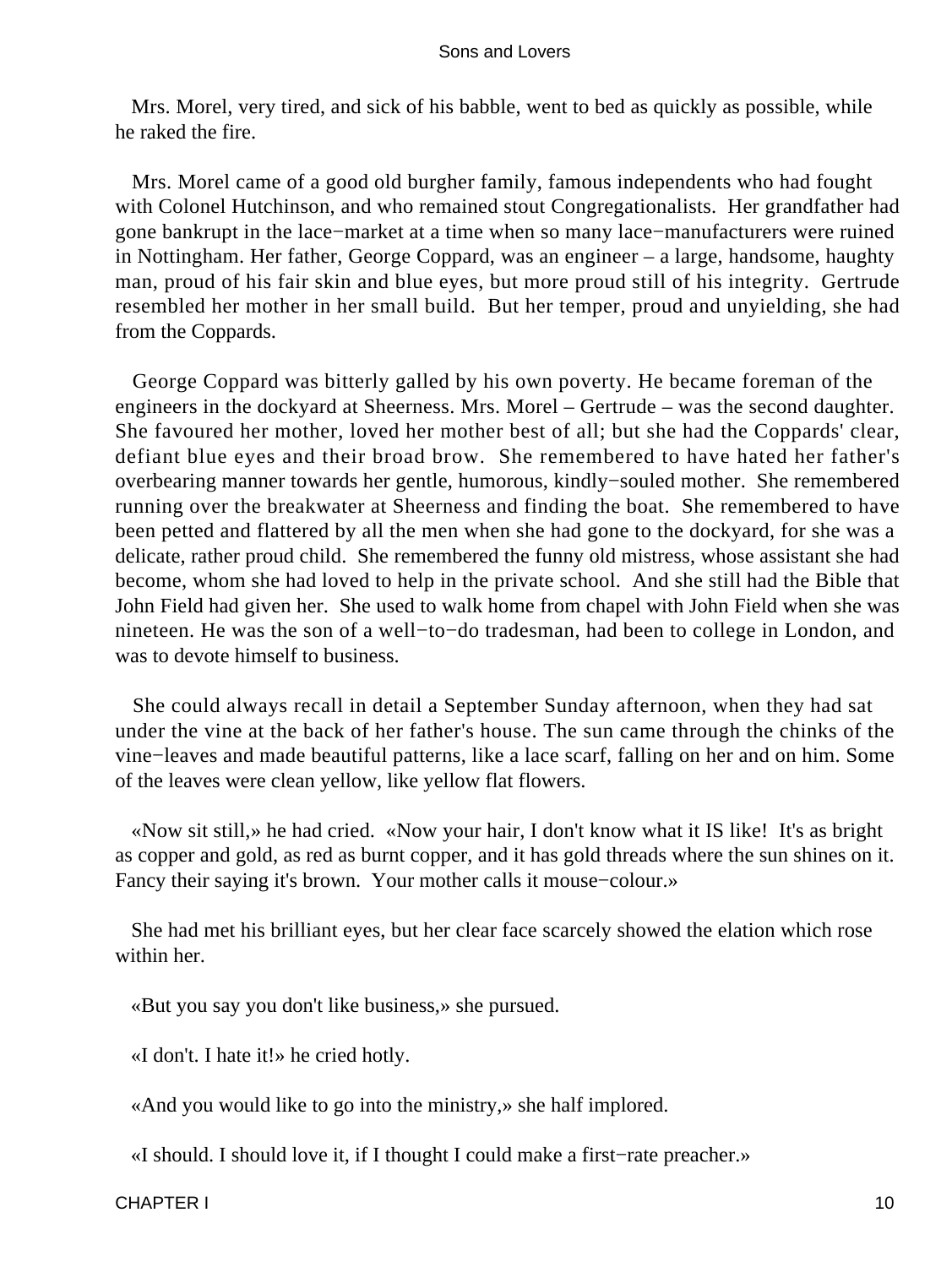«Then why don't you – why DON'T you?» Her voice rang with defiance. «If I were a man, nothing would stop me.»

She held her head erect. He was rather timid before her.

 «But my father's so stiff−necked. He means to put me into the business, and I know he'll do it.»

«But if you're a MAN?» she had cried.

«Being a man isn't everything,» he replied, frowning with puzzled helplessness.

 Now, as she moved about her work at the Bottoms, with some experience of what being a man meant, she knew that it was NOT everything.

 At twenty, owing to her health, she had left Sheerness. Her father had retired home to Nottingham. John Field's father had been ruined; the son had gone as a teacher in Norwood. She did not hear of him until, two years later, she made determined inquiry. He had married his landlady, a woman of forty, a widow with property.

 And still Mrs. Morel preserved John Field's Bible. She did not now believe him to be – − Well, she understood pretty well what he might or might not have been. So she preserved his Bible, and kept his memory intact in her heart, for her own sake. To her dying day, for thirty−five years, she did not speak of him.

 When she was twenty−three years old, she met, at a Christmas party, a young man from the Erewash Valley. Morel was then twenty−seven years old. He was well set−up, erect, and very smart. He had wavy black hair that shone again, and a vigorous black beard that had never been shaved. His cheeks were ruddy, and his red, moist mouth was noticeable because he laughed so often and so heartily. He had that rare thing, a rich, ringing laugh. Gertrude Coppard had watched him, fascinated. He was so full of colour and animation, his voice ran so easily into comic grotesque, he was so ready and so pleasant with everybody. Her own father had a rich fund of humour, but it was satiric. This man's was different: soft, non−intellectual, warm, a kind of gambolling.

 She herself was opposite. She had a curious, receptive mind which found much pleasure and amusement in listening to other folk. She was clever in leading folk to talk. She loved ideas, and was considered very intellectual. What she liked most of all was an argument on religion or philosophy or politics with some educated man. This she did not often enjoy. So she always had people tell her about themselves, finding her pleasure so.

 In her person she was rather small and delicate, with a large brow, and dropping bunches of brown silk curls. Her blue eyes were very straight, honest, and searching. She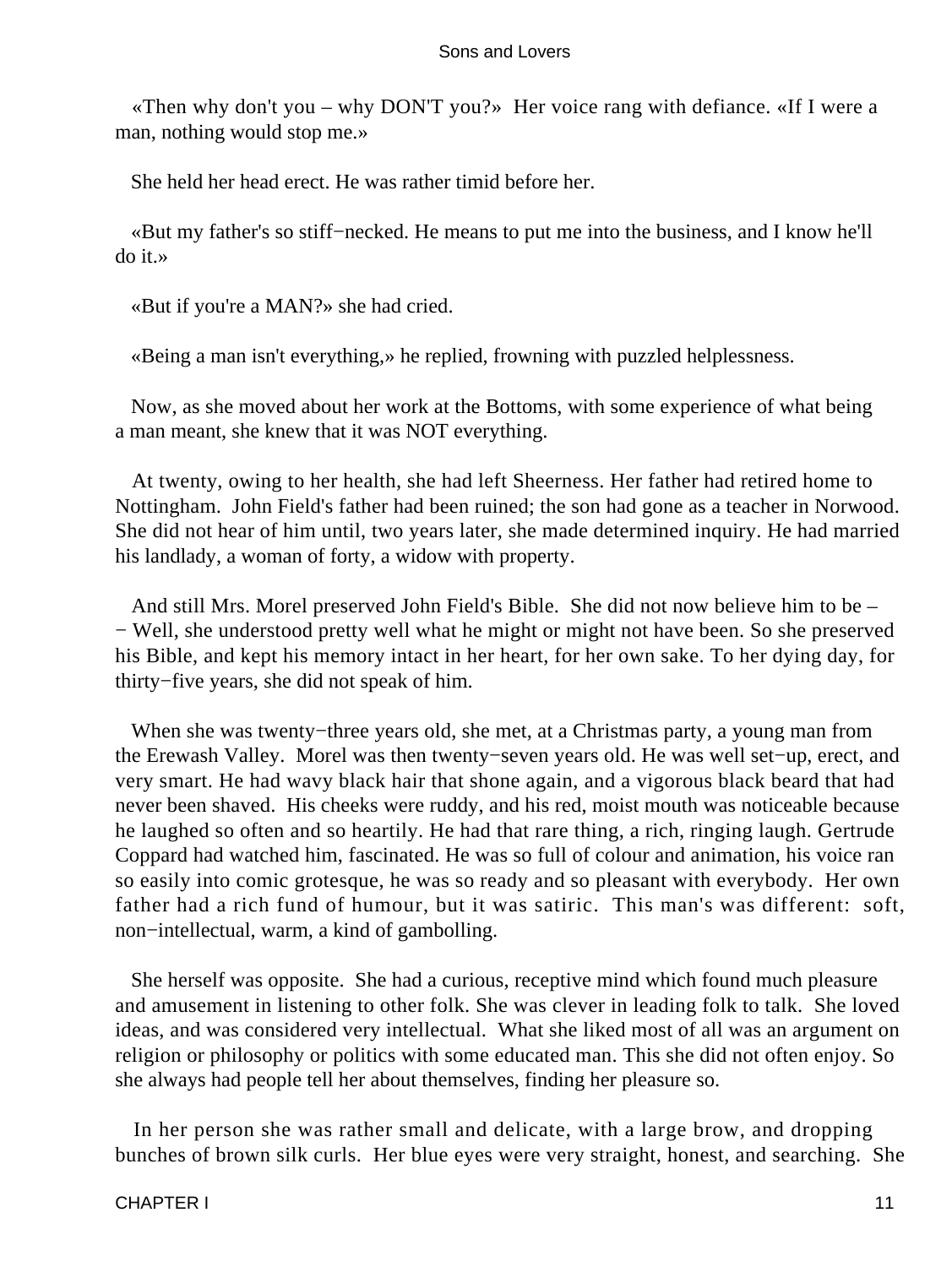had the beautiful hands of the Coppards. Her dress was always subdued. She wore dark blue silk, with a peculiar silver chain of silver scallops. This, and a heavy brooch of twisted gold, was her only ornament. She was still perfectly intact, deeply religious, and full of beautiful candour.

 Walter Morel seemed melted away before her. She was to the miner that thing of mystery and fascination, a lady. When she spoke to him, it was with a southern pronunciation and a purity of English which thrilled him to hear. She watched him. He danced well, as if it were natural and joyous in him to dance. His grandfather was a French refugee who had married an English barmaid – if it had been a marriage. Gertrude Coppard watched the young miner as he danced, a certain subtle exultation like glamour in his movement, and his face the flower of his body, ruddy, with tumbled black hair, and laughing alike whatever partner he bowed above. She thought him rather wonderful, never having met anyone like him. Her father was to her the type of all men. And George Coppard, proud in his bearing, handsome, and rather bitter; who preferred theology in reading, and who drew near in sympathy only to one man, the Apostle Paul; who was harsh in government, and in familiarity ironic; who ignored all sensuous pleasure: – he was very different from the miner. Gertrude herself was rather contemptuous of dancing; she had not the slightest inclination towards that accomplishment, and had never learned even a Roger de Coverley. She was puritan, like her father, high−minded, and really stern. Therefore the dusky, golden softness of this man's sensuous flame of life, that flowed off his flesh like the flame from a candle, not baffled and gripped into incandescence by thought and spirit as her life was, seemed to her something wonderful, beyond her.

 He came and bowed above her. A warmth radiated through her as if she had drunk wine.

 «Now do come and have this one wi' me,» he said caressively. «It's easy, you know. I'm pining to see you dance.»

 She had told him before she could not dance. She glanced at his humility and smiled. Her smile was very beautiful. It moved the man so that he forgot everything.

«No, I won't dance,» she said softly. Her words came clean and ringing.

 Not knowing what he was doing – he often did the right thing by instinct – he sat beside her, inclining reverentially.

«But you mustn't miss your dance,» she reproved.

«Nay, I don't want to dance that – it's not one as I care about.»

«Yet you invited me to it.»

CHAPTER I 12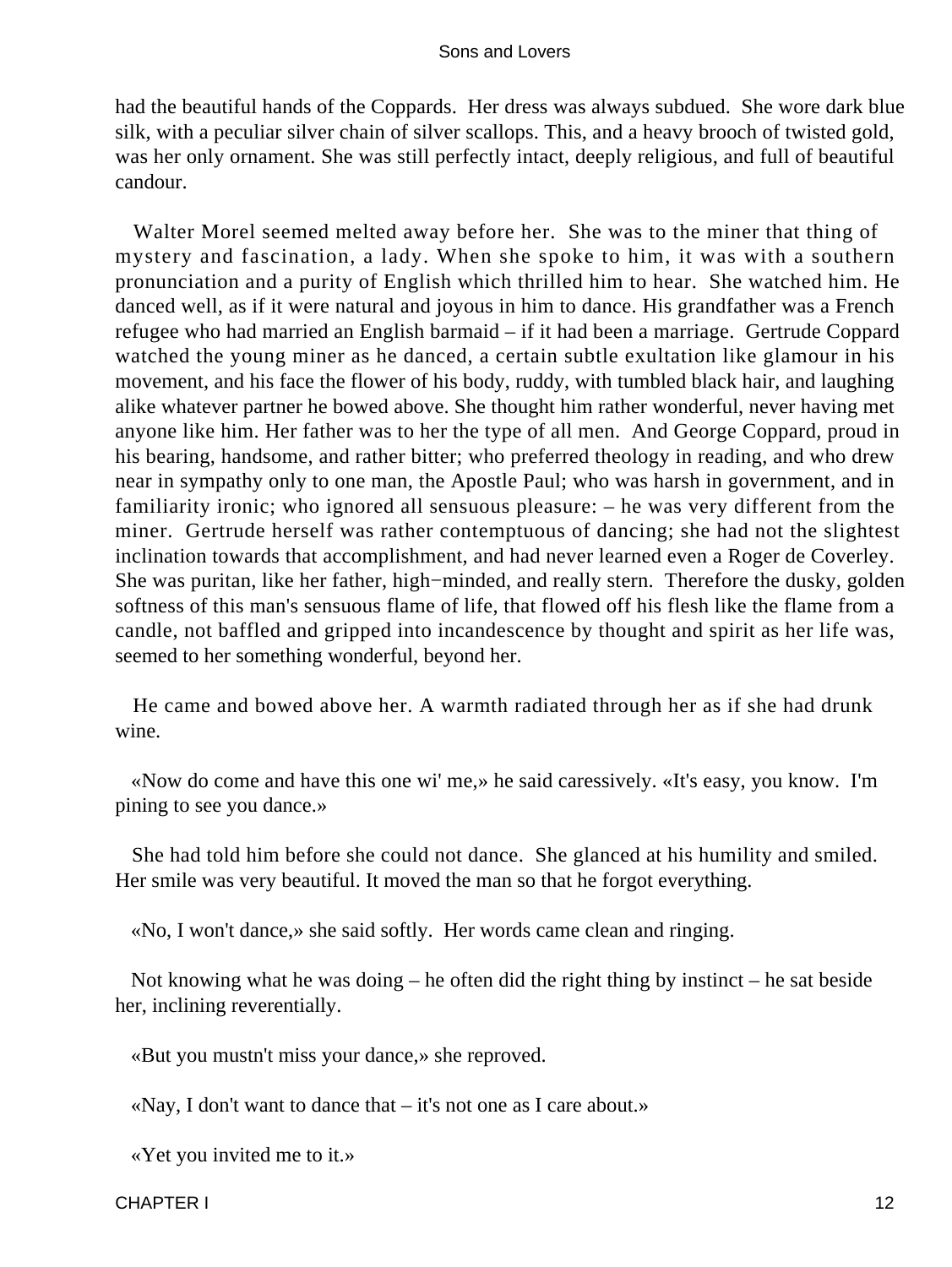He laughed very heartily at this.

«I never thought o' that. Tha'rt not long in taking the curl out of me.»

It was her turn to laugh quickly.

«You don't look as if you'd come much uncurled,» she said.

«I'm like a pig's tail, I curl because I canna help it,» he laughed, rather boisterously.

«And you are a miner!» she exclaimed in surprise.

«Yes. I went down when I was ten.»

She looked at him in wondering dismay.

«When you were ten! And wasn't it very hard?» she asked.

 «You soon get used to it. You live like th' mice, an' you pop out at night to see what's going on.»

«It makes me feel blind,» she frowned.

 «Like a moudiwarp!» he laughed. «Yi, an' there's some chaps as does go round like moudiwarps.» He thrust his face forward in the blind, snout−like way of a mole, seeming to sniff and peer for direction. «They dun though!» he protested naively. «Tha niver seed such a way they get in. But tha mun let me ta'e thee down some time, an' tha can see for thysen.»

 She looked at him, startled. This was a new tract of life suddenly opened before her. She realised the life of the miners, hundreds of them toiling below earth and coming up at evening. He seemed to her noble. He risked his life daily, and with gaiety. She looked at him, with a touch of appeal in her pure humility.

«Shouldn't ter like it?» he asked tenderly. «'Appen not, it 'ud dirty thee.»

She had never been «thee'd» and «thou'd» before.

 The next Christmas they were married, and for three months she was perfectly happy: for six months she was very happy.

 He had signed the pledge, and wore the blue ribbon of a tee−totaller: he was nothing if not showy. They lived, she thought, in his own house. It was small, but convenient enough, and quite nicely furnished, with solid, worthy stuff that suited her honest soul. The women,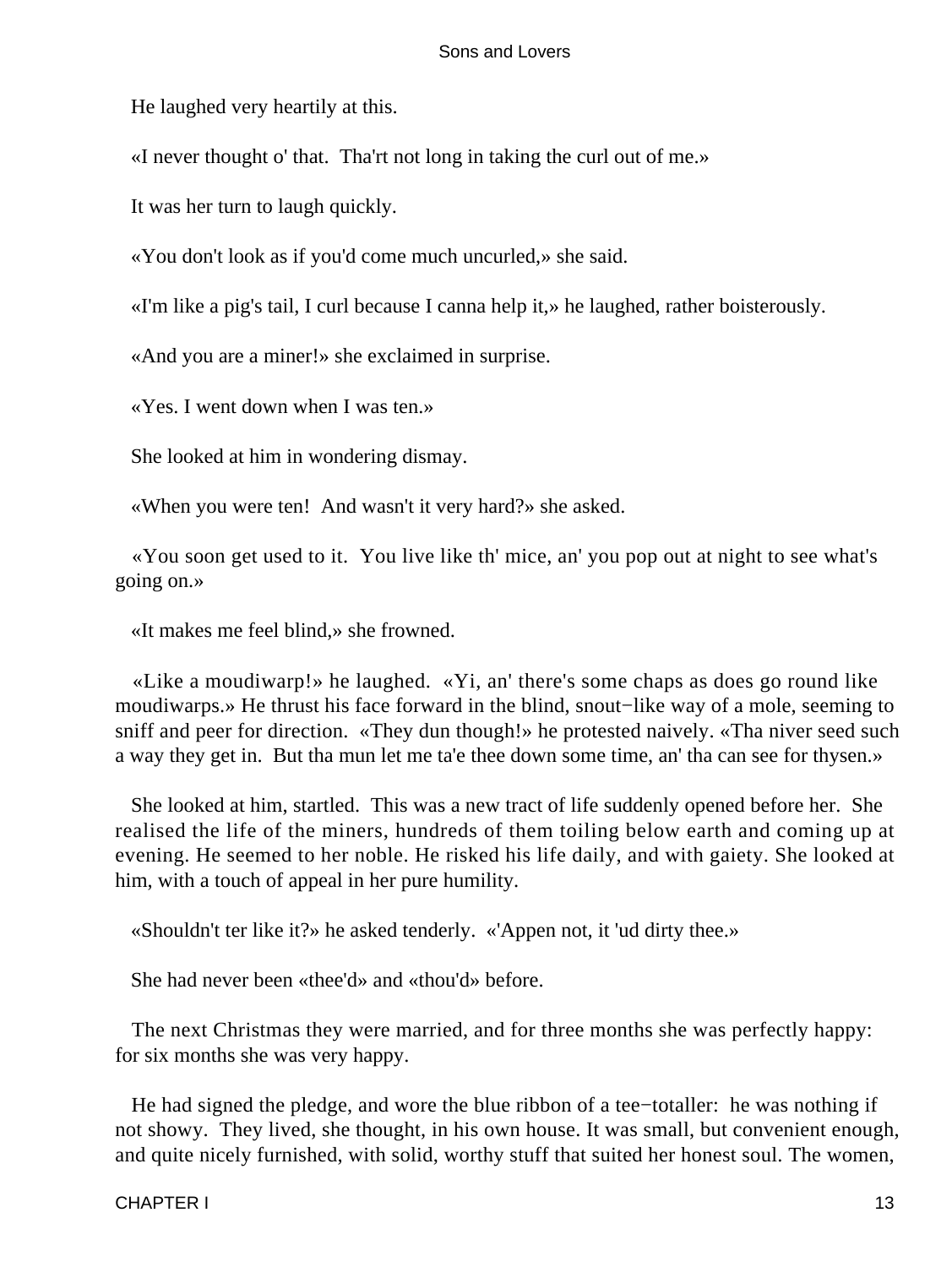her neighbours, were rather foreign to her, and Morel's mother and sisters were apt to sneer at her ladylike ways. But she could perfectly well live by herself, so long as she had her husband close.

 Sometimes, when she herself wearied of love−talk, she tried to open her heart seriously to him. She saw him listen deferentially, but without understanding. This killed her efforts at a finer intimacy, and she had flashes of fear. Sometimes he was restless of an evening: it was not enough for him just to be near her, she realised. She was glad when he set himself to little jobs.

He was a remarkably handy man – could make or mend anything. So she would say:

«I do like that coal−rake of your mother's – it is small and natty.»

«Does ter, my wench? Well, I made that, so I can make thee one! »

«What! why, it's a steel one!»

«An' what if it is! Tha s'lt ha'e one very similar, if not exactly same.»

She did not mind the mess, nor the hammering and noise. He was busy and happy.

 But in the seventh month, when she was brushing his Sunday coat, she felt papers in the breast pocket, and, seized with a sudden curiosity, took them out to read. He very rarely wore the frock−coat he was married in: and it had not occurred to her before to feel curious concerning the papers. They were the bills of the household furniture, still unpaid.

 «Look here,» she said at night, after he was washed and had had his dinner. «I found these in the pocket of your wedding−coat. Haven't you settled the bills yet?»

«No. I haven't had a chance.»

 «But you told me all was paid. I had better go into Nottingham on Saturday and settle them. I don't like sitting on another man's chairs and eating from an unpaid table.»

He did not answer.

«I can have your bank−book, can't I?»

«Tha can ha'e it, for what good it'll be to thee.»

 «I thought – −» she began. He had told her he had a good bit of money left over. But she realised it was no use asking questions. She sat rigid with bitterness and indignation.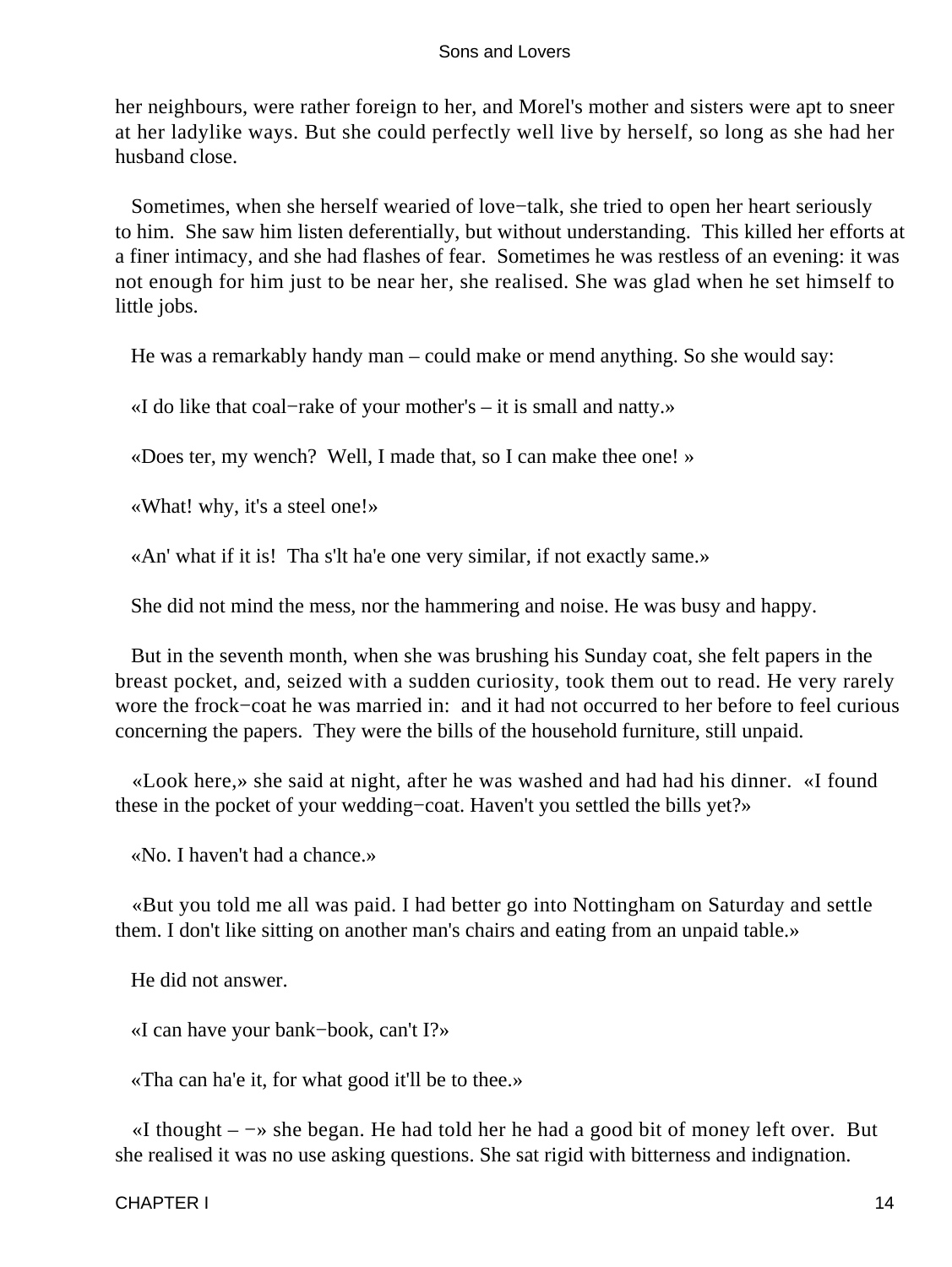The next day she went down to see his mother.

«Didn't you buy the furniture for Walter?» she asked.

«Yes, I did,» tartly retorted the elder woman.

«And how much did he give you to pay for it?»

The elder woman was stung with fine indignation.

«Eighty pound, if you're so keen on knowin',» she replied.

«Eighty pounds! But there are forty−two pounds still owing!»

«I can't help that.»

«But where has it all gone?»

 «You'll find all the papers, I think, if you look – beside ten pound as he owed me, an' six pound as the wedding cost down here.»

 «Six pounds!» echoed Gertrude Morel. It seemed to her monstrous that, after her own father had paid so heavily for her wedding, six pounds more should have been squandered in eating and drinking at Walter's parents' house, at his expense.

«And how much has he sunk in his houses?» she asked.

«His houses – which houses?»

 Gertrude Morel went white to the lips. He had told her the house he lived in, and the next one, was his own.

«I thought the house we live in  $-\rightarrow$  she began.

 «They're my houses, those two,» said the mother−in−law. «And not clear either. It's as much as I can do to keep the mortgage interest paid.»

Gertrude sat white and silent. She was her father now.

«Then we ought to be paying you rent,» she said coldly.

«Walter is paying me rent,» replied the mother.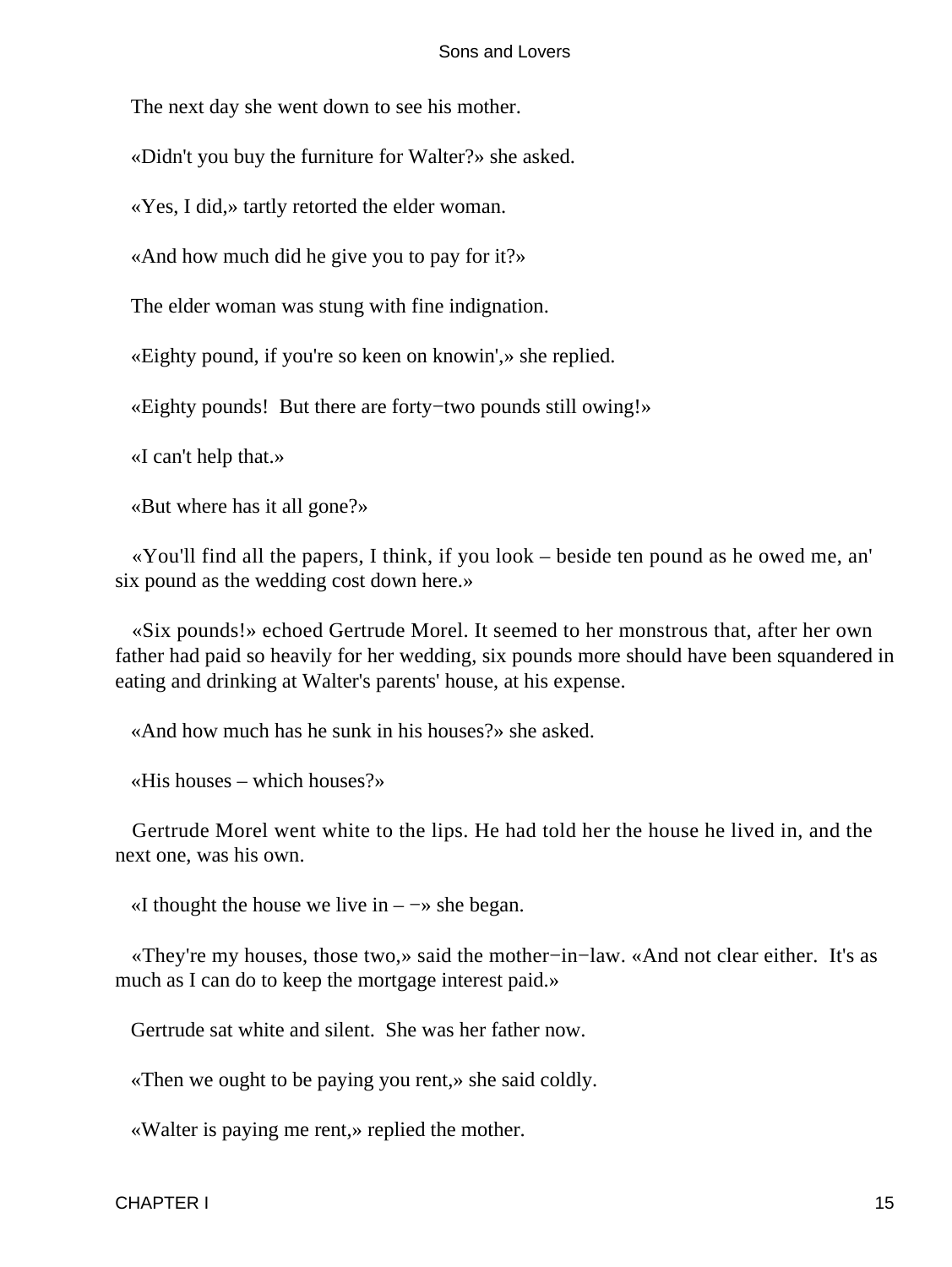«And what rent?» asked Gertrude.

«Six and six a week,» retorted the mother.

 It was more than the house was worth. Gertrude held her head erect, looked straight before her.

 «It is lucky to be you,» said the elder woman, bitingly, «to have a husband as takes all the worry of the money, and leaves you a free hand.»

The young wife was silent.

 She said very little to her husband, but her manner had changed towards him. Something in her proud, honourable soul had crystallised out hard as rock.

 When October came in, she thought only of Christmas. Two years ago, at Christmas, she had met him. Last Christmas she had married him. This Christmas she would bear him a child.

 «You don't dance yourself, do you, missis?» asked her nearest neighbour, in October, when there was great talk of opening a dancing−class over the Brick and Tile Inn at Bestwood.

«No – I never had the least inclination to,» Mrs. Morel replied.

 «Fancy! An' how funny as you should ha' married your Mester. You know he's quite a famous one for dancing.»

«I didn't know he was famous,» laughed Mrs. Morel.

 «Yea, he is though! Why, he ran that dancing−class in the Miners' Arms club−room for over five year.»

«Did he?»

 «Yes, he did.» The other woman was defiant. «An' it was thronged every Tuesday, and Thursday, an' Sat'day – an' there WAS carryin's−on, accordin' to all accounts.»

 This kind of thing was gall and bitterness to Mrs. Morel, and she had a fair share of it. The women did not spare her, at first; for she was superior, though she could not help it.

He began to be rather late in coming home.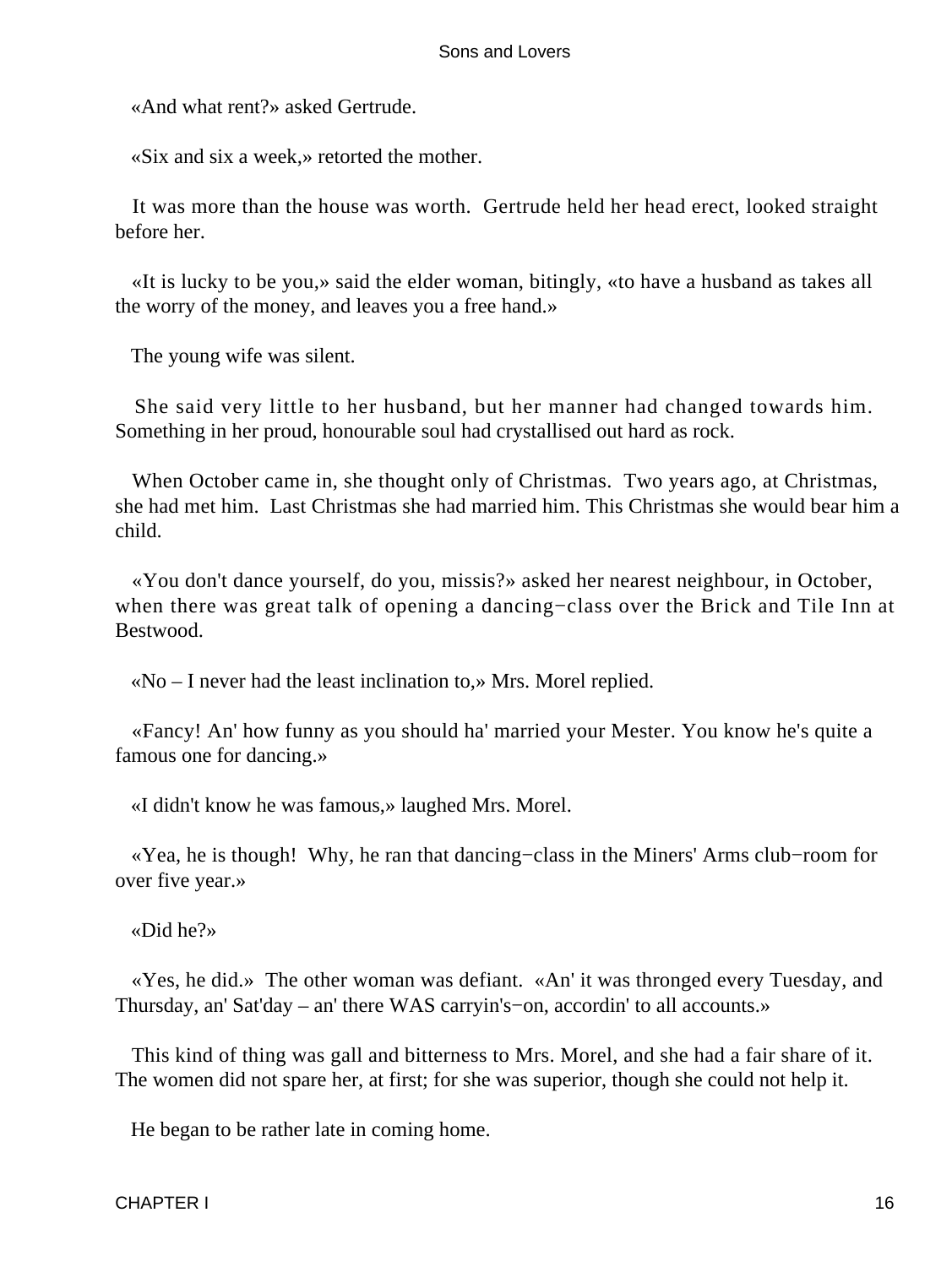«They're working very late now, aren't they?» she said to her washer−woman.

 «No later than they allers do, I don't think. But they stop to have their pint at Ellen's, an' they get talkin', an' there you are! Dinner stone cold – an' it serves 'em right.»

«But Mr. Morel does not take any drink.»

 The woman dropped the clothes, looked at Mrs. Morel, then went on with her work, saying nothing.

 Gertrude Morel was very ill when the boy was born. Morel was good to her, as good as gold. But she felt very lonely, miles away from her own people. She felt lonely with him now, and his presence only made it more intense.

 The boy was small and frail at first, but he came on quickly. He was a beautiful child, with dark gold ringlets, and dark−blue eyes which changed gradually to a clear grey. His mother loved him passionately. He came just when her own bitterness of disillusion was hardest to bear; when her faith in life was shaken, and her soul felt dreary and lonely. She made much of the child, and the father was jealous.

 At last Mrs. Morel despised her husband. She turned to the child; she turned from the father. He had begun to neglect her; the novelty of his own home was gone. He had no grit, she said bitterly to herself. What he felt just at the minute, that was all to him. He could not abide by anything. There was nothing at the back of all his show.

 There began a battle between the husband and wife – a fearful, bloody battle that ended only with the death of one. She fought to make him undertake his own responsibilities, to make him fulfill his obligations. But he was too different from her. His nature was purely sensuous, and she strove to make him moral, religious. She tried to force him to face things. He could not endure it  $-$  it drove him out of his mind.

 While the baby was still tiny, the father's temper had become so irritable that it was not to be trusted. The child had only to give a little trouble when the man began to bully. A little more, and the hard hands of the collier hit the baby. Then Mrs. Morel loathed her husband, loathed him for days; and he went out and drank; and she cared very little what he did. Only, on his return, she scathed him with her satire.

 The estrangement between them caused him, knowingly or unknowingly, grossly to offend her where he would not have done.

 William was only one year old, and his mother was proud of him, he was so pretty. She was not well off now, but her sisters kept the boy in clothes. Then, with his little white hat curled with an ostrich feather, and his white coat, he was a joy to her, the twining wisps of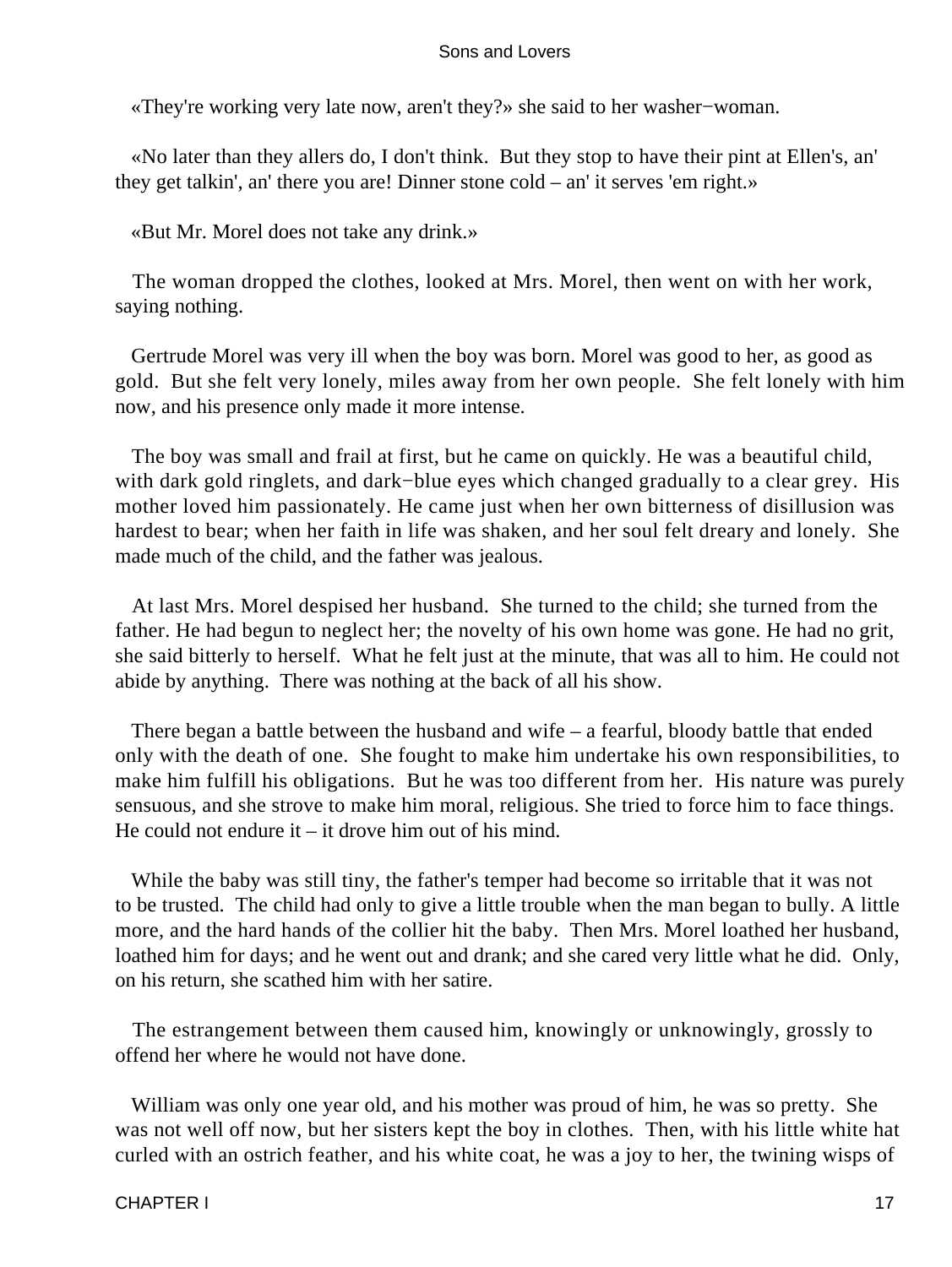hair clustering round his head. Mrs. Morel lay listening, one Sunday morning, to the chatter of the father and child downstairs. Then she dozed off. When she came downstairs, a great fire glowed in the grate, the room was hot, the breakfast was roughly laid, and seated in his armchair, against the chimney−piece, sat Morel, rather timid; and standing between his legs, the child – cropped like a sheep, with such an odd round poll – looking wondering at her; and on a newspaper spread out upon the hearthrug, a myriad of crescent−shaped curls, like the petals of a marigold scattered in the reddening firelight.

 Mrs. Morel stood still. It was her first baby. She went very white, and was unable to speak.

«What dost think o' 'im?» Morel laughed uneasily.

She gripped her two fists, lifted them, and came forward. Morel shrank back.

«I could kill you, I could!» she said. She choked with rage, her two fists uplifted.

 «Yer non want ter make a wench on 'im,» Morel said, in a frightened tone, bending his head to shield his eyes from hers. His attempt at laughter had vanished.

 The mother looked down at the jagged, close−clipped head of her child. She put her hands on his hair, and stroked and fondled his head.

 «Oh – my boy!» she faltered. Her lip trembled, her face broke, and, snatching up the child, she buried her face in his shoulder and cried painfully. She was one of those women who cannot cry; whom it hurts as it hurts a man. It was like ripping something out of her, her sobbing.

 Morel sat with his elbows on his knees, his hands gripped together till the knuckles were white. He gazed in the fire, feeling almost stunned, as if he could not breathe.

 Presently she came to an end, soothed the child and cleared away the breakfast−table. She left the newspaper, littered with curls, spread upon the hearthrug. At last her husband gathered it up and put it at the back of the fire. She went about her work with closed mouth and very quiet. Morel was subdued. He crept about wretchedly, and his meals were a misery that day. She spoke to him civilly, and never alluded to what he had done. But he felt something final had happened.

 Afterwards she said she had been silly, that the boy's hair would have had to be cut, sooner or later. In the end, she even brought herself to say to her husband it was just as well he had played barber when he did. But she knew, and Morel knew, that that act had caused something momentous to take place in her soul. She remembered the scene all her life, as one in which she had suffered the most intensely.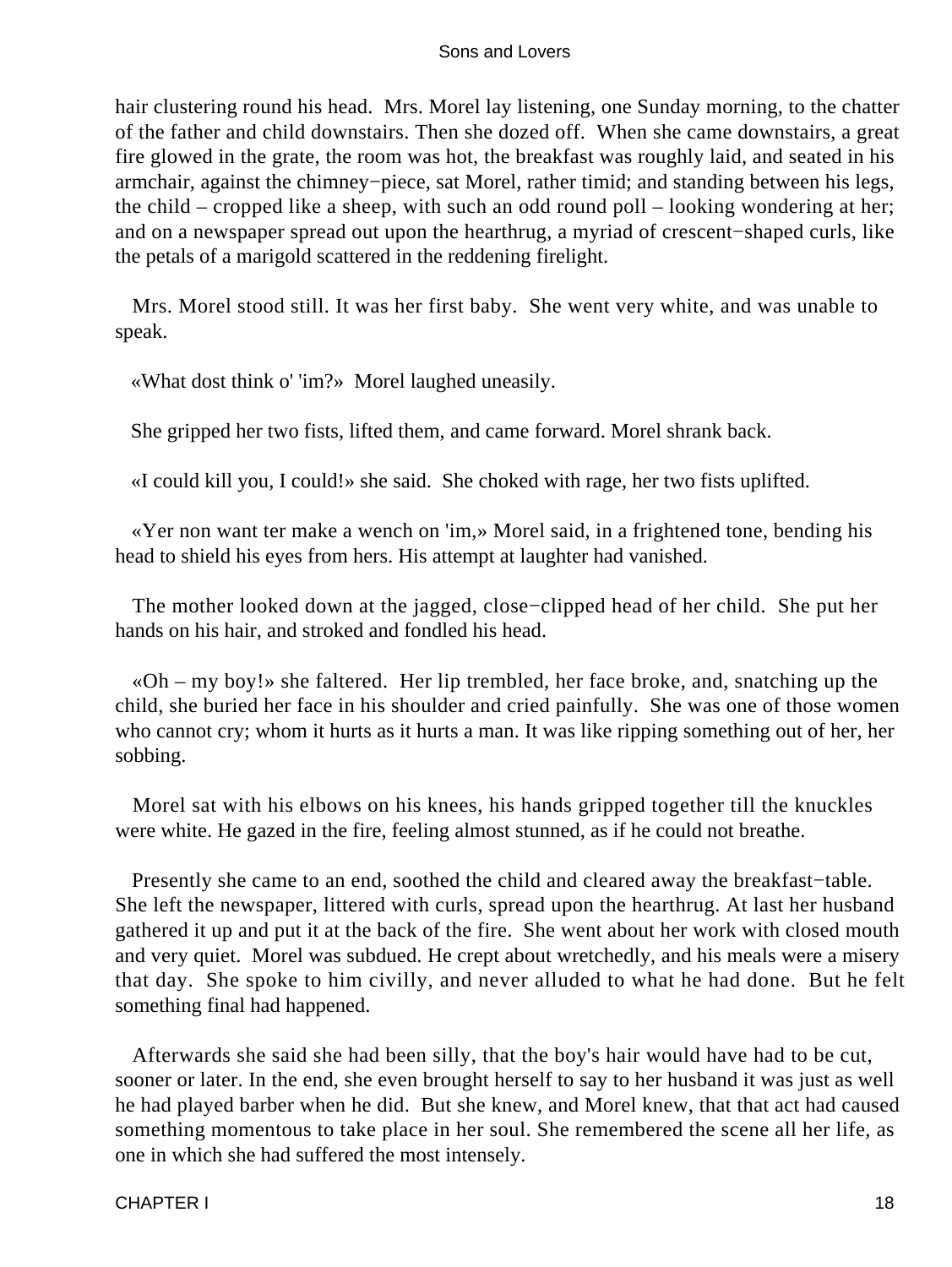This act of masculine clumsiness was the spear through the side of her love for Morel. Before, while she had striven against him bitterly, she had fretted after him, as if he had gone astray from her. Now she ceased to fret for his love: he was an outsider to her. This made life much more bearable.

 Nevertheless, she still continued to strive with him. She still had her high moral sense, inherited from generations of Puritans. It was now a religious instinct, and she was almost a fanatic with him, because she loved him, or had loved him. If he sinned, she tortured him. If he drank, and lied, was often a poltroon, sometimes a knave, she wielded the lash unmercifully.

 The pity was, she was too much his opposite. She could not be content with the little he might be; she would have him the much that he ought to be. So, in seeking to make him nobler than he could be, she destroyed him. She injured and hurt and scarred herself, but she lost none of her worth. She also had the children.

 He drank rather heavily, though not more than many miners, and always beer, so that whilst his health was affected, it was never injured. The week−end was his chief carouse. He sat in the Miners' Arms until turning−out time every Friday, every Saturday, and every Sunday evening. On Monday and Tuesday he had to get up and reluctantly leave towards ten o'clock. Sometimes he stayed at home on Wednesday and Thursday evenings, or was only out for an hour. He practically never had to miss work owing to his drinking.

 But although he was very steady at work, his wages fell off. He was blab−mouthed, a tongue−wagger. Authority was hateful to him, therefore he could only abuse the pit−managers. He would say, in the Palmerston:

 «Th' gaffer come down to our stall this morning, an' 'e says, 'You know, Walter, this 'ere'll not do. What about these props?' An' I says to him, 'Why, what art talkin' about? What d'st mean about th' props?' 'It'll never do, this 'ere,' 'e says. 'You'll be havin' th' roof in, one o' these days.' An' I says, 'Tha'd better stan' on a bit o' clunch, then, an' hold it up wi' thy 'ead.' So 'e wor that mad, 'e cossed an' 'e swore, an' t'other chaps they did laugh.» Morel was a good mimic. He imitated the manager's fat, squeaky voice, with its attempt at good English.

 «'I shan't have it, Walter. Who knows more about it, me or you?' So I says, 'I've niver fun out how much tha' knows, Alfred. It'll 'appen carry thee ter bed an' back.»'

 So Morel would go on to the amusement of his boon companions. And some of this would be true. The pit−manager was not an educated man. He had been a boy along with Morel, so that, while the two disliked each other, they more or less took each other for granted. But Alfred Charlesworth did not forgive the butty these public−house sayings. Consequently, although Morel was a good miner, sometimes earning as much as five pounds a week when he married, he came gradually to have worse and worse stalls, where the coal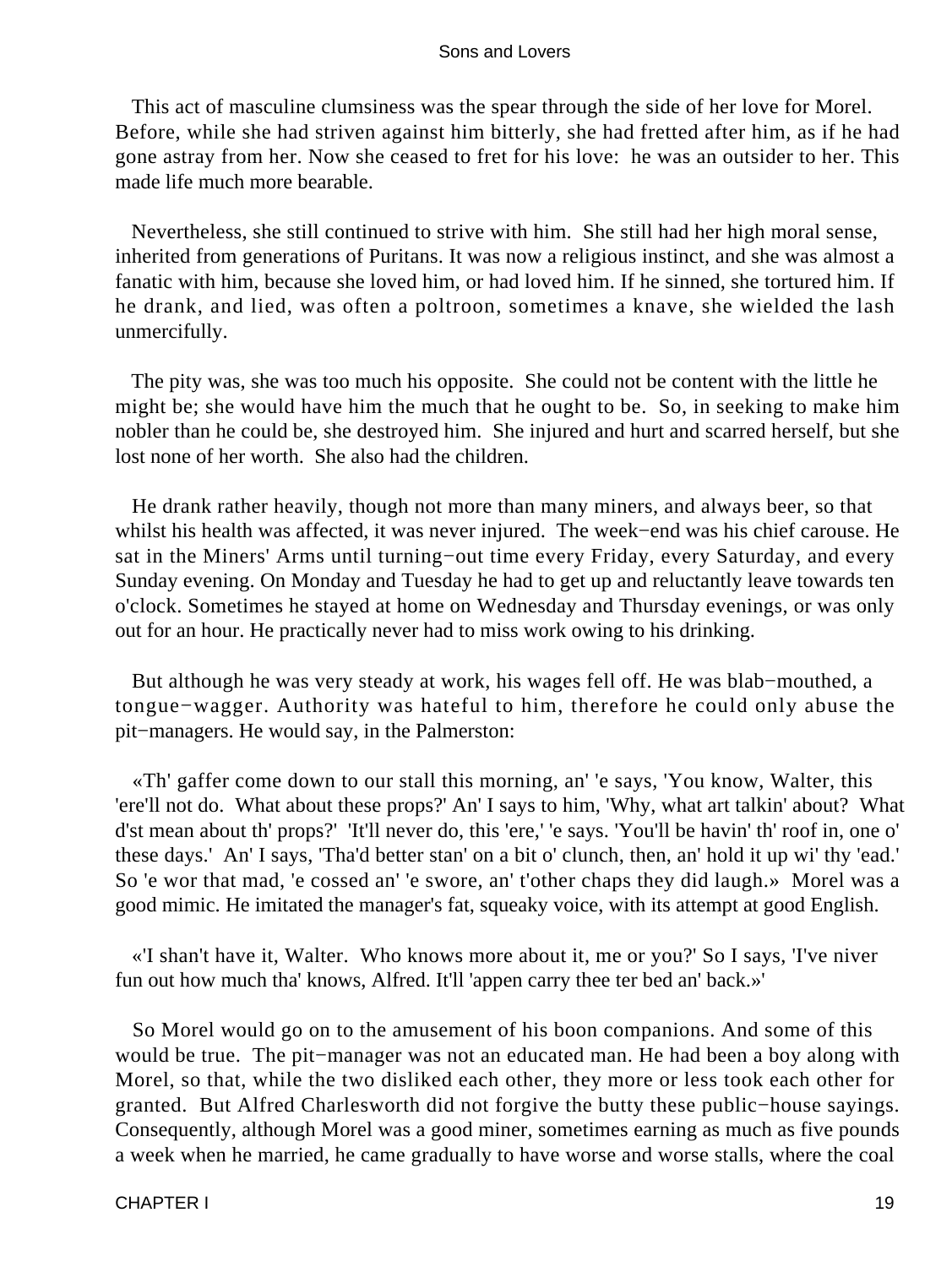was thin, and hard to get, and unprofitable.

 Also, in summer, the pits are slack. Often, on bright sunny mornings, the men are seen trooping home again at ten, eleven, or twelve o'clock. No empty trucks stand at the pit−mouth. The women on the hillside look across as they shake the hearthrug against the fence, and count the wagons the engine is taking along the line up the valley. And the children, as they come from school at dinner−time, looking down the fields and seeing the wheels on the headstocks standing, say:

«Minton's knocked off. My dad'll be at home.»

 And there is a sort of shadow over all, women and children and men, because money will be short at the end of the week.

 Morel was supposed to give his wife thirty shillings a week, to provide everything – rent, food, clothes, clubs, insurance, doctors. Occasionally, if he were flush, he gave her thirty−five. But these occasions by no means balanced those when he gave her twenty−five. In winter, with a decent stall, the miner might earn fifty or fifty−five shillings a week. Then he was happy. On Friday night, Saturday, and Sunday, he spent royally, getting rid of his sovereign or thereabouts. And out of so much, he scarcely spared the children an extra penny or bought them a pound of apples. It all went in drink. In the bad times, matters were more worrying, but he was not so often drunk, so that Mrs. Morel used to say:

 «I'm not sure I wouldn't rather be short, for when he's flush, there isn't a minute of peace.»

 If he earned forty shillings he kept ten; from thirty−five he kept five; from thirty−two he kept four; from twenty−eight he kept three; from twenty−four he kept two; from twenty he kept one−and−six; from eighteen he kept a shilling; from sixteen he kept sixpence. He never saved a penny, and he gave his wife no opportunity of saving; instead, she had occasionally to pay his debts; not public−house debts, for those never were passed on to the women, but debts when he had bought a canary, or a fancy walking−stick.

 At the wakes time Morel was working badly, and Mrs. Morel was trying to save against her confinement. So it galled her bitterly to think he should be out taking his pleasure and spending money, whilst she remained at home, harassed. There were two days' holiday. On the Tuesday morning Morel rose early. He was in good spirits. Quite early, before six o'clock, she heard him whistling away to himself downstairs. He had a pleasant way of whistling, lively and musical. He nearly always whistled hymns. He had been a choir−boy with a beautiful voice, and had taken solos in Southwell cathedral. His morning whistling alone betrayed it.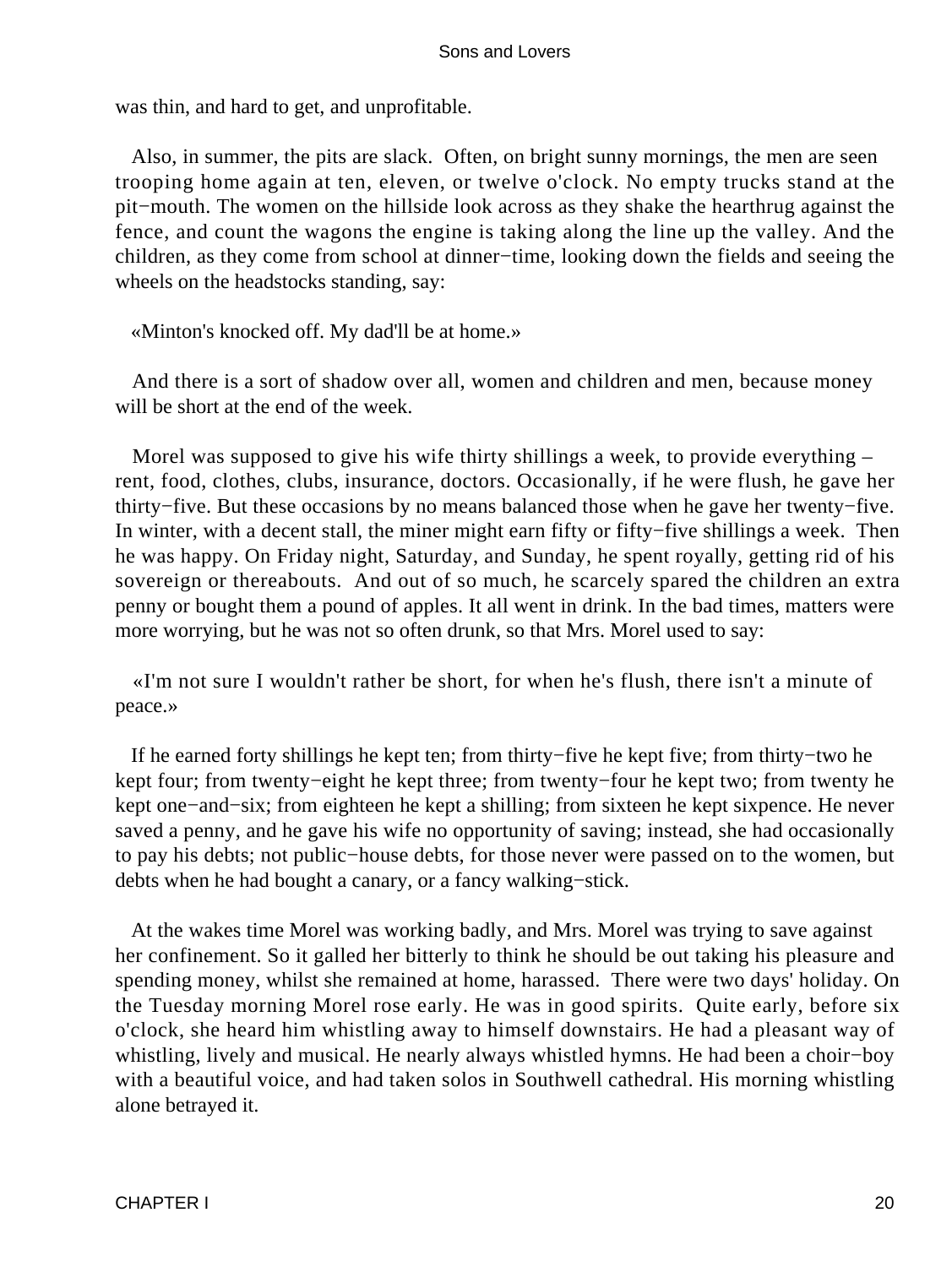His wife lay listening to him tinkering away in the garden, his whistling ringing out as he sawed and hammered away. It always gave her a sense of warmth and peace to hear him thus as she lay in bed, the children not yet awake, in the bright early morning, happy in his man's fashion.

 At nine o'clock, while the children with bare legs and feet were sitting playing on the sofa, and the mother was washing up, he came in from his carpentry, his sleeves rolled up, his waistcoat hanging open. He was still a good−looking man, with black, wavy hair, and a large black moustache. His face was perhaps too much inflamed, and there was about him a look almost of peevishness. But now he was jolly. He went straight to the sink where his wife was washing up.

«What, are thee there!» he said boisterously. «Sluthe off an' let me wesh mysen.»

«You may wait till I've finished,» said his wife.

«Oh, mun I? An' what if I shonna?»

This good−humoured threat amused Mrs. Morel.

«Then you can go and wash yourself in the soft−water tub.»

«Ha! I can' an' a', tha mucky little 'ussy.»

With which he stood watching her a moment, then went away to wait for her.

 When he chose he could still make himself again a real gallant. Usually he preferred to go out with a scarf round his neck. Now, however, he made a toilet. There seemed so much gusto in the way he puffed and swilled as he washed himself, so much alacrity with which he hurried to the mirror in the kitchen, and, bending because it was too low for him, scrupulously parted his wet black hair, that it irritated Mrs. Morel. He put on a turn−down collar, a black bow, and wore his Sunday tail−coat. As such, he looked spruce, and what his clothes would not do, his instinct for making the most of his good looks would.

 At half−past nine Jerry Purdy came to call for his pal. Jerry was Morel's bosom friend, and Mrs. Morel disliked him. He was a tall, thin man, with a rather foxy face, the kind of face that seems to lack eyelashes. He walked with a stiff, brittle dignity, as if his head were on a wooden spring. His nature was cold and shrewd. Generous where he intended to be generous, he seemed to be very fond of Morel, and more or less to take charge of him.

 Mrs. Morel hated him. She had known his wife, who had died of consumption, and who had, at the end, conceived such a violent dislike of her husband, that if he came into her room it caused her haemorrhage. None of which Jerry had seemed to mind. And now his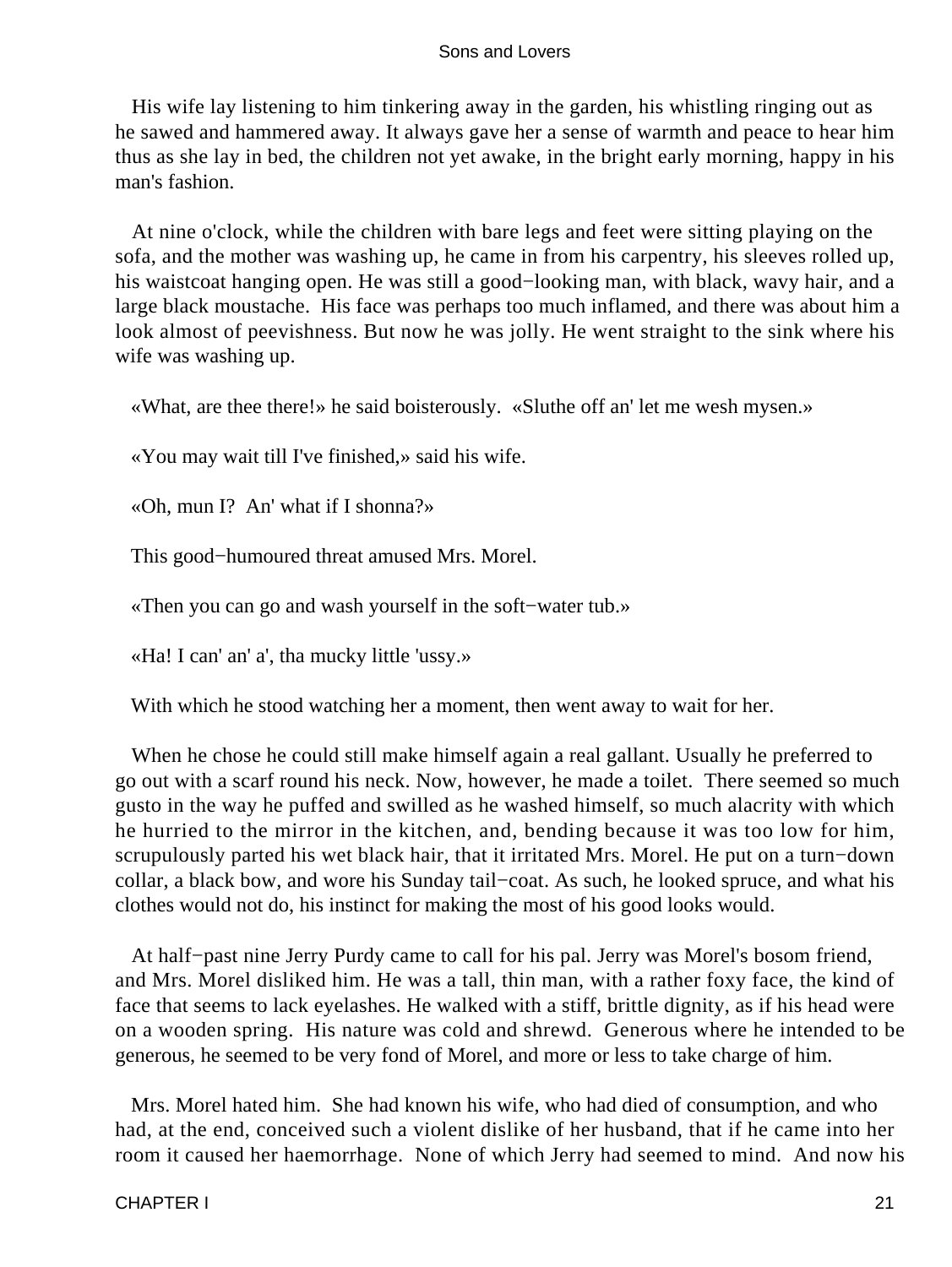eldest daughter, a girl of fifteen, kept a poor house for him, and looked after the two younger children.

«A mean, wizzen−hearted stick!» Mrs. Morel said of him.

 «I've never known Jerry mean in MY life,» protested Morel. «A opener−handed and more freer chap you couldn't find anywhere, accordin' to my knowledge.»

 «Open−handed to you,» retorted Mrs. Morel. «But his fist is shut tight enough to his children, poor things.»

«Poor things! And what for are they poor things, I should like to know.»

But Mrs. Morel would not be appeased on Jerry's score.

 The subject of argument was seen, craning his thin neck over the scullery curtain. He caught Mrs. Morel's eye.

«Mornin', missis! Mester in?»

 $\angle$  Yes – he is.»

 Jerry entered unasked, and stood by the kitchen doorway. He was not invited to sit down, but stood there, coolly asserting the rights of men and husbands.

«A nice day,» he said to Mrs. Morel.

"Yes.

«Grand out this morning – grand for a walk.»

«Do you mean YOU'RE going for a walk?» she asked.

«Yes. We mean walkin' to Nottingham,» he replied.

«H'm!»

 The two men greeted each other, both glad: Jerry, however, full of assurance, Morel rather subdued, afraid to seem too jubilant in presence of his wife. But he laced his boots quickly, with spirit. They were going for a ten−mile walk across the fields to Nottingham. Climbing the hillside from the Bottoms, they mounted gaily into the morning. At the Moon and Stars they had their first drink, then on to the Old Spot. Then a long five miles of drought to carry them into Bulwell to a glorious pint of bitter. But they stayed in a field with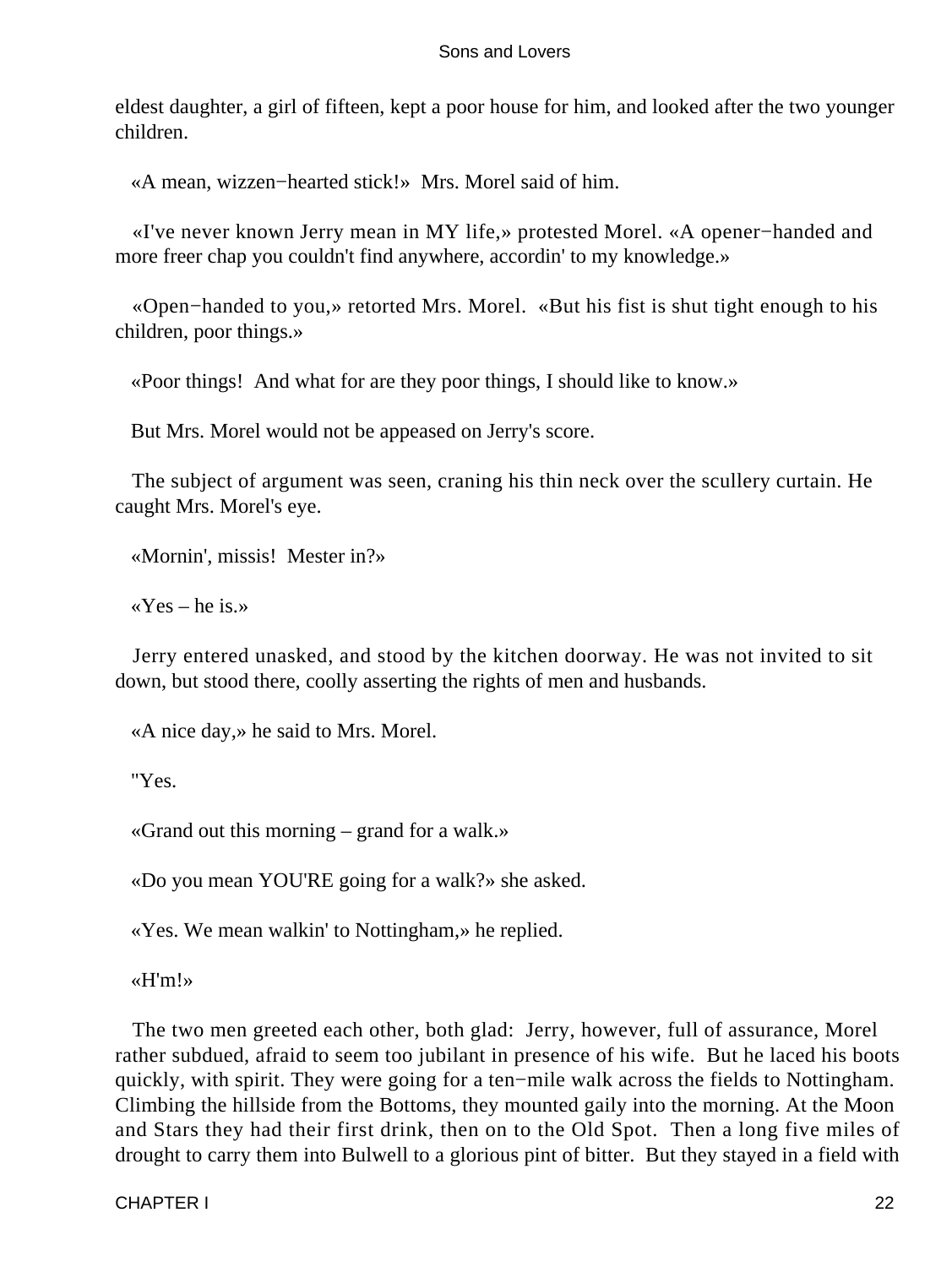some haymakers whose gallon bottle was full, so that, when they came in sight of the city, Morel was sleepy. The town spread upwards before them, smoking vaguely in the midday glare, fridging the crest away to the south with spires and factory bulks and chimneys. In the last field Morel lay down under an oak tree and slept soundly for over an hour. When he rose to go forward he felt queer.

 The two had dinner in the Meadows, with Jerry's sister, then repaired to the Punch Bowl, where they mixed in the excitement of pigeon−racing. Morel never in his life played cards, considering them as having some occult, malevolent power – «the devil's pictures,» he called them! But he was a master of skittles and of dominoes. He took a challenge from a Newark man, on skittles. All the men in the old, long bar took sides, betting either one way or the other. Morel took off his coat. Jerry held the hat containing the money. The men at the tables watched. Some stood with their mugs in their hands. Morel felt his big wooden ball carefully, then launched it. He played havoc among the nine−pins, and won half a crown, which restored him to solvency.

By seven o'clock the two were in good condition. They caught the 7.30 train home.

 In the afternoon the Bottoms was intolerable. Every inhabitant remaining was out of doors. The women, in twos and threes, bareheaded and in white aprons, gossiped in the alley between the blocks. Men, having a rest between drinks, sat on their heels and talked. The place smelled stale; the slate roofs glistered in the arid heat.

 Mrs. Morel took the little girl down to the brook in the meadows, which were not more than two hundred yards away. The water ran quickly over stones and broken pots. Mother and child leaned on the rail of the old sheep−bridge, watching. Up at the dipping−hole, at the other end of the meadow, Mrs. Morel could see the naked forms of boys flashing round the deep yellow water, or an occasional bright figure dart glittering over the blackish stagnant meadow. She knew William was at the dipping−hole, and it was the dread of her life lest he should get drowned. Annie played under the tall old hedge, picking up alder cones, that she called currants. The child required much attention, and the flies were teasing.

The children were put to bed at seven o'clock. Then she worked awhile.

 When Walter Morel and Jerry arrived at Bestwood they felt a load off their minds; a railway journey no longer impended, so they could put the finishing touches to a glorious day. They entered the Nelson with the satisfaction of returned travellers.

The next day was a work–day, and the thought of it put a damper on the men's spirits. Most of them, moreover, had spent their money. Some were already rolling dismally home, to sleep in preparation for the morrow. Mrs. Morel, listening to their mournful singing, went indoors. Nine o'clock passed, and ten, and still «the pair» had not returned. On a doorstep somewhere a man was singing loudly, in a drawl: «Lead, kindly Light.» Mrs. Morel was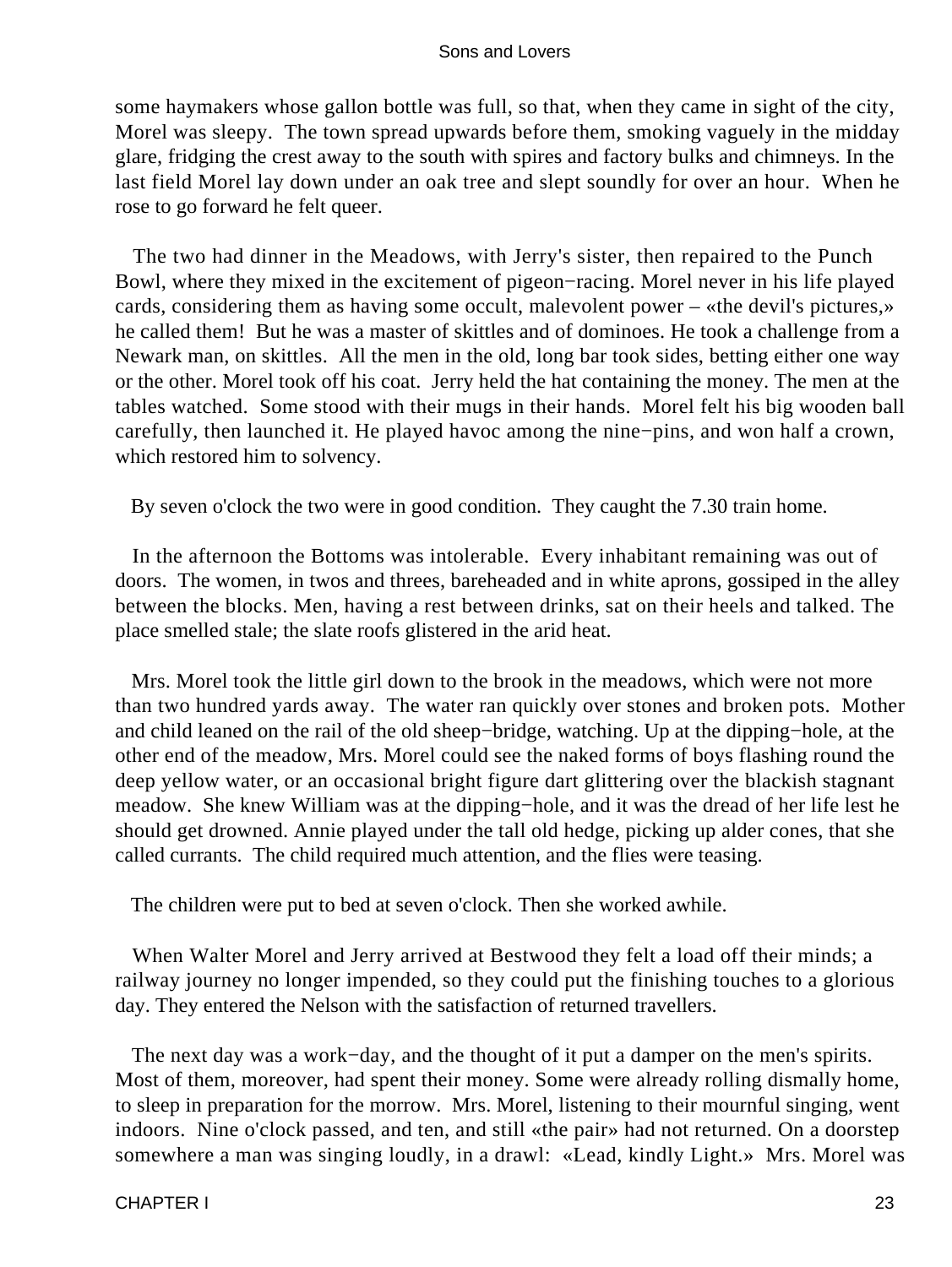always indignant with the drunken men that they must sing that hymn when they got maudlin.

«As if 'Genevieve' weren't good enough,» she said.

 The kitchen was full of the scent of boiled herbs and hops. On the hob a large black saucepan steamed slowly. Mrs. Morel took a panchion, a great bowl of thick red earth, streamed a heap of white sugar into the bottom, and then, straining herself to the weight, was pouring in the liquor.

 Just then Morel came in. He had been very jolly in the Nelson, but coming home had grown irritable. He had not quite got over the feeling of irritability and pain, after having slept on the ground when he was so hot; and a bad conscience afflicted him as he neared the house. He did not know he was angry. But when the garden gate resisted his attempts to open it, he kicked it and broke the latch. He entered just as Mrs. Morel was pouring the infusion of herbs out of the saucepan. Swaying slightly, he lurched against the table. The boiling liquor pitched. Mrs. Morel started back.

«Good gracious,» she cried, «coming home in his drunkenness!»

«Comin' home in his what?» he snarled, his hat over his eye.

Suddenly her blood rose in a jet.

«Say you're NOT drunk!» she flashed.

 She had put down her saucepan, and was stirring the sugar into the beer. He dropped his two hands heavily on the table, and thrust his face forwards at her.

 «'Say you're not drunk,'» he repeated. «Why, nobody but a nasty little bitch like you 'ud 'ave such a thought.»

He thrust his face forward at her.

«There's money to bezzle with, if there's money for nothing else.»

«I've not spent a two−shillin' bit this day,» he said.

 «You don't get as drunk as a lord on nothing,» she replied. «And,» she cried, flashing into sudden fury, «if you've been sponging on your beloved Jerry, why, let him look after his children, for they need it.»

«It's a lie, it's a lie. Shut your face, woman.»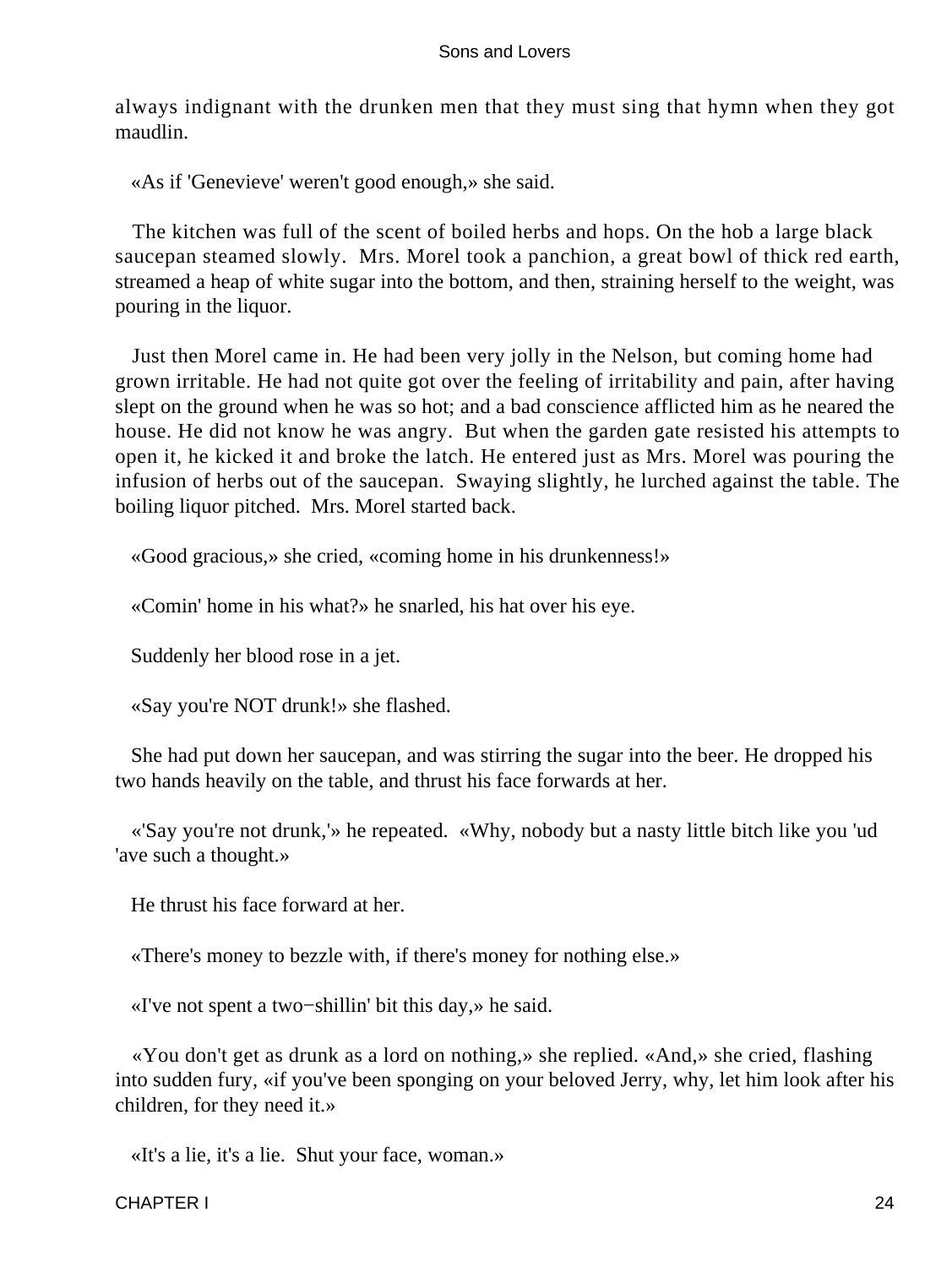They were now at battle−pitch. Each forgot everything save the hatred of the other and the battle between them. She was fiery and furious as he. They went on till he called her a liar.

 «No,» she cried, starting up, scarce able to breathe. «Don't call me that – you, the most despicable liar that ever walked in shoe−leather.» She forced the last words out of suffocated lungs.

«You're a liar!» he yelled, banging the table with his fist. «You're a liar, you're a liar.»

She stiffened herself, with clenched fists.

«The house is filthy with you,» she cried.

«Then get out on it – it's mine. Get out on it!» he shouted. «It's me as brings th' money whoam, not thee. It's my house, not thine. Then ger out on't – ger out on't!»

 «And I would,» she cried, suddenly shaken into tears of impotence. «Ah, wouldn't I, wouldn't I have gone long ago, but for those children. Ay, haven't I repented not going years ago, when I'd only the one» – suddenly drying into rage. «Do you think it's for **YOU I** stop – do you think I'd stop one minute for YOU?»

«Go, then,» he shouted, beside himself. «Go!»

 «No!» She faced round. «No,» she cried loudly, «you shan't have it ALL your own way; you shan't do ALL you like. I've got those children to see to. My word,» she laughed, «I should look well to leave them to you.»

«Go,» he cried thickly, lifting his fist. He was afraid of her. «Go!»

 «I should be only too glad. I should laugh, laugh, my lord, if I could get away from you,» she replied.

 He came up to her, his red face, with its bloodshot eyes, thrust forward, and gripped her arms. She cried in fear of him, struggled to be free. Coming slightly to himself, panting, he pushed her roughly to the outer door, and thrust her forth, slotting the bolt behind her with a bang. Then he went back into the kitchen, dropped into his armchair, his head, bursting full of blood, sinking between his knees. Thus he dipped gradually into a stupor, from exhaustion and intoxication.

 The moon was high and magnificent in the August night. Mrs. Morel, seared with passion, shivered to find herself out there in a great white light, that fell cold on her, and gave a shock to her inflamed soul. She stood for a few moments helplessly staring at the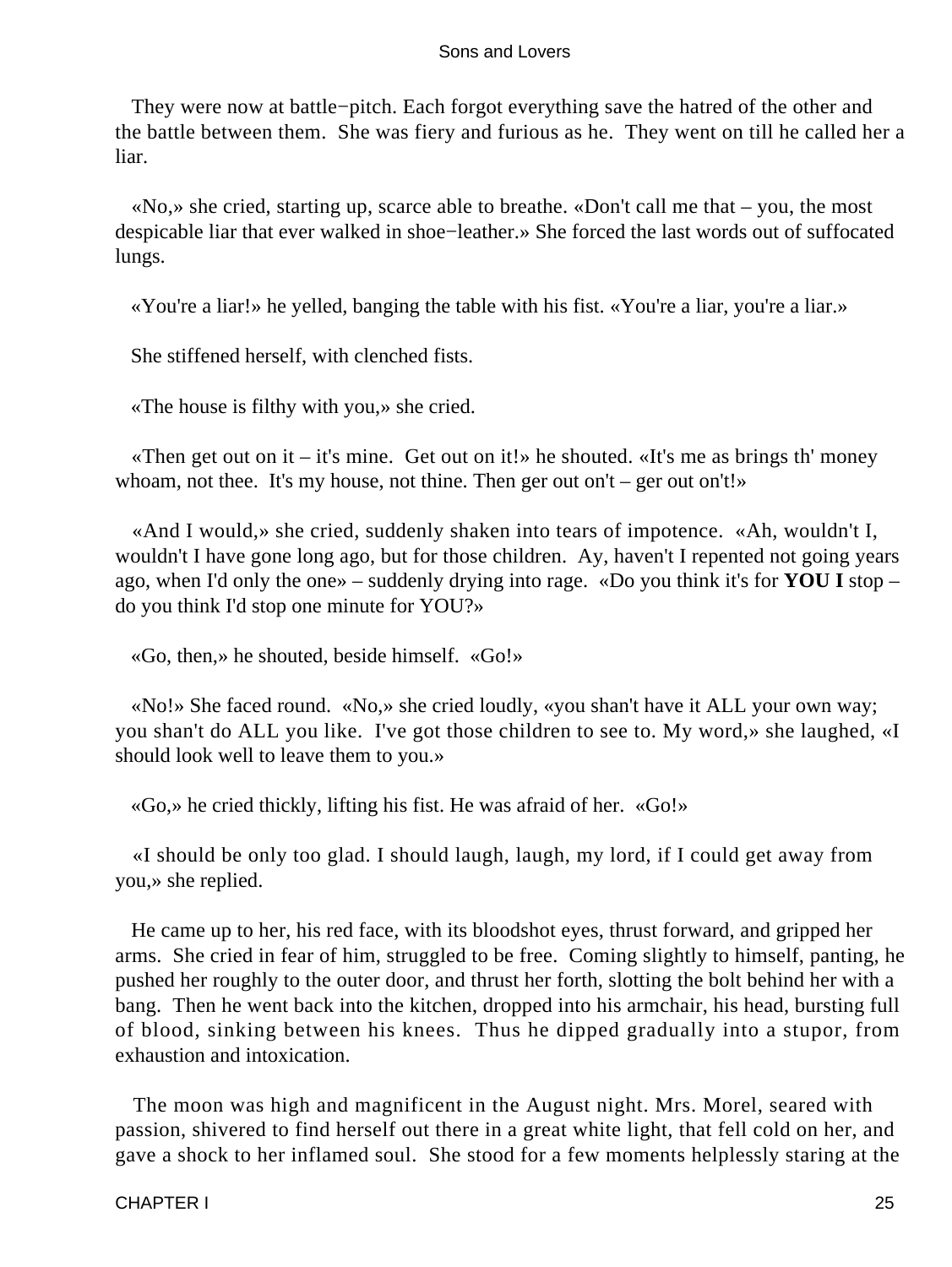glistening great rhubarb leaves near the door. Then she got the air into her breast. She walked down the garden path, trembling in every limb, while the child boiled within her. For a while she could not control her consciousness; mechanically she went over the last scene, then over it again, certain phrases, certain moments coming each time like a brand red−hot down on her soul; and each time she enacted again the past hour, each time the brand came down at the same points, till the mark was burnt in, and the pain burnt out, and at last she came to herself. She must have been half an hour in this delirious condition. Then the presence of the night came again to her. She glanced round in fear. She had wandered to the side garden, where she was walking up and down the path beside the currant bushes under the long wall. The garden was a narrow strip, bounded from the road, that cut transversely between the blocks, by a thick thorn hedge.

 She hurried out of the side garden to the front, where she could stand as if in an immense gulf of white light, the moon streaming high in face of her, the moonlight standing up from the hills in front, and filling the valley where the Bottoms crouched, almost blindingly. There, panting and half weeping in reaction from the stress, she murmured to herself over and over again: «The nuisance! the nuisance!»

 She became aware of something about her. With an effort she roused herself to see what it was that penetrated her consciousness. The tall white lilies were reeling in the moonlight, and the air was charged with their perfume, as with a presence. Mrs. Morel gasped slightly in fear. She touched the big, pallid flowers on their petals, then shivered. They seemed to be stretching in the moonlight. She put her hand into one white bin: the gold scarcely showed on her fingers by moonlight. She bent down to look at the binful of yellow pollen; but it only appeared dusky. Then she drank a deep draught of the scent. It almost made her dizzy.

 Mrs. Morel leaned on the garden gate, looking out, and she lost herself awhile. She did not know what she thought. Except for a slight feeling of sickness, and her consciousness in the child, herself melted out like scent into the shiny, pale air. After a time the child, too, melted with her in the mixing−pot of moonlight, and she rested with the hills and lilies and houses, all swum together in a kind of swoon.

 When she came to herself she was tired for sleep. Languidly she looked about her; the clumps of white phlox seemed like bushes spread with linen; a moth ricochetted over them, and right across the garden. Following it with her eye roused her. A few whiffs of the raw, strong scent of phlox invigorated her. She passed along the path, hesitating at the white rose−bush. It smelled sweet and simple. She touched the white ruffles of the roses. Their fresh scent and cool, soft leaves reminded her of the morning−time and sunshine. She was very fond of them. But she was tired, and wanted to sleep. In the mysterious out−of−doors she felt forlorn.

 There was no noise anywhere. Evidently the children had not been wakened, or had gone to sleep again. A train, three miles away, roared across the valley. The night was very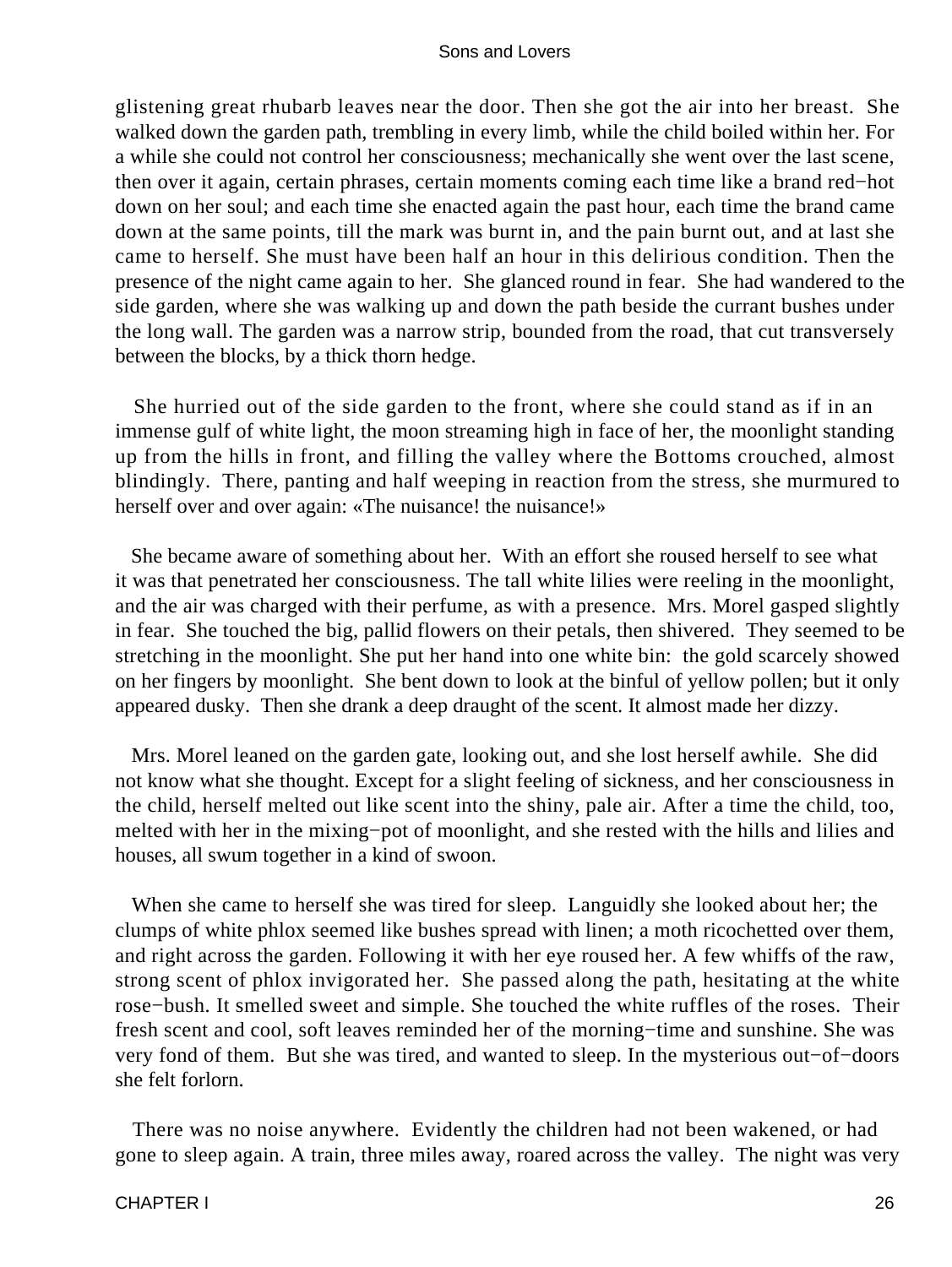large, and very strange, stretching its hoary distances infinitely. And out of the silver−grey fog of darkness came sounds vague and hoarse: a corncrake not far off, sound of a train like a sigh, and distant shouts of men.

 Her quietened heart beginning to beat quickly again, she hurried down the side garden to the back of the house. Softly she lifted the latch; the door was still bolted, and hard against her. She rapped gently, waited, then rapped again. She must not rouse the children, nor the neighbours. He must be asleep, and he would not wake easily. Her heart began to burn to be indoors. She clung to the door−handle. Now it was cold; she would take a chill, and in her present condition!

 Putting her apron over her head and her arms, she hurried again to the side garden, to the window of the kitchen. Leaning on the sill, she could just see, under the blind, her husband's arms spread out on the table, and his black head on the board. He was sleeping with his face lying on the table. Something in his attitude made her feel tired of things. The lamp was burning smokily; she could tell by the copper colour of the light. She tapped at the window more and more noisily. Almost it seemed as if the glass would break. Still he did not wake up.

 After vain efforts, she began to shiver, partly from contact with the stone, and from exhaustion. Fearful always for the unborn child, she wondered what she could do for warmth. She went down to the coal−house, where there was an old hearthrug she had carried out for the rag−man the day before. This she wrapped over her shoulders. It was warm, if grimy. Then she walked up and down the garden path, peeping every now and then under the blind, knocking, and telling herself that in the end the very strain of his position must wake him.

 At last, after about an hour, she rapped long and low at the window. Gradually the sound penetrated to him. When, in despair, she had ceased to tap, she saw him stir, then lift his face blindly. The labouring of his heart hurt him into consciousness. She rapped imperatively at the window. He started awake. Instantly she saw his fists set and his eyes glare. He had not a grain of physical fear. If it had been twenty burglars, he would have gone blindly for them. He glared round, bewildered, but prepared to fight.

«Open the door, Walter,» she said coldly.

 His hands relaxed. It dawned on him what he had done. His head dropped, sullen and dogged. She saw him hurry to the door, heard the bolt chock. He tried the latch. It opened – and there stood the silver−grey night, fearful to him, after the tawny light of the lamp. He hurried back.

 When Mrs. Morel entered, she saw him almost running through the door to the stairs. He had ripped his collar off his neck in his haste to be gone ere she came in, and there it lay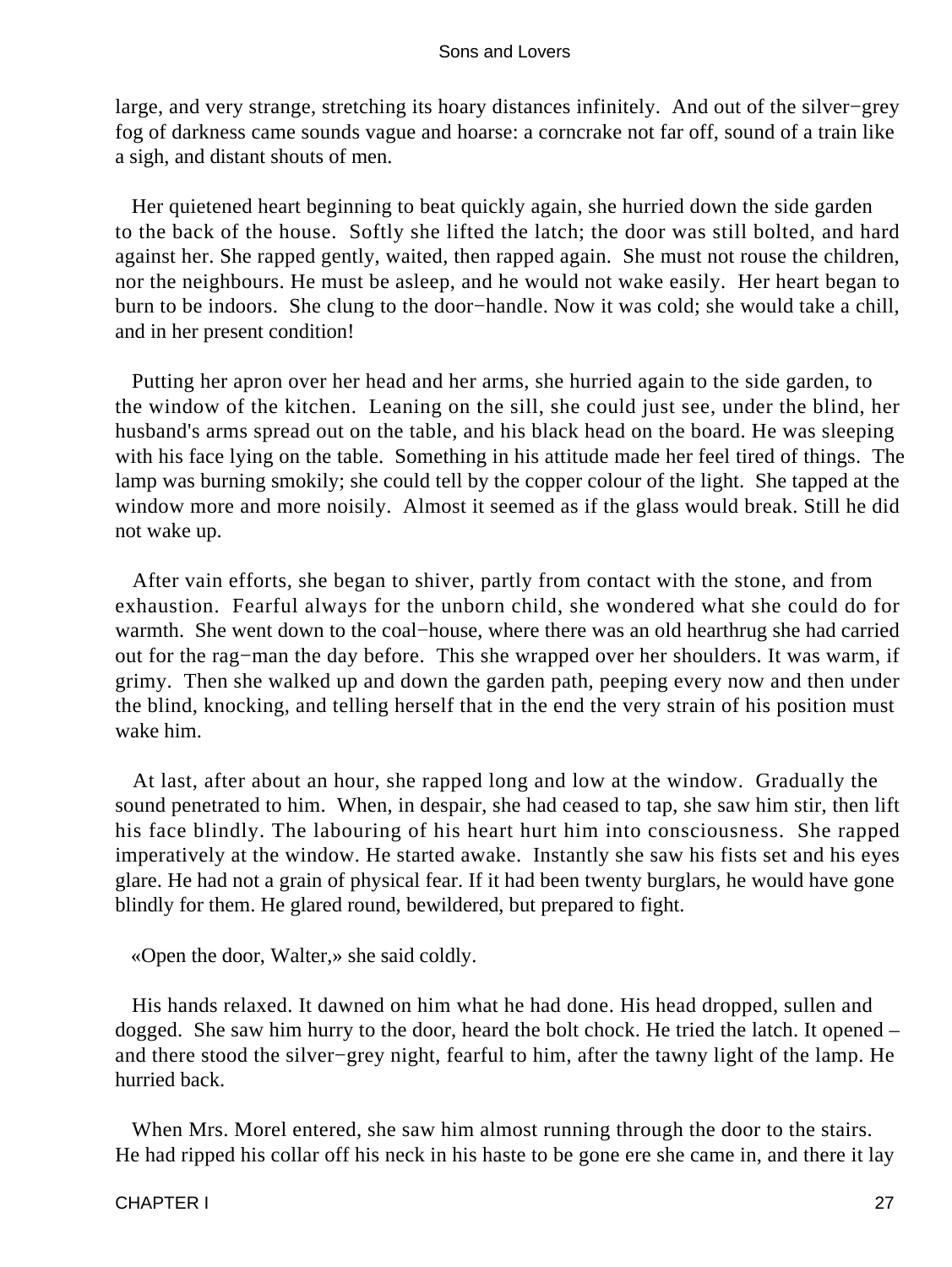with bursten button−holes. It made her angry.

 She warmed and soothed herself. In her weariness forgetting everything, she moved about at the little tasks that remained to be done, set his breakfast, rinsed his pit−bottle, put his pit−clothes on the hearth to warm, set his pit−boots beside them, put him out a clean scarf and snap−bag and two apples, raked the fire, and went to bed. He was already dead asleep. His narrow black eyebrows were drawn up in a sort of peevish misery into his forehead while his cheeks' down−strokes, and his sulky mouth, seemed to be saying: «I don't care who you are nor what you are, **I SHALL** have my own way.»

 Mrs. Morel knew him too well to look at him. As she unfastened her brooch at the mirror, she smiled faintly to see her face all smeared with the yellow dust of lilies. She brushed it off, and at last lay down. For some time her mind continued snapping and jetting sparks, but she was asleep before her husband awoke from the first sleep of his drunkenness.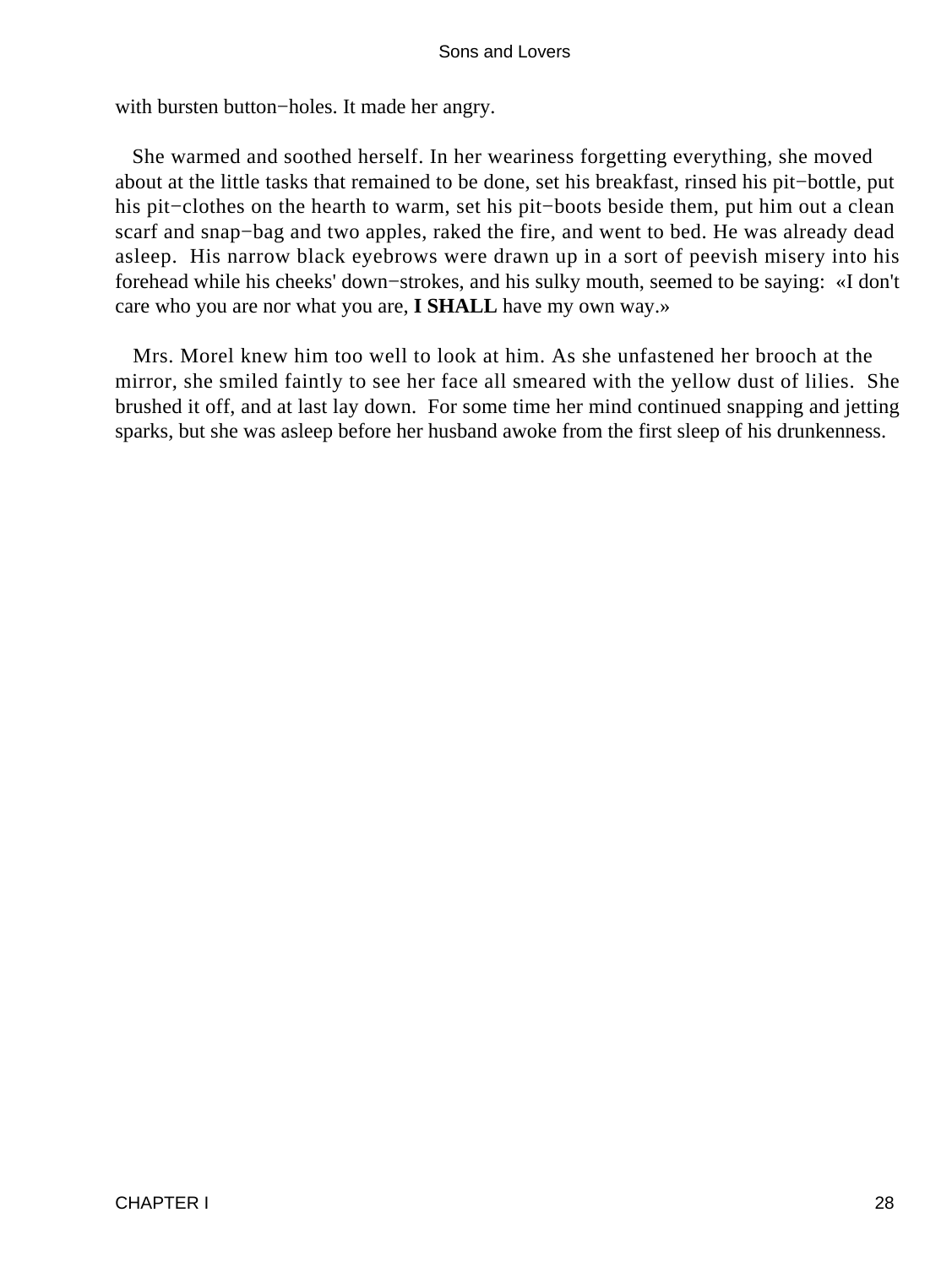### **[CHAPTER II](#page-470-0)**

#### *T*HE **BIRTH OF PAUL,** AND **ANOTHER BATTLE**

**AFTER** such a scene as the last, Walter Morel was for some days abashed and ashamed, but he soon regained his old bullying indifference. Yet there was a slight shrinking, a diminishing in his assurance. Physically even, he shrank, and his fine full presence waned. He never grew in the least stout, so that, as he sank from his erect, assertive bearing, his physique seemed to contract along with his pride and moral strength.

 But now he realised how hard it was for his wife to drag about at her work, and, his sympathy quickened by penitence, hastened forward with his help. He came straight home from the pit, and stayed in at evening till Friday, and then he could not remain at home. But he was back again by ten o'clock, almost quite sober.

 He always made his own breakfast. Being a man who rose early and had plenty of time he did not, as some miners do, drag his wife out of bed at six o'clock. At five, sometimes earlier, he woke, got straight out of bed, and went downstairs. When she could not sleep, his wife lay waiting for this time, as for a period of peace. The only real rest seemed to be when he was out of the house.

 He went downstairs in his shirt and then struggled into his pit−trousers, which were left on the hearth to warm all night. There was always a fire, because Mrs. Morel raked. And the first sound in the house was the bang, bang of the poker against the raker, as Morel smashed the remainder of the coal to make the kettle, which was filled and left on the hob, finally boil. His cup and knife and fork, all he wanted except just the food, was laid ready on the table on a newspaper. Then he got his breakfast, made the tea, packed the bottom of the doors with rugs to shut out the draught, piled a big fire, and sat down to an hour of joy. He toasted his bacon on a fork and caught the drops of fat on his bread; then he put the rasher on his thick slice of bread, and cut off chunks with a clasp−knife, poured his tea into his saucer, and was happy. With his family about, meals were never so pleasant. He loathed a fork: it is a modern introduction which has still scarcely reached common people. What Morel preferred was a clasp−knife. Then, in solitude, he ate and drank, often sitting, in cold weather, on a little stool with his back to the warm chimney−piece, his food on the fender, his cup on the hearth. And then he read the last night's newspaper – what of it he could – spelling it over laboriously. He preferred to keep the blinds down and the candle lit even when it was daylight; it was the habit of the mine.

 At a quarter to six he rose, cut two thick slices of bread and butter, and put them in the white calico snap−bag. He filled his tin bottle with tea. Cold tea without milk or sugar was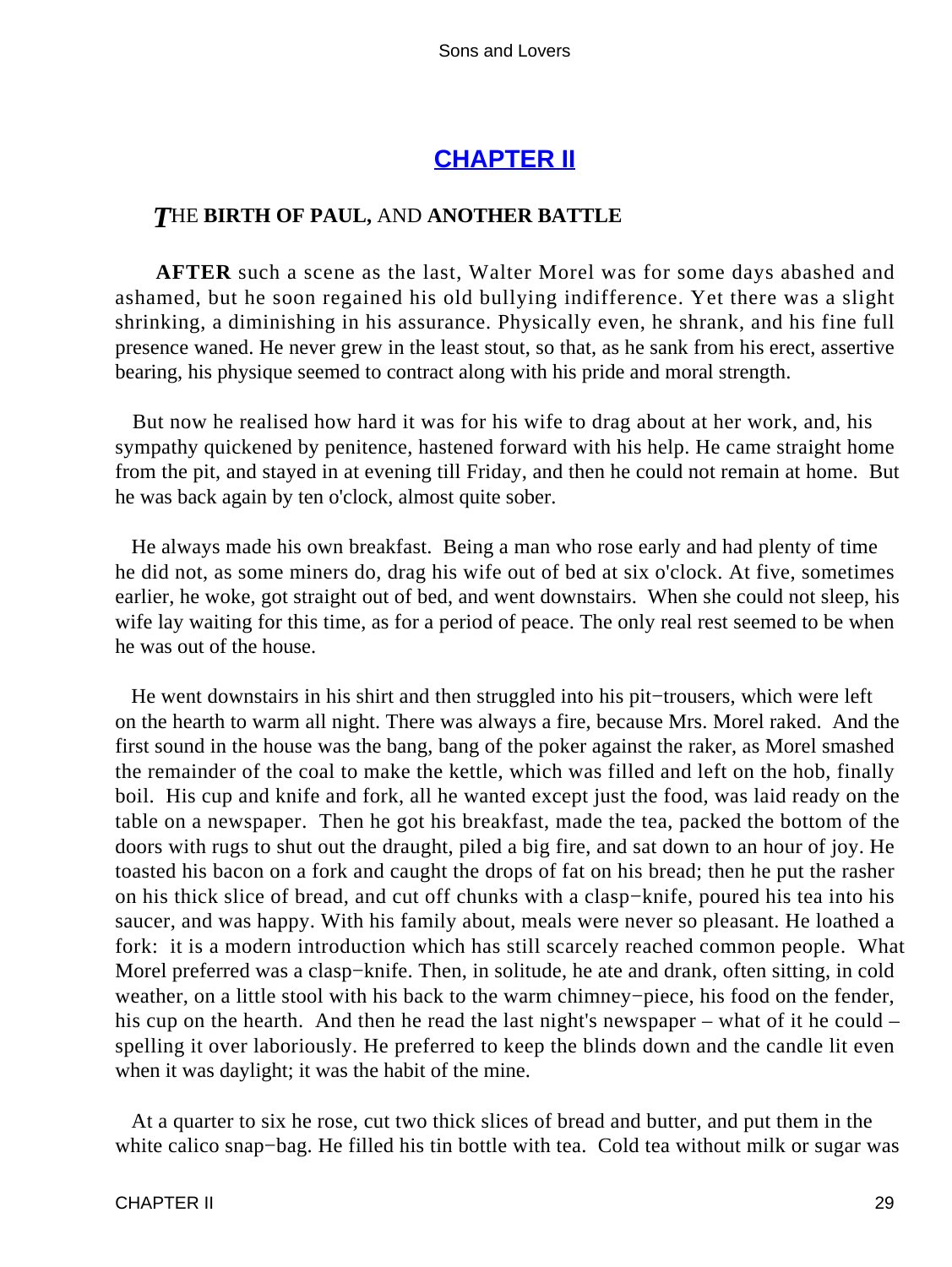the drink he preferred for the pit. Then he pulled off his shirt, and put on his pit−singlet, a vest of thick flannel cut low round the neck, and with short sleeves like a chemise.

 Then he went upstairs to his wife with a cup of tea because she was ill, and because it occurred to him.

«I've brought thee a cup o' tea, lass,» he said.

«Well, you needn't, for you know I don't like it,» she replied.

«Drink it up; it'll pop thee off to sleep again.»

She accepted the tea. It pleased him to see her take it and sip it.

«I'll back my life there's no sugar in,» she said.

 $\langle xY_1 \rangle$  – there's one big 'un, be replied, injured.

«It's a wonder,» she said, sipping again.

 She had a winsome face when her hair was loose. He loved her to grumble at him in this manner. He looked at her again, and went, without any sort of leave−taking. He never took more than two slices of bread and butter to eat in the pit, so an apple or an orange was a treat to him. He always liked it when she put one out for him. He tied a scarf round his neck, put on his great, heavy boots, his coat, with the big pocket, that carried his snap−bag and his bottle of tea, and went forth into the fresh morning air, closing, without locking, the door behind him. He loved the early morning, and the walk across the fields. So he appeared at the pit−top, often with a stalk from the hedge between his teeth, which he chewed all day to keep his mouth moist, down the mine, feeling quite as happy as when he was in the field.

 Later, when the time for the baby grew nearer, he would bustle round in his slovenly fashion, poking out the ashes, rubbing the fireplace, sweeping the house before he went to work. Then, feeling very self−righteous, he went upstairs.

 «Now I'm cleaned up for thee: tha's no 'casions ter stir a peg all day, but sit and read thy books.»

Which made her laugh, in spite of her indignation.

«And the dinner cooks itself?» she answered.

«Eh, I know nowt about th' dinner.»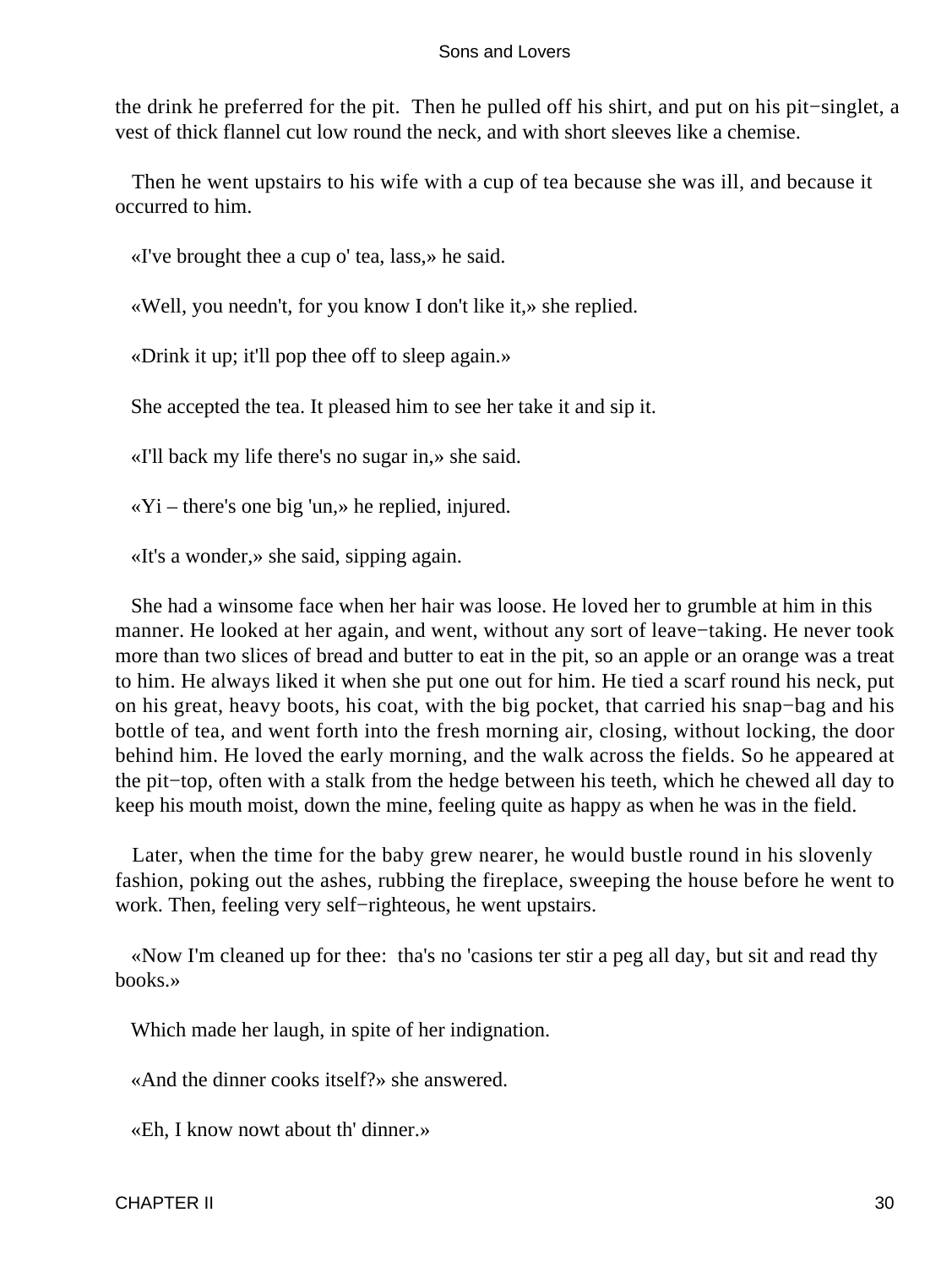«You'd know if there weren't any.»

«Ay, 'appen so,» he answered, departing.

 When she got downstairs, she would find the house tidy, but dirty. She could not rest until she had thoroughly cleaned; so she went down to the ash−pit with her dustpan. Mrs. Kirk, spying her, would contrive to have to go to her own coal−place at that minute. Then, across the wooden fence, she would call:

«So you keep wagging on, then?»

«Ay,» answered Mrs. Morel deprecatingly. «There's nothing else for it.»

 «Have you seen Hose?» called a very small woman from across the road. It was Mrs. Anthony, a black−haired, strange little body, who always wore a brown velvet dress, tight fitting.

«I haven't,» said Mrs. Morel.

«Eh, I wish he'd come. I've got a copperful of clothes, an' I'm sure I heered his bell.»

«Hark! He's at the end.»

 The two women looked down the alley. At the end of the Bottoms a man stood in a sort of old−fashioned trap, bending over bundles of cream−coloured stuff; while a cluster of women held up their arms to him, some with bundles. Mrs. Anthony herself had a heap of creamy, undyed stockings hanging over her arm.

«I've done ten dozen this week,» she said proudly to Mrs. Morel.

«T−t−t!» went the other. «I don't know how you can find time.»

«Eh!» said Mrs. Anthony. «You can find time if you make time.»

 «I don't know how you do it,» said Mrs. Morel. «And how much shall you get for those many?»

«Tuppence−ha'penny a dozen,» replied the other.

 «Well,» said Mrs. Morel. «I'd starve before I'd sit down and seam twenty−four stockings for twopence ha'penny.»

«Oh, I don't know,» said Mrs. Anthony. «You can rip along with 'em.»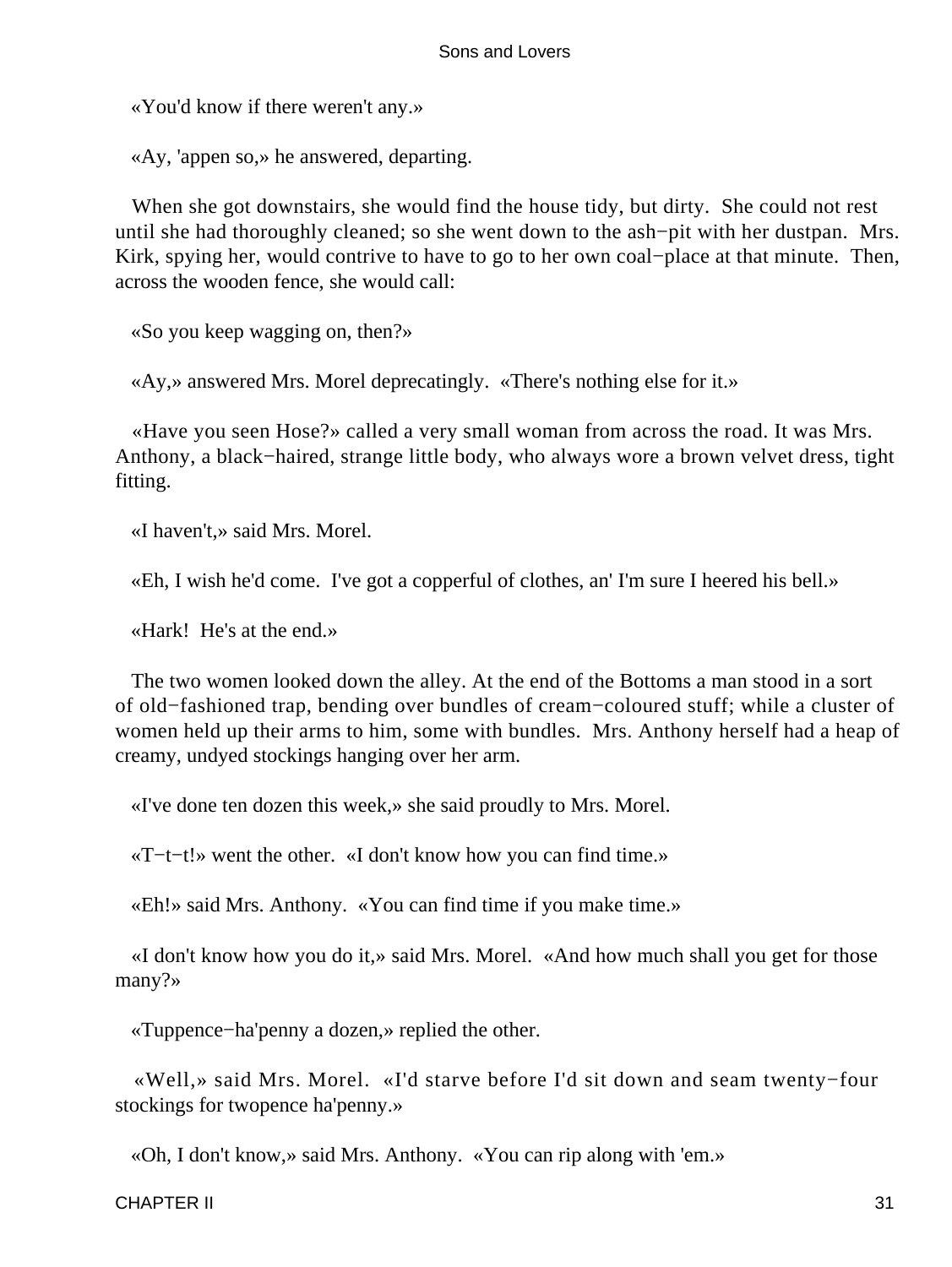Hose was coming along, ringing his bell. Women were waiting at the yard−ends with their seamed stockings hanging over their arms. The man, a common fellow, made jokes with them, tried to swindle them, and bullied them. Mrs. Morel went up her yard disdainfully.

 It was an understood thing that if one woman wanted her neighbour, she should put the poker in the fire and bang at the back of the fireplace, which, as the fires were back to back, would make a great noise in the adjoining house. One morning Mrs. Kirk, mixing a pudding, nearly started out of her skin as she heard the thud, thud, in her grate. With her hands all floury, she rushed to the fence.

«Did you knock, Mrs. Morel?»

«If you wouldn't mind, Mrs. Kirk.»

 Mrs. Kirk climbed on to her copper, got over the wall on to Mrs. Morel's copper, and ran in to her neighbour.

«Eh, dear, how are you feeling?» she cried in concern.

«You might fetch Mrs. Bower,» said Mrs. Morel.

Mrs. Kirk went into the yard, lifted up her strong, shrill voice, and called:

«Ag−gie – Ag−gie!»

 The sound was heard from one end of the Bottoms to the other. At last Aggie came running up, and was sent for Mrs. Bower, whilst Mrs. Kirk left her pudding and stayed with her neighbour.

 Mrs. Morel went to bed. Mrs. Kirk had Annie and William for dinner. Mrs. Bower, fat and waddling, bossed the house.

 «Hash some cold meat up for the master's dinner, and make him an apple−charlotte pudding,» said Mrs. Morel.

«He may go without pudding this day,» said Mrs. Bower.

 Morel was not as a rule one of the first to appear at the bottom of the pit, ready to come up. Some men were there before four o'clock, when the whistle blew loose−all; but Morel, whose stall, a poor one, was at this time about a mile and a half away from the bottom, worked usually till the first mate stopped, then he finished also. This day, however, the miner was sick of the work. At two o'clock he looked at his watch, by the light of the green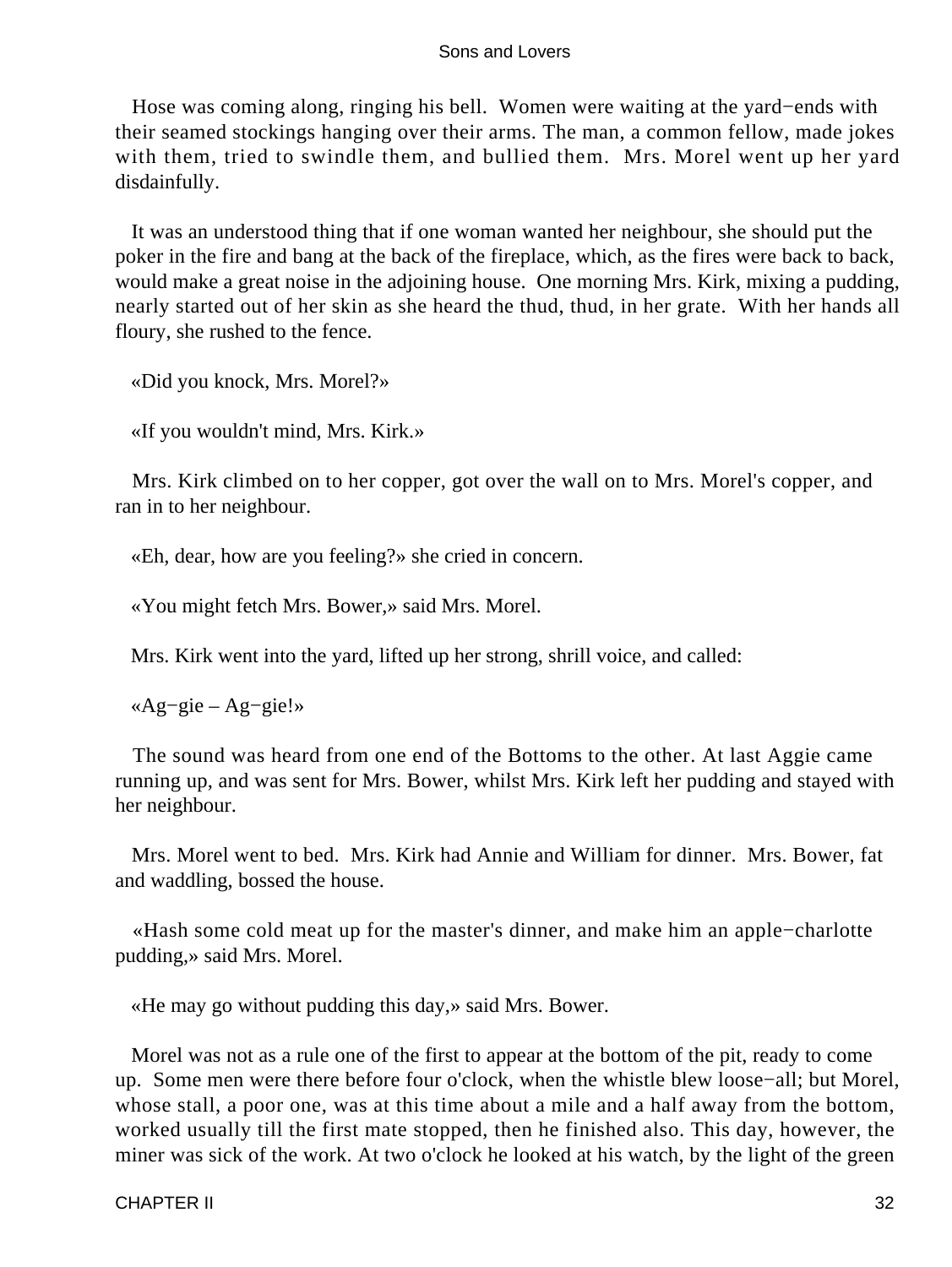candle – he was in a safe working – and again at half−past two. He was hewing at a piece of rock that was in the way for the next day's work. As he sat on his heels, or kneeled, giving hard blows with his pick, «Uszza – uszza!» he went.

«Shall ter finish, Sorry?» cried Barker, his fellow butty.

«Finish? Niver while the world stands!» growled Morel.

And he went on striking. He was tired.

«It's a heart−breaking job,» said Barker.

 But Morel was too exasperated, at the end of his tether, to answer. Still he struck and hacked with all his might.

 «Tha might as well leave it, Walter,» said Barker. «It'll do to−morrow, without thee hackin' thy guts out.»

«I'll lay no b – − finger on this to−morrow, Isr'el!» cried Morel.

«Oh, well, if tha wunna, somebody else'll ha'e to,» said Israel.

Then Morel continued to strike.

«Hey−up there – LOOSE−A'!» cried the men, leaving the next stall.

Morel continued to strike.

«Tha'll happen catch me up,» said Barker, departing.

 When he had gone, Morel, left alone, felt savage. He had not finished his job. He had overworked himself into a frenzy. Rising, wet with sweat, he threw his tool down, pulled on his coat, blew out his candle, took his lamp, and went. Down the main road the lights of the other men went swinging. There was a hollow sound of many voices. It was a long, heavy tramp underground.

 He sat at the bottom of the pit, where the great drops of water fell plash. Many colliers were waiting their turns to go up, talking noisily. Morel gave his answers short and disagreeable.

«It's rainin', Sorry,» said old Giles, who had had the news from the top.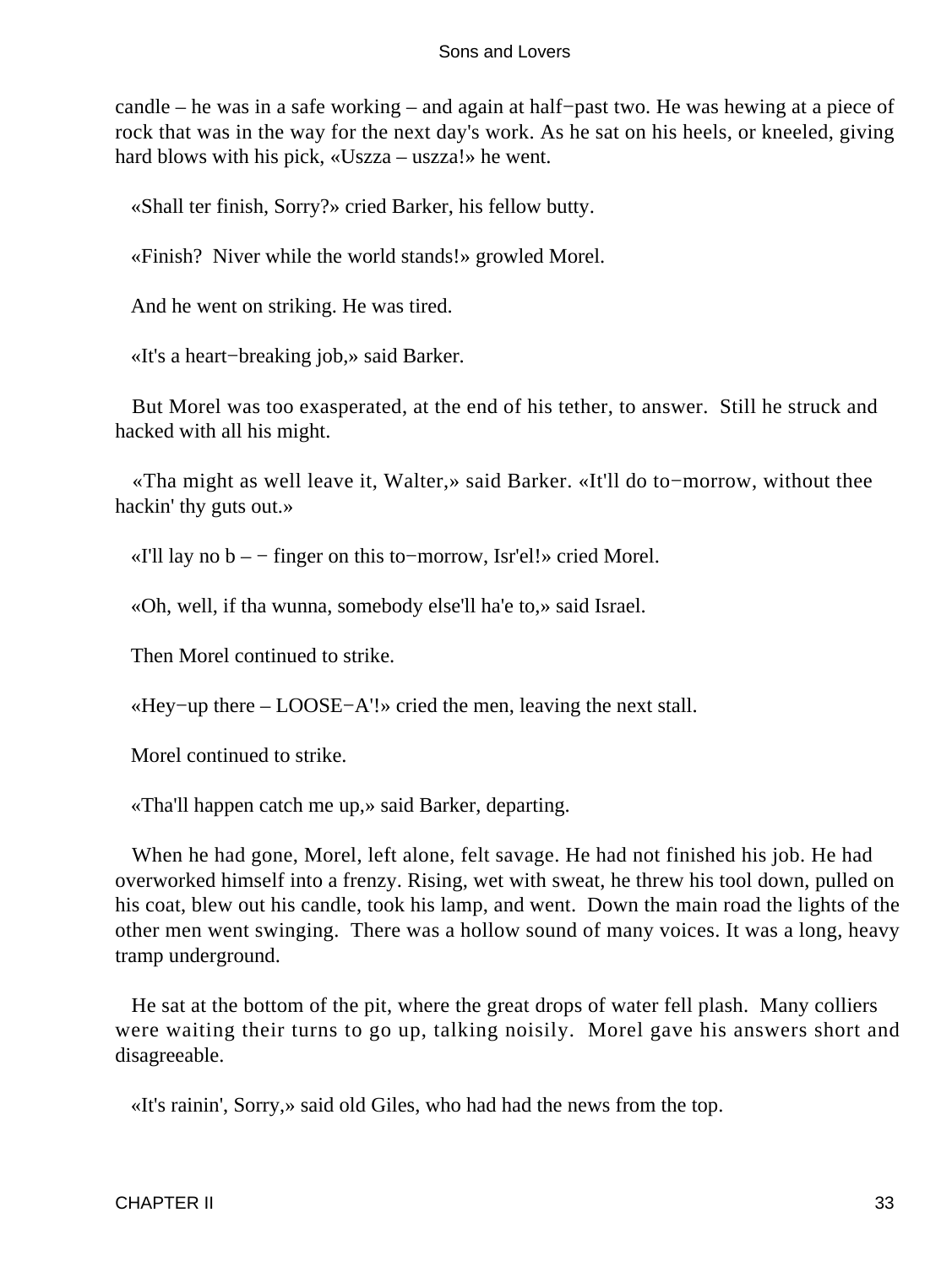Morel found one comfort. He had his old umbrella, which he loved, in the lamp cabin. At last he took his stand on the chair, and was at the top in a moment. Then he handed in his lamp and got his umbrella, which he had bought at an auction for one−and−six. He stood on the edge of the pit−bank for a moment, looking out over the fields; grey rain was falling. The trucks stood full of wet, bright coal. Water ran down the sides of the waggons, over the white «C.W. and Co.». Colliers, walking indifferent to the rain, were streaming down the line and up the field, a grey, dismal host. Morel put up his umbrella, and took pleasure from the peppering of the drops thereon.

 All along the road to Bestwood the miners tramped, wet and grey and dirty, but their red mouths talking with animation. Morel also walked with a gang, but he said nothing. He frowned peevishly as he went. Many men passed into the Prince of Wales or into Ellen's. Morel, feeling sufficiently disagreeable to resist temptation, trudged along under the dripping trees that overhung the park wall, and down the mud of Greenhill Lane.

 Mrs. Morel lay in bed, listening to the rain, and the feet of the colliers from Minton, their voices, and the bang, bang of the gates as they went through the stile up the field.

 «There's some herb beer behind the pantry door,» she said. «Th' master'll want a drink, if he doesn't stop.»

 But he was late, so she concluded he had called for a drink, since it was raining. What did he care about the child or her?

She was very ill when her children were born.

«What is it?» she asked, feeling sick to death.

«A boy.»

 And she took consolation in that. The thought of being the mother of men was warming to her heart. She looked at the child. It had blue eyes, and a lot of fair hair, and was bonny. Her love came up hot, in spite of everything. She had it in bed with her.

 Morel, thinking nothing, dragged his way up the garden path, wearily and angrily. He closed his umbrella, and stood it in the sink; then he sluthered his heavy boots into the kitchen. Mrs. Bower appeared in the inner doorway.

«Well,» she said, «she's about as bad as she can be. It's a boy childt.»

The miner grunted, put his empty snap–bag and his tin bottle on the dresser, went back into the scullery and hung up his coat, then came and dropped into his chair.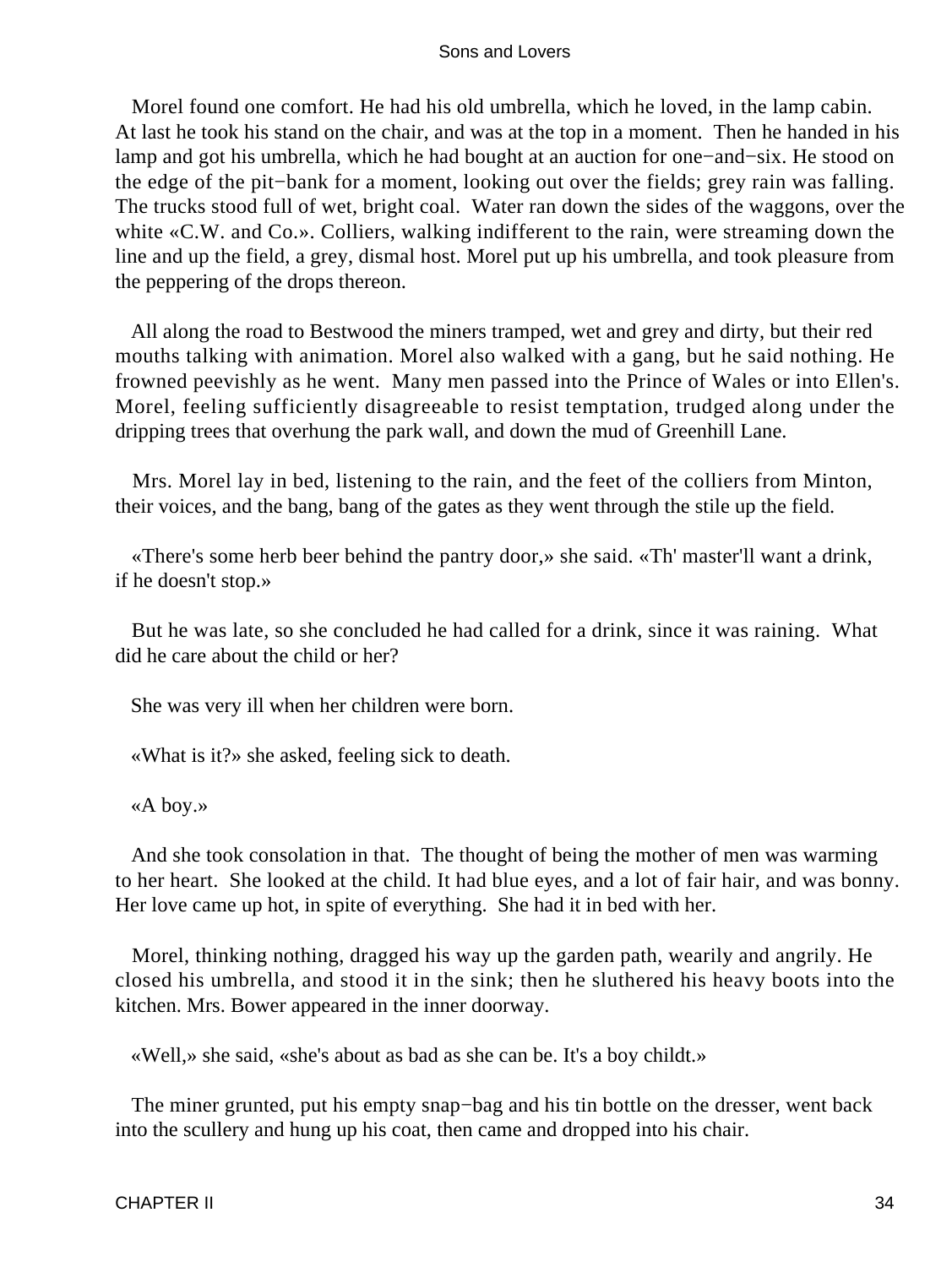«Han yer got a drink?» he asked.

 The woman went into the pantry. There was heard the pop of a cork. She set the mug, with a little, disgusted rap, on the table before Morel. He drank, gasped, wiped his big moustache on the end of his scarf, drank, gasped, and lay back in his chair. The woman would not speak to him again. She set his dinner before him, and went upstairs.

«Was that the master?» asked Mrs. Morel.

«I've gave him his dinner,» replied Mrs. Bower.

 After he had sat with his arms on the table – he resented the fact that Mrs. Bower put no cloth on for him, and gave him a little plate, instead of a full−sized dinner−plate – he began to eat. The fact that his wife was ill, that he had another boy, was nothing to him at that moment. He was too tired; he wanted his dinner; he wanted to sit with his arms lying on the board; he did not like having Mrs. Bower about. The fire was too small to please him.

 After he had finished his meal, he sat for twenty minutes; then he stoked up a big fire. Then, in his stockinged feet, he went reluctantly upstairs. It was a struggle to face his wife at this moment, and he was tired. His face was black, and smeared with sweat. His singlet had dried again, soaking the dirt in. He had a dirty woollen scarf round his throat. So he stood at the foot of the bed.

«Well, how are ter, then?» he asked.

«I s'll be all right,» she answered.

«H'm!»

 He stood at a loss what to say next. He was tired, and this bother was rather a nuisance to him, and he didn't quite know where he was.

«A lad, tha says,» he stammered.

She turned down the sheet and showed the child.

 «Bless him!» he murmured. Which made her laugh, because he blessed by rote – pretending paternal emotion, which he did not feel just then.

«Go now,» she said.

«I will, my lass,» he answered, turning away.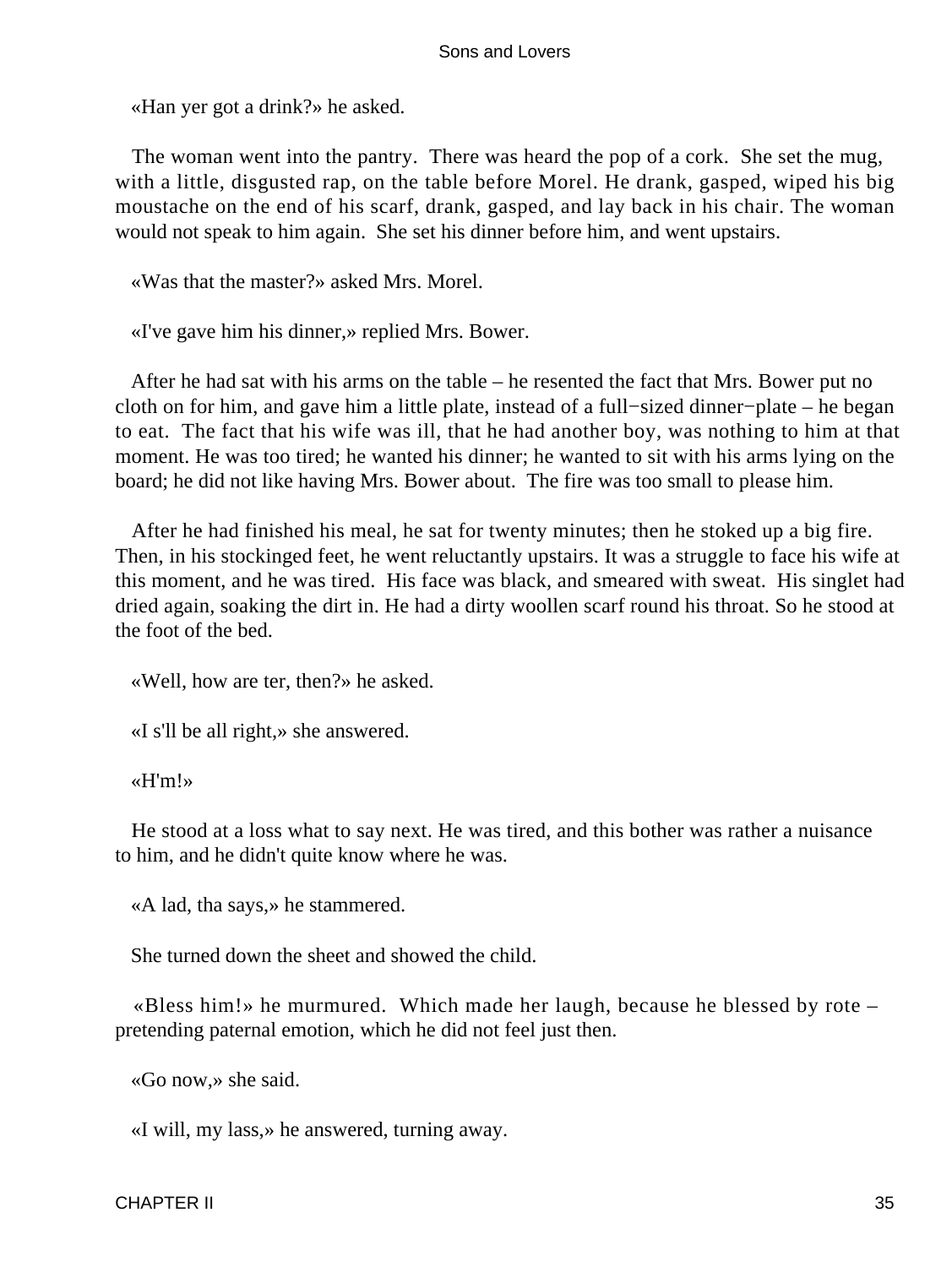Dismissed, he wanted to kiss her, but he dared not. She half wanted him to kiss her, but could not bring herself to give any sign. She only breathed freely when he was gone out of the room again, leaving behind him a faint smell of pit−dirt.

 Mrs. Morel had a visit every day from the Congregational clergyman. Mr. Heaton was young, and very poor. His wife had died at the birth of his first baby, so he remained alone in the manse. He was a Bachelor of Arts of Cambridge, very shy, and no preacher. Mrs. Morel was fond of him, and he depended on her. For hours he talked to her, when she was well. He became the god−parent of the child.

 Occasionally the minister stayed to tea with Mrs. Morel. Then she laid the cloth early, got out her best cups, with a little green rim, and hoped Morel would not come too soon; indeed, if he stayed for a pint, she would not mind this day. She had always two dinners to cook, because she believed children should have their chief meal at midday, whereas Morel needed his at five o'clock. So Mr. Heaton would hold the baby, whilst Mrs. Morel beat up a batter−pudding or peeled the potatoes, and he, watching her all the time, would discuss his next sermon. His ideas were quaint and fantastic. She brought him judiciously to earth. It was a discussion of the wedding at Cana.

 «When He changed the water into wine at Cana,» he said, «that is a symbol that the ordinary life, even the blood, of the married husband and wife, which had before been uninspired, like water, became filled with the Spirit, and was as wine, because, when love enters, the whole spiritual constitution of a man changes, is filled with the Holy Ghost, and almost his form is altered.»

Mrs. Morel thought to herself:

 «Yes, poor fellow, his young wife is dead; that is why he makes his love into the Holy Ghost.»

They were halfway down their first cup of tea when they heard the sluther of pit−boots.

«Good gracious!» exclaimed Mrs. Morel, in spite of herself.

 The minister looked rather scared. Morel entered. He was feeling rather savage. He nodded a «How d'yer do» to the clergyman, who rose to shake hands with him.

 «Nay,» said Morel, showing his hand, «look thee at it! Tha niver wants ter shake hands wi' a hand like that, does ter? There's too much pick−haft and shovel−dirt on it.»

 The minister flushed with confusion, and sat down again. Mrs. Morel rose, carried out the steaming saucepan. Morel took off his coat, dragged his armchair to table, and sat down heavily.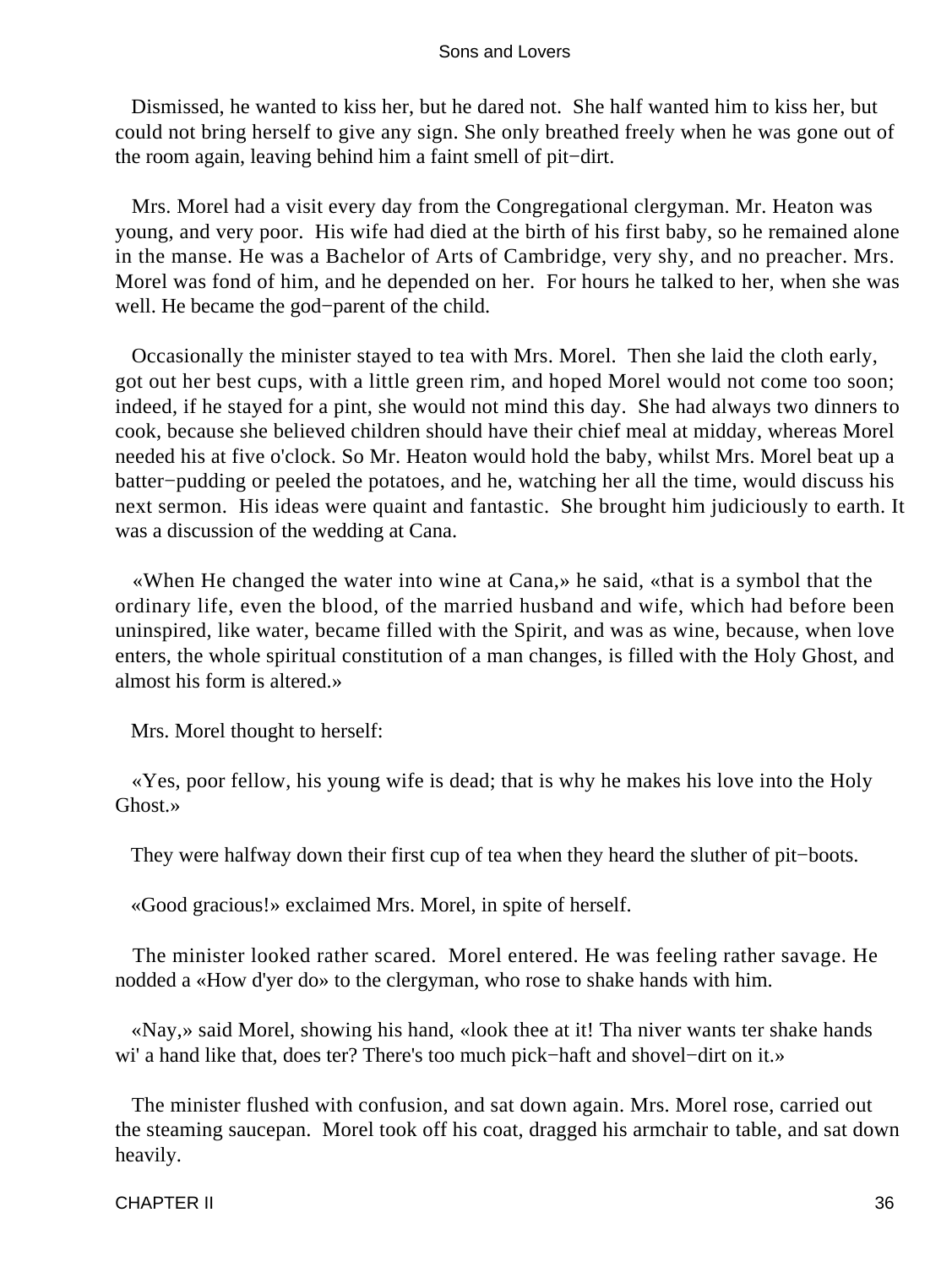«Are you tired?» asked the clergyman.

 «Tired? I ham that,» replied Morel. «YOU don't know what it is to be tired, as I'M tired.»

«No,» replied the clergyman.

 «Why, look yer 'ere,» said the miner, showing the shoulders of his singlet. «It's a bit dry now, but it's wet as a clout with sweat even yet. Feel it.»

«Goodness!» cried Mrs. Morel. «Mr. Heaton doesn't want to feel your nasty singlet.»

The clergyman put out his hand gingerly.

 «No, perhaps he doesn't,» said Morel; «but it's all come out of me, whether or not. An' iv'ry day alike my singlet's wringin' wet. 'Aven't you got a drink, Missis, for a man when he comes home barkled up from the pit?»

«You know you drank all the beer,» said Mrs. Morel, pouring out his tea.

 «An' was there no more to be got?» Turning to the clergyman – «A man gets that caked up wi' th' dust, you know, – that clogged up down a coal−mine, he **NEEDS a** drink when he comes home.»

«I am sure he does,» said the clergyman.

«But it's ten to one if there's owt for him.»

«There's water – and there's tea,» said Mrs. Morel.

«Water! It's not water as'll clear his throat.»

 He poured out a saucerful of tea, blew it, and sucked it up through his great black moustache, sighing afterwards. Then he poured out another saucerful, and stood his cup on the table.

«My cloth!» said Mrs. Morel, putting it on a plate.

«A man as comes home as I do 's too tired to care about cloths,» said Morel.

«Pity!» exclaimed his wife, sarcastically.

The room was full of the smell of meat and vegetables and pit−clothes.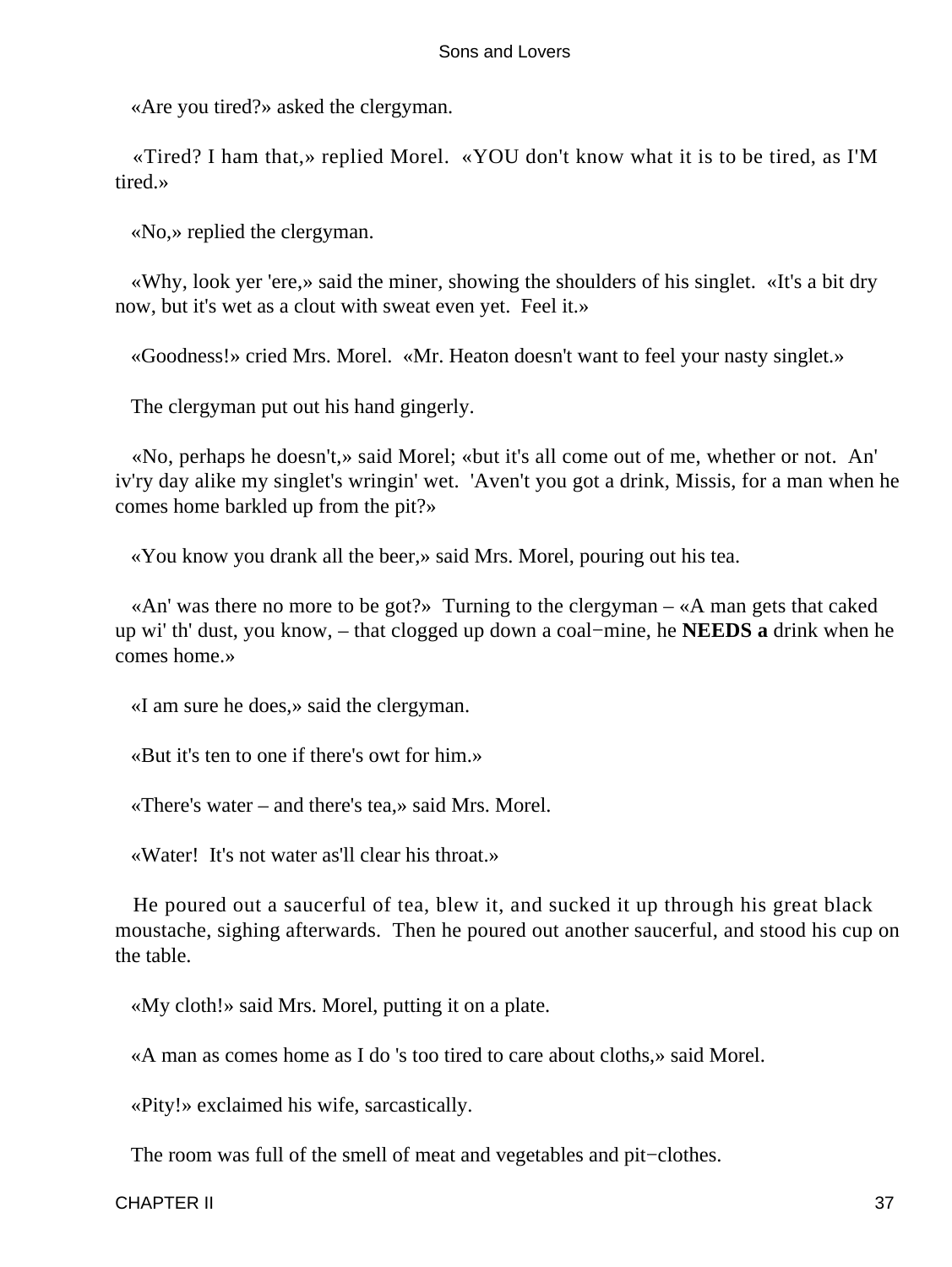He leaned over to the minister, his great moustache thrust forward, his mouth very red in his black face.

 «Mr. Heaton,» he said, «a man as has been down the black hole all day, dingin' away at a coal−face, yi, a sight harder than that wall – −»

«Needn't make a moan of it,» put in Mrs. Morel.

 She hated her husband because, whenever he had an audience, he whined and played for sympathy. William, sitting nursing the baby, hated him, with a boy's hatred for false sentiment, and for the stupid treatment of his mother. Annie had never liked him; she merely avoided him.

When the minister had gone, Mrs. Morel looked at her cloth.

«A fine mess!» she said.

 «Dos't think I'm goin' to sit wi' my arms danglin', cos tha's got a parson for tea wi' thee?» he bawled.

 They were both angry, but she said nothing. The baby began to cry, and Mrs. Morel, picking up a saucepan from the hearth, accidentally knocked Annie on the head, whereupon the girl began to whine, and Morel to shout at her. In the midst of this pandemonium, William looked up at the big glazed text over the mantelpiece and read distinctly:

«God Bless Our Home!»

 Whereupon Mrs. Morel, trying to soothe the baby, jumped up, rushed at him, boxed his ears, saying:

«What are YOU putting in for?»

 And then she sat down and laughed, till tears ran over her cheeks, while William kicked the stool he had been sitting on, and Morel growled:

«I canna see what there is so much to laugh at.»

 One evening, directly after the parson's visit, feeling unable to bear herself after another display from her husband, she took Annie and the baby and went out. Morel had kicked William, and the mother would never forgive him.

 She went over the sheep−bridge and across a corner of the meadow to the cricket−ground. The meadows seemed one space of ripe, evening light, whispering with the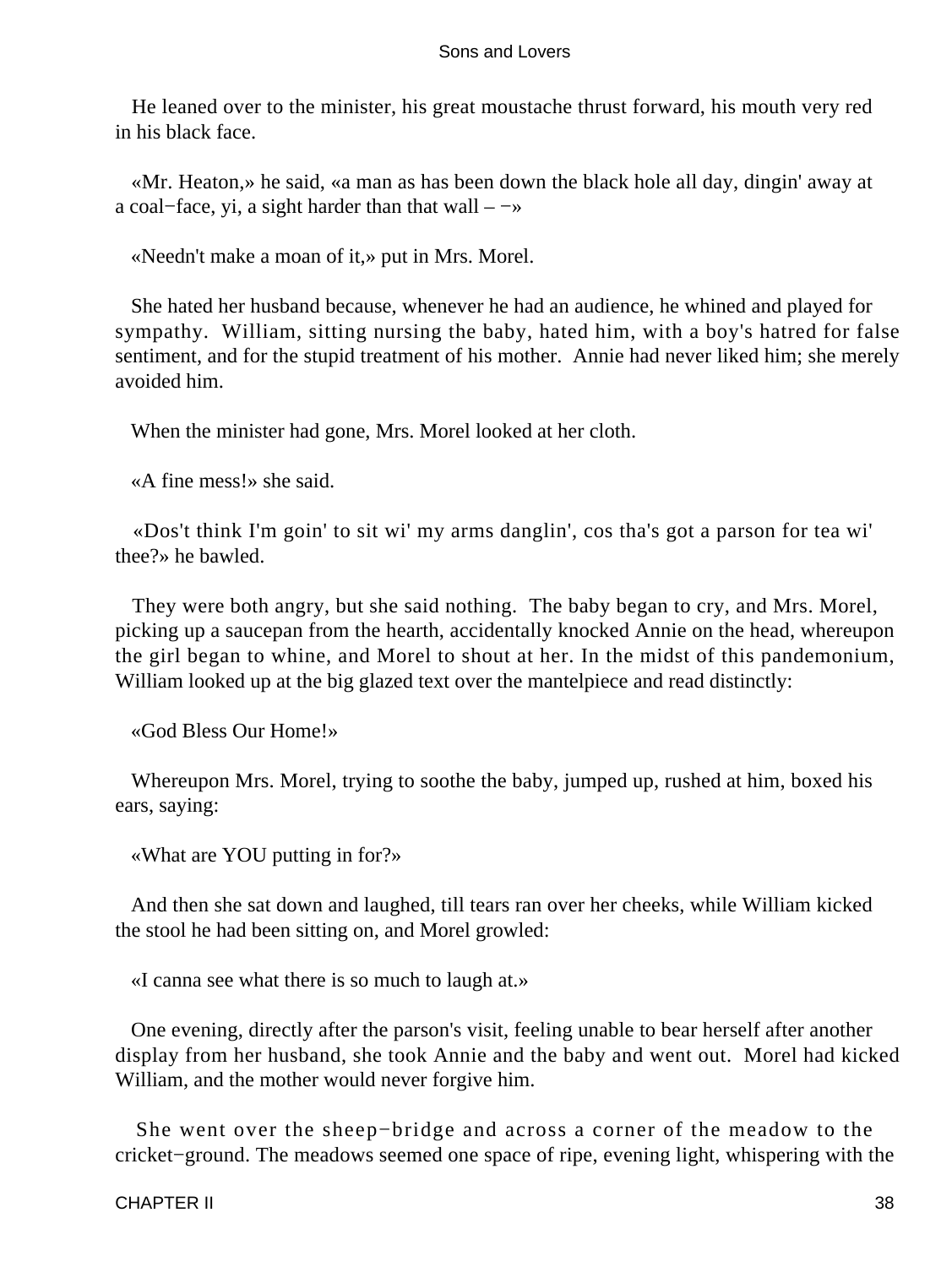distant mill−race. She sat on a seat under the alders in the cricket−ground, and fronted the evening. Before her, level and solid, spread the big green cricket−field, like the bed of a sea of light. Children played in the bluish shadow of the pavilion. Many rooks, high up, came cawing home across the softly−woven sky. They stooped in a long curve down into the golden glow, concentrating, cawing, wheeling, like black flakes on a slow vortex, over a tree clump that made a dark boss among the pasture.

 A few gentlemen were practising, and Mrs. Morel could hear the chock of the ball, and the voices of men suddenly roused; could see the white forms of men shifting silently over the green, upon which already the under shadows were smouldering. Away at the grange, one side of the haystacks was lit up, the other sides blue−grey. A waggon of sheaves rocked small across the melting yellow light.

 The sun was going down. Every open evening, the hills of Derbyshire were blazed over with red sunset. Mrs. Morel watched the sun sink from the glistening sky, leaving a soft flower−blue overhead, while the western space went red, as if all the fire had swum down there, leaving the bell cast flawless blue. The mountain−ash berries across the field stood fierily out from the dark leaves, for a moment. A few shocks of corn in a corner of the fallow stood up as if alive; she imagined them bowing; perhaps her son would be a Joseph. In the east, a mirrored sunset floated pink opposite the west's scarlet. The big haystacks on the hillside, that butted into the glare, went cold.

 With Mrs. Morel it was one of those still moments when the small frets vanish, and the beauty of things stands out, and she had the peace and the strength to see herself. Now and again, a swallow cut close to her. Now and again, Annie came up with a handful of alder−currants. The baby was restless on his mother's knee, clambering with his hands at the light.

 Mrs. Morel looked down at him. She had dreaded this baby like a catastrophe, because of her feeling for her husband. And now she felt strangely towards the infant. Her heart was heavy because of the child, almost as if it were unhealthy, or malformed. Yet it seemed quite well. But she noticed the peculiar knitting of the baby's brows, and the peculiar heaviness of its eyes, as if it were trying to understand something that was pain. She felt, when she looked at her child's dark, brooding pupils, as if a burden were on her heart.

«He looks as if he was thinking about something – quite sorrowful,» said Mrs. Kirk.

 Suddenly, looking at him, the heavy feeling at the mother's heart melted into passionate grief. She bowed over him, and a few tears shook swiftly out of her very heart. The baby lifted his fingers.

«My lamb!» she cried softly.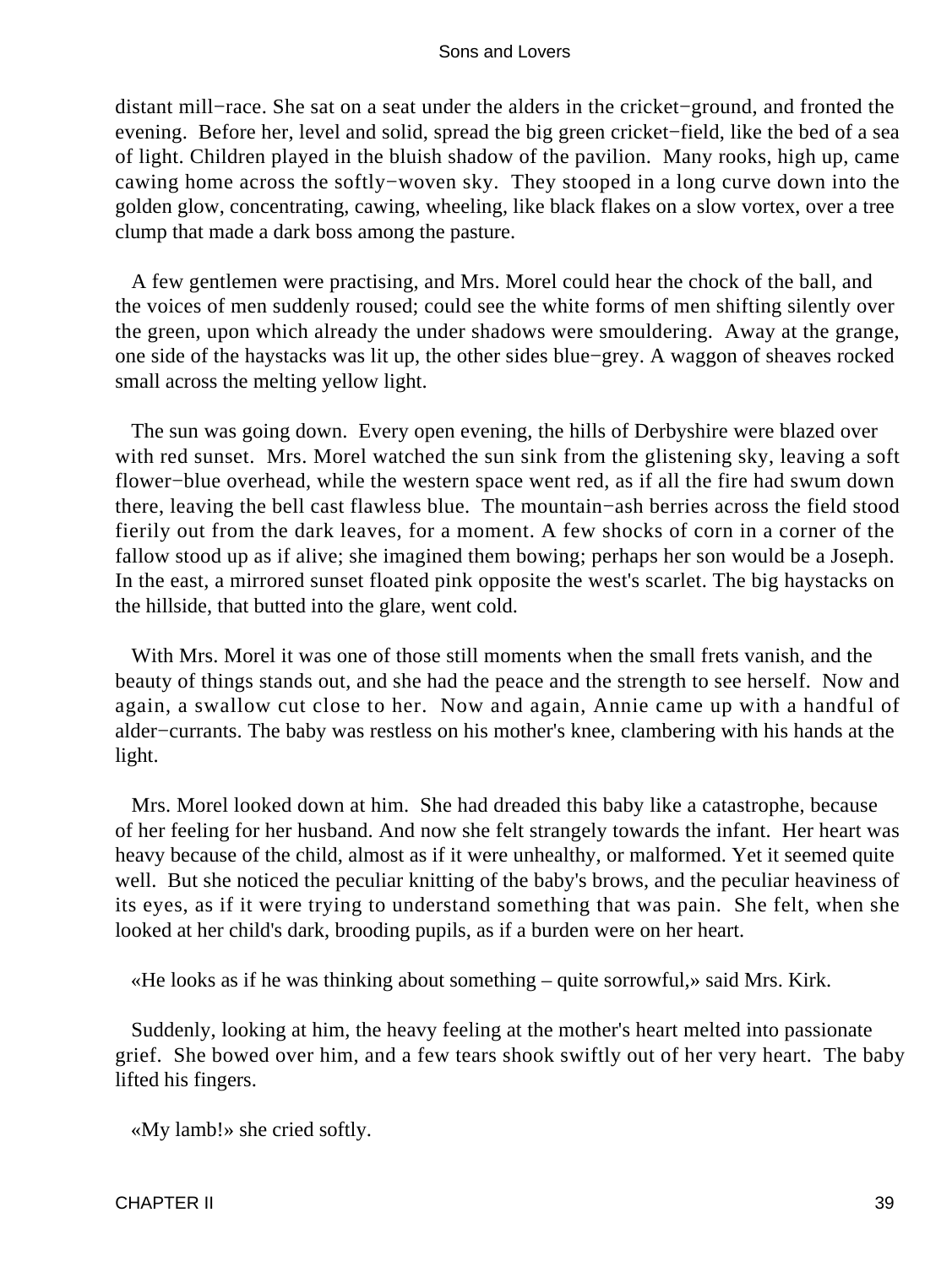And at that moment she felt, in some far inner place of her soul, that she and her husband were guilty.

 The baby was looking up at her. It had blue eyes like her own, but its look was heavy, steady, as if it had realised something that had stunned some point of its soul.

 In her arms lay the delicate baby. Its deep blue eyes, always looking up at her unblinking, seemed to draw her innermost thoughts out of her. She no longer loved her husband; she had not wanted this child to come, and there it lay in her arms and pulled at her heart. She felt as if the navel string that had connected its frail little body with hers had not been broken. A wave of hot love went over her to the infant. She held it close to her face and breast. With all her force, with all her soul she would make up to it for having brought it into the world unloved. She would love it all the more now it was here; carry it in her love. Its clear, knowing eyes gave her pain and fear. Did it know all about her? When it lay under her heart, had it been listening then? Was there a reproach in the look? She felt the marrow melt in her bones, with fear and pain.

 Once more she was aware of the sun lying red on the rim of the hill opposite. She suddenly held up the child in her hands.

«Look!» she said. «Look, my pretty!»

 She thrust the infant forward to the crimson, throbbing sun, almost with relief. She saw him lift his little fist. Then she put him to her bosom again, ashamed almost of her impulse to give him back again whence he came.

«If he lives,» she thought to herself, «what will become of him – what will he be?»

Her heart was anxious.

«I will call him Paul,» she said suddenly; she knew not why.

 After a while she went home. A fine shadow was flung over the deep green meadow, darkening all.

 As she expected, she found the house empty. But Morel was home by ten o'clock, and that day, at least, ended peacefully.

 Walter Morel was, at this time, exceedingly irritable. His work seemed to exhaust him. When he came home he did not speak civilly to anybody. If the fire were rather low he bullied about that; he grumbled about his dinner; if the children made a chatter he shouted at them in a way that made their mother's blood boil, and made them hate him.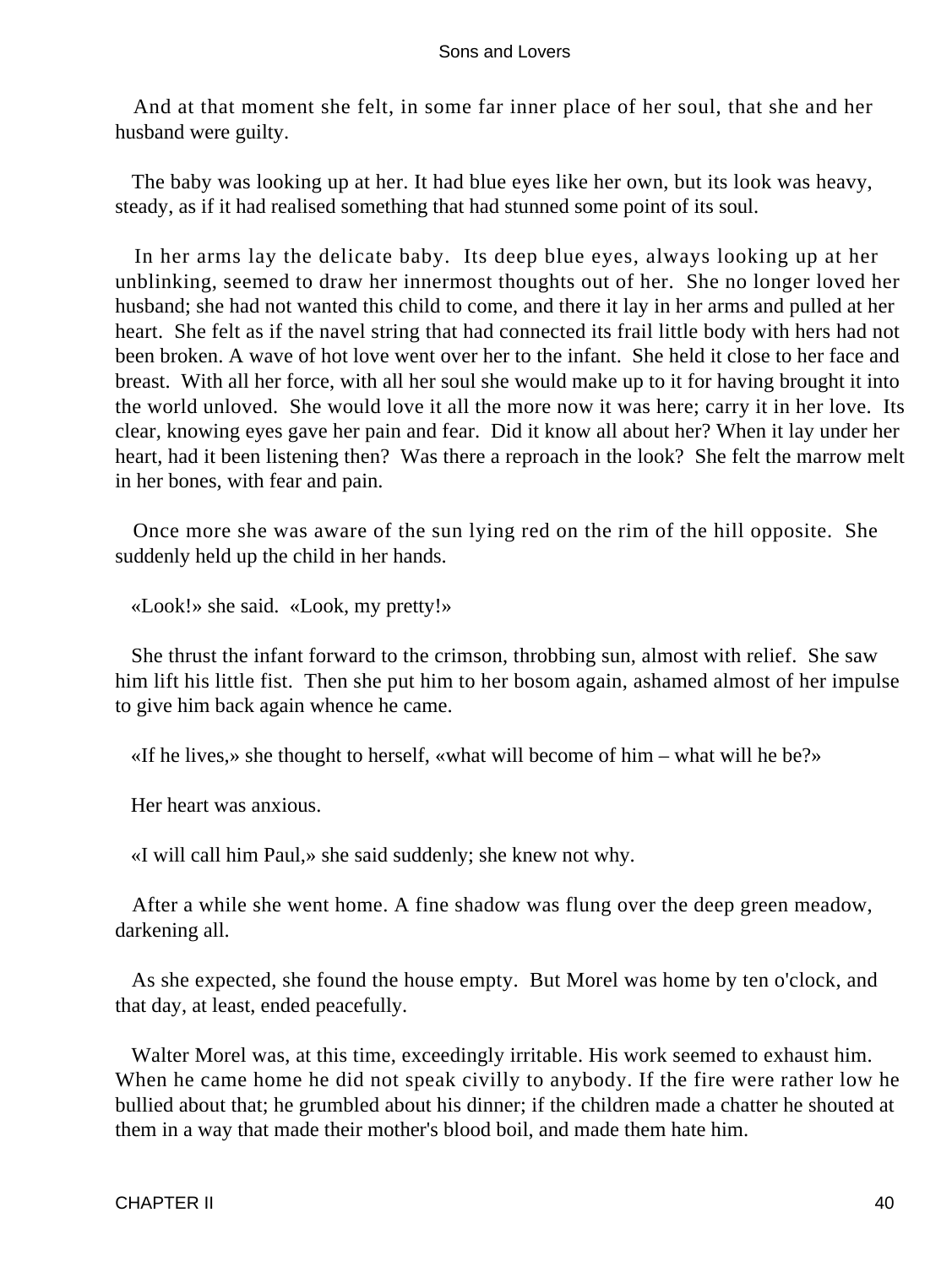On the Friday, he was not home by eleven o'clock. The baby was unwell, and was restless, crying if he were put down. Mrs. Morel, tired to death, and still weak, was scarcely under control.

«I wish the nuisance would come,» she said wearily to herself.

 The child at last sank down to sleep in her arms. She was too tired to carry him to the cradle.

 «But I'll say nothing, whatever time he comes,» she said. «It only works me up; I won't say anything. But I know if he does anything it'll make my blood boil,» she added to herself.

 She sighed, hearing him coming, as if it were something she could not bear. He, taking his revenge, was nearly drunk. She kept her head bent over the child as he entered, not wishing to see him. But it went through her like a flash of hot fire when, in passing, he lurched against the dresser, setting the tins rattling, and clutched at the white pot knobs for support. He hung up his hat and coat, then returned, stood glowering from a distance at her, as she sat bowed over the child.

 «Is there nothing to eat in the house?» he asked, insolently, as if to a servant. In certain stages of his intoxication he affected the clipped, mincing speech of the towns. Mrs. Morel hated him most in this condition.

«You know what there is in the house,» she said, so coldly, it sounded impersonal.

He stood and glared at her without moving a muscle.

«I asked a civil question, and I expect a civil answer,» he said affectedly.

«And you got it,» she said, still ignoring him.

 He glowered again. Then he came unsteadily forward. He leaned on the table with one hand, and with the other jerked at the table drawer to get a knife to cut bread. The drawer stuck because he pulled sideways. In a temper he dragged it, so that it flew out bodily, and spoons, forks, knives, a hundred metallic things, splashed with a clatter and a clang upon the brick floor. The baby gave a little convulsed start.

«What are you doing, clumsy, drunken fool?» the mother cried.

 «Then tha should get the flamin' thing thysen. Tha should get up, like other women have to, an' wait on a man.»

«Wait on you – wait on you?» she cried. «Yes, I see myself.»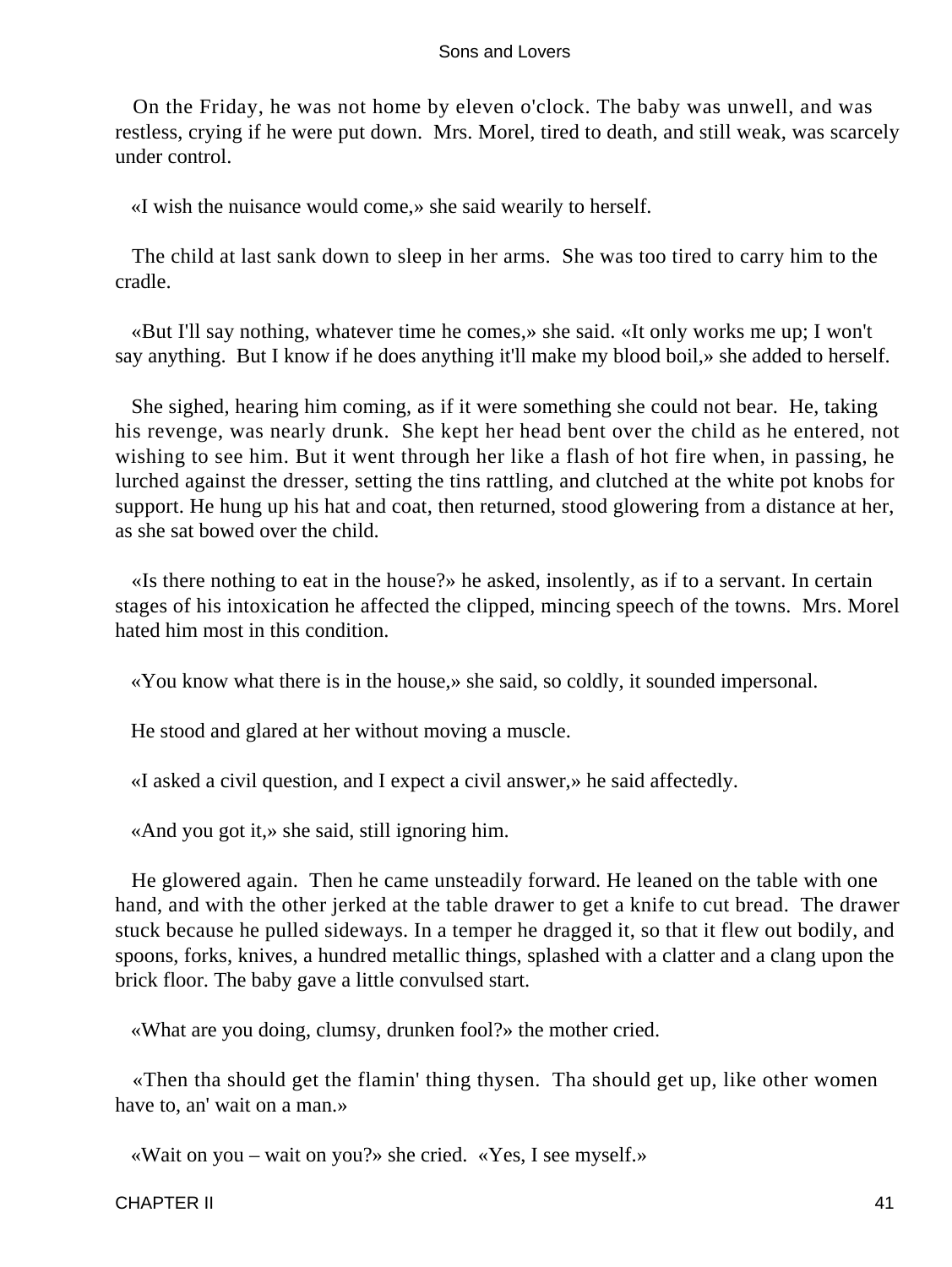«Yis, an' I'll learn thee tha's got to. Wait on ME, yes tha sh'lt wait on me –  $\rightarrow$ 

«Never, milord. I'd wait on a dog at the door first.»

«What – what?»

 He was trying to fit in the drawer. At her last speech be turned round. His face was crimson, his eyes bloodshot. He stared at her one silent second in threat.

«P−h!» she went quickly, in contempt.

 He jerked at the drawer in his excitement. It fell, cut sharply on his shin, and on the reflex he flung it at her.

 One of the corners caught her brow as the shallow drawer crashed into the fireplace. She swayed, almost fell stunned from her chair. To her very soul she was sick; she clasped the child tightly to her bosom. A few moments elapsed; then, with an effort, she brought herself to. The baby was crying plaintively. Her left brow was bleeding rather profusely. As she glanced down at the child, her brain reeling, some drops of blood soaked into its white shawl; but the baby was at least not hurt. She balanced her head to keep equilibrium, so that the blood ran into her eye.

 Walter Morel remained as he had stood, leaning on the table with one hand, looking blank. When he was sufficiently sure of his balance, he went across to her, swayed, caught hold of the back of her rocking−chair, almost tipping her out; then leaning forward over her, and swaying as he spoke, he said, in a tone of wondering concern:

«Did it catch thee?»

 He swayed again, as if he would pitch on to the child. With the catastrophe he had lost all balance.

«Go away,» she said, struggling to keep her presence of mind.

He hiccoughed. «Let's – let's look at it,» he said, hiccoughing again.

«Go away!» she cried.

«Lemme – lemme look at it, lass.»

 She smelled him of drink, felt the unequal pull of his swaying grasp on the back of her rocking−chair.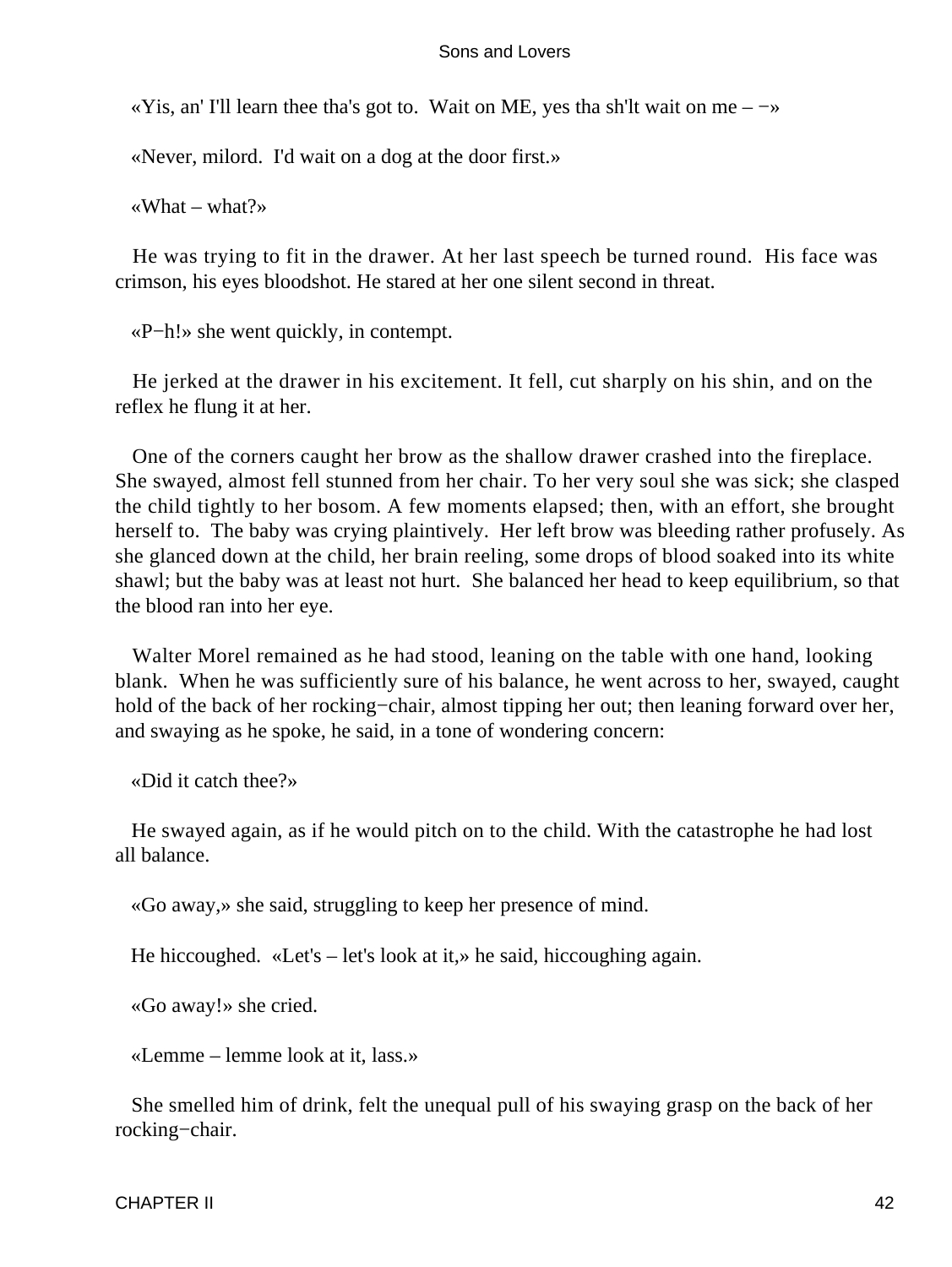«Go away,» she said, and weakly she pushed him off.

 He stood, uncertain in balance, gazing upon her. Summoning all her strength she rose, the baby on one arm. By a cruel effort of will, moving as if in sleep, she went across to the scullery, where she bathed her eye for a minute in cold water; but she was too dizzy. Afraid lest she should swoon, she returned to her rocking−chair, trembling in every fibre. By instinct, she kept the baby clasped.

 Morel, bothered, had succeeded in pushing the drawer back into its cavity, and was on his knees, groping, with numb paws, for the scattered spoons.

 Her brow was still bleeding. Presently Morel got up and came craning his neck towards her.

«What has it done to thee, lass?» he asked, in a very wretched, humble tone.

«You can see what it's done,» she answered.

 He stood, bending forward, supported on his hands, which grasped his legs just above the knee. He peered to look at the wound. She drew away from the thrust of his face with its great moustache, averting her own face as much as possible. As he looked at her, who was cold and impassive as stone, with mouth shut tight, he sickened with feebleness and hopelessness of spirit. He was turning drearily away, when he saw a drop of blood fall from the averted wound into the baby's fragile, glistening hair. Fascinated, he watched the heavy dark drop hang in the glistening cloud, and pull down the gossamer. Another drop fell. It would soak through to the baby's scalp. He watched, fascinated, feeling it soak in; then, finally, his manhood broke.

 «What of this child?» was all his wife said to him. But her low, intense tones brought his head lower. She softened: «Get me some wadding out of the middle drawer,» she said.

 He stumbled away very obediently, presently returning with a pad, which she singed before the fire, then put on her forehead, as she sat with the baby on her lap.

«Now that clean pit−scarf.»

 Again he rummaged and fumbled in the drawer, returning presently with a red, narrow scarf. She took it, and with trembling fingers proceeded to bind it round her head.

«Let me tie it for thee,» he said humbly.

 «I can do it myself,» she replied. When it was done she went upstairs, telling him to rake the fire and lock the door.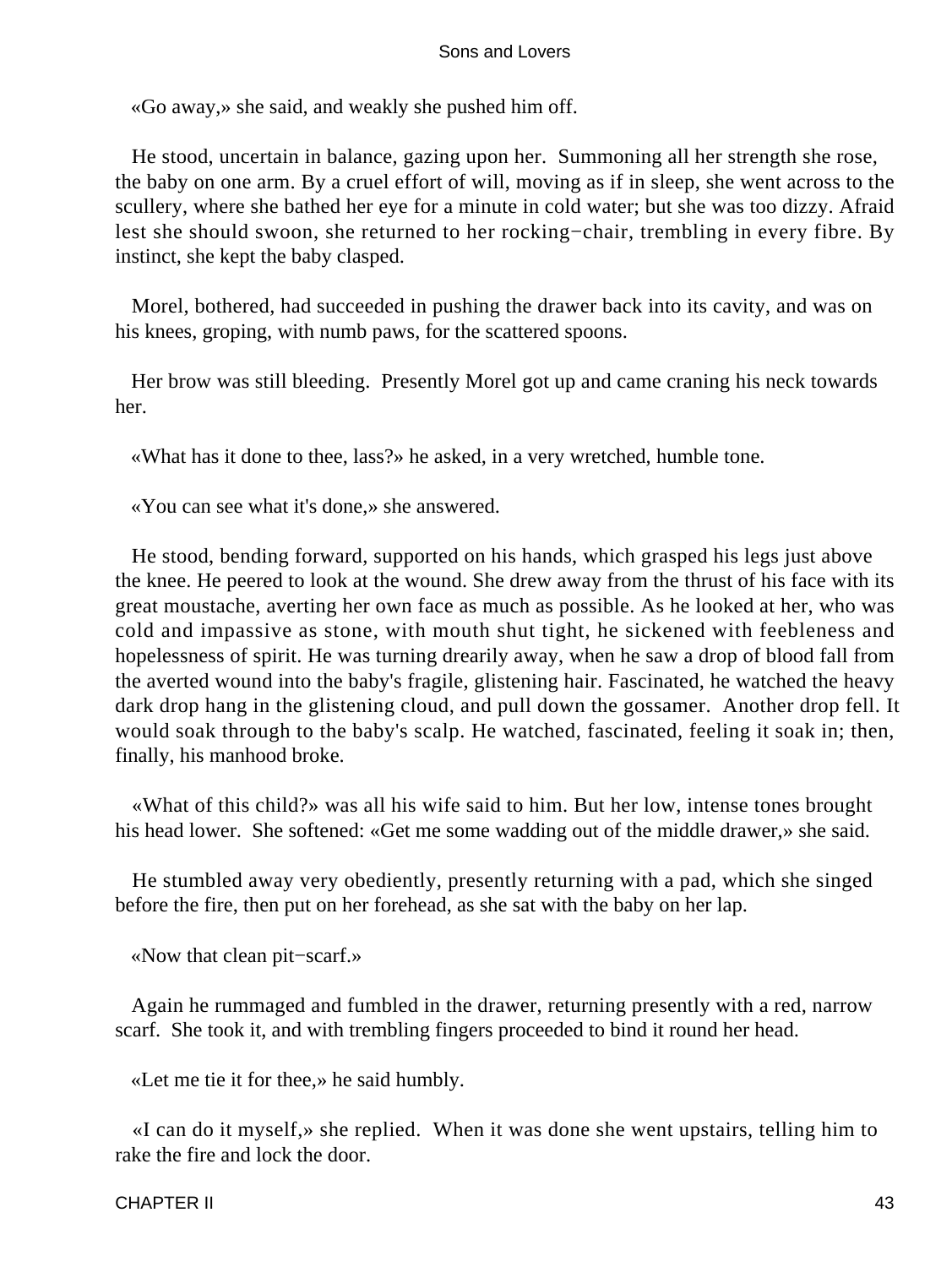In the morning Mrs. Morel said:

 «I knocked against the latch of the coal−place, when I was getting a raker in the dark, because the candle blew out.» Her two small children looked up at her with wide, dismayed eyes. They said nothing, but their parted lips seemed to express the unconscious tragedy they felt.

 Walter Morel lay in bed next day until nearly dinner−time. He did not think of the previous evening's work. He scarcely thought of anything, but he would not think of that. He lay and suffered like a sulking dog. He had hurt himself most; and he was the more damaged because he would never say a word to her, or express his sorrow. He tried to wriggle out of it. «It was her own fault,» he said to himself. Nothing, however, could prevent his inner consciousness inflicting on him the punishment which ate into his spirit like rust, and which he could only alleviate by drinking.

 He felt as if he had not the initiative to get up, or to say a word, or to move, but could only lie like a log. Moreover, he had himself violent pains in the head. It was Saturday. Towards noon he rose, cut himself food in the pantry, ate it with his head dropped, then pulled on his boots, and went out, to return at three o'clock slightly tipsy and relieved; then once more straight to bed. He rose again at six in the evening, had tea and went straight out.

 Sunday was the same: bed till noon, the Palmerston Arms till 2.30, dinner, and bed; scarcely a word spoken. When Mrs. Morel went upstairs, towards four o'clock, to put on her Sunday dress, he was fast asleep. She would have felt sorry for him, if he had once said, «Wife, I'm sorry.» But no; he insisted to himself it was her fault. And so he broke himself. So she merely left him alone. There was this deadlock of passion between them, and she was stronger.

The family began tea. Sunday was the only day when all sat down to meals together.

«Isn't my father going to get up?» asked William.

«Let him lie,» the mother replied.

 There was a feeling of misery over all the house. The children breathed the air that was poisoned, and they felt dreary. They were rather disconsolate, did not know what to do, what to play at.

 Immediately Morel woke he got straight out of bed. That was characteristic of him all his life. He was all for activity. The prostrated inactivity of two mornings was stifling him.

 It was near six o'clock when he got down. This time he entered without hesitation, his wincing sensitiveness having hardened again. He did not care any longer what the family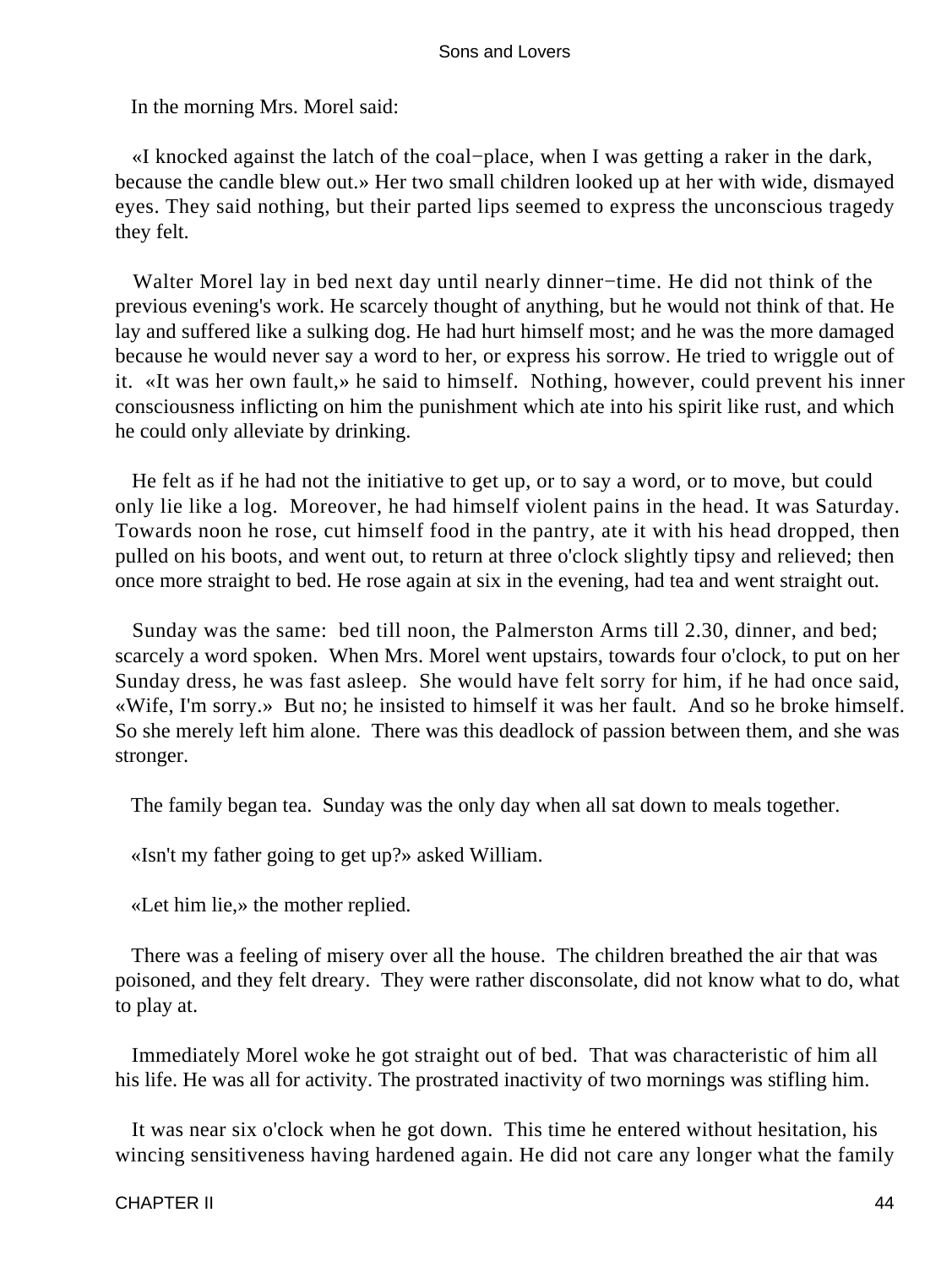# thought or felt.

 The tea−things were on the table. William was reading aloud from «The Child's Own», Annie listening and asking eternally «why?» Both children hushed into silence as they heard the approaching thud of their father's stockinged feet, and shrank as he entered. Yet he was usually indulgent to them.

 Morel made the meal alone, brutally. He ate and drank more noisily than he had need. No one spoke to him. The family life withdrew, shrank away, and became hushed as he entered. But he cared no longer about his alienation.

 Immediately he had finished tea he rose with alacrity to go out. It was this alacrity, this haste to be gone, which so sickened Mrs. Morel. As she heard him sousing heartily in cold water, heard the eager scratch of the steel comb on the side of the bowl, as he wetted his hair, she closed her eyes in disgust. As he bent over, lacing his boots, there was a certain vulgar gusto in his movement that divided him from the reserved, watchful rest of the family. He always ran away from the battle with himself. Even in his own heart's privacy, he excused himself, saying, «If she hadn't said so−and−so, it would never have happened. She asked for what she's got.» The children waited in restraint during his preparations. When he had gone, they sighed with relief.

 He closed the door behind him, and was glad. It was a rainy evening. The Palmerston would be the cosier. He hastened forward in anticipation. All the slate roofs of the Bottoms shone black with wet. The roads, always dark with coal−dust, were full of blackish mud. He hastened along. The Palmerston windows were steamed over. The passage was paddled with wet feet. But the air was warm, if foul, and full of the sound of voices and the smell of beer and smoke.

«What shollt ha'e, Walter?» cried a voice, as soon as Morel appeared in the doorway.

«Oh, Jim, my lad, wheriver has thee sprung frae?»

 The men made a seat for him, and took him in warmly. He was glad. In a minute or two they had thawed all responsibility out of him, all shame, all trouble, and he was clear as a bell for a jolly night.

 On the Wednesday following, Morel was penniless. He dreaded his wife. Having hurt her, he hated her. He did not know what to do with himself that evening, having not even twopence with which to go to the Palmerston, and being already rather deeply in debt. So, while his wife was down the garden with the child, he hunted in the top drawer of the dresser where she kept her purse, found it, and looked inside. It contained a half−crown, two halfpennies, and a sixpence. So he took the sixpence, put the purse carefully back, and went out.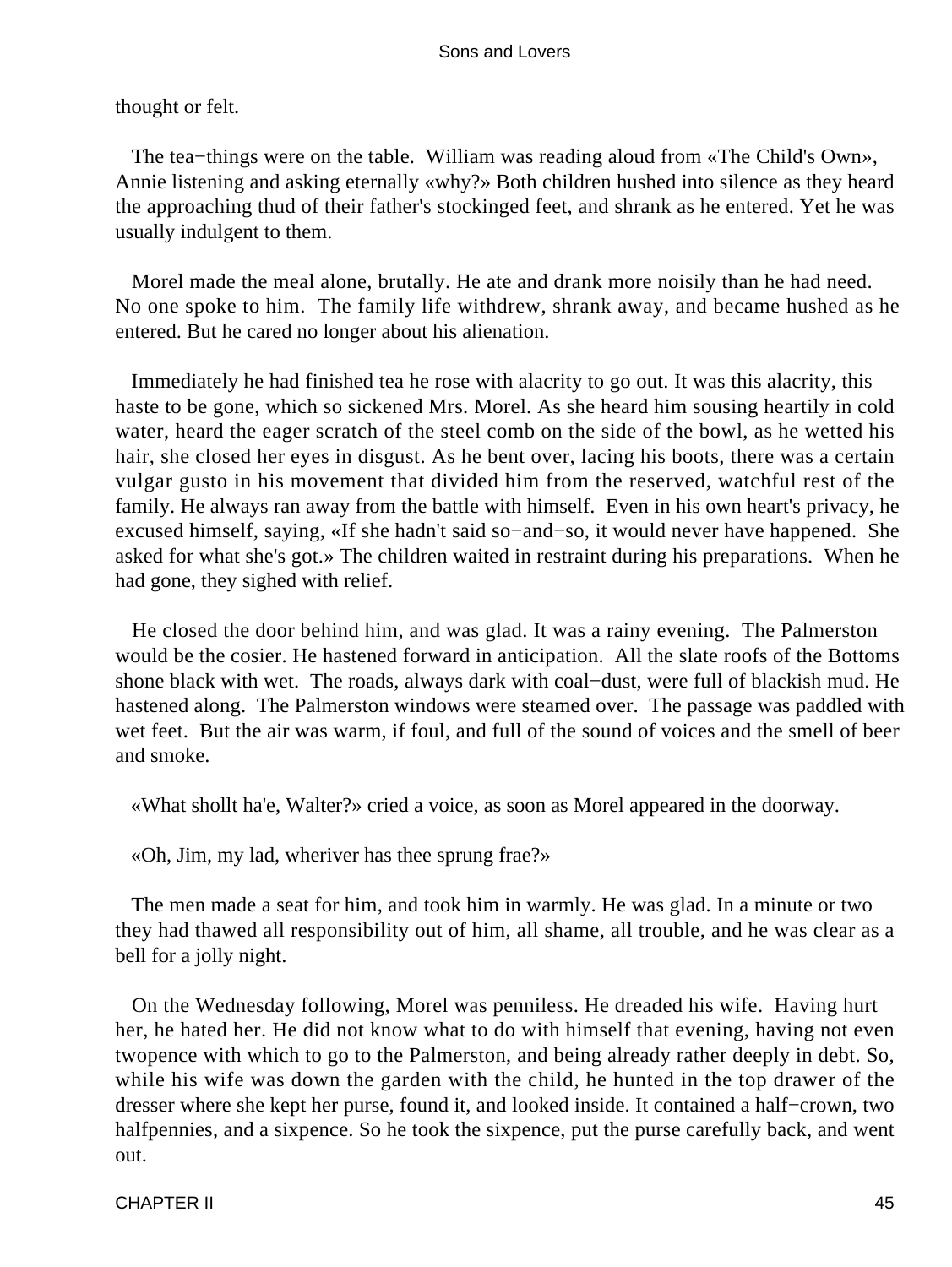The next day, when she wanted to pay the greengrocer, she looked in the purse for her sixpence, and her heart sank to her shoes. Then she sat down and thought: «WAS there a sixpence? I hadn't spent it, had I? And I hadn't left it anywhere else?»

 She was much put about. She hunted round everywhere for it. And, as she sought, the conviction came into her heart that her husband had taken it. What she had in her purse was all the money she possessed. But that he should sneak it from her thus was unbearable. He had done so twice before. The first time she had not accused him, and at the week−end he had put the shilling again into her purse. So that was how she had known he had taken it. The second time he had not paid back.

 This time she felt it was too much. When he had had his dinner – he came home early that day – she said to him coldly:

«Did you take sixpence out of my purse last night?»

 «Me!» he said, looking up in an offended way. «No, I didna! I niver clapped eyes on your purse.»

But she could detect the lie.

«Why, you know you did,» she said quietly.

«I tell you I didna,» he shouted. «Yer at me again, are yer? I've had about enough on't.»

«So you filch sixpence out of my purse while I'm taking the clothes in.»

 «I'll may yer pay for this,» he said, pushing back his chair in desperation. He bustled and got washed, then went determinedly upstairs. Presently he came down dressed, and with a big bundle in a blue−checked, enormous handkerchief.

«And now,» he said, «you'll see me again when you do.»

 «It'll be before I want to,» she replied; and at that he marched out of the house with his bundle. She sat trembling slightly, but her heart brimming with contempt. What would she do if he went to some other pit, obtained work, and got in with another woman? But she knew him too well – he couldn't. She was dead sure of him. Nevertheless her heart was gnawed inside her.

«Where's my dad?» said William, coming in from school.

«He says he's run away,» replied the mother.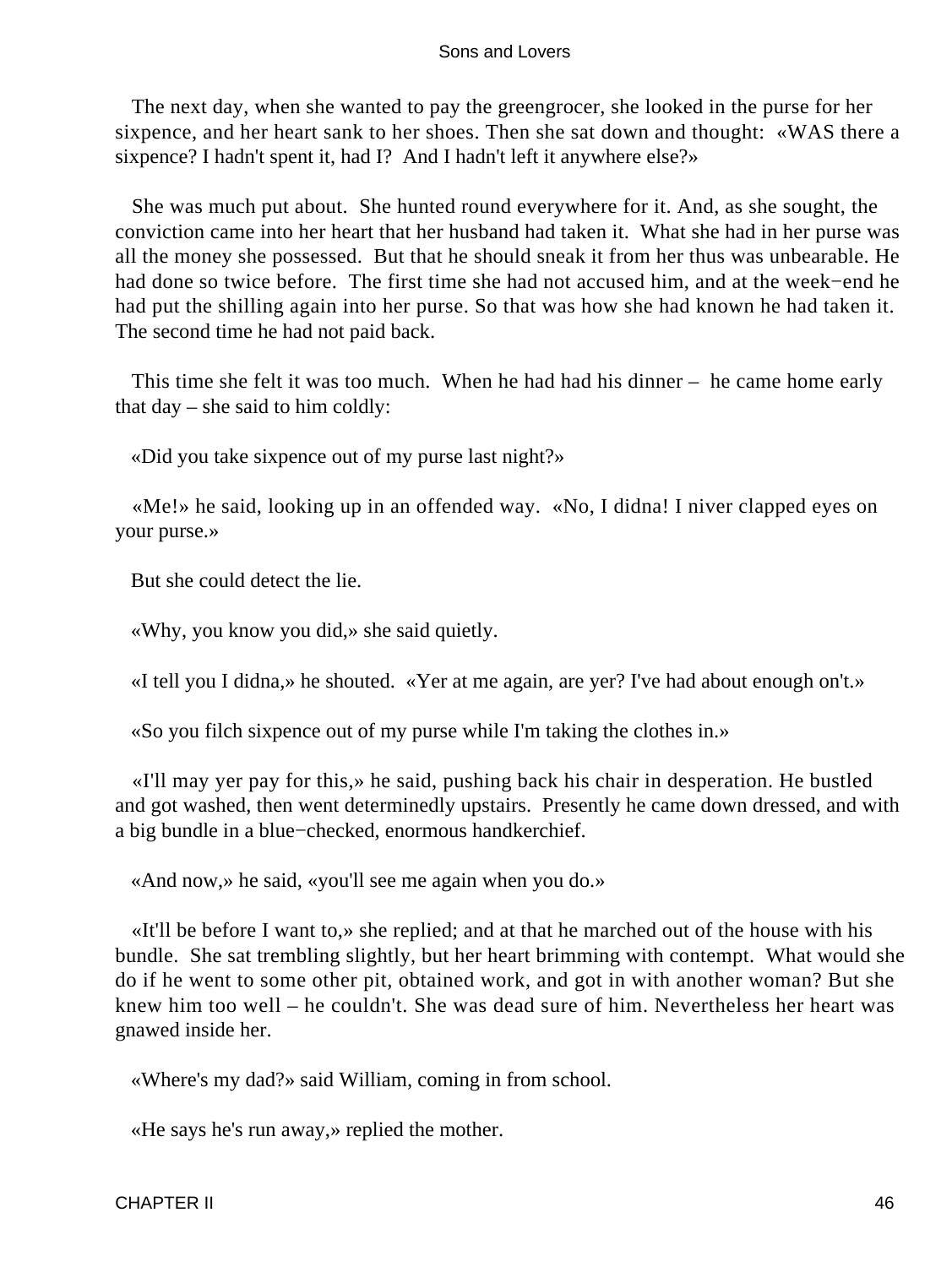«Where to?»

 «Eh, I don't know. He's taken a bundle in the blue handkerchief, and says he's not coming back.»

«What shall we do?» cried the boy.

«Eh, never trouble, he won't go far.»

«But if he doesn't come back,» wailed Annie.

And she and William retired to the sofa and wept. Mrs. Morel sat and laughed.

«You pair of gabeys!» she exclaimed. «You'll see him before the night's out.»

 But the children were not to be consoled. Twilight came on. Mrs. Morel grew anxious from very weariness. One part of her said it would be a relief to see the last of him; another part fretted because of keeping the children; and inside her, as yet, she could not quite let him go. At the bottom, she knew very well he could NOT go.

 When she went down to the coal−place at the end of the garden, however, she felt something behind the door. So she looked. And there in the dark lay the big blue bundle. She sat on a piece of coal and laughed. Every time she saw it, so fat and yet so ignominious, slunk into its corner in the dark, with its ends flopping like dejected ears from the knots, she laughed again. She was relieved.

 Mrs. Morel sat waiting. He had not any money, she knew, so if he stopped he was running up a bill. She was very tired of him – tired to death. He had not even the courage to carry his bundle beyond the yard−end.

 As she meditated, at about nine o'clock, he opened the door and came in, slinking, and yet sulky. She said not a word. He took off his coat, and slunk to his armchair, where he began to take off his boots.

«You'd better fetch your bundle before you take your boots off,» she said quietly.

 «You may thank your stars I've come back to−night,» he said, looking up from under his dropped head, sulkily, trying to be impressive.

 «Why, where should you have gone? You daren't even get your parcel through the yard−end,» she said.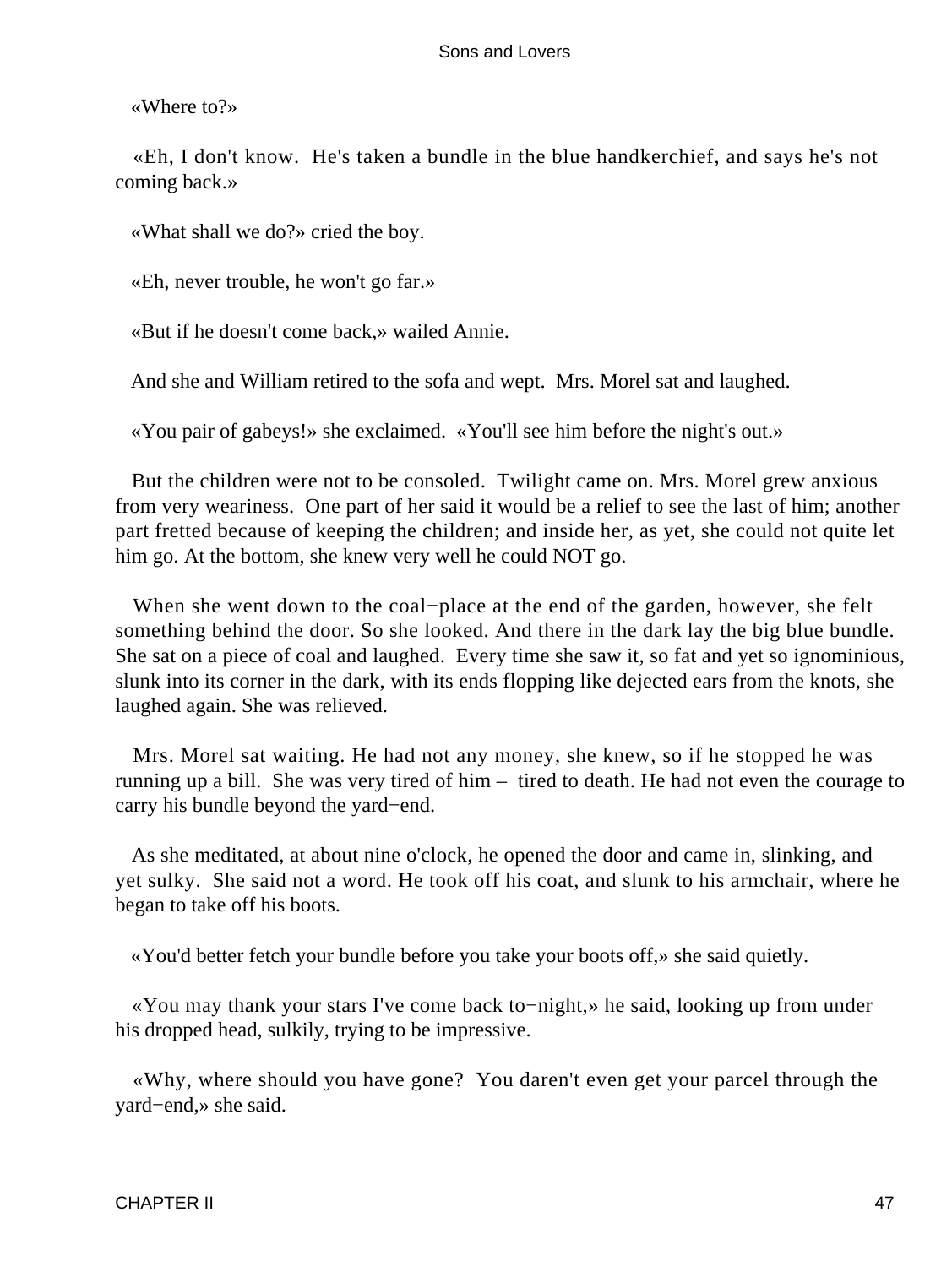He looked such a fool she was not even angry with him. He continued to take his boots off and prepare for bed.

 «I don't know what's in your blue handkerchief,» she said. «But if you leave it the children shall fetch it in the morning.»

 Whereupon he got up and went out of the house, returning presently and crossing the kitchen with averted face, hurrying upstairs. As Mrs. Morel saw him slink quickly through the inner doorway, holding his bundle, she laughed to herself: but her heart was bitter, because she had loved him.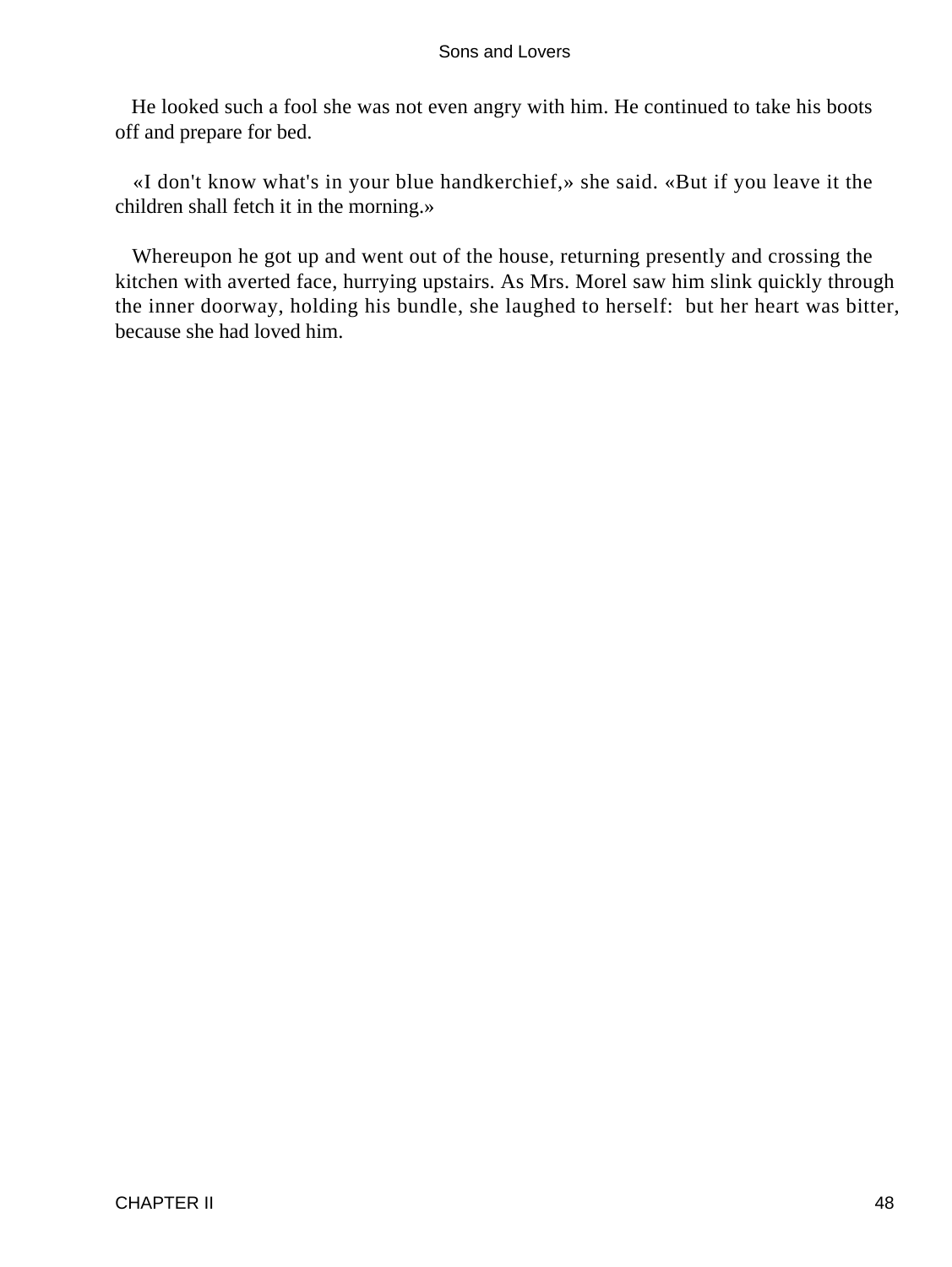# **[CHAPTER III](#page-470-0)**

# *T*HE **CASTING OFF OF MOREL** – **THE TAKING ON OF WILLIAM**

**DURING** the next week Morel's temper was almost unbearable. Like all miners, he was a great lover of medicines, which, strangely enough, he would often pay for himself.

 «You mun get me a drop o' laxy vitral,» he said. «It's a winder as we canna ha'e a sup i' th' 'ouse.»

 So Mrs. Morel bought him elixir of vitriol, his favourite first medicine. And he made himself a jug of wormwood tea. He had hanging in the attic great bunches of dried herbs: wormwood, rue, horehound, elder flowers, parsley−purt, marshmallow, hyssop, dandelion, and centaury. Usually there was a jug of one or other decoction standing on the hob, from which he drank largely.

 «Grand!» he said, smacking his lips after wormwood. «Grand!» And he exhorted the children to try.

 «It's better than any of your tea or your cocoa stews,» he vowed. But they were not to be tempted.

 This time, however, neither pills nor vitriol nor all his herbs would shift the «nasty peens in his head». He was sickening for an attack of an inflammation of the brain. He had never been well since his sleeping on the ground when he went with Jerry to Nottingham. Since then he had drunk and stormed. Now he fell seriously ill, and Mrs. Morel had him to nurse. He was one of the worst patients imaginable. But, in spite of all, and putting aside the fact that he was breadwinner, she never quite wanted him to die. Still there was one part of her wanted him for herself.

 The neighbours were very good to her: occasionally some had the children in to meals, occasionally some would do the downstairs work for her, one would mind the baby for a day. But it was a great drag, nevertheless. It was not every day the neighbours helped. Then she had nursing of baby and husband, cleaning and cooking, everything to do. She was quite worn out, but she did what was wanted of her.

 And the money was just sufficient. She had seventeen shillings a week from clubs, and every Friday Barker and the other butty put by a portion of the stall's profits for Morel's wife. And the neighbours made broths, and gave eggs, and such invalids' trifles. If they had not helped her so generously in those times, Mrs. Morel would never have pulled through,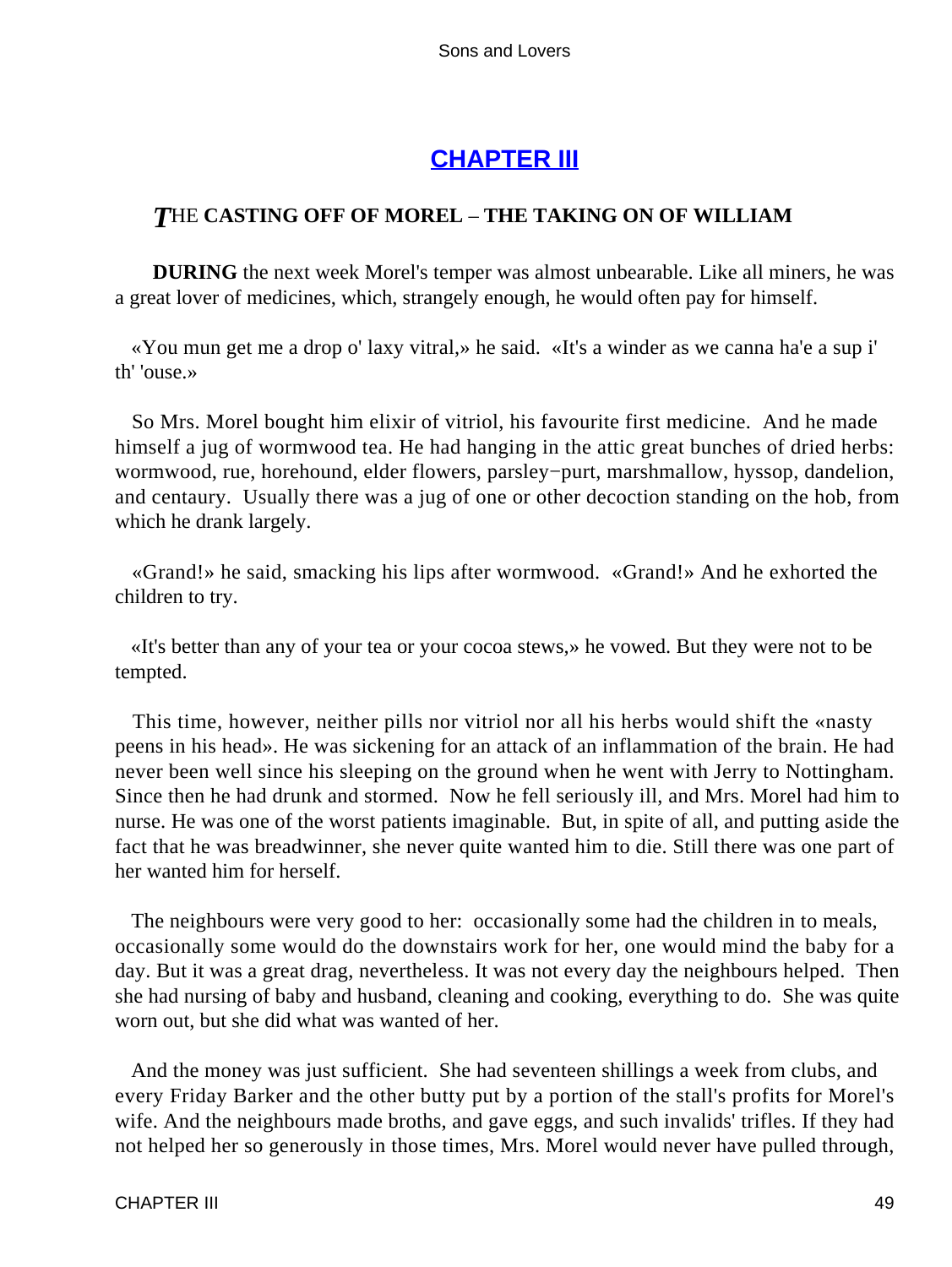without incurring debts that would have dragged her down.

 The weeks passed. Morel, almost against hope, grew better. He had a fine constitution, so that, once on the mend, he went straight forward to recovery. Soon he was pottering about downstairs. During his illness his wife had spoilt him a little. Now he wanted her to continue. He often put his band to his head, pulled down the comers of his mouth, and shammed pains he did not feel. But there was no deceiving her. At first she merely smiled to herself. Then she scolded him sharply.

«Goodness, man, don't be so lachrymose.»

That wounded him slightly, but still he continued to feign sickness.

«I wouldn't be such a mardy baby,» said the wife shortly.

 Then he was indignant, and cursed under his breath, like a boy. He was forced to resume a normal tone, and to cease to whine.

 Nevertheless, there was a state of peace in the house for some time. Mrs. Morel was more tolerant of him, and he, depending on her almost like a child, was rather happy. Neither knew that she was more tolerant because she loved him less. Up till this time, in spite of all, he had been her husband and her man. She had felt that, more or less, what he did to himself he did to her. Her living depended on him. There were many, many stages in the ebbing of her love for him, but it was always ebbing.

 Now, with the birth of this third baby, her self no longer set towards him, helplessly, but was like a tide that scarcely rose, standing off from him. After this she scarcely desired him. And, standing more aloof from him, not feeling him so much part of herself, but merely part of her circumstances, she did not mind so much what he did, could leave him alone.

 There was the halt, the wistfulness about the ensuing year, which is like autumn in a man's life. His wife was casting him off, half regretfully, but relentlessly; casting him off and turning now for love and life to the children. Henceforward he was more or less a husk. And he himself acquiesced, as so many men do, yielding their place to their children.

 During his recuperation, when it was really over between them, both made an effort to come back somewhat to the old relationship of the first months of their marriage. He sat at home and, when the children were in bed, and she was sewing – she did all her sewing by hand, made all shirts and children's clothing – he would read to her from the newspaper, slowly pronouncing and delivering the words like a man pitching quoits. Often she hurried him on, giving him a phrase in anticipation. And then he took her words humbly.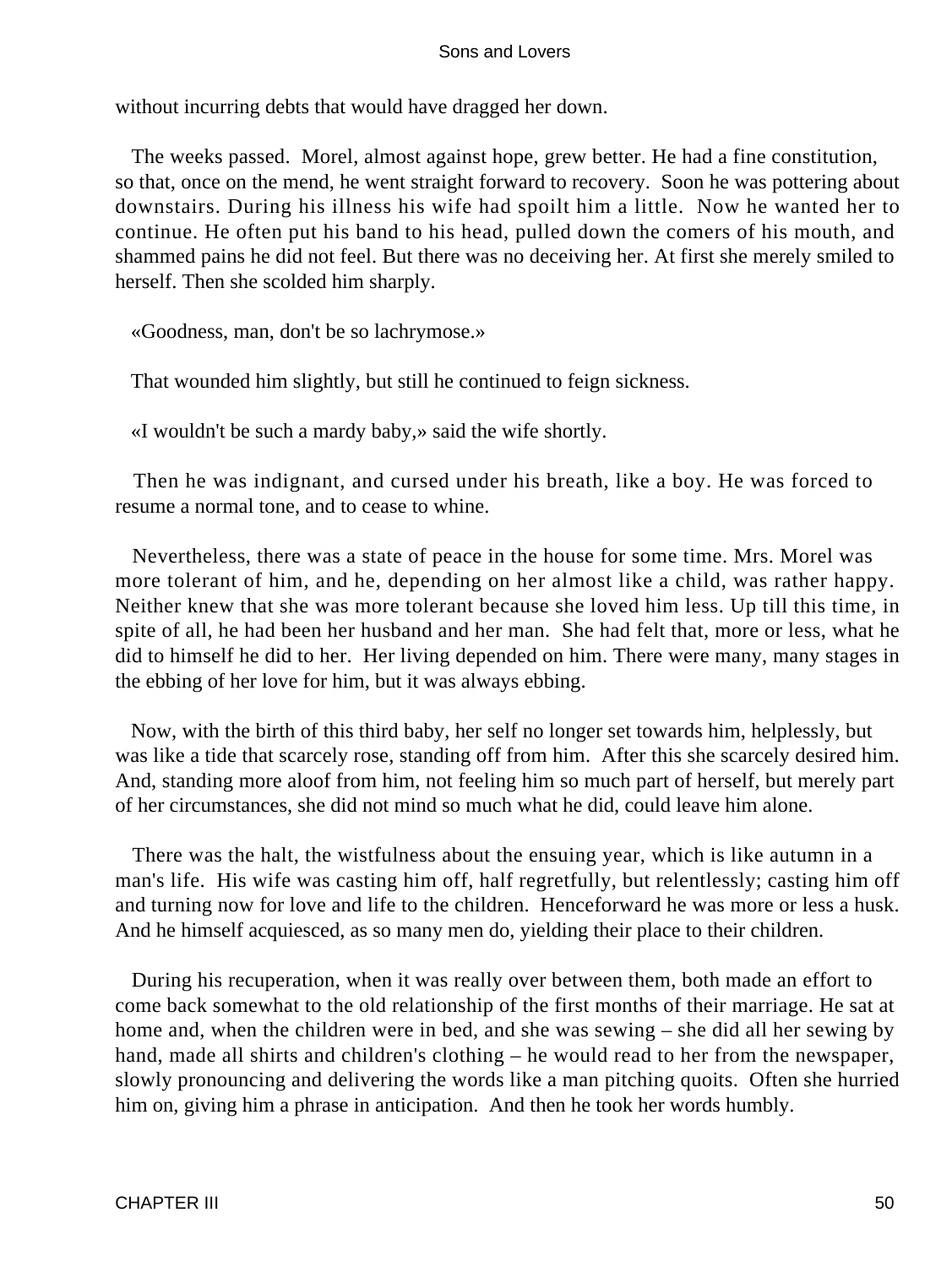The silences between them were peculiar. There would be the swift, slight «cluck» of her needle, the sharp «pop» of his lips as he let out the smoke, the warmth, the sizzle on the bars as he spat in the fire. Then her thoughts turned to William. Already he was getting a big boy. Already he was top of the class, and the master said he was the smartest lad in the school. She saw him a man, young, full of vigour, making the world glow again for her.

 And Morel sitting there, quite alone, and having nothing to think about, would be feeling vaguely uncomfortable. His soul would reach out in its blind way to her and find her gone. He felt a sort of emptiness, almost like a vacuum in his soul. He was unsettled and restless. Soon he could not live in that atmosphere, and he affected his wife. Both felt an oppression on their breathing when they were left together for some time. Then he went to bed and she settled down to enjoy herself alone, working, thinking, living.

 Meanwhile another infant was coming, fruit of this little peace and tenderness between the separating parents. Paul was seventeen months old when the new baby was born. He was then a plump, pale child, quiet, with heavy blue eyes, and still the peculiar slight knitting of the brows. The last child was also a boy, fair and bonny. Mrs. Morel was sorry when she knew she was with child, both for economic reasons and because she did not love her husband; but not for the sake of the infant.

 They called the baby Arthur. He was very pretty, with a mop of gold curls, and he loved his father from the first. Mrs. Morel was glad this child loved the father. Hearing the miner's footsteps, the baby would put up his arms and crow. And if Morel were in a good temper, he called back immediately, in his hearty, mellow voice:

«What then, my beauty? I sh'll come to thee in a minute.»

 And as soon as he had taken off his pit−coat, Mrs. Morel would put an apron round the child, and give him to his father.

 «What a sight the lad looks!» she would exclaim sometimes, taking back the baby, that was smutted on the face from his father's kisses and play. Then Morel laughed joyfully.

«He's a little collier, bless his bit o' mutton!» he exclaimed.

 And these were the happy moments of her life now, when the children included the father in her heart.

 Meanwhile William grew bigger and stronger and more active, while Paul, always rather delicate and quiet, got slimmer, and trotted after his mother like her shadow. He was usually active and interested, but sometimes he would have fits of depression. Then the mother would find the boy of three or four crying on the sofa.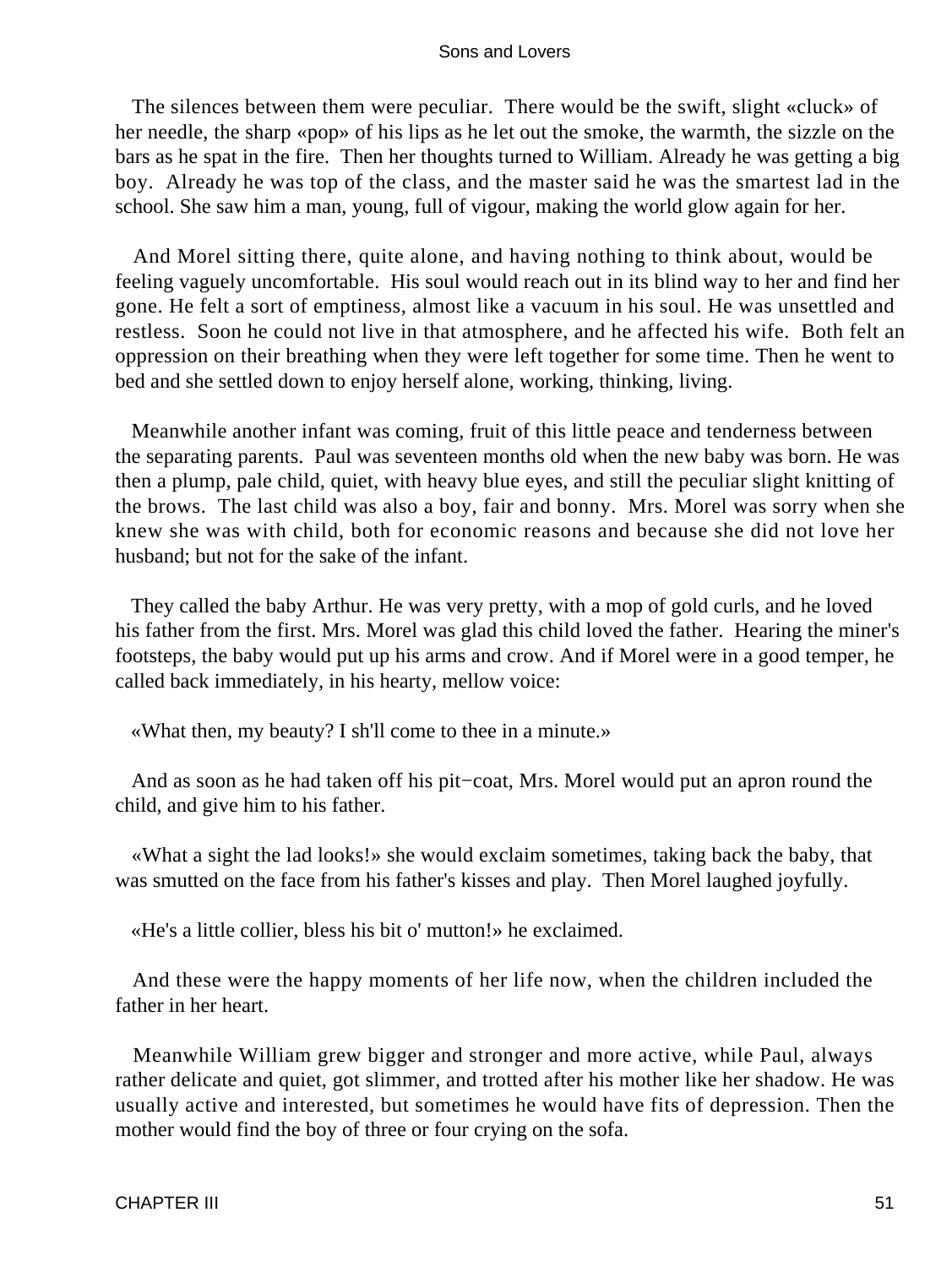«What's the matter?» she asked, and got no answer.

«What's the matter?» she insisted, getting cross.

«I don't know,» sobbed the child.

 So she tried to reason him out of it, or to amuse him, but without effect. It made her feel beside herself. Then the father, always impatient, would jump from his chair and shout:

«If he doesn't stop, I'll smack him till he does.»

 «You'll do nothing of the sort,» said the mother coldly. And then she carried the child into the yard, plumped him into his little chair, and said: «Now cry there, Misery!»

 And then a butterfly on the rhubarb−leaves perhaps caught his eye, or at last he cried himself to sleep. These fits were not often, but they caused a shadow in Mrs. Morel's heart, and her treatment of Paul was different from that of the other children.

 Suddenly one morning as she was looking down the alley of the Bottoms for the barm−man, she heard a voice calling her. It was the thin little Mrs. Anthony in brown velvet.

«Here, Mrs. Morel, I want to tell you about your Willie.»

«Oh, do you?» replied Mrs. Morel. «Why, what's the matter?»

 «A lad as gets 'old of another an' rips his clothes off'n 'is back,» Mrs. Anthony said, «wants showing something.»

«Your Alfred's as old as my William,» said Mrs. Morel.

 «'Appen 'e is, but that doesn't give him a right to get hold of the boy's collar, an' fair rip it clean off his back.»

 «Well,» said Mrs. Morel, «I don't thrash my children, and even if I did, I should want to hear their side of the tale.»

 «They'd happen be a bit better if they did get a good hiding,» retorted Mrs. Anthony. «When it comes ter rippin' a lad's clean collar off'n 'is back a−purpose – −»

«I'm sure he didn't do it on purpose,» said Mrs. Morel.

«Make me a liar!» shouted Mrs. Anthony.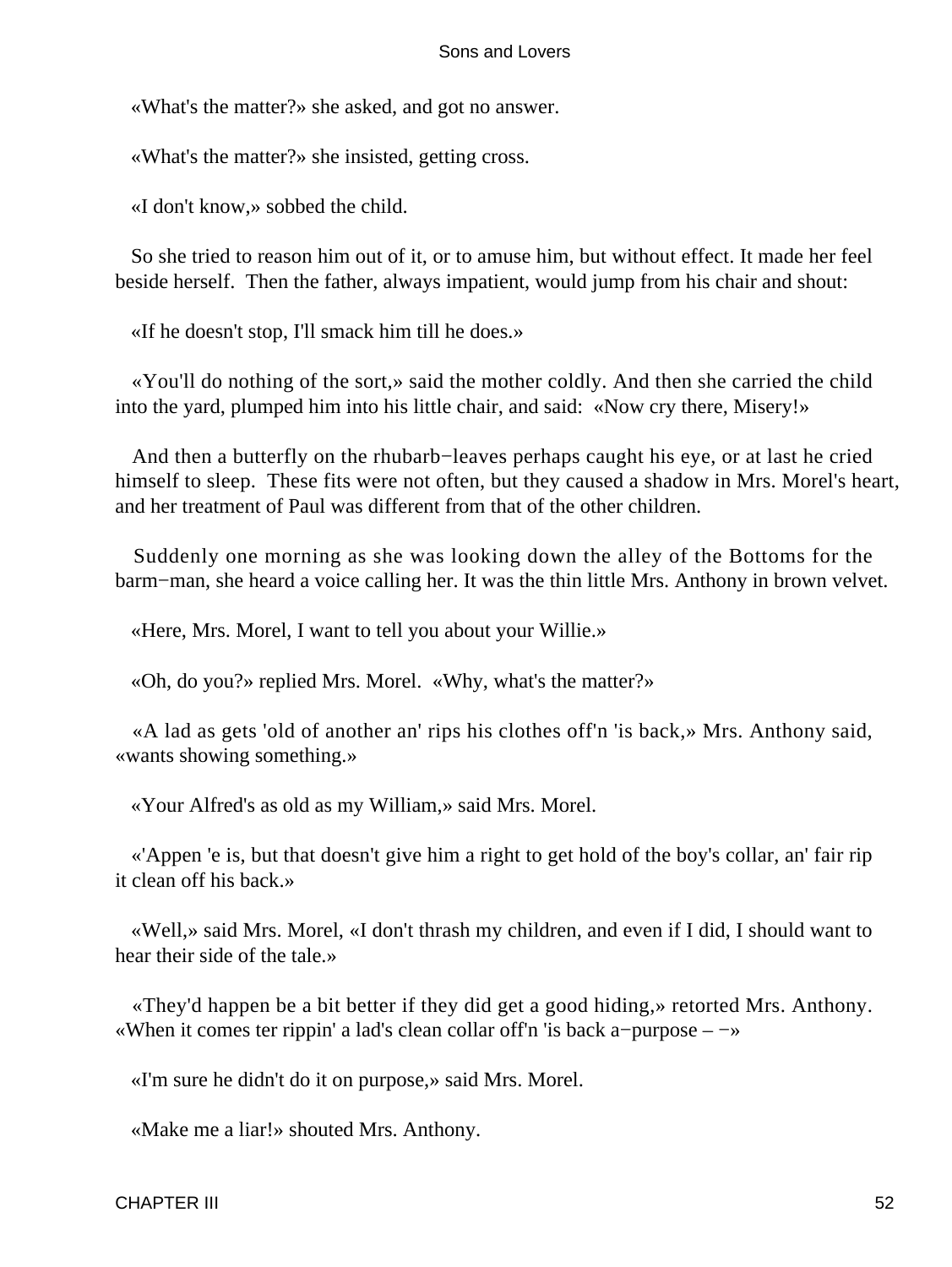Mrs. Morel moved away and closed her gate. Her hand trembled as she held her mug of barm.

«But I s'll let your mester know,» Mrs. Anthony cried after her.

 At dinner−time, when William had finished his meal and wanted to be off again – he was then eleven years old – his mother said to him:

«What did you tear Alfred Anthony's collar for?»

«When did I tear his collar?»

«I don't know when, but his mother says you did.»

«Why – it was yesterday – an' it was torn a'ready.»

«But you tore it more.»

"Well, I'd got a cobbler as 'ad licked seventeen – an' Alfy Ant'ny 'e says:

 'Adam an' Eve an' pinch−me, Went down to a river to bade. Adam an' Eve got drownded, Who do yer think got saved?'

 An' so I says: 'Oh, Pinch−YOU,' an' so I pinched 'im, an' 'e was mad, an' so he snatched my cobbler an' run off with it. An' so I run after 'im, an' when I was gettin' hold of 'im, 'e dodged, an' it ripped 'is collar. But I got my cobbler  $-$ "

 He pulled from his pocket a black old horse−chestnut hanging on a string. This old cobbler had «cobbled» – hit and smashed – seventeen other cobblers on similar strings. So the boy was proud of his veteran.

«Well,» said Mrs. Morel, «you know you've got no right to rip his collar.»

 «Well, our mother!» he answered. «I never meant tr'a done it – an' it was on'y an old indirrubber collar as was torn a'ready.»

 «Next time,» said his mother, «YOU be more careful. I shouldn't like it if you came home with your collar torn off.»

«I don't care, our mother; I never did it a−purpose.»

The boy was rather miserable at being reprimanded.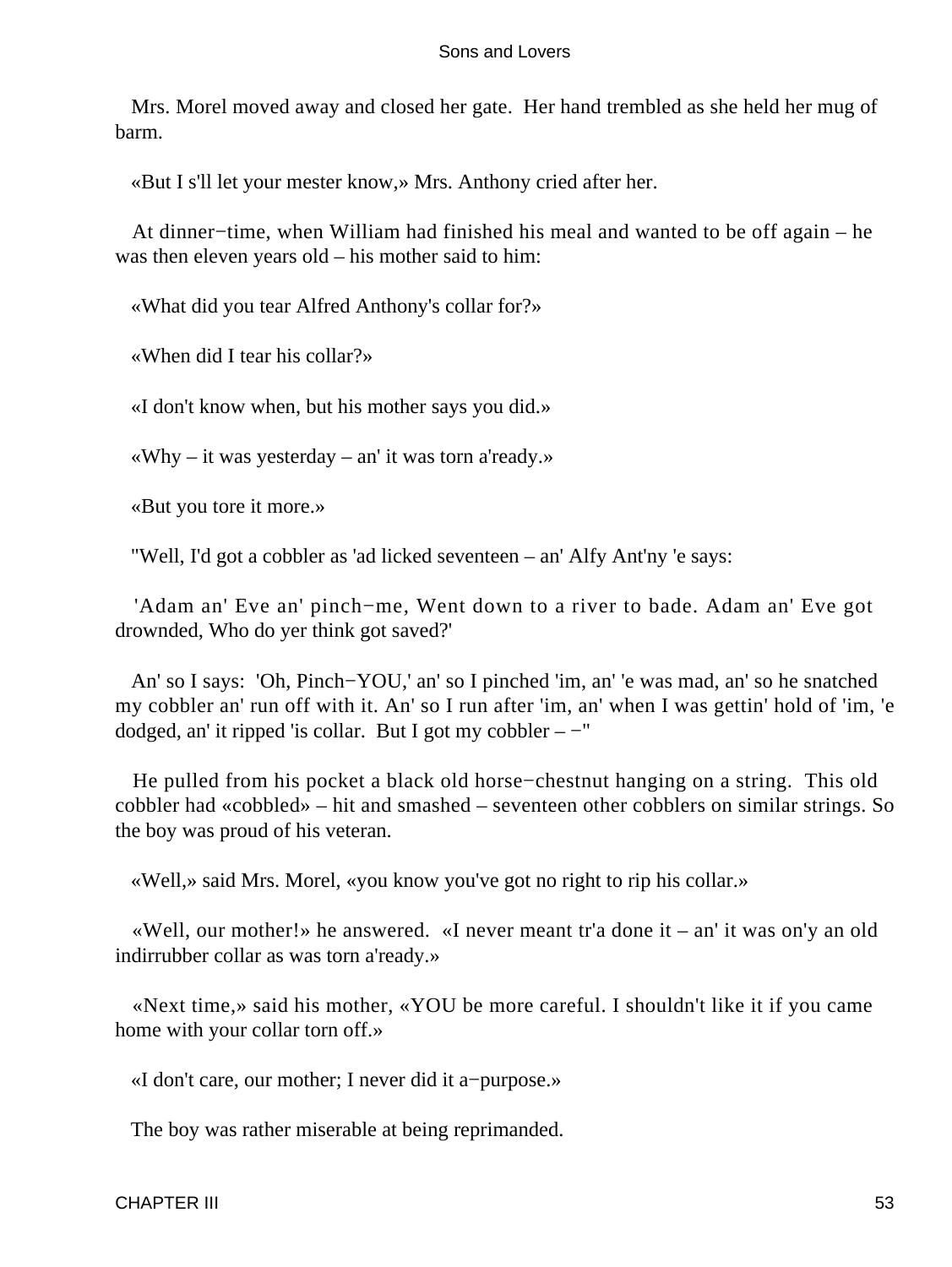«No – well, you be more careful.»

 William fled away, glad to be exonerated. And Mrs. Morel, who hated any bother with the neighbours, thought she would explain to Mrs. Anthony, and the business would be over.

 But that evening Morel came in from the pit looking very sour. He stood in the kitchen and glared round, but did not speak for some minutes. Then:

«Wheer's that Willy?» he asked.

«What do you want HIM for?» asked Mrs. Morel, who had guessed.

«I'll let 'im know when I get him,» said Morel, banging his pit−bottle on to the dresser.

 «I suppose Mrs. Anthony's got hold of you and been yarning to you about Alfy's collar,» said Mrs. Morel, rather sneering.

 «Niver mind who's got hold of me,» said Morel. «When I get hold of 'IM I'll make his bones rattle.»

 «It's a poor tale,» said Mrs. Morel, «that you're so ready to side with any snipey vixen who likes to come telling tales against your own children.»

 «I'll learn 'im!» said Morel. «It none matters to me whose lad 'e is; 'e's none goin' rippin' an' tearin' about just as he's a mind.»

 «'Ripping and tearing about!'» repeated Mrs. Morel. «He was running after that Alfy, who'd taken his cobbler, and he accidentally got hold of his collar, because the other dodged – as an Anthony would.»

«I know!» shouted Morel threateningly.

«You would, before you're told,» replied his wife bitingly.

«Niver you mind,» stormed Morel. «I know my business.»

 «That's more than doubtful,» said Mrs. Morel, «supposing some loud−mouthed creature had been getting you to thrash your own children.»

«I know,» repeated Morel.

 And he said no more, but sat and nursed his bad temper. Suddenly William ran in, saying: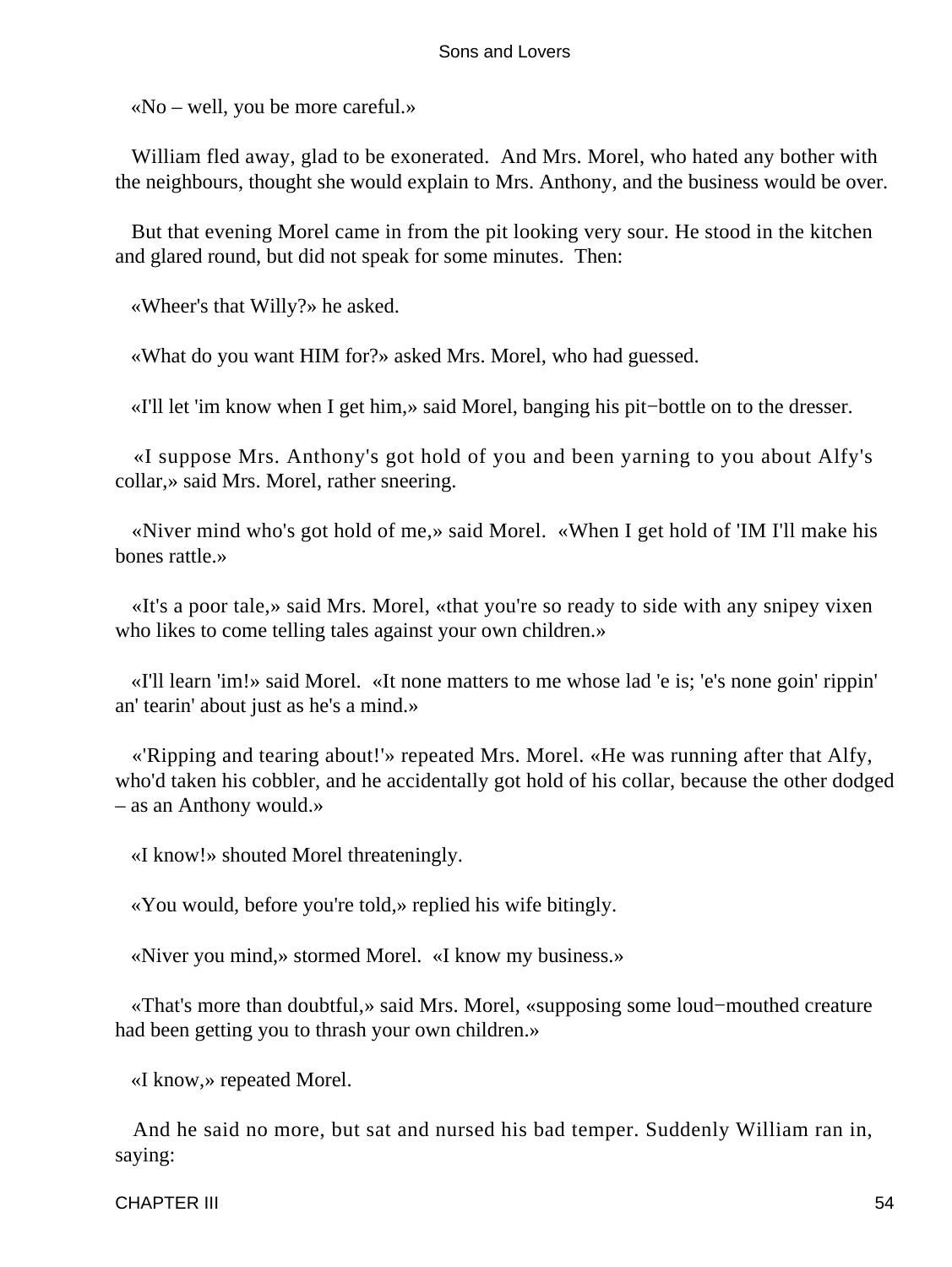«Can I have my tea, mother?»

«Tha can ha'e more than that!» shouted Morel.

«Hold your noise, man,» said Mrs. Morel; «and don't look so ridiculous.»

 «He'll look ridiculous before I've done wi' him!» shouted Morel, rising from his chair and glaring at his son.

 William, who was a tall lad for his years, but very sensitive, had gone pale, and was looking in a sort of horror at his father.

«Go out!» Mrs. Morel commanded her son.

William had not the wit to move. Suddenly Morel clenched his fist, and crouched.

«I'll GI'E him 'go out'!» he shouted like an insane thing.

 «What!» cried Mrs. Morel, panting with rage. «You shall not touch him for HER telling, you shall not!»

«Shonna I?» shouted Morel. «Shonna I?»

 And, glaring at the boy, he ran forward. Mrs. Morel sprang in between them, with her fist lifted.

«Don't you DARE!» she cried.

«What!» he shouted, baffled for the moment. «What!»

She spun round to her son.

«GO out of the house!» she commanded him in fury.

 The boy, as if hypnotised by her, turned suddenly and was gone. Morel rushed to the door, but was too late. He returned, pale under his pit−dirt with fury. But now his wife was fully roused.

 «Only dare!» she said in a loud, ringing voice. «Only dare, milord, to lay a finger on that child! You'll regret it for ever.»

He was afraid of her. In a towering rage, he sat down.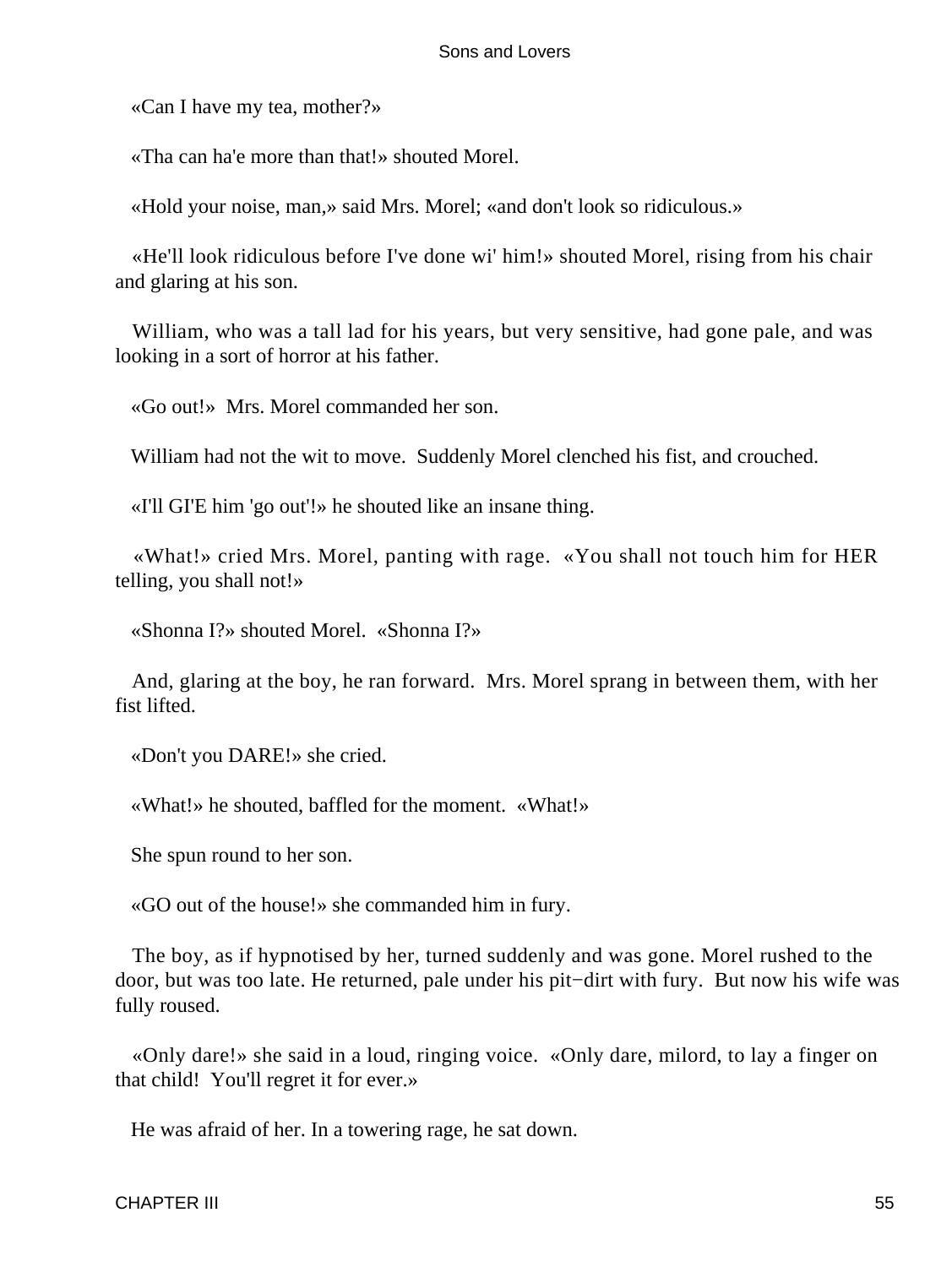When the children were old enough to be left, Mrs. Morel joined the Women's Guild. It was a little club of women attached to the Co−operative Wholesale Society, which met on Monday night in the long room over the grocery shop of the Bestwood «Co−op». The women were supposed to discuss the benefits to be derived from co−operation, and other social questions. Sometimes Mrs. Morel read a paper. It seemed queer to the children to see their mother, who was always busy about the house, sitting writing in her rapid fashion, thinking, referring to books, and writing again. They felt for her on such occasions the deepest respect.

 But they loved the Guild. It was the only thing to which they did not grudge their mother – and that partly because she enjoyed it, partly because of the treats they derived from it. The Guild was called by some hostile husbands, who found their wives getting too independent, the «clat−fart» shop – that is, the gossip−shop. It is true, from off the basis of the Guild, the women could look at their homes, at the conditions of their own lives, and find fault. So the colliers found their women had a new standard of their own, rather disconcerting. And also, Mrs. Morel always had a lot of news on Monday nights, so that the children liked William to be in when their mother came home, because she told him things.

 Then, when the lad was thirteen, she got him a job in the «Co−op.» office. He was a very clever boy, frank, with rather rough features and real viking blue eyes.

 «What dost want ter ma'e a stool−harsed Jack on 'im for?» said Morel. «All he'll do is to wear his britches behind out an' earn nowt. What's 'e startin' wi'?»

«It doesn't matter what he's starting with,» said Mrs. Morel.

 «It wouldna! Put 'im i' th' pit we me, an' 'ell earn a easy ten shillin' a wik from th' start. But six shillin' wearin' his truck−end out on a stool's better than ten shillin' i' th' pit wi'me, I know.»

«He is NOT going in the pit,» said Mrs. Morel, «and there's an end of it.»

«It wor good enough for me, but it's non good enough for 'im.»

 «If your mother put you in the pit at twelve, it's no reason why I should do the same with my lad.»

«Twelve! It wor a sight afore that!»

«Whenever it was,» said Mrs. Morel.

 She was very proud of her son. He went to the night school, and learned shorthand, so that by the time he was sixteen he was the best shorthand clerk and book−keeper on the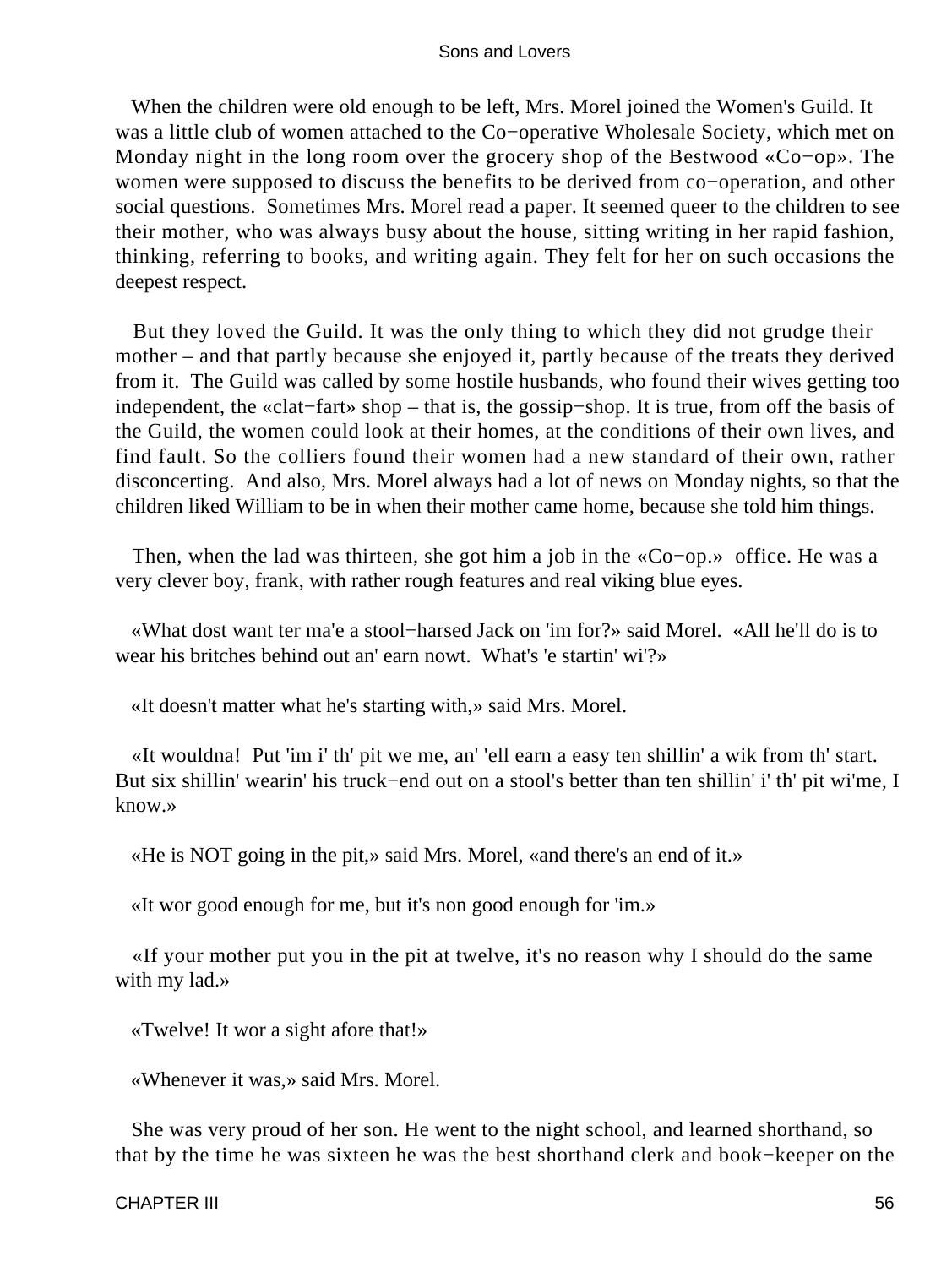place, except one. Then he taught in the night schools. But he was so fiery that only his good−nature and his size protected him.

 All the things that men do – the decent things – William did. He could run like the wind. When he was twelve he won a first prize in a race; an inkstand of glass, shaped like an anvil. It stood proudly on the dresser, and gave Mrs. Morel a keen pleasure. The boy only ran for her. He flew home with his anvil, breathless, with a «Look, mother!» That was the first real tribute to herself. She took it like a queen.

«How pretty!» she exclaimed.

 Then he began to get ambitious. He gave all his money to his mother. When he earned fourteen shillings a week, she gave him back two for himself, and, as he never drank, he felt himself rich. He went about with the bourgeois of Bestwood. The townlet contained nothing higher than the clergyman. Then came the bank manager, then the doctors, then the tradespeople, and after that the hosts of colliers. Willam began to consort with the sons of the chemist, the schoolmaster, and the tradesmen. He played billiards in the Mechanics' Hall. Also he danced – this in spite of his mother. All the life that Bestwood offered he enjoyed, from the sixpenny−hops down Church Street, to sports and billiards.

 Paul was treated to dazzling descriptions of all kinds of flower−like ladies, most of whom lived like cut blooms in William's heart for a brief fortnight.

 Occasionally some flame would come in pursuit of her errant swain. Mrs. Morel would find a strange girl at the door, and immediately she sniffed the air.

«Is Mr. Morel in?» the damsel would ask appealingly.

«My husband is at home,» Mrs. Morel replied.

«I – I mean **YOUNG** Mr. Morel,» repeated the maiden painfully.

«Which one? There are several.»

Whereupon much blushing and stammering from the fair one.

«I – I met Mr. Morel – at Ripley,» she explained.

«Oh – at a dance!»

«Yes.»

«I don't approve of the girls my son meets at dances. And he is NOT at home.»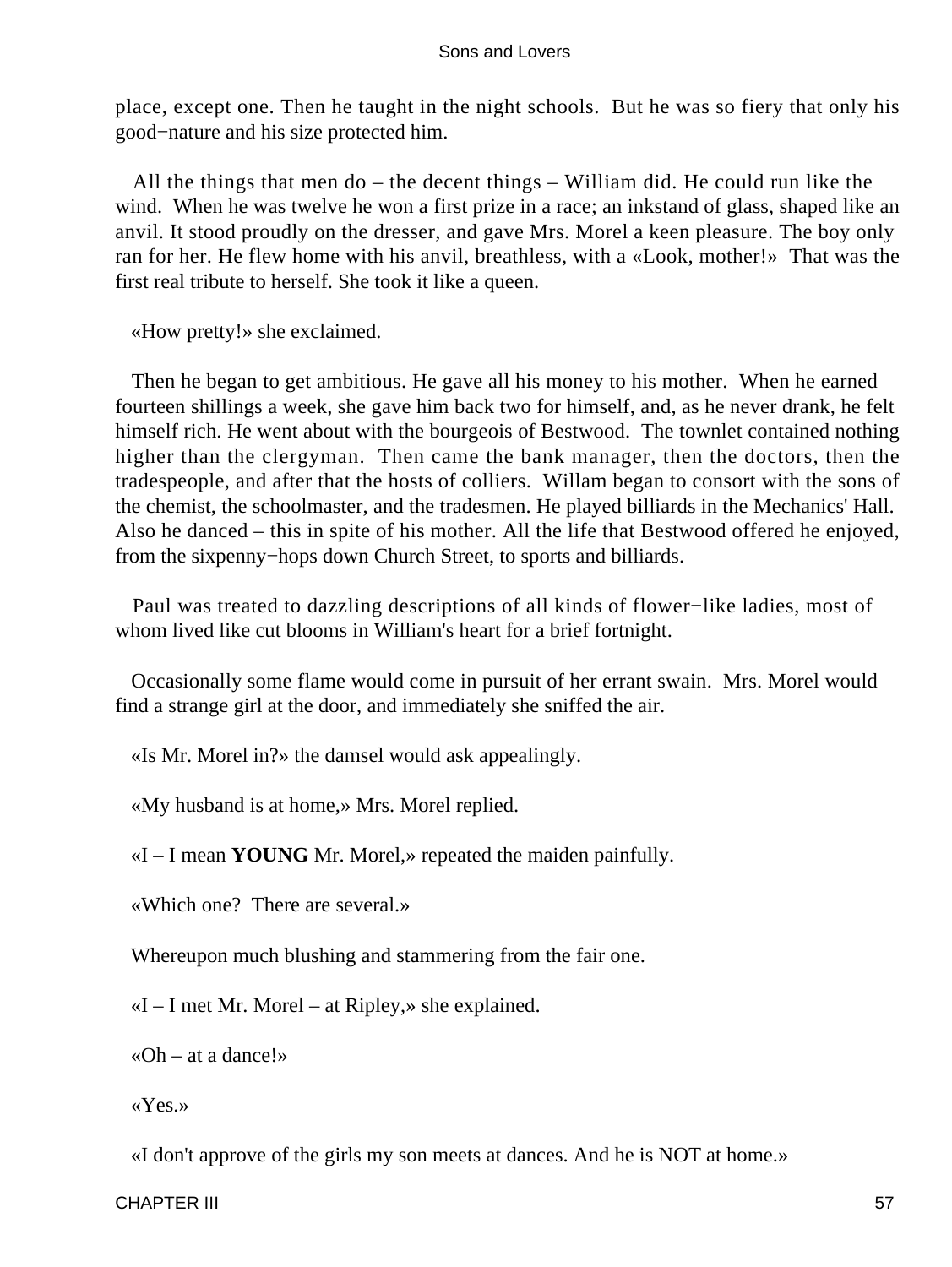Then he came home angry with his mother for having turned the girl away so rudely. He was a careless, yet eager−looking fellow, who walked with long strides, sometimes frowning, often with his cap pushed jollily to the back of his head. Now he came in frowning. He threw his cap on to the sofa, and took his strong jaw in his hand, and glared down at his mother. She was small, with her hair taken straight back from her forehead. She had a quiet air of authority, and yet of rare warmth. Knowing her son was angry, she trembled inwardly.

«Did a lady call for me yesterday, mother?» he asked.

«I don't know about a lady. There was a girl came.»

«And why didn't you tell me?»

«Because I forgot, simply.»

He fumed a little.

«A good−looking girl – seemed a lady?»

«I didn't look at her.»

«Big brown eyes?»

 «I did NOT look. And tell your girls, my son, that when they're running after you, they're not to come and ask your mother for you. Tell them that – brazen baggages you meet at dancing−classes.»

«I'm sure she was a nice girl.»

«And I'm sure she wasn't.»

 There ended the altercation. Over the dancing there was a great strife between the mother and the son. The grievance reached its height when William said he was going to Hucknall Torkard – considered a low town – to a fancy−dress ball. He was to be a Highlander. There was a dress he could hire, which one of his friends had had, and which fitted him perfectly. The Highland suit came home. Mrs. Morel received it coldly and would not unpack it.

«My suit come?» cried William.

«There's a parcel in the front room.»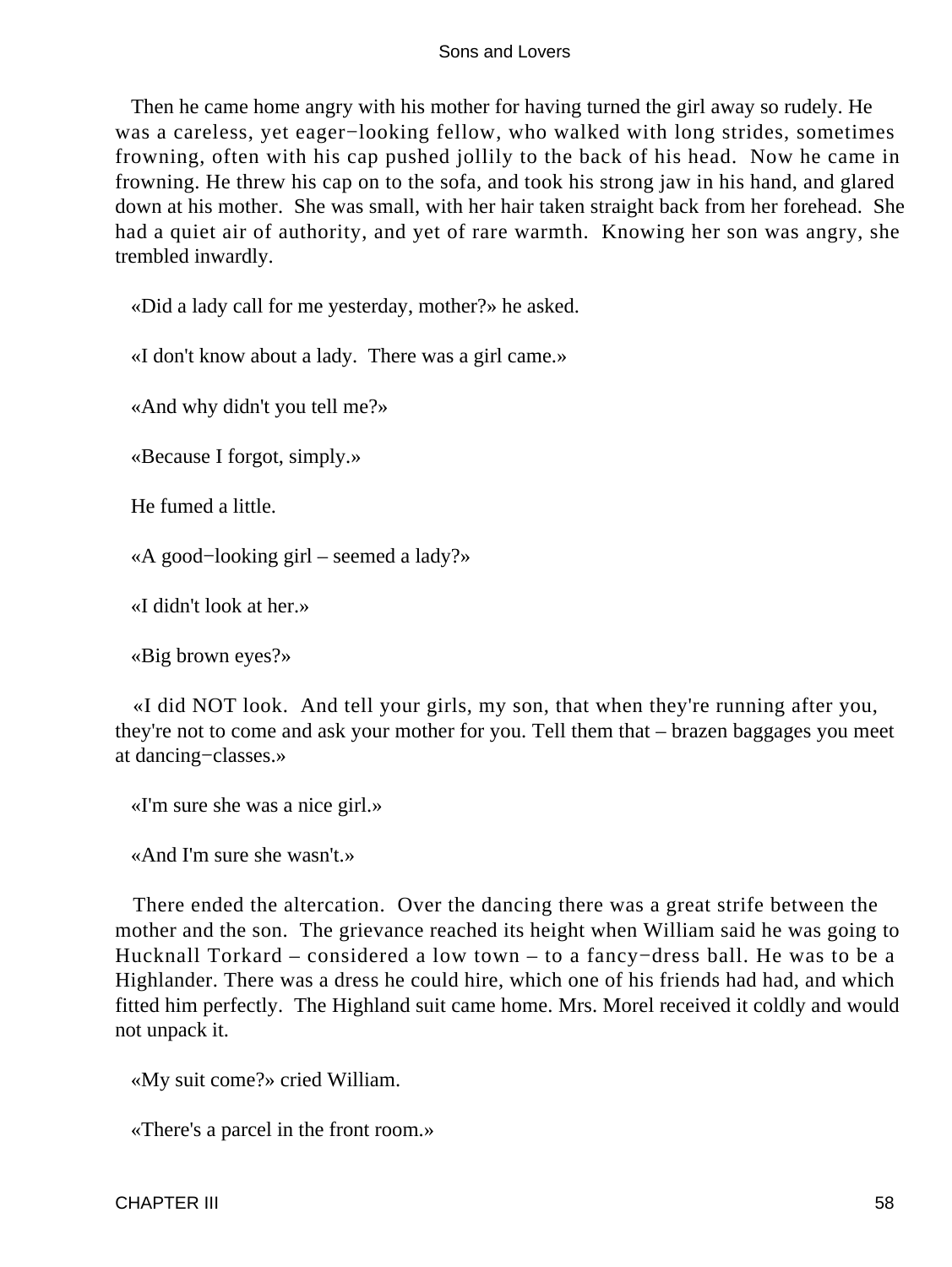He rushed in and cut the string.

«How do you fancy your son in this!» he said, enraptured, showing her the suit.

«You know I don't want to fancy you in it.»

 On the evening of the dance, when he had come home to dress, Mrs. Morel put on her coat and bonnet.

«Aren't you going to stop and see me, mother?» he asked.

«No; I don't want to see you,» she replied.

 She was rather pale, and her face was closed and hard. She was afraid of her son's going the same way as his father. He hesitated a moment, and his heart stood still with anxiety. Then he caught sight of the Highland bonnet with its ribbons. He picked it up gleefully, forgetting her. She went out.

 When he was nineteen he suddenly left the Co−op. office and got a situation in Nottingham. In his new place he had thirty shillings a week instead of eighteen. This was indeed a rise. His mother and his father were brimmed up with pride. Everybody praised William. It seemed he was going to get on rapidly. Mrs. Morel hoped, with his aid, to help her younger sons. Annie was now studying to be a teacher. Paul, also very clever, was getting on well, having lessons in French and German from his godfather, the clergyman who was still a friend to Mrs. Morel. Arthur, a spoilt and very good−looking boy, was at the Board school, but there was talk of his trying to get a scholarship for the High School in Nottingham.

 William remained a year at his new post in Nottingham. He was studying hard, and growing serious. Something seemed to be fretting him. Still he went out to the dances and the river parties. He did not drink. The children were all rabid teetotallers. He came home very late at night, and sat yet longer studying. His mother implored him to take more care, to do one thing or another.

 «Dance, if you want to dance, my son; but don't think you can work in the office, and then amuse yourself, and **THEN** study on top of all. You can't; the human frame won't stand it. Do one thing or the other – amuse yourself or learn Latin; but don't try to do both.»

 Then he got a place in London, at a hundred and twenty a year. This seemed a fabulous sum. His mother doubted almost whether to rejoice or to grieve.

 «They want me in Lime Street on Monday week, mother,» he cried, his eyes blazing as he read the letter. Mrs. Morel felt everything go silent inside her. He read the letter: «'And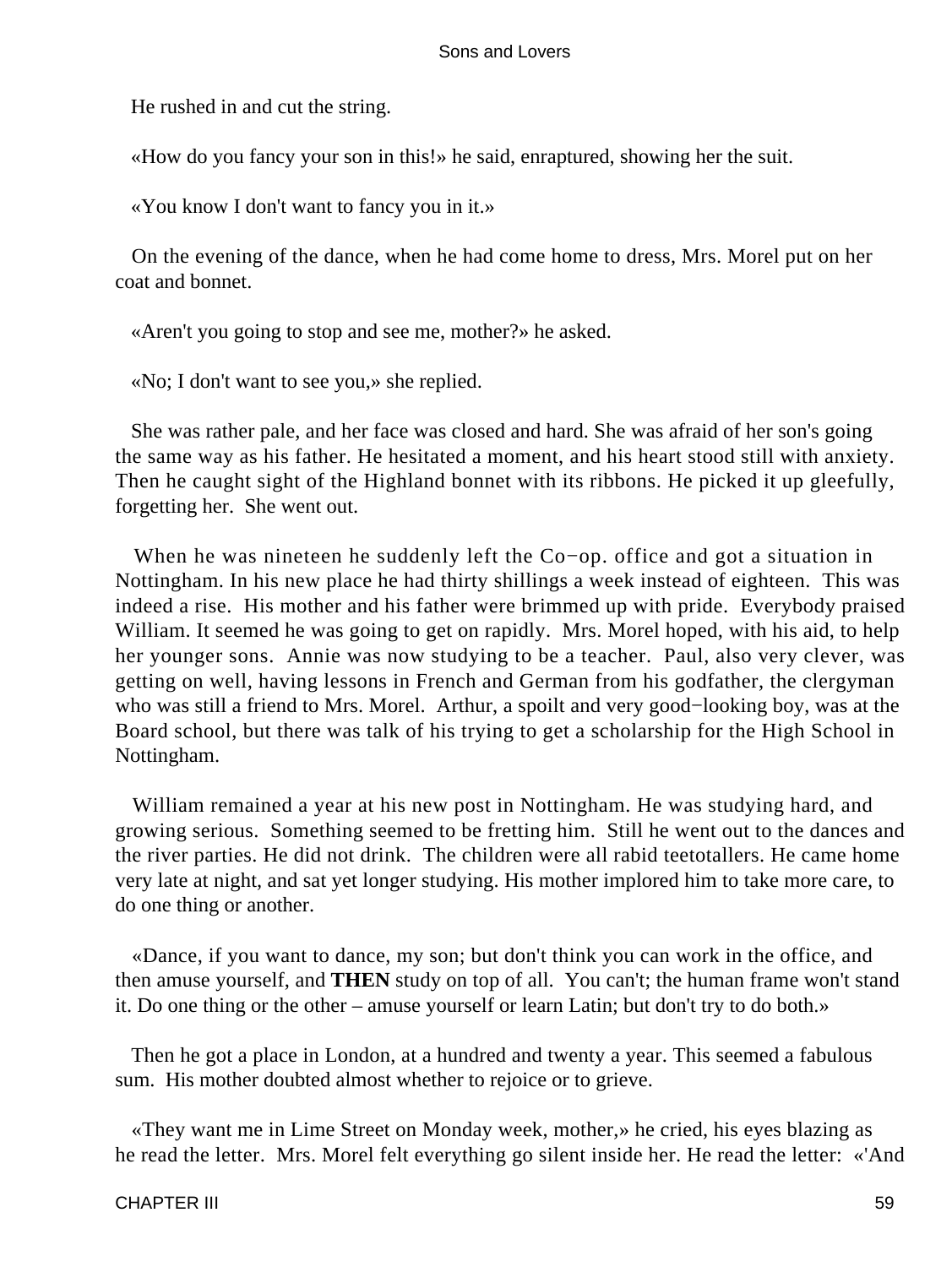will you reply by Thursday whether you accept. Yours faithfully  $-$  They want me, mother, at a hundred and twenty a year, and don't even ask to see me. Didn't I tell you I could do it! Think of me in London! And I can give you twenty pounds a year, mater. We s'll all be rolling in money.»

«We shall, my son,» she answered sadly.

 It never occurred to him that she might be more hurt at his going away than glad of his success. Indeed, as the days drew near for his departure, her heart began to close and grow dreary with despair. She loved him so much! More than that, she hoped in him so much. Almost she lived by him. She liked to do things for him: she liked to put a cup for his tea and to iron his collars, of which he was so proud. It was a joy to her to have him proud of his collars. There was no laundry. So she used to rub away at them with her little convex iron, to polish them, till they shone from the sheer pressure of her arm. Now she would not do it for him. Now he was going away. She felt almost as if he were going as well out of her heart. He did not seem to leave her inhabited with himself. That was the grief and the pain to her. He took nearly all himself away.

 A few days before his departure – he was just twenty – he burned his love−letters. They had hung on a file at the top of the kitchen cupboard. From some of them he had read extracts to his mother. Some of them she had taken the trouble to read herself. But most were too trivial.

Now, on the Saturday morning he said:

«Come on, Postle, let's go through my letters, and you can have the birds and flowers.»

 Mrs. Morel had done her Saturday's work on the Friday, because he was having a last day's holiday. She was making him a rice cake, which he loved, to take with him. He was scarcely conscious that she was so miserable.

 He took the first letter off the file. It was mauve−tinted, and had purple and green thistles. William sniffed the page.

«Nice scent! Smell.»

And he thrust the sheet under Paul's nose.

«Um!» said Paul, breathing in. «What d'you call it? Smell, mother.»

His mother ducked her small, fine nose down to the paper.

«I don't want to smell their rubbish,» she said, sniffing.

CHAPTER III 60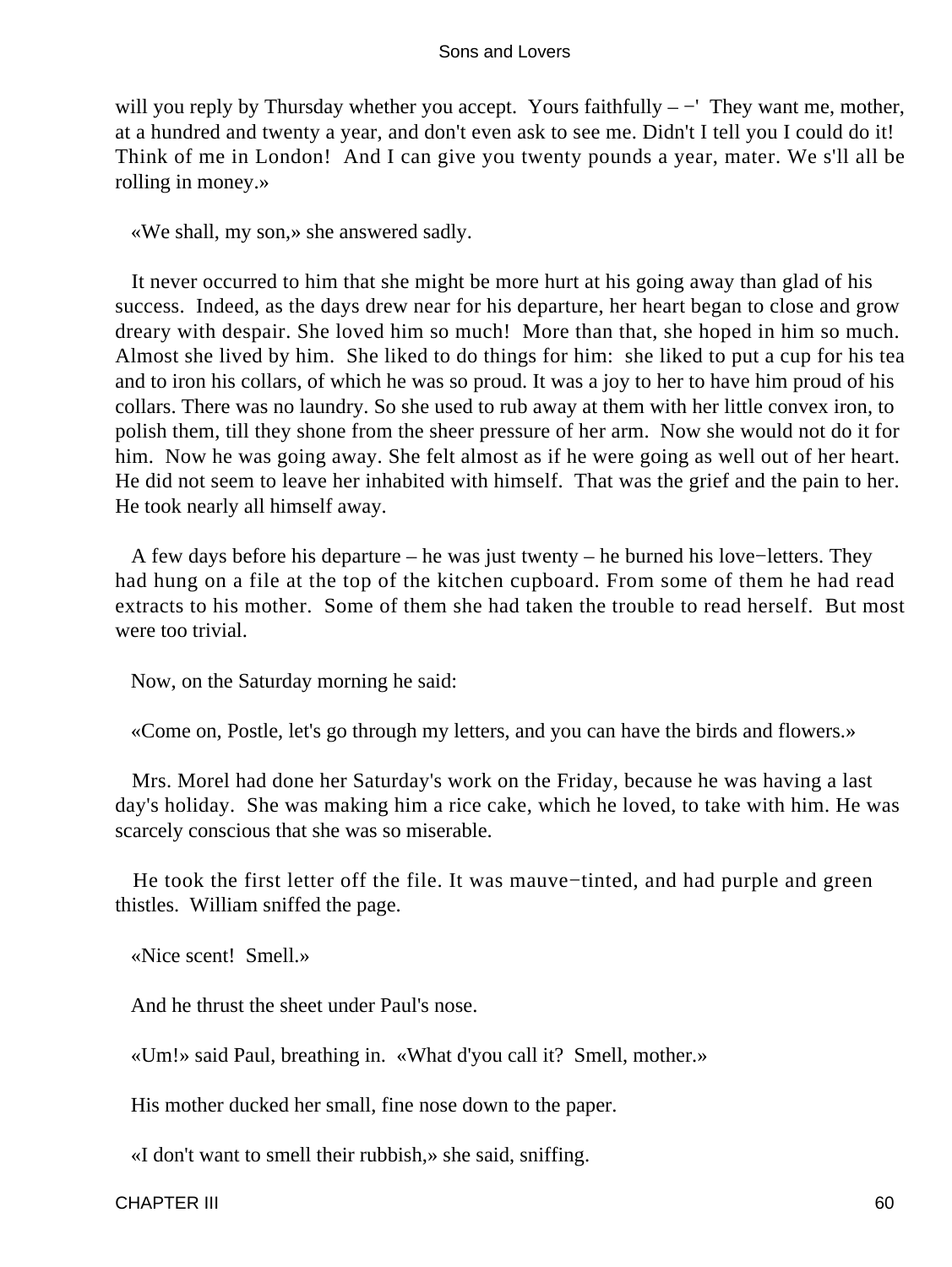«This girl's father,» said William, «is as rich as Croesus. He owns property without end. She calls me Lafayette, because I know French. 'You will see, I've forgiven you' – I like HER forgiving me. 'I told mother about you this morning, and she will have much pleasure if you come to tea on Sunday, but she will have to get father's consent also. I sincerely hope he will agree. I will let you know how it transpires. If, however, you –  $-\frac{1}{x}$ 

«'Let you know how it' what?» interrupted Mrs. Morel.

«'Transpires' – oh yes!»

«'Transpires!'» repeated Mrs. Morel mockingly. «I thought she was so well educated!»

 William felt slightly uncomfortable, and abandoned this maiden, giving Paul the corner with the thistles. He continued to read extracts from his letters, some of which amused his mother, some of which saddened her and made her anxious for him.

 «My lad,» she said, «they're very wise. They know they've only got to flatter your vanity, and you press up to them like a dog that has its head scratched.»

 «Well, they can't go on scratching for ever,» he replied. «And when they've done, I trot away.»

«But one day you'll find a string round your neck that you can't pull off,» she answered.

«Not me! I'm equal to any of 'em, mater, they needn't flatter themselves.»

«You flatter YOURSELF,» she said quietly.

 Soon there was a heap of twisted black pages, all that remained of the file of scented letters, except that Paul had thirty or forty pretty tickets from the corners of the notepaper – swallows and forget−me−nots and ivy sprays. And William went to London, to start a new life.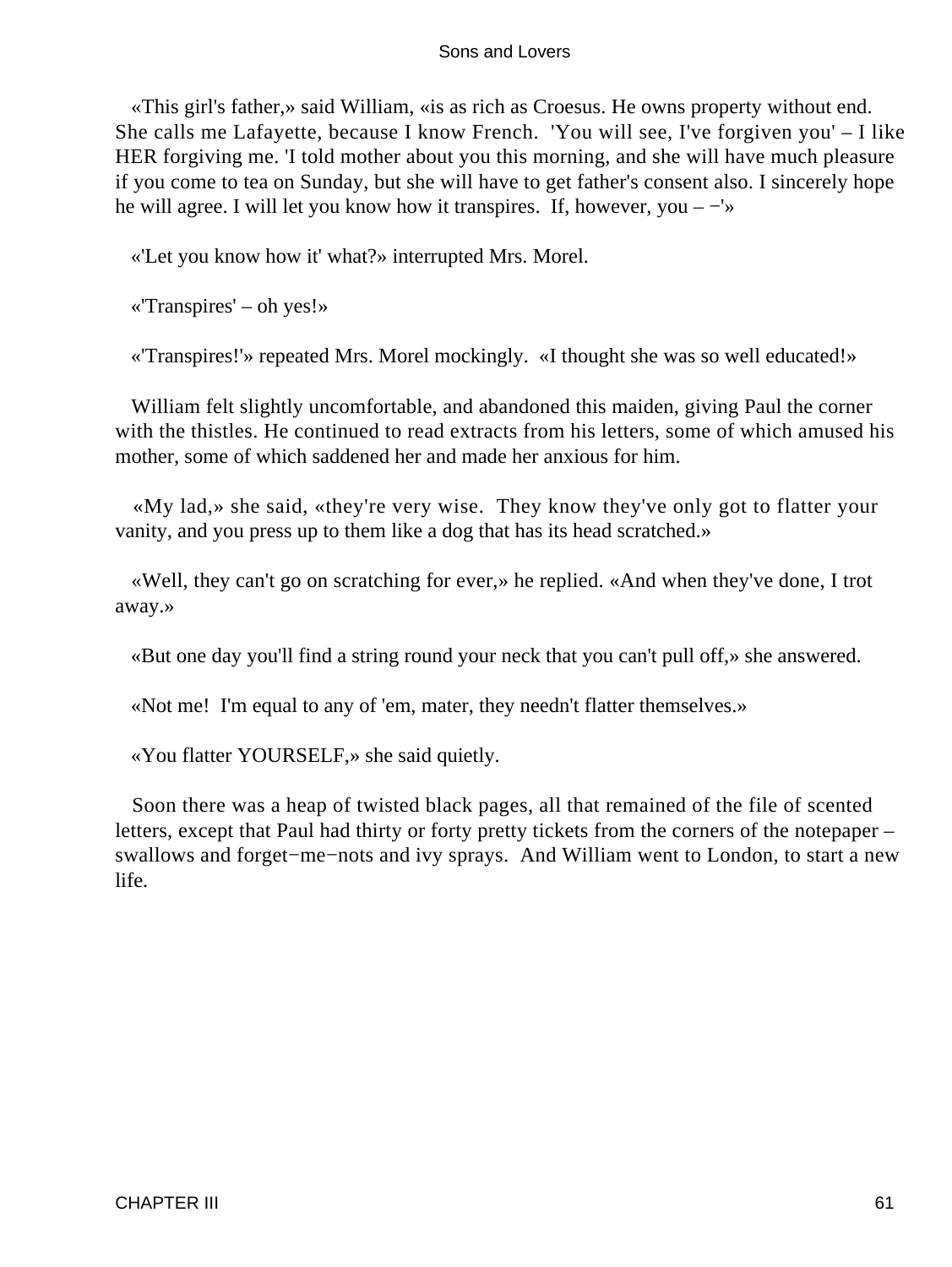# **[CHAPTER IV](#page-470-0)**

# *T*HE **YOUNG LIFE OF PAUL**

**PAUL** would be built like his mother, slightly and rather small. His fair hair went reddish, and then dark brown; his eyes were grey. He was a pale, quiet child, with eyes that seemed to listen, and with a full, dropping underlip.

 As a rule he seemed old for his years. He was so conscious of what other people felt, particularly his mother. When she fretted he understood, and could have no peace. His soul seemed always attentive to her.

 As he grew older he became stronger. William was too far removed from him to accept him as a companion. So the smaller boy belonged at first almost entirely to Annie. She was a tomboy and a «flybie−skybie», as her mother called her. But she was intensely fond of her second brother. So Paul was towed round at the heels of Annie, sharing her game. She raced wildly at lerky with the other young wild−cats of the Bottoms. And always Paul flew beside her, living her share of the game, having as yet no part of his own. He was quiet and not noticeable. But his sister adored him. He always seemed to care for things if she wanted him to.

 She had a big doll of which she was fearfully proud, though not so fond. So she laid the doll on the sofa, and covered it with an antimacassar, to sleep. Then she forgot it. Meantime Paul must practise jumping off the sofa arm. So he jumped crash into the face of the hidden doll. Annie rushed up, uttered a loud wail, and sat down to weep a dirge. Paul remained quite still.

 «You couldn't tell it was there, mother; you couldn't tell it was there,» he repeated over and over. So long as Annie wept for the doll he sat helpless with misery. Her grief wore itself out. She forgave her brother – he was so much upset. But a day or two afterwards she was shocked.

«Let's make a sacrifice of Arabella,» he said. «Let's burn her.»

 She was horrified, yet rather fascinated. She wanted to see what the boy would do. He made an altar of bricks, pulled some of the shavings out of Arabella's body, put the waxen fragments into the hollow face, poured on a little paraffin, and set the whole thing alight. He watched with wicked satisfaction the drops of wax melt off the broken forehead of Arabella, and drop like sweat into the flame. So long as the stupid big doll burned he rejoiced in silence. At the end be poked among the embers with a stick, fished out the arms and legs, all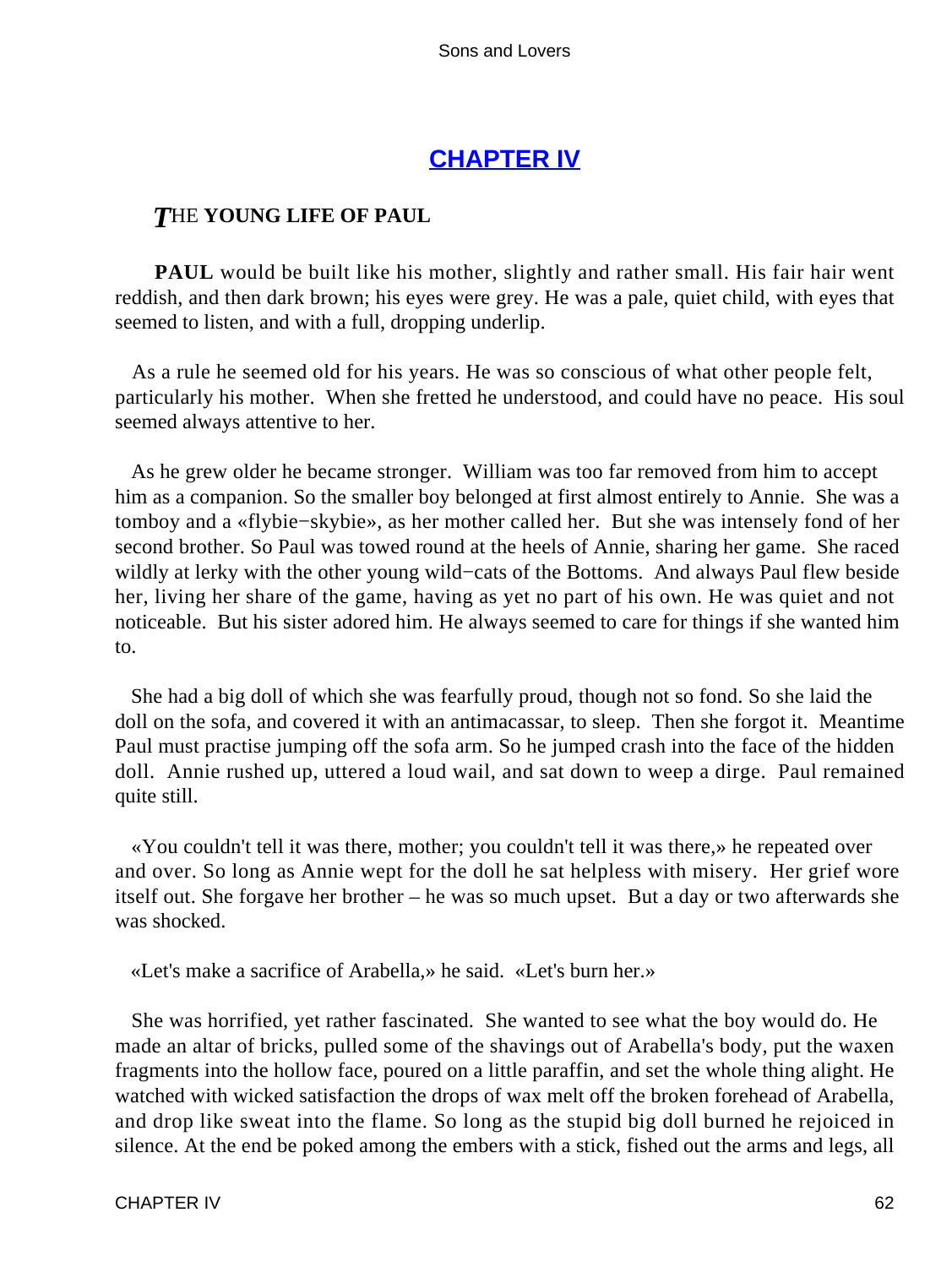blackened, and smashed them under stones.

 «That's the sacrifice of Missis Arabella,» he said. «An' I'm glad there's nothing left of her.»

 Which disturbed Annie inwardly, although she could say nothing. He seemed to hate the doll so intensely, because he had broken it.

 All the children, but particularly Paul, were peculiarly against their father, along with their mother. Morel continued to bully and to drink. He had periods, months at a time, when he made the whole life of the family a misery. Paul never forgot coming home from the Band of Hope one Monday evening and finding his mother with her eye swollen and discoloured, his father standing on the hearthrug, feet astride, his head down, and William, just home from work, glaring at his father. There was a silence as the young children entered, but none of the elders looked round.

 William was white to the lips, and his fists were clenched. He waited until the children were silent, watching with children's rage and hate; then he said:

«You coward, you daren't do it when I was in.»

 But Morel's blood was up. He swung round on his son. William was bigger, but Morel was hard−muscled, and mad with fury.

 «Dossn't I?» he shouted. «Dossn't I? Ha'e much more o' thy chelp, my young jockey, an' I'll rattle my fist about thee. Ay, an' I sholl that, dost see?»

 Morel crouched at the knees and showed his fist in an ugly, almost beast−like fashion. William was white with rage.

«Will yer?» he said, quiet and intense. «It 'ud be the last time, though.»

 Morel danced a little nearer, crouching, drawing back his fist to strike. William put his fists ready. A light came into his blue eyes, almost like a laugh. He watched his father. Another word, and the men would have begun to fight. Paul hoped they would. The three children sat pale on the sofa.

 «Stop it, both of you,» cried Mrs. Morel in a hard voice. «We've had enough for ONE night. And YOU,» she said, turning on to her husband, «look at your children!»

Morel glanced at the sofa.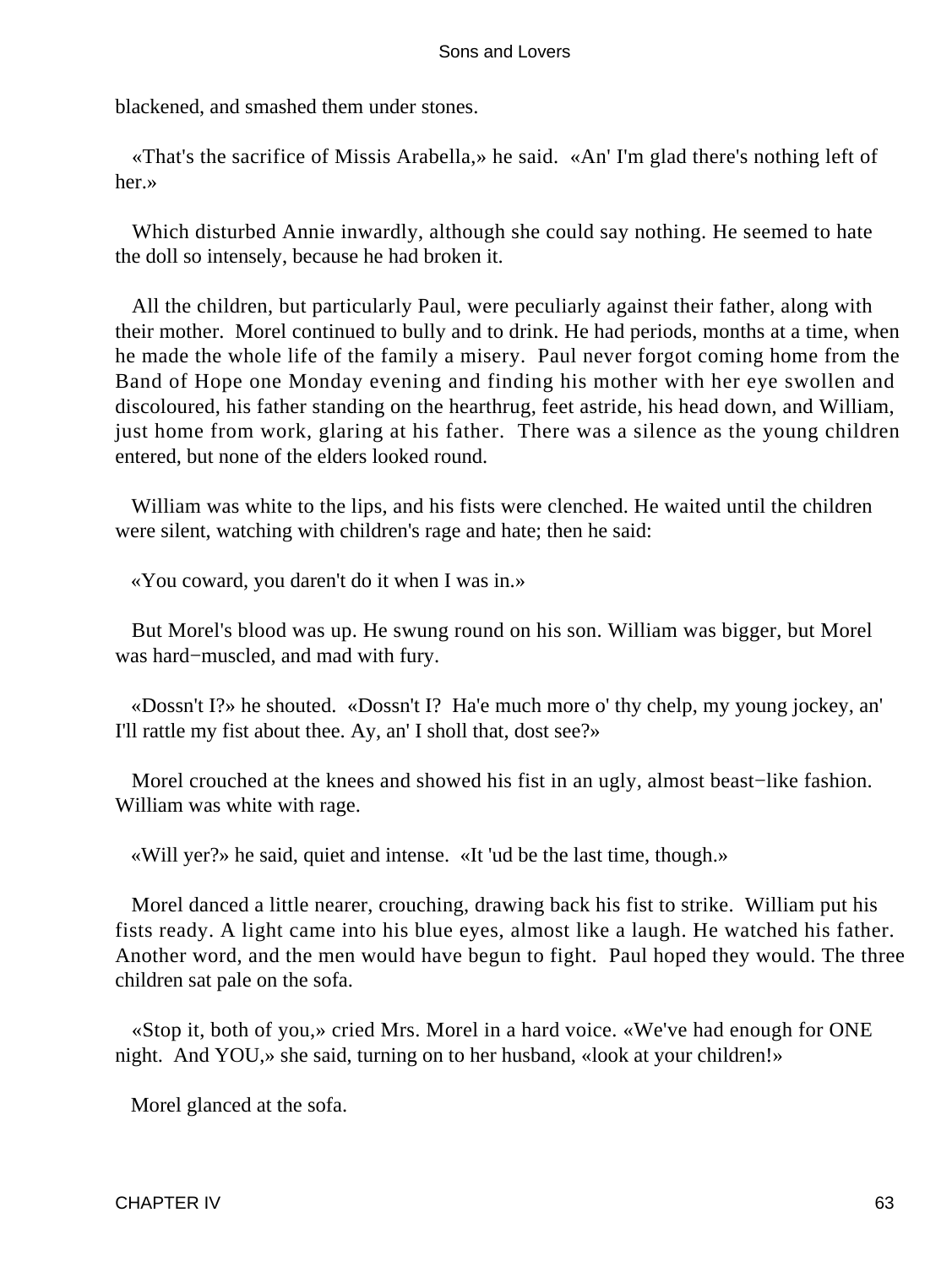«Look at the children, you nasty little bitch!» he sneered. «Why, what have I done to the children, I should like to know? But they're like yourself; you've put 'em up to your own tricks and nasty ways – you've learned 'em in it, you 'ave.»

 She refused to answer him. No one spoke. After a while he threw his boots under the table and went to bed.

 «Why didn't you let me have a go at him?» said William, when his father was upstairs. «I could easily have beaten him.»

«A nice thing – your own father,» she replied.

«'FATHER!'» repeated William. «Call **HIM MY** father!»

«Well, he is – and so –  $-\infty$ 

«But why don't you let me settle him? I could do, easily.»

«The idea!» she cried. «It hasn't come to **THAT** yet.»

 «No,» he said, «it's come to worse. Look at yourself. WHY didn't you let me give it him?»

«Because I couldn't bear it, so never think of it,» she cried quickly.

And the children went to bed, miserably.

 When William was growing up, the family moved from the Bottoms to a house on the brow of the hill, commanding a view of the valley, which spread out like a convex cockle−shell, or a clamp−shell, before it. In front of the house was a huge old ash−tree. The west wind, sweeping from Derbyshire, caught the houses with full force, and the tree shrieked again. Morel liked it.

«It's music,» he said. «It sends me to sleep.»

 But Paul and Arthur and Annie hated it. To Paul it became almost a demoniacal noise. The winter of their first year in the new house their father was very bad. The children played in the street, on the brim of the wide, dark valley, until eight o'clock. Then they went to bed. Their mother sat sewing below. Having such a great space in front of the house gave the children a feeling of night, of vastness, and of terror. This terror came in from the shrieking of the tree and the anguish of the home discord. Often Paul would wake up, after he had been asleep a long time, aware of thuds downstairs. Instantly he was wide awake. Then he heard the booming shouts of his father, come home nearly drunk, then the sharp replies of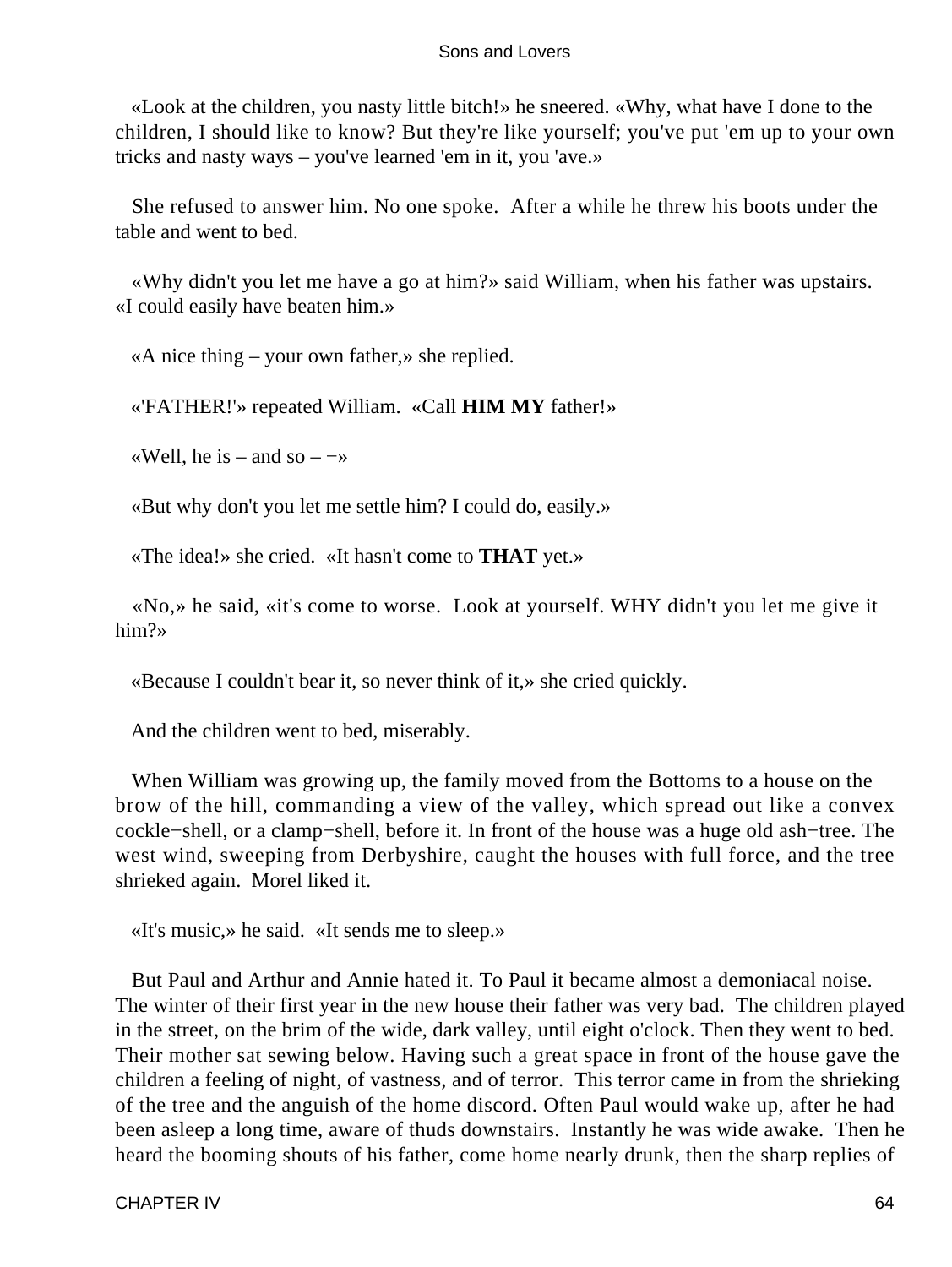his mother, then the bang, bang of his father's fist on the table, and the nasty snarling shout as the man's voice got higher. And then the whole was drowned in a piercing medley of shrieks and cries from the great, wind−swept ash−tree. The children lay silent in suspense, waiting for a lull in the wind to hear what their father was doing. He might hit their mother again. There was a feeling of horror, a kind of bristling in the darkness, and a sense of blood. They lay with their hearts in the grip of an intense anguish. The wind came through the tree fiercer and fiercer. All the chords of the great harp hummed, whistled, and shrieked. And then came the horror of the sudden silence, silence everywhere, outside and downstairs. What was it? Was it a silence of blood? What had he done?

 The children lay and breathed the darkness. And then, at last, they heard their father throw down his boots and tramp upstairs in his stockinged feet. Still they listened. Then at last, if the wind allowed, they heard the water of the tap drumming into the kettle, which their mother was filling for morning, and they could go to sleep in peace.

 So they were happy in the morning – happy, very happy playing, dancing at night round the lonely lamp−post in the midst of the darkness. But they had one tight place of anxiety in their hearts, one darkness in their eyes, which showed all their lives.

Paul hated his father. As a boy he had a fervent private religion.

 «Make him stop drinking,» he prayed every night. «Lord, let my father die,» he prayed very often. «Let him not be killed at pit,» he prayed when, after tea, the father did not come home from work.

 That was another time when the family suffered intensely. The children came from school and had their teas. On the hob the big black saucepan was simmering, the stew−jar was in the oven, ready for Morel's dinner. He was expected at five o'clock. But for months he would stop and drink every night on his way from work.

 In the winter nights, when it was cold, and grew dark early, Mrs. Morel would put a brass candlestick on the table, light a tallow candle to save the gas. The children finished their bread−and−butter, or dripping, and were ready to go out to play. But if Morel had not come they faltered. The sense of his sitting in all his pit−dirt, drinking, after a long day's work, not coming home and eating and washing, but sitting, getting drunk, on an empty stomach, made Mrs. Morel unable to bear herself. From her the feeling was transmitted to the other children. She never suffered alone any more: the children suffered with her.

 Paul went out to play with the rest. Down in the great trough of twilight, tiny clusters of lights burned where the pits were. A few last colliers straggled up the dim field path. The lamplighter came along. No more colliers came. Darkness shut down over the valley; work was done. It was night.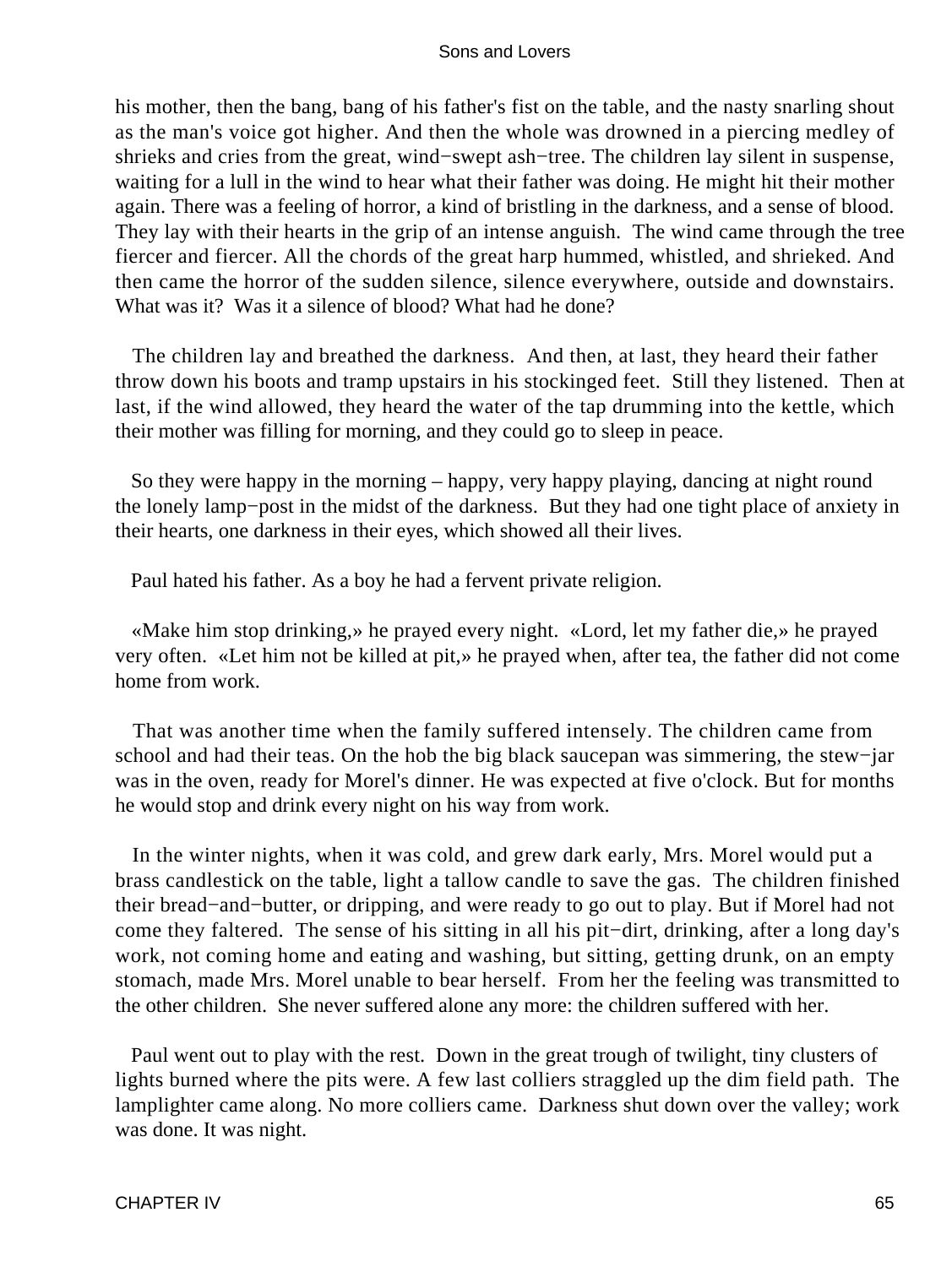Then Paul ran anxiously into the kitchen. The one candle still burned on the table, the big fire glowed red. Mrs. Morel sat alone. On the hob the saucepan steamed; the dinner−plate lay waiting on the table. All the room was full of the sense of waiting, waiting for the man who was sitting in his pit−dirt, dinnerless, some mile away from home, across the darkness, drinking himself drunk. Paul stood in the doorway.

«Has my dad come?» he asked.

«You can see he hasn't,» said Mrs. Morel, cross with the futility of the question.

 Then the boy dawdled about near his mother. They shared the same anxiety. Presently Mrs. Morel went out and strained the potatoes.

«They're ruined and black,» she said; «but what do I care?»

 Not many words were spoken. Paul almost hated his mother for suffering because his father did not come home from work.

 «What do you bother yourself for?» he said. «If he wants to stop and get drunk, why don't you let him?»

«Let him!» flashed Mrs. Morel. «You may well say 'let him'.»

 She knew that the man who stops on the way home from work is on a quick way to ruining himself and his home. The children were yet young, and depended on the breadwinner. William gave her the sense of relief, providing her at last with someone to turn to if Morel failed. But the tense atmosphere of the room on these waiting evenings was the same.

 The minutes ticked away. At six o'clock still the cloth lay on the table, still the dinner stood waiting, still the same sense of anxiety and expectation in the room. The boy could not stand it any longer. He could not go out and play. So he ran in to Mrs. Inger, next door but one, for her to talk to him. She had no children. Her husband was good to her but was in a shop, and came home late. So, when she saw the lad at the door, she called:

«Come in, Paul.»

The two sat talking for some time, when suddenly the boy rose, saying:

«Well, I'll be going and seeing if my mother wants an errand doing.»

 He pretended to be perfectly cheerful, and did not tell his friend what ailed him. Then he ran indoors.

CHAPTER IV 66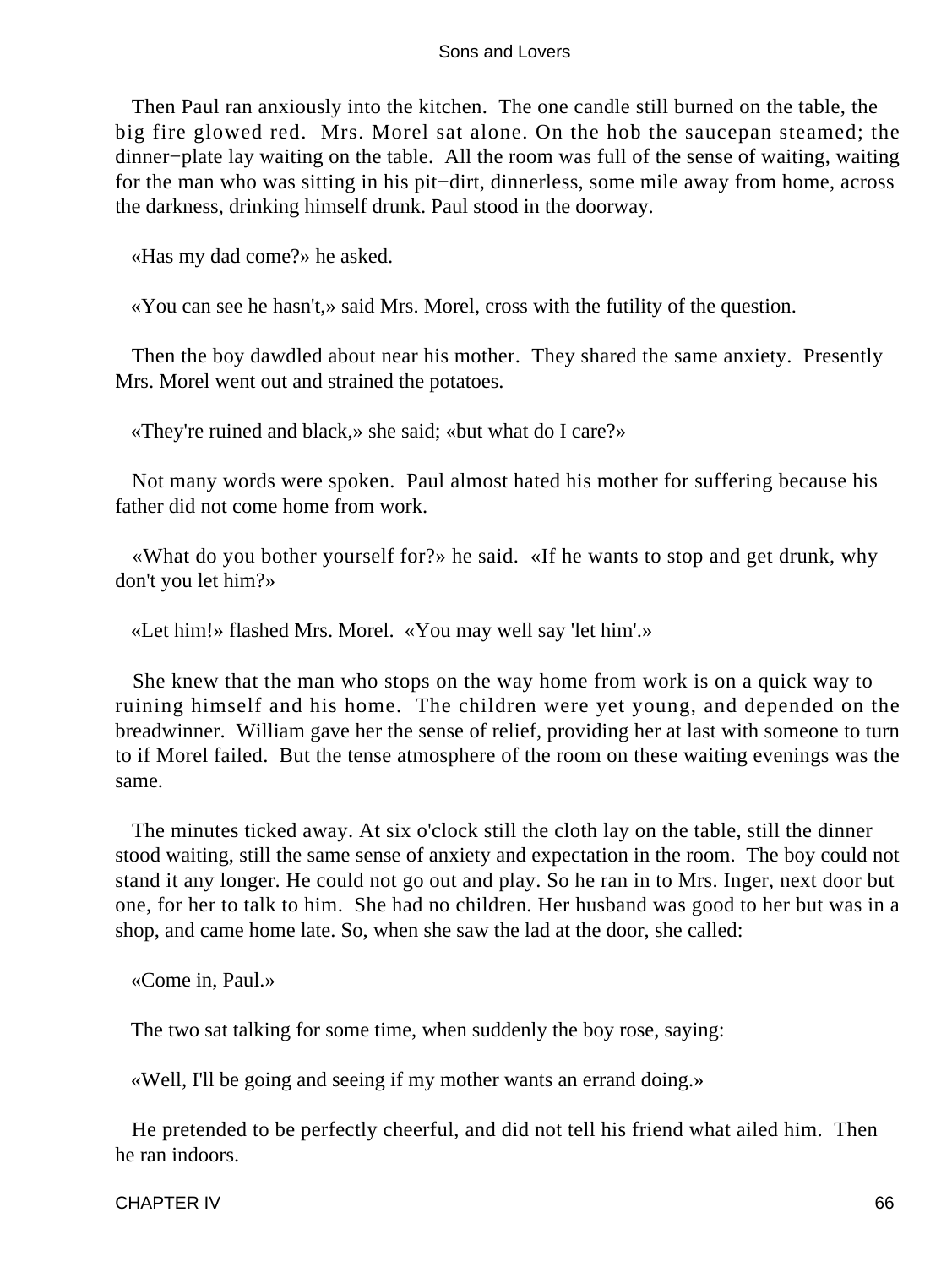Morel at these times came in churlish and hateful.

«This is a nice time to come home,» said Mrs. Morel.

«Wha's it matter to yo' what time I come whoam?» he shouted.

 And everybody in the house was still, because he was dangerous. He ate his food in the most brutal manner possible, and, when he had done, pushed all the pots in a heap away from him, to lay his arms on the table. Then he went to sleep.

 Paul hated his father so. The collier's small, mean head, with its black hair slightly soiled with grey, lay on the bare arms, and the face, dirty and inflamed, with a fleshy nose and thin, paltry brows, was turned sideways, asleep with beer and weariness and nasty temper. If anyone entered suddenly, or a noise were made, the man looked up and shouted:

 «I'll lay my fist about thy y'ead, I'm tellin' thee, if tha doesna stop that clatter! Dost hear?»

 And the two last words, shouted in a bullying fashion, usually at Annie, made the family writhe with hate of the man.

 He was shut out from all family affairs. No one told him anything. The children, alone with their mother, told her all about the day's happenings, everything. Nothing had really taken place in them until it was told to their mother. But as soon as the father came in, everything stopped. He was like the scotch in the smooth, happy machinery of the home. And he was always aware of this fall of silence on his entry, the shutting off of life, the unwelcome. But now it was gone too far to alter.

 He would dearly have liked the children to talk to him, but they could not. Sometimes Mrs. Morel would say:

«You ought to tell your father.»

Paul won a prize in a competition in a child's paper. Everybody was highly jubilant.

 «Now you'd better tell your father when be comes in,» said Mrs. Morel. «You know how be carries on and says he's never told anything.»

 «All right,» said Paul. But he would almost rather have forfeited the prize than have to tell his father.

«I've won a prize in a competition, dad,» he said. Morel turned round to him.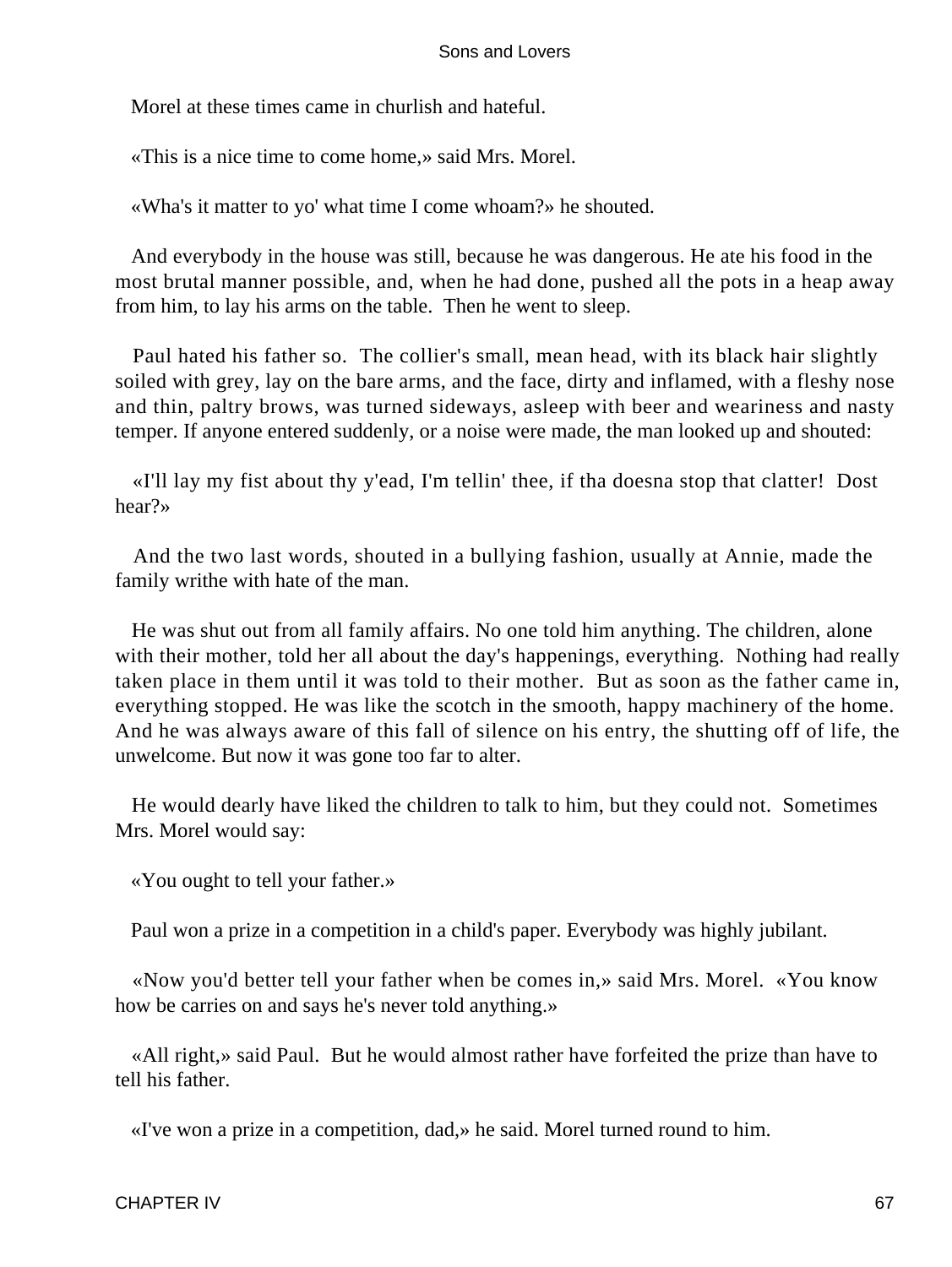«Have you, my boy? What sort of a competition?»

«Oh, nothing – about famous women.»

«And how much is the prize, then, as you've got?»

«It's a book.»

«Oh, indeed! »

«About birds.»

«Hm –  $hm!$ 

 And that was all. Conversation was impossible between the father and any other member of the family. He was an outsider. He had denied the God in him.

 The only times when he entered again into the life of his own people was when he worked, and was happy at work. Sometimes, in the evening, he cobbled the boots or mended the kettle or his pit−bottle. Then he always wanted several attendants, and the children enjoyed it. They united with him in the work, in the actual doing of something, when he was his real self again.

 He was a good workman, dexterous, and one who, when he was in a good humour, always sang. He had whole periods, months, almost years, of friction and nasty temper. Then sometimes he was jolly again. It was nice to see him run with a piece of red−hot iron into the scullery, crying:

```
 «Out of my road – out of my road!»
```
 Then he hammered the soft, red−glowing stuff on his iron goose, and made the shape he wanted. Or he sat absorbed for a moment, soldering. Then the children watched with joy as the metal sank suddenly molten, and was shoved about against the nose of the soldering−iron, while the room was full of a scent of burnt resin and hot tin, and Morel was silent and intent for a minute. He always sang when he mended boots because of the jolly sound of hammering. And he was rather happy when he sat putting great patches on his moleskin pit trousers, which he would often do, considering them too dirty, and the stuff too hard, for his wife to mend.

 But the best time for the young children was when he made fuses. Morel fetched a sheaf of long sound wheat−straws from the attic. These he cleaned with his hand, till each one gleamed like a stalk of gold, after which he cut the straws into lengths of about six inches, leaving, if he could, a notch at the bottom of each piece. He always had a beautifully sharp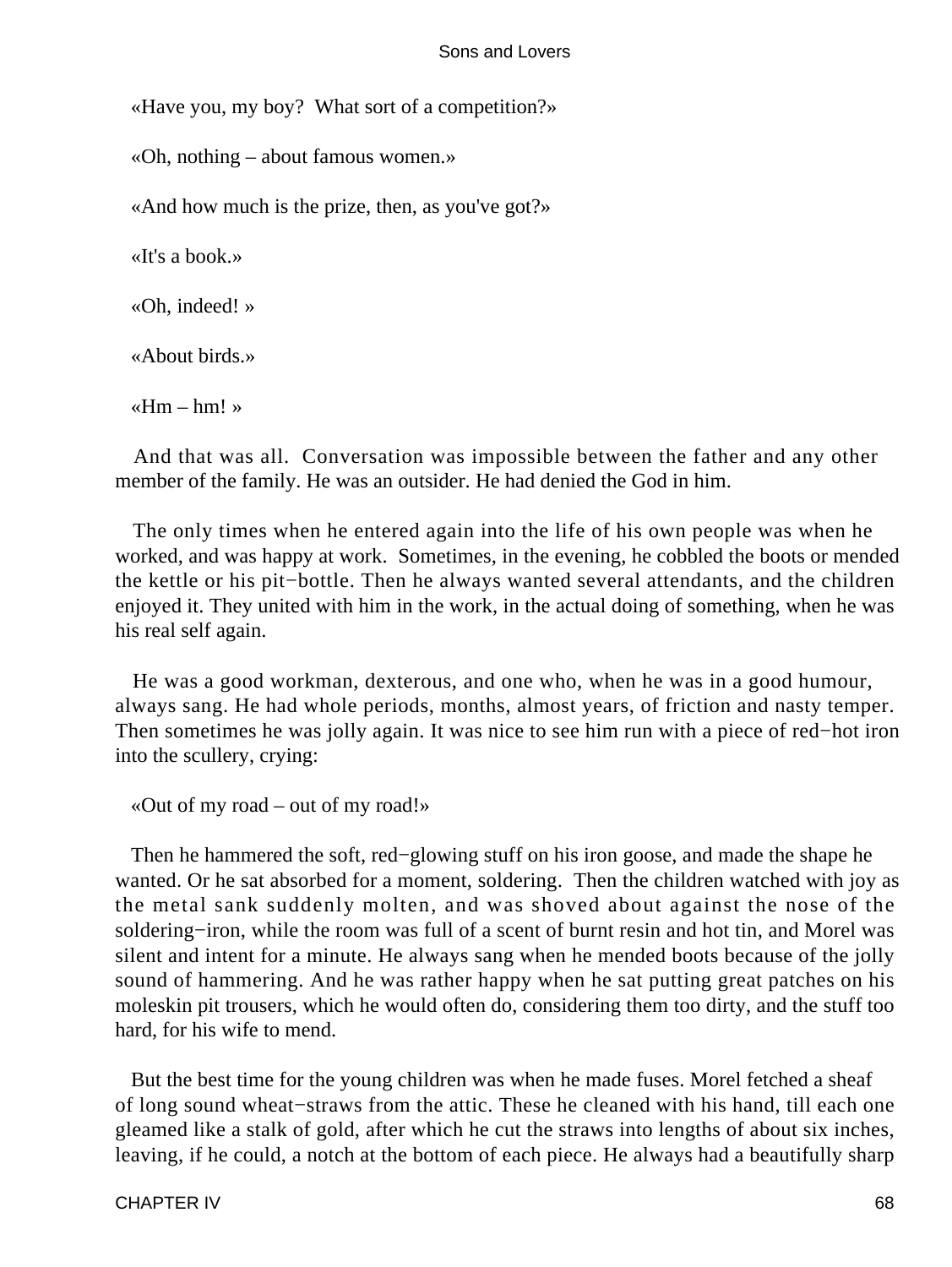knife that could cut a straw clean without hurting it. Then he set in the middle of the table a heap of gunpowder, a little pile of black grains upon the white−scrubbed board. He made and trimmed the straws while Paul and Annie rifled and plugged them. Paul loved to see the black grains trickle down a crack in his palm into the mouth of the straw, peppering jollily downwards till the straw was full. Then he bunged up the mouth with a bit of soap – which he got on his thumb−nail from a pat in a saucer – and the straw was finished.

«Look, dad!» he said.

 «That's right, my beauty,» replied Morel, who was peculiarly lavish of endearments to his second son. Paul popped the fuse into the powder−tin, ready for the morning, when Morel would take it to the pit, and use it to fire a shot that would blast the coal down.

 Meantime Arthur, still fond of his father, would lean on the arm of Morel's chair and say:

«Tell us about down pit, daddy.»

This Morel loved to do.

 «Well, there's one little 'oss – we call 'im Taffy,» he would begin. «An' he's a fawce 'un!»

Morel had a warm way of telling a story. He made one feel Taffy's cunning.

 «He's a brown 'un,» he would answer, "an' not very high. Well, he comes i' th' stall wi' a rattle, an' then yo' 'ear 'im sneeze.

"'Ello, Taff,' you say, 'what art sneezin' for? Bin ta'ein' some snuff?'

"An' 'e sneezes again. Then he slives up an' shoves 'is 'ead on yer, that cadin'.

«'What's want, Taff?' yo' say.»

«And what does he?» Arthur always asked.

«He wants a bit o' bacca, my duckie.»

This story of Taffy would go on interminably, and everybody loved it.

Or sometimes it was a new tale.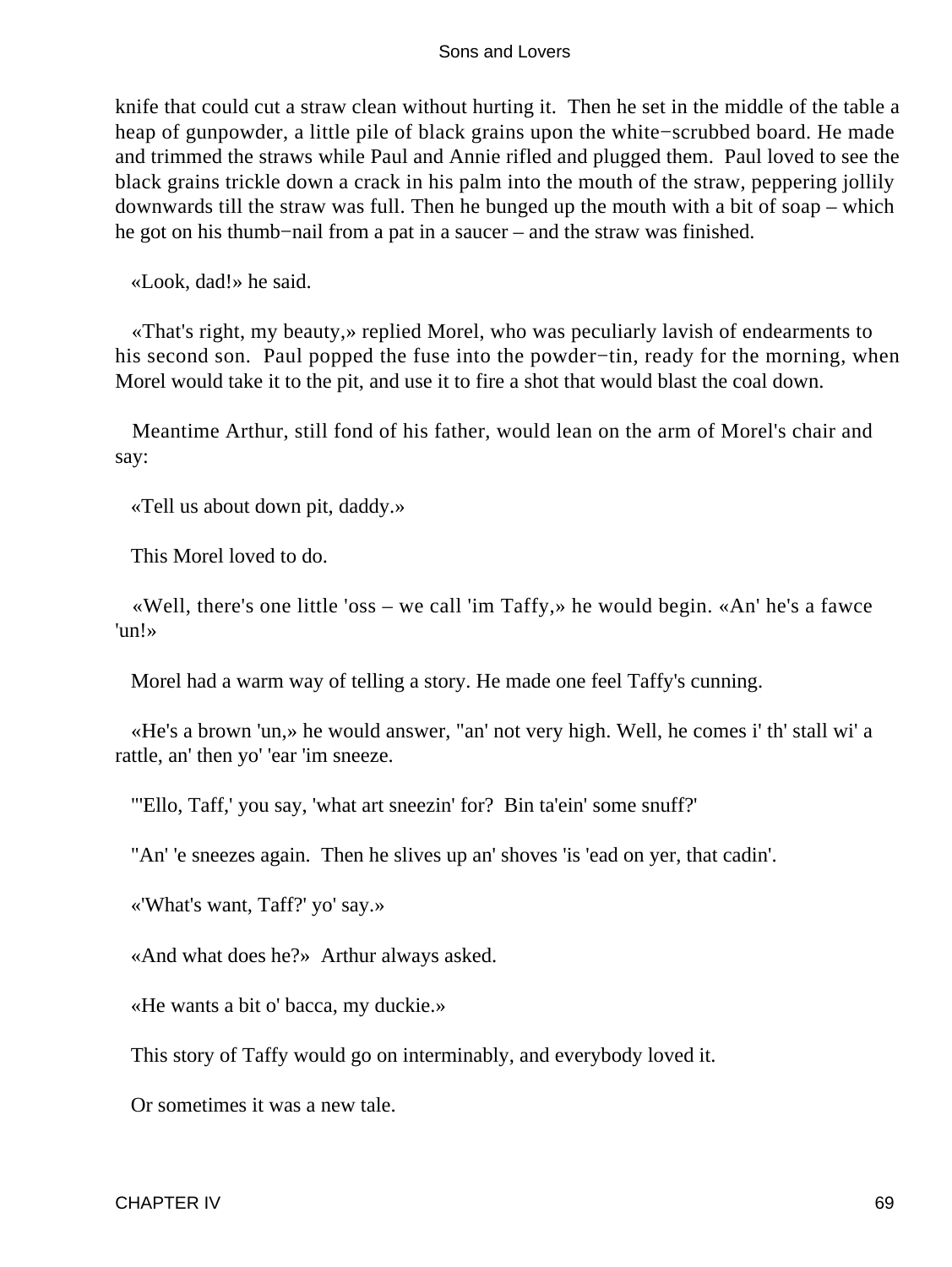"An' what dost think, my darlin'? When I went to put my coat on at snap−time, what should go runnin' up my arm but a mouse.

"'Hey up, theer!' I shouts.

«An' I wor just in time ter get 'im by th' tail.»

«And did you kill it?»

«I did, for they're a nuisance. The place is fair snied wi' 'em.»

«An' what do they live on?»

 «The corn as the 'osses drops – an' they'll get in your pocket an' eat your snap, if you'll let 'em – no matter where yo' hing your coat – the slivin', nibblin' little nuisances, for they are.»

 These happy evenings could not take place unless Morel had some job to do. And then he always went to bed very early, often before the children. There was nothing remaining for him to stay up for, when he had finished tinkering, and had skimmed the headlines of the newspaper.

 And the children felt secure when their father was in bed. They lay and talked softly a while. Then they started as the lights went suddenly sprawling over the ceiling from the lamps that swung in the hands of the colliers tramping by outside, going to take the nine o'clock shift. They listened to the voices of the men, imagined them dipping down into the dark valley. Sometimes they went to the window and watched the three or four lamps growing tinier and tinier, swaying down the fields in the darkness. Then it was a joy to rush back to bed and cuddle closely in the warmth.

 Paul was rather a delicate boy, subject to bronchitis. The others were all quite strong; so this was another reason for his mother's difference in feeling for him. One day he came home at dinner−time feeling ill. But it was not a family to make any fuss.

«What's the matter with YOU?» his mother asked sharply.

«Nothing,» he replied.

But he ate no dinner.

«If you eat no dinner, you're not going to school,» she said.

«Why?» he asked.

CHAPTER IV 70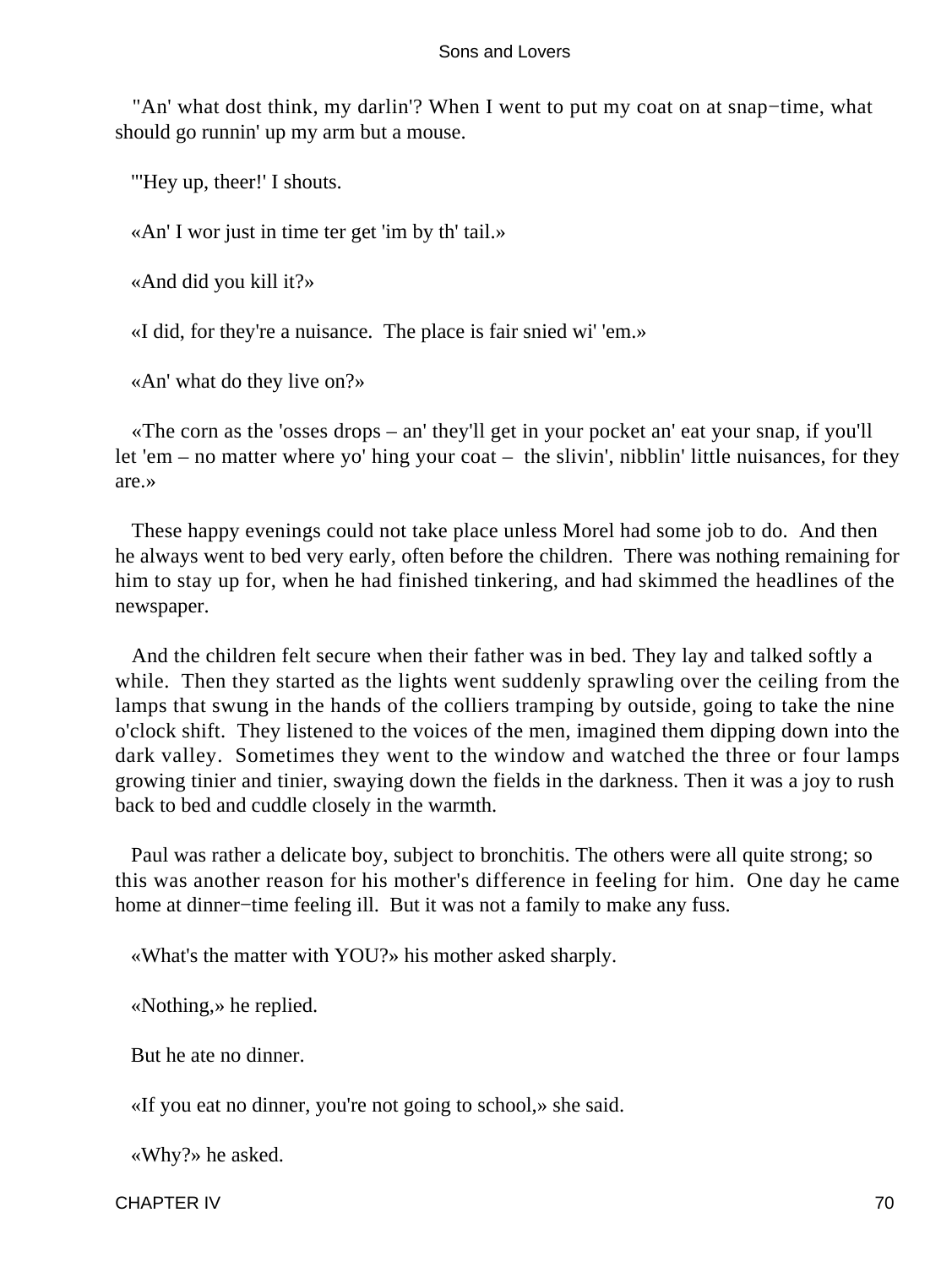# «That's why.»

 So after dinner he lay down on the sofa, on the warm chintz cushions the children loved. Then he fell into a kind of doze. That afternoon Mrs. Morel was ironing. She listened to the small, restless noise the boy made in his throat as she worked. Again rose in her heart the old, almost weary feeling towards him. She had never expected him to live. And yet he had a great vitality in his young body. Perhaps it would have been a little relief to her if he had died. She always felt a mixture of anguish in her love for him.

 He, in his semi−conscious sleep, was vaguely aware of the clatter of the iron on the iron−stand, of the faint thud, thud on the ironing−board. Once roused, he opened his eyes to see his mother standing on the hearthrug with the hot iron near her cheek, listening, as it were, to the heat. Her still face, with the mouth closed tight from suffering and disillusion and self−denial, and her nose the smallest bit on one side, and her blue eyes so young, quick, and warm, made his heart contract with love. When she was quiet, so, she looked brave and rich with life, but as if she had been done out of her rights. It hurt the boy keenly, this feeling about her that she had never had her life's fulfilment: and his own incapability to make up to her hurt him with a sense of impotence, yet made him patiently dogged inside. It was his childish aim.

 She spat on the iron, and a little ball of spit bounded, raced off the dark, glossy surface. Then, kneeling, she rubbed the iron on the sack lining of the hearthrug vigorously. She was warm in the ruddy firelight. Paul loved the way she crouched and put her head on one side. Her movements were light and quick. It was always a pleasure to watch her. Nothing she ever did, no movement she ever made, could have been found fault with by her children. The room was warm and full of the scent of hot linen. Later on the clergyman came and talked softly with her.

 Paul was laid up with an attack of bronchitis. He did not mind much. What happened happened, and it was no good kicking against the pricks. He loved the evenings, after eight o'clock, when the light was put out, and he could watch the fire−flames spring over the darkness of the walls and ceiling; could watch huge shadows waving and tossing, till the room seemed full of men who battled silently.

 On retiring to bed, the father would come into the sickroom. He was always very gentle if anyone were ill. But he disturbed the atmosphere for the boy.

«Are ter asleep, my darlin'?» Morel asked softly.

«No; is my mother comin'?»

 «She's just finishin' foldin' the clothes. Do you want anything?» Morel rarely «thee'd» his son.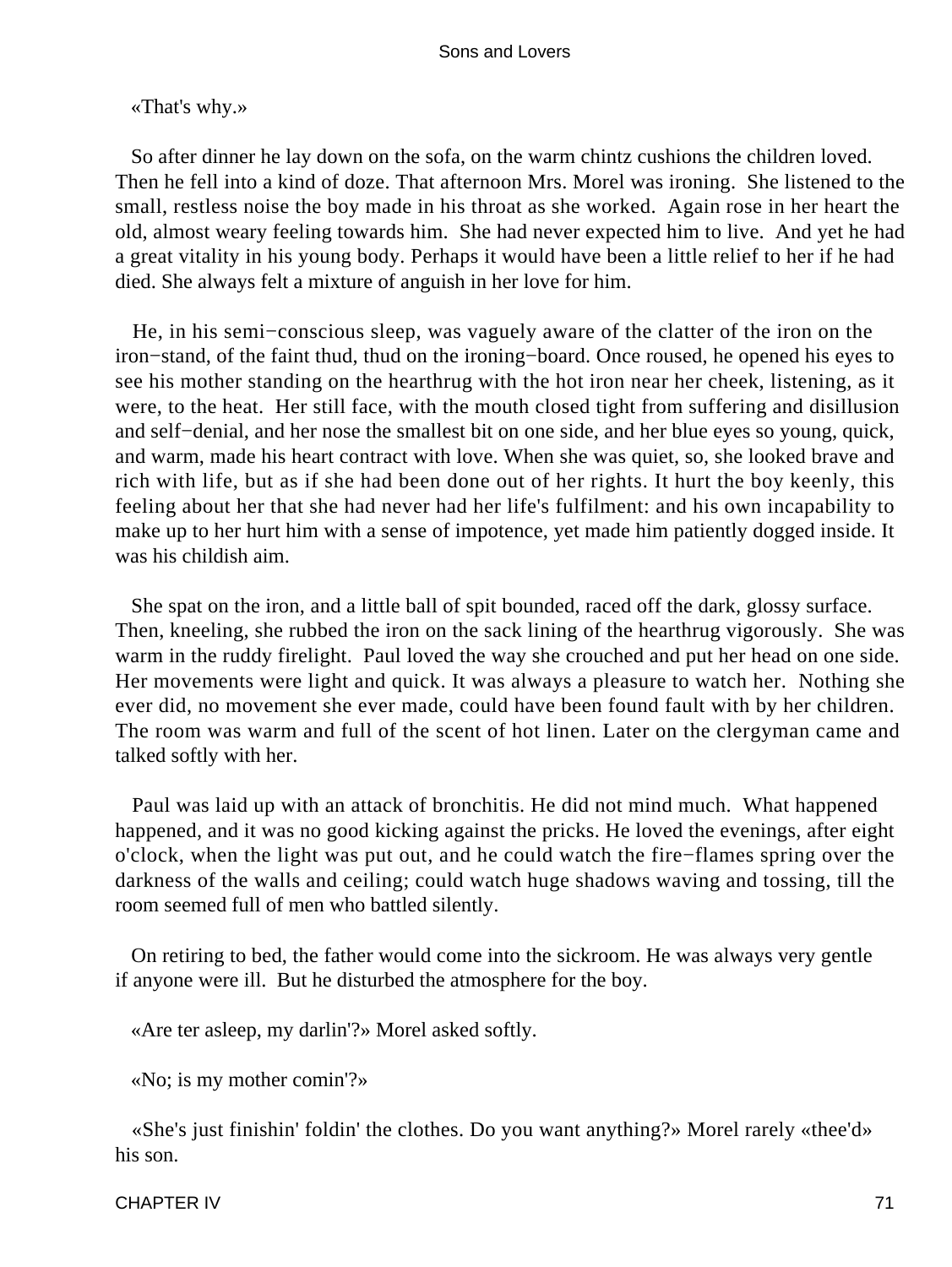«I don't want nothing. But how long will she be?»

«Not long, my duckie.»

 The father waited undecidedly on the hearthrug for a moment or two. He felt his son did not want him. Then he went to the top of the stairs and said to his wife:

«This childt's axin' for thee; how long art goin' to be?»

«Until I've finished, good gracious! Tell him to go to sleep.»

«She says you're to go to sleep,» the father repeated gently to Paul.

«Well, I want HER to come,» insisted the boy.

«He says he can't go off till you come,» Morel called downstairs.

 «Eh, dear! I shan't be long. And do stop shouting downstairs. There's the other children  $-\rightarrow$ 

Then Morel came again and crouched before the bedroom fire. He loved a fire dearly.

«She says she won't be long,» he said.

 He loitered about indefinitely. The boy began to get feverish with irritation. His father's presence seemed to aggravate all his sick impatience. At last Morel, after having stood looking at his son awhile, said softly:

«Good−night, my darling.»

«Good−night,» Paul replied, turning round in relief to be alone.

 Paul loved to sleep with his mother. Sleep is still most perfect, in spite of hygienists, when it is shared with a beloved. The warmth, the security and peace of soul, the utter comfort from the touch of the other, knits the sleep, so that it takes the body and soul completely in its healing. Paul lay against her and slept, and got better; whilst she, always a bad sleeper, fell later on into a profound sleep that seemed to give her faith.

 In convalescence he would sit up in bed, see the fluffy horses feeding at the troughs in the field, scattering their hay on the trodden yellow snow; watch the miners troop home – small, black figures trailing slowly in gangs across the white field. Then the night came up in dark blue vapour from the snow.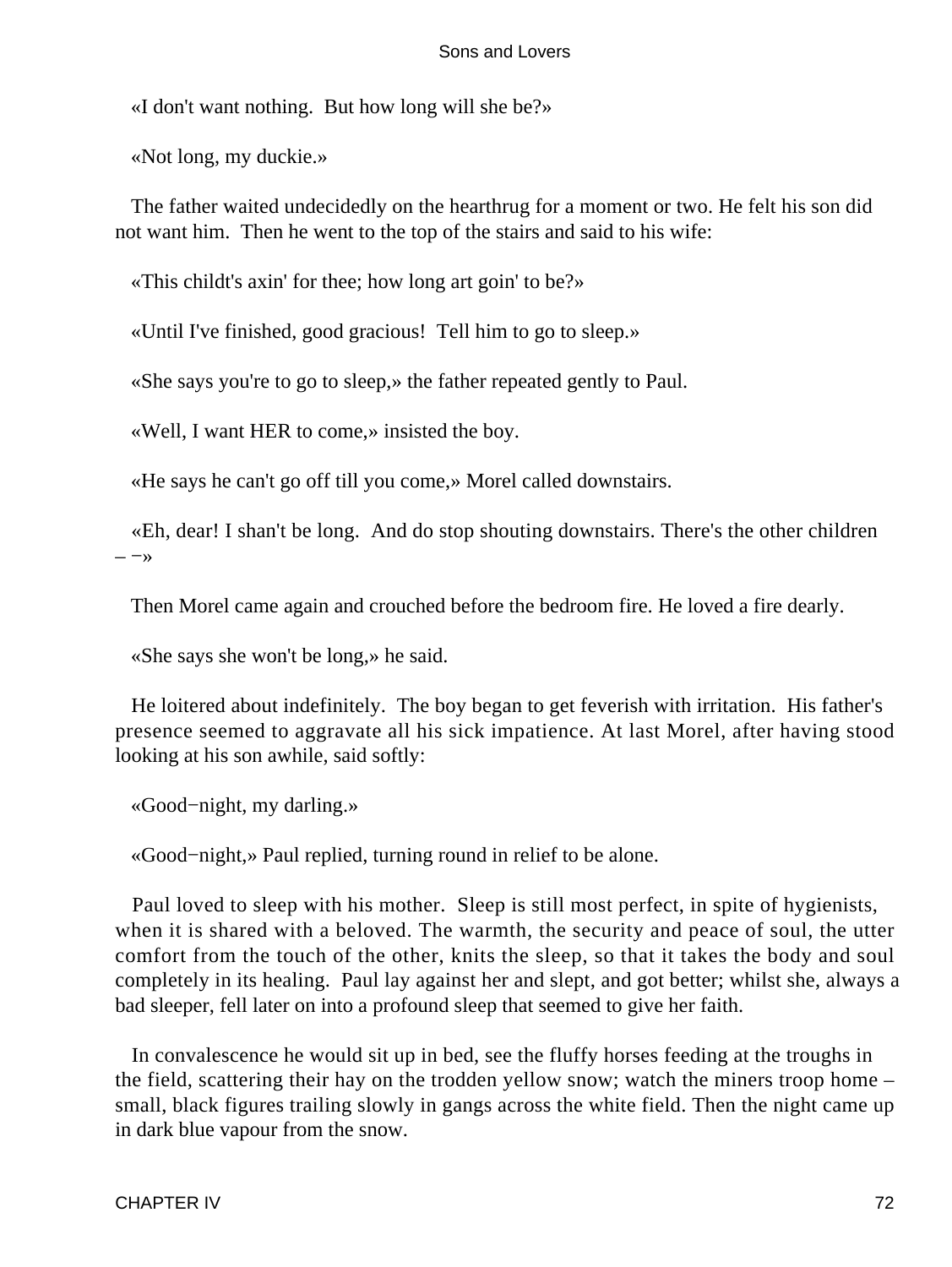In convalescence everything was wonderful. The snowflakes, suddenly arriving on the window−pane, clung there a moment like swallows, then were gone, and a drop of water was crawling down the glass. The snowflakes whirled round the corner of the house, like pigeons dashing by. Away across the valley the little black train crawled doubtfully over the great whiteness.

While they were so poor, the children were delighted if they could do anything to help economically. Annie and Paul and Arthur went out early in the morning, in summer, looking for mushrooms, hunting through the wet grass, from which the larks were rising, for the white−skinned, wonderful naked bodies crouched secretly in the green. And if they got half a pound they felt exceedingly happy: there was the joy of finding something, the joy of accepting something straight from the hand of Nature, and the joy of contributing to the family exchequer.

 But the most important harvest, after gleaning for frumenty, was the blackberries. Mrs. Morel must buy fruit for puddings on the Saturdays; also she liked blackberries. So Paul and Arthur scoured the coppices and woods and old quarries, so long as a blackberry was to be found, every week−end going on their search. In that region of mining villages blackberries became a comparative rarity. But Paul hunted far and wide. He loved being out in the country, among the bushes. But he also could not bear to go home to his mother empty. That, he felt, would disappoint her, and he would have died rather.

 «Good gracious!» she would exclaim as the lads came in, late, and tired to death, and hungry, «wherever have you been?»

 «Well,» replied Paul, «there wasn't any, so we went over Misk Hills. And look here, our mother!»

She peeped into the basket.

«Now, those are fine ones!» she exclaimed.

«And there's over two pounds−isn't there over two pounds»?

She tried the basket.

«Yes,» she answered doubtfully.

 Then Paul fished out a little spray. He always brought her one spray, the best he could find.

«Pretty!» she said, in a curious tone, of a woman accepting a love−token.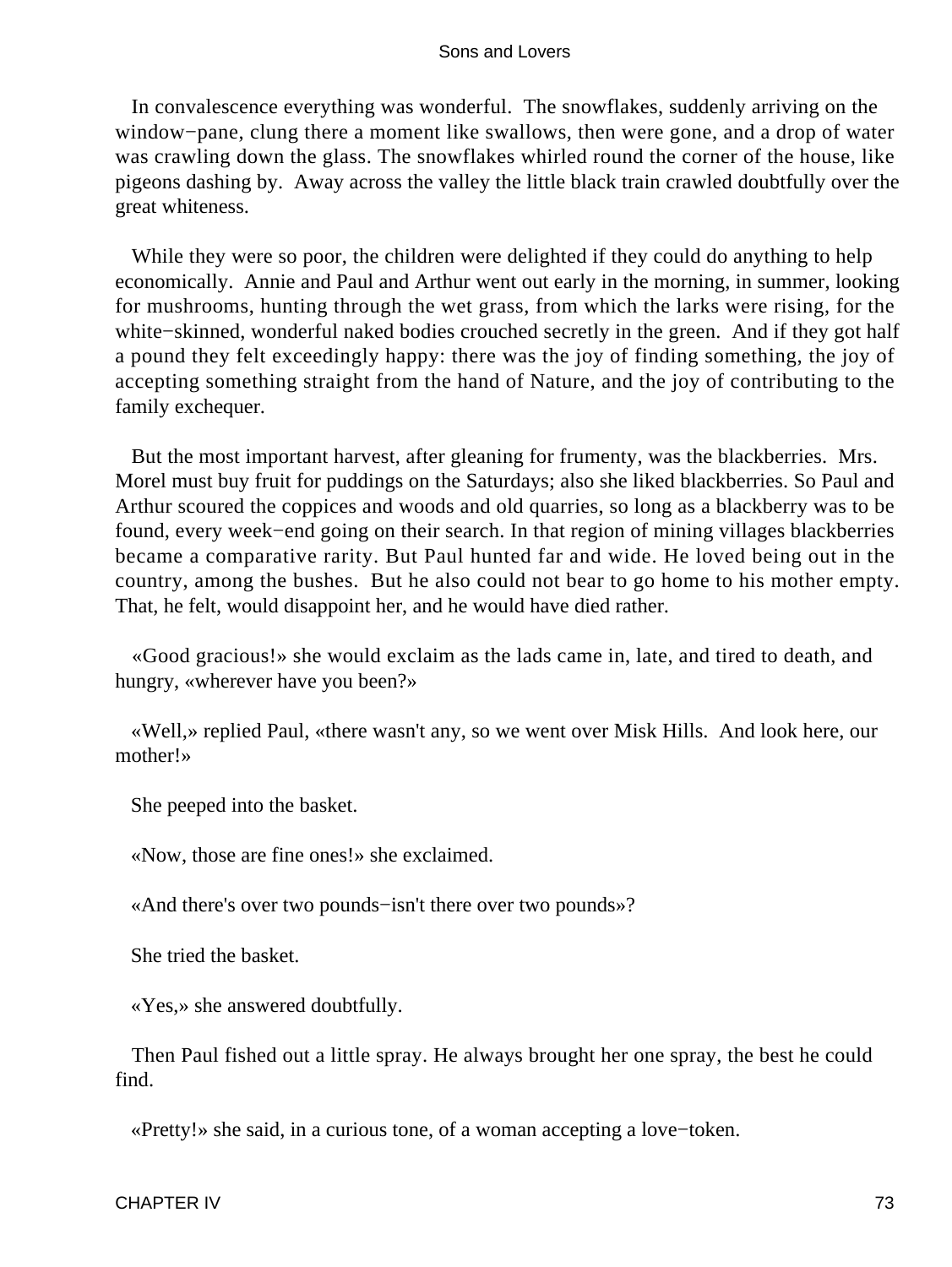The boy walked all day, went miles and miles, rather than own himself beaten and come home to her empty−handed. She never realised this, whilst he was young. She was a woman who waited for her children to grow up. And William occupied her chiefly.

 But when William went to Nottingham, and was not so much at home, the mother made a companion of Paul. The latter was unconsciously jealous of his brother, and William was jealous of him. At the same time, they were good friends.

 Mrs. Morel's intimacy with her second son was more subtle and fine, perhaps not so passionate as with her eldest. It was the rule that Paul should fetch the money on Friday afternoons. The colliers of the five pits were paid on Fridays, but not individually. All the earnings of each stall were put down to the chief butty, as contractor, and he divided the wages again, either in the public−house or in his own home. So that the children could fetch the money, school closed early on Friday afternoons. Each of the Morel children – William, then Annie, then Paul – had fetched the money on Friday afternoons, until they went themselves to work. Paul used to set off at half−past three, with a little calico bag in his pocket. Down all the paths, women, girls, children, and men were seen trooping to the offices.

 These offices were quite handsome: a new, red−brick building, almost like a mansion, standing in its own grounds at the end of Greenhill Lane. The waiting−room was the hall, a long, bare room paved with blue brick, and having a seat all round, against the wall. Here sat the colliers in their pit−dirt. They had come up early. The women and children usually loitered about on the red gravel paths. Paul always examined the grass border, and the big grass bank, because in it grew tiny pansies and tiny forget−me−nots. There was a sound of many voices. The women had on their Sunday hats. The girls chattered loudly. Little dogs ran here and there. The green shrubs were silent all around.

 Then from inside came the cry «Spinney Park – Spinney Park.» All the folk for Spinney Park trooped inside. When it was time for Bretty to be paid, Paul went in among the crowd. The pay−room was quite small. A counter went across, dividing it into half. Behind the counter stood two men – Mr. Braithwaite and his clerk, Mr. Winterbottom. Mr. Braithwaite was large, somewhat of the stern patriarch in appearance, having a rather thin white beard. He was usually muffled in an enormous silk neckerchief, and right up to the hot summer a huge fire burned in the open grate. No window was open. Sometimes in winter the air scorched the throats of the people, coming in from the freshness. Mr. Winterbottom was rather small and fat, and very bald. He made remarks that were not witty, whilst his chief launched forth patriarchal admonitions against the colliers.

 The room was crowded with miners in their pit−dirt, men who had been home and changed, and women, and one or two children, and usually a dog. Paul was quite small, so it was often his fate to be jammed behind the legs of the men, near the fire which scorched him. He knew the order of the names – they went according to stall number.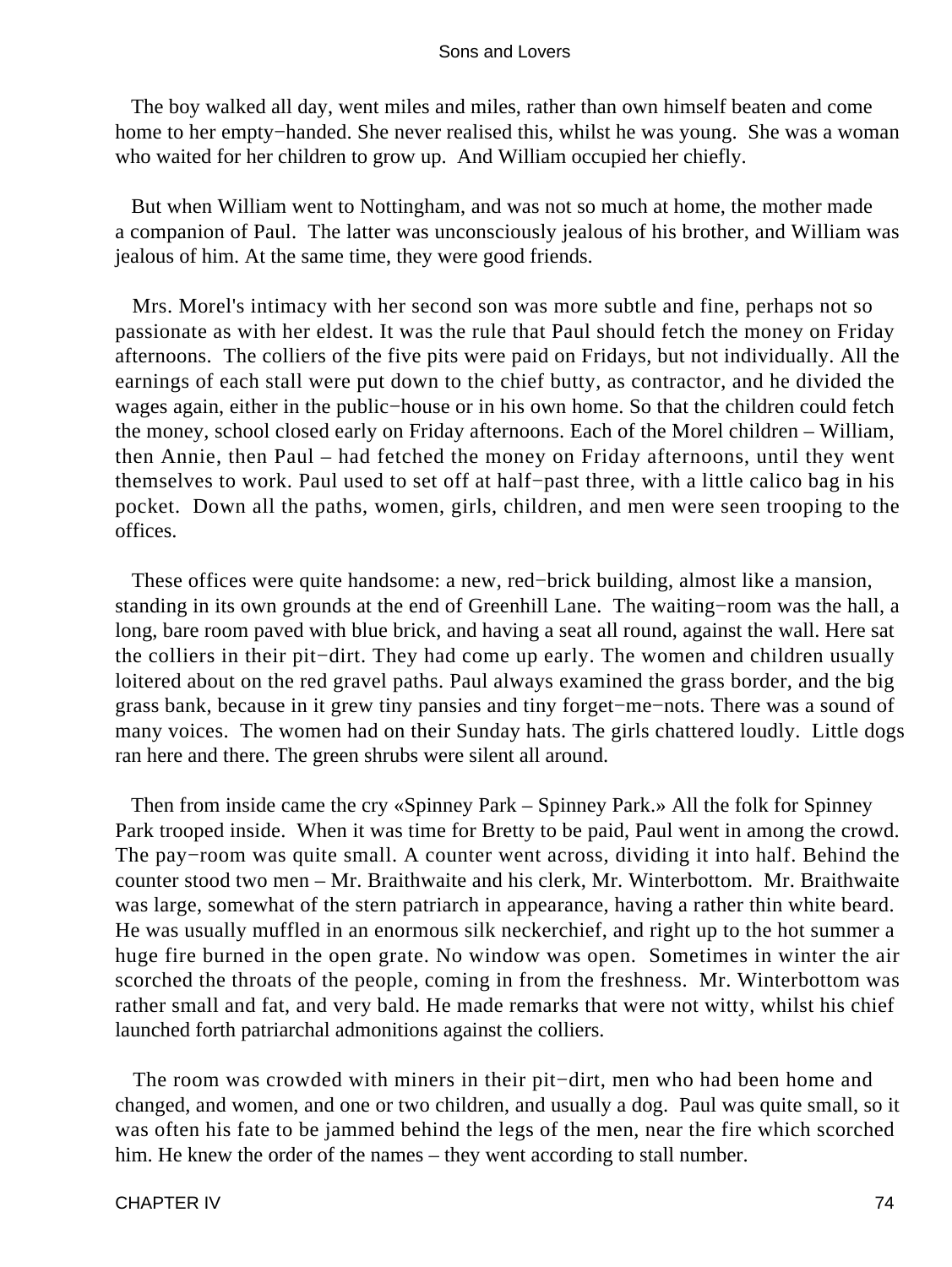«Holliday,» came the ringing voice of Mr. Braithwaite. Then Mrs. Holliday stepped silently forward, was paid, drew aside.

«Bower – John Bower.»

 A boy stepped to the counter. Mr. Braithwaite, large and irascible, glowered at him over his spectacles.

«John Bower!» he repeated.

«It's me,» said the boy.

 «Why, you used to 'ave a different nose than that,» said glossy Mr. Winterbottom, peering over the counter. The people tittered, thinking of John Bower senior.

 «How is it your father's not come!» said Mr. Braithwaite, in a large and magisterial voice.

«He's badly,» piped the boy.

«You should tell him to keep off the drink,» pronounced the great cashier.

«An' niver mind if he puts his foot through yer,» said a mocking voice from behind.

All the men laughed. The large and important cashier looked down at his next sheet.

«Fred Pilkington!» he called, quite indifferent.

Mr. Braithwaite was an important shareholder in the firm.

 Paul knew his turn was next but one, and his heart began to beat. He was pushed against the chimney−piece. His calves were burning. But he did not hope to get through the wall of men.

«Walter Morel!» came the ringing voice.

«Here!» piped Paul, small and inadequate.

 «Morel – Walter Morel!» the cashier repeated, his finger and thumb on the invoice, ready to pass on.

 Paul was suffering convulsions of self−consciousness, and could not or would not shout. The backs of the men obliterated him. Then Mr. Winterbottom came to the rescue.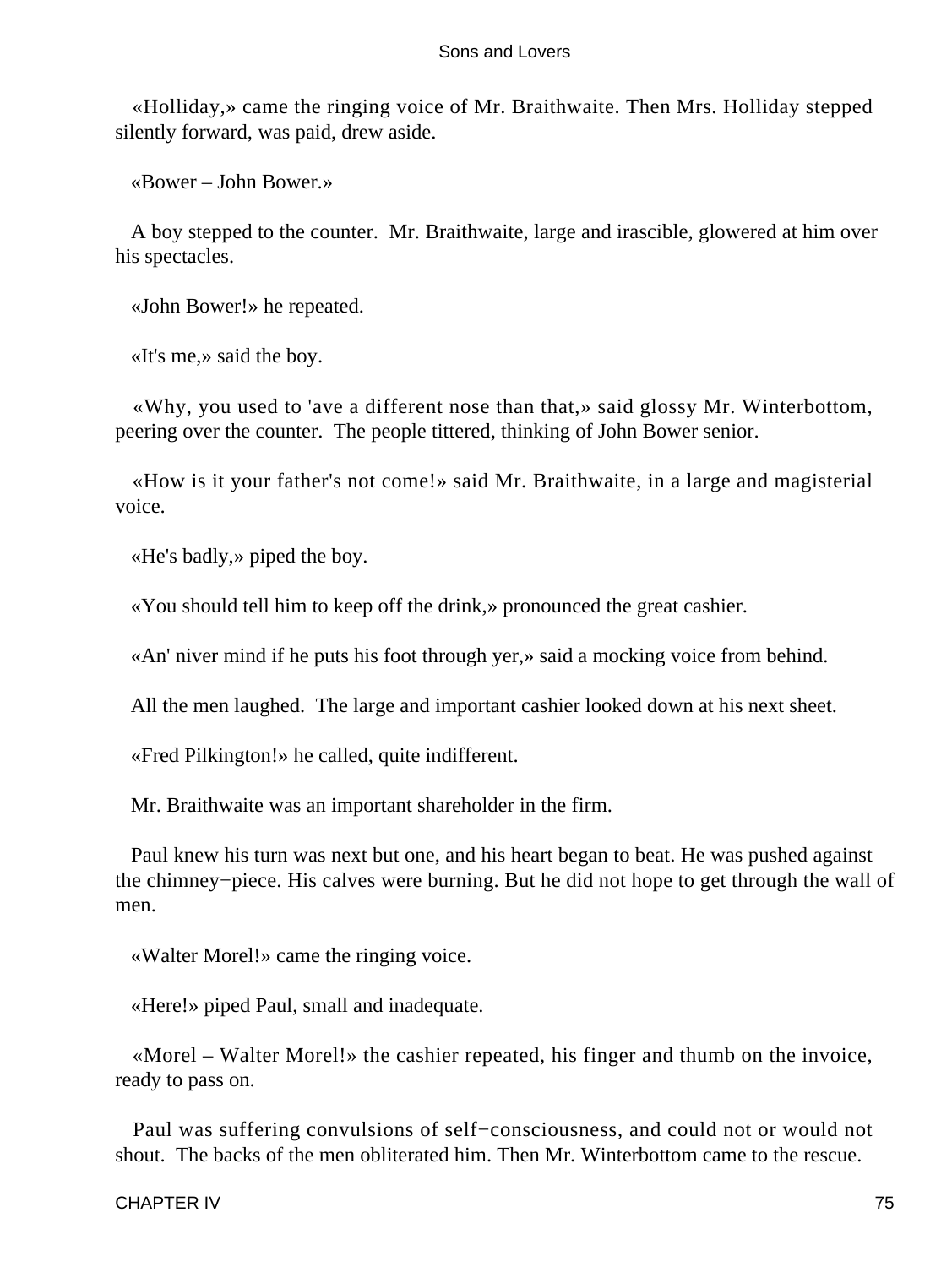«He's here. Where is he? Morel's lad?»

 The fat, red, bald little man peered round with keen eyes. He pointed at the fireplace. The colliers looked round, moved aside, and disclosed the boy.

«Here he is!» said Mr. Winterbottom.

Paul went to the counter.

 «Seventeen pounds eleven and fivepence. Why don't you shout up when you're called?» said Mr. Braithwaite. He banged on to the invoice a five−pound bag of silver, then in a delicate and pretty movement, picked up a little ten−pound column of gold, and plumped it beside the silver. The gold slid in a bright stream over the paper. The cashier finished counting off the money; the boy dragged the whole down the counter to Mr. Winterbottom, to whom the stoppages for rent and tools must be paid. Here he suffered again.

«Sixteen an' six,» said Mr. Winterbottom.

 The lad was too much upset to count. He pushed forward some loose silver and half a sovereign.

«How much do you think you've given me?» asked Mr. Winterbottom.

The boy looked at him, but said nothing. He had not the faintest notion.

«Haven't you got a tongue in your head?»

Paul bit his lip, and pushed forward some more silver.

«Don't they teach you to count at the Board−school?» he asked.

«Nowt but algibbra an' French,» said a collier.

«An' cheek an' impidence,» said another.

 Paul was keeping someone waiting. With trembling fingers he got his money into the bag and slid out. He suffered the tortures of the damned on these occasions.

 His relief, when he got outside, and was walking along the Mansfield Road, was infinite. On the park wall the mosses were green. There were some gold and some white fowls pecking under the apple trees of an orchard. The colliers were walking home in a stream. The boy went near the wall, self−consciously. He knew many of the men, but could not recognise them in their dirt. And this was a new torture to him.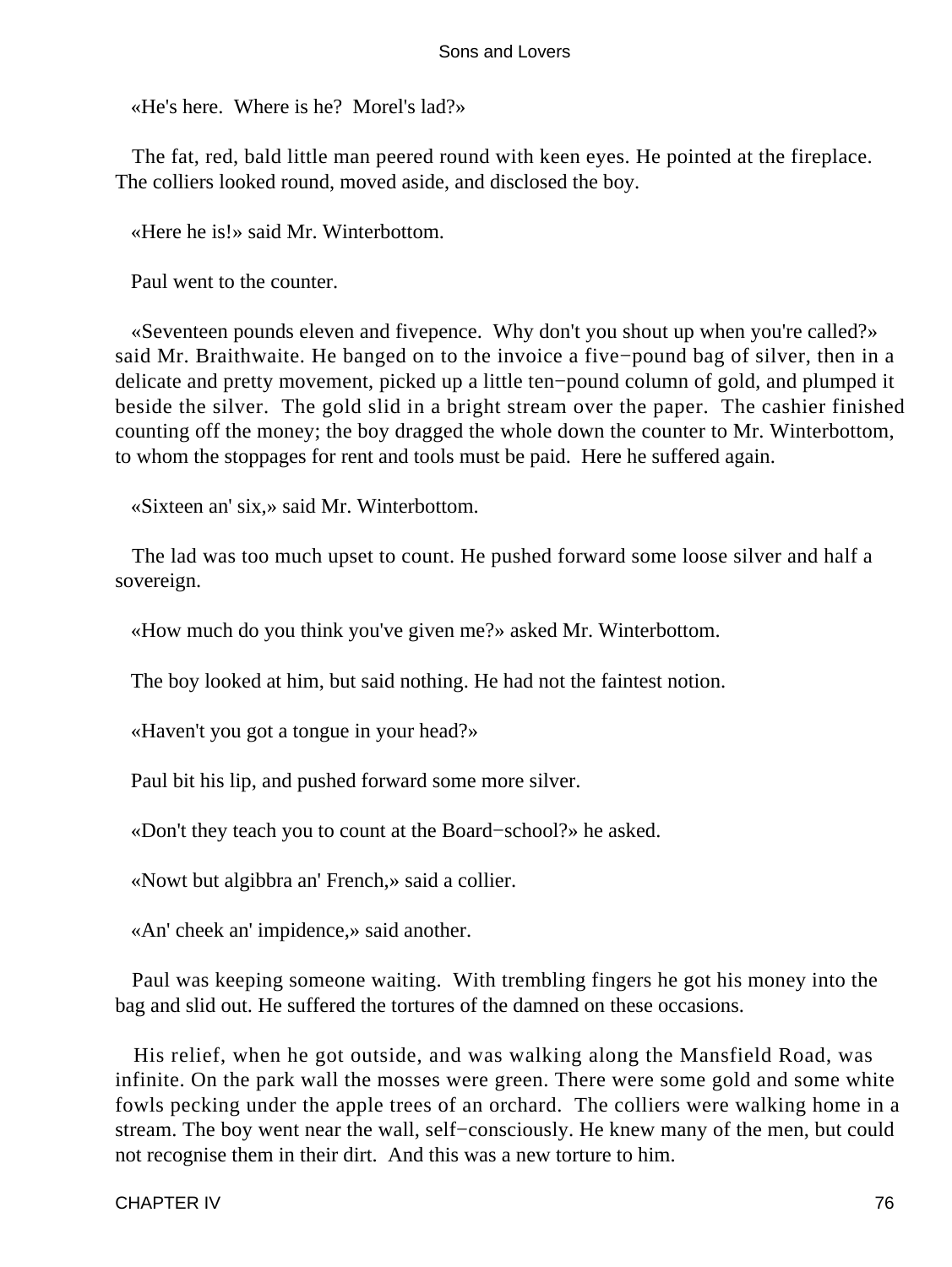When he got down to the New Inn, at Bretty, his father was not yet come. Mrs. Wharmby, the landlady, knew him. His grandmother, Morel's mother, had been Mrs. Wharmby's friend.

 «Your father's not come yet,» said the landlady, in the peculiar half−scornful, half–patronising voice of a woman who talks chiefly to grown men. «Sit you down.»

 Paul sat down on the edge of the bench in the bar. Some colliers were «reckoning» – sharing out their money – in a corner; others came in. They all glanced at the boy without speaking. At last Morel came; brisk, and with something of an air, even in his blackness.

 «Hello!» he said rather tenderly to his son. «Have you bested me? Shall you have a drink of something?»

 Paul and all the children were bred up fierce anti−alcoholists, and he would have suffered more in drinking a lemonade before all the men than in having a tooth drawn.

 The landlady looked at him de haut en bas, rather pitying, and at the same time, resenting his clear, fierce morality. Paul went home, glowering. He entered the house silently. Friday was baking day, and there was usually a hot bun. His mother put it before him.

Suddenly he turned on her in a fury, his eyes flashing:

«I'm NOT going to the office any more,» he said.

 «Why, what's the matter?» his mother asked in surprise. His sudden rages rather amused her.

«I'm NOT going any more,» he declared.

«Oh, very well, tell your father so.»

He chewed his bun as if he hated it.

 $\ll$ I'm not – I'm not going to fetch the money.»

 «Then one of Carlin's children can go; they'd be glad enough of the sixpence,» said Mrs. Morel.

 This sixpence was Paul's only income. It mostly went in buying birthday presents; but it WAS an income, and he treasured it. But  $-$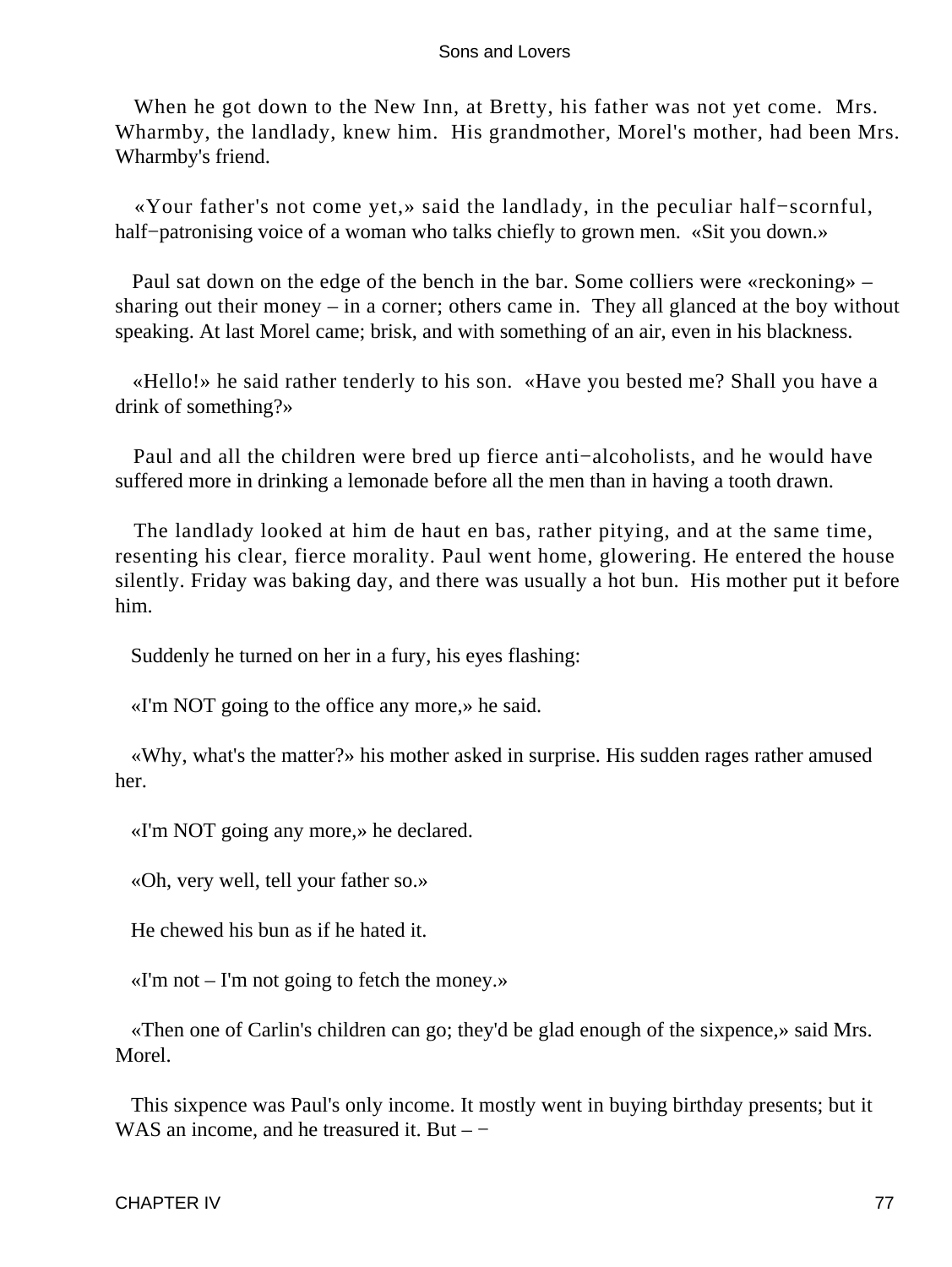«They can have it, then!» he said. «I don't want it.»

«Oh, very well,» said his mother. «But you needn't bully ME about it.»

 «They're hateful, and common, and hateful, they are, and I'm not going any more. Mr. Braithwaite drops his 'h's', an' Mr. Winterbottom says 'You was'.»

«And is that why you won't go any more?» smiled Mrs. Morel.

 The boy was silent for some time. His face was pale, his eyes dark and furious. His mother moved about at her work, taking no notice of him.

«They always stan' in front of me, so's I can't get out,» he said.

«Well, my lad, you've only to ASK them,» she replied.

«An' then Alfred Winterbottom says, 'What do they teach you at the Board−school?'»

 «They never taught HIM much,» said Mrs. Morel, «that is a fact – neither manners nor wit – and his cunning he was born with.»

 So, in her own way, she soothed him. His ridiculous hypersensitiveness made her heart ache. And sometimes the fury in his eyes roused her, made her sleeping soul lift up its head a moment, surprised.

«What was the cheque?» she asked.

 «Seventeen pounds eleven and fivepence, and sixteen and six stoppages,» replied the boy. «It's a good week; and only five shillings stoppages for my father.»

 So she was able to calculate how much her husband had earned, and could call him to account if he gave her short money. Morel always kept to himself the secret of the week's amount.

 Friday was the baking night and market night. It was the rule that Paul should stay at home and bake. He loved to stop in and draw or read; he was very fond of drawing. Annie always «gallivanted» on Friday nights; Arthur was enjoying himself as usual. So the boy remained alone.

 Mrs. Morel loved her marketing. In the tiny market−place on the top of the hill, where four roads, from Nottingham and Derby, Ilkeston and Mansfield, meet, many stalls were erected. Brakes ran in from surrounding villages. The market−place was full of women, the streets packed with men. It was amazing to see so many men everywhere in the streets. Mrs.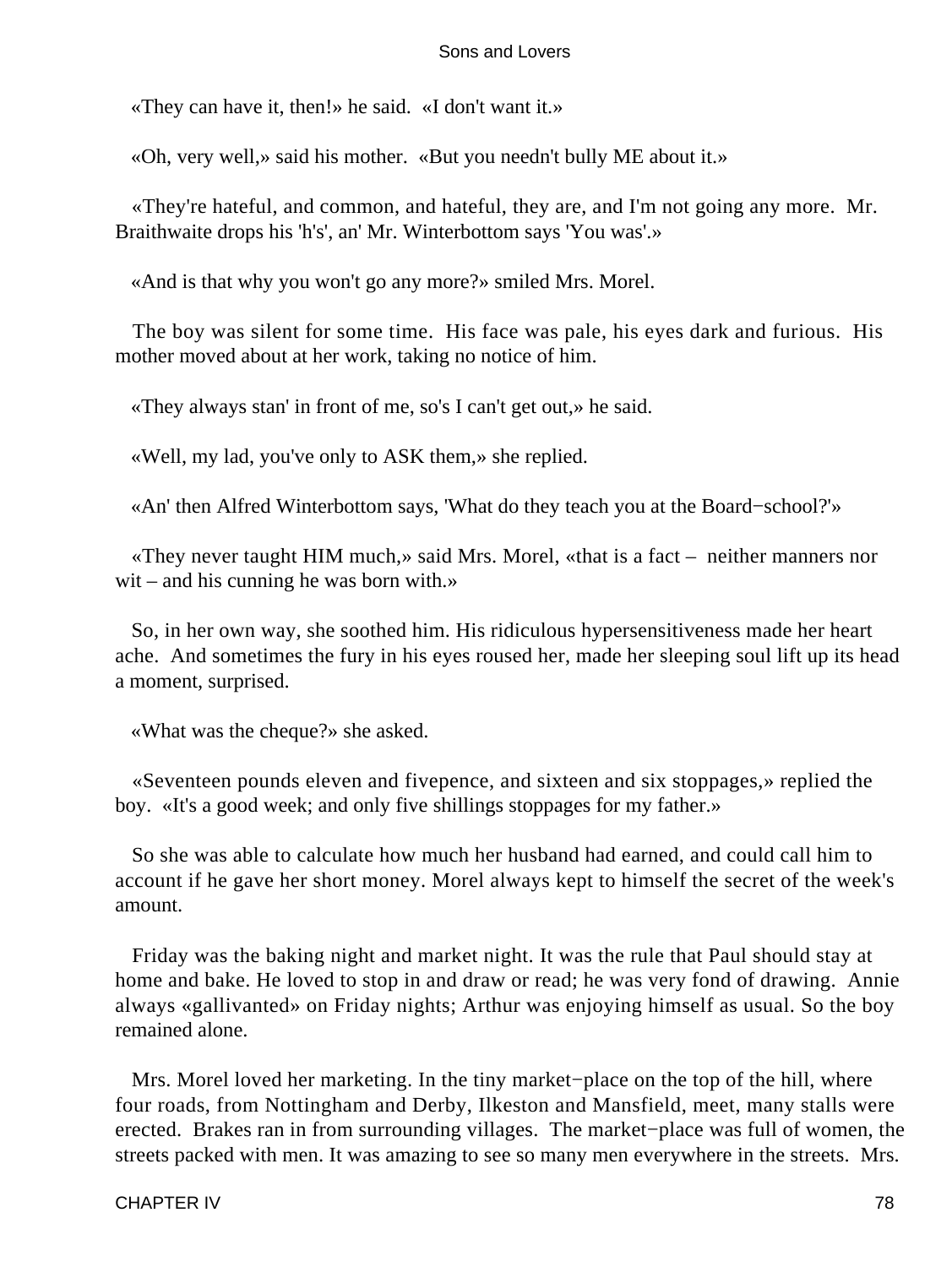Morel usually quarrelled with her lace woman, sympathised with her fruit man – who was a gabey, but his wife was a bad 'un – laughed with the fish man – who was a scamp but so droll – put the linoleum man in his place, was cold with the odd−wares man, and only went to the crockery man when she was driven – or drawn by the cornflowers on a little dish; then she was coldly polite.

«I wondered how much that little dish was,» she said.

«Sevenpence to you.»

«Thank you.»

 She put the dish down and walked away; but she could not leave the market−place without it. Again she went by where the pots lay coldly on the floor, and she glanced at the dish furtively, pretending not to.

 She was a little woman, in a bonnet and a black costume. Her bonnet was in its third year; it was a great grievance to Annie.

«Mother!» the girl implored, «don't wear that nubbly little bonnet.»

 «Then what else shall I wear,» replied the mother tartly. «And I'm sure it's right enough.»

 It had started with a tip; then had had flowers; now was reduced to black lace and a bit of jet.

«It looks rather come down,» said Paul. «Couldn't you give it a pick−me−up?»

 «I'll jowl your head for impudence,» said Mrs. Morel, and she tied the strings of the black bonnet valiantly under her chin.

 She glanced at the dish again. Both she and her enemy, the pot man, had an uncomfortable feeling, as if there were something between them. Suddenly he shouted:

«Do you want it for fivepence?»

She started. Her heart hardened; but then she stooped and took up her dish.

«I'll have it,» she said.

 «Yer'll do me the favour, like?» he said. «Yer'd better spit in it, like yer do when y'ave something give yer.»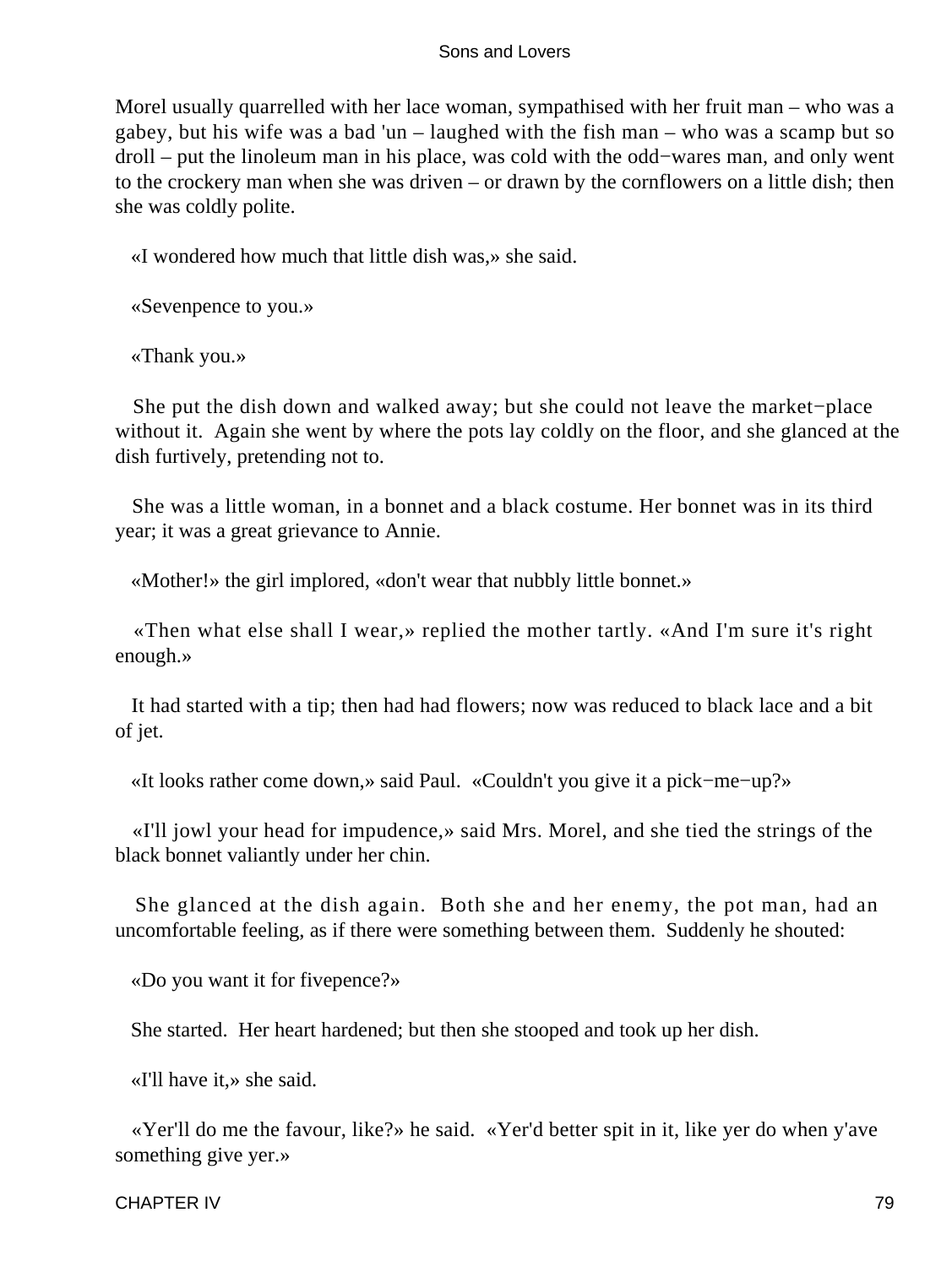Mrs. Morel paid him the fivepence in a cold manner.

 «I don't see you give it me,» she said. «You wouldn't let me have it for fivepence if you didn't want to.»

 «In this flamin', scrattlin' place you may count yerself lucky if you can give your things away,» he growled.

«Yes; there are bad times, and good,» said Mrs. Morel.

 But she had forgiven the pot man. They were friends. She dare now finger his pots. So she was happy.

 Paul was waiting for her. He loved her home−coming. She was always her best so – triumphant, tired, laden with parcels, feeling rich in spirit. He heard her quick, light step in the entry and looked up from his drawing.

«Oh!» she sighed, smiling at him from the doorway.

«My word, you ARE loaded!» he exclaimed, putting down his brush.

«I am!» she gasped. «That brazen Annie said she'd meet me. **SUCH a** weight!»

She dropped her string bag and her packages on the table.

«Is the bread done?» she asked, going to the oven.

«The last one is soaking,» he replied. «You needn't look, I've not forgotten it.»

 «Oh, that pot man!» she said, closing the oven door. «You know what a wretch I've said he was? Well, I don't think he's quite so bad.»

«Don't you?»

The boy was attentive to her. She took off her little black bonnet.

 «No. I think he can't make any money – well, it's everybody's cry alike nowadays – and it makes him disagreeable.»

«It would ME,» said Paul.

 «Well, one can't wonder at it. And he let me have – how much do you think he let me have **THIS** for?»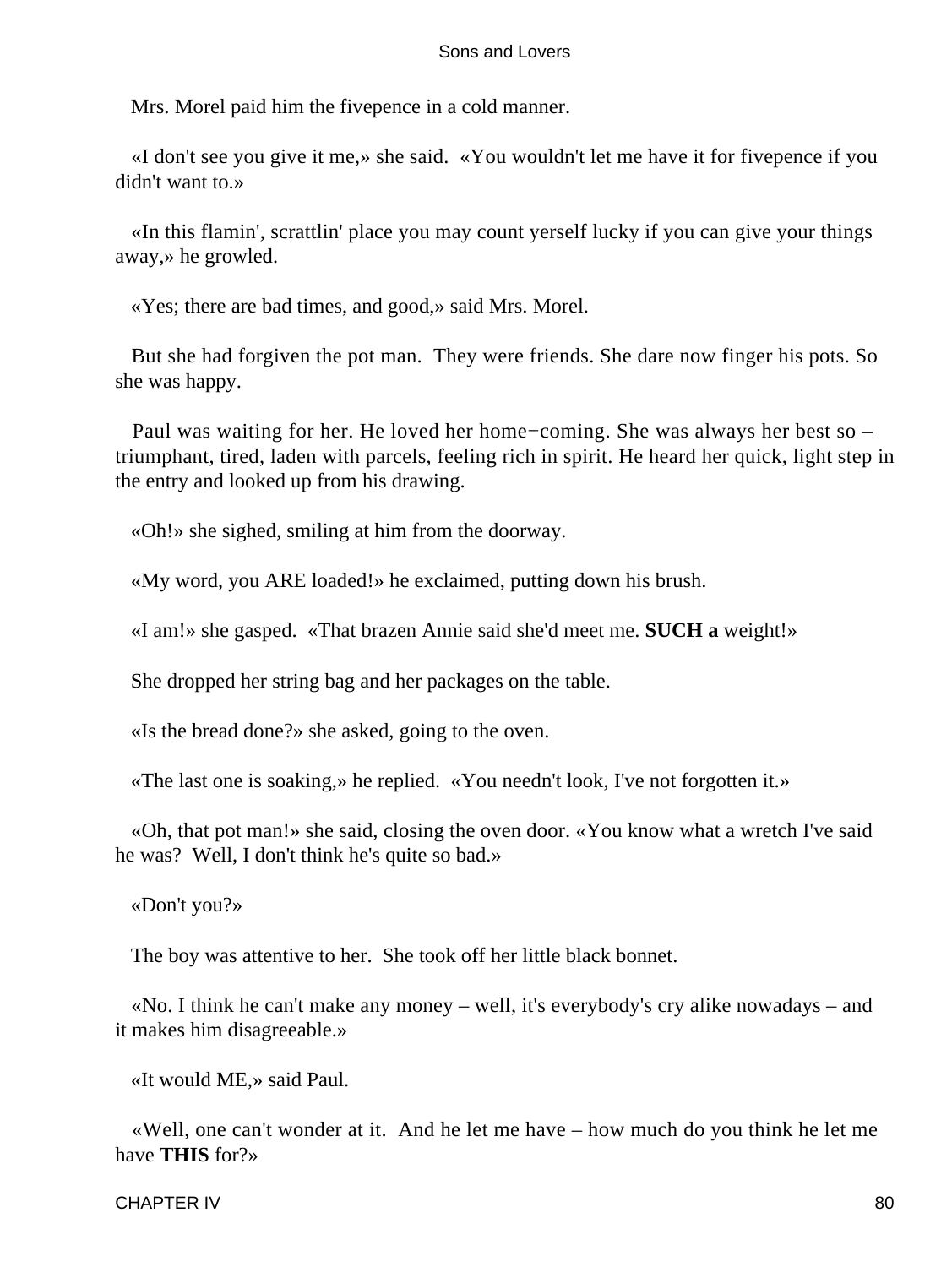She took the dish out of its rag of newspaper, and stood looking on it with joy.

«Show me!» said Paul.

The two stood together gloating over the dish.

«I **LOVE** cornflowers on things,» said Paul.

«Yes, and I thought of the teapot you bought me  $-\rightarrow$ 

«One and three,» said Paul.

«Fivepence!»

«It's not enough, mother.»

 «No. Do you know, I fairly sneaked off with it. But I'd been extravagant, I couldn't afford any more. And he needn't have let me have it if he hadn't wanted to.»

 «No, he needn't, need he,» said Paul, and the two comforted each other from the fear of having robbed the pot man.

«We c'n have stewed fruit in it,» said Paul.

«Or custard, or a jelly,» said his mother.

«Or radishes and lettuce,» said he.

«Don't forget that bread,» she said, her voice bright with glee.

Paul looked in the oven; tapped the loaf on the base.

«It's done,» he said, giving it to her.

She tapped it also.

 «Yes,» she replied, going to unpack her bag. «Oh, and I'm a wicked, extravagant woman. I know I s'll come to want.»

 He hopped to her side eagerly, to see her latest extravagance. She unfolded another lump of newspaper and disclosed some roots of pansies and of crimson daisies.

«Four penn'orth!» she moaned.

CHAPTER IV 81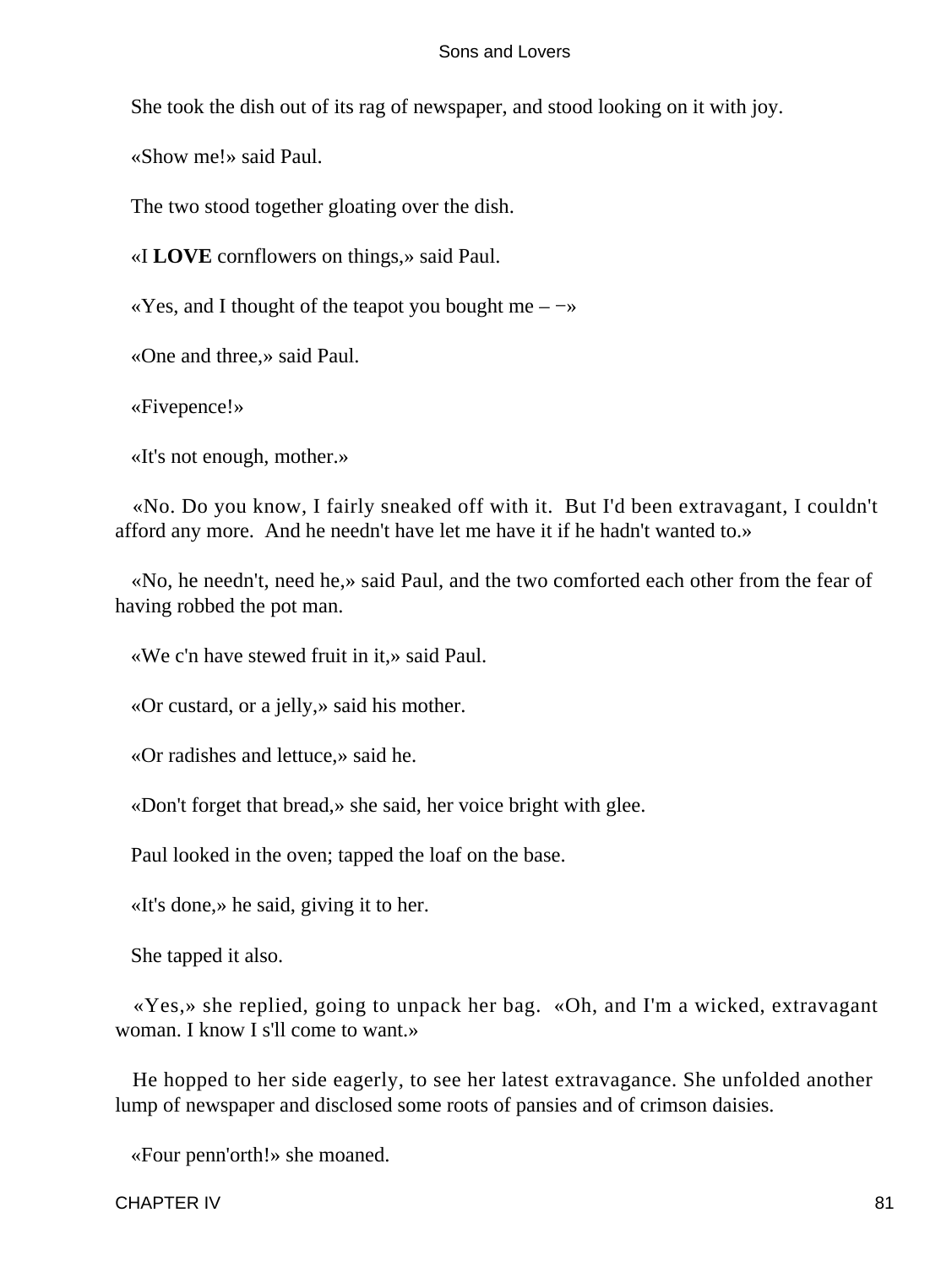«How CHEAP!» he cried.

«Yes, but I couldn't afford it **THIS** week of all weeks.»

«But lovely!» he cried.

 «Aren't they!» she exclaimed, giving way to pure joy. «Paul, look at this yellow one, isn't it – and a face just like an old man!»

«Just!» cried Paul, stooping to sniff. «And smells that nice! But he's a bit splashed.»

He ran in the scullery, came back with the flannel, and carefully washed the pansy.

«NOW look at him now he's wet!» he said.

«Yes!» she exclaimed, brimful of satisfaction.

 The children of Scargill Street felt quite select. At the end where the Morels lived there were not many young things. So the few were more united. Boys and girls played together, the girls joining in the fights and the rough games, the boys taking part in the dancing games and rings and make−belief of the girls.

 Annie and Paul and Arthur loved the winter evenings, when it was not wet. They stayed indoors till the colliers were all gone home, till it was thick dark, and the street would be deserted. Then they tied their scarves round their necks, for they scorned overcoats, as all the colliers' children did, and went out. The entry was very dark, and at the end the whole great night opened out, in a hollow, with a little tangle of lights below where Minton pit lay, and another far away opposite for Selby. The farthest tiny lights seemed to stretch out the darkness for ever. The children looked anxiously down the road at the one lamp−post, which stood at the end of the field path. If the little, luminous space were deserted, the two boys felt genuine desolation. They stood with their hands in their pockets under the lamp, turning their backs on the night, quite miserable, watching the dark houses. Suddenly a pinafore under a short coat was seen, and a long−legged girl came flying up.

«Where's Billy Pillins an' your Annie an' Eddie Dakin?»

«I don't know.»

 But it did not matter so much – there were three now. They set up a game round the lamp−post, till the others rushed up, yelling. Then the play went fast and furious.

 There was only this one lamp−post. Behind was the great scoop of darkness, as if all the night were there. In front, another wide, dark way opened over the hill brow. Occasionally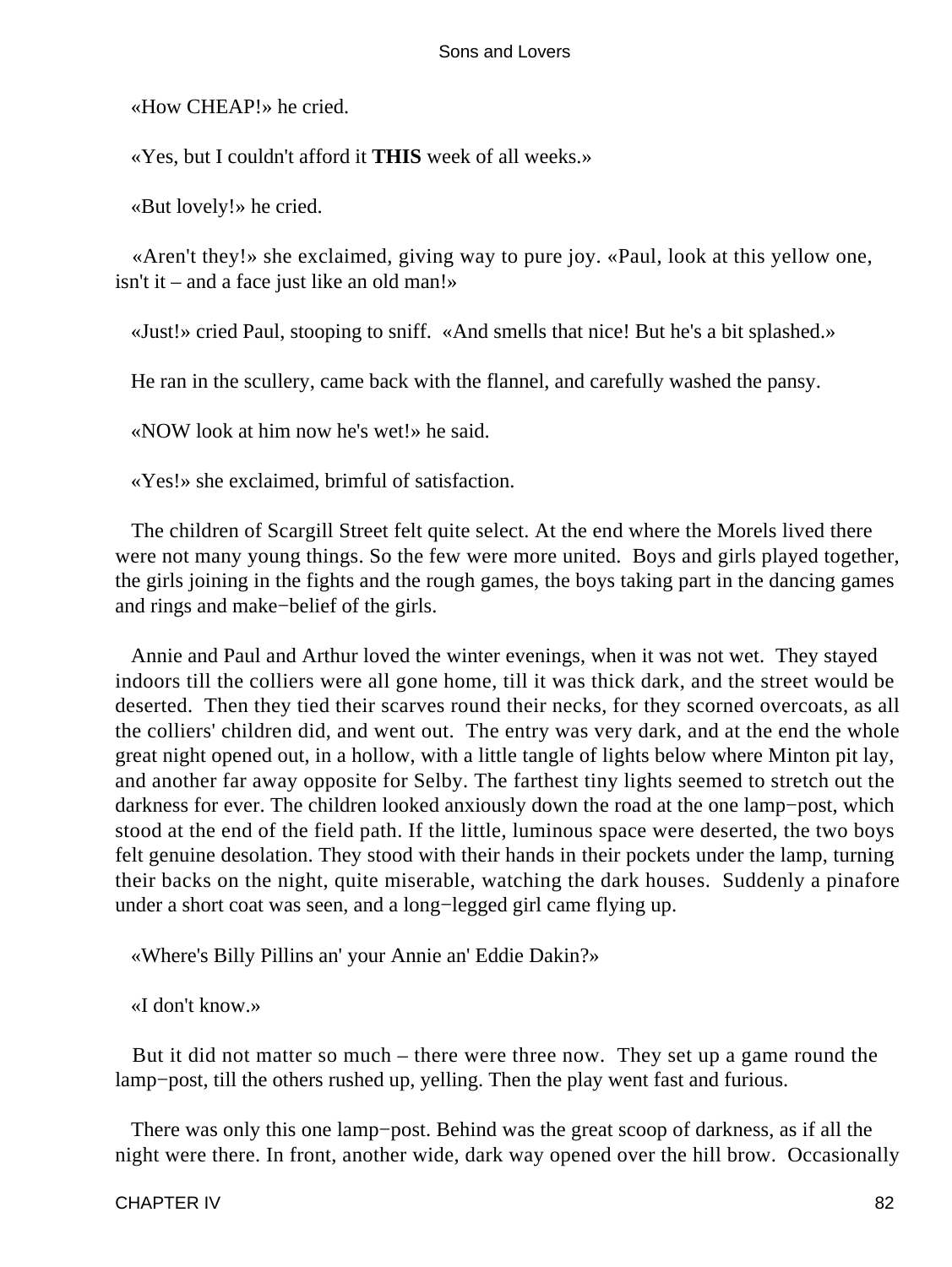somebody came out of this way and went into the field down the path. In a dozen yards the night had swallowed them. The children played on.

 They were brought exceedingly close together owing to their isolation. If a quarrel took place, the whole play was spoilt. Arthur was very touchy, and Billy Pillins – really Philips – was worse. Then Paul had to side with Arthur, and on Paul's side went Alice, while Billy Pillins always had Emmie Limb and Eddie Dakin to back him up. Then the six would fight, hate with a fury of hatred, and flee home in terror. Paul never forgot, after one of these fierce internecine fights, seeing a big red moon lift itself up, slowly, between the waste road over the hilltop, steadily, like a great bird. And he thought of the Bible, that the moon should be turned to blood. And the next day he made haste to be friends with Billy Pillins. And then the wild, intense games went on again under the lamp−post, surrounded by so much darkness. Mrs. Morel, going into her parlour, would hear the children singing away:

 «My shoes are made of Spanish leather, My socks are made of silk; I wear a ring on every finger, I wash myself in milk.»

 They sounded so perfectly absorbed in the game as their voices came out of the night, that they had the feel of wild creatures singing. It stirred the mother; and she understood when they came in at eight o'clock, ruddy, with brilliant eyes, and quick, passionate speech.

 They all loved the Scargill Street house for its openness, for the great scallop of the world it had in view. On summer evenings the women would stand against the field fence, gossiping, facing the west, watching the sunsets flare quickly out, till the Derbyshire hills ridged across the crimson far away, like the black crest of a newt.

 In this summer season the pits never turned full time, particularly the soft coal. Mrs. Dakin, who lived next door to Mrs. Morel, going to the field fence to shake her hearthrug, would spy men coming slowly up the hill. She saw at once they were colliers. Then she waited, a tall, thin, shrew−faced woman, standing on the hill brow, almost like a menace to the poor colliers who were toiling up. It was only eleven o'clock. From the far−off wooded hills the haze that hangs like fine black crape at the back of a summer morning had not yet dissipated. The first man came to the stile. «Chock−chock!» went the gate under his thrust.

«What, han' yer knocked off?» cried Mrs. Dakin.

«We han, missis.»

«It's a pity as they letn yer goo,» she said sarcastically.

«It is that,» replied the man.

«Nay, you know you're flig to come up again,» she said.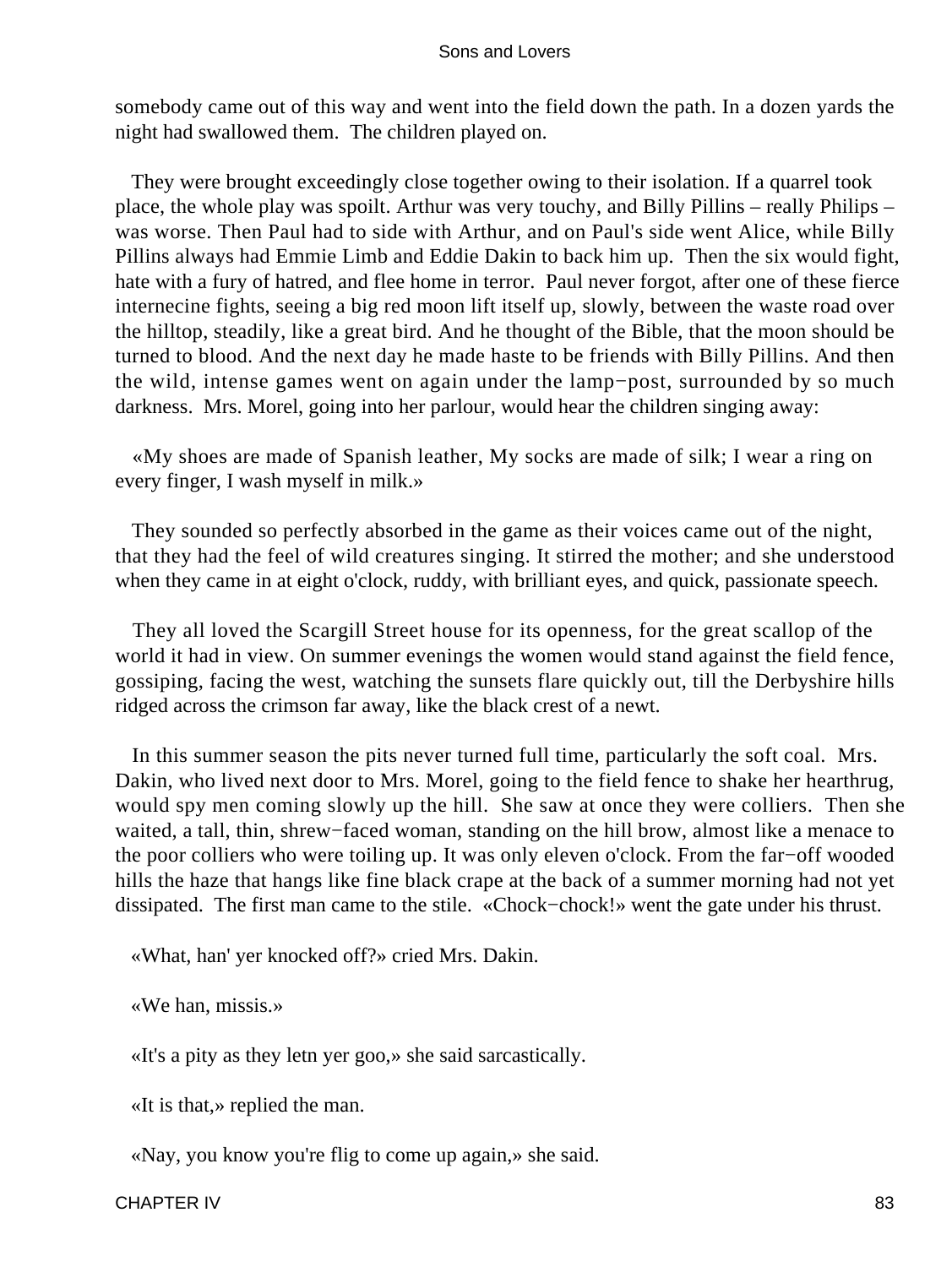And the man went on. Mrs. Dakin, going up her yard, spied Mrs. Morel taking the ashes to the ash−pit.

«I reckon Minton's knocked off, missis,» she cried.

«Isn't it sickenin!» exclaimed Mrs. Morel in wrath.

«Ha! But I'n just seed Jont Hutchby.»

 «They might as well have saved their shoe−leather,» said Mrs. Morel. And both women went indoors disgusted.

 The colliers, their faces scarcely blackened, were trooping home again. Morel hated to go back. He loved the sunny morning. But he had gone to pit to work, and to be sent home again spoilt his temper.

«Good gracious, at this time!» exclaimed his wife, as he entered.

«Can I help it, woman?» he shouted.

«And I've not done half enough dinner.»

 «Then I'll eat my bit o' snap as I took with me,» he bawled pathetically. He felt ignominious and sore.

 And the children, coming home from school, would wonder to see their father eating with his dinner the two thick slices of rather dry and dirty bread−and−butter that had been to pit and back.

«What's my dad eating his snap for now?» asked Arthur.

«I should ha'e it holled at me if I didna,» snorted Morel.

«What a story!» exclaimed his wife.

 «An' is it goin' to be wasted?» said Morel. «I'm not such a extravagant mortal as you lot, with your waste. If I drop a bit of bread at pit, in all the dust an' dirt, I pick it up an' eat it.»

«The mice would eat it,» said Paul. «It wouldn't be wasted.»

 «Good bread−an'−butter's not for mice, either,» said Morel. «Dirty or not dirty, I'd eat it rather than it should be wasted.»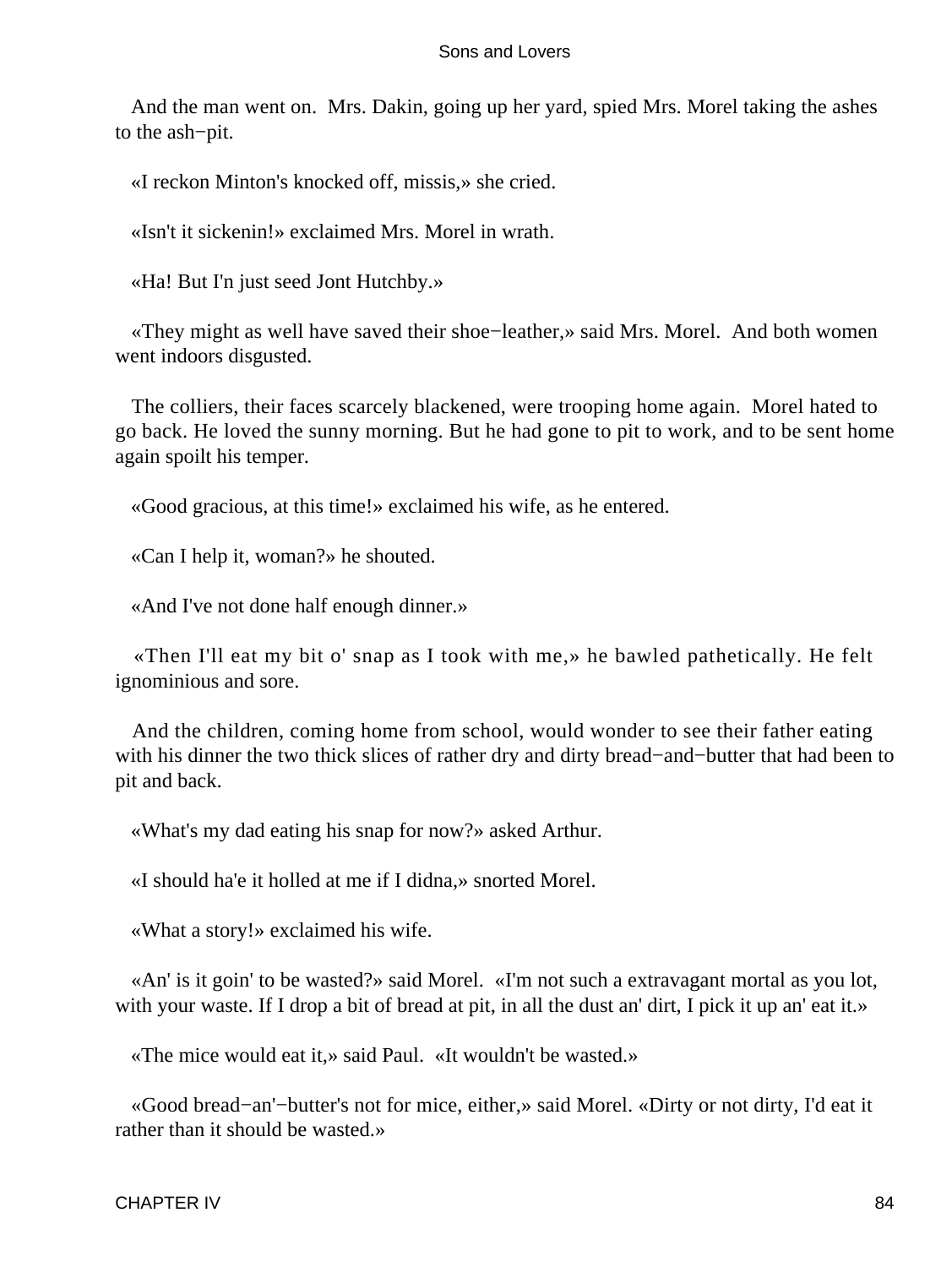«You might leave it for the mice and pay for it out of your next pint,» said Mrs. Morel.

«Oh, might I?» he exclaimed.

 They were very poor that autumn. William had just gone away to London, and his mother missed his money. He sent ten shillings once or twice, but he had many things to pay for at first. His letters came regularly once a week. He wrote a good deal to his mother, telling her all his life, how he made friends, and was exchanging lessons with a Frenchman, how he enjoyed London. His mother felt again he was remaining to her just as when he was at home. She wrote to him every week her direct, rather witty letters. All day long, as she cleaned the house, she thought of him. He was in London: he would do well. Almost, he was like her knight who wore HER favour in the battle.

 He was coming at Christmas for five days. There had never been such preparations. Paul and Arthur scoured the land for holly and evergreens. Annie made the pretty paper hoops in the old−fashioned way. And there was unheard−of extravagance in the larder. Mrs. Morel made a big and magnificent cake. Then, feeling queenly, she showed Paul how to blanch almonds. He skinned the long nuts reverently, counting them all, to see not one was lost. It was said that eggs whisked better in a cold place. So the boy stood in the scullery, where the temperature was nearly at freezing−point, and whisked and whisked, and flew in excitement to his mother as the white of egg grew stiffer and more snowy.

«Just look, mother! Isn't it lovely?»

And he balanced a bit on his nose, then blew it in the air.

«Now, don't waste it,» said the mother.

 Everybody was mad with excitement. William was coming on Christmas Eve. Mrs. Morel surveyed her pantry. There was a big plum cake, and a rice cake, jam tarts, lemon tarts, and mince−pies – two enormous dishes. She was finishing cooking – Spanish tarts and cheese−cakes. Everywhere was decorated. The kissing bunch of berried holly hung with bright and glittering things, spun slowly over Mrs. Morel's head as she trimmed her little tarts in the kitchen. A great fire roared. There was a scent of cooked pastry. He was due at seven o'clock, but he would be late. The three children had gone to meet him. She was alone. But at a quarter to seven Morel came in again. Neither wife nor husband spoke. He sat in his armchair, quite awkward with excitement, and she quietly went on with her baking. Only by the careful way in which she did things could it be told how much moved she was. The clock ticked on.

«What time dost say he's coming?» Morel asked for the fifth time.

«The train gets in at half−past six,» she replied emphatically.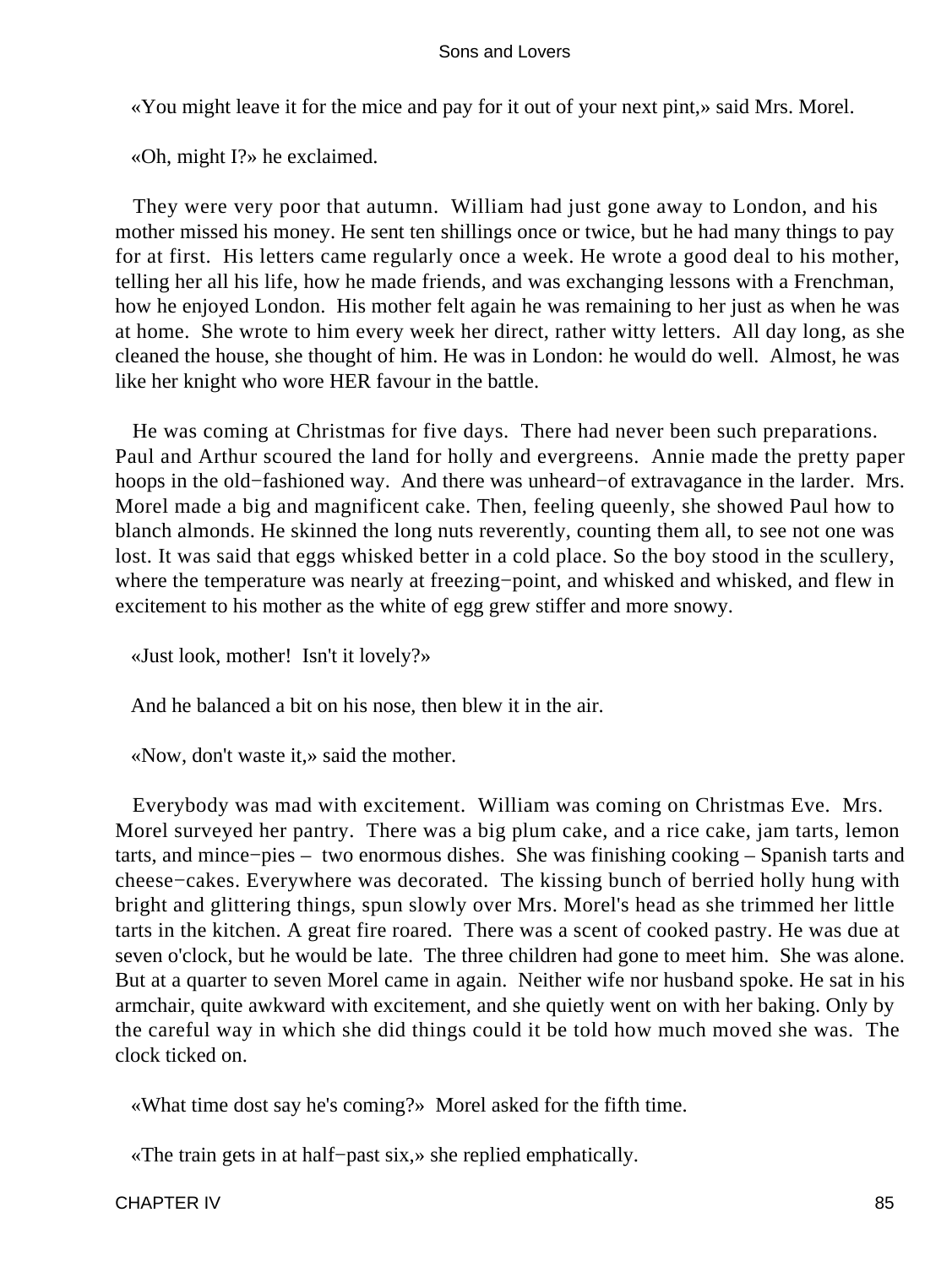«Then he'll be here at ten past seven.»

 «Eh, bless you, it'll be hours late on the Midland,» she said indifferently. But she hoped, by expecting him late, to bring him early. Morel went down the entry to look for him. Then he came back.

«Goodness, man!» she said. «You're like an ill−sitting hen.»

«Hadna you better be gettin' him summat t' eat ready?» asked the father.

«There's plenty of time,» she answered.

 «There's not so much as I can see on,» he answered, turning crossly in his chair. She began to clear her table. The kettle was singing. They waited and waited.

 Meantime the three children were on the platform at Sethley Bridge, on the Midland main line, two miles from home. They waited one hour. A train came – he was not there. Down the line the red and green lights shone. It was very dark and very cold.

 «Ask him if the London train's come,» said Paul to Annie, when they saw a man in a tip cap.

«I'm not,» said Annie. «You be quiet – he might send us off.»

 But Paul was dying for the man to know they were expecting someone by the London train: it sounded so grand. Yet he was much too much scared of broaching any man, let alone one in a peaked cap, to dare to ask. The three children could scarcely go into the waiting−room for fear of being sent away, and for fear something should happen whilst they were off the platform. Still they waited in the dark and cold.

«It's an hour an' a half late,» said Arthur pathetically.

«Well,» said Annie, «it's Christmas Eve.»

 They all grew silent. He wasn't coming. They looked down the darkness of the railway. There was London! It seemed the utter−most of distance. They thought anything might happen if one came from London. They were all too troubled to talk. Cold, and unhappy, and silent, they huddled together on the platform.

 At last, after more than two hours, they saw the lights of an engine peering round, away down the darkness. A porter ran out. The children drew back with beating hearts. A great train, bound for Manchester, drew up. Two doors opened, and from one of them, William. They flew to him. He handed parcels to them cheerily, and immediately began to explain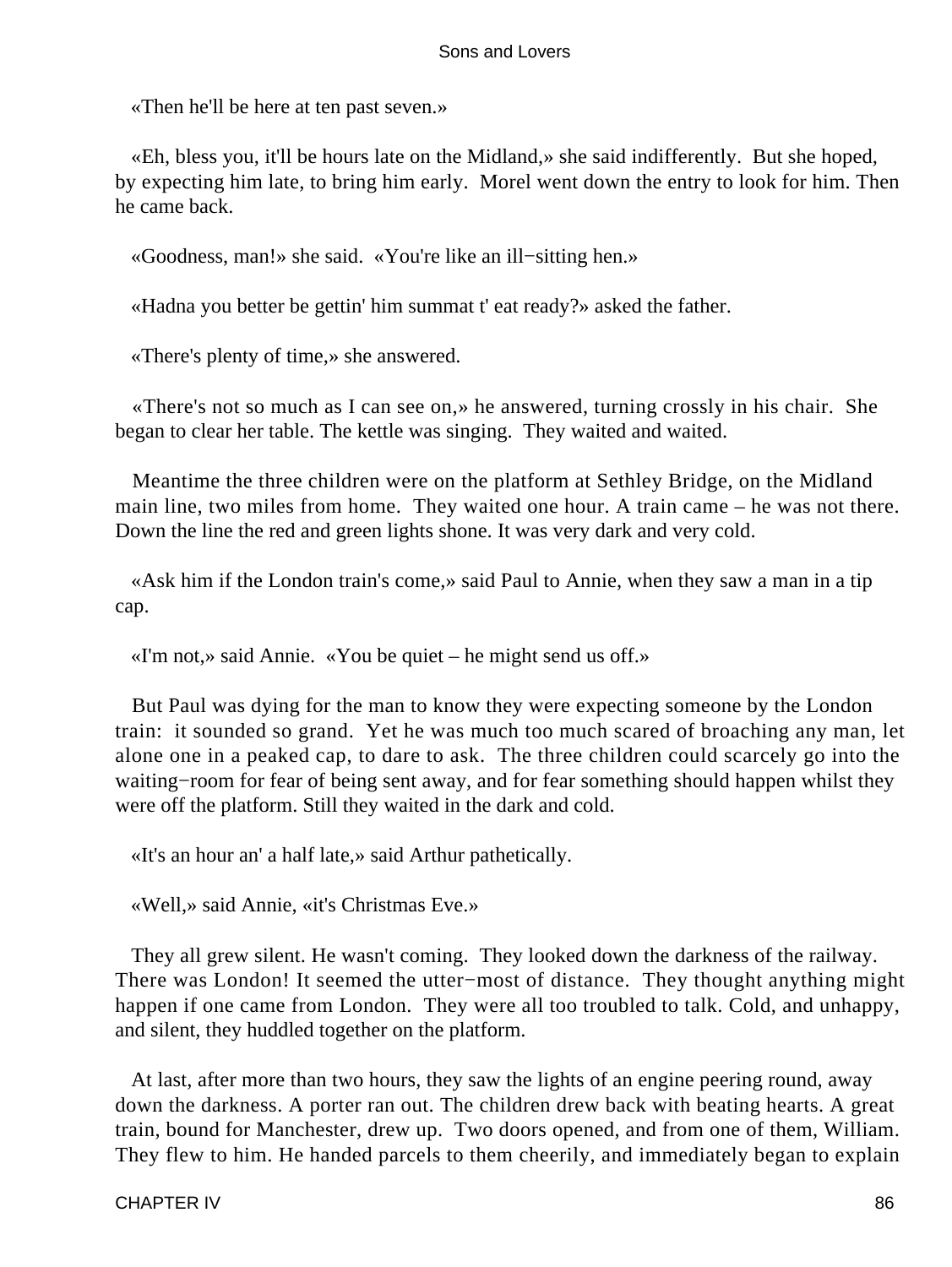that this great train had stopped for HIS sake at such a small station as Sethley Bridge: it was not booked to stop.

 Meanwhile the parents were getting anxious. The table was set, the chop was cooked, everything was ready. Mrs. Morel put on her black apron. She was wearing her best dress. Then she sat, pretending to read. The minutes were a torture to her.

«H'm!» said Morel. «It's an hour an' a ha'ef.»

«And those children waiting!» she said.

«Th' train canna ha' come in yet,» he said.

«I tell you, on Christmas Eve they're **HOURS** wrong.»

 They were both a bit cross with each other, so gnawed with anxiety. The ash tree moaned outside in a cold, raw wind. And all that space of night from London home! Mrs. Morel suffered. The slight click of the works inside the clock irritated her. It was getting so late; it was getting unbearable.

At last there was a sound of voices, and a footstep in the entry.

«Ha's here!» cried Morel, jumping up.

 Then he stood back. The mother ran a few steps towards the door and waited. There was a rush and a patter of feet, the door burst open. William was there. He dropped his Gladstone bag and took his mother in his arms.

«Mater!» he said.

«My boy!» she cried.

 And for two seconds, no longer, she clasped him and kissed him. Then she withdrew and said, trying to be quite normal:

«But how late you are!»

«Aren't I!» he cried, turning to his father. «Well, dad!»

The two men shook hands.

«Well, my lad!»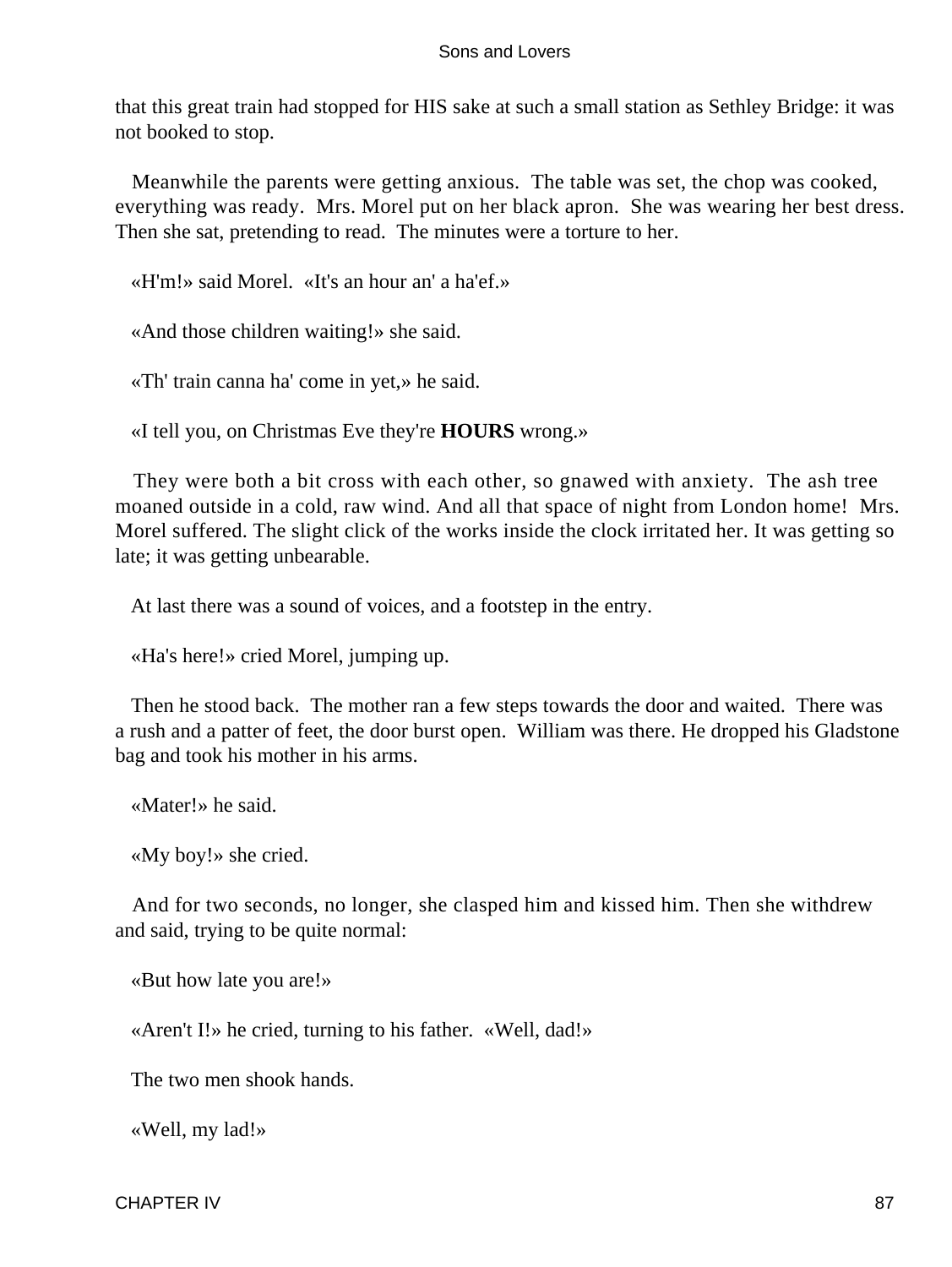Morel's eyes were wet.

«We thought tha'd niver be commin',» he said.

«Oh, I'd come!» exclaimed William.

Then the son turned round to his mother.

«But you look well,» she said proudly, laughing.

«Well!» he exclaimed. «I should think so – coming home!»

 He was a fine fellow, big, straight, and fearless−looking. He looked round at the evergreens and the kissing bunch, and the little tarts that lay in their tins on the hearth.

«By jove! mother, it's not different!» he said, as if in relief.

 Everybody was still for a second. Then he suddenly sprang forward, picked a tart from the hearth, and pushed it whole into his mouth.

«Well, did iver you see such a parish oven!» the father exclaimed.

 He had brought them endless presents. Every penny he had he had spent on them. There was a sense of luxury overflowing in the house. For his mother there was an umbrella with gold on the pale handle. She kept it to her dying day, and would have lost anything rather than that. Everybody had something gorgeous, and besides, there were pounds of unknown sweets: Turkish delight, crystallised pineapple, and such−like things which, the children thought, only the splendour of London could provide. And Paul boasted of these sweets among his friends.

«Real pineapple, cut off in slices, and then turned into crystal – fair grand!»

 Everybody was mad with happiness in the family. Home was home, and they loved it with a passion of love, whatever the suffering had been. There were parties, there were rejoicings. People came in to see William, to see what difference London had made to him. And they all found him «such a gentleman, and **SUCH a** fine fellow, my word»!

 When he went away again the children retired to various places to weep alone. Morel went to bed in misery, and Mrs. Morel felt as if she were numbed by some drug, as if her feelings were paralysed. She loved him passionately.

 He was in the office of a lawyer connected with a large shipping firm, and at the midsummer his chief offered him a trip in the Mediterranean on one of the boats, for quite a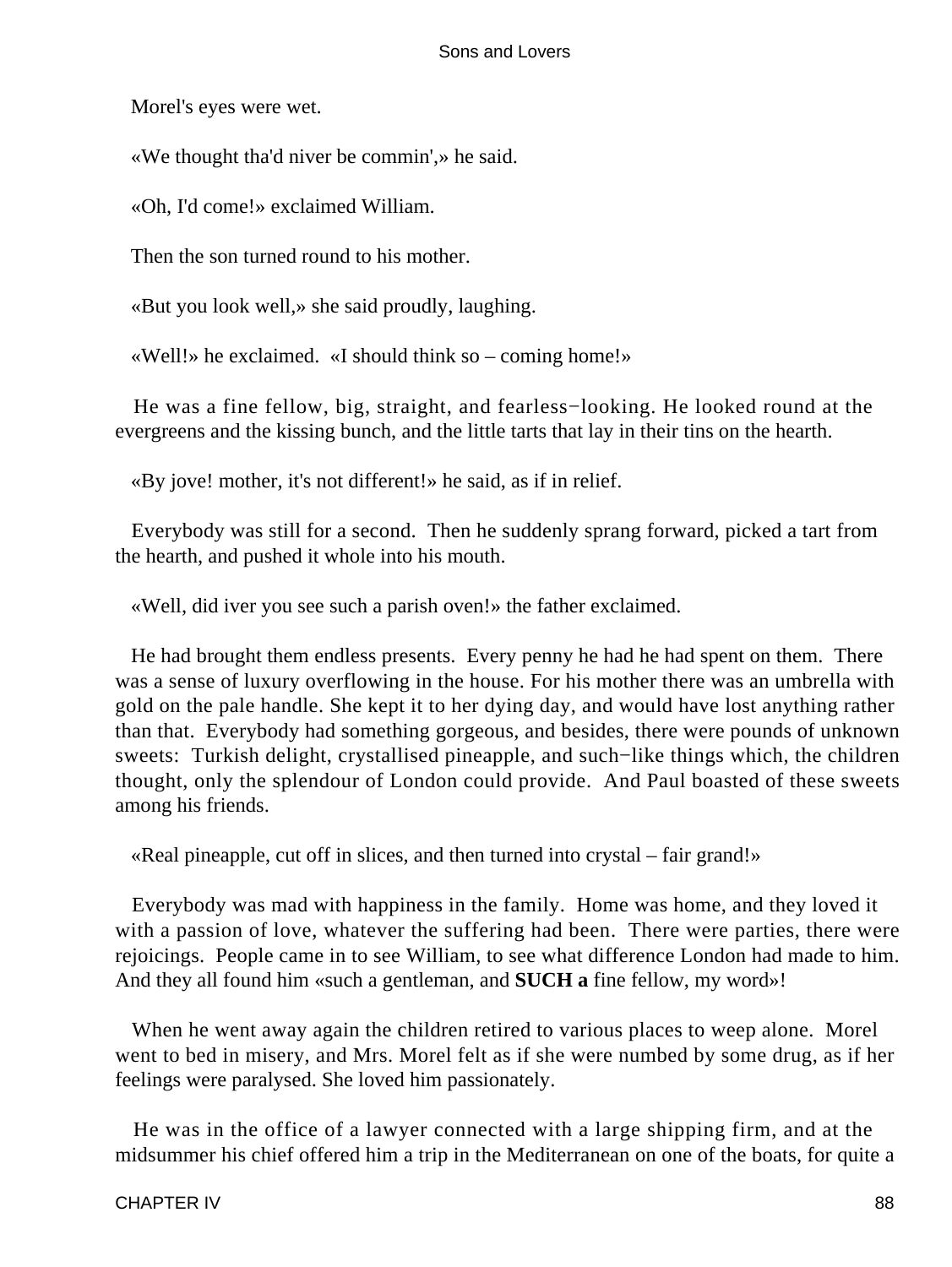small cost. Mrs. Morel wrote: «Go, go, my boy. You may never have a chance again, and I should love to think of you cruising there in the Mediterranean almost better than to have you at home.» But William came home for his fortnight's holiday. Not even the Mediterranean, which pulled at all his young man's desire to travel, and at his poor man's wonder at the glamorous south, could take him away when he might come home. That compensated his mother for much.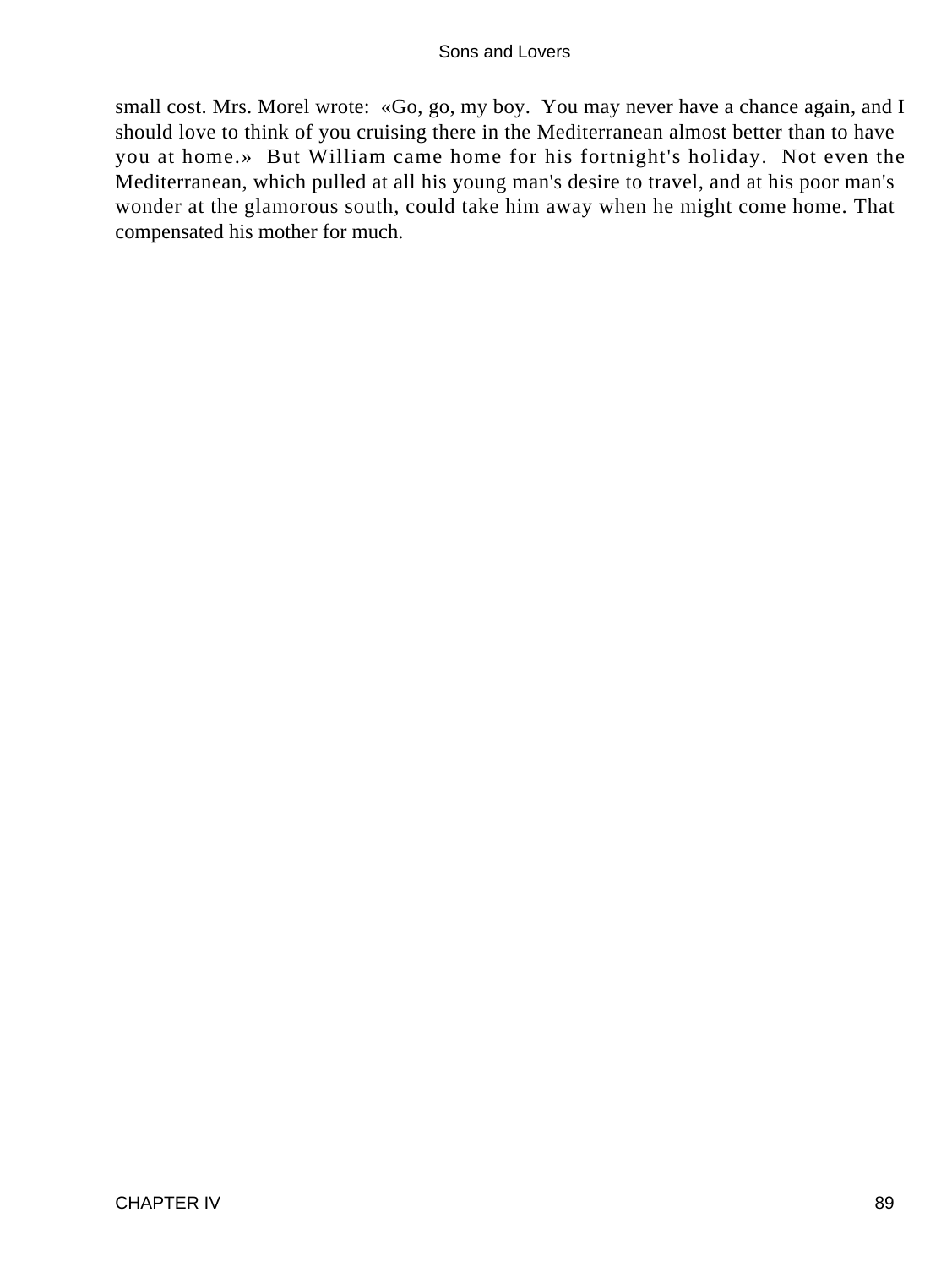# **[CHAPTER V](#page-470-0)**

# *P*AUL **LAUNCHES INTO LIFE**

**MOREL** was rather a heedless man, careless of danger. So he had endless accidents. Now, when Mrs. Morel heard the rattle of an empty coal−cart cease at her entry−end, she ran into the parlour to look, expecting almost to see her husband seated in the waggon, his face grey under his dirt, his body limp and sick with some hurt or other. If it were he, she would run out to help.

 About a year after William went to London, and just after Paul had left school, before he got work, Mrs. Morel was upstairs and her son was painting in the kitchen – he was very clever with his brush – when there came a knock at the door. Crossly he put down his brush to go. At the same moment his mother opened a window upstairs and looked down.

A pit−lad in his dirt stood on the threshold.

«Is this Walter Morel's?» he asked.

«Yes,» said Mrs. Morel. «What is it?»

But she had guessed already.

«Your mester's got hurt,» he said.

 «Eh, dear me!» she exclaimed. «It's a wonder if he hadn't, lad. And what's he done this time?»

«I don't know for sure, but it's 'is leg somewhere. They ta'ein' 'im ter th' 'ospital.»

 «Good gracious me!» she exclaimed. «Eh, dear, what a one he is! There's not five minutes of peace, I'll be hanged if there is! His thumb's nearly better, and now – − Did you see him?»

 «I seed him at th' bottom. An' I seed 'em bring 'im up in a tub, an' 'e wor in a dead faint. But he shouted like anythink when Doctor Fraser examined him i' th' lamp cabin – an' cossed an' swore, an' said as 'e wor goin' to be ta'en whoam – 'e worn't goin' ter th' 'ospital.»

The boy faltered to an end.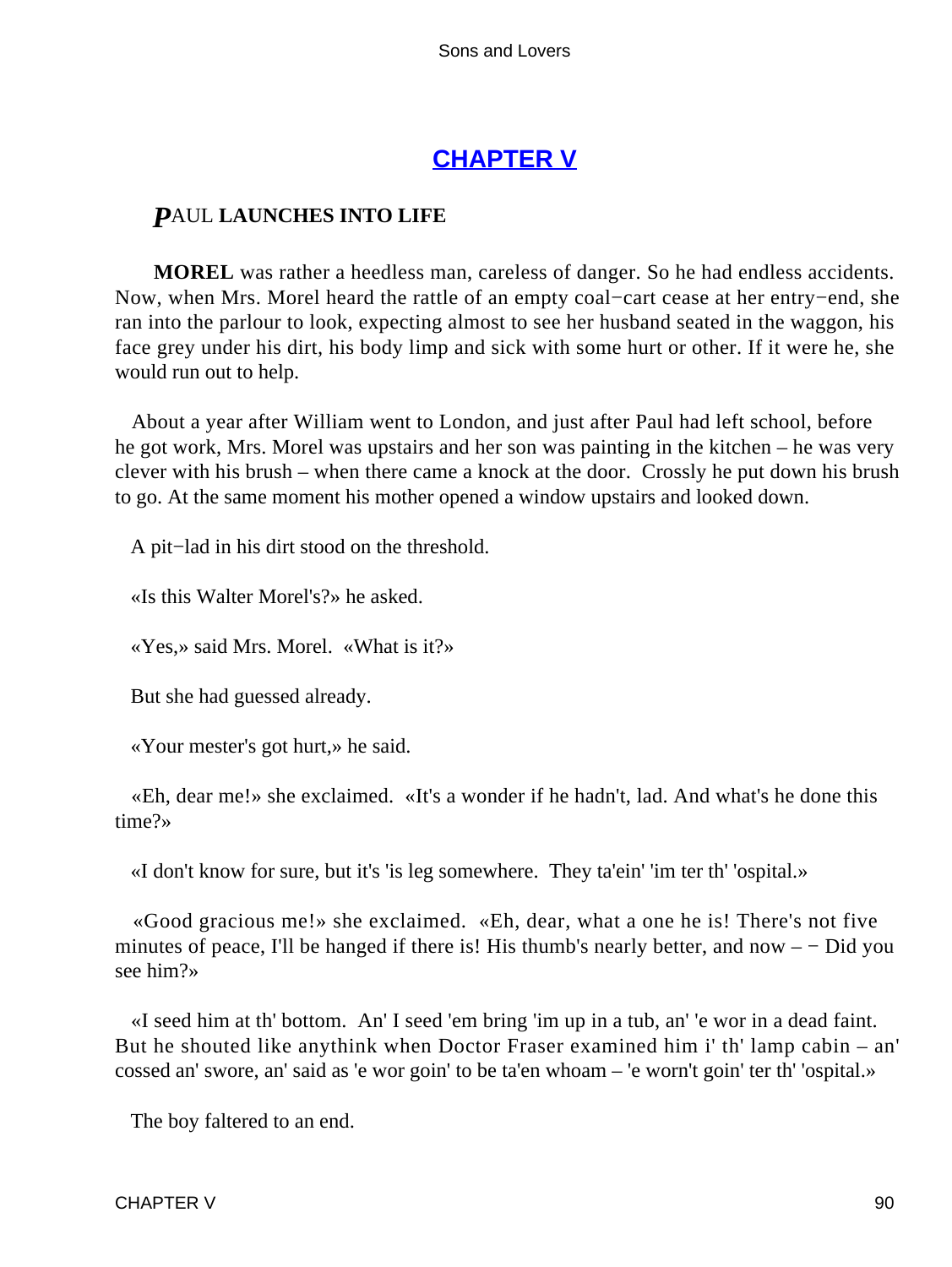«He **WOULD** want to come home, so that I can have all the bother. Thank you, my lad. Eh, dear, if I'm not sick – sick and surfeited, I am!»

She came downstairs. Paul had mechanically resumed his painting.

 «And it must be pretty bad if they've taken him to the hospital,» she went on. «But what a CARELESS creature he is! **OTHER** men don't have all these accidents. Yes, he **WOULD** want to put all the burden on me. Eh, dear, just as we **WERE** getting easy a bit at last. Put those things away, there's no time to be painting now. What time is there a train? I know I s'll have to go trailing to Keston. I s'll have to leave that bedroom.»

«I can finish it,» said Paul.

 «You needn't. I shall catch the seven o'clock back, I should think. Oh, my blessed heart, the fuss and commotion he'll make! And those granite setts at Tinder Hill – he might well call them kidney pebbles – they'll jolt him almost to bits. I wonder why they can't mend them, the state they're in, an' all the men as go across in that ambulance. You'd think they'd have a hospital here. The men bought the ground, and, my sirs, there'd be accidents enough to keep it going. But no, they must trail them ten miles in a slow ambulance to Nottingham. It's a crying shame! Oh, and the fuss he'll make! I know he will! I wonder who's with him. Barker, I s'd think. Poor beggar, he'll wish himself anywhere rather. But he'll look after him, I know. Now there's no telling how long he'll be stuck in that hospital – and WON'T he hate it! But if it's only his leg it's not so bad.»

 All the time she was getting ready. Hurriedly taking off her bodice, she crouched at the boiler while the water ran slowly into her lading−can.

 «I wish this boiler was at the bottom of the sea!» she exclaimed, wriggling the handle impatiently. She had very handsome, strong arms, rather surprising on a smallish woman.

Paul cleared away, put on the kettle, and set the table.

«There isn't a train till four−twenty,» he said. «You've time enough.»

«Oh no, I haven't!» she cried, blinking at him over the towel as she wiped her face.

 «Yes, you have. You must drink a cup of tea at any rate. Should I come with you to Keston?»

 «Come with me? What for, I should like to know? Now, what have I to take him? Eh, dear! His clean shirt – and it's a blessing it IS clean. But it had better be aired. And stockings – he won't want them – and a towel, I suppose; and handkerchiefs. Now what else?»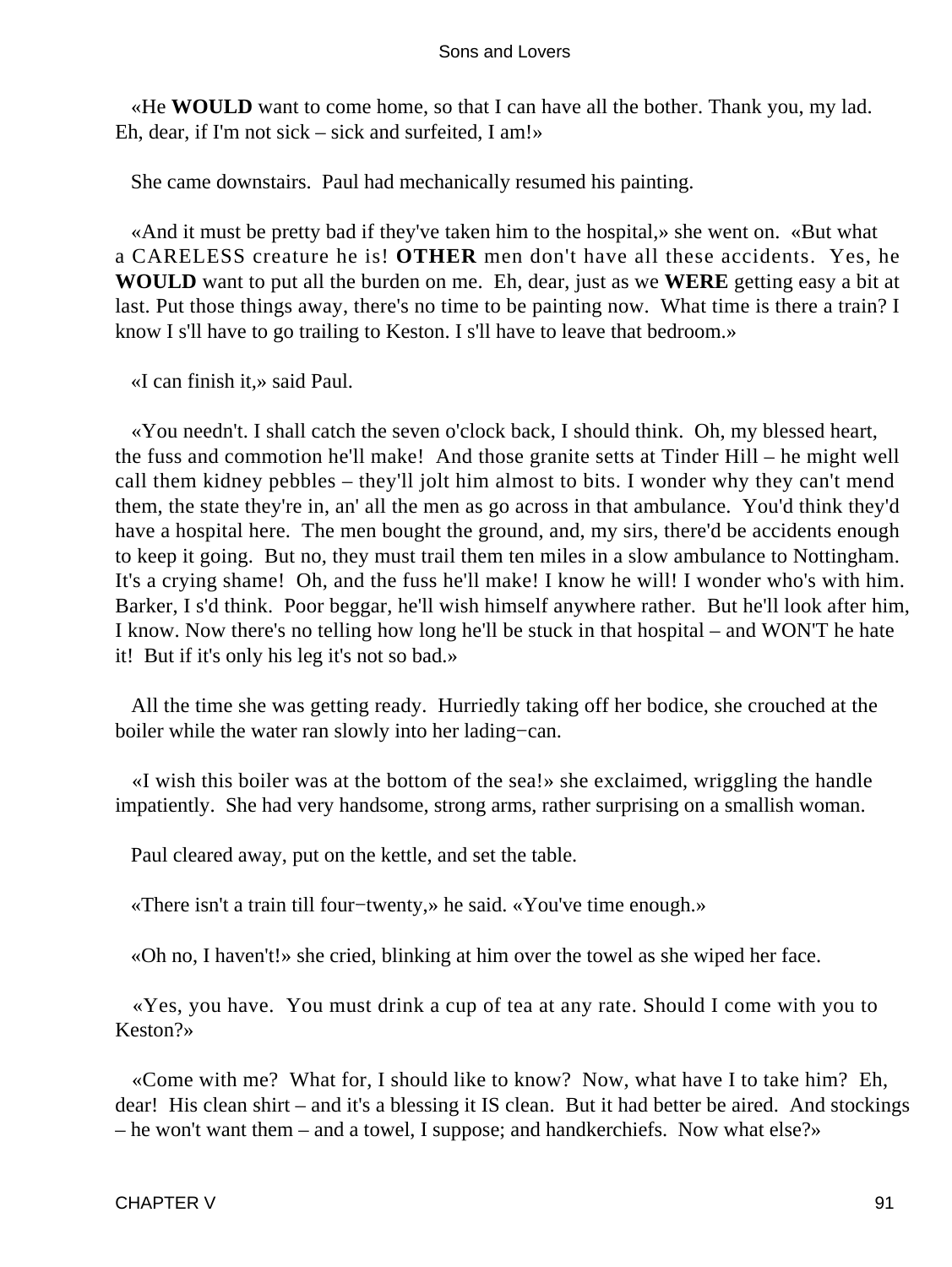«A comb, a knife and fork and spoon,» said Paul. His father had been in the hospital before.

 «Goodness knows what sort of state his feet were in,» continued Mrs. Morel, as she combed her long brown hair, that was fine as silk, and was touched now with grey. «He's very particular to wash himself to the waist, but below he thinks doesn't matter. But there, I suppose they see plenty like it.»

 Paul had laid the table. He cut his mother one or two pieces of very thin bread and butter.

«Here you are,» he said, putting her cup of tea in her place.

«I can't be bothered!» she exclaimed crossly.

«Well, you've got to, so there, now it's put out ready,» he insisted.

So she sat down and sipped her tea, and ate a little, in silence. She was thinking.

 In a few minutes she was gone, to walk the two and a half miles to Keston Station. All the things she was taking him she had in her bulging string bag. Paul watched her go up the road between the hedges – a little, quick−stepping figure, and his heart ached for her, that she was thrust forward again into pain and trouble. And she, tripping so quickly in her anxiety, felt at the back of her her son's heart waiting on her, felt him bearing what part of the burden he could, even supporting her. And when she was at the hospital, she thought: «It WILL upset that lad when I tell him how bad it is. I'd better be careful.» And when she was trudging home again, she felt he was coming to share her burden.

«Is it bad?» asked Paul, as soon as she entered the house.

«It's bad enough,» she replied.

«What?»

 She sighed and sat down, undoing her bonnet−strings. Her son watched her face as it was lifted, and her small, work−hardened hands fingering at the bow under her chin.

 «Well,» she answered, «it's not really dangerous, but the nurse says it's a dreadful smash. You see, a great piece of rock fell on his leg – here – and it's a compound fracture. There are pieces of bone sticking through –  $\rightarrow$ 

«Ugh – how horrid!» exclaimed the children.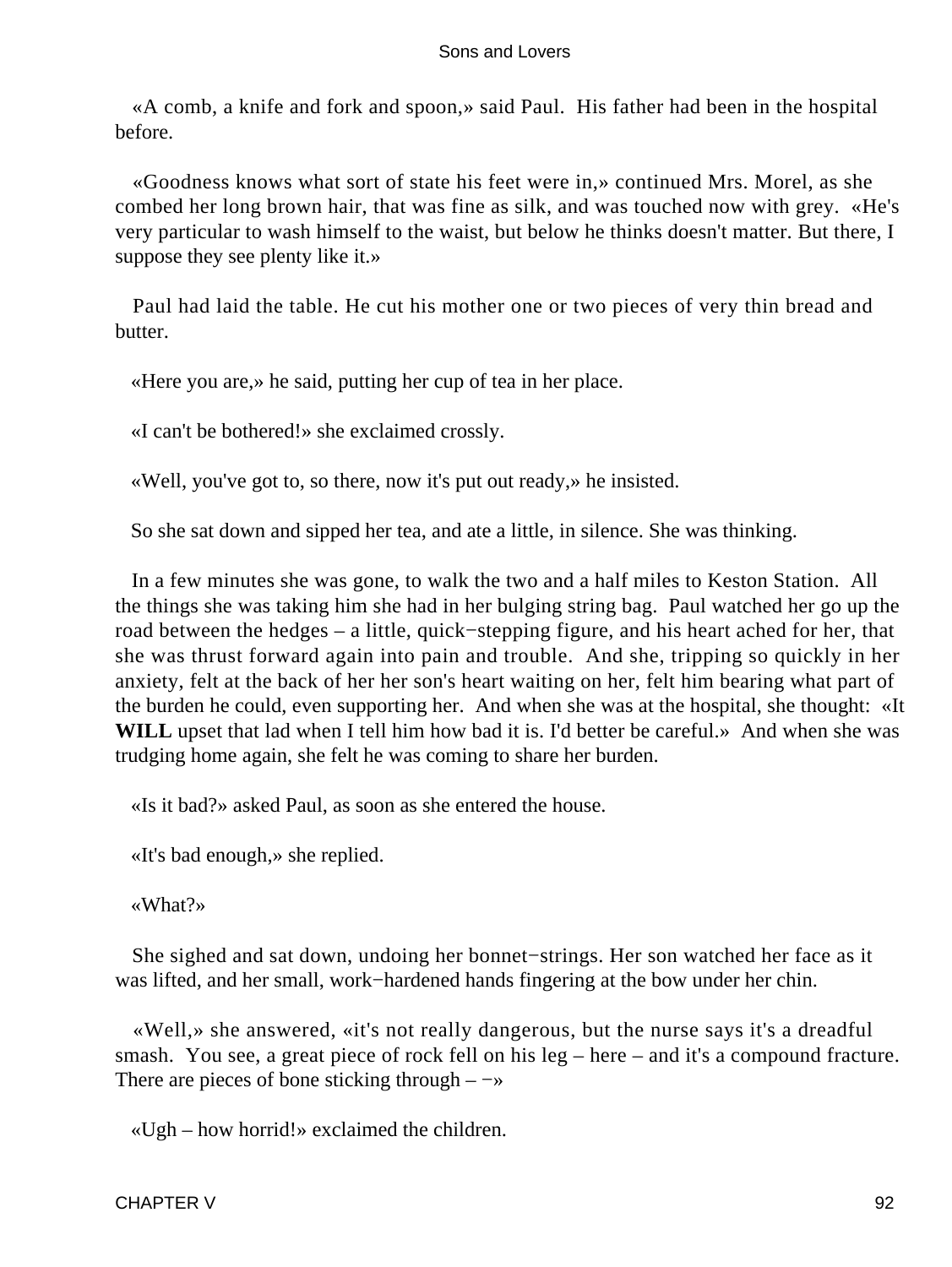«And,» she continued, «of course he says he's going to die – it wouldn't be him if he didn't. 'I'm done for, my lass!' he said, looking at me. 'Don't be so silly,' I said to him. 'You're not going to die of a broken leg, however badly it's smashed.' 'I s'll niver come out of 'ere but in a wooden box,' he groaned. 'Well,' I said, 'if you want them to carry you into the garden in a wooden box, when you're better, I've no doubt they will.' 'If we think it's good for him,' said the Sister. She's an awfully nice Sister, but rather strict.»

Mrs. Morel took off her bonnet. The children waited in silence.

 «Of course, he IS bad,» she continued, «and he will be. It's a great shock, and he's lost a lot of blood; and, of course, it **IS a** very dangerous smash. It's not at all sure that it will mend so easily. And then there's the fever and the mortification – if it took bad ways he'd quickly be gone. But there, he's a clean−blooded man, with wonderful healing flesh, and so I see no reason why it **SHOULD** take bad ways. Of course there's a wound – −»

 She was pale now with emotion and anxiety. The three children realised that it was very bad for their father, and the house was silent, anxious.

«But he always gets better,» said Paul after a while.

«That's what I tell him,» said the mother.

Everybody moved about in silence.

«And he really looked nearly done for,» she said. «But the Sister says that is the pain.»

Annie took away her mother's coat and bonnet.

 «And he looked at me when I came away! I said: 'I s'll have to go now, Walter, because of the train – and the children.' And he looked at me. It seems hard.»

 Paul took up his brush again and went on painting. Arthur went outside for some coal. Annie sat looking dismal. And Mrs. Morel, in her little rocking−chair that her husband had made for her when the first baby was coming, remained motionless, brooding. She was grieved, and bitterly sorry for the man who was hurt so much. But still, in her heart of hearts, where the love should have burned, there was a blank. Now, when all her woman's pity was roused to its full extent, when she would have slaved herself to death to nurse him and to save him, when she would have taken the pain herself, if she could, somewhere far away inside her, she felt indifferent to him and to his suffering. It hurt her most of all, this failure to love him, even when he roused her strong emotions. She brooded a while.

 «And there,» she said suddenly, «when I'd got halfway to Keston, I found I'd come out in my working boots – and **LOOK** at them.» They were an old pair of Paul's, brown and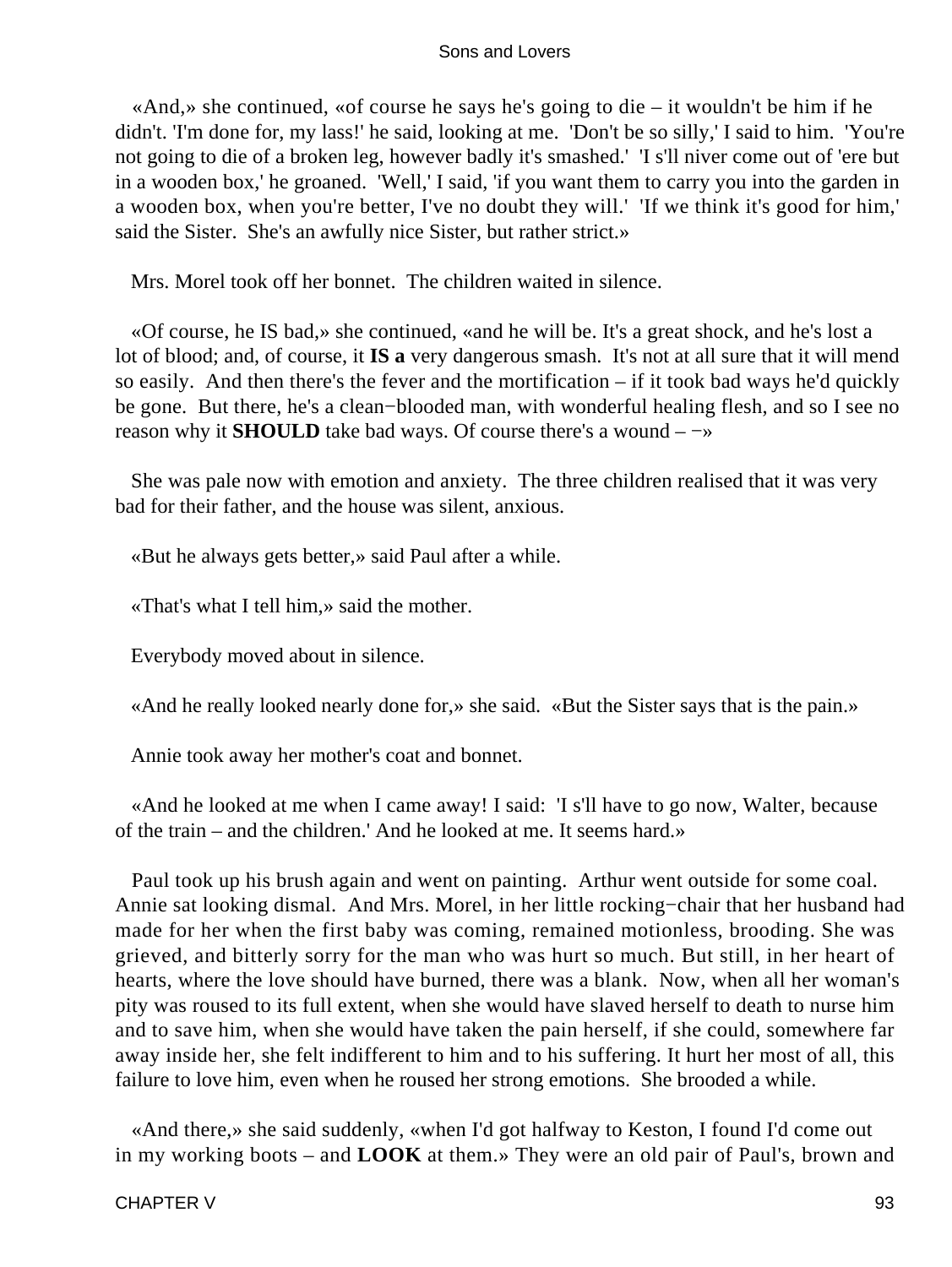rubbed through at the toes. «I didn't know what to do with myself, for shame,» she added.

 In the morning, when Annie and Arthur were at school, Mrs. Morel talked again to her son, who was helping her with her housework.

 «I found Barker at the hospital. He did look bad, poor little fellow! 'Well,' I said to him, 'what sort of a journey did you have with him?' 'Dunna ax me, missis!' he said. 'Ay,' I said, 'I know what he'd be.' 'But it WOR bad for him, Mrs. Morel, it WOR that!' he said. 'I know,' I said. 'At ivry jolt I thought my 'eart would ha' flown clean out o' my mouth,' he said. 'An' the scream 'e gives sometimes! Missis, not for a fortune would I go through wi' it again.' 'I can quite understand it,' I said. 'It's a nasty job, though,' he said, 'an' one as'll be a long while afore it's right again.' 'I'm afraid it will,' I said. I like Mr. Barker – **I DO** like him. There's something so manly about him.»

Paul resumed his task silently.

 «And of course,» Mrs. Morel continued, «for a man like your father, the hospital IS hard. He CAN'T understand rules and regulations. And he won't let anybody else touch him, not if he can help it. When he smashed the muscles of his thigh, and it had to be dressed four times a day, **WOULD** he let anybody but me or his mother do it? He wouldn't. So, of course, he'll suffer in there with the nurses. And I didn't like leaving him. I'm sure, when I kissed him an' came away, it seemed a shame.»

 So she talked to her son, almost as if she were thinking aloud to him, and he took it in as best he could, by sharing her trouble to lighten it. And in the end she shared almost everything with him without knowing.

 Morel had a very bad time. For a week he was in a critical condition. Then he began to mend. And then, knowing he was going to get better, the whole family sighed with relief, and proceeded to live happily.

 They were not badly off whilst Morel was in the hospital. There were fourteen shillings a week from the pit, ten shillings from the sick club, and five shillings from the Disability Fund; and then every week the butties had something for Mrs. Morel – five or seven shillings – so that she was quite well to do. And whilst Morel was progressing favourably in the hospital, the family was extraordinarily happy and peaceful. On Saturdays and Wednesdays Mrs. Morel went to Nottingham to see her husband. Then she always brought back some little thing: a small tube of paints for Paul, or some thick paper; a couple of postcards for Annie, that the whole family rejoiced over for days before the girl was allowed to send them away; or a fret−saw for Arthur, or a bit of pretty wood. She described her adventures into the big shops with joy. Soon the folk in the picture−shop knew her, and knew about Paul. The girl in the book−shop took a keen interest in her. Mrs. Morel was full of information when she got home from Nottingham. The three sat round till bed−time,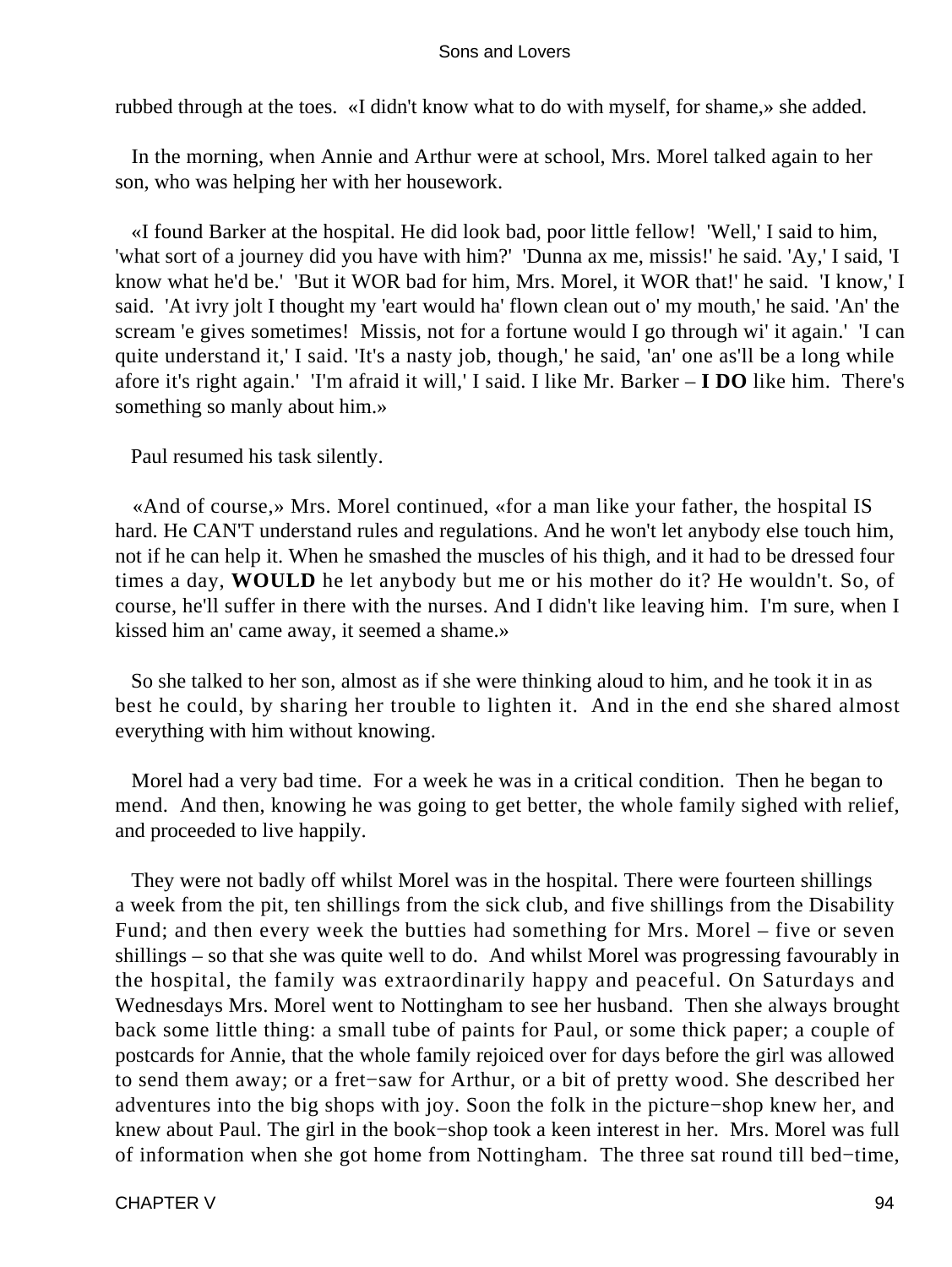listening, putting in, arguing. Then Paul often raked the fire.

 «I'm the man in the house now,» he used to say to his mother with joy. They learned how perfectly peaceful the home could be. And they almost regretted – though none of them would have owned to such callousness – that their father was soon coming back.

 Paul was now fourteen, and was looking for work. He was a rather small and rather finely−made boy, with dark brown hair and light blue eyes. His face had already lost its youthful chubbiness, and was becoming somewhat like William's – rough−featured, almost rugged – and it was extraordinarily mobile. Usually he looked as if he saw things, was full of life, and warm; then his smile, like his mother's, came suddenly and was very lovable; and then, when there was any clog in his soul's quick running, his face went stupid and ugly. He was the sort of boy that becomes a clown and a lout as soon as he is not understood, or feels himself held cheap; and, again, is adorable at the first touch of warmth.

 He suffered very much from the first contact with anything. When he was seven, the starting school had been a nightmare and a torture to him. But afterwards he liked it. And now that he felt he had to go out into life, he went through agonies of shrinking self−consciousness. He was quite a clever painter for a boy of his years, and he knew some French and German and mathematics that Mr. Heaton had taught him. But nothing he had was of any commercial value. He was not strong enough for heavy manual work, his mother said. He did not care for making things with his hands, preferred racing about, or making excursions into the country, or reading, or painting.

«What do you want to be?» his mother asked.

«Anything.»

«That is no answer,» said Mrs. Morel.

 But it was quite truthfully the only answer he could give. His ambition, as far as this world's gear went, was quietly to earn his thirty or thirty−five shillings a week somewhere near home, and then, when his father died, have a cottage with his mother, paint and go out as he liked, and live happy ever after. That was his programme as far as doing things went. But he was proud within himself, measuring people against himself, and placing them, inexorably. And he thought that **PERHAPS** he might also make a painter, the real thing. But that he left alone.

«Then,» said his mother, «you must look in the paper for the advertisements.»

 He looked at her. It seemed to him a bitter humiliation and an anguish to go through. But he said nothing. When he got up in the morning, his whole being was knotted up over this one thought: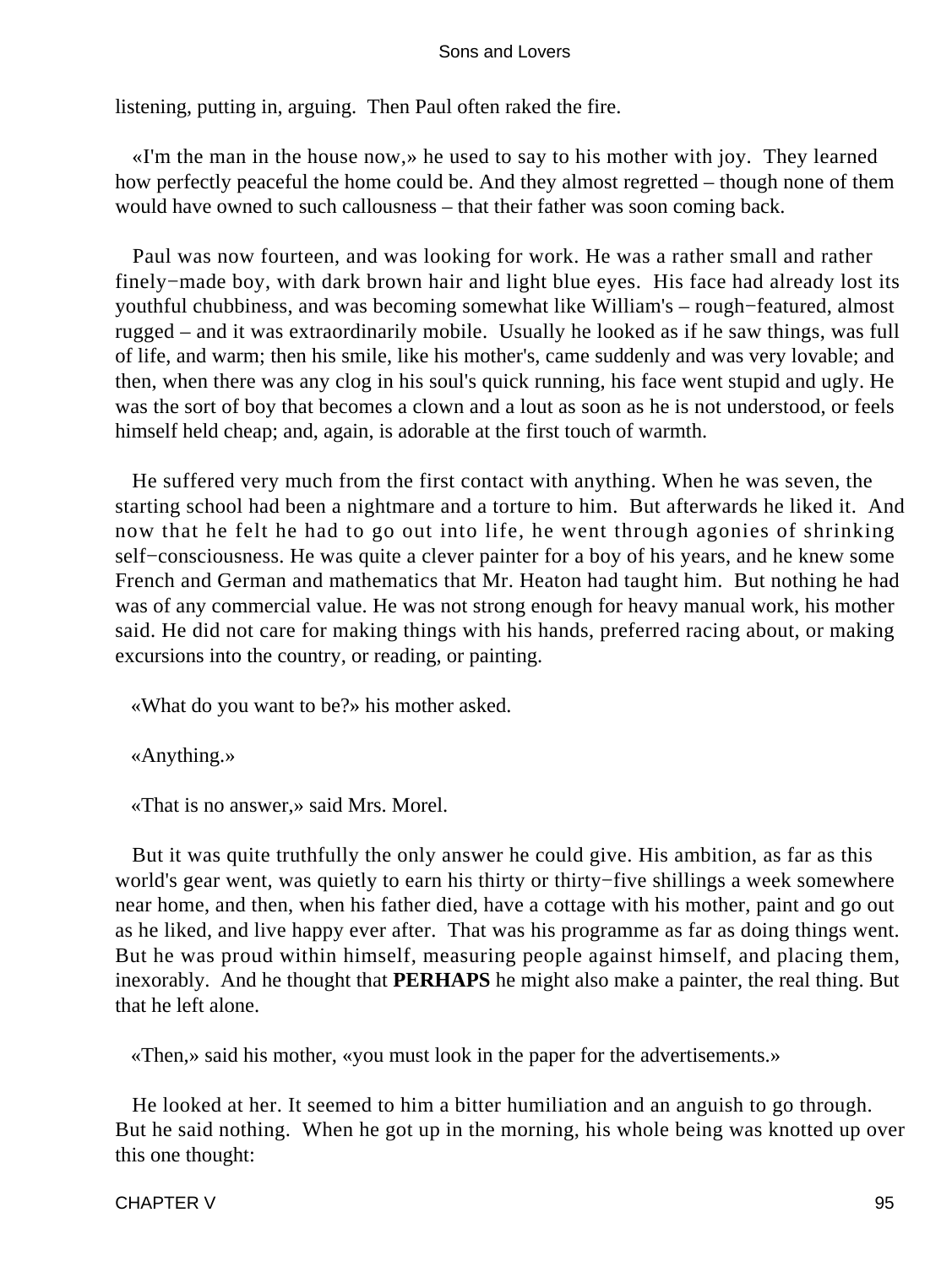«I've got to go and look for advertisements for a job.»

 It stood in front of the morning, that thought, killing all joy and even life, for him. His heart felt like a tight knot.

 And then, at ten o'clock, he set off. He was supposed to be a queer, quiet child. Going up the sunny street of the little town, he felt as if all the folk he met said to themselves: «He's going to the Co−op. reading−room to look in the papers for a place. He can't get a job. I suppose he's living on his mother.» Then he crept up the stone stairs behind the drapery shop at the Co−op., and peeped in the reading−room. Usually one or two men were there, either old, useless fellows, or colliers «on the club». So he entered, full of shrinking and suffering when they looked up, seated himself at the table, and pretended to scan the news. He knew they would think: «What does a lad of thirteen want in a reading−room with a newspaper?» and he suffered.

 Then he looked wistfully out of the window. Already he was a prisoner of industrialism. Large sunflowers stared over the old red wall of the garden opposite, looking in their jolly way down on the women who were hurrying with something for dinner. The valley was full of corn, brightening in the sun. Two collieries, among the fields, waved their small white plumes of steam. Far off on the hills were the woods of Annesley, dark and fascinating. Already his heart went down. He was being taken into bondage. His freedom in the beloved home valley was going now.

 The brewers' waggons came rolling up from Keston with enormous barrels, four a side, like beans in a burst bean−pod. The waggoner, throned aloft, rolling massively in his seat, was not so much below Paul's eye. The man's hair, on his small, bullet head, was bleached almost white by the sun, and on his thick red arms, rocking idly on his sack apron, the white hairs glistened. His red face shone and was almost asleep with sunshine. The horses, handsome and brown, went on by themselves, looking by far the masters of the show.

 Paul wished he were stupid. «I wish,» he thought to himself, «I was fat like him, and like a dog in the sun. I wish I was a pig and a brewer's waggoner.»

 Then, the room being at last empty, he would hastily copy an advertisement on a scrap of paper, then another, and slip out in immense relief. His mother would scan over his copies.

«Yes,» she said, «you may try.»

 William had written out a letter of application, couched in admirable business language, which Paul copied, with variations. The boy's handwriting was execrable, so that William, who did all things well, got into a fever of impatience.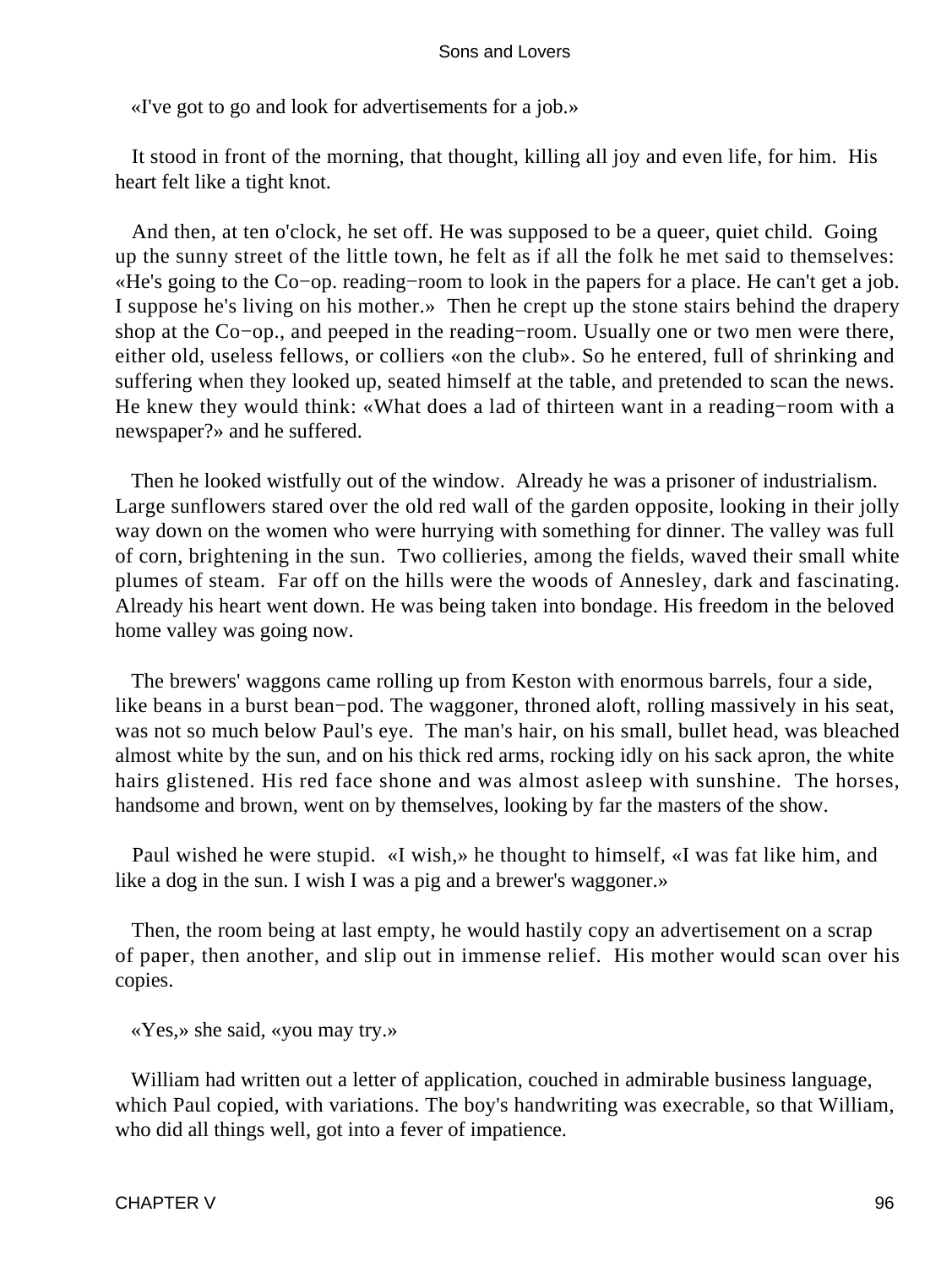The elder brother was becoming quite swanky. In London he found that he could associate with men far above his Bestwood friends in station. Some of the clerks in the office had studied for the law, and were more or less going through a kind of apprenticeship. William always made friends among men wherever he went, he was so jolly. Therefore he was soon visiting and staying in houses of men who, in Bestwood, would have looked down on the unapproachable bank manager, and would merely have called indifferently on the Rector. So he began to fancy himself as a great gun. He was, indeed, rather surprised at the ease with which he became a gentleman.

 His mother was glad, he seemed so pleased. And his lodging in Walthamstow was so dreary. But now there seemed to come a kind of fever into the young man's letters. He was unsettled by all the change, he did not stand firm on his own feet, but seemed to spin rather giddily on the quick current of the new life. His mother was anxious for him. She could feel him losing himself. He had danced and gone to the theatre, boated on the river, been out with friends; and she knew he sat up afterwards in his cold bedroom grinding away at Latin, because he intended to get on in his office, and in the law as much as he could. He never sent his mother any money now. It was all taken, the little he had, for his own life. And she did not want any, except sometimes, when she was in a tight corner, and when ten shillings would have saved her much worry. She still dreamed of William, and of what he would do, with herself behind him. Never for a minute would she admit to herself how heavy and anxious her heart was because of him.

 Also he talked a good deal now of a girl he had met at a dance, a handsome brunette, quite young, and a lady, after whom the men were running thick and fast.

 «I wonder if you would run, my boy,» his mother wrote to him, «unless you saw all the other men chasing her too. You feel safe enough and vain enough in a crowd. But take care, and see how you feel when you find yourself alone, and in triumph.» William resented these things, and continued the chase. He had taken the girl on the river. «If you saw her, mother, you would know how I feel. Tall and elegant, with the clearest of clear, transparent olive complexions, hair as black as jet, and such grey eyes – bright, mocking, like lights on water at night. It is all very well to be a bit satirical till you see her. And she dresses as well as any woman in London. I tell you, your son doesn't half put his head up when she goes walking down Piccadilly with him.»

 Mrs. Morel wondered, in her heart, if her son did not go walking down Piccadilly with an elegant figure and fine clothes, rather than with a woman who was near to him. But she congratulated him in her doubtful fashion. And, as she stood over the washing−tub, the mother brooded over her son. She saw him saddled with an elegant and expensive wife, earning little money, dragging along and getting draggled in some small, ugly house in a suburb. «But there,» she told herself, «I am very likely a silly – meeting trouble halfway.» Nevertheless, the load of anxiety scarcely ever left her heart, lest William should do the wrong thing by himself.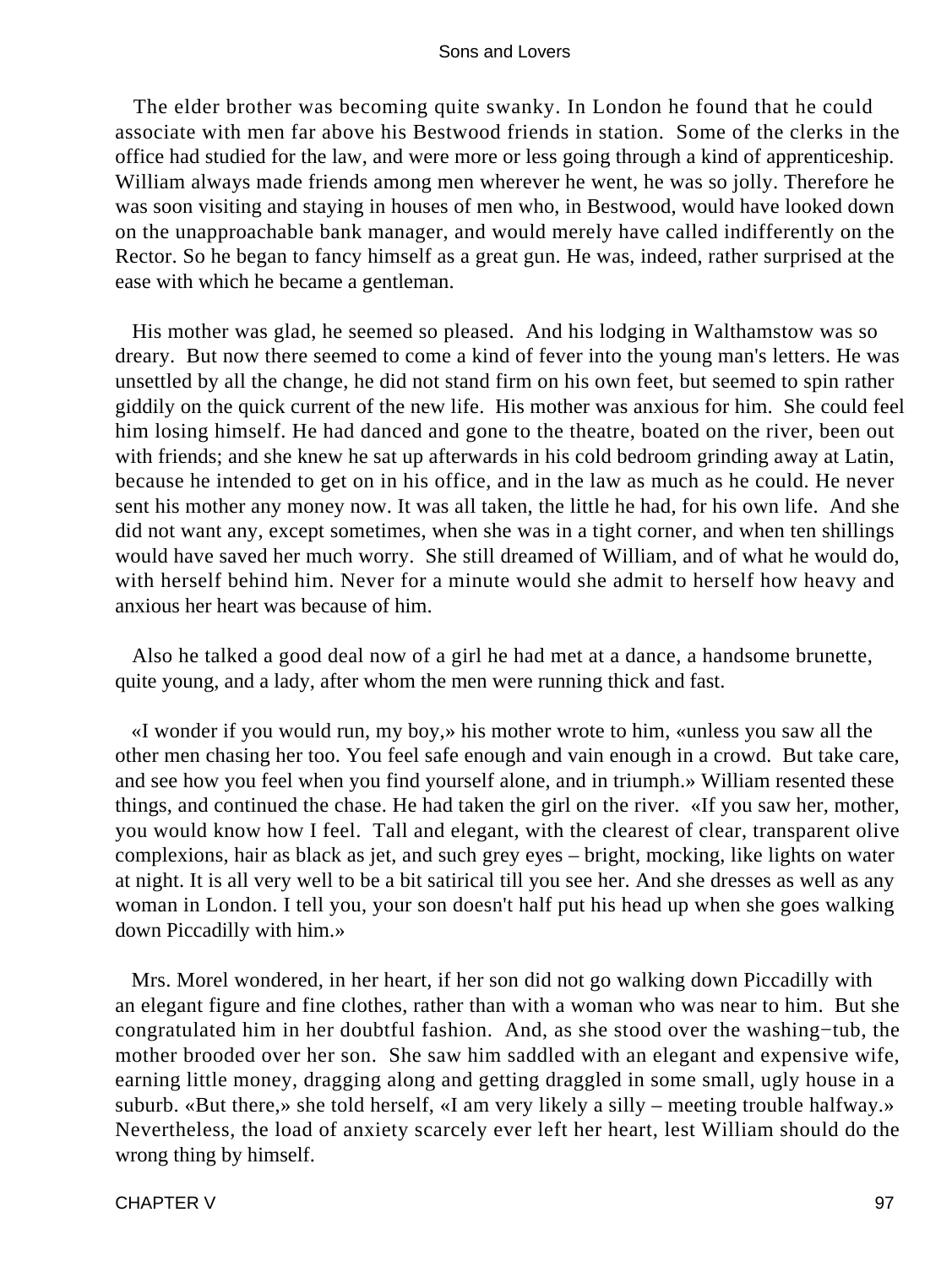Presently, Paul was bidden call upon Thomas Jordan, Manufacturer of Surgical Appliances, at 21, Spaniel Row, Nottingham. Mrs. Morel was all joy.

 «There, you see!» she cried, her eyes shining. «You've only written four letters, and the third is answered. You're lucky, my boy, as I always said you were.»

 Paul looked at the picture of a wooden leg, adorned with elastic stockings and other appliances, that figured on Mr. Jordan's notepaper, and he felt alarmed. He had not known that elastic stockings existed. And he seemed to feel the business world, with its regulated system of values, and its impersonality, and he dreaded it. It seemed monstrous also that a business could be run on wooden legs.

 Mother and son set off together one Tuesday morning. It was August and blazing hot. Paul walked with something screwed up tight inside him. He would have suffered much physical pain rather than this unreasonable suffering at being exposed to strangers, to be accepted or rejected. Yet he chattered away with his mother. He would never have confessed to her how he suffered over these things, and she only partly guessed. She was gay, like a sweetheart. She stood in front of the ticket−office at Bestwood, and Paul watched her take from her purse the money for the tickets. As he saw her hands in their old black kid gloves getting the silver out of the worn purse, his heart contracted with pain of love of her.

 She was quite excited, and quite gay. He suffered because she **WOULD** talk aloud in presence of the other travellers.

 «Now look at that silly cow!» she said, «careering round as if it thought it was a circus.»

«It's most likely a bottfly,» he said very low.

«A what?» she asked brightly and unashamed.

 They thought a while. He was sensible all the time of having her opposite him. Suddenly their eyes met, and she smiled to him – a rare, intimate smile, beautiful with brightness and love. Then each looked out of the window.

 The sixteen slow miles of railway journey passed. The mother and son walked down Station Street, feeling the excitement of lovers having an adventure together. In Carrington Street they stopped to hang over the parapet and look at the barges on the canal below.

 «It's just like Venice,» he said, seeing the sunshine on the water that lay between high factory walls.

«Perhaps,» she answered, smiling.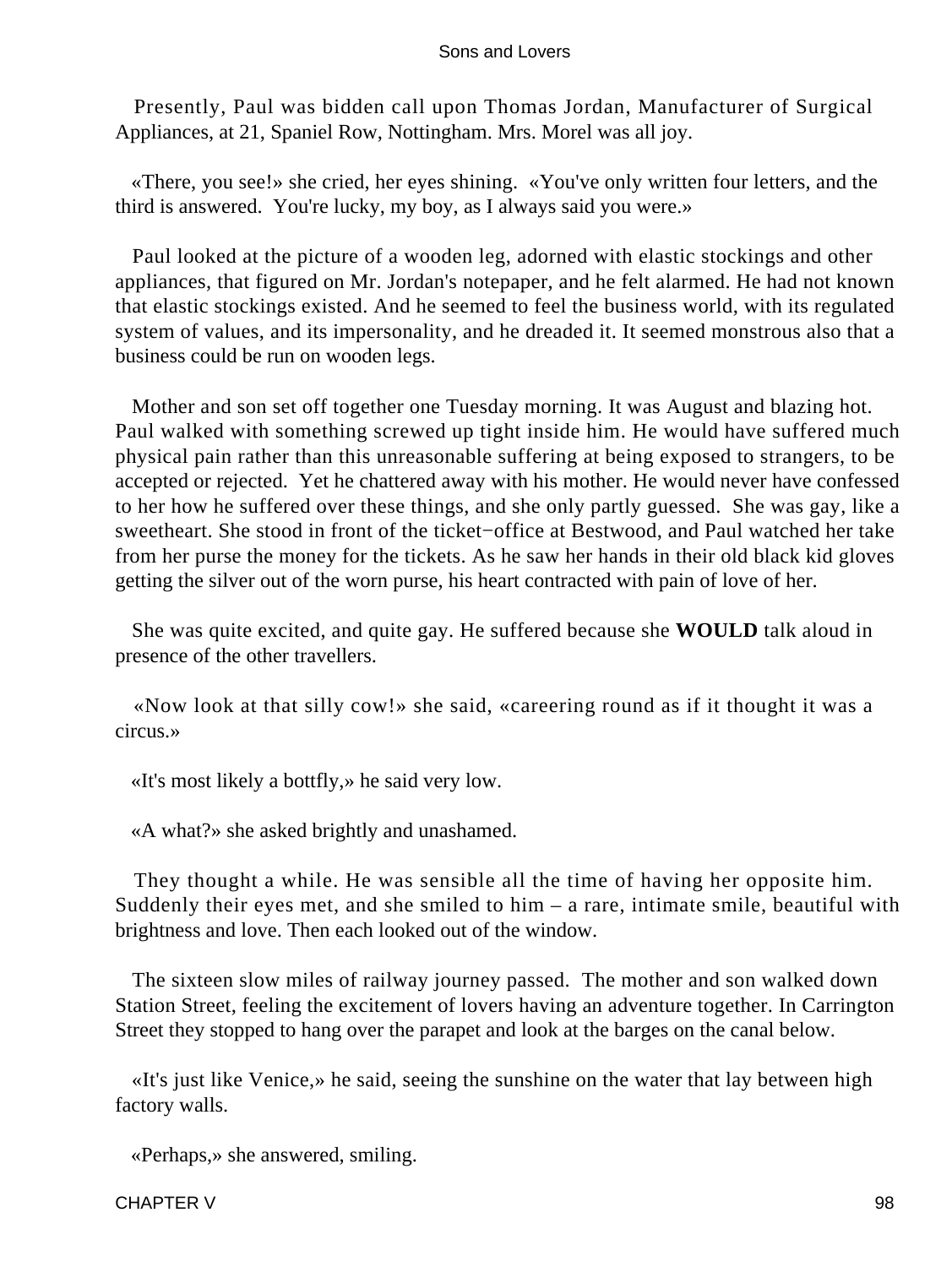They enjoyed the shops immensely.

 «Now you see that blouse,» she would say, «wouldn't that just suit our Annie? And for one−and−eleven−three. Isn't that cheap?»

«And made of needlework as well,» he said.

«Yes.»

 They had plenty of time, so they did not hurry. The town was strange and delightful to them. But the boy was tied up inside in a knot of apprehension. He dreaded the interview with Thomas Jordan.

 It was nearly eleven o'clock by St. Peter's Church. They turned up a narrow street that led to the Castle. It was gloomy and old−fashioned, having low dark shops and dark green house doors with brass knockers, and yellow−ochred doorsteps projecting on to the pavement; then another old shop whose small window looked like a cunning, half−shut eye. Mother and son went cautiously, looking everywhere for «Thomas Jordan and Son». It was like hunting in some wild place. They were on tiptoe of excitement.

 Suddenly they spied a big, dark archway, in which were names of various firms, Thomas Jordan among them.

«Here it is!» said Mrs. Morel. «But now **WHERE** is it?»

 They looked round. On one side was a queer, dark, cardboard factory, on the other a Commercial Hotel.

«It's up the entry,» said Paul.

 And they ventured under the archway, as into the jaws of the dragon. They emerged into a wide yard, like a well, with buildings all round. It was littered with straw and boxes, and cardboard. The sunshine actually caught one crate whose straw was streaming on to the yard like gold. But elsewhere the place was like a pit. There were several doors, and two flights of steps. Straight in front, on a dirty glass door at the top of a staircase, loomed the ominous words «Thomas Jordan and Son – Surgical Appliances.» Mrs. Morel went first, her son followed her. Charles I mounted his scaffold with a lighter heart than had Paul Morel as he followed his mother up the dirty steps to the dirty door.

 She pushed open the door, and stood in pleased surprise. In front of her was a big warehouse, with creamy paper parcels everywhere, and clerks, with their shirt−sleeves rolled back, were going about in an at−home sort of way. The light was subdued, the glossy cream parcels seemed luminous, the counters were of dark brown wood. All was quiet and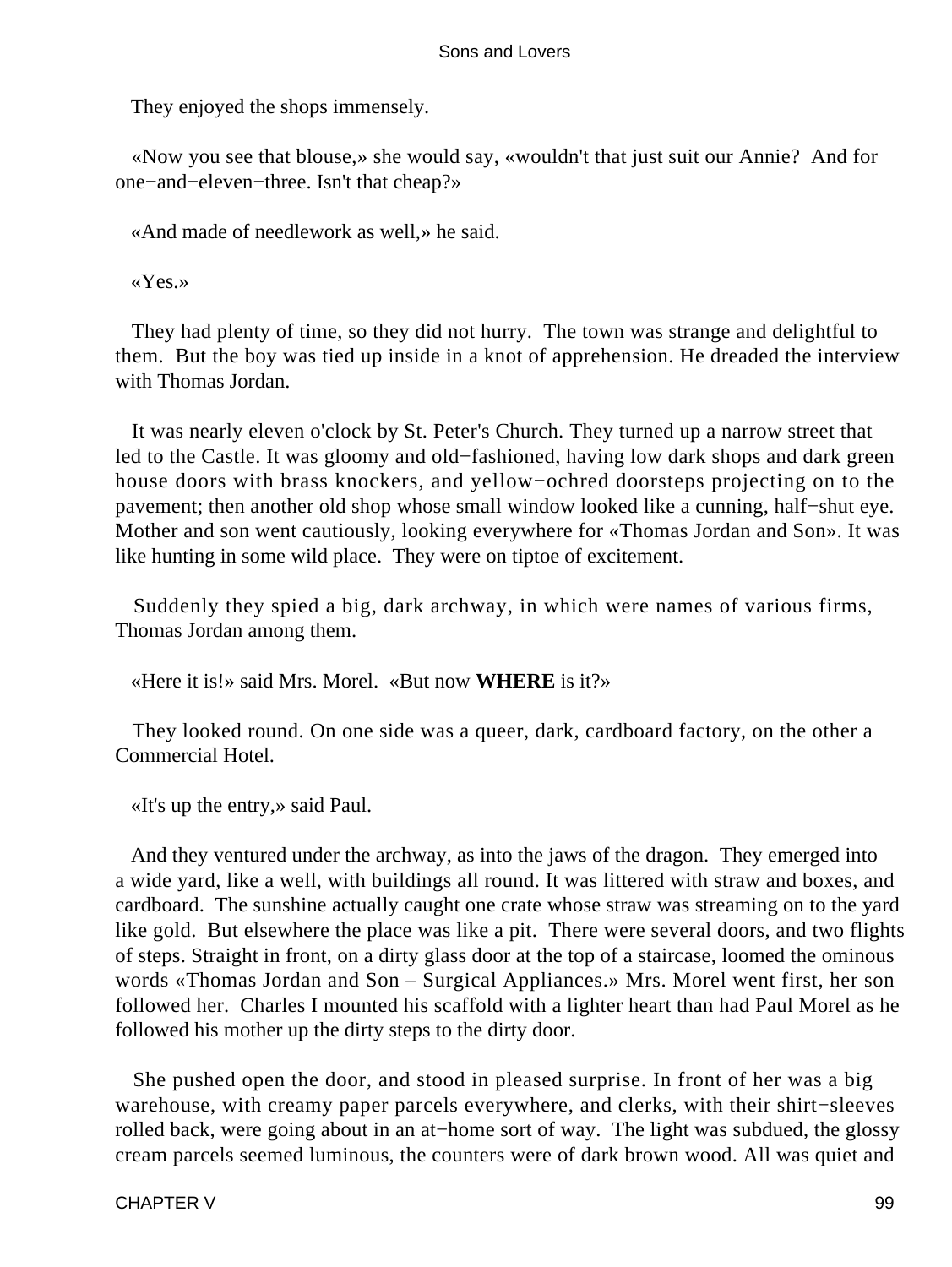very homely. Mrs. Morel took two steps forward, then waited. Paul stood behind her. She had on her Sunday bonnet and a black veil; he wore a boy's broad white collar and a Norfolk suit.

 One of the clerks looked up. He was thin and tall, with a small face. His way of looking was alert. Then he glanced round to the other end of the room, where was a glass office. And then he came forward. He did not say anything, but leaned in a gentle, inquiring fashion towards Mrs. Morel.

«Can I see Mr. Jordan?» she asked.

«I'll fetch him,» answered the young man.

 He went down to the glass office. A red−faced, white−whiskered old man looked up. He reminded Paul of a pomeranian dog. Then the same little man came up the room. He had short legs, was rather stout, and wore an alpaca jacket. So, with one ear up, as it were, he came stoutly and inquiringly down the room.

 «Good−morning!» he said, hesitating before Mrs. Morel, in doubt as to whether she were a customer or not.

«Good−morning. I came with my son, Paul Morel. You asked him to call this morning.»

 «Come this way,» said Mr. Jordan, in a rather snappy little manner intended to be businesslike.

 They followed the manufacturer into a grubby little room, upholstered in black American leather, glossy with the rubbing of many customers. On the table was a pile of trusses, yellow wash−leather hoops tangled together. They looked new and living. Paul sniffed the odour of new wash−leather. He wondered what the things were. By this time he was so much stunned that he only noticed the outside things.

 «Sit down!» said Mr. Jordan, irritably pointing Mrs. Morel to a horse−hair chair. She sat on the edge in an uncertain fashion. Then the little old man fidgeted and found a paper.

 «Did you write this letter?» he snapped, thrusting what Paul recognised as his own notepaper in front of him.

«Yes,» he answered.

 At that moment he was occupied in two ways: first, in feeling guilty for telling a lie, since William had composed the letter; second, in wondering why his letter seemed so strange and different, in the fat, red hand of the man, from what it had been when it lay on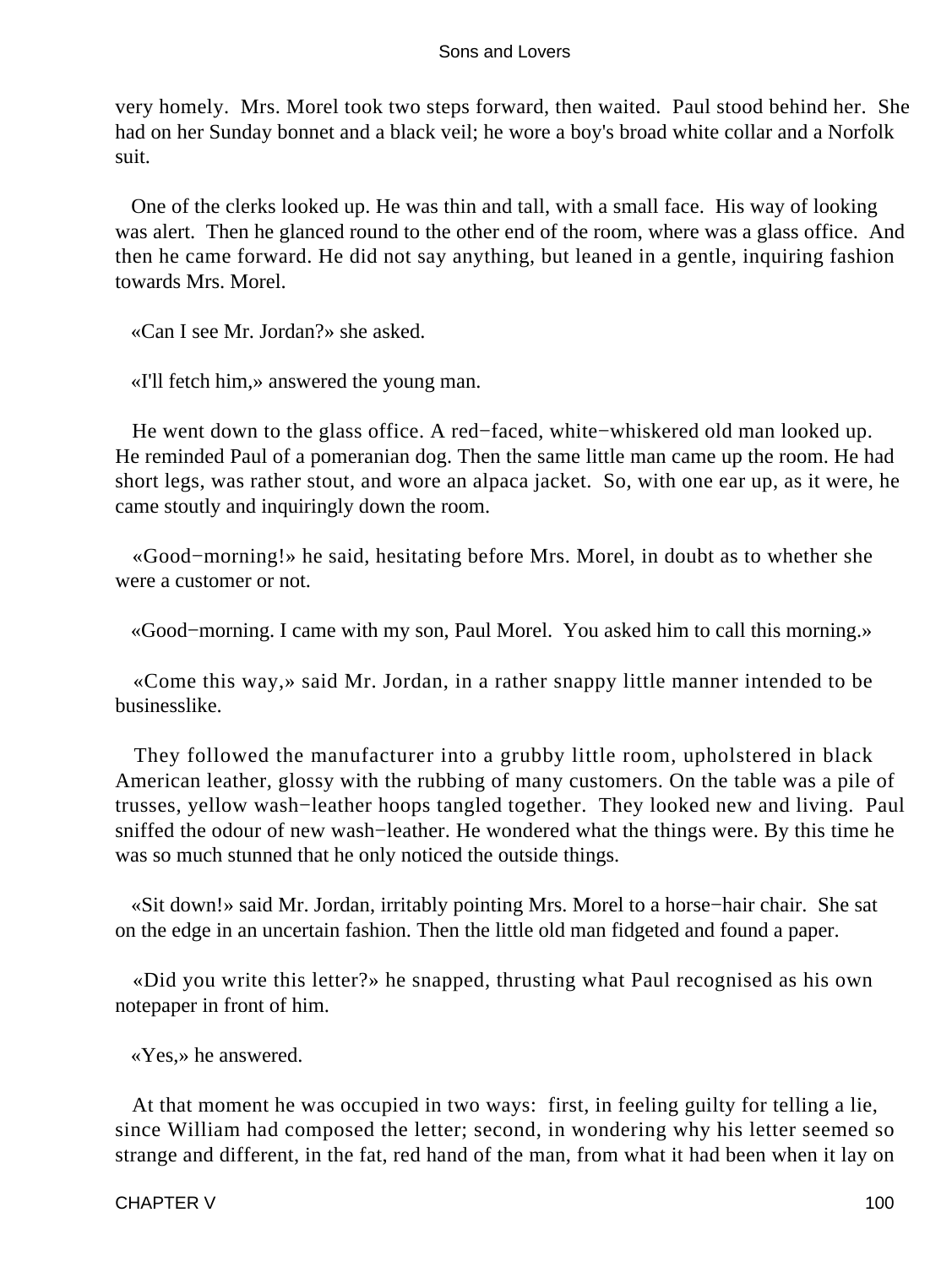the kitchen table. It was like part of himself, gone astray. He resented the way the man held it.

«Where did you learn to write?» said the old man crossly.

Paul merely looked at him shamedly, and did not answer.

 «He **IS a** bad writer,» put in Mrs. Morel apologetically. Then she pushed up her veil. Paul hated her for not being prouder with this common little man, and he loved her face clear of the veil.

«And you say you know French?» inquired the little man, still sharply.

«Yes,» said Paul.

«What school did you go to?»

«The Board−school.»

«And did you learn it there?»

 $\alpha$ No – I –  $\rightarrow$  The boy went crimson and got no farther.

«His godfather gave him lessons,» said Mrs. Morel, half pleading and rather distant.

 Mr. Jordan hesitated. Then, in his irritable manner – he always seemed to keep his hands ready for action – he pulled another sheet of paper from his pocket, unfolded it. The paper made a crackling noise. He handed it to Paul.

«Read that,» he said.

 It was a note in French, in thin, flimsy foreign handwriting that the boy could not decipher. He stared blankly at the paper.

 «'Monsieur,'» he began; then he looked in great confusion at Mr. Jordan. «It's the – it's the  $-\rightarrow$ 

 He wanted to say «handwriting», but his wits would no longer work even sufficiently to supply him with the word. Feeling an utter fool, and hating Mr. Jordan, he turned desperately to the paper again.

«'Sir, – Please send me' – er – er – I can't tell the – er – 'two pairs – gris fil bas – grey thread stockings' –  $er - er - 'sans - without' - er - I can't tell the words - er - 'doigts -$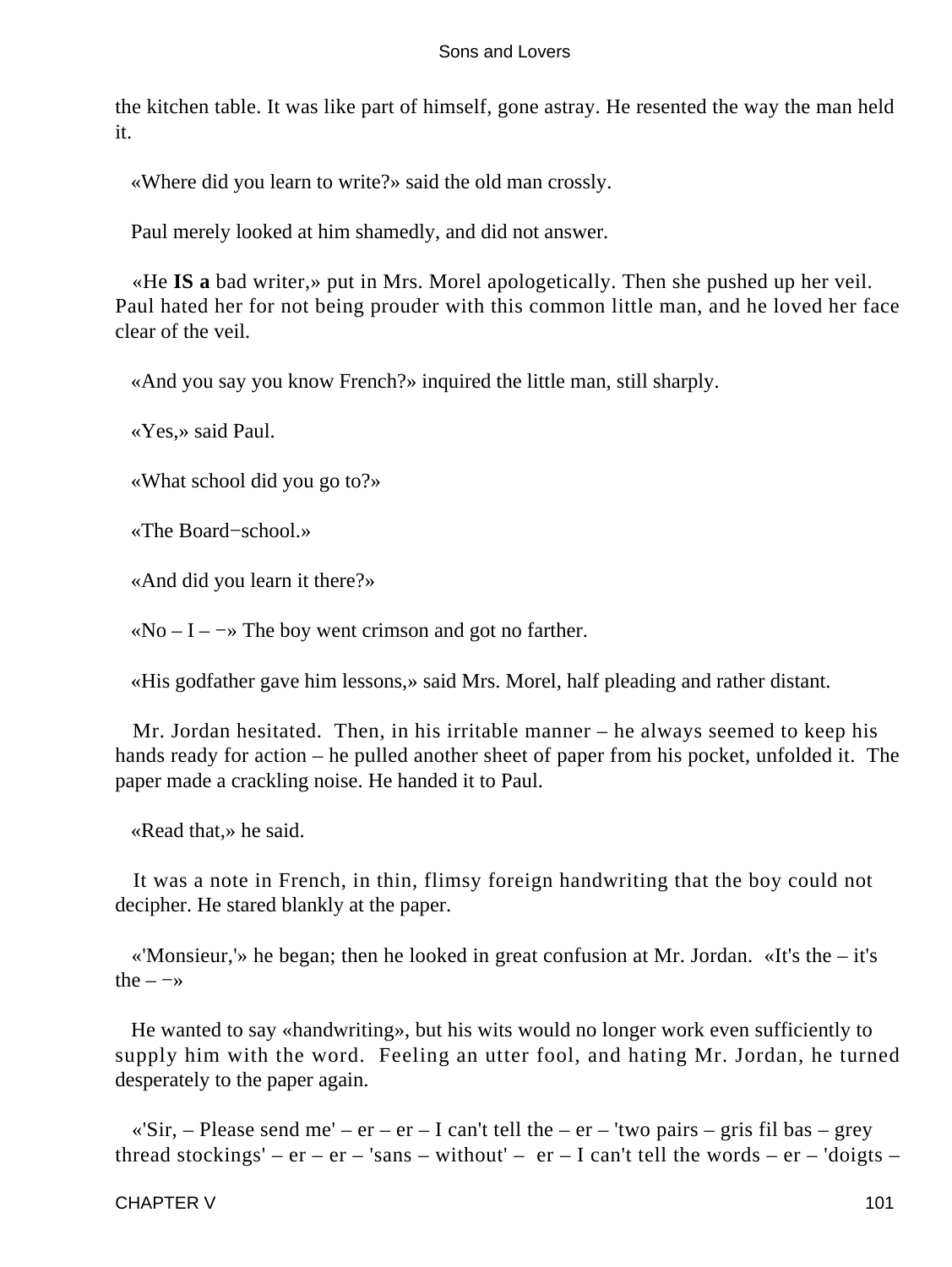fingers' –  $er - I$  can't tell the –  $\rightarrow$ 

 He wanted to say «handwriting», but the word still refused to come. Seeing him stuck, Mr. Jordan snatched the paper from him.

«'Please send by return two pairs grey thread stockings without TOES.'»

«Well,» flashed Paul, «'doigts' means 'fingers' – as well – as a rule – −»

 The little man looked at him. He did not know whether «doigts» meant «fingers»; he knew that for all HIS purposes it meant «toes».

«Fingers to stockings!» he snapped.

«Well, it **DOES** mean fingers,» the boy persisted.

 He hated the little man, who made such a clod of him. Mr. Jordan looked at the pale, stupid, defiant boy, then at the mother, who sat quiet and with that peculiar shut−off look of the poor who have to depend on the favour of others.

«And when could he come?» he asked.

«Well,» said Mrs. Morel, «as soon as you wish. He has finished school now.»

«He would live in Bestwood?»

 $\langle$  Yes; but he could be in – at the station – at quarter to eight.»

«H'm!»

 It ended by Paul's being engaged as junior spiral clerk at eight shillings a week. The boy did not open his mouth to say another word, after having insisted that «doigts» meant «fingers». He followed his mother down the stairs. She looked at him with her bright blue eyes full of love and joy.

«I think you'll like it,» she said.

 «'Doigts' does mean 'fingers', mother, and it was the writing. I couldn't read the writing.»

 «Never mind, my boy. I'm sure he'll be all right, and you won't see much of him. Wasn't that first young fellow nice? I'm sure you'll like them.»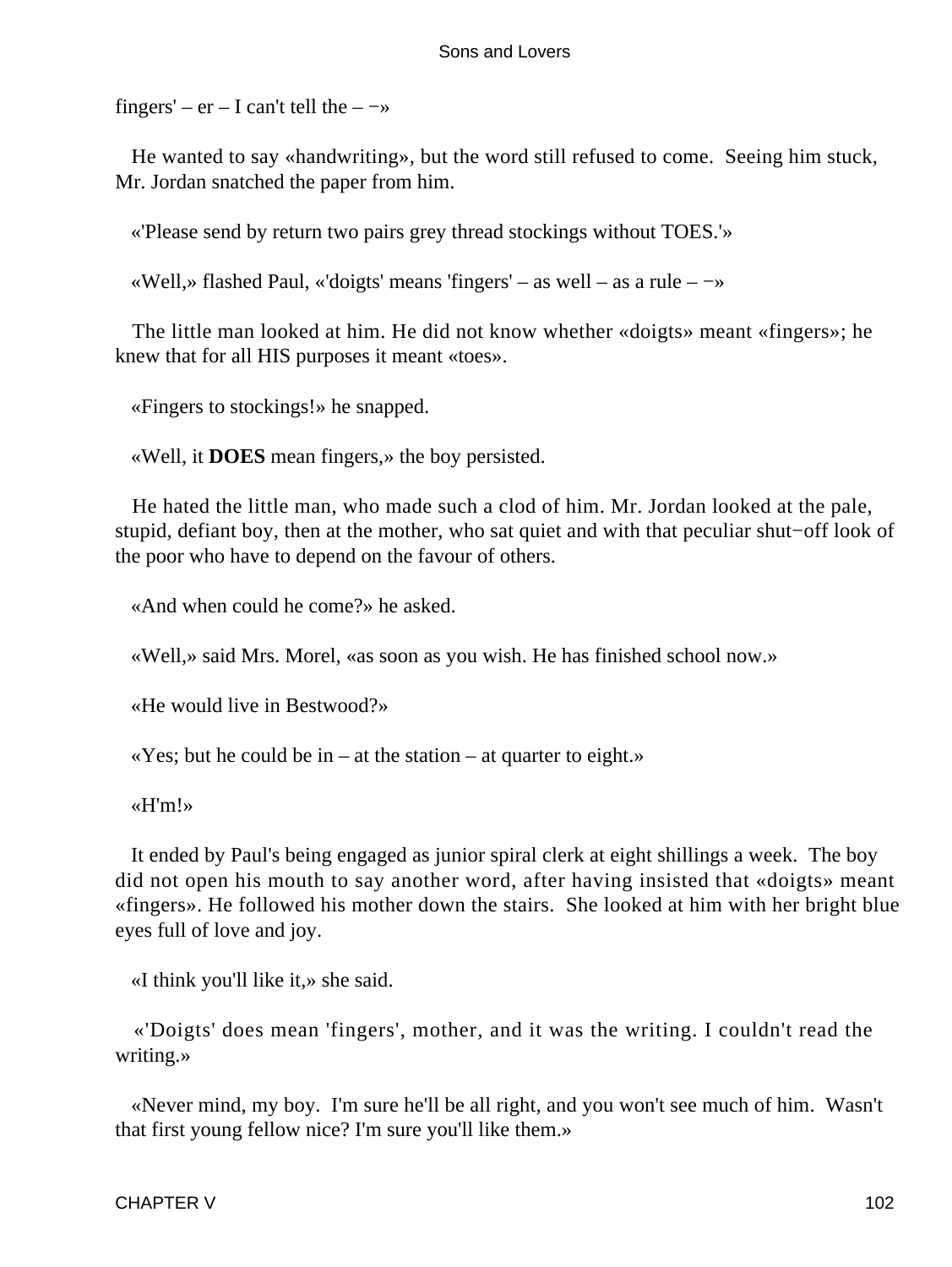«But wasn't Mr. Jordan common, mother? Does he own it all?»

 «I suppose he was a workman who has got on,» she said. «You mustn't mind people so much. They're not being disagreeable to YOU – it's their way. You always think people are meaning things for you. But they don't.»

 It was very sunny. Over the big desolate space of the market−place the blue sky shimmered, and the granite cobbles of the paving glistened. Shops down the Long Row were deep in obscurity, and the shadow was full of colour. Just where the horse trams trundled across the market was a row of fruit stalls, with fruit blazing in the sun – apples and piles of reddish oranges, small green−gage plums and bananas. There was a warm scent of fruit as mother and son passed. Gradually his feeling of ignominy and of rage sank.

«Where should we go for dinner?» asked the mother.

 It was felt to be a reckless extravagance. Paul had only been in an eating−house once or twice in his life, and then only to have a cup of tea and a bun. Most of the people of Bestwood considered that tea and bread−and−butter, and perhaps potted beef, was all they could afford to eat in Nottingham. Real cooked dinner was considered great extravagance. Paul felt rather guilty.

 They found a place that looked quite cheap. But when Mrs. Morel scanned the bill of fare, her heart was heavy, things were so dear. So she ordered kidney−pies and potatoes as the cheapest available dish.

«We oughtn't to have come here, mother,» said Paul.

«Never mind,» she said. «We won't come again.»

She insisted on his having a small currant tart, because he liked sweets.

«I don't want it, mother,» he pleaded.

«Yes,» she insisted; «you'll have it.»

 And she looked round for the waitress. But the waitress was busy, and Mrs. Morel did not like to bother her then. So the mother and son waited for the girl's pleasure, whilst she flirted among the men.

 «Brazen hussy!» said Mrs. Morel to Paul. «Look now, she's taking that man HIS pudding, and he came long after us.»

«It doesn't matter, mother,» said Paul.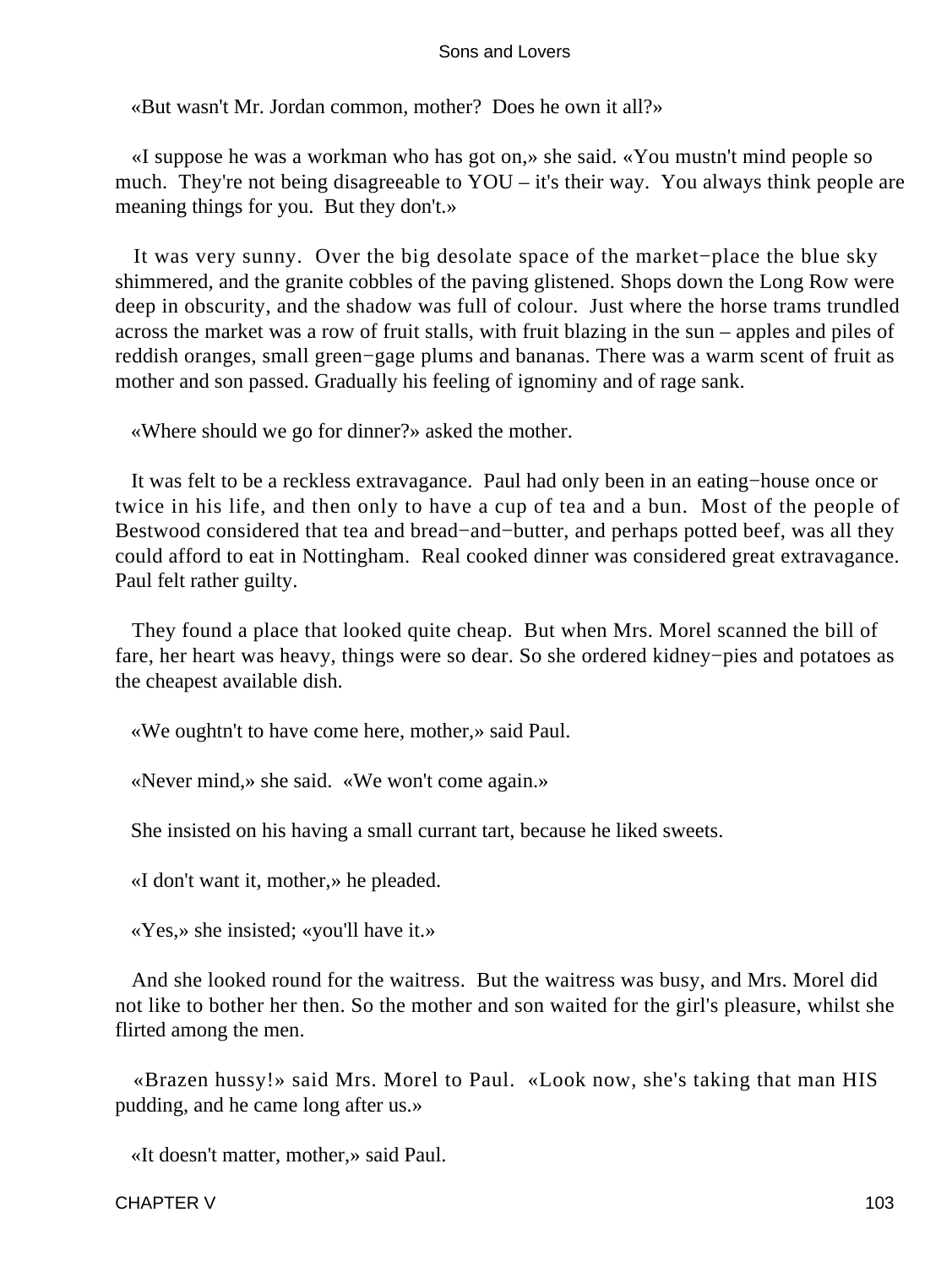Mrs. Morel was angry. But she was too poor, and her orders were too meagre, so that she had not the courage to insist on her rights just then. They waited and waited.

«Should we go, mother?» he said.

Then Mrs. Morel stood up. The girl was passing near.

«Will you bring one currant tart?» said Mrs. Morel clearly.

The girl looked round insolently.

«Directly,» she said.

«We have waited quite long enough,» said Mrs. Morel.

 In a moment the girl came back with the tart. Mrs. Morel asked coldly for the bill. Paul wanted to sink through the floor. He marvelled at his mother's hardness. He knew that only years of battling had taught her to insist even so little on her rights. She shrank as much as he.

 «It's the last time I go **THERE** for anything!» she declared, when they were outside the place, thankful to be clear.

«We'll go,» she said, «and look at Keep's and Boot's, and one or two places, shall we?»

 They had discussions over the pictures, and Mrs. Morel wanted to buy him a little sable brush that be hankered after. But this indulgence he refused. He stood in front of milliners' shops and drapers' shops almost bored, but content for her to be interested. They wandered on.

 «Now, just look at those black grapes!» she said. «They make your mouth water. I've wanted some of those for years, but I s'll have to wait a bit before I get them.»

Then she rejoiced in the florists, standing in the doorway sniffing.

«Oh! oh! Isn't it simply lovely!»

 Paul saw, in the darkness of the shop, an elegant young lady in black peering over the counter curiously.

«They're looking at you,» he said, trying to draw his mother away.

«But what is it?» she exclaimed, refusing to be moved.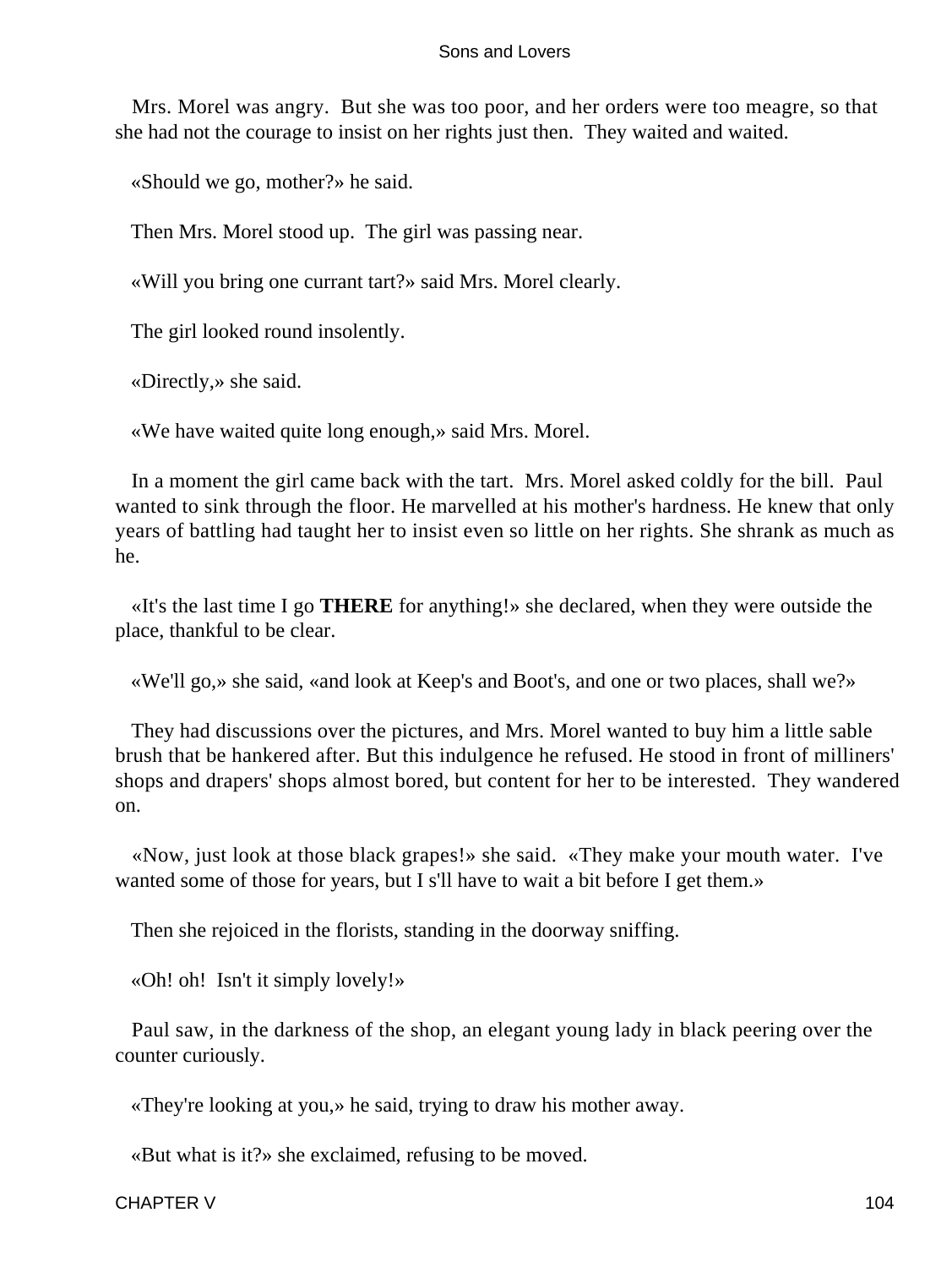«Stocks!» he answered, sniffing hastily. «Look, there's a tubful.»

«So there is – red and white. But really, I never knew stocks to smell like it!» And, to his great relief, she moved out of the doorway, but only to stand in front of the window.

 «Paul!» she cried to him, who was trying to get out of sight of the elegant young lady in black – the shop−girl. «Paul! Just look here!»

He came reluctantly back.

«Now, just look at that fuchsia!» she exclaimed, pointing.

 «H'm!» He made a curious, interested sound. «You'd think every second as the flowers was going to fall off, they hang so big an' heavy.»

«And such an abundance!» she cried.

«And the way they drop downwards with their threads and knots!»

«Yes!» she exclaimed. «Lovely!»

«I wonder who'll buy it!» he said.

«I wonder!» she answered. «Not us.»

«It would die in our parlour.»

 «Yes, beastly cold, sunless hole; it kills every bit of a plant you put in, and the kitchen chokes them to death.»

 They bought a few things, and set off towards the station. Looking up the canal, through the dark pass of the buildings, they saw the Castle on its bluff of brown, green−bushed rock, in a positive miracle of delicate sunshine.

 «Won't it be nice for me to come out at dinner−times?» said Paul. «I can go all round here and see everything. I s'll love it.»

«You will,» assented his mother.

 He had spent a perfect afternoon with his mother. They arrived home in the mellow evening, happy, and glowing, and tired.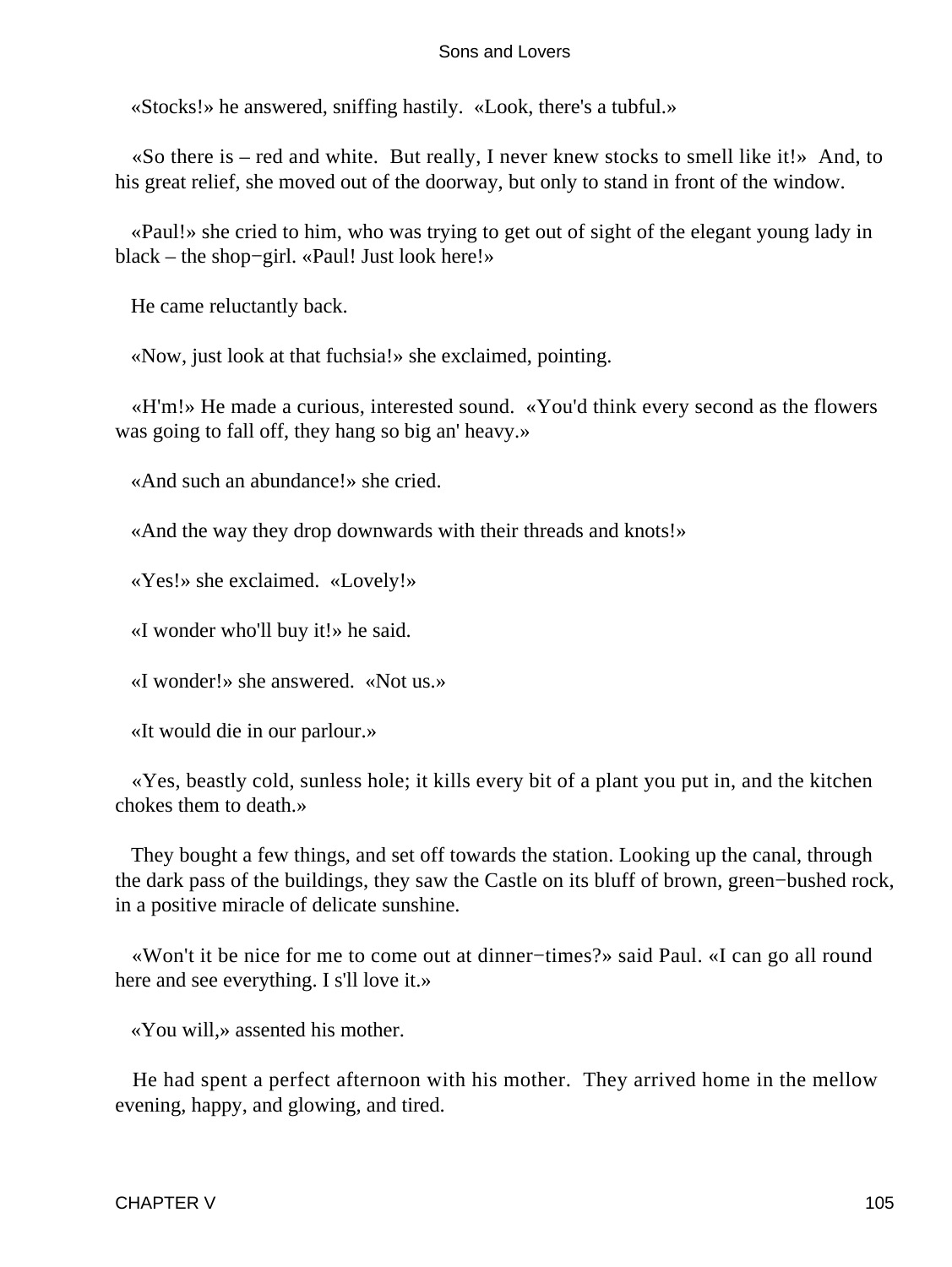In the morning he filled in the form for his season−ticket and took it to the station. When he got back, his mother was just beginning to wash the floor. He sat crouched up on the sofa.

«He says it'll be here on Saturday,» he said.

«And how much will it be?»

«About one pound eleven,» he said.

She went on washing her floor in silence.

«Is it a lot?» he asked.

«It's no more than I thought,» she answered.

«An' I s'll earn eight shillings a week,» he said.

She did not answer, but went on with her work. At last she said:

 «That William promised me, when he went to London, as he'd give me a pound a month. He has given me ten shillings – twice; and now I know he hasn't a farthing if I asked him. Not that I want it. Only just now you'd think he might be able to help with this ticket, which I'd never expected.»

«He earns a lot,» said Paul.

 «He earns a hundred and thirty pounds. But they're all alike. They're large in promises, but it's precious little fulfilment you get.»

«He spends over fifty shillings a week on himself,» said Paul.

 «And I keep this house on less than thirty,» she replied; «and am supposed to find money for extras. But they don't care about helping you, once they've gone. He'd rather spend it on that dressed−up creature.»

«She should have her own money if she's so grand,» said Paul.

 «She should, but she hasn't. I asked him. And I know he doesn't buy her a gold bangle for nothing. I wonder whoever bought **ME a** gold bangle.»

William was succeeding with his «Gipsy», as he called her. He asked the girl – her name was Louisa Lily Denys Western – for a photograph to send to his mother. The photo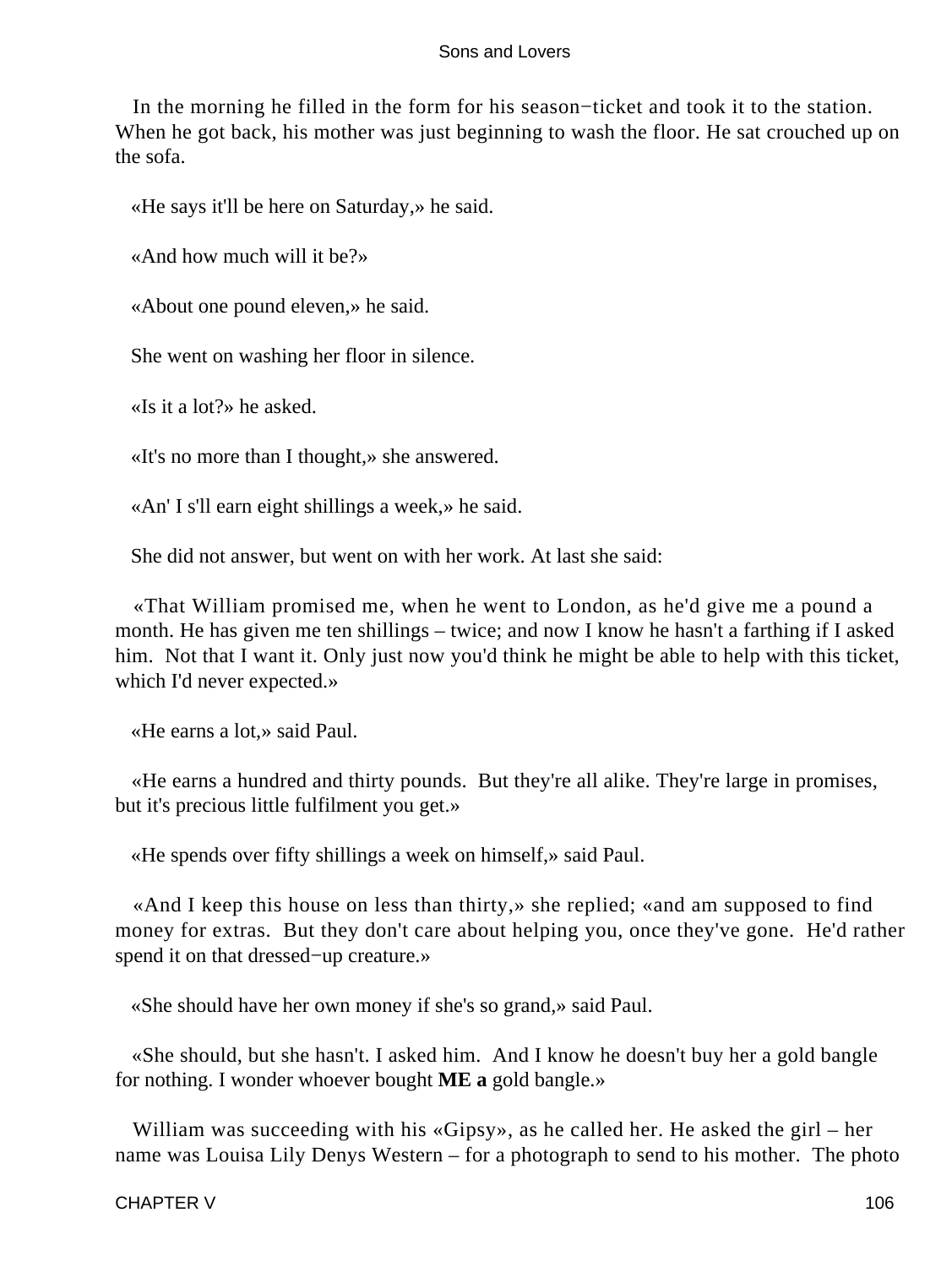came – a handsome brunette, taken in profile, smirking slightly – and, it might be, quite naked, for on the photograph not a scrap of clothing was to be seen, only a naked bust.

 «Yes,» wrote Mrs. Morel to her son, «the photograph of Louie is very striking, and I can see she must be attractive. But do you think, my boy, it was very good taste of a girl to give her young man that photo to send to his mother – the first? Certainly the shoulders are beautiful, as you say. But I hardly expected to see so much of them at the first view.»

 Morel found the photograph standing on the chiffonier in the parlour. He came out with it between his thick thumb and finger.

«Who dost reckon this is?» he asked of his wife.

«It's the girl our William is going with,» replied Mrs. Morel.

 «H'm! 'Er's a bright spark, from th' look on 'er, an' one as wunna do him owermuch good neither. Who is she?»

«Her name is Louisa Lily Denys Western.»

«An' come again to−morrer!» exclaimed the miner. «An' is 'er an actress?»

«She is not. She's supposed to be a lady.»

 «I'll bet!» he exclaimed, still staring at the photo. «A lady, is she? An' how much does she reckon ter keep up this sort o' game on?»

 «On nothing. She lives with an old aunt, whom she hates, and takes what bit of money's given her.»

 «H'm!» said Morel, laying down the photograph. «Then he's a fool to ha' ta'en up wi' such a one as that.»

 «Dear Mater,» William replied. «I'm sorry you didn't like the photograph. It never occurred to me when I sent it, that you mightn't think it decent. However, I told Gyp that it didn't quite suit your prim and proper notions, so she's going to send you another, that I hope will please you better. She's always being photographed; in fact, the photographers ask her if they may take her for nothing.»

 Presently the new photograph came, with a little silly note from the girl. This time the young lady was seen in a black satin evening bodice, cut square, with little puff sleeves, and black lace hanging down her beautiful arms.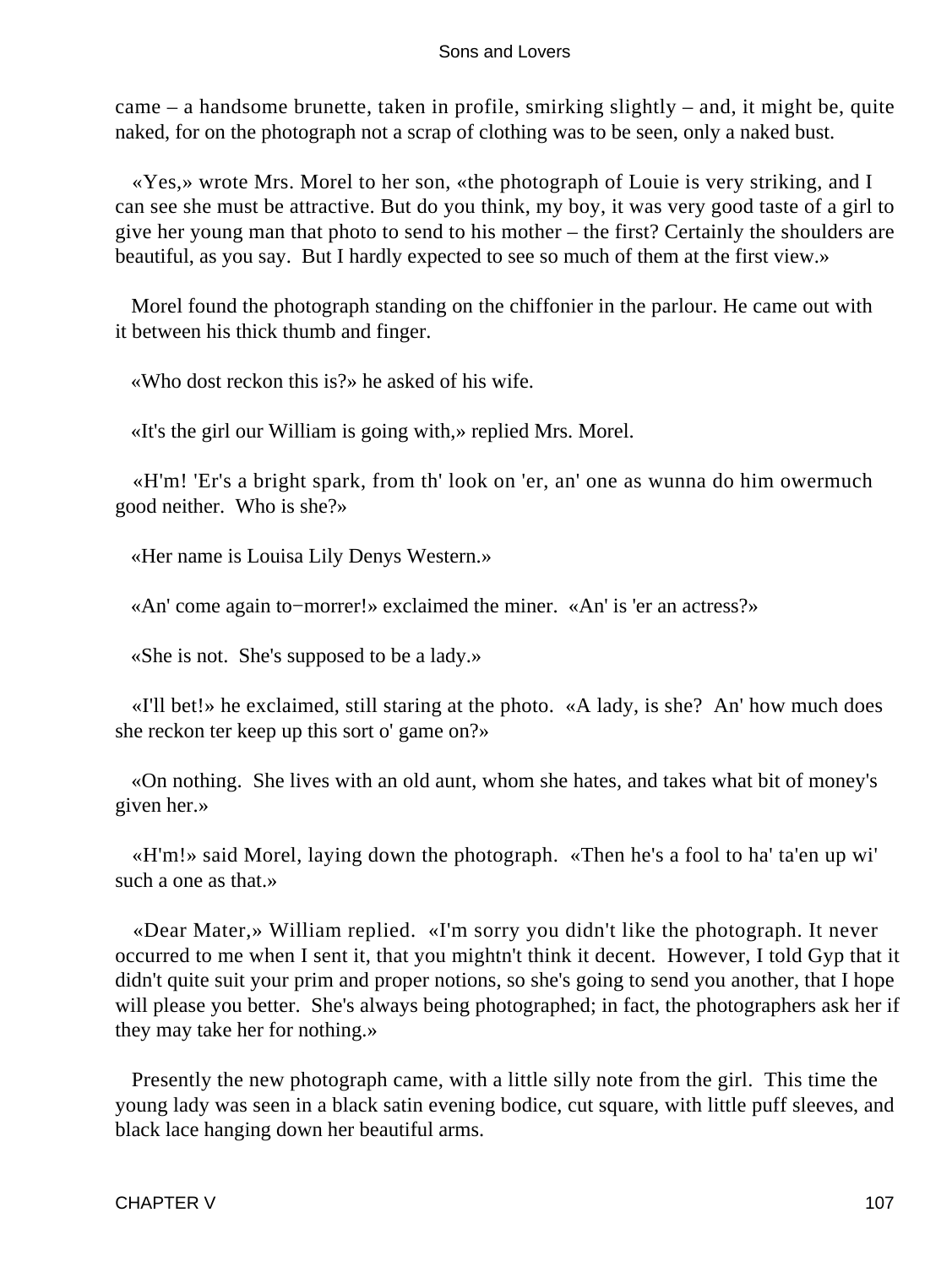«I wonder if she ever wears anything except evening clothes,» said Mrs. Morel sarcastically. «I'm sure I ought to be impressed.»

 «You are disagreeable, mother,» said Paul. «I think the first one with bare shoulders is lovely.»

«Do you?» answered his mother. «Well, I don't.»

 On the Monday morning the boy got up at six to start work. He had the season−ticket, which had cost such bitterness, in his waistcoat pocket. He loved it with its bars of yellow across. His mother packed his dinner in a small, shut−up basket, and he set off at a quarter to seven to catch the 7.15 train. Mrs. Morel came to the entry–end to see him off.

 It was a perfect morning. From the ash tree the slender green fruits that the children call «pigeons» were twinkling gaily down on a little breeze, into the front gardens of the houses. The valley was full of a lustrous dark haze, through which the ripe corn shimmered, and in which the steam from Minton pit melted swiftly. Puffs of wind came. Paul looked over the high woods of Aldersley, where the country gleamed, and home had never pulled at him so powerfully.

«Good−morning, mother,» he said, smiling, but feeling very unhappy.

«Good−morning,» she replied cheerfully and tenderly.

 She stood in her white apron on the open road, watching him as he crossed the field. He had a small, compact body that looked full of life. She felt, as she saw him trudging over the field, that where he determined to go he would get. She thought of William. He would have leaped the fence instead of going round the stile. He was away in London, doing well. Paul would be working in Nottingham. Now she had two sons in the world. She could think of two places, great centres of industry, and feel that she had put a man into each of them, that these men would work out what SHE wanted; they were derived from her, they were of her, and their works also would be hers. All the morning long she thought of Paul.

 At eight o'clock he climbed the dismal stairs of Jordan's Surgical Appliance Factory, and stood helplessly against the first great parcel−rack, waiting for somebody to pick him up. The place was still not awake. Over the counters were great dust sheets. Two men only had arrived, and were heard talking in a corner, as they took off their coats and rolled up their shirt−sleeves. It was ten past eight. Evidently there was no rush of punctuality. Paul listened to the voices of the two clerks. Then he heard someone cough, and saw in the office at the end of the room an old, decaying clerk, in a round smoking−cap of black velvet embroidered with red and green, opening letters. He waited and waited. One of the junior clerks went to the old man, greeted him cheerily and loudly. Evidently the old «chief» was deaf. Then the young fellow came striding importantly down to his counter. He spied Paul.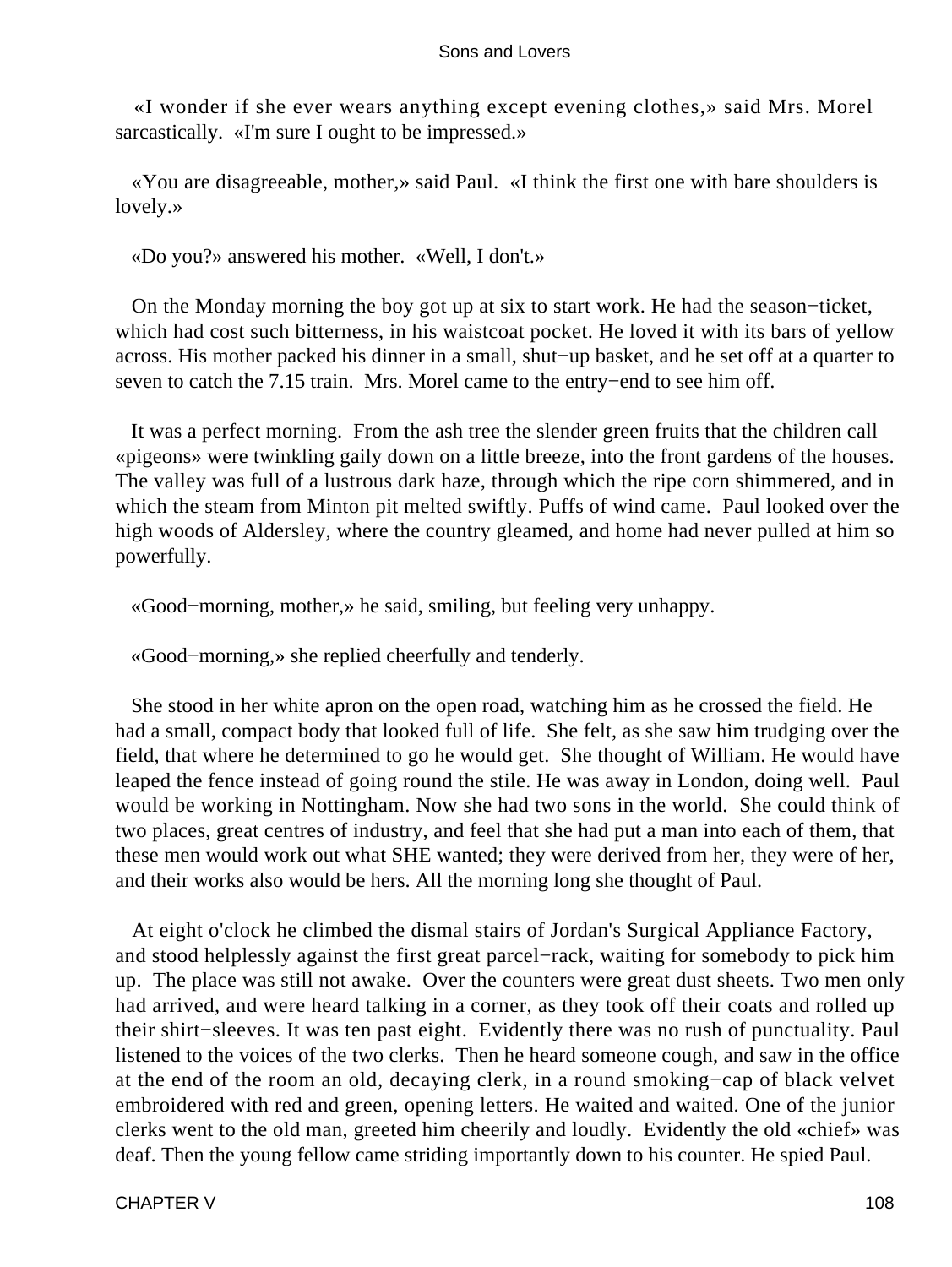«Hello!» he said. «You the new lad?»

«Yes,» said Paul.

«H'm! What's your name?»

«Paul Morel.»

«Paul Morel? All right, you come on round here.»

 Paul followed him round the rectangle of counters. The room was second storey. It had a great hole in the middle of the floor, fenced as with a wall of counters, and down this wide shaft the lifts went, and the light for the bottom storey. Also there was a corresponding big, oblong hole in the ceiling, and one could see above, over the fence of the top floor, some machinery; and right away overhead was the glass roof, and all light for the three storeys came downwards, getting dimmer, so that it was always night on the ground floor and rather gloomy on the second floor. The factory was the top floor, the warehouse the second, the storehouse the ground floor. It was an insanitary, ancient place.

Paul was led round to a very dark corner.

 «This is the 'Spiral' corner,» said the clerk. «You're Spiral, with Pappleworth. He's your boss, but he's not come yet. He doesn't get here till half−past eight. So you can fetch the letters, if you like, from Mr. Melling down there.»

The young man pointed to the old clerk in the office.

«All right,» said Paul.

 «Here's a peg to hang your cap on. Here are your entry ledgers. Mr. Pappleworth won't be long.»

 And the thin young man stalked away with long, busy strides over the hollow wooden floor.

 After a minute or two Paul went down and stood in the door of the glass office. The old clerk in the smoking−cap looked down over the rim of his spectacles.

 «Good−morning,» he said, kindly and impressively. «You want the letters for the Spiral department, Thomas?»

 Paul resented being called «Thomas». But he took the letters and returned to his dark place, where the counter made an angle, where the great parcel−rack came to an end, and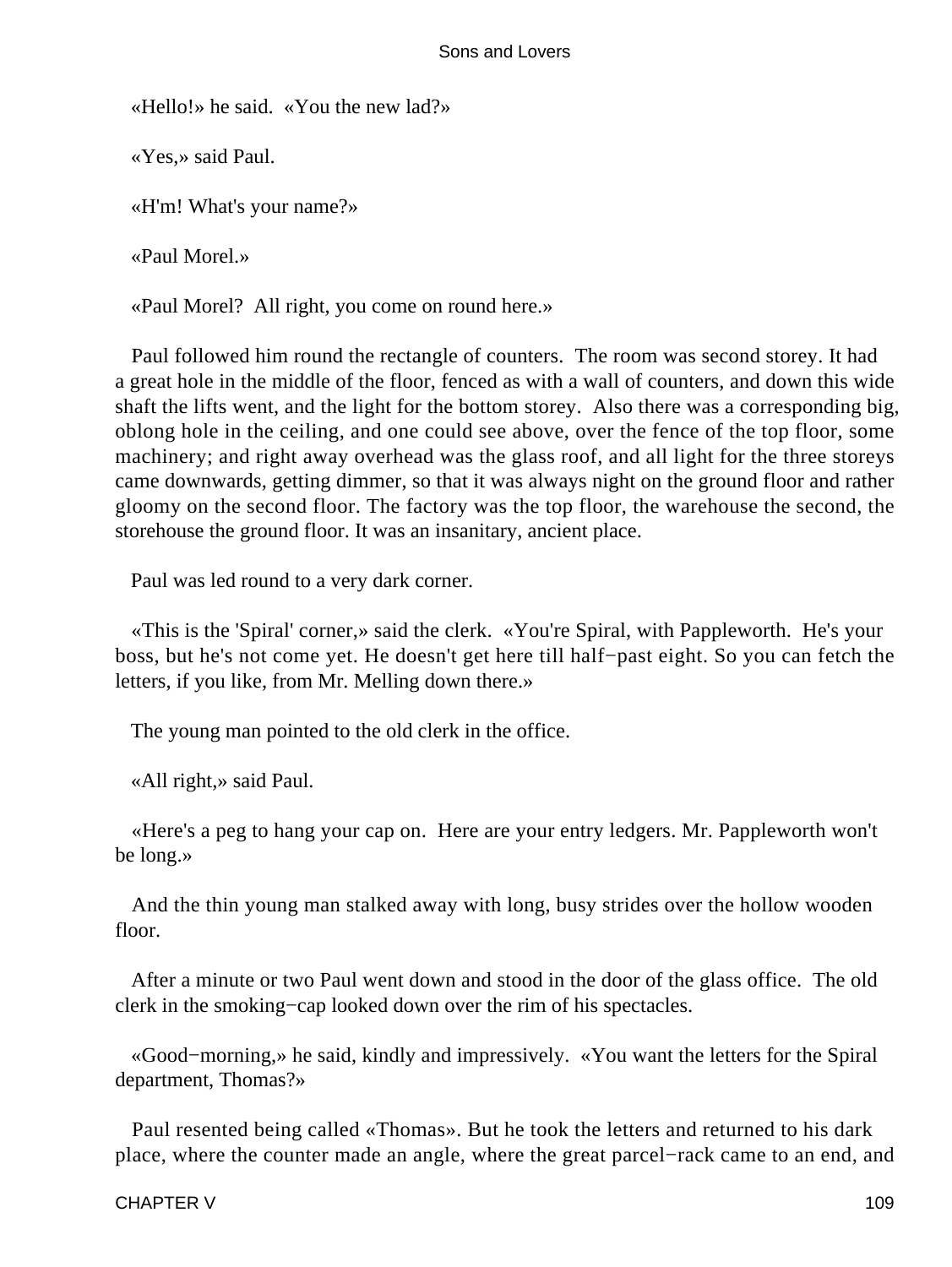where there were three doors in the corner. He sat on a high stool and read the letters – those whose handwriting was not too difficult. They ran as follows:

 «Will you please send me at once a pair of lady's silk spiral thigh−hose, without feet, such as I had from you last year; length, thigh to knee, etc.» Or, «Major Chamberlain wishes to repeat his previous order for a silk non−elastic suspensory bandage.»

 Many of these letters, some of them in French or Norwegian, were a great puzzle to the boy. He sat on his stool nervously awaiting the arrival of his «boss». He suffered tortures of shyness when, at half−past eight, the factory girls for upstairs trooped past him.

 Mr. Pappleworth arrived, chewing a chlorodyne gum, at about twenty to nine, when all the other men were at work. He was a thin, sallow man with a red nose, quick, staccato, and smartly but stiffly dressed. He was about thirty–six years old. There was something rather «doggy», rather smart, rather 'cute and shrewd, and something warm, and something slightly contemptible about him.

«You my new lad?» he said.

Paul stood up and said he was.

«Fetched the letters?»

Mr. Pappleworth gave a chew to his gum.

«Yes.»

«Copied 'em?»

«No.»

«Well, come on then, let's look slippy. Changed your coat?»

«No.»

 «You want to bring an old coat and leave it here.» He pronounced the last words with the chlorodyne gum between his side teeth. He vanished into the darkness behind the great parcel−rack, reappeared coatless, turning up a smart striped shirt−cuff over a thin and hairy arm. Then he slipped into his coat. Paul noticed how thin he was, and that his trousers were in folds behind. He seized a stool, dragged it beside the boy's, and sat down.

«Sit down,» he said.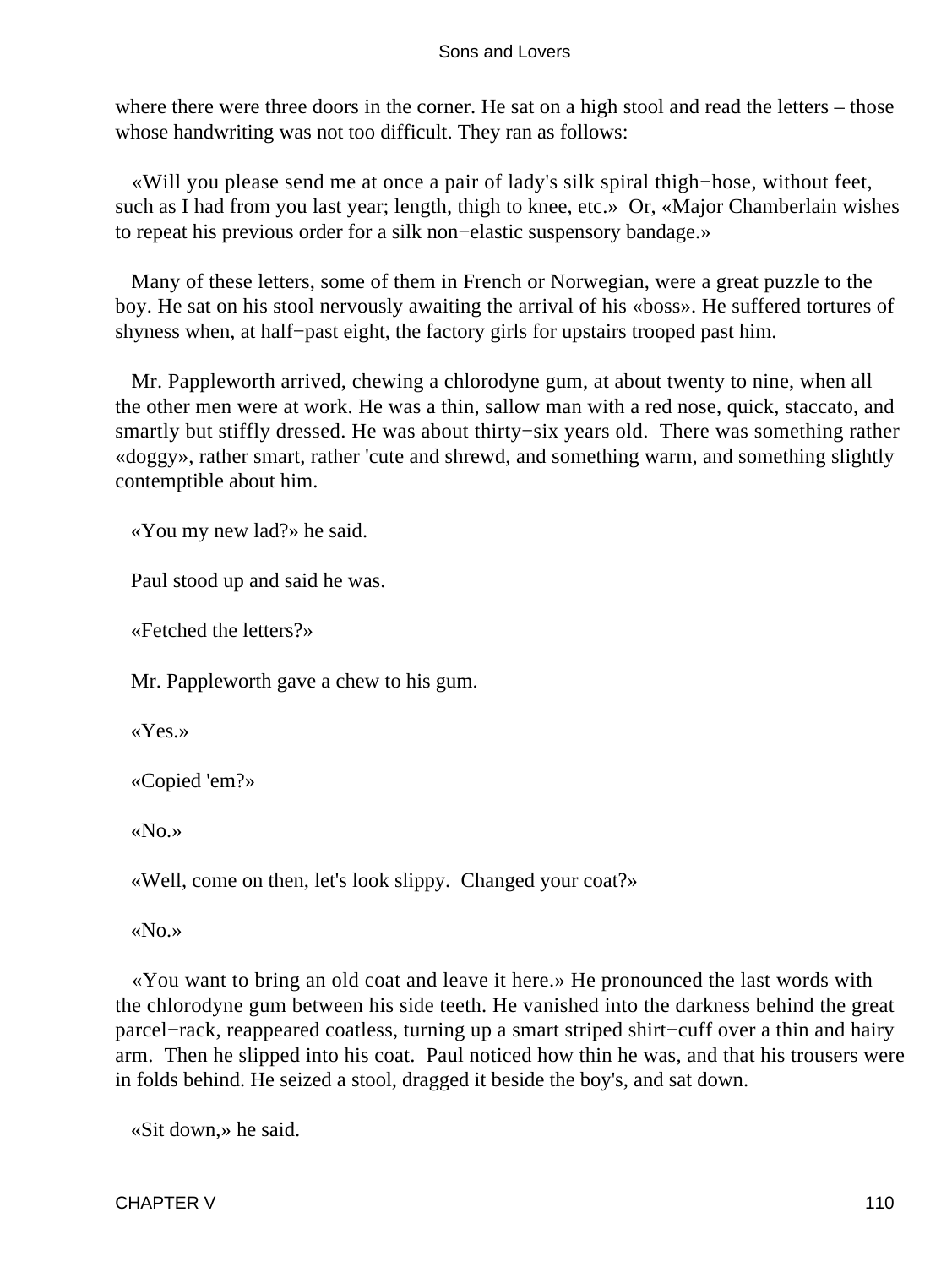Paul took a seat.

 Mr. Pappleworth was very close to him. The man seized the letters, snatched a long entry−book out of a rack in front of him, flung it open, seized a pen, and said:

 «Now look here. You want to copy these letters in here.» He sniffed twice, gave a quick chew at his gum, stared fixedly at a letter, then went very still and absorbed, and wrote the entry rapidly, in a beautiful flourishing hand. He glanced quickly at Paul.

«See that?»

«Yes.»

«Think you can do it all right?»

«Yes.»

«All right then, let's see you.»

 He sprang off his stool. Paul took a pen. Mr. Pappleworth disappeared. Paul rather liked copying the letters, but he wrote slowly, laboriously, and exceedingly badly. He was doing the fourth letter, and feeling quite busy and happy, when Mr. Pappleworth reappeared.

«Now then, how'r' yer getting on? Done 'em?»

He leaned over the boy's shoulder, chewing, and smelling of chlorodyne.

 «Strike my bob, lad, but you're a beautiful writer!» he exclaimed satirically. «Ne'er mind, how many h'yer done? Only three! I'd 'a eaten 'em. Get on, my lad, an' put numbers on 'em. Here, look! Get on!»

 Paul ground away at the letters, whilst Mr. Pappleworth fussed over various jobs. Suddenly the boy started as a shrill whistle sounded near his ear. Mr. Pappleworth came, took a plug out of a pipe, and said, in an amazingly cross and bossy voice:

«Yes?»

 Paul heard a faint voice, like a woman's, out of the mouth of the tube. He gazed in wonder, never having seen a speaking−tube before.

 «Well,» said Mr. Pappleworth disagreeably into the tube, «you'd better get some of your back work done, then.»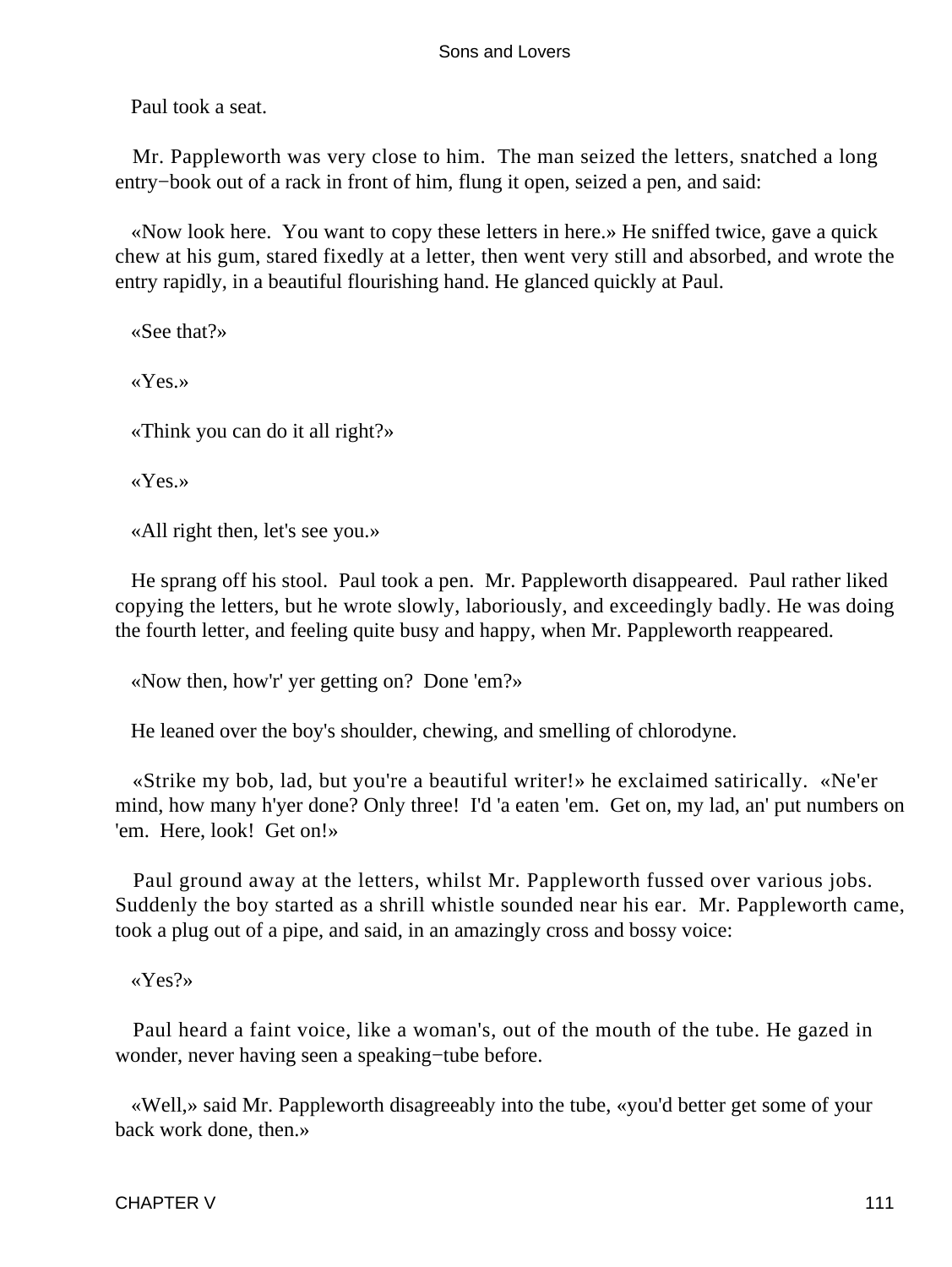Again the woman's tiny voice was heard, sounding pretty and cross.

 «I've not time to stand here while you talk,» said Mr. Pappleworth, and he pushed the plug into the tube.

 «Come, my lad,» he said imploringly to Paul, «there's Polly crying out for them orders. Can't you buck up a bit? Here, come out!»

 He took the book, to Paul's immense chagrin, and began the copying himself. He worked quickly and well. This done, he seized some strips of long yellow paper, about three inches wide, and made out the day's orders for the work−girls.

 «You'd better watch me,» he said to Paul, working all the while rapidly. Paul watched the weird little drawings of legs, and thighs, and ankles, with the strokes across and the numbers, and the few brief directions which his chief made upon the yellow paper. Then Mr. Pappleworth finished and jumped up.

 «Come on with me,» he said, and the yellow papers flying in his hands, he dashed through a door and down some stairs, into the basement where the gas was burning. They crossed the cold, damp storeroom, then a long, dreary room with a long table on trestles, into a smaller, cosy apartment, not very high, which had been built on to the main building. In this room a small woman with a red serge blouse, and her black hair done on top of her head, was waiting like a proud little bantam.

«Here y'are!» said Pappleworth.

 «I think it is 'here you are'!» exclaimed Polly. «The girls have been here nearly half an hour waiting. Just think of the time wasted!»

 «YOU think of getting your work done and not talking so much,» said Mr. Pappleworth. «You could ha' been finishing off.»

 «You know quite well we finished everything off on Saturday!» cried Pony, flying at him, her dark eyes flashing.

 «Tu−tu−tu−tu−terterter!» he mocked. «Here's your new lad. Don't ruin him as you did the last.»

 «As we did the last!» repeated Polly. «Yes, WE do a lot of ruining, we do. My word, a lad would **TAKE** some ruining after he'd been with you.»

«It's time for work now, not for talk,» said Mr. Pappleworth severely and coldly.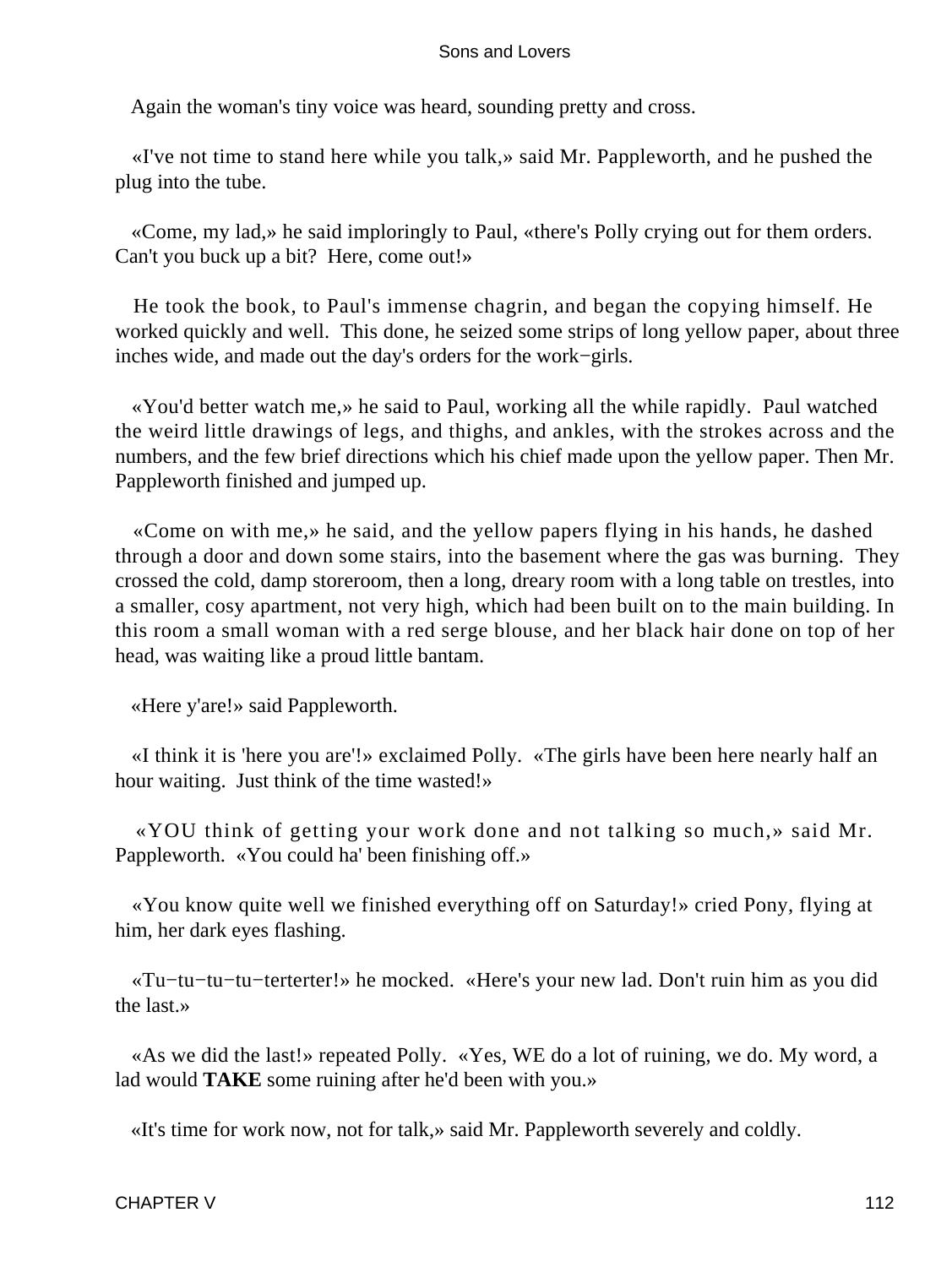«It was time for work some time back,» said Polly, marching away with her head in the air. She was an erect little body of forty.

 In that room were two round spiral machines on the bench under the window. Through the inner doorway was another longer room, with six more machines. A little group of girls, nicely dressed in white aprons, stood talking together.

«Have you nothing else to do but talk?» said Mr. Pappleworth.

«Only wait for you,» said one handsome girl, laughing.

 «Well, get on, get on,» he said. «Come on, my lad. You'll know your road down here again.»

 And Paul ran upstairs after his chief. He was given some checking and invoicing to do. He stood at the desk, labouring in his execrable handwriting. Presently Mr. Jordan came strutting down from the glass office and stood behind him, to the boy's great discomfort. Suddenly a red and fat finger was thrust on the form he was filling in.

«MR. J. A. Bates, Esquire!» exclaimed the cross voice just behind his ear.

 Paul looked at «Mr. J. A. Bates, Esquire» in his own vile writing, and wondered what was the matter now

 «Didn't they teach you any better **THAN** that while they were at it? If you put 'Mr.' you don't put Esquire'−a man can't be both at once.»

 The boy regretted his too−much generosity in disposing of honours, hesitated, and with trembling fingers, scratched out the «Mr.» Then all at once Mr. Jordan snatched away the invoice.

 «Make another! Are you going to send that to a gentleman?» And he tore up the blue form irritably.

Paul, his ears red with shame, began again. Still Mr. Jordan watched.

 «I don't know what they DO teach in schools. You'll have to write better than that. Lads learn nothing nowadays, but how to recite poetry and play the fiddle. Have you seen his writing?» he asked of Mr. Pappleworth.

«Yes; prime, isn't it?» replied Mr. Pappleworth indifferently.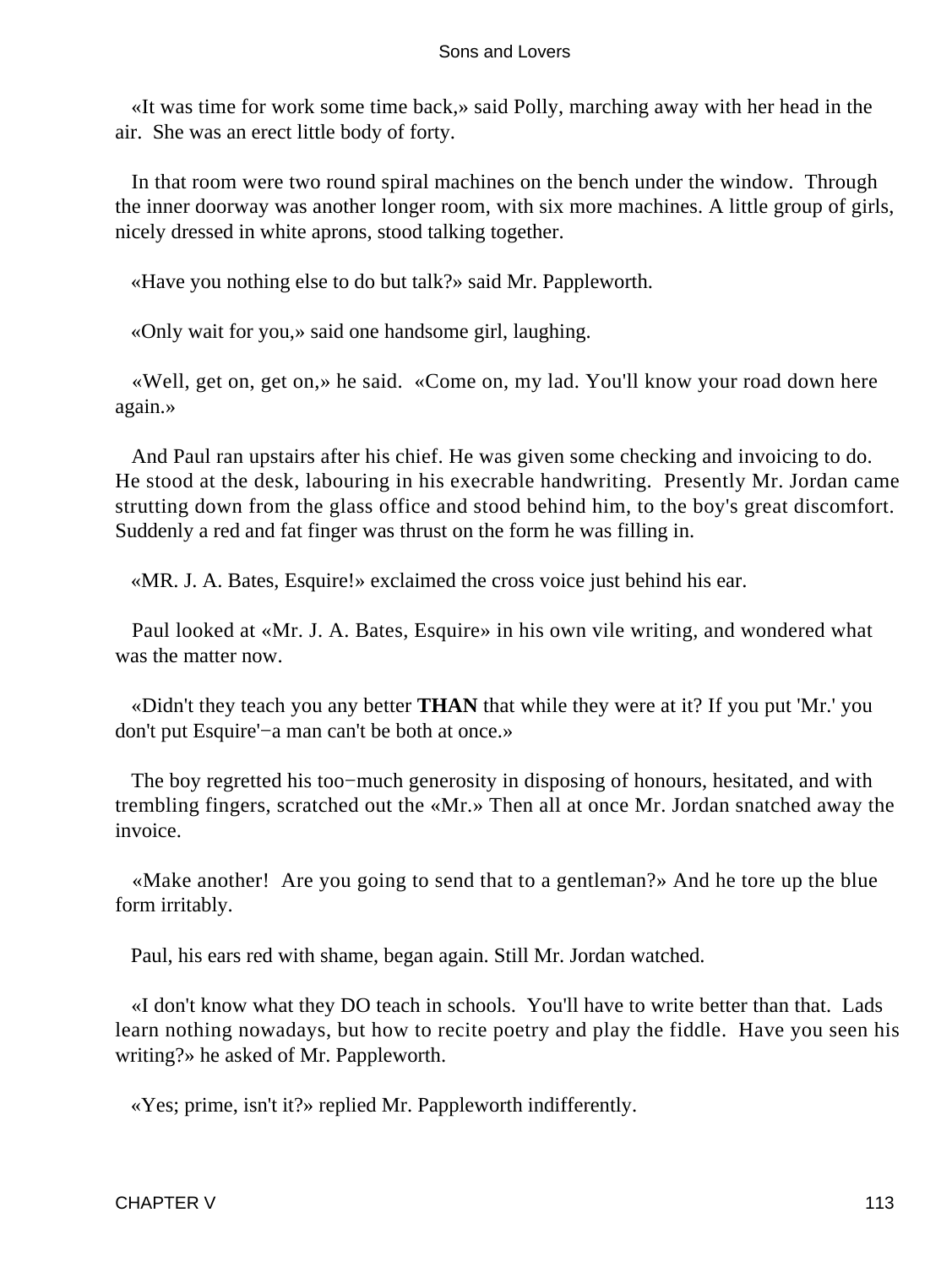Mr. Jordan gave a little grunt, not unamiable. Paul divined that his master's bark was worse than his bite. Indeed, the little manufacturer, although he spoke bad English, was quite gentleman enough to leave his men alone and to take no notice of trifles. But he knew he did not look like the boss and owner of the show, so he had to play his role of proprietor at first, to put things on a right footing.

«Let's see, WHAT'S your name?» asked Mr. Pappleworth of the boy.

«Paul Morel.»

It is curious that children suffer so much at having to pronounce their own names.

«Paul Morel, is it? All right, you Paul−Morel through them things there, and then – −»

 Mr. Pappleworth subsided on to a stool, and began writing. A girl came up from out of a door just behind, put some newly−pressed elastic web appliances on the counter, and returned. Mr. Pappleworth picked up the whitey−blue knee−band, examined it, and its yellow order−paper quickly, and put it on one side. Next was a flesh−pink «leg». He went through the few things, wrote out a couple of orders, and called to Paul to accompany him. This time they went through the door whence the girl had emerged. There Paul found himself at the top of a little wooden flight of steps, and below him saw a room with windows round two sides, and at the farther end half a dozen girls sitting bending over the benches in the light from the window, sewing. They were singing together «Two Little Girls in Blue». Hearing the door opened, they all turned round, to see Mr. Pappleworth and Paul looking down on them from the far end of the room. They stopped singing.

«Can't you make a bit less row?» said Mr. Pappleworth. «Folk'll think we keep cats.»

 A hunchback woman on a high stool turned her long, rather heavy face towards Mr. Pappleworth, and said, in a contralto voice:

«They're all tom−cats then.»

 In vain Mr. Pappleworth tried to be impressive for Paul's benefit. He descended the steps into the finishing−off room, and went to the hunchback Fanny. She had such a short body on her high stool that her head, with its great bands of bright brown hair, seemed over large, as did her pale, heavy face. She wore a dress of green−black cashmere, and her wrists, coming out of the narrow cuffs, were thin and flat, as she put down her work nervously. He showed her something that was wrong with a knee−cap.

 «Well,» she said, «you needn't come blaming it on to me. It's not my fault.» Her colour mounted to her cheek.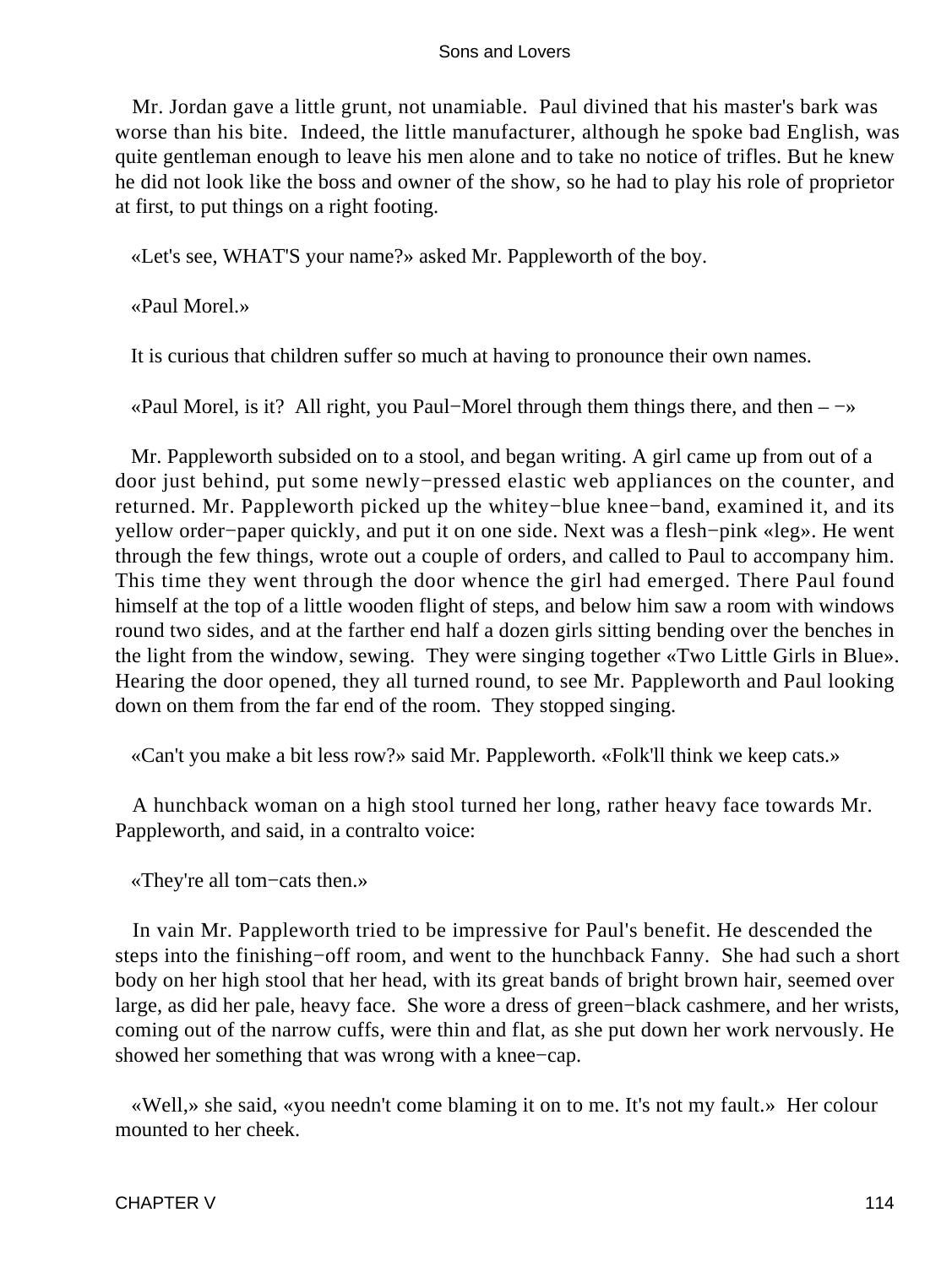«I never said it WAS your fault. Will you do as I tell you?» replied Mr. Pappleworth shortly.

 «You don't say it's my fault, but you'd like to make out as it was,» the hunchback woman cried, almost in tears. Then she snatched the knee−cap from her «boss», saying: «Yes, I'll do it for you, but you needn't be snappy.»

«Here's your new lad,» said Mr. Pappleworth.

Fanny turned, smiling very gently on Paul.

«Oh!» she said.

«Yes; don't make a softy of him between you.»

«It's not us as 'ud make a softy of him,» she said indignantly.

«Come on then, Paul,» said Mr. Pappleworth.

«Au revoy, Paul,» said one of the girls.

 There was a titter of laughter. Paul went out, blushing deeply, not having spoken a word.

 The day was very long. All morning the work−people were coming to speak to Mr. Pappleworth. Paul was writing or learning to make up parcels, ready for the midday post. At one o'clock, or, rather, at a quarter to one, Mr. Pappleworth disappeared to catch his train: he lived in the suburbs. At one o'clock, Paul, feeling very lost, took his dinner−basket down into the stockroom in the basement, that had the long table on trestles, and ate his meal hurriedly, alone in that cellar of gloom and desolation. Then he went out of doors. The brightness and the freedom of the streets made him feel adventurous and happy. But at two o'clock he was back in the corner of the big room. Soon the work−girls went trooping past, making remarks. It was the commoner girls who worked upstairs at the heavy tasks of truss−making and the finishing of artificial limbs. He waited for Mr. Pappleworth, not knowing what to do, sitting scribbling on the yellow order−paper. Mr. Pappleworth came at twenty minutes to three. Then he sat and gossiped with Paul, treating the boy entirely as an equal, even in age.

 In the afternoon there was never very much to do, unless it were near the week−end, and the accounts had to be made up. At five o'clock all the men went down into the dungeon with the table on trestles, and there they had tea, eating bread−and−butter on the bare, dirty boards, talking with the same kind of ugly haste and slovenliness with which they ate their meal. And yet upstairs the atmosphere among them was always jolly and clear. The cellar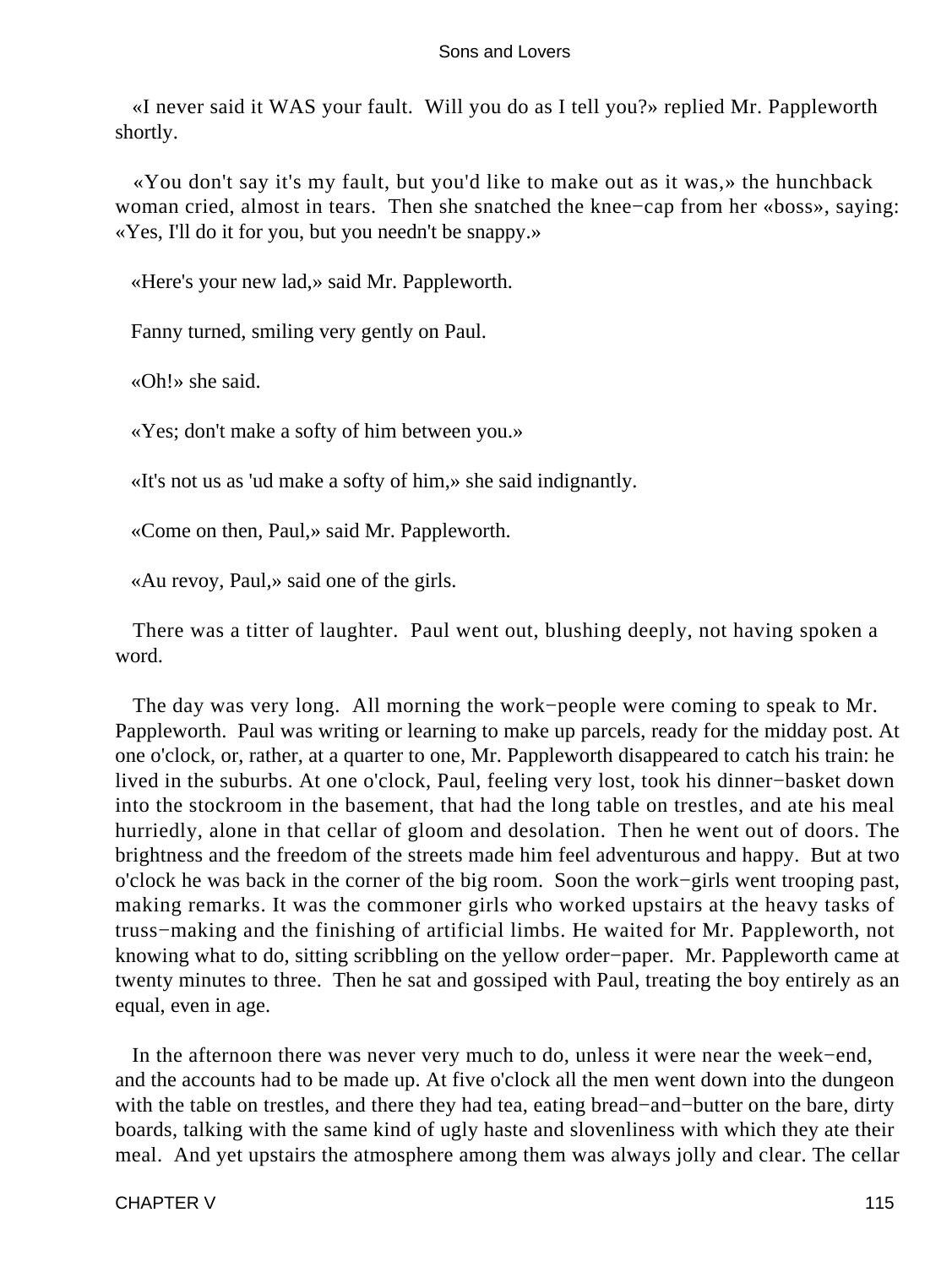and the trestles affected them.

 After tea, when all the gases were lighted, **WORK** went more briskly. There was the big evening post to get off. The hose came up warm and newly pressed from the workrooms. Paul had made out the invoices. Now he had the packing up and addressing to do, then he had to weigh his stock of parcels on the scales. Everywhere voices were calling weights, there was the chink of metal, the rapid snapping of string, the hurrying to old Mr. Melling for stamps. And at last the postman came with his sack, laughing and jolly. Then everything slacked off, and Paul took his dinner−basket and ran to the station to catch the eight−twenty train. The day in the factory was just twelve hours long.

 His mother sat waiting for him rather anxiously. He had to walk from Keston, so was not home until about twenty past nine. And he left the house before seven in the morning. Mrs. Morel was rather anxious about his health. But she herself had had to put up with so much that she expected her children to take the same odds. They must go through with what came. And Paul stayed at Jordan's, although all the time he was there his health suffered from the darkness and lack of air and the long hours.

 He came in pale and tired. His mother looked at him. She saw he was rather pleased, and her anxiety all went.

«Well, and how was it?» she asked.

 «Ever so funny, mother,» he replied. «You don't have to work a bit hard, and they're nice with you.»

«And did you get on all right?»

 «Yes: they only say my writing's bad. But Mr. Pappleworth – he's my man – said to Mr. Jordan I should be all right. I'm Spiral, mother; you must come and see. It's ever so nice.»

 Soon he liked Jordan's. Mr. Pappleworth, who had a certain «saloon bar» flavour about him, was always natural, and treated him as if he had been a comrade. Sometimes the «Spiral boss» was irritable, and chewed more lozenges than ever. Even then, however, he was not offensive, but one of those people who hurt themselves by their own irritability more than they hurt other people.

«Haven't you done that YET?» he would cry. «Go on, be a month of Sundays.»

Again, and Paul could understand him least then, he was jocular and in high spirits.

 «I'm going to bring my little Yorkshire terrier bitch tomorrow,» he said jubilantly to Paul.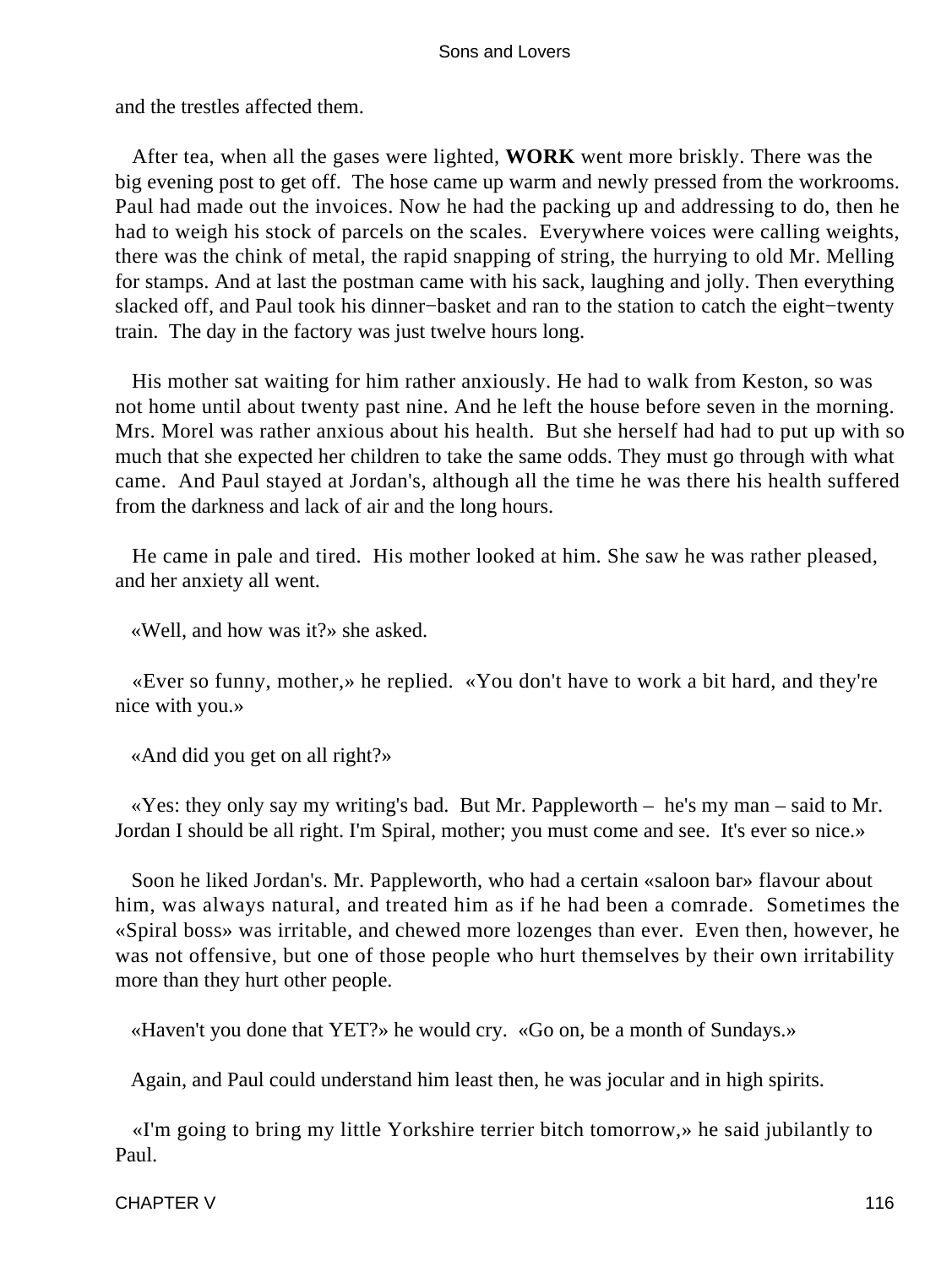«What's a Yorkshire terrier?»

 «DON'T know what a Yorkshire terrier is? DON'T **KNOW A YORKSHIRE** – −» Mr. Pappleworth was aghast.

«Is it a little silky one – colours of iron and rusty silver?»

 «THAT'S it, my lad. She's a gem. She's had five pounds' worth of pups already, and she's worth over seven pounds herself; and she doesn't weigh twenty ounces.»

 The next day the bitch came. She was a shivering, miserable morsel. Paul did not care for her; she seemed so like a wet rag that would never dry. Then a man called for her, and began to make coarse jokes. But Mr. Pappleworth nodded his head in the direction of the boy, and the talk went on sotto voce.

 Mr. Jordan only made one more excursion to watch Paul, and then the only fault he found was seeing the boy lay his pen on the counter.

 «Put your pen in your ear, if you're going to be a clerk. Pen in your ear!» And one day he said to the lad: «Why don't you hold your shoulders straighter? Come down here,» when he took him into the glass office and fitted him with special braces for keeping the shoulders square.

 But Paul liked the girls best. The men seemed common and rather dull. He liked them all, but they were uninteresting. Polly, the little brisk overseer downstairs, finding Paul eating in the cellar, asked him if she could cook him anything on her little stove. Next day his mother gave him a dish that could be heated up. He took it into the pleasant, clean room to Polly. And very soon it grew to be an established custom that he should have dinner with her. When he came in at eight in the morning he took his basket to her, and when he came down at one o'clock she had his dinner ready.

 He was not very tall, and pale, with thick chestnut hair, irregular features, and a wide, full mouth. She was like a small bird. He often called her a «robinet». Though naturally rather quiet, he would sit and chatter with her for hours telling her about his home. The girls all liked to hear him talk. They often gathered in a little circle while he sat on a bench, and held forth to them, laughing. Some of them regarded him as a curious little creature, so serious, yet so bright and jolly, and always so delicate in his way with them. They all liked him, and he adored them. Polly he felt he belonged to. Then Connie, with her mane of red hair, her face of apple−blossom, her murmuring voice, such a lady in her shabby black frock, appealed to his romantic side.

 «When you sit winding,» he said, «it looks as if you were spinning at a spinning−wheel – it looks ever so nice. You remind me of Elaine in the 'Idylls of the King'. I'd draw you if I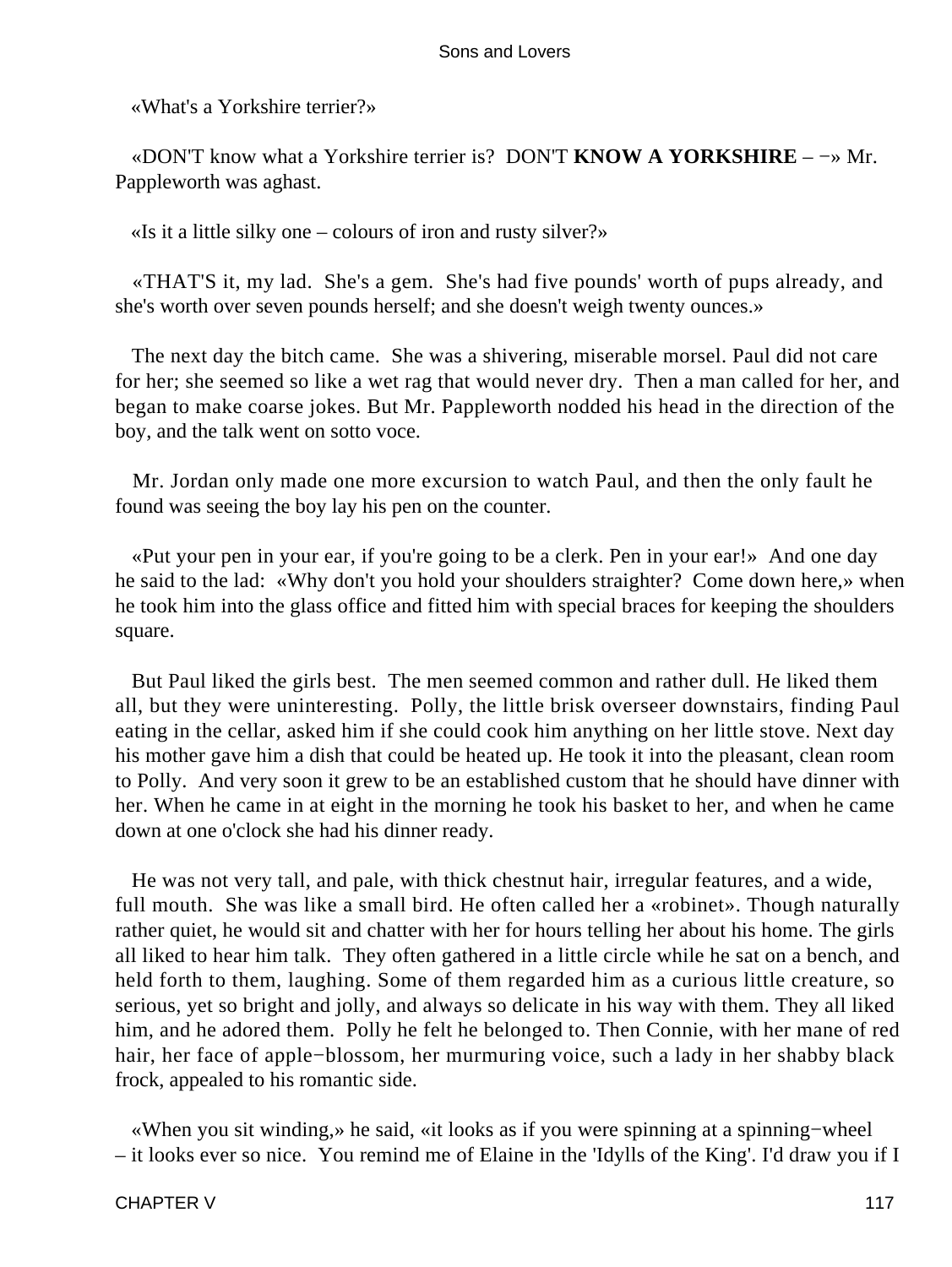could.»

 And she glanced at him blushing shyly. And later on he had a sketch he prized very much: Connie sitting on the stool before the wheel, her flowing mane of red hair on her rusty black frock, her red mouth shut and serious, running the scarlet thread off the hank on to the reel.

 With Louie, handsome and brazen, who always seemed to thrust her hip at him, he usually joked.

 Emma was rather plain, rather old, and condescending. But to condescend to him made her happy, and he did not mind.

«How do you put needles in?» he asked.

«Go away and don't bother.»

«But I ought to know how to put needles in.»

She ground at her machine all the while steadily.

«There are many things you ought to know,» she replied.

«Tell me, then, how to stick needles in the machine.»

«Oh, the boy, what a nuisance he is! Why, **THIS** is how you do it.»

 He watched her attentively. Suddenly a whistle piped. Then Polly appeared, and said in a clear voice:

 «Mr. Pappleworth wants to know how much longer you're going to be down here playing with the girls, Paul.»

Paul flew upstairs, calling «Good−bye!» and Emma drew herself up.

«It wasn't ME who wanted him to play with the machine,» she said.

 As a rule, when all the girls came back at two o'clock, he ran upstairs to Fanny, the hunchback, in the finishing−off room. Mr. Pappleworth did not appear till twenty to three, and he often found his boy sitting beside Fanny, talking, or drawing, or singing with the girls.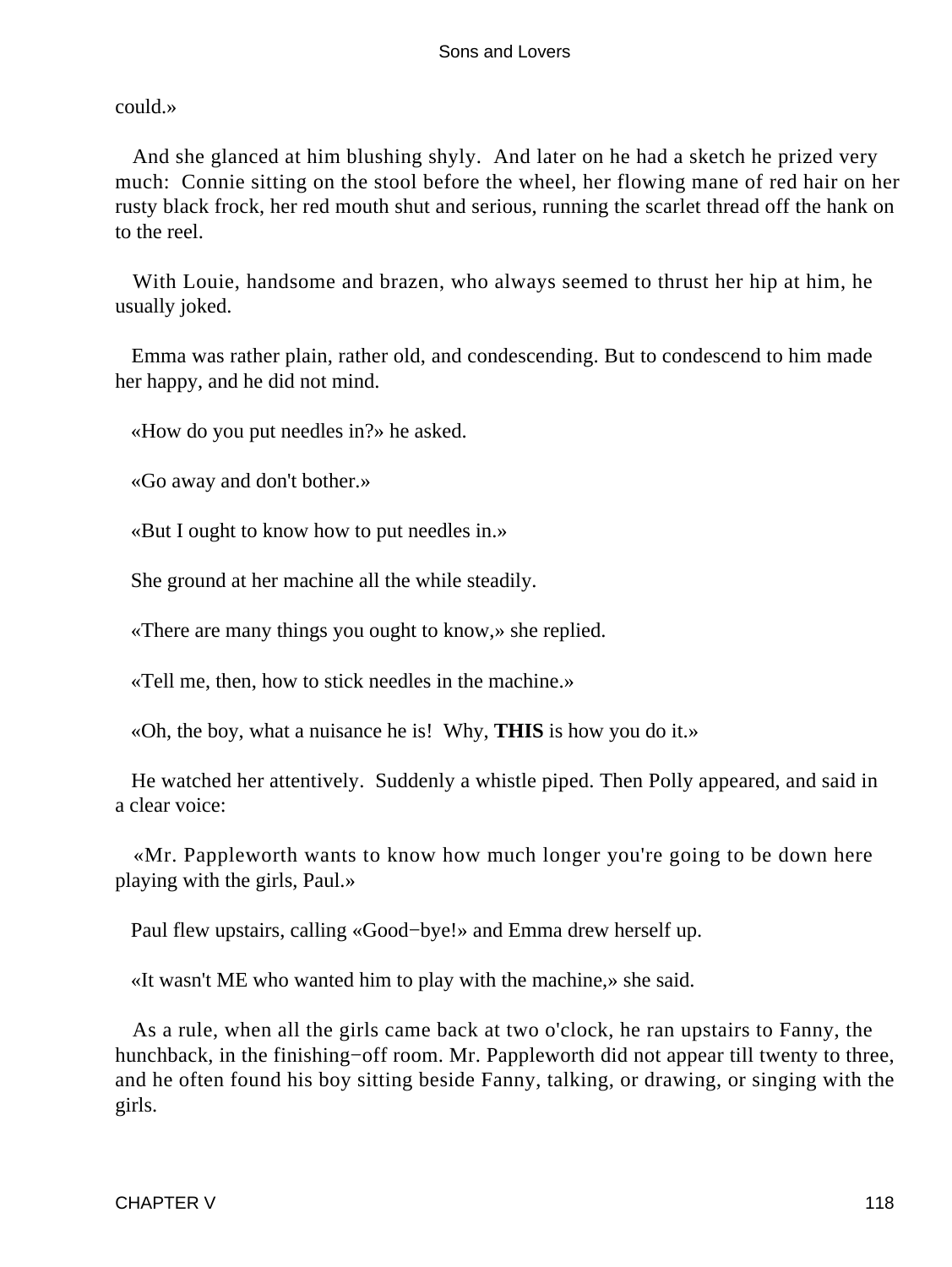Often, after a minute's hesitation, Fanny would begin to sing. She had a fine contralto voice. Everybody joined in the chorus, and it went well. Paul was not at all embarrassed, after a while, sitting in the room with the half a dozen work−girls.

At the end of the song Fanny would say:

«I know you've been laughing at me.»

«Don't be so soft, Fanny!» cried one of the girls.

Once there was mention of Connie's red hair.

«Fanny's is better, to my fancy,» said Emma.

«You needn't try to make a fool of me,» said Fanny, flushing deeply.

«No, but she has, Paul; she's got beautiful hair.»

 «It's a treat of a colour,» said he. «That coldish colour like earth, and yet shiny. It's like bog−water.»

«Goodness me!» exclaimed one girl, laughing.

«How I do but get criticised,» said Fanny.

 «But you should see it down, Paul,» cried Emma earnestly. «It's simply beautiful. Put it down for him, Fanny, if he wants something to paint.»

Fanny would not, and yet she wanted to.

«Then I'll take it down myself,» said the lad.

«Well, you can if you like,» said Fanny.

 And he carefully took the pins out of the knot, and the rush of hair, of uniform dark brown, slid over the humped back.

«What a lovely lot!» he exclaimed.

The girls watched. There was silence. The youth shook the hair loose from the coil.

«It's splendid!» he said, smelling its perfume. «I'll bet it's worth pounds.»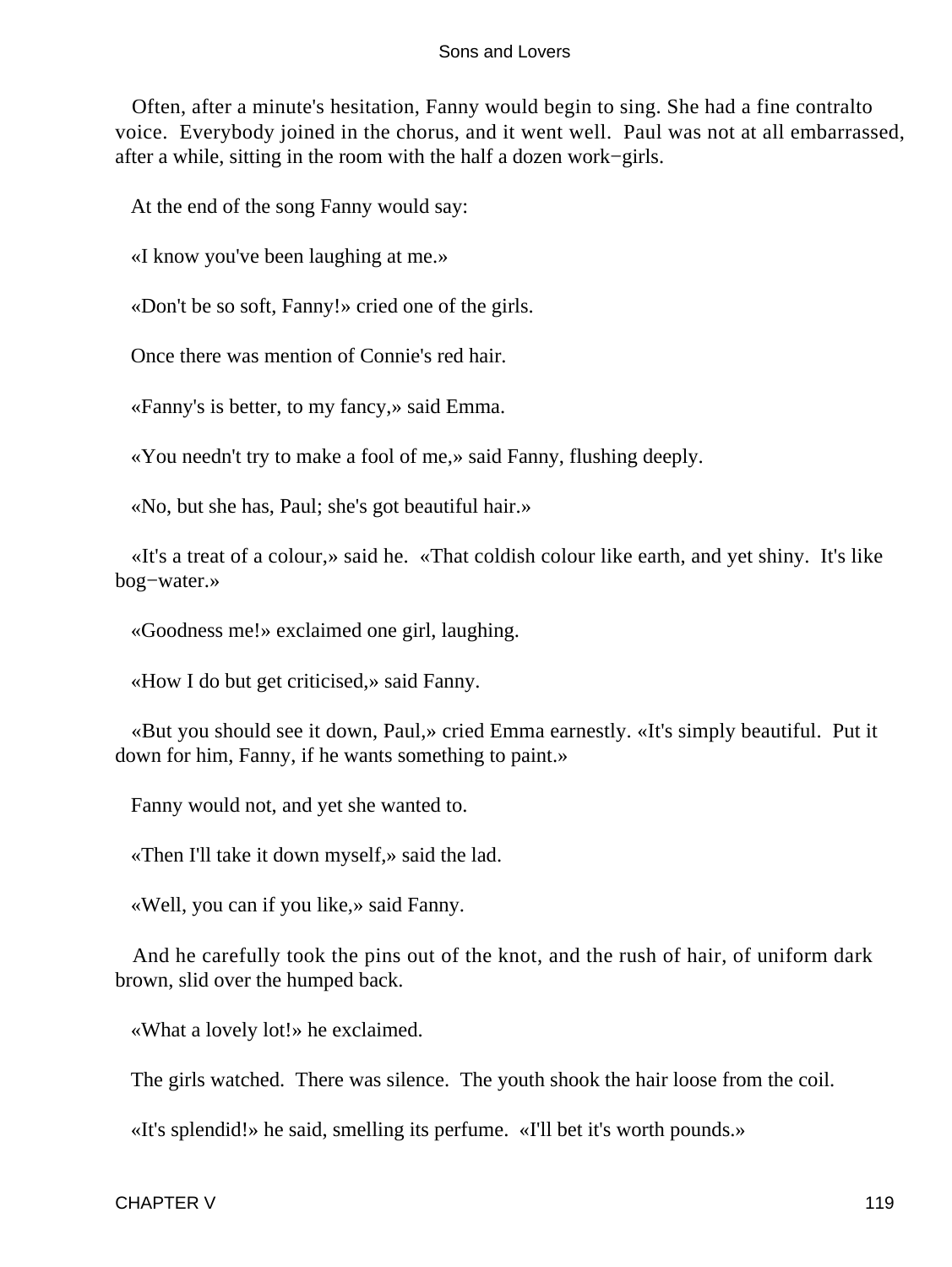«I'll leave it you when I die, Paul,» said Fanny, half joking.

 «You look just like anybody else, sitting drying their hair,» said one of the girls to the long−legged hunchback.

 Poor Fanny was morbidly sensitive, always imagining insults. Polly was curt and businesslike. The two departments were for ever at war, and Paul was always finding Fanny in tears. Then he was made the recipient of all her woes, and he had to plead her case with Polly.

 So the time went along happily enough. The factory had a homely feel. No one was rushed or driven. Paul always enjoyed it when the work got faster, towards post−time, and all the men united in labour. He liked to watch his fellow−clerks at work. The man was the work and the work was the man, one thing, for the time being. It was different with the girls. The real woman never seemed to be there at the task, but as if left out, waiting.

 From the train going home at night he used to watch the lights of the town, sprinkled thick on the hills, fusing together in a blaze in the valleys. He felt rich in life and happy. Drawing farther off, there was a patch of lights at Bulwell like myriad petals shaken to the ground from the shed stars; and beyond was the red glare of the furnaces, playing like hot breath on the clouds.

 He had to walk two and more miles from Keston home, up two long hills, down two short hills. He was often tired, and he counted the lamps climbing the hill above him, how many more to pass. And from the hilltop, on pitch−dark nights, he looked round on the villages five or six miles away, that shone like swarms of glittering living things, almost a heaven against his feet. Marlpool and Heanor scattered the far−off darkness with brilliance. And occasionally the black valley space between was traced, violated by a great train rushing south to London or north to Scotland. The trains roared by like projectiles level on the darkness, fuming and burning, making the valley clang with their passage. They were gone, and the lights of the towns and villages glittered in silence.

 And then he came to the corner at home, which faced the other side of the night. The ash−tree seemed a friend now. His mother rose with gladness as he entered. He put his eight shillings proudly on the table.

«It'll help, mother?» he asked wistfully.

 «There's precious little left,» she answered, «after your ticket and dinners and such are taken off.»

 Then he told her the budget of the day. His life−story, like an Arabian Nights, was told night after night to his mother. It was almost as if it were her own life.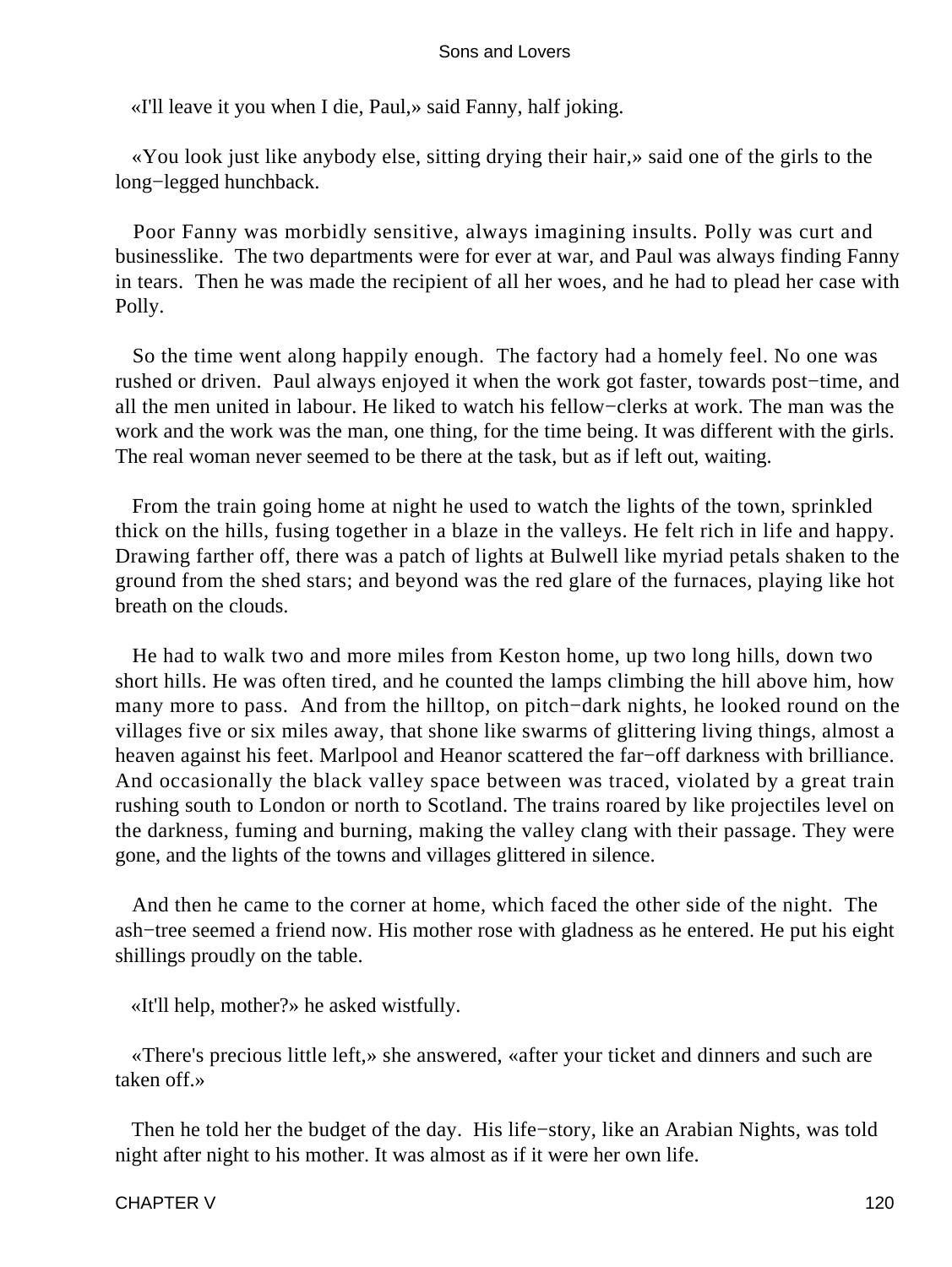# **[CHAPTER VI](#page-470-0)**

# *D*EATH **IN THE FAMILY**

**ARTHUR MOREL** was growing up. He was a quick, careless, impulsive boy, a good deal like his father. He hated study, made a great moan if he had to work, and escaped as soon as possible to his sport again.

 In appearance he remained the flower of the family, being well made, graceful, and full of life. His dark brown hair and fresh colouring, and his exquisite dark blue eyes shaded with long lashes, together with his generous manner and fiery temper, made him a favourite. But as he grew older his temper became uncertain. He flew into rages over nothing, seemed unbearably raw and irritable.

 His mother, whom he loved, wearied of him sometimes. He thought only of himself. When he wanted amusement, all that stood in his way he hated, even if it were she. When he was in trouble he moaned to her ceaselessly.

 «Goodness, boy!» she said, when he groaned about a master who, he said, hated him, «if you don't like it, alter it, and if you can't alter it, put up with it.»

 And his father, whom he had loved and who had worshipped him, he came to detest. As he grew older Morel fell into a slow ruin. His body, which had been beautiful in movement and in being, shrank, did not seem to ripen with the years, but to get mean and rather despicable. There came over him a look of meanness and of paltriness. And when the mean−looking elderly man bullied or ordered the boy about, Arthur was furious. Moreover, Morel's manners got worse and worse, his habits somewhat disgusting. When the children were growing up and in the crucial stage of adolescence, the father was like some ugly irritant to their souls. His manners in the house were the same as he used among the colliers down pit.

 «Dirty nuisance!» Arthur would cry, jumping up and going straight out of the house when his father disgusted him. And Morel persisted the more because his children hated it. He seemed to take a kind of satisfaction in disgusting them, and driving them nearly mad, while they were so irritably sensitive at the age of fourteen or fifteen. So that Arthur, who was growing up when his father was degenerate and elderly, hated him worst of all.

Then, sometimes, the father would seem to feel the contemptuous hatred of his children.

«There's not a man tries harder for his family!» he would shout. «He does his best for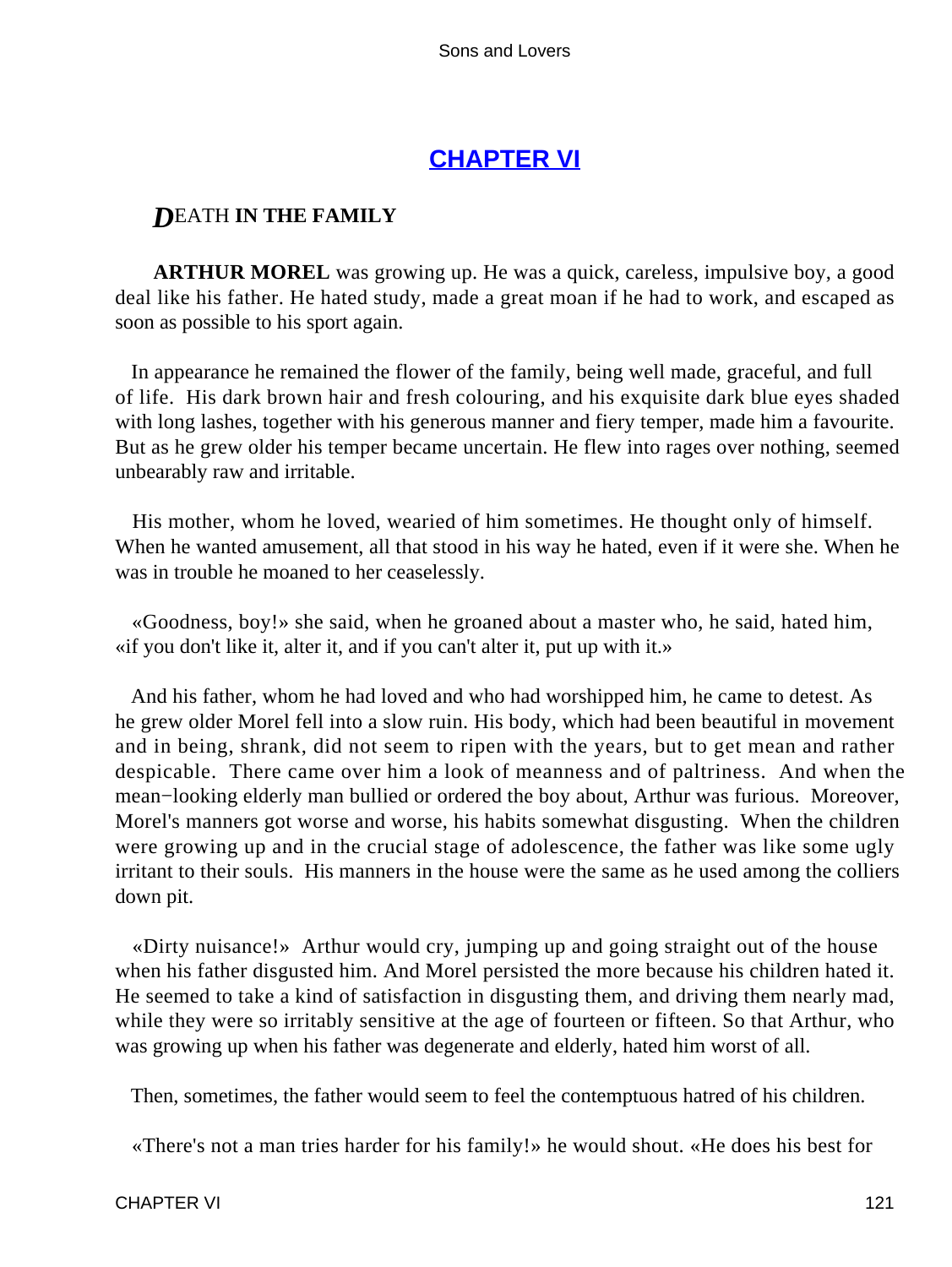them, and then gets treated like a dog. But I'm not going to stand it, I tell you!»

 But for the threat and the fact that he did not try so hard as be imagined, they would have felt sorry. As it was, the battle now went on nearly all between father and children, he persisting in his dirty and disgusting ways, just to assert his independence. They loathed him.

 Arthur was so inflamed and irritable at last, that when he won a scholarship for the Grammar School in Nottingham, his mother decided to let him live in town, with one of her sisters, and only come home at week−ends.

 Annie was still a junior teacher in the Board−school, earning about four shillings a week. But soon she would have fifteen shillings, since she had passed her examination, and there would be financial peace in the house.

 Mrs. Morel clung now to Paul. He was quiet and not brilliant. But still he stuck to his painting, and still he stuck to his mother. Everything he did was for her. She waited for his coming home in the evening, and then she unburdened herself of all she had pondered, or of all that had occurred to her during the day. He sat and listened with his earnestness. The two shared lives.

 William was engaged now to his brunette, and had bought her an engagement ring that cost eight guineas. The children gasped at such a fabulous price.

 «Eight guineas!» said Morel. «More fool him! If he'd gen me some on't, it 'ud ha' looked better on 'im.»

«Given YOU some of it!» cried Mrs. Morel. «Why give YOU some of it!»

 She remembered HE had bought no engagement ring at all, and she preferred William, who was not mean, if he were foolish. But now the young man talked only of the dances to which he went with his betrothed, and the different resplendent clothes she wore; or he told his mother with glee how they went to the theatre like great swells.

 He wanted to bring the girl home. Mrs. Morel said she should come at the Christmas. This time William arrived with a lady, but with no presents. Mrs. Morel had prepared supper. Hearing footsteps, she rose and went to the door. William entered.

 «Hello, mother!» He kissed her hastily, then stood aside to present a tall, handsome girl, who was wearing a costume of fine black−and−white check, and furs.

«Here's Gyp!»

CHAPTER VI 122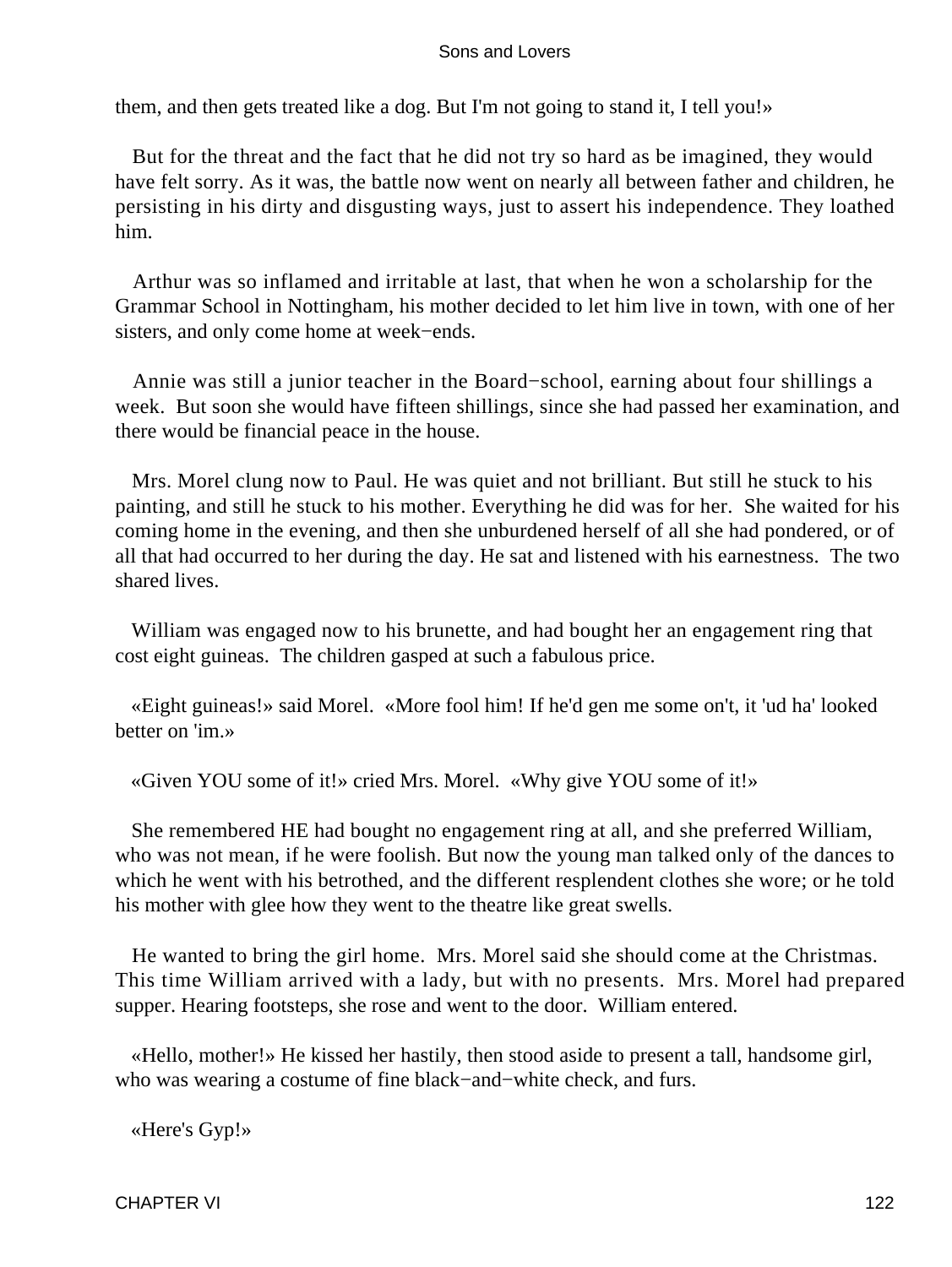Miss Western held out her hand and showed her teeth in a small smile.

«Oh, how do you do, Mrs. Morel!» she exclaimed.

«I am afraid you will be hungry,» said Mrs. Morel.

«Oh no, we had dinner in the train. Have you got my gloves, Chubby?»

William Morel, big and raw−boned, looked at her quickly.

«How should I?» he said.

«Then I've lost them. Don't be cross with me.»

 A frown went over his face, but he said nothing. She glanced round the kitchen. It was small and curious to her, with its glittering kissing−bunch, its evergreens behind the pictures, its wooden chairs and little deal table. At that moment Morel came in.

«Hello, dad!»

«Hello, my son! Tha's let on me!»

 The two shook hands, and William presented the lady. She gave the same smile that showed her teeth.

«How do you do, Mr. Morel?»

Morel bowed obsequiously.

«I'm very well, and I hope so are you. You must make yourself very welcome.»

«Oh, thank you,» she replied, rather amused.

«You will like to go upstairs,» said Mrs. Morel.

«If you don't mind; but not if it is any trouble to you.»

«It is no trouble. Annie will take you. Walter, carry up this box.»

«And don't be an hour dressing yourself up,» said William to his betrothed.

 Annie took a brass candlestick, and, too shy almost to speak, preceded the young lady to the front bedroom, which Mr. and Mrs. Morel had vacated for her. It, too, was small and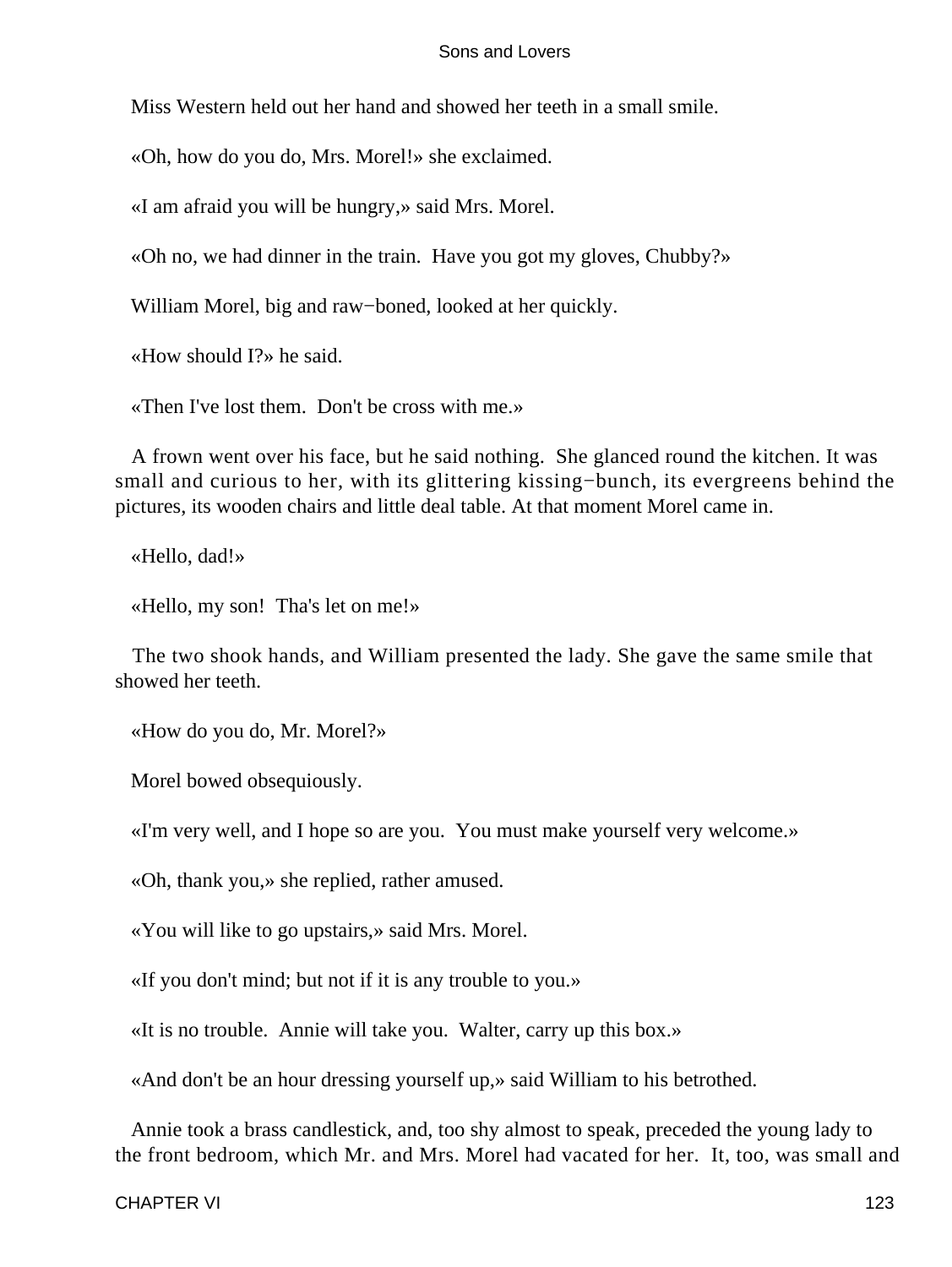cold by candlelight. The colliers' wives only lit fires in bedrooms in case of extreme illness.

«Shall I unstrap the box?» asked Annie.

«Oh, thank you very much!»

Annie played the part of maid, then went downstairs for hot water.

 «I think she's rather tired, mother,» said William. «It's a beastly journey, and we had such a rush.»

«Is there anything I can give her?» asked Mrs. Morel.

«Oh no, she'll be all right.»

 But there was a chill in the atmosphere. After half an hour Miss Western came down, having put on a purplish−coloured dress, very fine for the collier's kitchen.

«I told you you'd no need to change,» said William to her.

 «Oh, Chubby!» Then she turned with that sweetish smile to Mrs. Morel. «Don't you think he's always grumbling, Mrs. Morel?»

«Is he?» said Mrs. Morel. «That's not very nice of him.»

«It isn't, really!»

«You are cold,» said the mother. «Won't you come near the fire?»

Morel jumped out of his armchair.

«Come and sit you here!» he cried. «Come and sit you here!»

«No, dad, keep your own chair. Sit on the sofa, Gyp,» said William.

«No, no!» cried Morel. «This cheer's warmest. Come and sit here, Miss Wesson.»

 «Thank you so much,» said the girl, seating herself in the collier's armchair, the place of honour. She shivered, feeling the warmth of the kitchen penetrate her.

 «Fetch me a hanky, Chubby dear!» she said, putting up her mouth to him, and using the same intimate tone as if they were alone; which made the rest of the family feel as if they ought not to be present. The young lady evidently did not realise them as people: they were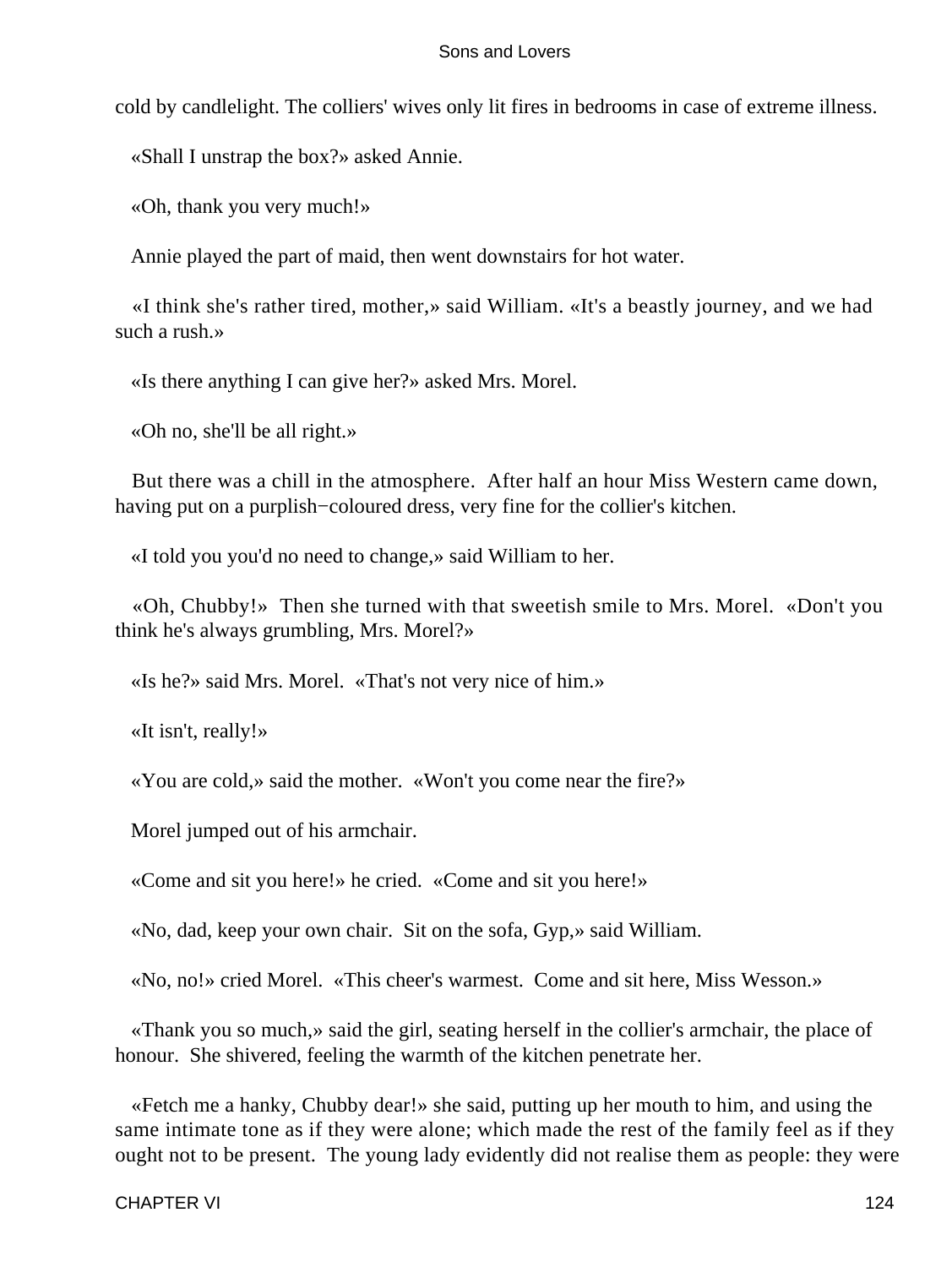creatures to her for the present. William winced.

 In such a household, in Streatham, Miss Western would have been a lady condescending to her inferiors. These people were to her, certainly clownish – in short, the working classes. How was she to adjust herself?

«I'll go,» said Annie.

 Miss Western took no notice, as if a servant had spoken. But when the girl came downstairs again with the handkerchief, she said: «Oh, thank you!» in a gracious way.

 She sat and talked about the dinner on the train, which had been so poor; about London, about dances. She was really very nervous, and chattered from fear. Morel sat all the time smoking his thick twist tobacco, watching her, and listening to her glib London speech, as he puffed. Mrs. Morel, dressed up in her best black silk blouse, answered quietly and rather briefly. The three children sat round in silence and admiration. Miss Western was the princess. Everything of the best was got out for her: the best cups, the best spoons, the best table cloth, the best coffee−jug. The children thought she must find it quite grand. She felt strange, not able to realise the people, not knowing how to treat them. William joked, and was slightly uncomfortable.

At about ten o'clock he said to her:

«Aren't you tired, Gyp?»

 «Rather, Chubby,» she answered, at once in the intimate tones and putting her head slightly on one side.

«I'll light her the candle, mother,» he said.

«Very well,» replied the mother.

Miss Western stood up, held out her hand to Mrs. Morel.

«Good−night, Mrs. Morel,» she said.

 Paul sat at the boiler, letting the water run from the tap into a stone beer−bottle. Annie swathed the bottle in an old flannel pit−singlet, and kissed her mother good−night. She was to share the room with the lady, because the house was full.

 «You wait a minute,» said Mrs. Morel to Annie. And Annie sat nursing the hot−water bottle. Miss Western shook hands all round, to everybody's discomfort, and took her departure, preceded by William. In five minutes he was downstairs again. His heart was

CHAPTER VI 125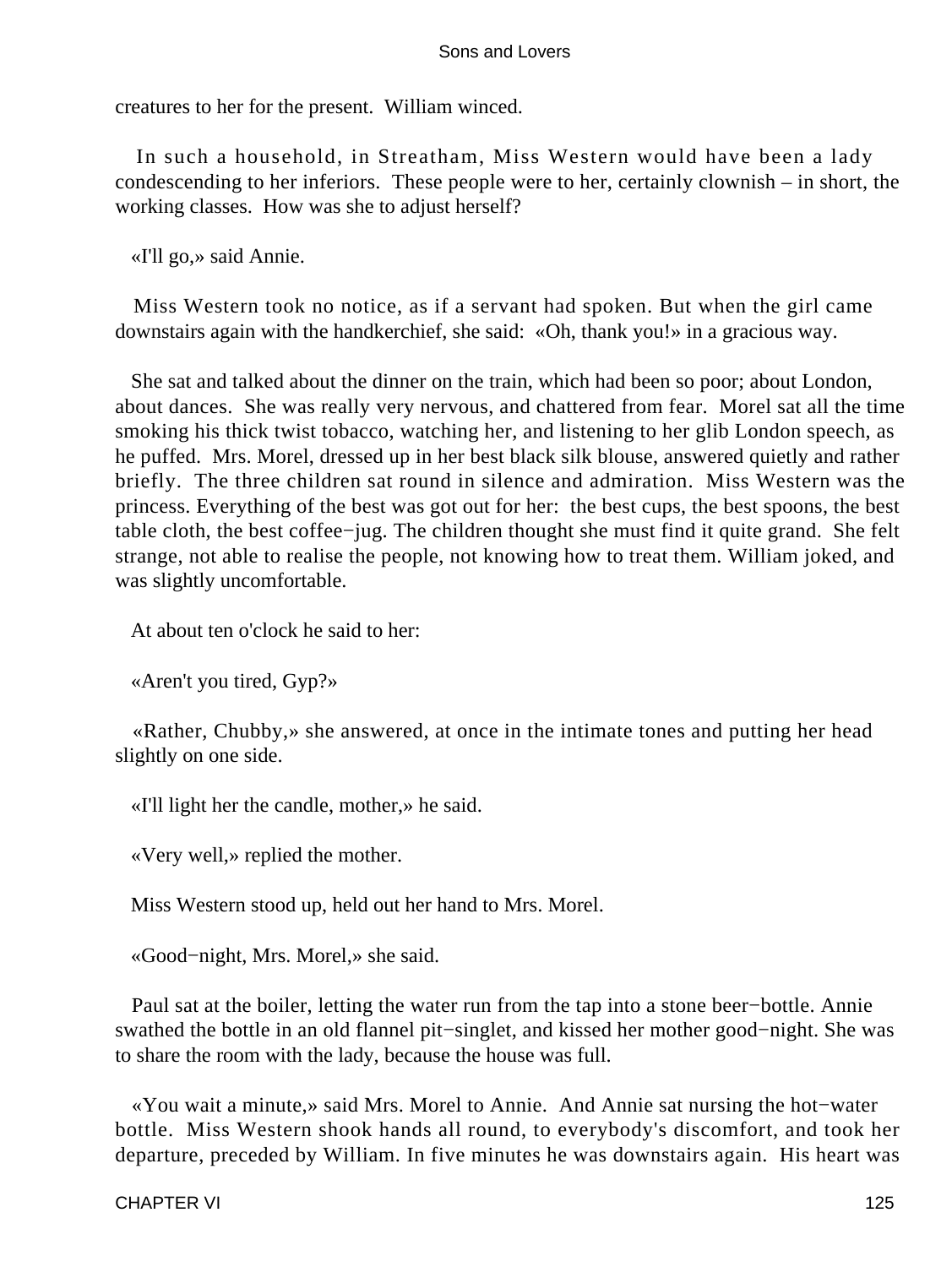rather sore; he did not know why. He talked very little till everybody had gone to bed, but himself and his mother. Then he stood with his legs apart, in his old attitude on the hearthrug, and said hesitatingly:

«Well, mother?»

«Well, my son?»

She sat in the rocking−chair, feeling somehow hurt and humiliated, for his sake.

«Do you like her?»

«Yes,» came the slow answer.

 «She's shy yet, mother. She's not used to it. It's different from her aunt's house, you know.»

«Of course it is, my boy; and she must find it difficult.»

 «She does.» Then he frowned swiftly. «If only she wouldn't put on her **BLESSED** airs!»

«It's only her first awkwardness, my boy. She'll be all right.»

 «That's it, mother,» he replied gratefully. But his brow was gloomy. «You know, she's not like you, mother. She's not serious, and she can't think.»

«She's young, my boy.»

 «Yes; and she's had no sort of show. Her mother died when she was a child. Since then she's lived with her aunt, whom she can't bear. And her father was a rake. She's had no love.»

«No! Well, you must make up to her.»

«And so – you have to forgive her a lot of things.»

«WHAT do you have to forgive her, my boy?»

 «I dunno. When she seems shallow, you have to remember she's never had anybody to bring her deeper side out. And she's **FEARFULLY** fond of me.»

«Anybody can see that.»

CHAPTER VI 126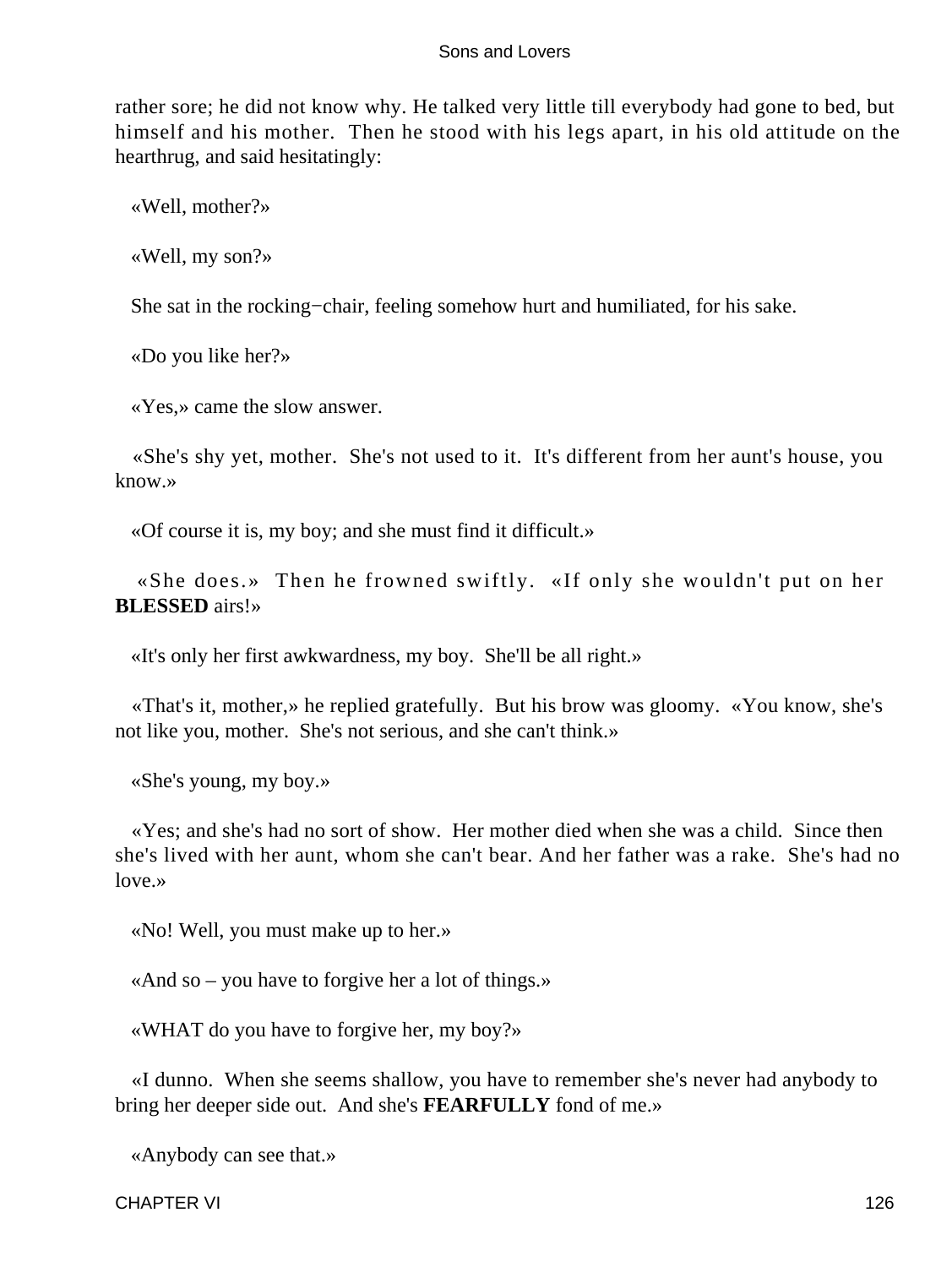«But you know, mother – she's – she's different from us. Those sort of people, like those she lives amongst, they don't seem to have the same principles.»

«You mustn't judge too hastily,» said Mrs. Morel.

But he seemed uneasy within himself.

In the morning, however, he was up singing and larking round the house.

«Hello!» he called, sitting on the stairs. «Are you getting up?»

«Yes,» her voice called faintly.

«Merry Christmas!» he shouted to her.

 Her laugh, pretty and tinkling, was heard in the bedroom. She did not come down in half an hour.

«Was she **REALLY** getting up when she said she was?» he asked of Annie.

«Yes, she was,» replied Annie.

He waited a while, then went to the stairs again.

«Happy New Year,» he called.

«Thank you, Chubby dear!» came the laughing voice, far away.

«Buck up!» he implored.

 It was nearly an hour, and still he was waiting for her. Morel, who always rose before six, looked at the clock.

«Well, it's a winder!» he exclaimed.

The family had breakfasted, all but William. He went to the foot of the stairs.

 «Shall I have to send you an Easter egg up there?» he called, rather crossly. She only laughed. The family expected, after that time of preparation, something like magic. At last she came, looking very nice in a blouse and skirt.

«Have you **REALLY** been all this time getting ready?» he asked.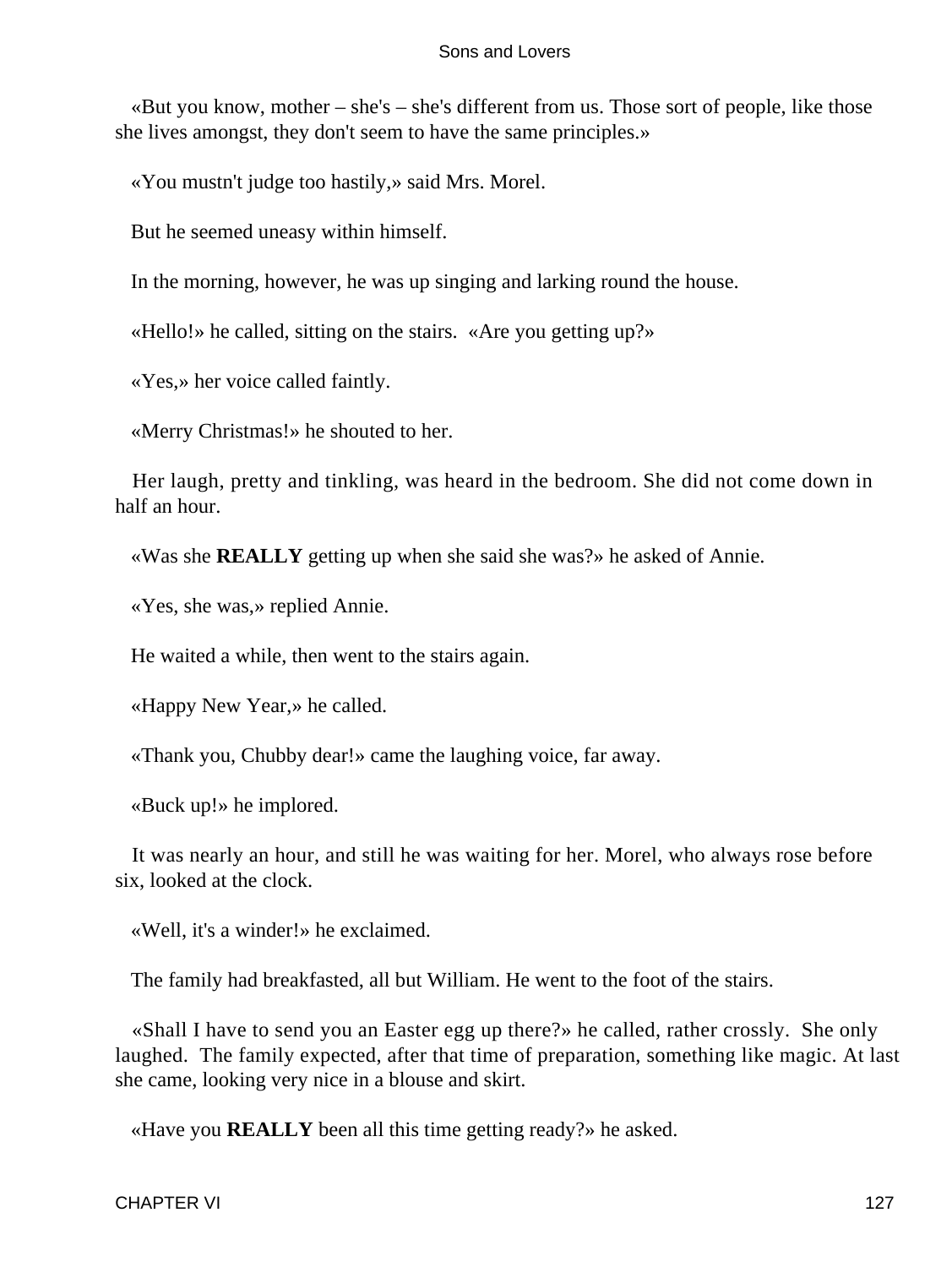«Chubby dear! That question is not permitted, is it, Mrs. Morel?»

 She played the grand lady at first. When she went with William to chapel, he in his frock−coat and silk hat, she in her furs and London−made costume, Paul and Arthur and Annie expected everybody to bow to the ground in admiration. And Morel, standing in his Sunday suit at the end of the road, watching the gallant pair go, felt he was the father of princes and princesses.

 And yet she was not so grand. For a year now she had been a sort of secretary or clerk in a London office. But while she was with the Morels she queened it. She sat and let Annie or Paul wait on her as if they were her servants. She treated Mrs. Morel with a certain glibness and Morel with patronage. But after a day or so she began to change her tune.

 William always wanted Paul or Annie to go along with them on their walks. It was so much more interesting. And Paul really DID admire «Gipsy» wholeheartedly; in fact, his mother scarcely forgave the boy for the adulation with which he treated the girl.

 On the second day, when Lily said: «Oh, Annie, do you know where I left my muff?» William replied:

«You know it is in your bedroom. Why do you ask Annie?»

 And Lily went upstairs with a cross, shut mouth. But it angered the young man that she made a servant of his sister.

 On the third evening William and Lily were sitting together in the parlour by the fire in the dark. At a quarter to eleven Mrs. Morel was heard raking the fire. William came out to the kitchen, followed by his beloved.

«Is it as late as that, mother?» he said. She had been sitting alone.

«It is not **LATE,** my boy, but it is as late as I usually sit up.»

«Won't you go to bed, then?» he asked.

«And leave you two? No, my boy, I don't believe in it.»

«Can't you trust us, mother?»

«Whether I can or not, I won't do it. You can stay till eleven if you like, and I can read.»

«Go to bed, Gyp,» he said to his girl. «We won't keep mater waiting.»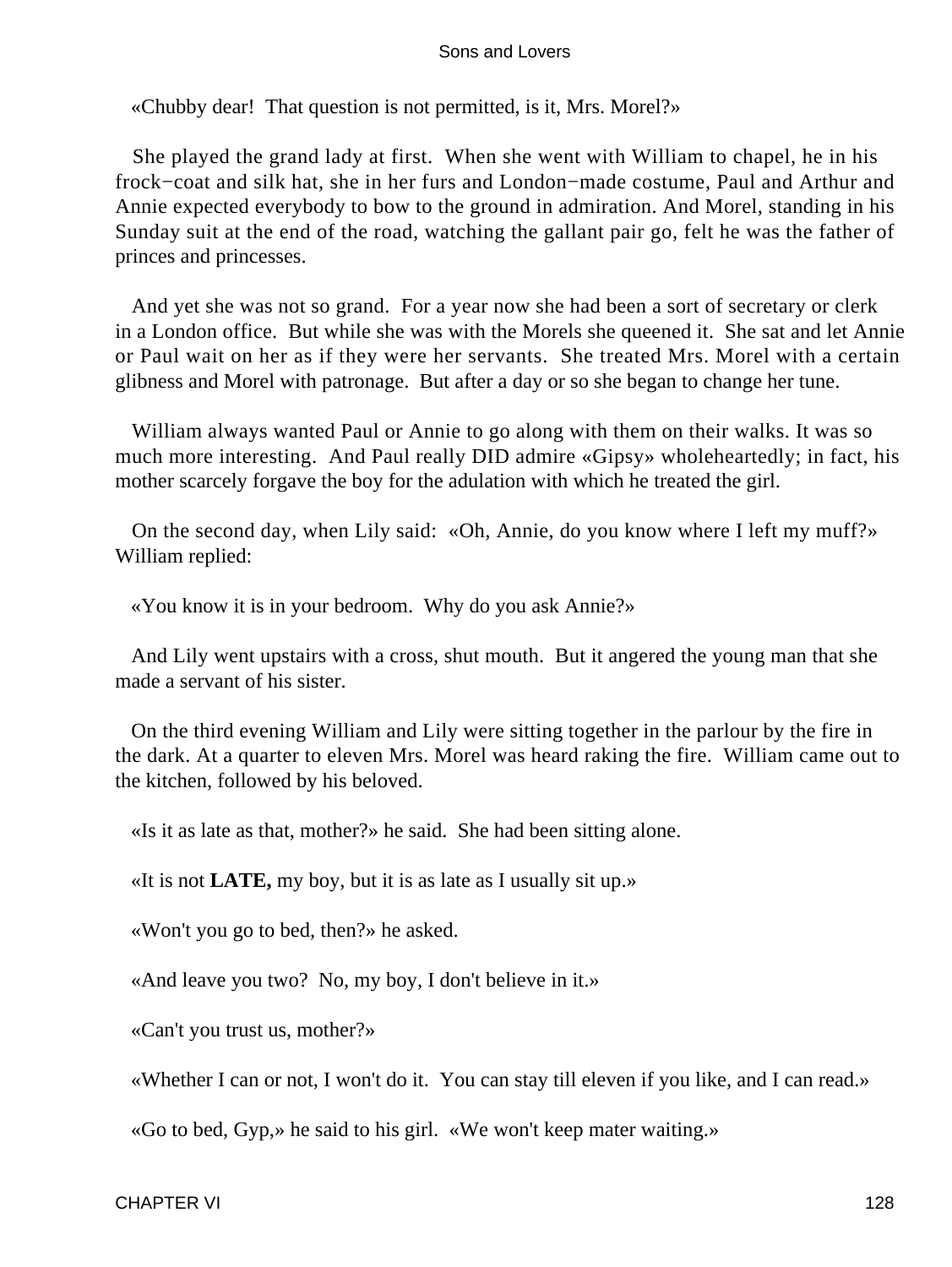«Annie has left the candle burning, Lily,» said Mrs. Morel; «I think you will see.»

«Yes, thank you. Good−night, Mrs. Morel.»

 William kissed his sweetheart at the foot of the stairs, and she went. He returned to the kitchen.

«Can't you trust us, mother?» he repeated, rather offended.

 «My boy, I tell you I don't **BELIEVE** in leaving two young things like you alone downstairs when everyone else is in bed.»

And he was forced to take this answer. He kissed his mother good−night.

 At Easter he came over alone. And then he discussed his sweetheart endlessly with his mother.

 «You know, mother, when I'm away from her I don't care for her a bit. I shouldn't care if I never saw her again. But, then, when I'm with her in the evenings I am awfully fond of her.»

 «It's a queer sort of love to marry on,» said Mrs. Morel, «if she holds you no more than that!»

 «It IS funny!» he exclaimed. It worried and perplexed him. «But yet – there's so much between us now I couldn't give her up.»

 «You know best,» said Mrs. Morel. «But if it is as you say, I wouldn't call it **LOVE** – at any rate, it doesn't look much like it.»

«Oh, I don't know, mother. She's an orphan, and  $-\rightarrow$ 

 They never came to any sort of conclusion. He seemed puzzled and rather fretted. She was rather reserved. All his strength and money went in keeping this girl. He could scarcely afford to take his mother to Nottingham when he came over.

 Paul's wages had been raised at Christmas to ten shillings, to his great joy. He was quite happy at Jordan's, but his health suffered from the long hours and the confinement. His mother, to whom he became more and more significant, thought how to help.

 His half−day holiday was on Monday afternoon. On a Monday morning in May, as the two sat alone at breakfast, she said: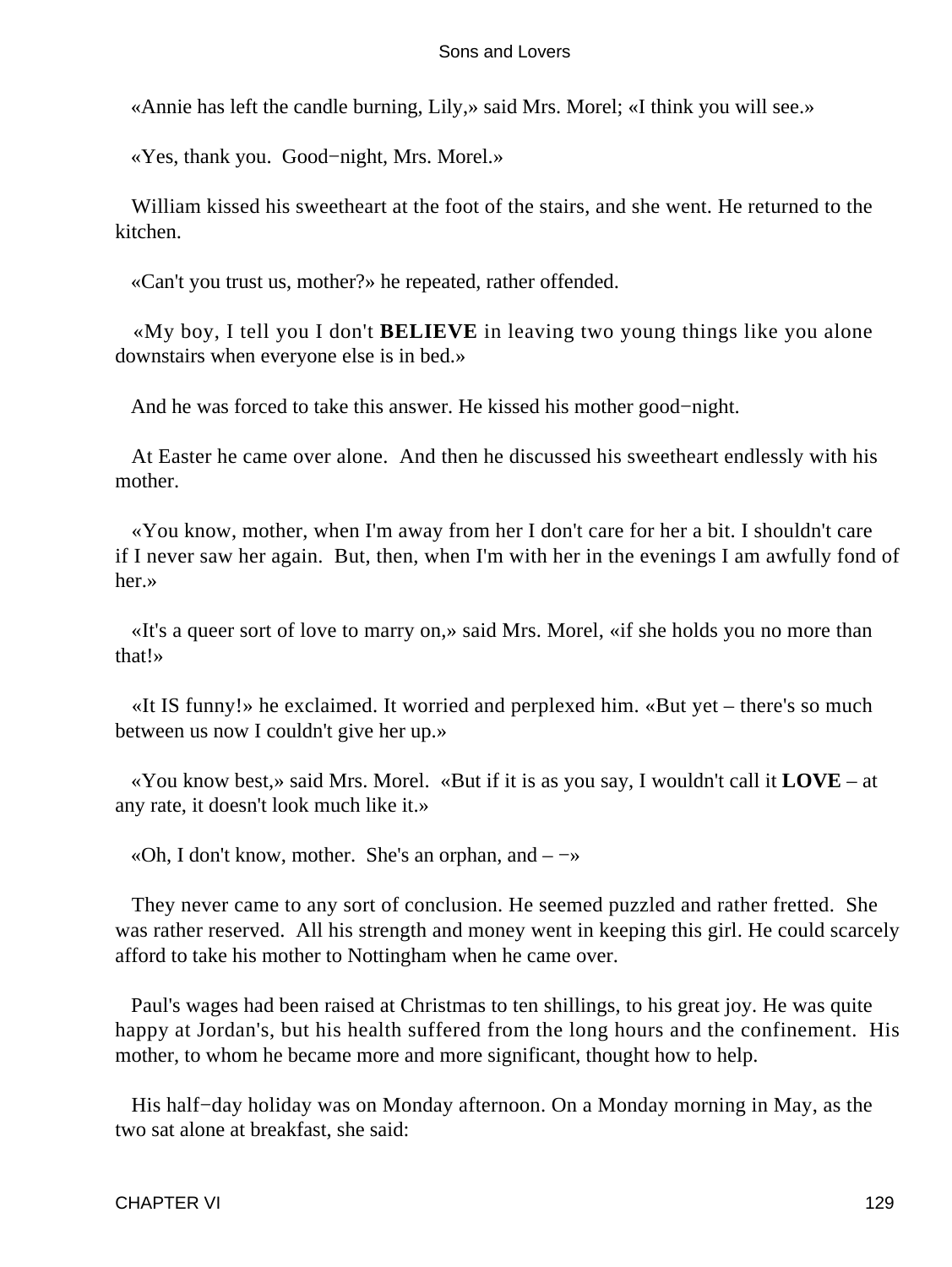«I think it will be a fine day.»

He looked up in surprise. This meant something.

 «You know Mr. Leivers has gone to live on a new farm. Well, he asked me last week if I wouldn't go and see Mrs. Leivers, and I promised to bring you on Monday if it's fine. Shall we go?»

«I say, little woman, how lovely!» he cried. «And we'll go this afternoon?»

 Paul hurried off to the station jubilant. Down Derby Road was a cherry−tree that glistened. The old brick wall by the Statutes ground burned scarlet, spring was a very flame of green. And the steep swoop of highroad lay, in its cool morning dust, splendid with patterns of sunshine and shadow, perfectly still. The trees sloped their great green shoulders proudly; and inside the warehouse all the morning, the boy had a vision of spring outside.

When he came home at dinner−time his mother was rather excited.

«Are we going?» he asked.

«When I'm ready,» she replied.

Presently he got up.

«Go and get dressed while I wash up,» he said.

 She did so. He washed the pots, straightened, and then took her boots. They were quite clean. Mrs. Morel was one of those naturally exquisite people who can walk in mud without dirtying their shoes. But Paul had to clean them for her. They were kid boots at eight shillings a pair. He, however, thought them the most dainty boots in the world, and he cleaned them with as much reverence as if they had been flowers.

 Suddenly she appeared in the inner doorway rather shyly. She had got a new cotton blouse on. Paul jumped up and went forward.

«Oh, my stars!» he exclaimed. «What a bobby−dazzler!»

She sniffed in a little haughty way, and put her head up.

«It's not a bobby−dazzler at all!» she replied. «It's very quiet.»

She walked forward, whilst he hovered round her.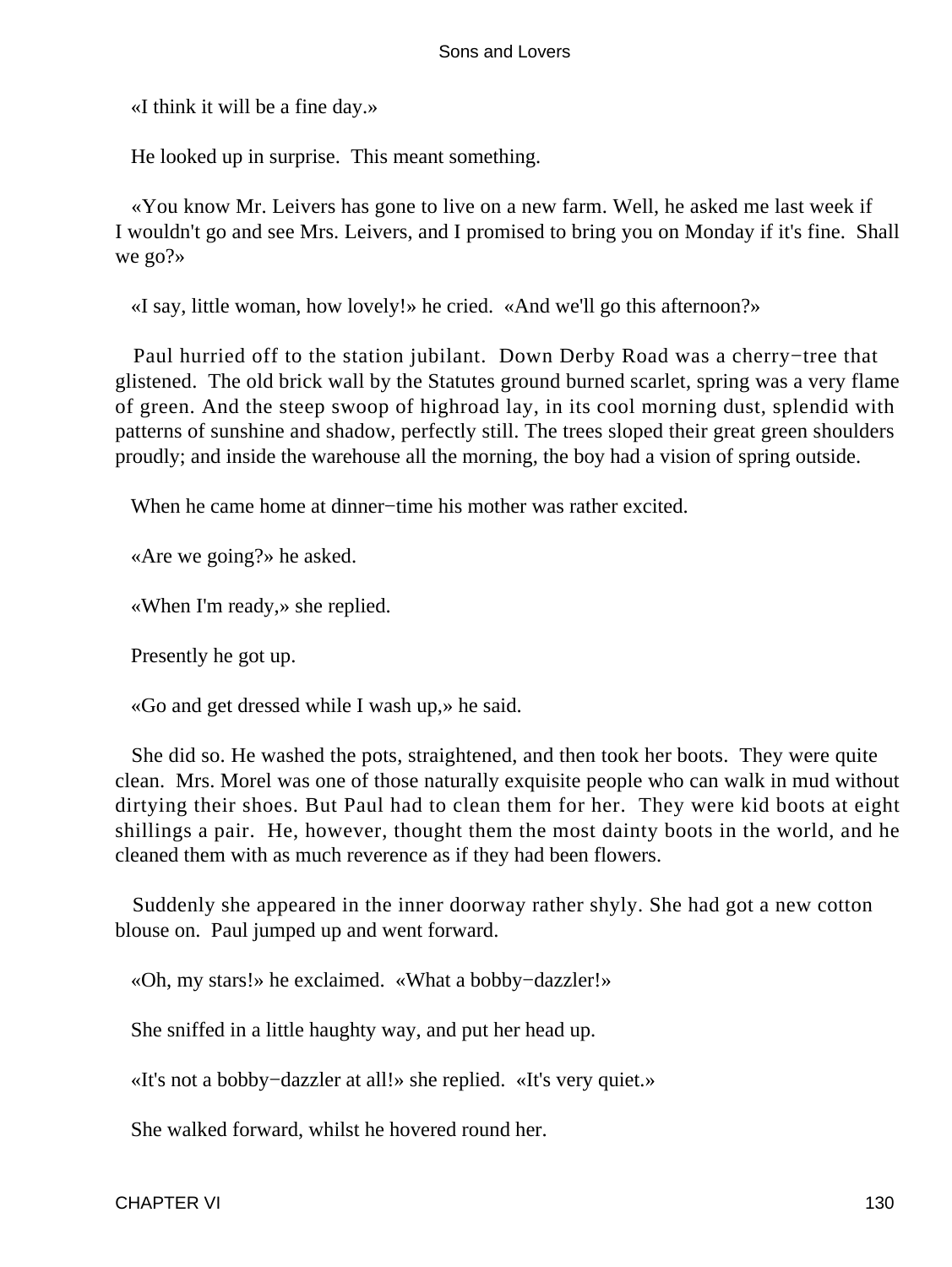«Well,» she asked, quite shy, but pretending to be high and mighty, «do you like it?»

«Awfully! You **ARE a** fine little woman to go jaunting out with!»

He went and surveyed her from the back.

 «Well,» he said, «if I was walking down the street behind you, I should say: 'Doesn't **THAT** little person fancy herself!»'

«Well, she doesn't,» replied Mrs. Morel. «She's not sure it suits her.»

 «Oh no! she wants to be in dirty black, looking as if she was wrapped in burnt paper. It DOES suit you, and I say you look nice.»

She sniffed in her little way, pleased, but pretending to know better.

 «Well,» she said, «it's cost me just three shillings. You couldn't have got it ready−made for that price, could you?»

«I should think you couldn't,» he replied.

«And, you know, it's good stuff.»

«Awfully pretty,» he said.

The blouse was white, with a little sprig of heliotrope and black.

«Too young for me, though, I'm afraid,» she said.

 «Too young for you!» he exclaimed in disgust. «Why don't you buy some false white hair and stick it on your head.»

«I s'll soon have no need,» she replied. «I'm going white fast enough.»

«Well, you've no business to,» he said. «What do I want with a white−haired mother?»

«I'm afraid you'll have to put up with one, my lad,» she said rather strangely.

 They set off in great style, she carrying the umbrella William had given her, because of the sun. Paul was considerably taller than she, though he was not big. He fancied himself.

 On the fallow land the young wheat shone silkily. Minton pit waved its plumes of white steam, coughed, and rattled hoarsely.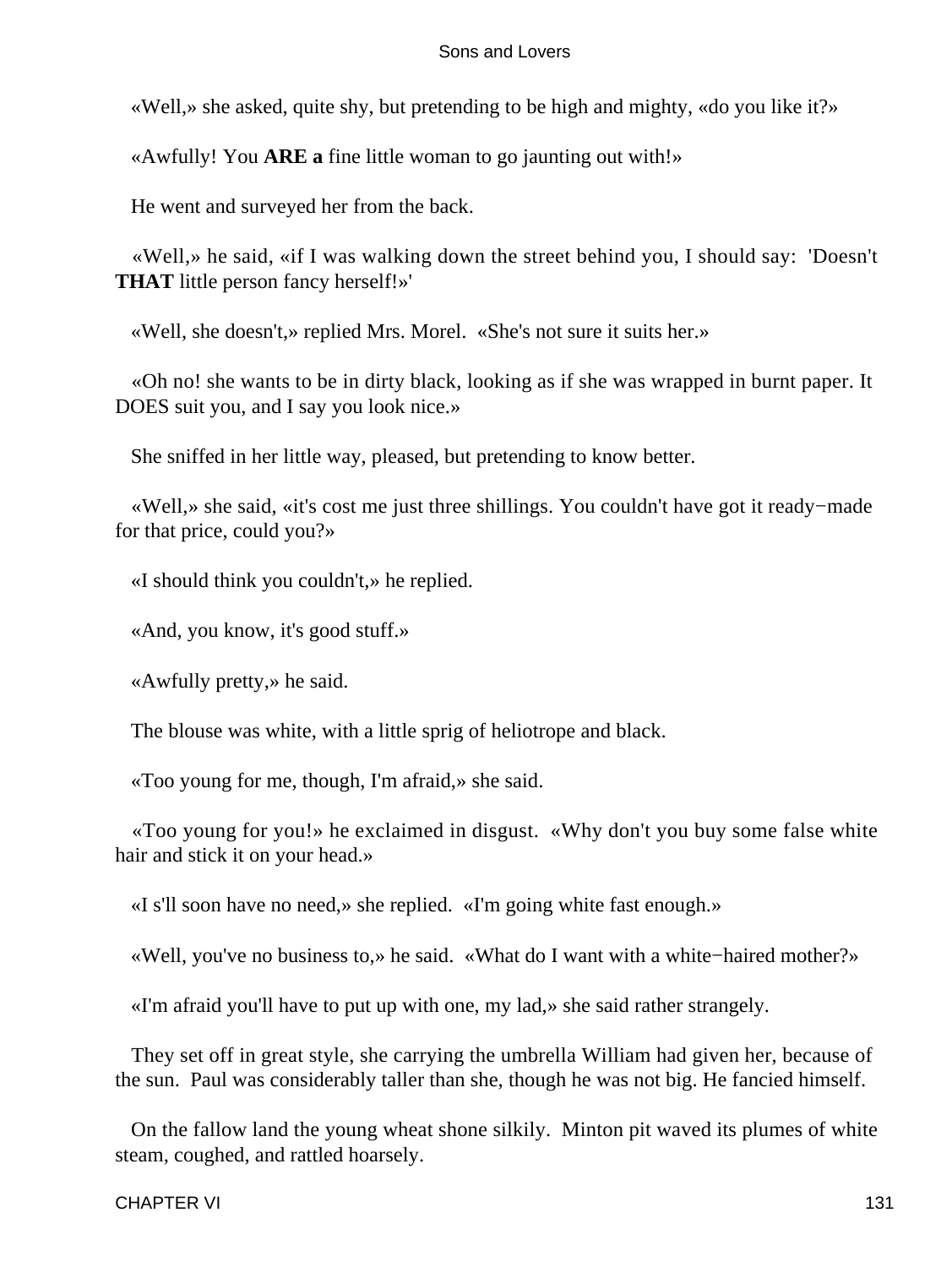«Now look at that!» said Mrs. Morel. Mother and son stood on the road to watch. Along the ridge of the great pit−hill crawled a little group in silhouette against the sky, a horse, a small truck, and a man. They climbed the incline against the heavens. At the end the man tipped the wagon. There was an undue rattle as the waste fell down the sheer slope of the enormous bank.

 «You sit a minute, mother,» he said, and she took a seat on a bank, whilst he sketched rapidly. She was silent whilst he worked, looking round at the afternoon, the red cottages shining among their greenness.

«The world is a wonderful place,» she said, «and wonderfully beautiful.»

 «And so's the pit,» he said. «Look how it heaps together, like something alive almost – a big creature that you don't know.»

«Yes,» she said. «Perhaps!»

«And all the trucks standing waiting, like a string of beasts to be fed,» he said.

 «And very thankful I am they ARE standing,» she said, «for that means they'll turn middling time this week.»

 «But I like the feel of MEN on things, while they're alive. There's a feel of men about trucks, because they've been handled with men's hands, all of them.»

«Yes,» said Mrs. Morel.

 They went along under the trees of the highroad. He was constantly informing her, but she was interested. They passed the end of Nethermere, that was tossing its sunshine like petals lightly in its lap. Then they turned on a private road, and in some trepidation approached a big farm. A dog barked furiously. A woman came out to see.

«Is this the way to Willey Farm?» Mrs. Morel asked.

 Paul hung behind in terror of being sent back. But the woman was amiable, and directed them. The mother and son went through the wheat and oats, over a little bridge into a wild meadow. Peewits, with their white breasts glistening, wheeled and screamed about them. The lake was still and blue. High overhead a heron floated. Opposite, the wood heaped on the hill, green and still.

«It's a wild road, mother,» said Paul. «Just like Canada.»

«Isn't it beautiful!» said Mrs. Morel, looking round.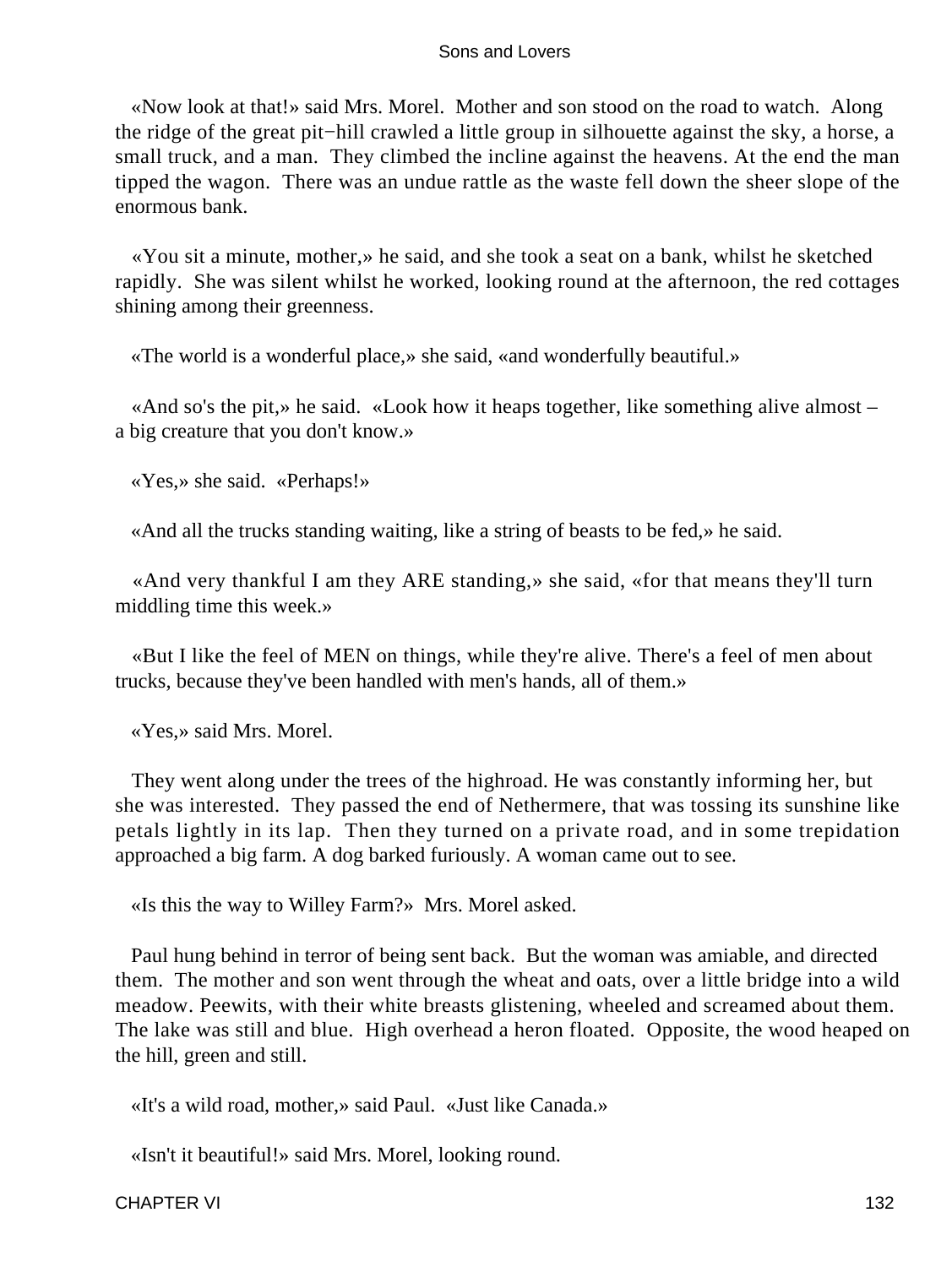«See that heron – see – see her legs?»

He directed his mother, what she must see and what not. And she was quite content.

«But now,» she said, «which way? He told me through the wood.»

The wood, fenced and dark, lay on their left.

 «I can feel a bit of a path this road,» said Paul. «You've got town feet, somehow or other, you have.»

 They found a little gate, and soon were in a broad green alley of the wood, with a new thicket of fir and pine on one hand, an old oak glade dipping down on the other. And among the oaks the bluebells stood in pools of azure, under the new green hazels, upon a pale fawn floor of oak−leaves. He found flowers for her.

 «Here's a bit of new−mown hay,» he said; then, again, he brought her forget−me−nots. And, again, his heart hurt with love, seeing her hand, used with work, holding the little bunch of flowers he gave her. She was perfectly happy.

But at the end of the riding was a fence to climb. Paul was over in a second.

«Come,» he said, «let me help you.»

«No, go away. I will do it in my own way.»

He stood below with his hands up ready to help her. She climbed cautiously.

«What a way to climb!» he exclaimed scornfully, when she was safely to earth again.

«Hateful stiles!» she cried.

«Duffer of a little woman,» he replied, «who can't get over 'em.»

 In front, along the edge of the wood, was a cluster of low red farm buildings. The two hastened forward. Flush with the wood was the apple orchard, where blossom was falling on the grindstone. The pond was deep under a hedge and overhanging oak trees. Some cows stood in the shade. The farm and buildings, three sides of a quadrangle, embraced the sunshine towards the wood. It was very still.

 Mother and son went into the small railed garden, where was a scent of red gillivers. By the open door were some floury loaves, put out to cool. A hen was just coming to peck them. Then, in the doorway suddenly appeared a girl in a dirty apron. She was about fourteen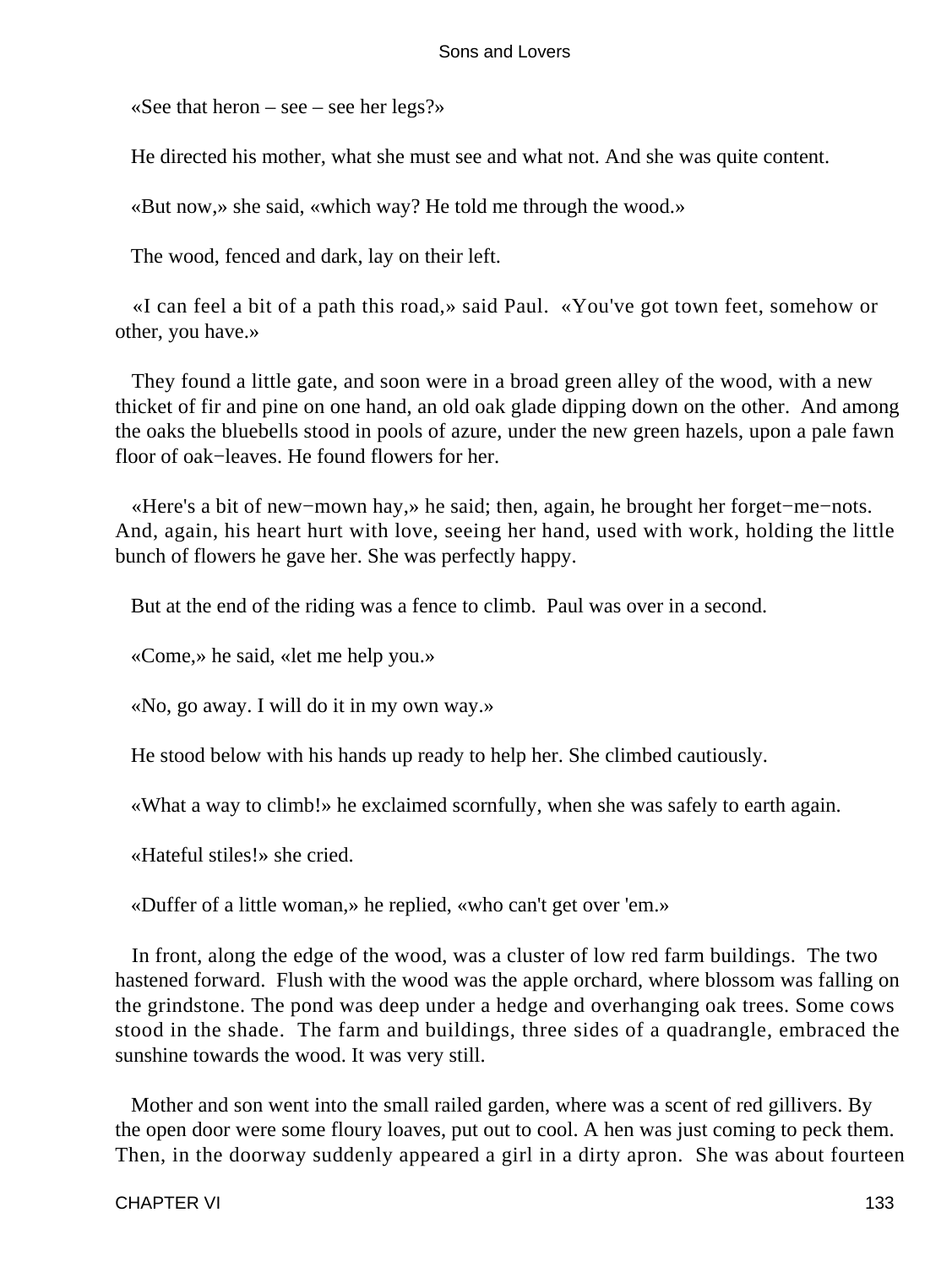years old, had a rosy dark face, a bunch of short black curls, very fine and free, and dark eyes; shy, questioning, a little resentful of the strangers, she disappeared. In a minute another figure appeared, a small, frail woman, rosy, with great dark brown eyes.

 «Oh!» she exclaimed, smiling with a little glow, «you've come, then. **I AM** glad to see you.» Her voice was intimate and rather sad.

The two women shook hands.

 «Now are you sure we're not a bother to you?» said Mrs. Morel. «I know what a farming life is.»

«Oh no! We're only too thankful to see a new face, it's so lost up here.»

«I suppose so,» said Mrs. Morel.

 They were taken through into the parlour – a long, low room, with a great bunch of guelder−roses in the fireplace. There the women talked, whilst Paul went out to survey the land. He was in the garden smelling the gillivers and looking at the plants, when the girl came out quickly to the heap of coal which stood by the fence.

 «I suppose these are cabbage−roses?» he said to her, pointing to the bushes along the fence.

She looked at him with startled, big brown eyes.

«I suppose they are cabbage−roses when they come out?» he said.

«I don't know,» she faltered. «They're white with pink middles.»

«Then they're maiden−blush.»

Miriam flushed. She had a beautiful warm colouring.

«I don't know,» she said.

«You don't have **MUCH** in your garden,» he said.

 «This is our first year here,» she answered, in a distant, rather superior way, drawing back and going indoors. He did not notice, but went his round of exploration. Presently his mother came out, and they went through the buildings. Paul was hugely delighted.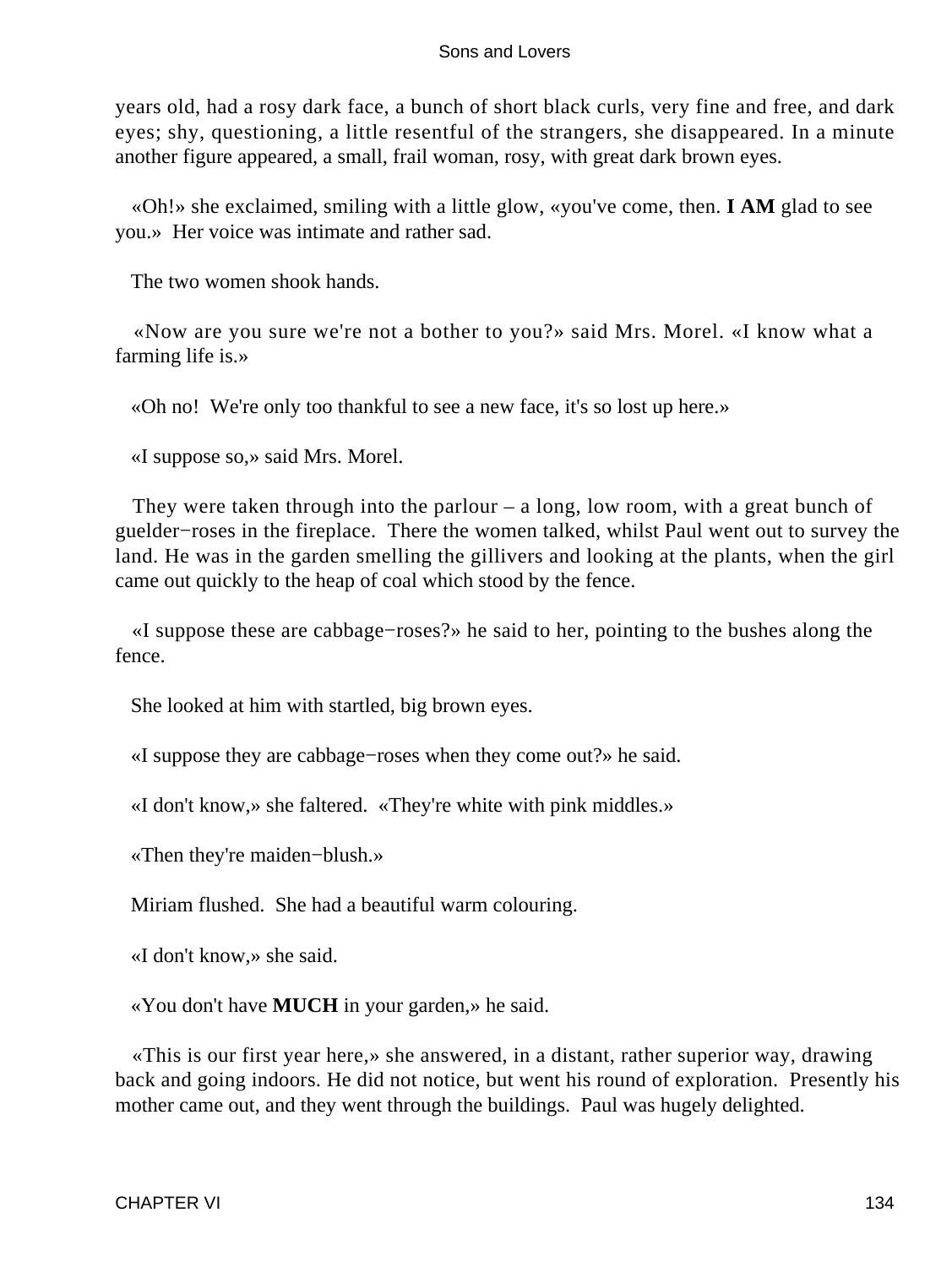«And I suppose you have the fowls and calves and pigs to look after?» said Mrs. Morel to Mrs. Leivers.

 «No,» replied the little woman. «I can't find time to look after cattle, and I'm not used to it. It's as much as I can do to keep going in the house.»

«Well, I suppose it is,» said Mrs. Morel.

Presently the girl came out.

«Tea is ready, mother,» she said in a musical, quiet voice.

 «Oh, thank you, Miriam, then we'll come,» replied her mother, almost ingratiatingly. «Would you **CARE** to have tea now, Mrs. Morel?»

«Of course,» said Mrs. Morel. «Whenever it's ready.»

 Paul and his mother and Mrs. Leivers had tea together. Then they went out into the wood that was flooded with bluebells, while fumy forget−me−nots were in the paths. The mother and son were in ecstasy together.

 When they got back to the house, Mr. Leivers and Edgar, the eldest son, were in the kitchen. Edgar was about eighteen. Then Geoffrey and Maurice, big lads of twelve and thirteen, were in from school. Mr. Leivers was a good−looking man in the prime of life, with a golden−brown moustache, and blue eyes screwed up against the weather.

 The boys were condescending, but Paul scarcely observed it. They went round for eggs, scrambling into all sorts of places. As they were feeding the fowls Miriam came out. The boys took no notice of her. One hen, with her yellow chickens, was in a coop. Maurice took his hand full of corn and let the hen peck from it.

«Durst you do it?» he asked of Paul.

«Let's see,» said Paul.

 He had a small hand, warm, and rather capable−looking. Miriam watched. He held the corn to the hen. The bird eyed it with her hard, bright eye, and suddenly made a peck into his hand. He started, and laughed. «Rap, rap, rap!» went the bird's beak in his palm. He laughed again, and the other boys joined.

 «She knocks you, and nips you, but she never hurts,» said Paul, when the last corn had gone. « Now, Miriam,» said Maurice, «you come an 'ave a go.»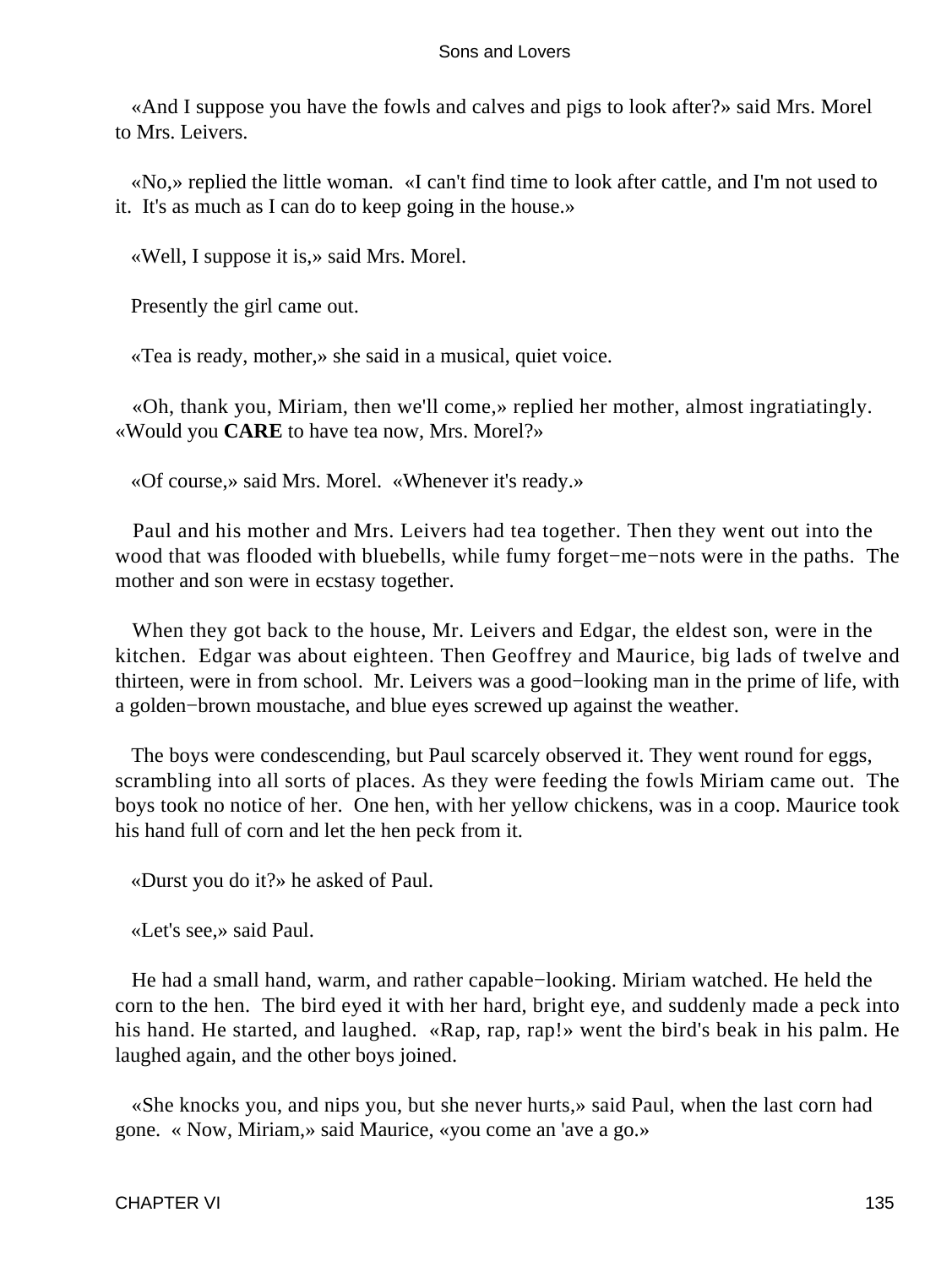«No,» she cried, shrinking back.

«Ha! baby. The mardy−kid!» said her brothers.

«It doesn't hurt a bit,» said Paul. «It only just nips rather nicely.»

«No,» she still cried, shaking her black curls and shrinking.

«She dursn't,» said Geoffrey. «She niver durst do anything except recite poitry.»

 «Dursn't jump off a gate, dursn't tweedle, dursn't go on a slide, dursn't stop a girl hittin' her. She can do nowt but go about thinkin' herself somebody. 'The Lady of the Lake.' Yah!» cried Maurice.

Miriam was crimson with shame and misery.

«I dare do more than you,» she cried. «You're never anything but cowards and bullies.»

«Oh, cowards and bullies!» they repeated mincingly, mocking her speech.

«Not such a clown shall anger me, A boor is answered silently,»

he quoted against her, shouting with laughter.

 She went indoors. Paul went with the boys into the orchard, where they had rigged up a parallel bar. They did feats of strength. He was more agile than strong, but it served. He fingered a piece of apple−blossom that hung low on a swinging bough.

 «I wouldn't get the apple−blossom,» said Edgar, the eldest brother. «There'll be no apples next year.»

«I wasn't going to get it,» replied Paul, going away.

 The boys felt hostile to him; they were more interested in their own pursuits. He wandered back to the house to look for his mother. As he went round the back, he saw Miriam kneeling in front of the hen−coop, some maize in her hand, biting her lip, and crouching in an intense attitude. The hen was eyeing her wickedly. Very gingerly she put forward her hand. The hen bobbed for her. She drew back quickly with a cry, half of fear, half of chagrin.

«It won't hurt you,» said Paul.

She flushed crimson and started up.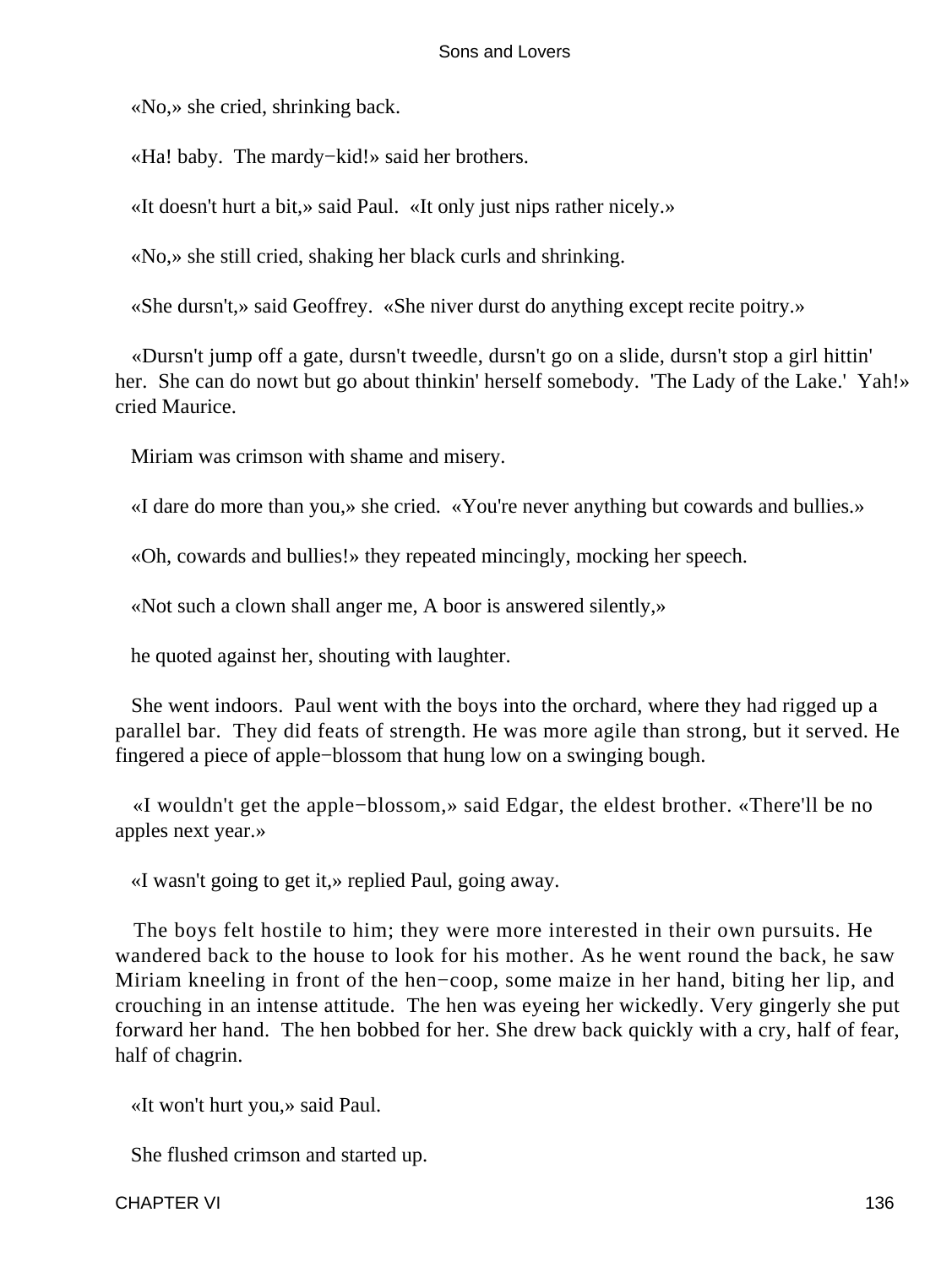«I only wanted to try,» she said in a low voice.

 «See, it doesn't hurt,» he said, and, putting only two corns in his palm, he let the hen peck, peck, peck at his bare hand. «It only makes you laugh,» he said.

 She put her hand forward and dragged it away, tried again, and started back with a cry. He frowned.

 «Why, I'd let her take corn from my face,» said Paul, «only she bumps a bit. She's ever so neat. If she wasn't, look how much ground she'd peck up every day.»

 He waited grimly, and watched. At last Miriam let the bird peck from her hand. She gave a little cry – fear, and pain because of fear – rather pathetic. But she had done it, and she did it again.

«There, you see,» said the boy. «It doesn't hurt, does it?»

She looked at him with dilated dark eyes.

«No,» she laughed, trembling.

Then she rose and went indoors. She seemed to be in some way resentful of the boy.

 «He thinks I'm only a common girl,» she thought, and she wanted to prove she was a grand person like the «Lady of the Lake».

 Paul found his mother ready to go home. She smiled on her son. He took the great bunch of flowers. Mr. and Mrs. Leivers walked down the fields with them. The hills were golden with evening; deep in the woods showed the darkening purple of bluebells. It was everywhere perfectly stiff, save for the rustling of leaves and birds.

«But it is a beautiful place,» said Mrs. Morel.

 «Yes,» answered Mr. Leivers; «it's a nice little place, if only it weren't for the rabbits. The pasture's bitten down to nothing. I dunno if ever I s'll get the rent off it.»

 He clapped his hands, and the field broke into motion near the woods, brown rabbits hopping everywhere.

«Would you believe it!» exclaimed Mrs. Morel.

She and Paul went on alone together.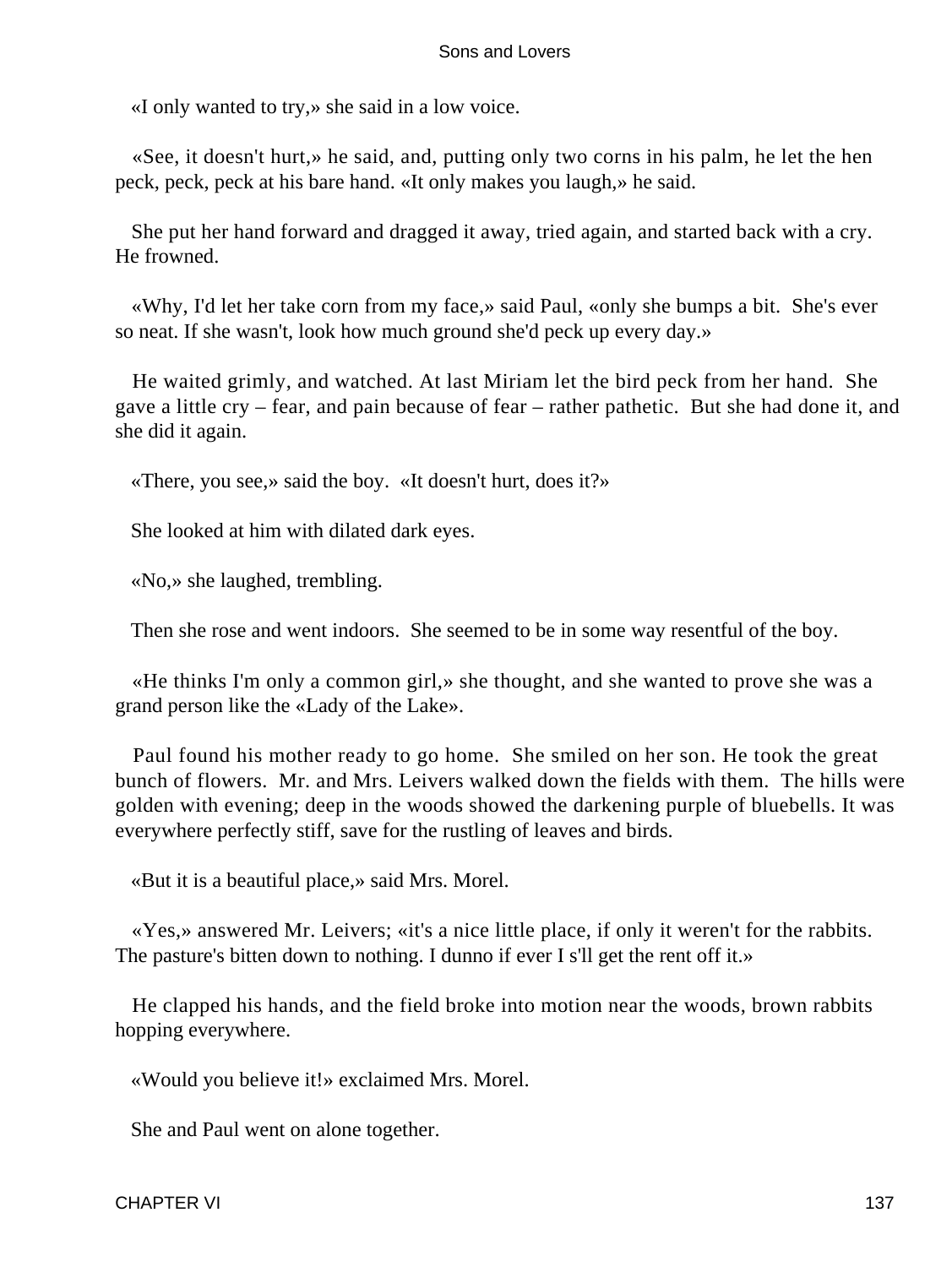«Wasn't it lovely, mother?» he said quietly.

 A thin moon was coming out. His heart was full of happiness till it hurt. His mother had to chatter, because she, too, wanted to cry with happiness.

 «Now WOULDN'T I help that man!» she said. «WOULDN'T I see to the fowls and the young stock! And I'D learn to milk, and I'D talk with him, and I'D plan with him. My word, if I were his wife, the farm would be run, I know! But there, she hasn't the strength – she simply hasn't the strength. She ought never to have been burdened like it, you know. I'm sorry for her, and I'm sorry for him too. My word, if I'D had him, I shouldn't have thought him a bad husband! Not that she does either; and she's very lovable.»

 William came home again with his sweetheart at the Whitsuntide. He had one week of his holidays then. It was beautiful weather. As a rule, William and Lily and Paul went out in the morning together for a walk. William did not talk to his beloved much, except to tell her things from his boyhood. Paul talked endlessly to both of them. They lay down, all three, in a meadow by Minton Church. On one side, by the Castle Farm, was a beautiful quivering screen of poplars. Hawthorn was dropping from the hedges; penny daisies and ragged robin were in the field, like laughter. William, a big fellow of twenty−three, thinner now and even a bit gaunt, lay back in the sunshine and dreamed, while she fingered with his hair. Paul went gathering the big daisies. She had taken off her hat; her hair was black as a horse's mane. Paul came back and threaded daisies in her jet−black hair – big spangles of white and yellow, and just a pink touch of ragged robin.

 «Now you look like a young witch−woman,» the boy said to her. «Doesn't she, William?»

 Lily laughed. William opened his eyes and looked at her. In his gaze was a certain baffled look of misery and fierce appreciation.

«Has he made a sight of me?» she asked, laughing down on her lover.

«That he has!» said William, smiling.

 He looked at her. Her beauty seemed to hurt him. He glanced at her flower−decked head and frowned.

«You look nice enough, if that's what you want to know,» he said.

 And she walked without her hat. In a little while William recovered, and was rather tender to her. Coming to a bridge, he carved her initials and his in a heart.

L. L. W. W. M.

CHAPTER VI 138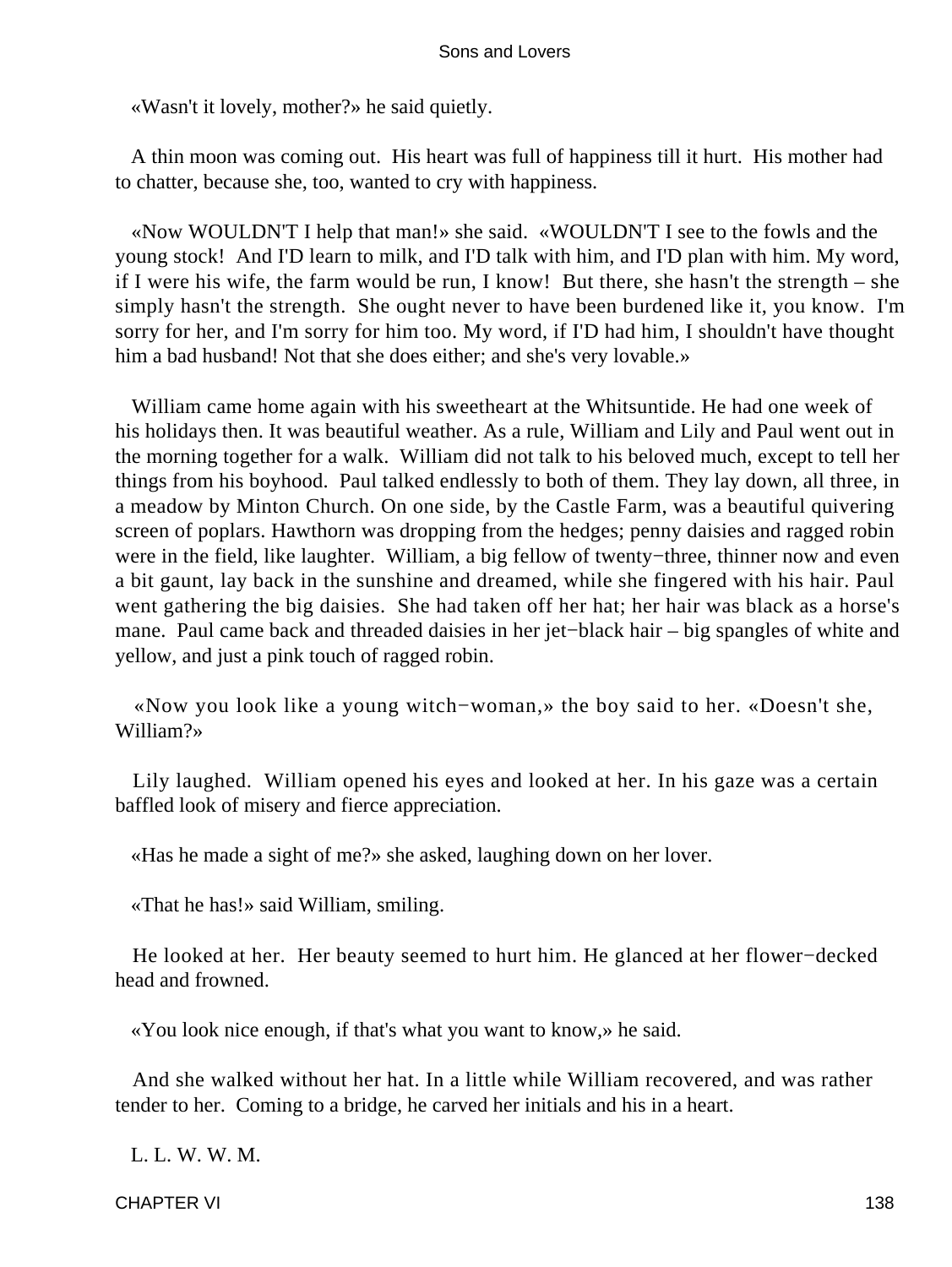She watched his strong, nervous hand, with its glistening hairs and freckles, as he carved, and she seemed fascinated by it.

 All the time there was a feeling of sadness and warmth, and a certain tenderness in the house, whilst William and Lily were at home. But often he got irritable. She had brought, for an eight−days' stay, five dresses and six blouses.

 «Oh, would you mind,» she said to Annie, «washing me these two blouses, and these things?»

 And Annie stood washing when William and Lily went out the next morning. Mrs. Morel was furious. And sometimes the young man, catching a glimpse of his sweetheart's attitude towards his sister, hated her.

 On Sunday morning she looked very beautiful in a dress of foulard, silky and sweeping, and blue as a jay−bird's feather, and in a large cream hat covered with many roses, mostly crimson. Nobody could admire her enough. But in the evening, when she was going out, she asked again:

«Chubby, have you got my gloves?»

«Which?» asked William.

«My new black SUEDE.»

«No.»

There was a hunt. She had lost them.

 «Look here, mother,» said William, «that's the fourth pair she's lost since Christmas – at five shillings a pair!»

«You only gave me TWO of them,» she remonstrated.

 And in the evening, after supper, he stood on the hearthrug whilst she sat on the sofa, and he seemed to hate her. In the afternoon he had left her whilst he went to see some old friend. She had sat looking at a book. After supper William wanted to write a letter.

 «Here is your book, Lily,» said Mrs. Morel. «Would you care to go on with it for a few minutes?»

«No, thank you,» said the girl. «I will sit still.»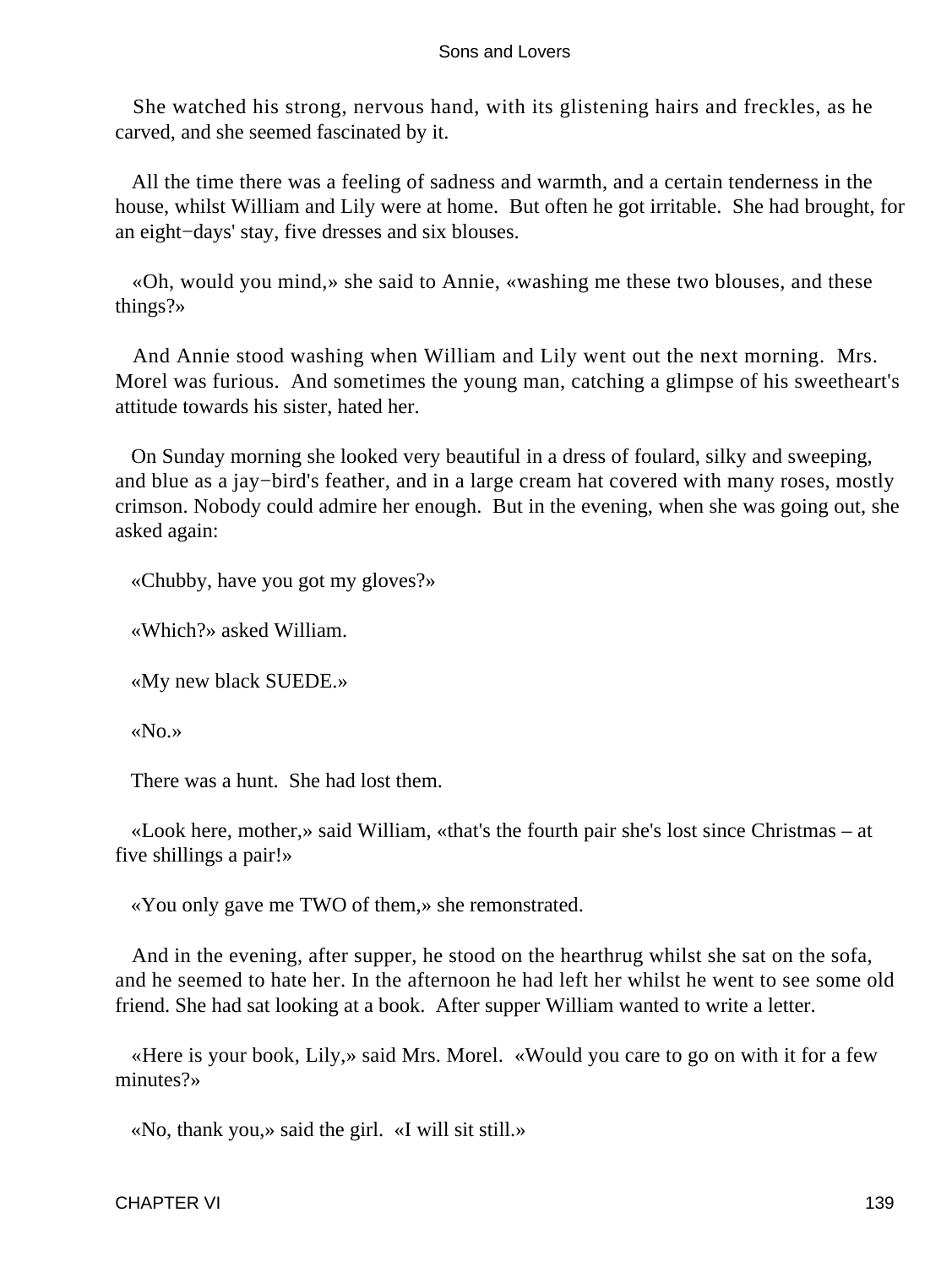«But it is so dull.»

William scribbled irritably at a great rate. As he sealed the envelope he said:

«Read a book! Why, she's never read a book in her life.»

«Oh, go along!» said Mrs. Morel, cross with the exaggeration,

 «It's true, mother – she hasn't,» he cried, jumping up and taking his old position on the hearthrug. «She's never read a book in her life.»

 «'Er's like me,» chimed in Morel. «'Er canna see what there is i' books, ter sit borin' your nose in 'em for, nor more can I.»

«But you shouldn't say these things,» said Mrs. Morel to her son.

«But it's true, mother – she CAN'T read. What did you give her?»

 «Well, I gave her a little thing of Annie Swan's. Nobody wants to read dry stuff on Sunday afternoon.»

«Well, I'll bet she didn't read ten lines of it.»

«You are mistaken,» said his mother.

All the time Lily sat miserably on the sofa. He turned to her swiftly.

«DID you ready any?» he asked.

«Yes, I did,» she replied.

«How much?»

«l don't know how many pages.»

«Tell me **ONE THING** you read.»

She could not.

 She never got beyond the second page. He read a great deal, and had a quick, active intelligence. She could understand nothing but love−making and chatter. He was accustomed to having all his thoughts sifted through his mother's mind; so, when he wanted companionship, and was asked in reply to be the billing and twittering lover, he hated his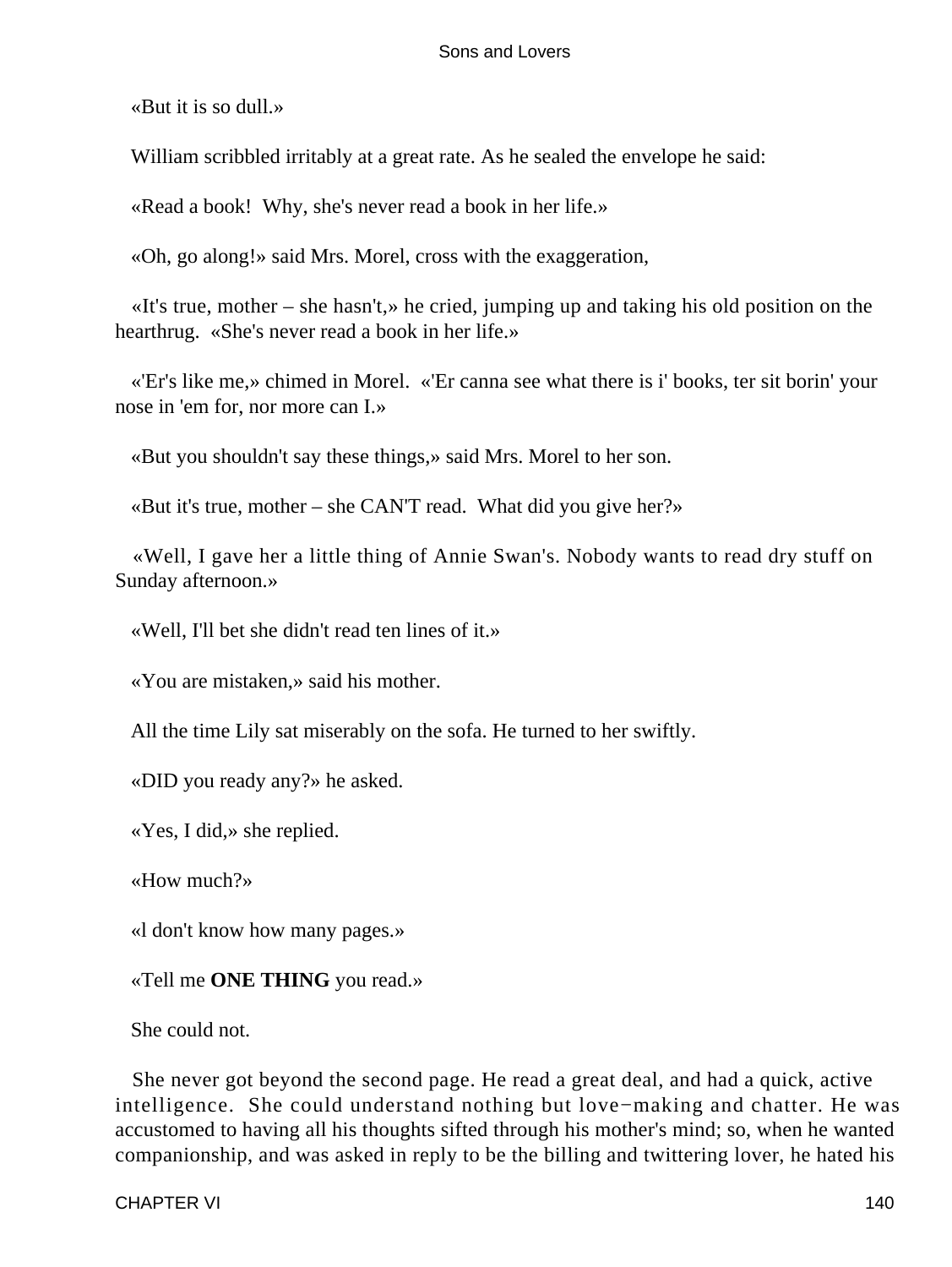betrothed.

 «You know, mother,» he said, when he was alone with her at night, «she's no idea of money, she's so wessel−brained. When she's paid, she'll suddenly buy such rot as marrons glaces, and then I have to buy her season ticket, and her extras, even her underclothing. And she wants to get married, and I think myself we might as well get married next year. But at this rate  $-\rightarrow$ 

 «A fine mess of a marriage it would be,» replied his mother. «I should consider it again, my boy.»

 «Oh, well, I've gone too far to break off now,» he said, «and so I shall get married as soon as I can.»

 «Very well, my boy. If you will, you will, and there's no stopping you; but I tell you, I can't sleep when I think about it.»

«Oh, she'll be all right, mother. We shall manage.»

«And she lets you buy her underclothing?» asked the mother.

 «Well,» he began apologetically, «she didn't ask me; but one morning – and it WAS cold – I found her on the station shivering, not able to keep still; so I asked her if she was well wrapped up. She said: 'I think so.' So I said: 'Have you got warm underthings on?' And she said: 'No, they were cotton.' I asked her why on earth she hadn't got something thicker on in weather like that, and she said because she HAD nothing. And there she is  $-$  a bronchial subject! **I HAD** to take her and get some warm things. Well, mother, I shouldn't mind the money if we had any. And, you know, she **OUGHT** to keep enough to pay for her season−ticket; but no, she comes to me about that, and I have to find the money.»

«It's a poor lookout,» said Mrs. Morel bitterly.

 He was pale, and his rugged face, that used to be so perfectly careless and laughing, was stamped with conflict and despair.

 «But I can't give her up now; it's gone too far,» he said. «And, besides, for **SOME** things I couldn't do without her.»

 «My boy, remember you're taking your life in your hands,» said Mrs. Morel. «NOTHING is as bad as a marriage that's a hopeless failure. Mine was bad enough, God knows, and ought to teach you something; but it might have been worse by a long chalk.»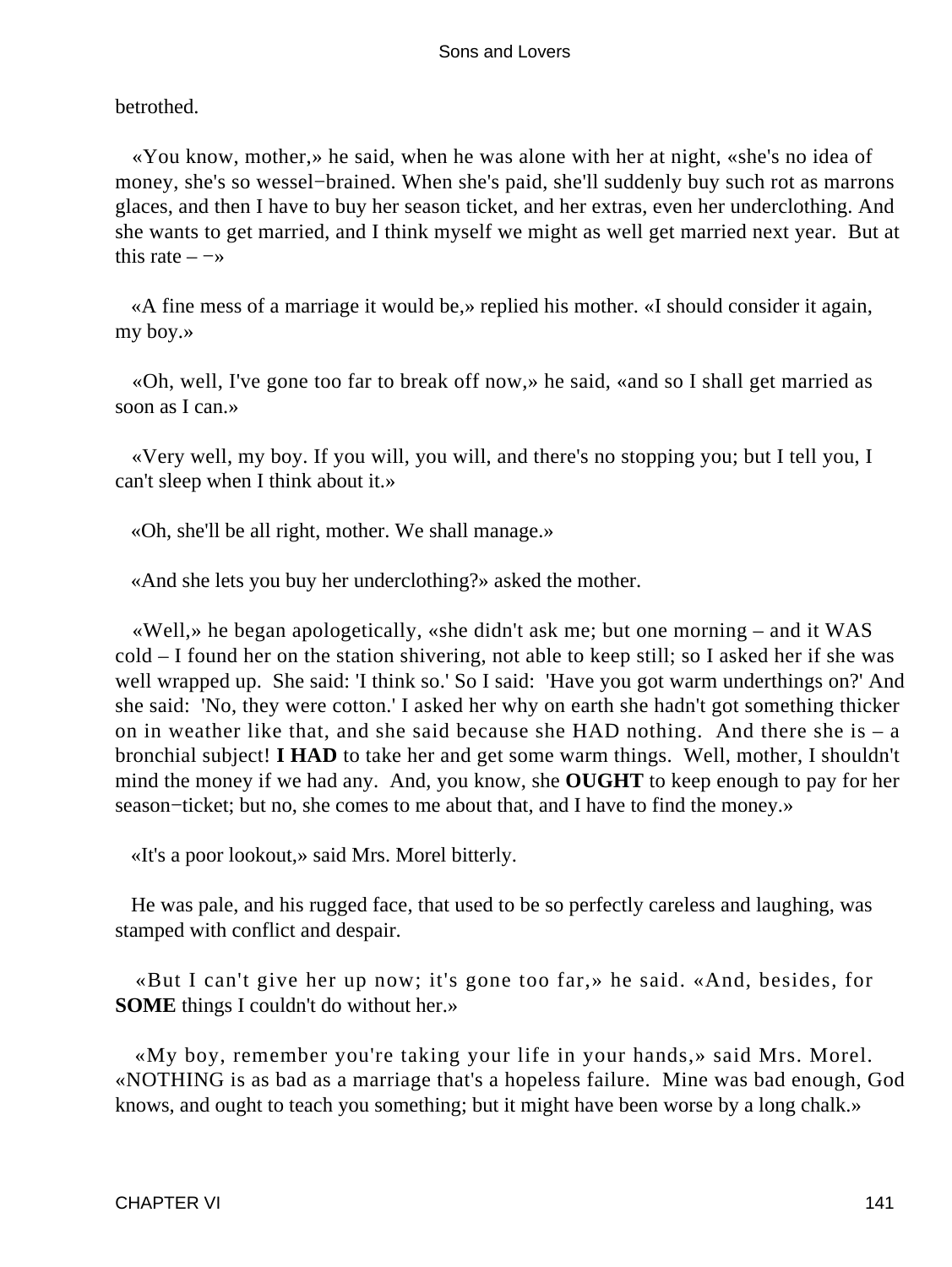He leaned with his back against the side of the chimney−piece, his hands in his pockets. He was a big, raw−boned man, who looked as if he would go to the world's end if he wanted to. But she saw the despair on his face.

«I couldn't give her up now,» he said.

«Well,» she said, «remember there are worse wrongs than breaking off an engagement.»

«I can't give her up NOW,» he said.

 The clock ticked on; mother and son remained in silence, a conflict between them; but he would say no more. At last she said:

 «Well, go to bed, my son. You'll feel better in the morning, and perhaps you'll know better.»

 He kissed her, and went. She raked the fire. Her heart was heavy now as it had never been. Before, with her husband, things had seemed to be breaking down in her, but they did not destroy her power to live. Now her soul felt lamed in itself. It was her hope that was struck.

 And so often William manifested the same hatred towards his betrothed. On the last evening at home he was railing against her.

 «Well,» he said, «if you don't believe me, what she's like, would you believe she has been confirmed three times?»

«Nonsense!» laughed Mrs. Morel.

 «Nonsense or not, she HAS! That's what confirmation means for her – a bit of a theatrical show where she can cut a figure.»

«I haven't, Mrs. Morel!» cried the girl – «I haven't! it is not true!»

 «What!» he cried, flashing round on her. «Once in Bromley, once in Beckenham, and once somewhere else.»

«Nowhere else!» she said, in tears – «nowhere else!»

«It WAS! And if it wasn't why were you confirmed TWICE?»

«Once I was only fourteen, Mrs. Morel,» she pleaded, tears in her eyes.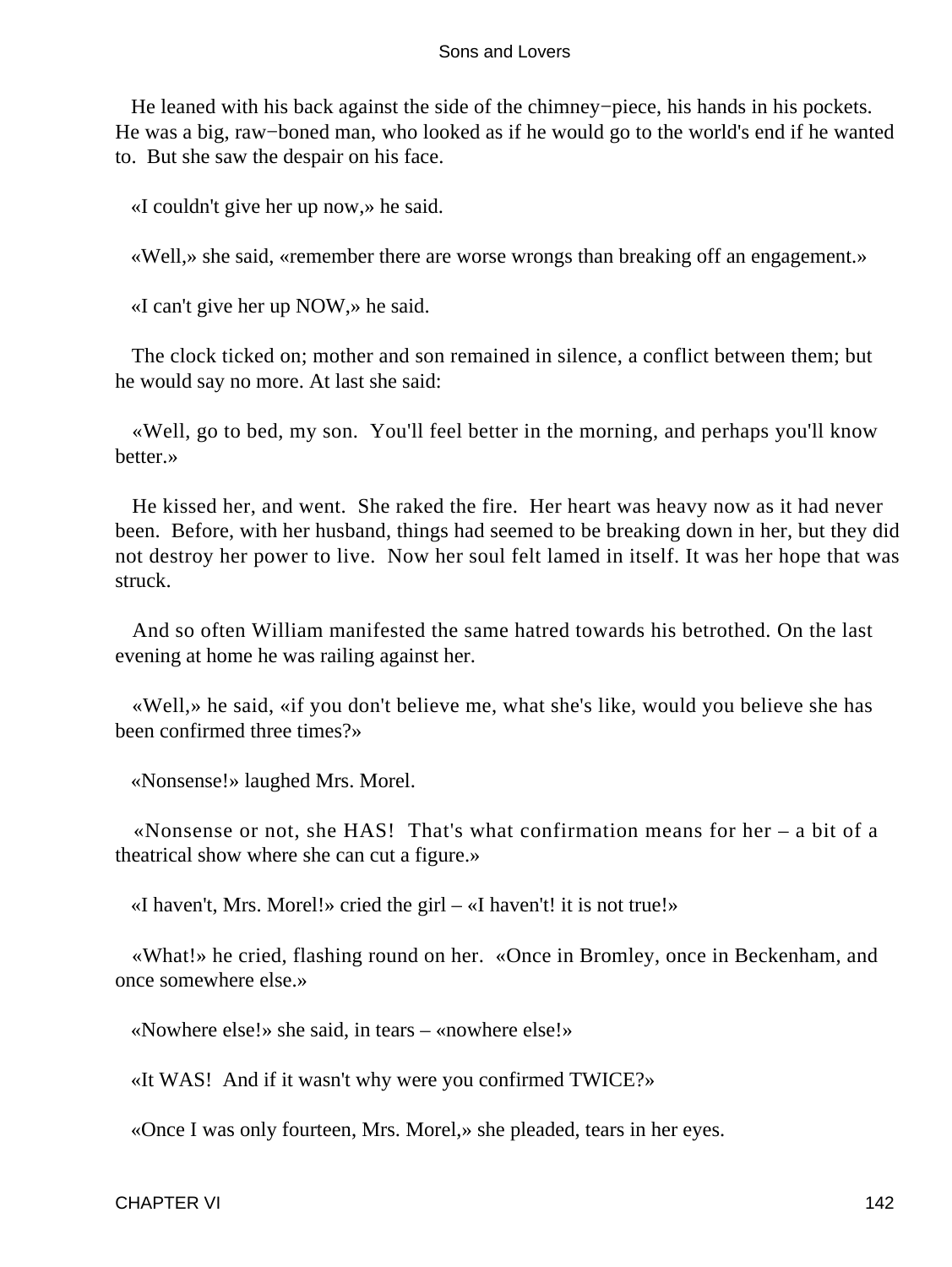«Yes,» said Mrs. Morel; «I can quite understand it, child. Take no notice of him. You ought to be ashamed, William, saying such things.»

 «But it's true. She's religious – she had blue velvet Prayer−Books – and she's not as much religion, or anything else, in her than that table−leg. Gets confirmed three times for show, to show herself off, and that's how she is in **EVERYTHING** – EVERYTHING!»

The girl sat on the sofa, crying. She was not strong.

 «As for LOVE!» he cried, «you might as well ask a fly to love you! It'll love settling on  $you - \rightarrow$ 

 «Now, say no more,» commanded Mrs. Morel. «If you want to say these things, you must find another place than this. I am ashamed of you, William! Why don't you be more manly. To do nothing but find fault with a girl, and then pretend you're engaged to her! »

Mrs. Morel subsided in wrath and indignation.

 William was silent, and later he repented, kissed and comforted the girl. Yet it was true, what he had said. He hated her.

 When they were going away, Mrs. Morel accompanied them as far as Nottingham. It was a long way to Keston station.

«You know, mother,» he said to her, «Gyp's shallow. Nothing goes deep with her.»

 «William, **I WISH** you wouldn't say these things,» said Mrs. Morel, very uncomfortable for the girl who walked beside her.

 «But it doesn't, mother. She's very much in love with me now, but if I died she'd have forgotten me in three months.»

 Mrs. Morel was afraid. Her heart beat furiously, hearing the quiet bitterness of her son's last speech.

 «How do you know?» she replied. «You DON'T know, and therefore you've no right to say such a thing.»

«He's always saying these things!» cried the girl.

 «In three months after I was buried you'd have somebody else, and I should be forgotten,» he said. «And that's your love!»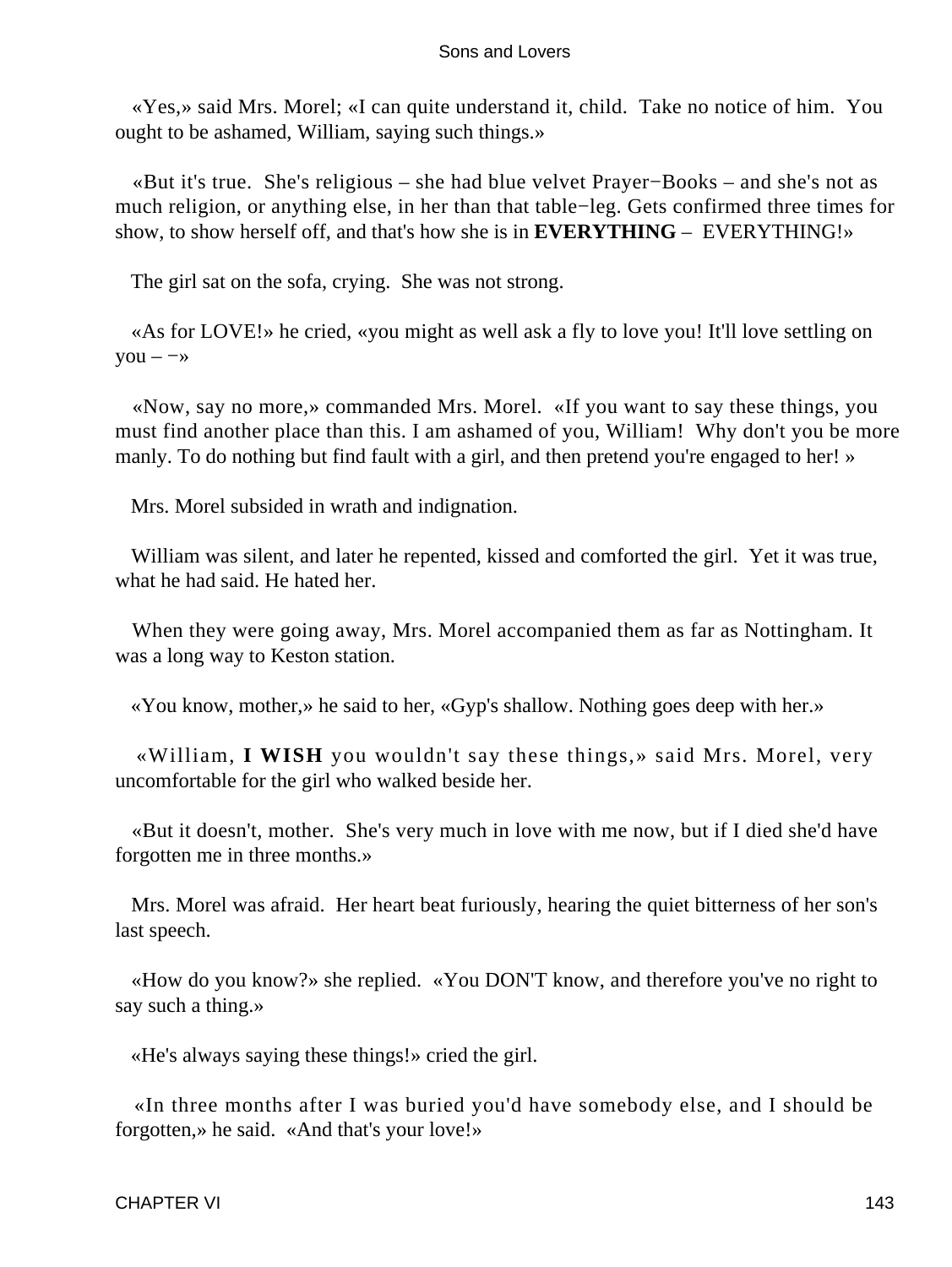Mrs. Morel saw them into the train in Nottingham, then she returned home.

 «There's one comfort,» she said to Paul – «he'll never have any money to marry on, that **I AM** sure of. And so she'll save him that way.»

 So she took cheer. Matters were not yet very desperate. She firmly believed William would never marry his Gipsy. She waited, and she kept Paul near to her.

 All summer long William's letters had a feverish tone; he seemed unnatural and intense. Sometimes he was exaggeratedly jolly, usually he was flat and bitter in his letter.

 «Ah,» his mother said, «I'm afraid he's ruining himself against that creature, who isn't worthy of his love – no, no more than a rag doll.»

 He wanted to come home. The midsummer holiday was gone; it was a long while to Christmas. He wrote in wild excitement, saying he could come for Saturday and Sunday at Goose Fair, the first week in October.

 «You are not well, my boy,» said his mother, when she saw him. She was almost in tears at having him to herself again.

 «No, I've not been well,» he said. «I've seemed to have a dragging cold all the last month, but it's going, I think.»

 It was sunny October weather. He seemed wild with joy, like a schoolboy escaped; then again he was silent and reserved. He was more gaunt than ever, and there was a haggard look in his eyes.

«You are doing too much,» said his mother to him.

 He was doing extra work, trying to make some money to marry on, he said. He only talked to his mother once on the Saturday night; then he was sad and tender about his beloved.

 «And yet, you know, mother, for all that, if I died she'd be broken−hearted for two months, and then she'd start to forget me. You'd see, she'd never come home here to look at my grave, not even once.»

«Why, William,» said his mother, «you're not going to die, so why talk about it?»

«But whether or not  $-\rightarrow$  he replied.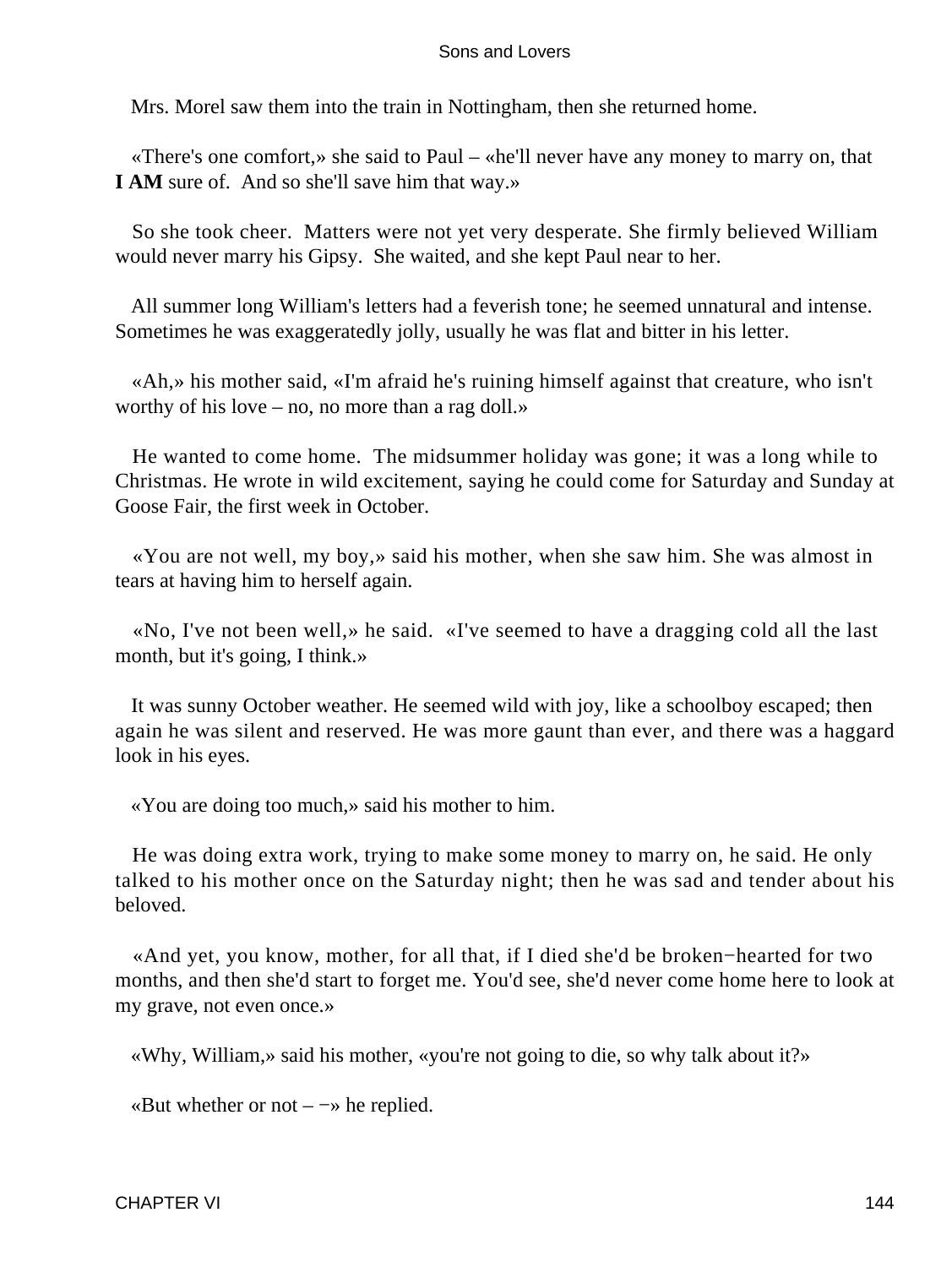«And she can't help it. She is like that, and if you choose her – well, you can't grumble,» said his mother.

On the Sunday morning, as he was putting his collar on:

 «Look,» he said to his mother, holding up his chin, «what a rash my collar's made under my chin!»

Just at the junction of chin and throat was a big red inflammation.

 «It ought not to do that,» said his mother. «Here, put a bit of this soothing ointment on. You should wear different collars.»

 He went away on Sunday midnight, seeming better and more solid for his two days at home.

 On Tuesday morning came a telegram from London that he was ill. Mrs. Morel got off her knees from washing the floor, read the telegram, called a neighbour, went to her landlady and borrowed a sovereign, put on her things, and set off. She hurried to Keston, caught an express for London in Nottingham. She had to wait in Nottingham nearly an hour. A small figure in her black bonnet, she was anxiously asking the porters if they knew how to get to Elmers End. The journey was three hours. She sat in her corner in a kind of stupor, never moving. At King's Cross still no one could tell her how to get to Elmers End. Carrying her string bag, that contained her nightdress, a comb and brush, she went from person to person. At last they sent her underground to Cannon Street.

It was six o'clock when she arrived at William's lodging. The blinds were not down.

«How is he?» she asked.

«No better,» said the landlady.

 She followed the woman upstairs. William lay on the bed, with bloodshot eyes, his face rather discoloured. The clothes were tossed about, there was no fire in the room, a glass of milk stood on the stand at his bedside. No one had been with him.

«Why, my son!» said the mother bravely.

 He did not answer. He looked at her, but did not see her. Then he began to say, in a dull voice, as if repeating a letter from dictation: «Owing to a leakage in the hold of this vessel, the sugar had set, and become converted into rock. It needed hacking  $-\rightarrow$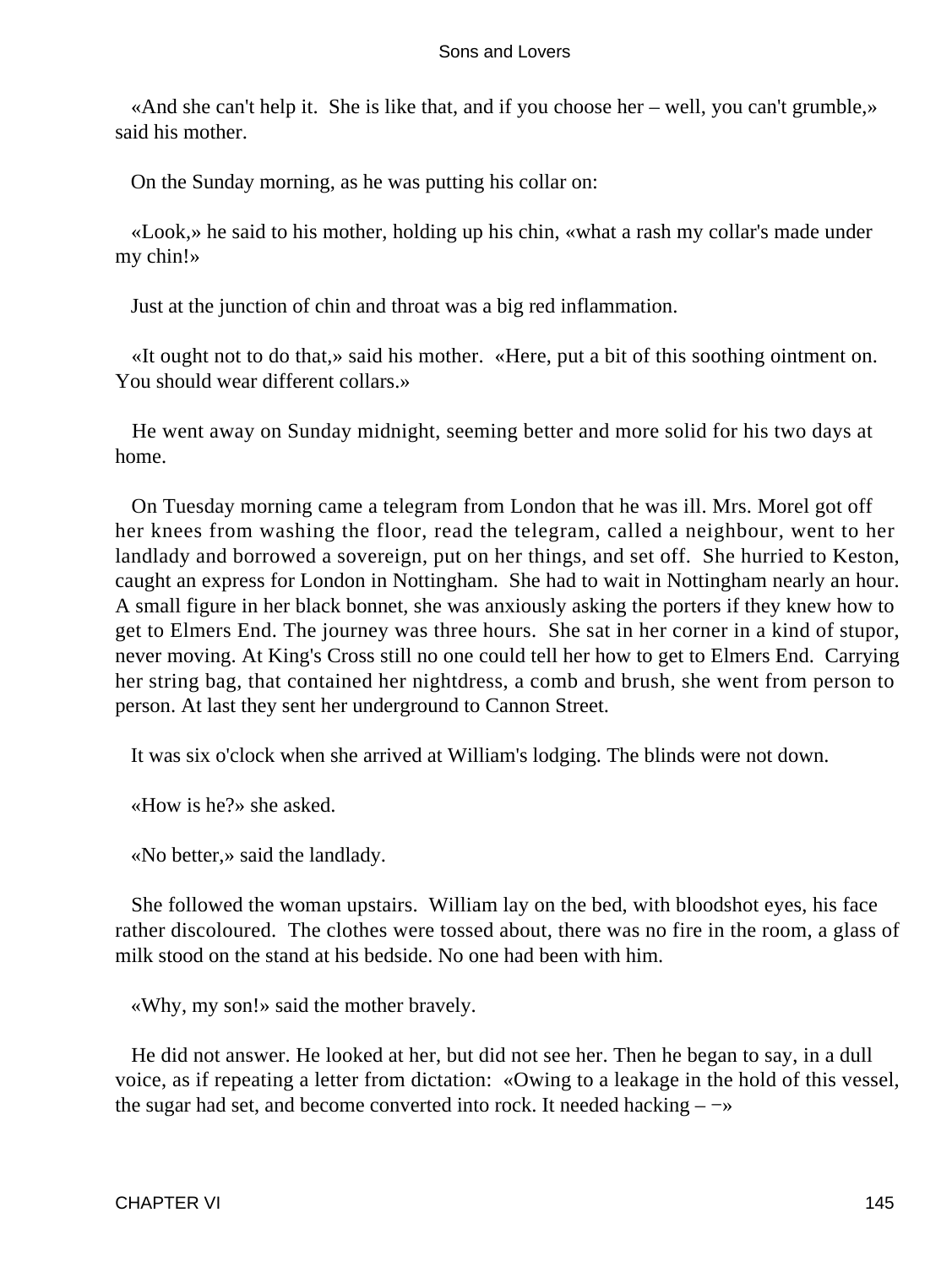He was quite unconscious. It had been his business to examine some such cargo of sugar in the Port of London.

«How long has he been like this?» the mother asked the landlady.

 «He got home at six o'clock on Monday morning, and he seemed to sleep all day; then in the night we heard him talking, and this morning he asked for you. So I wired, and we fetched the doctor.»

«Will you have a fire made?»

Mrs. Morel tried to soothe her son, to keep him still.

 The doctor came. It was pneumonia, and, he said, a peculiar erysipelas, which had started under the chin where the collar chafed, and was spreading over the face. He hoped it would not get to the brain.

 Mrs. Morel settled down to nurse. She prayed for William, prayed that he would recognise her. But the young man's face grew more discoloured. In the night she struggled with him. He raved, and raved, and would not come to consciousness. At two o'clock, in a dreadful paroxysm, he died.

 Mrs. Morel sat perfectly still for an hour in the lodging bedroom; then she roused the household.

 At six o'clock, with the aid of the charwoman, she laid him out; then she went round the dreary London village to the registrar and the doctor.

At nine o'clock to the cottage on Scargill Street came another wire:

«William died last night. Let father come, bring money.»

 Annie, Paul, and Arthur were at home; Mr. Morel was gone to work. The three children said not a word. Annie began to whimper with fear; Paul set off for his father.

 It was a beautiful day. At Brinsley pit the white steam melted slowly in the sunshine of a soft blue sky; the wheels of the headstocks twinkled high up; the screen, shuffling its coal into the trucks, made a busy noise.

 «I want my father; he's got to go to London,» said the boy to the first man he met on the bank.

«Tha wants Walter Morel? Go in theer an' tell Joe Ward.»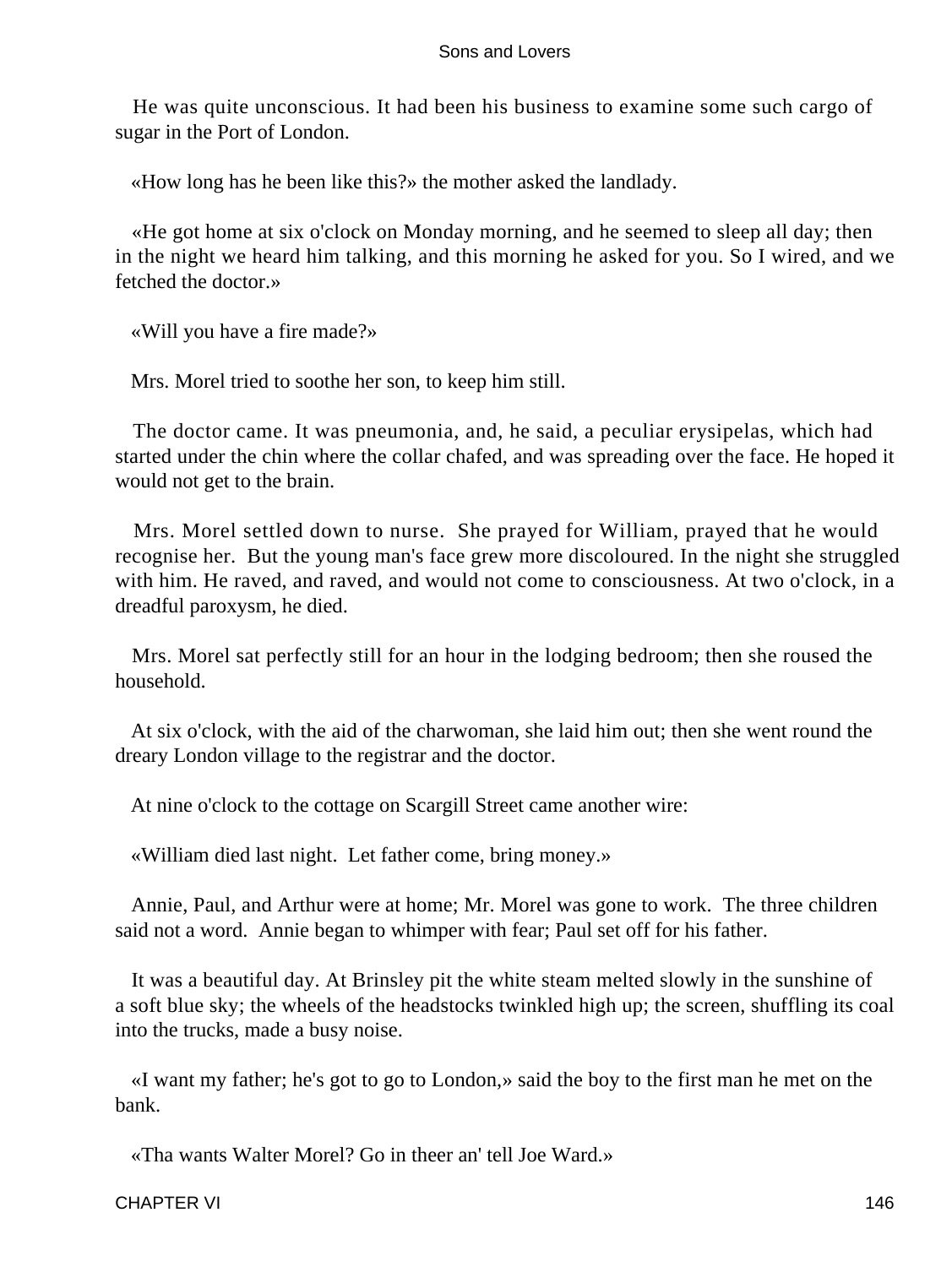Paul went into the little top office.

«I want my father; he's got to go to London.»

«Thy feyther? Is he down? What's his name?»

«Mr. Morel.»

«What, Walter? Is owt amiss?»

«He's got to go to London.»

The man went to the telephone and rang up the bottom office.

«Walter Morel's wanted, number 42, Hard. Summat's amiss; there's his lad here.»

Then he turned round to Paul.

«He'll be up in a few minutes,» he said.

 Paul wandered out to the pit−top. He watched the chair come up, with its wagon of coal. The great iron cage sank back on its rest, a full carfle was hauled off, an empty tram run on to the chair, a bell ting'ed somewhere, the chair heaved, then dropped like a stone.

 Paul did not realise William was dead; it was impossible, with such a bustle going on. The puller–off swung the small truck on to the turn–table, another man ran with it along the bank down the curving lines.

 «And William is dead, and my mother's in London, and what will she be doing?» the boy asked himself, as if it were a conundrum.

 He watched chair after chair come up, and still no father. At last, standing beside a wagon, a man's form! the chair sank on its rests, Morel stepped off. He was slightly lame from an accident.

«Is it thee, Paul? Is 'e worse?»

«You've got to go to London.»

 The two walked off the pit−bank, where men were watching curiously. As they came out and went along the railway, with the sunny autumn field on one side and a wall of trucks on the other, Morel said in a frightened voice: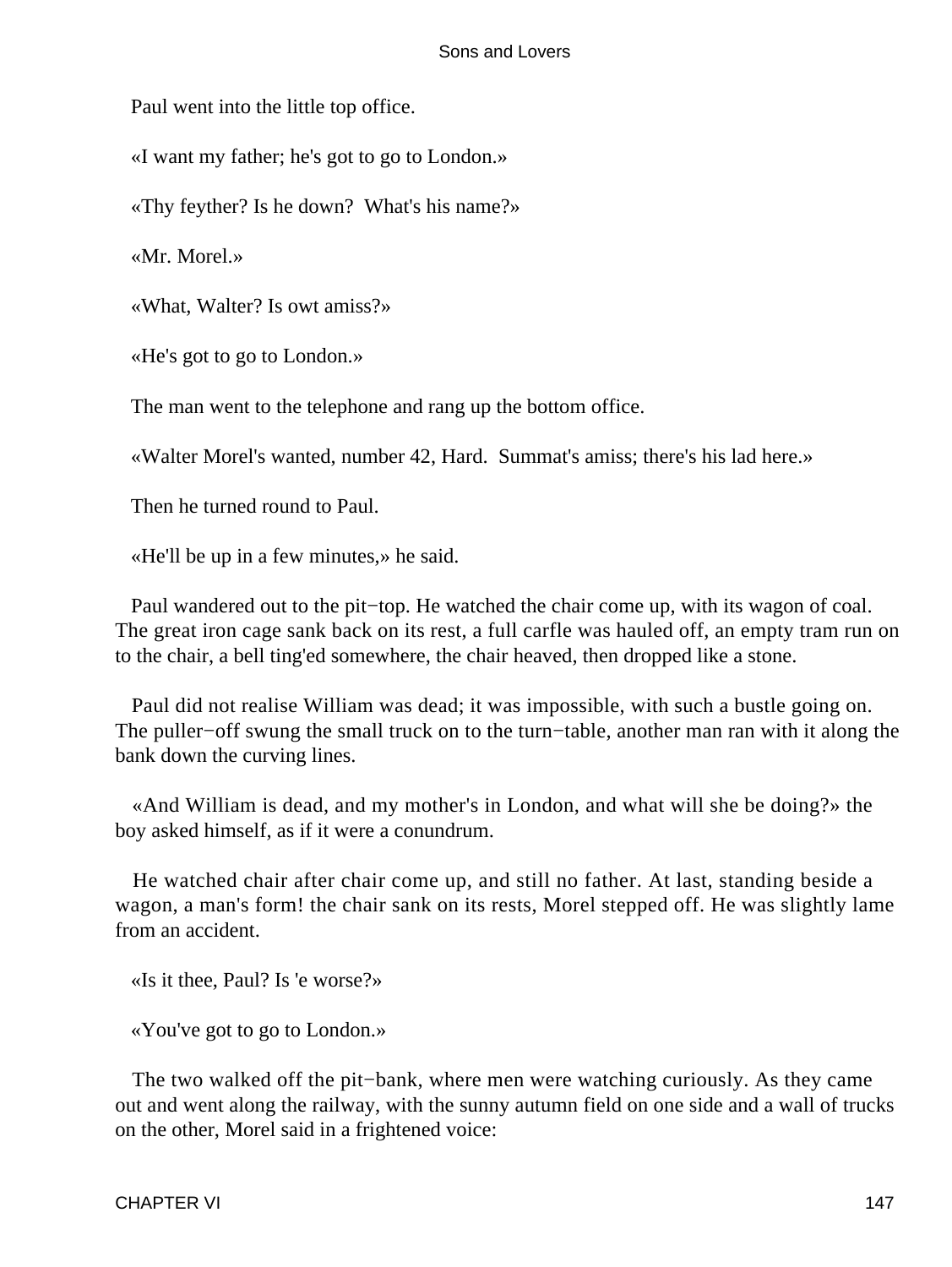«'E's niver gone, child?»

«Yes.»

«When wor't?»

«Last night. We had a telegram from my mother.»

 Morel walked on a few strides, then leaned up against a truck−side, his hand over his eyes. He was not crying. Paul stood looking round, waiting. On the weighing machine a truck trundled slowly. Paul saw everything, except his father leaning against the truck as if he were tired.

 Morel had only once before been to London. He set off, scared and peaked, to help his wife. That was on Tuesday. The children were left alone in the house. Paul went to work, Arthur went to school, and Annie had in a friend to be with her.

 On Saturday night, as Paul was turning the corner, coming home from Keston, he saw his mother and father, who had come to Sethley Bridge Station. They were walking in silence in the dark, tired, straggling apart. The boy waited.

«Mother!» he said, in the darkness.

Mrs. Morel's small figure seemed not to observe. He spoke again.

«Paul!» she said, uninterestedly.

She let him kiss her, but she seemed unaware of him.

 In the house she was the same – small, white, and mute. She noticed nothing, she said nothing, only:

 «The coffin will be here to−night, Walter. You'd better see about some help.» Then, turning to the children: «We're bringing him home.»

 Then she relapsed into the same mute looking into space, her hands folded on her lap. Paul, looking at her, felt he could not breathe. The house was dead silent.

«I went to work, mother,» he said plaintively.

«Did you?» she answered, dully.

After half an hour Morel, troubled and bewildered, came in again.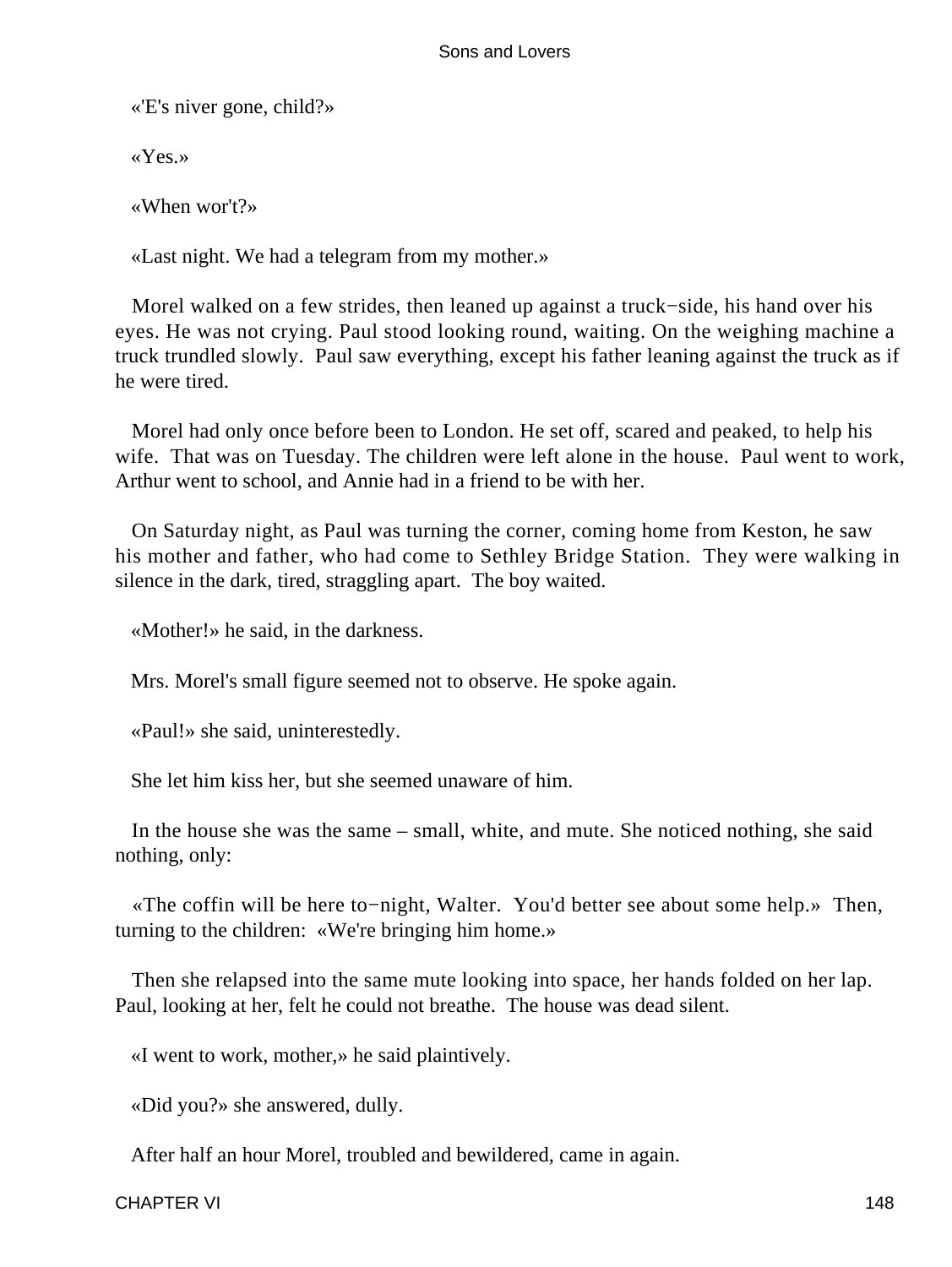«Wheer s'll we ha'e him when he DOEScome?» he asked his wife.

«In the front−room.»

«Then I'd better shift th' table?»

«Yes.»

«An' ha'e him across th' chairs?»

«You know there  $-$  -Yes, I suppose so.»

 Morel and Paul went, with a candle, into the parlour. There was no gas there. The father unscrewed the top of the big mahogany oval table, and cleared the middle of the room; then he arranged six chairs opposite each other, so that the coffin could stand on their beds.

 «You niver seed such a length as he is!» said the miner, and watching anxiously as he worked.

 Paul went to the bay window and looked out. The ash−tree stood monstrous and black in front of the wide darkness. It was a faintly luminous night. Paul went back to his mother.

At ten o'clock Morel called:

«He's here!»

 Everyone started. There was a noise of unbarring and unlocking the front door, which opened straight from the night into the room.

«Bring another candle,» called Morel.

 Annie and Arthur went. Paul followed with his mother. He stood with his arm round her waist in the inner doorway. Down the middle of the cleared room waited six chairs, face to face. In the window, against the lace curtains, Arthur held up one candle, and by the open door, against the night, Annie stood leaning forward, her brass candlestick glittering.

 There was the noise of wheels. Outside in the darkness of the street below Paul could see horses and a black vehicle, one lamp, and a few pale faces; then some men, miners, all in their shirt−sleeves, seemed to struggle in the obscurity. Presently two men appeared, bowed beneath a great weight. It was Morel and his neighbour.

«Steady!» called Morel, out of breath.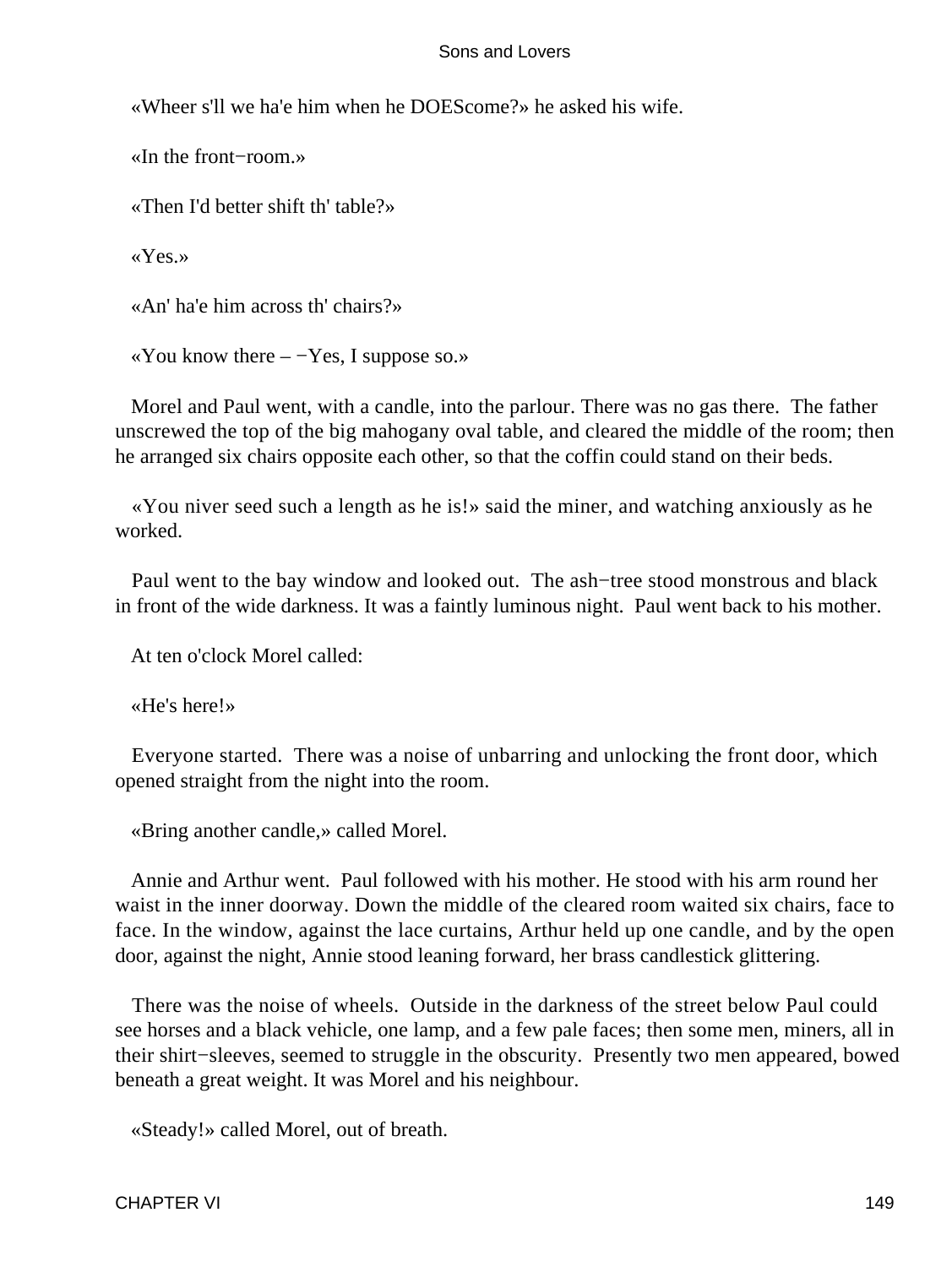He and his fellow mounted the steep garden step, heaved into the candlelight with their gleaming coffin−end. Limbs of other men were seen struggling behind. Morel and Burns, in front, staggered; the great dark weight swayed.

«Steady, steady!» cried Morel, as if in pain.

 All the six bearers were up in the small garden, holding the great coffin aloft. There were three more steps to the door. The yellow lamp of the carriage shone alone down the black road.

«Now then!» said Morel.

 The coffin swayed, the men began to mount the three steps with their load. Annie's candle flickered, and she whimpered as the first men appeared, and the limbs and bowed heads of six men struggled to climb into the room, bearing the coffin that rode like sorrow on their living flesh.

 «Oh, my son – my son!» Mrs. Morel sang softly, and each time the coffin swung to the unequal climbing of the men: «Oh, my son – my son – my son!»

«Mother!» Paul whimpered, his hand round her waist.

She did not hear.

«Oh, my son – my son!» she repeated.

 Paul saw drops of sweat fall from his father's brow. Six men were in the room – six coatless men, with yielding, struggling limbs, filling the room and knocking against the furniture. The coffin veered, and was gently lowered on to the chairs. The sweat fell from Morel's face on its boards.

 «My word, he's a weight!» said a man, and the five miners sighed, bowed, and, trembling with the struggle, descended the steps again, closing the door behind them.

 The family was alone in the parlour with the great polished box. William, when laid out, was six feet four inches long. Like a monument lay the bright brown, ponderous coffin. Paul thought it would never be got out of the room again. His mother was stroking the polished wood.

 They buried him on the Monday in the little cemetery on the hillside that looks over the fields at the big church and the houses. It was sunny, and the white chrysanthemums frilled themselves in the warmth.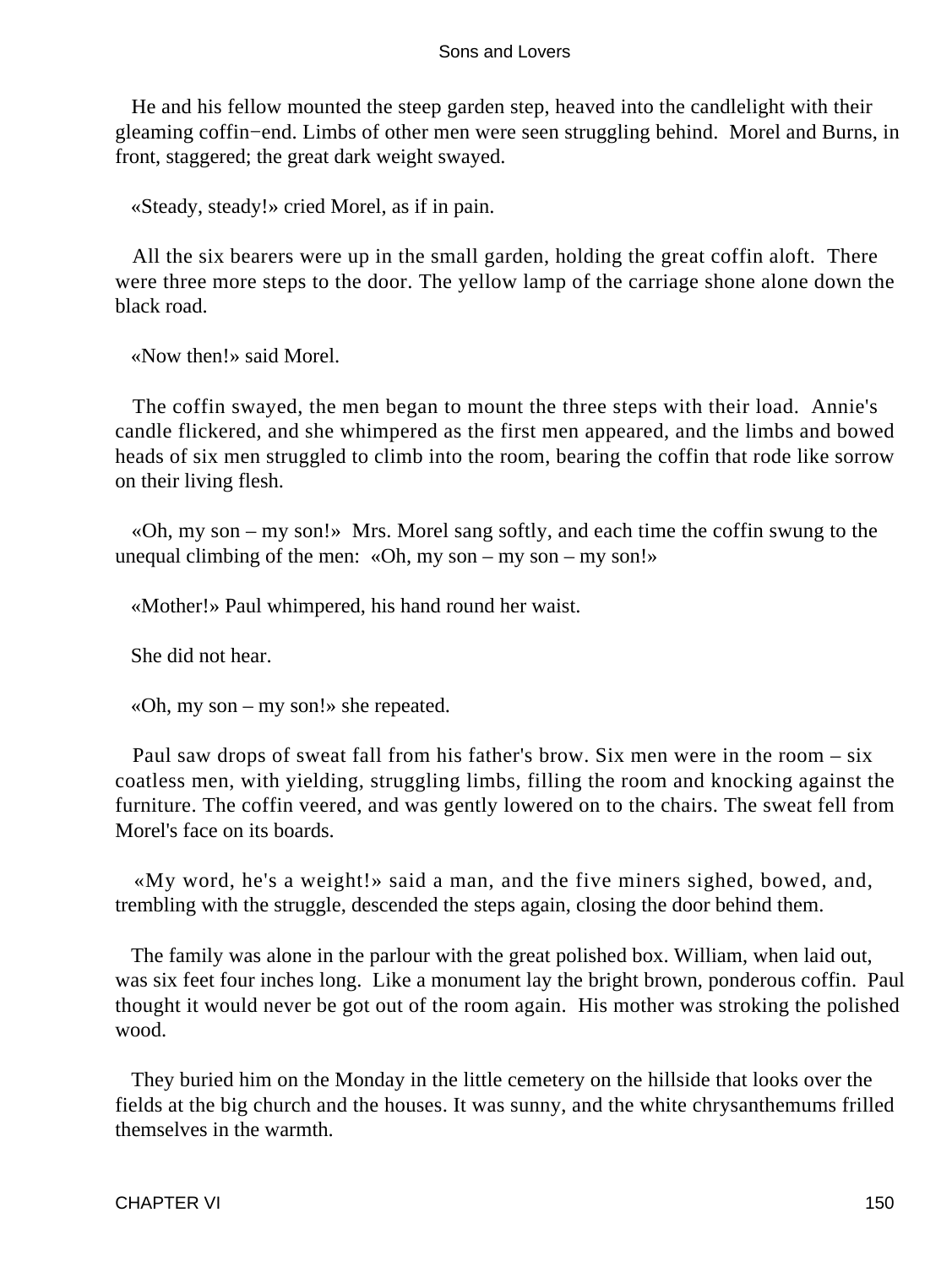Mrs. Morel could not be persuaded, after this, to talk and take her old bright interest in life. She remained shut off. All the way home in the train she had said to herself : «If only it could have been me! »

 When Paul came home at night he found his mother sitting, her day's work done, with hands folded in her lap upon her coarse apron. She always used to have changed her dress and put on a black apron, before. Now Annie set his supper, and his mother sat looking blankly in front of her, her mouth shut tight. Then he beat his brains for news to tell her.

 «Mother, Miss Jordan was down to−day, and she said my sketch of a colliery at work was beautiful.»

 But Mrs. Morel took no notice. Night after night he forced himself to tell her things, although she did not listen. It drove him almost insane to have her thus. At last:

«What's a−matter, mother?» he asked.

She did not hear.

«What's a−matter?» he persisted. «Mother, what's a−matter?»

«You know what's the matter,» she said irritably, turning away.

 The lad – he was sixteen years old – went to bed drearily. He was cut off and wretched through October, November and December. His mother tried, but she could not rouse herself. She could only brood on her dead son; he had been let to die so cruelly.

 At last, on December 23, with his five shillings Christmas−box in his pocket, Paul wandered blindly home. His mother looked at him, and her heart stood still.

«What's the matter?» she asked.

 «I'm badly, mother!» he replied. «Mr. Jordan gave me five shillings for a Christmas−box!»

He handed it to her with trembling hands. She put it on the table.

«You aren't glad!» he reproached her; but he trembled violently.

«Where hurts you?» she said, unbuttoning his overcoat.

It was the old question.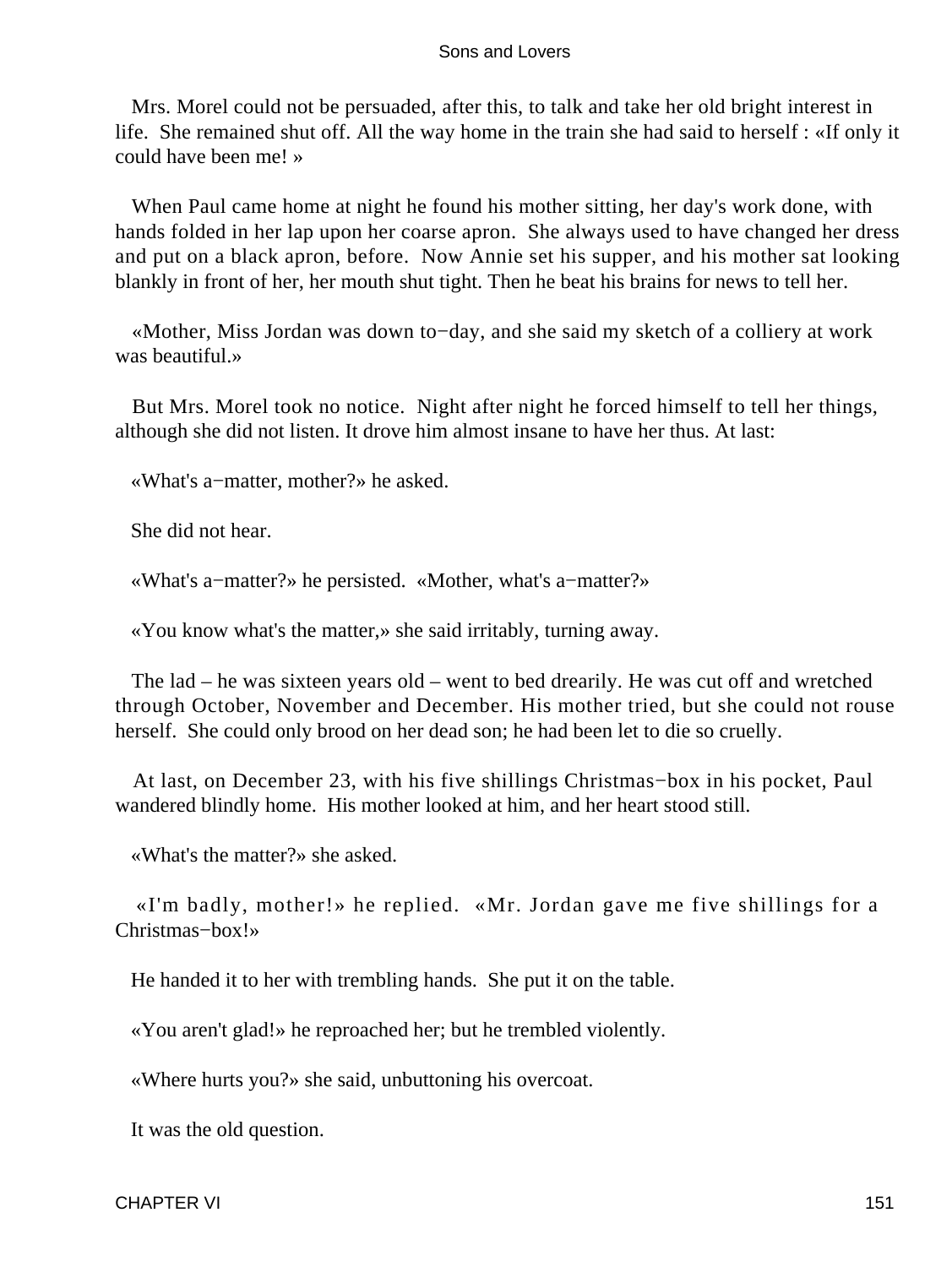«I feel badly, mother.»

She undressed him and put him to bed. He had pneumonia dangerously, the doctor said.

 «Might he never have had it if I'd kept him at home, not let him go to Nottingham?» was one of the first things she asked.

«He might not have been so bad,» said the doctor.

Mrs. Morel stood condemned on her own ground.

«I should have watched the living, not the dead,» she told herself.

 Paul was very ill. His mother lay in bed at nights with him; they could not afford a nurse. He grew worse, and the crisis approached. One night he tossed into consciousness in the ghastly, sickly feeling of dissolution, when all the cells in the body seem in intense irritability to be breaking down, and consciousness makes a last flare of struggle, like madness.

«I s'll die, mother!» be cried, heaving for breath on the pillow.

She lifted him up, crying in a small voice:

«Oh, my son – my son!»

 That brought him to. He realised her. His whole will rose up and arrested him. He put his head on her breast, and took ease of her for love.

 «For some things,» said his aunt, «it was a good thing Paul was ill that Christmas. I believe it saved his mother.»

 Paul was in bed for seven weeks. He got up white and fragile. His father had bought him a pot of scarlet and gold tulips. They used to flame in the window in the March sunshine as he sat on the sofa chattering to his mother. The two knitted together in perfect intimacy. Mrs. Morel's life now rooted itself in Paul.

 William had been a prophet. Mrs. Morel had a little present and a letter from Lily at Christmas. Mrs. Morel's sister had a letter at the New Year.

 «I was at a ball last night. Some delightful people were there, and I enjoyed myself thoroughly,» said the letter. «I had every dance – did not sit out one.»

Mrs. Morel never heard any more of her.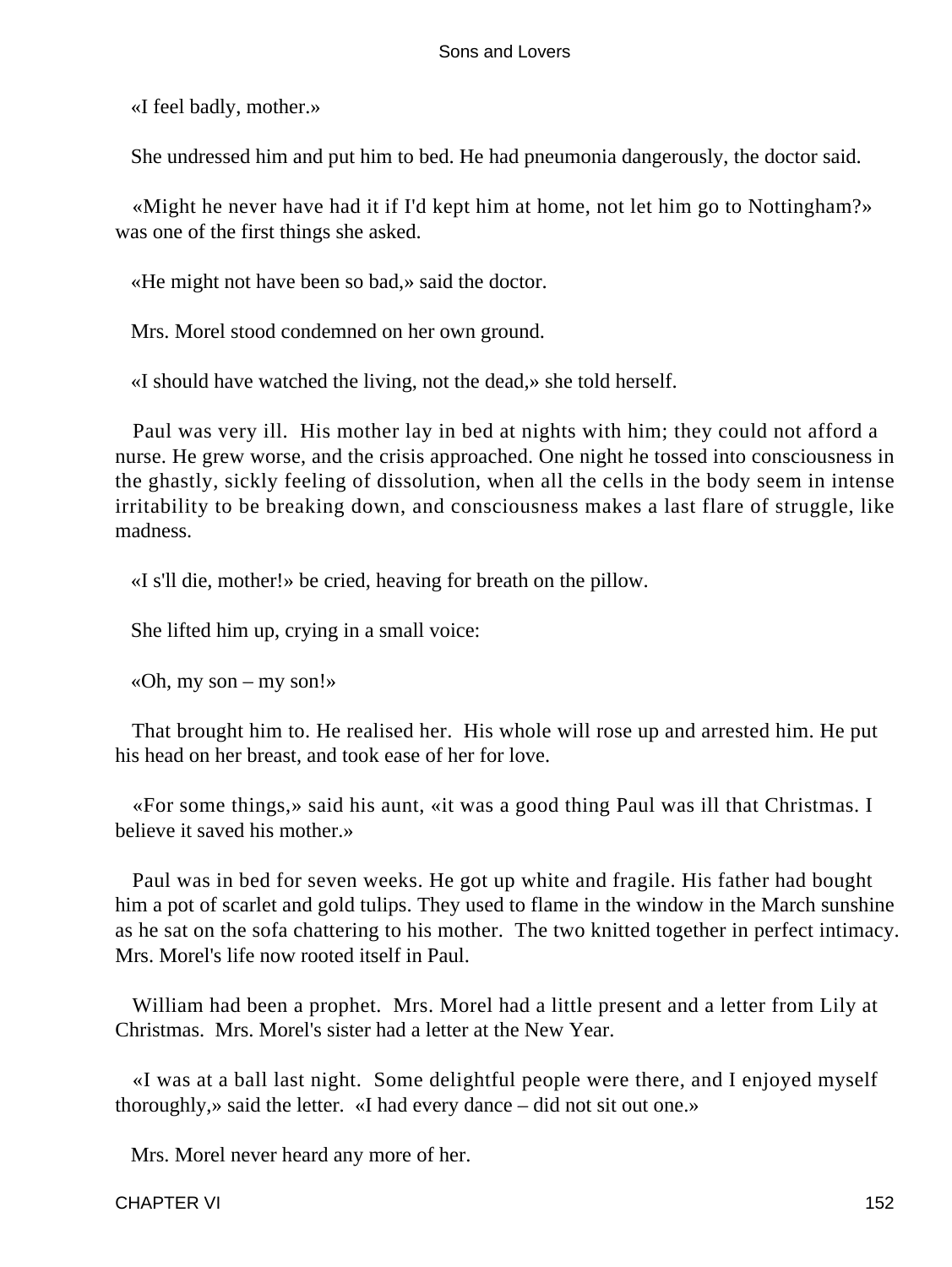Morel and his wife were gentle with each other for some time after the death of their son. He would go into a kind of daze, staring wide−eyed and blank across the room. Then he got up suddenly and hurried out to the Three Spots, returning in his normal state. But never in his life would he go for a walk up Shepstone, past the office where his son had worked, and he always avoided the cemetery.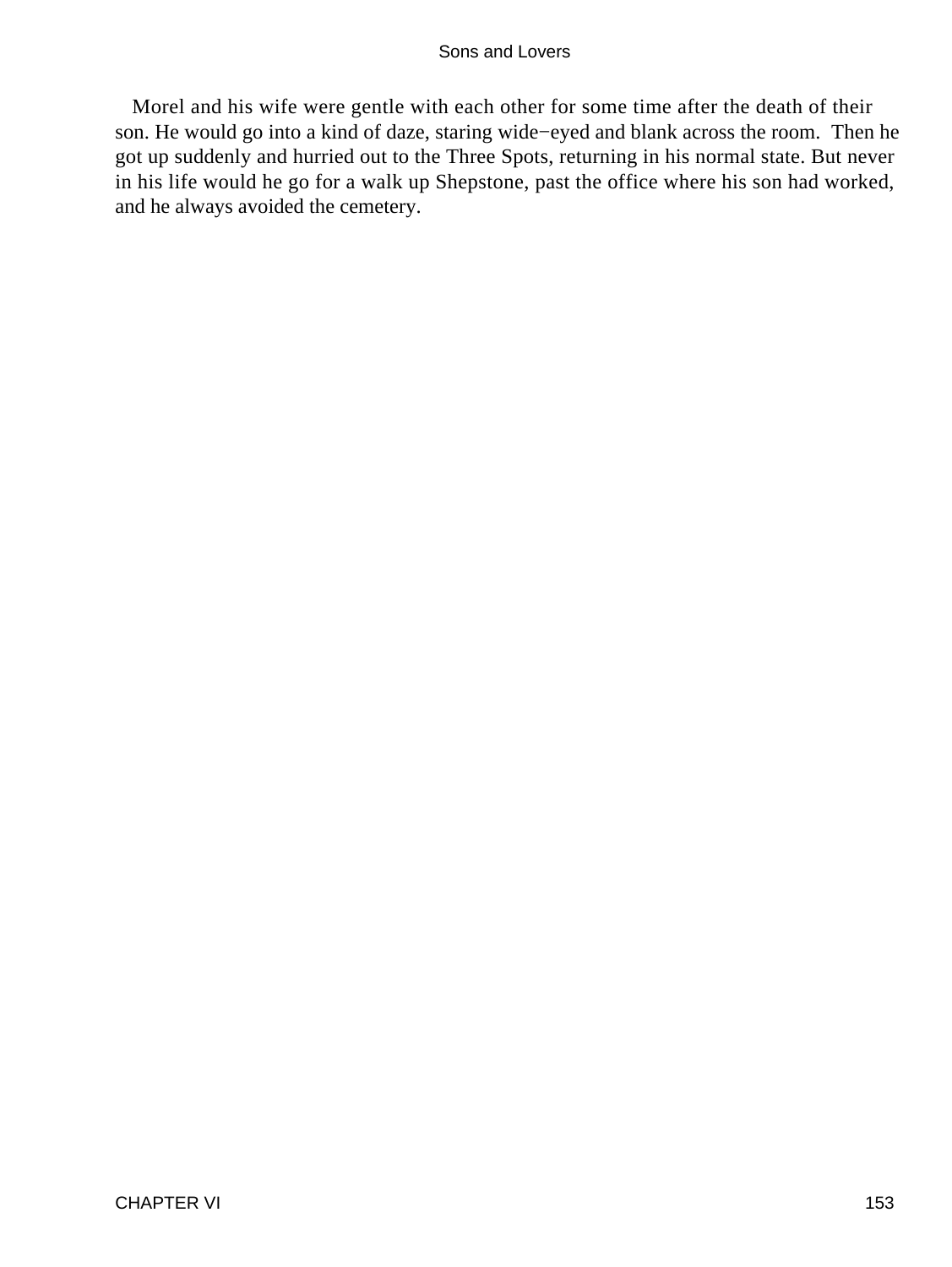# **[PART TWO](#page-470-0)**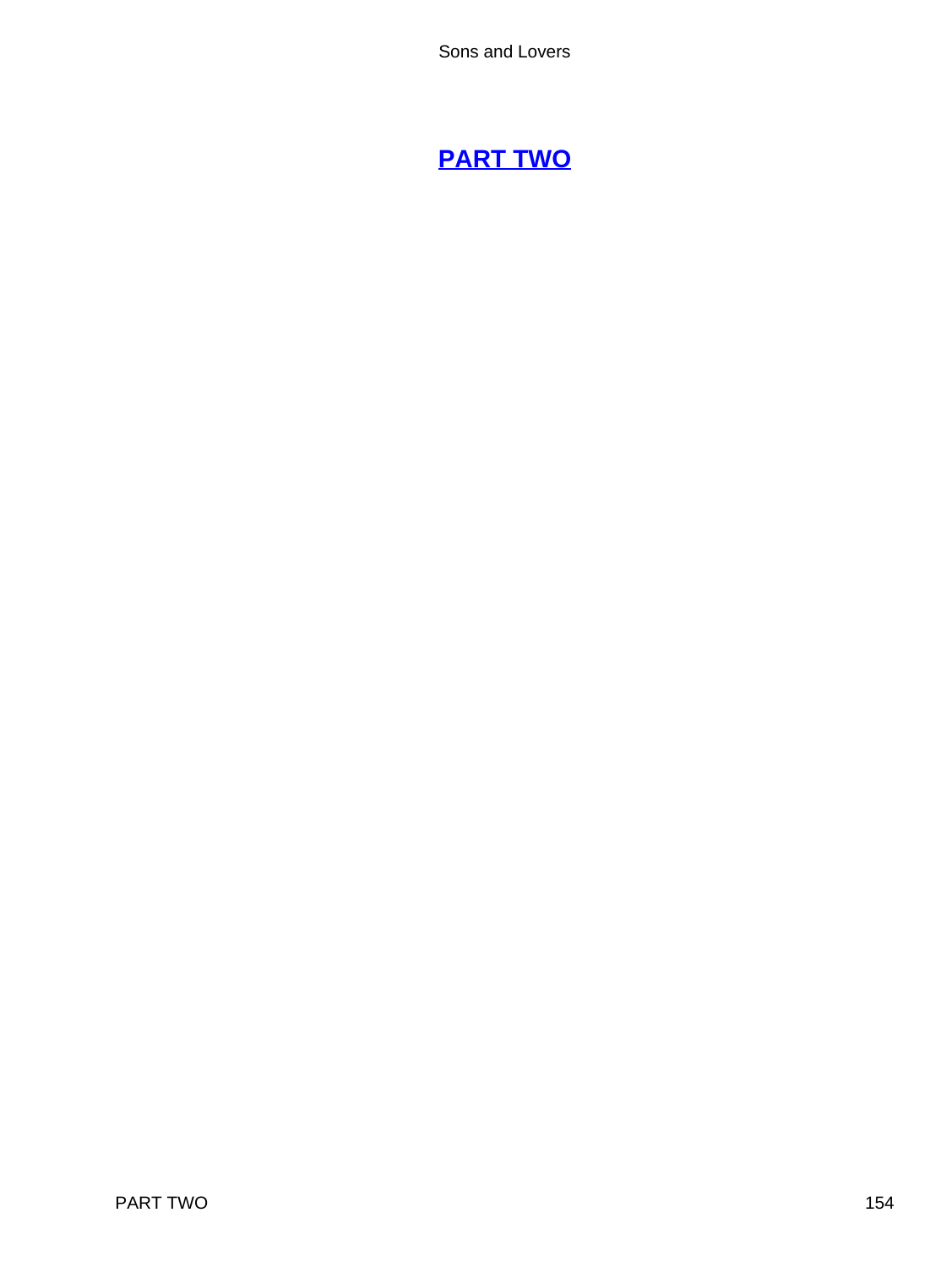## **[CHAPTER VII](#page-470-0)**

### *L*AD−AND−GIRL **LOVE**

**PAUL** had been many times up to Willey Farm during the autumn. He was friends with the two youngest boys. Edgar the eldest, would not condescend at first. And Miriam also refused to be approached. She was afraid of being set at nought, as by her own brothers. The girl was romantic in her soul. Everywhere was a Walter Scott heroine being loved by men with helmets or with plumes in their caps. She herself was something of a princess turned into a swine−girl in her own imagination. And she was afraid lest this boy, who, nevertheless, looked something like a Walter Scott hero, who could paint and speak French, and knew what algebra meant, and who went by train to Nottingham every day, might consider her simply as the swine−girl, unable to perceive the princess beneath; so she held aloof.

 Her great companion was her mother. They were both brown−eyed, and inclined to be mystical, such women as treasure religion inside them, breathe it in their nostrils, and see the whole of life in a mist thereof. So to Miriam, Christ and God made one great figure, which she loved tremblingly and passionately when a tremendous sunset burned out the western sky, and Ediths, and Lucys, and Rowenas, Brian de Bois Guilberts, Rob Roys, and Guy Mannerings, rustled the sunny leaves in the morning, or sat in her bedroom aloft, alone, when it snowed. That was life to her. For the rest, she drudged in the house, which work she would not have minded had not her clean red floor been mucked up immediately by the trampling farm−boots of her brothers. She madly wanted her little brother of four to let her swathe him and stifle him in her love; she went to church reverently, with bowed head, and quivered in anguish from the vulgarity of the other choir−girls and from the common−sounding voice of the curate; she fought with her brothers, whom she considered brutal louts; and she held not her father in too high esteem because he did not carry any mystical ideals cherished in his heart, but only wanted to have as easy a time as he could, and his meals when he was ready for them.

 She hated her position as swine−girl. She wanted to be considered. She wanted to learn, thinking that if she could read, as Paul said he could read, «Colomba», or the «Voyage autour de ma Chambre», the world would have a different face for her and a deepened respect. She could not be princess by wealth or standing. So she was mad to have learning whereon to pride herself. For she was different from other folk, and must not be scooped up among the common fry. Learning was the only distinction to which she thought to aspire.

 Her beauty – that of a shy, wild, quiveringly sensitive thing – seemed nothing to her. Even her soul, so strong for rhapsody, was not enough. She must have something to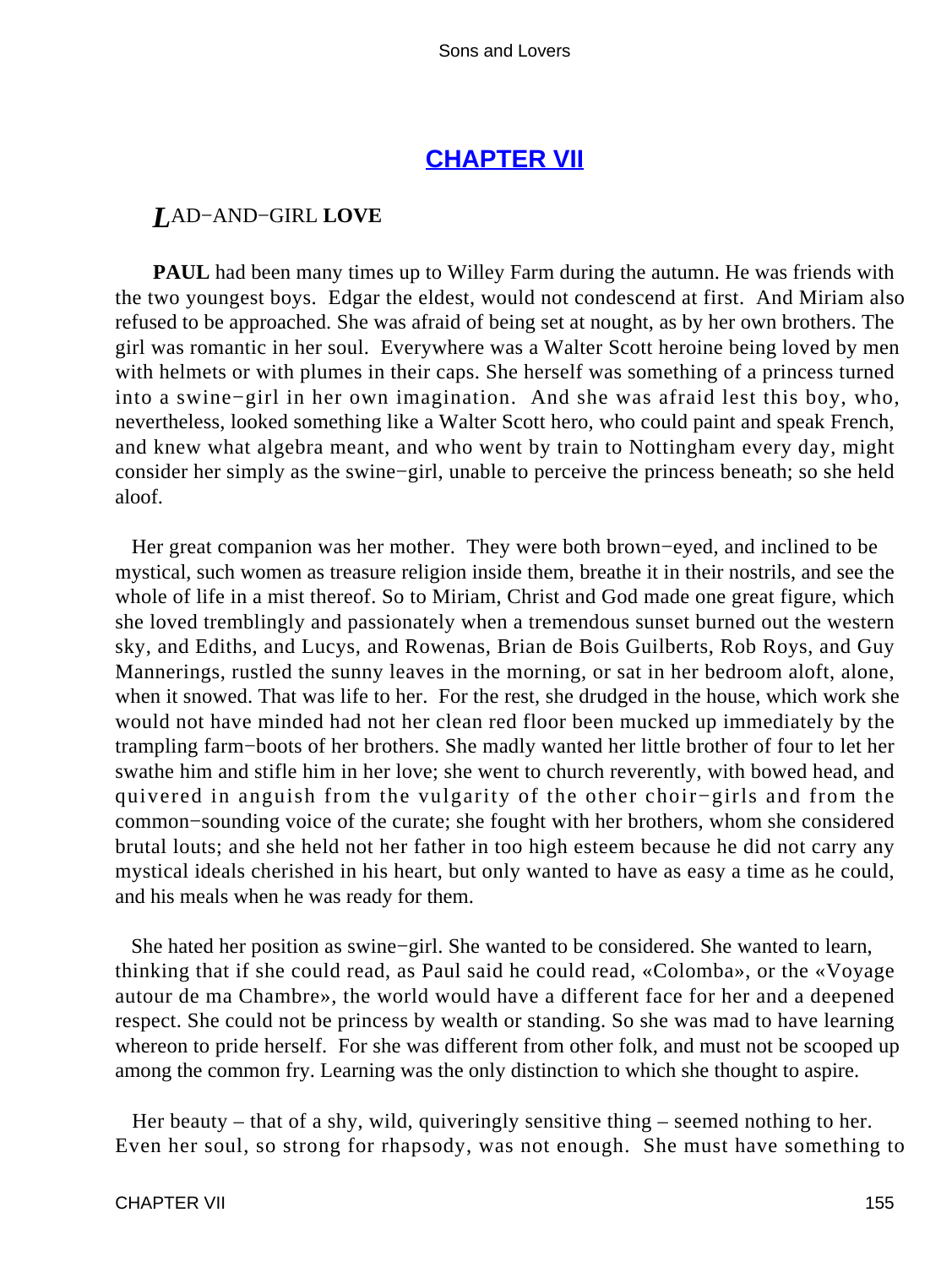reinforce her pride, because she felt different from other people. Paul she eyed rather wistfully. On the whole, she scorned the male sex. But here was a new specimen, quick, light, graceful, who could be gentle and who could be sad, and who was clever, and who knew a lot, and who had a death in the family. The boy's poor morsel of learning exalted him almost sky−high in her esteem. Yet she tried hard to scorn him, because he would not see in her the princess but only the swine−girl. And he scarcely observed her.

 Then he was so ill, and she felt he would be weak. Then she would be stronger than he. Then she could love him. If she could be mistress of him in his weakness, take care of him, if he could depend on her, if she could, as it were, have him in her arms, how she would love him!

 As soon as the skies brightened and plum−blossom was out, Paul drove off in the milkman's heavy float up to Willey Farm. Mr. Leivers shouted in a kindly fashion at the boy, then clicked to the horse as they climbed the hill slowly, in the freshness of the morning. White clouds went on their way, crowding to the back of the hills that were rousing in the springtime. The water of Nethermere lay below, very blue against the seared meadows and the thorn−trees.

 It was four and a half miles' drive. Tiny buds on the hedges, vivid as copper−green, were opening into rosettes; and thrushes called, and blackbirds shrieked and scolded. It was a new, glamorous world.

 Miriam, peeping through the kitchen window, saw the horse walk through the big white gate into the farmyard that was backed by the oak−wood, still bare. Then a youth in a heavy overcoat climbed down. He put up his hands for the whip and the rug that the good−looking, ruddy farmer handed down to him.

 Miriam appeared in the doorway. She was nearly sixteen, very beautiful, with her warm colouring, her gravity, her eyes dilating suddenly like an ecstasy.

 «I say,» said Paul, turning shyly aside, «your daffodils are nearly out. Isn't it early? But don't they look cold?»

«Cold!» said Miriam, in her musical, caressing voice.

«The green on their buds –  $\rightarrow \infty$  and he faltered into silence timidly.

«Let me take the rug,» said Miriam over−gently.

«I can carry it,» he answered, rather injured. But he yielded it to her.

Then Mrs. Leivers appeared.

CHAPTER VII 156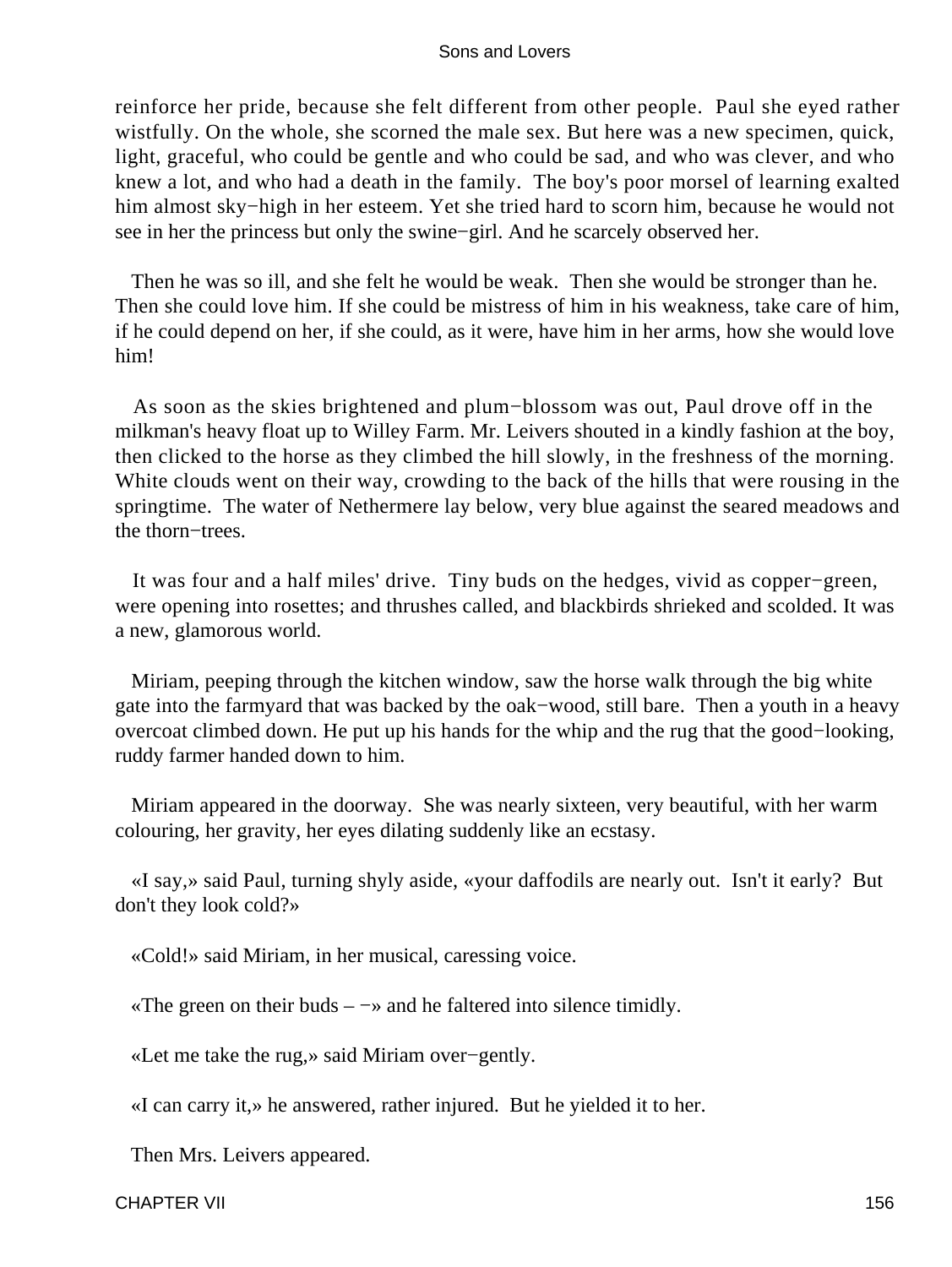«I'm sure you're tired and cold,» she said. «Let me take your coat. It IS heavy. You mustn't walk far in it.»

 She helped him off with his coat. He was quite unused to such attention. She was almost smothered under its weight.

 «Why, mother,» laughed the farmer as he passed through the kitchen, swinging the great milk−churns, «you've got almost more than you can manage there.»

She beat up the sofa cushions for the youth.

 The kitchen was very small and irregular. The farm had been originally a labourer's cottage. And the furniture was old and battered. But Paul loved it – loved the sack−bag that formed the hearthrug, and the funny little corner under the stairs, and the small window deep in the corner, through which, bending a little, be could see the plum trees in the back garden and the lovely round hills beyond.

«Won't you lie down?» said Mrs. Leivers.

 «Oh no; I'm not tired,» he said. «Isn't it lovely coming out, don't you think? I saw a sloe−bush in blossom and a lot of celandines. I'm glad it's sunny.»

«Can I give you anything to eat or to drink?»

«No, thank you.»

«How's your mother?»

 «I think she's tired now. I think she's had too much to do. Perhaps in a little while she'll go to Skegness with me. Then she'll be able to rest. I s'll be glad if she can.»

«Yes,» replied Mrs. Leivers. «It's a wonder she isn't ill herself.»

 Miriam was moving about preparing dinner. Paul watched everything that happened. His face was pale and thin, but his eyes were quick and bright with life as ever. He watched the strange, almost rhapsodic way in which the girl moved about, carrying a great stew−jar to the oven, or looking in the saucepan. The atmosphere was different from that of his own home, where everything seemed so ordinary. When Mr. Leivers called loudly outside to the horse, that was reaching over to feed on the rose−bushes in the garden, the girl started, looked round with dark eyes, as if something had come breaking in on her world. There was a sense of silence inside the house and out. Miriam seemed as in some dreamy tale, a maiden in bondage, her spirit dreaming in a land far away and magical. And her discoloured, old blue frock and her broken boots seemed only like the romantic rags of King Cophetua's

CHAPTER VII 157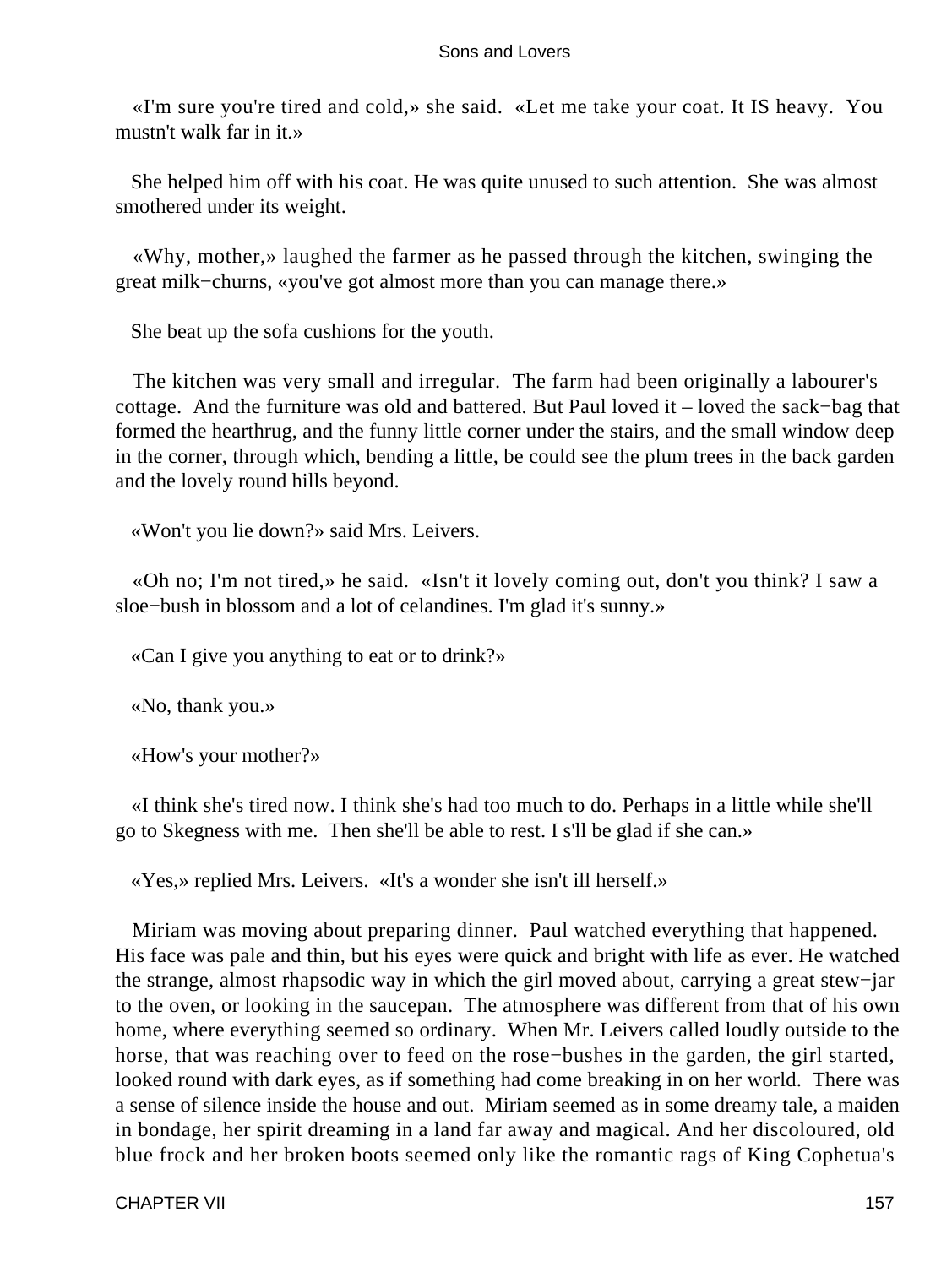beggar−maid.

 She suddenly became aware of his keen blue eyes upon her, taking her all in. Instantly her broken boots and her frayed old frock hurt her. She resented his seeing everything. Even he knew that her stocking was not pulled up. She went into the scullery, blushing deeply. And afterwards her hands trembled slightly at her work. She nearly dropped all she handled. When her inside dream was shaken, her body quivered with trepidation. She resented that he saw so much.

 Mrs. Leivers sat for some time talking to the boy, although she was needed at her work. She was too polite to leave him. Presently she excused herself and rose. After a while she looked into the tin saucepan.

«Oh **DEAR,** Miriam,» she cried, «these potatoes have boiled dry!»

Miriam started as if she had been stung.

«HAVE they, mother?» she cried.

 «I shouldn't care, Miriam,» said the mother, «if I hadn't trusted them to you.» She peered into the pan.

 The girl stiffened as if from a blow. Her dark eyes dilated; she remained standing in the same spot.

 «Well,» she answered, gripped tight in self−conscious shame, «I'm sure I looked at them five minutes since.»

«Yes,» said the mother, «I know it's easily done.»

«They're not much burned,» said Paul. «It doesn't matter, does it?»

Mrs. Leivers looked at the youth with her brown, hurt eyes.

 «It wouldn't matter but for the boys,» she said to him. «Only Miriam knows what a trouble they make if the potatoes are 'caught'.»

«Then,» thought Paul to himself, «you shouldn't let them make a trouble.»

 After a while Edgar came in. He wore leggings, and his boots were covered with earth. He was rather small, rather formal, for a farmer. He glanced at Paul, nodded to him distantly, and said: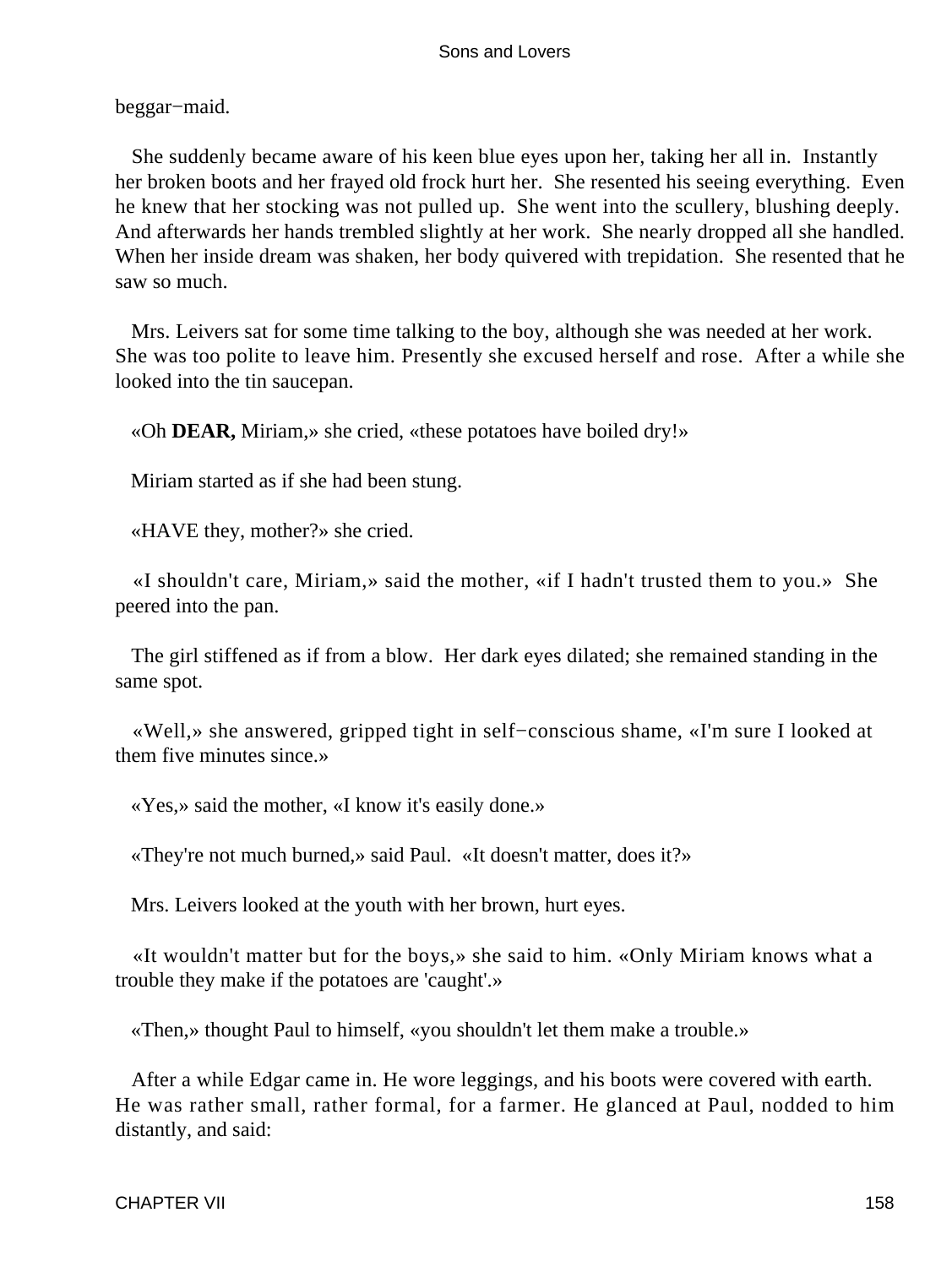«Dinner ready?»

«Nearly, Edgar,» replied the mother apologetically.

 «I'm ready for mine,» said the young man, taking up the newspaper and reading. Presently the rest of the family trooped in. Dinner was served. The meal went rather brutally. The over−gentleness and apologetic tone of the mother brought out all the brutality of manners in the sons. Edgar tasted the potatoes, moved his mouth quickly like a rabbit, looked indignantly at his mother, and said:

«These potatoes are burnt, mother.»

 «Yes, Edgar. I forgot them for a minute. Perhaps you'll have bread if you can't eat them.»

Edgar looked in anger across at Miriam.

«What was Miriam doing that she couldn't attend to them?» he said.

 Miriam looked up. Her mouth opened, her dark eyes blazed and winced, but she said nothing. She swallowed her anger and her shame, bowing her dark head.

«I'm sure she was trying hard,» said the mother.

 «She hasn't got sense even to boil the potatoes,» said Edgar. «What is she kept at home for?»

«On'y for eating everything that's left in th' pantry,» said Maurice.

«They don't forget that potato−pie against our Miriam,» laughed the father.

 She was utterly humiliated. The mother sat in silence, suffering, like some saint out of place at the brutal board.

 It puzzled Paul. He wondered vaguely why all this intense feeling went running because of a few burnt potatoes. The mother exalted everything – even a bit of housework – to the plane of a religious trust. The sons resented this; they felt themselves cut away underneath, and they answered with brutality and also with a sneering superciliousness.

 Paul was just opening out from childhood into manhood. This atmosphere, where everything took a religious value, came with a subtle fascination to him. There was something in the air. His own mother was logical. Here there was something different, something he loved, something that at times he hated.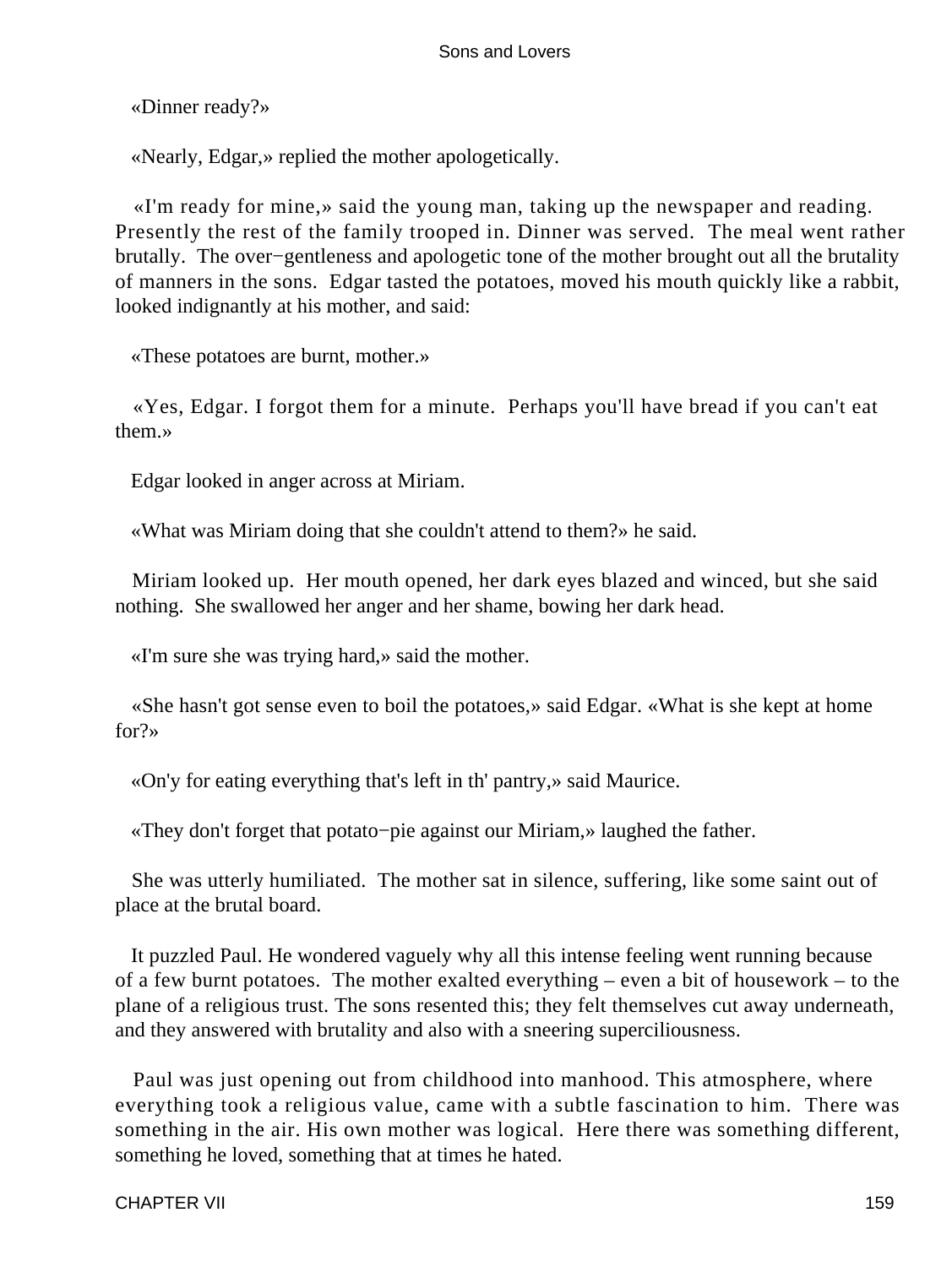Miriam quarrelled with her brothers fiercely. Later in the afternoon, when they had gone away again, her mother said:

«You disappointed me at dinner−time, Miriam.»

The girl dropped her head.

«They are such BRUTES!» she suddenly cried, looking up with flashing eyes.

 «But hadn't you promised not to answer them?» said the mother. «And I believed in you. I CAN'T stand it when you wrangle.»

«But they're so hateful!» cried Miriam, «and – and LOW.»

 «Yes, dear. But how often have I asked you not to answer Edgar back? Can't you let him say what he likes?»

«But why should he say what he likes?»

 «Aren't you strong enough to bear it, Miriam, if even for my sake? Are you so weak that you must wrangle with them?»

 Mrs. Leivers stuck unflinchingly to this doctrine of «the other cheek». She could not instil it at all into the boys. With the girls she succeeded better, and Miriam was the child of her heart. The boys loathed the other cheek when it was presented to them. Miriam was often sufficiently lofty to turn it. Then they spat on her and hated her. But she walked in her proud humility, living within herself.

 There was always this feeling of jangle and discord in the Leivers family. Although the boys resented so bitterly this eternal appeal to their deeper feelings of resignation and proud humility, yet it had its effect on them. They could not establish between themselves and an outsider just the ordinary human feeling and unexaggerated friendship; they were always restless for the something deeper. Ordinary folk seemed shallow to them, trivial and inconsiderable. And so they were unaccustomed, painfully uncouth in the simplest social intercourse, suffering, and yet insolent in their superiority. Then beneath was the yearning for the soul−intimacy to which they could not attain because they were too dumb, and every approach to close connection was blocked by their clumsy contempt of other people. They wanted genuine intimacy, but they could not get even normally near to anyone, because they scorned to take the first steps, they scorned the triviality which forms common human intercourse.

 Paul fell under Mrs. Leivers's spell. Everything had a religious and intensified meaning when he was with her. His soul, hurt, highly developed, sought her as if for nourishment.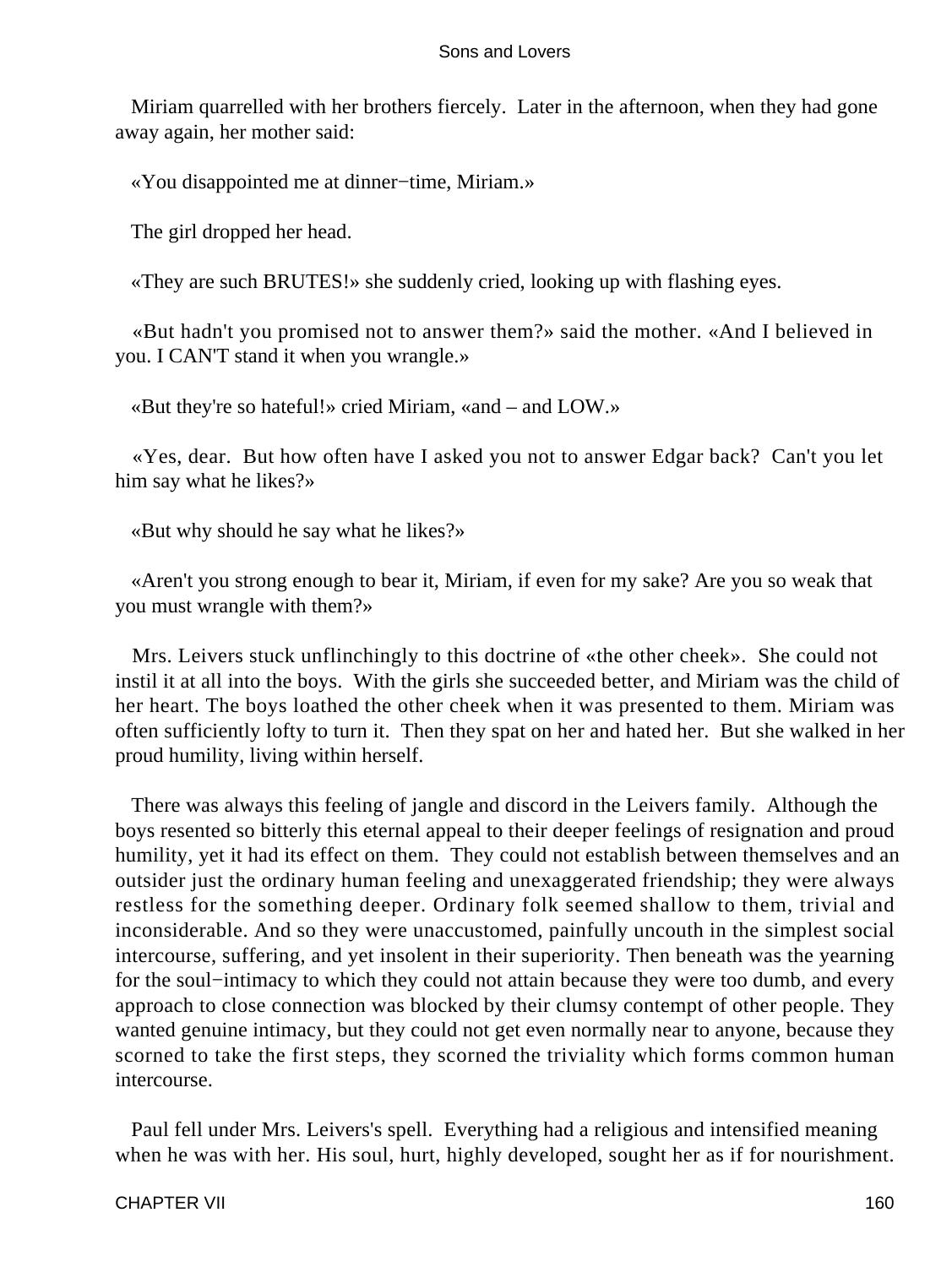Together they seemed to sift the vital fact from an experience.

 Miriam was her mother's daughter. In the sunshine of the afternoon mother and daughter went down the fields with him. They looked for nests. There was a jenny wren's in the hedge by the orchard.

«I DO want you to see this,» said Mrs. Leivers.

 He crouched down and carefully put his finger through the thorns into the round door of the nest.

 «It's almost as if you were feeling inside the live body of the bird,» he said, «it's so warm. They say a bird makes its nest round like a cup with pressing its breast on it. Then how did it make the ceiling round, I wonder?»

 The nest seemed to start into life for the two women. After that, Miriam came to see it every day. It seemed so close to her. Again, going down the hedgeside with the girl, he noticed the celandines, scalloped splashes of gold, on the side of the ditch.

 «I like them,» he said, «when their petals go flat back with the sunshine. They seemed to be pressing themselves at the sun.»

 And then the celandines ever after drew her with a little spell. Anthropomorphic as she was, she stimulated him into appreciating things thus, and then they lived for her. She seemed to need things kindling in her imagination or in her soul before she felt she had them. And she was cut off from ordinary life by her religious intensity which made the world for her either a nunnery garden or a paradise, where sin and knowledge were not, or else an ugly, cruel thing.

 So it was in this atmosphere of subtle intimacy, this meeting in their common feeling for something in Nature, that their love started.

 Personally, he was a long time before he realized her. For ten months he had to stay at home after his illness. For a while he went to Skegness with his mother, and was perfectly happy. But even from the seaside he wrote long letters to Mrs. Leivers about the shore and the sea. And he brought back his beloved sketches of the flat Lincoln coast, anxious for them to see. Almost they would interest the Leivers more than they interested his mother. It was not his art Mrs. Morel cared about; it was himself and his achievement. But Mrs. Leivers and her children were almost his disciples. They kindled him and made him glow to his work, whereas his mother's influence was to make him quietly determined, patient, dogged, unwearied.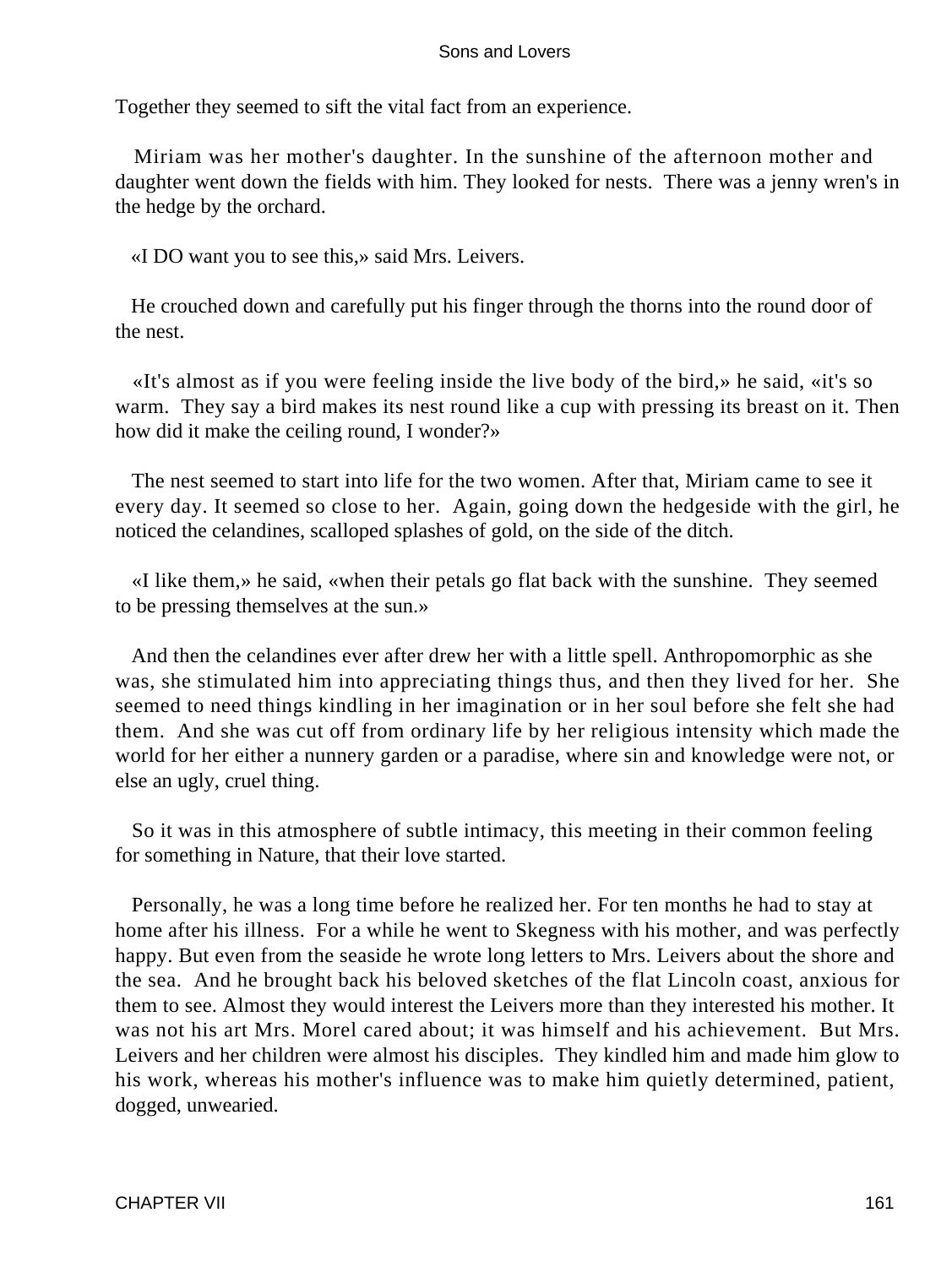He soon was friends with the boys, whose rudeness was only superficial. They had all, when they could trust themselves, a strange gentleness and lovableness.

«Will you come with me on to the fallow?» asked Edgar, rather hesitatingly.

 Paul went joyfully, and spent the afternoon helping to hoe or to single turnips with his friend. He used to lie with the three brothers in the hay piled up in the barn and tell them about Nottingham and about Jordan's. In return, they taught him to milk, and let him do little jobs – chopping hay or pulping turnips – just as much as he liked. At midsummer he worked all through hay−harvest with them, and then he loved them. The family was so cut off from the world actually. They seemed, somehow, like «les derniers fils d'une race epuisee». Though the lads were strong and healthy, yet they had all that over−sensitiveness and hanging−back which made them so lonely, yet also such close, delicate friends once their intimacy was won. Paul loved them dearly, and they him.

 Miriam came later. But he had come into her life before she made any mark on his. One dull afternoon, when the men were on the land and the rest at school, only Miriam and her mother at home, the girl said to him, after having hesitated for some time:

«Have you seen the swing?»

«No,» he answered. «Where?»

«In the cowshed,» she replied.

 She always hesitated to offer or to show him anything. Men have such different standards of worth from women, and her dear things – the valuable things to her – her brothers had so often mocked or flouted.

«Come on, then,» he replied, jumping up.

 There were two cowsheds, one on either side of the barn. In the lower, darker shed there was standing for four cows. Hens flew scolding over the manger−wall as the youth and girl went forward for the great thick rope which hung from the beam in the darkness overhead, and was pushed back over a peg in the wall.

 «It's something like a rope!» he exclaimed appreciatively; and he sat down on it, anxious to try it. Then immediately he rose.

«Come on, then, and have first go,» he said to the girl.

 «See,» she answered, going into the barn, «we put some bags on the seat»; and she made the swing comfortable for him. That gave her pleasure. He held the rope.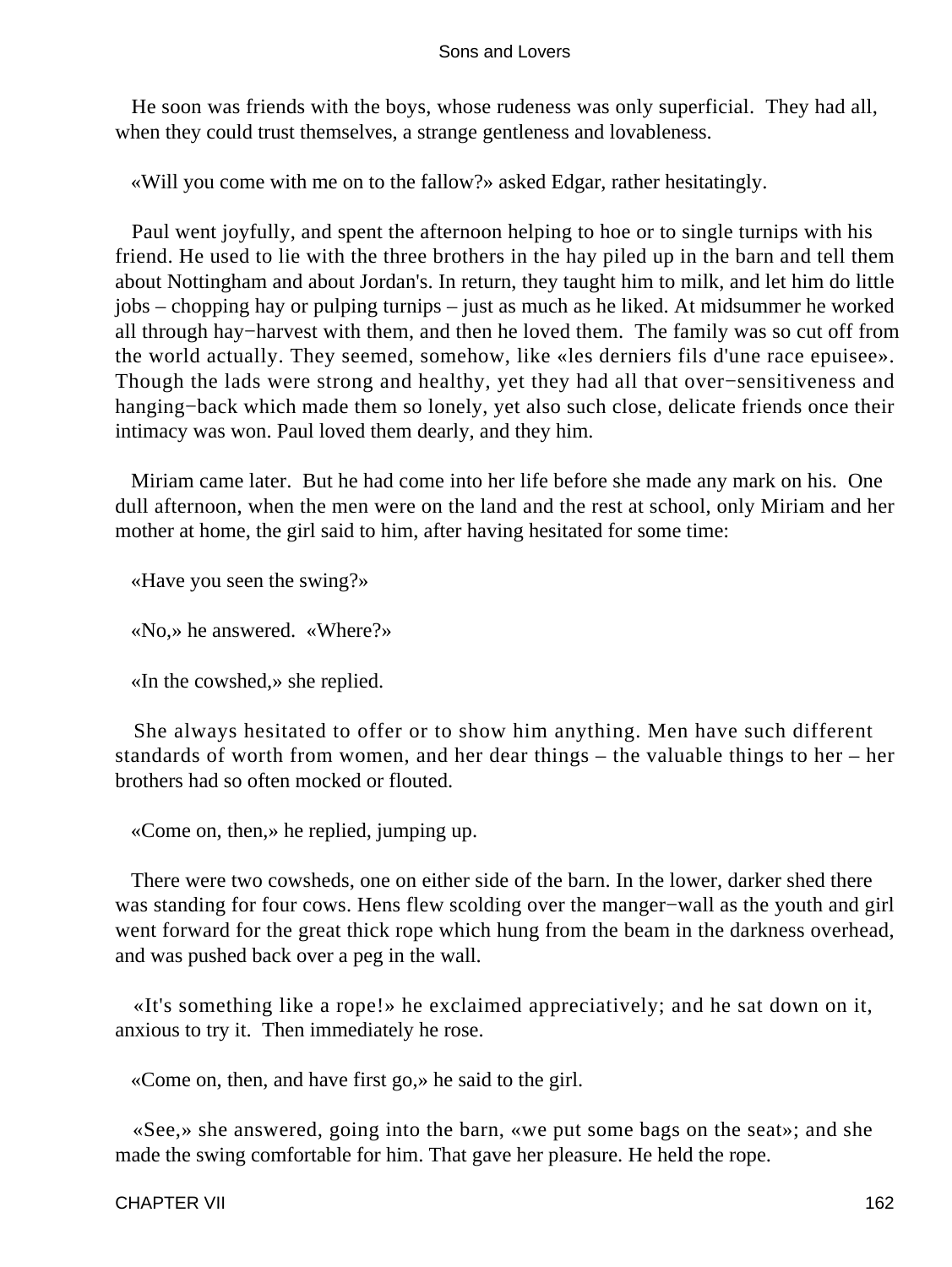«Come on, then,» he said to her.

«No, I won't go first,» she answered.

She stood aside in her still, aloof fashion.

«Why?»

«You go,» she pleaded.

 Almost for the first time in her life she had the pleasure of giving up to a man, of spoiling him. Paul looked at her.

«All right,» he said, sitting down. «Mind out!»

 He set off with a spring, and in a moment was flying through the air, almost out of the door of the shed, the upper half of which was open, showing outside the drizzling rain, the filthy yard, the cattle standing disconsolate against the black cartshed, and at the back of all the grey−green wall of the wood. She stood below in her crimson tam−o'−shanter and watched. He looked down at her, and she saw his blue eyes sparkling.

«It's a treat of a swing,» he said.

«Yes.»

 He was swinging through the air, every bit of him swinging, like a bird that swoops for joy of movement. And he looked down at her. Her crimson cap hung over her dark curls, her beautiful warm face, so still in a kind of brooding, was lifted towards him. It was dark and rather cold in the shed. Suddenly a swallow came down from the high roof and darted out of the door.

«I didn't know a bird was watching,» he called.

 He swung negligently. She could feel him falling and lifting through the air, as if he were lying on some force.

 «Now I'll die,» he said, in a detached, dreamy voice, as though he were the dying motion of the swing. She watched him, fascinated. Suddenly he put on the brake and jumped out.

«I've had a long turn,» he said. «But it's a treat of a swing – it's a real treat of a swing!»

Miriam was amused that he took a swing so seriously and felt so warmly over it.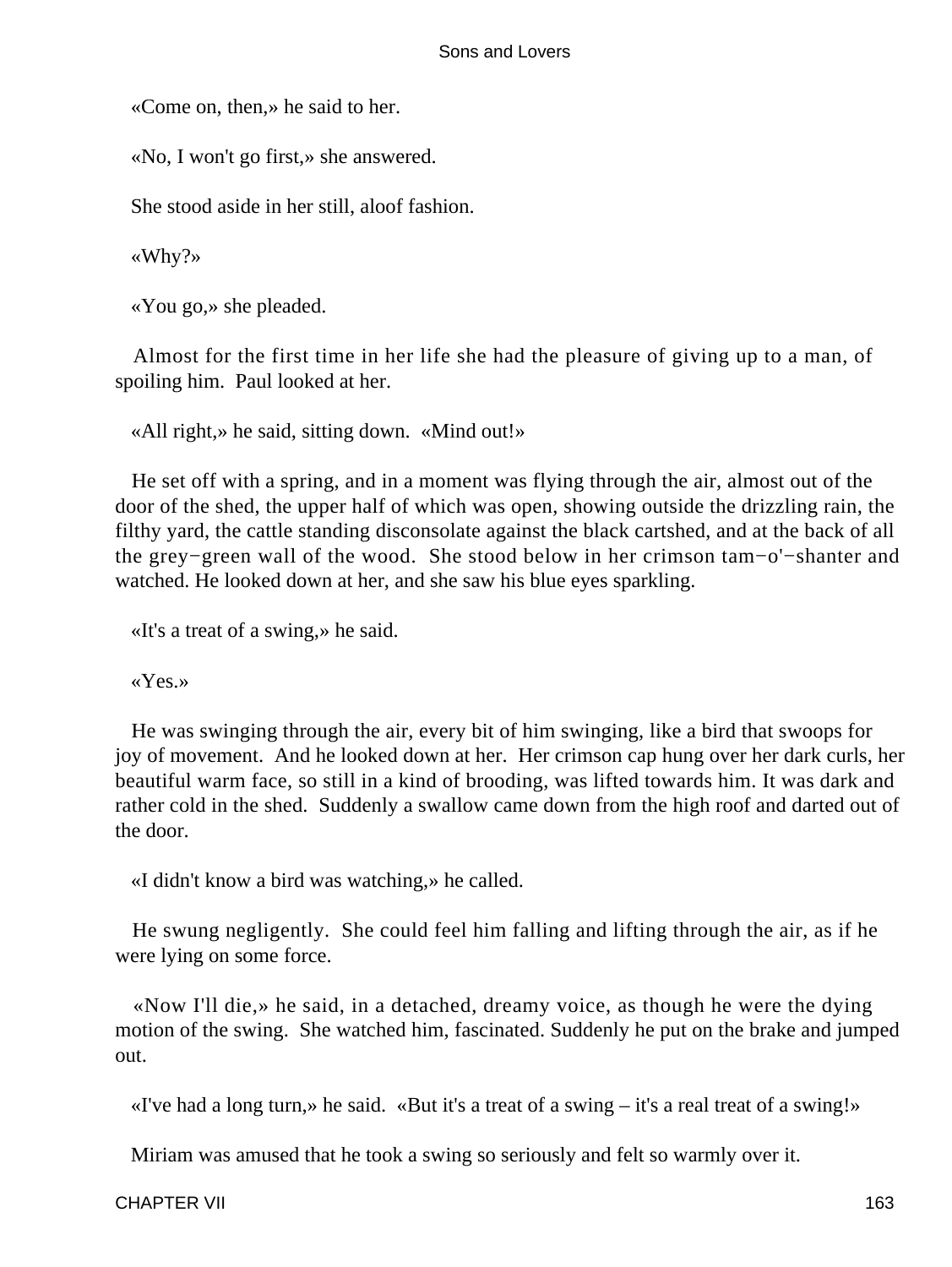«No; you go on,» she said.

«Why, don't you want one?» he asked, astonished.

«Well, not much. I'll have just a little.»

She sat down, whilst he kept the bags in place for her.

 «It's so ripping!» he said, setting her in motion. «Keep your heels up, or they'll bang the manger wall.»

 She felt the accuracy with which he caught her, exactly at the right moment, and the exactly proportionate strength of his thrust, and she was afraid. Down to her bowels went the hot wave of fear. She was in his hands. Again, firm and inevitable came the thrust at the right moment. She gripped the rope, almost swooning.

«Ha!» she laughed in fear. «No higher!»

«But you're not a BIT high,» he remonstrated.

«But no higher.»

 He heard the fear in her voice, and desisted. Her heart melted in hot pain when the moment came for him to thrust her forward again. But he left her alone. She began to breathe.

«Won't you really go any farther?» he asked. «Should I keep you there?»

«No; let me go by myself,» she answered.

He moved aside and watched her.

«Why, you're scarcely moving,» he said.

She laughed slightly with shame, and in a moment got down.

 «They say if you can swing you won't be sea−sick,» he said, as he mounted again. «I don't believe I should ever be sea−sick.»

 Away he went. There was something fascinating to her in him. For the moment he was nothing but a piece of swinging stuff; not a particle of him that did not swing. She could never lose herself so, nor could her brothers. It roused a warmth in her. It was almost as if he were a flame that had lit a warmth in her whilst he swung in the middle air.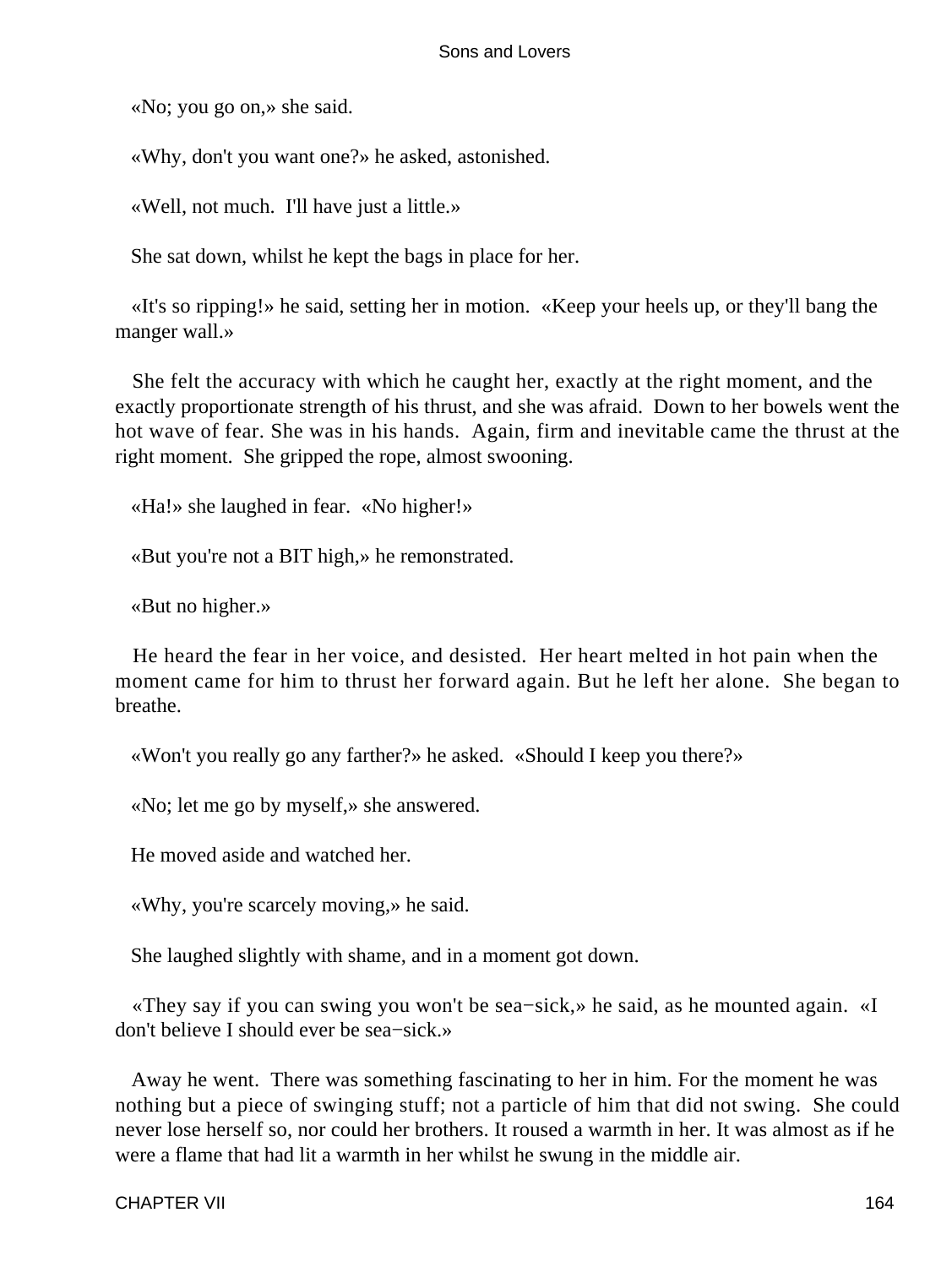And gradually the intimacy with the family concentrated for Paul on three persons – the mother, Edgar, and Miriam. To the mother he went for that sympathy and that appeal which seemed to draw him out. Edgar was his very close friend. And to Miriam he more or less condescended, because she seemed so humble.

 But the girl gradually sought him out. If he brought up his sketch−book, it was she who pondered longest over the last picture. Then she would look up at him. Suddenly, her dark eyes alight like water that shakes with a stream of gold in the dark, she would ask:

«Why do I like this so?»

Always something in his breast shrank from these close, intimate, dazzled looks of hers.

«Why DO you?» he asked.

«I don't know. It seems so true.»

 «It's because – it's because there is scarcely any shadow in it; it's more shimmery, as if I'd painted the shimmering protoplasm in the leaves and everywhere, and not the stiffness of the shape. That seems dead to me. Only this shimmeriness is the real living. The shape is a dead crust. The shimmer is inside really.»

 And she, with her little finger in her mouth, would ponder these sayings. They gave her a feeling of life again, and vivified things which had meant nothing to her. She managed to find some meaning in his struggling, abstract speeches. And they were the medium through which she came distinctly at her beloved objects.

 Another day she sat at sunset whilst he was painting some pine−trees which caught the red glare from the west. He had been quiet.

 «There you are!» he said suddenly. «I wanted that. Now, look at them and tell me, are they pine trunks or are they red coals, standing−up pieces of fire in that darkness? There's God's burning bush for you, that burned not away.»

 Miriam looked, and was frightened. But the pine trunks were wonderful to her, and distinct. He packed his box and rose. Suddenly he looked at her.

«Why are you always sad?» he asked her.

«Sad!» she exclaimed, looking up at him with startled, wonderful brown eyes.

«Yes,» he replied. «You are always sad.»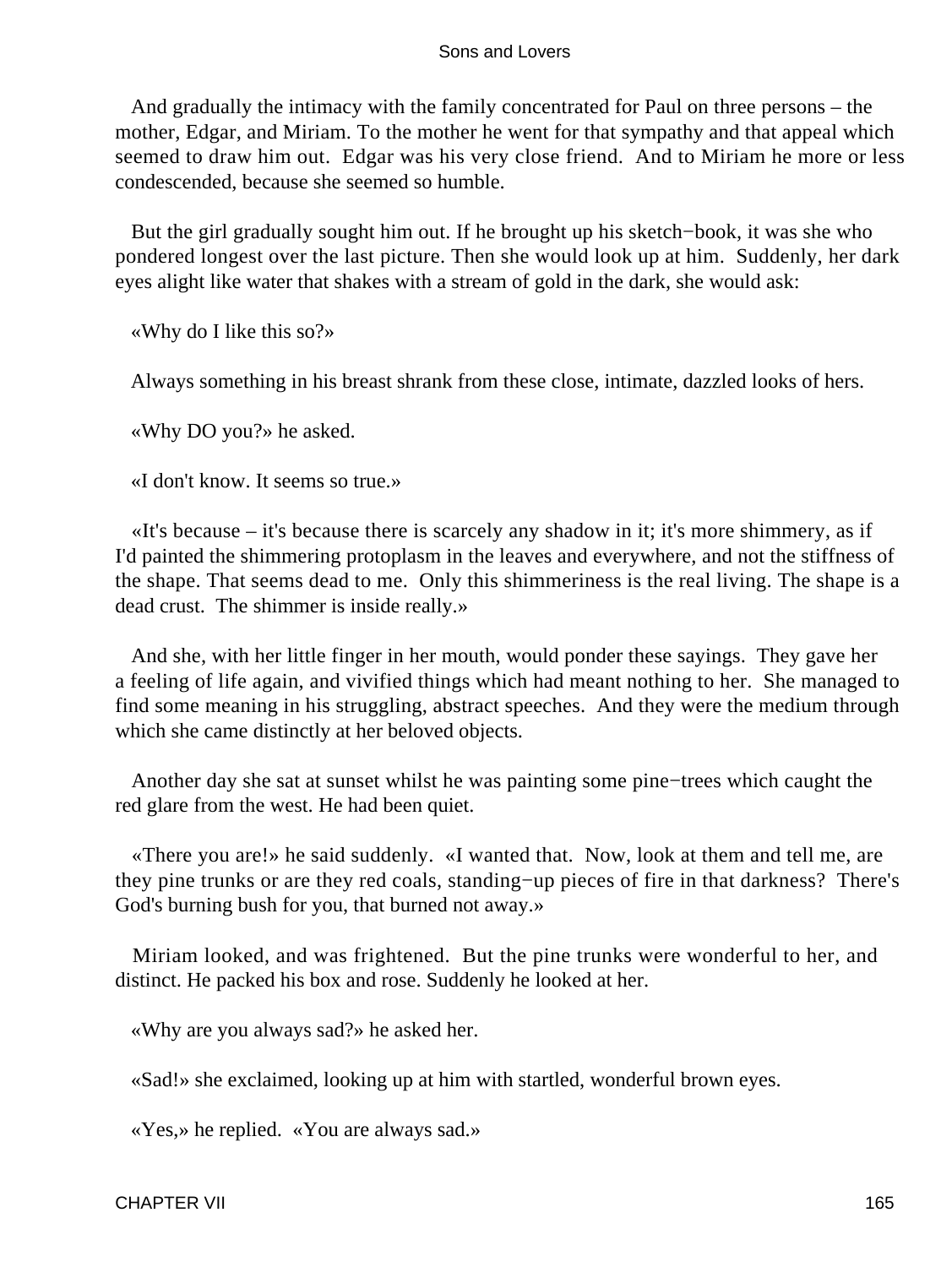«I am not – oh, not a bit!» she cried.

 «But even your joy is like a flame coming off of sadness,» he persisted. «You're never jolly, or even just all right.»

«No,» she pondered. «I wonder – why?»

 «Because you're not; because you're different inside, like a pine−tree, and then you flare up; but you're not just like an ordinary tree, with fidgety leaves and jolly – −»

 He got tangled up in his own speech; but she brooded on it, and he had a strange, roused sensation, as if his feelings were new. She got so near him. It was a strange stimulant.

 Then sometimes he hated her. Her youngest brother was only five. He was a frail lad, with immense brown eyes in his quaint fragile face – one of Reynolds's «Choir of Angels», with a touch of elf. Often Miriam kneeled to the child and drew him to her.

 «Eh, my Hubert!» she sang, in a voice heavy and surcharged with love. «Eh, my Hubert!»

 And, folding him in her arms, she swayed slightly from side to side with love, her face half lifted, her eyes half closed, her voice drenched with love.

«Don't!» said the child, uneasy – «don't, Miriam!»

 «Yes; you love me, don't you?» she murmured deep in her throat, almost as if she were in a trance, and swaying also as if she were swooned in an ecstasy of love.

«Don't!» repeated the child, a frown on his clear brow.

«You love me, don't you?» she murmured.

 «What do you make such a FUSS for?» cried Paul, all in suffering because of her extreme emotion. «Why can't you be ordinary with him?»

 She let the child go, and rose, and said nothing. Her intensity, which would leave no emotion on a normal plane, irritated the youth into a frenzy. And this fearful, naked contact of her on small occasions shocked him. He was used to his mother's reserve. And on such occasions he was thankful in his heart and soul that he had his mother, so sane and wholesome.

 All the life of Miriam's body was in her eyes, which were usually dark as a dark church, but could flame with light like a conflagration. Her face scarcely ever altered from its look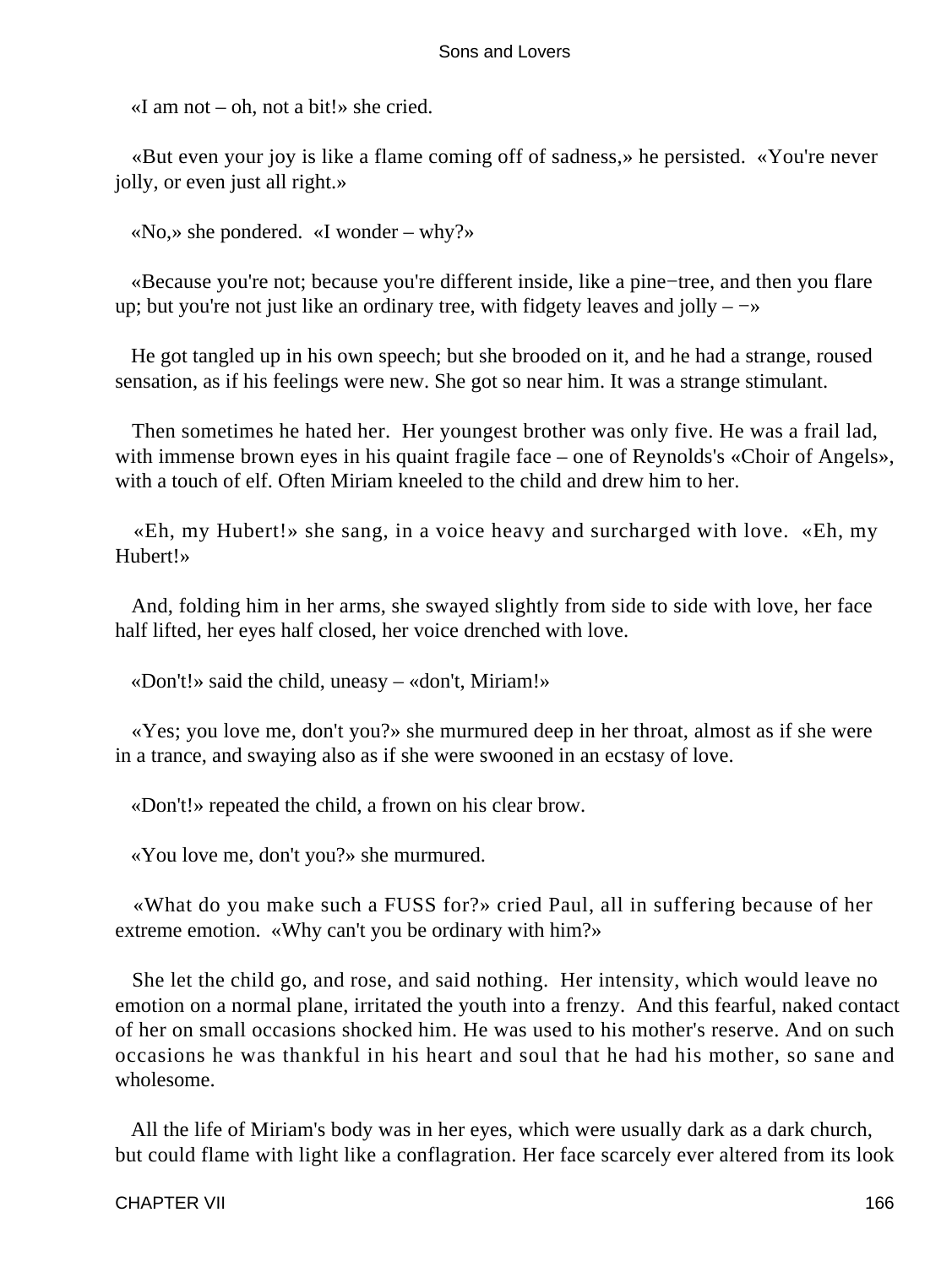of brooding. She might have been one of the women who went with Mary when Jesus was dead. Her body was not flexible and living. She walked with a swing, rather heavily, her head bowed forward, pondering. She was not clumsy, and yet none of her movements seemed quite THE movement. Often, when wiping the dishes, she would stand in bewilderment and chagrin because she had pulled in two halves a cup or a tumbler. It was as if, in her fear and self−mistrust, she put too much strength into the effort. There was no looseness or abandon about her. Everything was gripped stiff with intensity, and her effort, overcharged, closed in on itself.

 She rarely varied from her swinging, forward, intense walk. Occasionally she ran with Paul down the fields. Then her eyes blazed naked in a kind of ecstasy that frightened him. But she was physically afraid. If she were getting over a stile, she gripped his hands in a little hard anguish, and began to lose her presence of mind. And he could not persuade her to jump from even a small height. Her eyes dilated, became exposed and palpitating.

«No!» she cried, half laughing in terror – «no!»

 «You shall!» he cried once, and, jerking her forward, he brought her falling from the fence. But her wild «Ah!» of pain, as if she were losing consciousness, cut him. She landed on her feet safely, and afterwards had courage in this respect.

She was very much dissatisfied with her lot.

«Don't you like being at home?» Paul asked her, surprised.

 «Who would?» she answered, low and intense. «What is it? I'm all day cleaning what the boys make just as bad in five minutes. I don't **WANT** to be at home.»

«What do you want, then?»

 «I want to do something. I want a chance like anybody else. Why should 1, because I'm a girl, be kept at home and not allowed to be anything? What chance **HAVE** I?»

«Chance of what?»

 «Of knowing anything – of learning, of doing anything. It's not fair, because I'm a woman.»

 She seemed very bitter. Paul wondered. In his own home Annie was almost glad to be a girl. She had not so much responsibility; things were lighter for her. She never wanted to be other than a girl. But Miriam almost fiercely wished she were a man. And yet she hated men at the same time.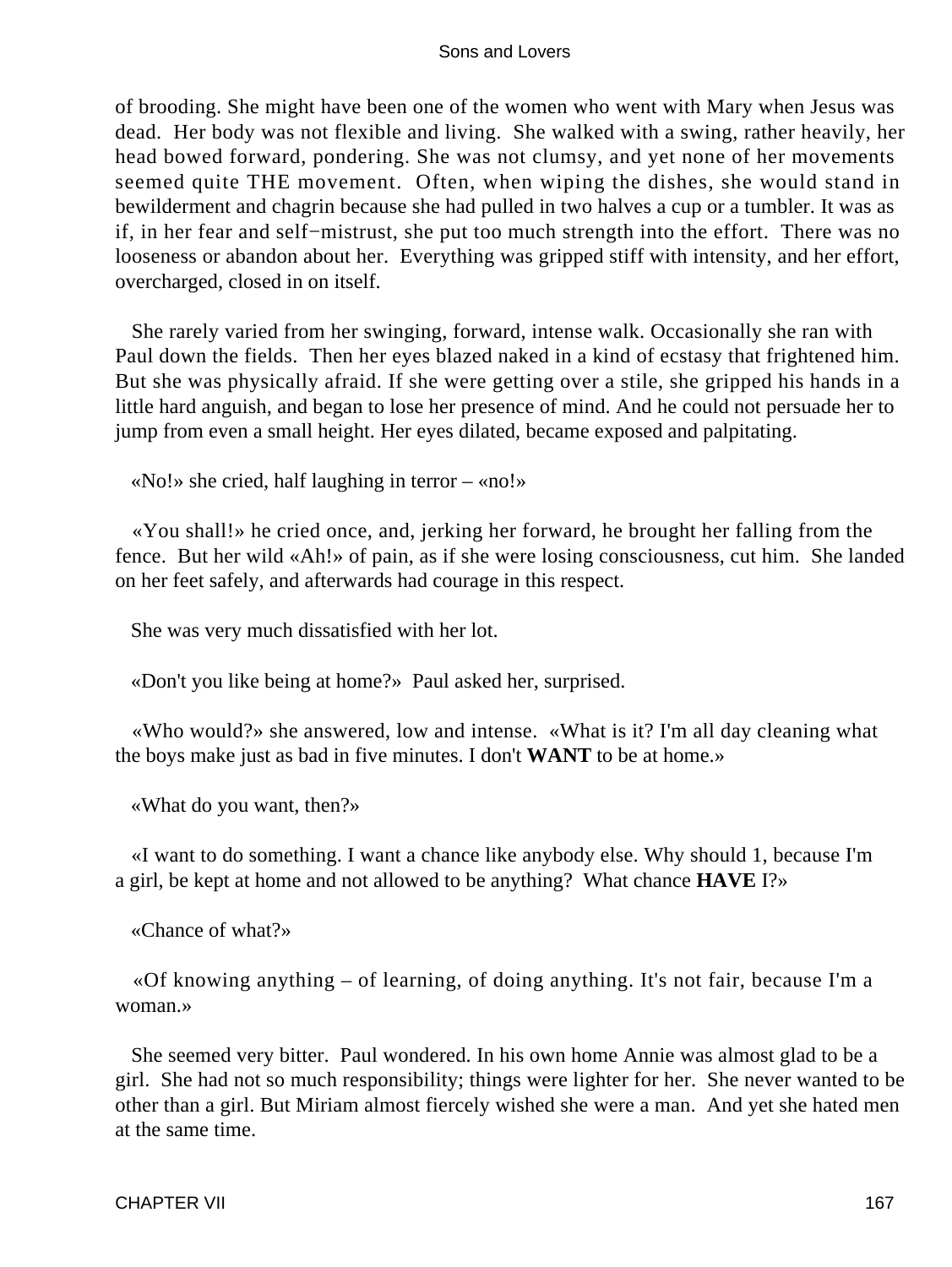«But it's as well to be a woman as a man,» he said, frowning.

«Ha! Is it? Men have everything.»

 «I should think women ought to be as glad to be women as men are to be men,» he answered.

«No!» – she shook her head – «no! Everything the men have.»

«But what do you want?» he asked.

«I want to learn. Why **SHOULD** it be that I know nothing?»

«What! such as mathematics and French?»

 «Why SHOULDN'T I know mathematics? Yes!» she cried, her eye expanding in a kind of defiance.

«Well, you can learn as much as I know,» he said. «I'll teach you, if you like.»

Her eyes dilated. She mistrusted him as teacher.

«Would you?» he asked.

Her head had dropped, and she was sucking her finger broodingly.

«Yes,» she said hesitatingly.

He used to tell his mother all these things.

«I'm going to teach Miriam algebra,» he said.

«Well,» replied Mrs. Morel, «I hope she'll get fat on it.»

When he went up to the farm on the Monday evening, it was drawing twilight. Miriam was just sweeping up the kitchen, and was kneeling at the hearth when he entered. Everyone was out but her. She looked round at him, flushed, her dark eyes shining, her fine hair falling about her face.

«Hello!» she said, soft and musical. «I knew it was you.»

«How?»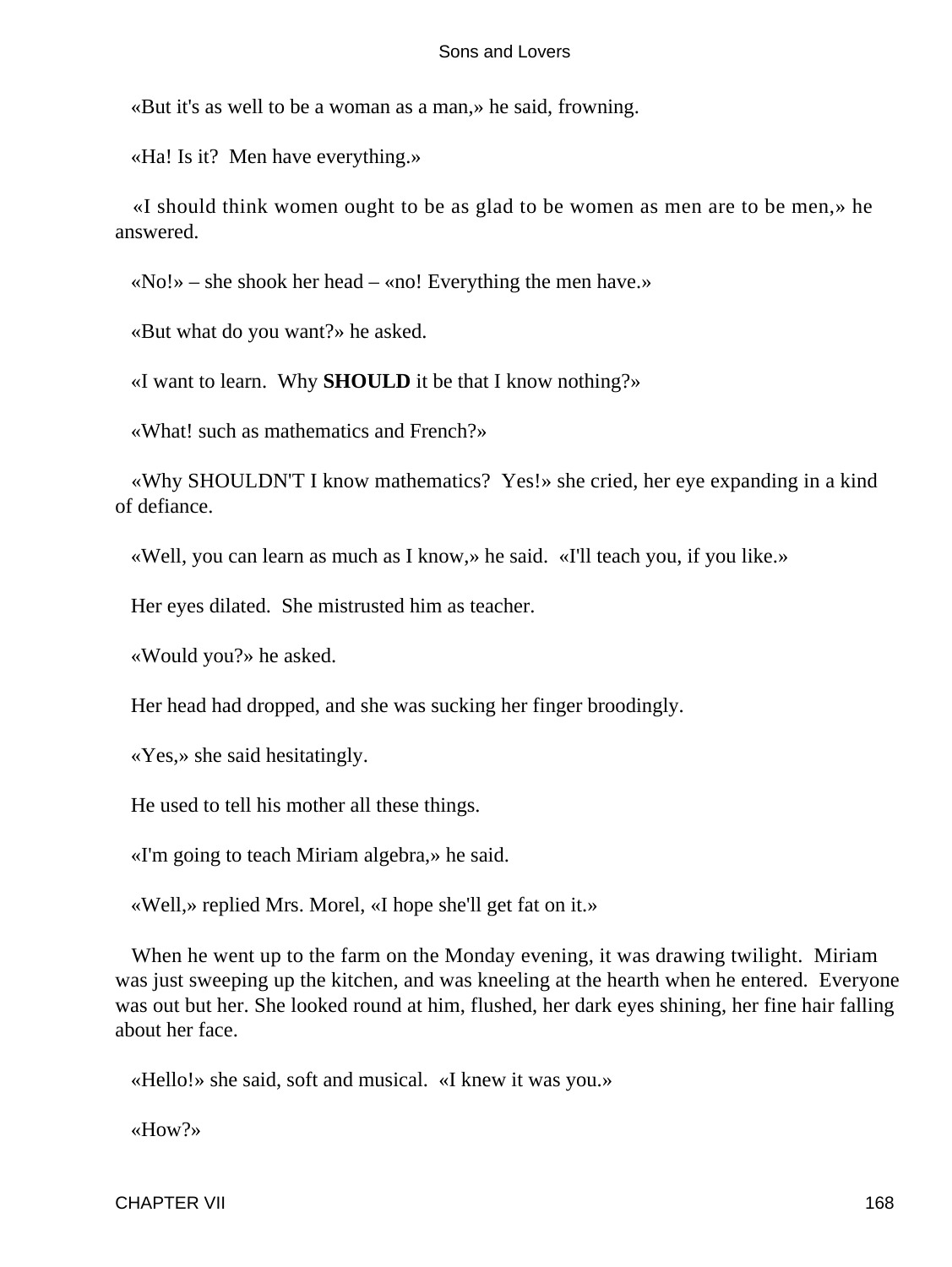«I knew your step. Nobody treads so quick and firm.»

He sat down, sighing.

«Ready to do some algebra?» he asked, drawing a little book from his pocket.

«But – −»

He could feel her backing away.

«You said you wanted,» he insisted.

«To−night, though?» she faltered.

«But I came on purpose. And if you want to learn it, you must begin.»

She took up her ashes in the dustpan and looked at him, half tremulously, laughing.

«Yes, but to−night! You see, I haven't thought of it.»

«Well, my goodness! Take the ashes and come.»

 He went and sat on the stone bench in the back−yard, where the big milk−cans were standing, tipped up, to air. The men were in the cowsheds. He could hear the little sing−song of the milk spurting into the pails. Presently she came, bringing some big greenish apples.

«You know you like them,» she said.

He took a bite.

«Sit down,» he said, with his mouth full.

 She was short−sighted, and peered over his shoulder. It irritated him. He gave her the book quickly.

«Here,» he said. «It's only letters for figures. You put down 'a' instead of '2' or '6'.»

 They worked, he talking, she with her head down on the book. He was quick and hasty. She never answered. Occasionally, when he demanded of her, «Do you see?» she looked up at him, her eyes wide with the half−laugh that comes of fear. «Don't you?» he cried.

 He had been too fast. But she said nothing. He questioned her more, then got hot. It made his blood rouse to see her there, as it were, at his mercy, her mouth open, her eyes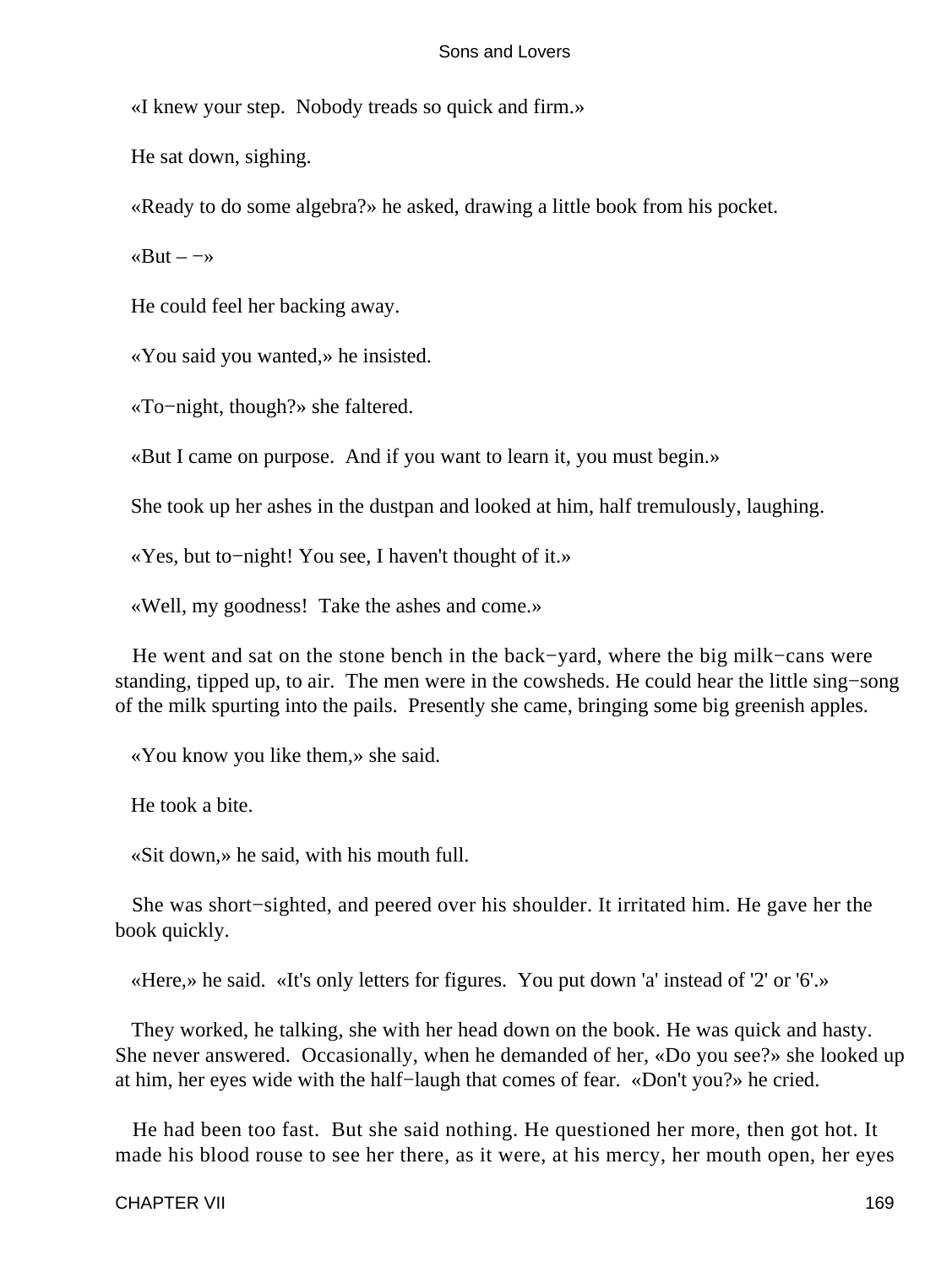dilated with laughter that was afraid, apologetic, ashamed. Then Edgar came along with two buckets of milk.

«Hello!» he said. «What are you doing?»

«Algebra,» replied Paul.

 «Algebra!» repeated Edgar curiously. Then he passed on with a laugh. Paul took a bite at his forgotten apple, looked at the miserable cabbages in the garden, pecked into lace by the fowls, and he wanted to pull them up. Then he glanced at Miriam. She was poring over the book, seemed absorbed in it, yet trembling lest she could not get at it. It made him cross. She was ruddy and beautiful. Yet her soul seemed to be intensely supplicating. The algebra−book she closed, shrinking, knowing he was angered; and at the same instant he grew gentle, seeing her hurt because she did not understand.

 But things came slowly to her. And when she held herself in a grip, seemed so utterly humble before the lesson, it made his blood rouse. He stormed at her, got ashamed, continued the lesson, and grew furious again, abusing her. She listened in silence. Occasionally, very rarely, she defended herself. Her liquid dark eyes blazed at him.

«You don't give me time to learn it,» she said.

 «All right,» he answered, throwing the book on the table and lighting a cigarette. Then, after a while, he went back to her repentant. So the lessons went. He was always either in a rage or very gentle.

 «What do you tremble your **SOUL** before it for?» he cried. «You don't learn algebra with your blessed soul. Can't you look at it with your clear simple wits?»

 Often, when he went again into the kitchen, Mrs. Leivers would look at him reproachfully, saying:

«Paul, don't be so hard on Miriam. She may not be quick, but I'm sure she tries.»

«I can't help it,» he said rather pitiably. «I go off like it.»

«You don't mind me, Miriam, do you?» he asked of the girl later.

«No,» she reassured him in her beautiful deep tones – «no, I don't mind.»

«Don't mind me; it's my fault.»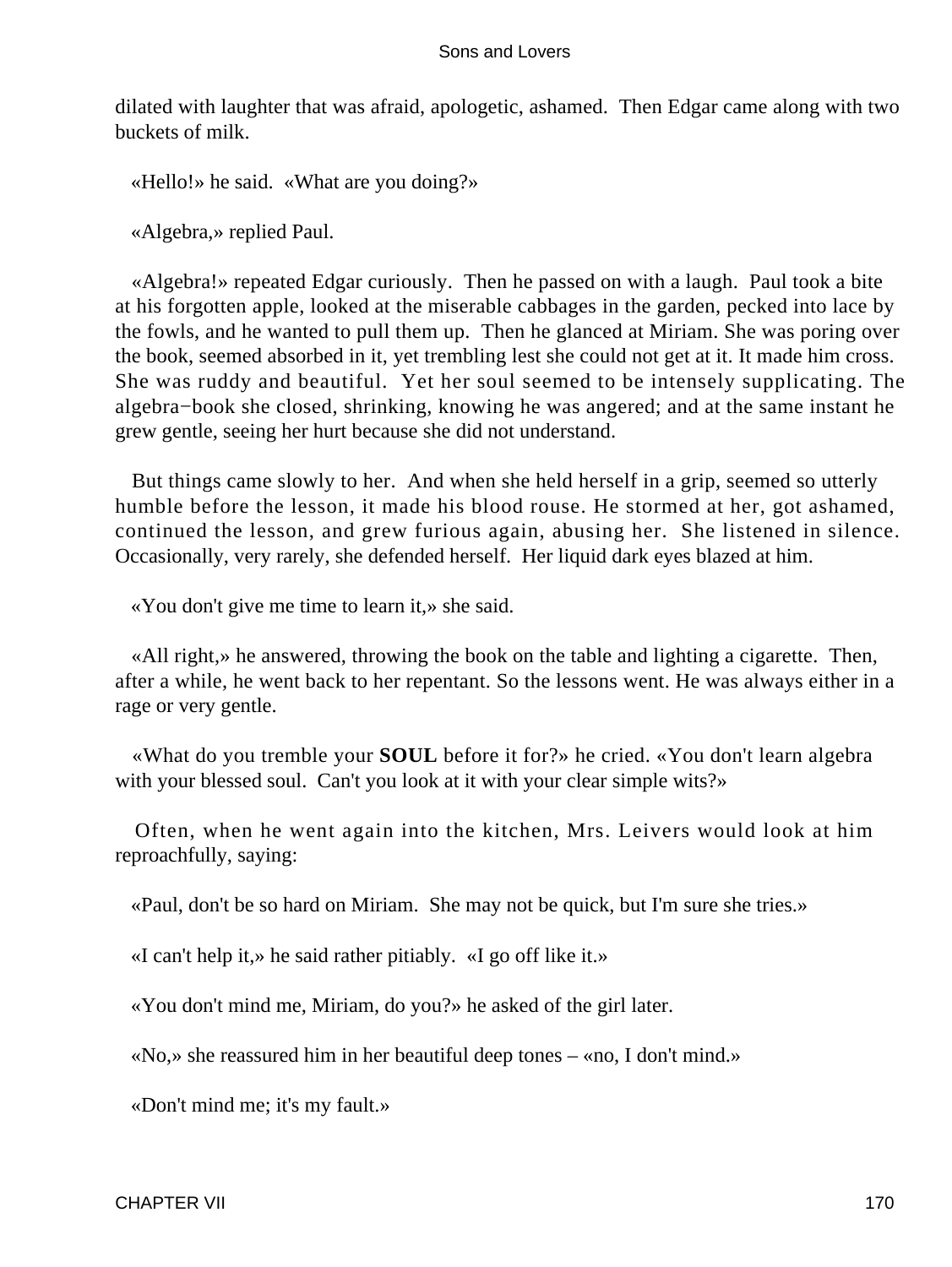But, in spite of himself, his blood began to boil with her. It was strange that no one else made him in such fury. He flared against her. Once he threw the pencil in her face. There was a silence. She turned her face slightly aside.

 «I didn't – −» he began, but got no farther, feeling weak in all his bones. She never reproached him or was angry with him. He was often cruelly ashamed. But still again his anger burst like a bubble surcharged; and still, when he saw her eager, silent, as it were, blind face, he felt he wanted to throw the pencil in it; and still, when he saw her hand trembling and her mouth parted with suffering, his heart was scalded with pain for her. And because of the intensity to which she roused him, he sought her.

 Then he often avoided her and went with Edgar. Miriam and her brother were naturally antagonistic. Edgar was a rationalist, who was curious, and had a sort of scientific interest in life. It was a great bitterness to Miriam to see herself deserted by Paul for Edgar, who seemed so much lower. But the youth was very happy with her elder brother. The two men spent afternoons together on the land or in the loft doing carpentry, when it rained. And they talked together, or Paul taught Edgar the songs he himself had learned from Annie at the piano. And often all the men, Mr. Leivers as well, had bitter debates on the nationalizing of the land and similar problems. Paul had already heard his mother's views, and as these were as yet his own, he argued for her. Miriam attended and took part, but was all the time waiting until it should be over and a personal communication might begin.

 «After all,» she said within herself, «if the land were nationalized, Edgar and Paul and I would be just the same.» So she waited for the youth to come back to her.

 He was studying for his painting. He loved to sit at home, alone with his mother, at night, working and working. She sewed or read. Then, looking up from his task, he would rest his eyes for a moment on her face, that was bright with living warmth, and he returned gladly to his work.

«I can do my best things when you sit there in your rocking−chair, mother,» he said.

 «I'm sure!» she exclaimed, sniffing with mock scepticism. But she felt it was so, and her heart quivered with brightness. For many hours she sat still, slightly conscious of him labouring away, whilst she worked or read her book. And he, with all his soul's intensity directing his pencil, could feel her warmth inside him like strength. They were both very happy so, and both unconscious of it. These times, that meant so much, and which were real living, they almost ignored.

 He was conscious only when stimulated. A sketch finished, he always wanted to take it to Miriam. Then he was stimulated into knowledge of the work he had produced unconsciously. In contact with Miriam he gained insight; his vision went deeper. From his mother he drew the life−warmth, the strength to produce; Miriam urged this warmth into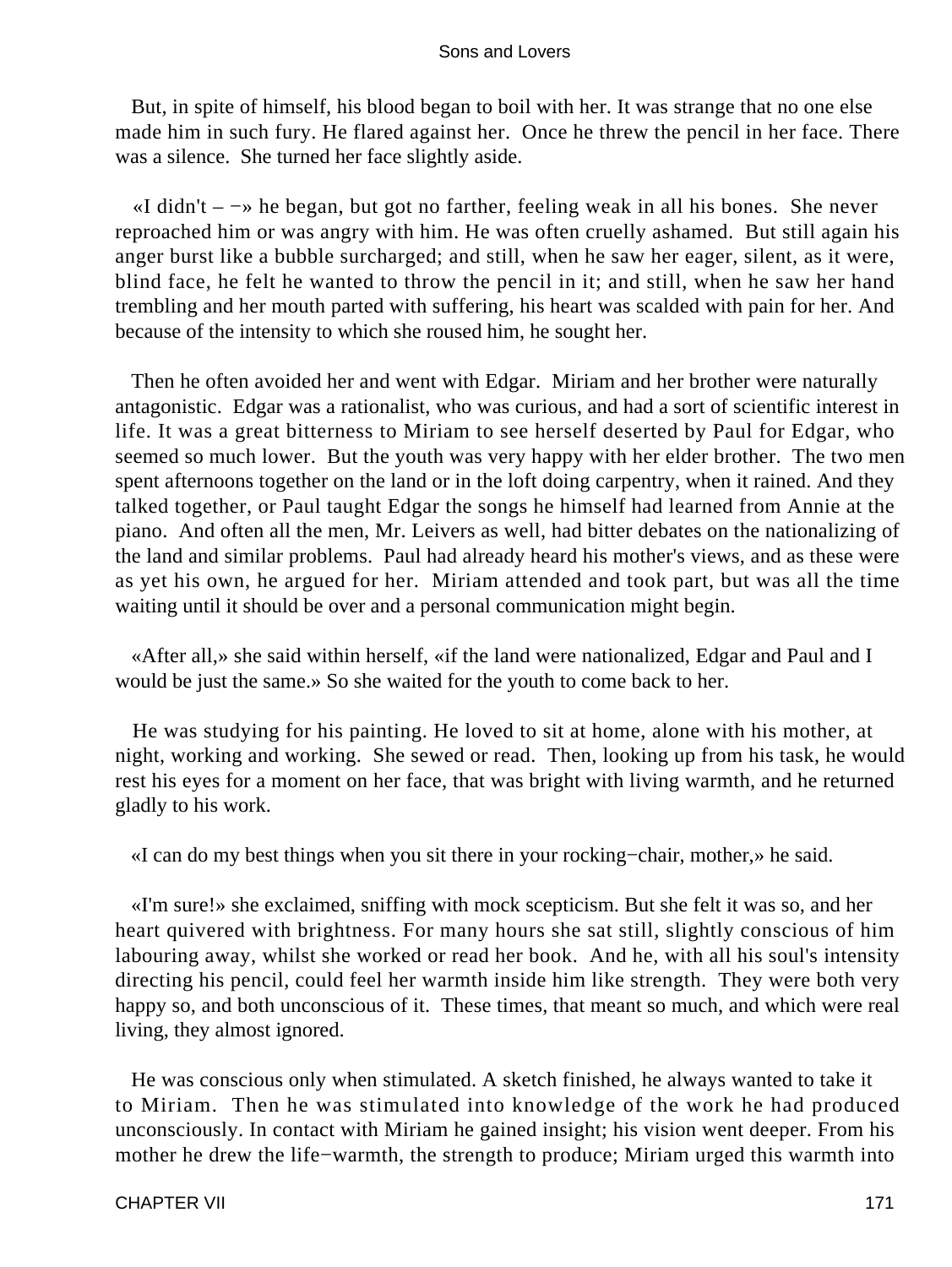intensity like a white light.

 When he returned to the factory the conditions of work were better. He had Wednesday afternoon off to go to the Art School – Miss Jordan's provision – returning in the evening. Then the factory closed at six instead of eight on Thursday and Friday evenings.

 One evening in the summer Miriam and he went over the fields by Herod's Farm on their way from the library home. So it was only three miles to Willey Farm. There was a yellow glow over the mowing−grass, and the sorrel−heads burned crimson. Gradually, as they walked along the high land, the gold in the west sank down to red, the red to crimson, and then the chill blue crept up against the glow.

 They came out upon the high road to Alfreton, which ran white between the darkening fields. There Paul hesitated. It was two miles home for him, one mile forward for Miriam. They both looked up the road that ran in shadow right under the glow of the north−west sky. On the crest of the hill, Selby, with its stark houses and the up−pricked headstocks of the pit, stood in black silhouette small against the sky.

He looked at his watch.

«Nine o'clock!» he said.

The pair stood, loth to part, hugging their books.

«The wood is so lovely now,» she said. «I wanted you to see it.»

He followed her slowly across the road to the white gate.

«They grumble so if I'm late,» he said.

«But you're not doing anything wrong,» she answered impatiently.

 He followed her across the nibbled pasture in the dusk. There was a coolness in the wood, a scent of leaves, of honeysuckle, and a twilight. The two walked in silence. Night came wonderfully there, among the throng of dark tree−trunks. He looked round, expectant.

 She wanted to show him a certain wild−rose bush she had discovered. She knew it was wonderful. And yet, till he had seen it, she felt it had not come into her soul. Only he could make it her own, immortal. She was dissatisfied.

 Dew was already on the paths. In the old oak−wood a mist was rising, and he hesitated, wondering whether one whiteness were a strand of fog or only campion−flowers pallid in a cloud.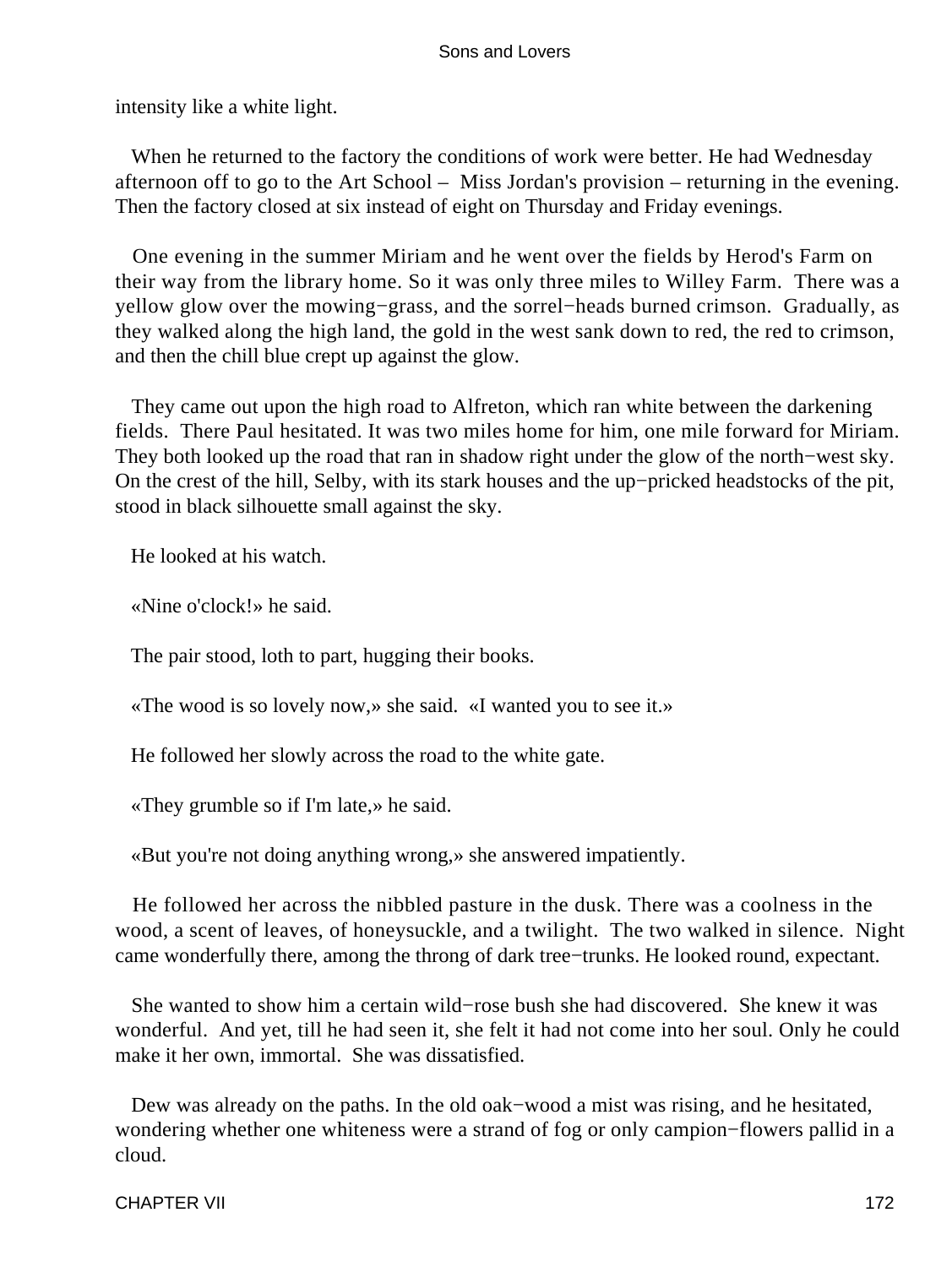By the time they came to the pine−trees Miriam was getting very eager and very tense. Her bush might be gone. She might not be able to find it; and she wanted it so much. Almost passionately she wanted to be with him when be stood before the flowers. They were going to have a communion together – something that thrilled her, something holy. He was walking beside her in silence. They were very near to each other. She trembled, and he listened, vaguely anxious.

 Coming to the edge of the wood, they saw the sky in front, like mother−of−pearl, and the earth growing dark. Somewhere on the outermost branches of the pine−wood the honeysuckle was streaming scent.

«Where?» he asked.

«Down the middle path,» she murmured, quivering.

 When they turned the corner of the path she stood still. In the wide walk between the pines, gazing rather frightened, she could distinguish nothing for some moments; the greying light robbed things of their colour. Then she saw her bush.

«Ah!» she cried, hastening forward.

 It was very still. The tree was tall and straggling. It had thrown its briers over a hawthorn−bush, and its long streamers trailed thick, right down to the grass, splashing the darkness everywhere with great spilt stars, pure white. In bosses of ivory and in large splashed stars the roses gleamed on the darkness of foliage and stems and grass. Paul and Miriam stood close together, silent, and watched. Point after point the steady roses shone out to them, seeming to kindle something in their souls. The dusk came like smoke around, and still did not put out the roses.

 Paul looked into Miriam's eyes. She was pale and expectant with wonder, her lips were parted, and her dark eyes lay open to him. His look seemed to travel down into her. Her soul quivered. It was the communion she wanted. He turned aside, as if pained. He turned to the bush.

«They seem as if they walk like butterflies, and shake themselves,» he said.

 She looked at her roses. They were white, some incurved and holy, others expanded in an ecstasy. The tree was dark as a shadow. She lifted her hand impulsively to the flowers; she went forward and touched them in worship.

«Let us go,» he said.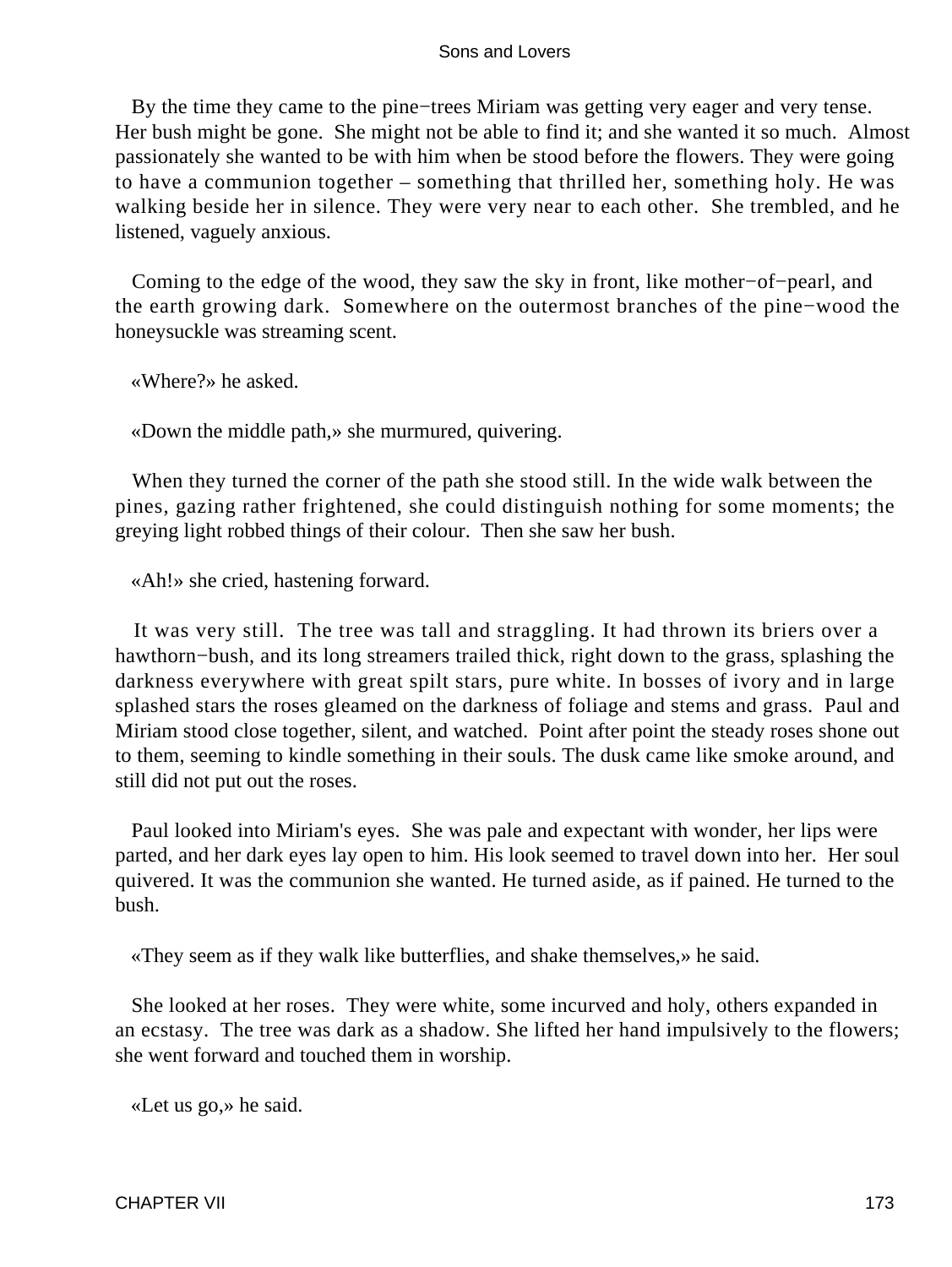There was a cool scent of ivory roses – a white, virgin scent. Something made him feel anxious and imprisoned. The two walked in silence.

 «Till Sunday,» he said quietly, and left her; and she walked home slowly, feeling her soul satisfied with the holiness of the night. He stumbled down the path. And as soon as he was out of the wood, in the free open meadow, where he could breathe, he started to run as fast as he could. It was like a delicious delirium in his veins.

 Always when he went with Miriam, and it grew rather late, he knew his mother was fretting and getting angry about him – why, he could not understand. As he went into the house, flinging down his cap, his mother looked up at the clock. She had been sitting thinking, because a chill to her eyes prevented her reading. She could feel Paul being drawn away by this girl. And she did not care for Miriam. «She is one of those who will want to suck a man's soul out till he has none of his own left,» she said to herself; «and he is just such a gaby as to let himself be absorbed. She will never let him become a man; she never will.» So, while he was away with Miriam, Mrs. Morel grew more and more worked up.

She glanced at the clock and said, coldly and rather tired:

«You have been far enough to−night.»

His soul, warm and exposed from contact with the girl, shrank.

«You must have been right home with her,» his mother continued.

 He would not answer. Mrs. Morel, looking at him quickly, saw his hair was damp on his forehead with haste, saw him frowning in his heavy fashion, resentfully.

 «She must be wonderfully fascinating, that you can't get away from her, but must go trailing eight miles at this time of night.»

 He was hurt between the past glamour with Miriam and the knowledge that his mother fretted. He had meant not to say anything, to refuse to answer. But he could not harden his heart to ignore his mother.

«I DO like to talk to her,» he answered irritably.

«Is there nobody else to talk to?»

«You wouldn't say anything if I went with Edgar.»

 «You know I should. You know, whoever you went with, I should say it was too far for you to go trailing, late at night, when you've been to Nottingham. Besides» – her voice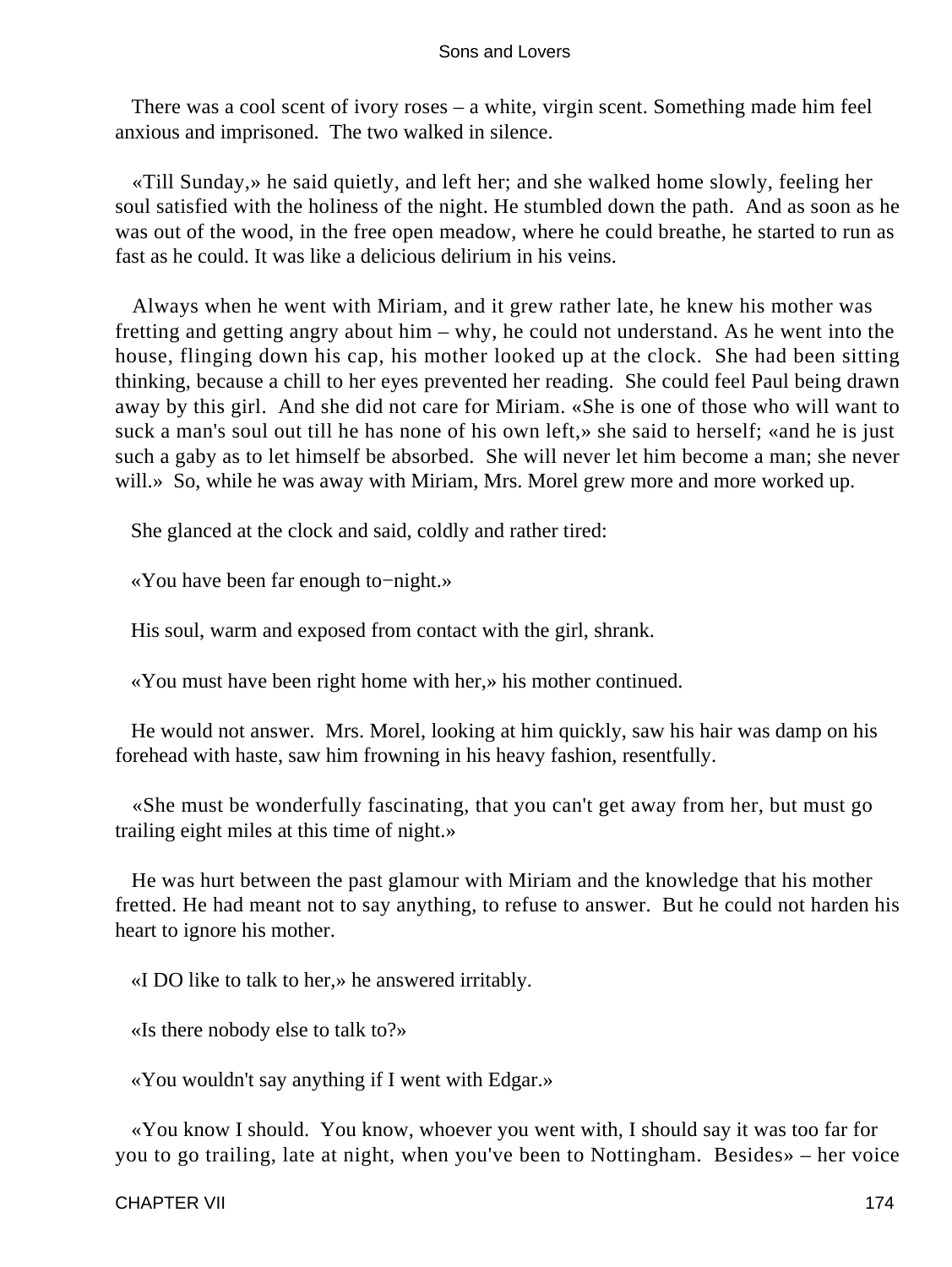suddenly flashed into anger and contempt – «it is disgusting – bits of lads and girls courting.»

«It is NOT courting,» he cried.

«I don't know what else you call it.»

«It's not! Do you think we **SPOON** and do? We only talk.»

«Till goodness knows what time and distance,» was the sarcastic rejoinder.

Paul snapped at the laces of his boots angrily.

«What are you so mad about?» he asked. «Because you don't like her.»

 «I don't say I don't like her. But I don't hold with children keeping company, and never did.»

«But you don't mind our Annie going out with Jim Inger.»

«They've more sense than you two.»

«Why?»

«Our Annie's not one of the deep sort.»

 He failed to see the meaning of this remark. But his mother looked tired. She was never so strong after William's death; and her eyes hurt her.

 «Well,» he said, «it's so pretty in the country. Mr. Sleath asked about you. He said he'd missed you. Are you a bit better?»

«I ought to have been in bed a long time ago,» she replied.

«Why, mother, you know you wouldn't have gone before quarter−past ten.»

«Oh, yes, I should!»

«Oh, little woman, you'd say anything now you're disagreeable with me, wouldn't you?»

 He kissed her forehead that he knew so well: the deep marks between the brows, the rising of the fine hair, greying now, and the proud setting of the temples. His hand lingered on her shoulder after his kiss. Then he went slowly to bed. He had forgotten Miriam; he only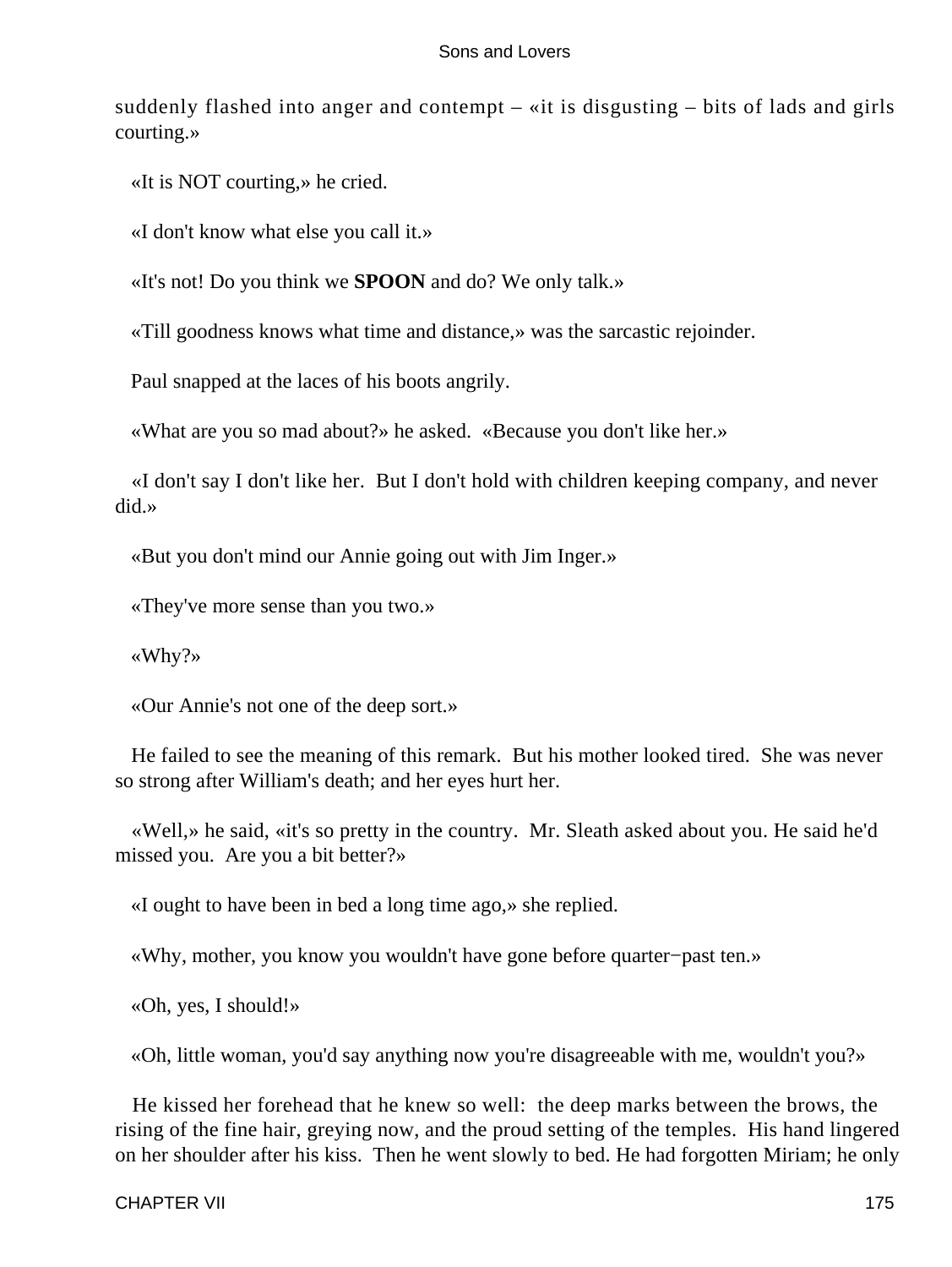saw how his mother's hair was lifted back from her warm, broad brow. And somehow, she was hurt.

Then the next time he saw Miriam he said to her:

«Don't let me be late to−night – not later than ten o'clock. My mother gets so upset.»

Miriam dropped her bead, brooding.

«Why does she get upset?» she asked.

«Because she says I oughtn't to be out late when I have to get up early.»

«Very well!» said Miriam, rather quietly, with just a touch of a sneer.

He resented that. And he was usually late again.

 That there was any love growing between him and Miriam neither of them would have acknowledged. He thought he was too sane for such sentimentality, and she thought herself too lofty. They both were late in coming to maturity, and psychical ripeness was much behind even the physical. Miriam was exceedingly sensitive, as her mother had always been. The slightest grossness made her recoil almost in anguish. Her brothers were brutal, but never coarse in speech. The men did all the discussing of farm matters outside. But, perhaps, because of the continual business of birth and of begetting which goes on upon every farm, Miriam was the more hypersensitive to the matter, and her blood was chastened almost to disgust of the faintest suggestion of such intercourse. Paul took his pitch from her, and their intimacy went on in an utterly blanched and chaste fashion. It could never be mentioned that the mare was in foal.

 When he was nineteen, he was earning only twenty shillings a week, but he was happy. His painting went well, and life went well enough. On the Good Friday he organised a walk to the Hemlock Stone. There were three lads of his own age, then Annie and Arthur, Miriam and Geoffrey. Arthur, apprenticed as an electrician in Nottingham, was home for the holiday. Morel, as usual, was up early, whistling and sawing in the yard. At seven o'clock the family heard him buy threepennyworth of hot−cross buns; he talked with gusto to the little girl who brought them, calling her «my darling». He turned away several boys who came with more buns, telling them they had been «kested» by a little lass. Then Mrs. Morel got up, and the family straggled down. It was an immense luxury to everybody, this lying in bed just beyond the ordinary time on a weekday. And Paul and Arthur read before breakfast, and had the meal unwashed, sitting in their shirt−sleeves. This was another holiday luxury. The room was warm. Everything felt free of care and anxiety. There was a sense of plenty in the house.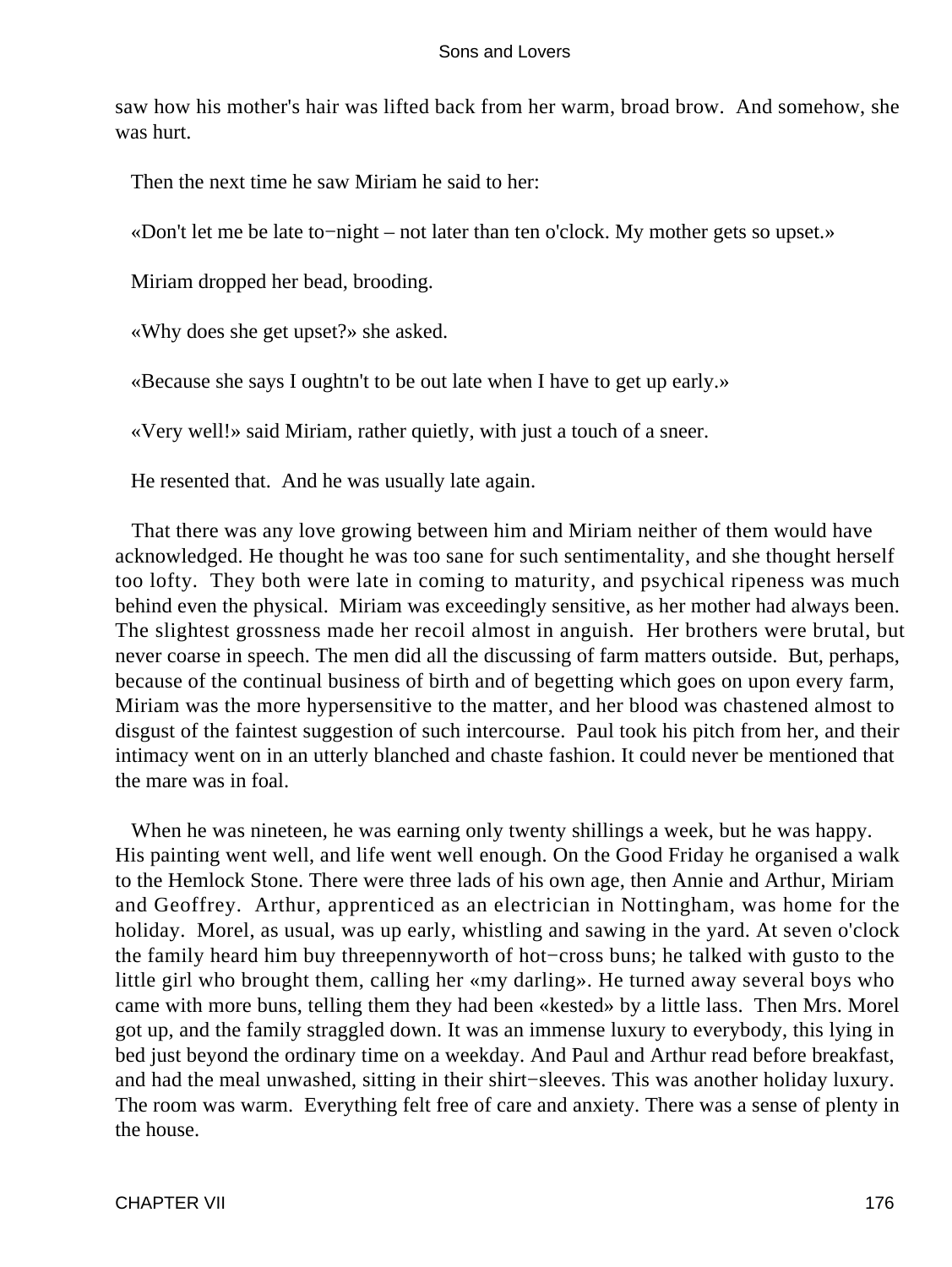While the boys were reading, Mrs. Morel went into the garden. They were now in another house, an old one, near the Scargill Street home, which had been left soon after William had died. Directly came an excited cry from the garden:

«Paul! Paul! come and look!»

 It was his mother's voice. He threw down his book and went out. There was a long garden that ran to a field. It was a grey, cold day, with a sharp wind blowing out of Derbyshire. Two fields away Bestwood began, with a jumble of roofs and red house−ends, out of which rose the church tower and the spire of the Congregational Chapel. And beyond went woods and hills, right away to the pale grey heights of the Pennine Chain.

 Paul looked down the garden for his mother. Her head appeared among the young currant−bushes.

«Come here!» she cried.

«What for?» he answered.

«Come and see.»

She had been looking at the buds on the currant trees. Paul went up.

«To think,» she said, «that here I might never have seen them!»

 Her son went to her side. Under the fence, in a little bed, was a ravel of poor grassy leaves, such as come from very immature bulbs, and three scyllas in bloom. Mrs. Morel pointed to the deep blue flowers.

 «Now, just see those!» she exclaimed. «I was looking at the currant bushes, when, thinks I to myself, 'There's something very blue; is it a bit of sugar−bag?' and there, behold you! Sugar−bag! Three glories of the snow, and such beauties! But where on earth did they come from?»

«I don't know,» said Paul.

 «Well, that's a marvel, now! **I THOUGHT I** knew every weed and blade in this garden. But HAVEN'T they done well? You see, that gooseberry−bush just shelters them. Not nipped, not touched!»

He crouched down and turned up the bells of the little blue flowers.

«They're a glorious colour!» he said.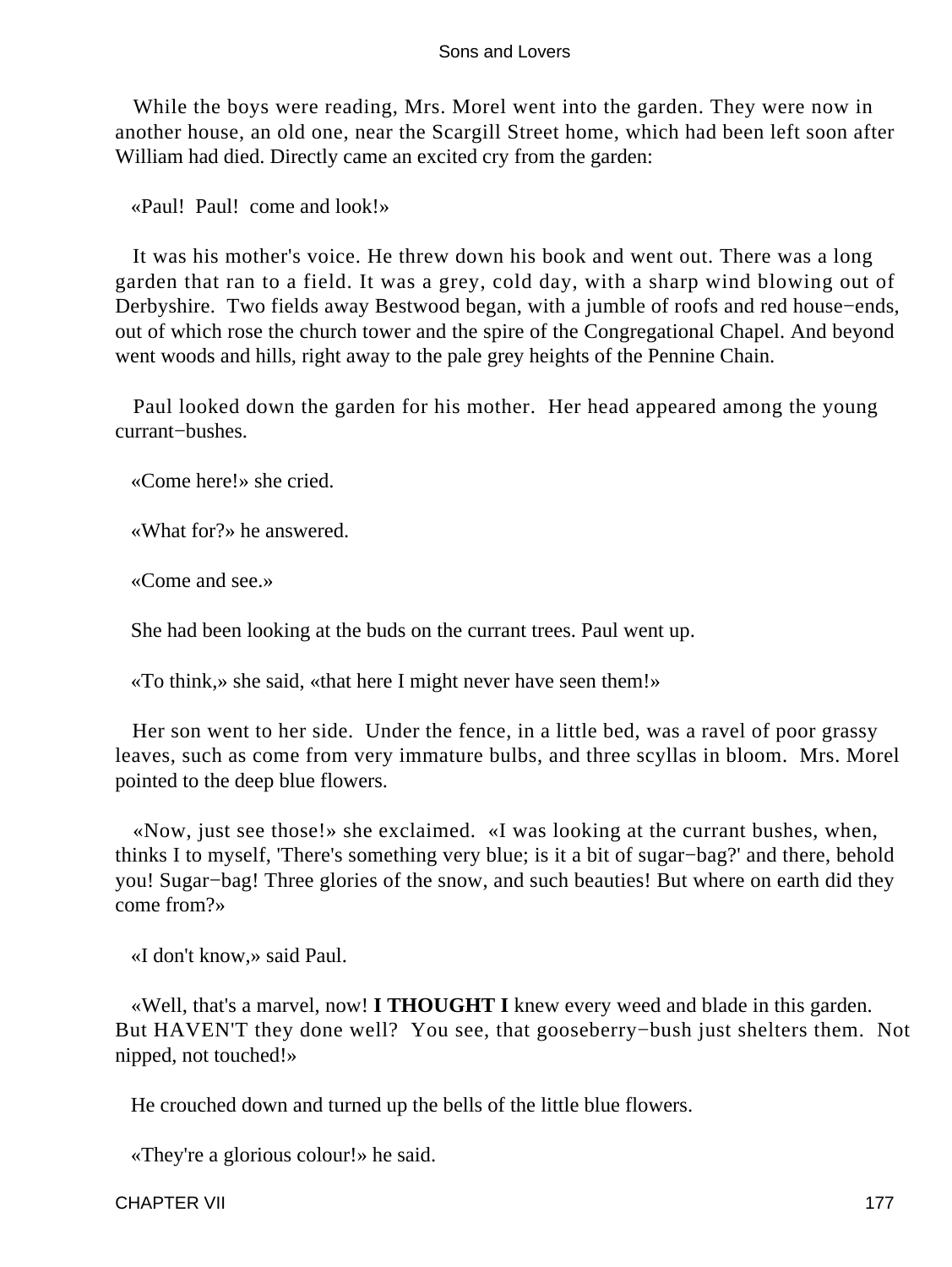«Aren't they!» she cried. «I guess they come from Switzerland, where they say they have such lovely things. Fancy them against the snow! But where have they come from? They can't have **BLOWN** here, can they?»

Then he remembered having set here a lot of little trash of bulbs to mature.

«And you never told me,» she said.

«No! I thought I'd leave it till they might flower.»

 «And now, you see! I might have missed them. And I've never had a glory of the snow in my garden in my life.»

 She was full of excitement and elation. The garden was an endless joy to her. Paul was thankful for her sake at last to be in a house with a long garden that went down to a field. Every morning after breakfast she went out and was happy pottering about in it. And it was true, she knew every weed and blade.

 Everybody turned up for the walk. Food was packed, and they set off, a merry, delighted party. They hung over the wall of the mill−race, dropped paper in the water on one side of the tunnel and watched it shoot out on the other. They stood on the foot−bridge over Boathouse Station and looked at the metals gleaming coldly.

 «You should see the Flying Scotsman come through at half−past six!» said Leonard, whose father was a signalman. «Lad, but she doesn't half buzz!» and the little party looked up the lines one way, to London, and the other way, to Scotland, and they felt the touch of these two magical places.

 In Ilkeston the colliers were waiting in gangs for the public−houses to open. It was a town of idleness and lounging. At Stanton Gate the iron foundry blazed. Over everything there were great discussions. At Trowell they crossed again from Derbyshire into Nottinghamshire. They came to the Hemlock Stone at dinner−time. Its field was crowded with folk from Nottingham and Ilkeston.

 They had expected a venerable and dignified monument. They found a little, gnarled, twisted stump of rock, something like a decayed mushroom, standing out pathetically on the side of a field. Leonard and Dick immediately proceeded to carve their initials, «L. W.» and «R. P.», in the old red sandstone; but Paul desisted, because he had read in the newspaper satirical remarks about initial−carvers, who could find no other road to immortality. Then all the lads climbed to the top of the rock to look round.

 Everywhere in the field below, factory girls and lads were eating lunch or sporting about. Beyond was the garden of an old manor. It had yew−hedges and thick clumps and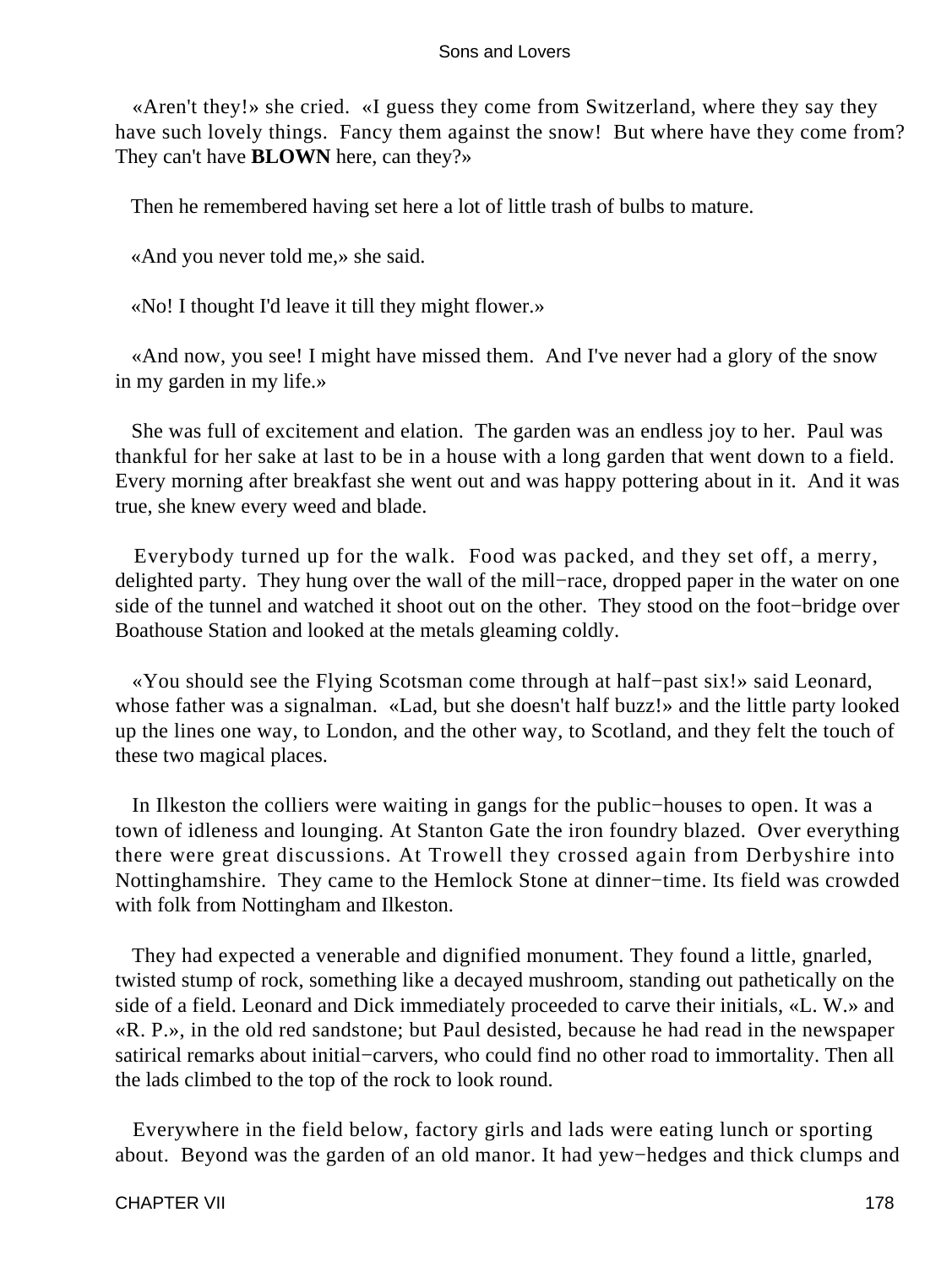borders of yellow crocuses round the lawn.

«See,» said Paul to Miriam, «what a quiet garden!»

 She saw the dark yews and the golden crocuses, then she looked gratefully. He had not seemed to belong to her among all these others; he was different then – not her Paul, who understood the slightest quiver of her innermost soul, but something else, speaking another language than hers. How it hurt her, and deadened her very perceptions. Only when he came right back to her, leaving his other, his lesser self, as she thought, would she feel alive again. And now he asked her to look at this garden, wanting the contact with her again. Impatient of the set in the field, she turned to the quiet lawn, surrounded by sheaves of shut−up crocuses. A feeling of stillness, almost of ecstasy, came over her. It felt almost as if she were alone with him in this garden.

 Then he left her again and joined the others. Soon they started home. Miriam loitered behind, alone. She did not fit in with the others; she could very rarely get into human relations with anyone: so her friend, her companion, her lover, was Nature. She saw the sun declining wanly. In the dusky, cold hedgerows were some red leaves. She lingered to gather them, tenderly, passionately. The love in her finger−tips caressed the leaves; the passion in her heart came to a glow upon the leaves.

 Suddenly she realised she was alone in a strange road, and she hurried forward. Turning a corner in the lane, she came upon Paul, who stood bent over something, his mind fixed on it, working away steadily, patiently, a little hopelessly. She hesitated in her approach, to watch.

 He remained concentrated in the middle of the road. Beyond, one rift of rich gold in that colourless grey evening seemed to make him stand out in dark relief. She saw him, slender and firm, as if the setting sun had given him to her. A deep pain took hold of her, and she knew she must love him. And she had discovered him, discovered in him a rare potentiality, discovered his loneliness. Quivering as at some «annunciation», she went slowly forward.

At last he looked up.

«Why,» he exclaimed gratefully, «have you waited for me!»

She saw a deep shadow in his eyes.

«What is it?» she asked.

«The spring broken here;» and he showed her where his umbrella was injured.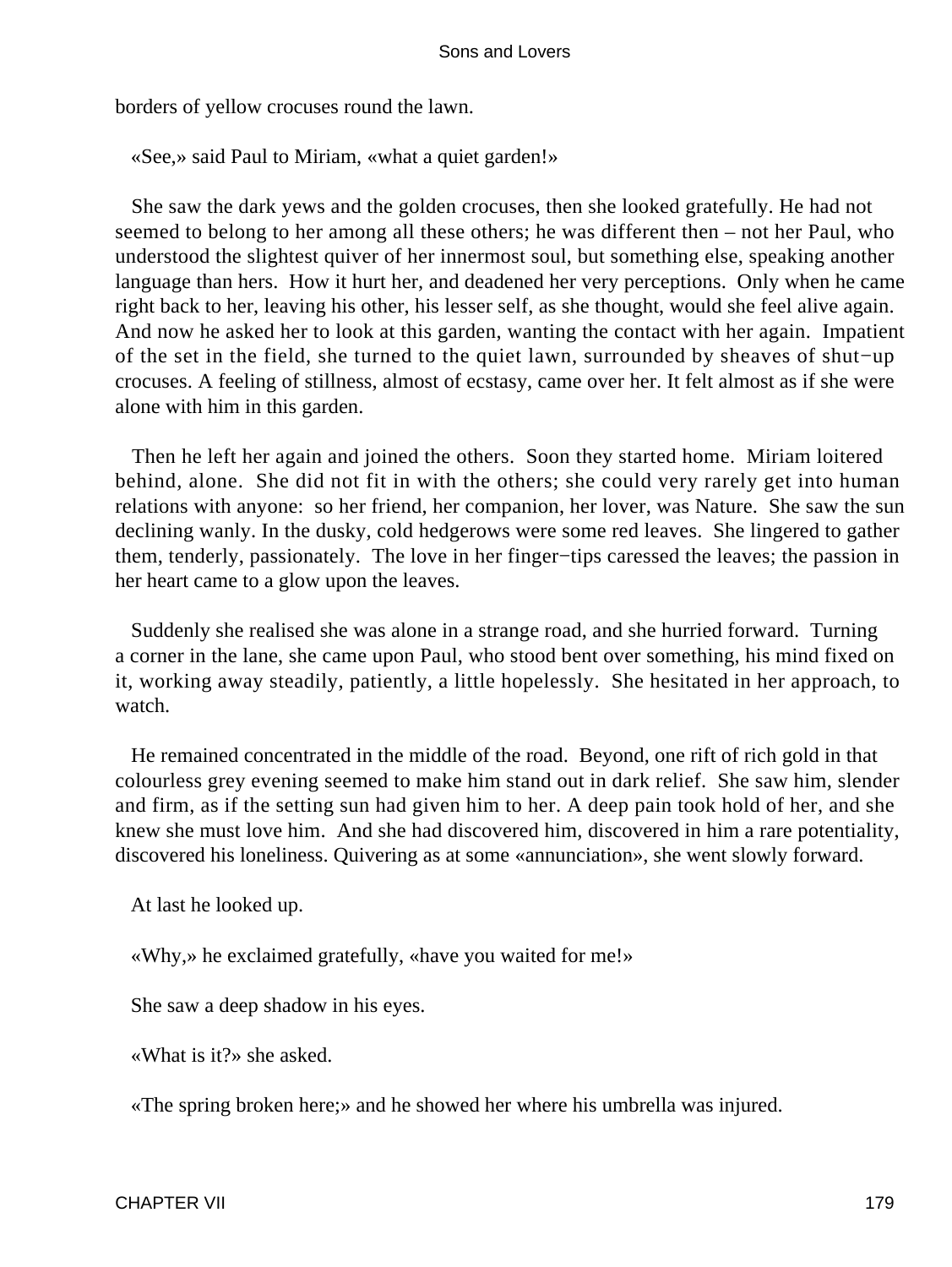Instantly, with some shame, she knew he had not done the damage himself, but that Geoffrey was responsible.

«It is only an old umbrella, isn't it?» she asked.

 She wondered why he, who did not usually trouble over trifles, made such a mountain of this molehill.

 «But it was William's an' my mother can't help but know,» he said quietly, still patiently working at the umbrella.

 The words went through Miriam like a blade. This, then, was the confirmation of her vision of him! She looked at him. But there was about him a certain reserve, and she dared not comfort him, not even speak softly to him.

«Come on,» he said. «I can't do it;» and they went in silence along the road.

 That same evening they were walking along under the trees by Nether Green. He was talking to her fretfully, seemed to be struggling to convince himself.

«You know,» he said, with an effort, «if one person loves, the other does.»

«Ah!» she answered. «Like mother said to me when I was little, 'Love begets love.'»

«Yes, something like that, I think it **MUST** be.»

«I hope so, because, if it were not, love might be a very terrible thing,» she said.

«Yes, but it IS – at least with most people,» he answered.

 And Miriam, thinking he had assured himself, felt strong in herself. She always regarded that sudden coming upon him in the lane as a revelation. And this conversation remained graven in her mind as one of the letters of the law.

 Now she stood with him and for him. When, about this time, he outraged the family feeling at Willey Farm by some overbearing insult, she stuck to him, and believed he was right. And at this time she dreamed dreams of him, vivid, unforgettable. These dreams came again later on, developed to a more subtle psychological stage.

 On the Easter Monday the same party took an excursion to Wingfield Manor. It was great excitement to Miriam to catch a train at Sethley Bridge, amid all the bustle of the Bank Holiday crowd. They left the train at Alfreton. Paul was interested in the street and in the colliers with their dogs. Here was a new race of miners. Miriam did not live till they came to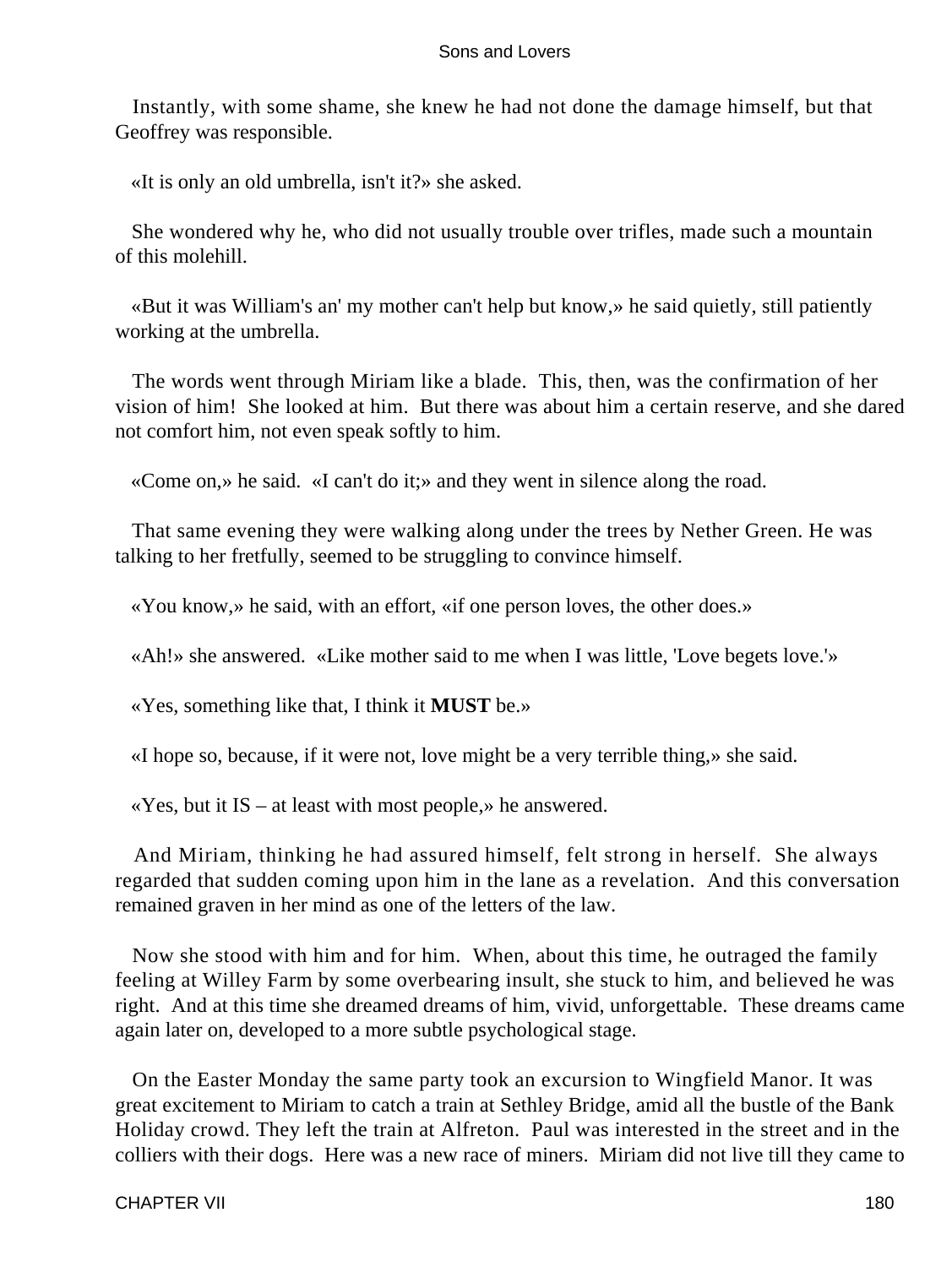the church. They were all rather timid of entering, with their bags of food, for fear of being turned out. Leonard, a comic, thin fellow, went first; Paul, who would have died rather than be sent back, went last. The place was decorated for Easter. In the font hundreds of white narcissi seemed to be growing. The air was dim and coloured from the windows and thrilled with a subtle scent of lilies and narcissi. In that atmosphere Miriam's soul came into a glow. Paul was afraid of the things he mustn't do; and he was sensitive to the feel of the place. Miriam turned to him. He answered. They were together. He would not go beyond the Communion−rail. She loved him for that. Her soul expanded into prayer beside him. He felt the strange fascination of shadowy religious places. All his latent mysticism quivered into life. She was drawn to him. He was a prayer along with her.

 Miriam very rarely talked to the other lads. They at once became awkward in conversation with her. So usually she was silent.

 It was past midday when they climbed the steep path to the manor. All things shone softly in the sun, which was wonderfully warm and enlivening. Celandines and violets were out. Everybody was tip−top full with happiness. The glitter of the ivy, the soft, atmospheric grey of the castle walls, the gentleness of everything near the ruin, was perfect.

 The manor is of hard, pale grey stone, and the other walls are blank and calm. The young folk were in raptures. They went in trepidation, almost afraid that the delight of exploring this ruin might be denied them. In the first courtyard, within the high broken walls, were farm−carts, with their shafts lying idle on the ground, the tyres of the wheels brilliant with gold−red rust. It was very still.

 All eagerly paid their sixpences, and went timidly through the fine clean arch of the inner courtyard. They were shy. Here on the pavement, where the hall had been, an old thorn tree was budding. All kinds of strange openings and broken rooms were in the shadow around them.

 After lunch they set off once more to explore the ruin. This time the girls went with the boys, who could act as guides and expositors. There was one tall tower in a corner, rather tottering, where they say Mary Queen of Scots was imprisoned.

 «Think of the Queen going up here!» said Miriam in a low voice, as she climbed the hollow stairs.

 «If she could get up,» said Paul, «for she had rheumatism like anything. I reckon they treated her rottenly.»

«You don't think she deserved it?» asked Miriam.

«No, I don't. She was only lively.»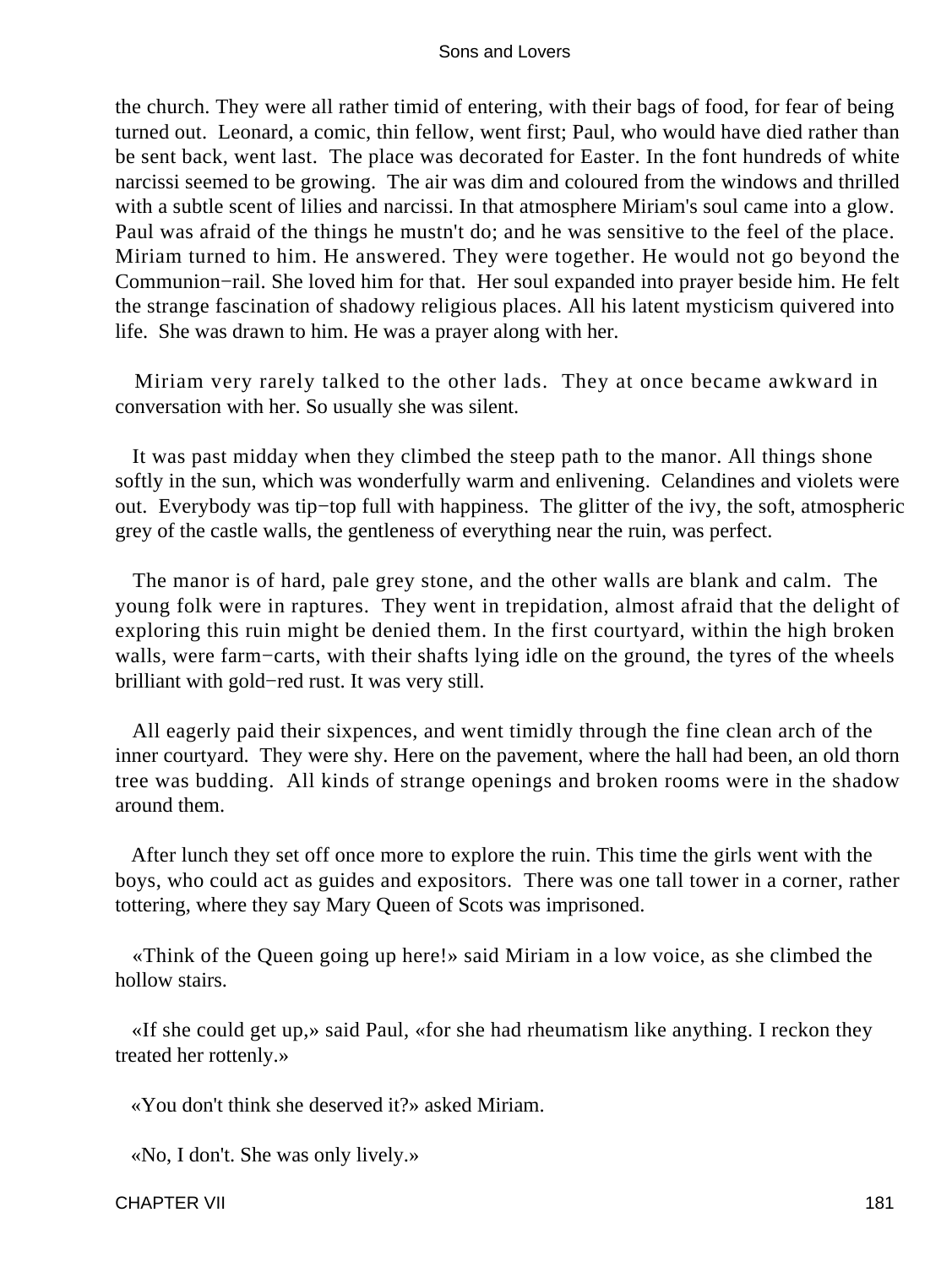They continued to mount the winding staircase. A high wind, blowing through the loopholes, went rushing up the shaft, and filled the girl's skirts like a balloon, so that she was ashamed, until he took the hem of her dress and held it down for her. He did it perfectly simply, as he would have picked up her glove. She remembered this always.

 Round the broken top of the tower the ivy bushed out, old and handsome. Also, there were a few chill gillivers, in pale cold bud. Miriam wanted to lean over for some ivy, but he would not let her. Instead, she had to wait behind him, and take from him each spray as he gathered it and held it to her, each one separately, in the purest manner of chivalry. The tower seemed to rock in the wind. They looked over miles and miles of wooded country, and country with gleams of pasture.

 The crypt underneath the manor was beautiful, and in perfect preservation. Paul made a drawing: Miriam stayed with him. She was thinking of Mary Queen of Scots looking with her strained, hopeless eyes, that could not understand misery, over the hills whence no help came, or sitting in this crypt, being told of a God as cold as the place she sat in.

 They set off again gaily, looking round on their beloved manor that stood so clean and big on its hill.

«Supposing you could have **THAT** farm,» said Paul to Miriam.

«Yes!»

«Wouldn't it be lovely to come and see you!»

 They were now in the bare country of stone walls, which he loved, and which, though only ten miles from home, seemed so foreign to Miriam. The party was straggling. As they were crossing a large meadow that sloped away from the sun, along a path embedded with innumerable tiny glittering points, Paul, walking alongside, laced his fingers in the strings of the bag Miriam was carrying, and instantly she felt Annie behind, watchful and jealous. But the meadow was bathed in a glory of sunshine, and the path was jewelled, and it was seldom that he gave her any sign. She held her fingers very still among the strings of the bag, his fingers touching; and the place was golden as a vision.

 At last they came into the straggling grey village of Crich, that lies high. Beyond the village was the famous Crich Stand that Paul could see from the garden at home. The party pushed on. Great expanse of country spread around and below. The lads were eager to get to the top of the hill. It was capped by a round knoll, half of which was by now cut away, and on the top of which stood an ancient monument, sturdy and squat, for signalling in old days far down into the level lands of Nottinghamshire and Leicestershire.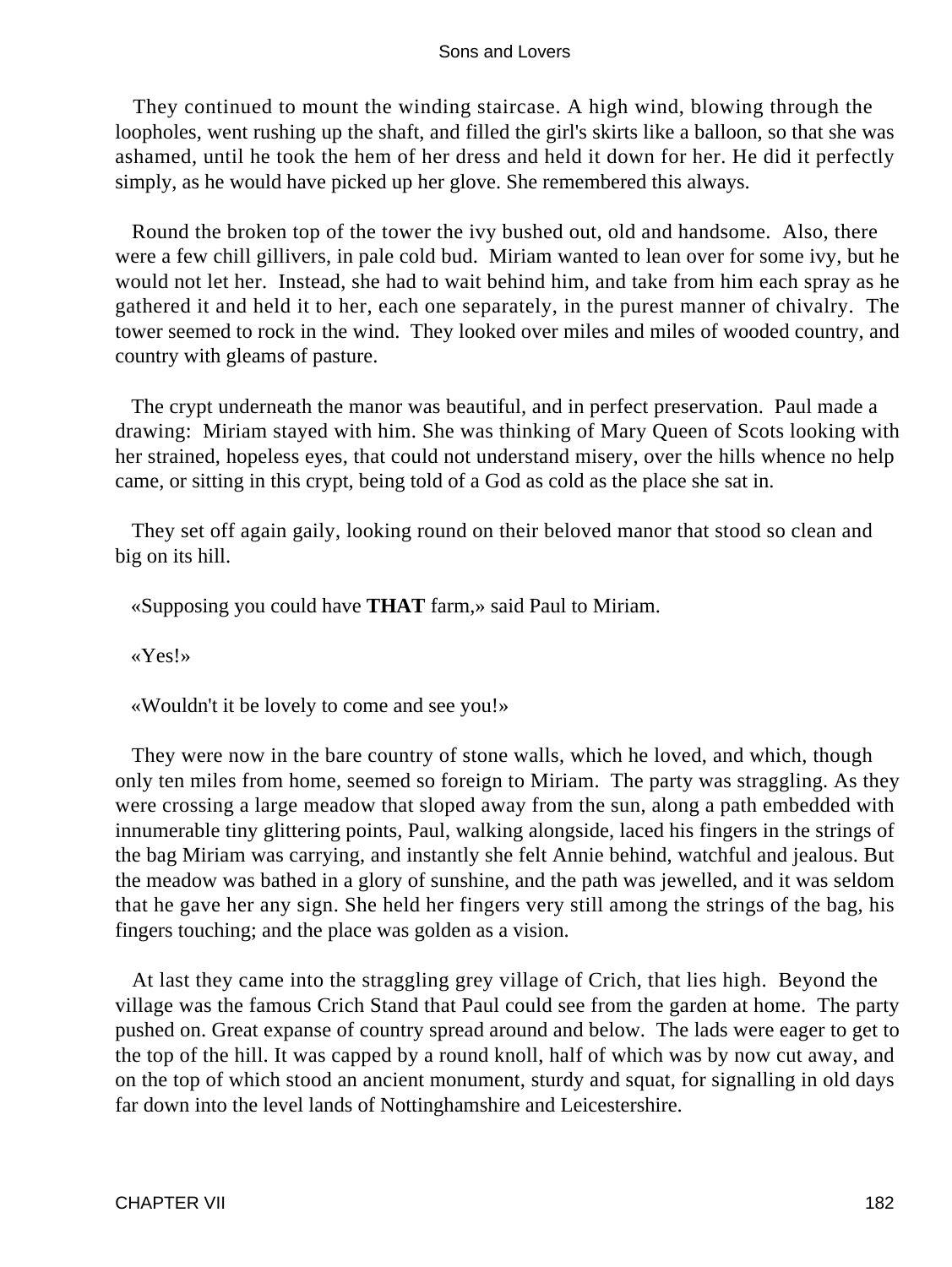It was blowing so hard, high up there in the exposed place, that the only way to be safe was to stand nailed by the wind to the wan of the tower. At their feet fell the precipice where the limestone was quarried away. Below was a jumble of hills and tiny villages – Mattock, Ambergate, Stoney Middleton. The lads were eager to spy out the church of Bestwood, far away among the rather crowded country on the left. They were disgusted that it seemed to stand on a plain. They saw the hills of Derbyshire fall into the monotony of the Midlands that swept away South.

 Miriam was somewhat scared by the wind, but the lads enjoyed it. They went on, miles and miles, to Whatstandwell. All the food was eaten, everybody was hungry, and there was very little money to get home with. But they managed to procure a loaf and a currant−loaf, which they hacked to pieces with shut−knives, and ate sitting on the wall near the bridge, watching the bright Derwent rushing by, and the brakes from Matlock pulling up at the inn.

 Paul was now pale with weariness. He had been responsible for the party all day, and now he was done. Miriam understood, and kept close to him, and he left himself in her hands.

 They had an hour to wait at Ambergate Station. Trains came, crowded with excursionists returning to Manchester, Birmingham, and London.

«We might be going there – folk easily might think we're going that far,» said Paul.

 They got back rather late. Miriam, walking home with Geoffrey, watched the moon rise big and red and misty. She felt something was fulfilled in her.

 She had an elder sister, Agatha, who was a school−teacher. Between the two girls was a feud. Miriam considered Agatha worldly. And she wanted herself to be a school−teacher.

 One Saturday afternoon Agatha and Miriam were upstairs dressing. Their bedroom was over the stable. It was a low room, not very large, and bare. Miriam had nailed on the wall a reproduction of Veronese's «St. Catherine». She loved the woman who sat in the window, dreaming. Her own windows were too small to sit in. But the front one was dripped over with honeysuckle and virginia creeper, and looked upon the tree−tops of the oak−wood across the yard, while the little back window, no bigger than a handkerchief, was a loophole to the east, to the dawn beating up against the beloved round hills.

 The two sisters did not talk much to each other. Agatha, who was fair and small and determined, had rebelled against the home atmosphere, against the doctrine of «the other cheek». She was out in the world now, in a fair way to be independent. And she insisted on worldly values, on appearance, on manners, on position, which Miriam would fain have ignored.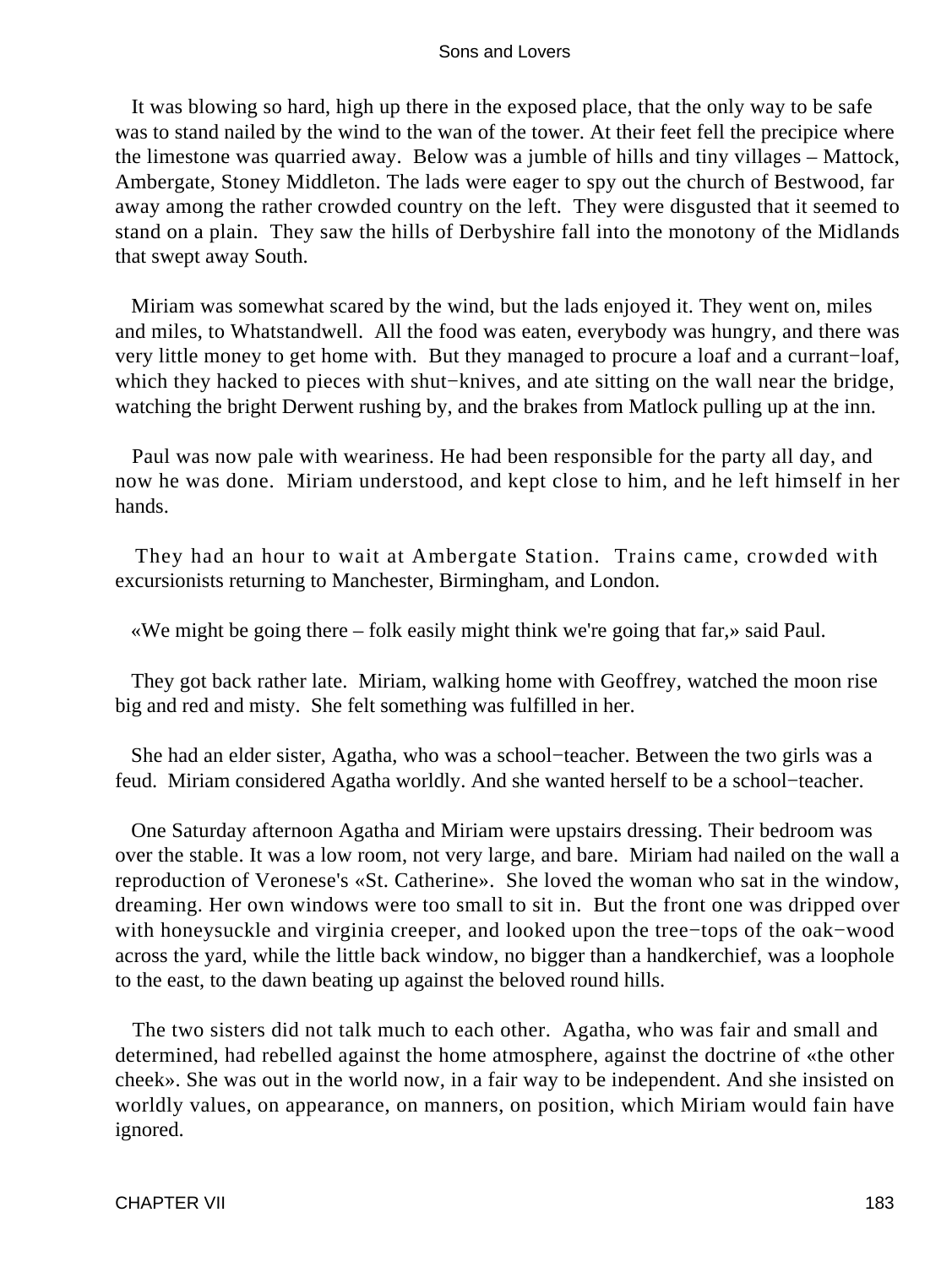Both girls liked to be upstairs, out of the way, when Paul came. They preferred to come running down, open the stair−foot door, and see him watching, expectant of them. Miriam stood painfully pulling over her head a rosary he had given her. It caught in the fine mesh of her hair. But at last she had it on, and the red−brown wooden beads looked well against her cool brown neck. She was a well−developed girl, and very handsome. But in the little looking−glass nailed against the whitewashed wall she could only see a fragment of herself at a time. Agatha had bought a little mirror of her own, which she propped up to suit herself. Miriam was near the window. Suddenly she heard the well−known click of the chain, and she saw Paul fling open the gate, push his bicycle into the yard. She saw him look at the house, and she shrank away. He walked in a nonchalant fashion, and his bicycle went with him as if it were a live thing.

«Paul's come!» she exclaimed.

«Aren't you glad?» said Agatha cuttingly.

Miriam stood still in amazement and bewilderment.

«Well, aren't you?» she asked.

«Yes, but I'm not going to let him see it, and think I wanted him.»

 Miriam was startled. She heard him putting his bicycle in the stable underneath, and talking to Jimmy, who had been a pit−horse, and who was seedy.

 «Well, Jimmy my lad, how are ter? Nobbut sick an' sadly, like? Why, then, it's a shame, my owd lad.»

 She heard the rope run through the hole as the horse lifted its head from the lad's caress. How she loved to listen when he thought only the horse could hear. But there was a serpent in her Eden. She searched earnestly in herself to see if she wanted Paul Morel. She felt there would be some disgrace in it. Full of twisted feeling, she was afraid she did want him. She stood self−convicted. Then came an agony of new shame. She shrank within herself in a coil of torture. Did she want Paul Morel, and did he know she wanted him? What a subtle infamy upon her. She felt as if her whole soul coiled into knots of shame.

 Agatha was dressed first, and ran downstairs. Miriam heard her greet the lad gaily, knew exactly how brilliant her grey eyes became with that tone. She herself would have felt it bold to have greeted him in such wise. Yet there she stood under the self−accusation of wanting him, tied to that stake of torture. In bitter perplexity she kneeled down and prayed:

 «O Lord, let me not love Paul Morel. Keep me from loving him, if I ought not to love him.»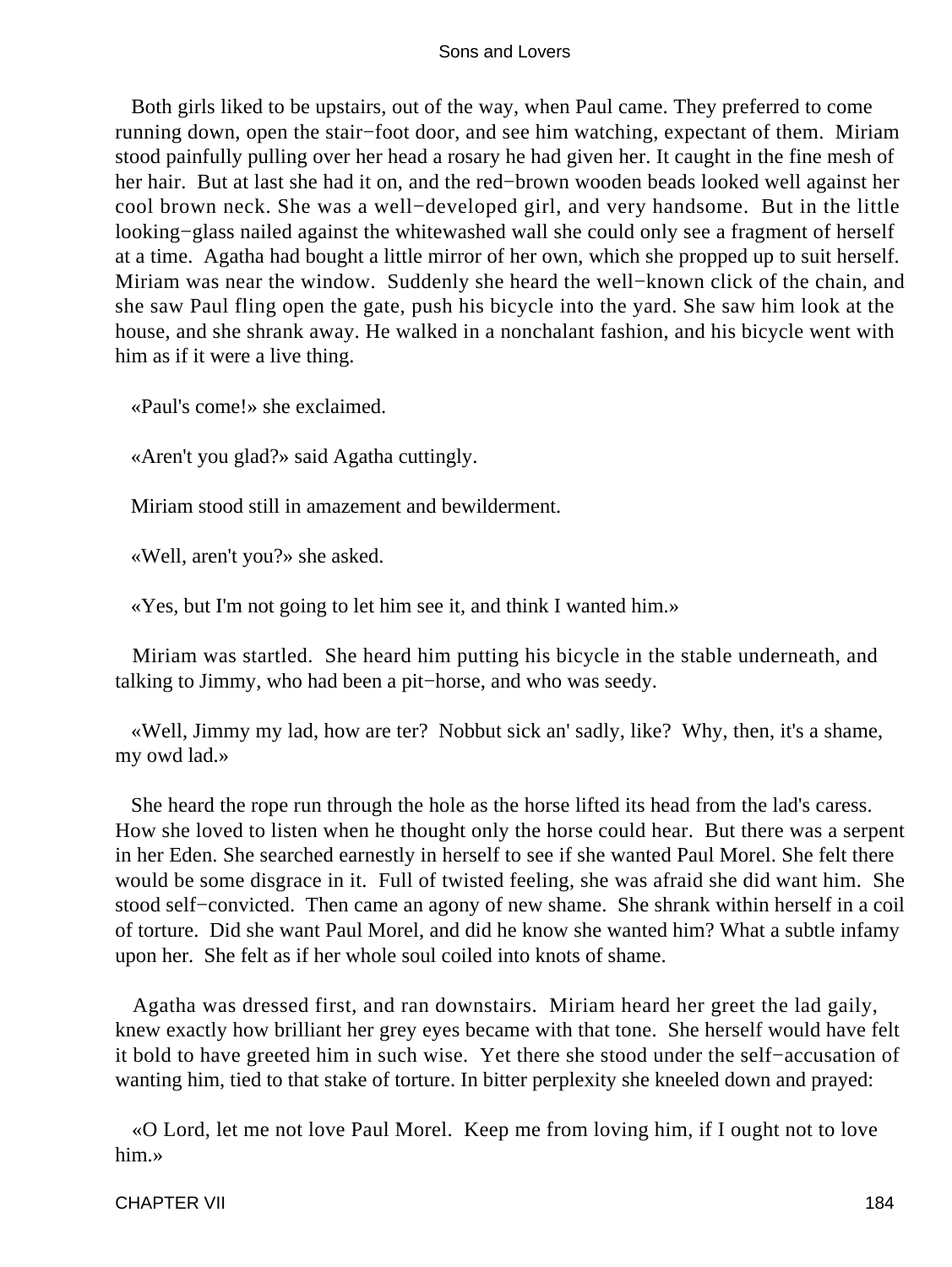Something anomalous in the prayer arrested her. She lifted her head and pondered. How could it be wrong to love him? Love was God's gift. And yet it caused her shame. That was because of him, Paul Morel. But, then, it was not his affair, it was her own, between herself and God. She was to be a sacrifice. But it was God's sacrifice, not Paul Morel's or her own. After a few minutes she hid her face in the pillow again, and said:

 «But, Lord, if it is Thy will that I should love him, make me love him – as Christ would, who died for the souls of men. Make me love him splendidly, because he is Thy son.»

 She remained kneeling for some time, quite still, and deeply moved, her black hair against the red squares and the lavender−sprigged squares of the patchwork quilt. Prayer was almost essential to her. Then she fell into that rapture of self−sacrifice, identifying herself with a God who was sacrificed, which gives to so many human souls their deepest bliss.

 When she went downstairs Paul was lying back in an armchair, holding forth with much vehemence to Agatha, who was scorning a little painting he had brought to show her. Miriam glanced at the two, and avoided their levity. She went into the parlour to be alone.

 It was tea−time before she was able to speak to Paul, and then her manner was so distant he thought he had offended her.

 Miriam discontinued her practice of going each Thursday evening to the library in Bestwood. After calling for Paul regularly during the whole spring, a number of trifling incidents and tiny insults from his family awakened her to their attitude towards her, and she decided to go no more. So she announced to Paul one evening she would not call at his house again for him on Thursday nights.

«Why?» he asked, very short.

«Nothing. Only I'd rather not.»

«Very well.»

«But,» she faltered, «if you'd care to meet me, we could still go together.»

«Meet you where?»

«Somewhere – where you like.»

 «I shan't meet you anywhere. I don't see why you shouldn't keep calling for me. But if you won't, I don't want to meet you.»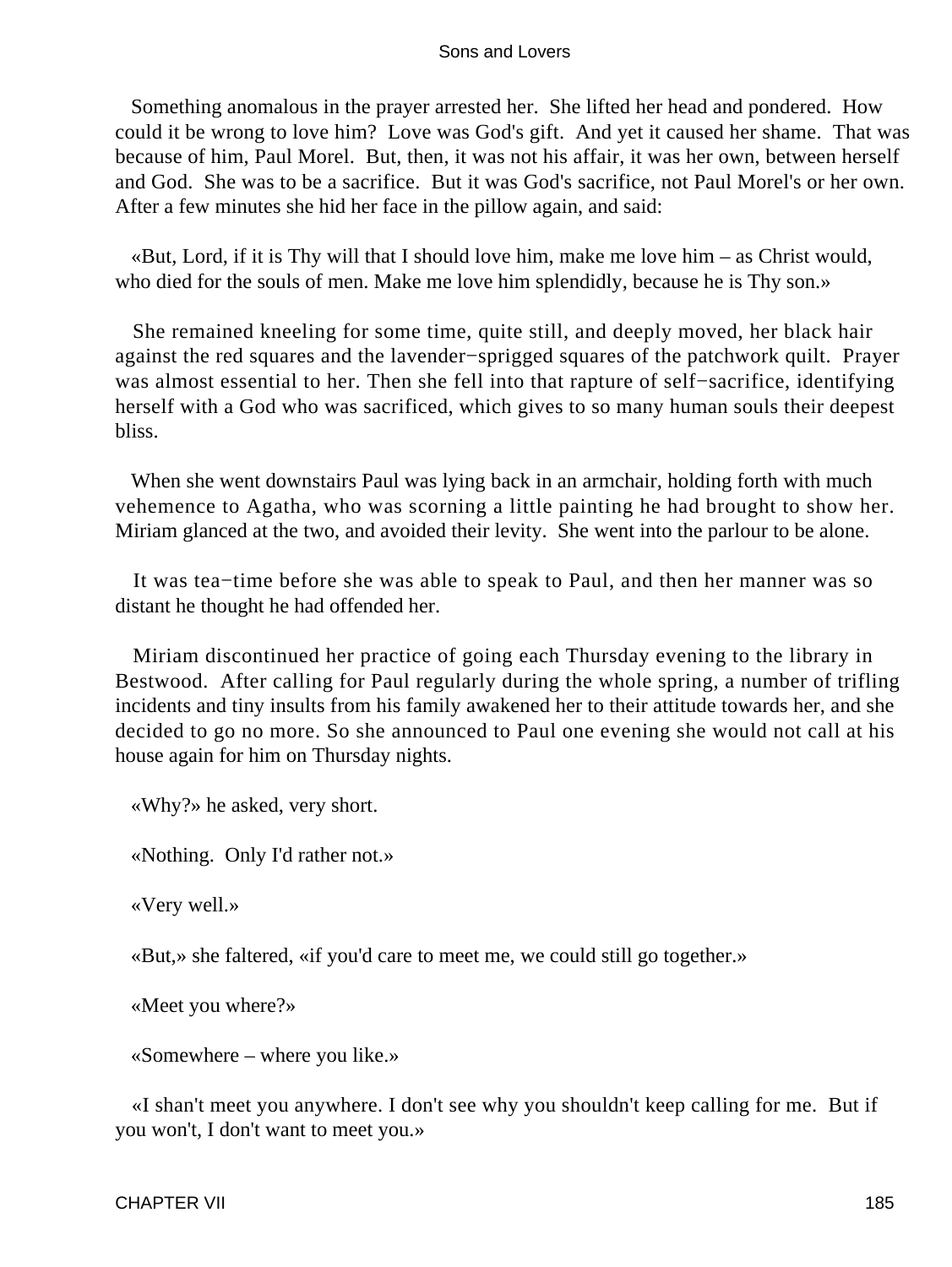So the Thursday evenings which had been so precious to her, and to him, were dropped. He worked instead. Mrs. Morel sniffed with satisfaction at this arrangement.

 He would not have it that they were lovers. The intimacy between them had been kept so abstract, such a matter of the soul, all thought and weary struggle into consciousness, that he saw it only as a platonic friendship. He stoutly denied there was anything else between them. Miriam was silent, or else she very quietly agreed. He was a fool who did not know what was happening to himself. By tacit agreement they ignored the remarks and insinuations of their acquaintances.

 «We aren't lovers, we are friends,» he said to her. «WE know it. Let them talk. What does it matter what they say.»

 Sometimes, as they were walking together, she slipped her arm timidly into his. But he always resented it, and she knew it. It caused a violent conflict in him. With Miriam he was always on the high plane of abstraction, when his natural fire of love was transmitted into the fine stream of thought. She would have it so. If he were jolly and, as she put it, flippant, she waited till he came back to her, till the change had taken place in him again, and he was wrestling with his own soul, frowning, passionate in his desire for understanding. And in this passion for understanding her soul lay close to his; she had him all to herself. But he must be made abstract first.

 Then, if she put her arm in his, it caused him almost torture. His consciousness seemed to split. The place where she was touching him ran hot with friction. He was one internecine battle, and he became cruel to her because of it.

 One evening in midsummer Miriam called at the house, warm from climbing. Paul was alone in the kitchen; his mother could be heard moving about upstairs.

«Come and look at the sweet−peas,» he said to the girl.

 They went into the garden. The sky behind the townlet and the church was orange−red; the flower−garden was flooded with a strange warm light that lifted every leaf into significance. Paul passed along a fine row of sweet−peas, gathering a blossom here and there, all cream and pale blue. Miriam followed, breathing the fragrance. To her, flowers appealed with such strength she felt she must make them part of herself. When she bent and breathed a flower, it was as if she and the flower were loving each other. Paul hated her for it. There seemed a sort of exposure about the action, something too intimate.

 When he had got a fair bunch, they returned to the house. He listened for a moment to his mother's quiet movement upstairs, then he said: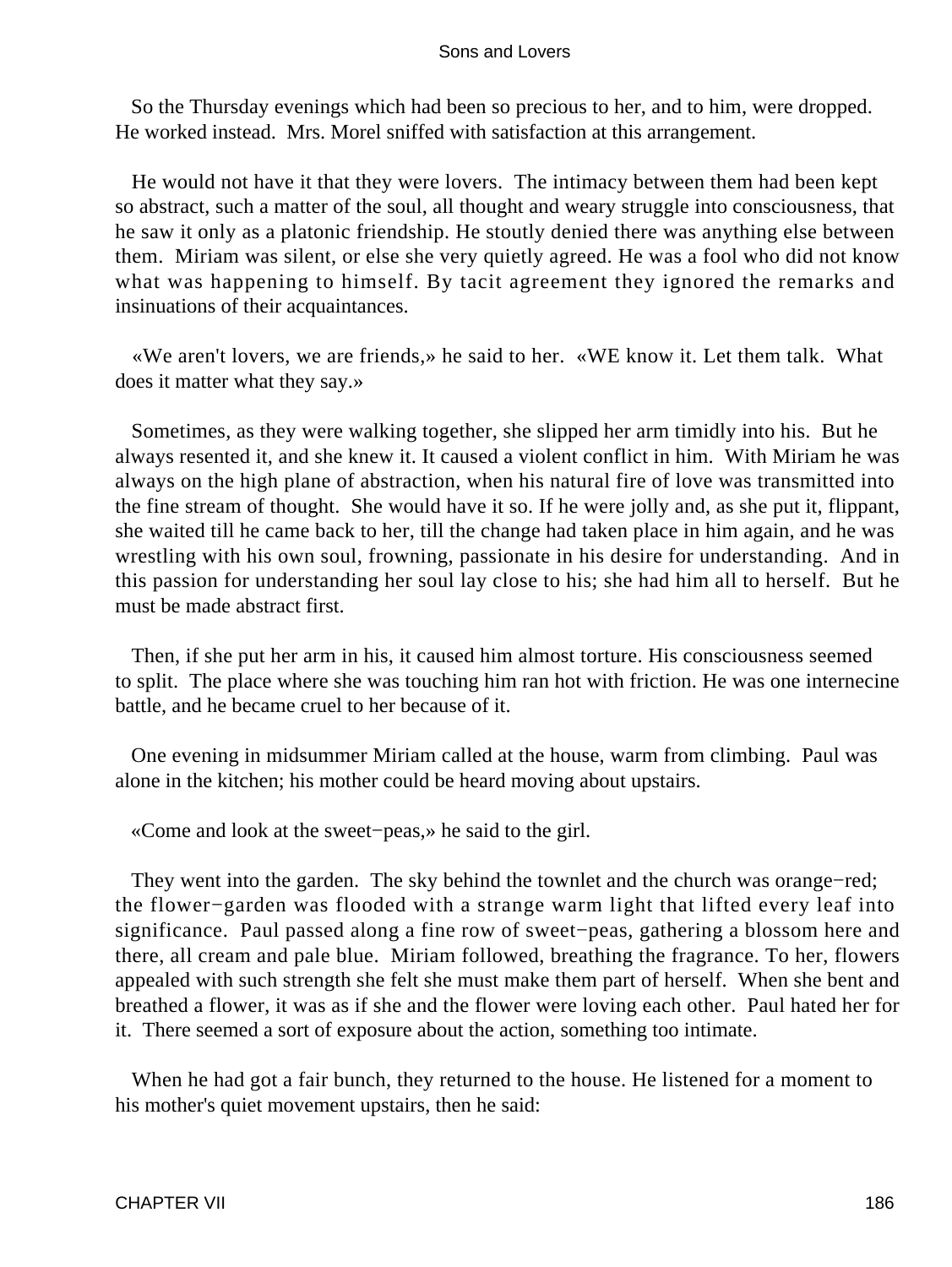«Come here, and let me pin them in for you.» He arranged them two or three at a time in the bosom of her dress, stepping back now and then to see the effect. «You know,» he said, taking the pin out of his mouth, «a woman ought always to arrange her flowers before her glass.»

 Miriam laughed. She thought flowers ought to be pinned in one's dress without any care. That Paul should take pains to fix her flowers for her was his whim.

He was rather offended at her laughter.

«Some women do – those who look decent,» he said.

 Miriam laughed again, but mirthlessly, to hear him thus mix her up with women in a general way. From most men she would have ignored it. But from him it hurt her.

 He had nearly finished arranging the flowers when he heard his mother's footstep on the stairs. Hurriedly he pushed in the last pin and turned away.

«Don't let mater know,» he said.

 Miriam picked up her books and stood in the doorway looking with chagrin at the beautiful sunset. She would call for Paul no more, she said.

 «Good−evening, Mrs. Morel,» she said, in a deferential way. She sounded as if she felt she had no right to be there.

«Oh, is it you, Miriam?» replied Mrs. Morel coolly.

 But Paul insisted on everybody's accepting his friendship with the girl, and Mrs. Morel was too wise to have any open rupture.

 It was not till he was twenty years old that the family could ever afford to go away for a holiday. Mrs. Morel had never been away for a holiday, except to see her sister, since she had been married. Now at last Paul had saved enough money, and they were all going. There was to be a party: some of Annie's friends, one friend of Paul's, a young man in the same office where William had previously been, and Miriam.

 It was great excitement writing for rooms. Paul and his mother debated it endlessly between them. They wanted a furnished cottage for two weeks. She thought one week would be enough, but he insisted on two.

 At last they got an answer from Mablethorpe, a cottage such as they wished for thirty shillings a week. There was immense jubilation. Paul was wild with joy for his mother's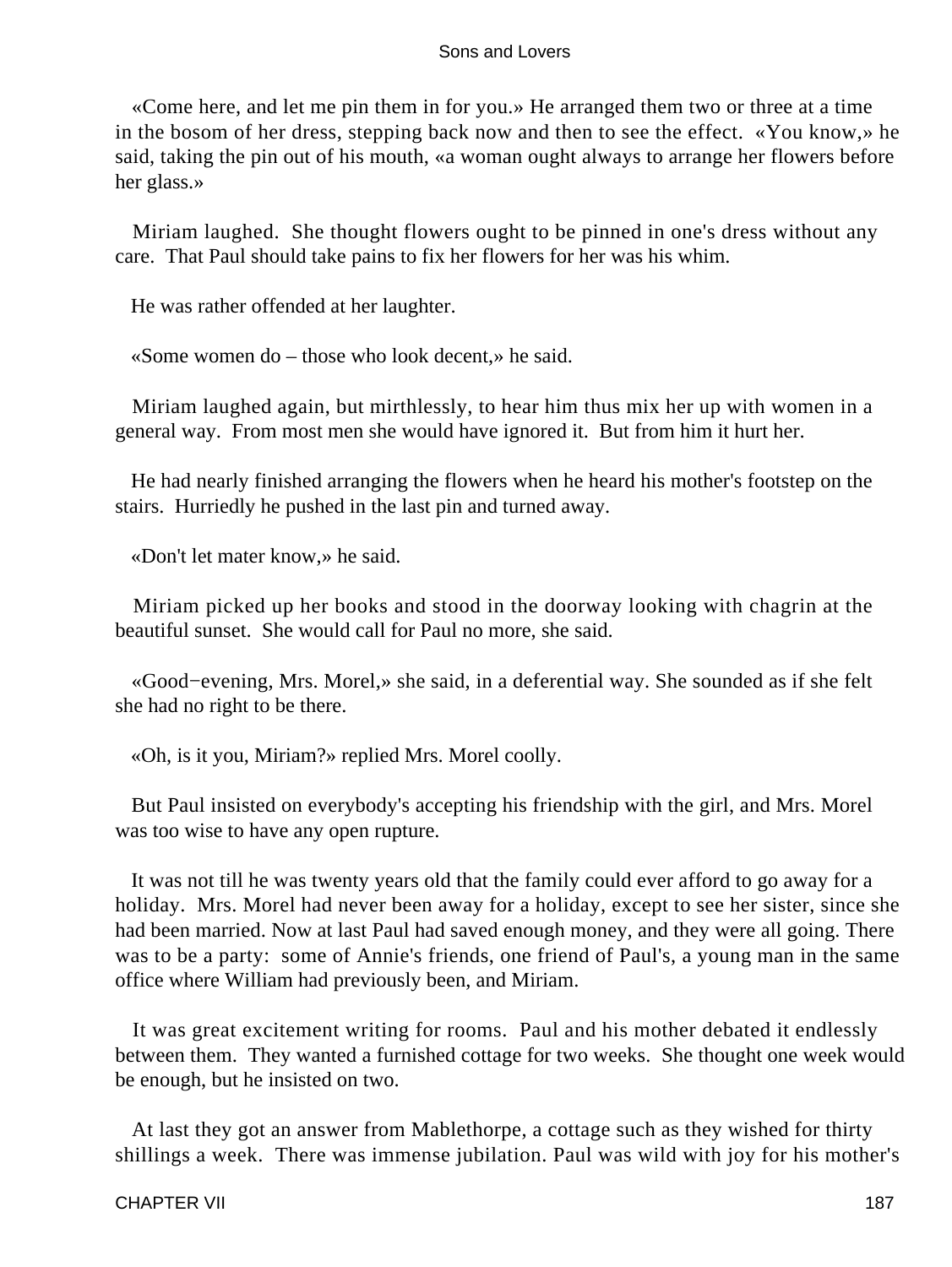sake. She would have a real holiday now. He and she sat at evening picturing what it would be like. Annie came in, and Leonard, and Alice, and Kitty. There was wild rejoicing and anticipation. Paul told Miriam. She seemed to brood with joy over it. But the Morel's house rang with excitement.

 They were to go on Saturday morning by the seven train. Paul suggested that Miriam should sleep at his house, because it was so far for her to walk. She came down for supper. Everybody was so excited that even Miriam was accepted with warmth. But almost as soon as she entered the feeling in the family became close and tight. He had discovered a poem by Jean Ingelow which mentioned Mablethorpe, and so he must read it to Miriam. He would never have got so far in the direction of sentimentality as to read poetry to his own family. But now they condescended to listen. Miriam sat on the sofa absorbed in him. She always seemed absorbed in him, and by him, when he was present. Mrs. Morel sat jealously in her own chair. She was going to hear also. And even Annie and the father attended, Morel with his head cocked on one side, like somebody listening to a sermon and feeling conscious of the fact. Paul ducked his head over the book. He had got now all the audience he cared for. And Mrs. Morel and Annie almost contested with Miriam who should listen best and win his favour. He was in very high feather.

 «But,» interrupted Mrs. Morel, «what IS the 'Bride of Enderby' that the bells are supposed to ring?»

 «It's an old tune they used to play on the bells for a warning against water. I suppose the Bride of Enderby was drowned in a flood,» he replied. He had not the faintest knowledge what it really was, but he would never have sunk so low as to confess that to his womenfolk. They listened and believed him. He believed himself.

«And the people knew what that tune meant?» said his mother.

 $\langle Y \rangle$  =  $\langle Y \rangle$  is the Scotch when they heard 'The Flowers o' the Forest' – and when they used to ring the bells backward for alarm.»

«How?» said Annie. «A bell sounds the same whether it's rung backwards or forwards.»

«But,» he said, «if you start with the deep bell and ring up to the high one  $-$  der  $$  $der - der - der - der - der - der! \rightarrow$ 

 He ran up the scale. Everybody thought it clever. He thought so too. Then, waiting a minute, he continued the poem.

 «Hm!» said Mrs. Morel curiously, when he finished. «But I wish everything that's written weren't so sad.»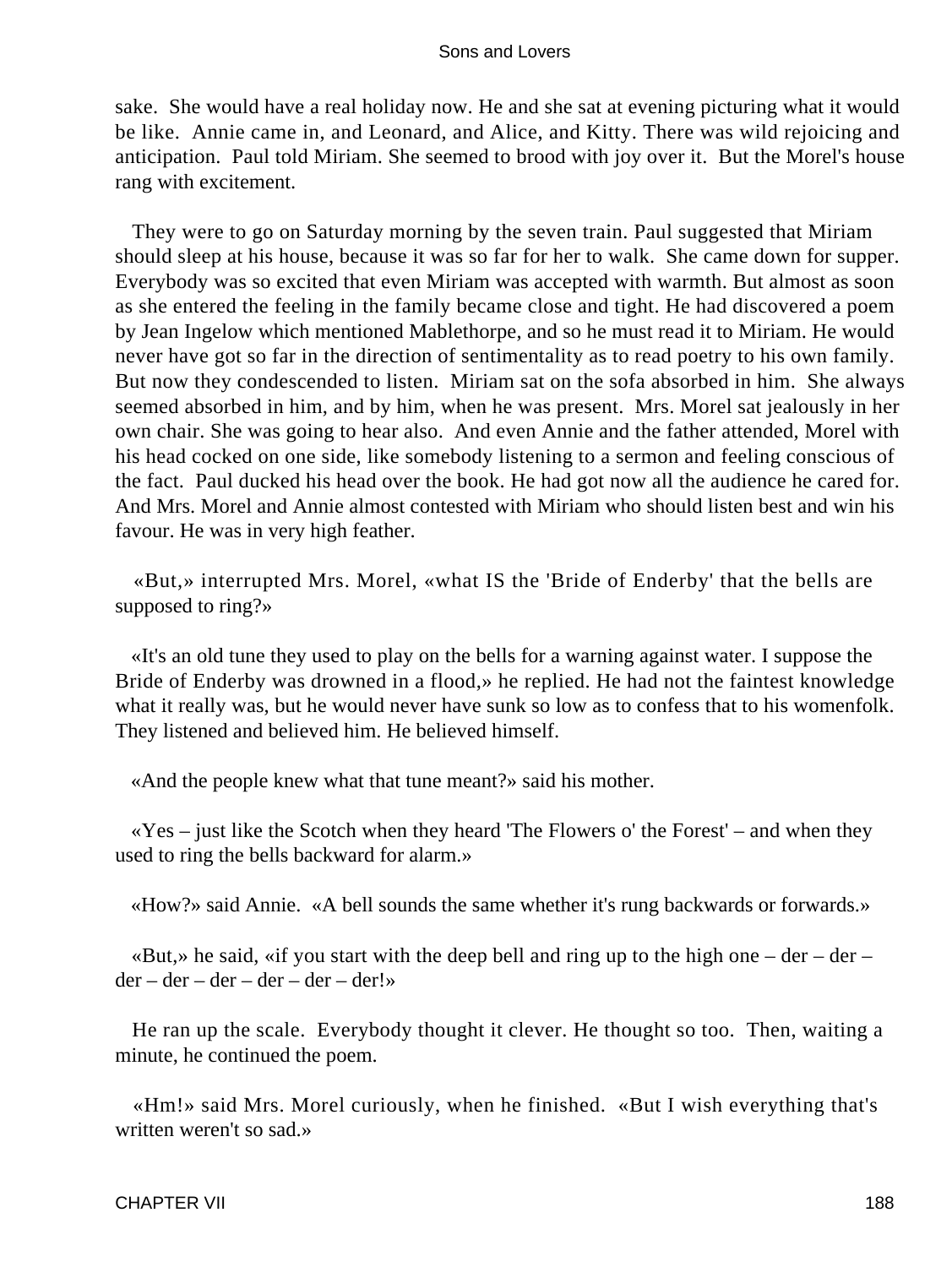«I canna see what they want drownin' theirselves for,» said Morel.

There was a pause. Annie got up to clear the table.

Miriam rose to help with the pots.

«Let ME help to wash up,» she said.

«Certainly not,» cried Annie. «You sit down again. There aren't many.»

 And Miriam, who could not be familiar and insist, sat down again to look at the book with Paul.

 He was master of the party; his father was no good. And great tortures he suffered lest the tin box should be put out at Firsby instead of at Mablethorpe. And he wasn't equal to getting a carriage. His bold little mother did that.

«Here!» she cried to a man. «Here!»

Paul and Annie got behind the rest, convulsed with shamed laughter.

«How much will it be to drive to Brook Cottage?» said Mrs. Morel.

«Two shillings.»

«Why, how far is it?»

«A good way.»

«I don't believe it,» she said.

But she scrambled in. There were eight crowded in one old seaside carriage.

«You see,» said Mrs. Morel, «it's only threepence each, and if it were a tramcar – −»

They drove along. Each cottage they came to, Mrs. Morel cried:

«Is it this? Now, this is it!»

Everybody sat breathless. They drove past. There was a universal sigh.

 «I'm thankful it wasn't that brute,» said Mrs. Morel. «I WAS frightened.» They drove on and on.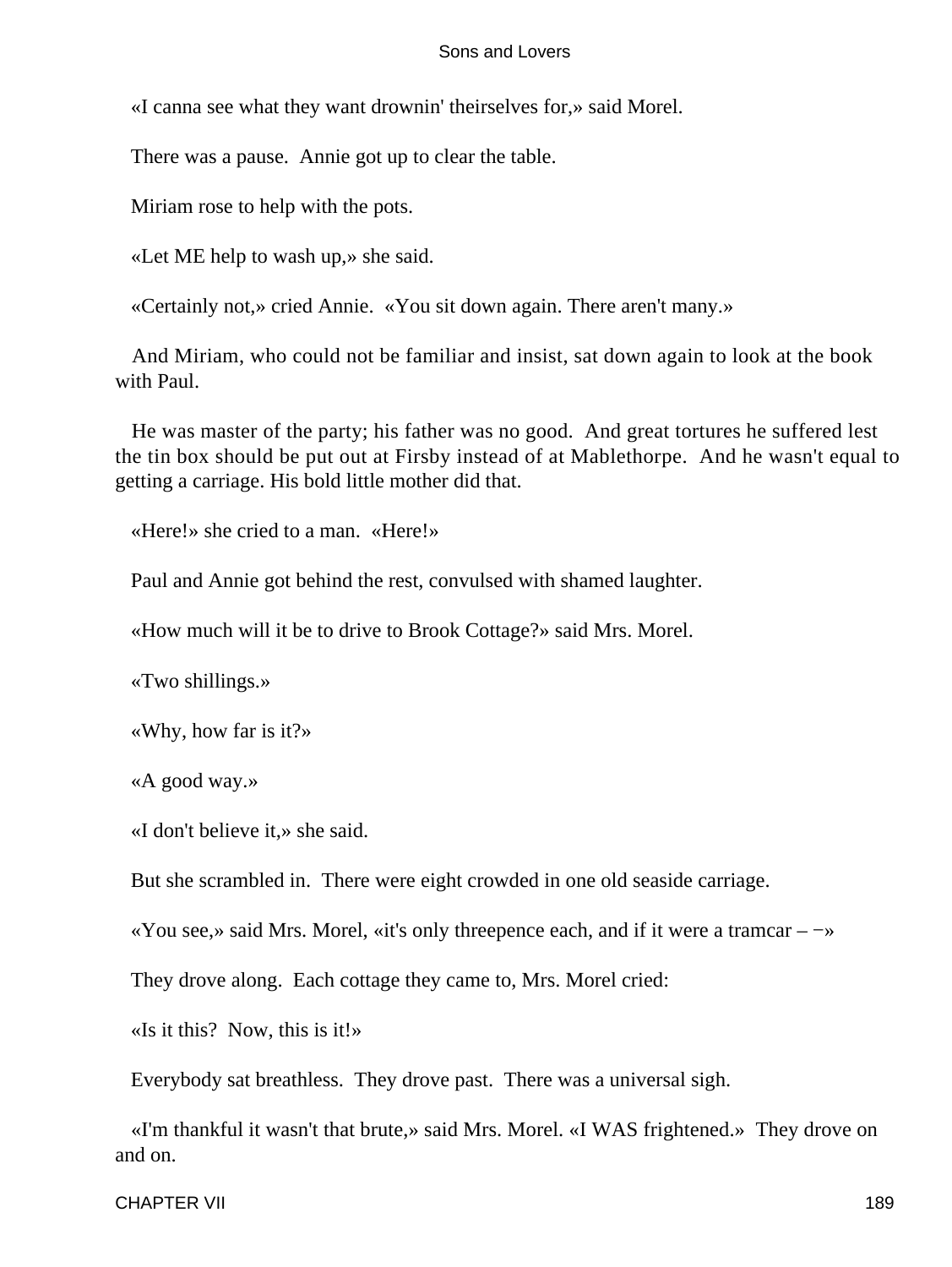At last they descended at a house that stood alone over the dyke by the highroad. There was wild excitement because they had to cross a little bridge to get into the front garden. But they loved the house that lay so solitary, with a sea−meadow on one side, and immense expanse of land patched in white barley, yellow oats, red wheat, and green root−crops, flat and stretching level to the sky.

 Paul kept accounts. He and his mother ran the show. The total expenses – lodging, food, everything – was sixteen shillings a week per person. He and Leonard went bathing in the mornings. Morel was wandering abroad quite early.

«You, Paul,» his mother called from the bedroom, «eat a piece of bread−and−butter.»

«All right,» he answered.

 And when he got back he saw his mother presiding in state at the breakfast−table. The woman of the house was young. Her husband was blind, and she did laundry work. So Mrs. Morel always washed the pots in the kitchen and made the beds.

«But you said you'd have a real holiday,» said Paul, «and now you work.»

«Work!» she exclaimed. «What are you talking about!»

 He loved to go with her across the fields to the village and the sea. She was afraid of the plank bridge, and he abused her for being a baby. On the whole he stuck to her as if he were HER man.

 Miriam did not get much of him, except, perhaps, when all the others went to the «Coons». Coons were insufferably stupid to Miriam, so he thought they were to himself also, and he preached priggishly to Annie about the fatuity of listening to them. Yet he, too, knew all their songs, and sang them along the roads roisterously. And if he found himself listening, the stupidity pleased him very much. Yet to Annie he said:

 «Such rot! there isn't a grain of intelligence in it. Nobody with more gumption than a grasshopper could go and sit and listen.» And to Miriam he said, with much scorn of Annie and the others: «I suppose they're at the 'Coons'.»

 It was queer to see Miriam singing coon songs. She had a straight chin that went in a perpendicular line from the lower lip to the turn. She always reminded Paul of some sad Botticelli angel when she sang, even when it was:

«Come down lover's lane For a walk with me, talk with me.»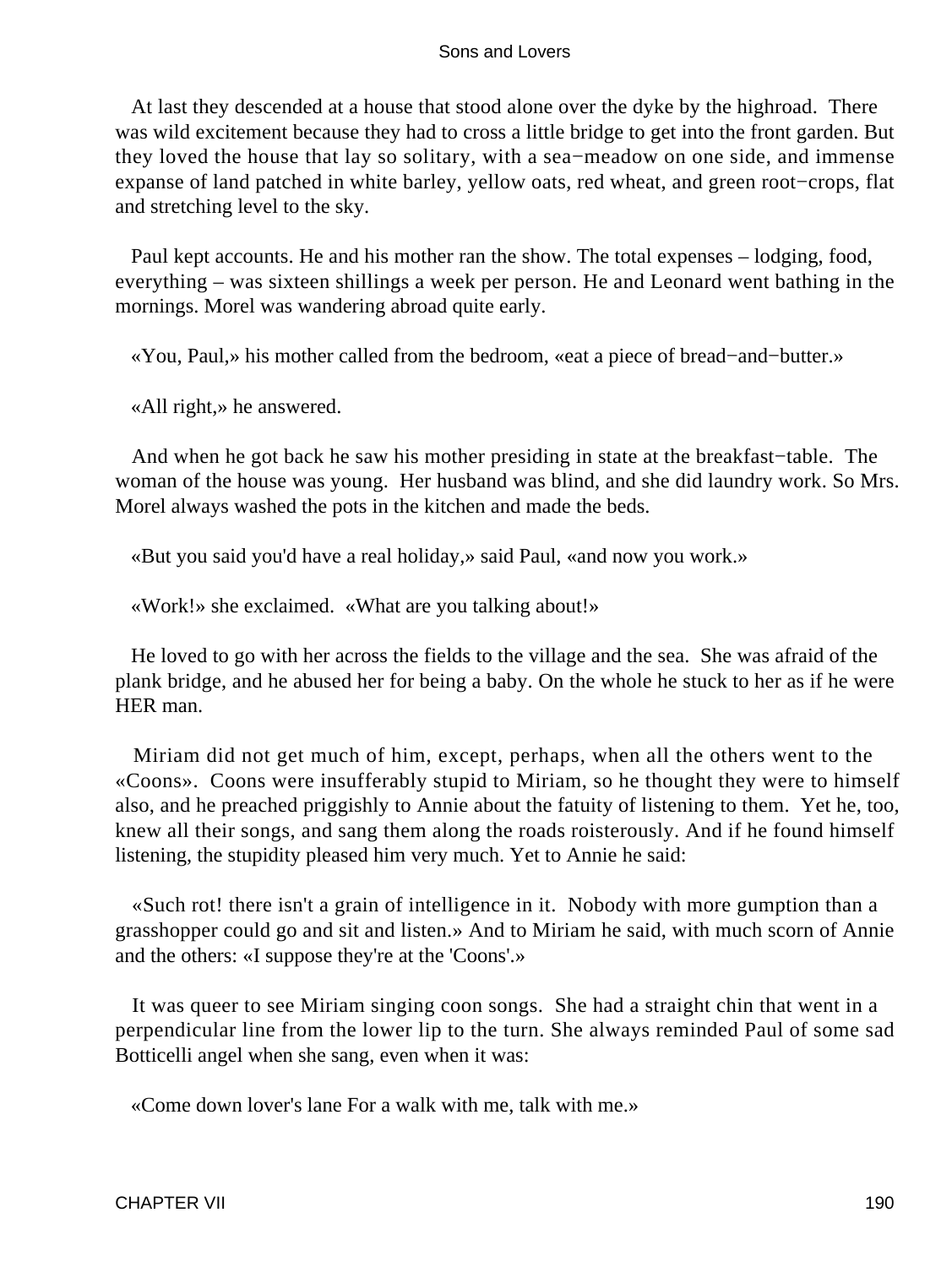Only when he sketched, or at evening when the others were at the «Coons», she had him to herself. He talked to her endlessly about his love of horizontals: how they, the great levels of sky and land in Lincolnshire, meant to him the eternality of the will, just as the bowed Norman arches of the church, repeating themselves, meant the dogged leaping forward of the persistent human soul, on and on, nobody knows where; in contradiction to the perpendicular lines and to the Gothic arch, which, he said, leapt up at heaven and touched the ecstasy and lost itself in the divine. Himself, he said, was Norman, Miriam was Gothic. She bowed in consent even to that.

 One evening he and she went up the great sweeping shore of sand towards Theddlethorpe. The long breakers plunged and ran in a hiss of foam along the coast. It was a warm evening. There was not a figure but themselves on the far reaches of sand, no noise but the sound of the sea. Paul loved to see it clanging at the land. He loved to feel himself between the noise of it and the silence of the sandy shore. Miriam was with him. Everything grew very intense. It was quite dark when they turned again. The way home was through a gap in the sandhills, and then along a raised grass road between two dykes. The country was black and still. From behind the sandhills came the whisper of the sea. Paul and Miriam walked in silence. Suddenly he started. The whole of his blood seemed to burst into flame, and he could scarcely breathe. An enormous orange moon was staring at them from the rim of the sandhills. He stood still, looking at it.

«Ah!» cried Miriam, when she saw it.

 He remained perfectly still, staring at the immense and ruddy moon, the only thing in the far−reaching darkness of the level. His heart beat heavily, the muscles of his arms contracted.

«What is it?» murmured Miriam, waiting for him.

 He turned and looked at her. She stood beside him, for ever in shadow. Her face, covered with the darkness of her hat, was watching him unseen. But she was brooding. She was slightly afraid – deeply moved and religious. That was her best state. He was impotent against it. His blood was concentrated like a flame in his chest. But he could not get across to her. There were flashes in his blood. But somehow she ignored them. She was expecting some religious state in him. Still yearning, she was half aware of his passion, and gazed at him, troubled.

«What is it?» she murmured again.

«It's the moon,» he answered, frowning.

 «Yes,» she assented. «Isn't it wonderful?» She was curious about him. The crisis was past.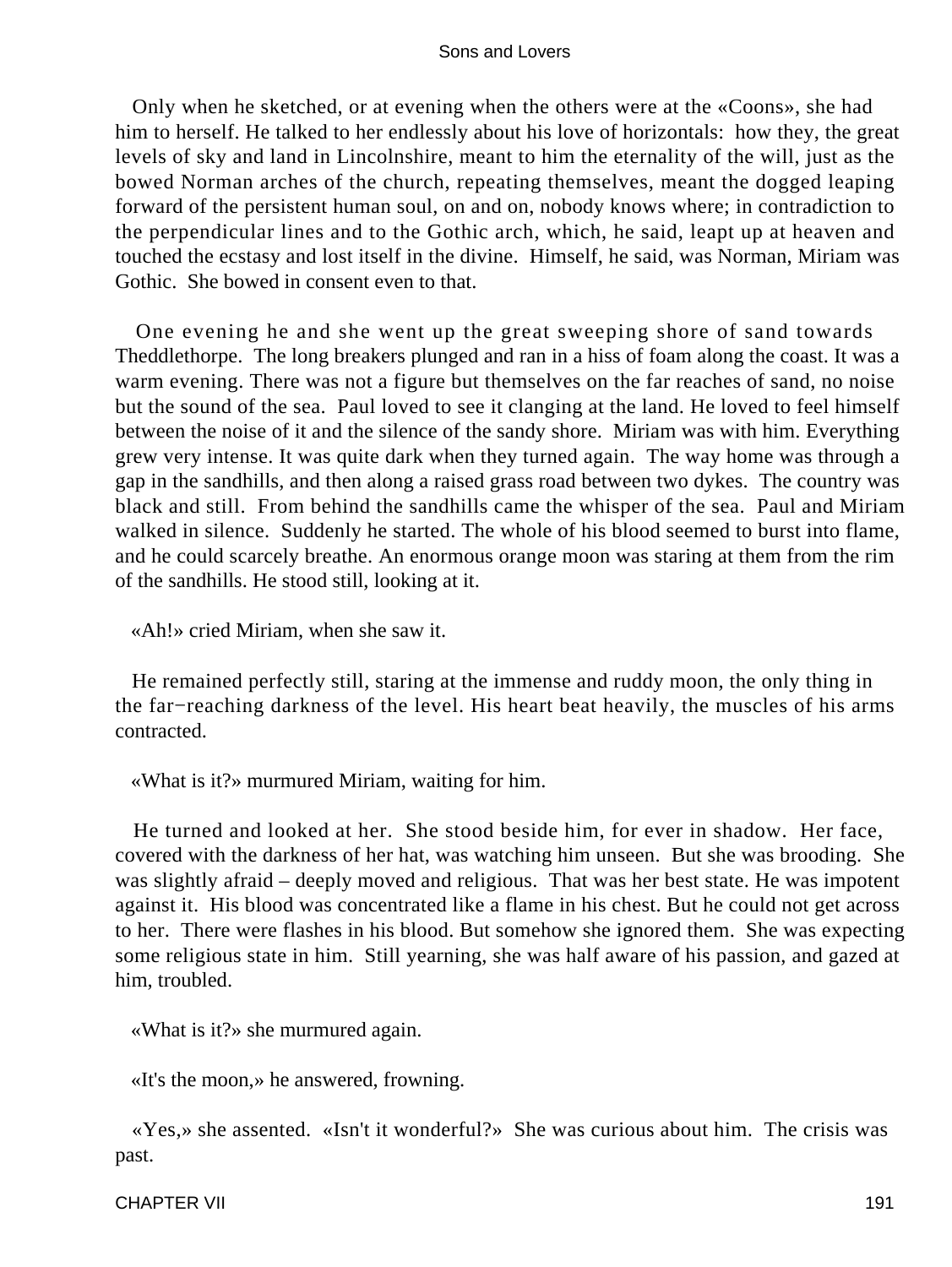He did not know himself what was the matter. He was naturally so young, and their intimacy was so abstract, he did not know he wanted to crush her on to his breast to ease the ache there. He was afraid of her. The fact that he might want her as a man wants a woman had in him been suppressed into a shame. When she shrank in her convulsed, coiled torture from the thought of such a thing, he had winced to the depths of his soul. And now this «purity» prevented even their first love−kiss. It was as if she could scarcely stand the shock of physical love, even a passionate kiss, and then he was too shrinking and sensitive to give it.

 As they walked along the dark fen−meadow he watched the moon and did not speak. She plodded beside him. He hated her, for she seemed in some way to make him despise himself. Looking ahead – he saw the one light in the darkness, the window of their lamp−lit cottage.

He loved to think of his mother, and the other jolly people.

«Well, everybody else has been in long ago!» said his mother as they entered.

«What does that matter!» he cried irritably. «I can go a walk if I like, can't I?»

«And I should have thought you could get in to supper with the rest,» said Mrs. Morel.

«I shall please myself,» he retorted. «It's not **LATE.** I shall do as I like.»

 «Very well,» said his mother cuttingly, «then DO as you like.» And she took no further notice of him that evening. Which he pretended neither to notice nor to care about, but sat reading. Miriam read also, obliterating herself. Mrs. Morel hated her for making her son like this. She watched Paul growing irritable, priggish, and melancholic. For this she put the blame on Miriam. Annie and all her friends joined against the girl. Miriam had no friend of her own, only Paul. But she did not suffer so much, because she despised the triviality of these other people.

 And Paul hated her because, somehow, she spoilt his ease and naturalness. And he writhed himself with a feeling of humiliation.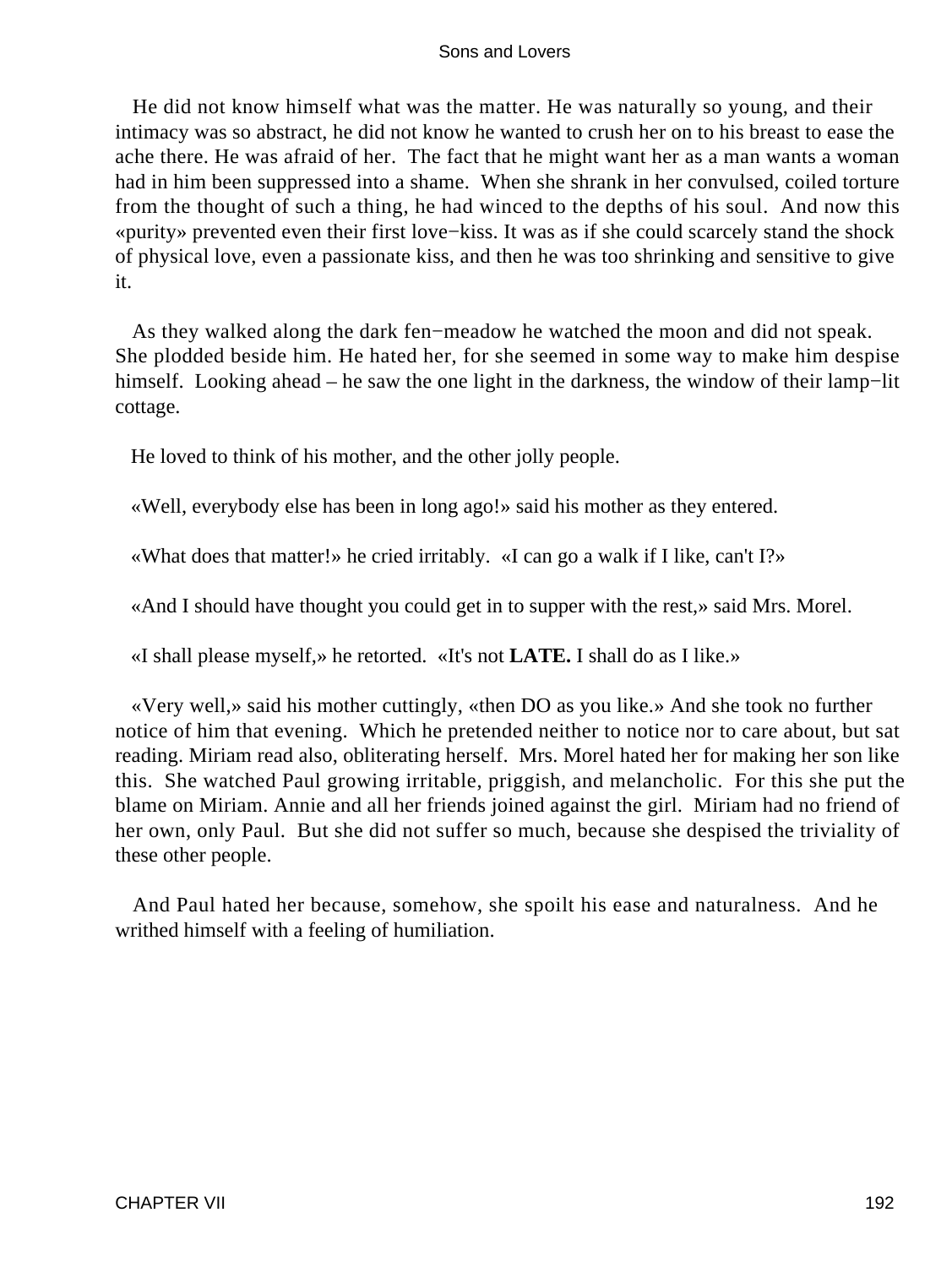# **[CHAPTER VIII](#page-470-0)**

# *S*TRIFE **IN LOVE**

**ARTHUR** finished his apprenticeship, and got a job on the electrical plant at Minton Pit. He earned very little, but had a good chance of getting on. But he was wild and restless. He did not drink nor gamble. Yet he somehow contrived to get into endless scrapes, always through some hot−headed thoughtlessness. Either he went rabbiting in the woods, like a poacher, or he stayed in Nottingham all night instead of coming home, or he miscalculated his dive into the canal at Bestwood, and scored his chest into one mass of wounds on the raw stones and tins at the bottom.

He had not been at his work many months when again he did not come home one night.

«Do you know where Arthur is?» asked Paul at breakfast.

«I do not,» replied his mother.

 «He is a fool,» said Paul. «And if he DID anything I shouldn't mind. But no, he simply can't come away from a game of whist, or else he must see a girl home from the skating−rink – quite proprietously – and so can't get home. He's a fool.»

 «I don't know that it would make it any better if he did something to make us all ashamed,» said Mrs. Morel.

«Well, I should respect him more,» said Paul.

«I very much doubt it,» said his mother coldly.

They went on with breakfast.

«Are you fearfully fond of him?» Paul asked his mother.

«What do you ask that for?»

«Because they say a woman always like the youngest best.»

«She may do – but I don't. No, he wearies me.»

«And you'd actually rather he was good?»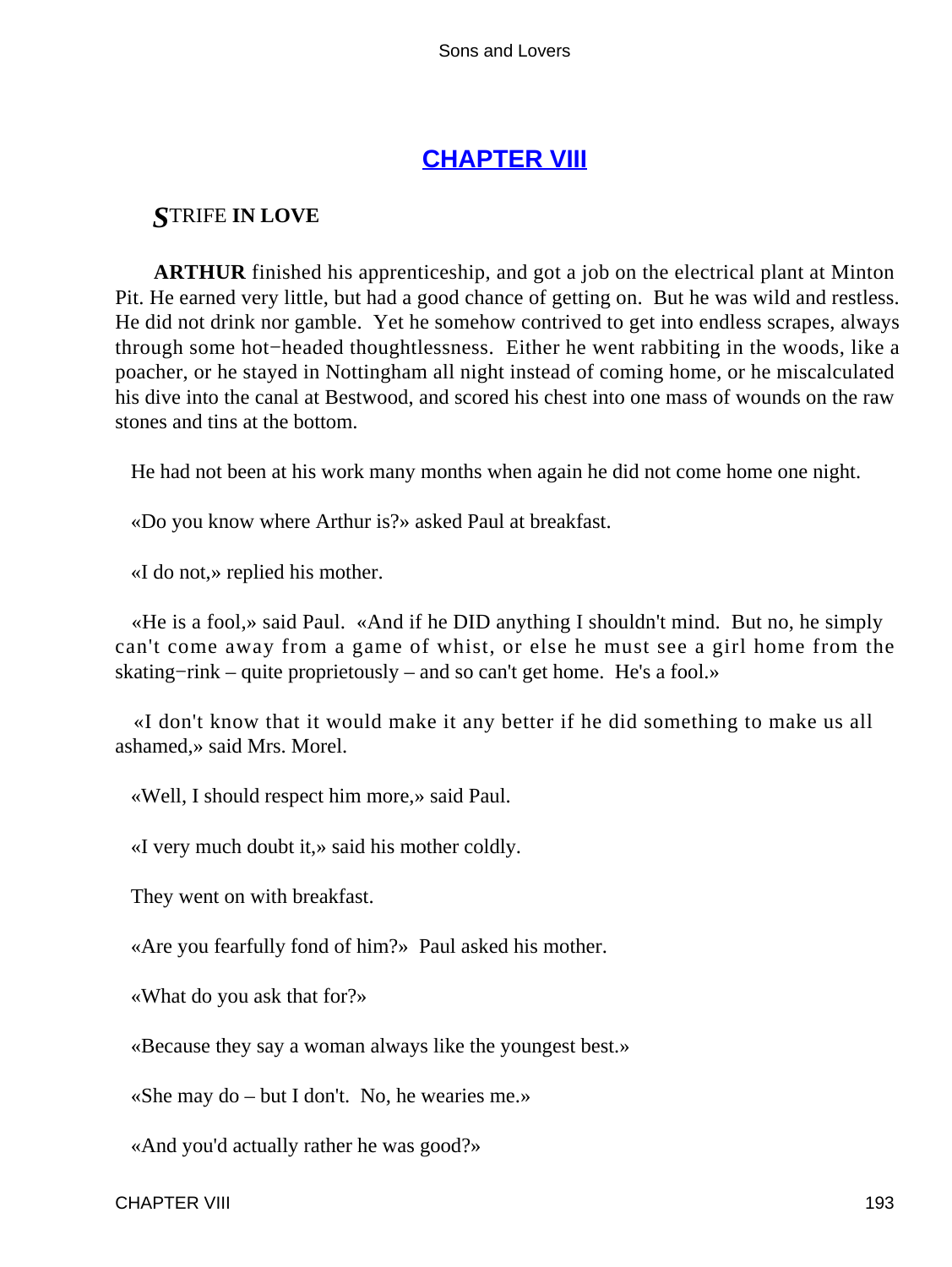«I'd rather he showed some of a man's common sense.»

 Paul was raw and irritable. He also wearied his mother very often. She saw the sunshine going out of him, and she resented it.

 As they were finishing breakfast came the postman with a letter from Derby. Mrs. Morel screwed up her eyes to look at the address.

«Give it here, blind eye!» exclaimed her son, snatching it away from her.

She started, and almost boxed his ears.

«It's from your son, Arthur,» he said.

«What now – −!» cried Mrs. Morel.

 «'My dearest Mother,'» Paul read, "'I don't know what made me such a fool. I want you to come and fetch me back from here. I came with Jack Bredon yesterday, instead of going to work, and enlisted. He said he was sick of wearing the seat of a stool out, and, like the idiot you know I am, I came away with him.

 «'I have taken the King's shilling, but perhaps if you came for me they would let me go back with you. I was a fool when I did it. I don't want to be in the army. My dear mother, I am nothing but a trouble to you. But if you get me out of this, I promise I will have more sense and consideration. . . .'»

Mrs. Morel sat down in her rocking−chair.

«Well, NOW,» she cried, «let him stop!»

«Yes,» said Paul, «let him stop.»

 There was silence. The mother sat with her hands folded in her apron, her face set, thinking.

«If I'm not SICK!» she cried suddenly. «Sick!»

 «Now,» said Paul, beginning to frown, «you're not going to worry your soul out about this, do you hear.»

«I suppose I'm to take it as a blessing,» she flashed, turning on her son.

«You're not going to mount it up to a tragedy, so there,» he retorted.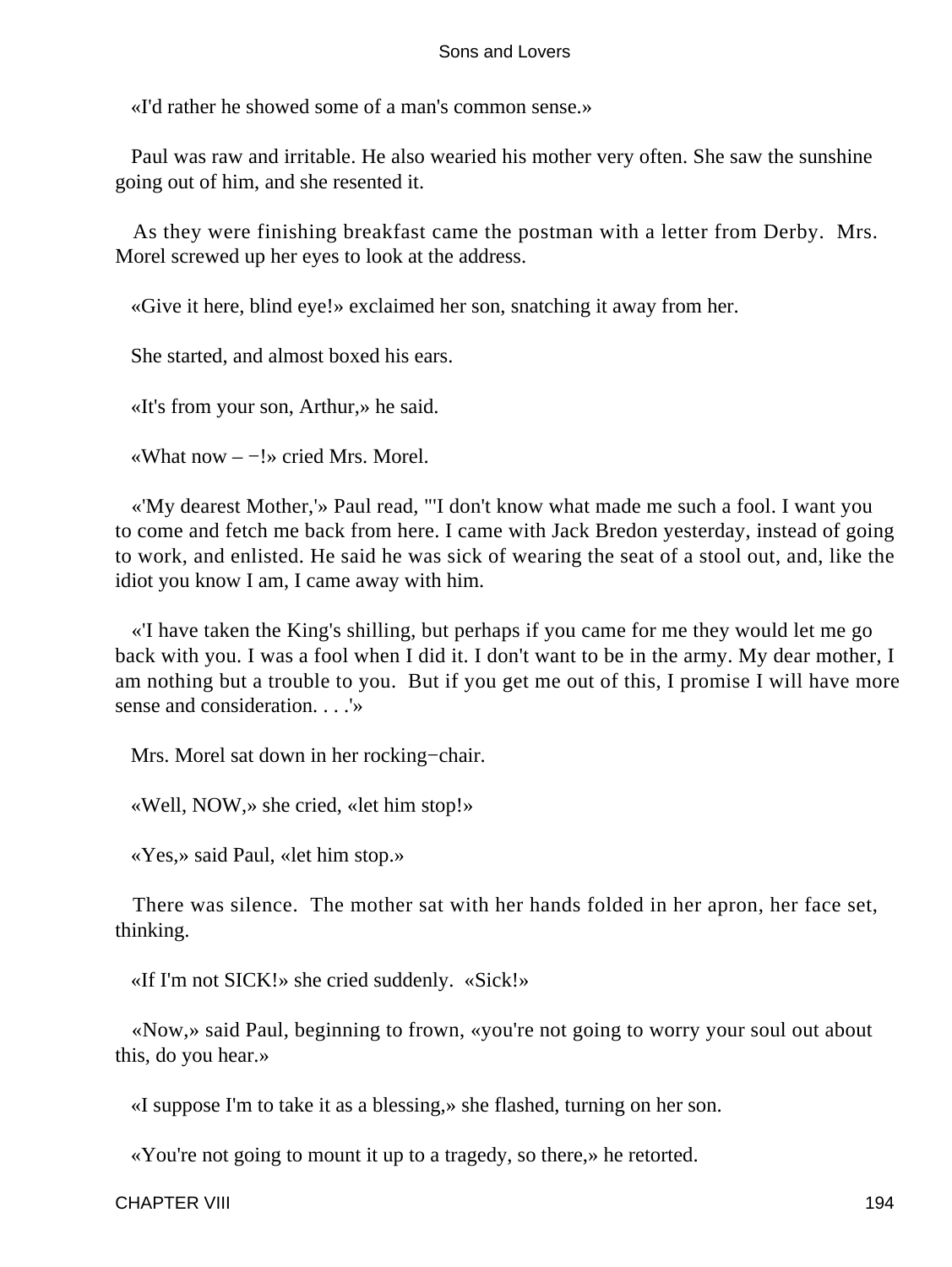«The **FOOL!** – the young fool!» she cried.

«He'll look well in uniform,» said Paul irritatingly.

His mother turned on him like a fury.

«Oh, will he!» she cried. «Not in my eyes!»

 «He should get in a cavalry regiment; he'll have the time of his life, and will look an awful swell.»

«Swell! – **SWELL!** – a mighty swell idea indeed! – a common soldier!»

«Well,» said Paul, «what am I but a common clerk?»

«A good deal, my boy!» cried his mother, stung.

«What?»

«At any rate, a MAN, and not a thing in a red coat.»

 $\ll$ I shouldn't mind being in a red coat – or dark blue, that would suit me better – if they didn't boss me about too much.»

But his mother had ceased to listen.

 «Just as he was getting on, or might have been getting on, at his job – a young nuisance – here he goes and ruins himself for life. What good will he be, do you think, after THIS?»

«It may lick him into shape beautifully,» said Paul.

 «Lick him into shape! – lick what marrow there WAS out of his bones. **A SOLDIER!** – a common **SOLDIER!** – nothing but a body that makes movements when it hears a shout! It's a fine thing!»

«I can't understand why it upsets you,» said Paul.

 «No, perhaps you can't. But I understand»; and she sat back in her chair, her chin in one hand, holding her elbow with the other, brimmed up with wrath and chagrin.

«And shall you go to Derby?» asked Paul.

«Yes.»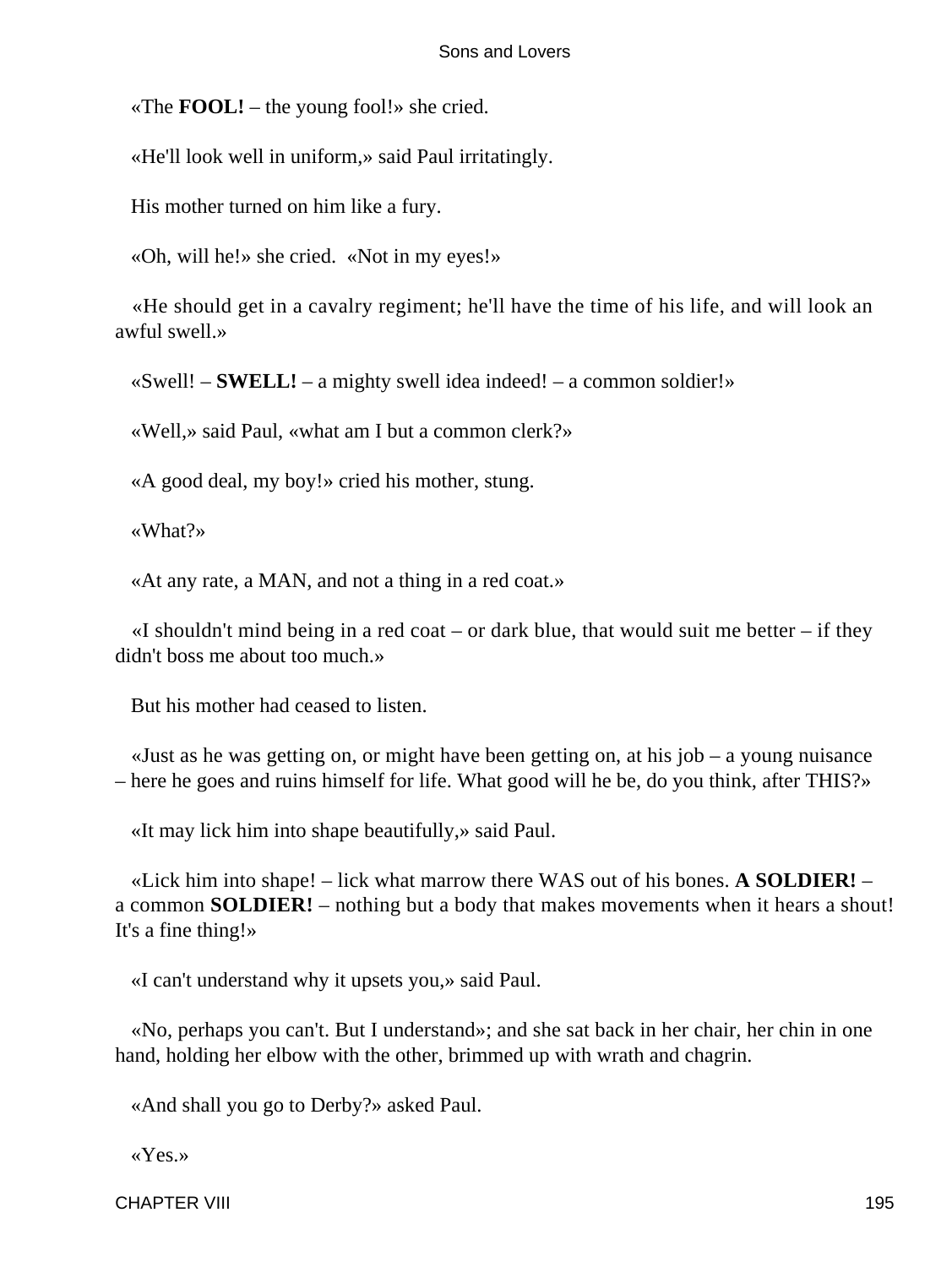«It's no good.»

«I'll see for myself.»

«And why on earth don't you let him stop. It's just what he wants.»

«Of course,» cried the mother, «YOU know what he wants!»

 She got ready and went by the first train to Derby, where she saw her son and the sergeant. It was, however, no good.

When Morel was having his dinner in the evening, she said suddenly:

«I've had to go to Derby to−day.»

The miner turned up his eyes, showing the whites in his black face.

«Has ter, lass. What took thee there?»

«That Arthur!»

«Oh – an' what's agate now?»

«He's only enlisted.»

Morel put down his knife and leaned back in his chair.

«Nay,» he said, «that he niver 'as!»

«And is going down to Aldershot tomorrow.»

 «Well!» exclaimed the miner. «That's a winder.» He considered it a moment, said «H'm!» and proceeded with his dinner. Suddenly his face contracted with wrath. «I hope he may never set foot i' my house again,» he said.

«The idea!» cried Mrs. Morel. «Saying such a thing!»

 «I do,» repeated Morel. «A fool as runs away for a soldier, let 'im look after 'issen; I s'll do no more for 'im.»

«A fat sight you have done as it is,» she said.

And Morel was almost ashamed to go to his public−house that evening.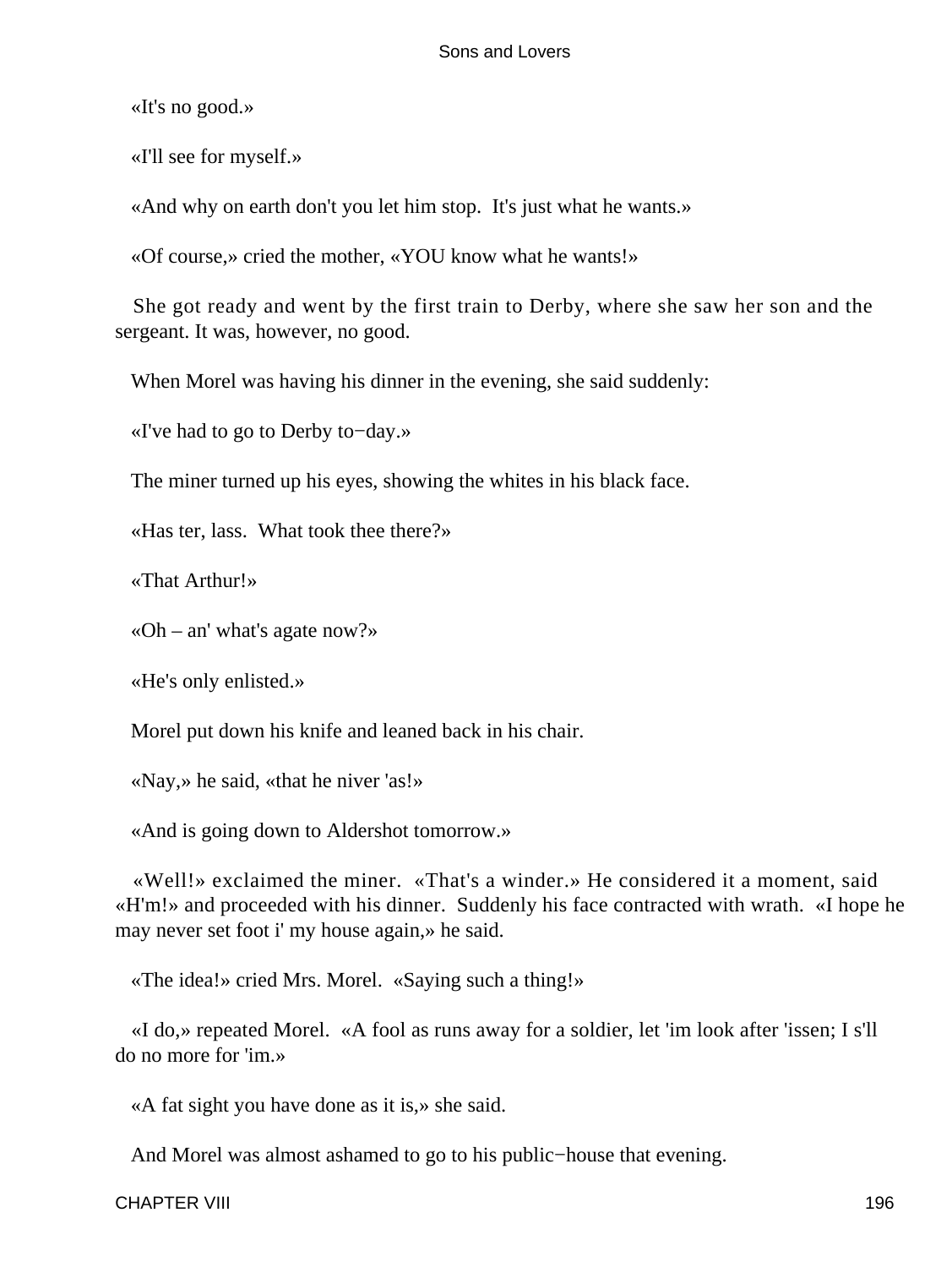«Well, did you go?» said Paul to his mother when he came home.

«I did.»

«And could you see him?»

«Yes.»

«And what did he say?»

«He blubbered when I came away.»

«H'm!»

«And so did I, so you needn't 'h'm'!»

 Mrs. Morel fretted after her son. She knew he would not like the army. He did not. The discipline was intolerable to him.

 «But the doctor,» she said with some pride to Paul, «said he was perfectly proportioned – almost exactly; all his measurements were correct. He IS good−looking, you know.»

«He's awfully nice−looking. But he doesn't fetch the girls like William, does he?»

«No; it's a different character. He's a good deal like his father, irresponsible.»

 To console his mother, Paul did not go much to Willey Farm at this time. And in the autumn exhibition of students' work in the Castle he had two studies, a landscape in water−colour and a still life in oil, both of which had first−prize awards. He was highly excited.

 «What do you think I've got for my pictures, mother?» he asked, coming home one evening. She saw by his eyes he was glad. Her face flushed.

«Now, how should I know, my boy!»

«A first prize for those glass jars  $-\rightarrow$ 

«H'm!»

«And a first prize for that sketch up at Willey Farm.»

«Both first?»

CHAPTER VIII 197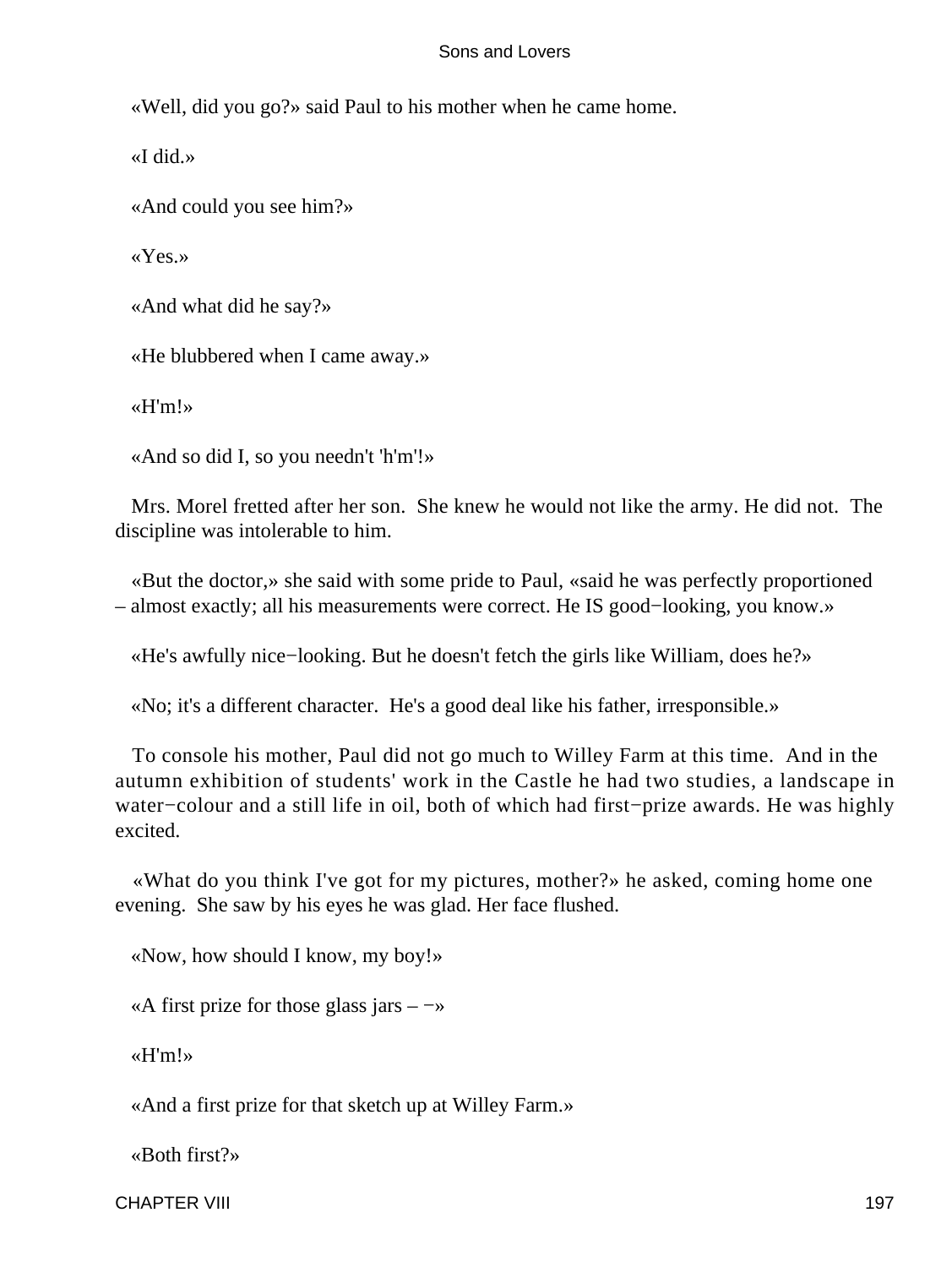«Yes.»

«H'm!»

There was a rosy, bright look about her, though she said nothing.

«It's nice,» he said, «isn't it?»

 $\kappa$ It is.»

«Why don't you praise me up to the skies?»

She laughed.

«I should have the trouble of dragging you down again,» she said.

 But she was full of joy, nevertheless. William had brought her his sporting trophies. She kept them still, and she did not forgive his death. Arthur was handsome – at least, a good specimen – and warm and generous, and probably would do well in the end. But Paul was going to distinguish himself. She had a great belief in him, the more because he was unaware of his own powers. There was so much to come out of him. Life for her was rich with promise. She was to see herself fulfilled. Not for nothing had been her struggle.

 Several times during the exhibition Mrs. Morel went to the Castle unknown to Paul. She wandered down the long room looking at the other exhibits. Yes, they were good. But they had not in them a certain something which she demanded for her satisfaction. Some made her jealous, they were so good. She looked at them a long time trying to find fault with them. Then suddenly she had a shock that made her heart beat. There hung Paul's picture! She knew it as if it were printed on her heart.

«Name – Paul Morel – First Prize.»

 It looked so strange, there in public, on the walls of the Castle gallery, where in her lifetime she had seen so many pictures. And she glanced round to see if anyone had noticed her again in front of the same sketch.

 But she felt a proud woman. When she met well−dressed ladies going home to the Park, she thought to herself:

 «Yes, you look very well – but I wonder if **YOUR** son has two first prizes in the Castle.»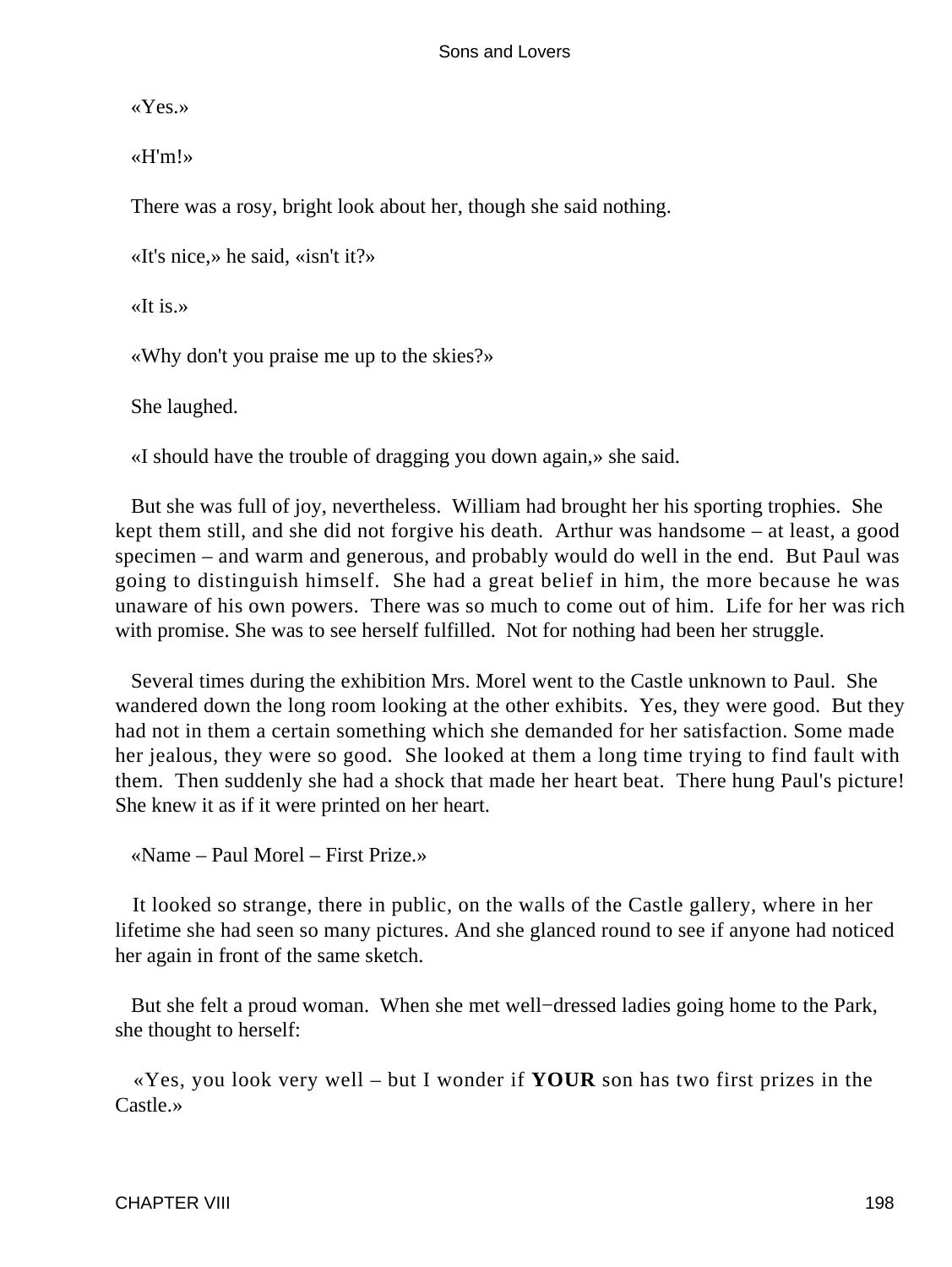And she walked on, as proud a little woman as any in Nottingham. And Paul felt he had done something for her, if only a trifle. All his work was hers.

 One day, as he was going up Castle Gate, he met Miriam. He had seen her on the Sunday, and had not expected to meet her in town. She was walking with a rather striking woman, blonde, with a sullen expression, and a defiant carriage. It was strange how Miriam, in her bowed, meditative bearing, looked dwarfed beside this woman with the handsome shoulders. Miriam watched Paul searchingly. His gaze was on the stranger, who ignored him. The girl saw his masculine spirit rear its head.

«Hello!» he said, «you didn't tell me you were coming to town.»

«No,» replied Miriam, half apologetically. «I drove in to Cattle Market with father.»

He looked at her companion.

 «I've told you about Mrs. Dawes,» said Miriam huskily; she was nervous. «Clara, do you know Paul?»

 «I think I've seen him before,» replied Mrs. Dawes indifferently, as she shook hands with him. She had scornful grey eyes, a skin like white honey, and a full mouth, with a slightly lifted upper lip that did not know whether it was raised in scorn of all men or out of eagerness to be kissed, but which believed the former. She carried her head back, as if she had drawn away in contempt, perhaps from men also. She wore a large, dowdy hat of black beaver, and a sort of slightly affected simple dress that made her look rather sack−like. She was evidently poor, and had not much taste. Miriam usually looked nice.

«Where have you seen me?» Paul asked of the woman.

She looked at him as if she would not trouble to answer. Then:

«Walking with Louie Travers,» she said.

Louie was one of the «Spiral» girls.

«Why, do you know her?» he asked.

She did not answer. He turned to Miriam.

«Where are you going?» he asked.

«To the Castle.»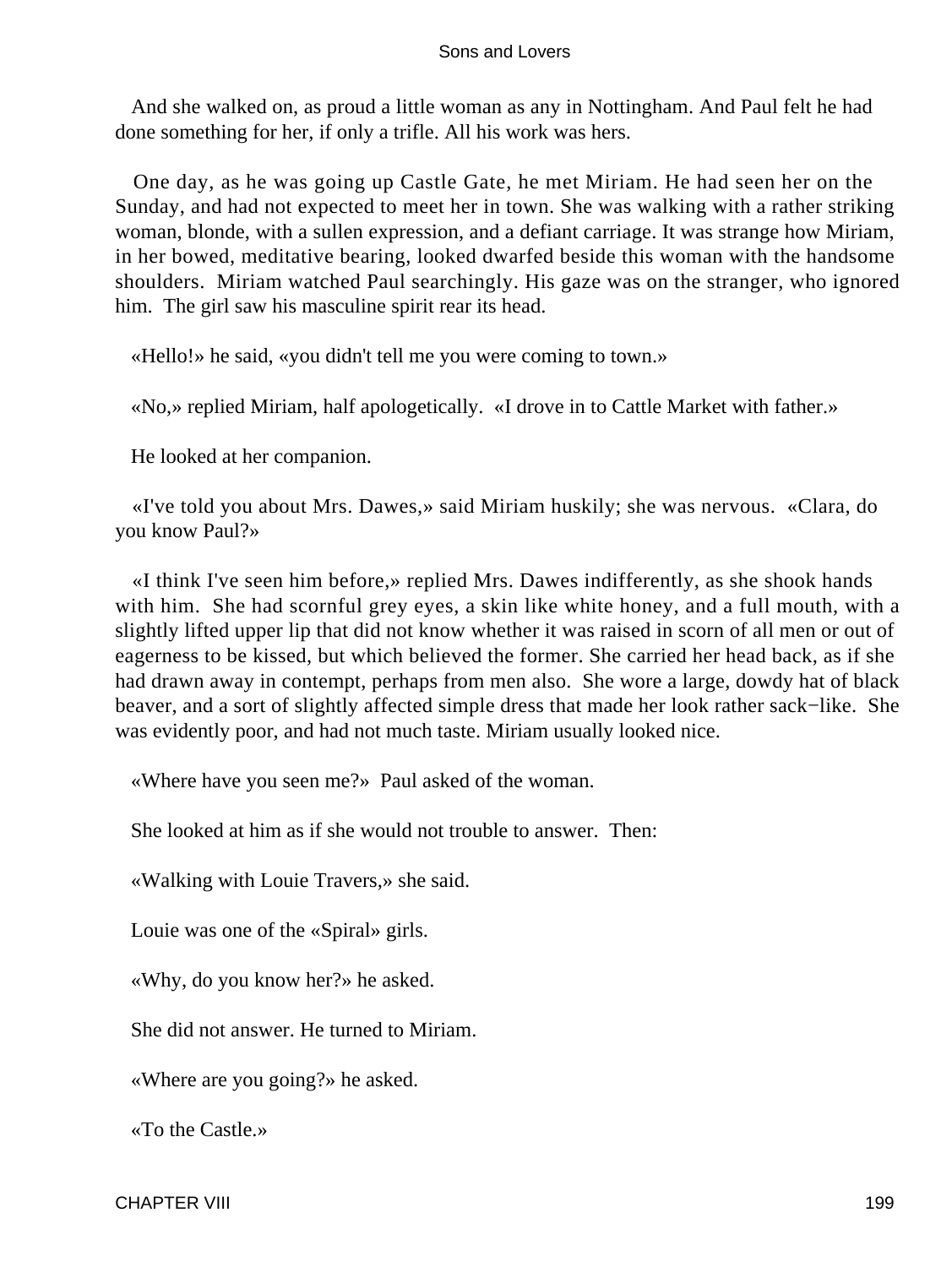«What train are you going home by?»

«I am driving with father. I wish you could come too. What time are you free?»

«You know not till eight to−night, damn it!»

And directly the two women moved on.

 Paul remembered that Clara Dawes was the daughter of an old friend of Mrs. Leivers. Miriam had sought her out because she had once been Spiral overseer at Jordan's, and because her husband, Baxter Dawes, was smith for the factory, making the irons for cripple instruments, and so on. Through her Miriam felt she got into direct contact with Jordan's, and could estimate better Paul's position. But Mrs. Dawes was separated from her husband, and had taken up Women's Rights. She was supposed to be clever. It interested Paul.

 Baxter Dawes he knew and disliked. The smith was a man of thirty−one or thirty−two. He came occasionally through Paul's corner – a big, well−set man, also striking to look at, and handsome. There was a peculiar similarity between himself and his wife. He had the same white skin, with a clear, golden tinge. His hair was of soft brown, his moustache was golden. And he had a similar defiance in his bearing and manner. But then came the difference. His eyes, dark brown and quick−shifting, were dissolute. They protruded very slightly, and his eyelids hung over them in a way that was half hate. His mouth, too, was sensual. His whole manner was of cowed defiance, as if he were ready to knock anybody down who disapproved of him – perhaps because he really disapproved of himself.

 From the first day he had hated Paul. Finding the lad's impersonal, deliberate gaze of an artist on his face, he got into a fury.

«What are yer lookin' at?» he sneered, bullying.

 The boy glanced away. But the smith used to stand behind the counter and talk to Mr. Pappleworth. His speech was dirty, with a kind of rottenness. Again he found the youth with his cool, critical gaze fixed on his face. The smith started round as if he had been stung.

«What'r yer lookin' at, three hap'orth o' pap?» he snarled.

The boy shrugged his shoulders slightly.

«Why yer  $-$  -!» shouted Dawes.

 «Leave him alone,» said Mr. Pappleworth, in that insinuating voice which means, «He's only one of your good little sops who can't help it.»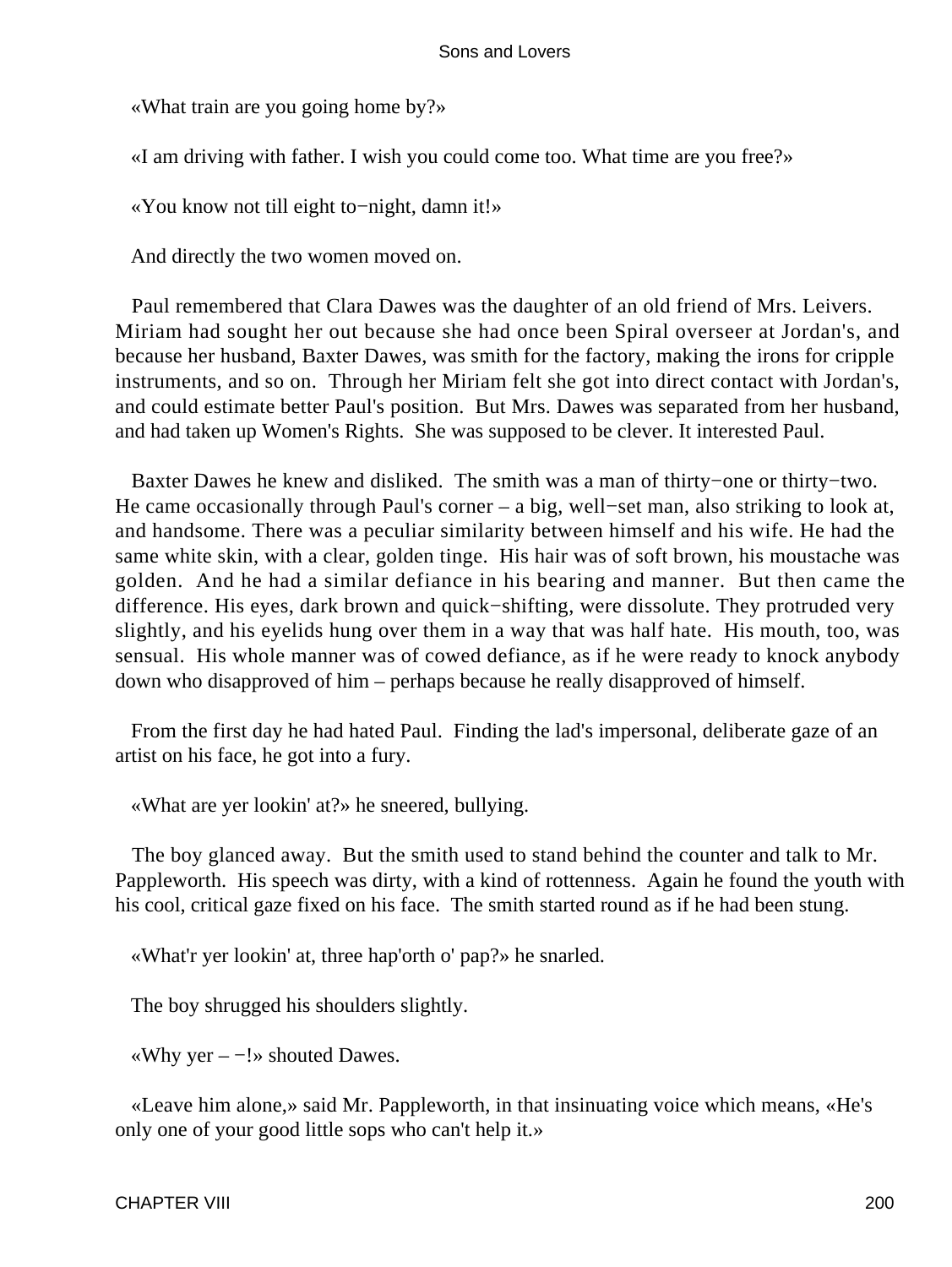Since that time the boy used to look at the man every time he came through with the same curious criticism, glancing away before he met the smith's eye. It made Dawes furious. They hated each other in silence.

 Clara Dawes had no children. When she had left her husband the home had been broken up, and she had gone to live with her mother. Dawes lodged with his sister. In the same house was a sister−in−law, and somehow Paul knew that this girl, Louie Travers, was now Dawes's woman. She was a handsome, insolent hussy, who mocked at the youth, and yet flushed if he walked along to the station with her as she went home.

 The next time he went to see Miriam it was Saturday evening. She had a fire in the parlour, and was waiting for him. The others, except her father and mother and the young children, had gone out, so the two had the parlour together. It was a long, low, warm room. There were three of Paul's small sketches on the wall, and his photo was on the mantelpiece. On the table and on the high old rosewood piano were bowls of coloured leaves. He sat in the armchair, she crouched on the hearthrug near his feet. The glow was warm on her handsome, pensive face as she kneeled there like a devotee.

«What did you think of Mrs. Dawes?» she asked quietly.

«She doesn't look very amiable,» he replied.

«No, but don't you think she's a fine woman?» she said, in a deep tone,

 «Yes – in stature. But without a grain of taste. I like her for some things. IS she disagreeable?»

«I don't think so. I think she's dissatisfied.»

«What with?»

«Well – how would you like to be tied for life to a man like that?»

«Why did she marry him, then, if she was to have revulsions so soon?»

«Ay, why did she!» repeated Miriam bitterly.

«And I should have thought she had enough fight in her to match him,» he said.

Miriam bowed her head.

«Ay?» she queried satirically. «What makes you think so?»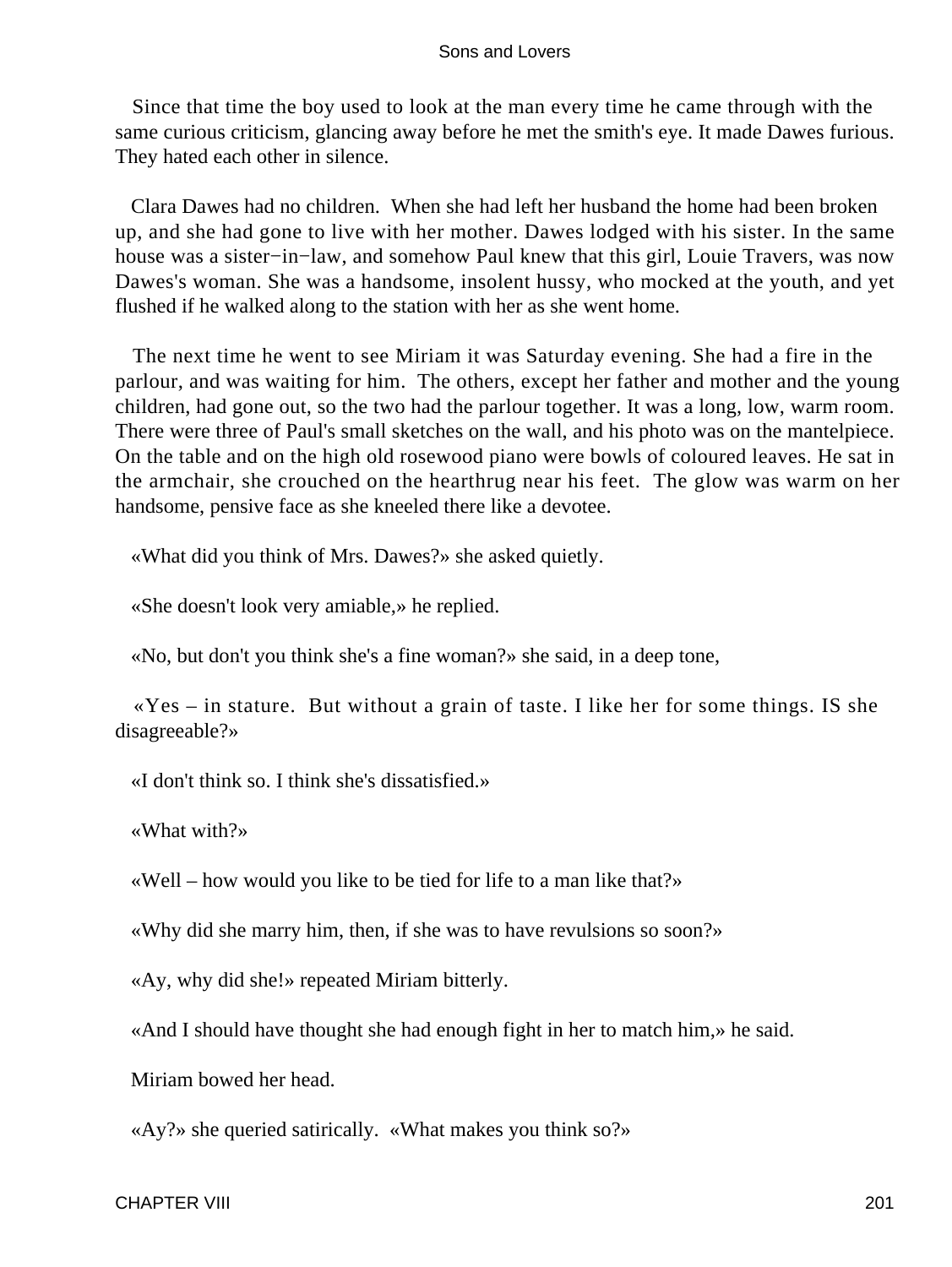«Look at her mouth – made for passion – and the very setback of her throat – −» He threw his head back in Clara's defiant manner.

Miriam bowed a little lower.

«Yes,» she said.

There was a silence for some moments, while he thought of Clara.

«And what were the things you liked about her?» she asked.

 «I don't know – her skin and the texture of her – and her – I don't know – there's a sort of fierceness somewhere in her. I appreciate her as an artist, that's all.»

«Yes.»

He wondered why Miriam crouched there brooding in that strange way. It irritated him.

«You don't really like her, do you?» he asked the girl.

She looked at him with her great, dazzled dark eyes.

«I do,» she said.

«You don't – you can't – not really.»

«Then what?» she asked slowly.

«Eh, I don't know – perhaps you like her because she's got a grudge against men.»

 That was more probably one of his own reasons for liking Mrs. Dawes, but this did not occur to him. They were silent. There had come into his forehead a knitting of the brows which was becoming habitual with him, particularly when he was with Miriam. She longed to smooth it away, and she was afraid of it. It seemed the stamp of a man who was not her man in Paul Morel.

 There were some crimson berries among the leaves in the bowl. He reached over and pulled out a bunch.

 «If you put red berries in your hair,» he said, «why would you look like some witch or priestess, and never like a reveller?»

She laughed with a naked, painful sound.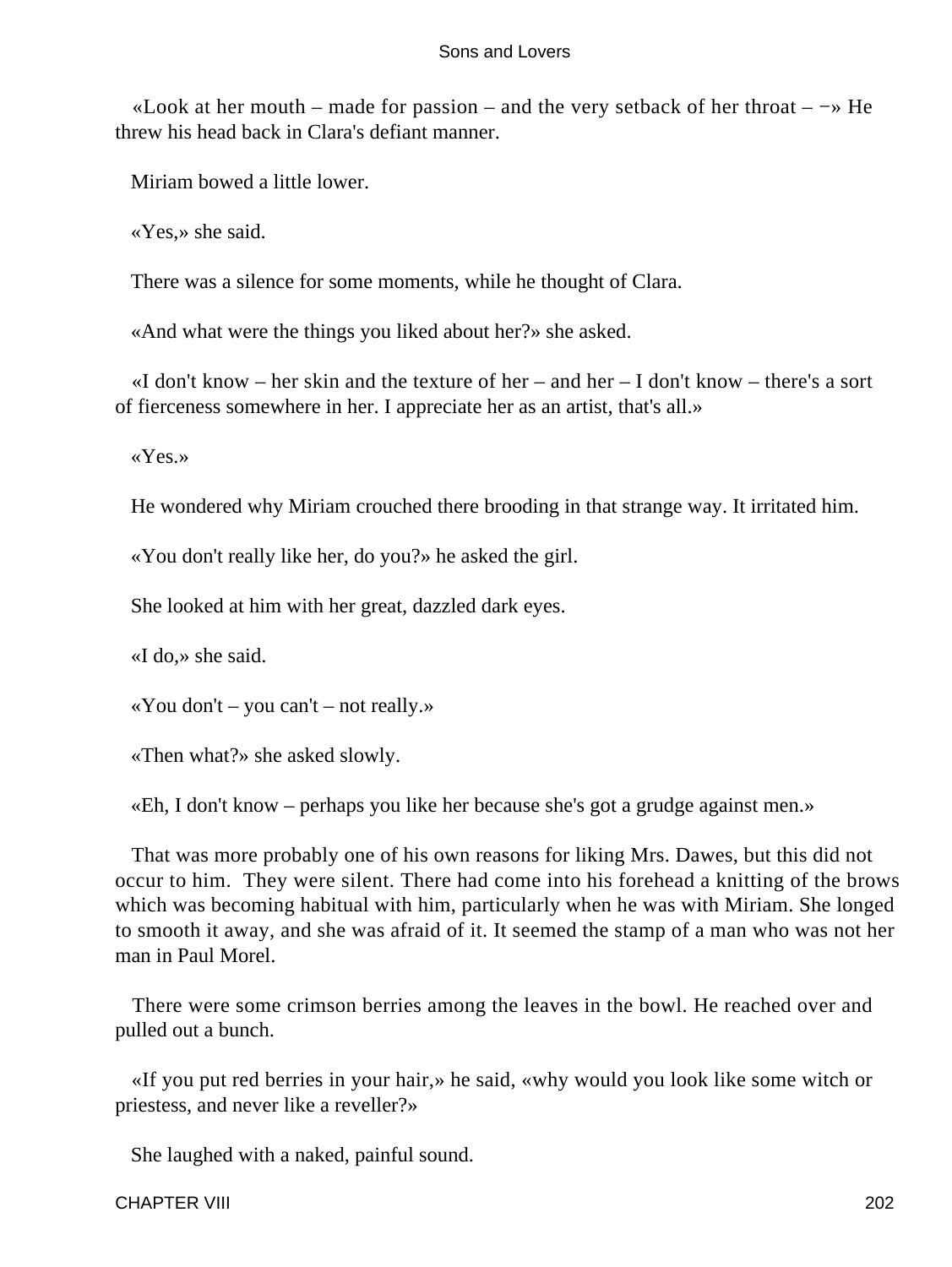«I don't know,» she said.

His vigorous warm hands were playing excitedly with the berries.

 «Why can't you laugh?» he said. «You never laugh laughter. You only laugh when something is odd or incongruous, and then it almost seems to hurt you.»

She bowed her head as if he were scolding her.

 «I wish you could laugh at me just for one minute – just for one minute. I feel as if it would set something free.»

 «But» – and she looked up at him with eyes frightened and struggling – «I do laugh at you  $-$  I DO.»

 «Never! There's always a kind of intensity. When you laugh I could always cry; it seems as if it shows up your suffering. Oh, you make me knit the brows of my very soul and cogitate.»

Slowly she shook her head despairingly.

«I'm sure I don't want to,» she said.

«I'm so damned spiritual with YOU always!» he cried.

 She remained silent, thinking, «Then why don't you be otherwise.» But he saw her crouching, brooding figure, and it seemed to tear him in two.

«But, there, it's autumn,» he said, «and everybody feels like a disembodied spirit then.»

 There was still another silence. This peculiar sadness between them thrilled her soul. He seemed so beautiful with his eyes gone dark, and looking as if they were deep as the deepest well.

«You make me so spiritual!» he lamented. «And I don't want to be spiritual.»

 She took her finger from her mouth with a little pop, and looked up at him almost challenging. But still her soul was naked in her great dark eyes, and there was the same yearning appeal upon her. If he could have kissed her in abstract purity he would have done so. But he could not kiss her thus – and she seemed to leave no other way. And she yearned to him.

He gave a brief laugh.

CHAPTER VIII 203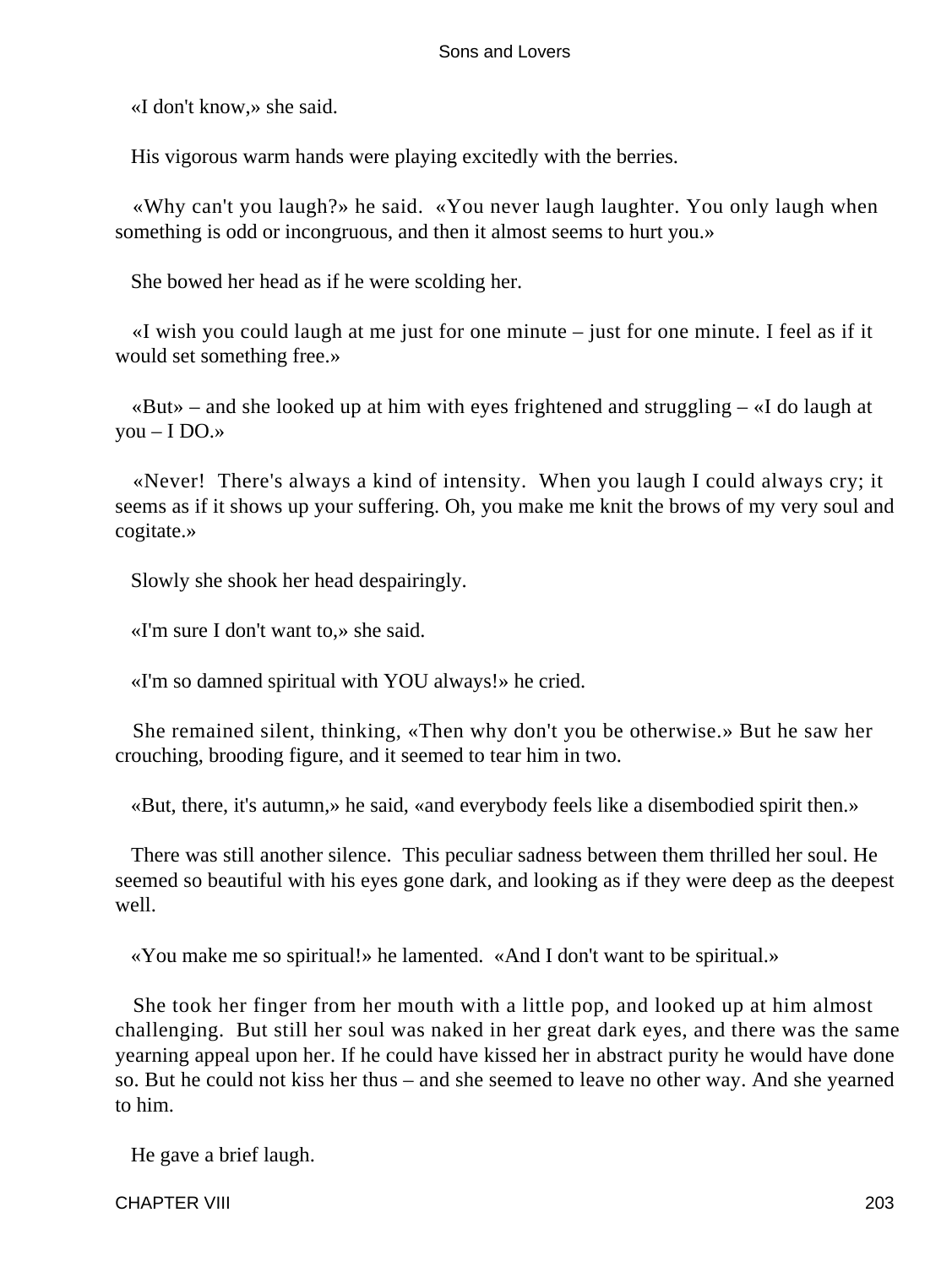«Well,» he said, «get that French and we'll do some – some Verlaine.»

 «Yes,» she said in a deep tone, almost of resignation. And she rose and got the books. And her rather red, nervous hands looked so pitiful, he was mad to comfort her and kiss her. But then be dared not – or could not. There was something prevented him. His kisses were wrong for her. They continued the reading till ten o'clock, when they went into the kitchen, and Paul was natural and jolly again with the father and mother. His eyes were dark and shining; there was a kind of fascination about him.

When he went into the barn for his bicycle he found the front wheel punctured.

 «Fetch me a drop of water in a bowl,» he said to her. «I shall be late, and then I s'll catch it.»

 He lighted the hurricane lamp, took off his coat, turned up the bicycle, and set speedily to work. Miriam came with the bowl of water and stood close to him, watching. She loved to see his hands doing things. He was slim and vigorous, with a kind of easiness even in his most hasty movements. And busy at his work he seemed to forget her. She loved him absorbedly. She wanted to run her hands down his sides. She always wanted to embrace him, so long as he did not want her.

«There!» he said, rising suddenly. «Now, could you have done it quicker?»

«No!» she laughed.

 He straightened himself. His back was towards her. She put her two hands on his sides, and ran them quickly down.

«You are so FINE!» she said.

 He laughed, hating her voice, but his blood roused to a wave of flame by her hands. She did not seem to realise HIM in all this. He might have been an object. She never realised the male he was.

 He lighted his bicycle−lamp, bounced the machine on the barn floor to see that the tyres were sound, and buttoned his coat.

«That's all right!» he said.

She was trying the brakes, that she knew were broken.

«Did you have them mended?» she asked.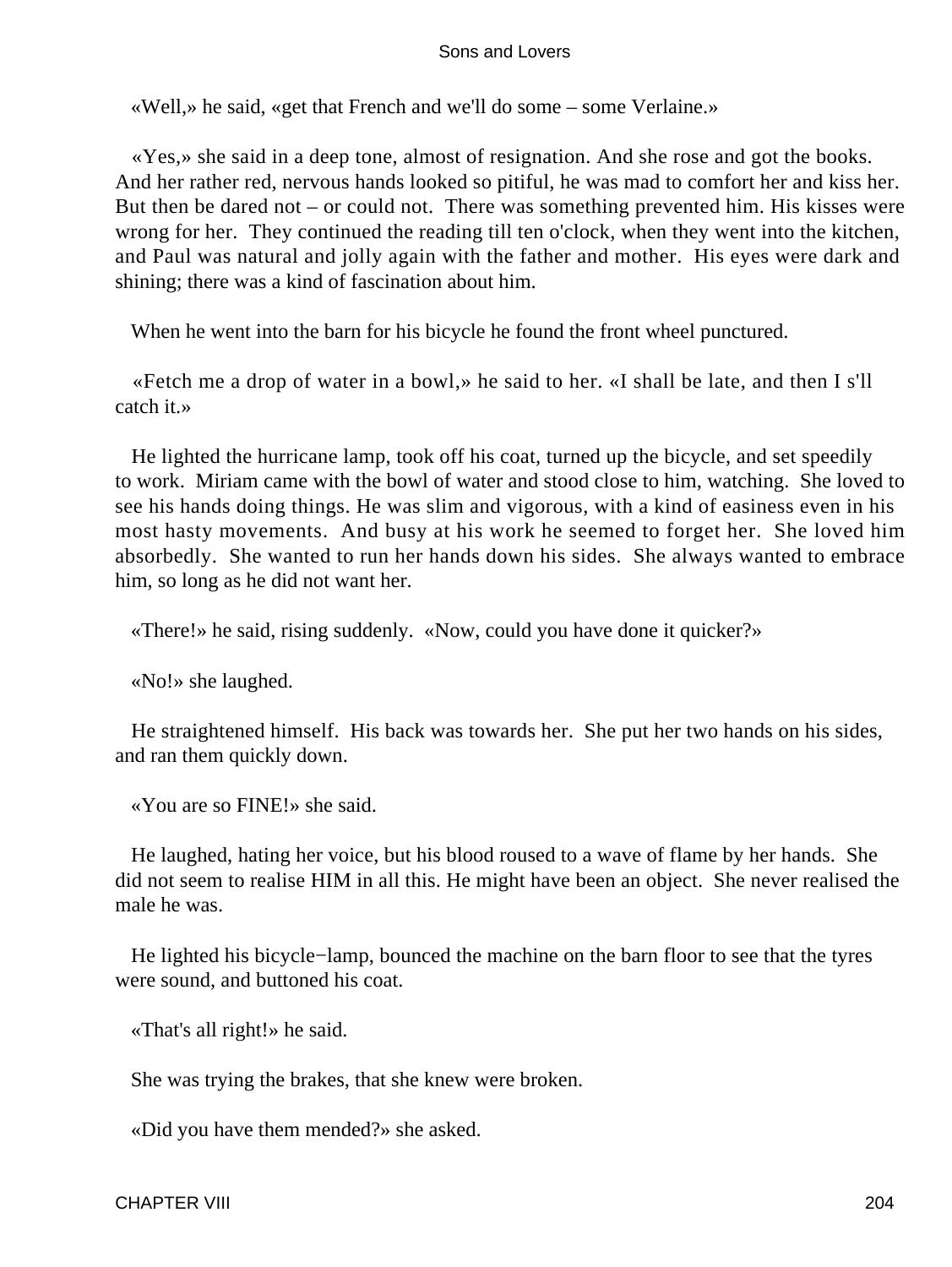«No!»

«But why didn't you?»

«The back one goes on a bit.»

«But it's not safe.»

«I can use my toe.»

«I wish you'd had them mended,» she murmured.

«Don't worry – come to tea tomorrow, with Edgar.»

«Shall we?»

«Do – about four. I'll come to meet you.»

«Very well.»

 She was pleased. They went across the dark yard to the gate. Looking across, he saw through the uncurtained window of the kitchen the heads of Mr. and Mrs. Leivers in the warm glow. It looked very cosy. The road, with pine trees, was quite black in front.

«Till tomorrow,» he said, jumping on his bicycle.

«You'll take care, won't you?» she pleaded.

«Yes.»

 His voice already came out of the darkness. She stood a moment watching the light from his lamp race into obscurity along the ground. She turned very slowly indoors. Orion was wheeling up over the wood, his dog twinkling after him, half smothered. For the rest the world was full of darkness, and silent, save for the breathing of cattle in their stalls. She prayed earnestly for his safety that night. When he left her, she often lay in anxiety, wondering if he had got home safely.

 He dropped down the hills on his bicycle. The roads were greasy, so he had to let it go. He felt a pleasure as the machine plunged over the second, steeper drop in the hill. «Here goes!» he said. It was risky, because of the curve in the darkness at the bottom, and because of the brewers' waggons with drunken waggoners asleep. His bicycle seemed to fall beneath him, and he loved it. Recklessness is almost a man's revenge on his woman. He feels he is not valued, so he will risk destroying himself to deprive her altogether.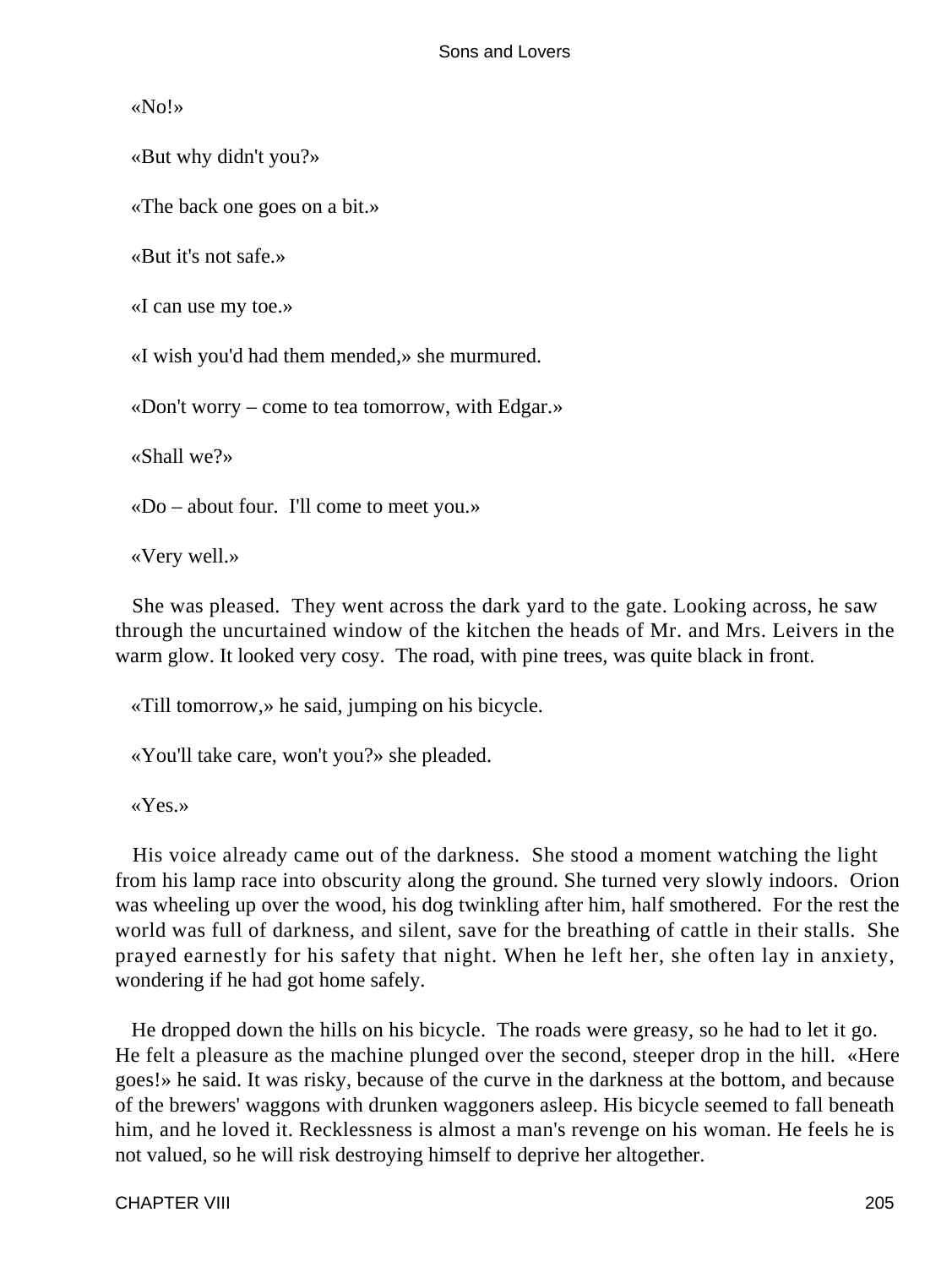The stars on the lake seemed to leap like grasshoppers, silver upon the blackness, as he spun past. Then there was the long climb home.

«See, mother!» he said, as he threw her the berries and leaves on to the table.

 «H'm!» she said, glancing at them, then away again. She sat reading, alone, as she always did.

«Aren't they pretty?»

«Yes.»

He knew she was cross with him. After a few minutes he said:

«Edgar and Miriam are coming to tea tomorrow.»

She did not answer.

«You don't mind?»

Still she did not answer.

«Do you?» he asked.

«You know whether I mind or not.»

«I don't see why you should. I have plenty of meals there.»

«You do.»

«Then why do you begrudge them tea?»

«I begrudge whom tea?»

«What are you so horrid for?»

«Oh, say no more! You've asked her to tea, it's quite sufficient. She'll come.»

 He was very angry with his mother. He knew it was merely Miriam she objected to. He flung off his boots and went to bed.

 Paul went to meet his friends the next afternoon. He was glad to see them coming. They arrived home at about four o'clock. Everywhere was clean and still for Sunday afternoon.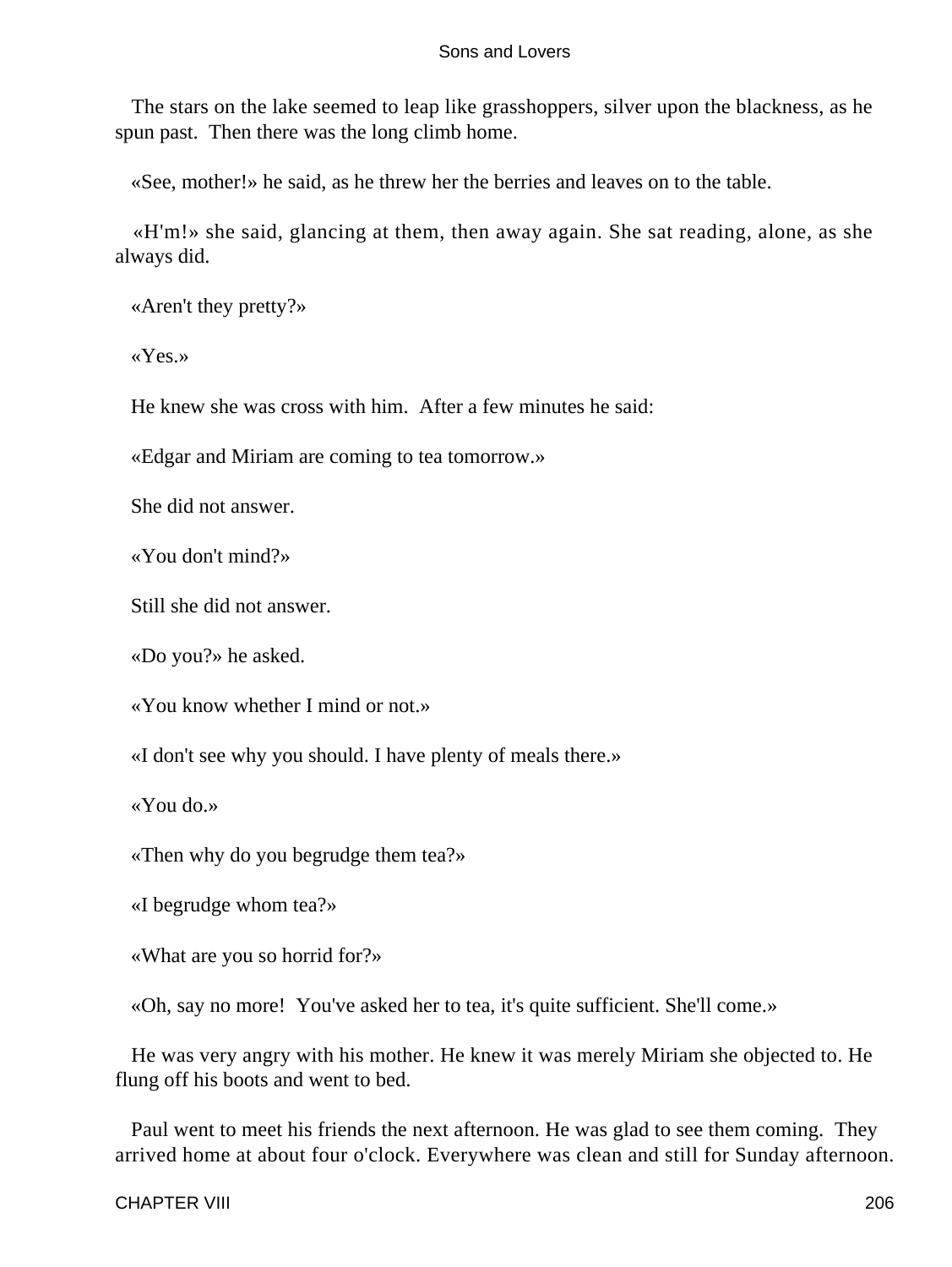Mrs. Morel sat in her black dress and black apron. She rose to meet the visitors. With Edgar she was cordial, but with Miriam cold and rather grudging. Yet Paul thought the girl looked so nice in her brown cashmere frock.

 He helped his mother to get the tea ready. Miriam would have gladly proffered, but was afraid. He was rather proud of his home. There was about it now, he thought, a certain distinction. The chairs were only wooden, and the sofa was old. But the hearthrug and cushions were cosy; the pictures were prints in good taste; there was a simplicity in everything, and plenty of books. He was never ashamed in the least of his home, nor was Miriam of hers, because both were what they should be, and warm. And then he was proud of the table; the china was pretty, the cloth was fine. It did not matter that the spoons were not silver nor the knives ivory−handled; everything looked nice. Mrs. Morel had managed wonderfully while her children were growing up, so that nothing was out of place.

 Miriam talked books a little. That was her unfailing topic. But Mrs. Morel was not cordial, and turned soon to Edgar.

 At first Edgar and Miriam used to go into Mrs. Morel's pew. Morel never went to chapel, preferring the public−house. Mrs. Morel, like a little champion, sat at the head of her pew, Paul at the other end; and at first Miriam sat next to him. Then the chapel was like home. It was a pretty place, with dark pews and slim, elegant pillars, and flowers. And the same people had sat in the same places ever since he was a boy. It was wonderfully sweet and soothing to sit there for an hour and a half, next to Miriam, and near to his mother, uniting his two loves under the spell of the place of worship. Then he felt warm and happy and religious at once. And after chapel he walked home with Miriam, whilst Mrs. Morel spent the rest of the evening with her old friend, Mrs. Burns. He was keenly alive on his walks on Sunday nights with Edgar and Miriam. He never went past the pits at night, by the lighted lamp−house, the tall black headstocks and lines of trucks, past the fans spinning slowly like shadows, without the feeling of Miriam returning to him, keen and almost unbearable.

 She did not very long occupy the Morels' pew. Her father took one for themselves once more. It was under the little gallery, opposite the Morels'. When Paul and his mother came in the chapel the Leivers's pew was always empty. He was anxious for fear she would not come: it was so far, and there were so many rainy Sundays. Then, often very late indeed, she came in, with her long stride, her head bowed, her face hidden under her bat of dark green velvet. Her face, as she sat opposite, was always in shadow. But it gave him a very keen feeling, as if all his soul stirred within him, to see her there. It was not the same glow, happiness, and pride, that he felt in having his mother in charge: something more wonderful, less human, and tinged to intensity by a pain, as if there were something he could not get to.

 At this time he was beginning to question the orthodox creed. He was twenty−one, and she was twenty. She was beginning to dread the spring: he became so wild, and hurt her so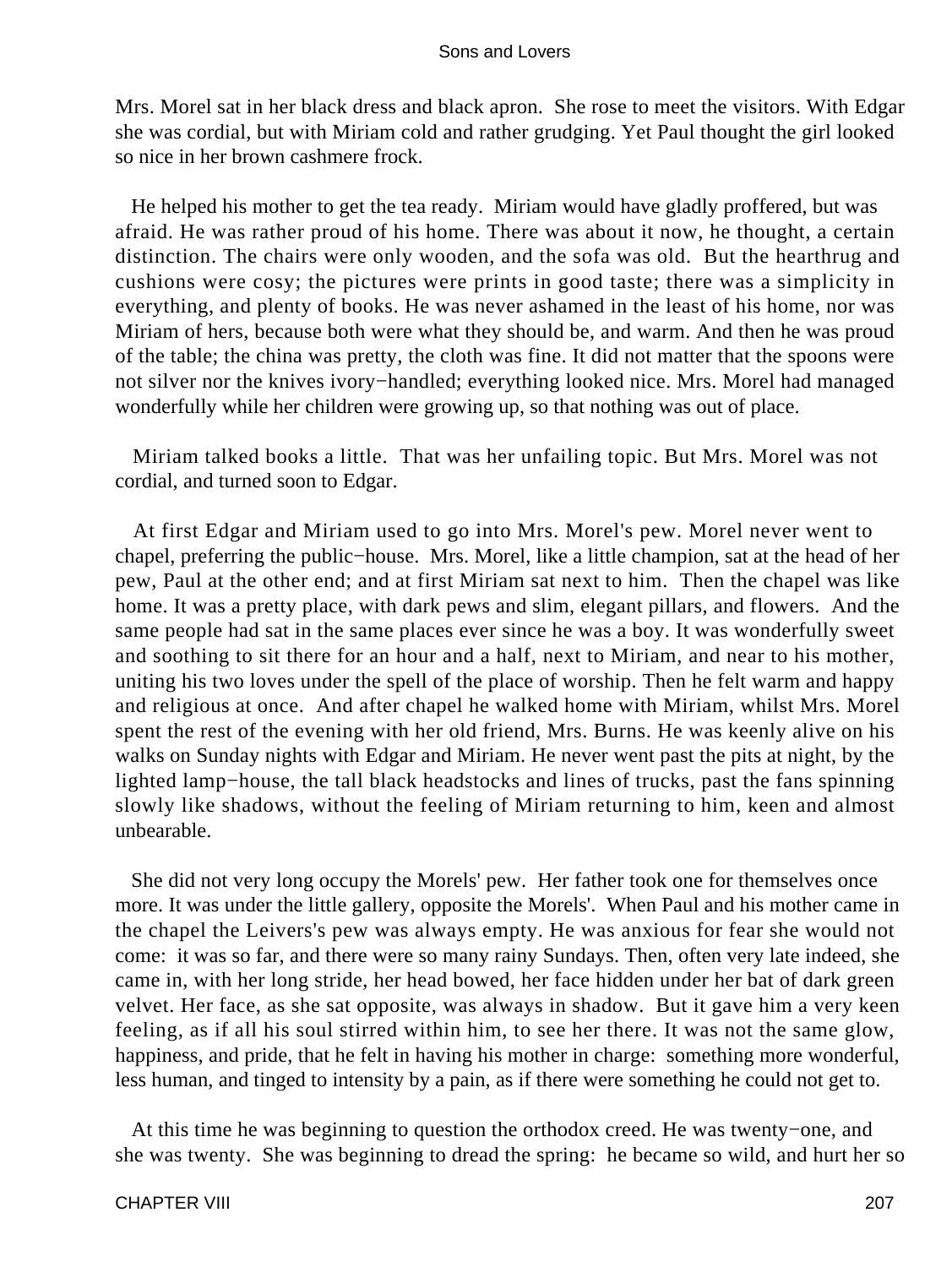much. All the way he went cruelly smashing her beliefs. Edgar enjoyed it. He was by nature critical and rather dispassionate. But Miriam suffered exquisite pain, as, with an intellect like a knife, the man she loved examined her religion in which she lived and moved and had her being. But he did not spare her. He was cruel. And when they went alone he was even more fierce, as if he would kill her soul. He bled her beliefs till she almost lost consciousness.

 «She exults – she exults as she carries him off from me,» Mrs. Morel cried in her heart when Paul had gone. «She's not like an ordinary woman, who can leave me my share in him. She wants to absorb him. She wants to draw him out and absorb him till there is nothing left of him, even for himself. He will never be a man on his own feet – she will suck him up.» So the mother sat, and battled and brooded bitterly.

 And he, coming home from his walks with Miriam, was wild with torture. He walked biting his lips and with clenched fists, going at a great rate. Then, brought up against a stile, he stood for some minutes, and did not move. There was a great hollow of darkness fronting him, and on the black upslopes patches of tiny lights, and in the lowest trough of the night, a flare of the pit. It was all weird and dreadful. Why was he torn so, almost bewildered, and unable to move? Why did his mother sit at home and suffer? He knew she suffered badly. But why should she? And why did he hate Miriam, and feel so cruel towards her, at the thought of his mother. If Miriam caused his mother suffering, then he hated her – and he easily hated her. Why did she make him feel as if he were uncertain of himself, insecure, an indefinite thing, as if he had not sufficient sheathing to prevent the night and the space breaking into him? How he hated her! And then, what a rush of tenderness and humility!

 Suddenly he plunged on again, running home. His mother saw on him the marks of some agony, and she said nothing. But he had to make her talk to him. Then she was angry with him for going so far with Miriam.

«Why don't you like her, mother?» he cried in despair.

 «I don't know, my boy,» she replied piteously. «I'm sure I've tried to like her. I've tried and tried, but I can't  $-$  I can't!»

And he felt dreary and hopeless between the two.

 Spring was the worst time. He was changeable, and intense and cruel. So he decided to stay away from her. Then came the hours when he knew Miriam was expecting him. His mother watched him growing restless. He could not go on with his work. He could do nothing. It was as if something were drawing his soul out towards Willey Farm. Then he put on his hat and went, saying nothing. And his mother knew he was gone. And as soon as he was on the way he sighed with relief. And when he was with her he was cruel again.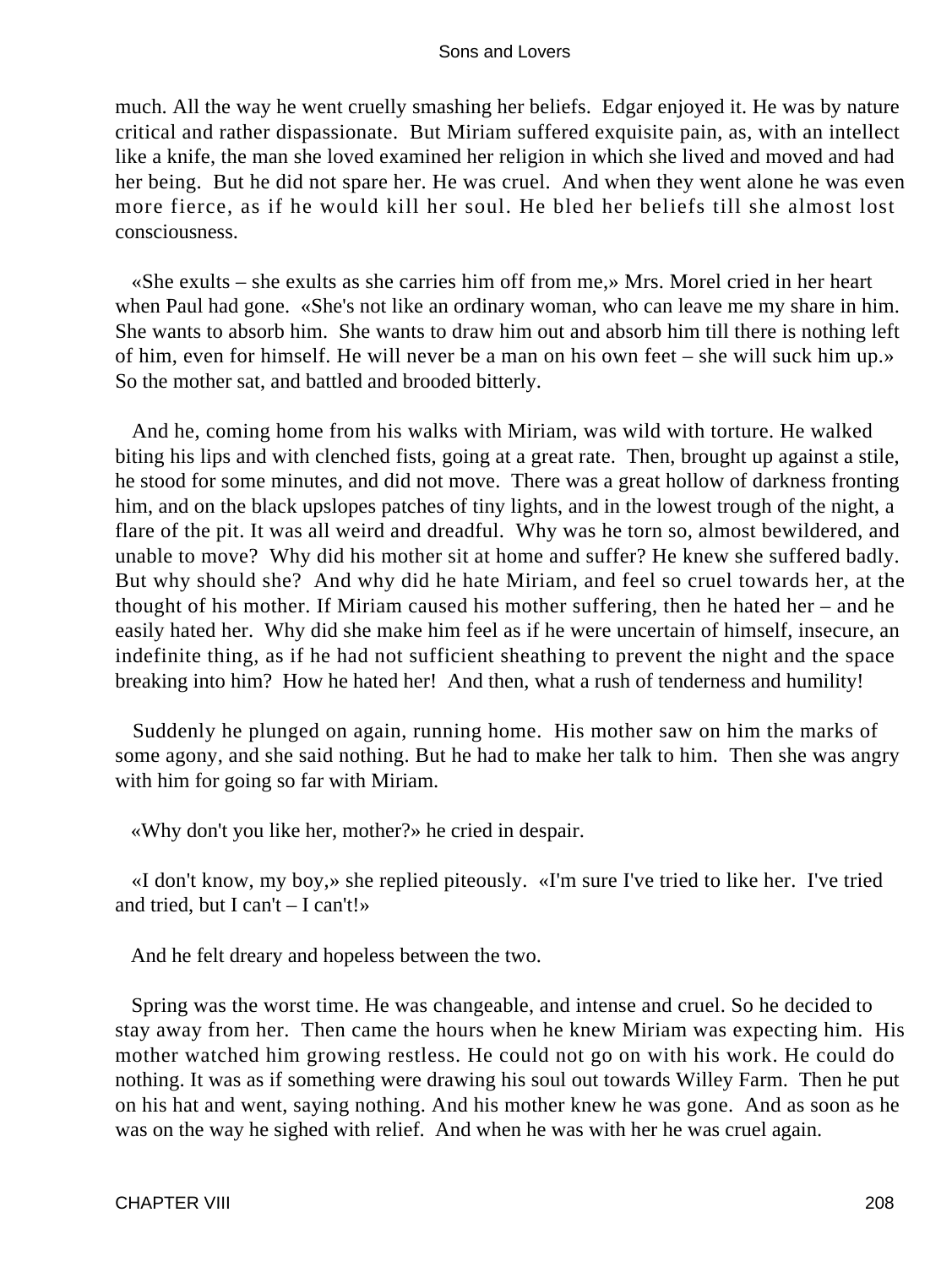One day in March he lay on the bank of Nethermere, with Miriam sitting beside him. It was a glistening, white−and−blue day. Big clouds, so brilliant, went by overhead, while shadows stole along on the water. The clear spaces in the sky were of clean, cold blue. Paul lay on his back in the old grass, looking up. He could not bear to look at Miriam. She seemed to want him, and he resisted. He resisted all the time. He wanted now to give her passion and tenderness, and he could not. He felt that she wanted the soul out of his body, and not him. All his strength and energy she drew into herself through some channel which united them. She did not want to meet him, so that there were two of them, man and woman together. She wanted to draw all of him into her. It urged him to an intensity like madness, which fascinated him, as drug−taking might.

 He was discussing Michael Angelo. It felt to her as if she were fingering the very quivering tissue, the very protoplasm of life, as she heard him. It gave her deepest satisfaction. And in the end it frightened her. There he lay in the white intensity of his search, and his voice gradually filled her with fear, so level it was, almost inhuman, as if in a trance.

«Don't talk any more,» she pleaded softly, laying her hand on his forehead.

He lay quite still, almost unable to move. His body was somewhere discarded.

«Why not? Are you tired?»

«Yes, and it wears you out.»

He laughed shortly, realising.

«Yet you always make me like it,» he said.

«I don't wish to,» she said, very low.

 «Not when you've gone too far, and you feel you can't bear it. But your unconscious self always asks it of me. And I suppose I want it.»

He went on, in his dead fashion:

«If only you could want ME, and not want what I can reel off for you! »

 $\lll$ !» she cried bitterly –  $\lll$ ! Why, when would you let me take you?»

 «Then it's my fault,» he said, and, gathering himself together, he got up and began to talk trivialities. He felt insubstantial. In a vague way he hated her for it. And he knew he was as much to blame himself. This, however, did not prevent his hating her.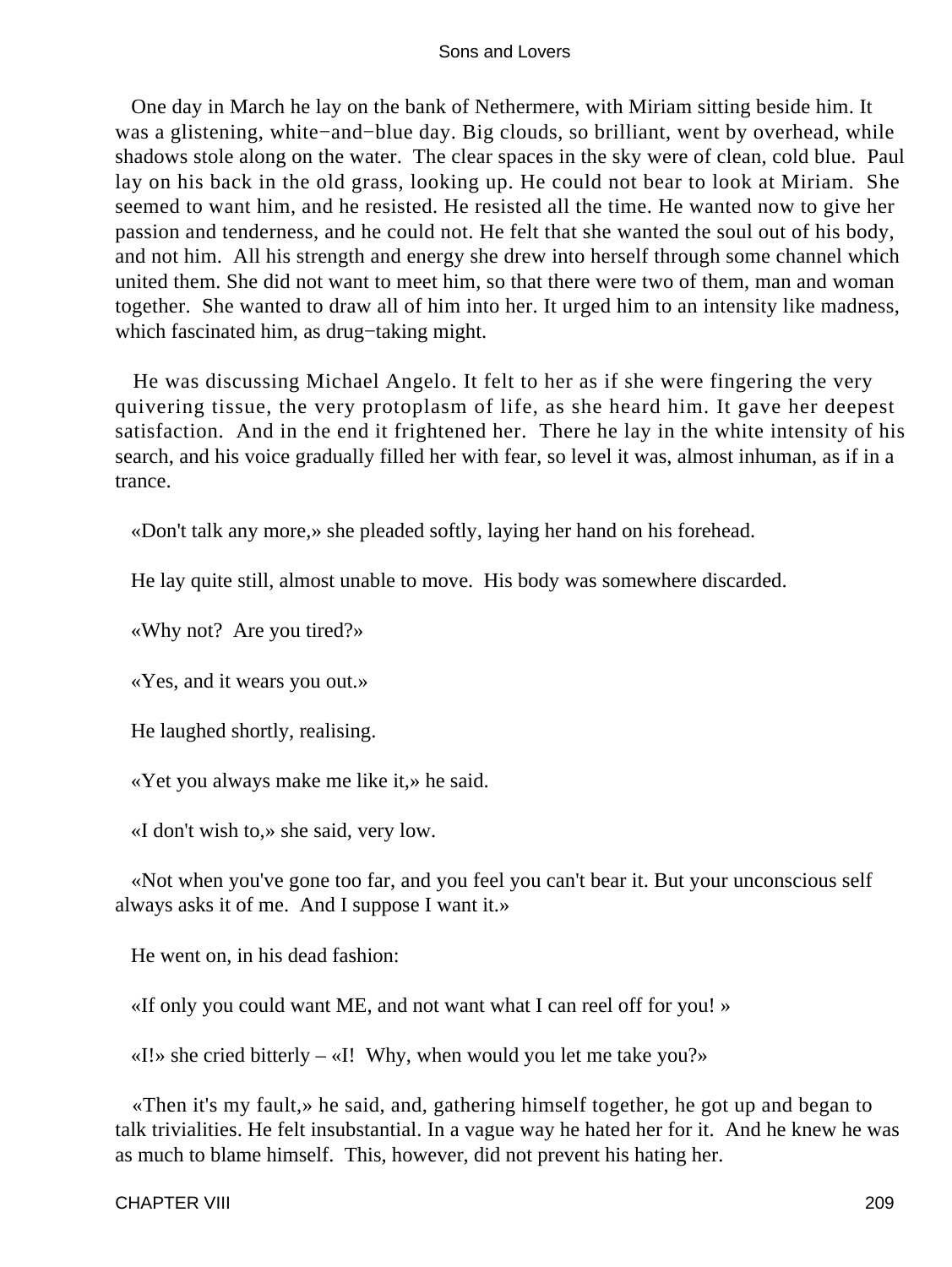One evening about this time he had walked along the home road with her. They stood by the pasture leading down to the wood, unable to part. As the stars came out the clouds closed. They had glimpses of their own constellation, Orion, towards the west. His jewels glimmered for a moment, his dog ran low, struggling with difficulty through the spume of cloud.

 Orion was for them chief in significance among the constellations. They had gazed at him in their strange, surcharged hours of feeling, until they seemed themselves to live in every one of his stars. This evening Paul had been moody and perverse. Orion had seemed just an ordinary constellation to him. He had fought against his glamour and fascination. Miriam was watching her lover's mood carefully. But he said nothing that gave him away, till the moment came to part, when he stood frowning gloomily at the gathered clouds, behind which the great constellation must be striding still.

There was to be a little party at his house the next day, at which she was to attend.

«I shan't come and meet you,» he said.

«Oh, very well; it's not very nice out,» she replied slowly.

 «It's not that – only they don't like me to. They say I care more for you than for them. And you understand, don't you? You know it's only friendship.»

 Miriam was astonished and hurt for him. It had cost him an effort. She left him, wanting to spare him any further humiliation. A fine rain blew in her face as she walked along the road. She was hurt deep down; and she despised him for being blown about by any wind of authority. And in her heart of hearts, unconsciously, she felt that he was trying to get away from her. This she would never have acknowledged. She pitied him.

 At this time Paul became an important factor in Jordan's warehouse. Mr. Pappleworth left to set up a business of his own, and Paul remained with Mr. Jordan as Spiral overseer. His wages were to be raised to thirty shillings at the year−end, if things went well.

 Still on Friday night Miriam often came down for her French lesson. Paul did not go so frequently to Willey Farm, and she grieved at the thought of her education's coming to end; moreover, they both loved to be together, in spite of discords. So they read Balzac, and did compositions, and felt highly cultured.

 Friday night was reckoning night for the miners. Morel «reckoned» – shared up the money of the stall – either in the New Inn at Bretty or in his own house, according as his fellow−butties wished. Barker had turned a non−drinker, so now the men reckoned at Morel's house.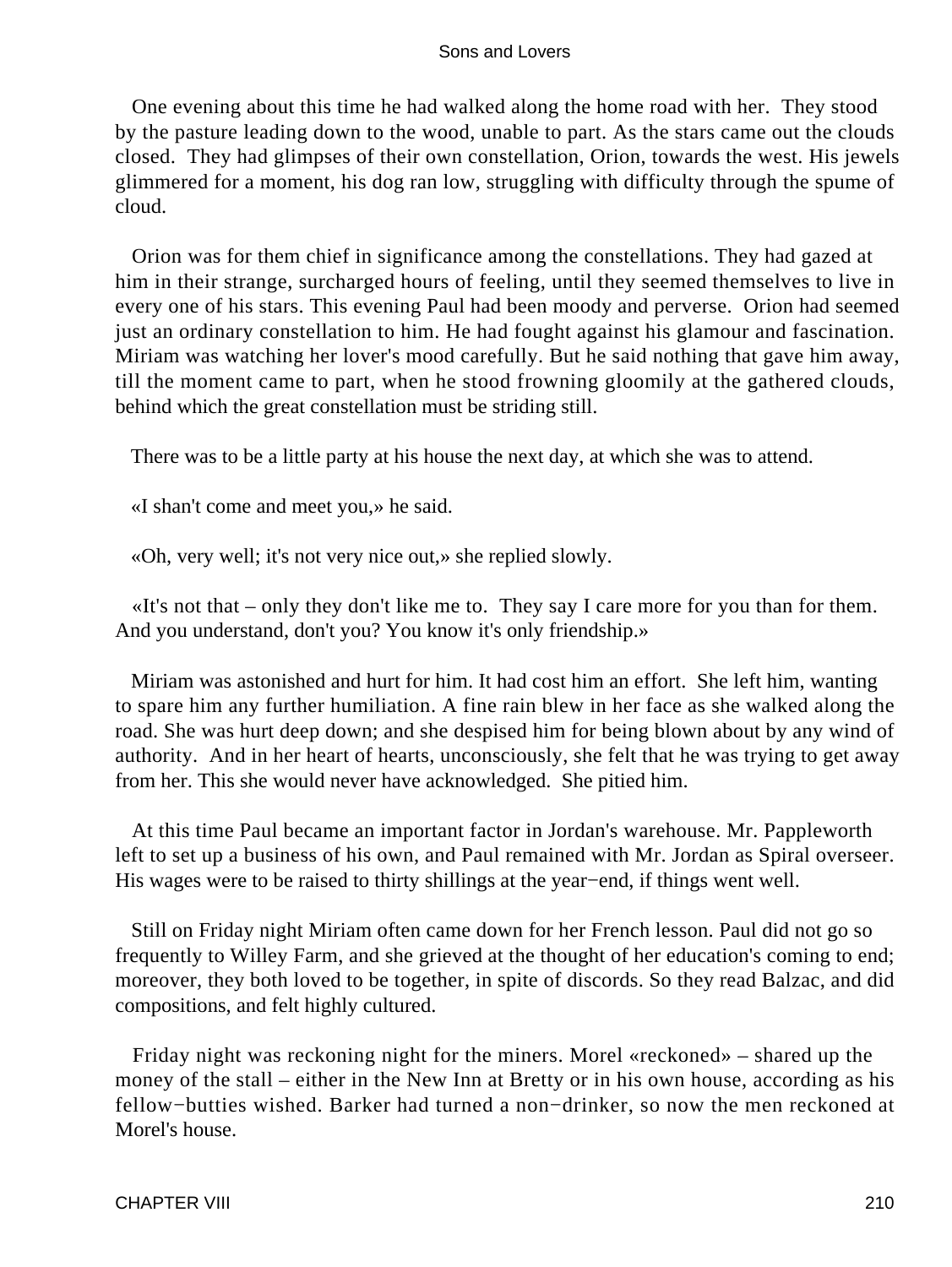Annie, who had been teaching away, was at home again. She was still a tomboy; and she was engaged to be married. Paul was studying design.

 Morel was always in good spirits on Friday evening, unless the week's earnings were small. He bustled immediately after his dinner, prepared to get washed. It was decorum for the women to absent themselves while the men reckoned. Women were not supposed to spy into such a masculine privacy as the butties' reckoning, nor were they to know the exact amount of the week's earnings. So, whilst her father was spluttering in the scullery, Annie went out to spend an hour with a neighbour. Mrs. Morel attended to her baking.

«Shut that doo−er!» bawled Morel furiously.

Annie banged it behind her, and was gone.

 «If tha oppens it again while I'm weshin' me, I'll ma'e thy jaw rattle,» he threatened from the midst of his soap−suds. Paul and the mother frowned to hear him.

 Presently he came running out of the scullery, with the soapy water dripping from him, dithering with cold.

«Oh, my sirs!» he said. «Wheer's my towel?»

 It was hung on a chair to warm before the fire, otherwise he would have bullied and blustered. He squatted on his heels before the hot baking−fire to dry himself.

«F−ff−f!» he went, pretending to shudder with cold.

«Goodness, man, don't be such a kid!» said Mrs. Morel. «It's NOT cold.»

 «Thee strip thysen stark nak'd to wesh thy flesh i' that scullery,» said the miner, as he rubbed his hair; «nowt b'r a ice−'ouse!»

«And I shouldn't make that fuss,» replied his wife.

«No, tha'd drop down stiff, as dead as a door−knob, wi' thy nesh sides.»

«Why is a door−knob deader than anything else?» asked Paul, curious.

 «Eh, I dunno; that's what they say,» replied his father. «But there's that much draught i' yon scullery, as it blows through your ribs like through a five−barred gate.»

«It would have some difficulty in blowing through yours,» said Mrs. Morel.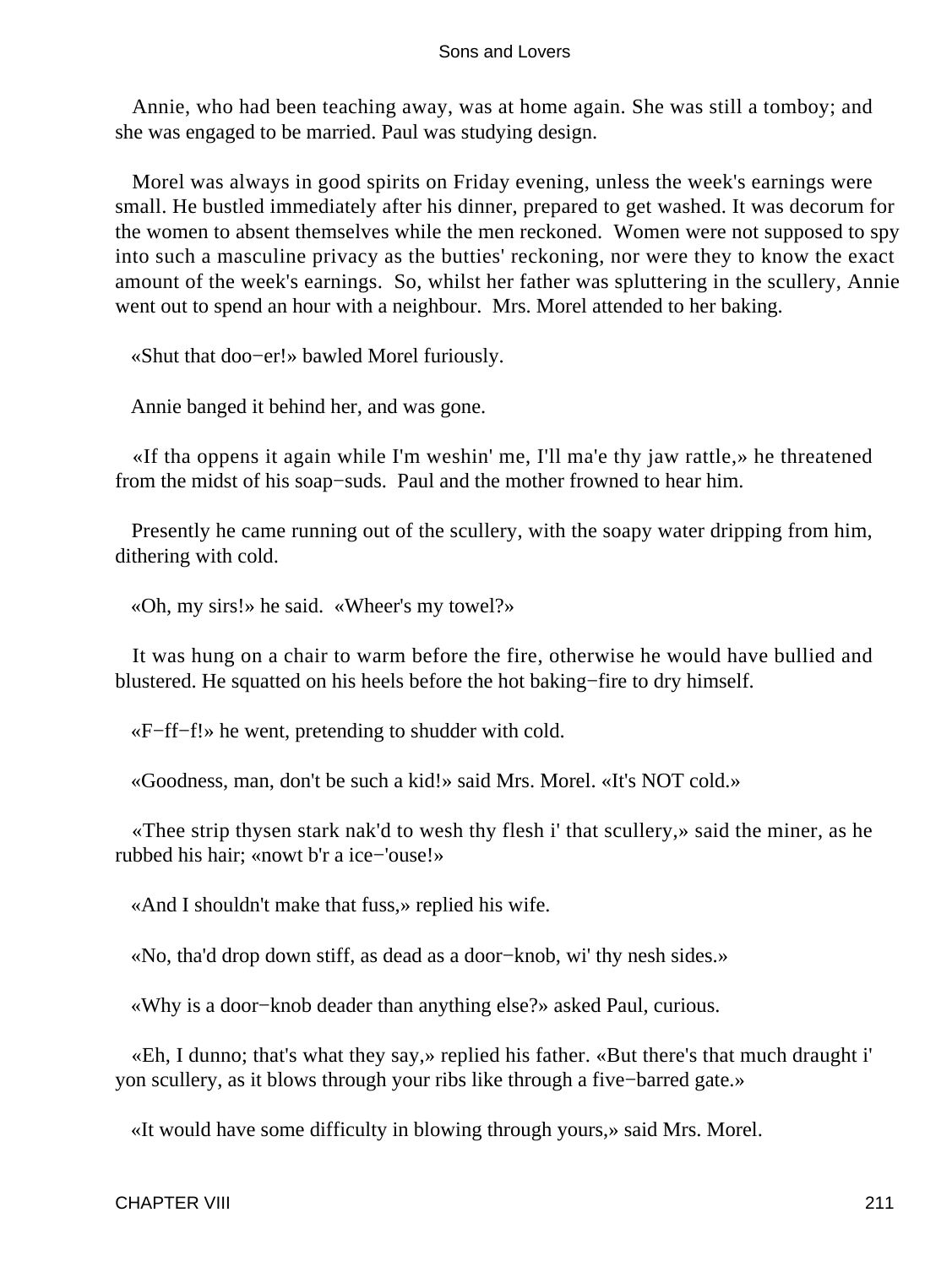Morel looked down ruefully at his sides.

«Me!» he exclaimed. «I'm nowt b'r a skinned rabbit. My bones fair juts out on me.»

«I should like to know where,» retorted his wife.

«Iv'ry−wheer! I'm nobbut a sack o' faggots.»

 Mrs. Morel laughed. He had still a wonderfully young body, muscular, without any fat. His skin was smooth and clear. It might have been the body of a man of twenty−eight, except that there were, perhaps, too many blue scars, like tattoo−marks, where the coal−dust remained under the skin, and that his chest was too hairy. But he put his hand on his side ruefully. It was his fixed belief that, because be did not get fat, he was as thin as a starved rat. Paul looked at his father's thick, brownish hands all scarred, with broken nails, rubbing the fine smoothness of his sides, and the incongruity struck him. It seemed strange they were the same flesh.

«I suppose,» he said to his father, «you had a good figure once.»

«Eh!» exclaimed the miner, glancing round, startled and timid, like a child.

 «He had,» exclaimed Mrs. Morel, «if he didn't hurtle himself up as if he was trying to get in the smallest space he could.»

«Me!» exclaimed Morel – «me a good figure! I wor niver much more n'r a skeleton.»

«Man!» cried his wife, «don't be such a pulamiter!»

 «'Strewth!» he said. «Tha's niver knowed me but what I looked as if I wor goin' off in a rapid decline.»

She sat and laughed.

 «You've had a constitution like iron,» she said; «and never a man had a better start, if it was body that counted. You should have seen him as a young man,» she cried suddenly to Paul, drawing herself up to imitate her husband's once handsome bearing.

 Morel watched her shyly. He saw again the passion she had had for him. It blazed upon her for a moment. He was shy, rather scared, and humble. Yet again he felt his old glow. And then immediately he felt the ruin he had made during these years. He wanted to bustle about, to run away from it.

«Gi'e my back a bit of a wesh,» he asked her.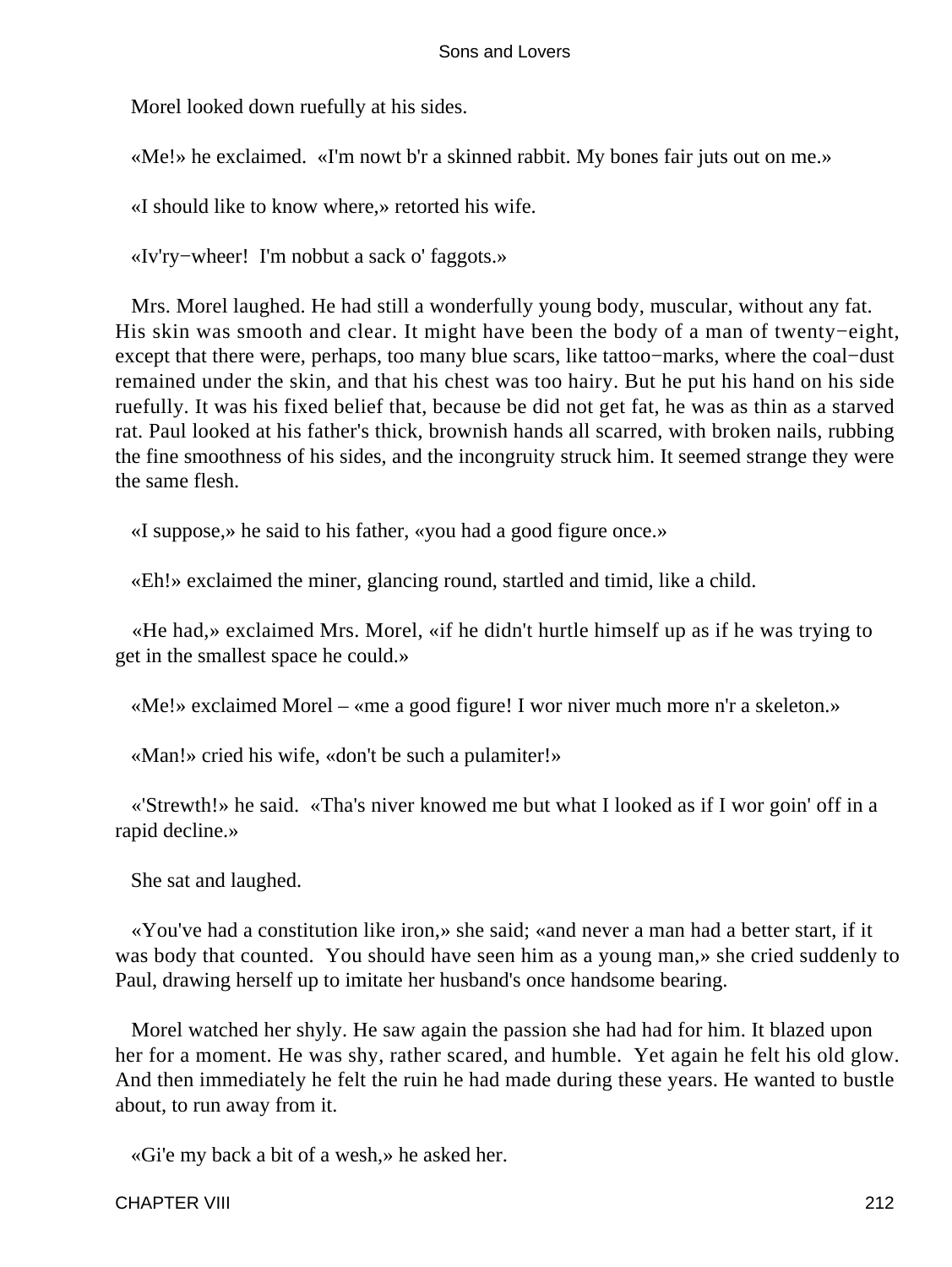His wife brought a well−soaped flannel and clapped it on his shoulders. He gave a jump.

«Eh, tha mucky little 'ussy!» he cried. «Cowd as death!»

 «You ought to have been a salamander,» she laughed, washing his back. It was very rarely she would do anything so personal for him. The children did those things.

«The next world won't be half hot enough for you,» she added.

«No,» he said; «tha'lt see as it's draughty for me.»

 But she had finished. She wiped him in a desultory fashion, and went upstairs, returning immediately with his shifting−trousers. When he was dried he struggled into his shirt. Then, ruddy and shiny, with hair on end, and his flannelette shirt hanging over his pit−trousers, he stood warming the garments he was going to put on. He turned them, he pulled them inside out, he scorched them.

«Goodness, man!» cried Mrs. Morel, «get dressed!»

«Should thee like to clap thysen into britches as cowd as a tub o' water?» he said.

 At last he took off his pit−trousers and donned decent black. He did all this on the hearthrug, as he would have done if Annie and her familiar friends had been present.

 Mrs. Morel turned the bread in the oven. Then from the red earthenware panchion of dough that stood in a corner she took another handful of paste, worked it to the proper shape, and dropped it into a tin. As she was doing so Barker knocked and entered. He was a quiet, compact little man, who looked as if he would go through a stone wall. His black hair was cropped short, his head was bony. Like most miners, he was pale, but healthy and taut.

«Evenin', missis,» he nodded to Mrs. Morel, and he seated himself with a sigh.

«Good−evening,» she replied cordially.

«Tha's made thy heels crack,» said Morel.

«I dunno as I have,» said Barker.

He sat, as the men always did in Morel's kitchen, effacing himself rather.

«How's missis?» she asked of him.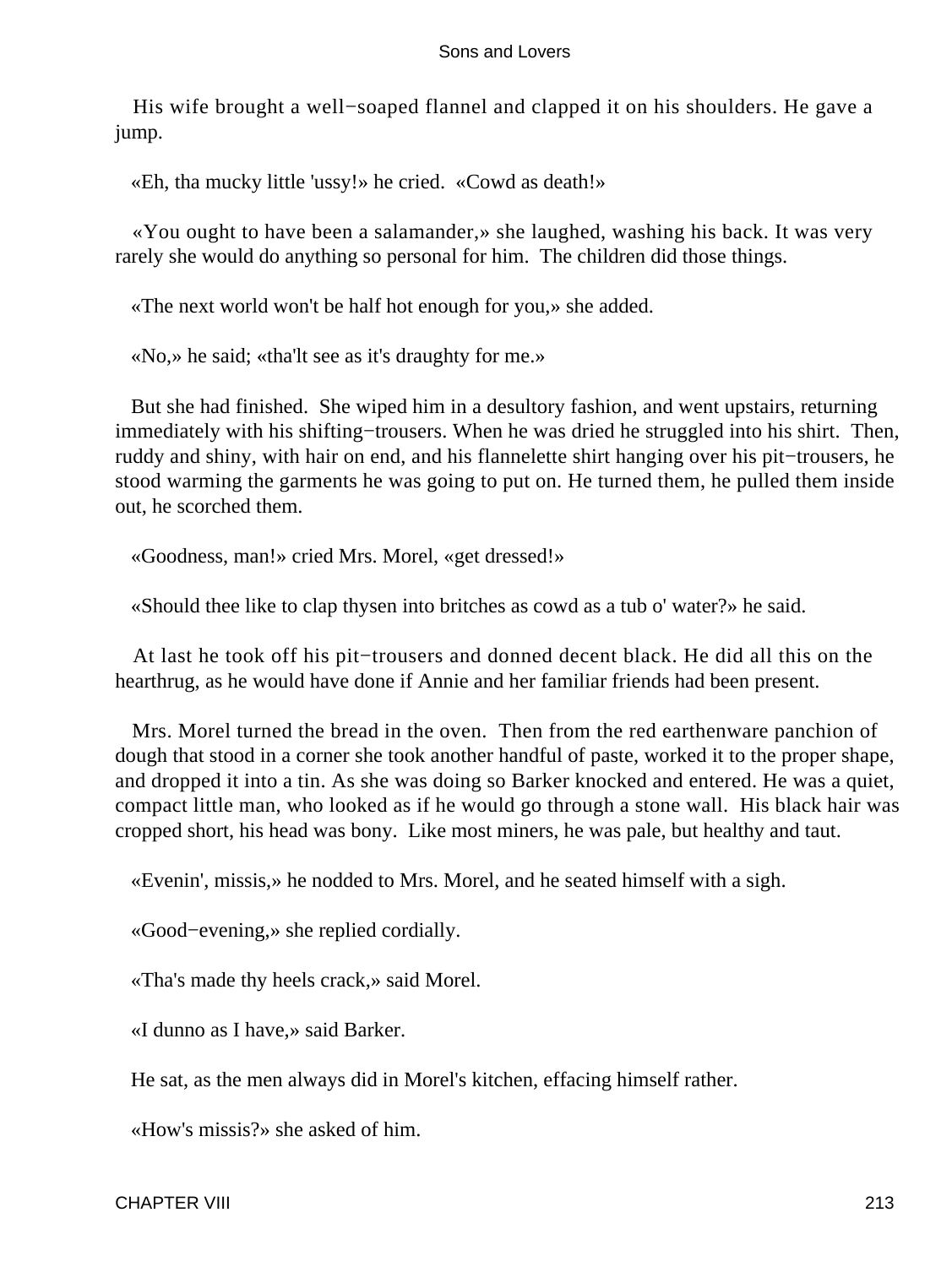He had told her some time back:

«We're expectin' us third just now, you see.»

«Well,» he answered, rubbing his head, «she keeps pretty middlin', I think.»

«Let's see – when?» asked Mrs. Morel.

«Well, I shouldn't be surprised any time now.»

«Ah! And she's kept fairly?»

«Yes, tidy.»

«That's a blessing, for she's none too strong.»

«No. An' I've done another silly trick.»

«What's that?»

Mrs. Morel knew Barker wouldn't do anything very silly.

«I'm come be−out th' market−bag.»

«You can have mine.»

«Nay, you'll be wantin' that yourself.»

«I shan't. I take a string bag always.»

 She saw the determined little collier buying in the week's groceries and meat on the Friday nights, and she admired him. «Barker's little, but he's ten times the man you are,» she said to her husband.

 Just then Wesson entered. He was thin, rather frail−looking, with a boyish ingenuousness and a slightly foolish smile, despite his seven children. But his wife was a passionate woman.

«I see you've kested me,» he said, smiling rather vapidly.

«Yes,» replied Barker.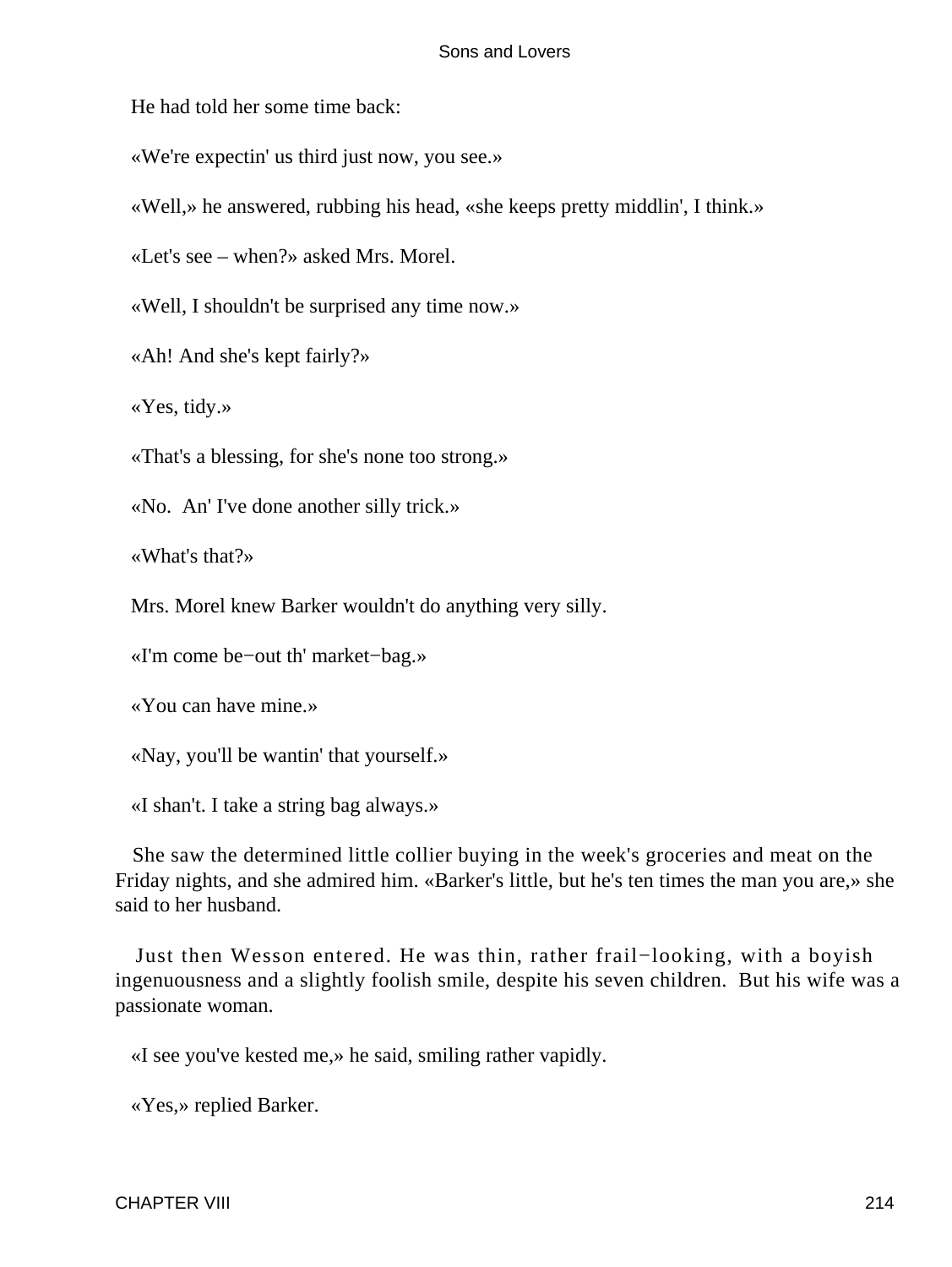The newcomer took off his cap and his big woollen muffler. His nose was pointed and red.

«I'm afraid you're cold, Mr. Wesson,» said Mrs. Morel.

«It's a bit nippy,» he replied.

«Then come to the fire.»

«Nay, I s'll do where I am.»

 Both colliers sat away back. They could not be induced to come on to the hearth. The hearth is sacred to the family.

«Go thy ways i' th' armchair,» cried Morel cheerily.

«Nay, thank yer; I'm very nicely here.»

«Yes, come, of course,» insisted Mrs. Morel.

 He rose and went awkwardly. He sat in Morel's armchair awkwardly. It was too great a familiarity. But the fire made him blissfully happy.

«And how's that chest of yours?» demanded Mrs. Morel.

He smiled again, with his blue eyes rather sunny.

«Oh, it's very middlin',» he said.

«Wi' a rattle in it like a kettle−drum,» said Barker shortly.

 «T−t−t−t!» went Mrs. Morel rapidly with her tongue. «Did you have that flannel singlet made?»

«Not yet,» he smiled.

«Then, why didn't you?» she cried.

«It'll come,» he smiled.

«Ah, an' Doomsday!» exclaimed Barker.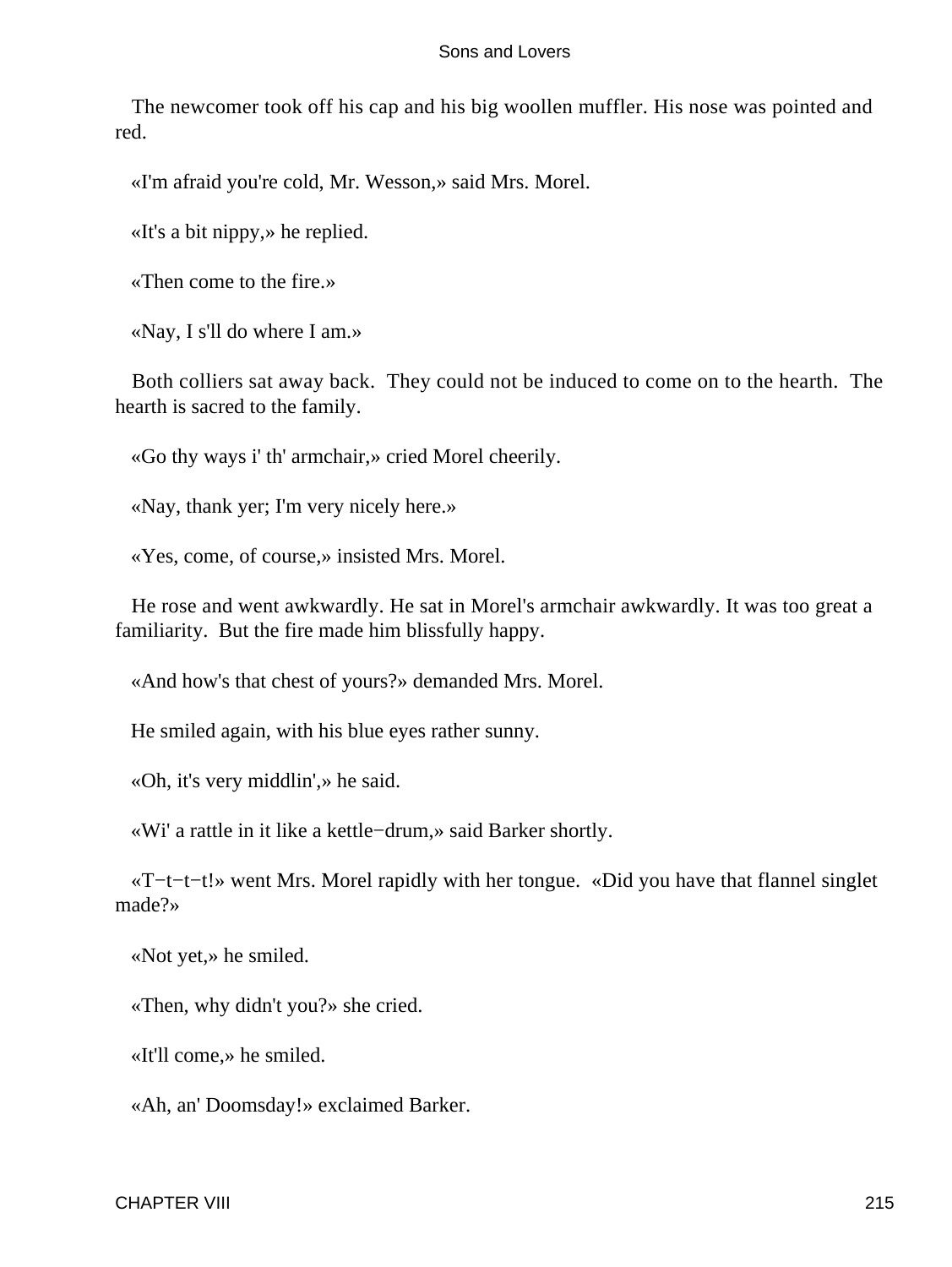Barker and Morel were both impatient of Wesson. But, then, they were both as hard as nails, physically.

When Morel was nearly ready he pushed the bag of money to Paul.

«Count it, boy,» he asked humbly.

 Paul impatiently turned from his books and pencil, tipped the bag upside down on the table. There was a five−pound bag of silver, sovereigns and loose money. He counted quickly, referred to the checks – the written papers giving amount of coal – put the money in order. Then Barker glanced at the checks.

 Mrs. Morel went upstairs, and the three men came to table. Morel, as master of the house, sat in his armchair, with his back to the hot fire. The two butties had cooler seats. None of them counted the money.

 «What did we say Simpson's was?» asked Morel; and the butties cavilled for a minute over the dayman's earnings. Then the amount was put aside.

«An' Bill Naylor's?»

This money also was taken from the pack.

 Then, because Wesson lived in one of the company's houses, and his rent had been deducted, Morel and Barker took four−and−six each. And because Morel's coals had come, and the leading was stopped, Barker and Wesson took four shillings each. Then it was plain sailing. Morel gave each of them a sovereign till there were no more sovereigns; each half a crown till there were no more half−crowns; each a shilling till there were no more shillings. If there was anything at the end that wouldn't split, Morel took it and stood drinks.

 Then the three men rose and went. Morel scuttled out of the house before his wife came down. She heard the door close, and descended. She looked hastily at the bread in the oven. Then, glancing on the table, she saw her money lying. Paul had been working all the time. But now he felt his mother counting the week's money, and her wrath rising,

«T−t−t−t−t!» went her tongue.

He frowned. He could not work when she was cross. She counted again.

«A measly twenty−five shillings!» she exclaimed. «How much was the cheque?»

«Ten pounds eleven,» said Paul irritably. He dreaded what was coming.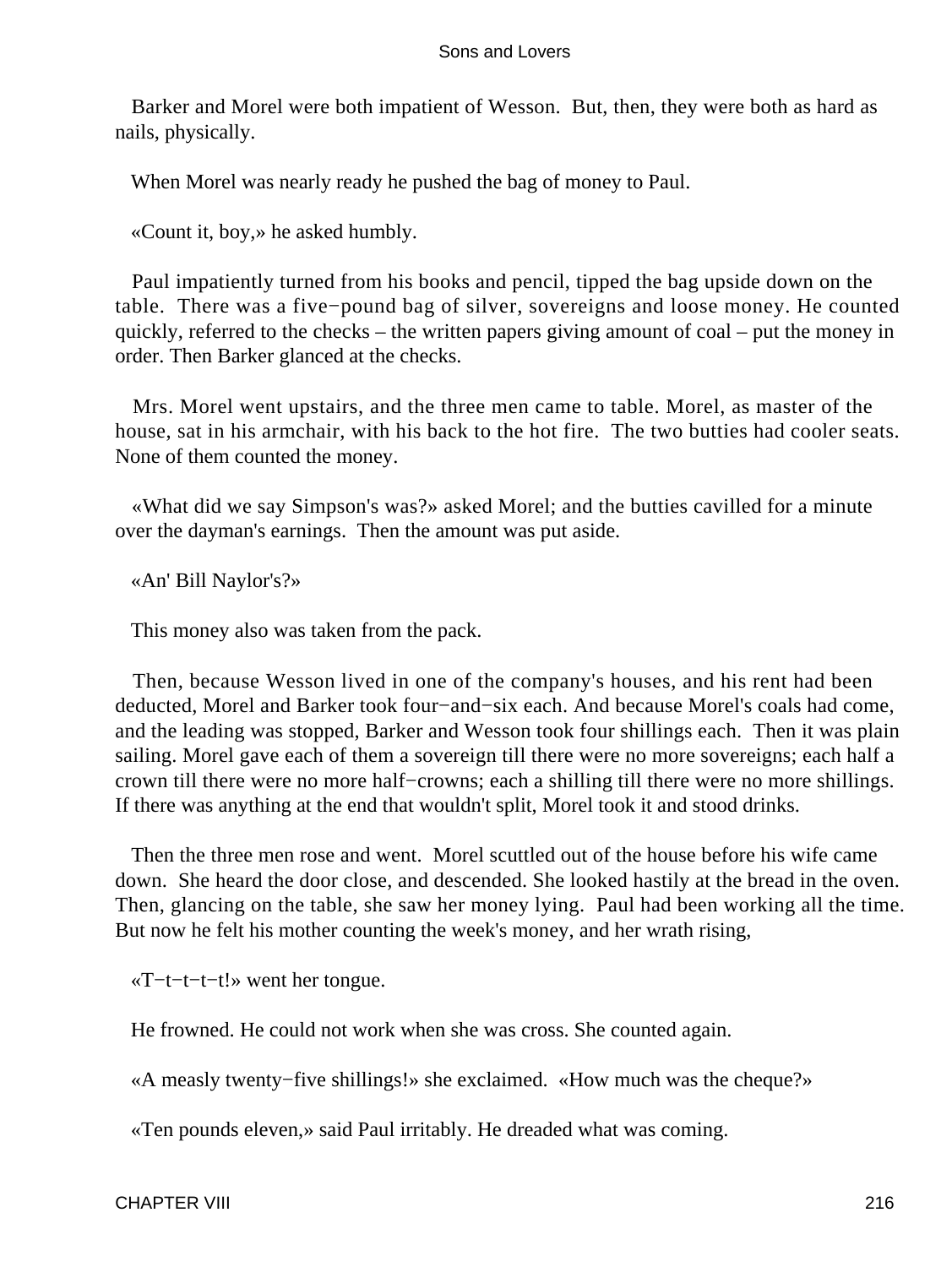«And he gives me a scrattlin' twenty−five, an' his club this week! But I know him. He thinks because YOU'RE earning he needn't keep the house any longer. No, all he has to do with his money is to guttle it. But I'll show him!»

«Oh, mother, don't!» cried Paul.

«Don't what, I should like to know?» she exclaimed.

«Don't carry on again. I can't work.»

She went very quiet.

«Yes, it's all very well,» she said; «but how do you think I'm going to manage?»

«Well, it won't make it any better to whittle about it.»

«I should like to know what you'd do if you had it to put up with.»

«It won't be long. You can have my money. Let him go to hell.»

 He went back to his work, and she tied her bonnet−strings grimly. When she was fretted he could not bear it. But now he began to insist on her recognizing him.

 «The two loaves at the top,» she said, «will be done in twenty minutes. Don't forget them.»

«All right,» he answered; and she went to market.

 He remained alone working. But his usual intense concentration became unsettled. He listened for the yard−gate. At a quarter−past seven came a low knock, and Miriam entered.

«All alone?» she said.

«Yes.»

 As if at home, she took off her tam−o'−shanter and her long coat, hanging them up. It gave him a thrill. This might be their own house, his and hers. Then she came back and peered over his work.

«What is it?» she asked.

«Still design, for decorating stuffs, and for embroidery.»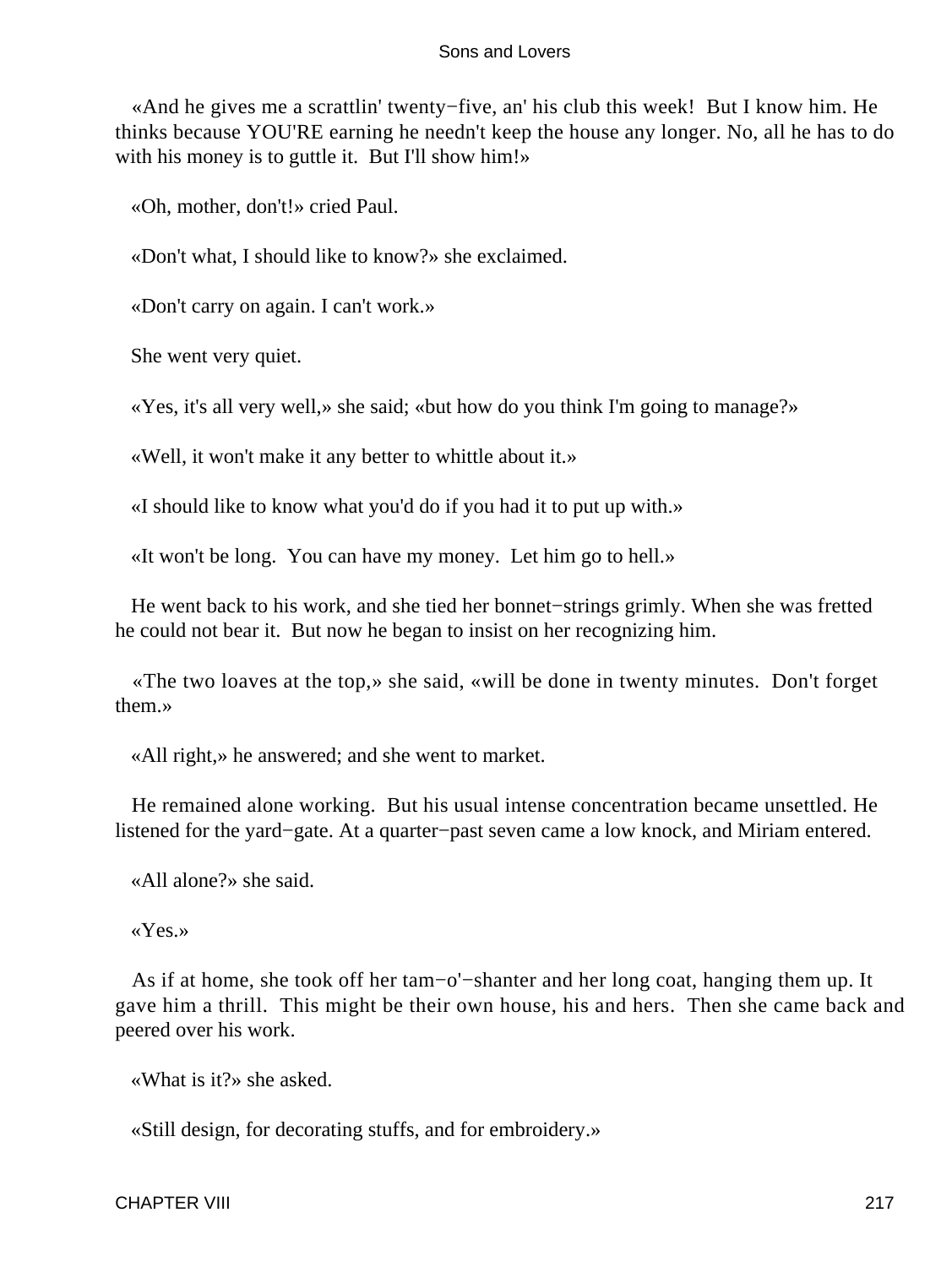She bent short−sightedly over the drawings.

 It irritated him that she peered so into everything that was his, searching him out. He went into the parlour and returned with a bundle of brownish linen. Carefully unfolding it, he spread it on the floor. It proved to be a curtain or portiere, beautifully stencilled with a design on roses.

«Ah, how beautiful!» she cried.

 The spread cloth, with its wonderful reddish roses and dark green stems, all so simple, and somehow so wicked−looking, lay at her feet. She went on her knees before it, her dark curls dropping. He saw her crouched voluptuously before his work, and his heart beat quickly. Suddenly she looked up at him.

«Why does it seem cruel?» she asked.

«What?»

«There seems a feeling of cruelty about it,» she said.

«It's jolly good, whether or not,» he replied, folding up his work with a lover's hands.

She rose slowly, pondering.

«And what will you do with it?» she asked.

«Send it to Liberty's. I did it for my mother, but I think she'd rather have the money.»

 «Yes,» said Miriam. He had spoken with a touch of bitterness, and Miriam sympathised. Money would have been nothing to HER.

 He took the cloth back into the parlour. When he returned he threw to Miriam a smaller piece. It was a cushion−cover with the same design.

«I did that for you,» he said.

 She fingered the work with trembling hands, and did not speak. He became embarrassed.

«By Jove, the bread!» he cried.

 He took the top loaves out, tapped them vigorously. They were done. He put them on the hearth to cool. Then he went to the scullery, wetted his hands, scooped the last white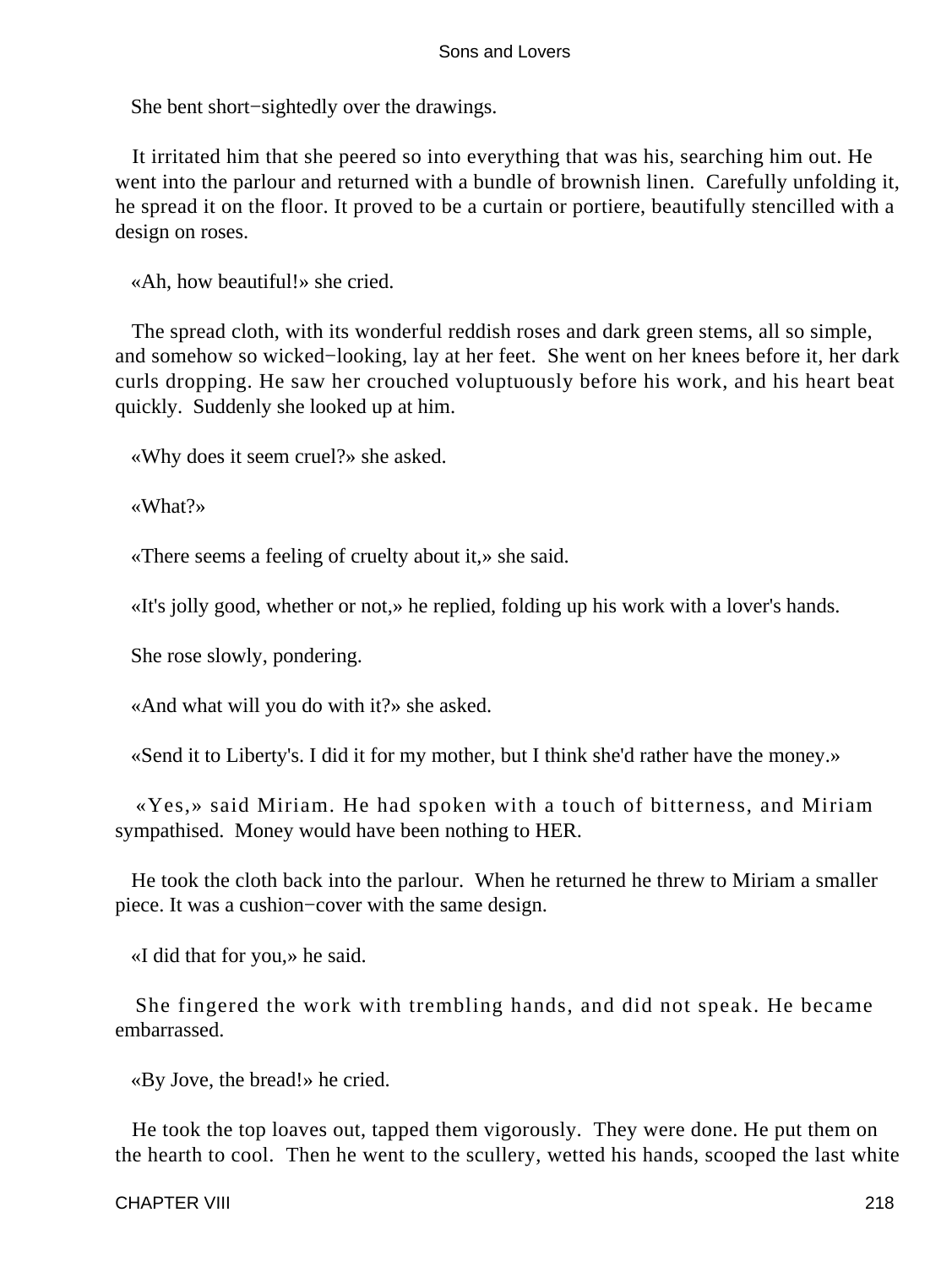dough out of the punchion, and dropped it in a baking−tin. Miriam was still bent over her painted cloth. He stood rubbing the bits of dough from his hands.

«You do like it?» he asked.

 She looked up at him, with her dark eyes one flame of love. He laughed uncomfortably. Then he began to talk about the design. There was for him the most intense pleasure in talking about his work to Miriam. All his passion, all his wild blood, went into this intercourse with her, when he talked and conceived his work. She brought forth to him his imaginations. She did not understand, any more than a woman understands when she conceives a child in her womb. But this was life for her and for him.

 While they were talking, a young woman of about twenty−two, small and pale, hollow−eyed, yet with a relentless look about her, entered the room. She was a friend at the Morel's.

«Take your things off,» said Paul.

«No, I'm not stopping.»

 She sat down in the armchair opposite Paul and Miriam, who were on the sofa. Miriam moved a little farther from him. The room was hot, with a scent of new bread. Brown, crisp loaves stood on the hearth.

 «I shouldn't have expected to see you here to−night, Miriam Leivers,» said Beatrice wickedly.

«Why not?» murmured Miriam huskily.

«Why, let's look at your shoes.»

Miriam remained uncomfortably still.

«If tha doesna tha durs'na,» laughed Beatrice.

 Miriam put her feet from under her dress. Her boots had that queer, irresolute, rather pathetic look about them, which showed how self−conscious and self−mistrustful she was. And they were covered with mud.

«Glory! You're a positive muck−heap,» exclaimed Beatrice. «Who cleans your boots?»

«I clean them myself.»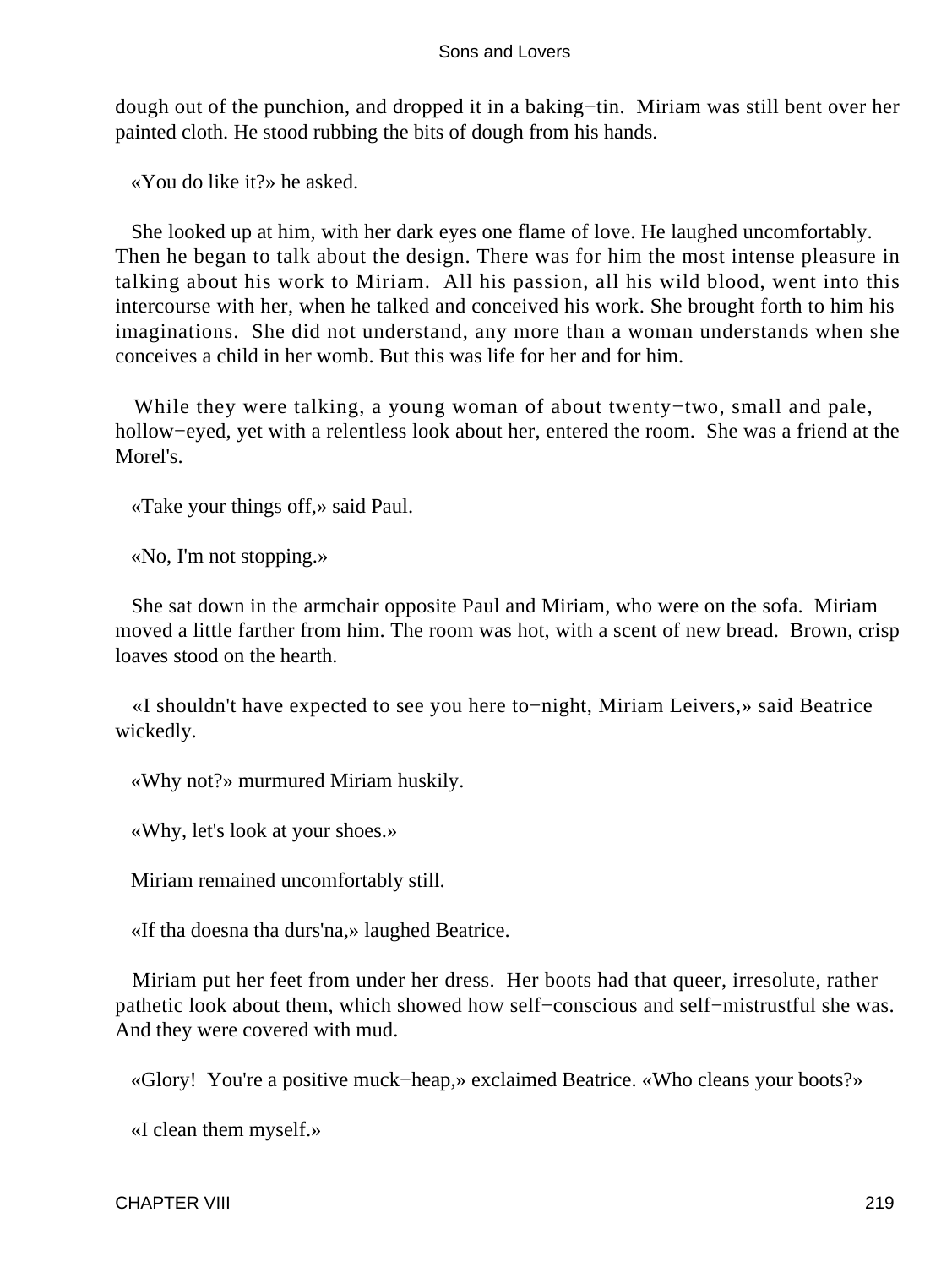«Then you wanted a job,» said Beatrice. «It would ha' taken a lot of men to ha' brought me down here to−night. But love laughs at sludge, doesn't it, 'Postle my duck?»

«Inter alia,» he said.

«Oh, Lord! are you going to spout foreign languages? What does it mean, Miriam?»

There was a fine sarcasm in the last question, but Miriam did not see it.

«'Among other things,' I believe,» she said humbly.

Beatrice put her tongue between her teeth and laughed wickedly.

 «'Among other things,' 'Postle?» she repeated. «Do you mean love laughs at mothers, and fathers, and sisters, and brothers, and men friends, and lady friends, and even at the b'loved himself?»

She affected a great innocence.

«In fact, it's one big smile,» he replied.

 «Up its sleeve, 'Postle Morel – you believe me,» she said; and she went off into another burst of wicked, silent laughter.

 Miriam sat silent, withdrawn into herself. Every one of Paul's friends delighted in taking sides against her, and he left her in the lurch – seemed almost to have a sort of revenge upon her then.

«Are you still at school?» asked Miriam of Beatrice.

«Yes.»

«You've not had your notice, then?»

«I expect it at Easter.»

«Isn't it an awful shame, to turn you off merely because you didn't pass the exam.?»

«I don't know,» said Beatrice coldly.

 «Agatha says you're as good as any teacher anywhere. It seems to me ridiculous. I wonder why you didn't pass.»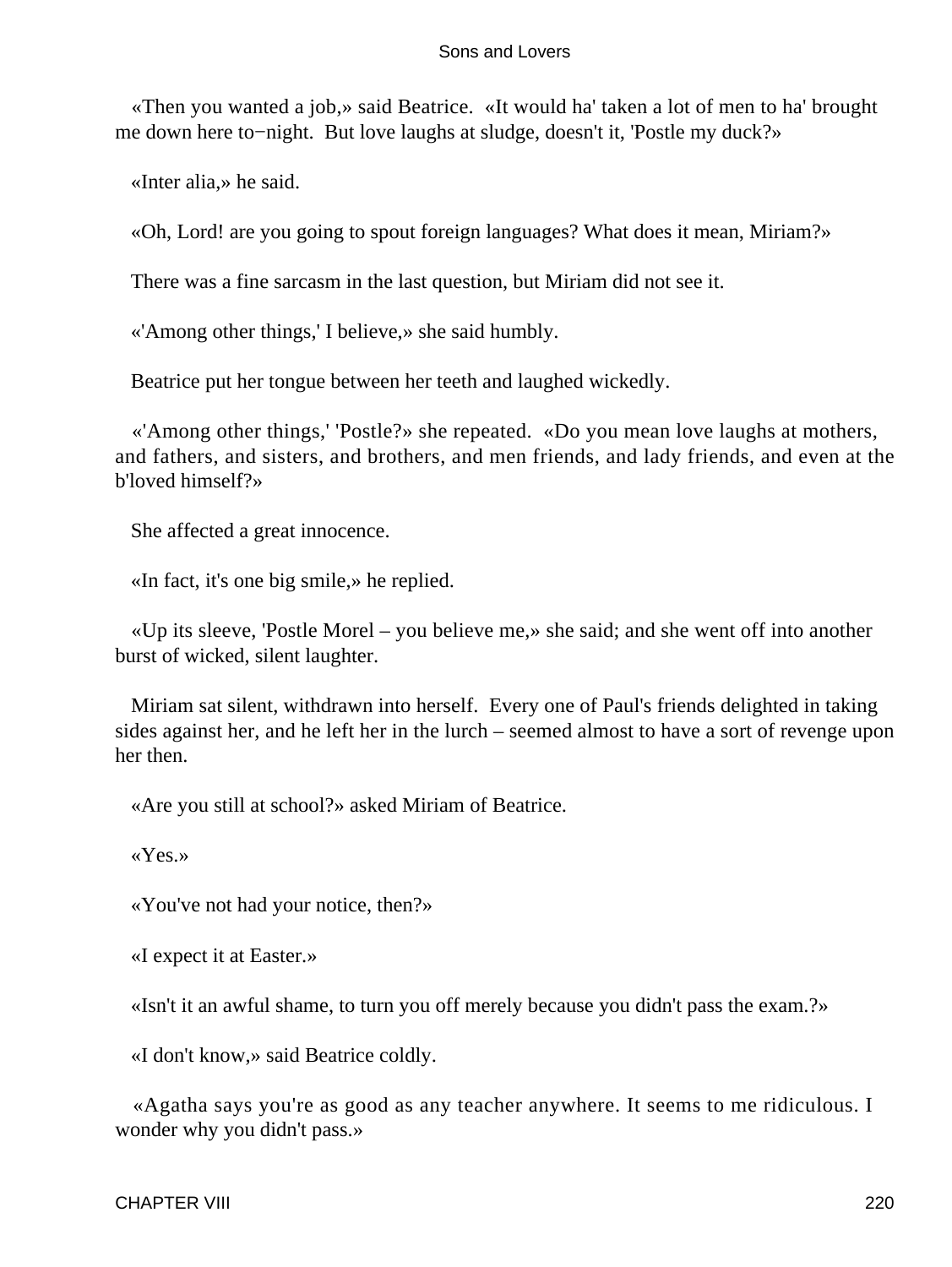«Short of brains, eh, 'Postle?» said Beatrice briefly.

«Only brains to bite with,» replied Paul, laughing.

 «Nuisance!» she cried; and, springing from her seat, she rushed and boxed his ears. She had beautiful small hands. He held her wrists while she wrestled with him. At last she broke free, and seized two handfuls of his thick, dark brown hair, which she shook.

«Beat!» he said, as he pulled his hair straight with his fingers. «I hate you!»

She laughed with glee.

«Mind!» she said. «I want to sit next to you.»

 «I'd as lief be neighbours with a vixen,» he said, nevertheless making place for her between him and Miriam.

 «Did it ruffle his pretty hair, then!» she cried; and, with her hair−comb, she combed him straight. «And his nice little moustache!» she exclaimed. She tilted his head back and combed his young moustache. «It's a wicked moustache, 'Postle,» she said. «It's a red for danger. Have you got any of those cigarettes?»

He pulled his cigarette−case from his pocket. Beatrice looked inside it.

 «And fancy me having Connie's last cig.,» said Beatrice, putting the thing between her teeth. He held a lit match to her, and she puffed daintily.

«Thanks so much, darling,» she said mockingly.

It gave her a wicked delight.

«Don't you think he does it nicely, Miriam?» she asked.

«Oh, very!» said Miriam.

He took a cigarette for himself.

«Light, old boy?» said Beatrice, tilting her cigarette at him.

 He bent forward to her to light his cigarette at hers. She was winking at him as he did so. Miriam saw his eyes trembling with mischief, and his full, almost sensual, mouth quivering. He was not himself, and she could not bear it. As he was now, she had no connection with him; she might as well not have existed. She saw the cigarette dancing on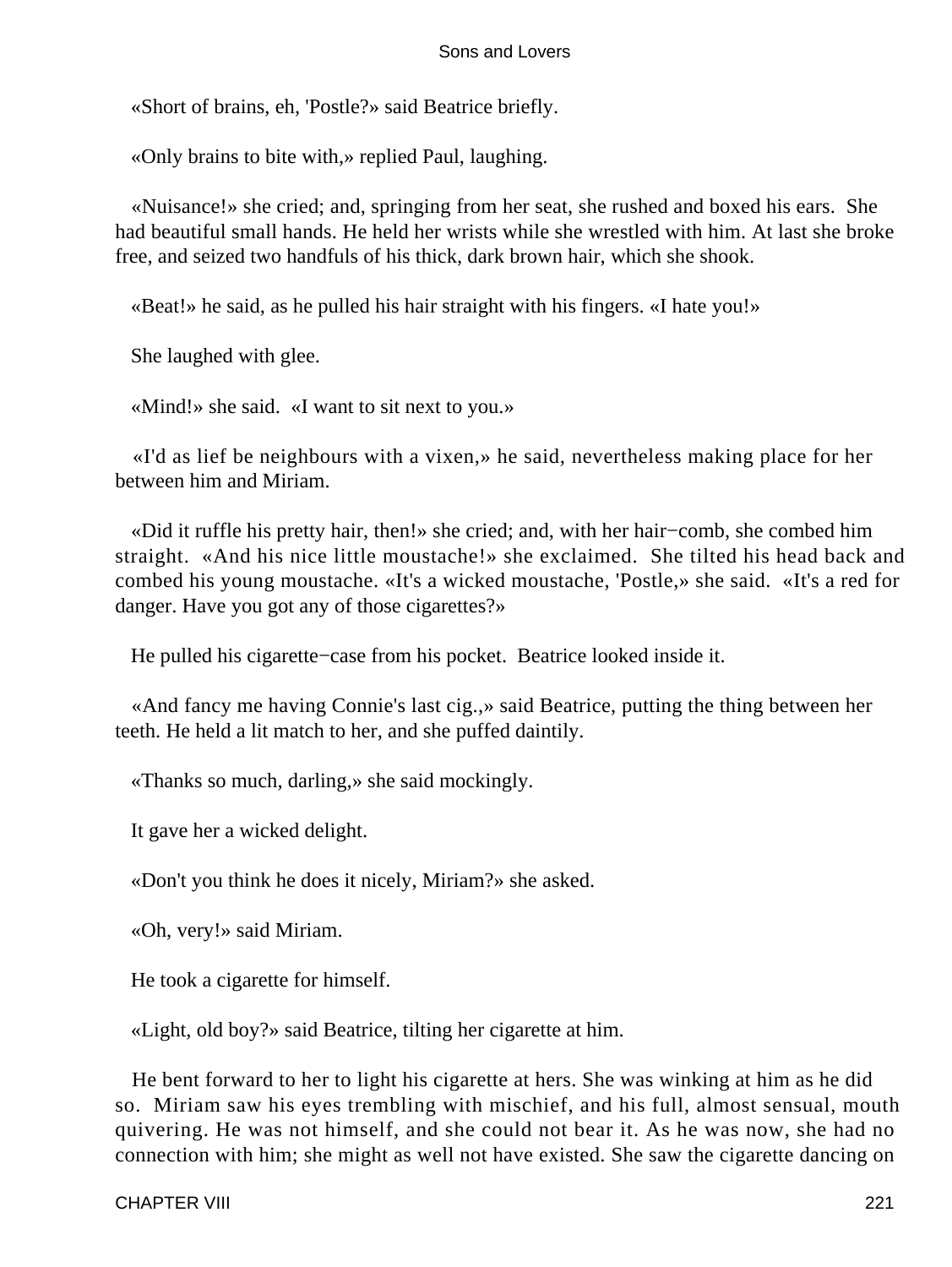his full red lips. She hated his thick hair for being tumbled loose on his forehead.

«Sweet boy!» said Beatrice, tipping up his chin and giving him a little kiss on the cheek.

«I s'll kiss thee back, Beat,» he said.

«Tha wunna!» she giggled, jumping up and going away. «Isn't he shameless, Miriam?»

«Quite,» said Miriam. «By the way, aren't you forgetting the bread?»

«By Jove!» he cried, flinging open the oven door.

Out puffed the bluish smoke and a smell of burned bread.

 «Oh, golly!» cried Beatrice, coming to his side. He crouched before the oven, she peered over his shoulder. «This is what comes of the oblivion of love, my boy.»

 Paul was ruefully removing the loaves. One was burnt black on the hot side; another was hard as a brick.

«Poor mater!» said Paul.

«You want to grate it,» said Beatrice. «Fetch me the nutmeg−grater.»

 She arranged the bread in the oven. He brought the grater, and she grated the bread on to a newspaper on the table. He set the doors open to blow away the smell of burned bread. Beatrice grated away, puffing her cigarette, knocking the charcoal off the poor loaf.

«My word, Miriam! you're in for it this time,» said Beatrice.

«I!» exclaimed Miriam in amazement.

 «You'd better be gone when his mother comes in. I know why King Alfred burned the cakes. Now I see it! 'Postle would fix up a tale about his work making him forget, if he thought it would wash. If that old woman had come in a bit sooner, she'd have boxed the brazen thing's ears who made the oblivion, instead of poor Alfred's.»

 She giggled as she scraped the loaf. Even Miriam laughed in spite of herself. Paul mended the fire ruefully.

The garden gate was heard to bang.

«Quick!» cried Beatrice, giving Paul the scraped loaf. «Wrap it up in a damp towel.»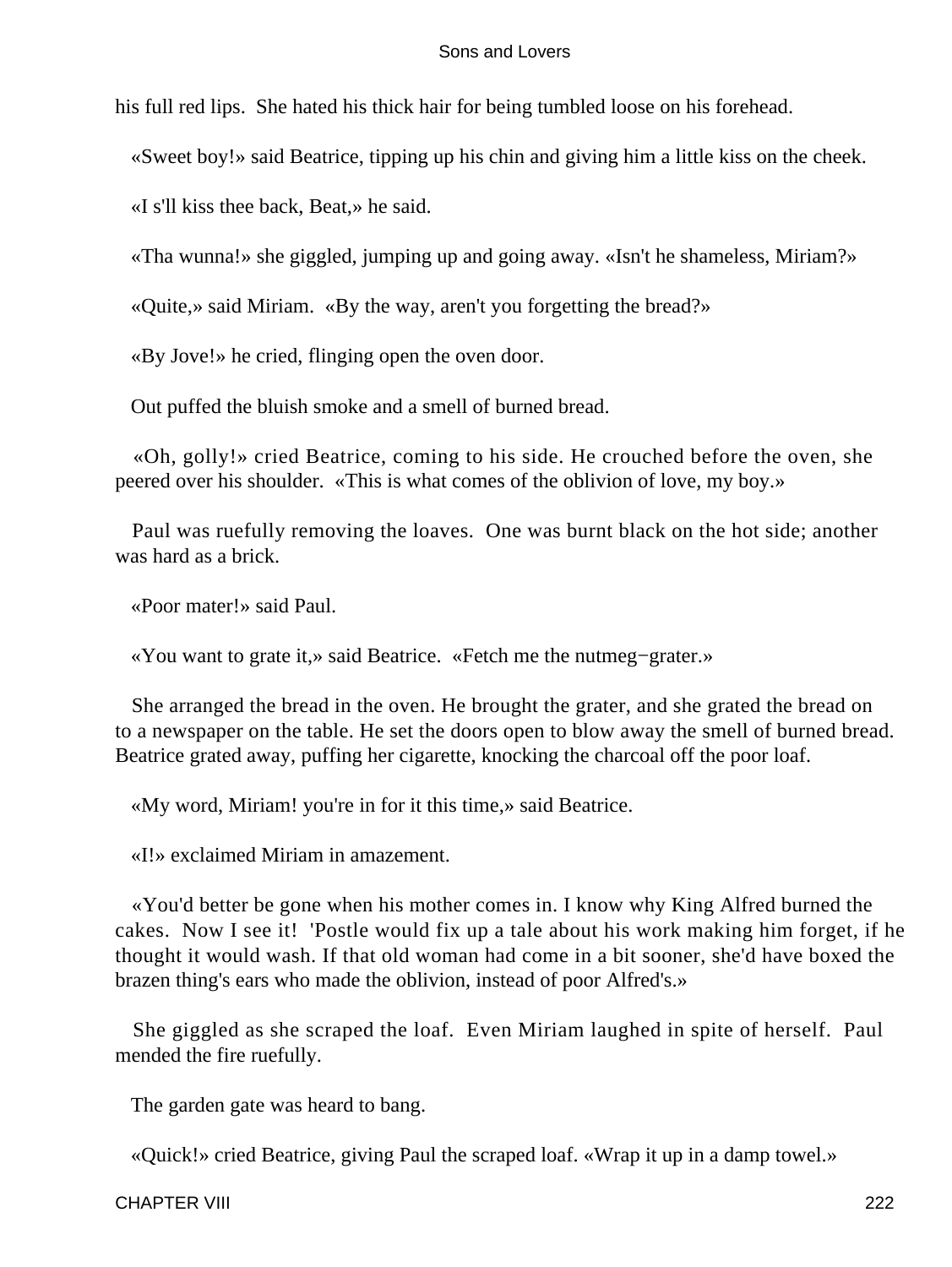Paul disappeared into the scullery. Beatrice hastily blew her scrapings into the fire, and sat down innocently. Annie came bursting in. She was an abrupt, quite smart young woman. She blinked in the strong light.

«Smell of burning!» she exclaimed.

«It's the cigarettes,» replied Beatrice demurely.

«Where's Paul?»

Leonard had followed Annie. He had a long comic face and blue eyes, very sad.

 «I suppose he's left you to settle it between you,» he said. He nodded sympathetically to Miriam, and became gently sarcastic to Beatrice.

«No,» said Beatrice, «he's gone off with number nine.»

«I just met number five inquiring for him,» said Leonard.

«Yes – we're going to share him up like Solomon's baby,» said Beatrice.

Annie laughed.

«Oh, ay,» said Leonard. «And which bit should you have?»

«I don't know,» said Beatrice. «I'll let all the others pick first.»

«An' you'd have the leavings, like?» said Leonard, twisting up a comic face.

Annie was looking in the oven. Miriam sat ignored. Paul entered.

«This bread's a fine sight, our Paul,» said Annie.

«Then you should stop an' look after it,» said Paul.

«You mean YOU should do what you're reckoning to do,» replied Annie.

«He should, shouldn't he!» cried Beatrice.

«I s'd think he'd got plenty on hand,» said Leonard.

«You had a nasty walk, didn't you, Miriam?» said Annie.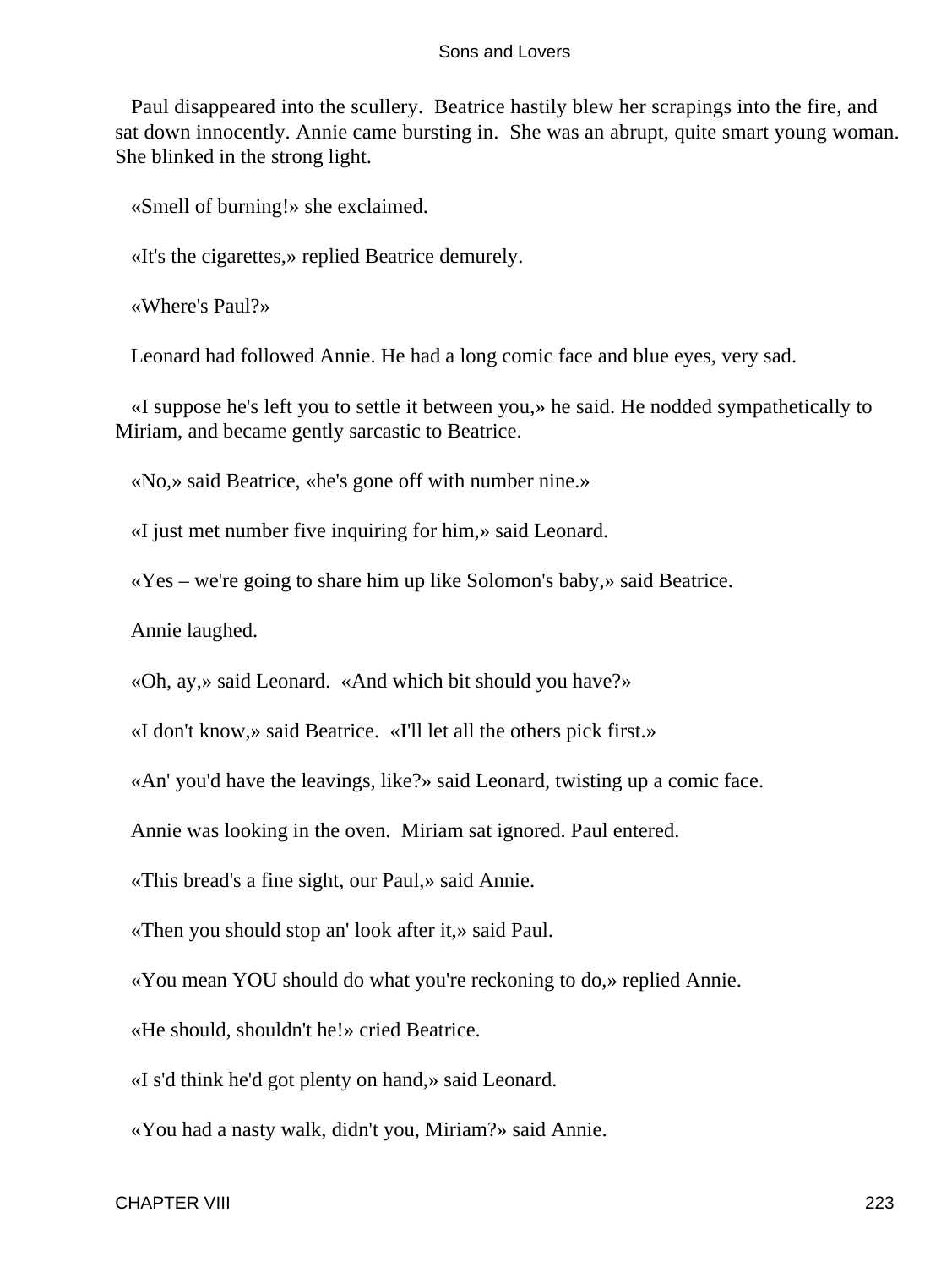«Yes – but I'd been in all week –  $-\infty$ 

«And you wanted a bit of a change, like,» insinuated Leonard kindly.

 «Well, you can't be stuck in the house for ever,» Annie agreed. She was quite amiable. Beatrice pulled on her coat, and went out with Leonard and Annie. She would meet her own boy.

 «Don't forget that bread, our Paul,» cried Annie. «Good−night, Miriam. I don't think it will rain.»

 When they had all gone, Paul fetched the swathed loaf, unwrapped it, and surveyed it sadly.

«It's a mess!» he said.

«But,» answered Miriam impatiently, «what is it, after all – twopence, ha'penny.»

 «Yes, but – it's the mater's precious baking, and she'll take it to heart. However, it's no good bothering.»

 He took the loaf back into the scullery. There was a little distance between him and Miriam. He stood balanced opposite her for some moments considering, thinking of his behaviour with Beatrice. He felt guilty inside himself, and yet glad. For some inscrutable reason it served Miriam right. He was not going to repent. She wondered what he was thinking of as he stood suspended. His thick hair was tumbled over his forehead. Why might she not push it back for him, and remove the marks of Beatrice's comb? Why might she not press his body with her two hands. It looked so firm, and every whit living. And he would let other girls, why not her?

 Suddenly he started into life. It made her quiver almost with terror as he quickly pushed the hair off his forehead and came towards her.

«Half−past eight!» he said. «We'd better buck up. Where's your French?»

 Miriam shyly and rather bitterly produced her exercise−book. Every week she wrote for him a sort of diary of her inner life, in her own French. He had found this was the only way to get her to do compositions. And her diary was mostly a love−letter. He would read it now; she felt as if her soul's history were going to be desecrated by him in his present mood. He sat beside her. She watched his hand, firm and warm, rigorously scoring her work. He was reading only the French, ignoring her soul that was there. But gradually his hand forgot its work. He read in silence, motionless. She quivered.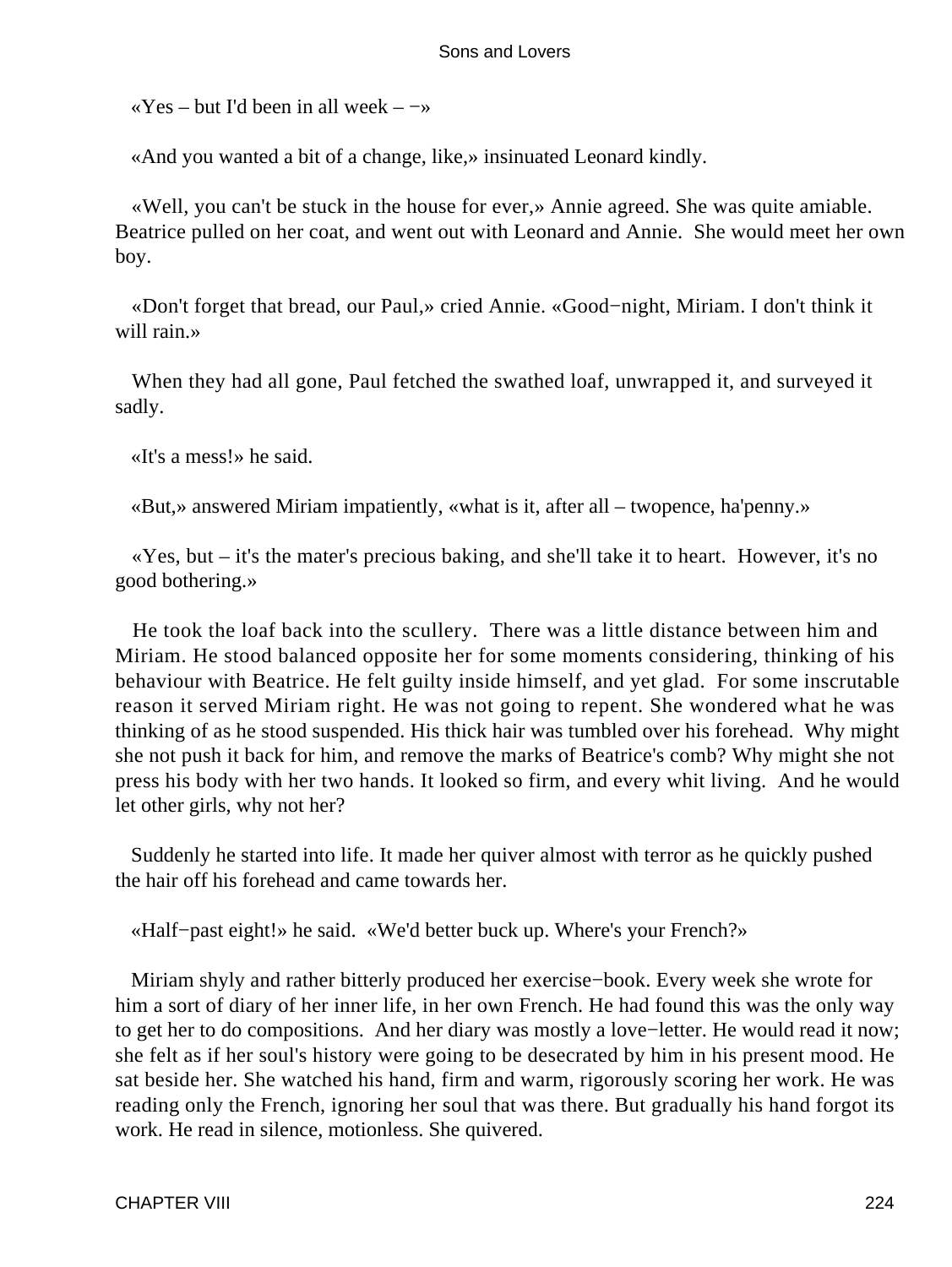«'Ce matin les oiseaux m'ont eveille,'» he read. «'Il faisait encore un crepuscule. Mais la petite fenetre de ma chambre etait bleme, et puis, jaune, et tous les oiseaux du bois eclaterent dans un chanson vif et resonnant. Toute l'aube tressaillit. J'avais reve de vous. Est−ce que vous voyez aussi l'aube? Les oiseaux m'eveillent presque tous les matins, et toujours il y a quelque chose de terreur dans le cri des grives. Il est si clair – −'»

 Miriam sat tremulous, half ashamed. He remained quite still, trying to understand. He only knew she loved him. He was afraid of her love for him. It was too good for him, and he was inadequate. His own love was at fault, not hers. Ashamed, he corrected her work, humbly writing above her words.

 «Look,» he said quietly, «the past participle conjugated with avoir agrees with the direct object when it precedes.»

 She bent forward, trying to see and to understand. Her free, fine curls tickled his face. He started as if they had been red hot, shuddering. He saw her peering forward at the page, her red lips parted piteously, the black hair springing in fine strands across her tawny, ruddy cheek. She was coloured like a pomegranate for richness. His breath came short as he watched her. Suddenly she looked up at him. Her dark eyes were naked with their love, afraid, and yearning. His eyes, too, were dark, and they hurt her. They seemed to master her. She lost all her self−control, was exposed in fear. And he knew, before he could kiss her, he must drive something out of himself. And a touch of hate for her crept back again into his heart. He returned to her exercise.

 Suddenly he flung down the pencil, and was at the oven in a leap, turning the bread. For Miriam he was too quick. She started violently, and it hurt her with real pain. Even the way he crouched before the oven hurt her. There seemed to be something cruel in it, something cruel in the swift way he pitched the bread out of the tins, caught it up again. If only he had been gentle in his movements she would have felt so rich and warm. As it was, she was hurt.

He returned and finished the exercise.

«You've done well this week,» he said.

She saw he was flattered by her diary. It did not repay her entirely.

«You really do blossom out sometimes,» he said. «You ought to write poetry.»

She lifted her head with joy, then she shook it mistrustfully.

«I don't trust myself,» she said.

«You should try!»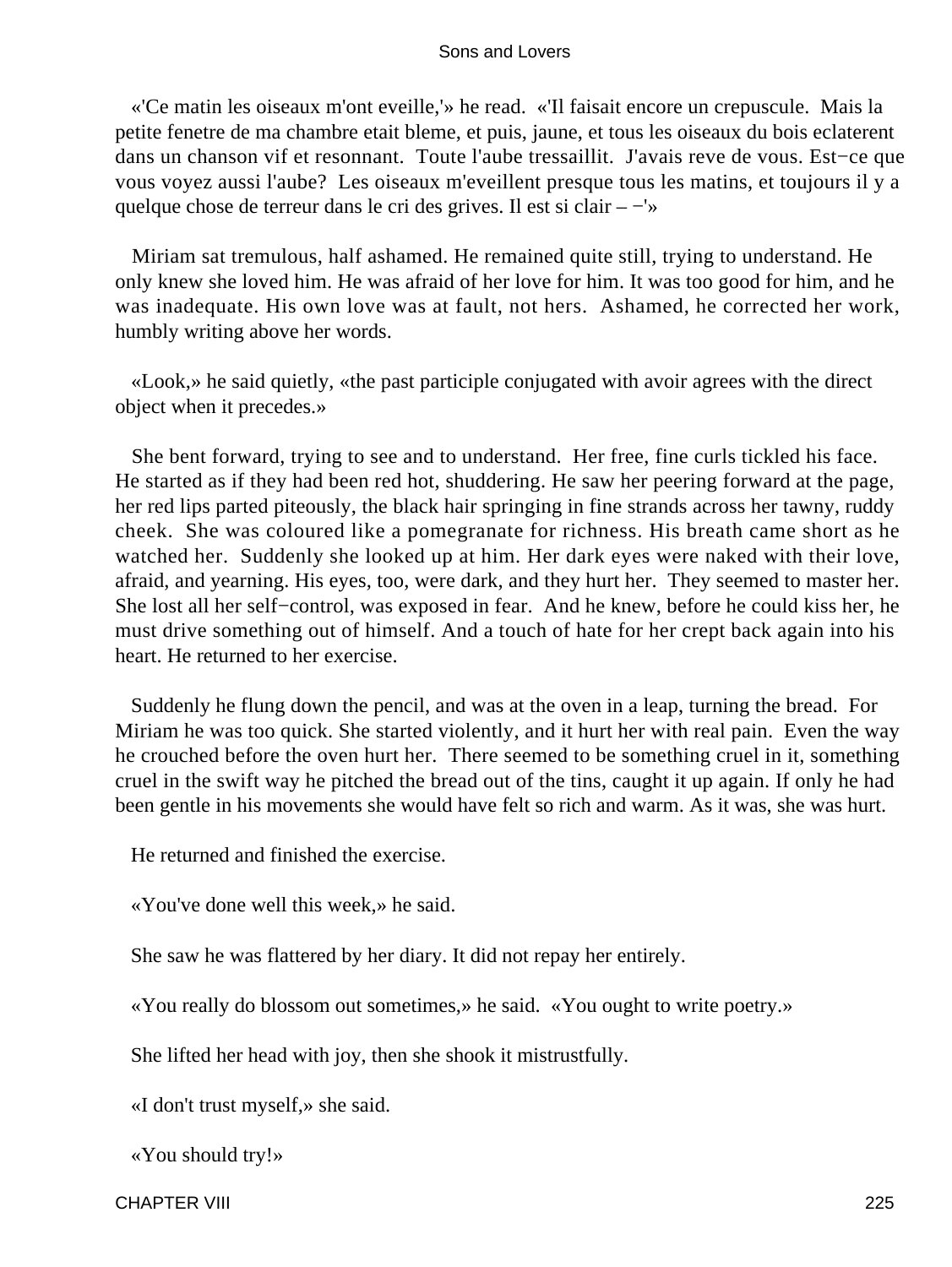Again she shook her head.

«Shall we read, or is it too late?» he asked.

«It is late – but we can read just a little,» she pleaded.

 She was really getting now the food for her life during the next week. He made her copy Baudelaire's «Le Balcon». Then he read it for her. His voice was soft and caressing, but growing almost brutal. He had a way of lifting his lips and showing his teeth, passionately and bitterly, when he was much moved. This he did now. It made Miriam feel as if he were trampling on her. She dared not look at him, but sat with her head bowed. She could not understand why he got into such a tumult and fury. It made her wretched. She did not like Baudelaire, on the whole – nor Verlaine.

«Behold her singing in the field Yon solitary highland lass.»

That nourished her heart. So did «Fair Ines». And –

«It was a beauteous evening, calm and pure, And breathing holy quiet like a nun.»

These were like herself. And there was he, saying in his throat bitterly:

«Tu te rappelleras la beaute des caresses.»

 The poem was finished; he took the bread out of the oven, arranging the burnt loaves at the bottom of the panchion, the good ones at the top. The desiccated loaf remained swathed up in the scullery.

 «Mater needn't know till morning,» he said. «It won't upset her so much then as at night.»

 Miriam looked in the bookcase, saw what postcards and letters he had received, saw what books were there. She took one that had interested him. Then he turned down the gas and they set off. He did not trouble to lock the door.

 He was not home again until a quarter to eleven. His mother was seated in the rocking−chair. Annie, with a rope of hair hanging down her back, remained sitting on a low stool before the fire, her elbows on her knees, gloomily. On the table stood the offending loaf unswathed. Paul entered rather breathless. No one spoke. His mother was reading the little local newspaper. He took off his coat, and went to sit down on the sofa. His mother moved curtly aside to let him pass. No one spoke. He was very uncomfortable. For some minutes he sat pretending to read a piece of paper he found on the table. Then – −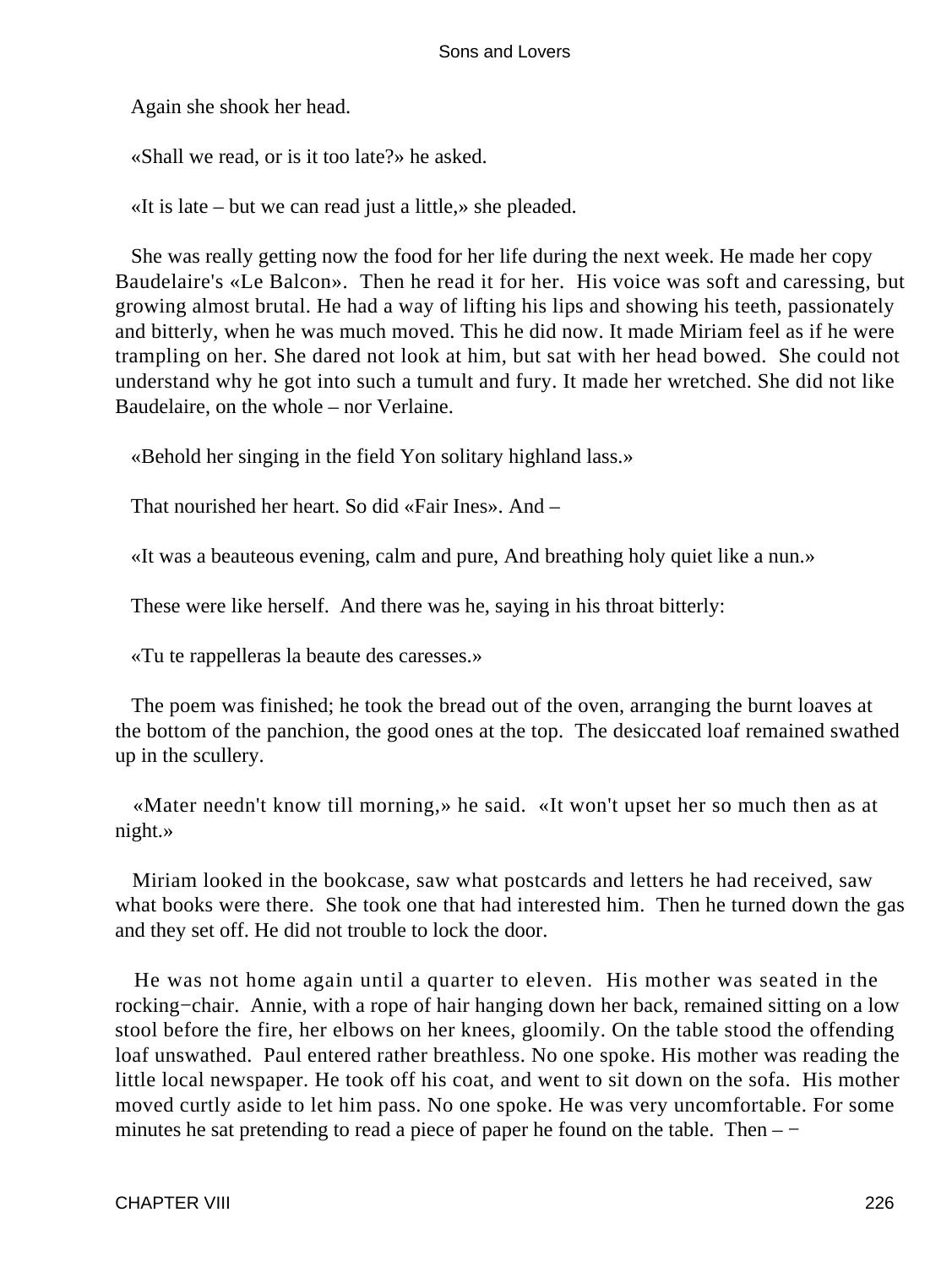«I forgot that bread, mother,» he said.

There was no answer from either woman.

«Well,» he said, «it's only twopence ha'penny. I can pay you for that.»

 Being angry, he put three pennies on the table and slid them towards his mother. She turned away her head. Her mouth was shut tightly.

«Yes,» said Annie, «you don't know how badly my mother is!»

The girl sat staring glumly into the fire.

«Why is she badly?» asked Paul, in his overbearing way.

«Well!» said Annie. «She could scarcely get home.»

He looked closely at his mother. She looked ill.

 «WHY could you scarcely get home?» he asked her, still sharply. She would not answer.

 «I found her as white as a sheet sitting here,» said Annie, with a suggestion of tears in her voice.

«Well, WHY?» insisted Paul. His brows were knitting, his eyes dilating passionately.

 «It was enough to upset anybody,» said Mrs. Morel, «hugging those parcels – meat, and green−groceries, and a pair of curtains – −»

«Well, why DID you hug them; you needn't have done.»

«Then who would?»

«Let Annie fetch the meat.»

 «Yes, and **I WOULD** fetch the meat, but how was I to know. You were off with Miriam, instead of being in when my mother came.»

«And what was the matter with you?» asked Paul of his mother.

«I suppose it's my heart,» she replied. Certainly she looked bluish round the mouth.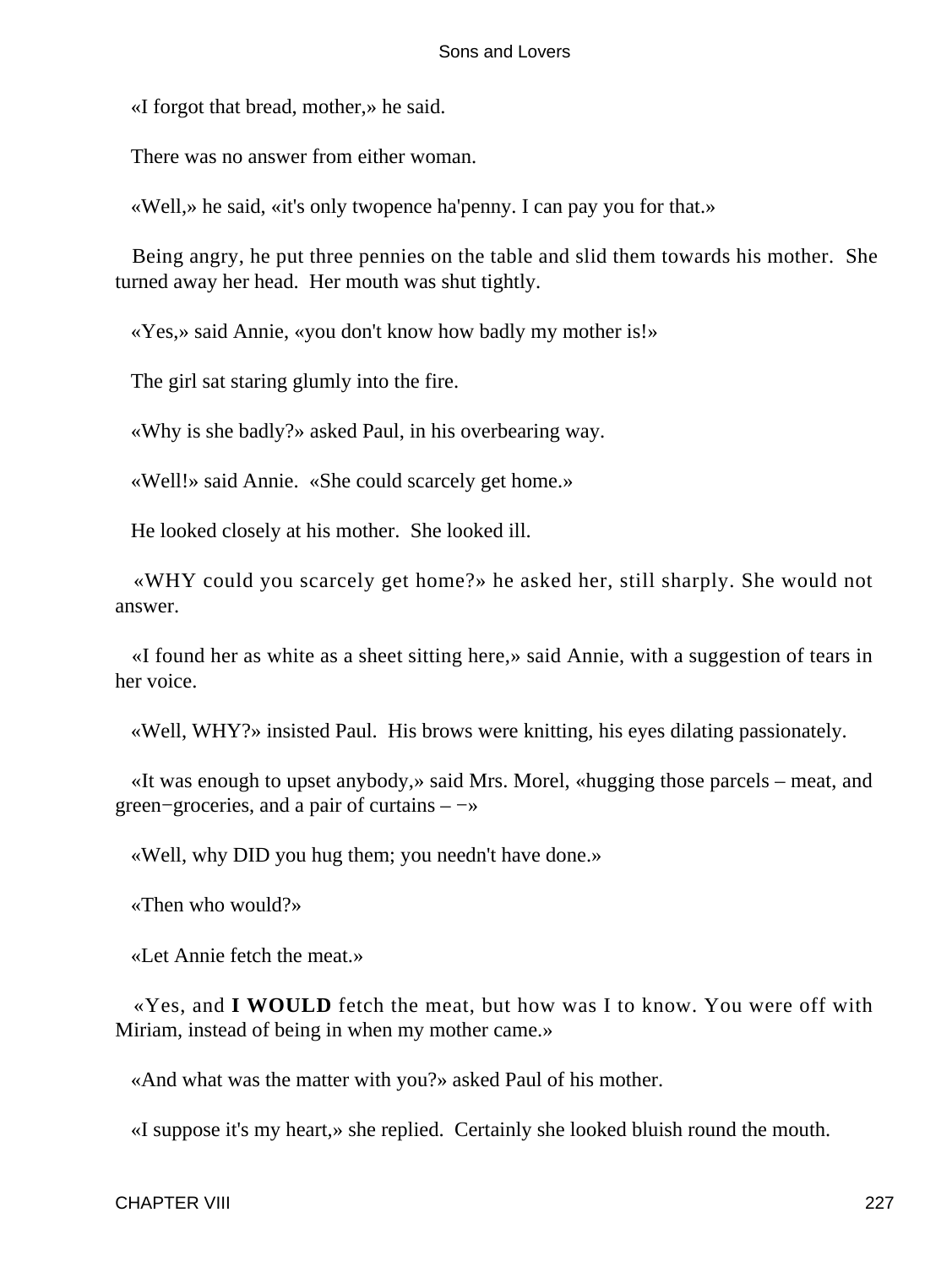«And have you felt it before?»

«Yes – often enough.»

«Then why haven't you told me? – and why haven't you seen a doctor?»

Mrs. Morel shifted in her chair, angry with him for his hectoring.

«You'd never notice anything,» said Annie. «You're too eager to be off with Miriam.»

«Oh, am I – and any worse than you with Leonard?»

«I was in at a quarter to ten.»

There was silence in the room for a time.

 «I should have thought,» said Mrs. Morel bitterly, «that she wouldn't have occupied you so entirely as to burn a whole ovenful of bread.»

«Beatrice was here as well as she.»

«Very likely. But we know why the bread is spoilt.»

«Why?» he flashed.

«Because you were engrossed with Miriam,» replied Mrs. Morel hotly.

«Oh, very well – then it was NOT!» he replied angrily.

 He was distressed and wretched. Seizing a paper, he began to read. Annie, her blouse unfastened, her long ropes of hair twisted into a plait, went up to bed, bidding him a very curt good−night.

 Paul sat pretending to read. He knew his mother wanted to upbraid him. He also wanted to know what had made her ill, for he was troubled. So, instead of running away to bed, as he would have liked to do, he sat and waited. There was a tense silence. The clock ticked loudly.

 «You'd better go to bed before your father comes in,» said the mother harshly. «And if you're going to have anything to eat, you'd better get it.»

«I don't want anything.»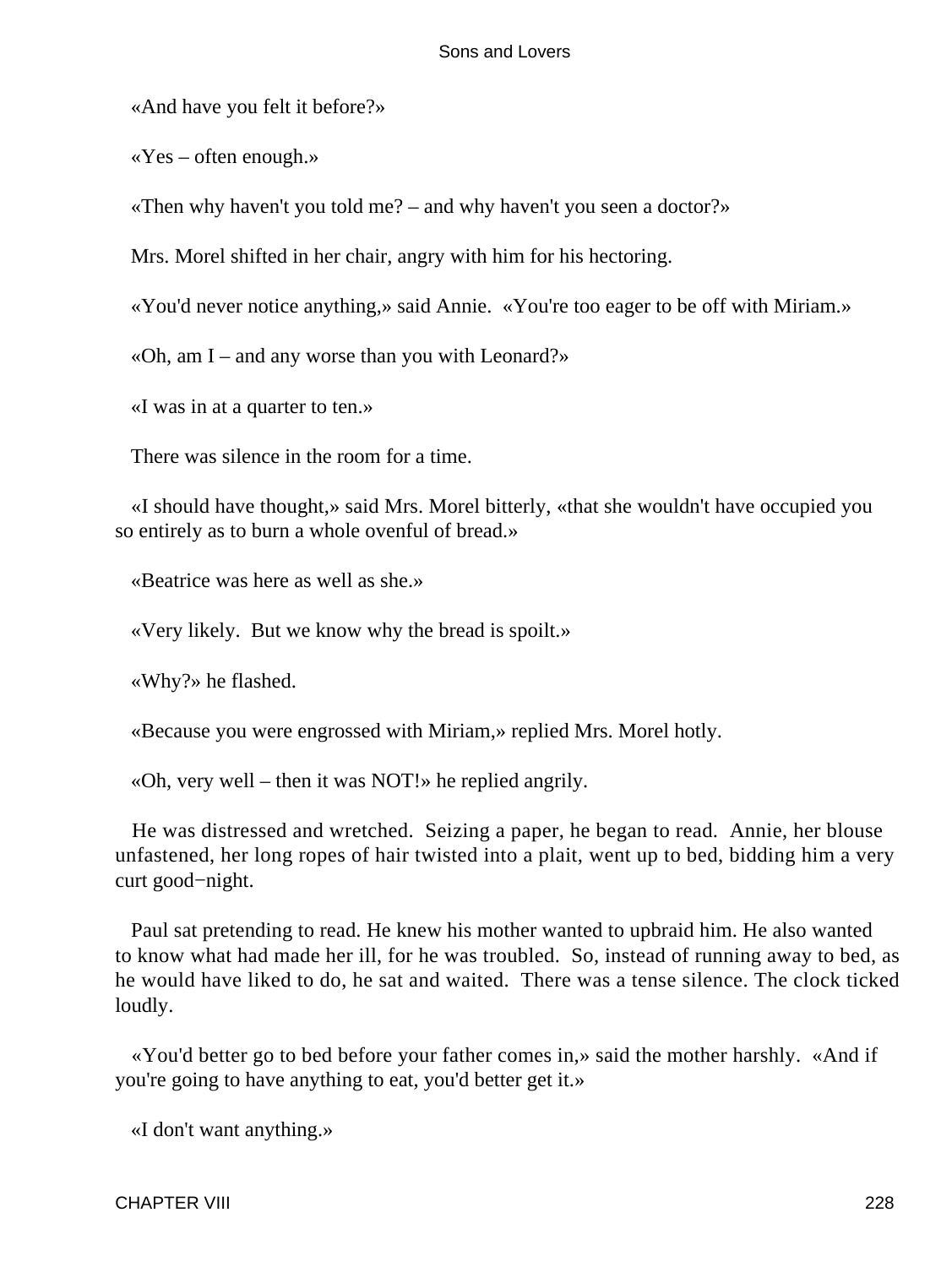It was his mother's custom to bring him some trifle for supper on Friday night, the night of luxury for the colliers. He was too angry to go and find it in the pantry this night. This insulted her.

 «If **I WANTED** you to go to Selby on Friday night, I can imagine the scene,» said Mrs. Morel. «But you're never too tired to go if SHE will come for you. Nay, you neither want to eat nor drink then.»

«I can't let her go alone.»

«Can't you? And why does she come?»

«Not because I ask her.»

«She doesn't come without you want her –  $\rightarrow$ 

«Well, what if **I DO** want her – −» he replied.

 «Why, nothing, if it was sensible or reasonable. But to go trapseing up there miles and miles in the mud, coming home at midnight, and got to go to Nottingham in the morning – −»

«If I hadn't, you'd be just the same.»

 «Yes, I should, because there's no sense in it. Is she so fascinating that you must follow her all that way?» Mrs. Morel was bitterly sarcastic. She sat still, with averted face, stroking with a rhythmic, jerked movement, the black sateen of her apron. It was a movement that hurt Paul to see.

«I do like her.» he said, «but –  $-\infty$ 

 «LIKE her!» said Mrs. Morel, in the same biting tones. «It seems to me you like nothing and nobody else. There's neither Annie, nor me, nor anyone now for you.»

«What nonsense, mother – you know I don't love her  $-I - I$  tell you I DON'T love her – she doesn't even walk with my arm, because I don't want her to.»

«Then why do you fly to her so often?»

«I DO like to talk to her – I never said I didn't. But I DON'T love her.»

«Is there nobody else to talk to?»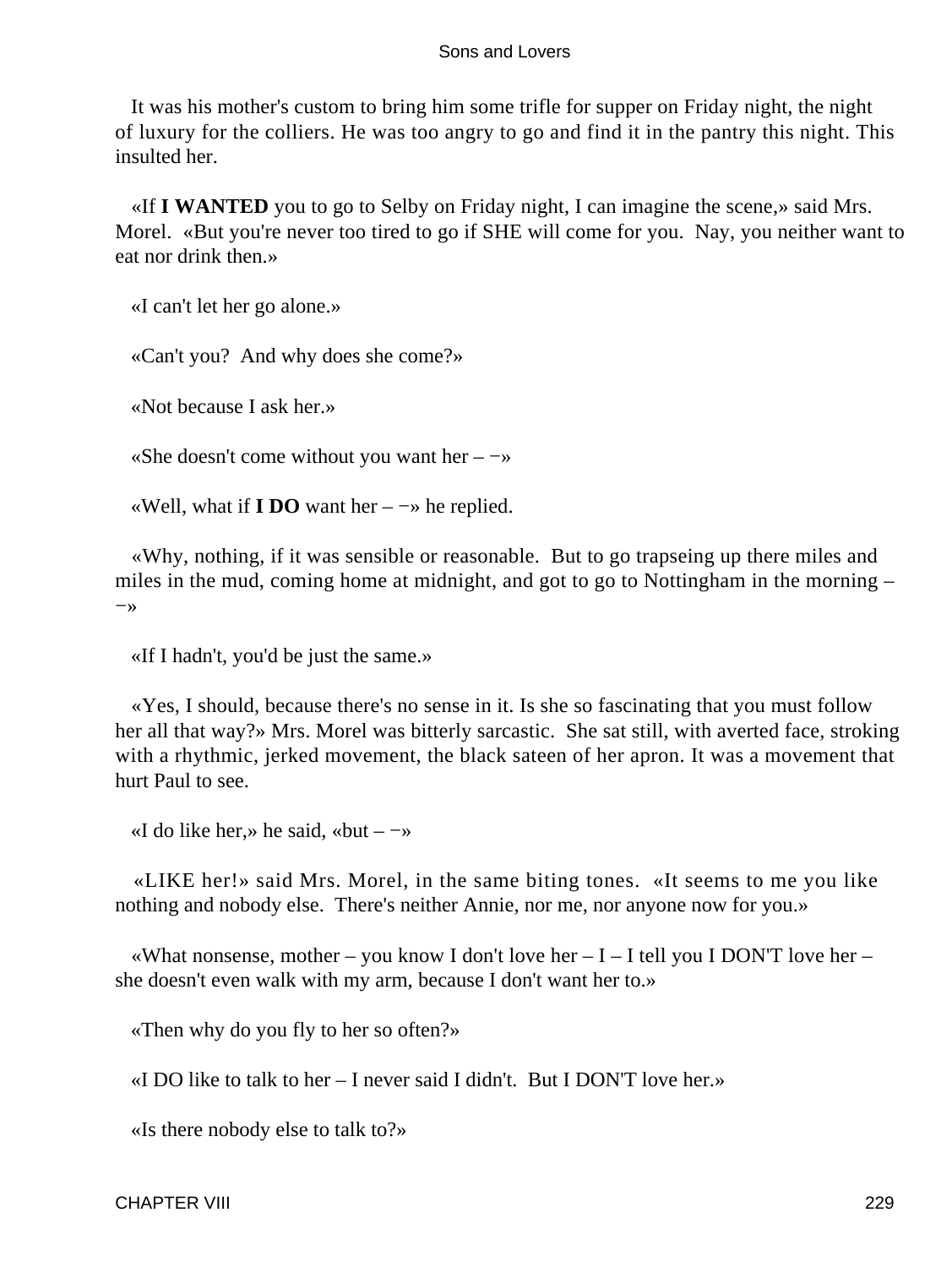«Not about the things we talk of. There's a lot of things that you're not interested in, that  $-\rightarrow$ 

«What things?»

Mrs. Morel was so intense that Paul began to pant.

«Why – painting – and books. YOU don't care about Herbert Spencer.»

«No,» was the sad reply. «And YOU won't at my age.»

«Well, but I do now – and Miriam does – −»

 «And how do you know,» Mrs. Morel flashed defiantly, «that I shouldn't. Do you ever try me!»

 «But you don't, mother, you know you don't care whether a picture's decorative or not; you don't care what **MANNER** it is in.»

 «How do you know I don't care? Do you ever try me? Do you ever talk to me about these things, to try?»

«But it's not that that matters to you, mother, you know t's not.»

 «What is it, then – what is it, then, that matters to me?» she flashed. He knitted his brows with pain.

«You're old, mother, and we're young.»

 He only meant that the interests of HER age were not the interests of his. But he realised the moment he had spoken that he had said the wrong thing.

 $\angle$  Yes, I know it well – I am old. And therefore I may stand aside; I have nothing more to do with you. You only want me to wait on you – the rest is for Miriam.»

 He could not bear it. Instinctively he realised that he was life to her. And, after all, she was the chief thing to him, the only supreme thing.

«You know it isn't, mother, you know it isn't!»

She was moved to pity by his cry.

«It looks a great deal like it,» she said, half putting aside her despair.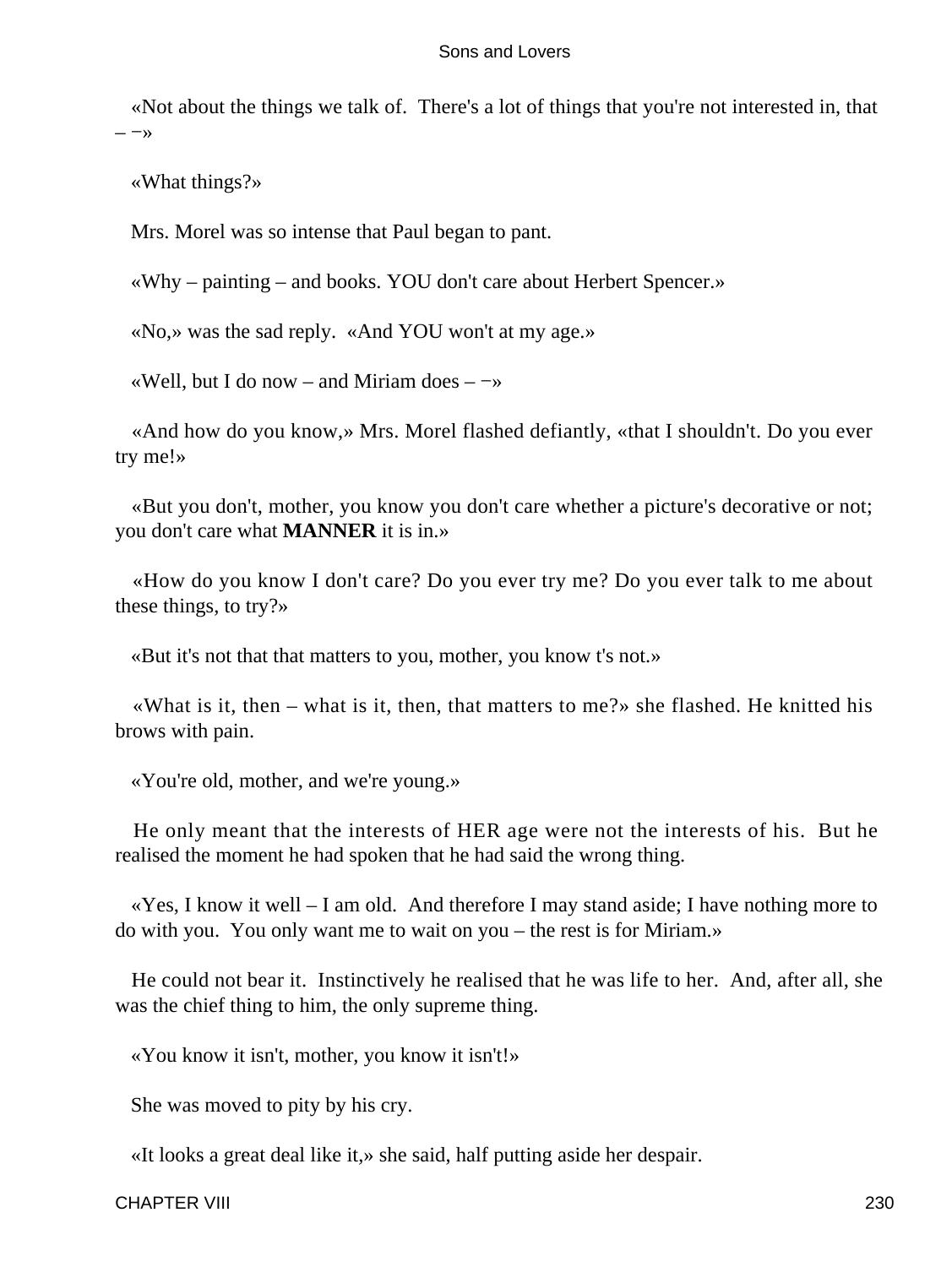«No, mother – I really DON'T love her. I talk to her, but I want to come home to you.»

 He had taken off his collar and tie, and rose, bare−throated, to go to bed. As he stooped to kiss his mother, she threw her arms round his neck, hid her face on his shoulder, and cried, in a whimpering voice, so unlike her own that he writhed in agony:

 «I can't bear it. I could let another woman – but not her. She'd leave me no room, not a bit of room  $-\rightarrow$ 

And immediately he hated Miriam bitterly.

«And I've never – you know, Paul – I've never had a husband – not really –  $-\infty$ 

He stroked his mother's hair, and his mouth was on her throat.

«And she exults so in taking you from me – she's not like ordinary girls.»

 «Well, I don't love her, mother,» he murmured, bowing his head and hiding his eyes on her shoulder in misery. His mother kissed him a long, fervent kiss.

«My boy!» she said, in a voice trembling with passionate love.

Without knowing, he gently stroked her face.

 «There,» said his mother, «now go to bed. You'll be so tired in the morning.» As she was speaking she heard her husband coming. «There's your father – now go.» Suddenly she looked at him almost as if in fear. «Perhaps I'm selfish. If you want her, take her, my boy.»

His mother looked so strange, Paul kissed her, trembling.

«Ha – mother!» he said softly.

 Morel came in, walking unevenly. His hat was over one corner of his eye. He balanced in the doorway.

«At your mischief again?» he said venomously.

 Mrs. Morel's emotion turned into sudden hate of the drunkard who had come in thus upon her.

«At any rate, it is sober,» she said.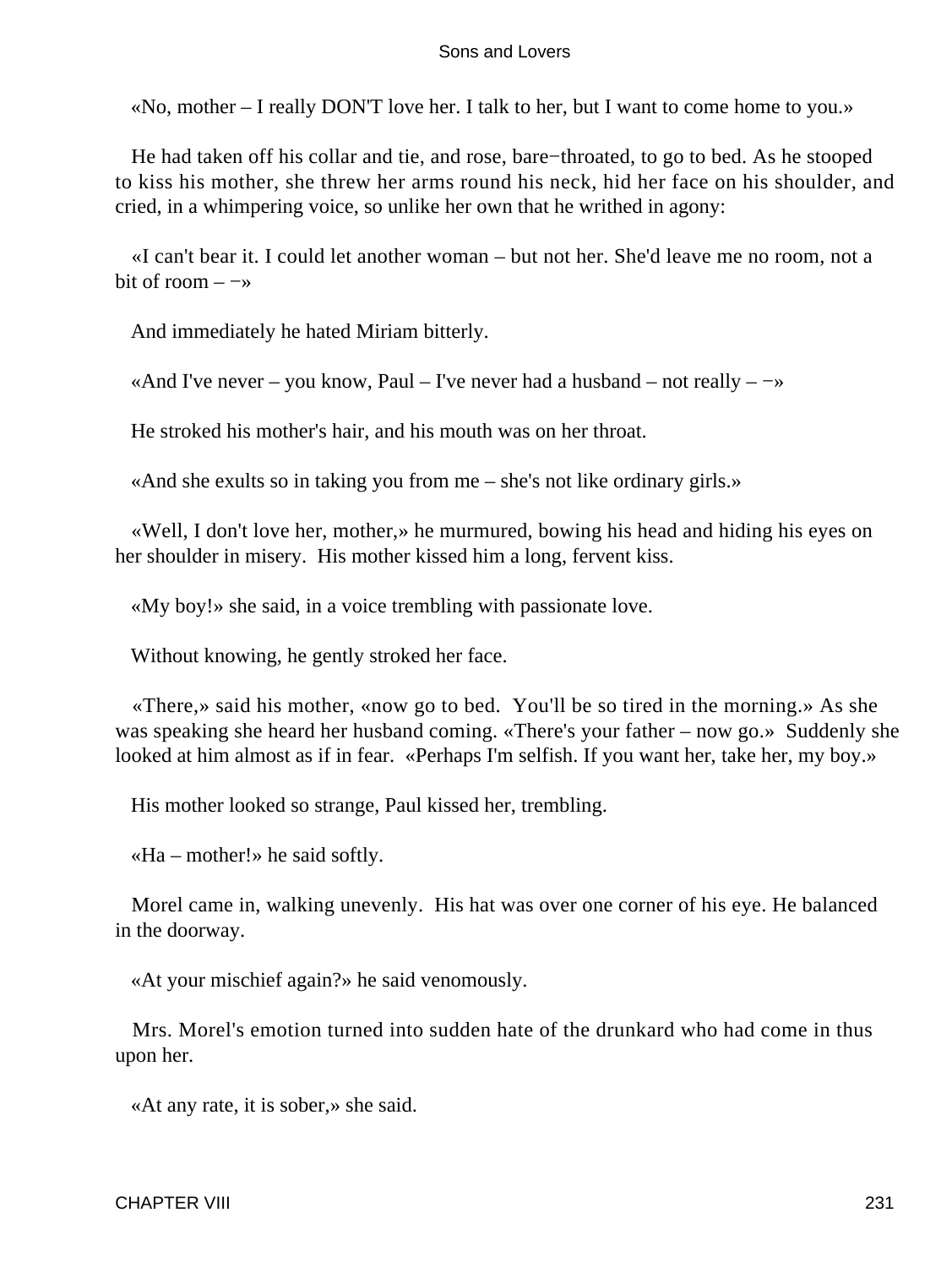$\kappa$ H'm – h'm! h'm – h'm!» he sneered. He went into the passage, hung up his hat and coat. Then they heard him go down three steps to the pantry. He returned with a piece of pork−pie in his fist. It was what Mrs. Morel had bought for her son.

 «Nor was that bought for you. If you can give me no more than twenty−five shillings, I'm sure I'm not going to buy you pork−pie to stuff, after you've swilled a bellyful of beer.»

 «Wha−at – wha−at!» snarled Morel, toppling in his balance. «Wha−at – not for me?» He looked at the piece of meat and crust, and suddenly, in a vicious spurt of temper, flung it into the fire.

Paul started to his feet.

«Waste your own stuff!» he cried.

 «What – what!» suddenly shouted Morel, jumping up and clenching his fist. «I'll show yer, yer young jockey!»

«All right!» said Paul viciously, putting his head on one side. «Show me!»

 He would at that moment dearly have loved to have a smack at something. Morel was half crouching, fists up, ready to spring. The young man stood, smiling with his lips.

 «Ussha!» hissed the father, swiping round with a great stroke just past his son's face. He dared not, even though so close, really touch the young man, but swerved an inch away.

 «Right!» said Paul, his eyes upon the side of his father's mouth, where in another instant his fist would have hit. He ached for that stroke. But he heard a faint moan from behind. His mother was deadly pale and dark at the mouth. Morel was dancing up to deliver another blow.

«Father!» said Paul, so that the word rang.

Morel started, and stood at attention.

«Mother!» moaned the boy. «Mother!»

 She began to struggle with herself. Her open eyes watched him, although she could not move. Gradually she was coming to herself. He laid her down on the sofa, and ran upstairs for a little whisky, which at last she could sip. The tears were hopping down his face. As he kneeled in front of her he did not cry, but the tears ran down his face quickly. Morel, on the opposite side of the room, sat with his elbows on his knees glaring across.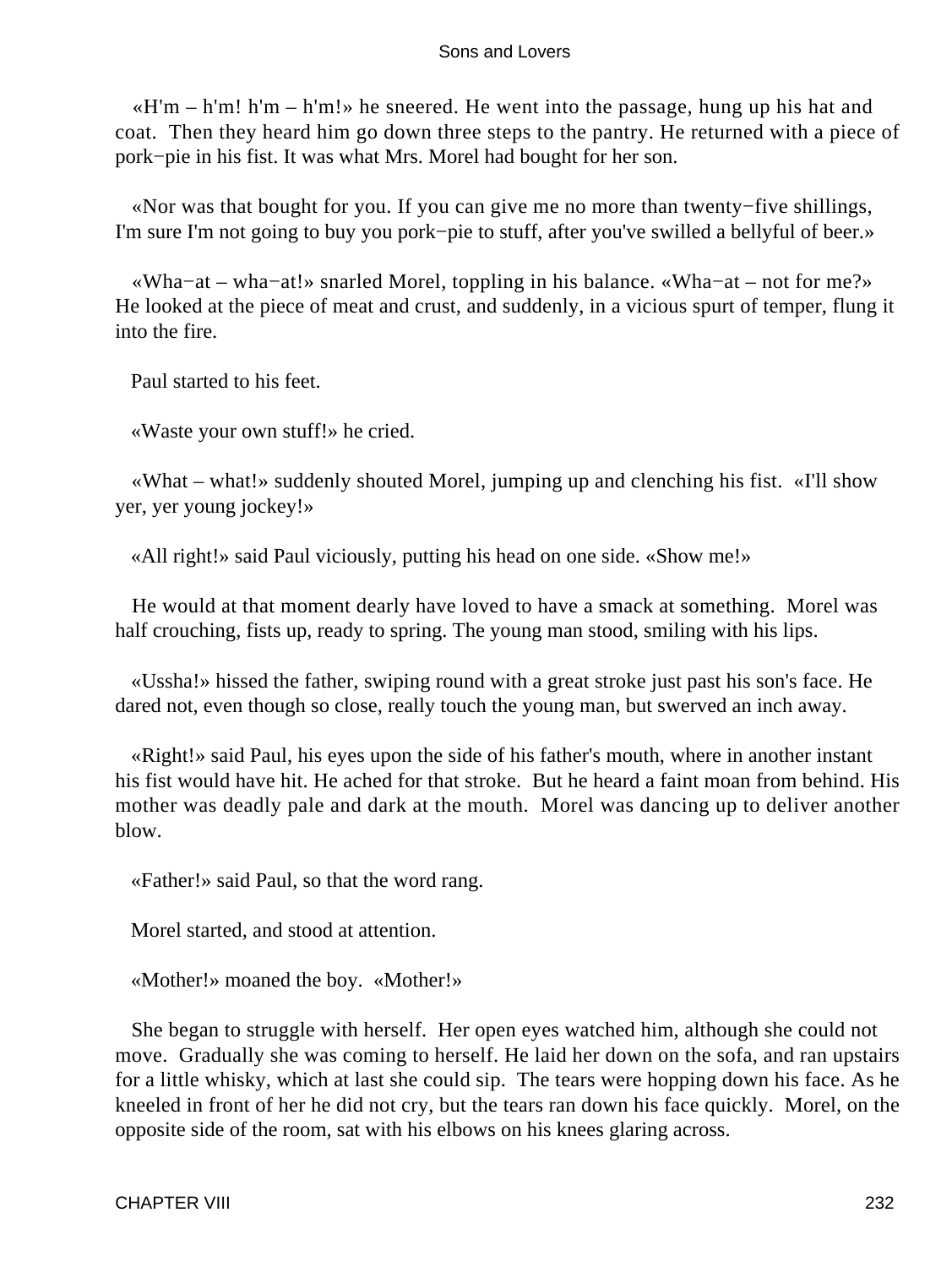«What's a−matter with 'er?» he asked.

«Faint!» replied Paul.

«H'm!»

 The elderly man began to unlace his boots. He stumbled off to bed. His last fight was fought in that home.

Paul kneeled there, stroking his mother's hand.

«Don't be poorly, mother – don't be poorly!» he said time after time.

«It's nothing, my boy,» she murmured.

 At last he rose, fetched in a large piece of coal, and raked the fire. Then he cleared the room, put everything straight, laid the things for breakfast, and brought his mother's candle.

«Can you go to bed, mother?»

«Yes, I'll come.»

«Sleep with Annie, mother, not with him.»

«No. I'll sleep in my own bed.»

«Don't sleep with him, mother.»

«I'll sleep in my own bed.»

 She rose, and he turned out the gas, then followed her closely upstairs, carrying her candle. On the landing he kissed her close.

«Good−night, mother.»

«Good−night!» she said.

 He pressed his face upon the pillow in a fury of misery. And yet, somewhere in his soul, he was at peace because he still loved his mother best. It was the bitter peace of resignation.

The efforts of his father to conciliate him next day were a great humiliation to him.

Everybody tried to forget the scene.

CHAPTER VIII 233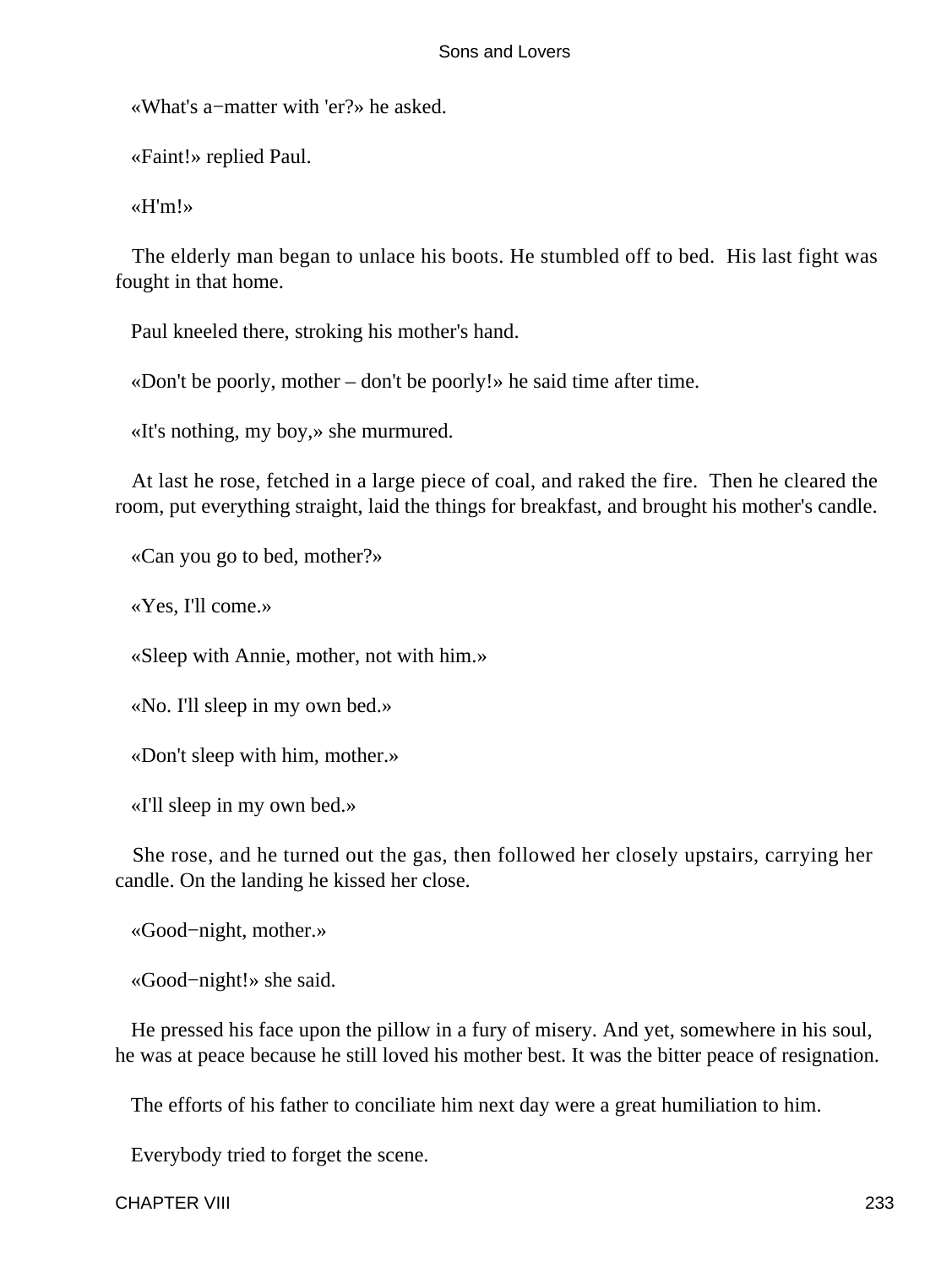# **[CHAPTER IX](#page-470-0)**

# *D*EFEAT **OF MIRIAM**

**PAUL** was dissatisfied with himself and with everything. The deepest of his love belonged to his mother. When he felt he had hurt her, or wounded his love for her, he could not bear it. Now it was spring, and there was battle between him and Miriam. This year he had a good deal against her. She was vaguely aware of it. The old feeling that she was to be a sacrifice to this love, which she had had when she prayed, was mingled in all her emotions. She did not at the bottom believe she ever would have him. She did not believe in herself primarily: doubted whether she could ever be what he would demand of her. Certainly she never saw herself living happily through a lifetime with him. She saw tragedy, sorrow, and sacrifice ahead. And in sacrifice she was proud, in renunciation she was strong, for she did not trust herself to support everyday life. She was prepared for the big things and the deep things, like tragedy. It was the sufficiency of the small day−life she could not trust.

 The Easter holidays began happily. Paul was his own frank self. Yet she felt it would go wrong. On the Sunday afternoon she stood at her bedroom window, looking across at the oak−trees of the wood, in whose branches a twilight was tangled, below the bright sky of the afternoon. Grey−green rosettes of honeysuckle leaves hung before the window, some already, she fancied, showing bud. It was spring, which she loved and dreaded.

 Hearing the clack of the gate she stood in suspense. It was a bright grey day. Paul came into the yard with his bicycle, which glittered as he walked. Usually he rang his bell and laughed towards the house. To−day he walked with shut lips and cold, cruel bearing, that had something of a slouch and a sneer in it. She knew him well by now, and could tell from that keen−looking, aloof young body of his what was happening inside him. There was a cold correctness in the way he put his bicycle in its place, that made her heart sink.

 She came downstairs nervously. She was wearing a new net blouse that she thought became her. It had a high collar with a tiny ruff, reminding her of Mary, Queen of Scots, and making her, she thought, look wonderfully a woman, and dignified. At twenty she was full−breasted and luxuriously formed. Her face was still like a soft rich mask, unchangeable. But her eyes, once lifted, were wonderful. She was afraid of him. He would notice her new blouse.

 He, being in a hard, ironical mood, was entertaining the family to a description of a service given in the Primitive Methodist Chapel, conducted by one of the well−known preachers of the sect. He sat at the head of the table, his mobile face, with the eyes that could be so beautiful, shining with tenderness or dancing with laughter, now taking on one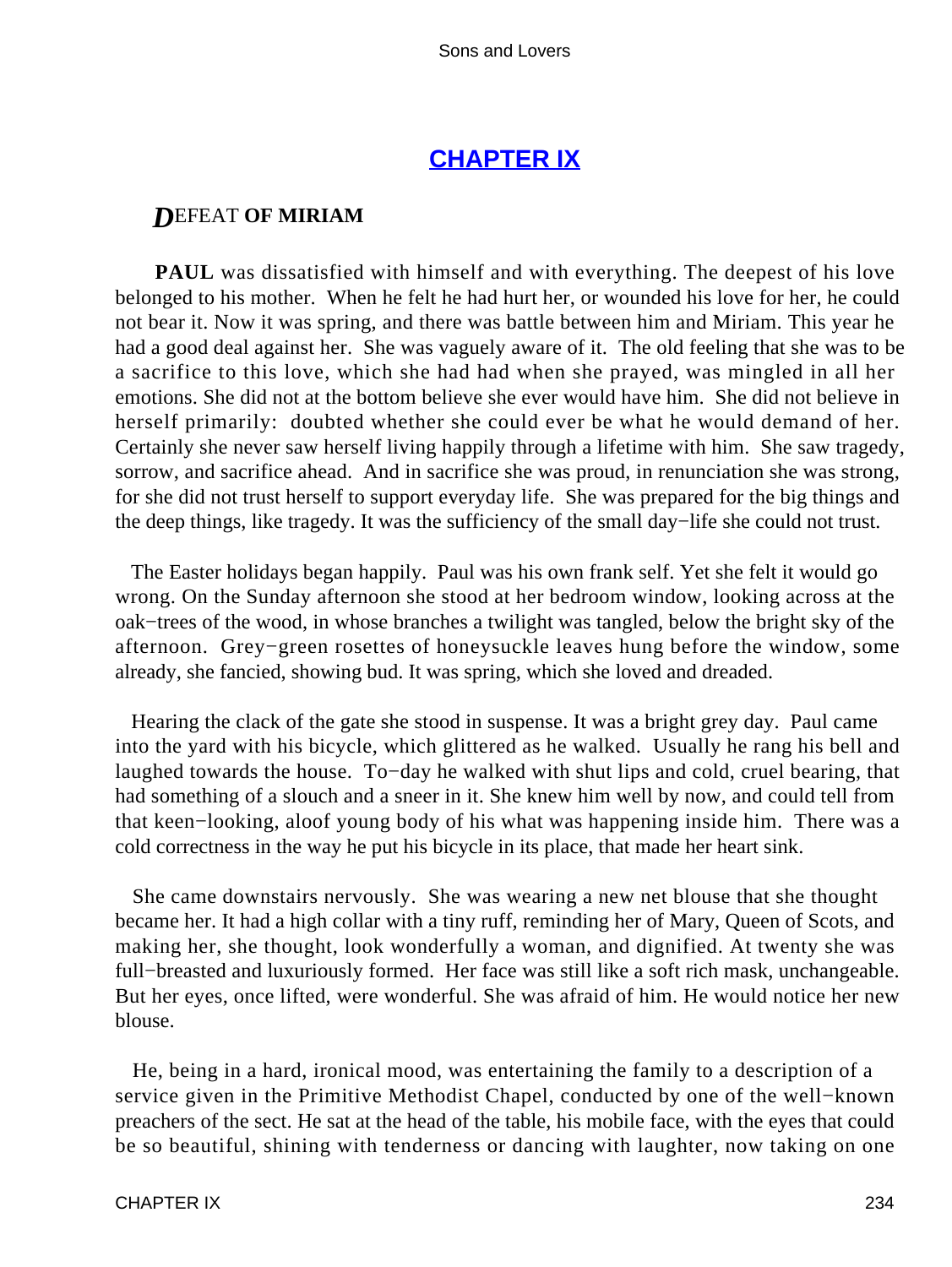expression and then another, in imitation of various people he was mocking. His mockery always hurt her; it was too near the reality. He was too clever and cruel. She felt that when his eyes were like this, hard with mocking hate, he would spare neither himself nor anybody else. But Mrs. Leivers was wiping her eyes with laughter, and Mr. Leivers, just awake from his Sunday nap, was rubbing his head in amusement. The three brothers sat with ruffled, sleepy appearance in their shirt−sleeves, giving a guffaw from time to time. The whole family loved a «take−off» more than anything.

 He took no notice of Miriam. Later, she saw him remark her new blouse, saw that the artist approved, but it won from him not a spark of warmth. She was nervous, could hardly reach the teacups from the shelves.

When the men went out to milk, she ventured to address him personally.

«You were late,» she said.

«Was I?» he answered.

There was silence for a while.

«Was it rough riding?» she asked.

«I didn't notice it.» She continued quickly to lay the table. When she had finished – −

«Tea won't be for a few minutes. Will you come and look at the daffodils?» she said.

 He rose without answering. They went out into the back garden under the budding damson−trees. The hills and the sky were clean and cold. Everything looked washed, rather hard. Miriam glanced at Paul. He was pale and impassive. It seemed cruel to her that his eyes and brows, which she loved, could look so hurting.

 «Has the wind made you tired?» she asked. She detected an underneath feeling of weariness about him.

«No, I think not,» he answered.

«It must be rough on the road – the wood moans so.»

«You can see by the clouds it's a south−west wind; that helps me here.»

«You see, I don't cycle, so I don't understand,» she murmured.

«Is there need to cycle to know that!» he said.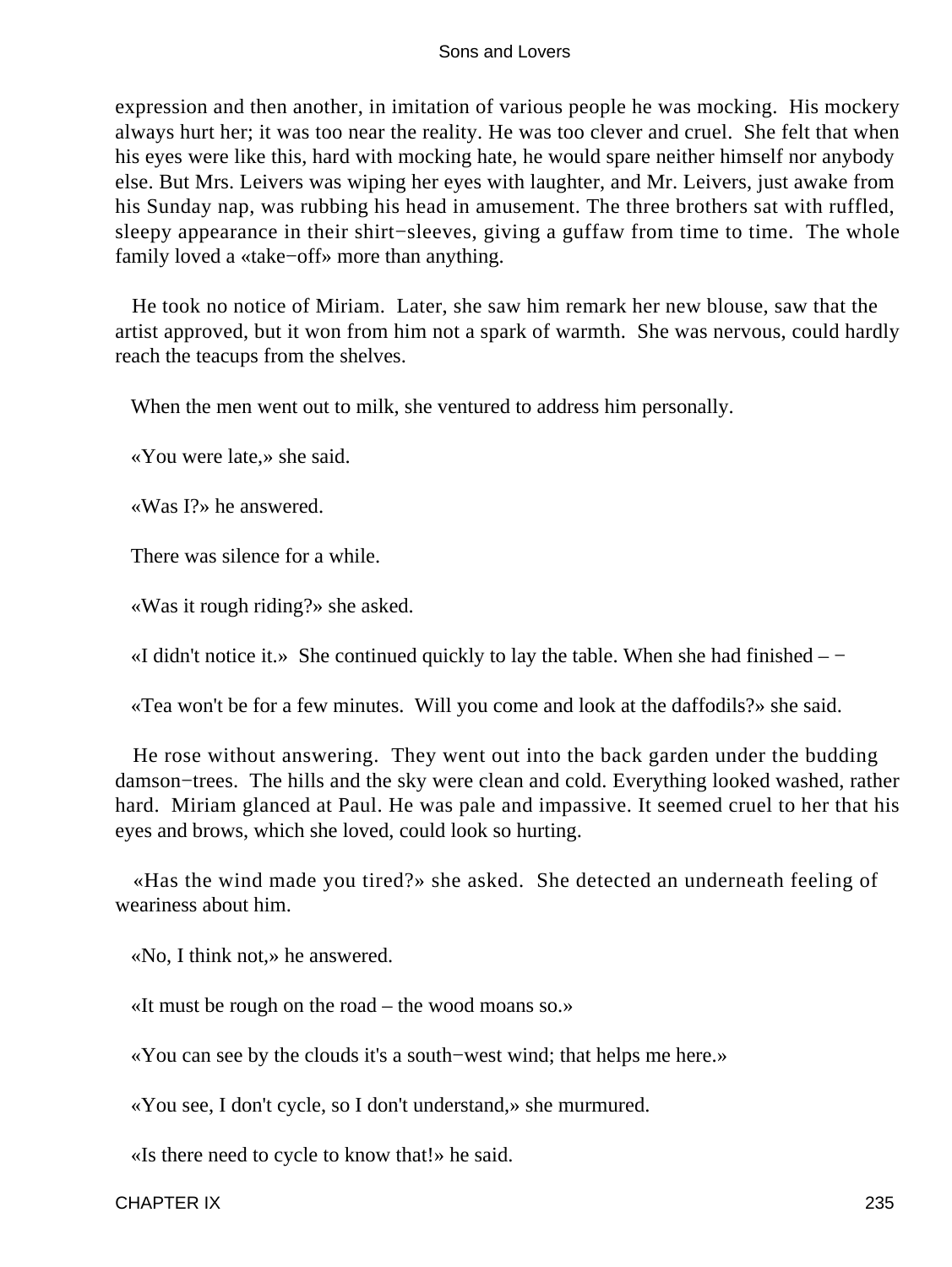She thought his sarcasms were unnecessary. They went forward in silence. Round the wild, tussocky lawn at the back of the house was a thorn hedge, under which daffodils were craning forward from among their sheaves of grey−green blades. The cheeks of the flowers were greenish with cold. But still some had burst, and their gold ruffled and glowed. Miriam went on her knees before one cluster, took a wild−looking daffodil between her hands, turned up its face of gold to her, and bowed down, caressing it with her mouth and cheeks and brow. He stood aside, with his hands in his pockets, watching her. One after another she turned up to him the faces of the yellow, bursten flowers appealingly, fondling them lavishly all the while.

«Aren't they magnificent?» she murmured.

«Magnificent! It's a bit thick – they're pretty!»

 She bowed again to her flowers at his censure of her praise. He watched her crouching, sipping the flowers with fervid kisses.

«Why must you always be fondling things?» he said irritably.

«But I love to touch them,» she replied, hurt.

 «Can you never like things without clutching them as if you wanted to pull the heart out of them? Why don't you have a bit more restraint, or reserve, or something?»

 She looked up at him full of pain, then continued slowly to stroke her lips against a ruffled flower. Their scent, as she smelled it, was so much kinder than he; it almost made her cry.

 «You wheedle the soul out of things,» he said. «I would never wheedle – at any rate, I'd go straight.»

 He scarcely knew what he was saying. These things came from him mechanically. She looked at him. His body seemed one weapon, firm and hard against her.

 «You're always begging things to love you,» he said, «as if you were a beggar for love. Even the flowers, you have to fawn on them  $-\rightarrow$ 

 Rhythmically, Miriam was swaying and stroking the flower with her mouth, inhaling the scent which ever after made her shudder as it came to her nostrils.

 «You don't want to love – your eternal and abnormal craving is to be loved. You aren't positive, you're negative. You absorb, absorb, as if you must fill yourself up with love, because you've got a shortage somewhere.»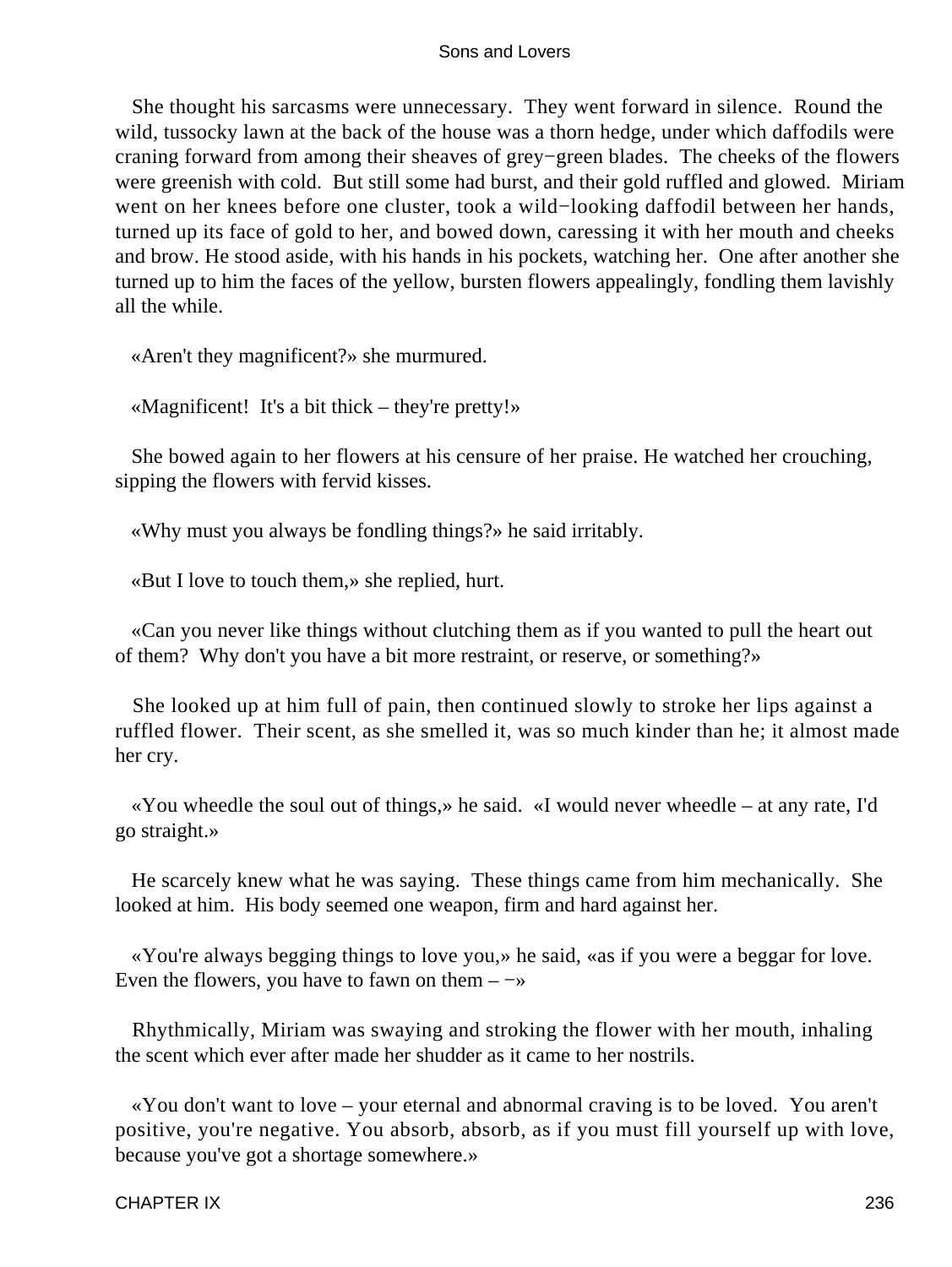She was stunned by his cruelty, and did not hear. He had not the faintest notion of what he was saying. It was as if his fretted, tortured soul, run hot by thwarted passion, jetted off these sayings like sparks from electricity. She did not grasp anything he said. She only sat crouched beneath his cruelty and his hatred of her. She never realised in a flash. Over everything she brooded and brooded.

 After tea he stayed with Edgar and the brothers, taking no notice of Miriam. She, extremely unhappy on this looked−for holiday, waited for him. And at last he yielded and came to her. She was determined to track this mood of his to its origin. She counted it not much more than a mood.

 «Shall we go through the wood a little way?» she asked him, knowing he never refused a direct request.

 They went down to the warren. On the middle path they passed a trap, a narrow horseshoe hedge of small fir−boughs, baited with the guts of a rabbit. Paul glanced at it frowning. She caught his eye.

«Isn't it dreadful?» she asked.

 «I don't know! Is it worse than a weasel with its teeth in a rabbit's throat? One weasel or many rabbits? One or the other must go!»

He was taking the bitterness of life badly. She was rather sorry for him.

«We will go back to the house,» he said. «I don't want to walk out.»

 They went past the lilac−tree, whose bronze leaf−buds were coming unfastened. Just a fragment remained of the haystack, a monument squared and brown, like a pillar of stone. There was a little bed of hay from the last cutting.

«Let us sit here a minute,» said Miriam.

 He sat down against his will, resting his back against the hard wall of hay. They faced the amphitheatre of round hills that glowed with sunset, tiny white farms standing out, the meadows golden, the woods dark and yet luminous, tree−tops folded over tree−tops, distinct in the distance. The evening had cleared, and the east was tender with a magenta flush under which the land lay still and rich.

«Isn't it beautiful?» she pleaded.

But he only scowled. He would rather have had it ugly just then.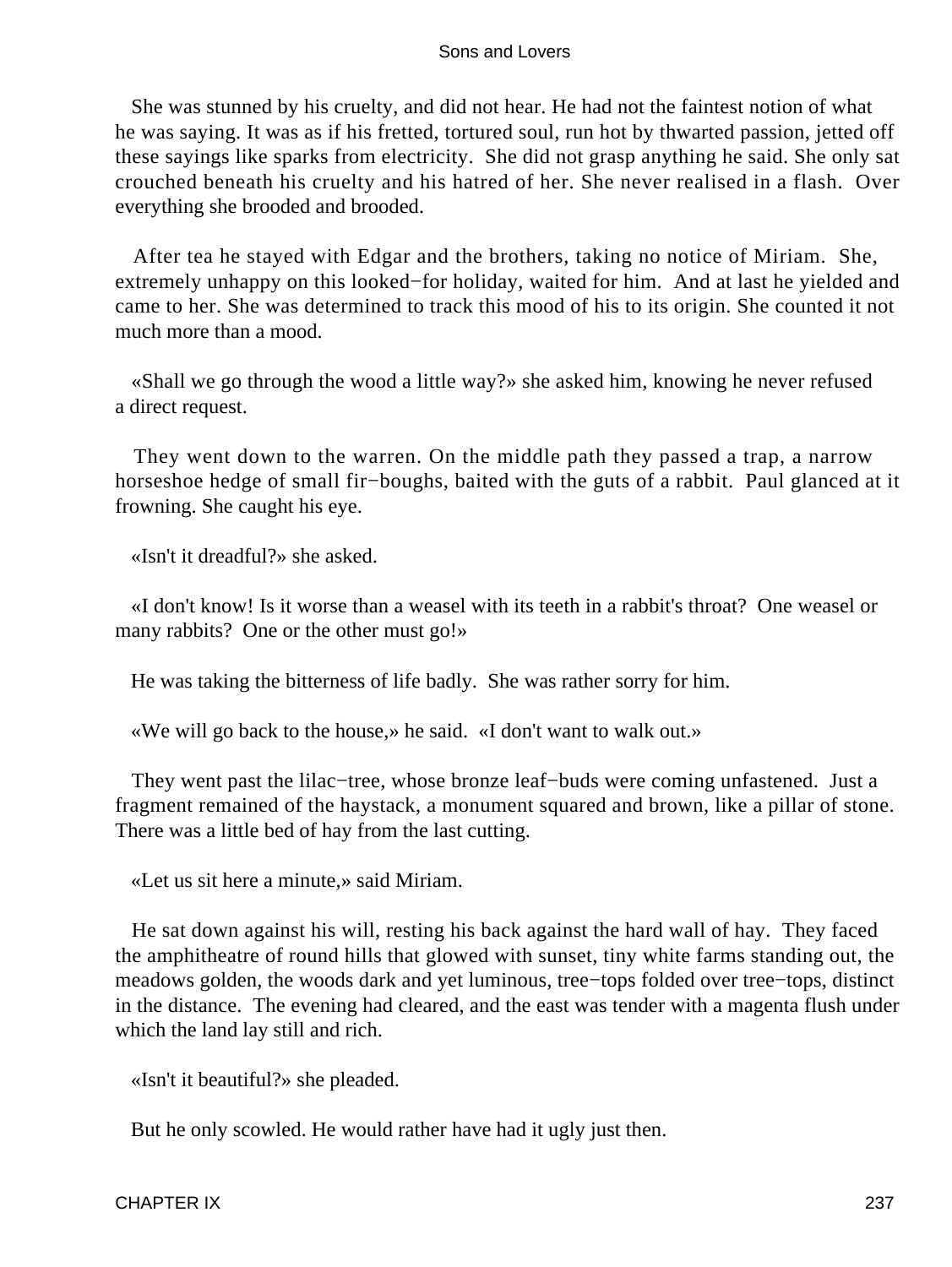At that moment a big bull−terrier came rushing up, open−mouthed, pranced his two paws on the youth's shoulders, licking his face. Paul drew back, laughing. Bill was a great relief to him. He pushed the dog aside, but it came leaping back.

«Get out,» said the lad, «or I'll dot thee one.»

 But the dog was not to be pushed away. So Paul had a little battle with the creature, pitching poor Bill away from him, who, however, only floundered tumultuously back again, wild with joy. The two fought together, the man laughing grudgingly, the dog grinning all over. Miriam watched them. There was something pathetic about the man. He wanted so badly to love, to be tender. The rough way he bowled the dog over was really loving. Bill got up, panting with happiness, his brown eyes rolling in his white face, and lumbered back again. He adored Paul. The lad frowned.

«Bill, I've had enough o' thee,» he said.

 But the dog only stood with two heavy paws, that quivered with love, upon his thigh, and flickered a red tongue at him. He drew back.

«No,» he said – «no – I've had enough.»

And in a minute the dog trotted off happily, to vary the fun.

 He remained staring miserably across at the hills, whose still beauty he begrudged. He wanted to go and cycle with Edgar. Yet he had not the courage to leave Miriam.

«Why are you sad?» she asked humbly.

«I'm not sad; why should I be,» he answered. «I'm only normal.»

She wondered why he always claimed to be normal when he was disagreeable.

«But what is the matter?» she pleaded, coaxing him soothingly.

«Nothing!»

«Nay!» she murmured.

He picked up a stick and began to stab the earth with it.

«You'd far better not talk,» he said.

«But I wish to know  $-\rightarrow$  she replied.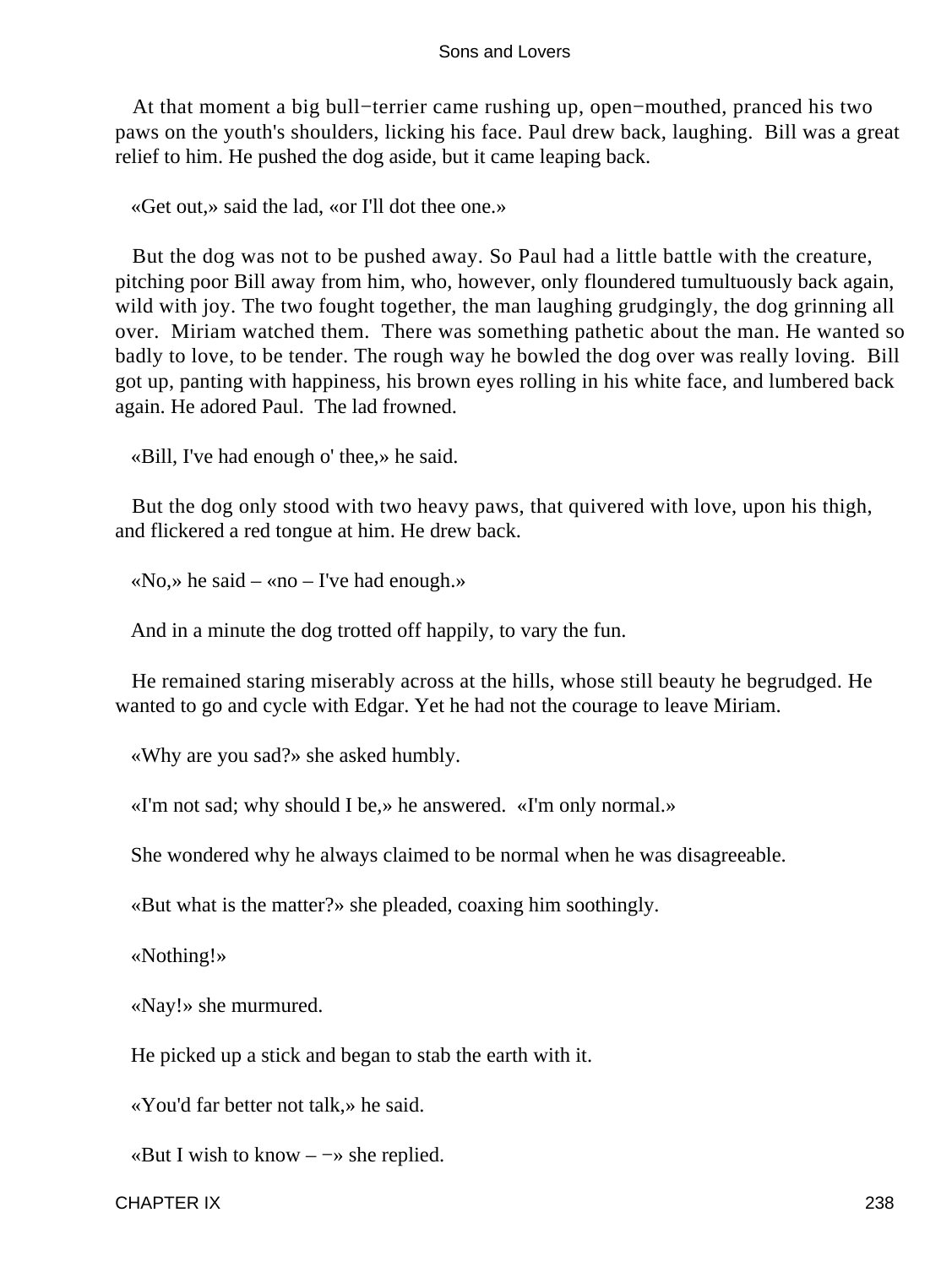He laughed resentfully.

«You always do,» he said.

«It's not fair to me,» she murmured.

 He thrust, thrust, thrust at the ground with the pointed stick, digging up little clods of earth as if he were in a fever of irritation. She gently and firmly laid her band on his wrist.

«Don't!» she said. «Put it away.»

He flung the stick into the currant–bushes, and leaned back. Now he was bottled up.

«What is it?» she pleaded softly.

He lay perfectly still, only his eyes alive, and they full of torment.

«You know,» he said at length, rather wearily – «you know – we'd better break off.»

It was what she dreaded. Swiftly everything seemed to darken before her eyes.

«Why!» she murmured. «What has happened?»

«Nothing has happened. We only realise where we are. It's no good  $-\rightarrow$ 

 She waited in silence, sadly, patiently. It was no good being impatient with him. At any rate, he would tell her now what ailed him.

 «We agreed on friendship,» he went on in a dull, monotonous voice. «How often **HAVE** we agreed for friendship! And yet – it neither stops there, nor gets anywhere else.»

 He was silent again. She brooded. What did he mean? He was so wearying. There was something he would not yield. Yet she must be patient with him.

 «I can only give friendship – it's all I'm capable of – it's a flaw in my make−up. The thing overbalances to one side – I hate a toppling balance. Let us have done.»

 There was warmth of fury in his last phrases. He meant she loved him more than he her. Perhaps he could not love her. Perhaps she had not in herself that which he wanted. It was the deepest motive of her soul, this self−mistrust. It was so deep she dared neither realise nor acknowledge. Perhaps she was deficient. Like an infinitely subtle shame, it kept her always back. If it were so, she would do without him. She would never let herself want him. She would merely see.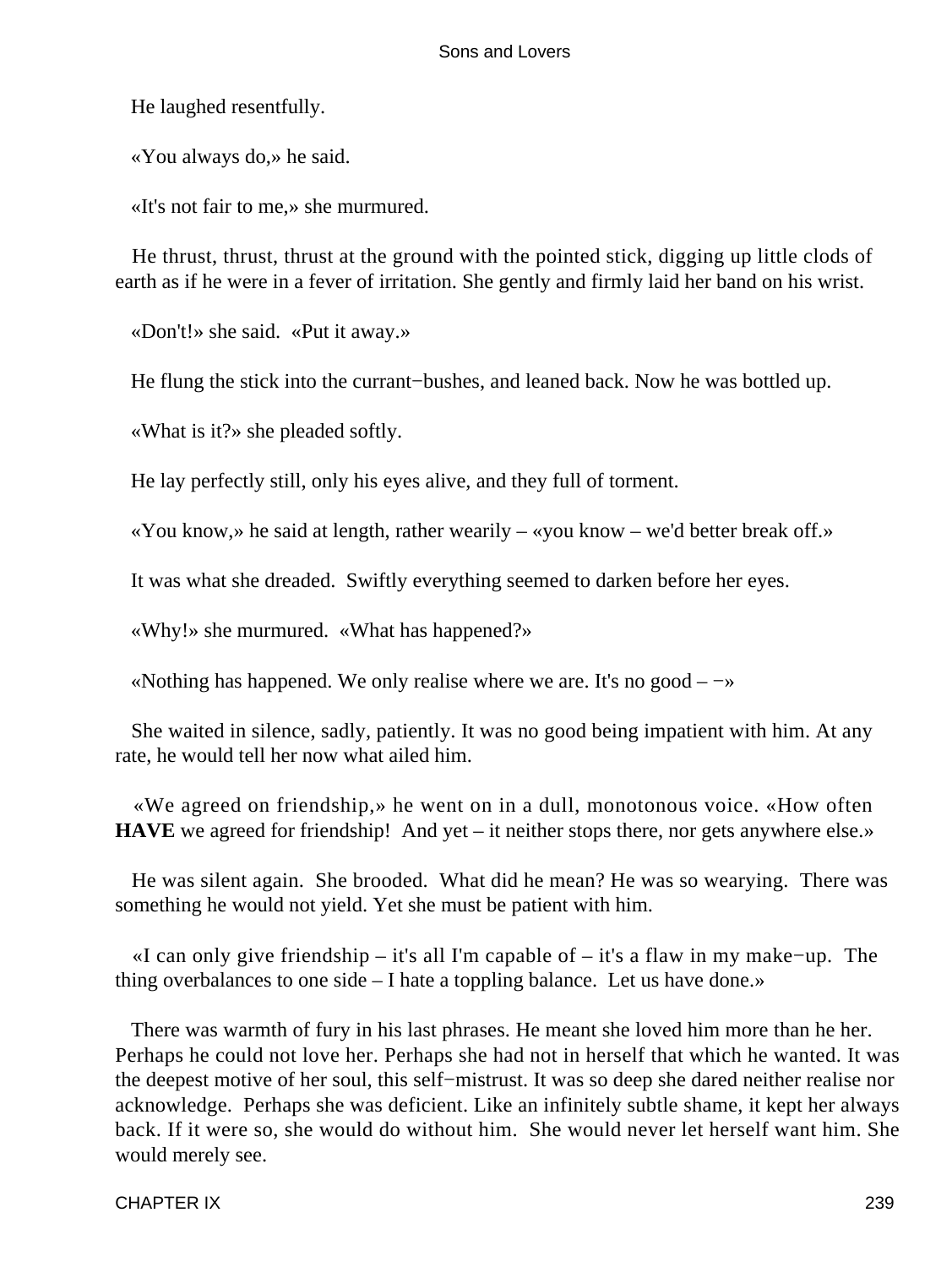«But what has happened?» she said.

 «Nothing – it's all in myself – it only comes out just now. We're always like this towards Easter−time.»

 He grovelled so helplessly, she pitied him. At least she never floundered in such a pitiable way. After all, it was he who was chiefly humiliated.

«What do you want?» she asked him.

 $\mathbf{w}$  why – I mustn't come often – that's all. Why should I monopolise you when I'm not − You see, I'm deficient in something with regard to you – −»

 He was telling her he did not love her, and so ought to leave her a chance with another man. How foolish and blind and shamefully clumsy he was! What were other men to her! What were men to her at all! But he, ah! she loved his soul. Was HE deficient in something? Perhaps he was.

«But I don't understand,» she said huskily. «Yesterday – −»

 The night was turning jangled and hateful to him as the twilight faded. And she bowed under her suffering.

 «I know,» he cried, «you never will! You'll never believe that I can't – can't physically, any more than I can fly up like a skylark –  $\rightarrow$ 

«What?» she murmured. Now she dreaded.

«Love you.»

 He hated her bitterly at that moment because he made her suffer. Love her! She knew he loved her. He really belonged to her. This about not loving her, physically, bodily, was a mere perversity on his part, because he knew she loved him. He was stupid like a child. He belonged to her. His soul wanted her. She guessed somebody had been influencing him. She felt upon him the hardness, the foreignness of another influence.

«What have they been saying at home?» she asked.

«It's not that,» he answered.

 And then she knew it was. She despised them for their commonness, his people. They did not know what things were really worth.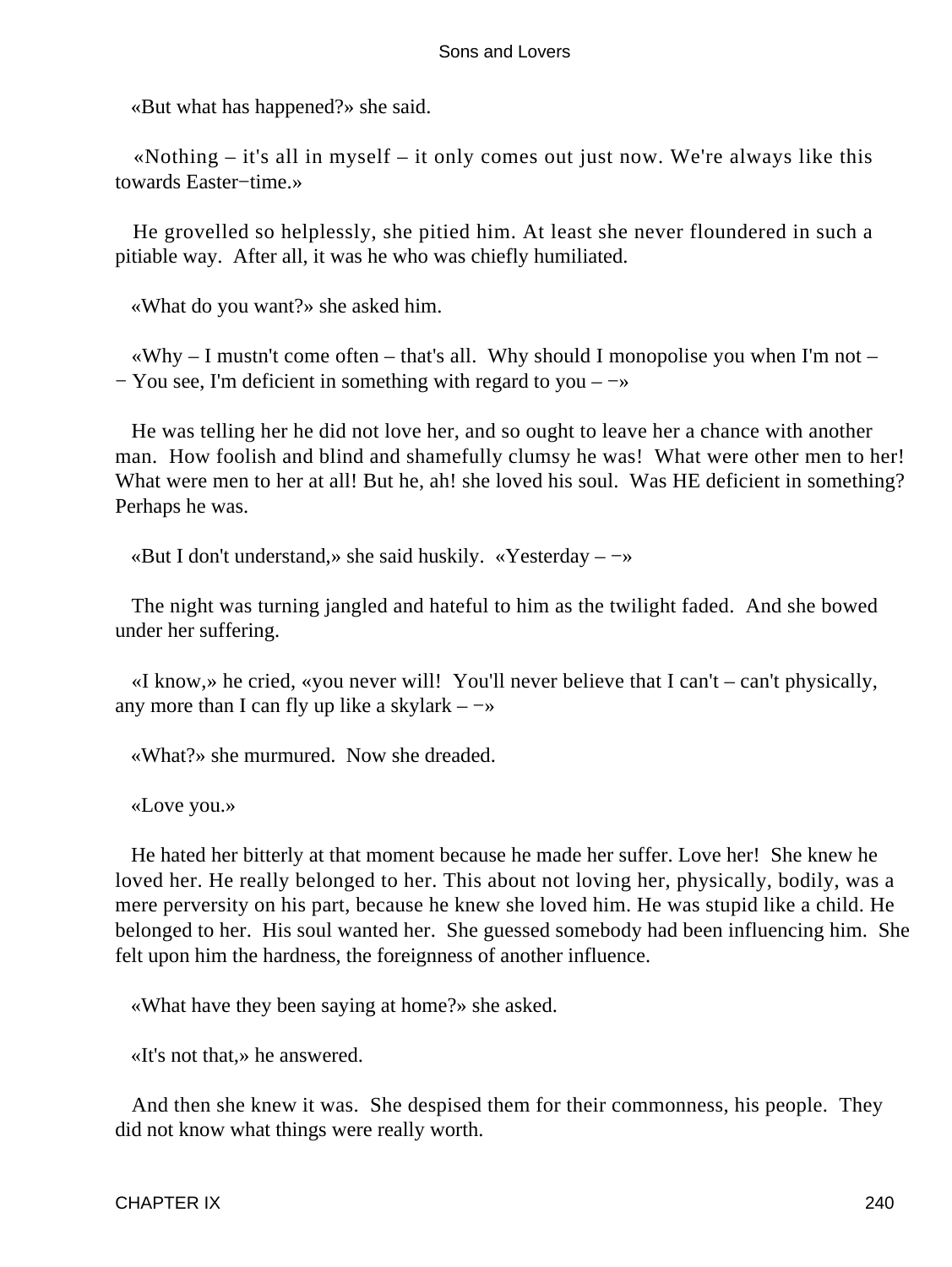He and she talked very little more that night. After all he left her to cycle with Edgar.

 He had come back to his mother. Hers was the strongest tie in his life. When he thought round, Miriam shrank away. There was a vague, unreal feel about her. And nobody else mattered. There was one place in the world that stood solid and did not melt into unreality: the place where his mother was. Everybody else could grow shadowy, almost non−existent to him, but she could not. It was as if the pivot and pole of his life, from which he could not escape, was his mother.

 And in the same way she waited for him. In him was established her life now. After all, the life beyond offered very little to Mrs. Morel. She saw that our chance for **DOING** is here, and doing counted with her. Paul was going to prove that she had been right; he was going to make a man whom nothing should shift off his feet; he was going to alter the face of the earth in some way which mattered. Wherever he went she felt her soul went with him. Whatever he did she felt her soul stood by him, ready, as it were, to hand him his tools. She could not bear it when he was with Miriam. William was dead. She would fight to keep Paul.

 And he came back to her. And in his soul was a feeling of the satisfaction of self−sacrifice because he was faithful to her. She loved him first; he loved her first. And yet it was not enough. His new young life, so strong and imperious, was urged towards something else. It made him mad with restlessness. She saw this, and wished bitterly that Miriam had been a woman who could take this new life of his, and leave her the roots. He fought against his mother almost as he fought against Miriam.

 It was a week before he went again to Willey Farm. Miriam had suffered a great deal, and was afraid to see him again. Was she now to endure the ignominy of his abandoning her? That would only be superficial and temporary. He would come back. She held the keys to his soul. But meanwhile, how he would torture her with his battle against her. She shrank from it.

 However, the Sunday after Easter he came to tea. Mrs. Leivers was glad to see him. She gathered something was fretting him, that he found things hard. He seemed to drift to her for comfort. And she was good to him. She did him that great kindness of treating him almost with reverence.

He met her with the young children in the front garden.

 «I'm glad you've come,» said the mother, looking at him with her great appealing brown eyes. «It is such a sunny day. I was just going down the fields for the first time this year.»

 He felt she would like him to come. That soothed him. They went, talking simply, he gentle and humble. He could have wept with gratitude that she was deferential to him. He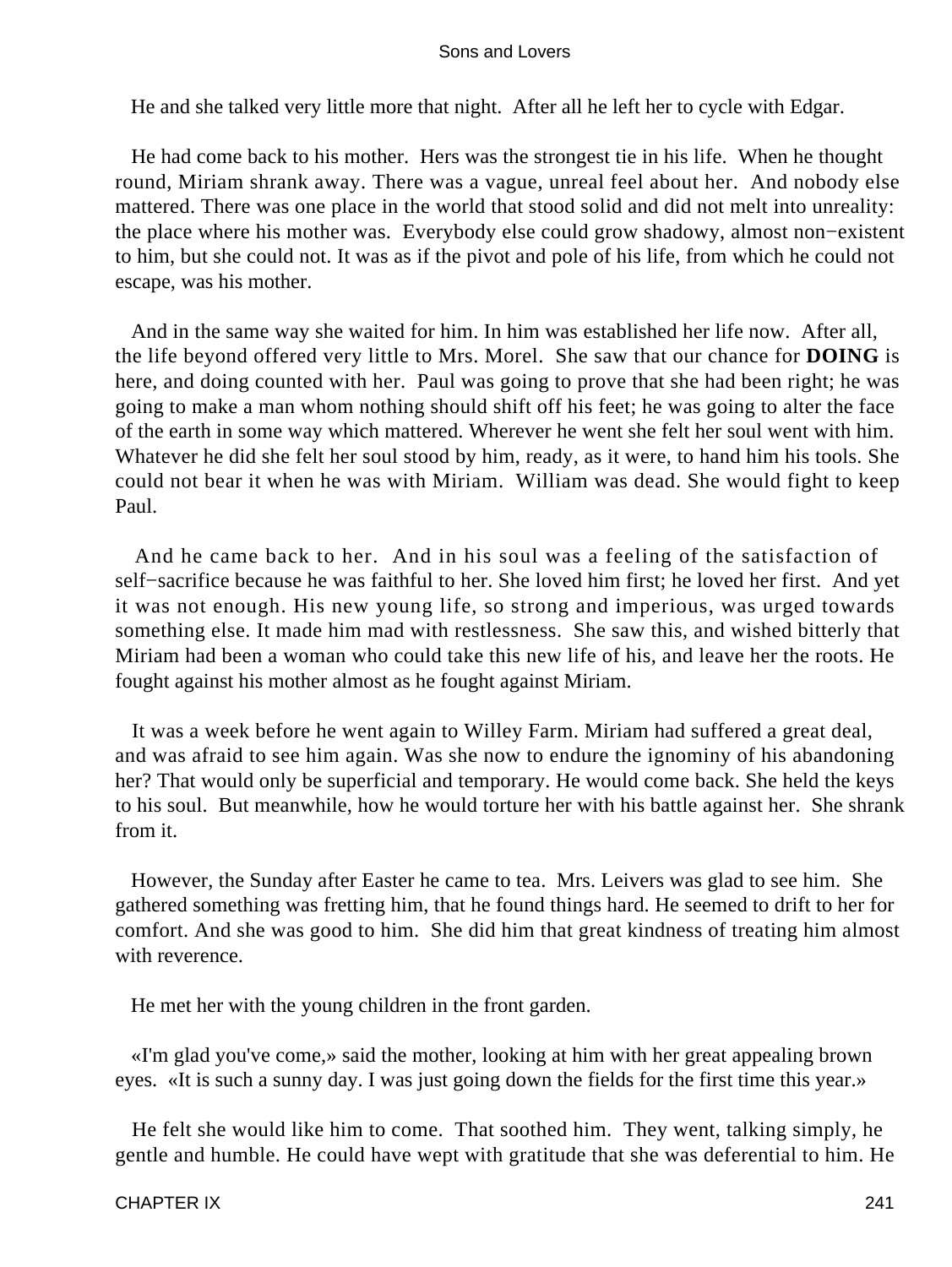was feeling humiliated.

At the bottom of the Mow Close they found a thrush's nest.

«Shall I show you the eggs?» he said.

«Do!» replied Mrs. Leivers. «They seem **SUCH a** sign of spring, and so hopeful.»

He put aside the thorns, and took out the eggs, holding them in the palm of his hand.

«They are quite hot – I think we frightened her off them,» he said.

«Ay, poor thing!» said Mrs. Leivers.

 Miriam could not help touching the eggs, and his hand which, it seemed to her, cradled them so well.

«Isn't it a strange warmth!» she murmured, to get near him.

«Blood heat,» he answered.

 She watched him putting them back, his body pressed against the hedge, his arm reaching slowly through the thorns, his hand folded carefully over the eggs. He was concentrated on the act. Seeing him so, she loved him; he seemed so simple and sufficient to himself. And she could not get to him.

 After tea she stood hesitating at the bookshelf. He took «Tartarin de Tarascon». Again they sat on the bank of hay at the foot of the stack. He read a couple of pages, but without any heart for it. Again the dog came racing up to repeat the fun of the other day. He shoved his muzzle in the man's chest. Paul fingered his ear for a moment. Then he pushed him away.

«Go away, Bill,» he said. «I don't want you.»

 Bill slunk off, and Miriam wondered and dreaded what was coming. There was a silence about the youth that made her still with apprehension. It was not his furies, but his quiet resolutions that she feared.

 Turning his face a little to one side, so that she could not see him, he began, speaking slowly and painfully:

«Do you think – if I didn't come up so much – you might get to like somebody else – another man?»

### CHAPTER IX 242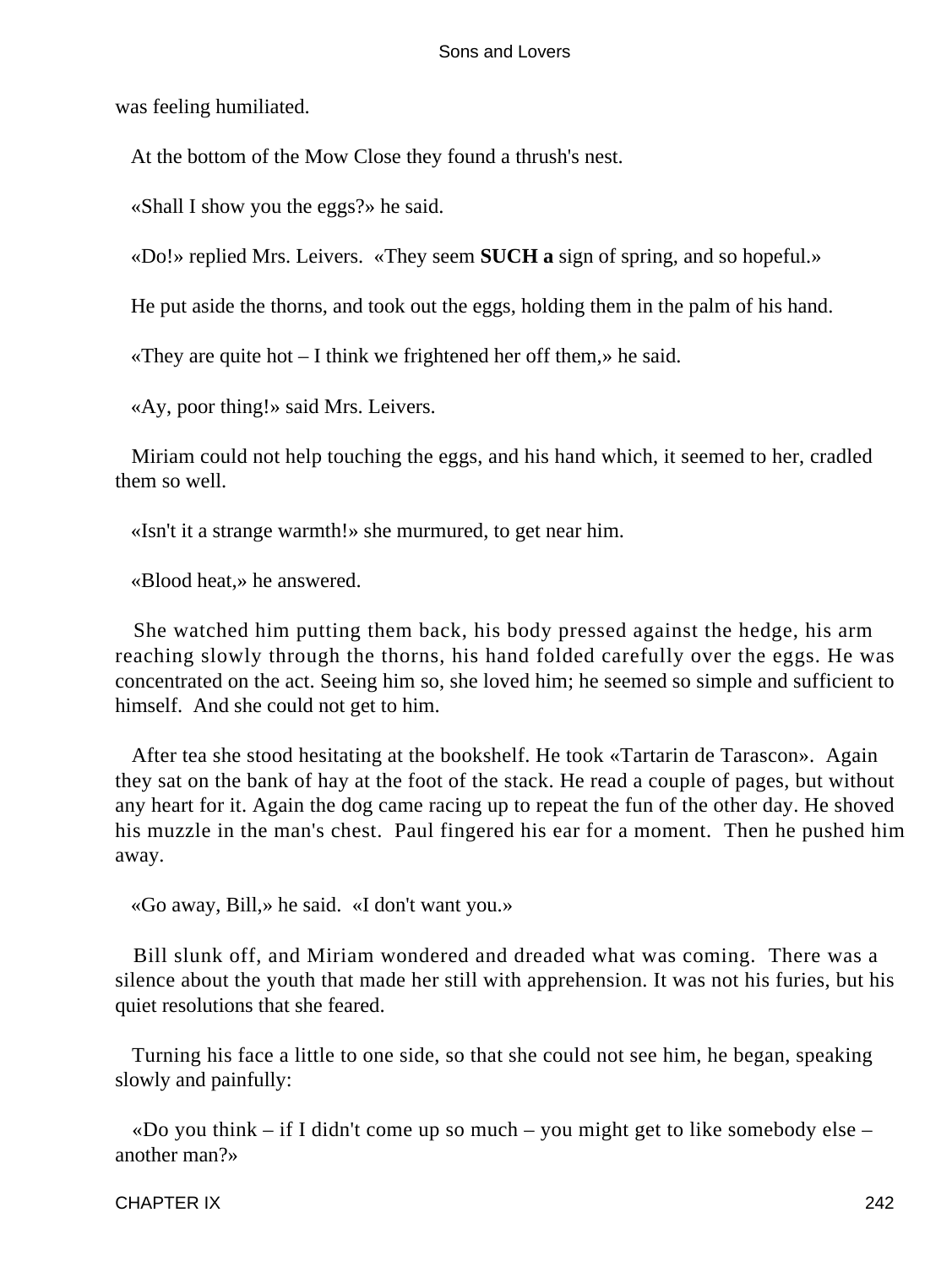So this was what he was still harping on.

 «But I don't know any other men. Why do you ask?» she replied, in a low tone that should have been a reproach to him.

 «Why,» he blurted, «because they say I've no right to come up like this – without we mean to marry  $-\rightarrow$ 

 Miriam was indignant at anybody's forcing the issues between them. She had been furious with her own father for suggesting to Paul, laughingly, that he knew why he came so much.

 «Who says?» she asked, wondering if her people had anything to do with it. They had not.

 «Mother – and the others. They say at this rate everybody will consider me engaged, and I ought to consider myself so, because it's not fair to you. And I've tried to find out – and I don't think I love you as a man ought to love his wife. What do you think about it?»

 Miriam bowed her head moodily. She was angry at having this struggle. People should leave him and her alone.

«I don't know,» she murmured.

 «Do you think we love each other enough to marry?» he asked definitely. It made her tremble.

«No,» she answered truthfully. «I don't think so – we're too young.»

 «I thought perhaps,» he went on miserably, «that you, with your intensity in things, might have given me more – than I could ever make up to you. And even now – if you think it better – we'll be engaged.»

 Now Miriam wanted to cry. And she was angry, too. He was always such a child for people to do as they liked with.

«No, I don't think so,» she said firmly.

He pondered a minute.

 $\alpha$ You see,» he said,  $\alpha$  with me – I don't think one person would ever monopolize me – be everything to me – I think never.»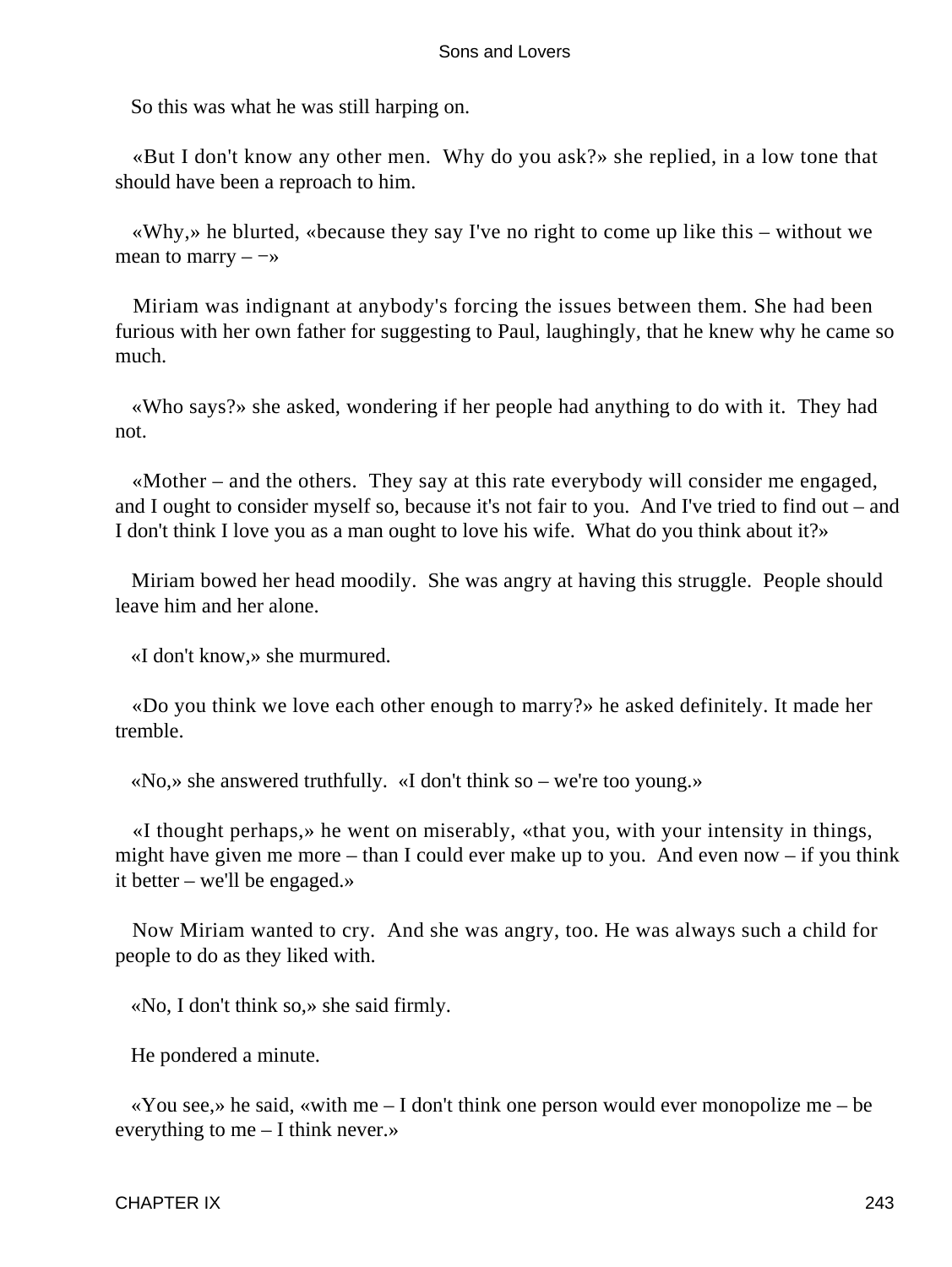This she did not consider.

«No,» she murmured. Then, after a pause, she looked at him, and her dark eyes flashed.

«This is your mother,» she said. «I know she never liked me.»

 «No, no, it isn't,» he said hastily. «It was for your sake she spoke this time. She only said, if I was going on, I ought to consider myself engaged.» There was a silence. «And if I ask you to come down any time, you won't stop away, will you?»

She did not answer. By this time she was very angry.

 «Well, what shall we do?» she said shortly. «I suppose I'd better drop French. I was just beginning to get on with it. But I suppose I can go on alone.»

«I don't see that we need,» he said. «I can give you a French lesson, surely.»

 «Well – and there are Sunday nights. I shan't stop coming to chapel, because I enjoy it, and it's all the social life I get. But you've no need to come home with me. I can go alone.»

 «All right,» he answered, rather taken aback. «But if I ask Edgar, he'll always come with us, and then they can say nothing.»

 There was silence. After all, then, she would not lose much. For all their talk down at his home there would not be much difference. She wished they would mind their own business.

«And you won't think about it, and let it trouble you, will you?» he asked.

«Oh no,» replied Miriam, without looking at him.

 He was silent. She thought him unstable. He had no fixity of purpose, no anchor of righteousness that held him.

 «Because,» he continued, «a man gets across his bicycle – and goes to work – and does all sorts of things. But a woman broods.»

«No, I shan't bother,» said Miriam. And she meant it.

It had gone rather chilly. They went indoors.

 «How white Paul looks!» Mrs. Leivers exclaimed. «Miriam, you shouldn't have let him sit out of doors. Do you think you've taken cold, Paul?»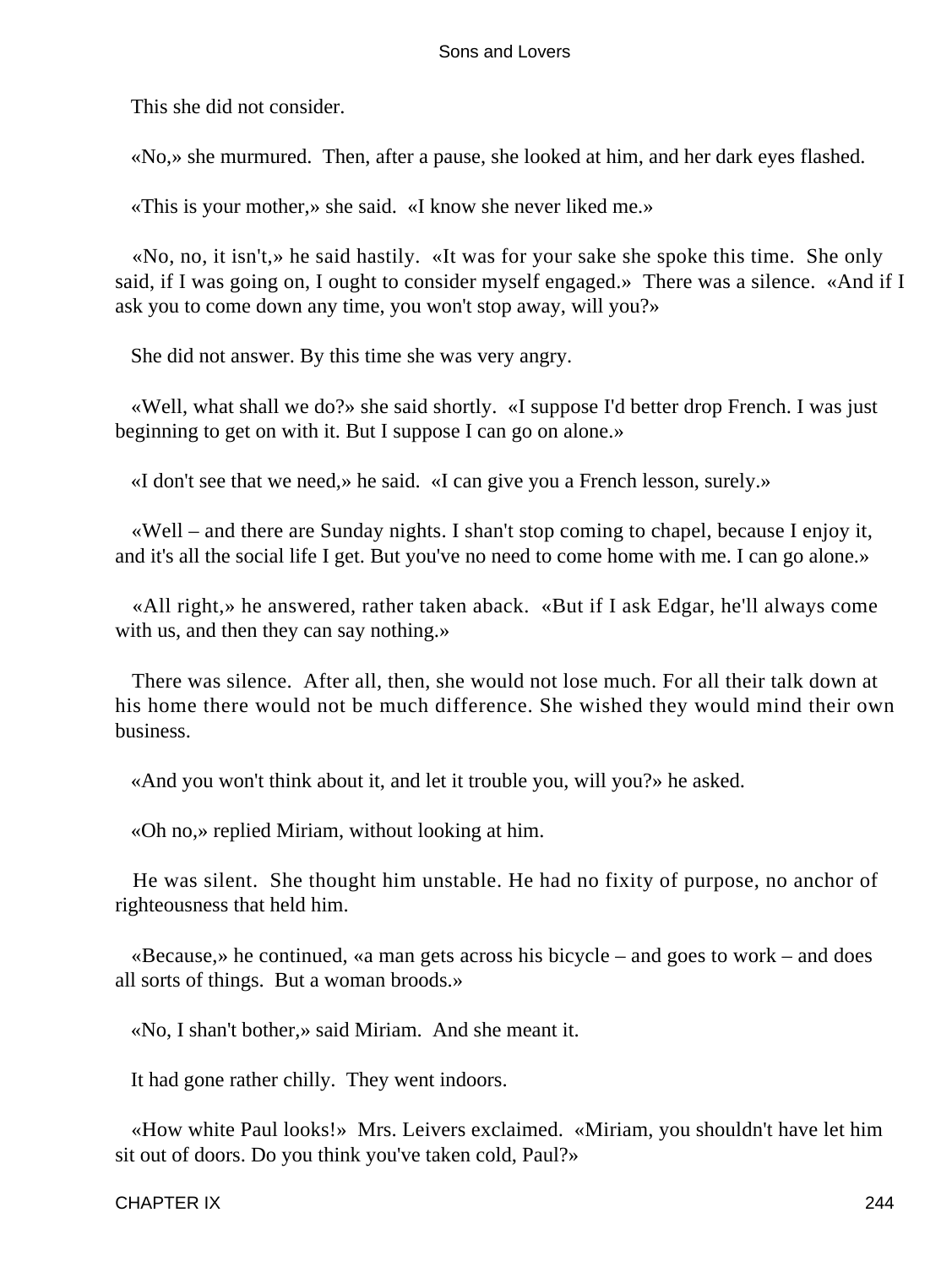«Oh, no!» he laughed.

 But he felt done up. It wore him out, the conflict in himself. Miriam pitied him now. But quite early, before nine o'clock, he rose to go.

«You're not going home, are you?» asked Mrs. Leivers anxiously.

«Yes,» he replied. «I said I'd be early.» He was very awkward.

«But this IS early,» said Mrs. Leivers.

 Miriam sat in the rocking−chair, and did not speak. He hesitated, expecting her to rise and go with him to the barn as usual for his bicycle. She remained as she was. He was at a loss.

«Well – good−night, all!» he faltered.

 She spoke her good−night along with all the others. But as he went past the window he looked in. She saw him pale, his brows knit slightly in a way that had become constant with him, his eyes dark with pain.

 She rose and went to the doorway to wave good−bye to him as he passed through the gate. He rode slowly under the pine−trees, feeling a cur and a miserable wretch. His bicycle went tilting down the hills at random. He thought it would be a relief to break one's neck.

Two days later he sent her up a book and a little note, urging her to read and be busy.

 At this time he gave all his friendship to Edgar. He loved the family so much, he loved the farm so much; it was the dearest place on earth to him. His home was not so lovable. It was his mother. But then he would have been just as happy with his mother anywhere. Whereas Willey Farm he loved passionately. He loved the little pokey kitchen, where men's boots tramped, and the dog slept with one eye open for fear of being trodden on; where the lamp hung over the table at night, and everything was so silent. He loved Miriam's long, low parlour, with its atmosphere of romance, its flowers, its books, its high rosewood piano. He loved the gardens and the buildings that stood with their scarlet roofs on the naked edges of the fields, crept towards the wood as if for cosiness, the wild country scooping down a valley and up the uncultured hills of the other side. Only to be there was an exhilaration and a joy to him. He loved Mrs. Leivers, with her unworldliness and her quaint cynicism; he loved Mr. Leivers, so warm and young and lovable; he loved Edgar, who lit up when he came, and the boys and the children and Bill – even the sow Circe and the Indian game−cock called Tippoo. All this besides Miriam. He could not give it up.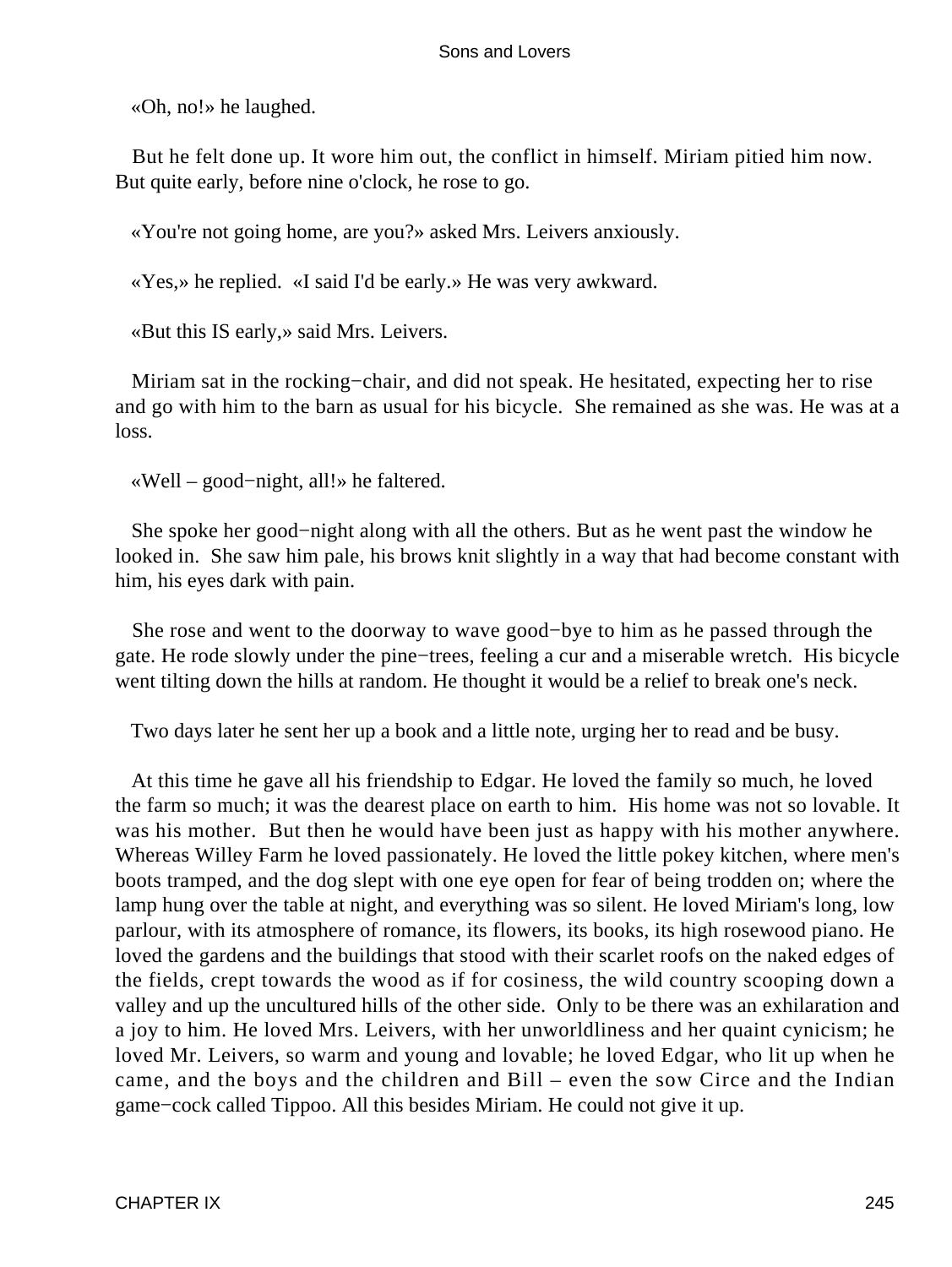So he went as often, but he was usually with Edgar. Only all the family, including the father, joined in charades and games at evening. And later, Miriam drew them together, and they read Macbeth out of penny books, taking parts. It was great excitement. Miriam was glad, and Mrs. Leivers was glad, and Mr. Leivers enjoyed it. Then they all learned songs together from tonic sol−fa, singing in a circle round the fire. But now Paul was very rarely alone with Miriam. She waited. When she and Edgar and he walked home together from chapel or from the literary society in Bestwood, she knew his talk, so passionate and so unorthodox nowadays, was for her. She did envy Edgar, however, his cycling with Paul, his Friday nights, his days working in the fields. For her Friday nights and her French lessons were gone. She was nearly always alone, walking, pondering in the wood, reading, studying, dreaming, waiting. And he wrote to her frequently.

 One Sunday evening they attained to their old rare harmony. Edgar had stayed to Communion – he wondered what it was like – with Mrs. Morel. So Paul came on alone with Miriam to his home. He was more or less under her spell again. As usual, they were discussing the sermon. He was setting now full sail towards Agnosticism, but such a religious Agnosticism that Miriam did not suffer so badly. They were at the Renan Vie de Jesus stage. Miriam was the threshing−floor on which he threshed out all his beliefs. While he trampled his ideas upon her soul, the truth came out for him. She alone was his threshing−floor. She alone helped him towards realization. Almost impassive, she submitted to his argument and expounding. And somehow, because of her, he gradually realized where he was wrong. And what he realized, she realized. She felt he could not do without her.

 They came to the silent house. He took the key out of the scullery window, and they entered. All the time he went on with his discussion. He lit the gas, mended the fire, and brought her some cakes from the pantry. She sat on the sofa, quietly, with a plate on her knee. She wore a large white hat with some pinkish flowers. It was a cheap hat, but he liked it. Her face beneath was still and pensive, golden−brown and ruddy. Always her ears were hid in her short curls. She watched him.

 She liked him on Sundays. Then he wore a dark suit that showed the lithe movement of his body. There was a clean, clear−cut look about him. He went on with his thinking to her. Suddenly he reached for a Bible. Miriam liked the way he reached  $up - so$  sharp, straight to the mark. He turned the pages quickly, and read her a chapter of St. John. As he sat in the armchair reading, intent, his voice only thinking, she felt as if he were using her unconsciously as a man uses his tools at some work he is bent on. She loved it. And the wistfulness of his voice was like a reaching to something, and it was as if she were what he reached with. She sat back on the sofa away from him, and yet feeling herself the very instrument his hand grasped. It gave her great pleasure.

 Then he began to falter and to get self−conscious. And when he came to the verse, «A woman, when she is in travail, hath sorrow because her hour is come», he missed it out. Miriam had felt him growing uncomfortable. She shrank when the well−known words did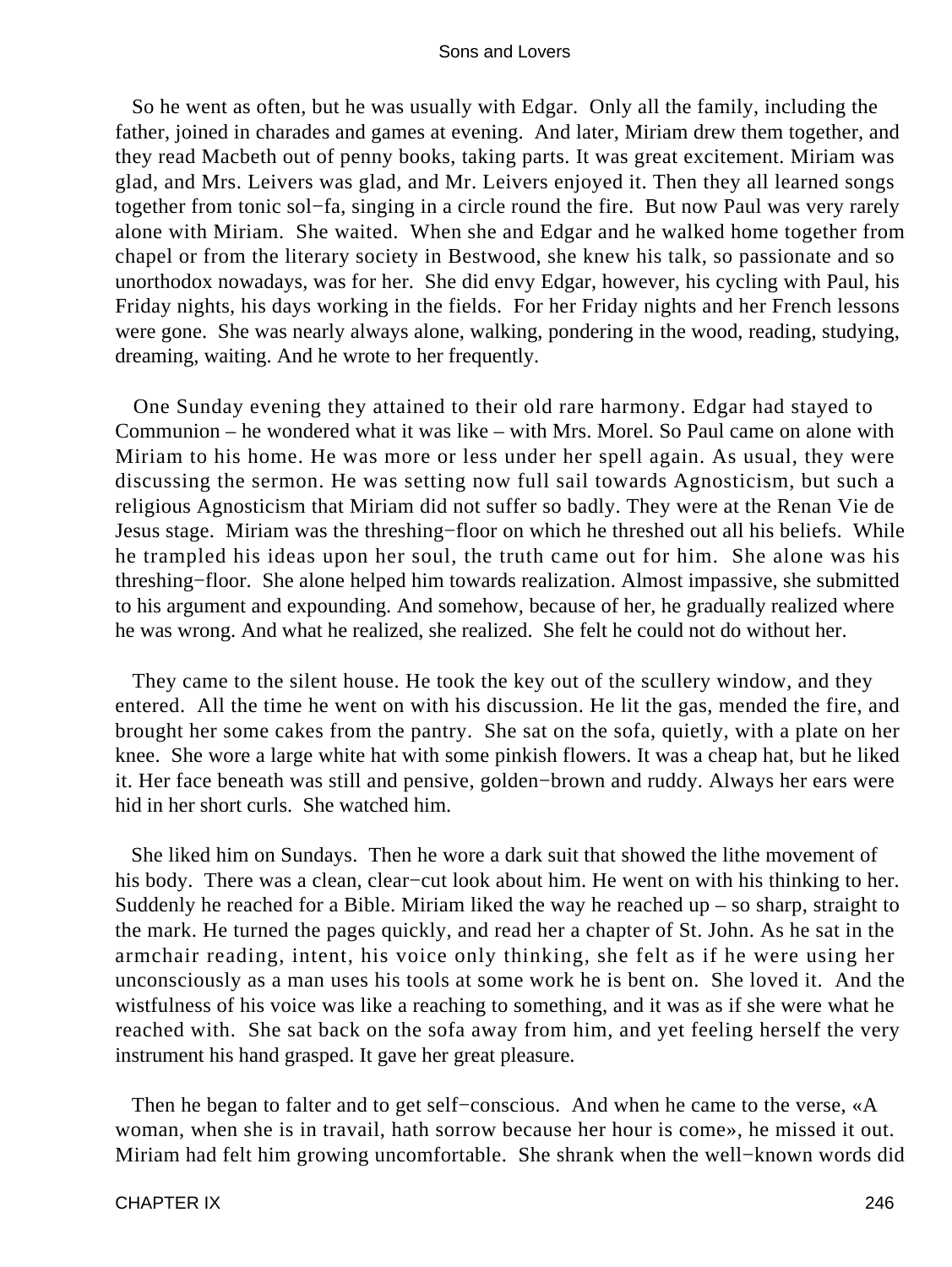not follow. He went on reading, but she did not hear. A grief and shame made her bend her head. Six months ago he would have read it simply. Now there was a scotch in his running with her. Now she felt there was really something hostile between them, something of which they were ashamed.

 She ate her cake mechanically. He tried to go on with his argument, but could not get back the right note. Soon Edgar came in. Mrs. Morel had gone to her friends'. The three set off to Willey Farm.

 Miriam brooded over his split with her. There was something else he wanted. He could not be satisfied; he could give her no peace. There was between them now always a ground for strife. She wanted to prove him. She believed that his chief need in life was herself. If she could prove it, both to herself and to him, the rest might go; she could simply trust to the future.

 So in May she asked him to come to Willey Farm and meet Mrs. Dawes. There was something he hankered after. She saw him, whenever they spoke of Clara Dawes, rouse and get slightly angry. He said he did not like her. Yet he was keen to know about her. Well, he should put himself to the test. She believed that there were in him desires for higher things, and desires for lower, and that the desire for the higher would conquer. At any rate, he should try. She forgot that her «higher» and «lower» were arbitrary.

 He was rather excited at the idea of meeting Clara at Willey Farm. Mrs. Dawes came for the day. Her heavy, dun−coloured hair was coiled on top of her head. She wore a white blouse and navy skirt, and somehow, wherever she was, seemed to make things look paltry and insignificant. When she was in the room, the kitchen seemed too small and mean altogether. Miriam's beautiful twilighty parlour looked stiff and stupid. All the Leivers were eclipsed like candles. They found her rather hard to put up with. Yet she was perfectly amiable, but indifferent, and rather hard.

 Paul did not come till afternoon. He was early. As he swung off his bicycle, Miriam saw him look round at the house eagerly. He would be disappointed if the visitor had not come. Miriam went out to meet him, bowing her head because of the sunshine. Nasturtiums were coming out crimson under the cool green shadow of their leaves. The girl stood, dark−haired, glad to see him.

«Hasn't Clara come?» he asked.

«Yes,» replied Miriam in her musical tone. «She's reading.»

 He wheeled his bicycle into the barn. He had put on a handsome tie, of which he was rather proud, and socks to match.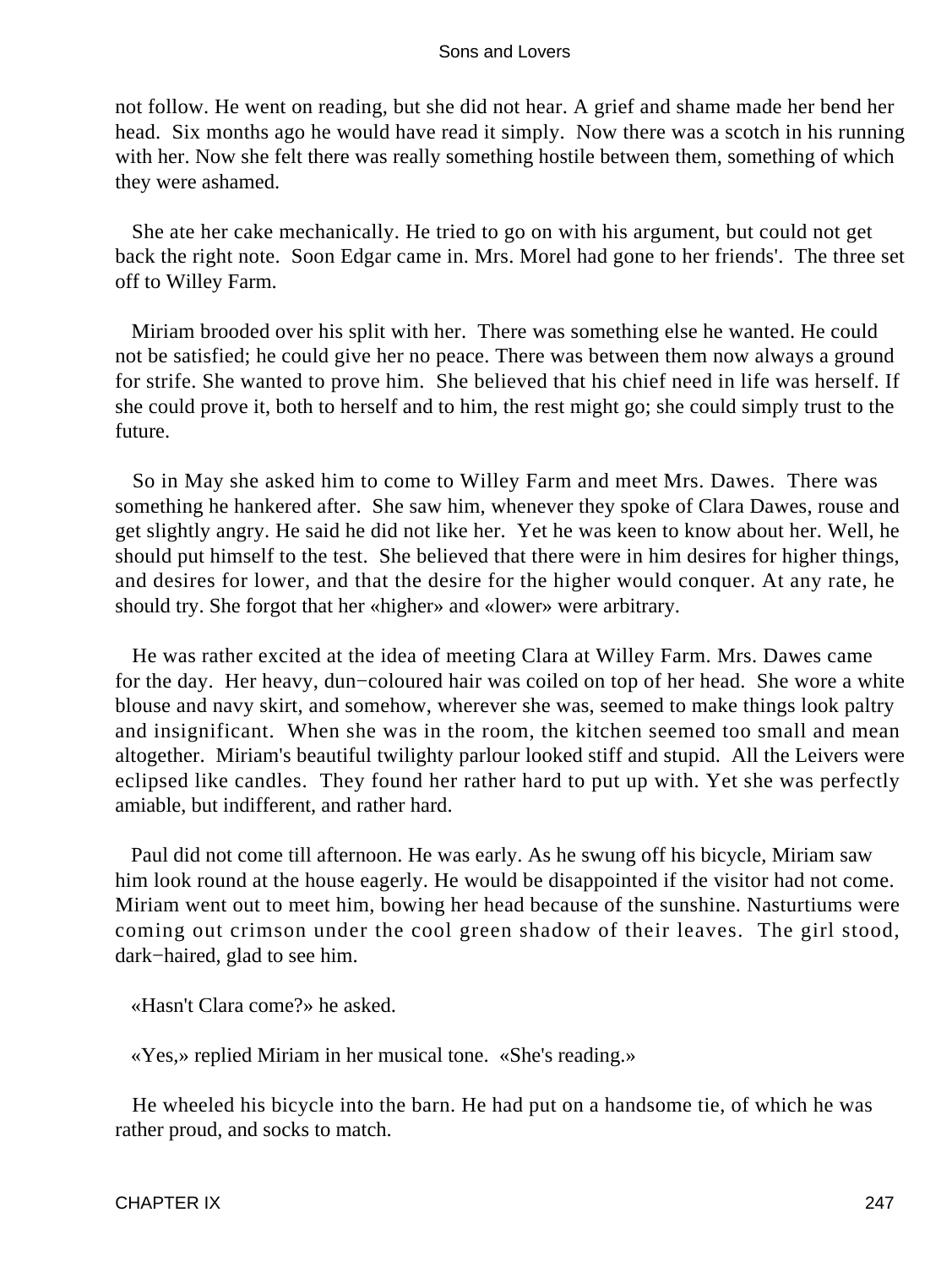«She came this morning?» he asked.

 «Yes,» replied Miriam, as she walked at his side. «You said you'd bring me that letter from the man at Liberty's. Have you remembered?»

«Oh, dash, no!» he said. «But nag at me till you get it.»

«I don't like to nag at you.»

«Do it whether or not. And is she any more agreeable?» he continued.

«You know I always think she is quite agreeable.»

 He was silent. Evidently his eagerness to be early to−day had been the newcomer. Miriam already began to suffer. They went together towards the house. He took the clips off his trousers, but was too lazy to brush the dust from his shoes, in spite of the socks and tie.

 Clara sat in the cool parlour reading. He saw the nape of her white neck, and the fine hair lifted from it. She rose, looking at him indifferently. To shake hands she lifted her arm straight, in a manner that seemed at once to keep him at a distance, and yet to fling something to him. He noticed how her breasts swelled inside her blouse, and how her shoulder curved handsomely under the thin muslin at the top of her arm.

«You have chosen a fine day,» he said.

«It happens so,» she said.

«Yes,» he said; «I am glad.»

She sat down, not thanking him for his politeness.

«What have you been doing all morning?» asked Paul of Miriam.

 «Well, you see,» said Miriam, coughing huskily, «Clara only came with father – and so – she's not been here very long.»

 Clara sat leaning on the table, holding aloof. He noticed her hands were large, but well kept. And the skin on them seemed almost coarse, opaque, and white, with fine golden hairs. She did not mind if he observed her hands. She intended to scorn him. Her heavy arm lay negligently on the table. Her mouth was closed as if she were offended, and she kept her face slightly averted.

«You were at Margaret Bonford's meeting the other evening,» he said to her.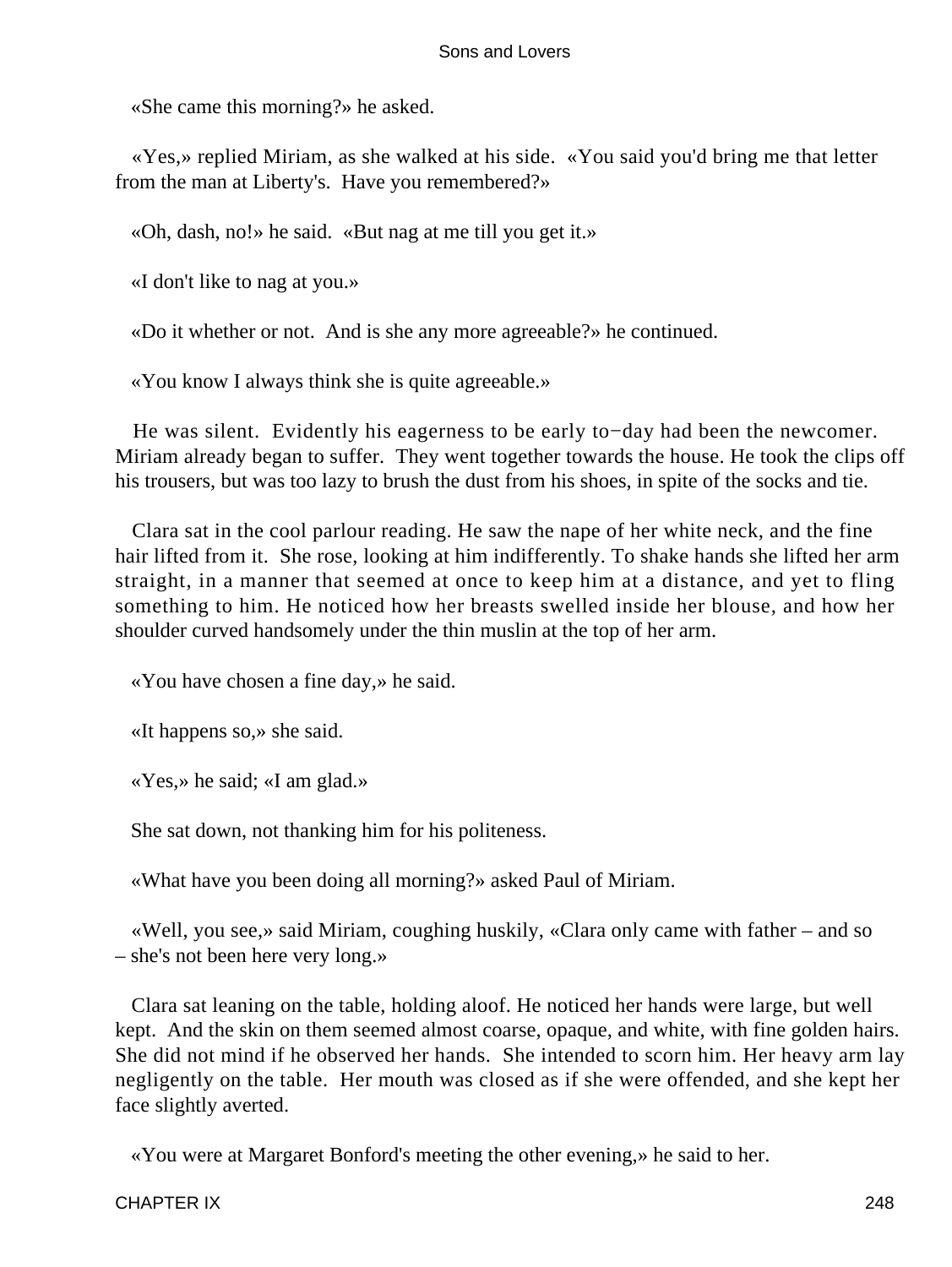Miriam did not know this courteous Paul. Clara glanced at him.

«Yes,» she said.

«Why,» asked Miriam, «how do you know?»

«I went in for a few minutes before the train came,» he answered.

Clara turned away again rather disdainfully.

«I think she's a lovable little woman,» said Paul.

«Margaret Bonford!» exclaimed Clara. «She's a great deal cleverer than most men.»

«Well, I didn't say she wasn't,» he said, deprecating. «She's lovable for all that.»

«And, of course, that is all that matters,» said Clara witheringly.

He rubbed his head, rather perplexed, rather annoyed.

 «I suppose it matters more than her cleverness,» he said; «which, after all, would never get her to heaven.»

 $\ll$ It's not heaven she wants to get – it's her fair share on earth,  $\gg$  retorted Clara. She spoke as if he were responsible for some deprivation which Miss Bonford suffered.

 «Well,» he said, «I thought she was warm, and awfully nice – only too frail. I wished she was sitting comfortably in peace –  $-\infty$ 

«'Darning her husband's stockings,'» said Clara scathingly.

 «I'm sure she wouldn't mind darning even my stockings,» he said. «And I'm sure she'd do them well. Just as I wouldn't mind blacking her boots if she wanted me to.»

 But Clara refused to answer this sally of his. He talked to Miriam for a little while. The other woman held aloof.

«Well,» he said, «I think I'll go and see Edgar. Is he on the land?»

«I believe,» said Miriam, «he's gone for a load of coal. He should be back directly.»

«Then,» he said, «I'll go and meet him.»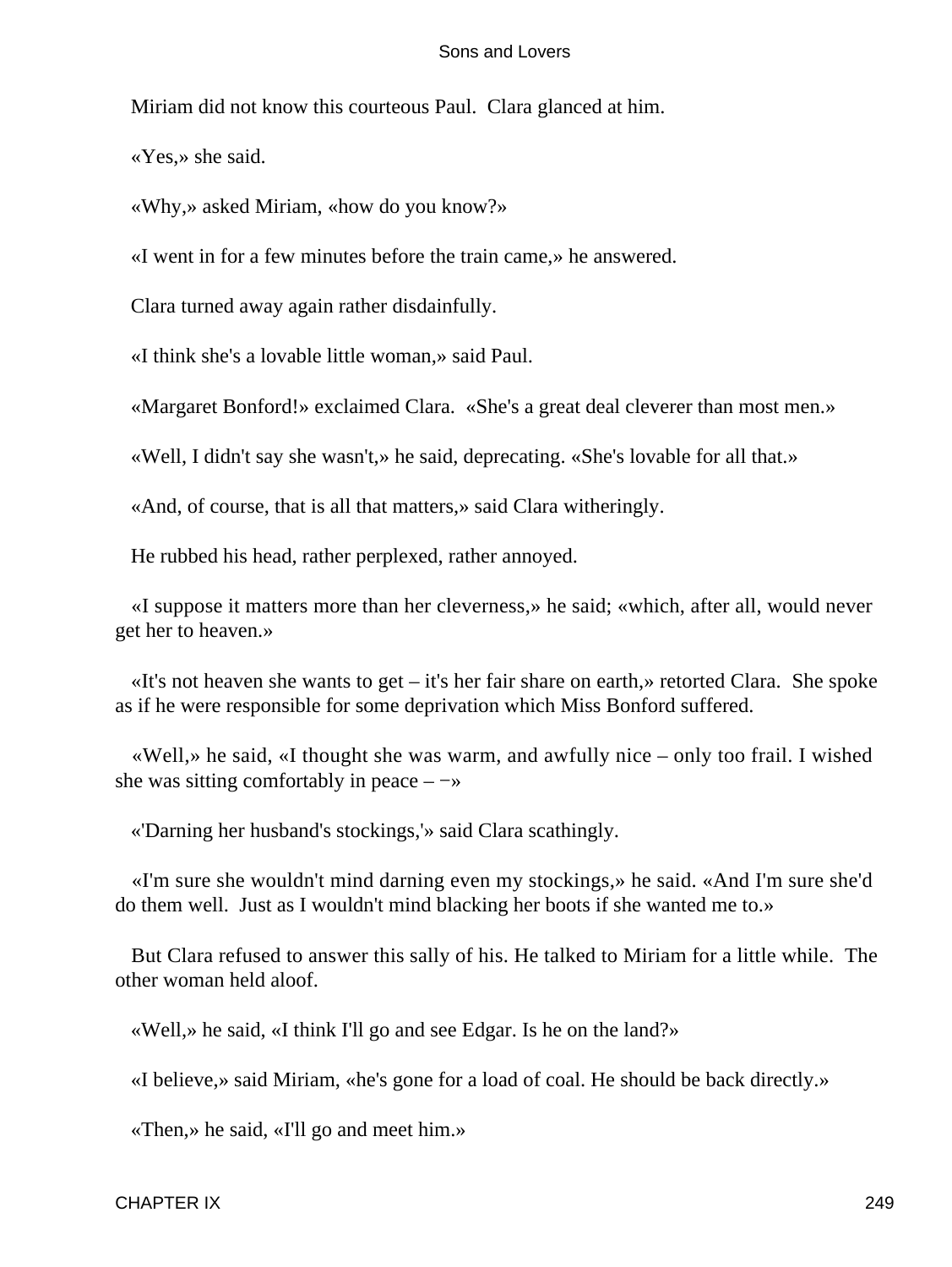Miriam dared not propose anything for the three of them. He rose and left them.

 On the top road, where the gorse was out, he saw Edgar walking lazily beside the mare, who nodded her white−starred forehead as she dragged the clanking load of coal. The young farmer's face lighted up as he saw his friend. Edgar was good−looking, with dark, warm eyes. His clothes were old and rather disreputable, and he walked with considerable pride.

«Hello!» he said, seeing Paul bareheaded. «Where are you going?»

«Came to meet you. Can't stand 'Nevermore.'»

Edgar's teeth flashed in a laugh of amusement.

«Who is 'Nevermore'?» he asked.

«The lady – Mrs. Dawes – it ought to be Mrs. The Raven that quothed 'Nevermore.'»

Edgar laughed with glee.

«Don't you like her?» he asked.

«Not a fat lot,» said Paul. «Why, do you?»

 «No!» The answer came with a deep ring of conviction. «No!» Edgar pursed up his lips. «I can't say she's much in my line.» He mused a little. Then: «But why do you call her 'Nevermore'?» he asked.

 «Well,» said Paul, «if she looks at a man she says haughtily 'Nevermore,' and if she looks at herself in the looking−glass she says disdainfully 'Nevermore,' and if she thinks back she says it in disgust, and if she looks forward she says it cynically.»

Edgar considered this speech, failed to make much out of it, and said, laughing:

«You think she's a man−hater?»

«SHE thinks she is,» replied Paul.

«But you don't think so?»

«No,» replied Paul.

«Wasn't she nice with you, then?»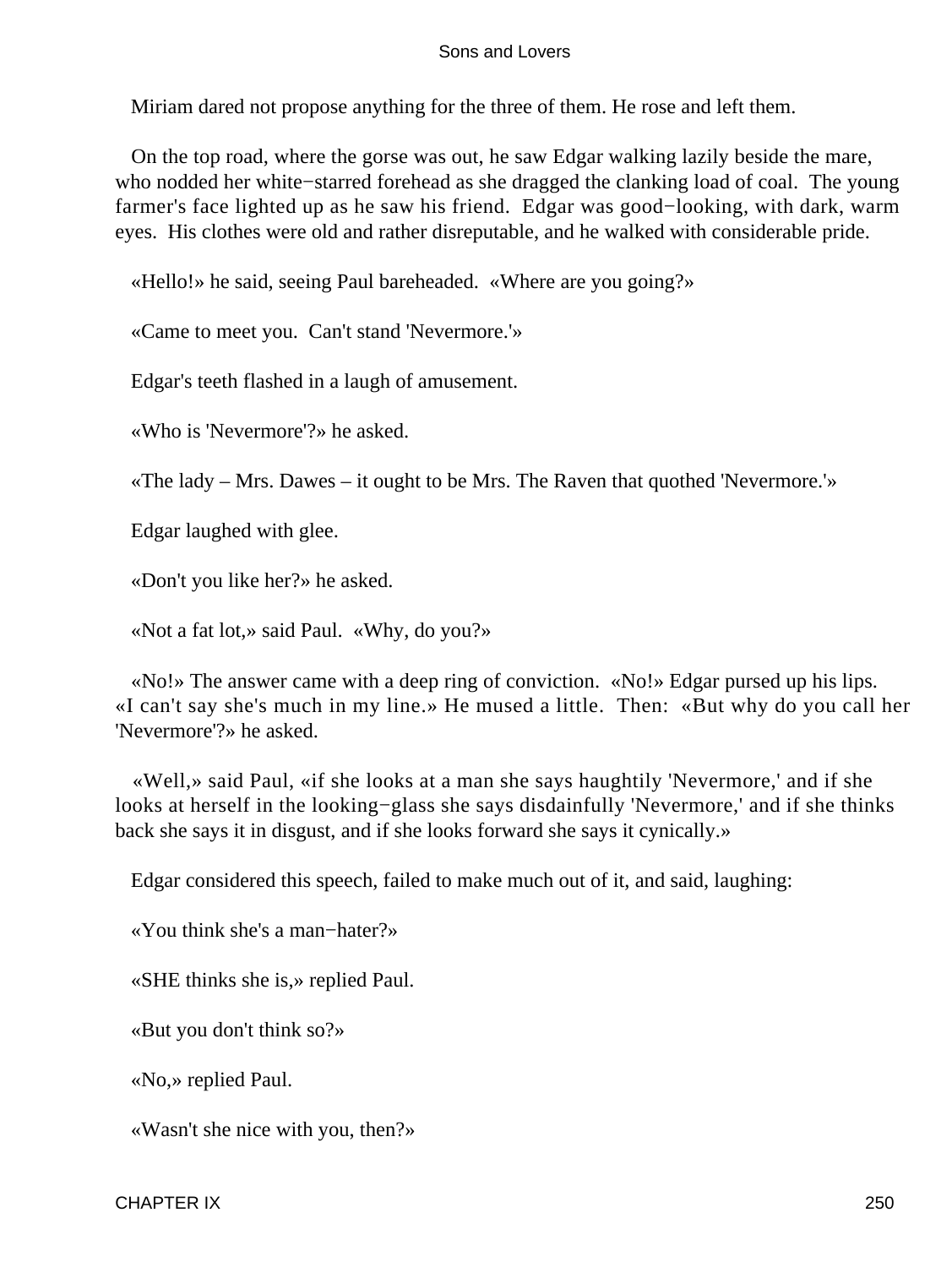«Could you imagine her **NICE** with anybody?» asked the young man.

 Edgar laughed. Together they unloaded the coal in the yard. Paul was rather self−conscious, because he knew Clara could see if she looked out of the window. She didn't look.

 On Saturday afternoons the horses were brushed down and groomed. Paul and Edgar worked together, sneezing with the dust that came from the pelts of Jimmy and Flower.

«Do you know a new song to teach me?» said Edgar.

 He continued to work all the time. The back of his neck was sun−red when he bent down, and his fingers that held the brush were thick. Paul watched him sometimes.

«'Mary Morrison'?» suggested the younger.

 Edgar agreed. He had a good tenor voice, and he loved to learn all the songs his friend could teach him, so that he could sing whilst he was carting. Paul had a very indifferent baritone voice, but a good ear. However, he sang softly, for fear of Clara. Edgar repeated the line in a clear tenor. At times they both broke off to sneeze, and first one, then the other, abused his horse.

 Miriam was impatient of men. It took so little to amuse them – even Paul. She thought it anomalous in him that he could be so thoroughly absorbed in a triviality.

It was tea−time when they had finished.

«What song was that?» asked Miriam.

Edgar told her. The conversation turned to singing.

«We have such jolly times,» Miriam said to Clara.

 Mrs. Dawes ate her meal in a slow, dignified way. Whenever the men were present she grew distant.

«Do you like singing?» Miriam asked her.

«If it is good,» she said.

Paul, of course, coloured.

«You mean if it is high−class and trained?» he said.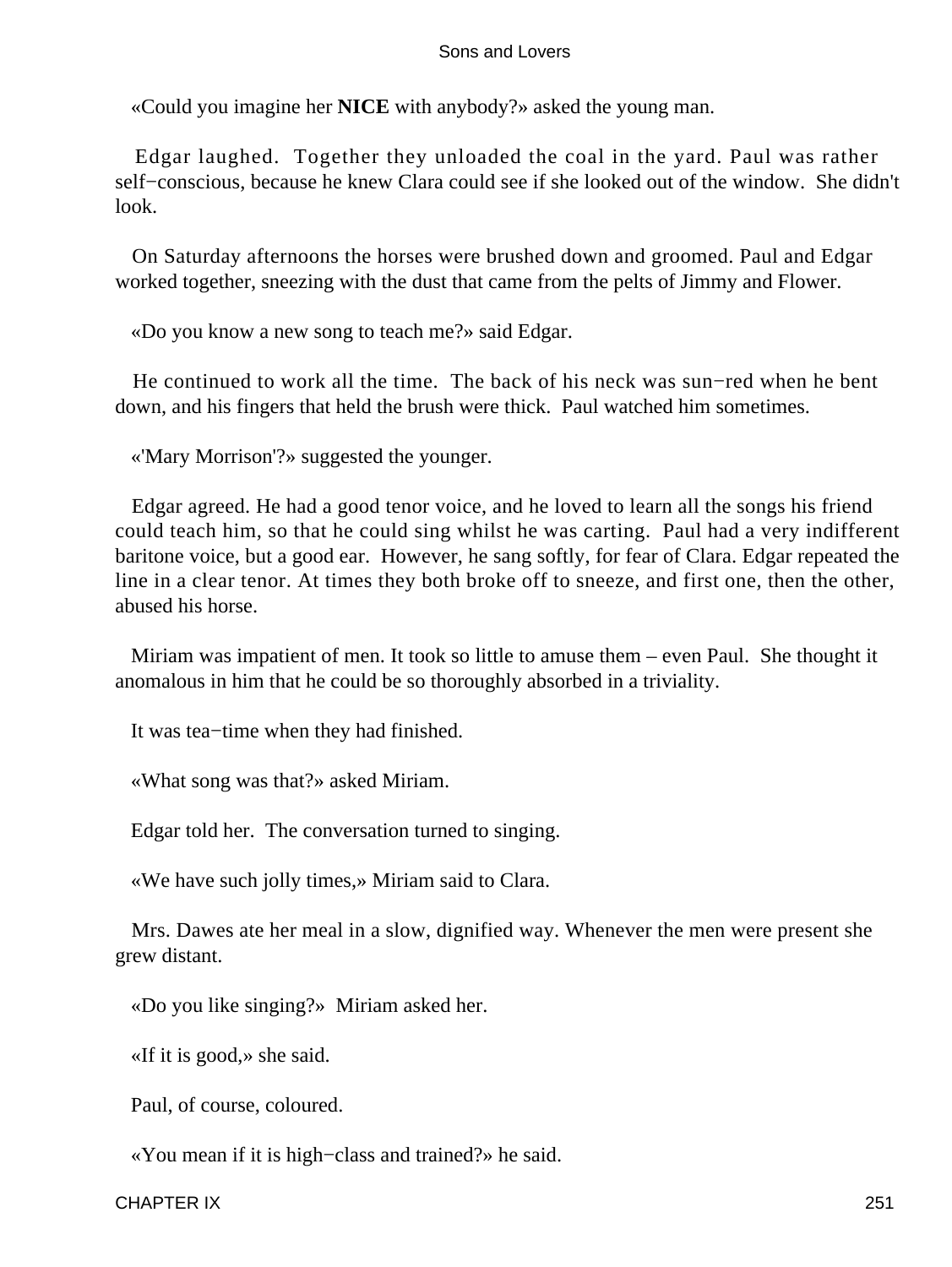«I think a voice needs training before the singing is anything,» she said.

 «You might as well insist on having people's voices trained before you allowed them to talk,» he replied. «Really, people sing for their own pleasure, as a rule.»

«And it may be for other people's discomfort.»

«Then the other people should have flaps to their ears,» he replied.

The boys laughed. There was a silence. He flushed deeply, and ate in silence.

After tea, when all the men had gone but Paul, Mrs. Leivers said to Clara:

«And you find life happier now?»

«Infinitely.»

«And you are satisfied?»

«So long as I can be free and independent.»

«And you don't **MISS** anything in your life?» asked Mrs. Leivers gently.

«I've put all that behind me.»

Paul had been feeling uncomfortable during this discourse. He got up.

 «You'll find you're always tumbling over the things you've put behind you,» he said. Then he took his departure to the cowsheds. He felt he had been witty, and his manly pride was high. He whistled as he went down the brick track.

 Miriam came for him a little later to know if he would go with Clara and her for a walk. They set off down to Strelley Mill Farm. As they were going beside the brook, on the Willey Water side, looking through the brake at the edge of the wood, where pink campions glowed under a few sunbeams, they saw, beyond the tree−trunks and the thin hazel bushes, a man leading a great bay horse through the gullies. The big red beast seemed to dance romantically through that dimness of green hazel drift, away there where the air was shadowy, as if it were in the past, among the fading bluebells that might have bloomed for Deidre or Iseult.

The three stood charmed.

«What a treat to be a knight,» he said, «and to have a pavilion here.»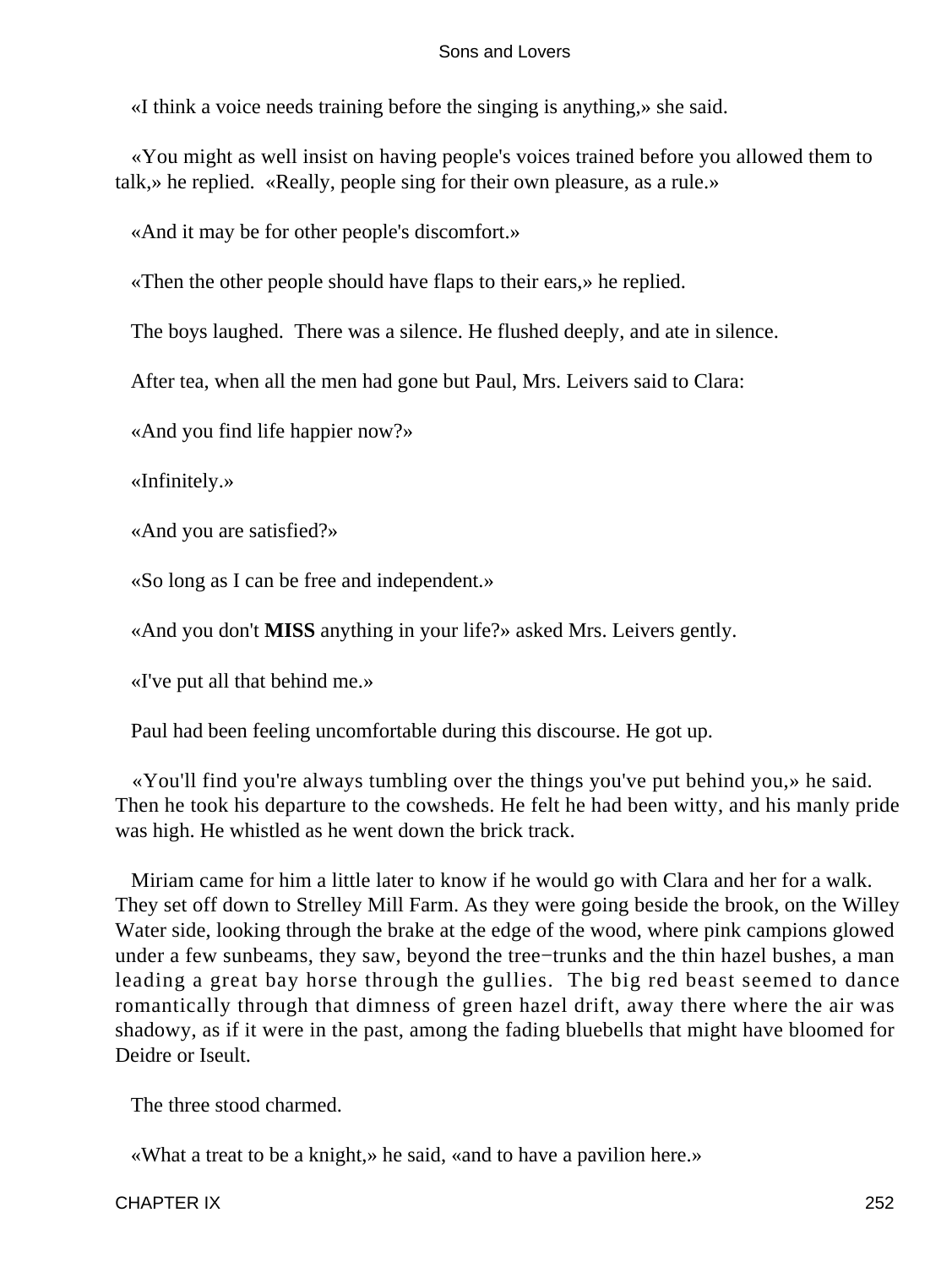«And to have us shut up safely?» replied Clara.

 «Yes,» he answered, «singing with your maids at your broidery. I would carry your banner of white and green and heliotrope. I would have 'W.S.P.U.' emblazoned on my shield, beneath a woman rampant.»

 «I have no doubt,» said Clara, «that you would much rather fight for a woman than let her fight for herself.»

 «I would. When she fights for herself she seems like a dog before a looking−glass, gone into a mad fury with its own shadow.»

«And YOU are the looking−glass?» she asked, with a curl of the lip.

«Or the shadow,» he replied.

«I am afraid,» she said, «that you are too clever.»

 «Well, I leave it to you to be GOOD,» he retorted, laughing. «Be good, sweet maid, and just let ME be clever.»

 But Clara wearied of his flippancy. Suddenly, looking at her, he saw that the upward lifting of her face was misery and not scorn. His heart grew tender for everybody. He turned and was gentle with Miriam, whom he had neglected till then.

 At the wood's edge they met Limb, a thin, swarthy man of forty, tenant of Strelley Mill, which he ran as a cattle−raising farm. He held the halter of the powerful stallion indifferently, as if he were tired. The three stood to let him pass over the stepping−stones of the first brook. Paul admired that so large an animal should walk on such springy toes, with an endless excess of vigour. Limb pulled up before them.

 «Tell your father, Miss Leivers,» he said, in a peculiar piping voice, «that his young beas'es 'as broke that bottom fence three days an' runnin'.»

«Which?» asked Miriam, tremulous.

 The great horse breathed heavily, shifting round its red flanks, and looking suspiciously with its wonderful big eyes upwards from under its lowered head and falling mane.

«Come along a bit,» replied Limb, «an' I'll show you.»

 The man and the stallion went forward. It danced sideways, shaking its white fetlocks and looking frightened, as it felt itself in the brook.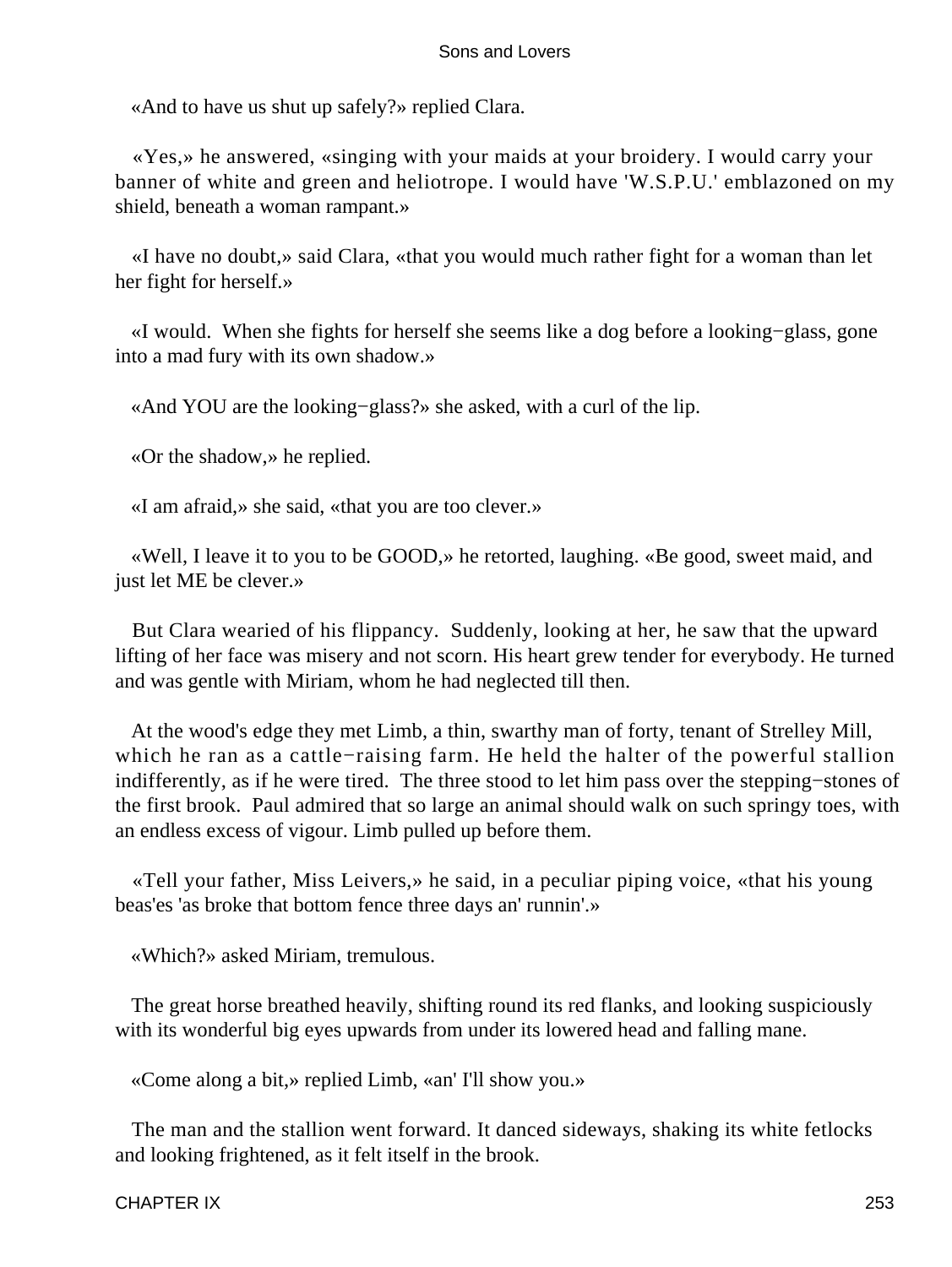«No hanky−pankyin',» said the man affectionately to the beast.

 It went up the bank in little leaps, then splashed finely through the second brook. Clara, walking with a kind of sulky abandon, watched it half−fascinated, half−contemptuous. Limb stopped and pointed to the fence under some willows.

 «There, you see where they got through,» he said. «My man's druv 'em back three times.»

«Yes,» answered Miriam, colouring as if she were at fault.

«Are you comin' in?» asked the man.

«No, thanks; but we should like to go by the pond.»

«Well, just as you've a mind,» he said.

The horse gave little whinneys of pleasure at being so near home.

«He is glad to be back,» said Clara, who was interested in the creature.

«Yes – 'e's been a tidy step to−day.»

 They went through the gate, and saw approaching them from the big farmhouse a smallish, dark, excitable−looking woman of about thirty−five. Her hair was touched with grey, her dark eyes looked wild. She walked with her hands behind her back. Her brother went forward. As it saw her, the big bay stallion whinneyed again. She came up excitedly.

 «Are you home again, my boy!» she said tenderly to the horse, not to the man. The great beast shifted round to her, ducking his head. She smuggled into his mouth the wrinkled yellow apple she had been hiding behind her back, then she kissed him near the eyes. He gave a big sigh of pleasure. She held his head in her arms against her breast.

«Isn't he splendid!» said Miriam to her.

Miss Limb looked up. Her dark eyes glanced straight at Paul.

«Oh, good−evening, Miss Leivers,» she said. «It's ages since you've been down.»

Miriam introduced her friends.

«Your horse **IS a** fine fellow!» said Clara.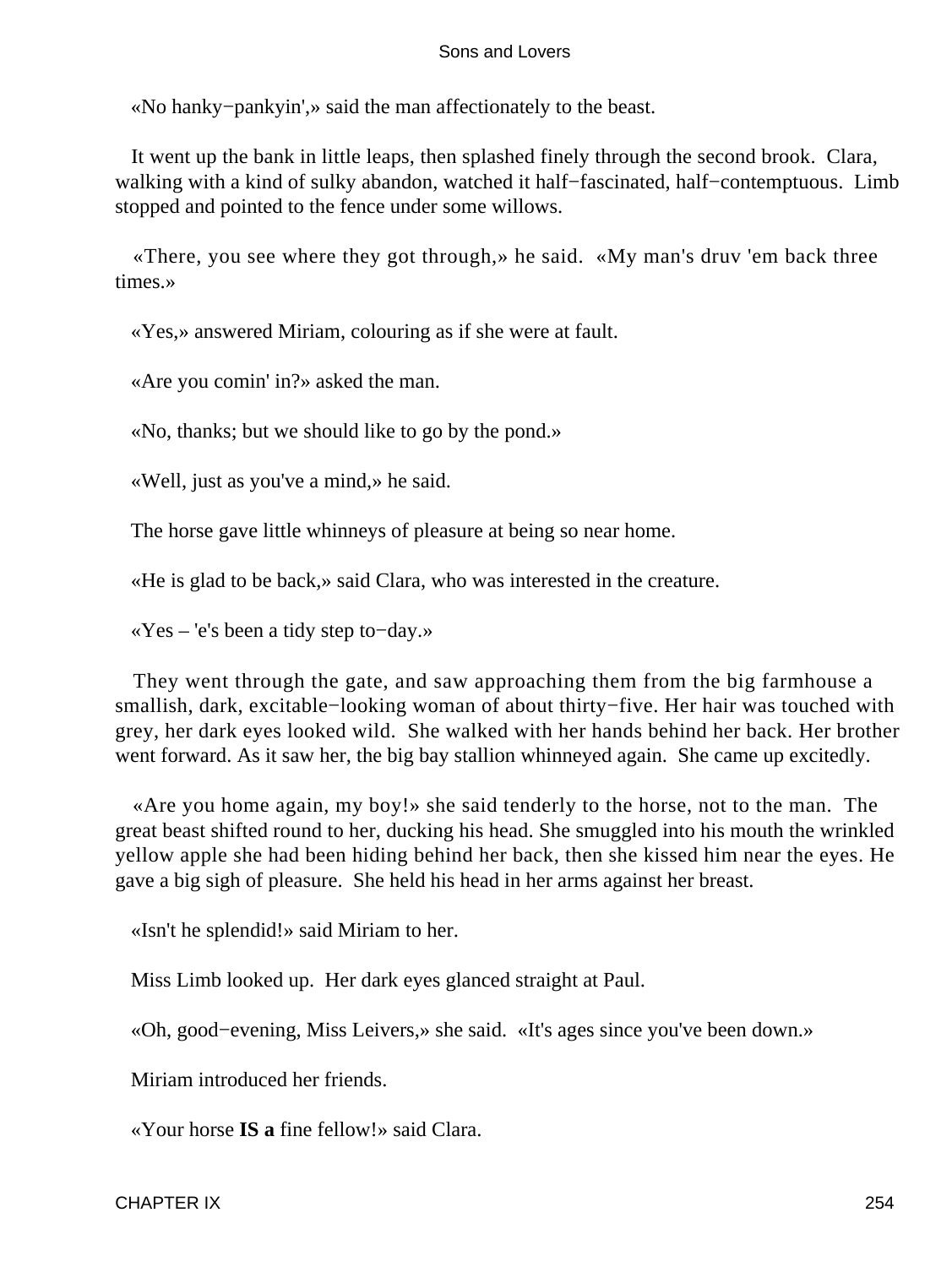«Isn't he!» Again she kissed him. «As loving as any man!»

«More loving than most men, I should think,» replied Clara.

«He's a nice boy!» cried the woman, again embracing the horse.

Clara, fascinated by the big beast, went up to stroke his neck.

«He's quite gentle,» said Miss Limb. «Don't you think big fellows are?»

«He's a beauty!» replied Clara.

She wanted to look in his eyes. She wanted him to look at her.

«It's a pity he can't talk,» she said.

«Oh, but he can – all but,» replied the other woman.

Then her brother moved on with the horse.

«Are you coming in? DO come in, Mr. – I didn't catch it.»

 «Morel,» said Miriam. «No, we won't come in, but we should like to go by the mill−pond.»

«Yes – yes, do. Do you fish, Mr. Morel?»

«No,» said Paul.

 «Because if you do you might come and fish any time,» said Miss Limb. «We scarcely see a soul from week's end to week's end. I should be thankful.»

«What fish are there in the pond?» he asked.

 They went through the front garden, over the sluice, and up the steep bank to the pond, which lay in shadow, with its two wooded islets. Paul walked with Miss Limb.

«I shouldn't mind swimming here,» he said.

 «Do,» she replied. «Come when you like. My brother will be awfully pleased to talk with you. He is so quiet, because there is no one to talk to. Do come and swim.»

Clara came up.

CHAPTER IX 255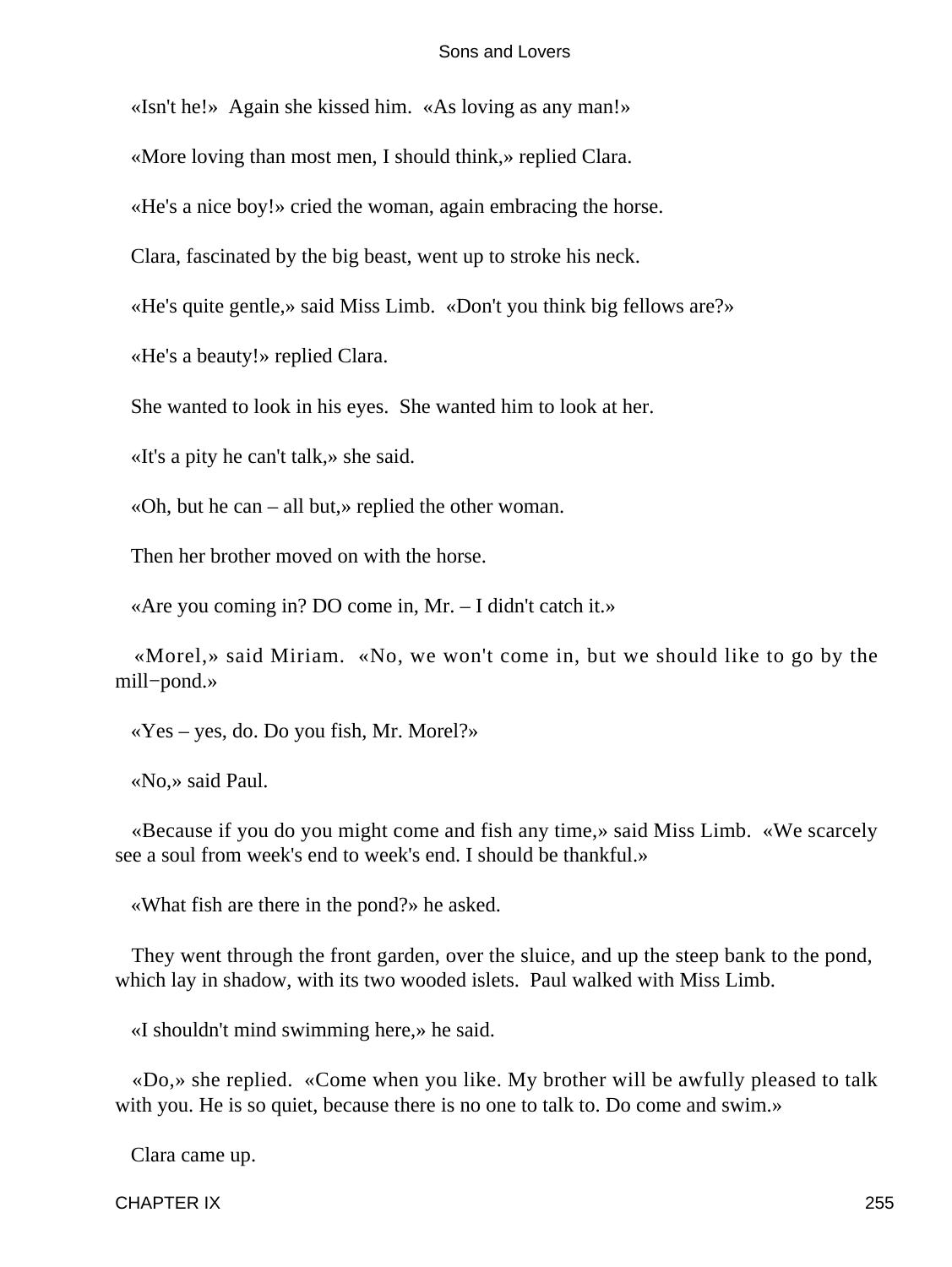«It's a fine depth,» she said, «and so clear.»

«Yes,» said Miss Limb.

 «Do you swim?» said Paul. «Miss Limb was just saying we could come when we liked.»

«Of course there's the farm−hands,» said Miss Limb.

 They talked a few moments, then went on up the wild hill, leaving the lonely, haggard−eyed woman on the bank.

 The hillside was all ripe with sunshine. It was wild and tussocky, given over to rabbits. The three walked in silence. Then:

«She makes me feel uncomfortable,» said Paul.

«You mean Miss Limb?» asked Miriam. «Yes.»

«What's a matter with her? Is she going dotty with being too lonely?»

 «Yes,» said Miriam. «It's not the right sort of life for her. I think it's cruel to bury her there. I really ought to go and see her more. But – she upsets me.»

«She makes me feel sorry for her – yes, and she bothers me,» he said.

«I suppose,» blurted Clara suddenly, «she wants a man.»

The other two were silent for a few moments.

«But it's the loneliness sends her cracked,» said Paul.

 Clara did not answer, but strode on uphill. She was walking with her hand hanging, her legs swinging as she kicked through the dead thistles and the tussocky grass, her arms hanging loose. Rather than walking, her handsome body seemed to be blundering up the hill. A hot wave went over Paul. He was curious about her. Perhaps life had been cruel to her. He forgot Miriam, who was walking beside him talking to him. She glanced at him, finding he did not answer her. His eyes were fixed ahead on Clara.

«Do you still think she is disagreeable?» she asked.

He did not notice that the question was sudden. It ran with his thoughts.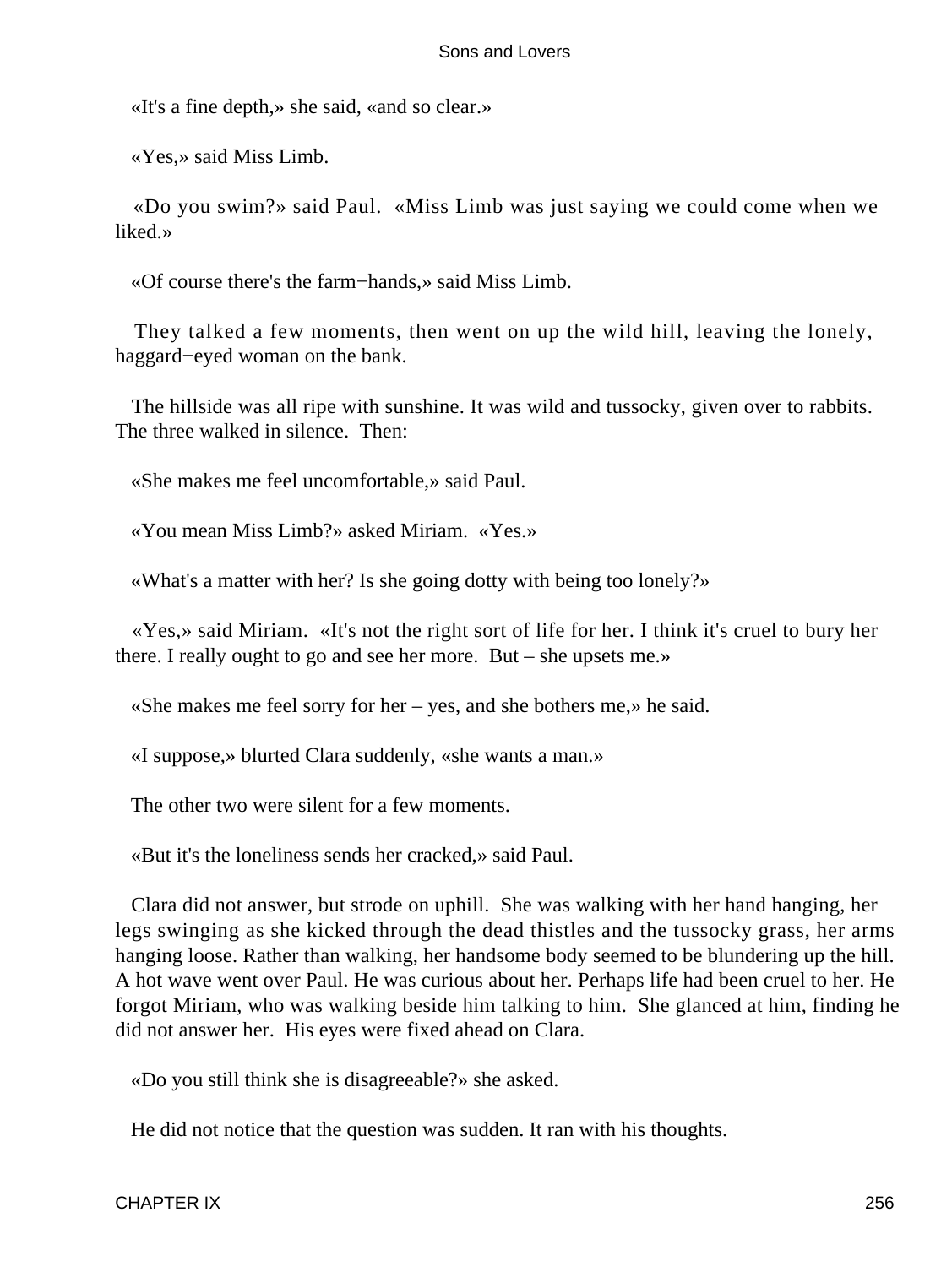«Something's the matter with her,» he said.

«Yes,» answered Miriam.

 They found at the top of the hill a hidden wild field, two sides of which were backed by the wood, the other sides by high loose hedges of hawthorn and elder bushes. Between these overgrown bushes were gaps that the cattle might have walked through had there been any cattle now. There the turf was smooth as velveteen, padded and holed by the rabbits. The field itself was coarse, and crowded with tall, big cowslips that had never been cut. Clusters of strong flowers rose everywhere above the coarse tussocks of bent. It was like a roadstead crowded with tan, fairy shipping.

 «Ah!» cried Miriam, and she looked at Paul, her dark eyes dilating. He smiled. Together they enjoyed the field of flowers. Clara, a little way off, was looking at the cowslips disconsolately. Paul and Miriam stayed close together, talking in subdued tones. He kneeled on one knee, quickly gathering the best blossoms, moving from tuft to tuft restlessly, talking softly all the time. Miriam plucked the flowers lovingly, lingering over them. He always seemed to her too quick and almost scientific. Yet his bunches had a natural beauty more than hers. He loved them, but as if they were his and he had a right to them. She had more reverence for them: they held something she had not.

 The flowers were very fresh and sweet. He wanted to drink them. As he gathered them, he ate the little yellow trumpets. Clara was still wandering about disconsolately. Going towards her, he said:

«Why don't you get some?»

«I don't believe in it. They look better growing.»

«But you'd like some?»

«They want to be left.»

«I don't believe they do.»

«I don't want the corpses of flowers about me,» she said.

 «That's a stiff, artificial notion,» he said. «They don't die any quicker in water than on their roots. And besides, they **LOOK** nice in a bowl – they look jolly. And you only call a thing a corpse because it looks corpse−like.»

«Whether it is one or not?» she argued.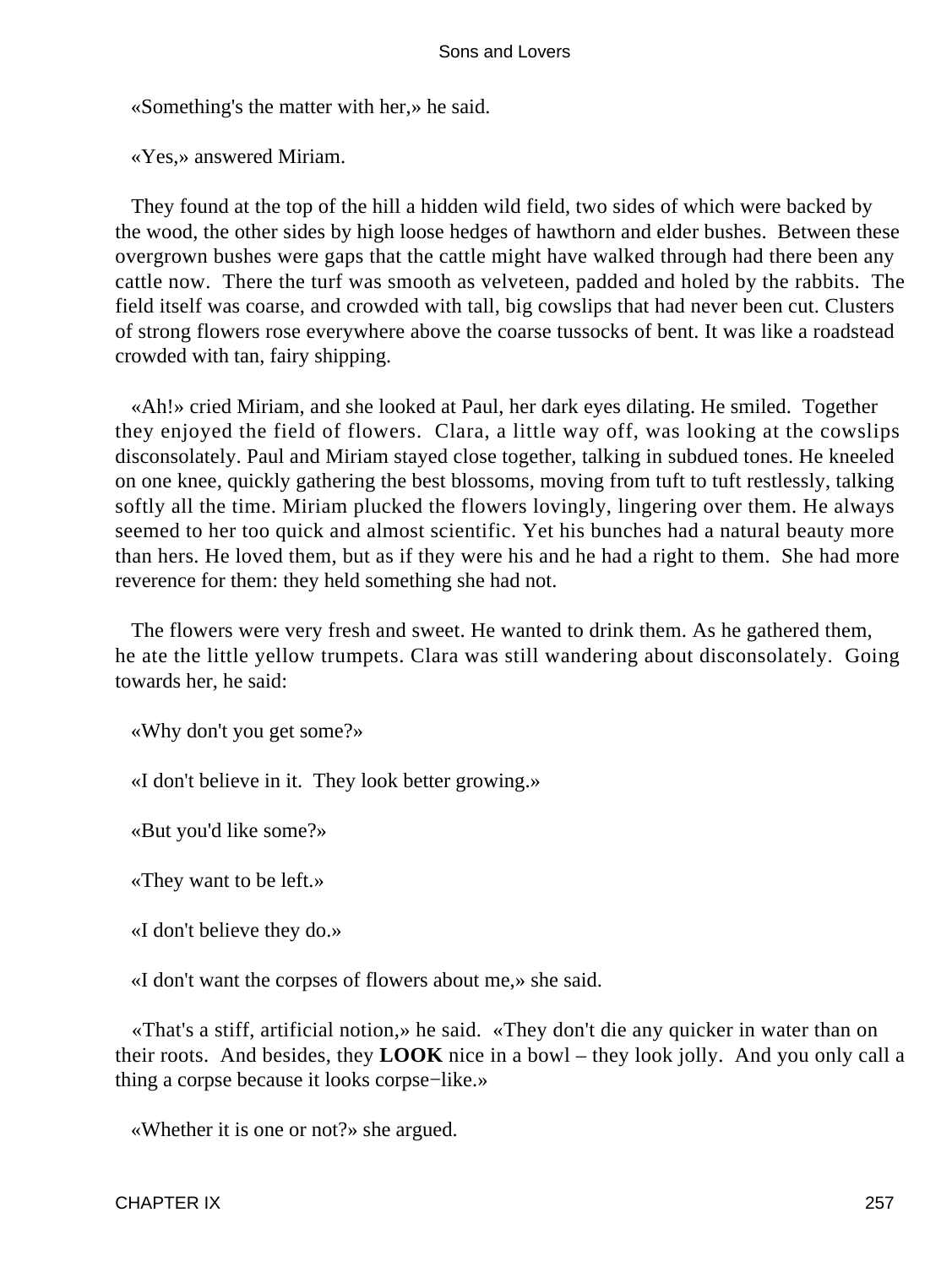«It isn't one to me. A dead flower isn't a corpse of a flower.»

Clara now ignored him.

«And even so – what right have you to pull them?» she asked.

«Because I like them, and want them – and there's plenty of them.»

«And that is sufficient?»

«Yes. Why not? I'm sure they'd smell nice in your room in Nottingham.»

«And I should have the pleasure of watching them die.»

«But then – it does not matter if they do die.»

 Whereupon he left her, and went stooping over the clumps of tangled flowers which thickly sprinkled the field like pale, luminous foam−clots. Miriam had come close. Clara was kneeling, breathing some scent from the cowslips.

 «I think,» said Miriam, «if you treat them with reverence you don't do them any harm. It is the spirit you pluck them in that matters.»

 «Yes,» he said. «But no, you get 'em because you want 'em, and that's all.» He held out his bunch.

Miriam was silent. He picked some more.

 «Look at these!» he continued; «sturdy and lusty like little trees and like boys with fat legs.»

 Clara's hat lay on the grass not far off. She was kneeling, bending forward still to smell the flowers. Her neck gave him a sharp pang, such a beautiful thing, yet not proud of itself just now. Her breasts swung slightly in her blouse. The arching curve of her back was beautiful and strong; she wore no stays. Suddenly, without knowing, he was scattering a handful of cowslips over her hair and neck, saying:

«Ashes to ashes, and dust to dust, If the Lord won't have you the devil must.»

 The chill flowers fell on her neck. She looked up at him, with almost pitiful, scared grey eyes, wondering what he was doing. Flowers fell on her face, and she shut her eyes.

Suddenly, standing there above her, he felt awkward.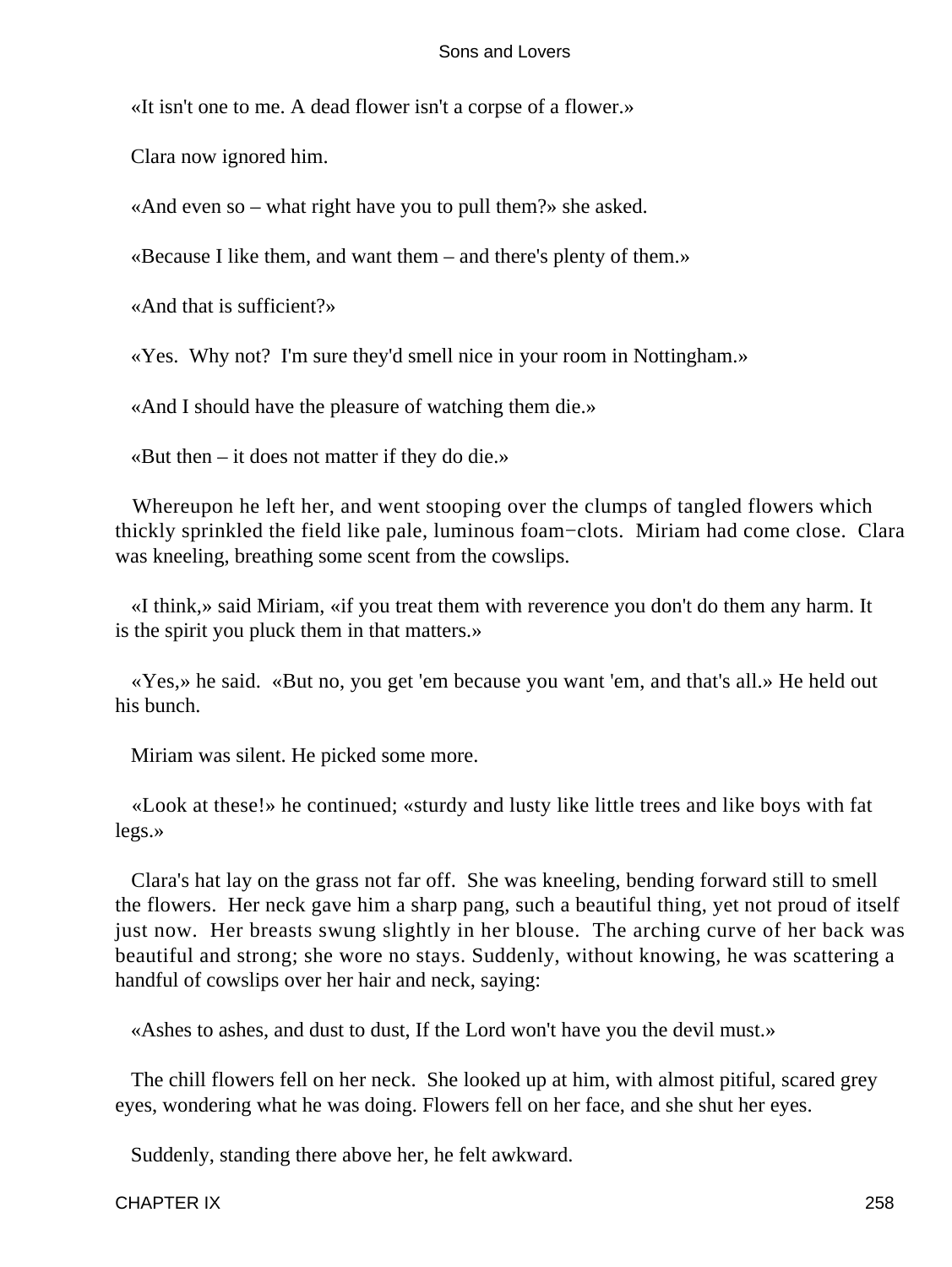«I thought you wanted a funeral,» he said, ill at ease.

 Clara laughed strangely, and rose, picking the cowslips from her hair. She took up her hat and pinned it on. One flower had remained tangled in her hair. He saw, but would not tell her. He gathered up the flowers he had sprinkled over her.

 At the edge of the wood the bluebells had flowed over into the field and stood there like flood−water. But they were fading now. Clara strayed up to them. He wandered after her. The bluebells pleased him.

«Look how they've come out of the wood!» he said.

Then she turned with a flash of warmth and of gratitude.

«Yes,» she smiled.

His blood beat up.

 «It makes me think of the wild men of the woods, how terrified they would be when they got breast to breast with the open space.»

«Do you think they were?» she asked.

 «I wonder which was more frightened among old tribes – those bursting out of their darkness of woods upon all the space of light, or those from the open tiptoeing into the forests.»

«I should think the second,» she answered.

 «Yes, you DO feel like one of the open space sort, trying to force yourself into the dark, don't you?»

«How should I know?» she answered queerly.

The conversation ended there.

 The evening was deepening over the earth. Already the valley was full of shadow. One tiny square of light stood opposite at Crossleigh Bank Farm. Brightness was swimming on the tops of the hills. Miriam came up slowly, her face in her big, loose bunch of flowers, walking ankle−deep through the scattered froth of the cowslips. Beyond her the trees were coming into shape, all shadow.

«Shall we go?» she asked.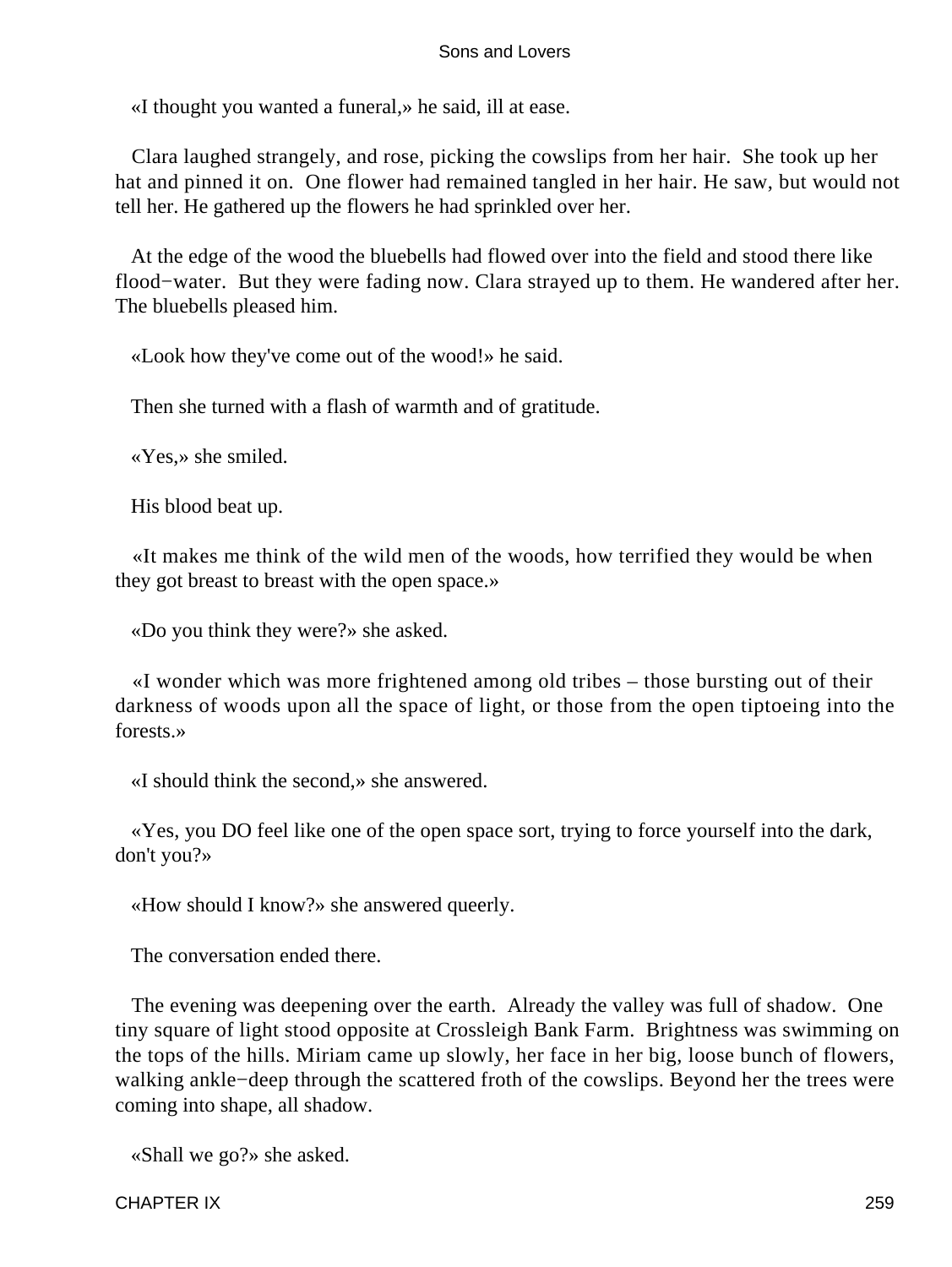And the three turned away. They were all silent. Going down the path they could see the light of home right across, and on the ridge of the hill a thin dark outline with little lights, where the colliery village touched the sky.

«It has been nice, hasn't it?» he asked.

Miriam murmured assent. Clara was silent.

«Don't you think so?» he persisted.

 But she walked with her head up, and still did not answer. He could tell by the way she moved, as if she didn't care, that she suffered.

 At this time Paul took his mother to Lincoln. She was bright and enthusiastic as ever, but as he sat opposite her in the railway carriage, she seemed to look frail. He had a momentary sensation as if she were slipping away from him. Then he wanted to get hold of her, to fasten her, almost to chain her. He felt he must keep hold of her with his hand.

They drew near to the city. Both were at the window looking for the cathedral.

«There she is, mother!» he cried.

They saw the great cathedral lying couchant above the plain.

«Ah!» she exclaimed. «So she is!»

 He looked at his mother. Her blue eyes were watching the cathedral quietly. She seemed again to be beyond him. Something in the eternal repose of the uplifted cathedral, blue and noble against the sky, was reflected in her, something of the fatality. What was, WAS. With all his young will he could not alter it. He saw her face, the skin still fresh and pink and downy, but crow's−feet near her eyes, her eyelids steady, sinking a little, her mouth always closed with disillusion; and there was on her the same eternal look, as if she knew fate at last. He beat against it with all the strength of his soul.

 «Look, mother, how big she is above the town! Think, there are streets and streets below her! She looks bigger than the city altogether.»

 «So she does!» exclaimed his mother, breaking bright into life again. But he had seen her sitting, looking steady out of the window at the cathedral, her face and eyes fixed, reflecting the relentlessness of life. And the crow's−feet near her eyes, and her mouth shut so hard, made him feel he would go mad.

They ate a meal that she considered wildly extravagant.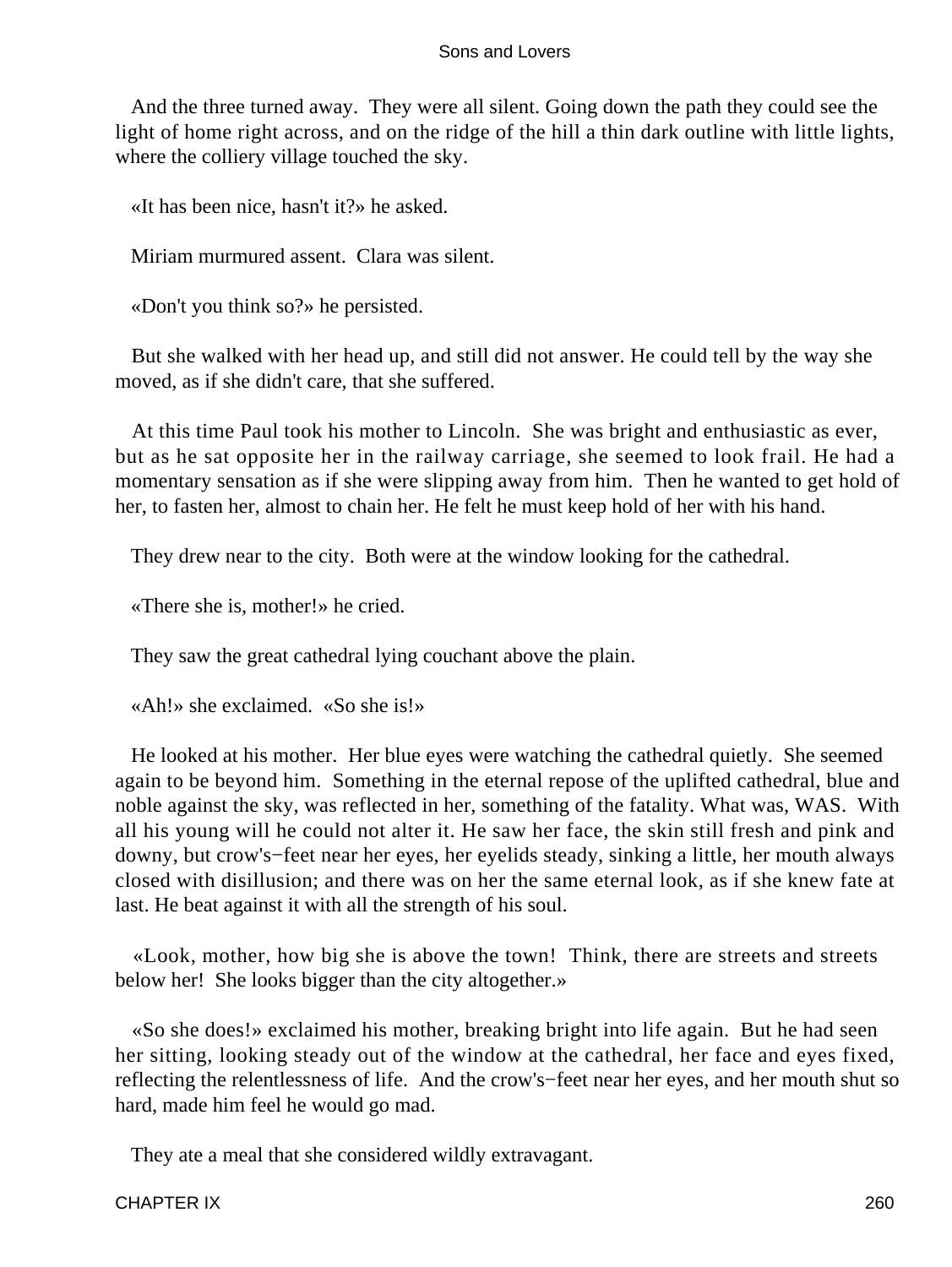«Don't imagine I like it,» she said, as she ate her cutlet. «I DON'T like it, I really don't! Just **THINK** of your money wasted!»

 «You never mind my money,» he said. «You forget I'm a fellow taking his girl for an outing.»

And he bought her some blue violets.

«Stop it at once, sir!» she commanded. «How can I do it?»

«You've got nothing to do. Stand still!»

And in the middle of High Street he stuck the flowers in her coat.

«An old thing like me!» she said, sniffing.

«You see,» he said, «I want people to think we're awful swells. So look ikey.»

«I'll jowl your head,» she laughed.

«Strut!» he commanded. «Be a fantail pigeon.»

 It took him an hour to get her through the street. She stood above Glory Hole, she stood before Stone Bow, she stood everywhere, and exclaimed.

A man came up, took off his hat, and bowed to her.

«Can I show you the town, madam?»

«No, thank you,» she answered. «I've got my son.»

Then Paul was cross with her for not answering with more dignity.

 «You go away with you!» she exclaimed. «Ha! that's the Jew's House. Now, do you remember that lecture, Paul – ?»

 But she could scarcely climb the cathedral hill. He did not notice. Then suddenly he found her unable to speak. He took her into a little public−house, where she rested.

«It's nothing,» she said. «My heart is only a bit old; one must expect it.»

 He did not answer, but looked at her. Again his heart was crushed in a hot grip. He wanted to cry, he wanted to smash things in fury.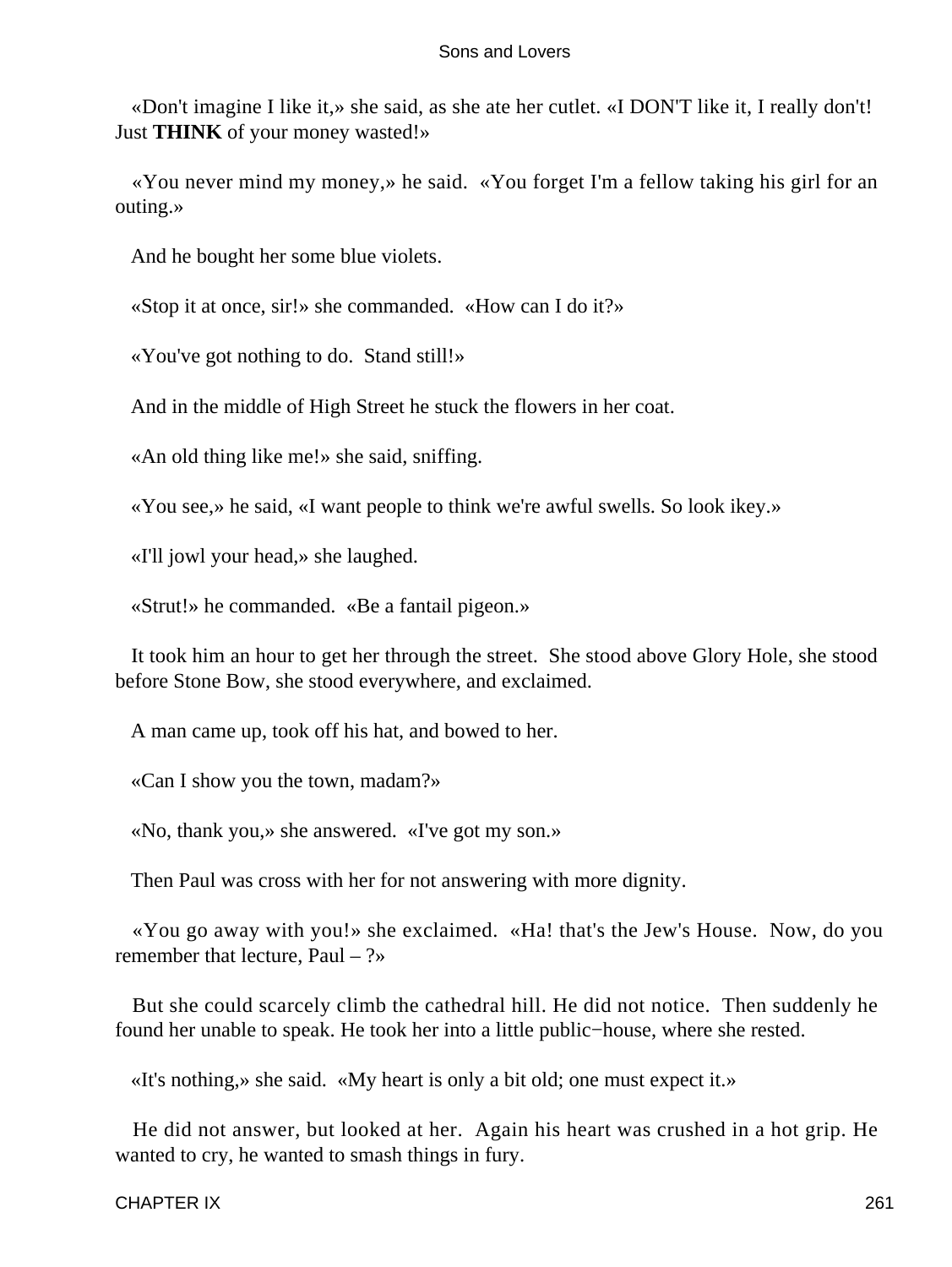They set off again, pace by pace, so slowly. And every step seemed like a weight on his chest. He felt as if his heart would burst. At last they came to the top. She stood enchanted, looking at the castle gate, looking at the cathedral front. She had quite forgotten herself.

«Now **THIS** is better than I thought it could be!» she cried.

 But he hated it. Everywhere he followed her, brooding. They sat together in the cathedral. They attended a little service in the choir. She was timid.

«I suppose it is open to anybody?» she asked him.

«Yes,» he replied. «Do you think they'd have the damned cheek to send us away.»

«Well, I'm sure,» she exclaimed, «they would if they heard your language.»

 Her face seemed to shine again with joy and peace during the service. And all the time he was wanting to rage and smash things and cry.

 Afterwards, when they were leaning over the wall, looking at the town below, he blurted suddenly:

«Why can't a man have a YOUNG mother? What is she old for?»

«Well,» his mother laughed, «she can scarcely help it.»

«And why wasn't I the oldest son? Look – they say the young ones have the advantage – but look, **THEY** had the young mother. You should have had me for your eldest son.»

 «I didn't arrange it,» she remonstrated. «Come to consider, you're as much to blame as me.»

He turned on her, white, his eyes furious.

 «What are you old for!» he said, mad with his impotence. «WHY can't you walk? WHY can't you come with me to places?»

«At one time,» she replied, «I could have run up that hill a good deal better than you.»

 «What's the good of that to ME?» he cried, hitting his fist on the wall. Then he became plaintive. «It's too bad of you to be ill. Little, it is  $-\infty$ 

«Ill!» she cried. «I'm a bit old, and you'll have to put up with it, that's all.»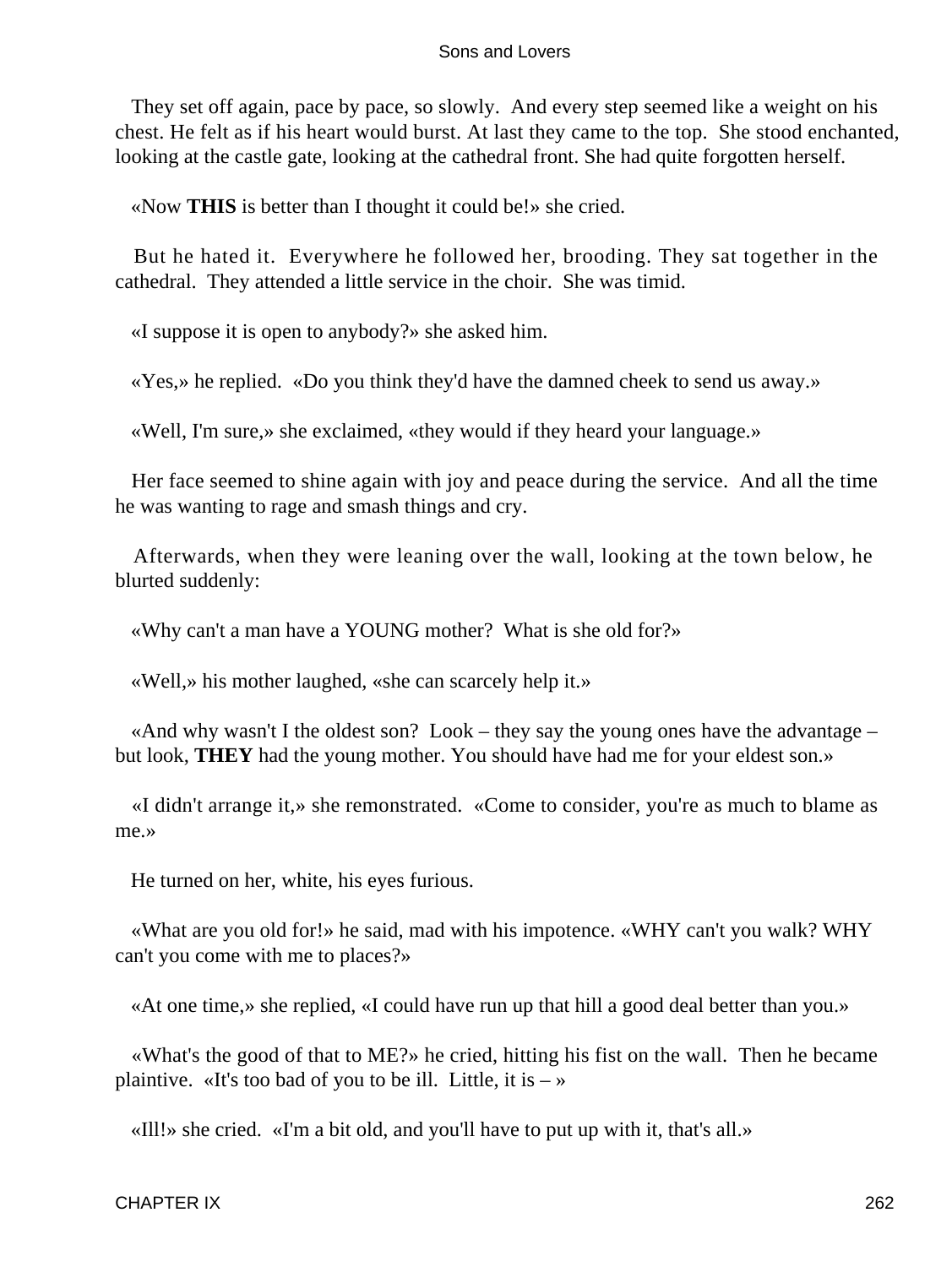They were quiet. But it was as much as they could bear. They got jolly again over tea. As they sat by Brayford, watching the boats, he told her about Clara. His mother asked him innumerable questions.

«Then who does she live with?»

«With her mother, on Bluebell Hill.»

«And have they enough to keep them?»

«I don't think so. I think they do lace work.»

«And wherein lies her charm, my boy?»

 «I don't know that she's charming, mother. But she's nice. And she seems straight, you know – not a bit deep, not a bit.»

«But she's a good deal older than you.»

«She's thirty, I'm going on twenty−three.»

«You haven't told me what you like her for.»

«Because I don't know – a sort of defiant way she's got – a sort of angry way.»

 Mrs. Morel considered. She would have been glad now for her son to fall in love with some woman who would – she did not know what. But he fretted so, got so furious suddenly, and again was melancholic. She wished he knew some nice woman – She did not know what she wished, but left it vague. At any rate, she was not hostile to the idea of Clara.

 Annie, too, was getting married. Leonard had gone away to work in Birmingham. One week−end when he was home she had said to him:

«You don't look very well, my lad.»

«I dunno,» he said. «I feel anyhow or nohow, ma.»

He called her «ma» already in his boyish fashion.

«Are you sure they're good lodgings?» she asked.

 $\langle x \rangle$   $\langle x \rangle$  /  $\langle x \rangle$  =  $\langle y \rangle$  =  $\langle x \rangle$  a winder when you have to pour your own tea out – an' nobody to grouse if you team it in your saucer and sup it up. It somehow takes a' the taste out of it.»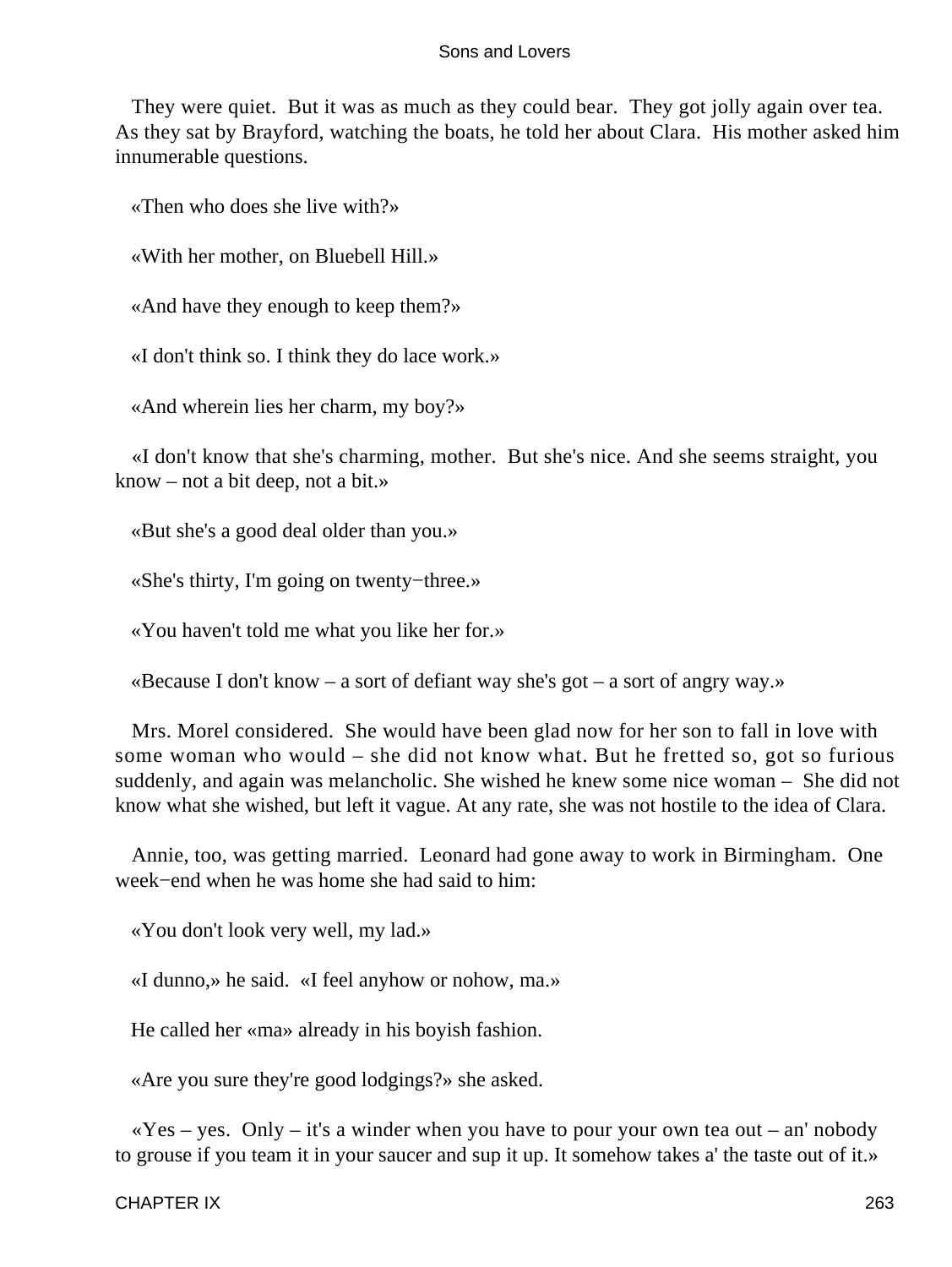Mrs. Morel laughed.

«And so it knocks you up?» she said.

 «I dunno. I want to get married,» he blurted, twisting his fingers and looking down at his boots. There was a silence.

«But,» she exclaimed, «I thought you said you'd wait another year.»

«Yes, I did say so,» he replied stubbornly.

Again she considered.

 «And you know,» she said, «Annie's a bit of a spendthrift. She's saved no more than eleven pounds. And I know, lad, you haven't had much chance.»

He coloured up to the ears.

«I've got thirty−three quid,» he said.

«It doesn't go far,» she answered.

He said nothing, but twisted his fingers.

«And you know,» she said, «I've nothing –  $\rightarrow$ »

«I didn't want, ma!» he cried, very red, suffering and remonstrating.

 «No, my lad, I know. I was only wishing I had. And take away five pounds for the wedding and things – it leaves twenty−nine pounds. You won't do much on that.»

He twisted still, impotent, stubborn, not looking up.

«But do you really want to get married?» she asked. «Do you feel as if you ought?»

He gave her one straight look from his blue eyes.

«Yes,» he said.

«Then,» she replied, «we must all do the best we can for it, lad.»

The next time he looked up there were tears in his eyes.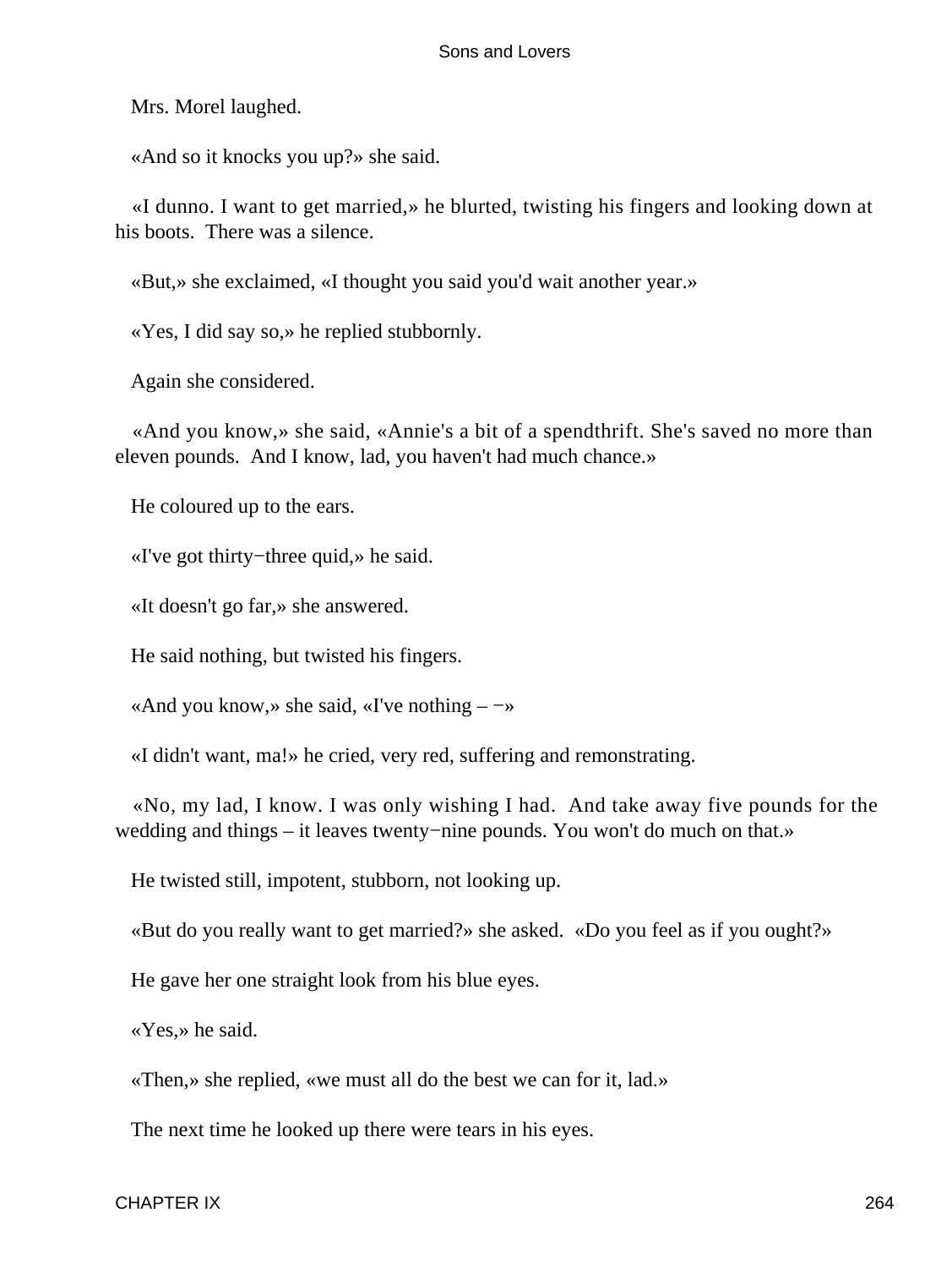«I don't want Annie to feel handicapped,» he said, struggling.

 «My lad,» she said, «you're steady – you've got a decent place. If a man had **NEEDED** me I'd have married him on his last week's wages. She may find it a bit hard to start humbly. Young girls ARE like that. They look forward to the fine home they think they'll have. But I had expensive furniture. It's not everything.»

 So the wedding took place almost immediately. Arthur came home, and was splendid in uniform. Annie looked nice in a dove−grey dress that she could take for Sundays. Morel called her a fool for getting married, and was cool with his son−in−law. Mrs. Morel had white tips in her bonnet, and some white on her blouse, and was teased by both her sons for fancying herself so grand. Leonard was jolly and cordial, and felt a fearful fool. Paul could not quite see what Annie wanted to get married for. He was fond of her, and she of him. Still, he hoped rather lugubriously that it would turn out all right. Arthur was astonishingly handsome in his scarlet and yellow, and he knew it well, but was secretly ashamed of the uniform. Annie cried her eyes up in the kitchen, on leaving her mother. Mrs. Morel cried a little, then patted her on the back and said:

«But don't cry, child, he'll be good to you.»

 Morel stamped and said she was a fool to go and tie herself up. Leonard looked white and overwrought. Mrs. Morel said to him:

«I s'll trust her to you, my lad, and hold you responsible for her.»

«You can,» he said, nearly dead with the ordeal. And it was all over.

When Morel and Arthur were in bed, Paul sat talking, as he often did, with his mother.

«You're not sorry she's married, mother, are you?» he asked.

 «I'm not sorry she's married – but – it seems strange that she should go from me. It even seems to me hard that she can prefer to go with her Leonard. That's how mothers are  $-I$ know it's silly.»

«And shall you be miserable about her?»

 «When I think of my own wedding day,» his mother answered, «I can only hope her life will be different.»

«But you can trust him to be good to her?»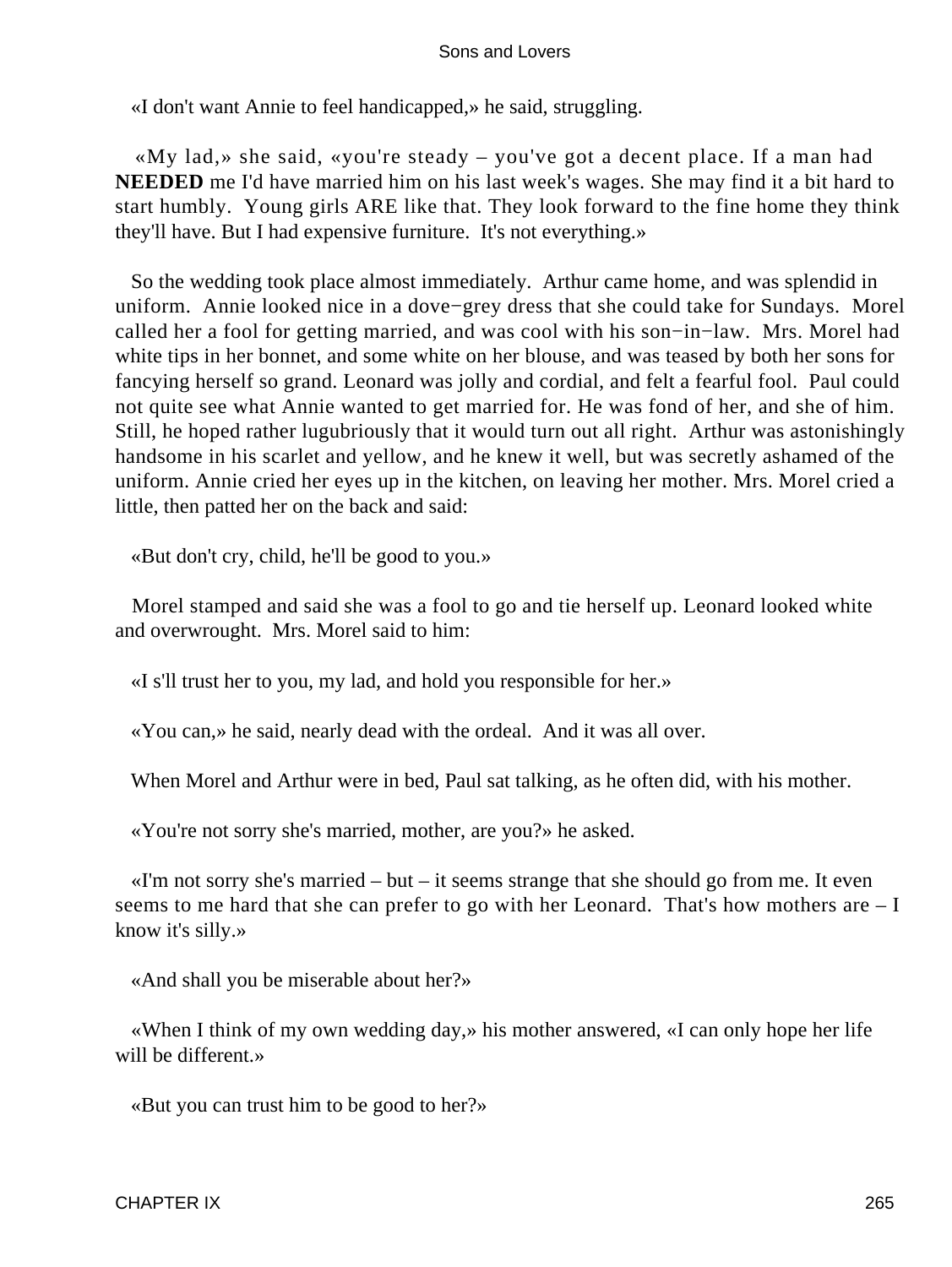«Yes, yes. They say he's not good enough for her. But I say if a man is **GENUINE,** as he is, and a girl is fond of him – then – it should be all right. He's as good as she.»

«So you don't mind?»

 «I would **NEVER** have let a daughter of mine marry a man I didn't **FEEL** to be genuine through and through. And yet, there's a gap now she's gone.»

 They were both miserable, and wanted her back again. It seemed to Paul his mother looked lonely, in her new black silk blouse with its bit of white trimming.

«At any rate, mother, I s'll never marry,» he said.

«Ay, they all say that, my lad. You've not met the one yet. Only wait a year or two.»

«But I shan't marry, mother. I shall live with you, and we'll have a servant.»

«Ay, my lad, it's easy to talk. We'll see when the time comes.»

«What time? I'm nearly twenty−three.»

 $\langle x \rangle$  are not one that would marry young. But in three years' time –  $-\rangle$ 

«I shall be with you just the same.»

«We'll see, my boy, we'll see.»

«But you don't want me to marry?»

 «I shouldn't like to think of you going through your life without anybody to care for you and do  $-$  no. $\gg$ 

«And you think I ought to marry?»

«Sooner or later every man ought.»

«But you'd rather it were later.»

"It would be hard – and very hard. It's as they say:

 «'A son's my son till he takes him a wife, But my daughter's my daughter the whole of her life.'»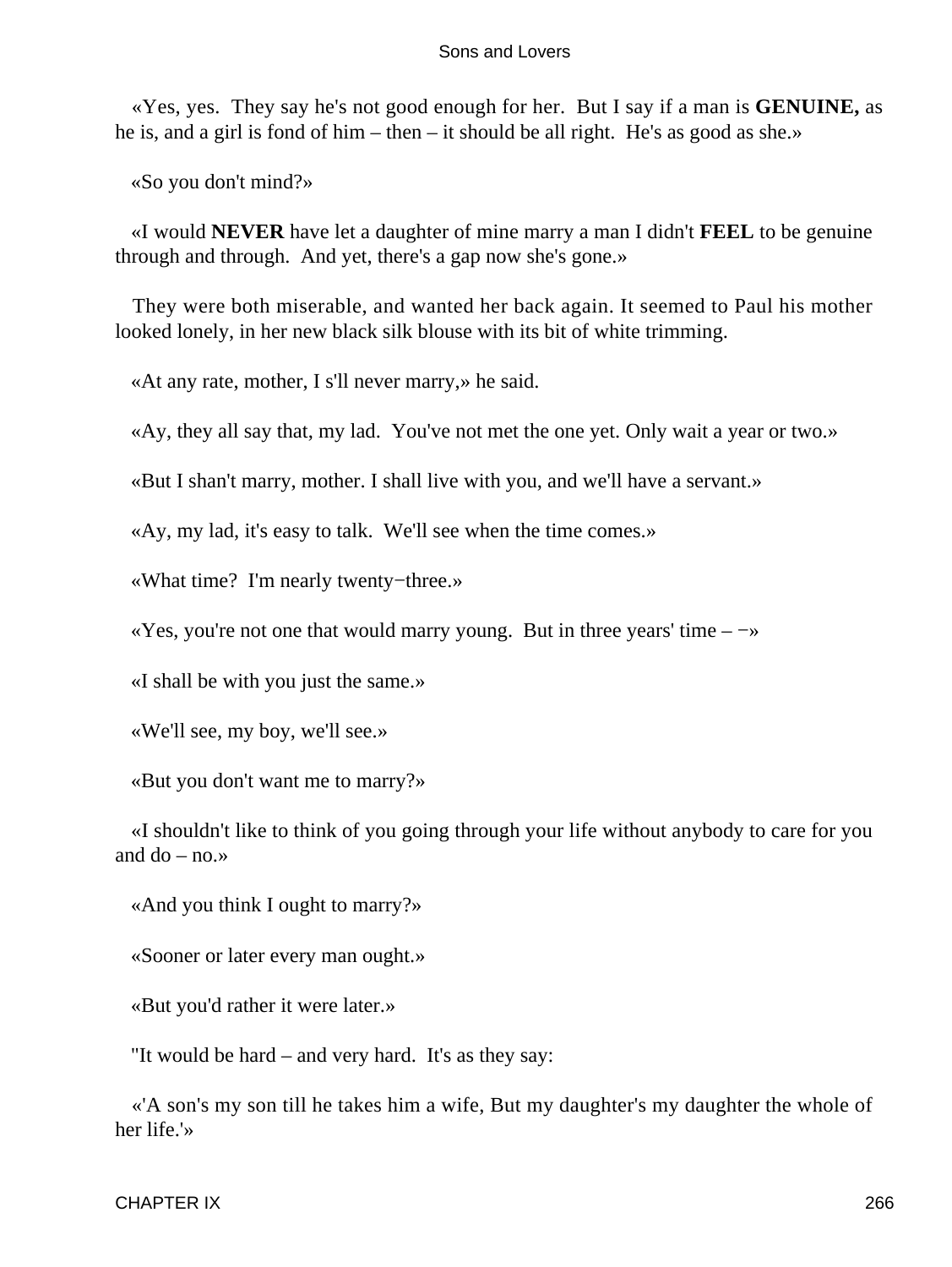«And you think I'd let a wife take me from you?»

«Well, you wouldn't ask her to marry your mother as well as you,» Mrs. Morel smiled.

«She could do what she liked; she wouldn't have to interfere.»

«She wouldn't – till she'd got you – and then you'd see.»

«I never will see. I'll never marry while I've got you  $-I$  won't.»

«But I shouldn't like to leave you with nobody, my boy,» she cried.

 «You're not going to leave me. What are you? Fifty−three! I'll give you till seventy−five. There you are, I'm fat and forty–four. Then I'll marry a staid body. See!»

His mother sat and laughed.

«Go to bed,» she said – «go to bed.»

 «And we'll have a pretty house, you and me, and a servant, and it'll be just all right. I s'll perhaps be rich with my painting.»

«Will you go to bed!»

 «And then you s'll have a pony−carriage. See yourself – a little Queen Victoria trotting round.»

«I tell you to go to bed,» she laughed.

He kissed her and went. His plans for the future were always the same.

 Mrs. Morel sat brooding – about her daughter, about Paul, about Arthur. She fretted at losing Annie. The family was very closely bound. And she felt she **MUST** live now, to be with her children. Life was so rich for her. Paul wanted her, and so did Arthur. Arthur never knew how deeply he loved her. He was a creature of the moment. Never yet had he been forced to realise himself. The army had disciplined his body, but not his soul. He was in perfect health and very handsome. His dark, vigorous hair sat close to his smallish head. There was something childish about his nose, something almost girlish about his dark blue eyes. But he had the fun red mouth of a man under his brown moustache, and his jaw was strong. It was his father's mouth; it was the nose and eyes of her own mother's people – good−looking, weak−principled folk. Mrs. Morel was anxious about him. Once he had really run the rig he was safe. But how far would he go?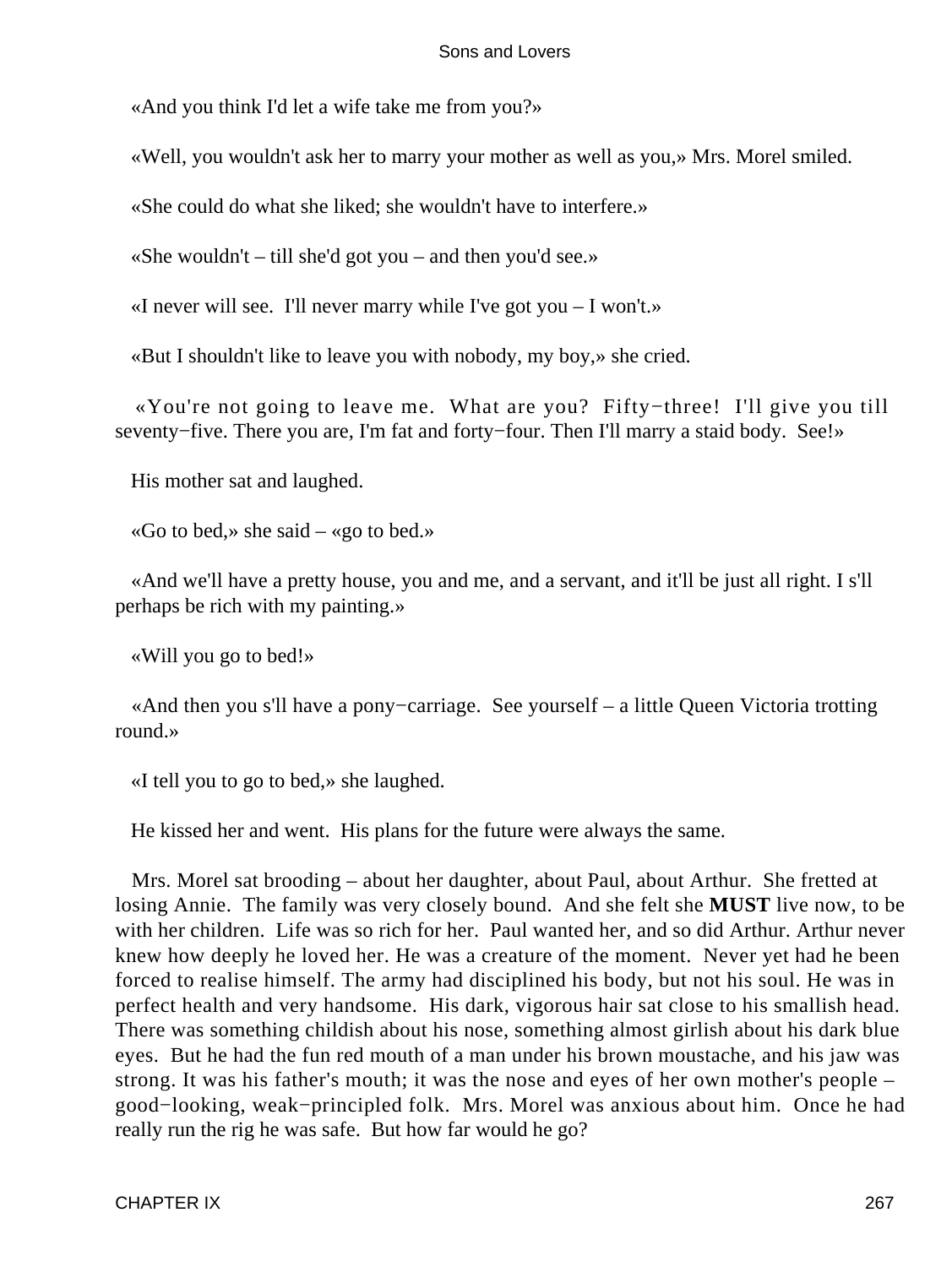The army had not really done him any good. He resented bitterly the authority of the officers. He hated having to obey as if he were an animal. But he had too much sense to kick. So he turned his attention to getting the best out of it. He could sing, he was a boon−companion. Often he got into scrapes, but they were the manly scrapes that are easily condoned. So he made a good time out of it, whilst his self−respect was in suppression. He trusted to his good looks and handsome figure, his refinement, his decent education to get him most of what he wanted, and he was not disappointed. Yet he was restless. Something seemed to gnaw him inside. He was never still, he was never alone. With his mother he was rather humble. Paul he admired and loved and despised slightly. And Paul admired and loved and despised him slightly.

 Mrs. Morel had had a few pounds left to her by her father, and she decided to buy her son out of the army. He was wild with joy. Now he was like a lad taking a holiday.

 He had always been fond of Beatrice Wyld, and during his furlough he picked up with her again. She was stronger and better in health. The two often went long walks together, Arthur taking her arm in soldier's fashion, rather stiffly. And she came to play the piano whilst he sang. Then Arthur would unhook his tunic collar. He grew flushed, his eyes were bright, he sang in a manly tenor. Afterwards they sat together on the sofa. He seemed to flaunt his body: she was aware of him so – the strong chest, the sides, the thighs in their close−fitting trousers.

 He liked to lapse into the dialect when he talked to her. She would sometimes smoke with him. Occasionally she would only take a few whiffs at his cigarette.

 «Nay,» he said to her one evening, when she reached for his cigarette. «Nay, tha doesna. I'll gi'e thee a smoke kiss if ter's a mind.»

«I wanted a whiff, no kiss at all,» she answered.

«Well, an' tha s'lt ha'e a whiff,» he said, «along wi' t' kiss.»

«I want a draw at thy fag,» she cried, snatching for the cigarette between his lips.

 He was sitting with his shoulder touching her. She was small and quick as lightning. He just escaped.

«I'll gi'e thee a smoke kiss,» he said.

«Tha'rt a knivey nuisance, Arty Morel,» she said, sitting back.

«Ha'e a smoke kiss?»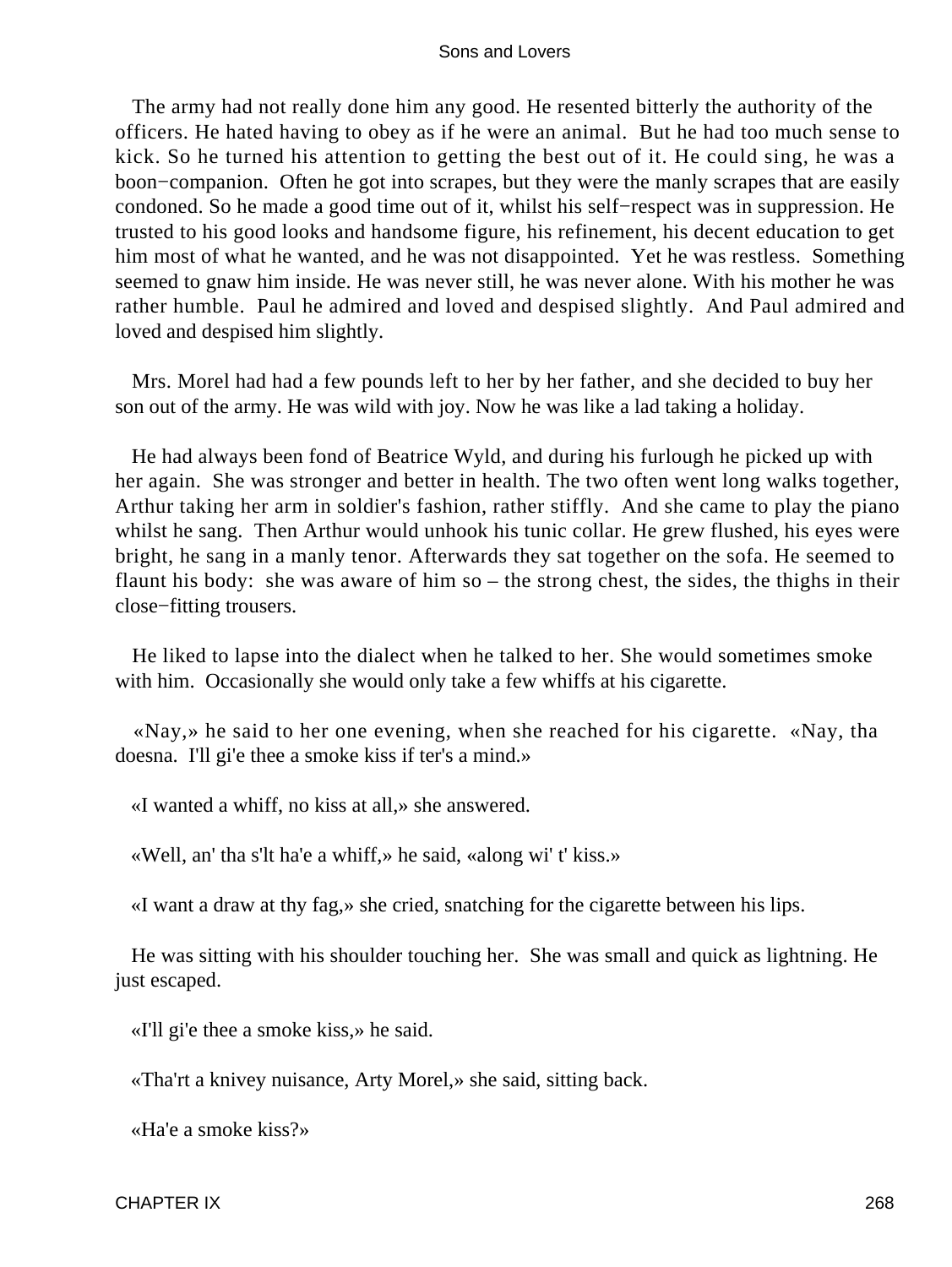The soldier leaned forward to her, smiling. His face was near hers.

«Shonna!» she replied, turning away her head.

 He took a draw at his cigarette, and pursed up his mouth, and put his lips close to her. His dark−brown cropped moustache stood out like a brush. She looked at the puckered crimson lips, then suddenly snatched the cigarette from his fingers and darted away. He, leaping after her, seized the comb from her back hair. She turned, threw the cigarette at him. He picked it up, put it in his mouth, and sat down.

«Nuisance!» she cried. «Give me my comb!»

 She was afraid that her hair, specially done for him, would come down. She stood with her hands to her head. He hid the comb between his knees.

«I've non got it,» he said.

The cigarette trembled between his lips with laughter as he spoke.

«Liar!» she said.

«'S true as I'm here!» he laughed, showing his hands.

 «You brazen imp!» she exclaimed, rushing and scuffling for the comb, which he had under his knees. As she wrestled with him, pulling at his smooth, tight−covered knees, he laughed till he lay back on the sofa shaking with laughter. The cigarette fell from his mouth almost singeing his throat. Under his delicate tan the blood flushed up, and he laughed till his blue eyes were blinded, his throat swollen almost to choking. Then he sat up. Beatrice was putting in her comb.

«Tha tickled me, Beat,» he said thickly.

 Like a flash her small white hand went out and smacked his face. He started up, glaring at her. They stared at each other. Slowly the flush mounted her cheek, she dropped her eyes, then her head. He sat down sulkily. She went into the scullery to adjust her hair. In private there she shed a few tears, she did not know what for.

 When she returned she was pursed up close. But it was only a film over her fire. He, with ruffled hair, was sulking upon the sofa. She sat down opposite, in the armchair, and neither spoke. The clock ticked in the silence like blows.

«You are a little cat, Beat,» he said at length, half apologetically.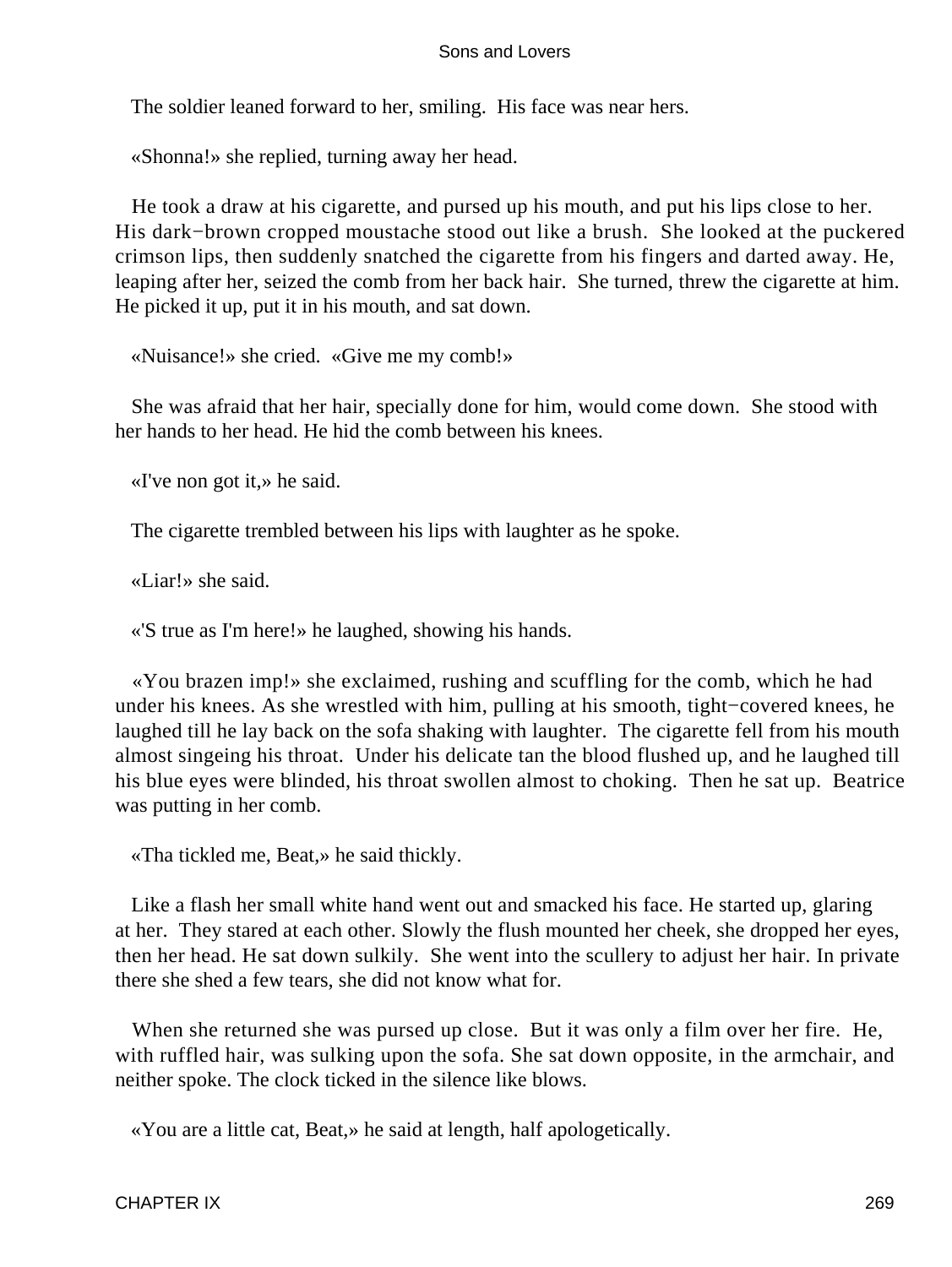«Well, you shouldn't be brazen,» she replied.

 There was again a long silence. He whistled to himself like a man much agitated but defiant. Suddenly she went across to him and kissed him.

«Did it, pore fing!» she mocked.

He lifted his face, smiling curiously.

«Kiss?» he invited her.

«Daren't I?» she asked.

«Go on!» he challenged, his mouth lifted to her.

 Deliberately, and with a peculiar quivering smile that seemed to overspread her whole body, she put her mouth on his. Immediately his arms folded round her. As soon as the long kiss was finished she drew back her head from him, put her delicate fingers on his neck, through the open collar. Then she closed her eyes, giving herself up again in a kiss.

 She acted of her own free will. What she would do she did, and made nobody responsible.

 Paul felt life changing around him. The conditions of youth were gone. Now it was a home of grown−up people. Annie was a married woman, Arthur was following his own pleasure in a way unknown to his folk. For so long they had all lived at home, and gone out to pass their time. But now, for Annie and Arthur, life lay outside their mother's house. They came home for holiday and for rest. So there was that strange, half−empty feeling about the house, as if the birds had flown. Paul became more and more unsettled. Annie and Arthur had gone. He was restless to follow. Yet home was for him beside his mother. And still there was something else, something outside, something he wanted.

 He grew more and more restless. Miriam did not satisfy him. His old mad desire to be with her grew weaker. Sometimes he met Clara in Nottingham, sometimes he went to meetings with her, sometimes he saw her at Willey Farm. But on these last occasions the situation became strained. There was a triangle of antagonism between Paul and Clara and Miriam. With Clara he took on a smart, worldly, mocking tone very antagonistic to Miriam. It did not matter what went before. She might be intimate and sad with him. Then as soon as Clara appeared, it all vanished, and he played to the newcomer.

 Miriam had one beautiful evening with him in the hay. He had been on the horse−rake, and having finished, came to help her to put the hay in cocks. Then he talked to her of his hopes and despairs, and his whole soul seemed to lie bare before her. She felt as if she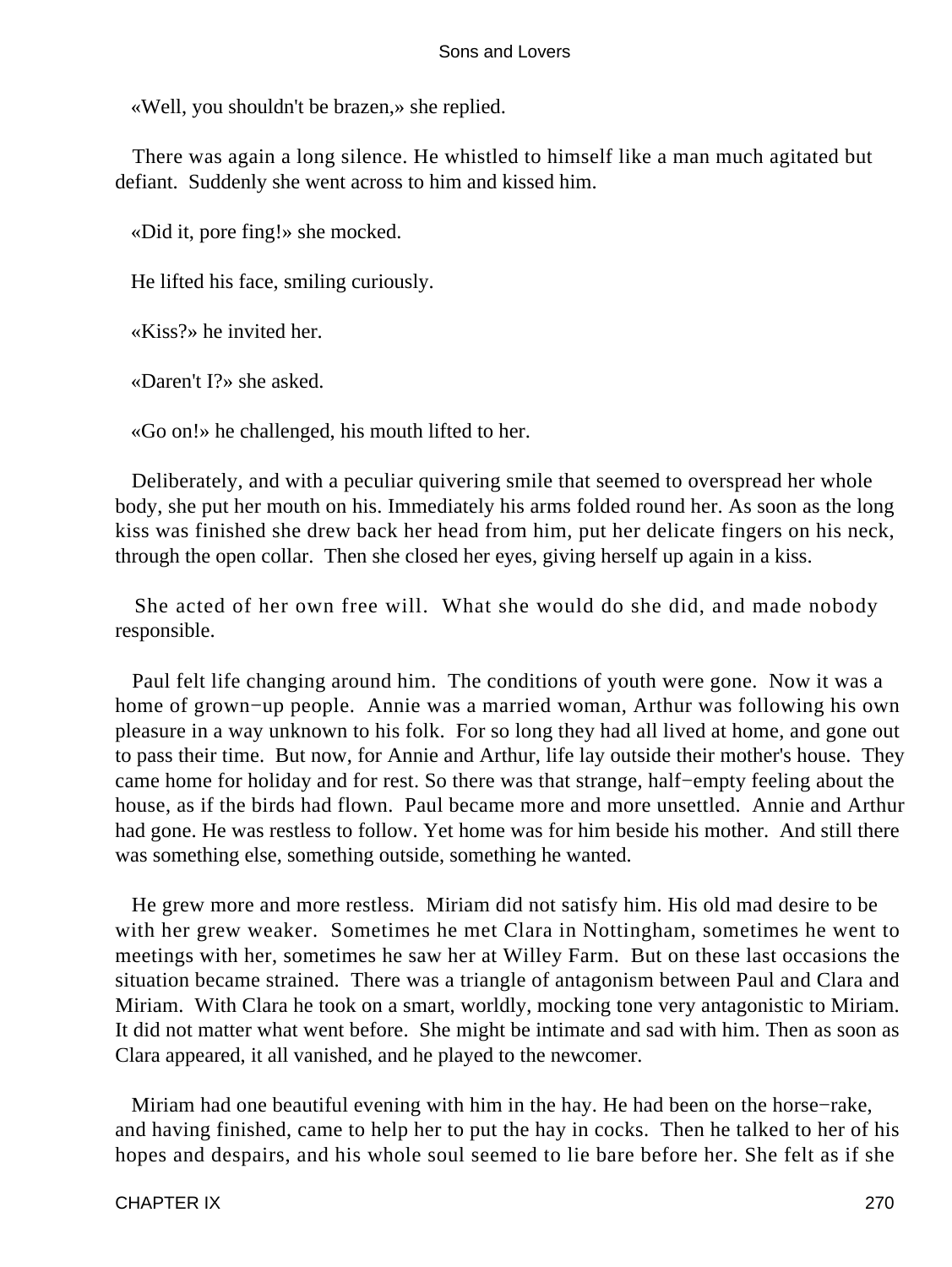watched the very quivering stuff of life in him. The moon came out: they walked home together: he seemed to have come to her because he needed her so badly, and she listened to him, gave him all her love and her faith. It seemed to her he brought her the best of himself to keep, and that she would guard it all her life. Nay, the sky did not cherish the stars more surely and eternally than she would guard the good in the soul of Paul Morel. She went on home alone, feeling exalted, glad in her faith.

 And then, the next day, Clara came. They were to have tea in the hayfield. Miriam watched the evening drawing to gold and shadow. And all the time Paul was sporting with Clara. He made higher and higher heaps of hay that they were jumping over. Miriam did not care for the game, and stood aside. Edgar and Geoffrey and Maurice and Clara and Paul jumped. Paul won, because he was light. Clara's blood was roused. She could run like an Amazon. Paul loved the determined way she rushed at the hay−cock and leaped, landed on the other side, her breasts shaken, her thick hair come undone.

«You touched!» he cried. «You touched!»

«No!» she flashed, turning to Edgar. «I didn't touch, did I? Wasn't I clear?»

«I couldn't say,» laughed Edgar.

None of them could say.

«But you touched,» said Paul. «You're beaten.»

«I did NOT touch!» she cried.

«As plain as anything,» said Paul.

«Box his ears for me!» she cried to Edgar.

«Nay,» Edgar laughed. «I daren't. You must do it yourself.»

«And nothing can alter the fact that you touched,» laughed Paul.

 She was furious with him. Her little triumph before these lads and men was gone. She had forgotten herself in the game. Now he was to humble her.

«I think you are despicable!» she said.

And again he laughed, in a way that tortured Miriam.

«And **I KNEW** you couldn't jump that heap,» he teased.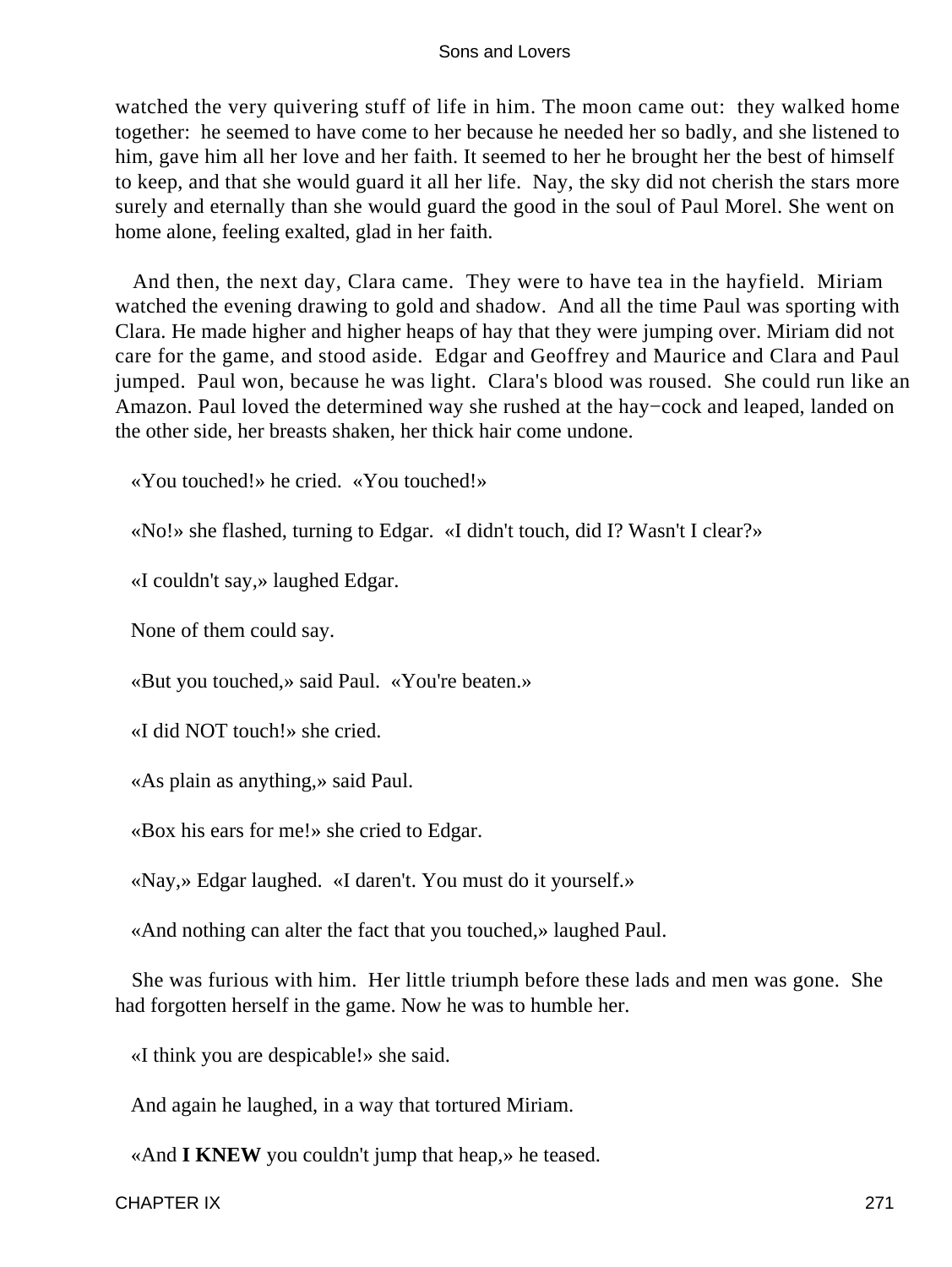She turned her back on him. Yet everybody could see that the only person she listened to, or was conscious of, was he, and he of her. It pleased the men to see this battle between them. But Miriam was tortured.

 Paul could choose the lesser in place of the higher, she saw. He could be unfaithful to himself, unfaithful to the real, deep Paul Morel. There was a danger of his becoming frivolous, of his running after his satisfaction like any Arthur, or like his father. It made Miriam bitter to think that he should throw away his soul for this flippant traffic of triviality with Clara. She walked in bitterness and silence, while the other two rallied each other, and Paul sported.

 And afterwards, he would not own it, but he was rather ashamed of himself, and prostrated himself before Miriam. Then again he rebelled.

 «It's not religious to be religious,» he said. «I reckon a crow is religious when it sails across the sky. But it only does it because it feels itself carried to where it's going, not because it thinks it is being eternal.»

 But Miriam knew that one should be religious in everything, have God, whatever God might be, present in everything.

 «I don't believe God knows such a lot about Himself,» he cried. «God doesn't **KNOW** things, He IS things. And I'm sure He's not soulful.»

 And then it seemed to her that Paul was arguing God on to his own side, because he wanted his own way and his own pleasure. There was a long battle between him and her. He was utterly unfaithful to her even in her own presence; then he was ashamed, then repentant; then he hated her, and went off again. Those were the ever−recurring conditions.

 She fretted him to the bottom of his soul. There she remained – sad, pensive, a worshipper. And he caused her sorrow. Half the time he grieved for her, half the time he hated her. She was his conscience; and he felt, somehow, he had got a conscience that was too much for him. He could not leave her, because in one way she did hold the best of him. He could not stay with her because she did not take the rest of him, which was three−quarters. So he chafed himself into rawness over her.

 When she was twenty−one he wrote her a letter which could only have been written to her.

 "May I speak of our old, worn love, this last time. It, too, is changing, is it not? Say, has not the body of that love died, and left you its invulnerable soul? You see, I can give you a spirit love, I have given it you this long, long time; but not embodied passion. See, you are a nun. I have given you what I would give a holy nun – as a mystic monk to a mystic nun.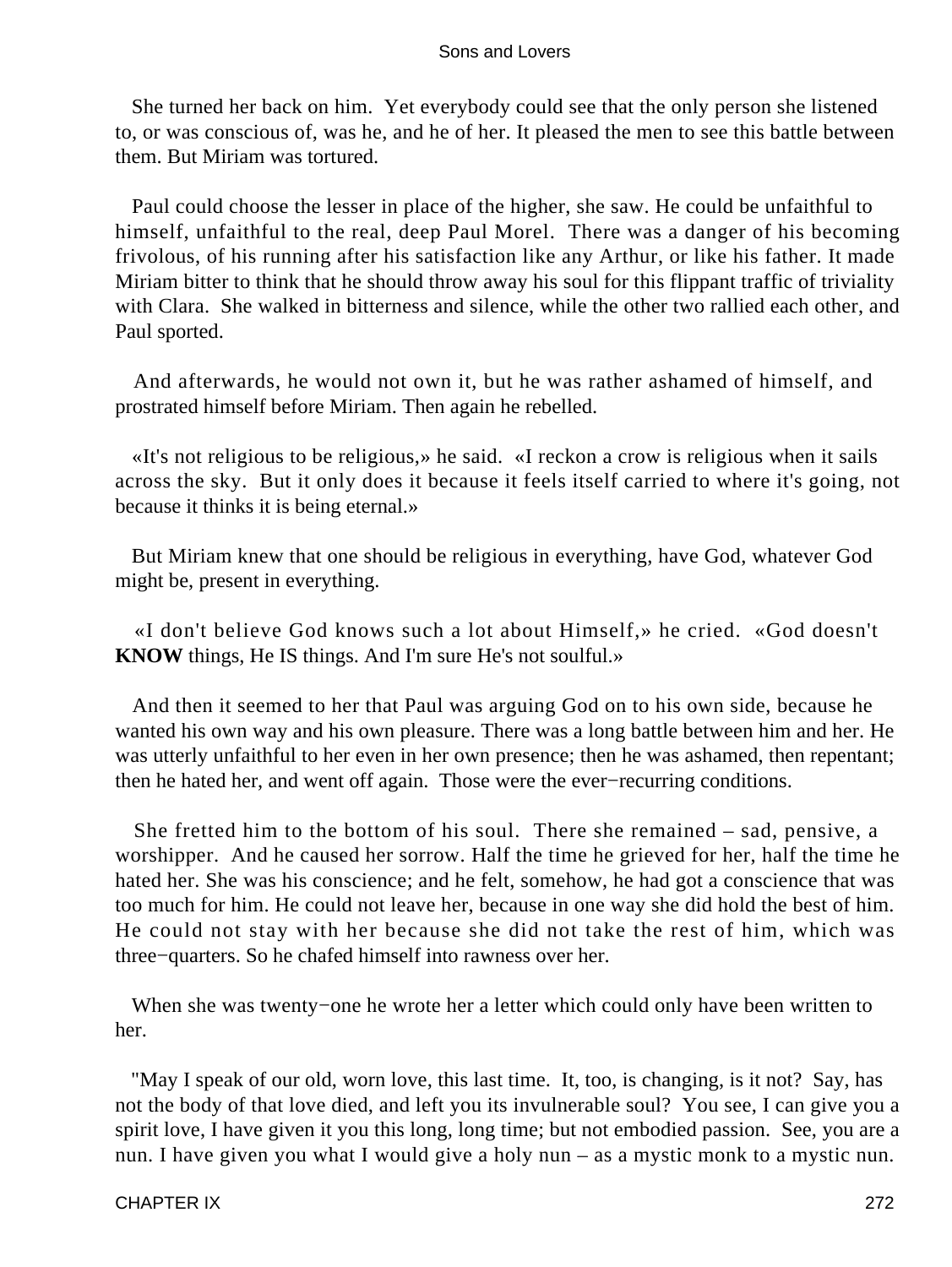Surely you esteem it best. Yet you regret – no, have regretted – the other. In all our relations no body enters. I do not talk to you through the senses – rather through the spirit. That is why we cannot love in the common sense. Ours is not an everyday affection. As yet we are mortal, and to live side by side with one another would be dreadful, for somehow with you I cannot long be trivial, and, you know, to be always beyond this mortal state would be to lose it. If people marry, they must live together as affectionate humans, who may be commonplace with each other without feeling awkward – not as two souls. So I feel it.

«Ought I to send this letter?  $- I$  doubt it. But there  $-$  it is best to understand. Au revoir.»

 Miriam read this letter twice, after which she sealed it up. A year later she broke the seal to show her mother the letter.

 «You are a nun – you are a nun.» The words went into her heart again and again. Nothing he ever had said had gone into her so deeply, fixedly, like a mortal wound.

She answered him two days after the party.

 «'Our intimacy would have been all−beautiful but for one little mistake,'» she quoted. «Was the mistake mine?»

 Almost immediately he replied to her from Nottingham, sending her at the same time a little «Omar Khayyam.»

 "I am glad you answered; you are so calm and natural you put me to shame. What a ranter I am! We are often out of sympathy. But in fundamentals we may always be together I think.

 «I must thank you for your sympathy with my painting and drawing. Many a sketch is dedicated to you. I do look forward to your criticisms, which, to my shame and glory, are always grand appreciations. It is a lovely joke, that. Au revoir.»

 This was the end of the first phase of Paul's love affair. He was now about twenty−three years old, and, though still virgin, the sex instinct that Miriam had over−refined for so long now grew particularly strong. Often, as he talked to Clara Dawes, came that thickening and quickening of his blood, that peculiar concentration in the breast, as if something were alive there, a new self or a new centre of consciousness, warning him that sooner or later he would have to ask one woman or another. But he belonged to Miriam. Of that she was so fixedly sure that he allowed her right.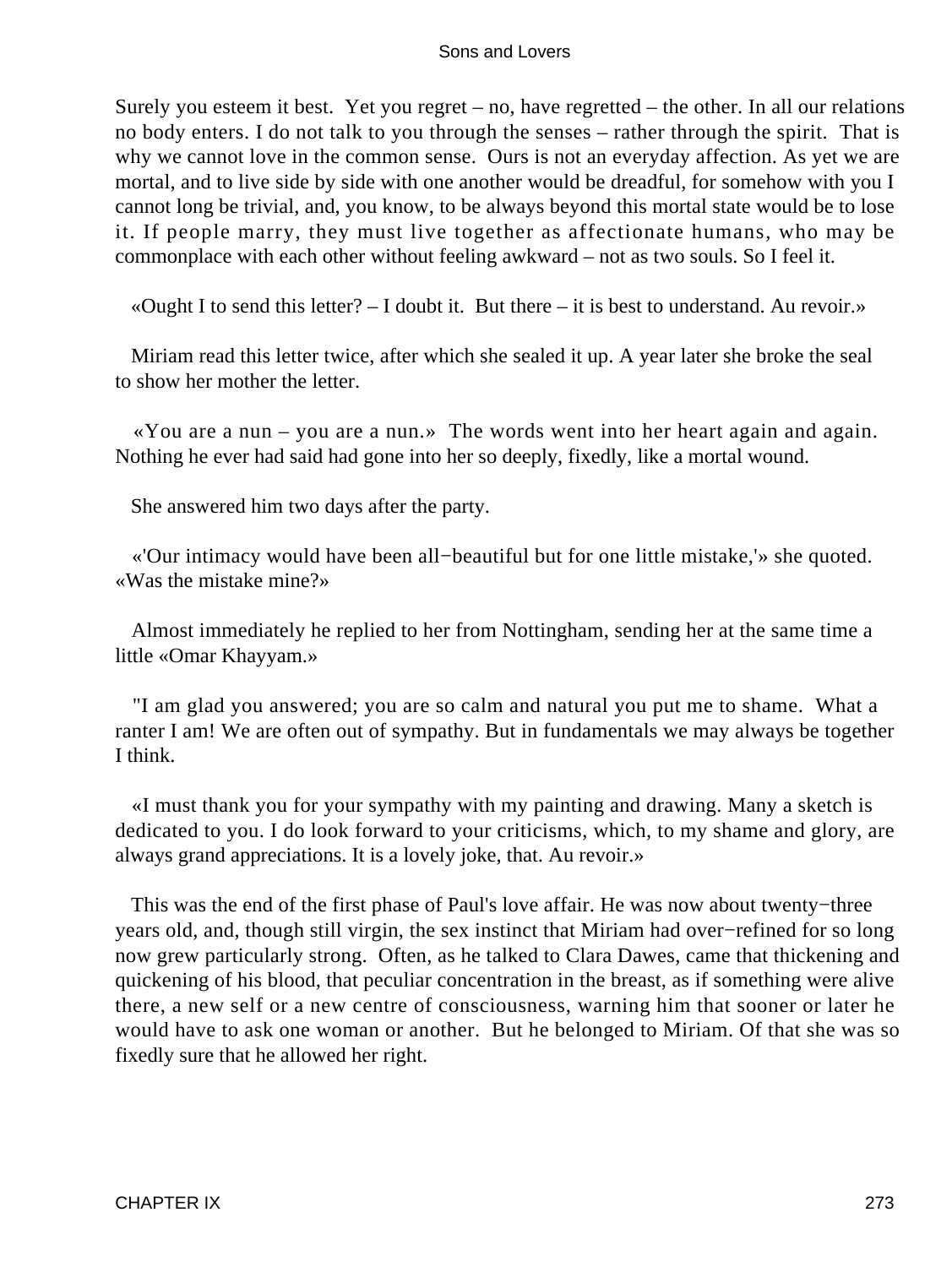# **[CHAPTER X](#page-470-0)**

# *C*LARA

**WHEN** he was twenty−three years old, Paul sent in a landscape to the winter exhibition at Nottingham Castle. Miss Jordan had taken a good deal of interest in him, and invited him to her house, where he met other artists. He was beginning to grow ambitious.

 One morning the postman came just as he was washing in the scullery. Suddenly he heard a wild noise from his mother. Rushing into the kitchen, he found her standing on the hearthrug wildly waving a letter and crying «Hurrah!» as if she had gone mad. He was shocked and frightened.

«Why, mother!» he exclaimed.

She flew to him, flung her arms round him for a moment, then waved the letter, crying:

«Hurrah, my boy! I knew we should do it!»

 He was afraid of her – the small, severe woman with graying hair suddenly bursting out in such frenzy. The postman came running back, afraid something had happened. They saw his tipped cap over the short curtains. Mrs. Morel rushed to the door.

«His picture's got first prize, Fred,» she cried, «and is sold for twenty guineas.»

 «My word, that's something like!» said the young postman, whom they had known all his life.

«And Major Moreton has bought it!» she cried.

 «It looks like meanin' something, that does, Mrs. Morel,» said the postman, his blue eyes bright. He was glad to have brought such a lucky letter. Mrs. Morel went indoors and sat down, trembling. Paul was afraid lest she might have misread the letter, and might be disappointed after all. He scrutinised it once, twice. Yes, he became convinced it was true. Then he sat down, his heart beating with joy.

«Mother!» he exclaimed.

«Didn't **I SAY** we should do it!» she said, pretending she was not crying.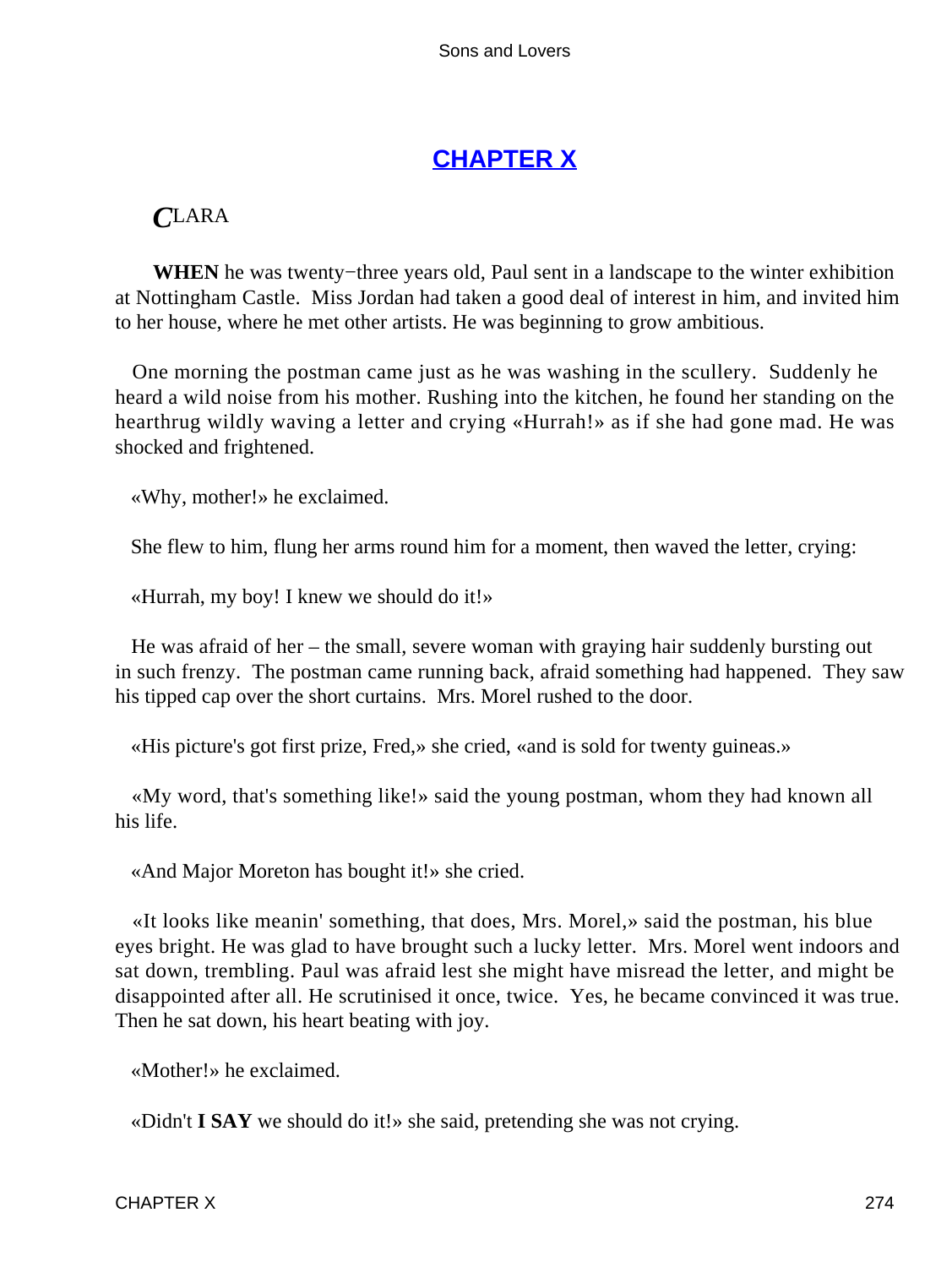He took the kettle off the fire and mashed the tea.

«You didn't think, mother  $-\infty$  he began tentatively.

«No, my son – not so much – but I expected a good deal.»

«But not so much,» he said.

«No – no – but I knew we should do it.»

 And then she recovered her composure, apparently at least. He sat with his shirt turned back, showing his young throat almost like a girl's, and the towel in his hand, his hair sticking up wet.

 «Twenty guineas, mother! That's just what you wanted to buy Arthur out. Now you needn't borrow any. It'll just do.»

«Indeed, I shan't take it all,» she said.

«But why?»

«Because I shan't.»

«Well – you have twelve pounds, I'll have nine.»

 They cavilled about sharing the twenty guineas. She wanted to take only the five pounds she needed. He would not hear of it. So they got over the stress of emotion by quarrelling.

Morel came home at night from the pit, saying:

 «They tell me Paul's got first prize for his picture, and sold it to Lord Henry Bentley for fifty pound.»

«Oh, what stories people do tell!» she cried.

 «Ha!» he answered. «I said I wor sure it wor a lie. But they said tha'd told Fred Hodgkisson.»

«As if I would tell him such stuff!»

«Ha!» assented the miner.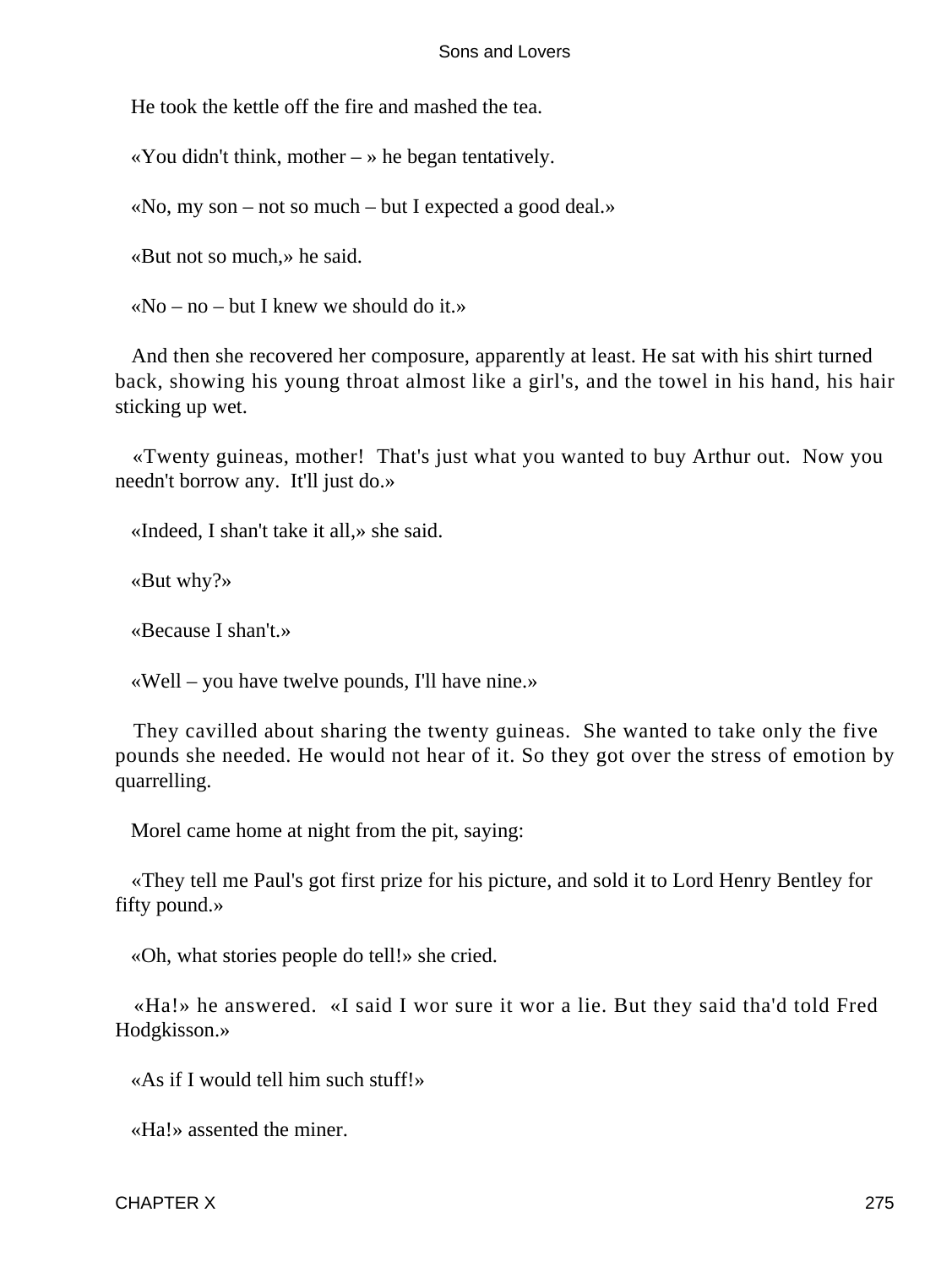But he was disappointed nevertheless.

«It's true he has got the first prize,» said Mrs. Morel.

The miner sat heavily in his chair.

«Has he, beguy!» he exclaimed.

He stared across the room fixedly.

 «But as for fifty pounds – such nonsense!» She was silent awhile. «Major Moreton bought it for twenty guineas, that's true.»

«Twenty guineas! Tha niver says!» exclaimed Morel.

«Yes, and it was worth it.»

 «Ay!» he said. «I don't misdoubt it. But twenty guineas for a bit of a paintin' as he knocked off in an hour or two!»

He was silent with conceit of his son. Mrs. Morel sniffed, as if it were nothing.

«And when does he handle th' money?» asked the collier.

«That I couldn't tell you. When the picture is sent home, I suppose.»

 There was silence. Morel stared at the sugar−basin instead of eating his dinner. His black arm, with the hand all gnarled with work lay on the table. His wife pretended not to see him rub the back of his hand across his eyes, nor the smear in the coal−dust on his black face.

«Yes, an' that other lad 'ud 'a done as much if they hadna ha' killed 'im,» he said quietly.

 The thought of William went through Mrs. Morel like a cold blade. It left her feeling she was tired, and wanted rest.

Paul was invited to dinner at Mr. Jordan's. Afterwards he said:

«Mother, I want an evening suit.»

 «Yes, I was afraid you would,» she said. She was glad. There was a moment or two of silence. «There's that one of William's,» she continued, «that I know cost four pounds ten and which he'd only worn three times.»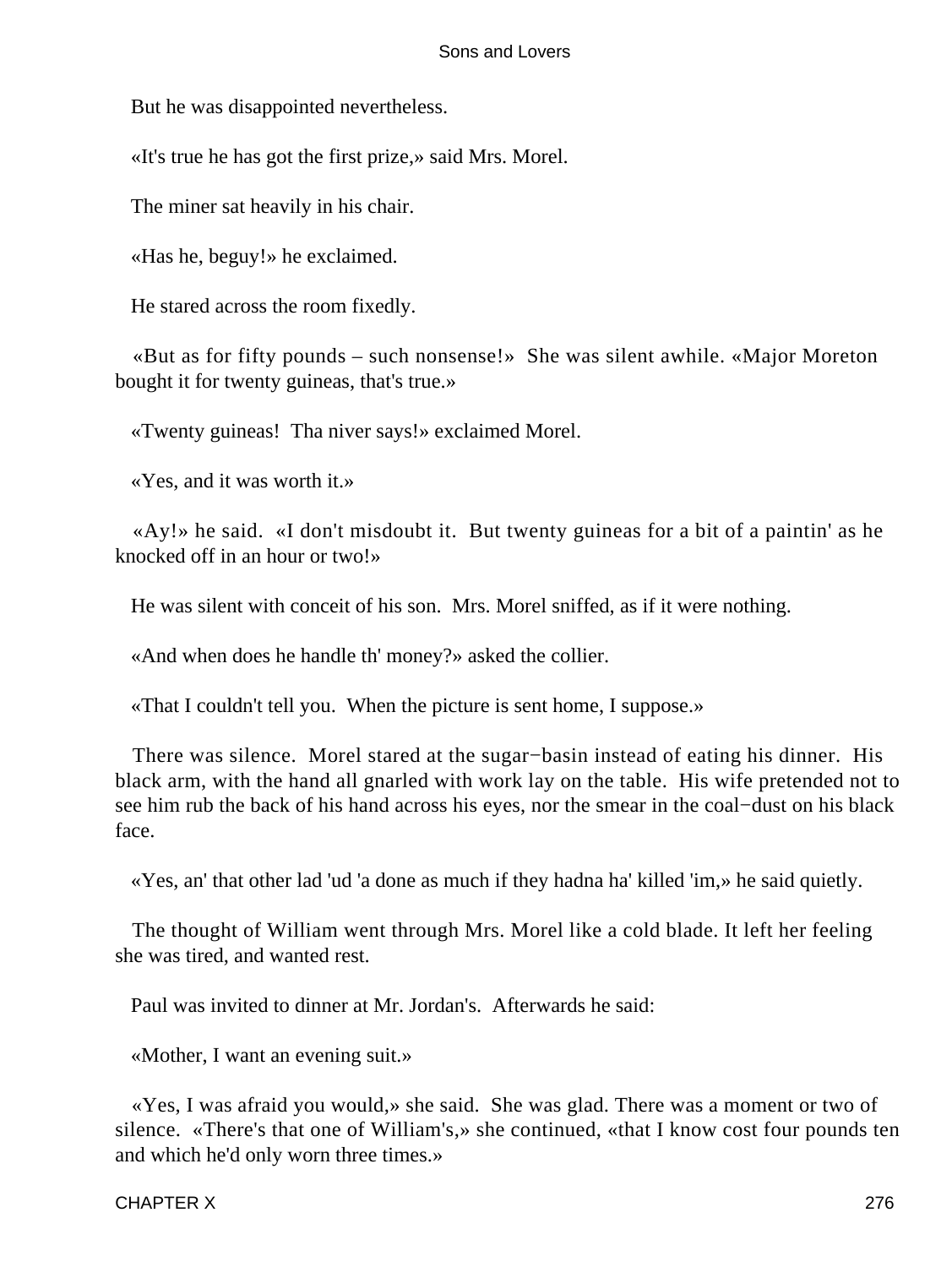«Should you like me to wear it, mother?» he asked.

«Yes. I think it would fit you – at least the coat. The trousers would want shortening.»

 He went upstairs and put on the coat and vest. Coming down, he looked strange in a flannel collar and a flannel shirt−front, with an evening coat and vest. It was rather large.

 «The tailor can make it right,» she said, smoothing her hand over his shoulder. «It's beautiful stuff. I never could find in my heart to let your father wear the trousers, and very glad I am now.»

 And as she smoothed her hand over the silk collar she thought of her eldest son. But this son was living enough inside the clothes. She passed her hand down his back to feel him. He was alive and hers. The other was dead.

 He went out to dinner several times in his evening suit that had been William's. Each time his mother's heart was firm with pride and joy. He was started now. The studs she and the children had bought for William were in his shirt−front; he wore one of William's dress shirts. But he had an elegant figure. His face was rough, but warm−looking and rather pleasing. He did not look particularly a gentleman, but she thought he looked quite a man.

 He told her everything that took place, everything that was said. It was as if she had been there. And he was dying to introduce her to these new friends who had dinner at seven−thirty in the evening.

«Go along with you!» she said. «What do they want to know me for?»

 «They do!» he cried indignantly. «If they want to know me – and they say they do – then they want to know you, because you are quite as clever as I am. »

«Go along with you, child! » she laughed.

 But she began to spare her hands. They, too, were work−gnarled now. The skin was shiny with so much hot water, the knuckles rather swollen. But she began to be careful to keep them out of soda. She regretted what they had been – so small and exquisite. And when Annie insisted on her having more stylish blouses to suit her age, she submitted. She even went so far as to allow a black velvet bow to be placed on her hair. Then she sniffed in her sarcastic manner, and was sure she looked a sight. But she looked a lady, Paul declared, as much as Mrs. Major Moreton, and far, far nicer. The family was coming on. Only Morel remained unchanged, or rather, lapsed slowly.

 Paul and his mother now had long discussions about life. Religion was fading into the background. He had shovelled away an the beliefs that would hamper him, had cleared the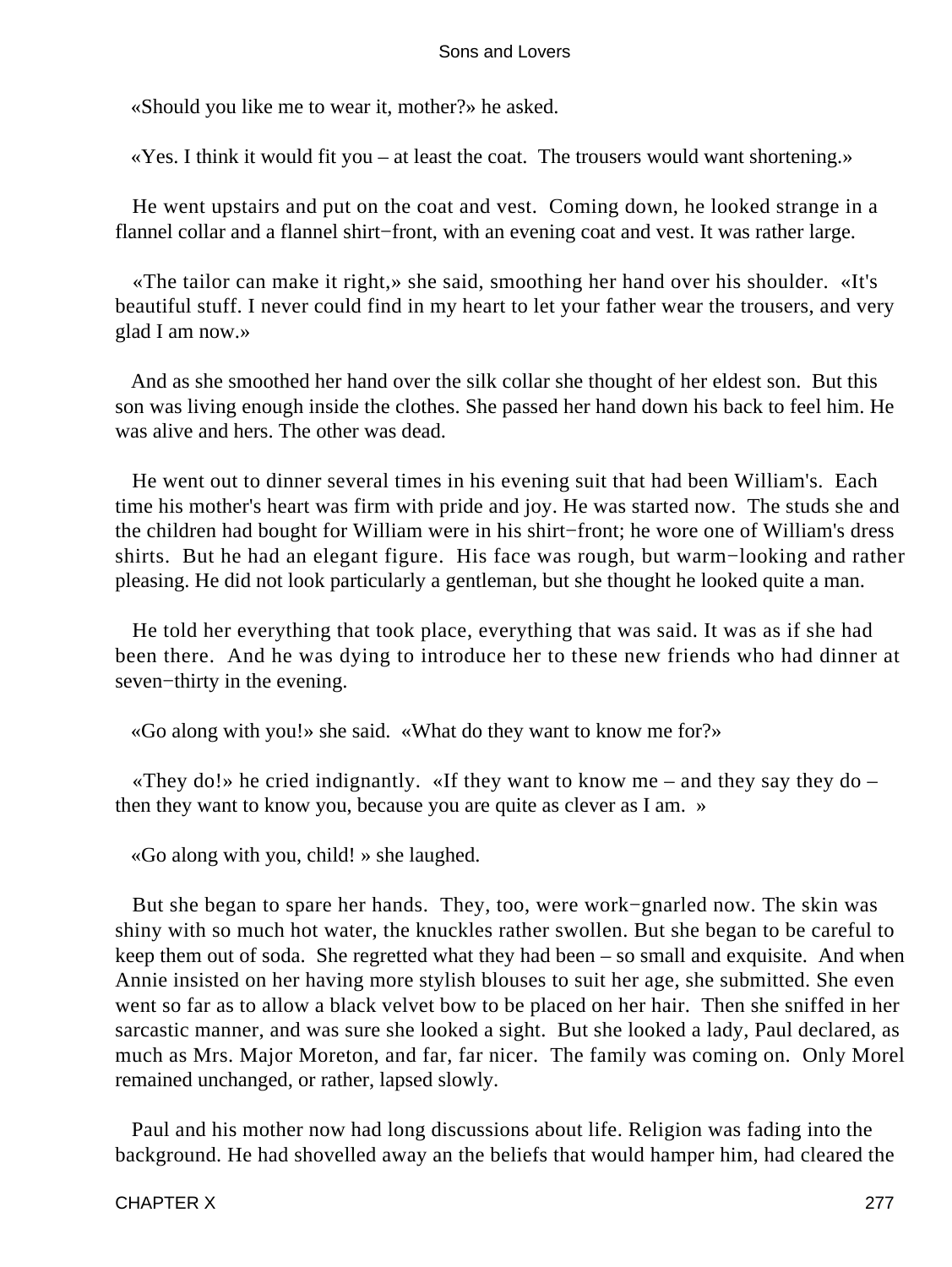ground, and come more or less to the bedrock of belief that one should feel inside oneself for right and wrong, and should have the patience to gradually realise one's God. Now life interested him more.

 «You know,» he said to his mother, «I don't want to belong to the well−to−do middle class. I like my common people best. I belong to the common people.»

 «But if anyone else said so, my son, wouldn't you be in a tear. YOU know you consider yourself equal to any gentleman.»

 «In myself,» he answered, «not in my class or my education or my manners. But in myself I am.»

«Very well, then. Then why talk about the common people?»

 «Because – the difference between people isn't in their class, but in themselves. Only from the middle classes one gets ideas, and from the common people – life itself, warmth. You feel their hates and loves.»

«It's all very well, my boy. But, then, why don't you go and talk to your father's pals?»

«But they're rather different.»

 «Not at all. They're the common people. After all, whom do you mix with now – among the common people? Those that exchange ideas, like the middle classes. The rest don't interest you.»

«But – there's the life –  $\rightarrow$ 

 «I don't believe there's a jot more life from Miriam than you could get from any educated girl – say Miss Moreton. It is YOU who are snobbish about class.»

 She frankly **WANTED** him to climb into the middle classes, a thing not very difficult, she knew. And she wanted him in the end to marry a lady.

 Now she began to combat him in his restless fretting. He still kept up his connection with Miriam, could neither break free nor go the whole length of engagement. And this indecision seemed to bleed him of his energy. Moreover, his mother suspected him of an unrecognised leaning towards Clara, and, since the latter was a married woman, she wished he would fall in love with one of the girls in a better station of life. But he was stupid, and would refuse to love or even to admire a girl much, just because she was his social superior.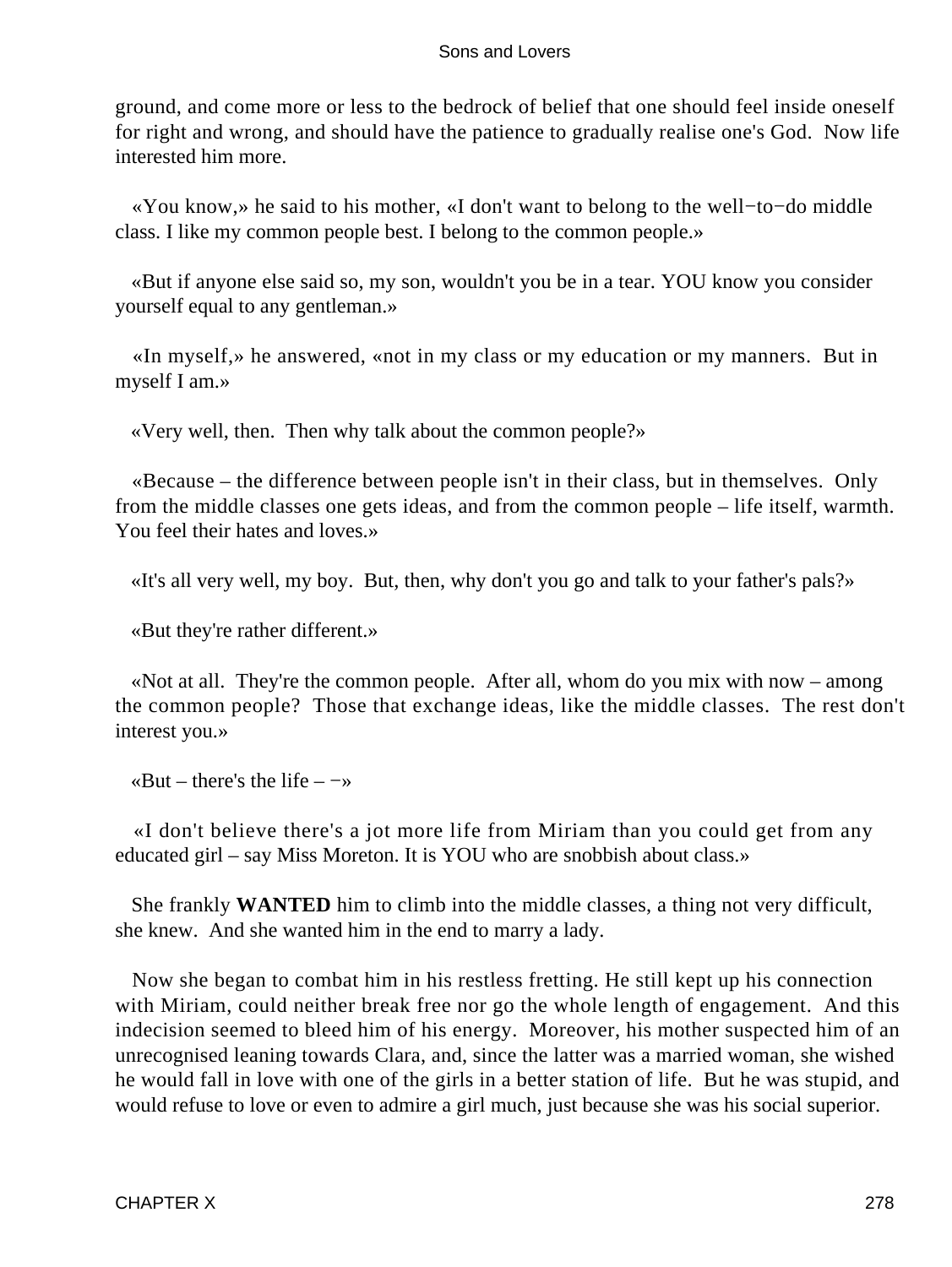«My boy,» said his mother to him, «all your cleverness, your breaking away from old things, and taking life in your own hands, doesn't seem to bring you much happiness.»

«What is happiness!» he cried. «It's nothing to me! How **AM I** to be happy?»

The plump question disturbed her.

 «That's for you to judge, my lad. But if you could meet some **GOOD** woman who would **MAKE** you happy – and you began to think of settling your life – when you have the means – so that you could work without all this fretting – it would be much better for you.»

 He frowned. His mother caught him on the raw of his wound of Miriam. He pushed the tumbled hair off his forehead, his eyes full of pain and fire.

 «You mean easy, mother,» he cried. «That's a woman's whole doctrine for life – ease of soul and physical comfort. And I do despise it.»

«Oh, do you!» replied his mother. «And do you call yours a divine discontent?»

 «Yes. I don't care about its divinity. But damn your happiness! So long as life's full, it doesn't matter whether it's happy or not. I'm afraid your happiness would bore me.»

 «You never give it a chance,» she said. Then suddenly all her passion of grief over him broke out. «But it does matter!» she cried. «And you **OUGHT** to be happy, you ought to try to be happy, to live to be happy. How could I bear to think your life wouldn't be a happy one!»

 «Your own's been bad enough, mater, but it hasn't left you so much worse off than the folk who've been happier. I reckon you've done well. And I am the same. Aren't I well enough off?»

 «You're not, my son. Battle – battle – and suffer. It's about all you do, as far as I can see.»

«But why not, my dear? I tell you it's the best  $-\rightarrow$ 

«It isn't. And one **OUGHT** to be happy, one OUGHT.»

 By this time Mrs. Morel was trembling violently. Struggles of this kind often took place between her and her son, when she seemed to fight for his very life against his own will to die. He took her in his arms. She was ill and pitiful.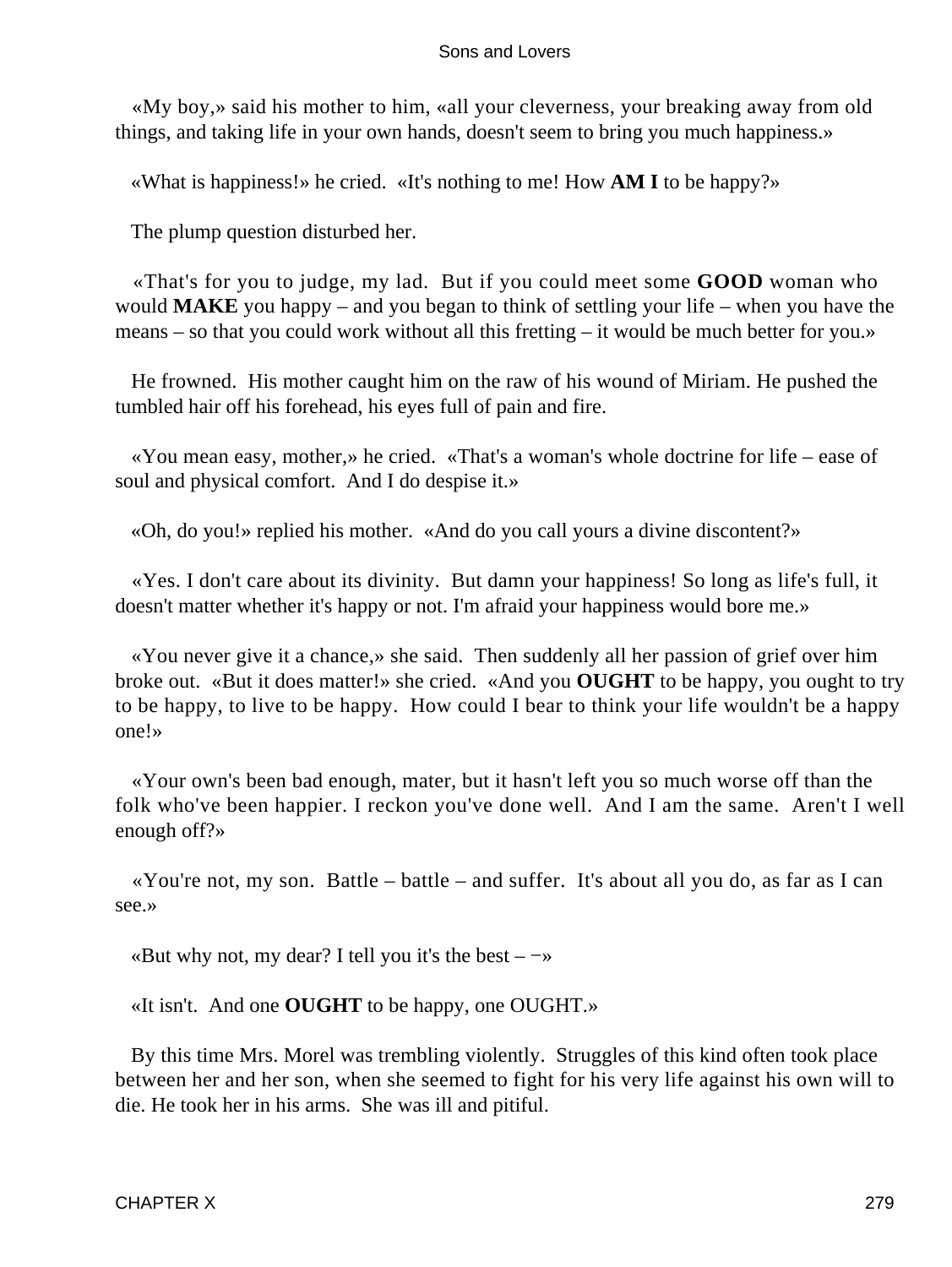«Never mind, Little,» he murmured. «So long as you don't feel life's paltry and a miserable business, the rest doesn't matter, happiness or unhappiness.»

She pressed him to her.

«But I want you to be happy,» she said pathetically.

 $\kappa$ Eh, my dear – say rather you want me to live.»

 Mrs. Morel felt as if her heart would break for him. At this rate she knew he would not live. He had that poignant carelessness about himself, his own suffering, his own life, which is a form of slow suicide. It almost broke her heart. With all the passion of her strong nature she hated Miriam for having in this subtle way undermined his joy. It did not matter to her that Miriam could not help it. Miriam did it, and she hated her.

 She wished so much he would fall in love with a girl equal to be his mate – educated and strong. But he would not look at anybody above him in station. He seemed to like Mrs. Dawes. At any rate that feeling was wholesome. His mother prayed and prayed for him, that he might not be wasted. That was all her prayer – not for his soul or his righteousness, but that he might not be wasted. And while he slept, for hours and hours she thought and prayed for him.

 He drifted away from Miriam imperceptibly, without knowing he was going. Arthur only left the army to be married. The baby was born six months after his wedding. Mrs. Morel got him a job under the firm again, at twenty−one shillings a week. She furnished for him, with the help of Beatrice's mother, a little cottage of two rooms. He was caught now. It did not matter how he kicked and struggled, he was fast. For a time he chafed, was irritable with his young wife, who loved him; he went almost distracted when the baby, which was delicate, cried or gave trouble. He grumbled for hours to his mother. She only said: «Well, my lad, you did it yourself, now you must make the best of it.» And then the grit came out in him. He buckled to work, undertook his responsibilities, acknowledged that he belonged to his wife and child, and did make a good best of it. He had never been very closely inbound into the family. Now he was gone altogether.

 The months went slowly along. Paul had more or less got into connection with the Socialist, Suffragette, Unitarian people in Nottingham, owing to his acquaintance with Clara. One day a friend of his and of Clara's, in Bestwood, asked him to take a message to Mrs. Dawes. He went in the evening across Sneinton Market to Bluebell Hill. He found the house in a mean little street paved with granite cobbles and having causeways of dark blue, grooved bricks. The front door went up a step from off this rough pavement, where the feet of the passersby rasped and clattered. The brown paint on the door was so old that the naked wood showed between the rents. He stood on the street below and knocked. There came a heavy footstep; a large, stout woman of about sixty towered above him. He looked up at her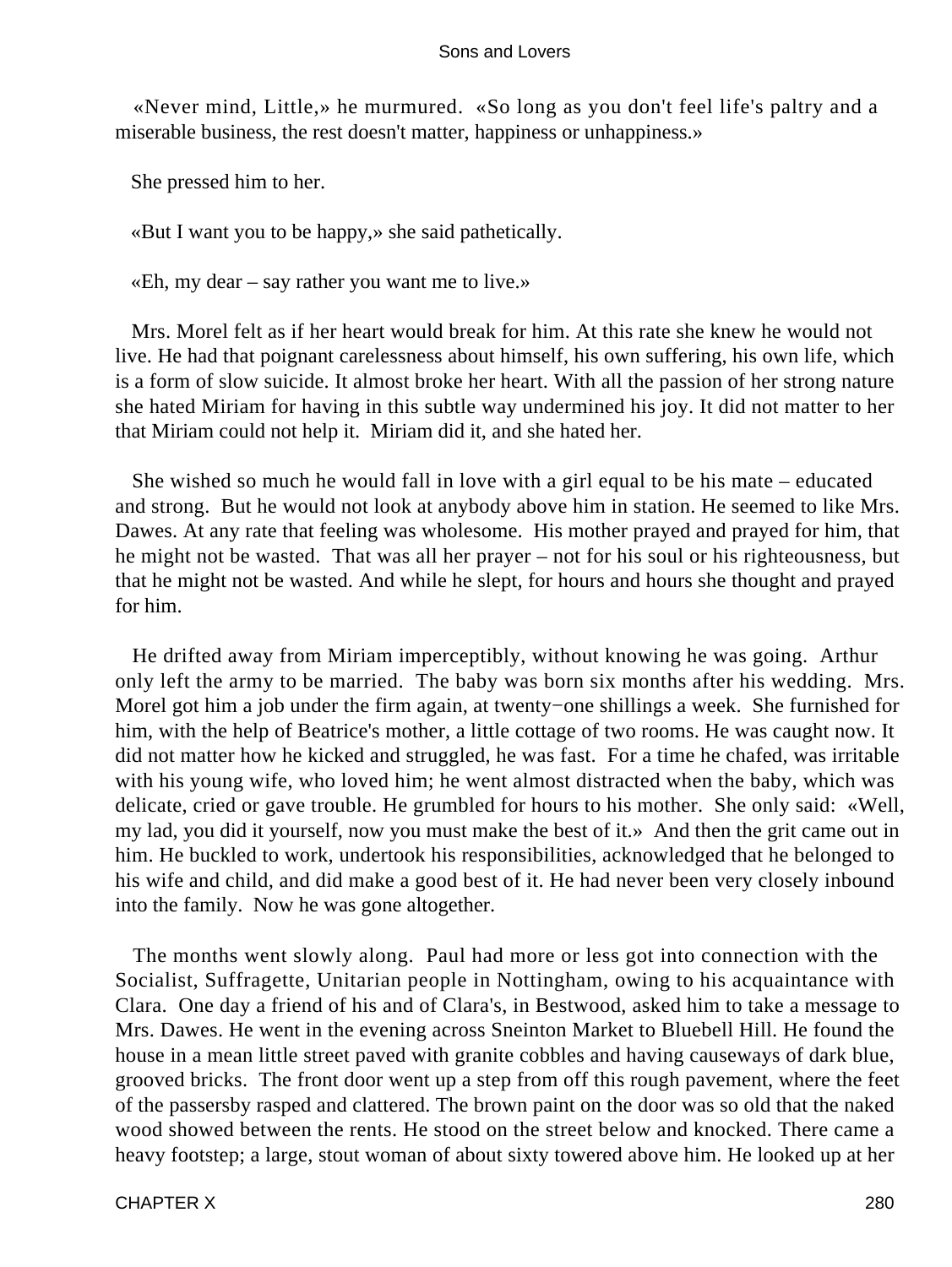from the pavement. She had a rather severe face.

 She admitted him into the parlour, which opened on to the street. It was a small, stuffy, defunct room, of mahogany, and deathly enlargements of photographs of departed people done in carbon. Mrs. Radford left him. She was stately, almost martial. In a moment Clara appeared. She flushed deeply, and he was covered with confusion. It seemed as if she did not like being discovered in her home circumstances.

«I thought it couldn't be your voice,» she said.

 But she might as well be hung for a sheep as for a lamb. She invited him out of the mausoleum of a parlour into the kitchen.

 That was a little, darkish room too, but it was smothered in white lace. The mother had seated herself again by the cupboard, and was drawing thread from a vast web of lace. A clump of fluff and ravelled cotton was at her right hand, a heap of three−quarter−inch lace lay on her left, whilst in front of her was the mountain of lace web, piling the hearthrug. Threads of curly cotton, pulled out from between the lengths of lace, strewed over the fender and the fireplace. Paul dared not go forward, for fear of treading on piles of white stuff.

 On the table was a jenny for carding the lace. There was a pack of brown cardboard squares, a pack of cards of lace, a little box of pins, and on the sofa lay a heap of drawn lace.

 The room was all lace, and it was so dark and warm that the white, snowy stuff seemed the more distinct.

 «If you're coming in you won't have to mind the work,» said Mrs. Radford. «I know we're about blocked up. But sit you down.»

 Clara, much embarrassed, gave him a chair against the wall opposite the white heaps. Then she herself took her place on the sofa, shamedly.

 «Will you drink a bottle of stout?» Mrs. Radford asked. «Clara, get him a bottle of stout.»

He protested, but Mrs. Radford insisted.

 «You look as if you could do with it,» she said. «Haven't you never any more colour than that?»

«It's only a thick skin I've got that doesn't show the blood through,» he answered.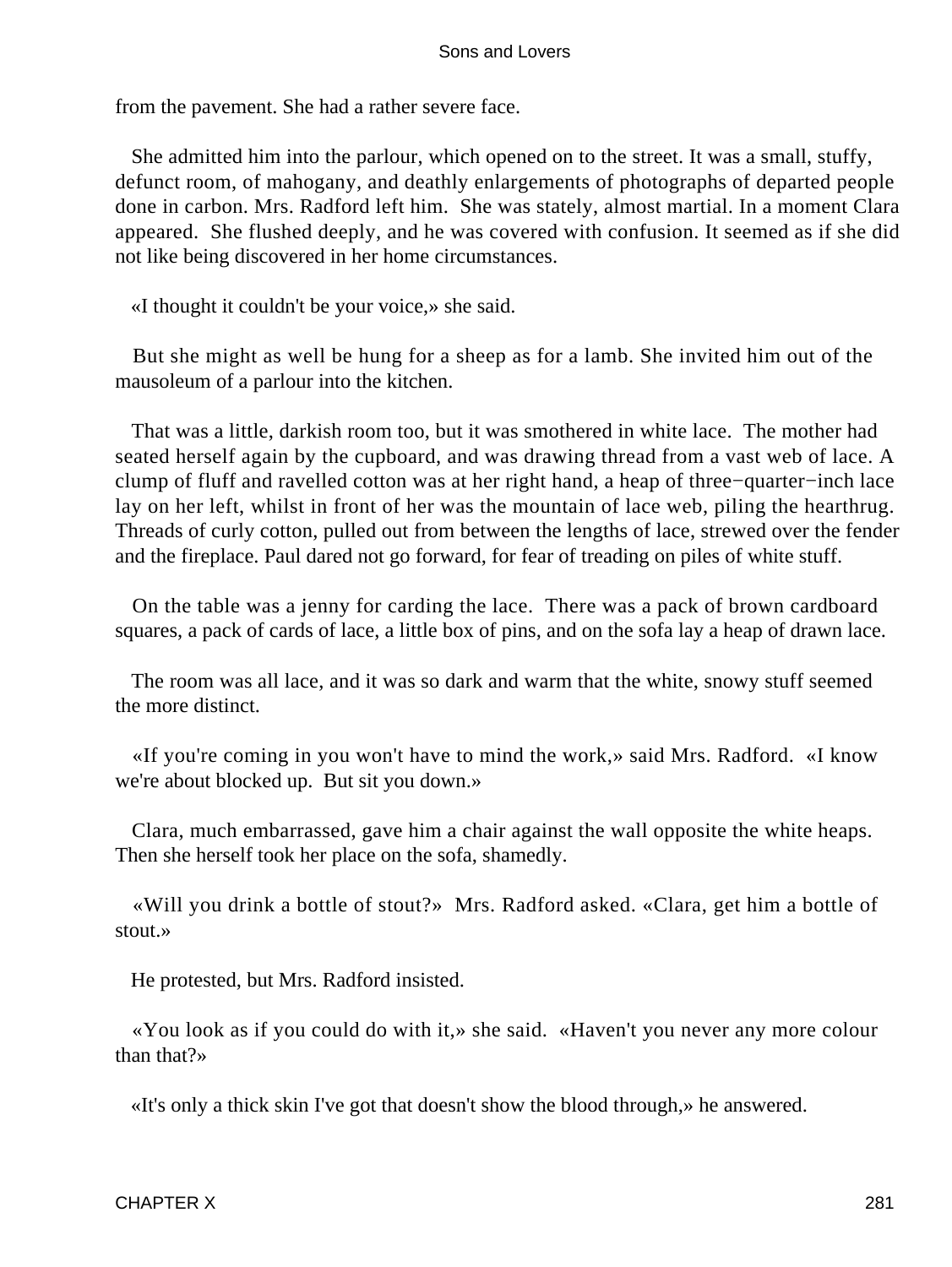Clara, ashamed and chagrined, brought him a bottle of stout and a glass. He poured out some of the black stuff.

«Well,» he said, lifting the glass, «here's health!»

«And thank you,» said Mrs. Radford.

He took a drink of stout.

 «And light yourself a cigarette, so long as you don't set the house on fire,» said Mrs. Radford.

«Thank you,» he replied.

 «Nay, you needn't thank me,» she answered. «I s'll be glad to smell a bit of smoke in th' 'ouse again. A house o' women is as dead as a house wi' no fire, to my thinkin'. I'm not a spider as likes a corner to myself. I like a man about, if he's only something to snap at.»

 Clara began to work. Her jenny spun with a subdued buzz; the white lace hopped from between her fingers on to the card. It was filled; she snipped off the length, and pinned the end down to the banded lace. Then she put a new card in her jenny. Paul watched her. She sat square and magnificent. Her throat and arms were bare. The blood still mantled below her ears; she bent her head in shame of her humility. Her face was set on her work. Her arms were creamy and full of life beside the white lace; her large, well−kept hands worked with a balanced movement, as if nothing would hurry them. He, not knowing, watched her all the time. He saw the arch of her neck from the shoulder, as she bent her head; he saw the coil of dun hair; he watched her moving, gleaming arms.

 «I've heard a bit about you from Clara,» continued the mother. «You're in Jordan's, aren't you?» She drew her lace unceasing.

«Yes.»

 «Ay, well, and I can remember when Thomas Jordan used to ask ME for one of my toffies.»

«Did he?» laughed Paul. «And did he get it?»

 «Sometimes he did, sometimes he didn't – which was latterly. For he's the sort that takes all and gives naught, he is – or used to be.»

«I think he's very decent,» said Paul.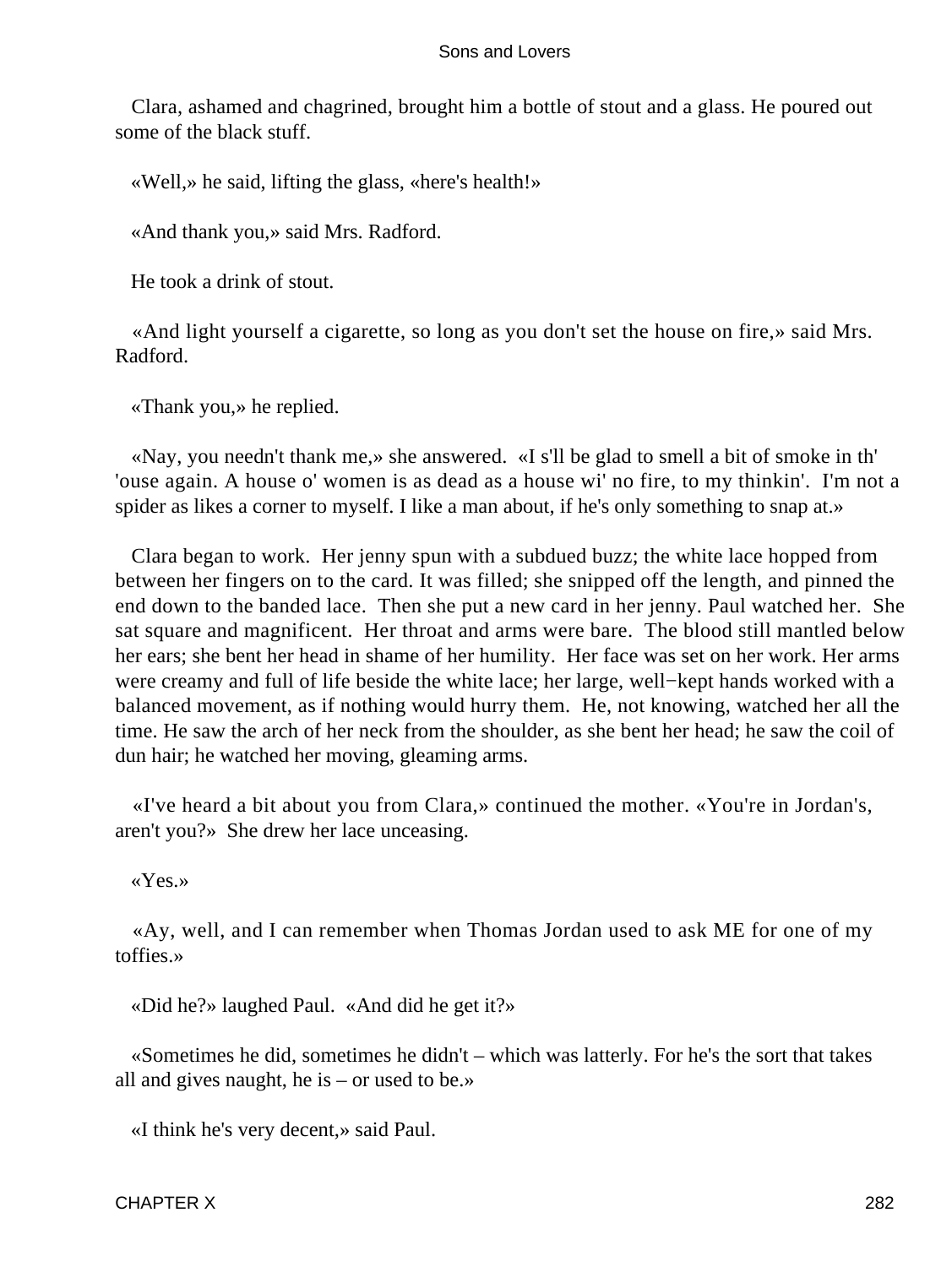«Yes; well, I'm glad to hear it.»

 Mrs. Radford looked across at him steadily. There was something determined about her that he liked. Her face was falling loose, but her eyes were calm, and there was something strong in her that made it seem she was not old; merely her wrinkles and loose cheeks were an anachronism. She had the strength and sang−froid of a woman in the prime of life. She continued drawing the lace with slow, dignified movements. The big web came up inevitably over her apron; the length of lace fell away at her side. Her arms were finely shapen, but glossy and yellow as old ivory. They had not the peculiar dull gleam that made Clara's so fascinating to him.

«And you've been going with Miriam Leivers?» the mother asked him.

«Well – » he answered.

 «Yes, she's a nice girl,» she continued. «She's very nice, but she's a bit too much above this world to suit my fancy.»

«She is a bit like that,» he agreed.

 «She'll never be satisfied till she's got wings and can fly over everybody's head, she won't,» she said.

 Clara broke in, and he told her his message. She spoke humbly to him. He had surprised her in her drudgery. To have her humble made him feel as if he were lifting his head in expectation.

«Do you like jennying?» he asked.

«What can a woman do!» she replied bitterly.

«Is it sweated?»

 «More or less. Isn't ALL woman's work? That's another trick the men have played, since we force ourselves into the labour market.»

 «Now then, you shut up about the men,» said her mother. «If the women wasn't fools, the men wouldn't be bad uns, that's what I say. No man was ever that bad wi' me but what he got it back again. Not but what they're a lousy lot, there's no denying it.»

«But they're all right really, aren't they?» he asked.

«Well, they're a bit different from women,» she answered.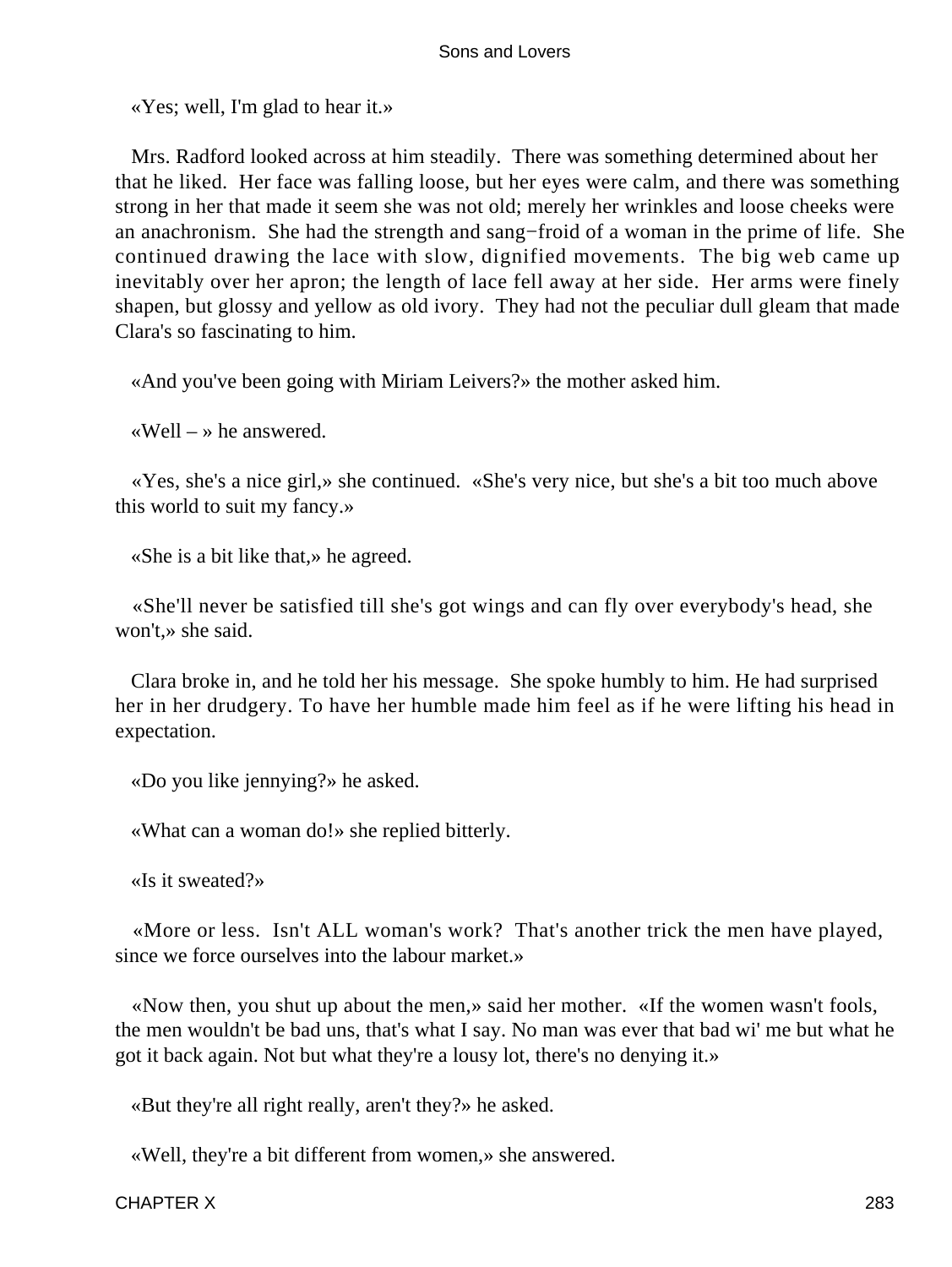«Would you care to be back at Jordan's?» he asked Clara.

«I don't think so,» she replied.

 «Yes, she would!» cried her mother; «thank her stars if she could get back. Don't you listen to her. She's for ever on that 'igh horse of hers, an' it's back's that thin an' starved it'll cut her in two one of these days.»

 Clara suffered badly from her mother. Paul felt as if his eyes were coming very wide open. Wasn't he to take Clara's fulminations so seriously, after all? She spun steadily at her work. He experienced a thrill of joy, thinking she might need his help. She seemed denied and deprived of so much. And her arm moved mechanically, that should never have been subdued to a mechanism, and her head was bowed to the lace, that never should have been bowed. She seemed to be stranded there among the refuse that life has thrown away, doing her jennying. It was a bitter thing to her to be put aside by life, as if it had no use for her. No wonder she protested.

 She came with him to the door. He stood below in the mean street, looking up at her. So fine she was in her stature and her bearing, she reminded him of Juno dethroned. As she stood in the doorway, she winced from the street, from her surroundings.

«And you will go with Mrs. Hodgkisson to Hucknall?»

 He was talking quite meaninglessly, only watching her. Her grey eyes at last met his. They looked dumb with humiliation, pleading with a kind of captive misery. He was shaken and at a loss. He had thought her high and mighty.

 When he left her, he wanted to run. He went to the station in a sort of dream, and was at home without realising he had moved out of her street.

 He had an idea that Susan, the overseer of the Spiral girls, was about to be married. He asked her the next day.

«I say, Susan, I heard a whisper of your getting married. What about it?»

Susan flushed red.

«Who's been talking to you?» she replied.

«Nobody. I merely heard a whisper that you **WERE** thinking – −»

«Well, I am, though you needn't tell anybody. What's more, I wish I wasn't!»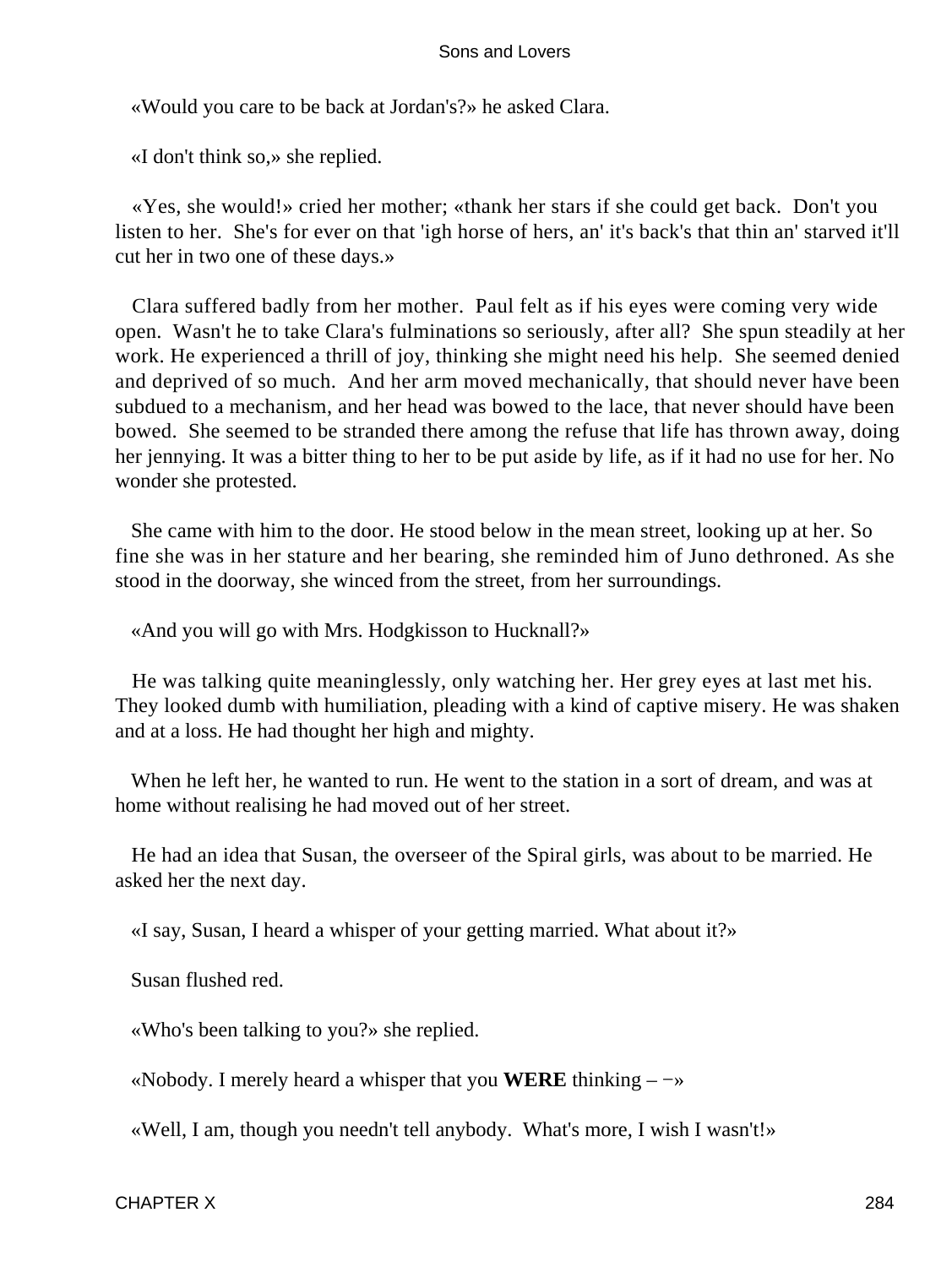«Nay, Susan, you won't make me believe that.»

«Shan't I? You CAN believe it, though. I'd rather stop here a thousand times.»

Paul was perturbed.

«Why, Susan?»

The girl's colour was high, and her eyes flashed.

«That's why!»

«And must you?»

 For answer, she looked at him. There was about him a candour and gentleness which made the women trust him. He understood.

«Ah, I'm sorry,» he said.

Tears came to her eyes.

 «But you'll see it'll turn out all right. You'll make the best of it,» he continued rather wistfully.

«There's nothing else for it.»

«Yea, there's making the worst of it. Try and make it all right.»

He soon made occasion to call again on Clara.

«Would you,» he said, «care to come back to Jordan's?»

 She put down her work, laid her beautiful arms on the table, and looked at him for some moments without answering. Gradually the flush mounted her cheek.

«Why?» she asked.

Paul felt rather awkward.

«Well, because Susan is thinking of leaving,» he said.

 Clara went on with her jennying. The white lace leaped in little jumps and bounds on to the card. He waited for her. Without raising her head, she said at last, in a peculiar low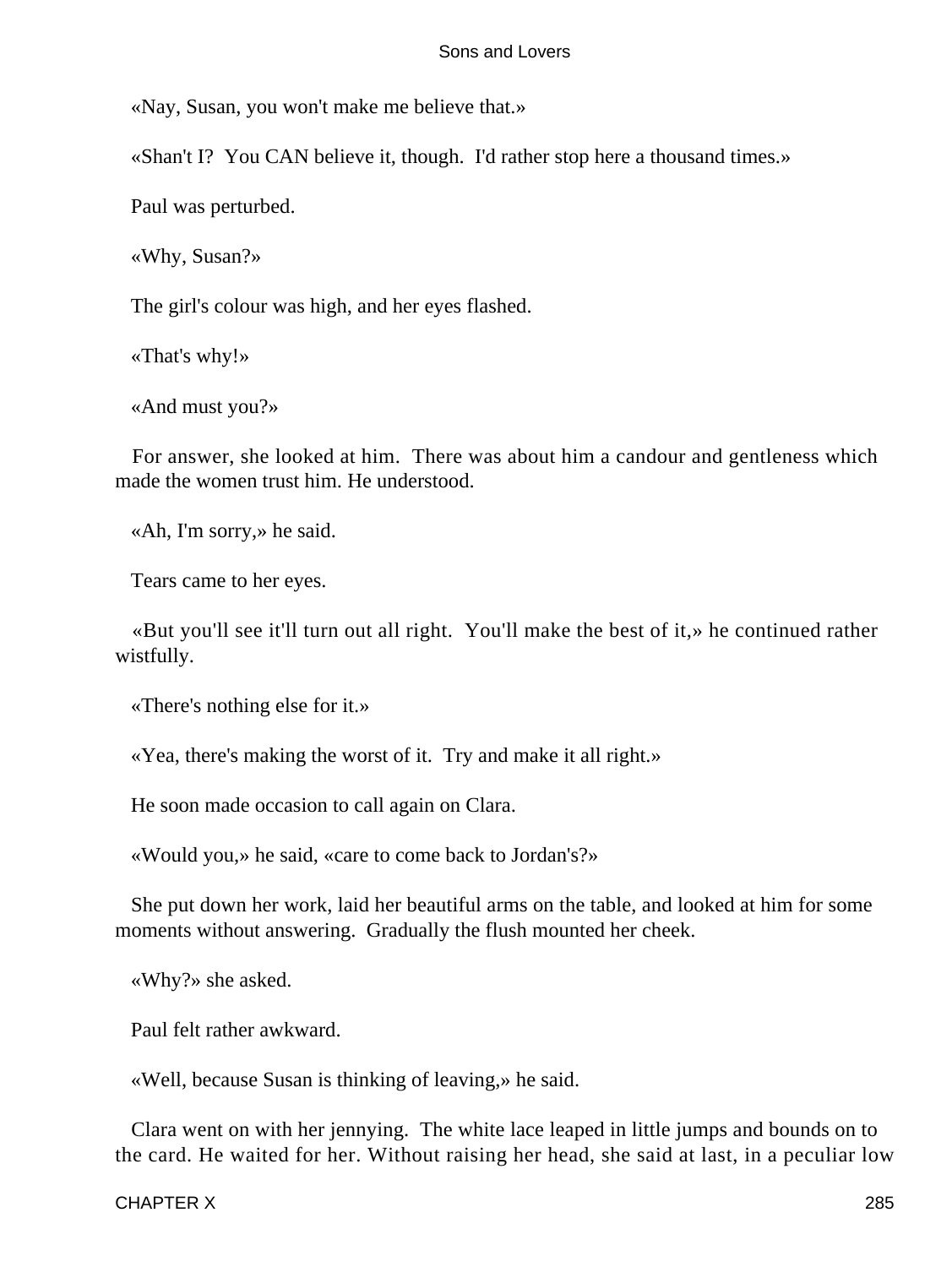voice:

«Have you said anything about it?»

«Except to you, not a word.»

There was again a long silence.

«I will apply when the advertisement is out,» she said.

«You will apply before that. I will let you know exactly when.»

She went on spinning her little machine, and did not contradict him.

 Clara came to Jordan's. Some of the older hands, Fanny among them, remembered her earlier rule, and cordially disliked the memory. Clara had always been «ikey», reserved, and superior. She had never mixed with the girls as one of themselves. If she had occasion to find fault, she did it coolly and with perfect politeness, which the defaulter felt to be a bigger insult than crassness. Towards Fanny, the poor, overstrung hunchback, Clara was unfailingly compassionate and gentle, as a result of which Fanny shed more bitter tears than ever the rough tongues of the other overseers had caused her.

 There was something in Clara that Paul disliked, and much that piqued him. If she were about, he always watched her strong throat or her neck, upon which the blonde hair grew low and fluffy. There was a fine down, almost invisible, upon the skin of her face and arms, and when once he had perceived it, he saw it always.

 When he was at his work, painting in the afternoon, she would come and stand near to him, perfectly motionless. Then he felt her, though she neither spoke nor touched him. Although she stood a yard away he felt as if he were in contact with her. Then he could paint no more. He flung down the brushes, and turned to talk to her.

Sometimes she praised his work; sometimes she was critical and cold.

 «You are affected in that piece,» she would say; and, as there was an element of truth in her condemnation, his blood boiled with anger.

Again: «What of this?» he would ask enthusiastically.

«H'm!» She made a small doubtful sound. «It doesn't interest me much.»

«Because you don't understand it,» he retorted.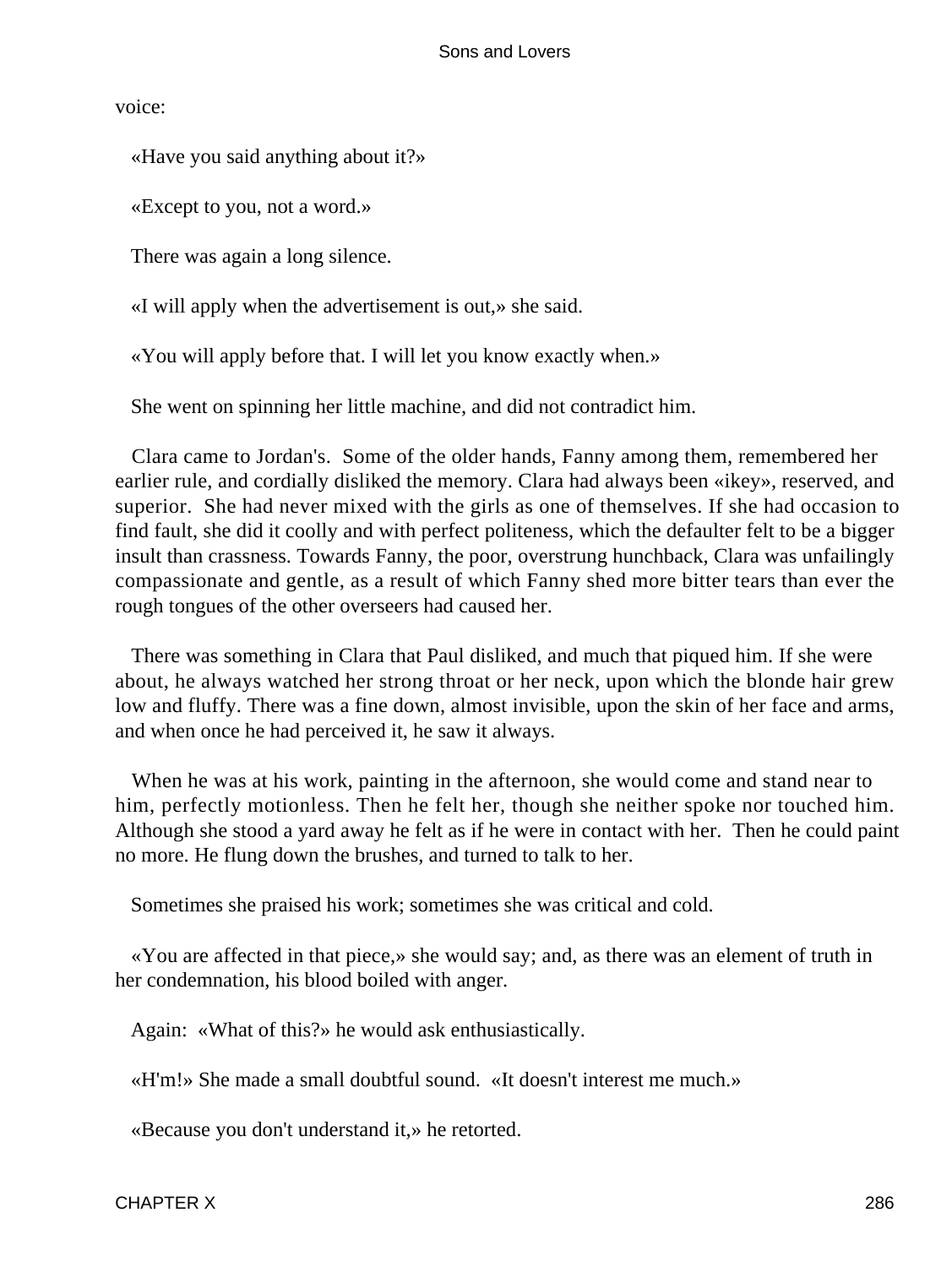«Then why ask me about it?»

«Because I thought you would understand.»

 She would shrug her shoulders in scorn of his work. She maddened him. He was furious. Then he abused her, and went into passionate exposition of his stuff. This amused and stimulated her. But she never owned that she had been wrong.

 During the ten years that she had belonged to the women's movement she had acquired a fair amount of education, and, having had some of Miriam's passion to be instructed, had taught herself French, and could read in that language with a struggle. She considered herself as a woman apart, and particularly apart, from her class. The girls in the Spiral department were all of good homes. It was a small, special industry, and had a certain distinction. There was an air of refinement in both rooms. But Clara was aloof also from her fellow−workers.

 None of these things, however, did she reveal to Paul. She was not the one to give herself away. There was a sense of mystery about her. She was so reserved, he felt she had much to reserve. Her history was open on the surface, but its inner meaning was hidden from everybody. It was exciting. And then sometimes he caught her looking at him from under her brows with an almost furtive, sullen scrutiny, which made him move quickly. Often she met his eyes. But then her own were, as it were, covered over, revealing nothing. She gave him a little, lenient smile. She was to him extraordinarily provocative, because of the knowledge she seemed to possess, and gathered fruit of experience he could not attain.

One day he picked up a copy of Lettres de mon Moulin from her work−bench.

«You read French, do you?» he cried.

 Clara glanced round negligently. She was making an elastic stocking of heliotrope silk, turning the Spiral machine with slow, balanced regularity, occasionally bending down to see her work or to adjust the needles; then her magnificent neck, with its down and fine pencils of hair, shone white against the lavender, lustrous silk. She tumed a few more rounds, and stopped.

«What did you say?» she asked, smiling sweetly.

Paul's eyes glittered at her insolent indifference to him.

«I did not know you read French,» he said, very polite.

«Did you not?» she replied, with a faint, sarcastic smile.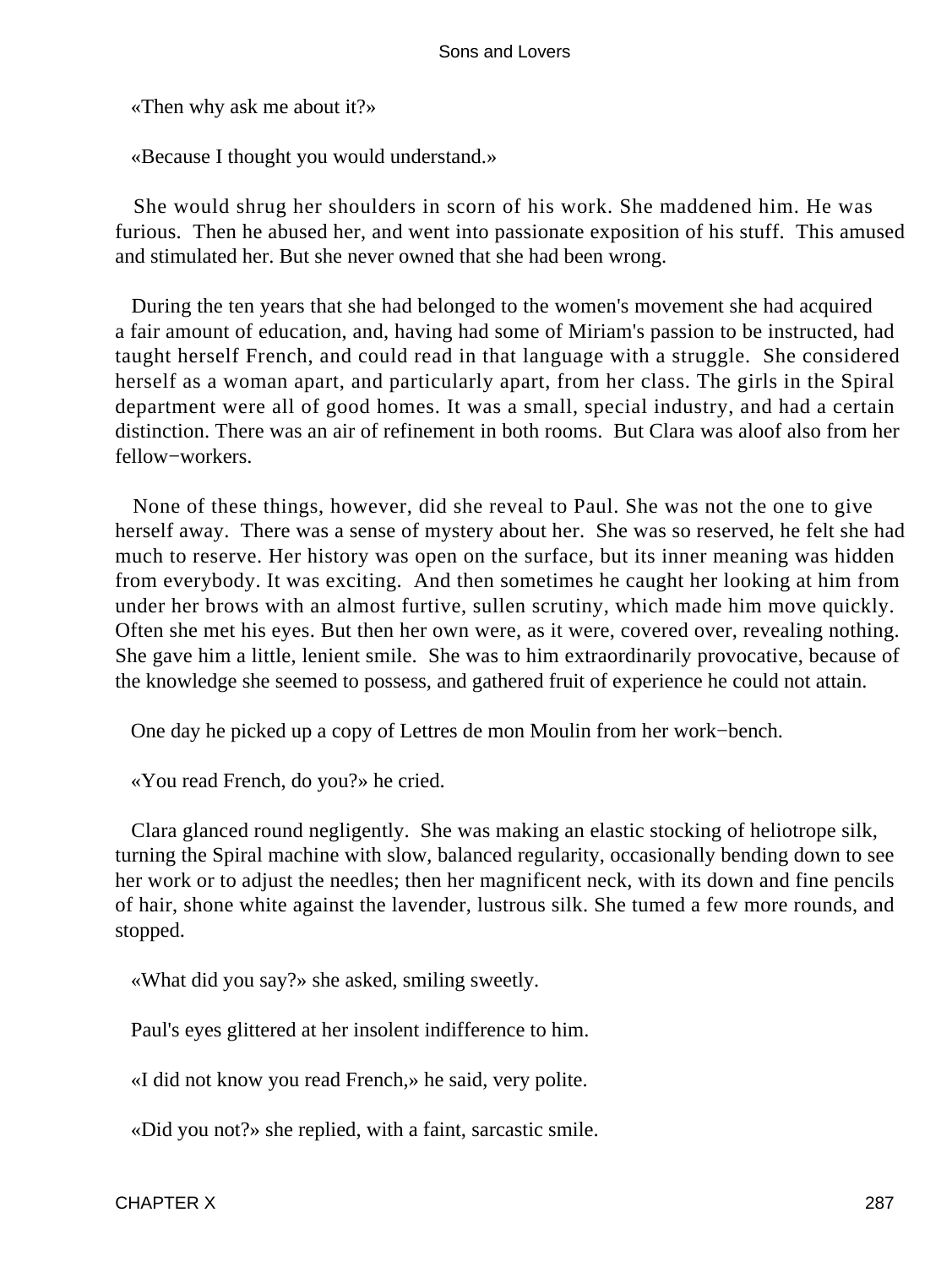«Rotten swank!» he said, but scarcely loud enough to be heard.

 He shut his mouth angrily as he watched her. She seemed to scorn the work she mechanically produced; yet the hose she made were as nearly perfect as possible.

«You don't like Spiral work,» he said.

«Oh, well, all work is work,» she answered, as if she knew all about it.

 He marvelled at her coldness. He had to do everything hotly. She must be something special.

«What would you prefer to do?» he asked.

She laughed at him indulgently, as she said:

 «There is so little likelihood of my ever being given a choice, that I haven't wasted time considering.»

 «Pah!» he said, contemptuous on his side now. «You only say that because you're too proud to own up what you want and can't get.»

«You know me very well,» she replied coldly.

 «I know you think you're terrific great shakes, and that you live under the eternal insult of working in a factory.»

 He was very angry and very rude. She merely tumed away from him in disdain. He walked whistling down the room, flirted and laughed with Hilda.

Later on he said to himself:

 «What was I so impudent to Clara for?» He was rather annoyed with himself, at the same time glad. «Serve her right; she stinks with silent pride,» he said to himself angrily.

 In the afternoon he came down. There was a certain weight on his heart which he wanted to remove. He thought to do it by offering her chocolates.

«Have one?» he said. «I bought a handful to sweeten me up.»

 To his great relief, she accepted. He sat on the work−bench beside her machine, twisting a piece of silk round his finger. She loved him for his quick, unexpected movements, like a young animal. His feet swung as he pondered. The sweets lay strewn on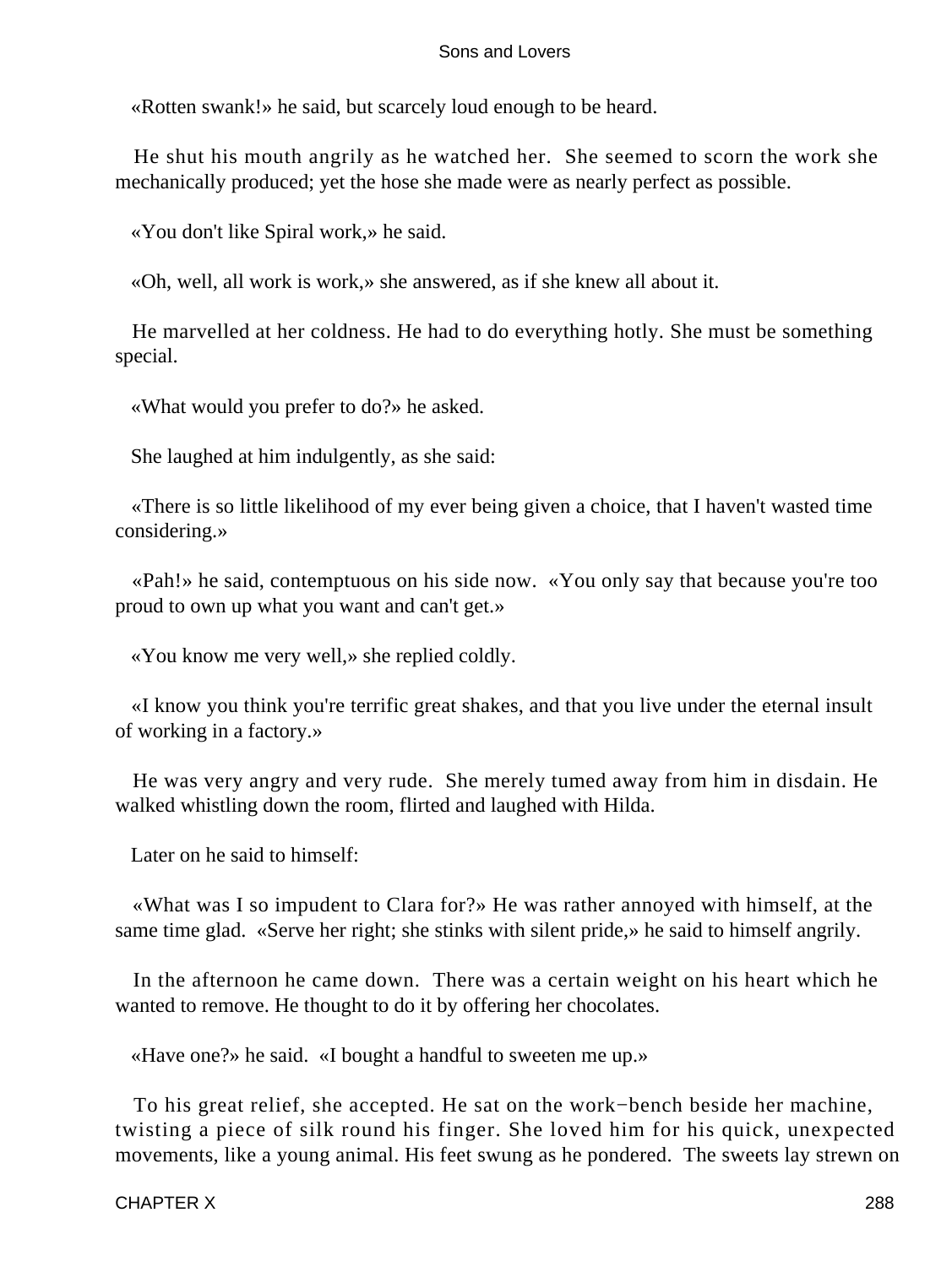the bench. She bent over her machine, grinding rhythmically, then stooping to see the stocking that hung beneath, pulled down by the weight. He watched the handsome crouching of her back, and the apron−strings curling on the floor.

 «There is always about you,» he said, «a sort of waiting. Whatever I see you doing, you're not really there: you are waiting – like Penelope when she did her weaving.» He could not help a spurt of wickedness. «I'll call you Penelope,» he said.

«Would it make any difference?» she said, carefully removing one of her needles.

 «That doesn't matter, so long as it pleases me. Here, I say, you seem to forget I'm your boss. It just occurs to me.»

«And what does that mean?» she asked coolly.

«It means I've got a right to boss you.»

«Is there anything you want to complain about?»

«Oh, I say, you needn't be nasty,» he said angrily.

«I don't know what you want,» she said, continuing her task.

«I want you to treat me nicely and respectfully.»

«Call you 'sir', perhaps?» she asked quietly.

«Yes, call me 'sir'. I should love it.»

«Then I wish you would go upstairs, sir.»

His mouth closed, and a frown came on his face. He jumped suddenly down.

«You're too blessed superior for anything,» he said.

 And he went away to the other girls. He felt he was being angrier than he had any need to be. In fact, he doubted slightly that he was showing off. But if he were, then he would. Clara heard him laughing, in a way she hated, with the girls down the next room.

 When at evening he went through the department after the girls had gone, he saw his chocolates lying untouched in front of Clara's machine. He left them. In the morning they were still there, and Clara was at work. Later on Minnie, a little brunette they called Pussy, called to him: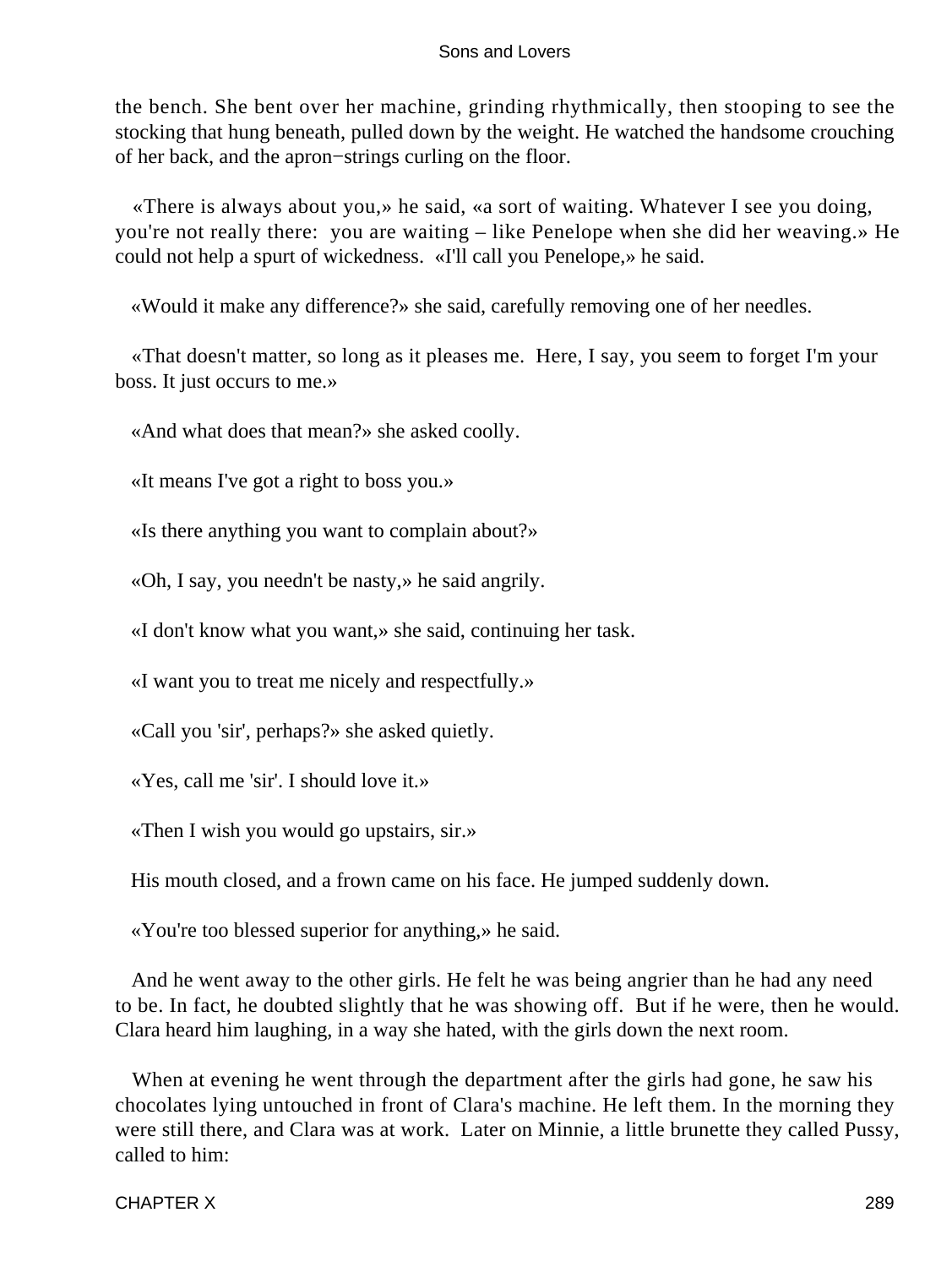«Hey, haven't you got a chocolate for anybody?»

«Sorry, Pussy,» he replied. «I meant to have offered them; then I went and forgot 'em.»

«I think you did,» she answered.

 «I'll bring you some this afternoon. You don't want them after they've been lying about, do you?»

«Oh, I'm not particular,» smiled Pussy.

«Oh no,» he said. «They'll be dusty.»

He went up to Clara's bench.

«Sorry I left these things littering about,» he said.

She flushed scarlet. He gathered them together in his fist.

 «They'll be dirty now,» he said. «You should have taken them. I wonder why you didn't. I meant to have told you I wanted you to.»

 He flung them out of the window into the yard below. He just glanced at her. She winced from his eyes.

In the afternoon he brought another packet.

«Will you take some?» he said, offering them first to Clara. «These are fresh.»

She accepted one, and put it on to the bench.

«Oh, take several – for luck,» he said.

 She took a couple more, and put them on the bench also. Then she turned in confusion to her work. He went on up the room.

«Here you are, Pussy,» he said. «Don't be greedy!»

«Are they all for her?» cried the others, rushing up.

«Of course they're not,» he said.

The girls clamoured round. Pussy drew back from her mates.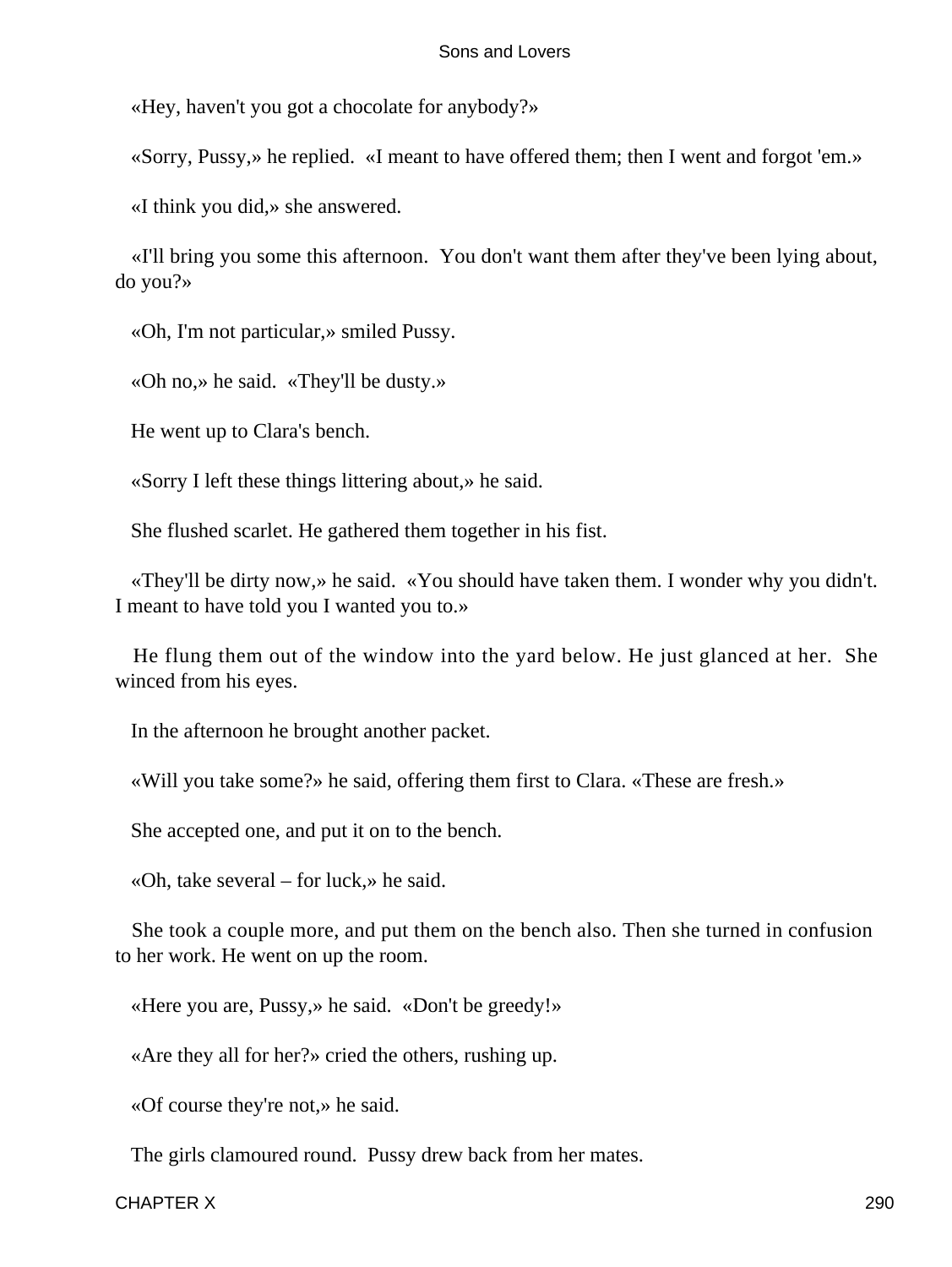«Come out!» she cried. «I can have first pick, can't I, Paul?»

«Be nice with 'em,» he said, and went away.

«You **ARE a** dear,» the girls cried.

«Tenpence,» he answered.

 He went past Clara without speaking. She felt the three chocolate creams would burn her if she touched them. It needed all her courage to slip them into the pocket of her apron.

 The girls loved him and were afraid of him. He was so nice while he was nice, but if he were offended, so distant, treating them as if they scarcely existed, or not more than the bobbins of thread. And then, if they were impudent, he said quietly: «Do you mind going on with your work,» and stood and watched.

 When he celebrated his twenty−third birthday, the house was in trouble. Arthur was just going to be married. His mother was not well. His father, getting an old man, and lame from his accidents, was given a paltry, poor job. Miriam was an eternal reproach. He felt he owed himself to her, yet could not give himself. The house, moreover, needed his support. He was pulled in all directions. He was not glad it was his birthday. It made him bitter.

 He got to work at eight o'clock. Most of the clerks had not turned up. The girls were not due till 8.30. As he was changing his coat, he heard a voice behind him say:

«Paul, Paul, I want you.»

 It was Fanny, the hunchback, standing at the top of her stairs, her face radiant with a secret. Paul looked at her in astonishment.

«I want you,» she said.

He stood, at a loss.

«Come on,» she coaxed. «Come before you begin on the letters.»

 He went down the half−dozen steps into her dry, narrow, «finishing−off» room. Fanny walked before him: her black bodice was short – the waist was under her armpits – and her green−black cashmere skirt seemed very long, as she strode with big strides before the young man, himself so graceful. She went to her seat at the narrow end of the room, where the window opened on to chimney−pots. Paul watched her thin hands and her flat red wrists as she excitedly twitched her white apron, which was spread on the bench in front of her. She hesitated.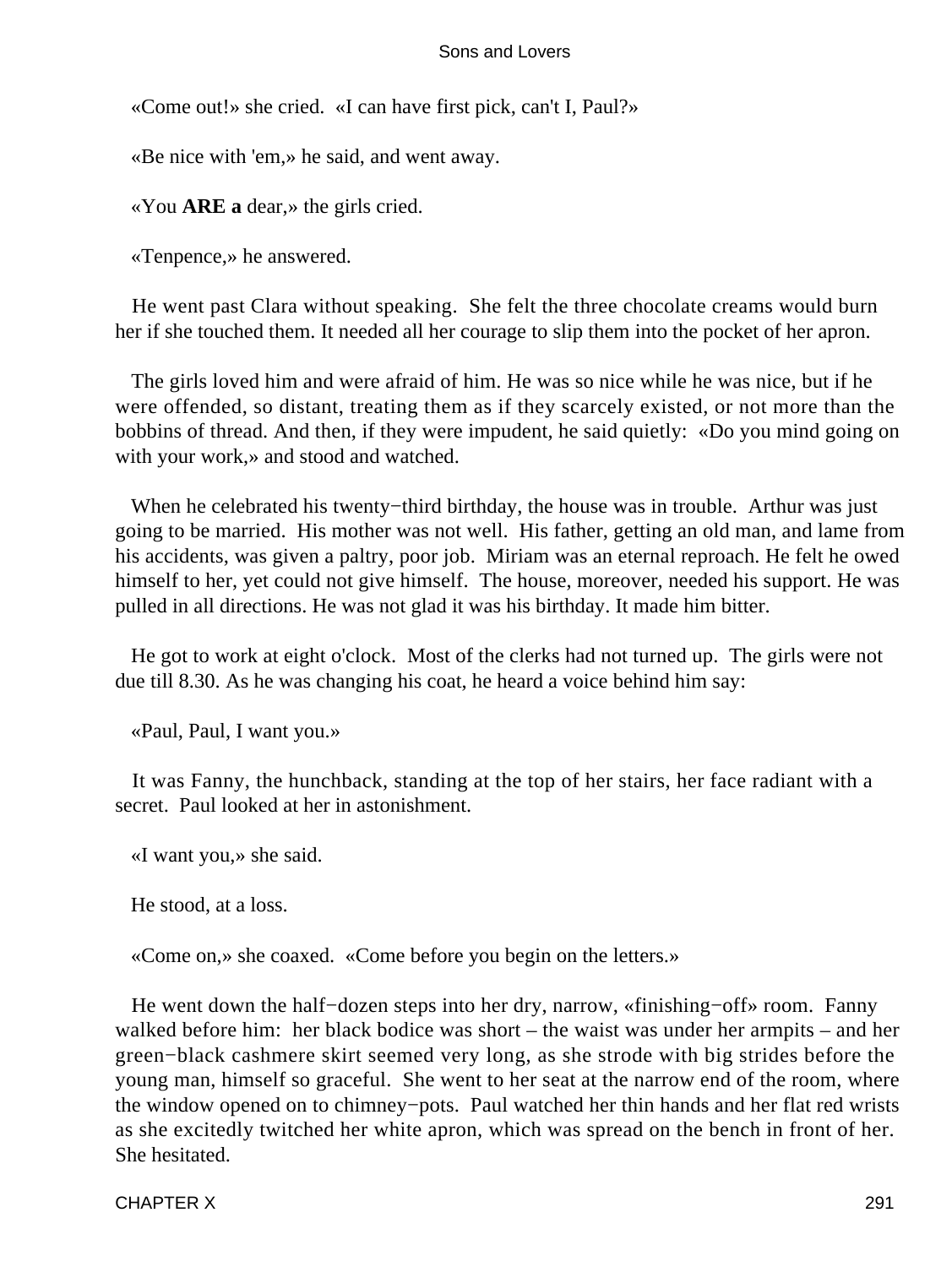«You didn't think we'd forgot you?» she asked, reproachful.

«Why?» he asked. He had forgotten his birthday himself.

 «'Why,' he says! 'Why!' Why, look here!» She pointed to the calendar, and he saw, surrounding the big black number «21», hundreds of little crosses in black−lead.

«Oh, kisses for my birthday,» he laughed. «How did you know?»

 «Yes, you want to know, don't you?» Fanny mocked, hugely delighted. «There's one from everybody – except Lady Clara – and two from some. But I shan't tell you how many I put.»

«Oh, I know, you're spooney,» he said.

 «There you ARE mistaken!» she cried, indignant. «I could never be so soft.» Her voice was strong and contralto.

 «You always pretend to be such a hard−hearted hussy,» he laughed. «And you know you're as sentimental – −»

 «I'd rather be called sentimental than frozen meat,» Fanny blurted. Paul knew she referred to Clara, and he smiled.

«Do you say such nasty things about me?» he laughed.

 «No, my duck,» the hunchback woman answered, lavishly tender. She was thirty−nine. «No, my duck, because you don't think yourself a fine figure in marble and us nothing but dirt. I'm as good as you, aren't I, Paul?» and the question delighted her.

«Why, we're not better than one another, are we?» he replied.

«But I'm as good as you, aren't I, Paul?» she persisted daringly.

«Of course you are. If it comes to goodness, you're better.»

She was rather afraid of the situation. She might get hysterical.

 «I thought I'd get here before the others – won't they say I'm deep! Now shut your eyes  $\rightarrow$  she said.

 «And open your mouth, and see what God sends you,» he continued, suiting action to words, and expecting a piece of chocolate. He heard the rustle of the apron, and a faint clink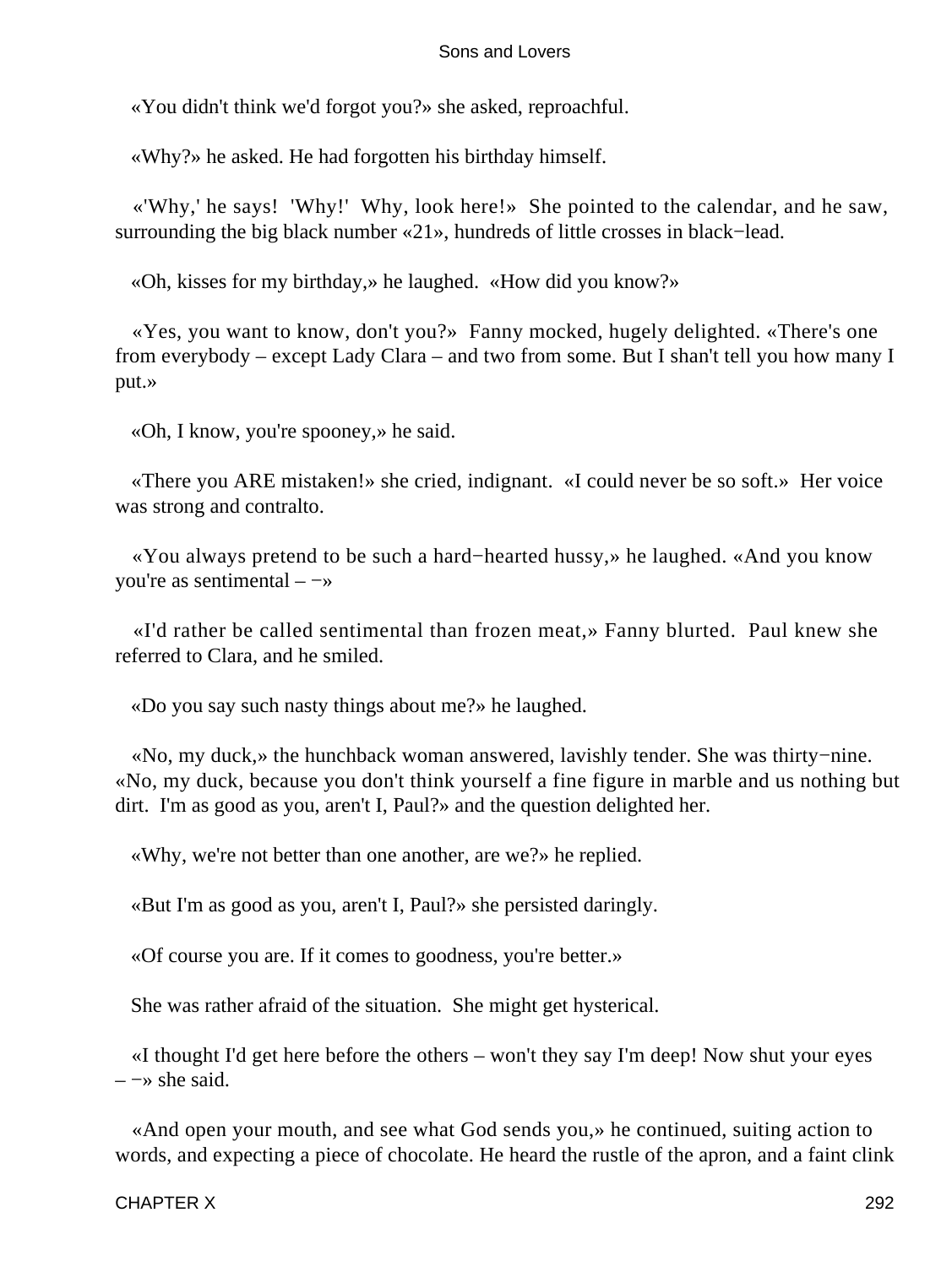of metal. «I'm going to look,» he said.

 He opened his eyes. Fanny, her long cheeks flushed, her blue eyes shining, was gazing at him. There was a little bundle of paint−tubes on the bench before him. He turned pale.

«No, Fanny,» he said quickly.

«From us all,» she answered hastily.

«No, but –  $\rightarrow$ 

«Are they the right sort?» she asked, rocking herself with delight.

«Jove! they're the best in the catalogue.»

«But they're the right sorts?» she cried.

«They're off the little list I'd made to get when my ship came in.» He bit his lip.

Fanny was overcome with emotion. She must turn the conversation.

 «They was all on thorns to do it; they all paid their shares, all except the Queen of Sheba.»

The Queen of Sheba was Clara.

«And wouldn't she join?» Paul asked.

 «She didn't get the chance; we never told her; we wasn't going to have HER bossing **THIS** show. We didn't **WANT** her to join.»

 Paul laughed at the woman. He was much moved. At last he must go. She was very close to him. Suddenly she flung her arms round his neck and kissed him vehemently.

 «I can give you a kiss to−day,» she said apologetically. «You've looked so white, it's made my heart ache.»

Paul kissed her, and left her. Her arms were so pitifully thin that his heart ached also.

That day he met Clara as he ran downstairs to wash his hands at dinner−time.

«You have stayed to dinner!» he exclaimed. It was unusual for her.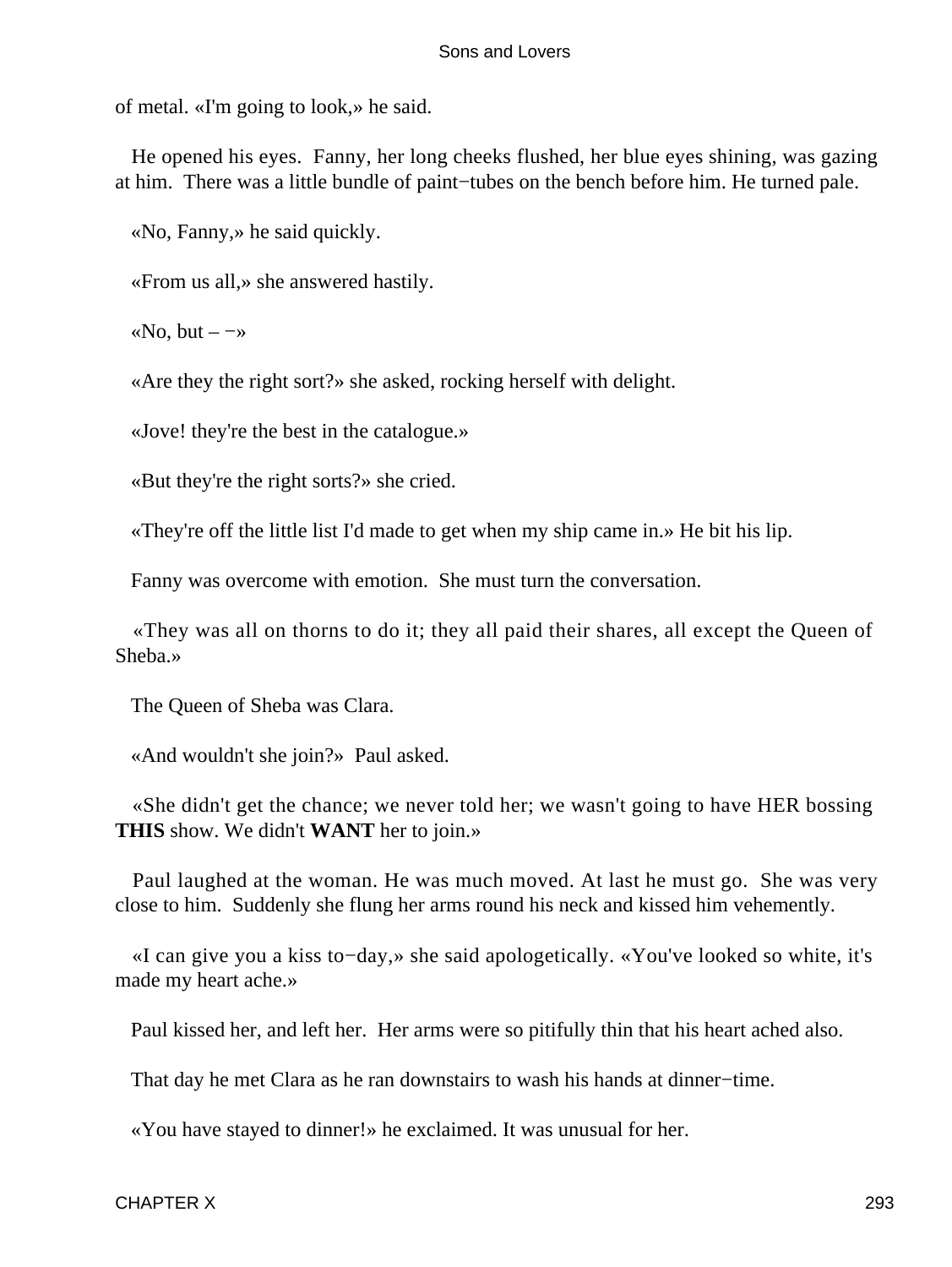«Yes; and I seem to have dined on old surgical−appliance stock. **I MUST** go out now, or I shall feel stale india−rubber right through.»

She lingered. He instantly caught at her wish.

«You are going anywhere?» he asked.

 They went together up to the Castle. Outdoors she dressed very plainly, down to ugliness; indoors she always looked nice. She walked with hesitating steps alongside Paul, bowing and turning away from him. Dowdy in dress, and drooping, she showed to great disadvantage. He could scarcely recognise her strong form, that seemed to slumber with power. She appeared almost insignificant, drowning her stature in her stoop, as she shrank from the public gaze.

 The Castle grounds were very green and fresh. Climbing the precipitous ascent, he laughed and chattered, but she was silent, seeming to brood over something. There was scarcely time to go inside the squat, square building that crowns the bluff of rock. They leaned upon the wall where the cliff runs sheer down to the Park. Below them, in their holes in the sandstone, pigeons preened themselves and cooed softly. Away down upon the boulevard at the foot of the rock, tiny trees stood in their own pools of shadow, and tiny people went scurrying about in almost ludicrous importance.

 «You feel as if you could scoop up the folk like tadpoles, and have a handful of them,» he said.

She laughed, answering:

 «Yes; it is not necessary to get far off in order to see us proportionately. The trees are much more significant.»

«Bulk only,» he said.

She laughed cynically.

 Away beyond the boulevard the thin stripes of the metals showed upon the railway−track, whose margin was crowded with little stacks of timber, beside which smoking toy engines fussed. Then the silver string of the canal lay at random among the black heaps. Beyond, the dwellings, very dense on the river flat, looked like black, poisonous herbage, in thick rows and crowded beds, stretching right away, broken now and then by taller plants, right to where the river glistened in a hieroglyph across the country. The steep scarp cliffs across the river looked puny. Great stretches of country darkened with trees and faintly brightened with corn−land, spread towards the haze, where the hills rose blue beyond grey.

CHAPTER X 294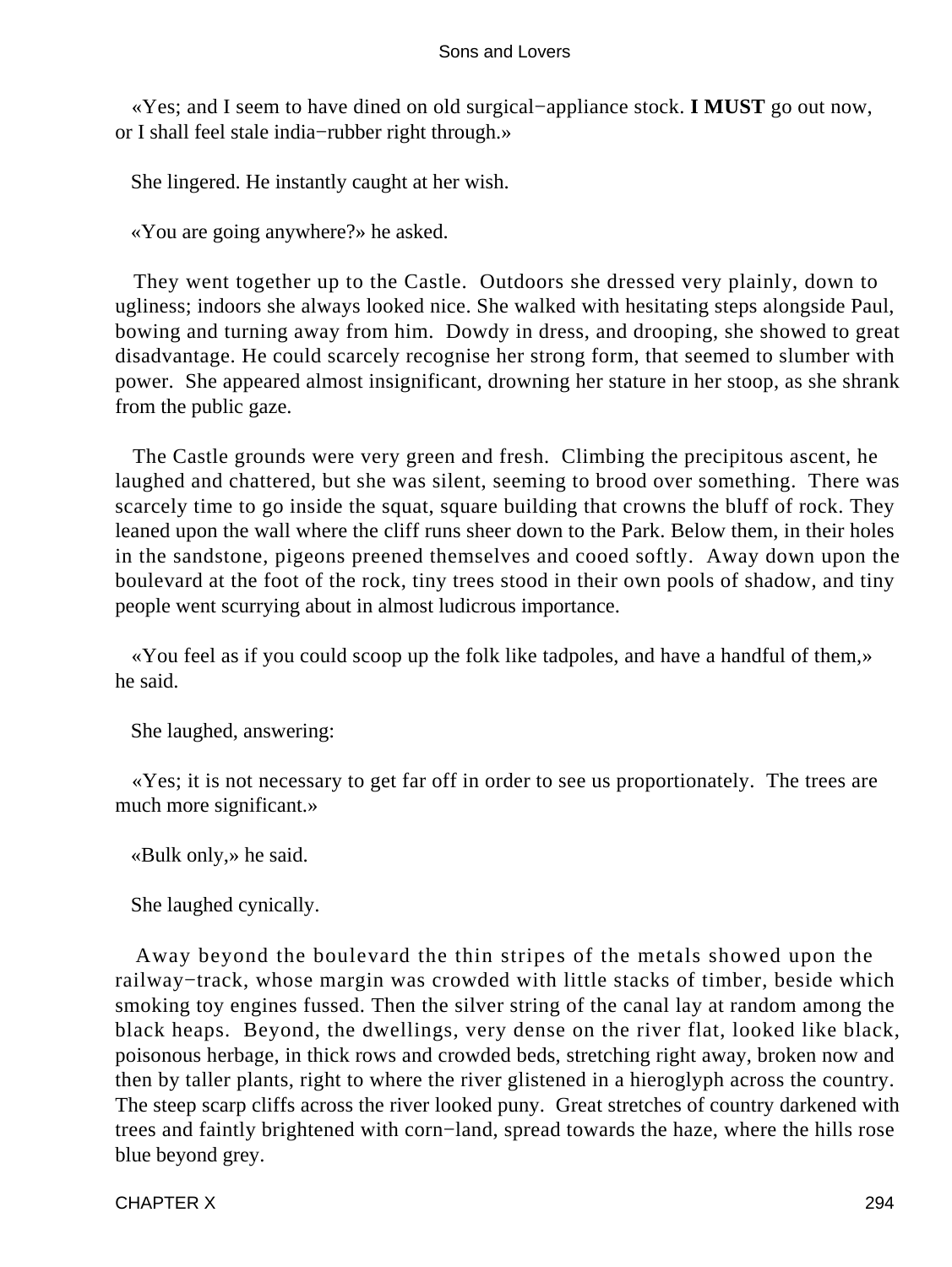«It is comforting,» said Mrs. Dawes, «to think the town goes no farther. It is only a LITTLE sore upon the country yet.»

«A little scab,» Paul said.

 She shivered. She loathed the town. Looking drearily across at the country which was forbidden her, her impassive face, pale and hostile, she reminded Paul of one of the bitter, remorseful angels.

 «But the town's all right,» he said; «it's only temporary. This is the crude, clumsy make−shift we've practised on, till we find out what the idea is. The town will come all right.»

 The pigeons in the pockets of rock, among the perched bushes, cooed comfortably. To the left the large church of St. Mary rose into space, to keep close company with the Castle, above the heaped rubble of the town. Mrs. Dawes smiled brightly as she looked across the country.

«I feel better,» she said.

«Thank you,» he replied. «Great compliment!»

«Oh, my brother!» she laughed.

 «H'm! that's snatching back with the left hand what you gave with the right, and no mistake,» he said.

She laughed in amusement at him.

 «But what was the matter with you?» he asked. «I know you were brooding something special. I can see the stamp of it on your face yet.»

«I think I will not tell you,» she said.

«All right, hug it,» he answered.

She flushed and bit her lip.

«No,» she said, «it was the girls.»

«What about 'em?» Paul asked.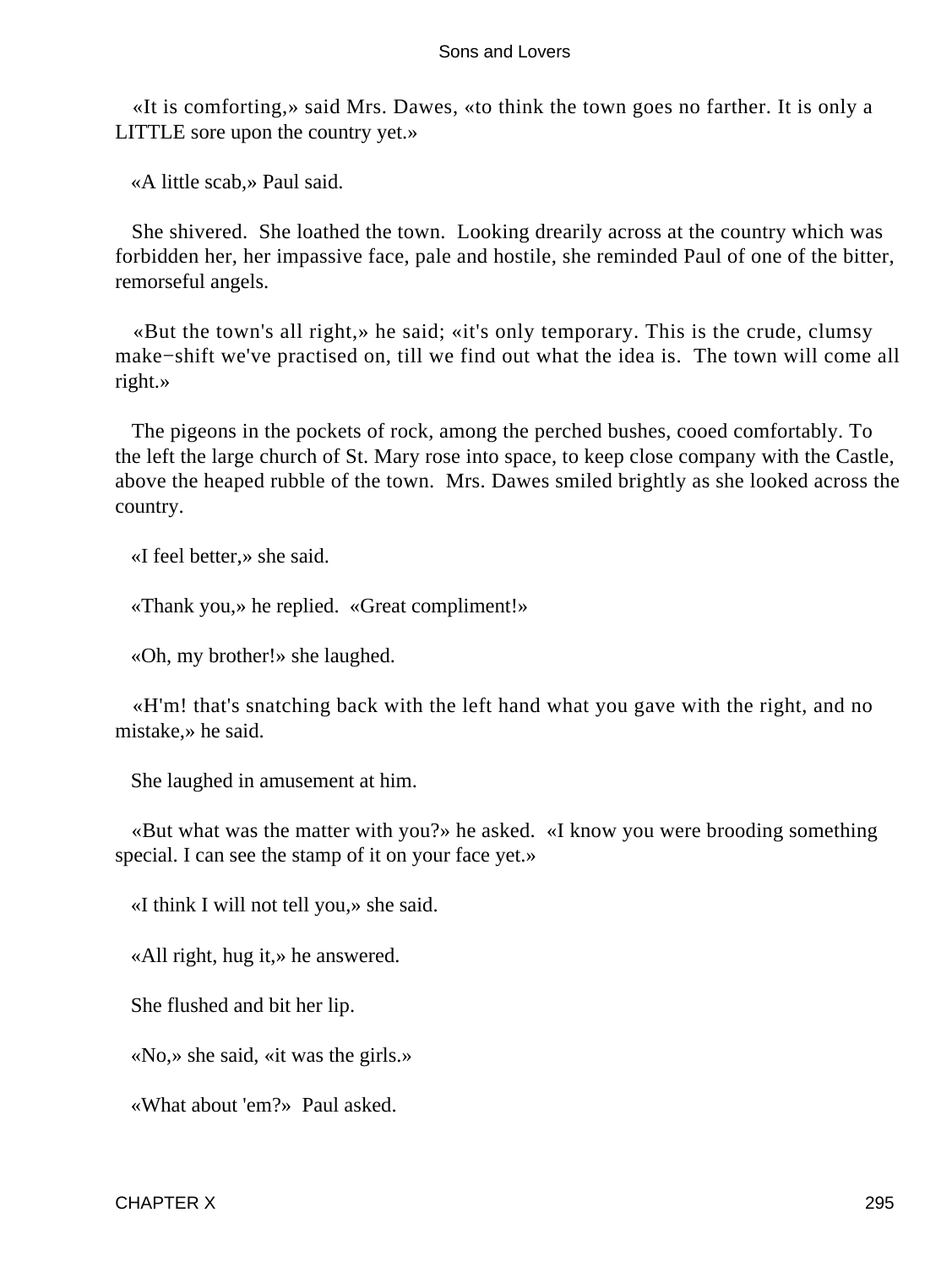«They have been plotting something for a week now, and to−day they seem particularly full of it. All alike; they insult me with their secrecy.»

«Do they?» he asked in concern.

 «I should not mind,» she went on, in the metallic, angry tone, «if they did not thrust it into my face – the fact that they have a secret.»

«Just like women,» said he.

«It is hateful, their mean gloating,» she said intensely.

 Paul was silent. He knew what the girls gloated over. He was sorry to be the cause of this new dissension.

 «They can have all the secrets in the world,» she went on, brooding bitterly; «but they might refrain from glorying in them, and making me feel more out of it than ever. It is  $-$  it is almost unbearable.»

Paul thought for a few minutes. He was much perturbed.

 «I will tell you what it's all about,» he said, pale and nervous. «It's my birthday, and they've bought me a fine lot of paints, all the girls. They're jealous of you» – he felt her stiffen coldly at the word 'jealous' – «merely because I sometimes bring you a book,» he added slowly. «But, you see, it's only a trifle. Don't bother about it, will you – because» – he laughed quickly – «well, what would they say if they saw us here now, in spite of their victory?»

 She was angry with him for his clumsy reference to their present intimacy. It was almost insolent of him. Yet he was so quiet, she forgave him, although it cost her an effort.

 Their two hands lay on the rough stone parapet of the Castle wall. He had inherited from his mother a fineness of mould, so that his hands were small and vigorous. Hers were large, to match her large limbs, but white and powerful looking. As Paul looked at them he knew her. «She is wanting somebody to take her hands – for all she is so contemptuous of us,» he said to himself. And she saw nothing but his two hands, so warm and alive, which seemed to live for her. He was brooding now, staring out over the country from under sullen brows. The little, interesting diversity of shapes had vanished from the scene; all that remained was a vast, dark matrix of sorrow and tragedy, the same in all the houses and the river−flats and the people and the birds; they were only shapen differently. And now that the forms seemed to have melted away, there remained the mass from which all the landscape was composed, a dark mass of struggle and pain. The factory, the girls, his mother, the large, uplifted church, the thicket of the town, merged into one atmosphere – dark, brooding, and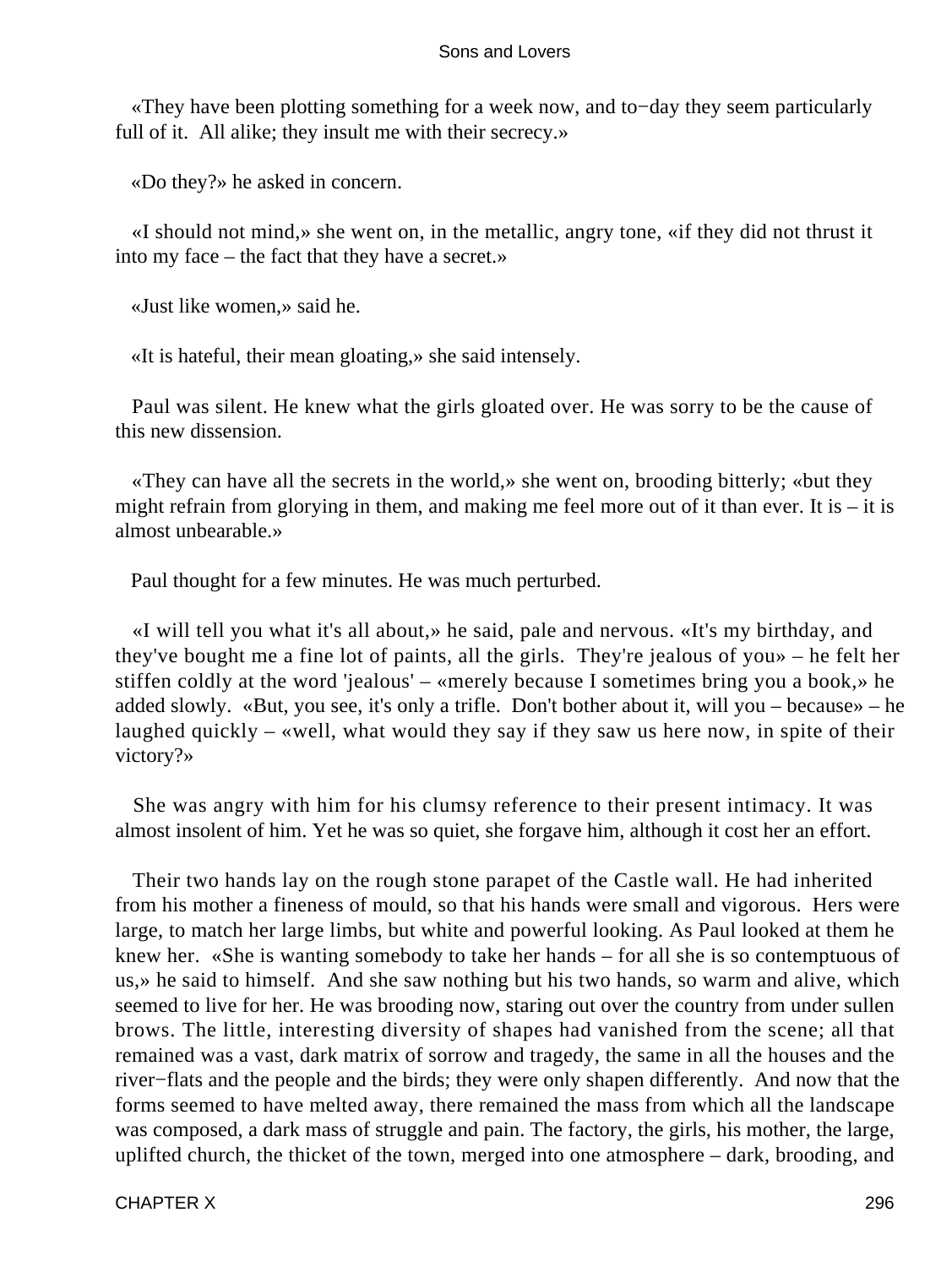sorrowful, every bit.

«Is that two o'clock striking?» Mrs. Dawes said in surprise.

 Paul started, and everything sprang into form, regained its individuality, its forgetfulness, and its cheerfulness.

They hurried back to work.

 When he was in the rush of preparing for the night's post, examining the work up from Fanny's room, which smelt of ironing, the evening postman came in.

 «'Mr. Paul Morel,'» he said, smiling, handing Paul a package. «A lady's handwriting! Don't let the girls see it.»

 The postman, himself a favourite, was pleased to make fun of the girls' affection for Paul.

 It was a volume of verse with a brief note: «You will allow me to send you this, and so spare me my isolation. I also sympathise and wish you well. – C.D.» Paul flushed hot.

«Good Lord! Mrs. Dawes. She can't afford it. Good Lord, who ever'd have thought it!»

 He was suddenly intensely moved. He was filled with the warmth of her. In the glow he could almost feel her as if she were present – her arms, her shoulders, her bosom, see them, feel them, almost contain them.

 This move on the part of Clara brought them into closer intimacy. The other girls noticed that when Paul met Mrs. Dawes his eyes lifted and gave that peculiar bright greeting which they could interpret. Knowing he was unaware, Clara made no sign, save that occasionally she turned aside her face from him when he came upon her.

 They walked out together very often at dinner−time; it was quite open, quite frank. Everybody seemed to feel that he was quite unaware of the state of his own feeling, and that nothing was wrong. He talked to her now with some of the old fervour with which he had talked to Miriam, but he cared less about the talk; he did not bother about his conclusions.

 One day in October they went out to Lambley for tea. Suddenly they came to a halt on top of the hill. He climbed and sat on a gate, she sat on the stile. The afternoon was perfectly still, with a dim haze, and yellow sheaves glowing through. They were quiet.

«How old were you when you married?» he asked quietly.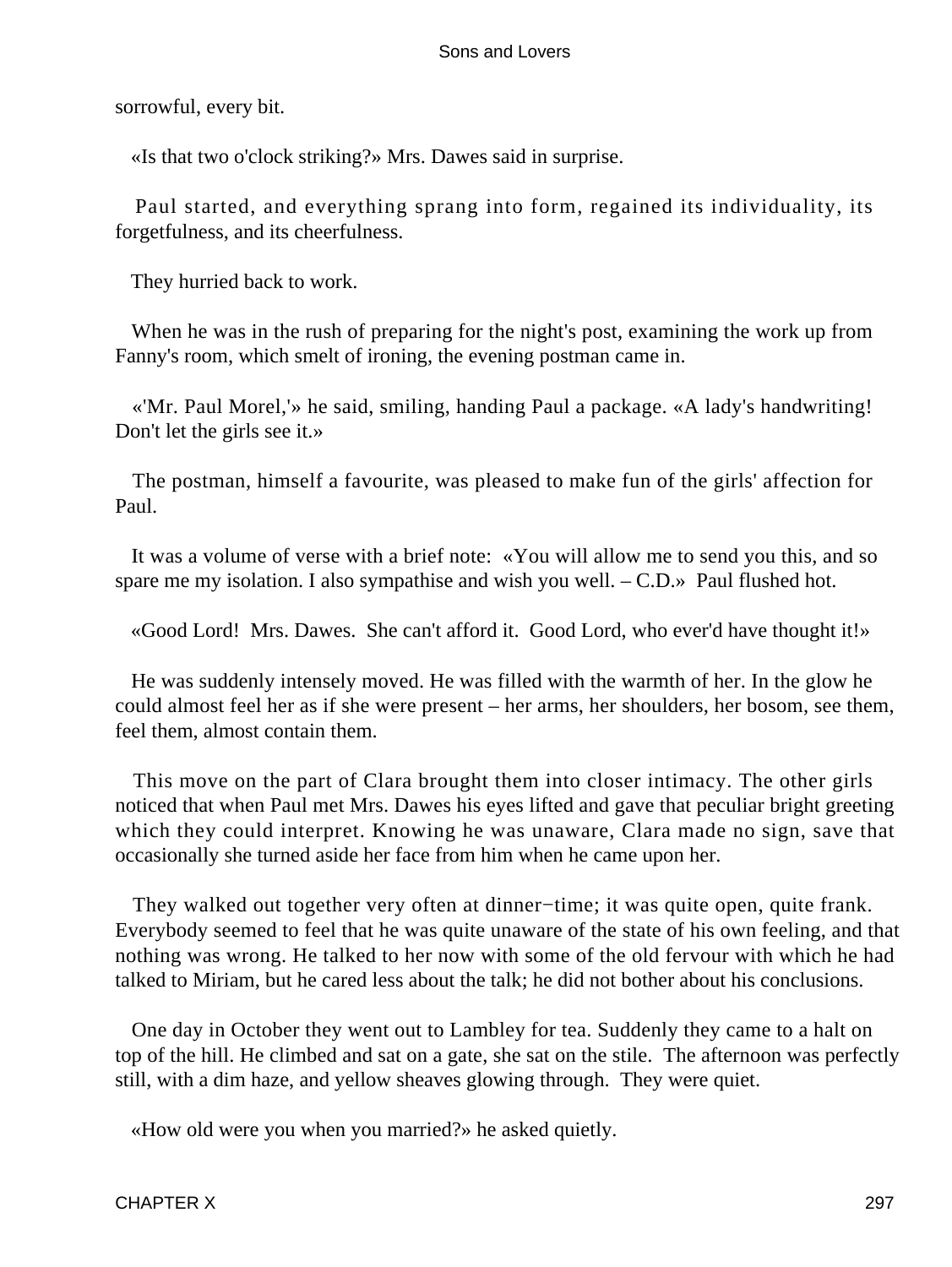«Twenty−two.»

Her voice was subdued, almost submissive. She would tell him now.

«It is eight years ago?»

«Yes.»

«And when did you leave him?»

«Three years ago.»

«Five years! Did you love him when you married him?»

She was silent for some time; then she said slowly:

 «I thought I did – more or less. I didn't think much about it. And he wanted me. I was very prudish then.»

«And you sort of walked into it without thinking?»

«Yes. I seemed to have been asleep nearly all my life.»

«Somnambule? But – when did you wake up?»

«I don't know that I ever did, or ever have – since I was a child.»

«You went to sleep as you grew to be a woman? How queer! And he didn't wake you?»

«No; he never got there,» she replied, in a monotone.

The brown birds dashed over the hedges where the rose−hips stood naked and scarlet.

«Got where?» he asked.

«At me. He never really mattered to me.»

 The afternoon was so gently warm and dim. Red roofs of the cottages burned among the blue haze. He loved the day. He could feel, but he could not understand, what Clara was saying.

«But why did you leave him? Was he horrid to you?»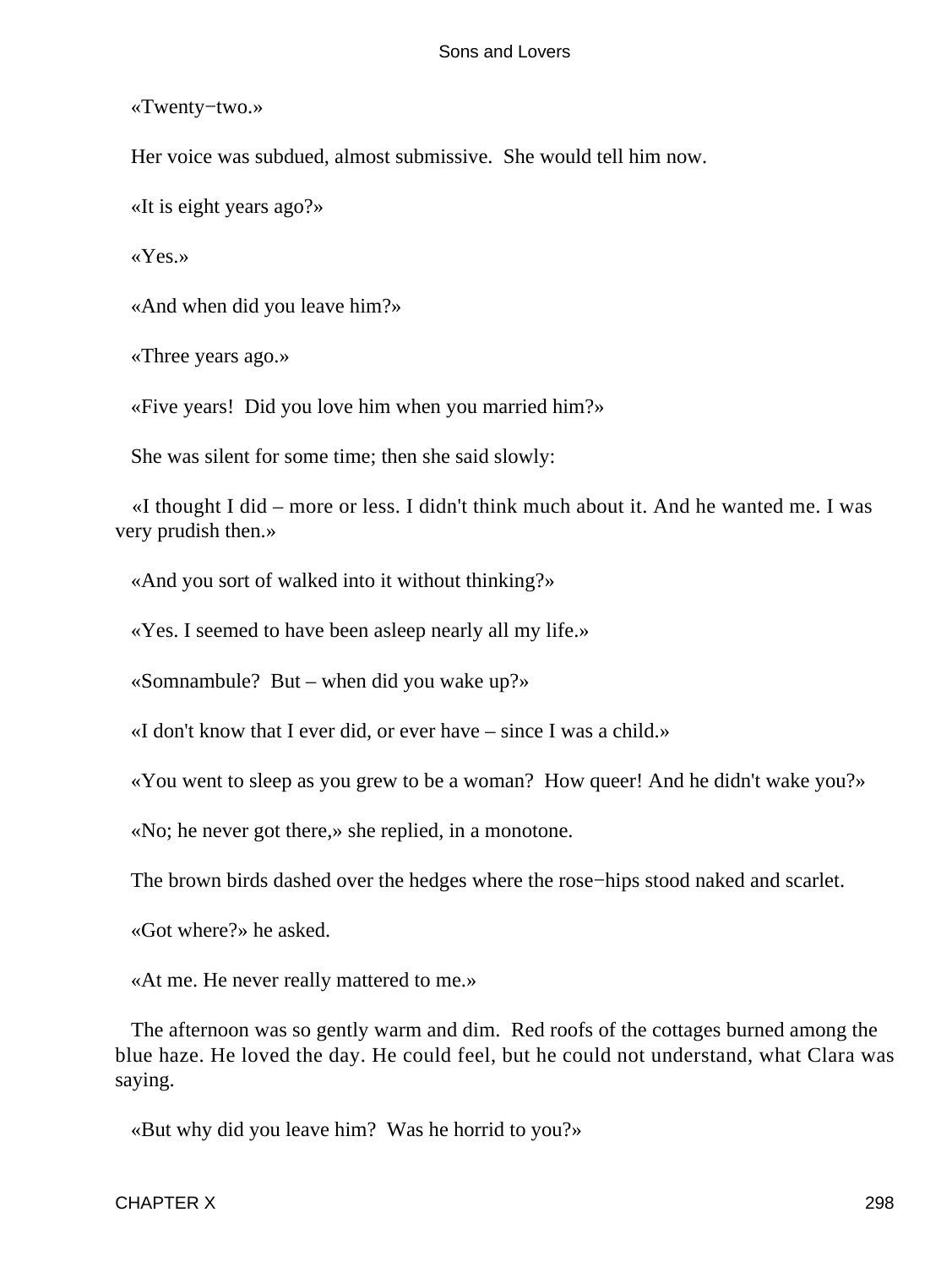She shuddered lightly.

 «He – he sort of degraded me. He wanted to bully me because he hadn't got me. And then I felt as if I wanted to run, as if I was fastened and bound up. And he seemed dirty.»

«I see.»

He did not at all see.

«And was he always dirty?» he asked.

 «A bit,» she replied slowly. «And then he seemed as if he couldn't get AT me, really. And then he got brutal – he WAS brutal!»

«And why did you leave him finally?»

«Because – because he was unfaithful to me – −»

 They were both silent for some time. Her hand lay on the gate−post as she balanced. He put his own over it. His heart beat quickly.

«But did you – were you ever – did you ever give him a chance?»

«Chance? How?»

«To come near to you.»

«I married him – and I was willing –  $\rightarrow$ 

They both strove to keep their voices steady.

«I believe he loves you,» he said.

«It looks like it,» she replied.

 He wanted to take his hand away, and could not. She saved him by removing her own. After a silence, he began again:

«Did you leave him out of count all along?»

«He left me,» she said.

«And I suppose he couldn't **MAKE** himself mean everything to you?»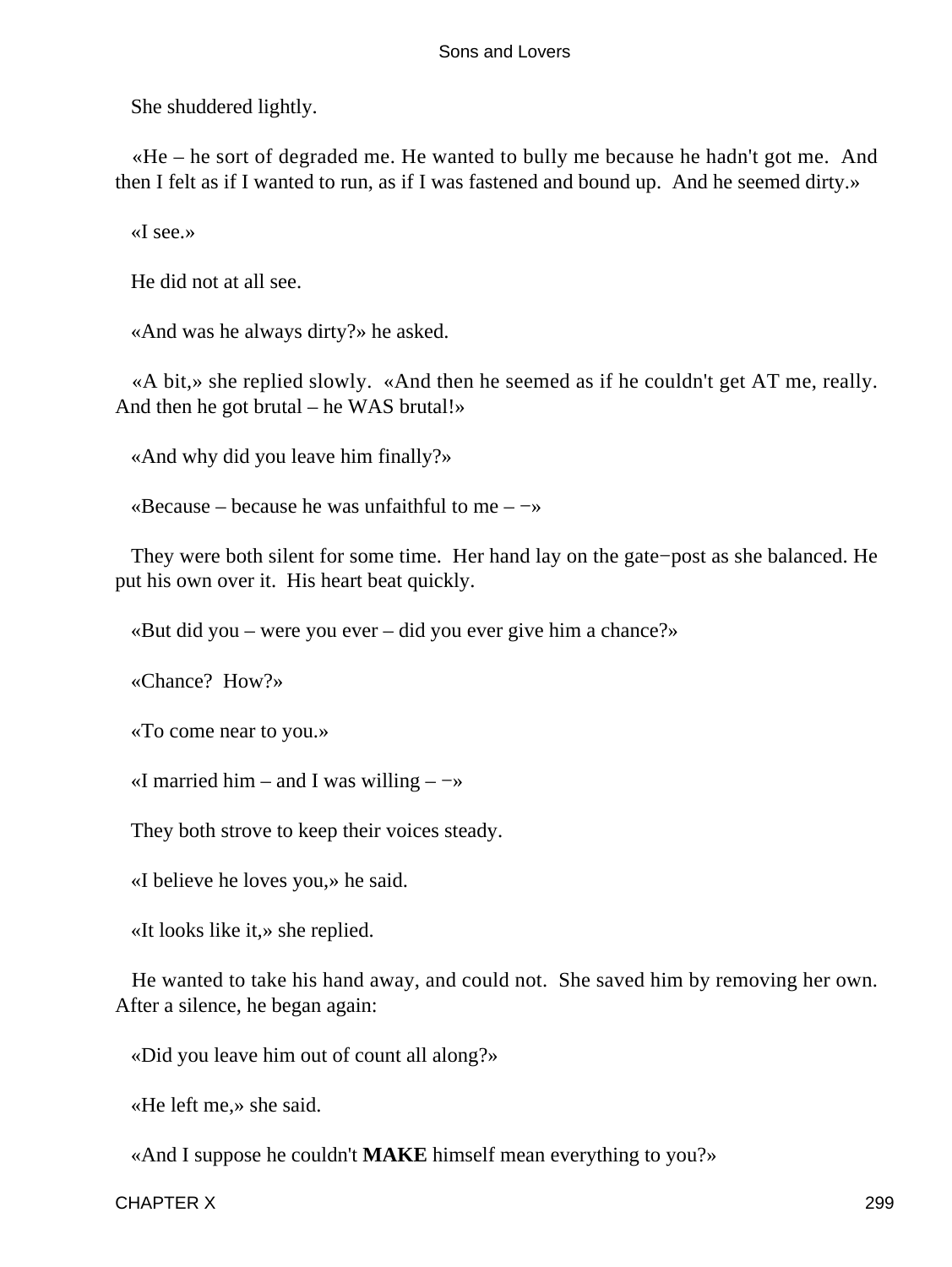«He tried to bully me into it.»

But the conversation had got them both out of their depth. Suddenly Paul jumped down.

«Come on,» he said. «Let's go and get some tea.»

 They found a cottage, where they sat in the cold parlour. She poured out his tea. She was very quiet. He felt she had withdrawn again from him. After tea, she stared broodingly into her tea−cup, twisting her wedding ring all the time. In her abstraction she took the ring off her finger, stood it up, and spun it upon the table. The gold became a diaphanous, glittering globe. It fell, and the ring was quivering upon the table. She spun it again and again. Paul watched, fascinated.

 But she was a married woman, and he believed in simple friendship. And he considered that he was perfectly honourable with regard to her. It was only a friendship between man and woman, such as any civilised persons might have.

 He was like so many young men of his own age. Sex had become so complicated in him that he would have denied that he ever could want Clara or Miriam or any woman whom he knew. Sex desire was a sort of detached thing, that did not belong to a woman. He loved Miriam with his soul. He grew warm at the thought of Clara, he battled with her, he knew the curves of her breast and shoulders as if they had been moulded inside him; and yet he did not positively desire her. He would have denied it for ever. He believed himself really bound to Miriam. If ever he should marry, some time in the far future, it would be his duty to marry Miriam. That he gave Clara to understand, and she said nothing, but left him to his courses. He came to her, Mrs. Dawes, whenever he could. Then he wrote frequently to Miriam, and visited the girl occasionally. So he went on through the winter; but he seemed not so fretted. His mother was easier about him. She thought he was getting away from Miriam.

 Miriam knew now how strong was the attraction of Clara for him; but still she was certain that the best in him would triumph. His feeling for Mrs. Dawes – who, moreover, was a married woman – was shallow and temporal, compared with his love for herself. He would come back to her, she was sure; with some of his young freshness gone, perhaps, but cured of his desire for the lesser things which other women than herself could give him. She could bear all if he were inwardly true to her and must come back.

 He saw none of the anomaly of his position. Miriam was his old friend, lover, and she belonged to Bestwood and home and his youth. Clara was a newer friend, and she belonged to Nottingham, to life, to the world. It seemed to him quite plain.

 Mrs. Dawes and he had many periods of coolness, when they saw little of each other; but they always came together again.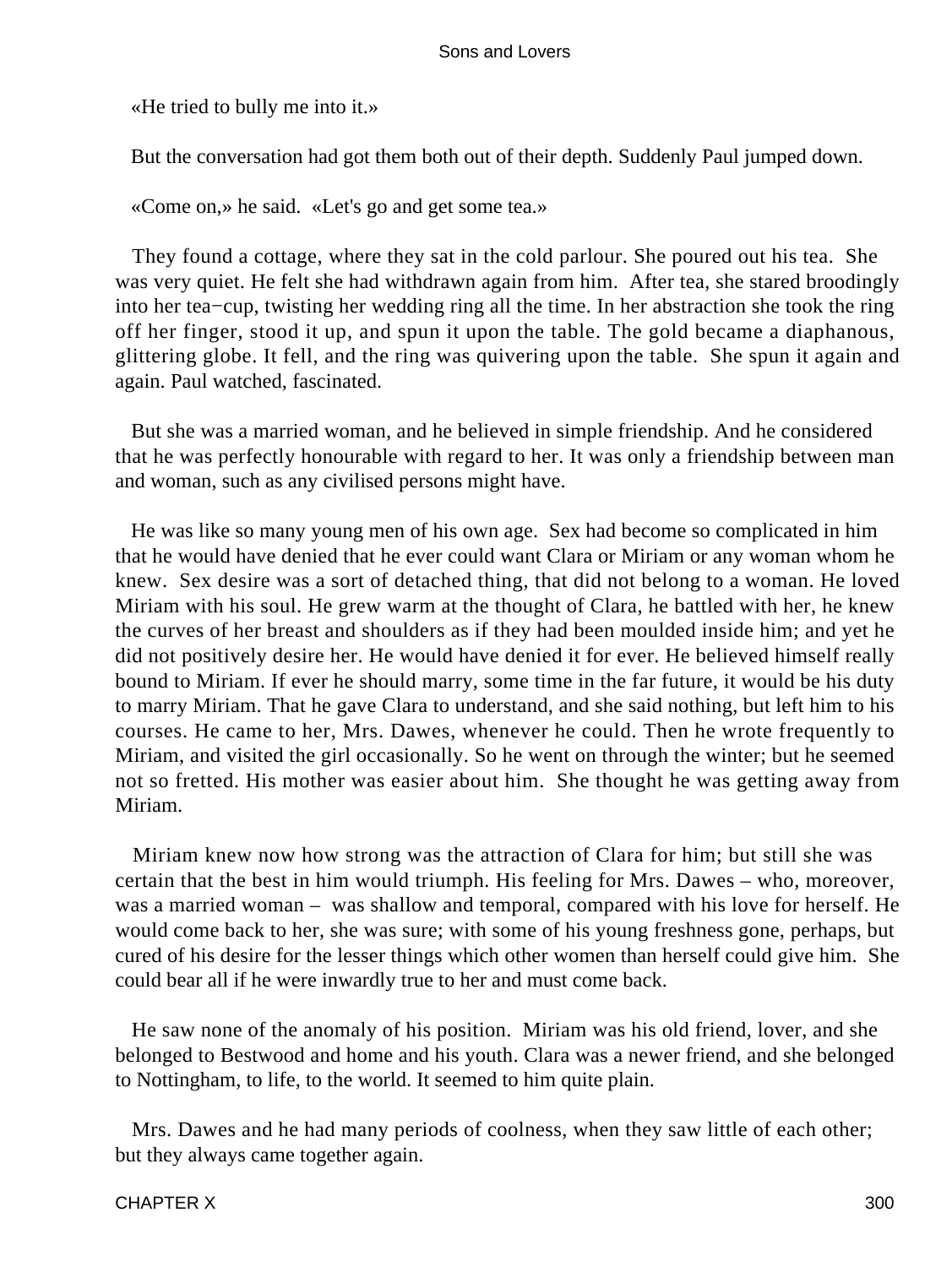«Were you horrid with Baxter Dawes?» he asked her. It was a thing that seemed to trouble him.

«In what way?»

 «Oh, I don't know. But weren't you horrid with him? Didn't you do something that knocked him to pieces?»

«What, pray?»

«Making him feel as if he were nothing – I know,» Paul declared.

«You are so clever, my friend,» she said coolly.

The conversation broke off there. But it made her cool with him for some time.

 She very rarely saw Miriam now. The friendship between the two women was not broken off, but considerably weakened.

 «Will you come in to the concert on Sunday afternoon?» Clara asked him just after Christmas.

«I promised to go up to Willey Farm,» he replied.

«Oh, very well.»

«You don't mind, do you?» he asked.

«Why should I?» she answered.

Which almost annoyed him.

 «You know,» he said, «Miriam and I have been a lot to each other ever since I was sixteen – that's seven years now.»

«It's a long time,» Clara replied.

«Yes; but somehow she – it doesn't go right – −»

«How?» asked Clara.

 «She seems to draw me and draw me, and she wouldn't leave a single hair of me free to fall out and blow away – she'd keep it.»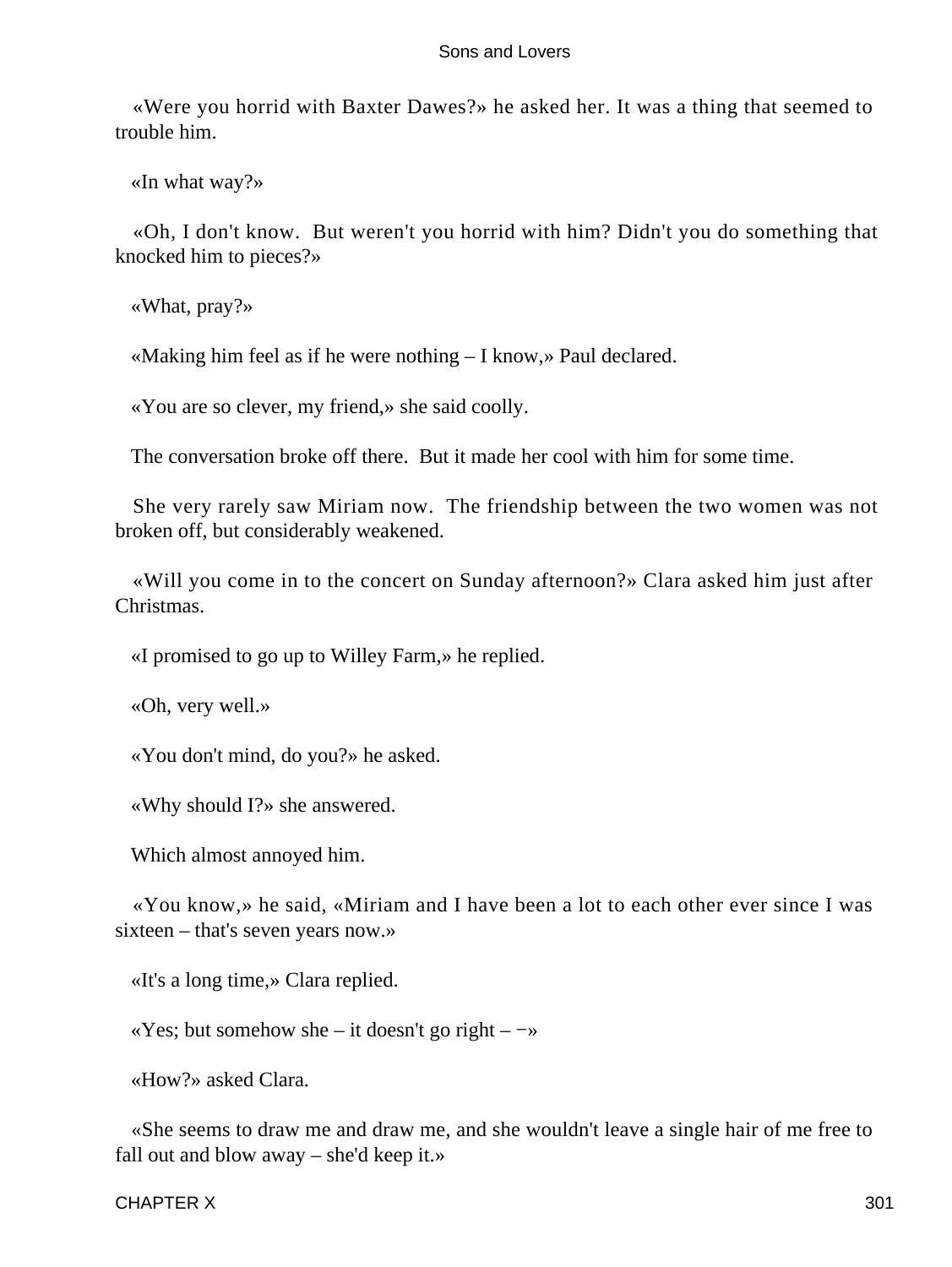«But you like to be kept.»

 «No,» he said, «I don't. I wish it could be normal, give and take – like me and you. I want a woman to keep me, but not in her pocket.»

«But if you love her, it couldn't be normal, like me and you.»

 «Yes; I should love her better then. She sort of wants me so much that I can't give myself.»

«Wants you how?»

«Wants the soul out of my body. I can't help shrinking back from her.»

«And yet you love her!»

«No, I don't love her. I never even kiss her.»

«Why not?» Clara asked.

«I don't know.»

«I suppose you're afraid,» she said.

 «I'm not. Something in me shrinks from her like hell – she's so good, when I'm not good.»

«How do you know what she is?»

«I do! I know she wants a sort of soul union.»

«But how do you know what she wants?»

«I've been with her for seven years.»

«And you haven't found out the very first thing about her.»

«What's that?»

 «That she doesn't want any of your soul communion. That's your own imagination. She wants you.»

He pondered over this. Perhaps he was wrong.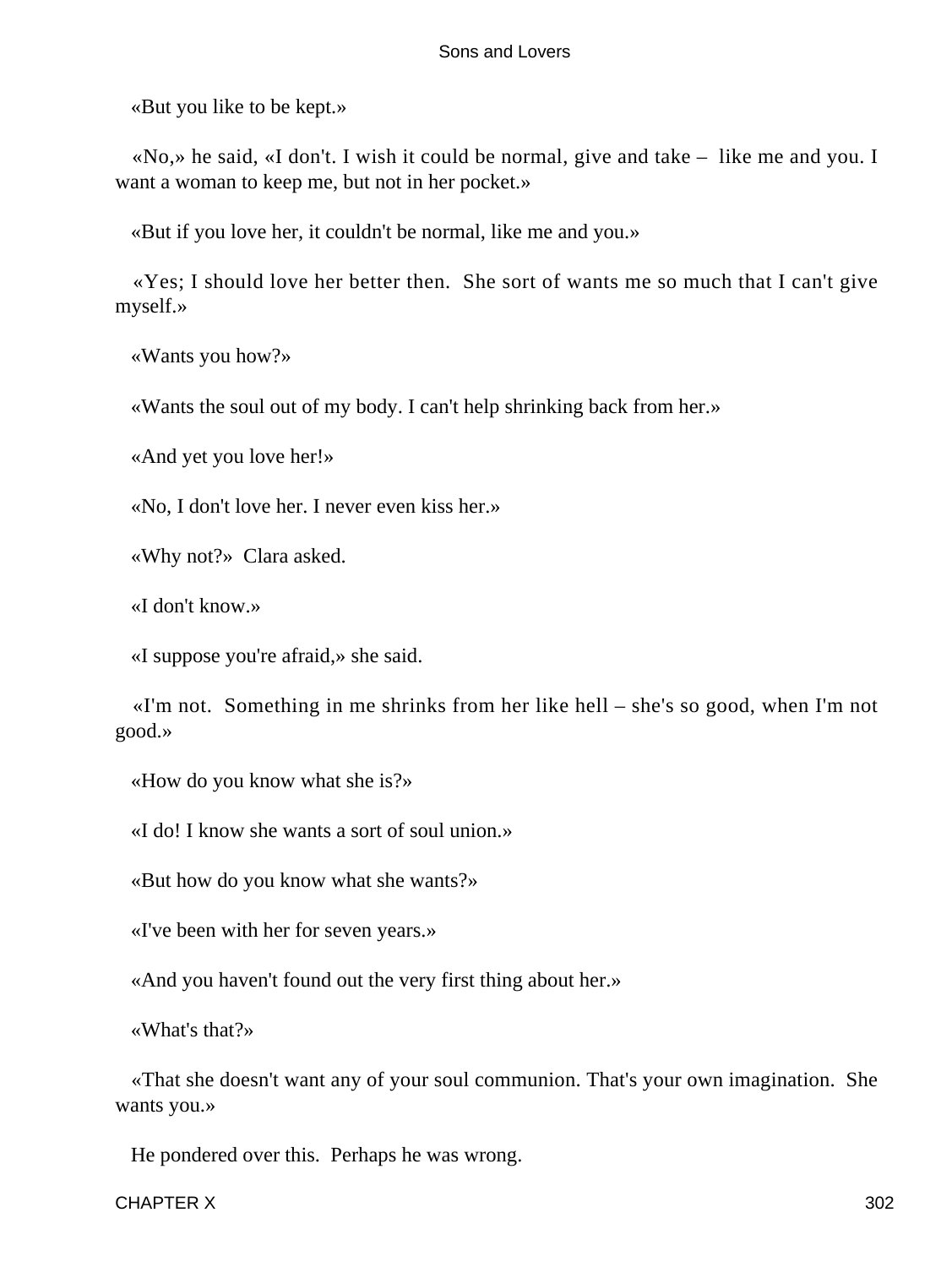«But she seems – −» he began.

«You've never tried,» she answered.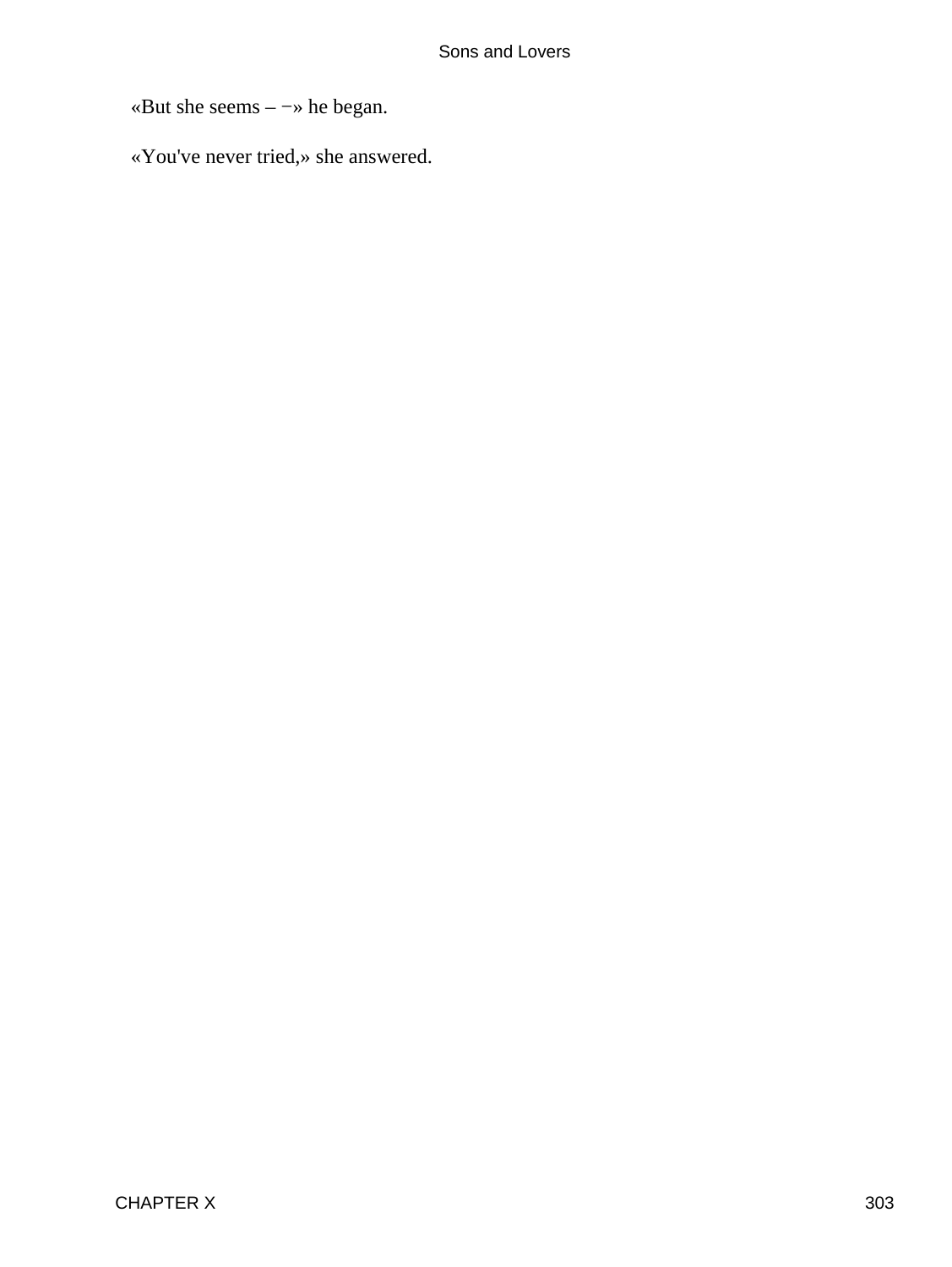# **[CHAPTER XI](#page-470-0)**

# *T*HE **TEST ON MIRIAM**

**WITH** the spring came again the old madness and battle. Now he knew he would have to go to Miriam. But what was his reluctance? He told himself it was only a sort of overstrong virginity in her and him which neither could break through. He might have married her; but his circumstances at home made it difficult, and, moreover, he did not want to marry. Marriage was for life, and because they had become close companions, he and she, he did not see that it should inevitably follow they should be man and wife. He did not feel that he wanted marriage with Miriam. He wished he did. He would have given his head to have felt a joyous desire to marry her and to have her. Then why couldn't he bring it off? There was some obstacle; and what was the obstacle? It lay in the physical bondage. He shrank from the physical contact. But why? With her he felt bound up inside himself. He could not go out to her. Something struggled in him, but he could not get to her. Why? She loved him. Clara said she even wanted him; then why couldn't he go to her, make love to her, kiss her? Why, when she put her arm in his, timidly, as they walked, did he feel he would burst forth in brutality and recoil? He owed himself to her; he wanted to belong to her. Perhaps the recoil and the shrinking from her was love in its first fierce modesty. He had no aversion for her. No, it was the opposite; it was a strong desire battling with a still stronger shyness and virginity. It seemed as if virginity were a positive force, which fought and won in both of them. And with her he felt it so hard to overcome; yet he was nearest to her, and with her alone could he deliberately break through. And he owed himself to her. Then, if they could get things right, they could marry; but he would not marry unless he could feel strong in the joy of it – never. He could not have faced his mother. It seemed to him that to sacrifice himself in a marriage he did not want would be degrading, and would undo all his life, make it a nullity. He would try what he **COULD** do.

 And he had a great tenderness for Miriam. Always, she was sad, dreaming her religion; and he was nearly a religion to her. He could not bear to fail her. It would all come right if they tried.

 He looked round. A good many of the nicest men he knew were like himself, bound in by their own virginity, which they could not break out of. They were so sensitive to their women that they would go without them for ever rather than do them a hurt, an injustice. Being the sons of mothers whose husbands had blundered rather brutally through their feminine sanctities, they were themselves too diffident and shy. They could easier deny themselves than incur any reproach from a woman; for a woman was like their mother, and they were full of the sense of their mother. They preferred themselves to suffer the misery of celibacy, rather than risk the other person.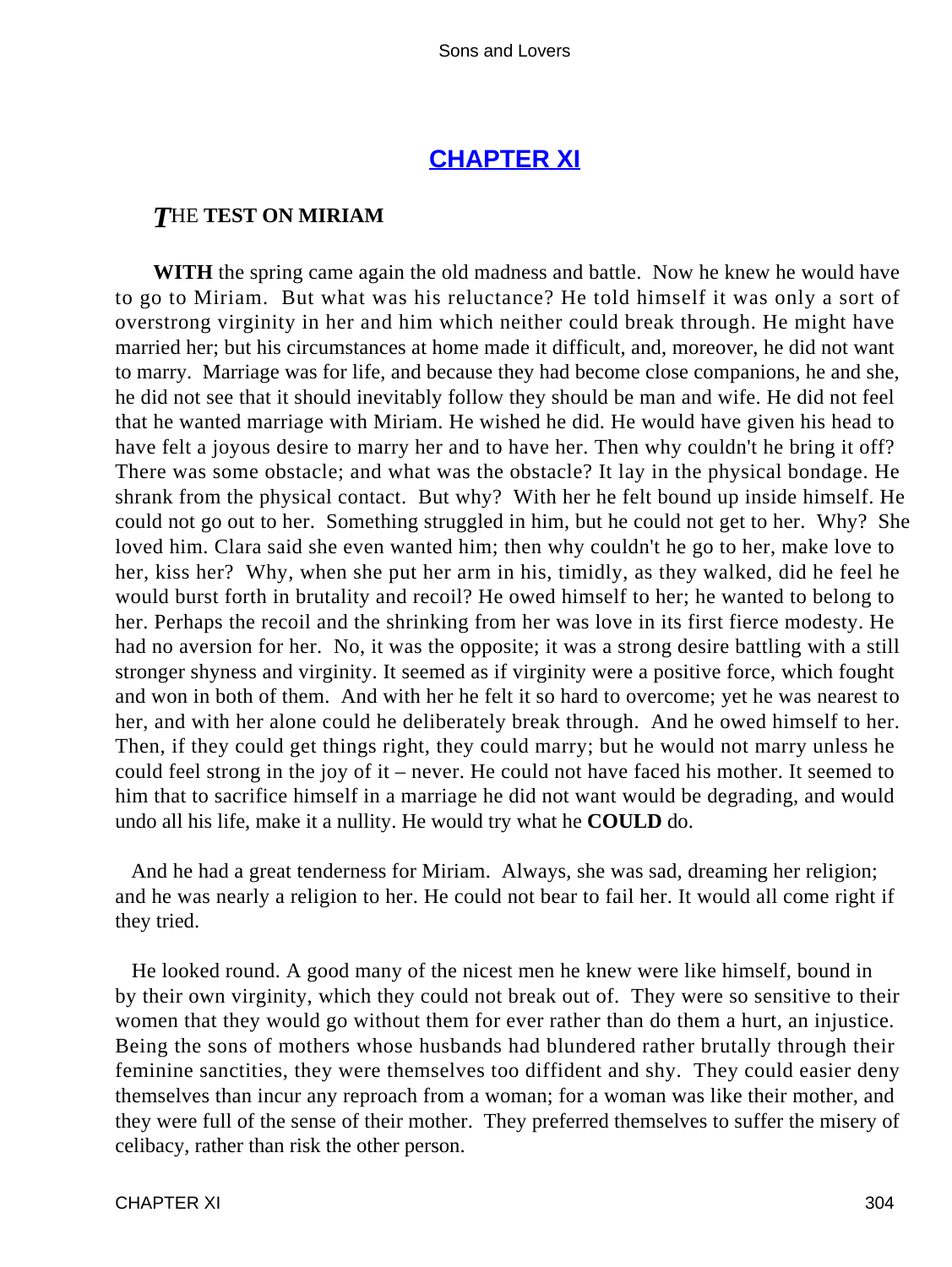He went back to her. Something in her, when he looked at her, brought the tears almost to his eyes. One day he stood behind her as she sang. Annie was playing a song on the piano. As Miriam sang her mouth seemed hopeless. She sang like a nun singing to heaven. It reminded him so much of the mouth and eyes of one who sings beside a Botticelli Madonna, so spiritual. Again, hot as steel, came up the pain in him. Why must he ask her for the other thing? Why was there his blood battling with her? If only he could have been always gentle, tender with her, breathing with her the atmosphere of reverie and religious dreams, he would give his right hand. It was not fair to hurt her. There seemed an eternal maidenhood about her; and when he thought of her mother, he saw the great brown eyes of a maiden who was nearly scared and shocked out of her virgin maidenhood, but not quite, in spite of her seven children. They had been born almost leaving her out of count, not of her, but upon her. So she could never let them go, because she never had possessed them.

 Mrs. Morel saw him going again frequently to Miriam, and was astonished. He said nothing to his mother. He did not explain nor excuse himself. If he came home late, and she reproached him, he frowned and turned on her in an overbearing way:

«I shall come home when I like,» he said; «I am old enough.»

«Must she keep you till this time?»

«It is I who stay,» he answered.

«And she lets you? But very well,» she said.

 And she went to bed, leaving the door unlocked for him; but she lay listening until he came, often long after. It was a great bitterness to her that he had gone back to Miriam. She recognised, however, the uselessness of any further interference. He went to Willey Farm as a man now, not as a youth. She had no right over him. There was a coldness between him and her. He hardly told her anything. Discarded, she waited on him, cooked for him still, and loved to slave for him; but her face closed again like a mask. There was nothing for her to do now but the housework; for all the rest he had gone to Miriam. She could not forgive him. Miriam killed the joy and the warmth in him. He had been such a jolly lad, and full of the warmest affection; now he grew colder, more and more irritable and gloomy. It reminded her of William; but Paul was worse. He did things with more intensity, and more realisation of what he was about. His mother knew how he was suffering for want of a woman, and she saw him going to Miriam. If he had made up his mind, nothing on earth would alter him. Mrs. Morel was tired. She began to give up at last; she had finished. She was in the way.

 He went on determinedly. He realised more or less what his mother felt. It only hardened his soul. He made himself callous towards her; but it was like being callous to his own health. It undermined him quickly; yet he persisted.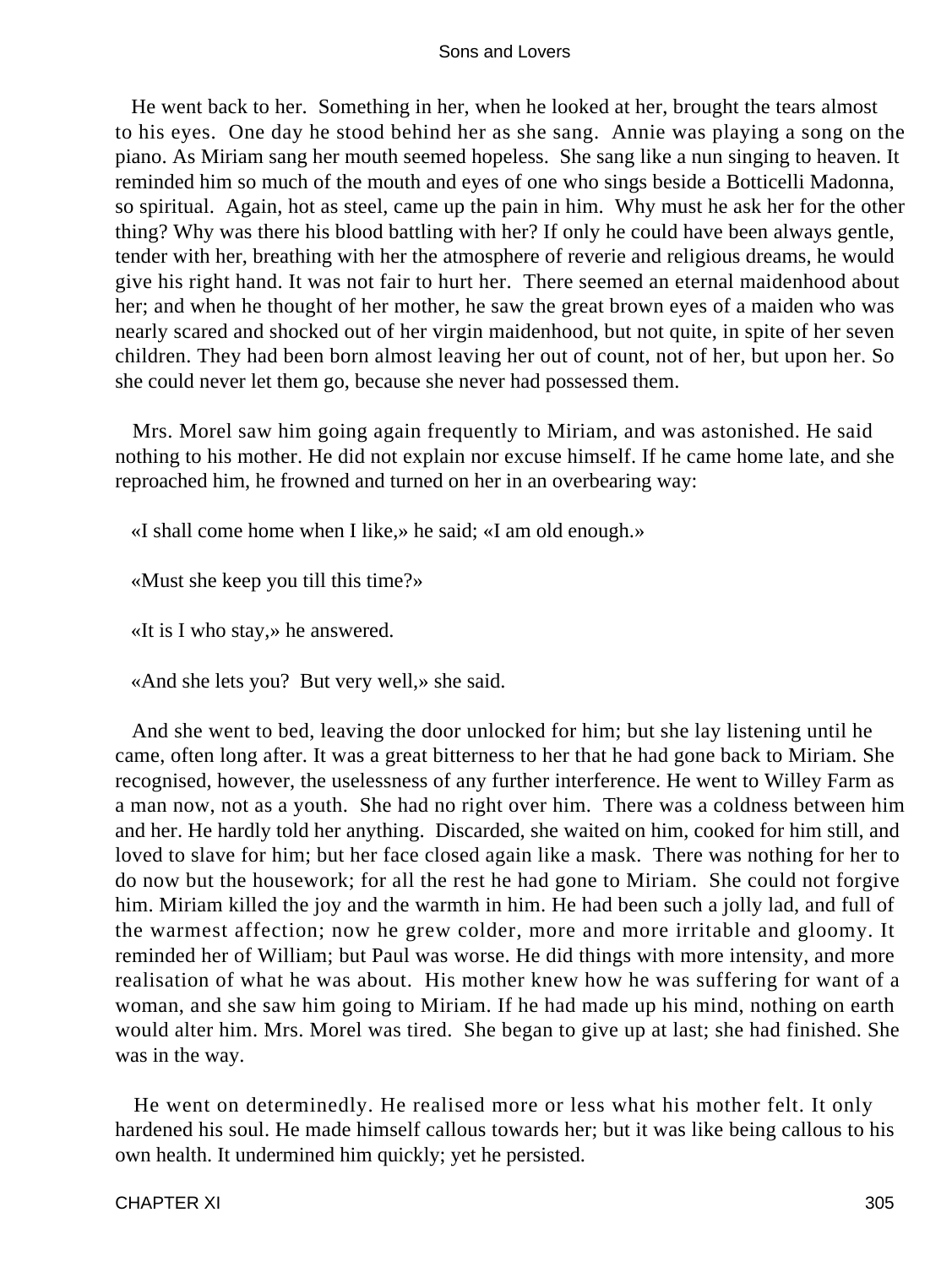He lay back in the rocking−chair at Willey Farm one evening. He had been talking to Miriam for some weeks, but had not come to the point. Now he said suddenly:

«I am twenty−four, almost.»

She had been brooding. She looked up at him suddenly in surprise.

«Yes. What makes you say it?»

There was something in the charged atmosphere that she dreaded.

«Sir Thomas More says one can marry at twenty−four.»

She laughed quaintly, saying:

«Does it need Sir Thomas More's sanction?»

«No; but one ought to marry about then.»

«Ay,» she answered broodingly; and she waited.

 «I can't marry you,» he continued slowly, «not now, because we've no money, and they depend on me at home.»

She sat half−guessing what was coming.

«But I want to marry now  $-\rightarrow$ 

«You want to marry?» she repeated.

«A woman – you know what I mean.»

She was silent.

«Now, at last, I must,» he said.

«Ay,» she answered.

«And you love me?»

She laughed bitterly.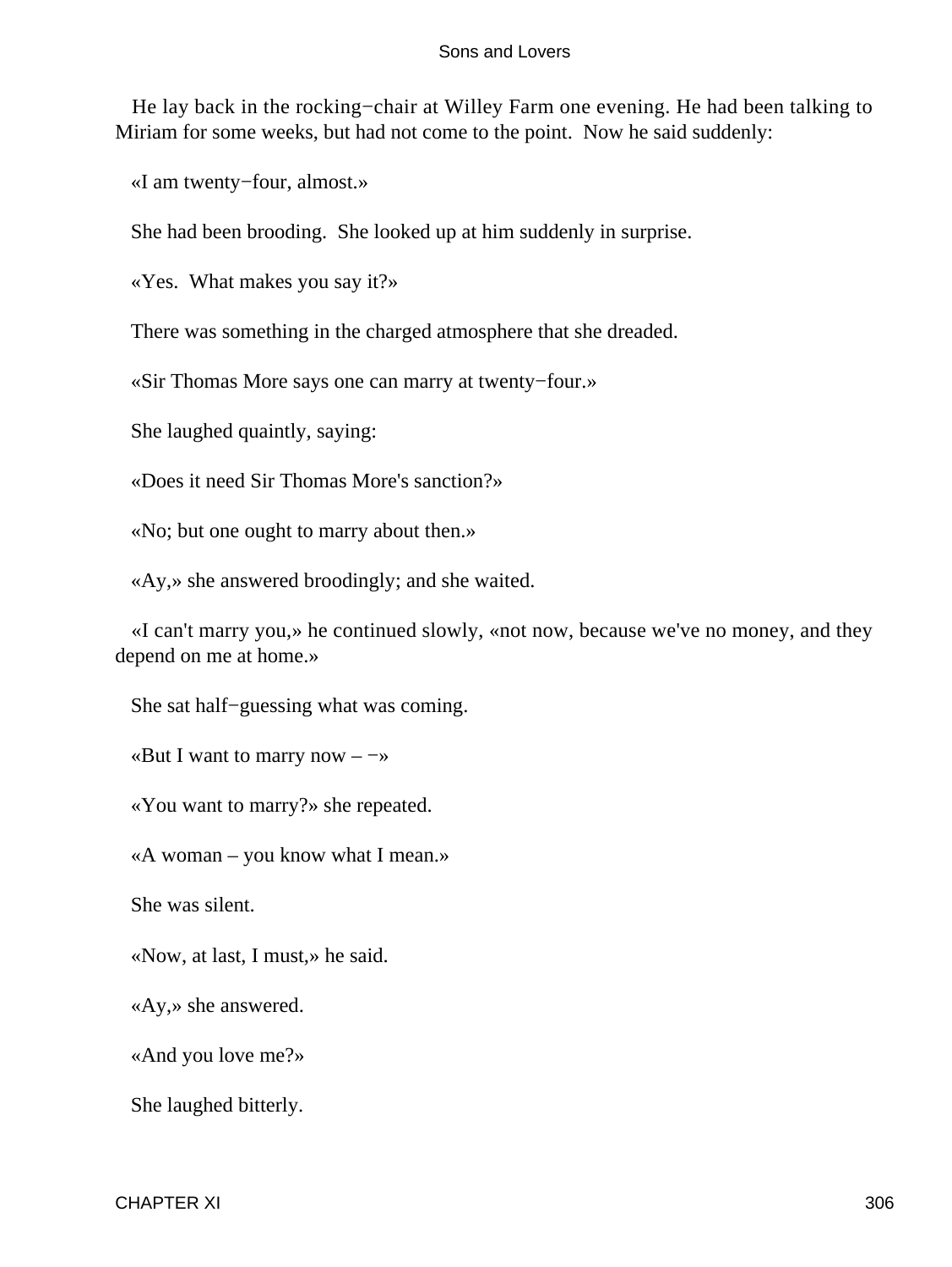«Why are you ashamed of it,» he answered. «You wouldn't be ashamed before your God, why are you before people?»

«Nay,» she answered deeply, «I am not ashamed.»

 «You are,» he replied bitterly; «and it's my fault. But you know I can't help being – as I am – don't you?»

«I know you can't help it,» she replied.

«I love you an awful lot – then there is something short.»

«Where?» she answered, looking at him.

 «Oh, in me! It is I who ought to be ashamed – like a spiritual cripple. And I am ashamed. It is misery. Why is it?»

«I don't know,» replied Miriam.

 «And I don't know,» he repeated. «Don't you think we have been too fierce in our what they call purity? Don't you think that to be so much afraid and averse is a sort of dirtiness?»

She looked at him with startled dark eyes.

 «You recoiled away from anything of the sort, and I took the motion from you, and recoiled also, perhaps worse.»

There was silence in the room for some time.

«Yes,» she said, «it is so.»

 «There is between us,» he said, «all these years of intimacy. I feel naked enough before you. Do you understand?»

«I think so,» she answered.

«And you love me?»

She laughed.

«Don't be bitter,» he pleaded.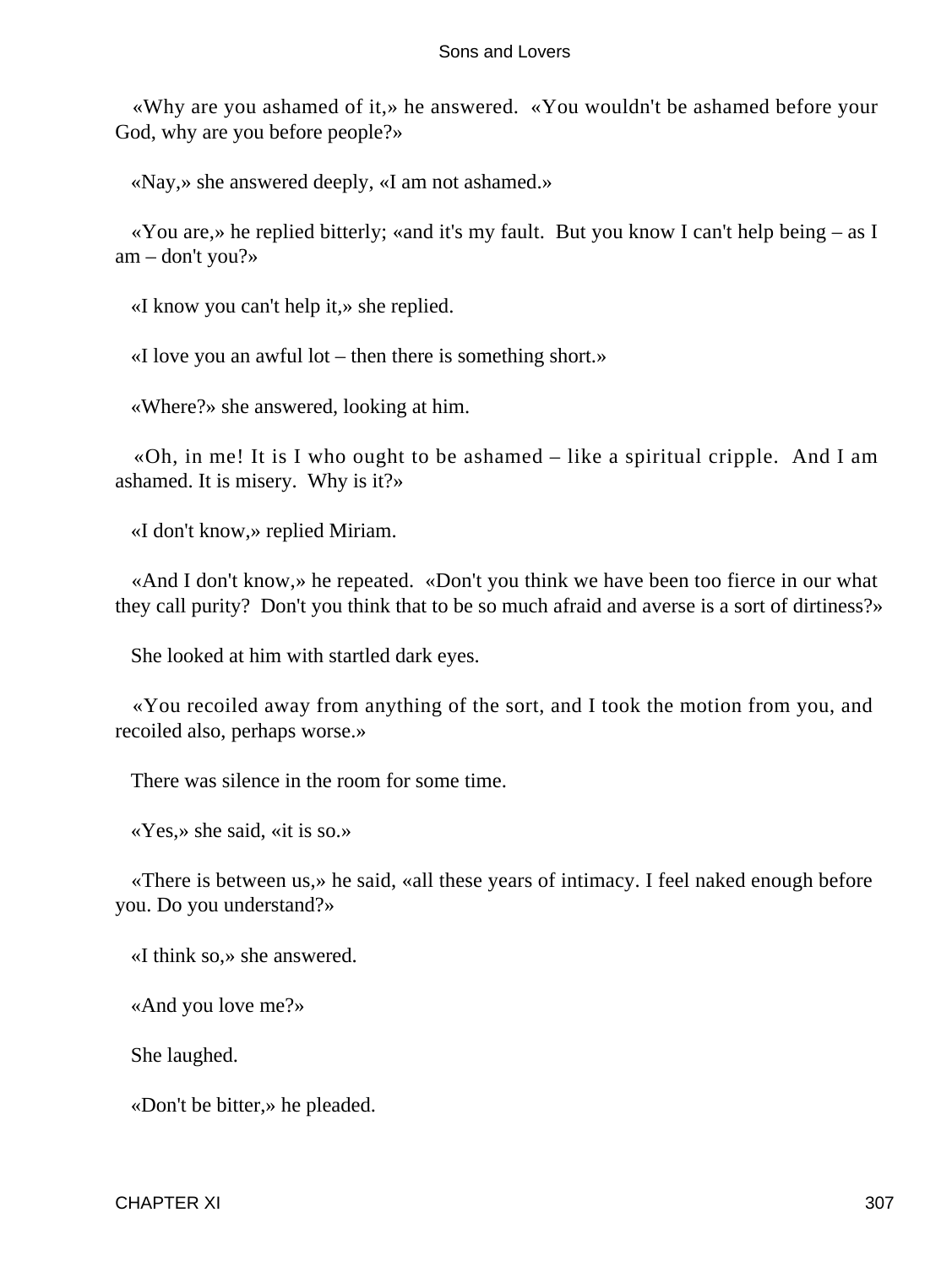She looked at him and was sorry for him; his eyes were dark with torture. She was sorry for him; it was worse for him to have this deflated love than for herself, who could never be properly mated. He was restless, for ever urging forward and trying to find a way out. He might do as he liked, and have what he liked of her.

«Nay,» she said softly, «I am not bitter.»

 She felt she could bear anything for him; she would suffer for him. She put her hand on his knee as he leaned forward in his chair. He took it and kissed it; but it hurt to do so. He felt he was putting himself aside. He sat there sacrificed to her purity, which felt more like nullity. How could he kiss her hand passionately, when it would drive her away, and leave nothing but pain? Yet slowly he drew her to him and kissed her.

 They knew each other too well to pretend anything. As she kissed him, she watched his eyes; they were staring across the room, with a peculiar dark blaze in them that fascinated her. He was perfectly still. She could feel his heart throbbing heavily in his breast.

«What are you thinking about?» she asked.

The blaze in his eyes shuddered, became uncertain.

«I was thinking, all the while, I love you. I have been obstinate.»

She sank her head on his breast.

«Yes,» she answered.

«That's all,» he said, and his voice seemed sure, and his mouth was kissing her throat.

 Then she raised her head and looked into his eyes with her full gaze of love. The blaze struggled, seemed to try to get away from her, and then was quenched. He turned his head quickly aside. It was a moment of anguish.

«Kiss me,» she whispered.

He shut his eyes, and kissed her, and his arms folded her closer and closer.

When she walked home with him over the fields, he said:

 «I am glad I came back to you. I feel so simple with you – as if there was nothing to hide. We will be happy?»

«Yes,» she murmured, and the tears came to her eyes.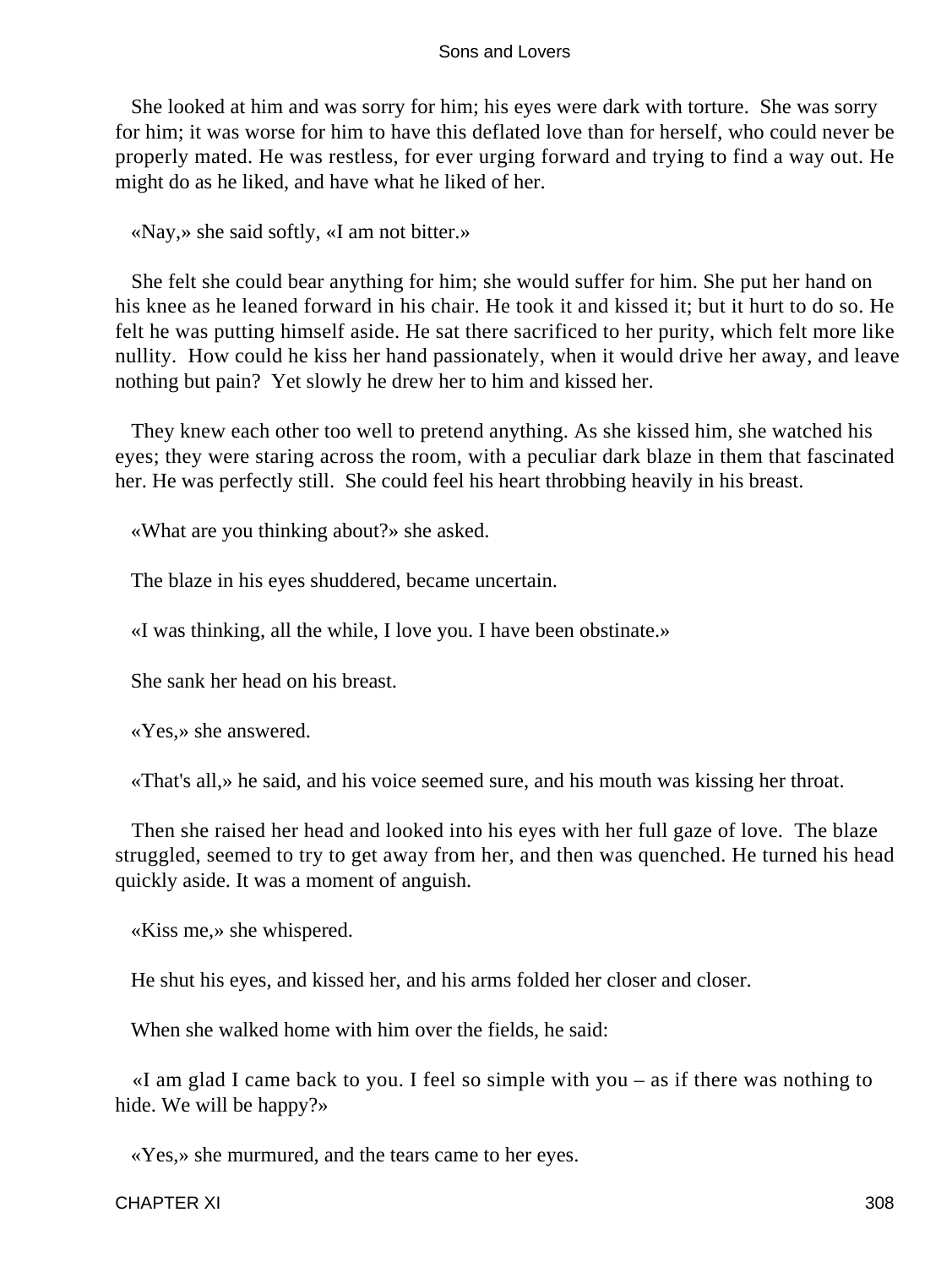«Some sort of perversity in our souls,» he said, «makes us not want, get away from, the very thing we want. We have to fight against that.»

«Yes,» she said, and she felt stunned.

 As she stood under the drooping−thorn tree, in the darkness by the roadside, he kissed her, and his fingers wandered over her face. In the darkness, where he could not see her but only feel her, his passion flooded him. He clasped her very close.

 «Sometime you will have me?» he murmured, hiding his face on her shoulder. It was so difficult.

«Not now,» she said.

His hopes and his heart sunk. A dreariness came over him.

«No,» he said.

His clasp of her slackened.

 «I love to feel your arm THERE!» she said, pressing his arm against her back, where it went round her waist. «It rests me so.»

He tightened the pressure of his arm upon the small of her back to rest her.

«We belong to each other,» he said.

«Yes.»

«Then why shouldn't we belong to each other altogether?»

«But – −» she faltered.

 «I know it's a lot to ask,» he said; «but there's not much risk for you really – not in the Gretchen way. You can trust me there?»

 «Oh, I can trust you.» The answer came quick and strong. «It's not that – it's not that at all – but –  $\rightarrow$ 

«What?»

She hid her face in his neck with a little cry of misery.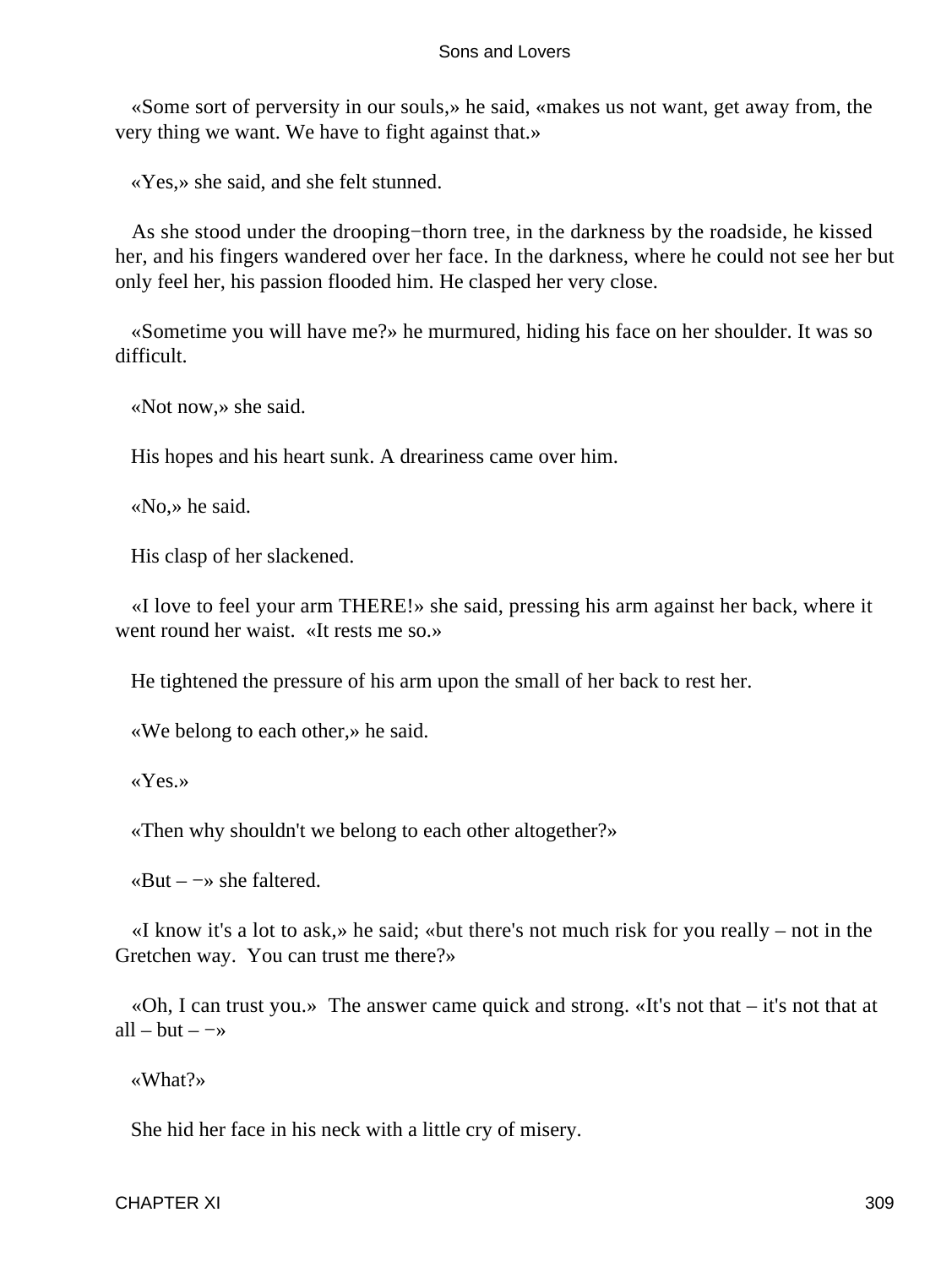«I don't know!» she cried.

She seemed slightly hysterical, but with a sort of horror. His heart died in him.

«You don't think it ugly?» he asked.

«No, not now. You have **TAUGHT** me it isn't.»

«You are afraid?»

She calmed herself hastily.

«Yes, I am only afraid,» she said.

He kissed her tenderly.

«Never mind,» he said. «You should please yourself.»

Suddenly she gripped his arms round her, and clenched her body stiff.

«You **SHALL** have me,» she said, through her shut teeth.

 His heart beat up again like fire. He folded her close, and his mouth was on her throat. She could not bear it. She drew away. He disengaged her.

«Won't you be late?» she asked gently.

 He sighed, scarcely hearing what she said. She waited, wishing he would go. At last he kissed her quickly and climbed the fence. Looking round he saw the pale blotch of her face down in the darkness under the hanging tree. There was no more of her but this pale blotch.

 «Good−bye!» she called softly. She had no body, only a voice and a dim face. He turned away and ran down the road, his fists clenched; and when he came to the wall over the lake he leaned there, almost stunned, looking up the black water.

 Miriam plunged home over the meadows. She was not afraid of people, what they might say; but she dreaded the issue with him. Yes, she would let him have her if he insisted; and then, when she thought of it afterwards, her heart went down. He would be disappointed, he would find no satisfaction, and then he would go away. Yet he was so insistent; and over this, which did not seem so all−important to her, was their love to break down. After all, he was only like other men, seeking his satisfaction. Oh, but there was something more in him, something deeper! She could trust to it, in spite of all desires. He said that possession was a great moment in life. All strong emotions concentrated there. Perhaps it was so. There was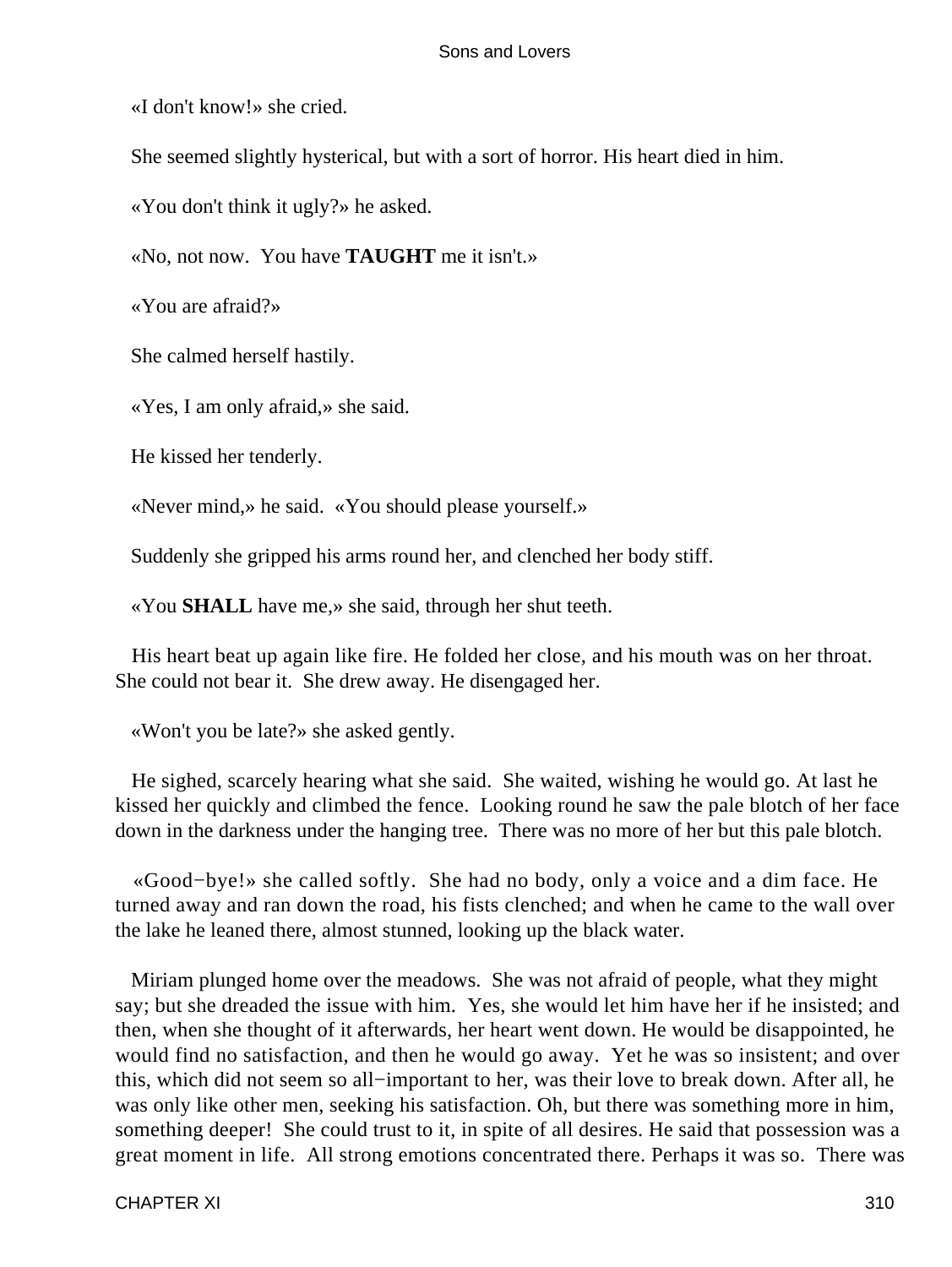something divine in it; then she would submit, religiously, to the sacrifice. He should have her. And at the thought her whole body clenched itself involuntarily, hard, as if against something; but Life forced her through this gate of suffering, too, and she would submit. At any rate, it would give him what he wanted, which was her deepest wish. She brooded and brooded and brooded herself towards accepting him.

 He courted her now like a lover. Often, when he grew hot, she put his face from her, held it between her hands, and looked in his eyes. He could not meet her gaze. Her dark eyes, full of love, earnest and searching, made him turn away. Not for an instant would she let him forget. Back again he had to torture himself into a sense of his responsibility and hers. Never any relaxing, never any leaving himself to the great hunger and impersonality of passion; he must be brought back to a deliberate, reflective creature. As if from a swoon of passion she caged him back to the littleness, the personal relationship. He could not bear it. «Leave me alone – leave me alone!» he wanted to cry; but she wanted him to look at her with eyes full of love. His eyes, full of the dark, impersonal fire of desire, did not belong to her.

 There was a great crop of cherries at the farm. The trees at the back of the house, very large and tall, hung thick with scarlet and crimson drops, under the dark leaves. Paul and Edgar were gathering the fruit one evening. It had been a hot day, and now the clouds were rolling in the sky, dark and warm. Paul combed high in the tree, above the scarlet roofs of the buildings. The wind, moaning steadily, made the whole tree rock with a subtle, thrilling motion that stirred the blood. The young man, perched insecurely in the slender branches, rocked till he felt slightly drunk, reached down the boughs, where the scarlet beady cherries hung thick underneath, and tore off handful after handful of the sleek, cool−fleshed fruit. Cherries touched his ears and his neck as he stretched forward, their chill finger−tips sending a flash down his blood. All shades of red, from a golden vermilion to a rich crimson, glowed and met his eyes under a darkness of leaves.

 The sun, going down, suddenly caught the broken clouds. Immense piles of gold flared out in the south−east, heaped in soft, glowing yellow right up the sky. The world, till now dusk and grey, reflected the gold glow, astonished. Everywhere the trees, and the grass, and the far−off water, seemed roused from the twilight and shining.

Miriam came out wondering.

«Oh!» Paul heard her mellow voice call, «isn't it wonderful?»

 He looked down. There was a faint gold glimmer on her face, that looked very soft, turned up to him.

«How high you are!» she said.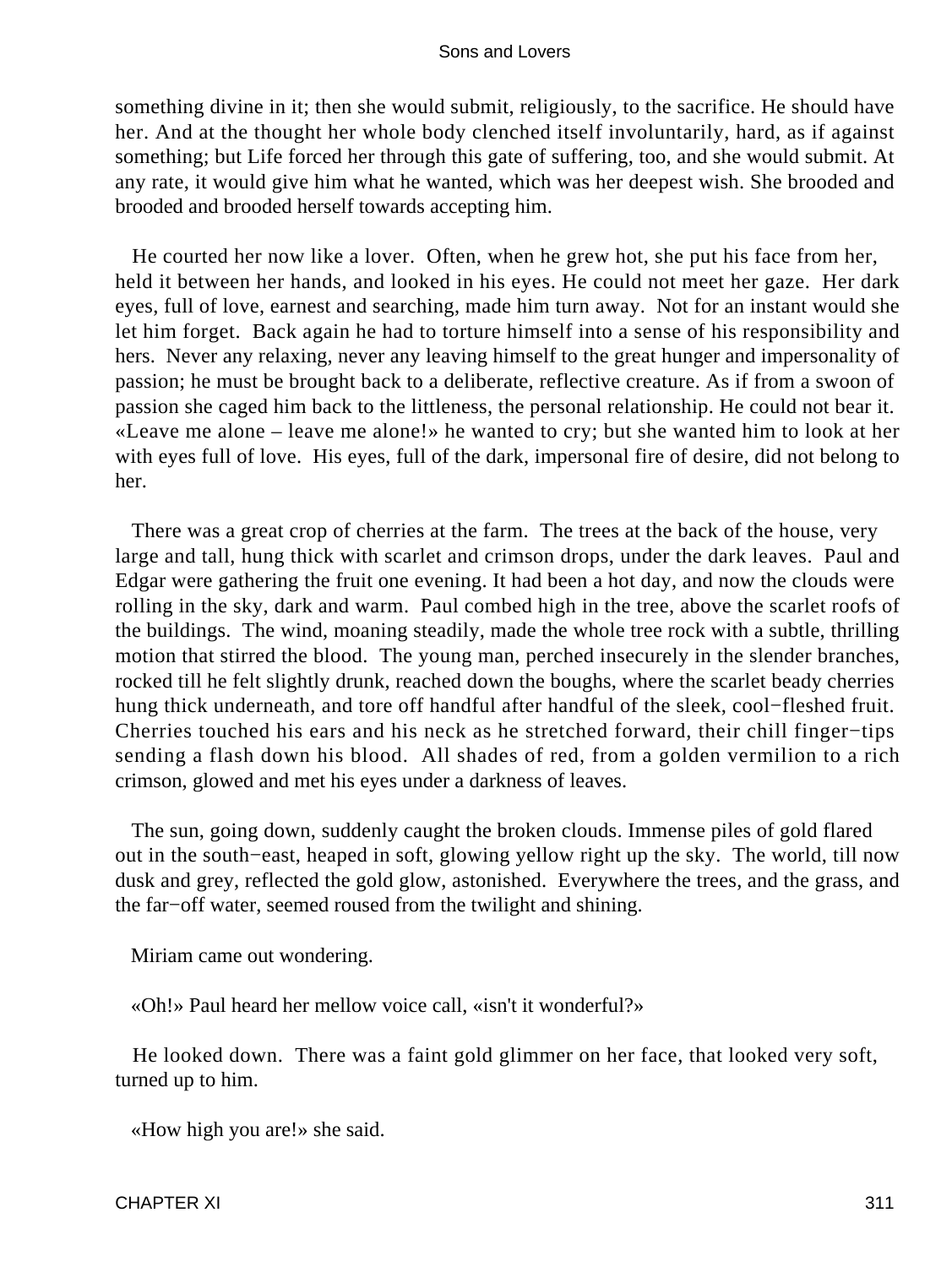Beside her, on the rhubarb leaves, were four dead birds, thieves that had been shot. Paul saw some cherry stones hanging quite bleached, like skeletons, picked clear of flesh. He looked down again to Miriam.

«Clouds are on fire,» he said.

«Beautiful!» she cried.

 She seemed so small, so soft, so tender, down there. He threw a handful of cherries at her. She was startled and frightened. He laughed with a low, chuckling sound, and pelted her. She ran for shelter, picking up some cherries. Two fine red pairs she hung over her ears; then she looked up again.

«Haven't you got enough?» she asked.

«Nearly. It is like being on a ship up here.»

«And how long will you stay?»

«While the sunset lasts.»

 She went to the fence and sat there, watching the gold clouds fall to pieces, and go in immense, rose−coloured ruin towards the darkness. Gold flamed to scarlet, like pain in its intense brightness. Then the scarlet sank to rose, and rose to crimson, and quickly the passion went out of the sky. All the world was dark grey. Paul scrambled quickly down with his basket, tearing his shirt−sleeve as he did so.

«They are lovely,» said Miriam, fingering the cherries.

«I've torn my sleeve,» he answered.

She took the three−cornered rip, saying:

 «I shall have to mend it.» It was near the shoulder. She put her fingers through the tear. «How warm!» she said.

He laughed. There was a new, strange note in his voice, one that made her pant.

«Shall we stay out?» he said.

«Won't it rain?» she asked.

«No, let us walk a little way.»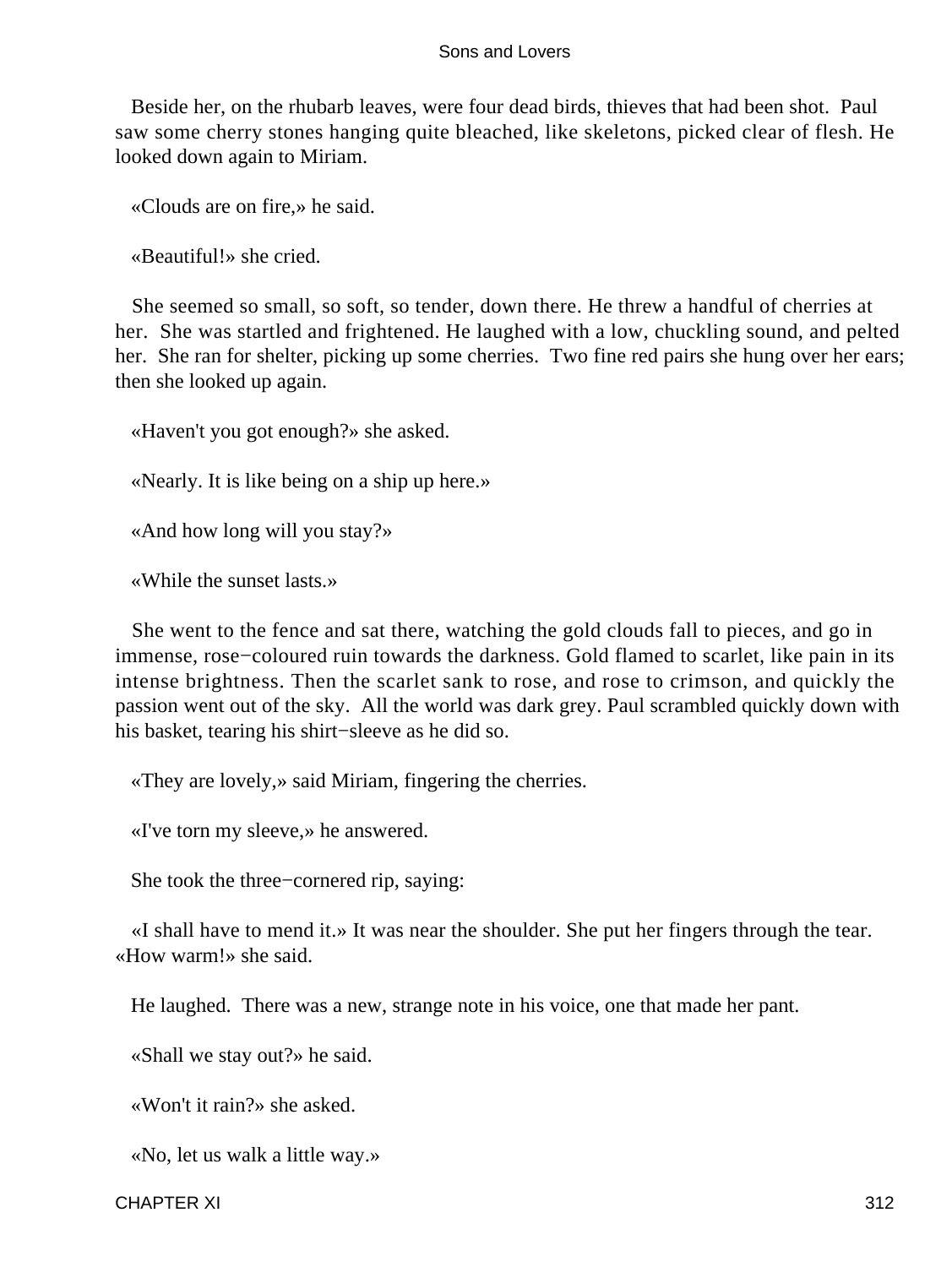They went down the fields and into the thick plantation of trees and pines.

«Shall we go in among the trees?» he asked.

«Do you want to?»

«Yes.»

 It was very dark among the firs, and the sharp spines pricked her face. She was afraid. Paul was silent and strange.

«I like the darkness,» he said. «I wish it were thicker – good, thick darkness.»

 He seemed to be almost unaware of her as a person: she was only to him then a woman. She was afraid.

 He stood against a pine−tree trunk and took her in his arms. She relinquished herself to him, but it was a sacrifice in which she felt something of horror. This thick−voiced, oblivious man was a stranger to her.

 Later it began to rain. The pine−trees smelled very strong. Paul lay with his head on the ground, on the dead pine needles, listening to the sharp hiss of the rain – a steady, keen noise. His heart was down, very heavy. Now he realised that she had not been with him all the time, that her soul had stood apart, in a sort of horror. He was physically at rest, but no more. Very dreary at heart, very sad, and very tender, his fingers wandered over her face pitifully. Now again she loved him deeply. He was tender and beautiful.

«The rain!» he said.

 $\langle Yes - is it coming on you?\rangle$ 

 She put her hands over him, on his hair, on his shoulders, to feel if the raindrops fell on him. She loved him dearly. He, as he lay with his face on the dead pine−leaves, felt extraordinarily quiet. He did not mind if the raindrops came on him: he would have lain and got wet through: he felt as if nothing mattered, as if his living were smeared away into the beyond, near and quite lovable. This strange, gentle reaching−out to death was new to him.

«We must go,» said Miriam.

«Yes,» he answered, but did not move.

 To him now, life seemed a shadow, day a white shadow; night, and death, and stillness, and inaction, this seemed like **BEING.** To be alive, to be urgent and insistent – that was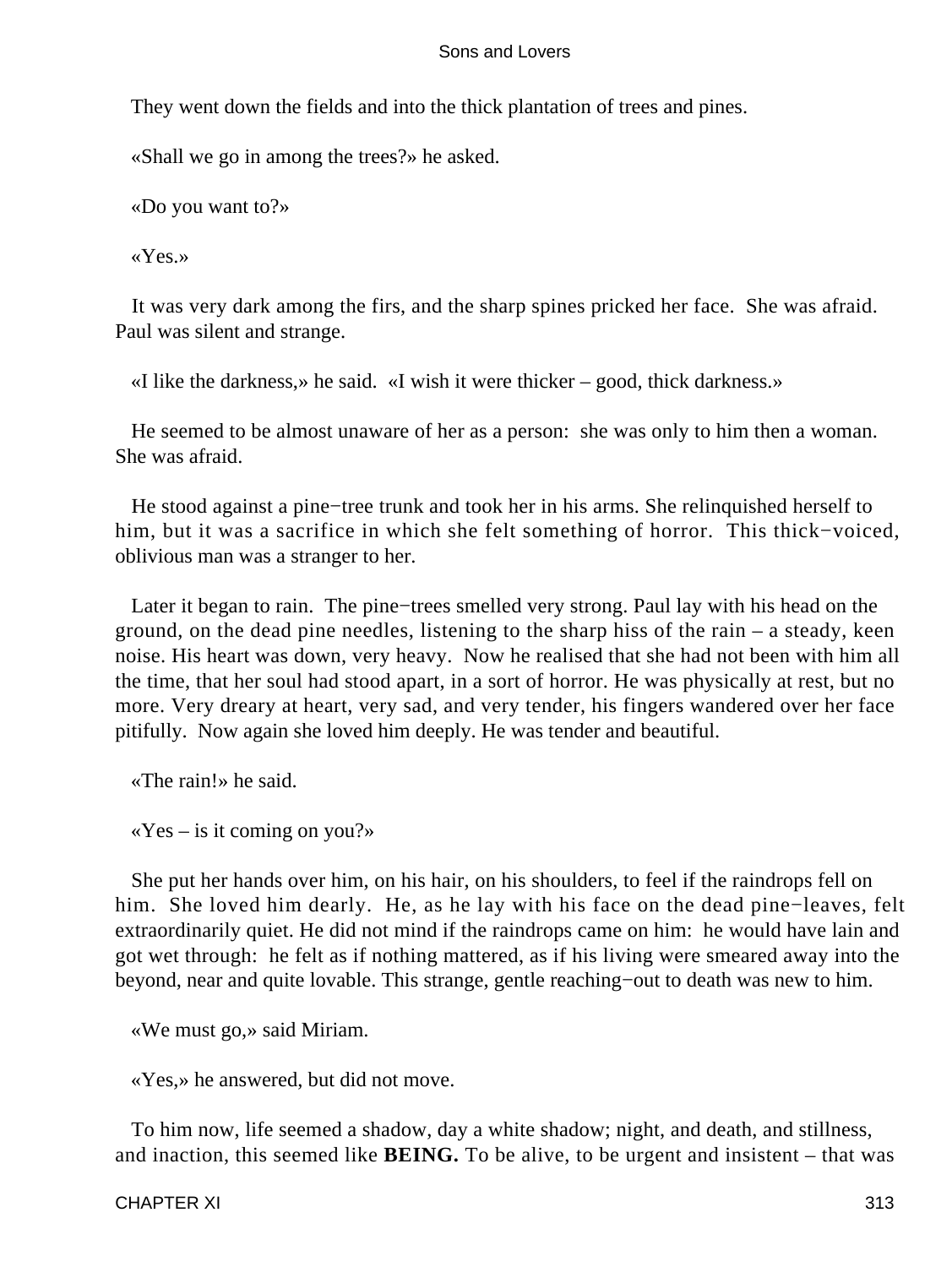NOT−TO−BE. The highest of all was to melt out into the darkness and sway there, identified with the great Being.

«The rain is coming in on us,» said Miriam.

He rose, and assisted her.

«It is a pity,» he said.

«What?»

«To have to go. I feel so still.»

«Still!» she repeated.

«Stiller than I have ever been in my life.»

 He was walking with his hand in hers. She pressed his fingers, feeling a slight fear. Now he seemed beyond her; she had a fear lest she should lose him.

«The fir−trees are like presences on the darkness: each one only a presence.»

She was afraid, and said nothing.

 «A sort of hush: the whole night wondering and asleep: I suppose that's what we do in death – sleep in wonder.»

 She had been afraid before of the brute in him: now of the mystic. She trod beside him in silence. The rain fell with a heavy «Hush!» on the trees. At last they gained the cartshed.

«Let us stay here awhile,» he said.

There was a sound of rain everywhere, smothering everything.

«I feel so strange and still,» he said; «along with everything.»

«Ay,» she answered patiently.

He seemed again unaware of her, though he held her hand close.

 «To be rid of our individuality, which is our will, which is our effort – to live effortless, a kind of curious sleep – that is very beautiful, I think; that is our after−life – our immortality.»

CHAPTER XI 314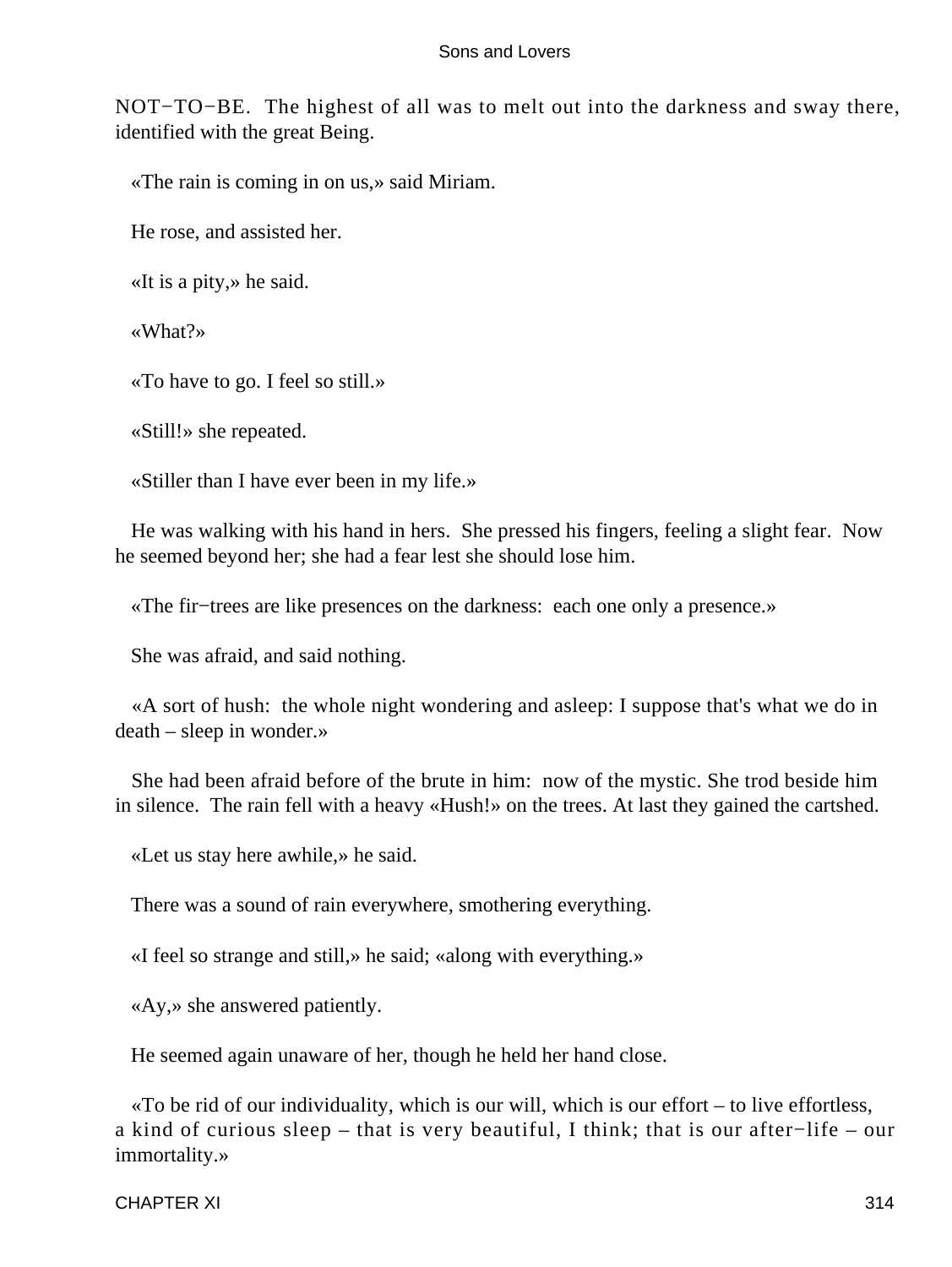«Yes?»

«Yes – and very beautiful to have.»

«You don't usually say that.»

«No.»

 In a while they went indoors. Everybody looked at them curiously. He still kept the quiet, heavy look in his eyes, the stillness in his voice. Instinctively, they all left him alone.

 About this time Miriam's grandmother, who lived in a tiny cottage in Woodlinton, fell ill, and the girl was sent to keep house. It was a beautiful little place. The cottage had a big garden in front, with red brick walls, against which the plum trees were nailed. At the back another garden was separated from the fields by a tall old hedge. It was very pretty. Miriam had not much to do, so she found time for her beloved reading, and for writing little introspective pieces which interested her.

 At the holiday−time her grandmother, being better, was driven to Derby to stay with her daughter for a day or two. She was a crotchety old lady, and might return the second day or the third; so Miriam stayed alone in the cottage, which also pleased her.

 Paul used often to cycle over, and they had as a rule peaceful and happy times. He did not embarrass her much; but then on the Monday of the holiday he was to spend a whole day with her.

 It was perfect weather. He left his mother, telling her where he was going. She would be alone all the day. It cast a shadow over him; but he had three days that were all his own, when he was going to do as he liked. It was sweet to rush through the morning lanes on his bicycle.

 He got to the cottage at about eleven o'clock. Miriam was busy preparing dinner. She looked so perfectly in keeping with the little kitchen, ruddy and busy. He kissed her and sat down to watch. The room was small and cosy. The sofa was covered all over with a sort of linen in squares of red and pale blue, old, much washed, but pretty. There was a stuffed owl in a case over a corner cupboard. The sunlight came through the leaves of the scented geraniums in the window. She was cooking a chicken in his honour. It was their cottage for the day, and they were man and wife. He beat the eggs for her and peeled the potatoes. He thought she gave a feeling of home almost like his mother; and no one could look more beautiful, with her tumbled curls, when she was flushed from the fire.

 The dinner was a great success. Like a young husband, he carved. They talked all the time with unflagging zest. Then he wiped the dishes she had washed, and they went out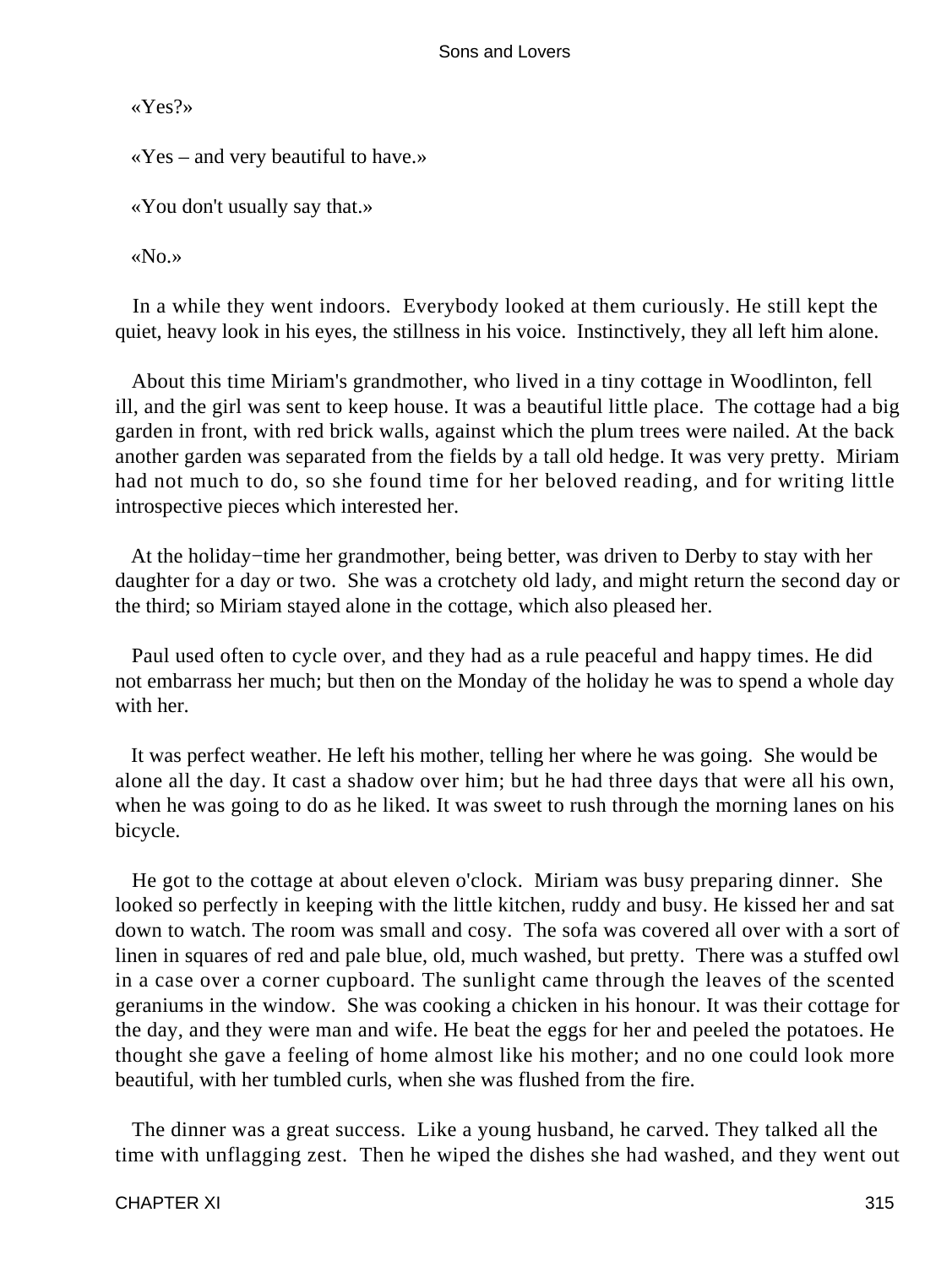down the fields. There was a bright little brook that ran into a bog at the foot of a very steep bank. Here they wandered, picking still a few marsh−marigolds and many big blue forget−me−nots. Then she sat on the bank with her hands full of flowers, mostly golden water−blobs. As she put her face down into the marigolds, it was all overcast with a yellow shine.

«Your face is bright,» he said, «like a transfiguration.»

 She looked at him, questioning. He laughed pleadingly to her, laying his hands on hers. Then he kissed her fingers, then her face.

 The world was all steeped in sunshine, and quite still, yet not asleep, but quivering with a kind of expectancy.

 «I have never seen anything more beautiful than this,» he said. He held her hand fast all the time.

 «And the water singing to itself as it runs – do you love it?» She looked at him full of love. His eyes were very dark, very bright.

«Don't you think it's a great day?» he asked.

She murmured her assent. She WAS happy, and he saw it.

«And our day – just between us,» he said.

 They lingered a little while. Then they stood up upon the sweet thyme, and he looked down at her simply.

«Will you come?» he asked.

 They went back to the house, hand in hand, in silence. The chickens came scampering down the path to her. He locked the door, and they had the little house to themselves.

 He never forgot seeing her as she lay on the bed, when he was unfastening his collar. First he saw only her beauty, and was blind with it. She had the most beautiful body he had ever imagined. He stood unable to move or speak, looking at her, his face half−smiling with wonder. And then he wanted her, but as he went forward to her, her hands lifted in a little pleading movement, and he looked at her face, and stopped. Her big brown eyes were watching him, still and resigned and loving; she lay as if she had given herself up to sacrifice: there was her body for him; but the look at the back of her eyes, like a creature awaiting immolation, arrested him, and all his blood fell back.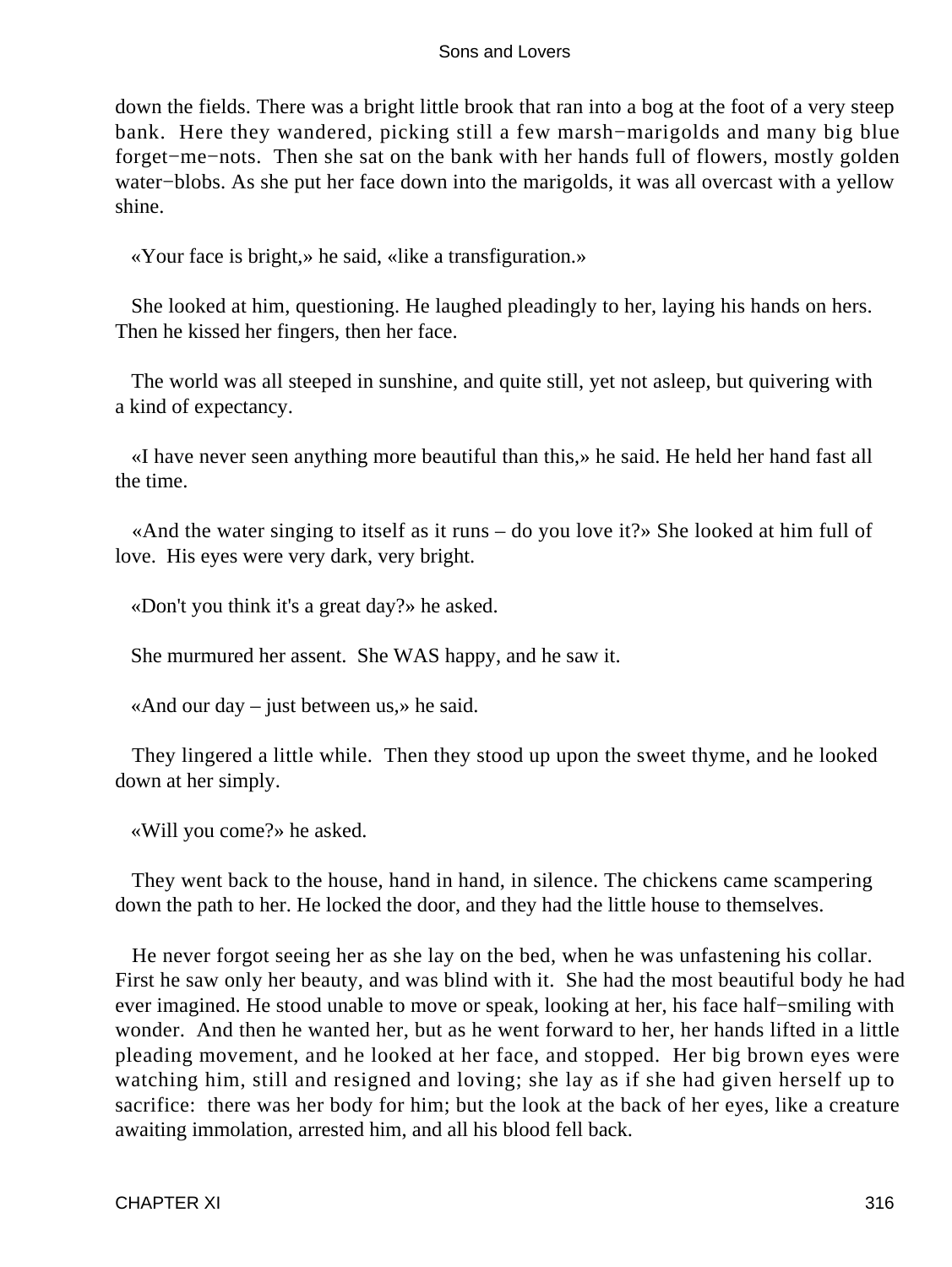«You are sure you want me?» he asked, as if a cold shadow had come over him.

«Yes, quite sure.»

 She was very quiet, very calm. She only realised that she was doing something for him. He could hardly bear it. She lay to be sacrificed for him because she loved him so much. And he had to sacrifice her. For a second, he wished he were sexless or dead. Then he shut his eyes again to her, and his blood beat back again.

 And afterwards he loved her – loved her to the last fibre of his being. He loved her. But he wanted, somehow, to cry. There was something he could not bear for her sake. He stayed with her till quite late at night. As he rode home he felt that he was finally initiated. He was a youth no longer. But why had he the dull pain in his soul? Why did the thought of death, the after−life, seem so sweet and consoling?

 He spent the week with Miriam, and wore her out with his passion before it was gone. He had always, almost wilfully, to put her out of count, and act from the brute strength of his own feelings. And he could not do it often, and there remained afterwards always the sense of failure and of death. If he were really with her, he had to put aside himself and his desire. If he would have her, he had to put her aside.

 «When I come to you,» he asked her, his eyes dark with pain and shame, «you don't really want me, do you?»

«Ah, yes!» she replied quickly.

He looked at her.

«Nay,» he said.

She began to tremble.

 «You see,» she said, taking his face and shutting it out against her shoulder – «you see – as we are – how can I get used to you? It would come all right if we were married.»

He lifted her head, and looked at her.

«You mean, now, it is always too much shock?»

« $Yes - and - \rightarrow$ 

«You are always clenched against me.»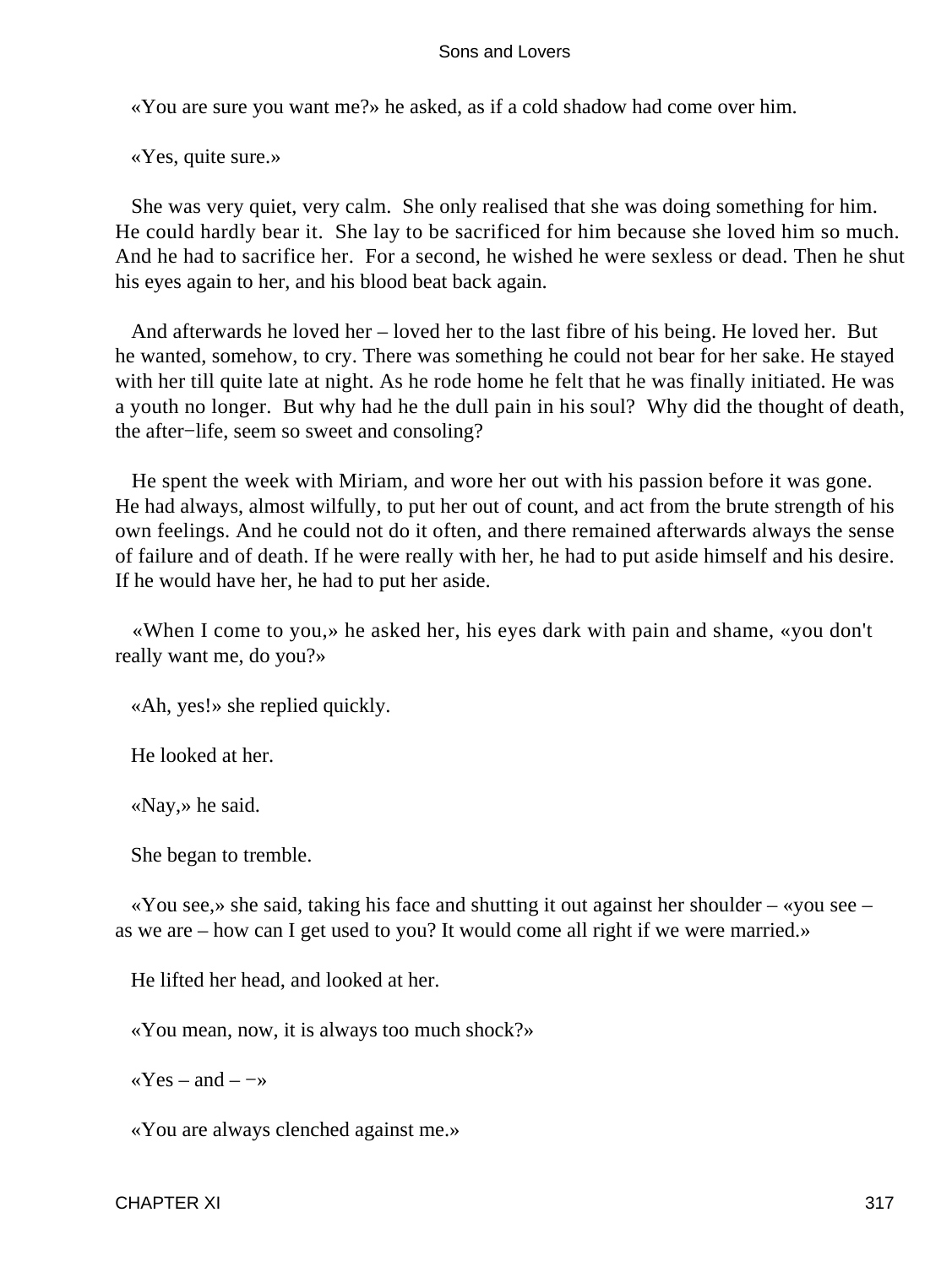She was trembling with agitation.

«You see,» she said, «I'm not used to the thought –  $-\infty$ 

«You are lately,» he said.

 «But all my life. Mother said to me: 'There is one thing in marriage that is always dreadful, but you have to bear it.' And I believed it.»

«And still believe it,» he said.

 «No!» she cried hastily. «I believe, as you do, that loving, even in **THAT** way, is the high−water mark of living.»

«That doesn't alter the fact that you never want it.»

 «No,» she said, taking his head in her arms and rocking in despair. «Don't say so! You don't understand.» She rocked with pain. «Don't I want your children?»

«But not me.»

«How can you say so? But we must be married to have children  $-\rightarrow$ 

«Shall we be married, then? I want you to have my children.»

He kissed her hand reverently. She pondered sadly, watching him.

«We are too young,» she said at length.

«Twenty−four and twenty−three – −»

«Not yet,» she pleaded, as she rocked herself in distress.

«When you will,» he said.

 She bowed her head gravely. The tone of hopelessness in which he said these things grieved her deeply. It had always been a failure between them. Tacitly, she acquiesced in what he felt.

 And after a week of love he said to his mother suddenly one Sunday night, just as they were going to bed:

«I shan't go so much to Miriam's, mother.»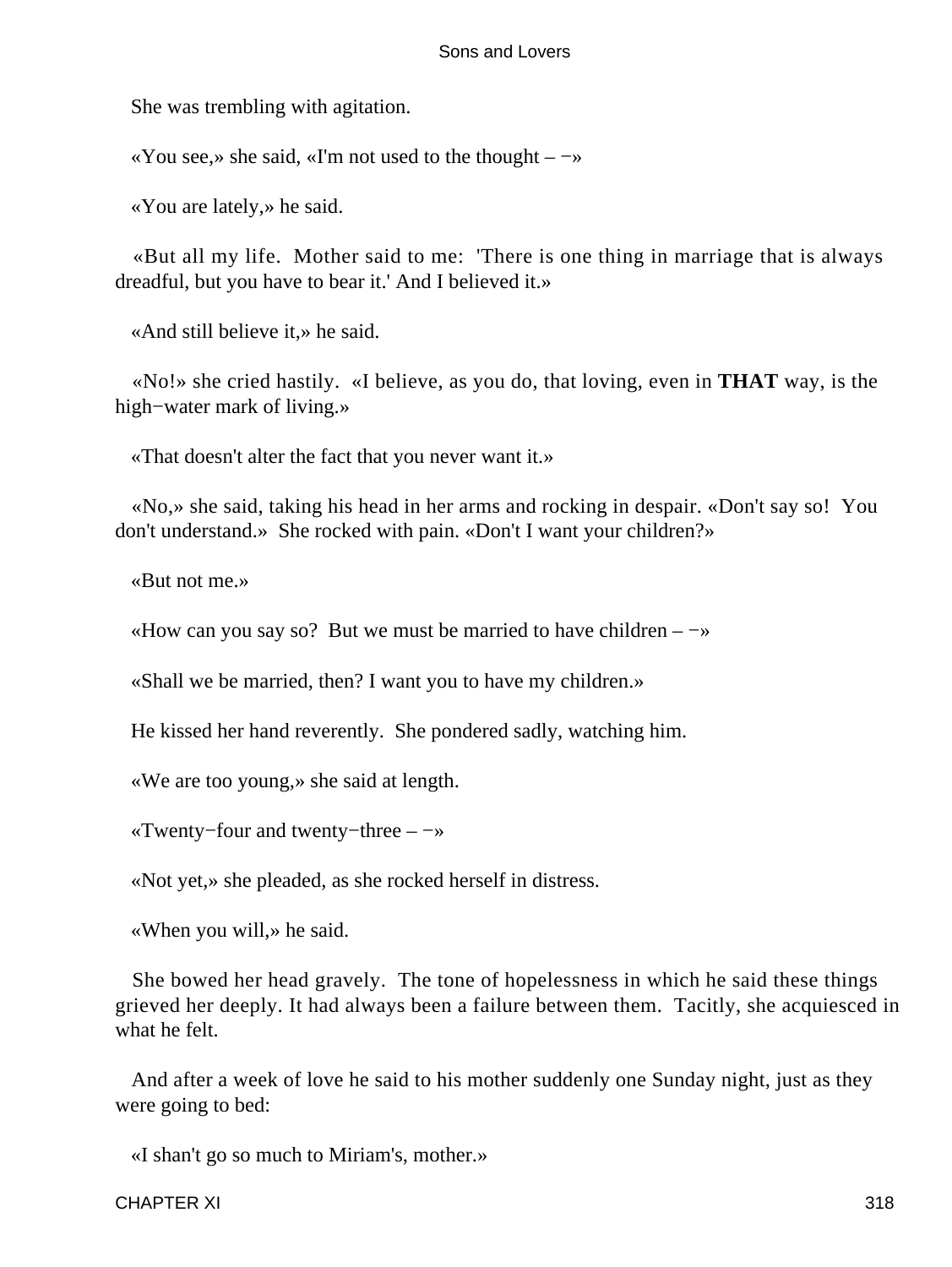She was surprised, but she would not ask him anything.

«You please yourself,» she said.

 So he went to bed. But there was a new quietness about him which she had wondered at. She almost guessed. She would leave him alone, however. Precipitation might spoil things. She watched him in his loneliness, wondering where he would end. He was sick, and much too quiet for him. There was a perpetual little knitting of his brows, such as she had seen when he was a small baby, and which had been gone for many years. Now it was the same again. And she could do nothing for him. He had to go on alone, make his own way.

 He continued faithful to Miriam. For one day he had loved her utterly. But it never came again. The sense of failure grew stronger. At first it was only a sadness. Then he began to feel he could not go on. He wanted to run, to go abroad, anything. Gradually he ceased to ask her to have him. Instead of drawing them together, it put them apart. And then he realised, consciously, that it was no good. It was useless trying: it would never be a success between them.

 For some months he had seen very little of Clara. They had occasionally walked out for half an hour at dinner−time. But he always reserved himself for Miriam. With Clara, however, his brow cleared, and he was gay again. She treated him indulgently, as if he were a child. He thought he did not mind. But deep below the surface it piqued him.

Sometimes Miriam said:

«What about Clara? I hear nothing of her lately.»

«I walked with her about twenty minutes yesterday,» he replied.

«And what did she talk about?»

 «I don't know. I suppose I did all the jawing – I usually do. I think I was telling her about the strike, and how the women took it.»

«Yes.»

So he gave the account of himself.

 But insidiously, without his knowing it, the warmth he felt for Clara drew him away from Miriam, for whom he felt responsible, and to whom he felt he belonged. He thought he was being quite faithful to her. It was not easy to estimate exactly the strength and warmth of one's feelings for a woman till they have run away with one.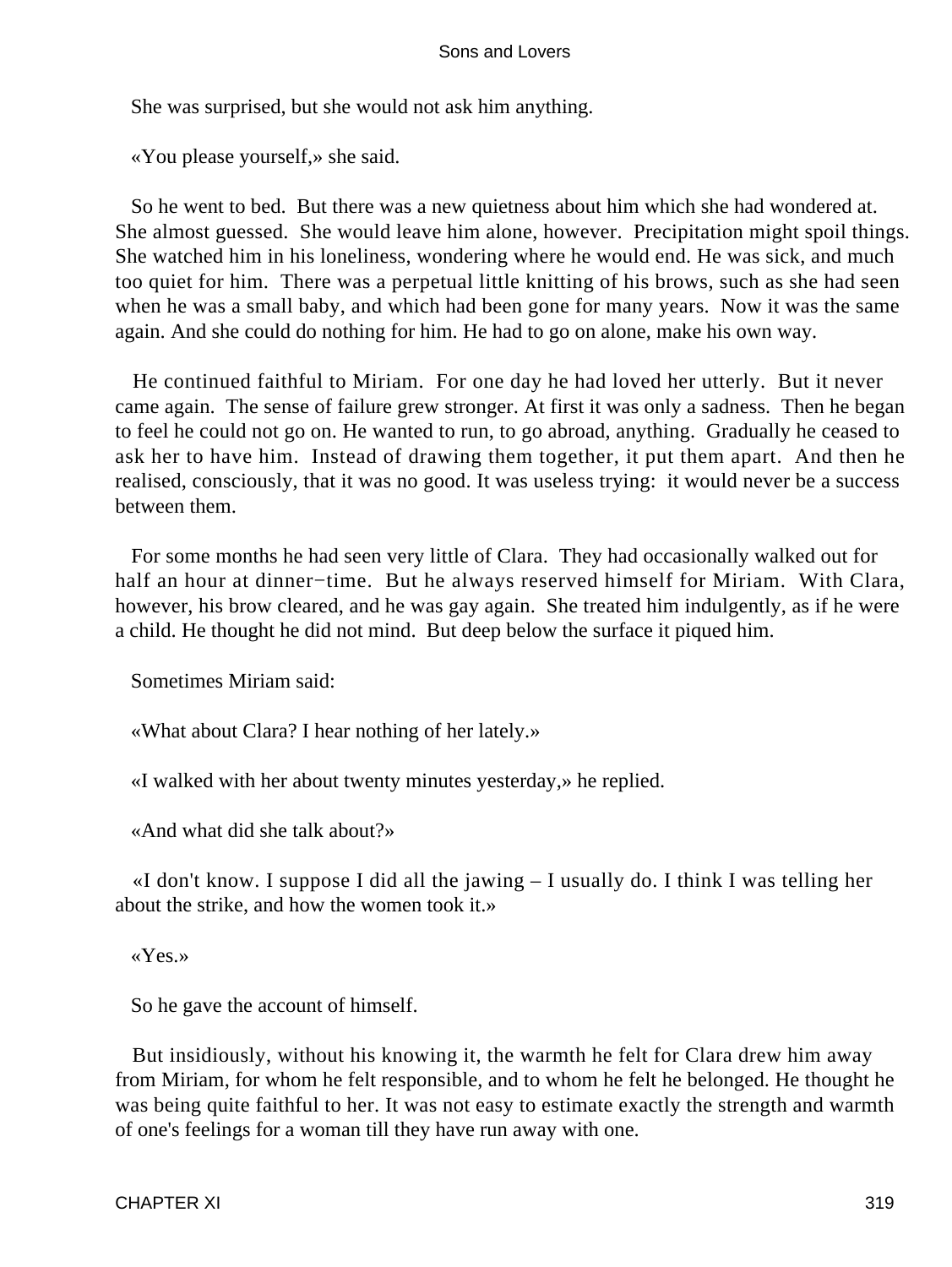He began to give more time to his men friends. There was Jessop, at the art school; Swain, who was chemistry demonstrator at the university; Newton, who was a teacher; besides Edgar and Miriam's younger brothers. Pleading work, he sketched and studied with Jessop. He called in the university for Swain, and the two went «down town» together. Having come home in the train with Newton, he called and had a game of billiards with him in the Moon and Stars. If he gave to Miriam the excuse of his men friends, he felt quite justified. His mother began to be relieved. He always told her where he had been.

 During the summer Clara wore sometimes a dress of soft cotton stuff with loose sleeves. When she lifted her hands, her sleeves fell back, and her beautiful strong arms shone out.

«Half a minute,» he cried. «Hold your arm still.»

 He made sketches of her hand and arm, and the drawings contained some of the fascination the real thing had for him. Miriam, who always went scrupulously through his books and papers, saw the drawings.

«I think Clara has such beautiful arms,» he said.

«Yes! When did you draw them?»

 «On Tuesday, in the work−room. You know, I've got a corner where I can work. Often I can do every single thing they need in the department, before dinner. Then I work for myself in the afternoon, and just see to things at night.»

«Yes,» she said, turning the leaves of his sketch−book.

 Frequently he hated Miriam. He hated her as she bent forward and pored over his things. He hated her way of patiently casting him up, as if he were an endless psychological account. When he was with her, he hated her for having got him, and yet not got him, and he tortured her. She took all and gave nothing, he said. At least, she gave no living warmth. She was never alive, and giving off life. Looking for her was like looking for something which did not exist. She was only his conscience, not his mate. He hated her violently, and was more cruel to her. They dragged on till the next summer. He saw more and more of Clara.

 At last he spoke. He had been sitting working at home one evening. There was between him and his mother a peculiar condition of people frankly finding fault with each other. Mrs. Morel was strong on her feet again. He was not going to stick to Miriam. Very well; then she would stand aloof till he said something. It had been coming a long time, this bursting of the storm in him, when he would come back to her. This evening there was between them a peculiar condition of suspense. He worked feverishly and mechanically, so that he could escape from himself. It grew late. Through the open door, stealthily, came the scent of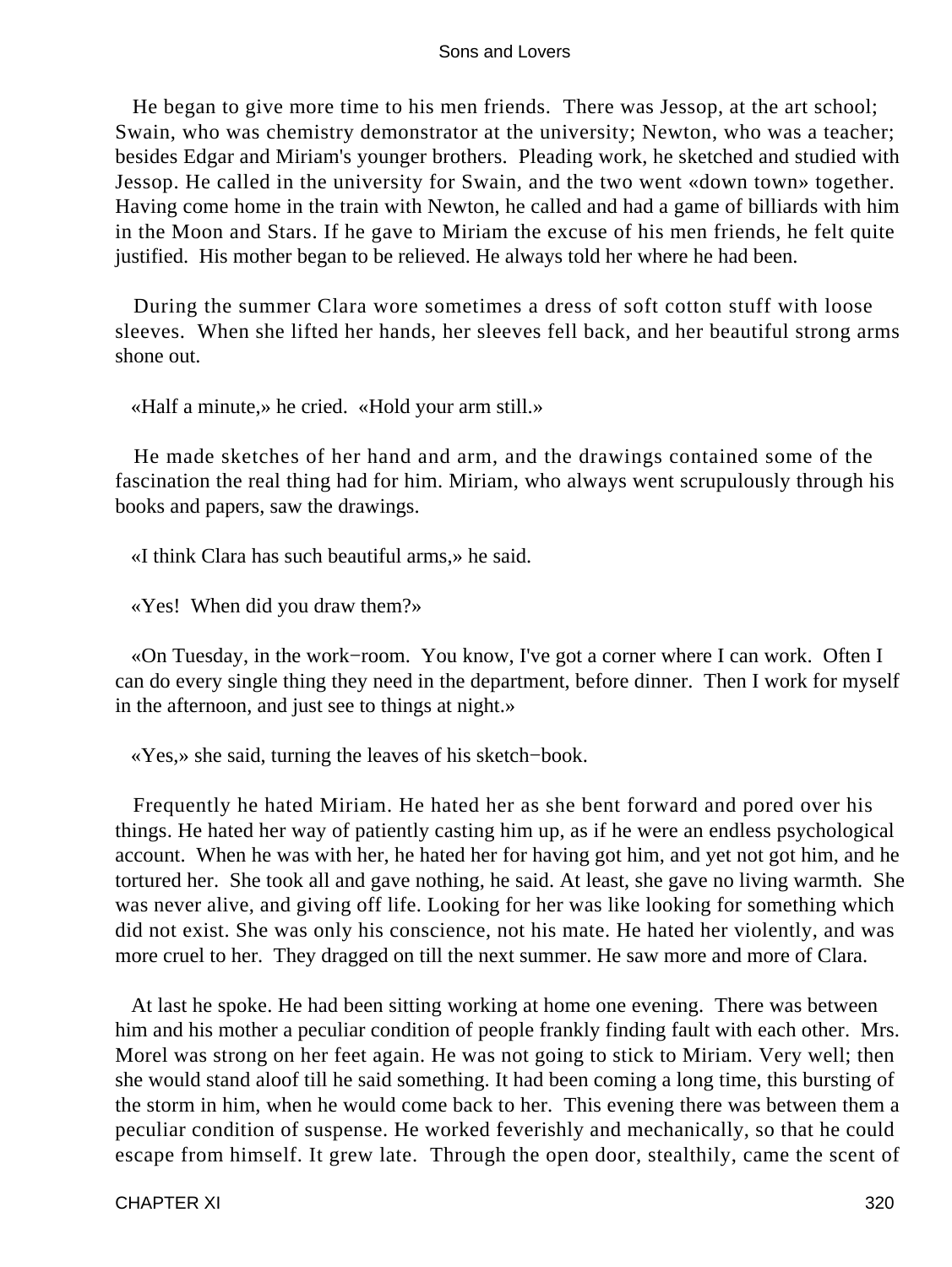madonna lilies, almost as if it were prowling abroad. Suddenly he got up and went out of doors.

The beauty of the night made him want to shout. A half–moon, dusky gold, was sinking behind the black sycamore at the end of the garden, making the sky dull purple with its glow. Nearer, a dim white fence of lilies went across the garden, and the air all round seemed to stir with scent, as if it were alive. He went across the bed of pinks, whose keen perfume came sharply across the rocking, heavy scent of the lilies, and stood alongside the white barrier of flowers. They flagged all loose, as if they were panting. The scent made him drunk. He went down to the field to watch the moon sink under.

 A corncrake in the hay−close called insistently. The moon slid quite quickly downwards, growing more flushed. Behind him the great flowers leaned as if they were calling. And then, like a shock, he caught another perfume, something raw and coarse. Hunting round, he found the purple iris, touched their fleshy throats and their dark, grasping hands. At any rate, he had found something. They stood stiff in the darkness. Their scent was brutal. The moon was melting down upon the crest of the hill. It was gone; all was dark. The corncrake called still.

Breaking off a pink, he suddenly went indoors.

«Come, my boy,» said his mother. «I'm sure it's time you went to bed.»

He stood with the pink against his lips.

«I shall break off with Miriam, mother,» he answered calmly.

 She looked up at him over her spectacles. He was staring back at her, unswerving. She met his eyes for a moment, then took off her glasses. He was white. The male was up in him, dominant. She did not want to see him too clearly.

«But I thought –  $\rightarrow$  she began.

 «Well,» he answered, «I don't love her. I don't want to marry her – so I shall have done.»

 «But,» exclaimed his mother, amazed, «I thought lately you had made up your mind to have her, and so I said nothing.»

 «I had – I wanted to – but now I don't want. It's no good. I shall break off on Sunday. I ought to, oughtn't I?»

«You know best. You know I said so long ago.»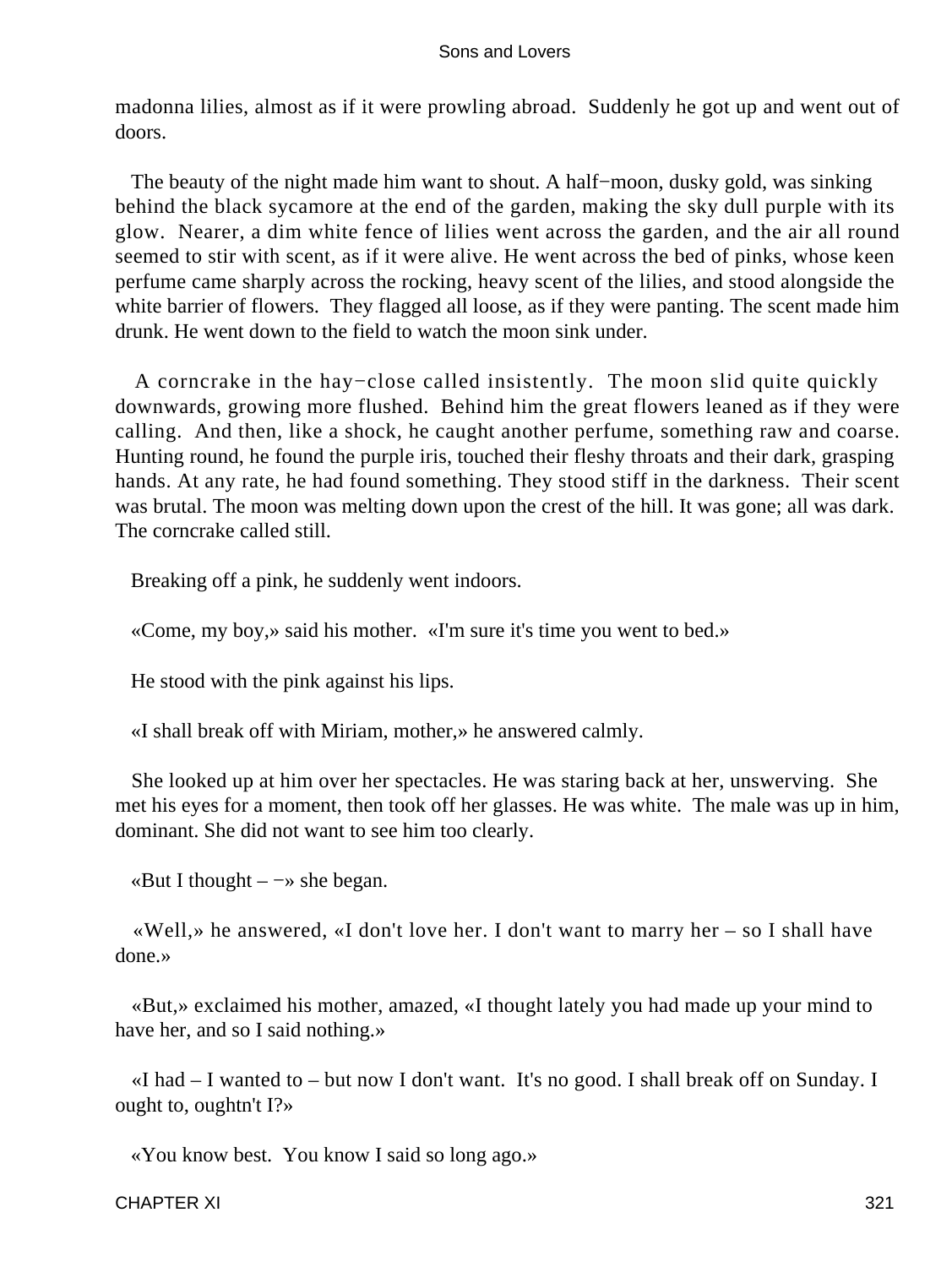«I can't help that now. I shall break off on Sunday.»

 «Well,» said his mother, «I think it will be best. But lately I decided you had made up your mind to have her, so I said nothing, and should have said nothing. But I say as I have always said, I DON'T think she is suited to you.»

 «On Sunday I break off,» he said, smelling the pink. He put the flower in his mouth. Unthinking, he bared his teeth, closed them on the blossom slowly, and had a mouthful of petals. These he spat into the fire, kissed his mother, and went to bed.

 On Sunday he went up to the farm in the early afternoon. He had written Miriam that they would walk over the fields to Hucknall. His mother was very tender with him. He said nothing. But she saw the effort it was costing. The peculiar set look on his face stilled her.

«Never mind, my son,» she said. «You will be so much better when it is all over. »

 Paul glanced swiftly at his mother in surprise and resentment. He did not want sympathy.

 Miriam met him at the lane−end. She was wearing a new dress of figured muslin that had short sleeves. Those short sleeves, and Miriam's brown−skinned arms beneath them – such pitiful, resigned arms – gave him so much pain that they helped to make him cruel. She had made herself look so beautiful and fresh for him. She seemed to blossom for him alone. Every time he looked at her – a mature young woman now, and beautiful in her new dress – it hurt so much that his heart seemed almost to be bursting with the restraint he put on it. But he had decided, and it was irrevocable.

 On the hills they sat down, and he lay with his head in her lap, whilst she fingered his hair. She knew that «he was not there,» as she put it. Often, when she had him with her, she looked for him, and could not find him. But this afternoon she was not prepared.

 It was nearly five o'clock when he told her. They were sitting on the bank of a stream, where the lip of turf hung over a hollow bank of yellow earth, and he was hacking away with a stick, as he did when he was perturbed and cruel.

«I have been thinking,» he said, «we ought to break off.»

«Why?» she cried in surprise.

«Because it's no good going on.»

«Why is it no good?»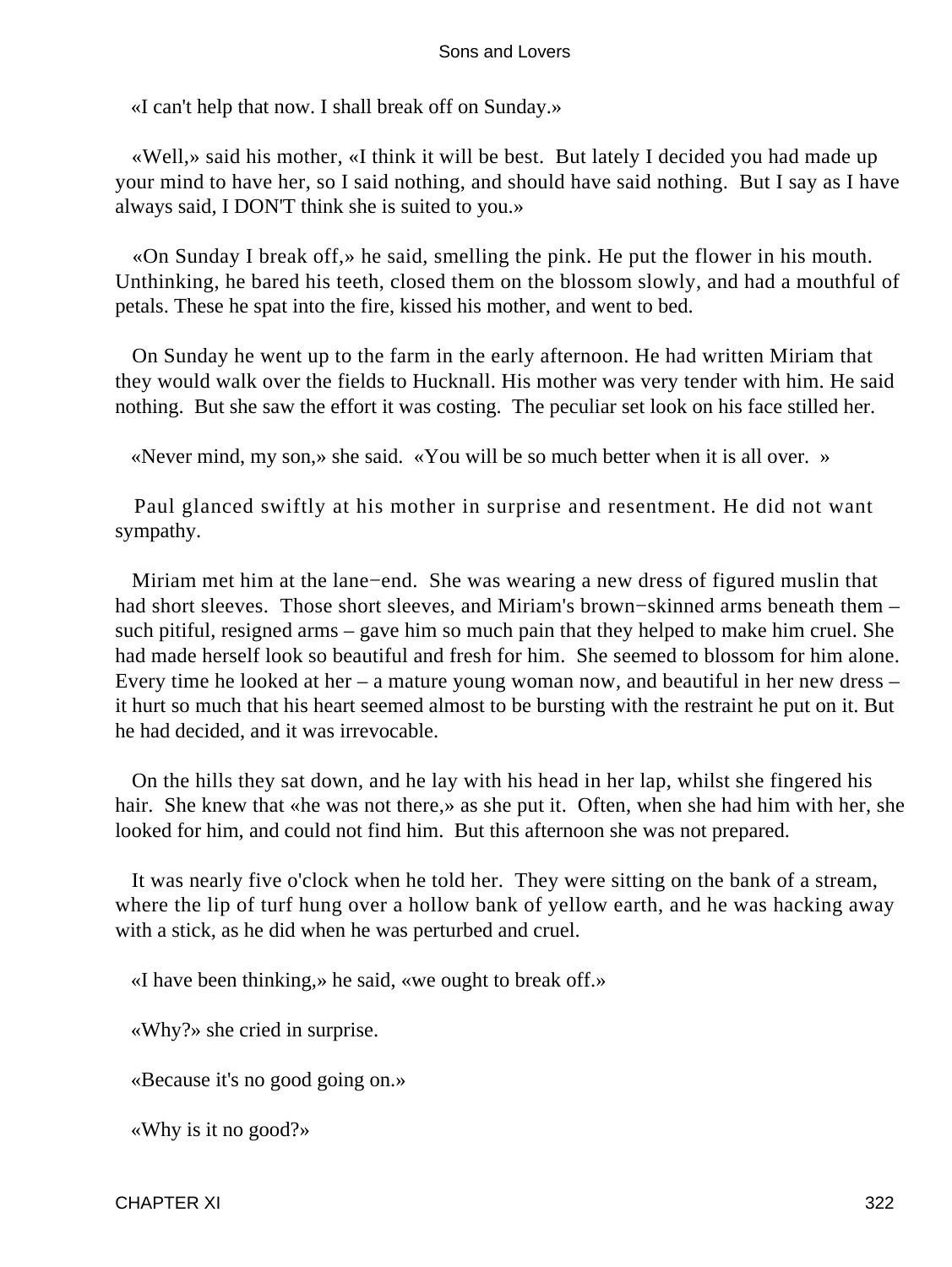«It isn't. I don't want to marry. I don't want ever to marry. And if we're not going to marry, it's no good going on.»

«But why do you say this now?»

«Because I've made up my mind.»

«And what about these last months, and the things you told me then?»

«I can't help it! I don't want to go on.»

«You don't want any more of me?»

«I want us to break off – you be free of me, I free of you.»

«And what about these last months?»

«I don't know. I've not told you anything but what I thought was true.»

«Then why are you different now?»

 $\ll$ I'm not – I'm the same – only I know it's no good going on.»

«You haven't told me why it's no good.»

«Because I don't want to go on – and I don't want to marry.»

«How many times have you offered to marry me, and I wouldn't?»

«I know; but I want us to break off.»

 There was silence for a moment or two, while he dug viciously at the earth. She bent her head, pondering. He was an unreasonable child. He was like an infant which, when it has drunk its fill, throws away and smashes the cup. She looked at him, feeling she could get hold of him and **WRING** some consistency out of him. But she was helpless. Then she cried:

«I have said you were only fourteen – you are only FOUR!»

He still dug at the earth viciously. He heard.

«You are a child of four,» she repeated in her anger.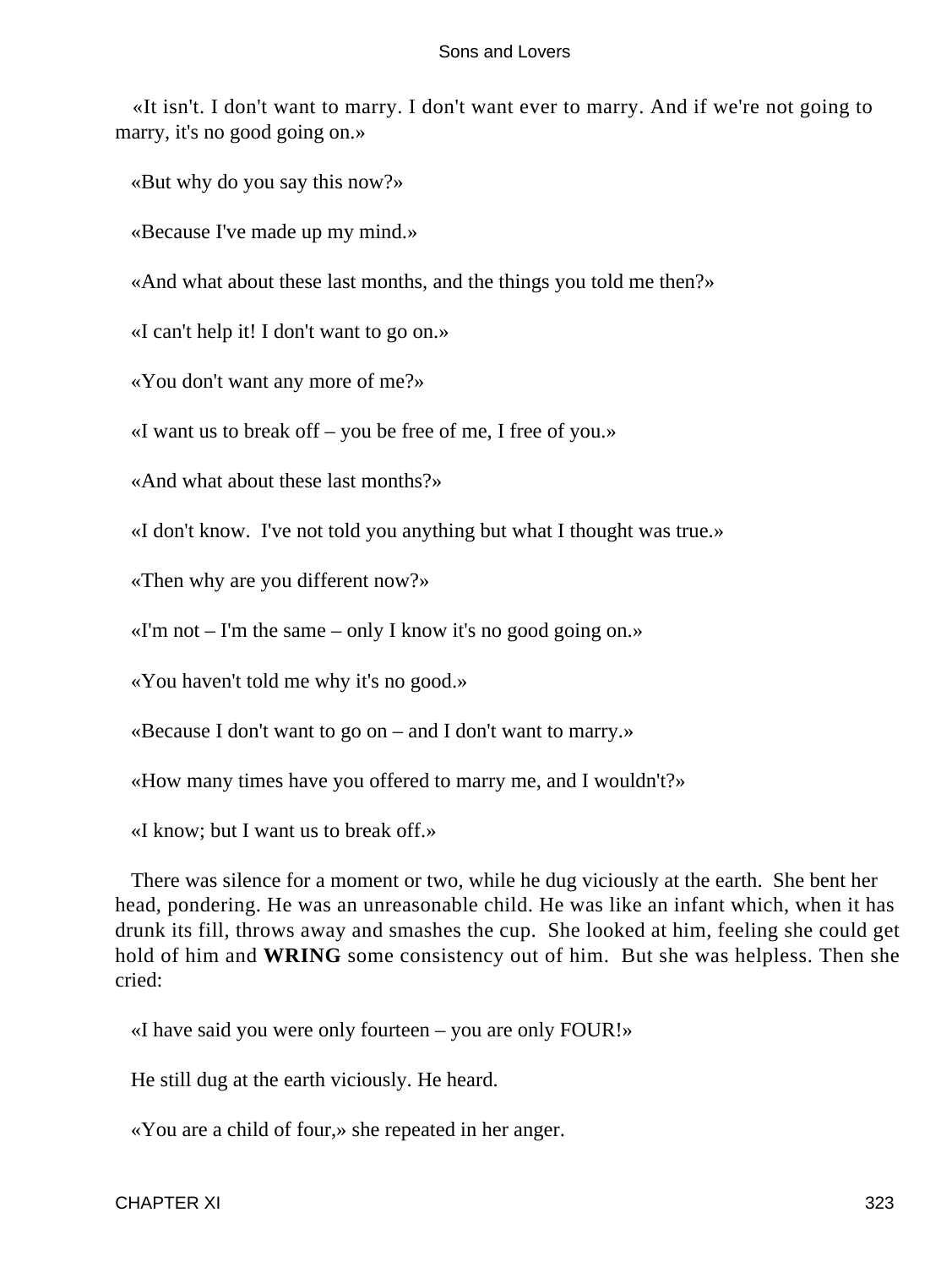He did not answer, but said in his heart: «All right; if I'm a child of four, what do you want me for? I don't want another mother.» But he said nothing to her, and there was silence.

«And have you told your people?» she asked.

«I have told my mother.»

There was another long interval of silence.

«Then what do you WANT?» she asked.

 «Why, I want us to separate. We have lived on each other all these years; now let us stop. I will go my own way without you, and you will go your way without me. You will have an independent life of your own then.»

 There was in it some truth that, in spite of her bitterness, she could not help registering. She knew she felt in a sort of bondage to him, which she hated because she could not control it. She hated her love for him from the moment it grew too strong for her. And, deep down, she had hated him because she loved him and he dominated her. She had resisted his domination. She had fought to keep herself free of him in the last issue. And she was free of him, even more than he of her.

 «And,» he continued, «we shall always be more or less each other's work. You have done a lot for me, I for you. Now let us start and live by ourselves.»

«What do you want to do?» she asked.

«Nothing – only to be free,» he answered.

 She, however, knew in her heart that Clara's influence was over him to liberate him. But she said nothing.

«And what have I to tell my mother?» she asked.

«I told my mother,» he answered, «that I was breaking off – clean and altogether.»

«I shall not tell them at home,» she said.

Frowning, «You please yourself,» he said.

 He knew he had landed her in a nasty hole, and was leaving her in the lurch. It angered him.

CHAPTER XI 324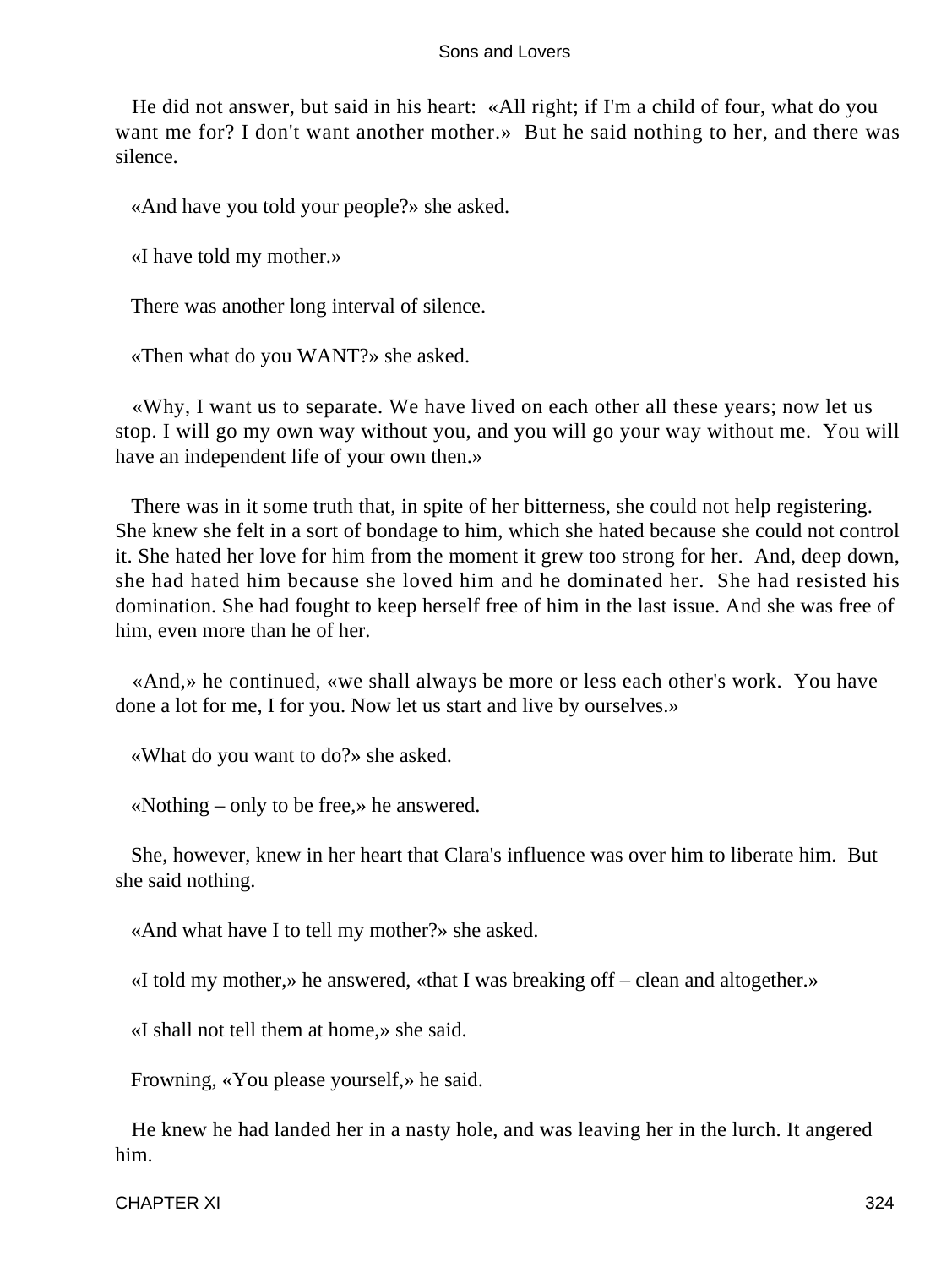«Tell them you wouldn't and won't marry me, and have broken off,» he said. «It's true enough.»

 She bit her finger moodily. She thought over their whole affair. She had known it would come to this; she had seen it all along. It chimed with her bitter expectation.

 «Always – it has always been so!» she cried. «It has been one long battle between us – you fighting away from me.»

 It came from her unawares, like a flash of lightning. The man's heart stood still. Was this how she saw it?

 «But we've had **SOME** perfect hours, **SOME** perfect times, when we were together!» he pleaded.

«Never!» she cried; «never! It has always been you fighting me off.»

«Not always – not at first!» he pleaded.

«Always, from the very beginning – always the same!»

 She had finished, but she had done enough. He sat aghast. He had wanted to say: «It has been good, but it is at an end.» And she – she whose love he had believed in when he had despised himself – denied that their love had ever been love. «He had always fought away from her?» Then it had been monstrous. There had never been anything really between them; all the time he had been imagining something where there was nothing. And she had known. She had known so much, and had told him so little. She had known all the time. All the time this was at the bottom of her!

 He sat silent in bitterness. At last the whole affair appeared in a cynical aspect to him. She had really played with him, not he with her. She had hidden all her condemnation from him, had flattered him, and despised him. She despised him now. He grew intellectual and cruel.

 «You ought to marry a man who worships you,» he said; «then you could do as you liked with him. Plenty of men will worship you, if you get on the private side of their natures. You ought to marry one such. They would never fight you off.»

 «Thank you!» she said. «But don't advise me to marry someone else any more. You've done it before.»

«Very well,» he said; «I will say no more.»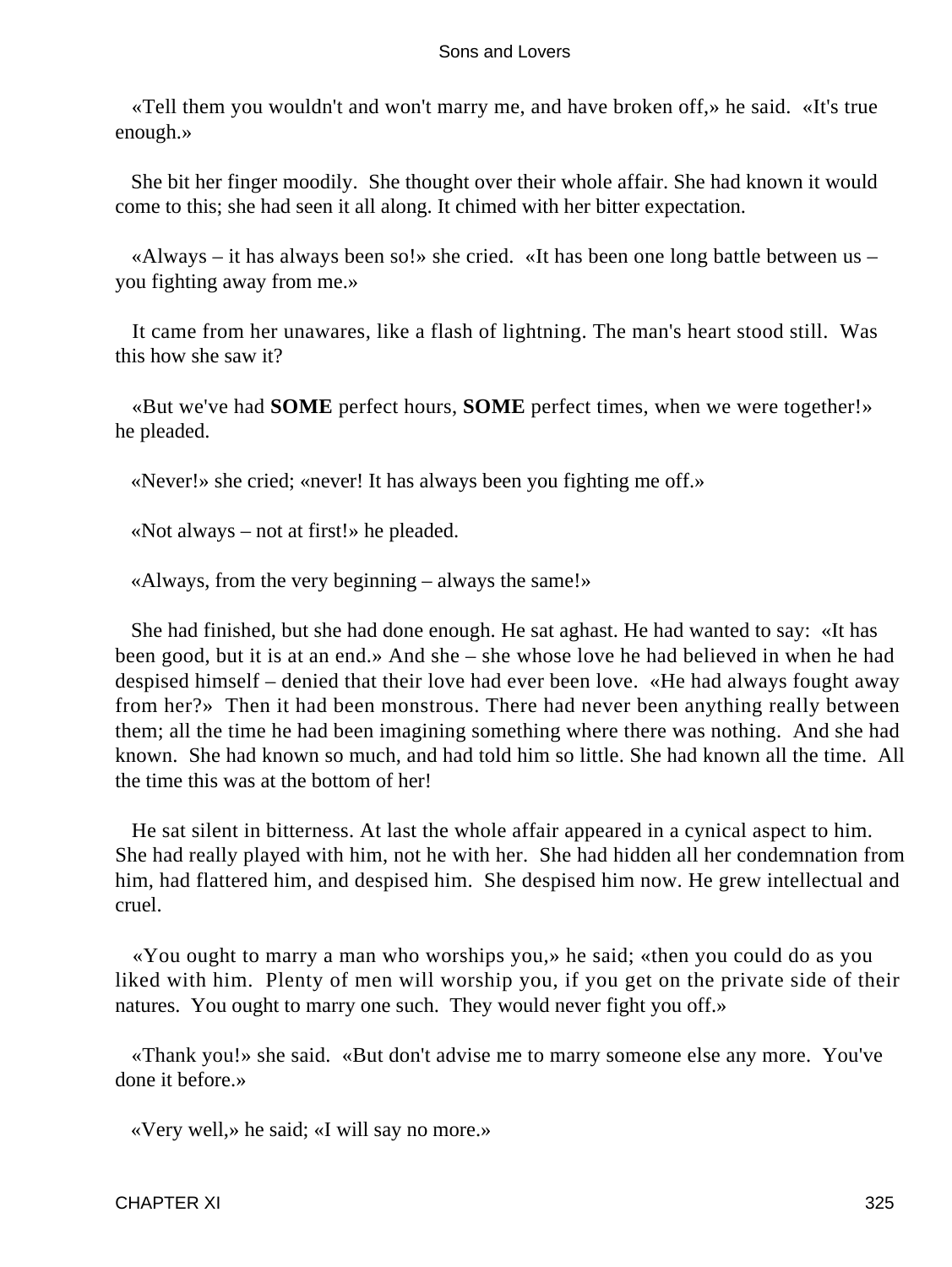He sat still, feeling as if he had had a blow, instead of giving one. Their eight years of friendship and love, THE eight years of his life, were nullified.

«When did you think of this?» she asked.

«I thought definitely on Thursday night.»

«I knew it was coming,» she said.

 That pleased him bitterly. «Oh, very well! If she knew then it doesn't come as a surprise to her,» he thought.

«And have you said anything to Clara?» she asked.

«No; but I shall tell her now.»

There was a silence.

 «Do you remember the things you said this time last year, in my grandmother's house – nay last month even?»

«Yes,» he said; «I do! And I meant them! I can't help that it's failed.»

«It has failed because you want something else.»

«It would have failed whether or not. YOU never believed in me.»

She laughed strangely.

 He sat in silence. He was full of a feeling that she had deceived him. She had despised him when he thought she worshipped him. She had let him say wrong things, and had not contradicted him. She had let him fight alone. But it stuck in his throat that she had despised him whilst he thought she worshipped him. She should have told him when she found fault with him. She had not played fair. He hated her. All these years she had treated him as if he were a hero, and thought of him secretly as an infant, a foolish child. Then why had she left the foolish child to his folly? His heart was hard against her.

 She sat full of bitterness. She had known – oh, well she had known! All the time he was away from her she had summed him up, seen his littleness, his meanness, and his folly. Even she had guarded her soul against him. She was not overthrown, not prostrated, not even much hurt. She had known. Only why, as he sat there, had he still this strange dominance over her? His very movements fascinated her as if she were hypnotised by him. Yet he was despicable, false, inconsistent, and mean. Why this bondage for her? Why was it the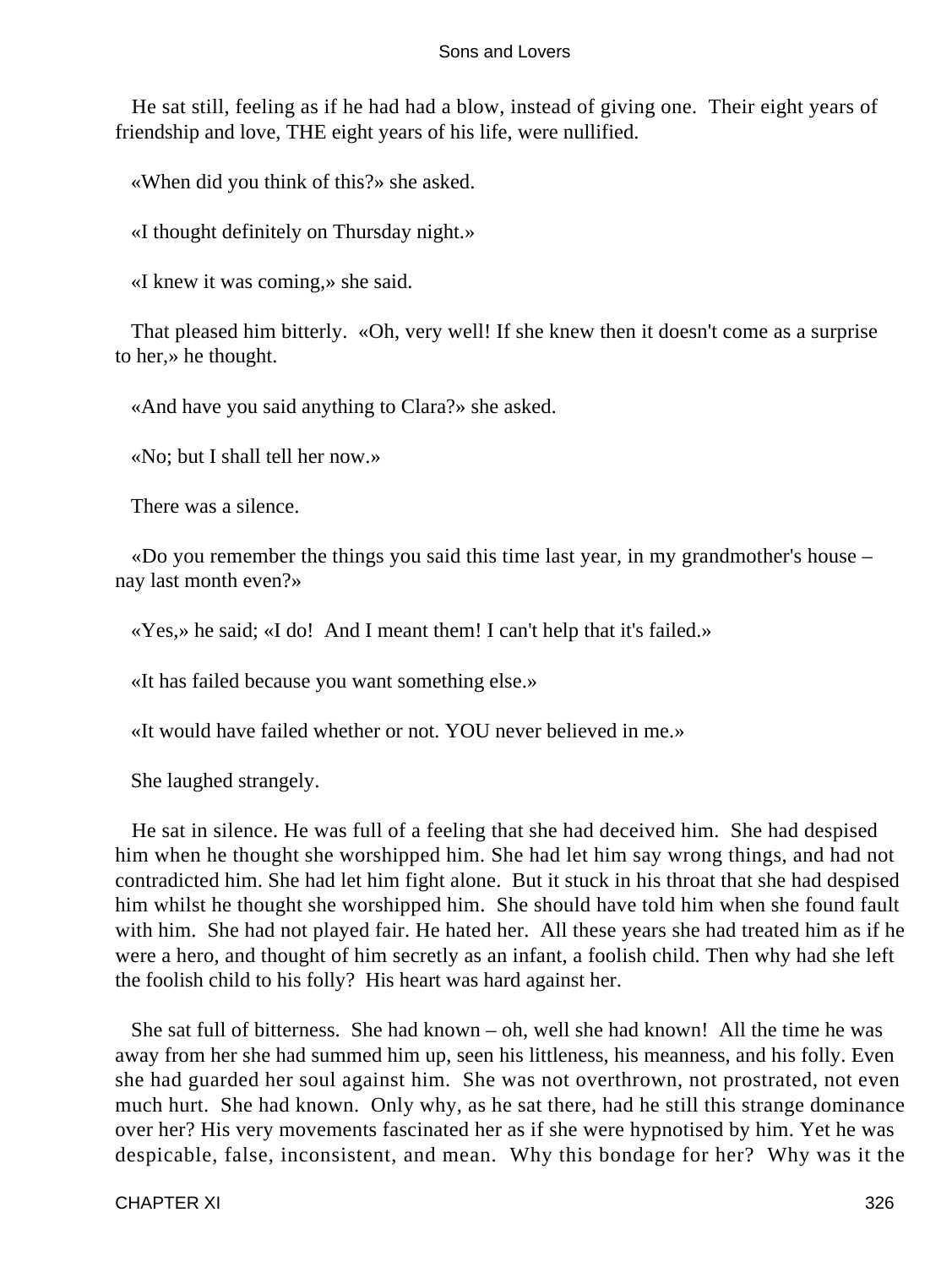movement of his arm stirred her as nothing else in the world could? Why was she fastened to him? Why, even now, if he looked at her and commanded her, would she have to obey? She would obey him in his trifling commands. But once he was obeyed, then she had him in her power, she knew, to lead him where she would. She was sure of herself. Only, this new influence! Ah, he was not a man! He was a baby that cries for the newest toy. And all the attachment of his soul would not keep him. Very well, he would have to go. But he would come back when he had tired of his new sensation.

 He hacked at the earth till she was fretted to death. She rose. He sat flinging lumps of earth in the stream.

«We will go and have tea here?» he asked.

«Yes,» she answered.

 They chattered over irrelevant subjects during tea. He held forth on the love of ornament – the cottage parlour moved him thereto – and its connection with aesthetics. She was cold and quiet. As they walked home, she asked:

«And we shall not see each other?»

«No – or rarely,» he answered.

«Nor write?» she asked, almost sarcastically.

 «As you will,» he answered. «We're not strangers – never should be, whatever happened. I will write to you now and again. You please yourself.»

«I see!» she answered cuttingly.

 But he was at that stage at which nothing else hurts. He had made a great cleavage in his life. He had had a great shock when she had told him their love had been always a conflict. Nothing more mattered. If it never had been much, there was no need to make a fuss that it was ended.

 He left her at the lane−end. As she went home, solitary, in her new frock, having her people to face at the other end, he stood still with shame and pain in the highroad, thinking of the suffering he caused her.

 In the reaction towards restoring his self−esteem, he went into the Willow Tree for a drink. There were four girls who had been out for the day, drinking a modest glass of port. They had some chocolates on the table. Paul sat near with his whisky. He noticed the girls whispering and nudging. Presently one, a bonny dark hussy, leaned to him and said: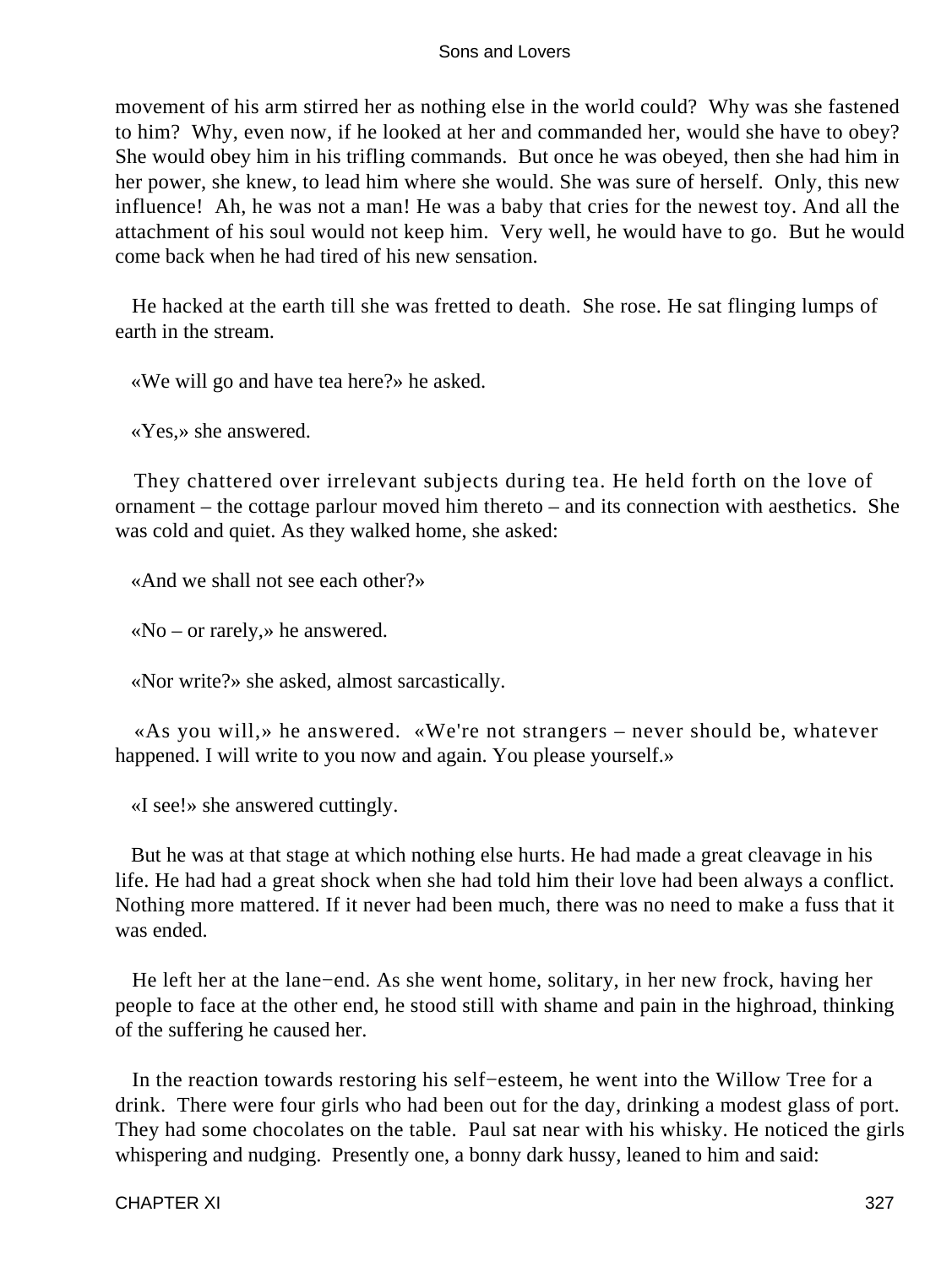«Have a chocolate?»

The others laughed loudly at her impudence.

«All right,» said Paul. «Give me a hard one – nut. I don't like creams.»

«Here you are, then,» said the girl; «here's an almond for you.»

 She held the sweet between her fingers. He opened his mouth. She popped it in, and blushed.

«You ARE nice!» he said.

 «Well,» she answered, «we thought you looked overcast, and they dared me offer you a chocolate.»

«I don't mind if I have another – another sort,» he said.

And presently they were all laughing together.

 It was nine o'clock when he got home, falling dark. He entered the house in silence. His mother, who had been waiting, rose anxiously.

«I told her,» he said.

«I'm glad,» replied the mother, with great relief.

He hung up his cap wearily.

«I said we'd have done altogether,» he said.

 «That's right, my son,» said the mother. «It's hard for her now, but best in the long run. I know. You weren't suited for her.»

He laughed shakily as he sat down.

«I've had such a lark with some girls in a pub,» he said.

 His mother looked at him. He had forgotten Miriam now. He told her about the girls in the Willow Tree. Mrs. Morel looked at him. It seemed unreal, his gaiety. At the back of it was too much horror and misery.

«Now have some supper,» she said very gently.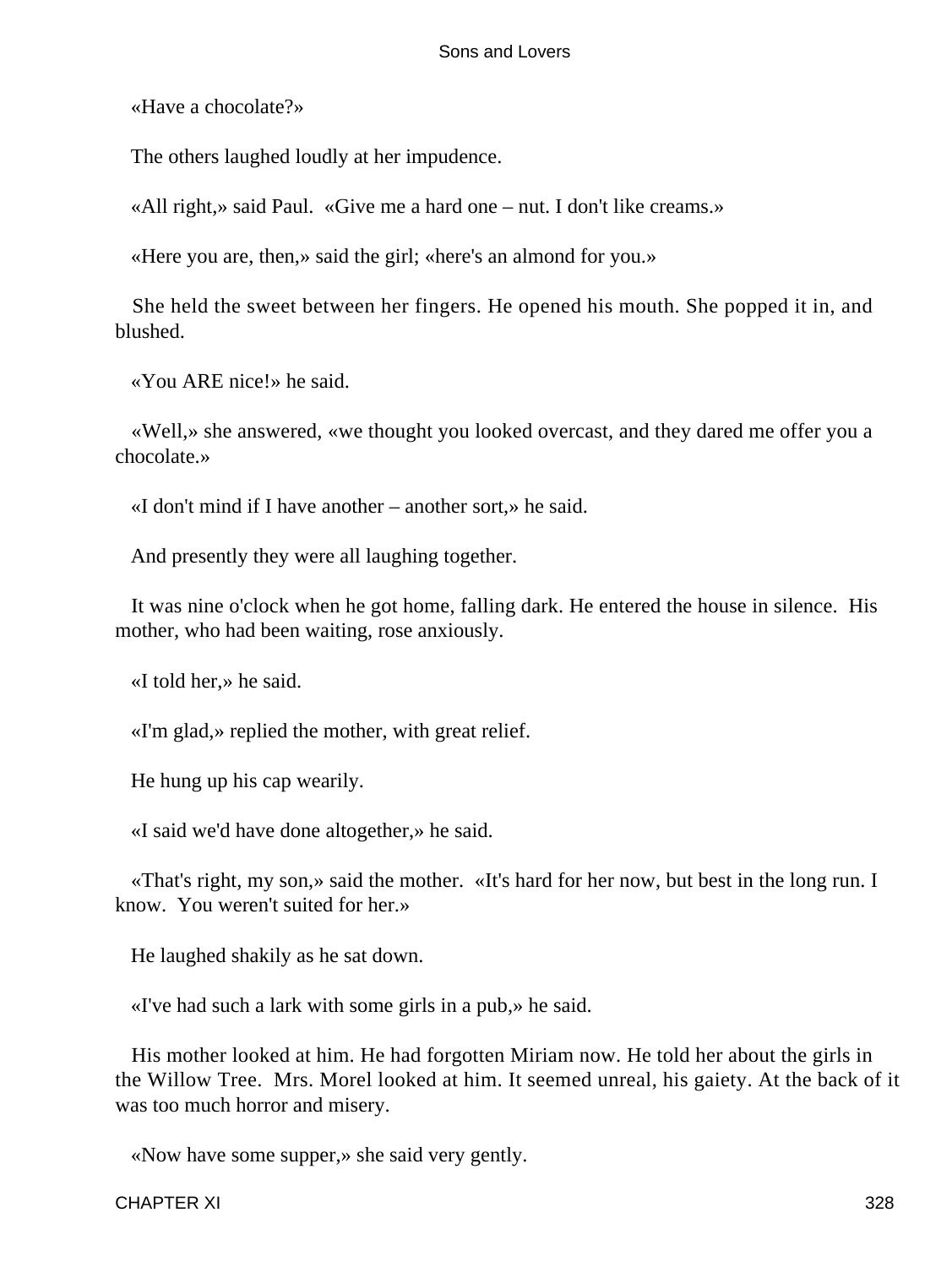Afterwards he said wistfully:

 «She never thought she'd have me, mother, not from the first, and so she's not disappointed.»

«I'm afraid,» said his mother, «she doesn't give up hopes of you yet.»

«No,» he said, «perhaps not.»

«You'll find it's better to have done,» she said.

«I don't know,» he said desperately.

 «Well, leave her alone,» replied his mother. So he left her, and she was alone. Very few people cared for her, and she for very few people. She remained alone with herself, waiting.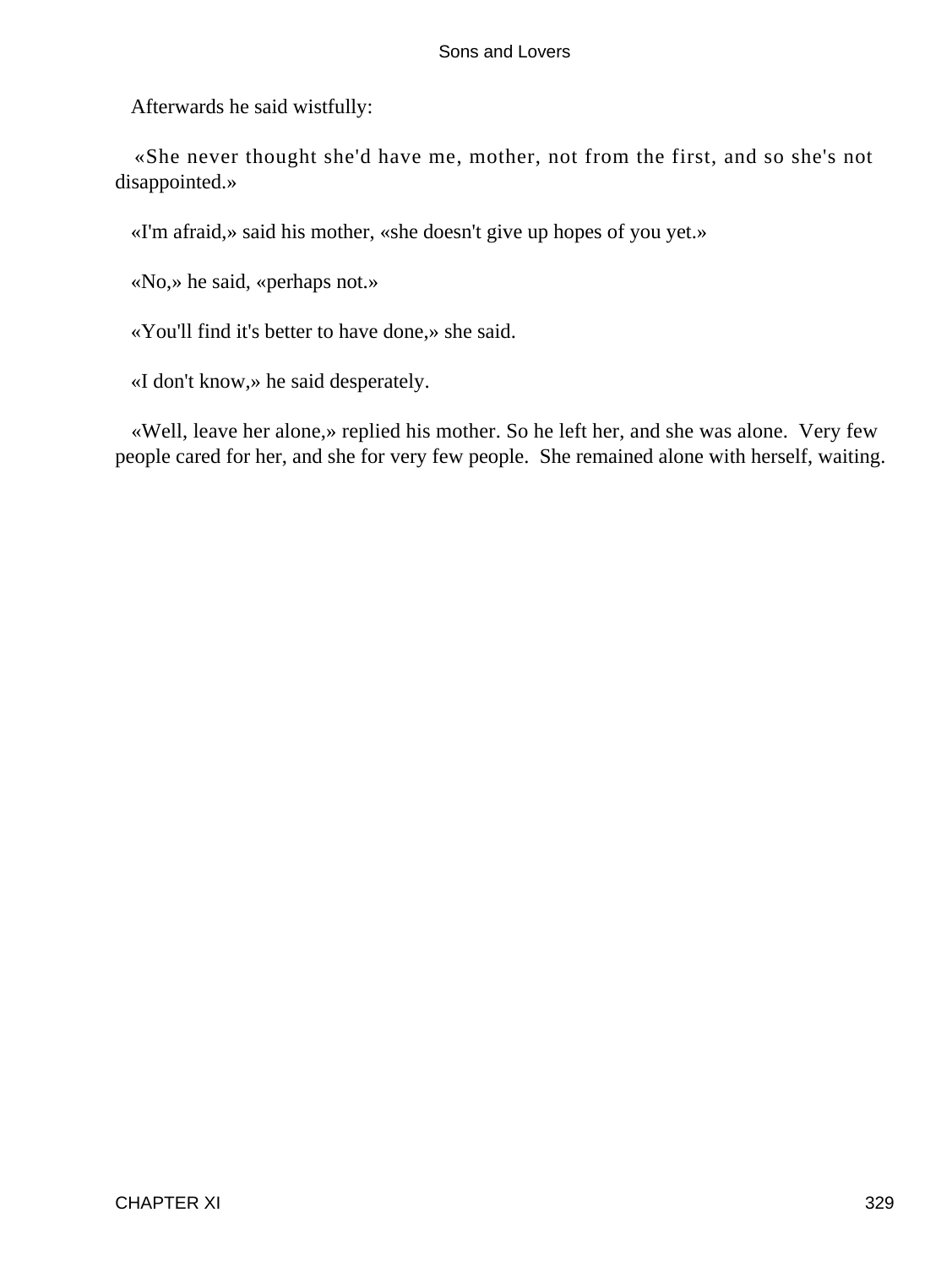# **[CHAPTER XII](#page-470-0)**

# *P*ASSION

 HE was gradually making it possible to earn a livelihood by his art. Liberty's had taken several of his painted designs on various stuffs, and he could sell designs for embroideries, for altar−cloths, and similar things, in one or two places. It was not very much he made at present, but he might extend it. He had also made friends with the designer for a pottery firm, and was gaining some knowledge of his new acquaintance's art. The applied arts interested him very much. At the same time he laboured slowly at his pictures. He loved to paint large figures, full of light, but not merely made up of lights and cast shadows, like the impressionists; rather definite figures that had a certain luminous quality, like some of Michael Angelo's people. And these he fitted into a landscape, in what he thought true proportion. He worked a great deal from memory, using everybody he knew. He believed firmly in his work, that it was good and valuable. In spite of fits of depression, shrinking, everything, he believed in his work.

He was twenty−four when he said his first confident thing to his mother.

«Mother,» he said, «I s'll make a painter that they'll attend to.»

She sniffed in her quaint fashion. It was like a half−pleased shrug of the shoulders.

«Very well, my boy, we'll see,» she said.

«You shall see, my pigeon! You see if you're not swanky one of these days!»

«I'm quite content, my boy,» she smiled.

«But you'll have to alter. Look at you with Minnie!»

Minnie was the small servant, a girl of fourteen.

«And what about Minnie?» asked Mrs. Morel, with dignity.

 «I heard her this morning: 'Eh, Mrs. Morel! I was going to do that,' when you went out in the rain for some coal,» he said. «That looks a lot like your being able to manage servants!»

«Well, it was only the child's niceness,» said Mrs. Morel.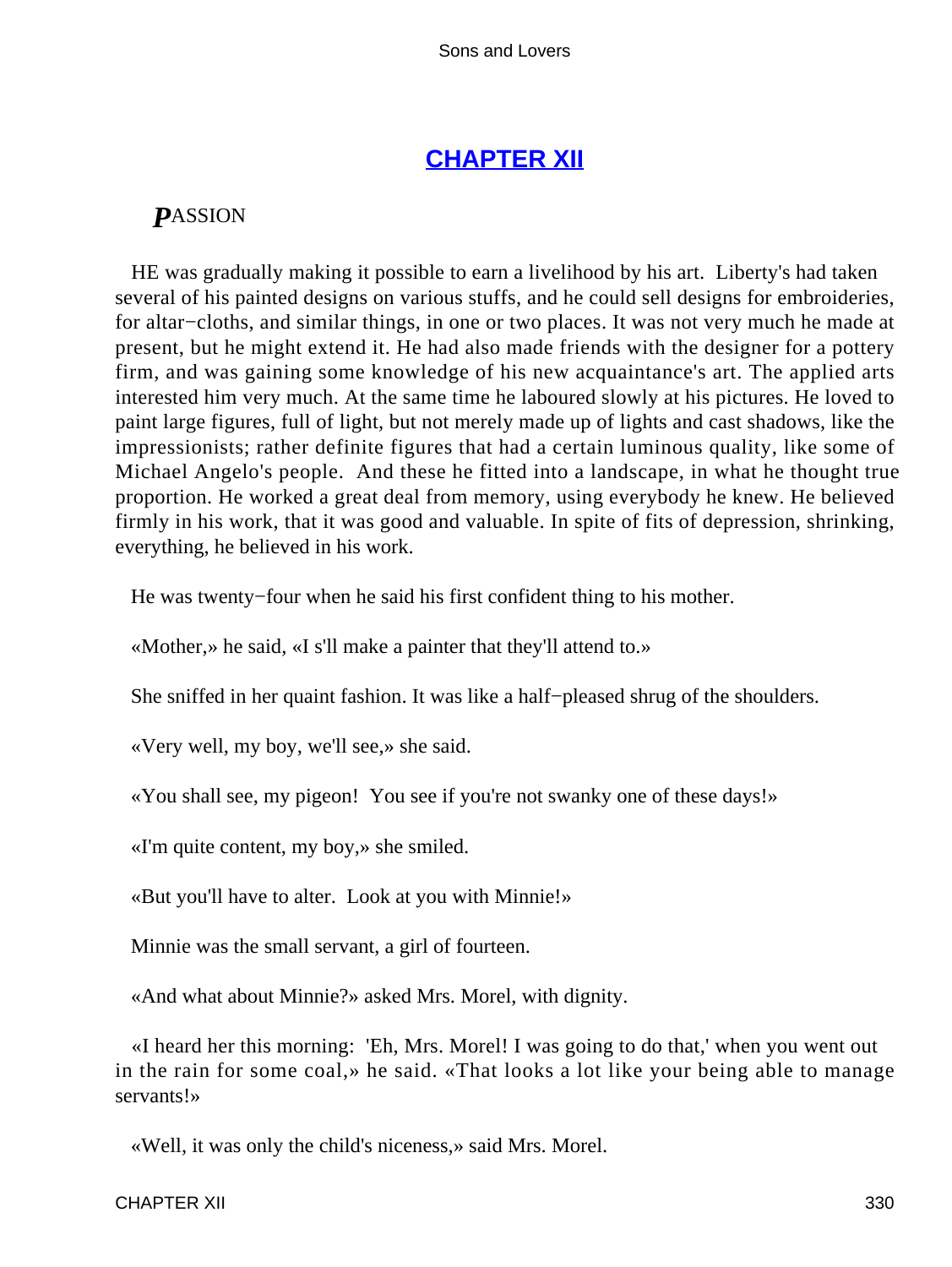«And you apologising to her: 'You can't do two things at once, can you?'»

«She WAS busy washing up,» replied Mrs. Morel.

 «And what did she say? 'It could easy have waited a bit. Now look how your feet paddle!'»

«Yes – brazen young baggage!» said Mrs. Morel, smiling.

 He looked at his mother, laughing. She was quite warm and rosy again with love of him. It seemed as if all the sunshine were on her for a moment. He continued his work gladly. She seemed so well when she was happy that he forgot her grey hair.

 And that year she went with him to the Isle of Wight for a holiday. It was too exciting for them both, and too beautiful. Mrs. Morel was full of joy and wonder. But he would have her walk with him more than she was able. She had a bad fainting bout. So grey her face was, so blue her mouth! It was agony to him. He felt as if someone were pushing a knife in his chest. Then she was better again, and he forgot. But the anxiety remained inside him, like a wound that did not close.

 After leaving Miriam he went almost straight to Clara. On the Monday following the day of the rupture he went down to the work−room. She looked up at him and smiled. They had grown very intimate unawares. She saw a new brightness about him.

«Well, Queen of Sheba!» he said, laughing.

«But why?» she asked.

«I think it suits you. You've got a new frock on.»

She flushed, asking:

«And what of it?»

«Suits you – awfully! I could design you a dress.»

«How would it be?»

 He stood in front of her, his eyes glittering as he expounded. He kept her eyes fixed with his. Then suddenly he took hold of her. She half−started back. He drew the stuff of her blouse tighter, smoothed it over her breast.

«More SO!» he explained.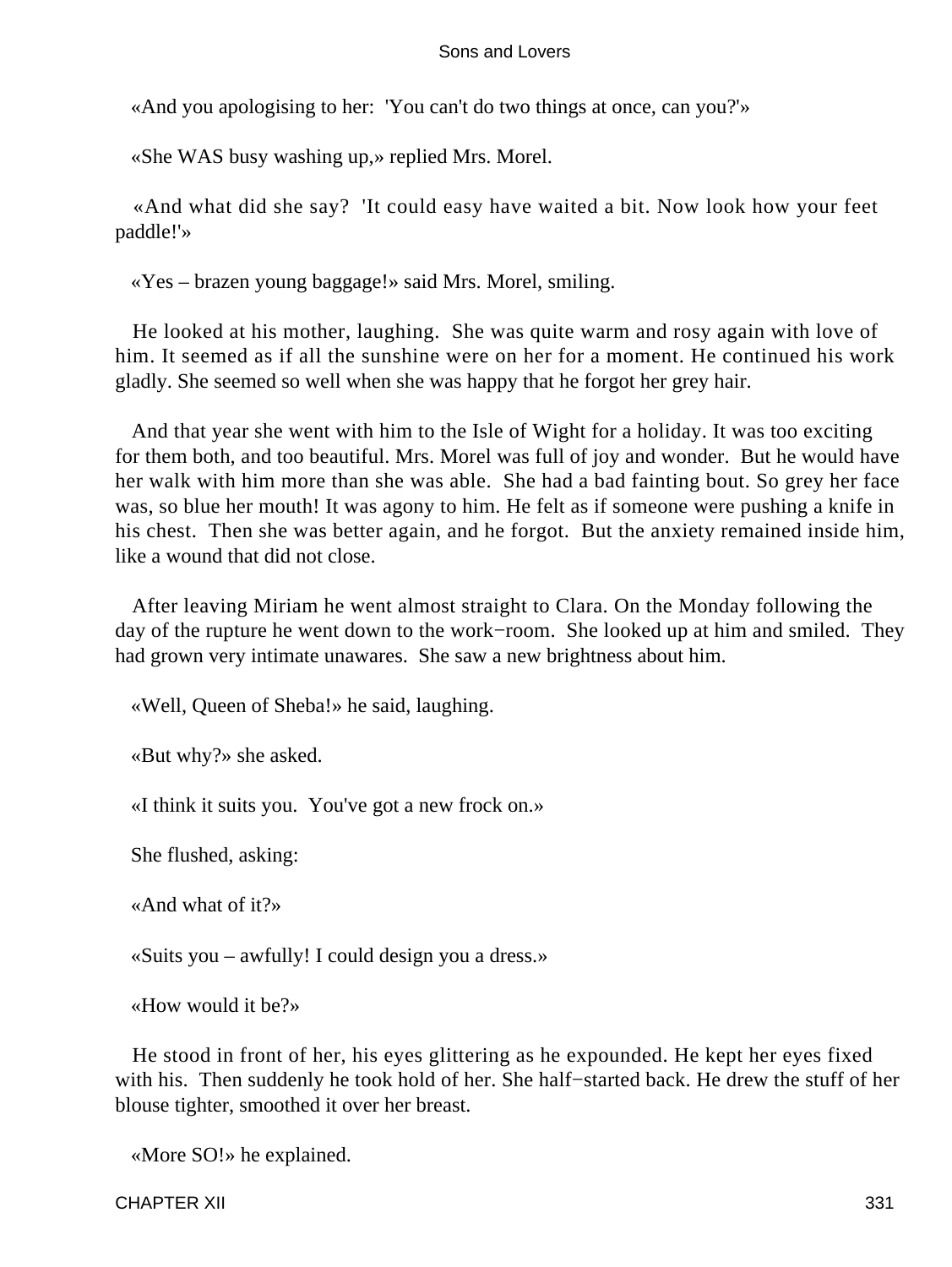But they were both of them flaming with blushes, and immediately he ran away. He had touched her. His whole body was quivering with the sensation.

 There was already a sort of secret understanding between them. The next evening he went to the cinematograph with her for a few minutes before train−time. As they sat, he saw her hand lying near him. For some moments he dared not touch it. The pictures danced and dithered. Then he took her hand in his. It was large and firm; it filled his grasp. He held it fast. She neither moved nor made any sign. When they came out his train was due. He hesitated.

«Good−night,» she said. He darted away across the road.

The next day he came again, talking to her. She was rather superior with him.

«Shall we go a walk on Monday?» he asked.

She turned her face aside.

«Shall you tell Miriam?» she replied sarcastically.

«I have broken off with her,» he said.

«When?»

«Last Sunday.»

«You quarrelled?»

«No! I had made up my mind. I told her quite definitely I should consider myself free.»

Clara did not answer, and he returned to his work. She was so quiet and so superb!

 On the Saturday evening he asked her to come and drink coffee with him in a restaurant, meeting him after work was over. She came, looking very reserved and very distant. He had three−quarters of an hour to train−time.

«We will walk a little while,» he said.

 She agreed, and they went past the Castle into the Park. He was afraid of her. She walked moodily at his side, with a kind of resentful, reluctant, angry walk. He was afraid to take her hand.

«Which way shall we go?» he asked as they walked in darkness.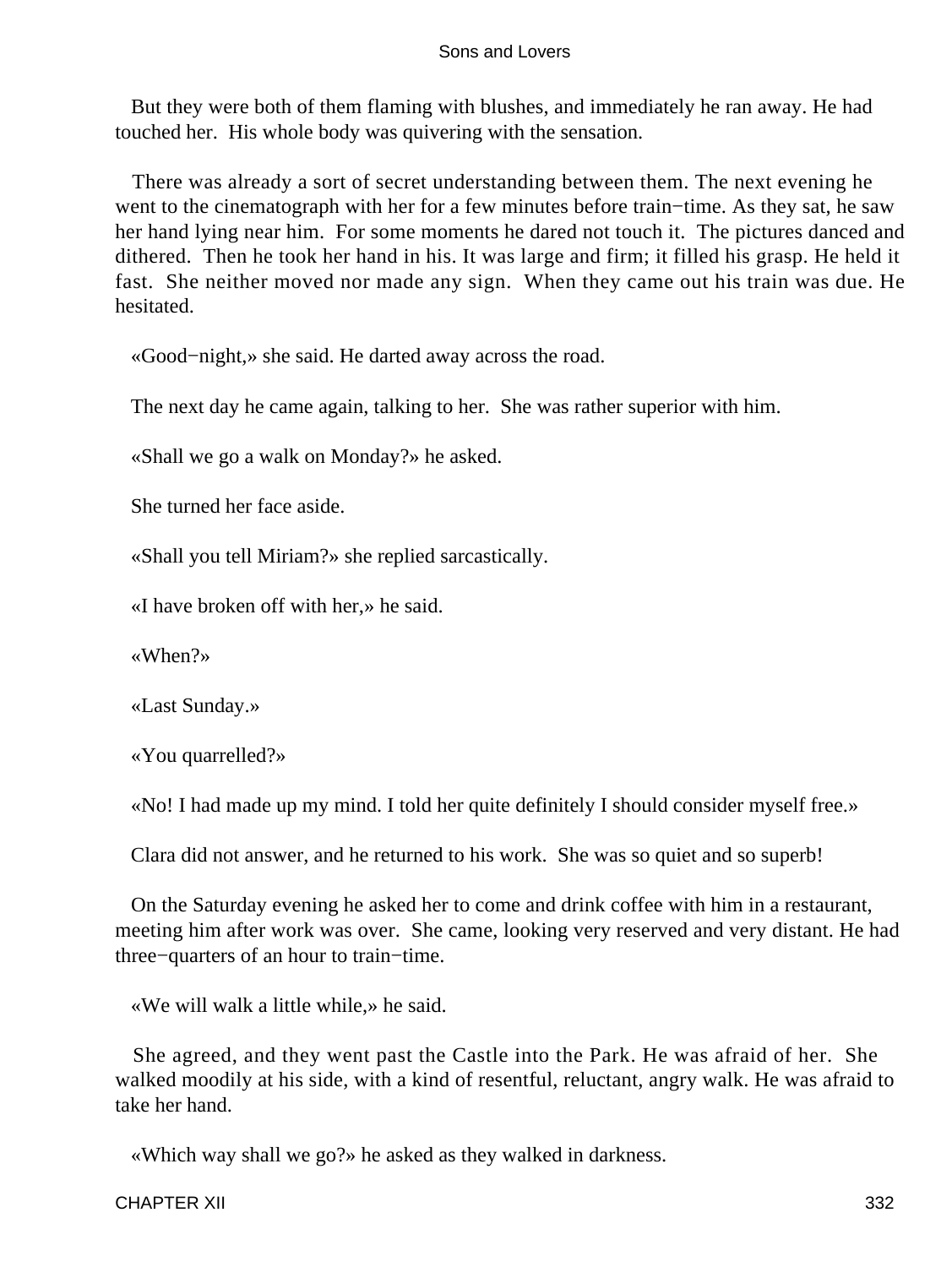«I don't mind.»

«Then we'll go up the steps.»

 He suddenly turned round. They had passed the Park steps. She stood still in resentment at his suddenly abandoning her. He looked for her. She stood aloof. He caught her suddenly in his arms, held her strained for a moment, kissed her. Then he let her go.

«Come along,» he said, penitent.

 She followed him. He took her hand and kissed her finger−tips. They went in silence. When they came to the light, he let go her hand. Neither spoke till they reached the station. Then they looked each other in the eyes.

«Good−night,» she said.

 And he went for his train. His body acted mechanically. People talked to him. He heard faint echoes answering them. He was in a delirium. He felt that he would go mad if Monday did not come at once. On Monday he would see her again. All himself was pitched there, ahead. Sunday intervened. He could not bear it. He could not see her till Monday. And Sunday intervened – hour after hour of tension. He wanted to beat his head against the door of the carriage. But he sat still. He drank some whisky on the way home, but it only made it worse. His mother must not be upset, that was all. He dissembled, and got quickly to bed. There he sat, dressed, with his chin on his knees, staring out of the window at the far hill, with its few lights. He neither thought nor slept, but sat perfectly still, staring. And when at last he was so cold that he came to himself, he found his watch had stopped at half−past two. It was after three o'clock. He was exhausted, but still there was the torment of knowing it was only Sunday morning. He went to bed and slept. Then he cycled all day long, till he was fagged out. And he scarcely knew where he had been. But the day after was Monday. He slept till four o'clock. Then he lay and thought. He was coming nearer to himself – he could see himself, real, somewhere in front. She would go a walk with him in the afternoon. Afternoon! It seemed years ahead.

 Slowly the hours crawled. His father got up; he heard him pottering about. Then the miner set off to the pit, his heavy boots scraping the yard. Cocks were still crowing. A cart went down the road. His mother got up. She knocked the fire. Presently she called him softly. He answered as if he were asleep. This shell of himself did well.

 He was walking to the station – another mile! The train was near Nottingham. Would it stop before the tunnels? But it did not matter; it would get there before dinner−time. He was at Jordan's. She would come in half an hour. At any rate, she would be near. He had done the letters. She would be there. Perhaps she had not come. He ran downstairs. Ah! he saw her through the glass door. Her shoulders stooping a little to her work made him feel he could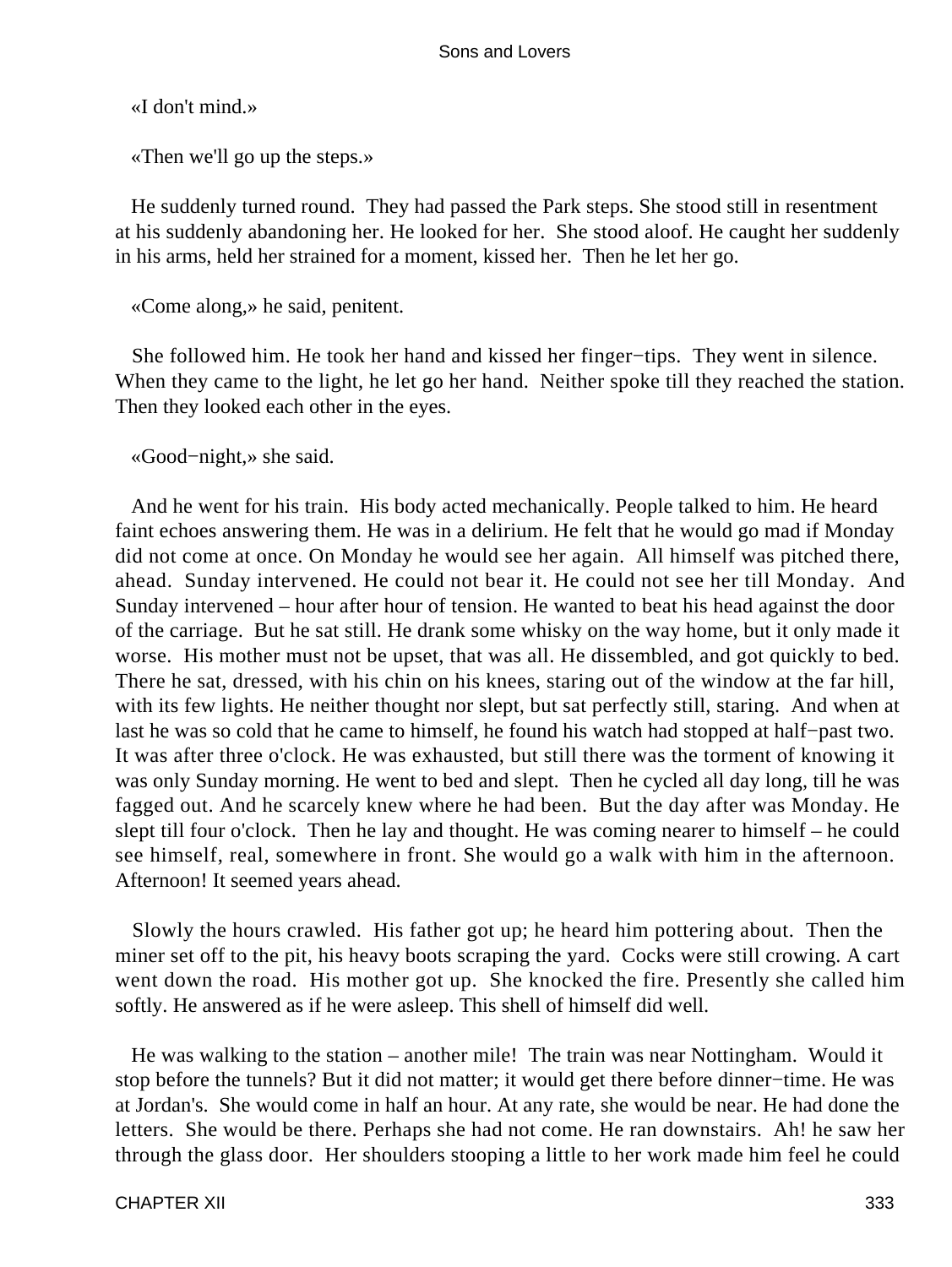not go forward; he could not stand. He went in. He was pale, nervous, awkward, and quite cold. Would she misunderstand him? He could not write his real self with this shell.

«And this afternoon,» he struggled to say. «You will come?»

«I think so,» she replied, murmuring.

 He stood before her, unable to say a word. She hid her face from him. Again came over him the feeling that he would lose consciousness. He set his teeth and went upstairs. He had done everything correctly yet, and he would do so. All the morning things seemed a long way off, as they do to a man under chloroform. He himself seemed under a tight band of constraint. Then there was his other self, in the distance, doing things, entering stuff in a ledger, and he watched that far−off him carefully to see he made no mistake.

 But the ache and strain of it could not go on much longer. He worked incessantly. Still it was only twelve o'clock. As if he had nailed his clothing against the desk, he stood there and worked, forcing every stroke out of himself. It was a quarter to one; he could clear away. Then he ran downstairs.

«You will meet me at the Fountain at two o'clock,» he said.

«I can't be there till half−past.»

«Yes!» he said.

She saw his dark, mad eyes.

«I will try at a quarter past.»

 And he had to be content. He went and got some dinner. All the time he was still under chloroform, and every minute was stretched out indefinitely. He walked miles of streets. Then he thought he would be late at the meeting–place. He was at the Fountain at five past two. The torture of the next quarter of an hour was refined beyond expression. It was the anguish of combining the living self with the shell. Then he saw her. She came! And he was there.

«You are late,» he said.

«Only five minutes,» she answered.

«I'd never have done it to you,» he laughed.

She was in a dark blue costume. He looked at her beautiful figure.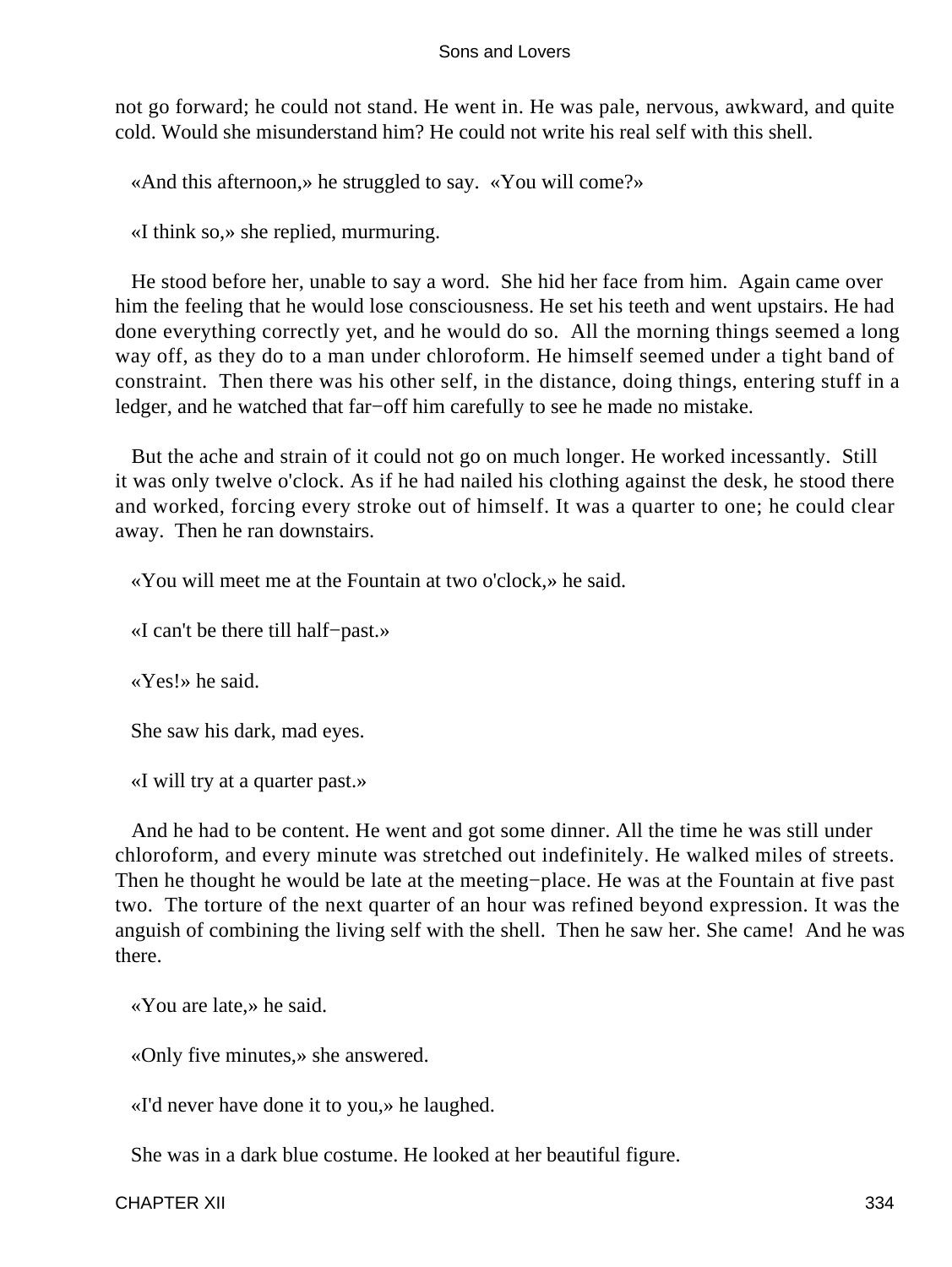«You want some flowers,» he said, going to the nearest florist's.

 She followed him in silence. He bought her a bunch of scarlet, brick−red carnations. She put them in her coat, flushing.

«That's a fine colour!» he said.

«I'd rather have had something softer,» she said.

He laughed.

«Do you feel like a blot of vermilion walking down the street?» he said.

 She hung her head, afraid of the people they met. He looked sideways at her as they walked. There was a wonderful close down on her face near the ear that he wanted to touch. And a certain heaviness, the heaviness of a very full ear of corn that dips slightly in the wind, that there was about her, made his brain spin. He seemed to be spinning down the street, everything going round.

 As they sat in the tramcar, she leaned her heavy shoulder against him, and he took her hand. He felt himself coming round from the anaesthetic, beginning to breathe. Her ear, half−hidden among her blonde hair, was near to him. The temptation to kiss it was almost too great. But there were other people on top of the car. It still remained to him to kiss it. After all, he was not himself, he was some attribute of hers, like the sunshine that fell on her.

 He looked quickly away. It had been raining. The big bluff of the Castle rock was streaked with rain, as it reared above the flat of the town. They crossed the wide, black space of the Midland Railway, and passed the cattle enclosure that stood out white. Then they ran down sordid Wilford Road.

 She rocked slightly to the tram's motion, and as she leaned against him, rocked upon him. He was a vigorous, slender man, with exhaustless energy. His face was rough, with rough−hewn features, like the common people's; but his eyes under the deep brows were so full of life that they fascinated her. They seemed to dance, and yet they were still trembling on the finest balance of laughter. His mouth the same was just going to spring into a laugh of triumph, yet did not. There was a sharp suspense about him. She bit her lip moodily. His hand was hard clenched over hers.

 They paid their two halfpennies at the turnstile and crossed the bridge. The Trent was very full. It swept silent and insidious under the bridge, travelling in a soft body. There had been a great deal of rain. On the river levels were flat gleams of flood water. The sky was grey, with glisten of silver here and there. In Wilford churchyard the dahlias were sodden with rain – wet black−crimson balls. No one was on the path that went along the green river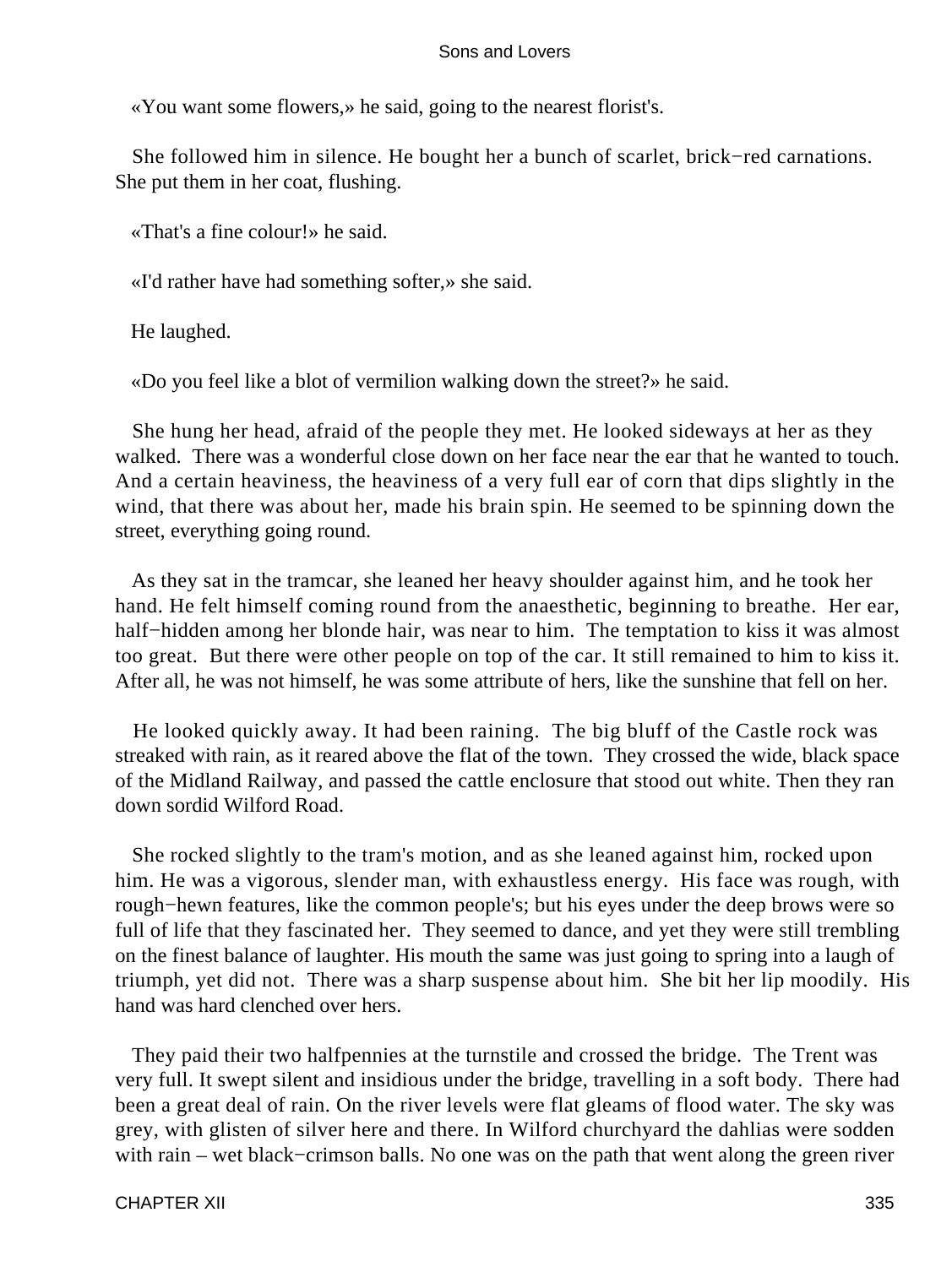meadow, along the elm−tree colonnade.

 There was the faintest haze over the silvery−dark water and the green meadow−bank, and the elm−trees that were spangled with gold. The river slid by in a body, utterly silent and swift, intertwining among itself like some subtle, complex creature. Clara walked moodily beside him.

«Why,» she asked at length, in rather a jarring tone, «did you leave Miriam?»

He frowned.

«Because **I WANTED** to leave her,» he said.

«Why?»

«Because I didn't want to go on with her. And I didn't want to marry.»

 She was silent for a moment. They picked their way down the muddy path. Drops of water fell from the elm−trees.

«You didn't want to marry Miriam, or you didn't want to marry at all?» she asked.

«Both,» he answered – «both!»

They had to manoeuvre to get to the stile, because of the pools of water.

«And what did she say?» Clara asked.

«Miriam? She said I was a baby of four, and that I always HAD battled her off.»

Clara pondered over this for a time.

«But you have really been going with her for some time?» she asked.

«Yes.»

«And now you don't want any more of her?»

«No. I know it's no good.»

She pondered again.

«Don't you think you've treated her rather badly?» she asked.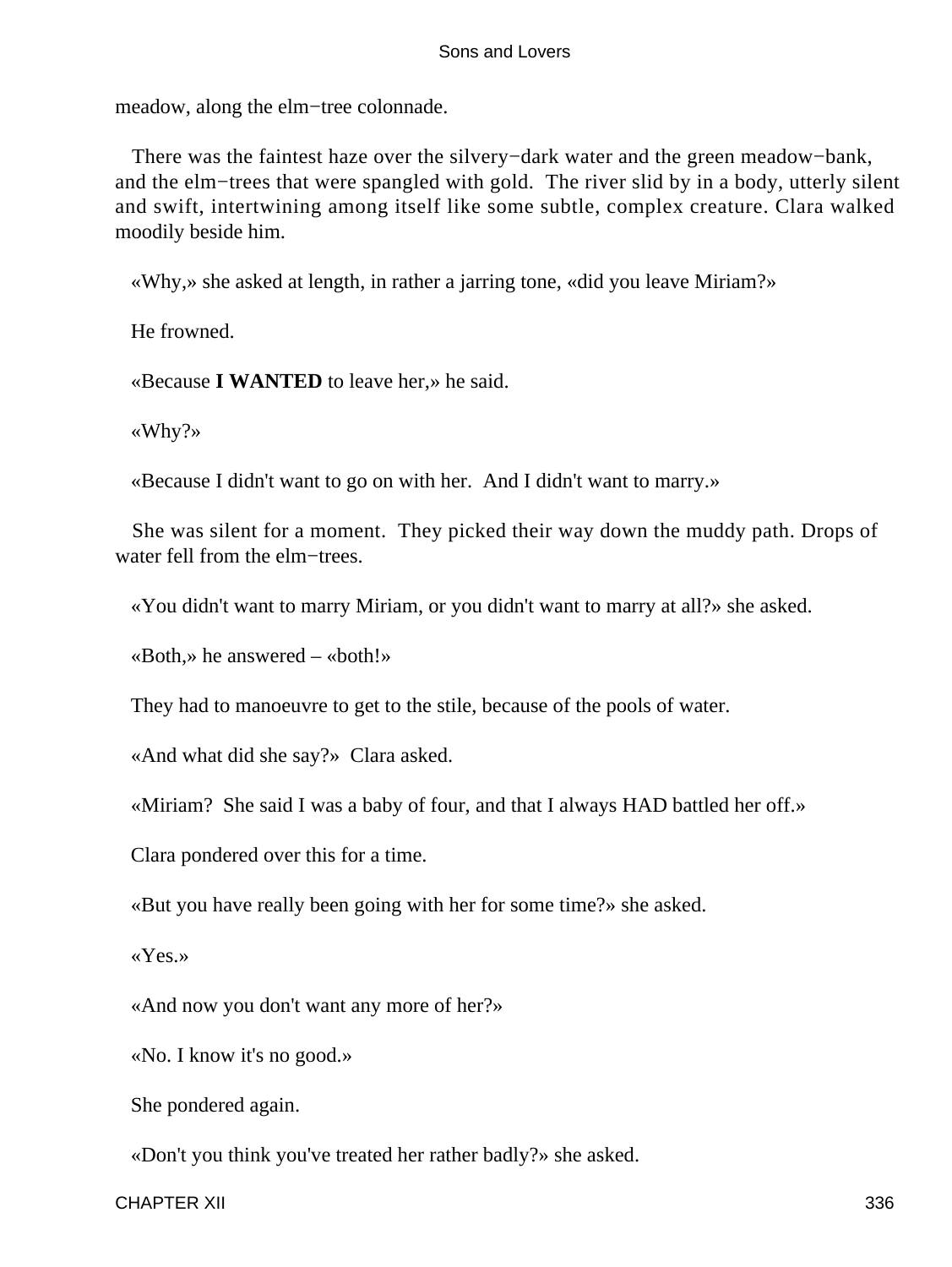«Yes; I ought to have dropped it years back. But it would have been no good going on. Two wrongs don't make a right.»

«How old ARE you?» Clara asked.

«Twenty−five.»

«And I am thirty,» she said.

«I know you are.»

«I shall be thirty−one – or **AM I** thirty−one?»

«I neither know nor care. What does it matter!»

 They were at the entrance to the Grove. The wet, red track, already sticky with fallen leaves, went up the steep bank between the grass. On either side stood the elm−trees like pillars along a great aisle, arching over and making high up a roof from which the dead leaves fell. All was empty and silent and wet. She stood on top of the stile, and he held both her hands. Laughing, she looked down into his eyes. Then she leaped. Her breast came against his; he held her, and covered her face with kisses.

 They went on up the slippery, steep red path. Presently she released his hand and put it round her waist.

«You press the vein in my arm, holding it so tightly,» she said.

 They walked along. His finger−tips felt the rocking of her breast. All was silent and deserted. On the left the red wet plough−land showed through the doorways between the elm−boles and their branches. On the right, looking down, they could see the tree−tops of elms growing far beneath them, hear occasionally the gurgle of the river. Sometimes there below they caught glimpses of the full, soft−sliding Trent, and of water−meadows dotted with small cattle

«It has scarcely altered since little Kirke White used to come,» he said.

 But he was watching her throat below the ear, where the flush was fusing into the honey−white, and her mouth that pouted disconsolate. She stirred against him as she walked, and his body was like a taut string.

 Halfway up the big colonnade of elms, where the Grove rose highest above the river, their forward movement faltered to an end. He led her across to the grass, under the trees at the edge of the path. The cliff of red earth sloped swiftly down, through trees and bushes, to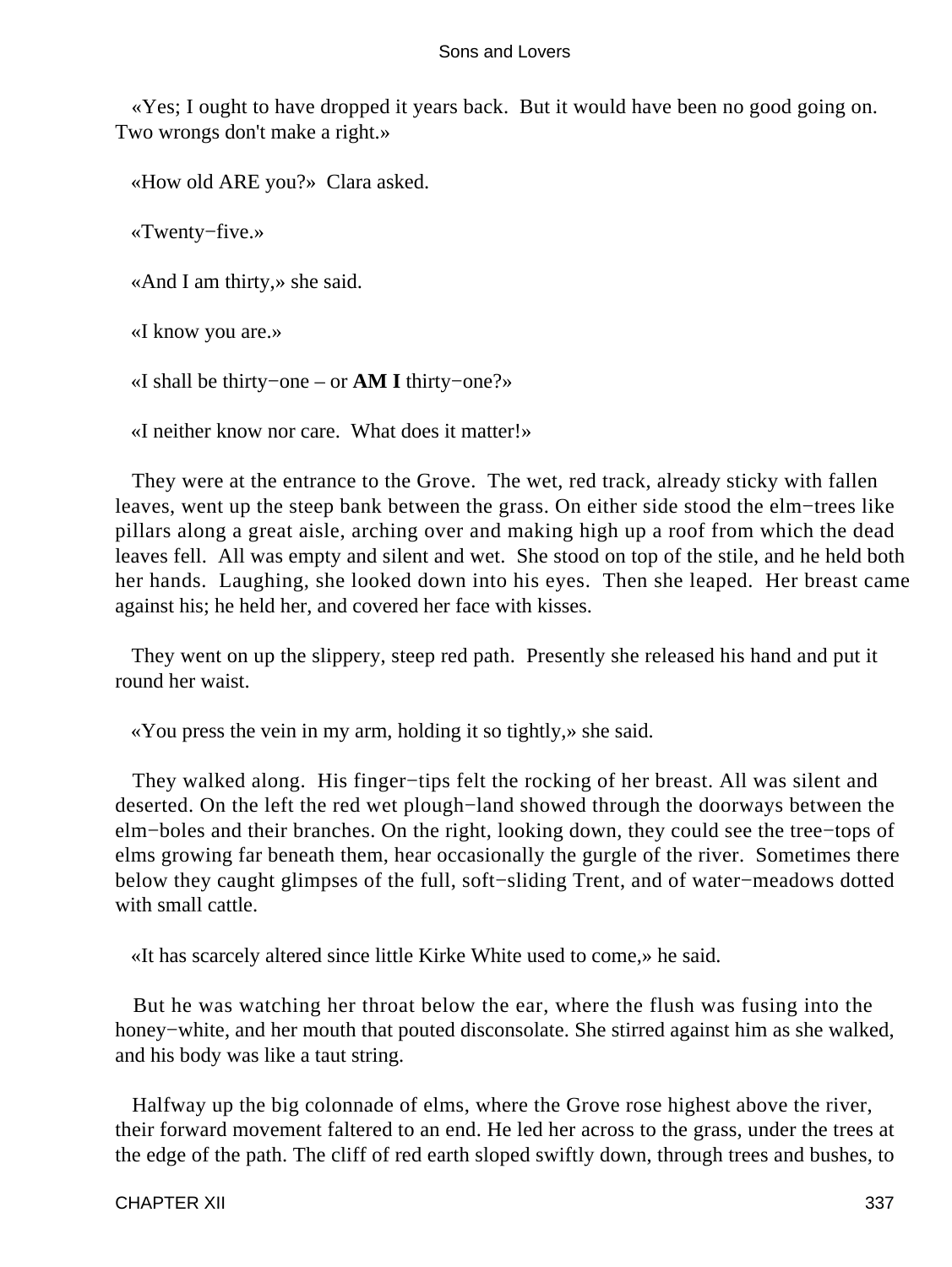the river that glimmered and was dark between the foliage. The far−below water−meadows were very green. He and she stood leaning against one another, silent, afraid, their bodies touching all along. There came a quick gurgle from the river below.

«Why,» he asked at length, «did you hate Baxter Dawes?»

 She turned to him with a splendid movement. Her mouth was offered him, and her throat; her eyes were half−shut; her breast was tilted as if it asked for him. He flashed with a small laugh, shut his eyes, and met her in a long, whole kiss. Her mouth fused with his; their bodies were sealed and annealed. It was some minutes before they withdrew. They were standing beside the public path.

«Will you go down to the river?» he asked.

 She looked at him, leaving herself in his hands. He went over the brim of the declivity and began to climb down.

«It is slippery,» he said.

«Never mind,» she replied.

 The red clay went down almost sheer. He slid, went from one tuft of grass to the next, hanging on to the bushes, making for a little platform at the foot of a tree. There he waited for her, laughing with excitement. Her shoes were clogged with red earth. It was hard for her. He frowned. At last he caught her hand, and she stood beside him. The cliff rose above them and fell away below. Her colour was up, her eyes flashed. He looked at the big drop below them.

«It's risky,» he said; «or messy, at any rate. Shall we go back?»

«Not for my sake,» she said quickly.

 «All right. You see, I can't help you; I should only hinder. Give me that little parcel and your gloves. Your poor shoes!»

They stood perched on the face of the declivity, under the trees.

«Well, I'll go again,» he said.

 Away he went, slipping, staggering, sliding to the next tree, into which he fell with a slam that nearly shook the breath out of him. She came after cautiously, hanging on to the twigs and grasses. So they descended, stage by stage, to the river's brink. There, to his disgust, the flood had eaten away the path, and the red decline ran straight into the water. He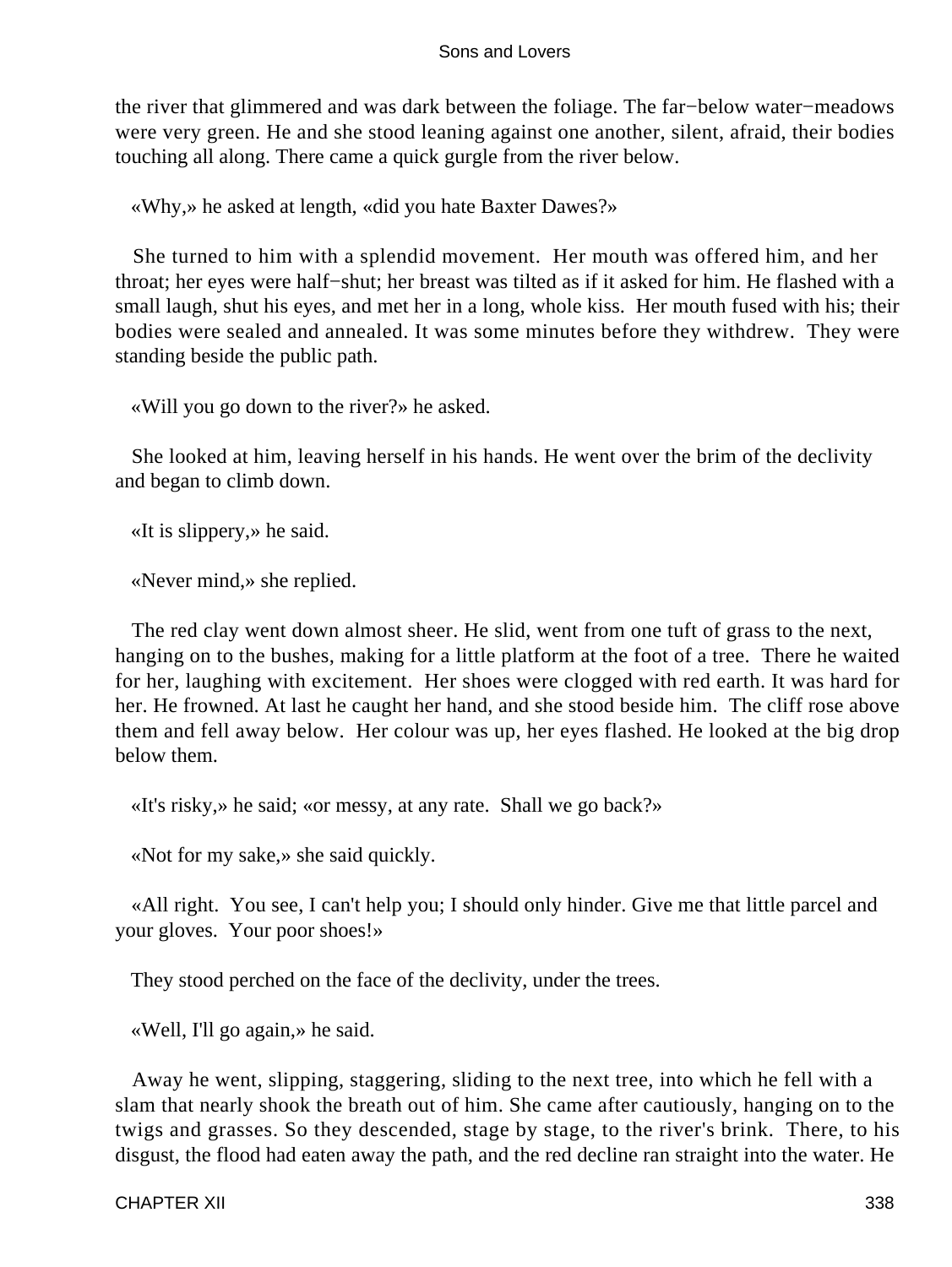dug in his heels and brought himself up violently. The string of the parcel broke with a snap; the brown parcel bounded down, leaped into the water, and sailed smoothly away. He hung on to his tree.

 «Well, I'll be damned!» he cried crossly. Then he laughed. She was coming perilously down.

 «Mind!» he warned her. He stood with his back to the tree, waiting. «Come now,» he called, opening his arms.

 She let herself run. He caught her, and together they stood watching the dark water scoop at the raw edge of the bank. The parcel had sailed out of sight.

«It doesn't matter,» she said.

He held her close and kissed her. There was only room for their four feet.

 «It's a swindle!» he said. «But there's a rut where a man has been, so if we go on I guess we shall find the path again.»

 The river slid and twined its great volume. On the other bank cattle were feeding on the desolate flats. The cliff rose high above Paul and Clara on their right hand. They stood against the tree in the watery silence.

 «Let us try going forward,» he said; and they struggled in the red clay along the groove a man's nailed boots had made. They were hot and flushed. Their barkled shoes hung heavy on their steps. At last they found the broken path. It was littered with rubble from the water, but at any rate it was easier. They cleaned their boots with twigs. His heart was beating thick and fast.

 Suddenly, coming on to the little level, he saw two figures of men standing silent at the water's edge. His heart leaped. They were fishing. He turned and put his hand up warningly to Clara. She hesitated, buttoned her coat. The two went on together.

 The fishermen turned curiously to watch the two intruders on their privacy and solitude. They had had a fire, but it was nearly out. All kept perfectly still. The men turned again to their fishing, stood over the grey glinting river like statues. Clara went with bowed head, flushing; he was laughing to himself. Directly they passed out of sight behind the willows.

«Now they ought to be drowned,» said Paul softly.

 Clara did not answer. They toiled forward along a tiny path on the river's lip. Suddenly it vanished. The bank was sheer red solid clay in front of them, sloping straight into the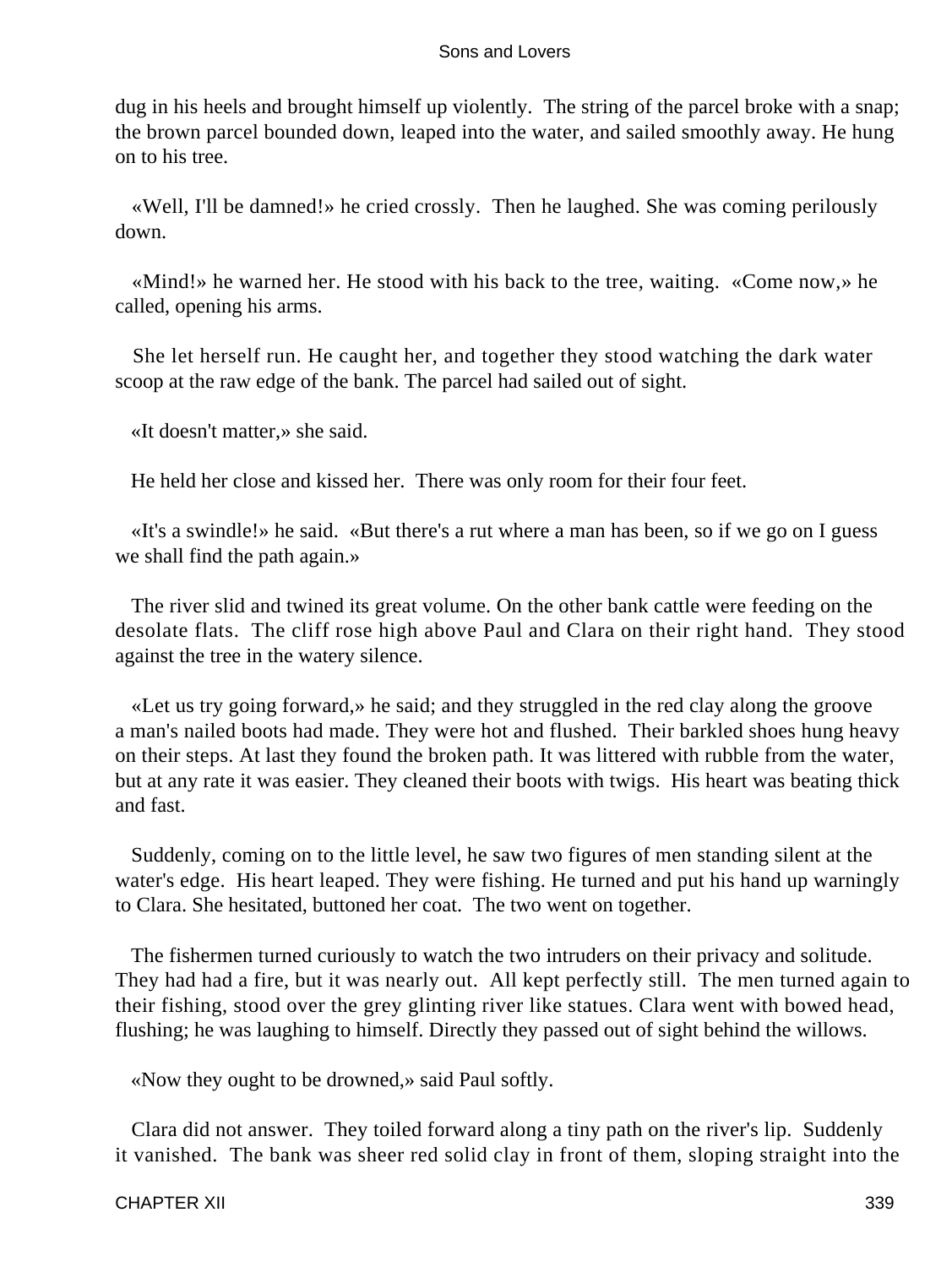river. He stood and cursed beneath his breath, setting his teeth.

«It's impossible!» said Clara.

 He stood erect, looking round. Just ahead were two islets in the stream, covered with osiers. But they were unattainable. The cliff came down like a sloping wall from far above their heads. Behind, not far back, were the fishermen. Across the river the distant cattle fed silently in the desolate afternoon. He cursed again deeply under his breath. He gazed up the great steep bank. Was there no hope but to scale back to the public path?

 «Stop a minute,» he said, and, digging his heels sideways into the steep bank of red clay, he began nimbly to mount. He looked across at every tree−foot. At last he found what he wanted. Two beech−trees side by side on the hill held a little level on the upper face between their roots. It was littered with damp leaves, but it would do. The fishermen were perhaps sufficiently out of sight. He threw down his rainproof and waved to her to come.

 She toiled to his side. Arriving there, she looked at him heavily, dumbly, and laid her head on his shoulder. He held her fast as he looked round. They were safe enough from all but the small, lonely cows over the river. He sunk his mouth on her throat, where he felt her heavy pulse beat under his lips. Everything was perfectly still. There was nothing in the afternoon but themselves.

 When she arose, he, looking on the ground all the time, saw suddenly sprinkled on the black wet beech−roots many scarlet carnation petals, like splashed drops of blood; and red, small splashes fell from her bosom, streaming down her dress to her feet.

«Your flowers are smashed,» he said.

 She looked at him heavily as she put back her hair. Suddenly he put his finger−tips on her cheek.

«Why dost look so heavy?» he reproached her.

 She smiled sadly, as if she felt alone in herself. He caressed her cheek with his fingers, and kissed her.

«Nay!» he said. «Never thee bother!»

 She gripped his fingers tight, and laughed shakily. Then she dropped her hand. He put the hair back from her brows, stroking her temples, kissing them lightly.

«But tha shouldna worrit!» he said softly, pleading.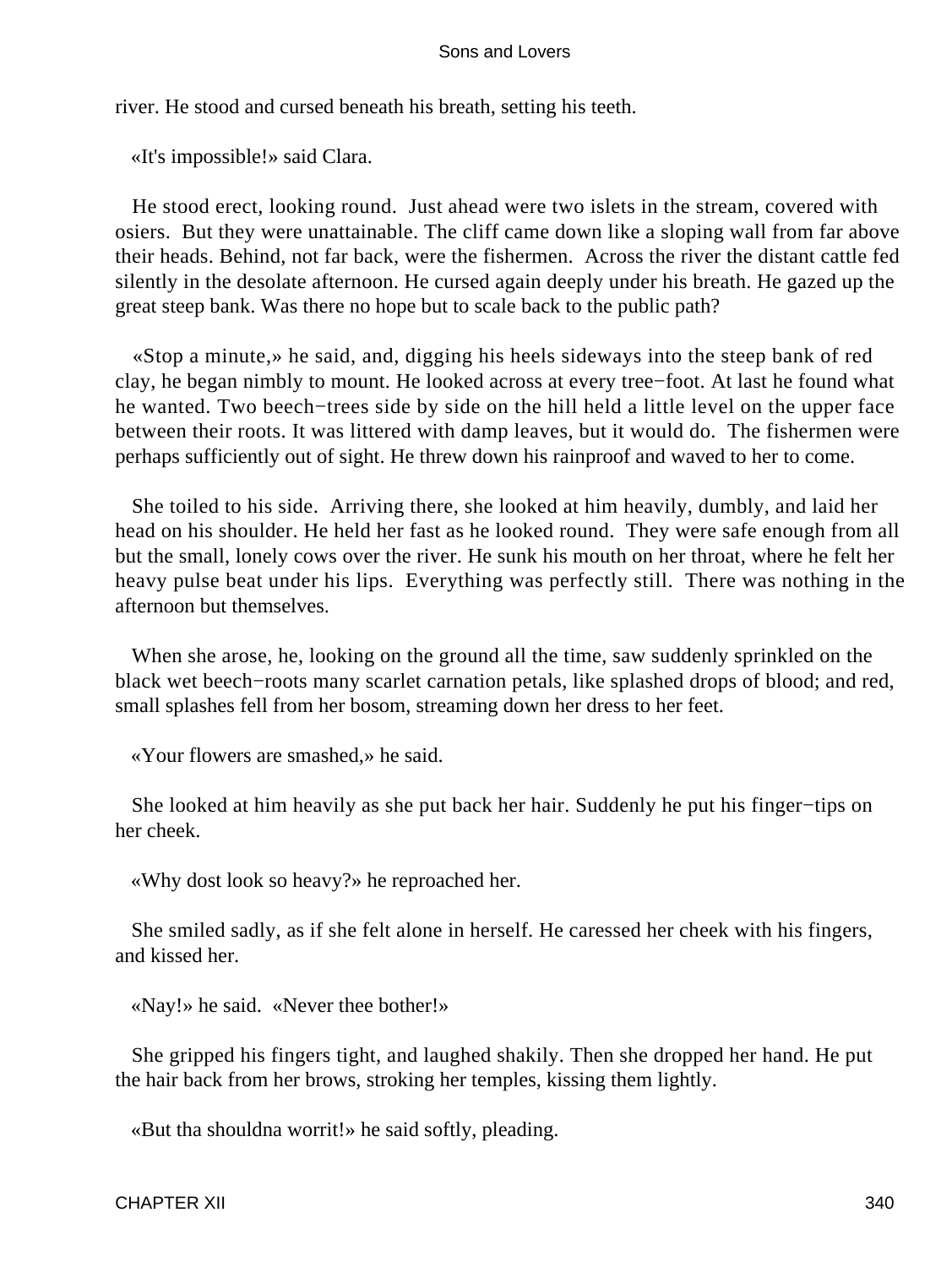«No, I don't worry!» she laughed tenderly and resigned.

«Yea, tha does! Dunna thee worrit,» he implored, caressing.

«No!» she consoled him, kissing him.

 They had a stiff climb to get to the top again. It took them a quarter of an hour. When he got on to the level grass, he threw off his cap, wiped the sweat from his forehead, and sighed.

«Now we're back at the ordinary level,» he said.

 She sat down, panting, on the tussocky grass. Her cheeks were flushed pink. He kissed her, and she gave way to joy.

«And now I'll clean thy boots and make thee fit for respectable folk,» he said.

 He kneeled at her feet, worked away with a stick and tufts of grass. She put her fingers in his hair, drew his head to her, and kissed it.

 «What am I supposed to be doing,» he said, looking at her laughing; «cleaning shoes or dibbling with love? Answer me that!»

«Just whichever I please,» she replied.

 «I'm your boot−boy for the time being, and nothing else!» But they remained looking into each other's eyes and laughing. Then they kissed with little nibbling kisses.

 «T−t−t−t!» he went with his tongue, like his mother. «I tell you, nothing gets done when there's a woman about.»

 And he returned to his boot−cleaning, singing softly. She touched his thick hair, and he kissed her fingers. He worked away at her shoes. At last they were quite presentable.

 «There you are, you see!» he said. «Aren't I a great hand at restoring you to respectability? Stand up! There, you look as irreproachable as Britannia herself!»

 He cleaned his own boots a little, washed his hands in a puddle, and sang. They went on into Clifton village. He was madly in love with her; every movement she made, every crease in her garments, sent a hot flash through him and seemed adorable.

The old lady at whose house they had tea was roused into gaiety by them.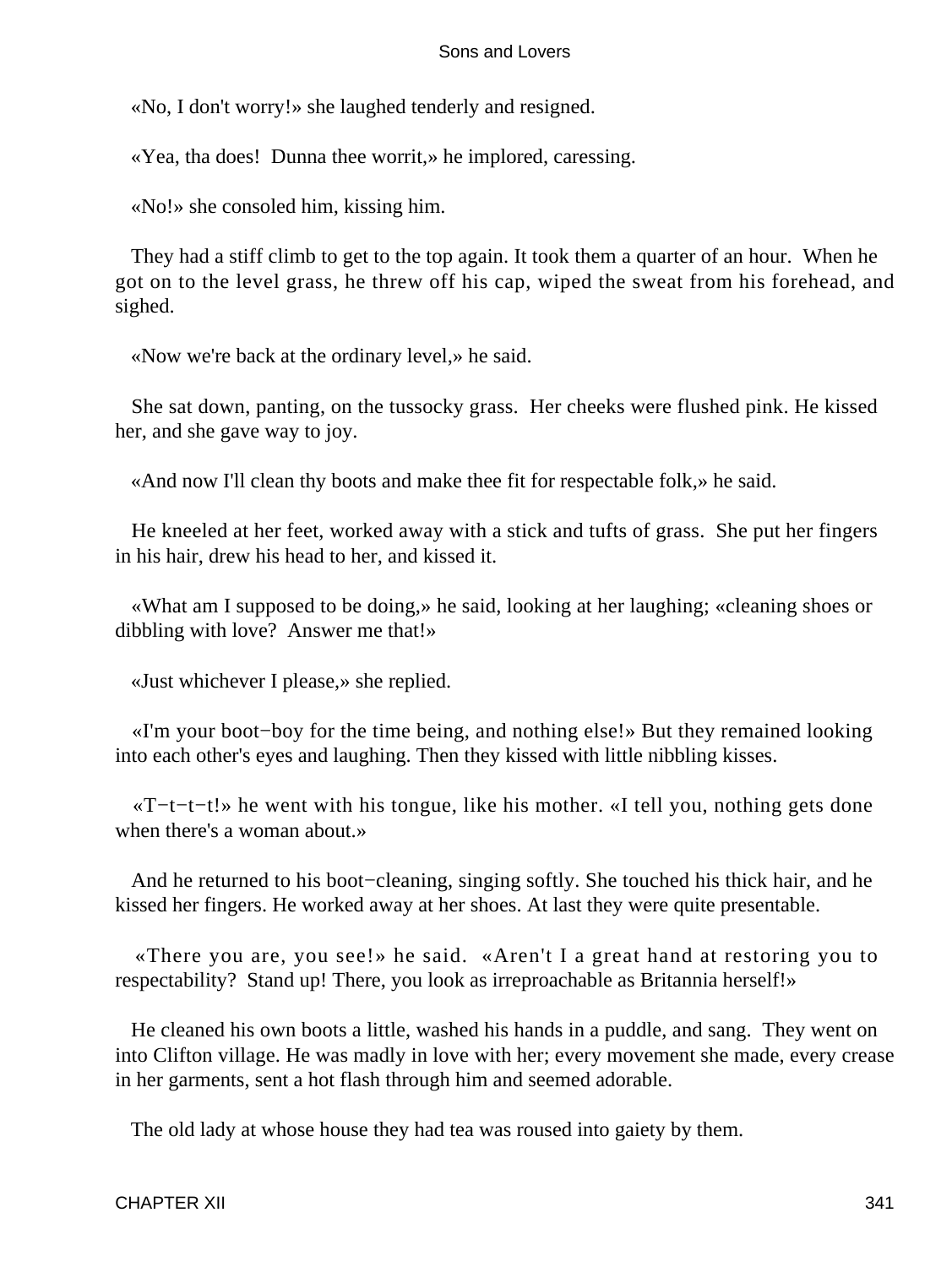«I could wish you'd had something of a better day,» she said, hovering round.

«Nay!» he laughed. «We've been saying how nice it is.»

 The old lady looked at him curiously. There was a peculiar glow and charm about him. His eyes were dark and laughing. He rubbed his moustache with a glad movement.

«Have you been saying SO!» she exclaimed, a light rousing in her old eyes.

«Truly!» he laughed.

«Then I'm sure the day's good enough,» said the old lady.

She fussed about, and did not want to leave them.

 «I don't know whether you'd like some radishes as well,» she said to Clara; «but I've got some in the garden – **AND a** cucumber.»

Clara flushed. She looked very handsome.

«I should like some radishes,» she answered.

And the old lady pottered off gleefully.

«If she knew!» said Clara quietly to him.

 «Well, she doesn't know; and it shows we're nice in ourselves, at any rate. You look quite enough to satisfy an archangel, and I'm sure I feel harmless – so – if it makes you look nice, and makes folk happy when they have us, and makes us happy – why, we're not cheating them out of much!»

 They went on with the meal. When they were going away, the old lady came timidly with three tiny dahlias in full blow, neat as bees, and speckled scarlet and white. She stood before Clara, pleased with herself, saying:

«I don't know whether – −» and holding the flowers forward in her old hand.

«Oh, how pretty!» cried Clara, accepting the flowers.

«Shall she have them all?» asked Paul reproachfully of the old woman.

 «Yes, she shall have them all,» she replied, beaming with joy. «You have got enough for your share.»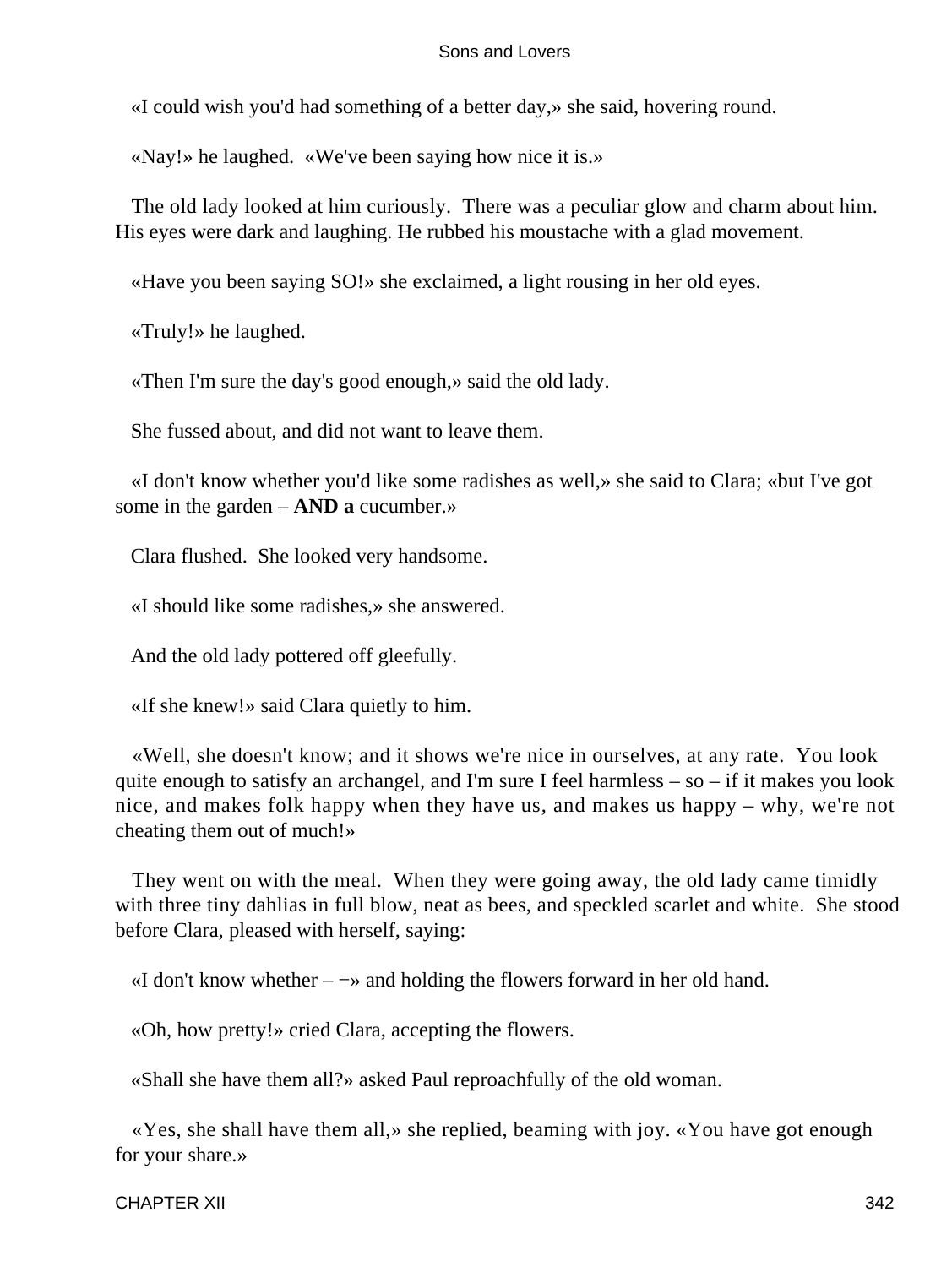«Ah, but I shall ask her to give me one!» he teased.

 «Then she does as she pleases,» said the old lady, smiling. And she bobbed a little curtsey of delight.

Clara was rather quiet and uncomfortable. As they walked along, he said:

«You don't feel criminal, do you?»

She looked at him with startled grey eyes.

«Criminal!» she said. «No.»

«But you seem to feel you have done a wrong?»

«No,» she said. «I only think, 'If they knew!'»

 «If they knew, they'd cease to understand. As it is, they do understand, and they like it. What do they matter? Here, with only the trees and me, you don't feel not the least bit wrong, do you?»

 He took her by the arm, held her facing him, holding her eyes with his. Something fretted him.

«Not sinners, are we?» he said, with an uneasy little frown.

«No,» she replied.

He kissed her, laughing.

 «You like your little bit of guiltiness, I believe,» he said. «I believe Eve enjoyed it, when she went cowering out of Paradise.»

 But there was a certain glow and quietness about her that made him glad. When he was alone in the railway−carriage, he found himself tumultuously happy, and the people exceedingly nice, and the night lovely, and everything good.

 Mrs. Morel was sitting reading when he got home. Her health was not good now, and there had come that ivory pallor into her face which he never noticed, and which afterwards he never forgot. She did not mention her own ill−health to him. After all, she thought, it was not much.

«You are late!» she said, looking at him.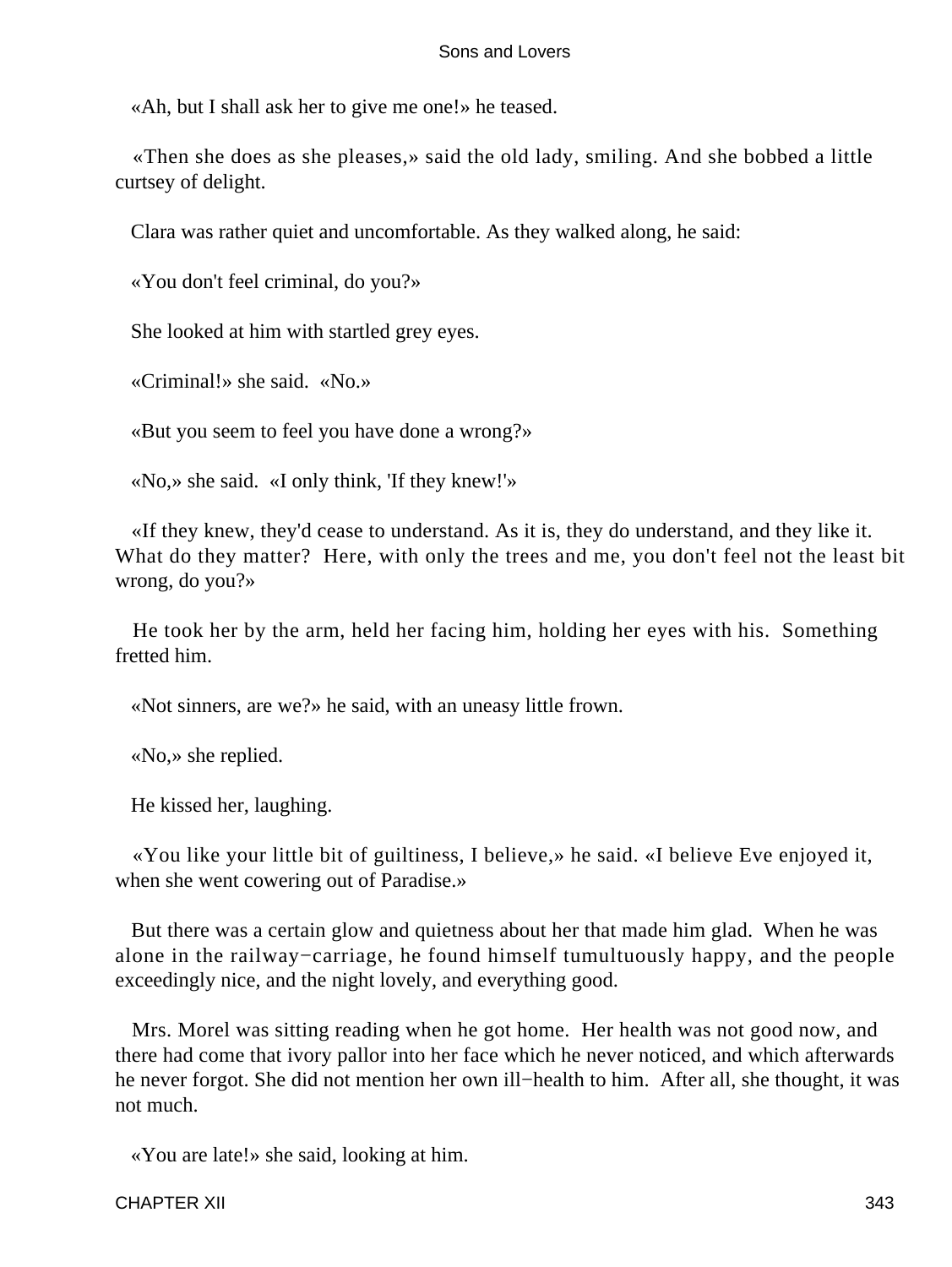His eyes were shining; his face seemed to glow. He smiled to her.

«Yes; I've been down Clifton Grove with Clara.»

His mother looked at him again.

«But won't people talk?» she said.

«Why? They know she's a suffragette, and so on. And what if they do talk!»

 «Of course, there may be nothing wrong in it,» said his mother. «But you know what folks are, and if once she gets talked about –  $\rightarrow$ 

«Well, I can't help it. Their jaw isn't so almighty important, after all.»

«I think you ought to consider HER.»

 «So **I DO!** What can people say? – that we take a walk together. I believe you're jealous.»

«You know I should be **GLAD** if she weren't a married woman.»

 «Well, my dear, she lives separate from her husband, and talks on platforms; so she's already singled out from the sheep, and, as far as I can see, hasn't much to lose. No; her life's nothing to her, so what's the worth of nothing? She goes with me – it becomes something. Then she must pay – we both must pay! Folk are so frightened of paying; they'd rather starve and die.»

«Very well, my son. We'll see how it will end.»

«Very well, my mother. I'll abide by the end.»

«We'll see!»

«And she's – she's **AWFULLY** nice, mother; she is really! You don't know!»

«That's not the same as marrying her.»

«It's perhaps better.»

There was silence for a while. He wanted to ask his mother something, but was afraid.

«Should you like to know her?» He hesitated.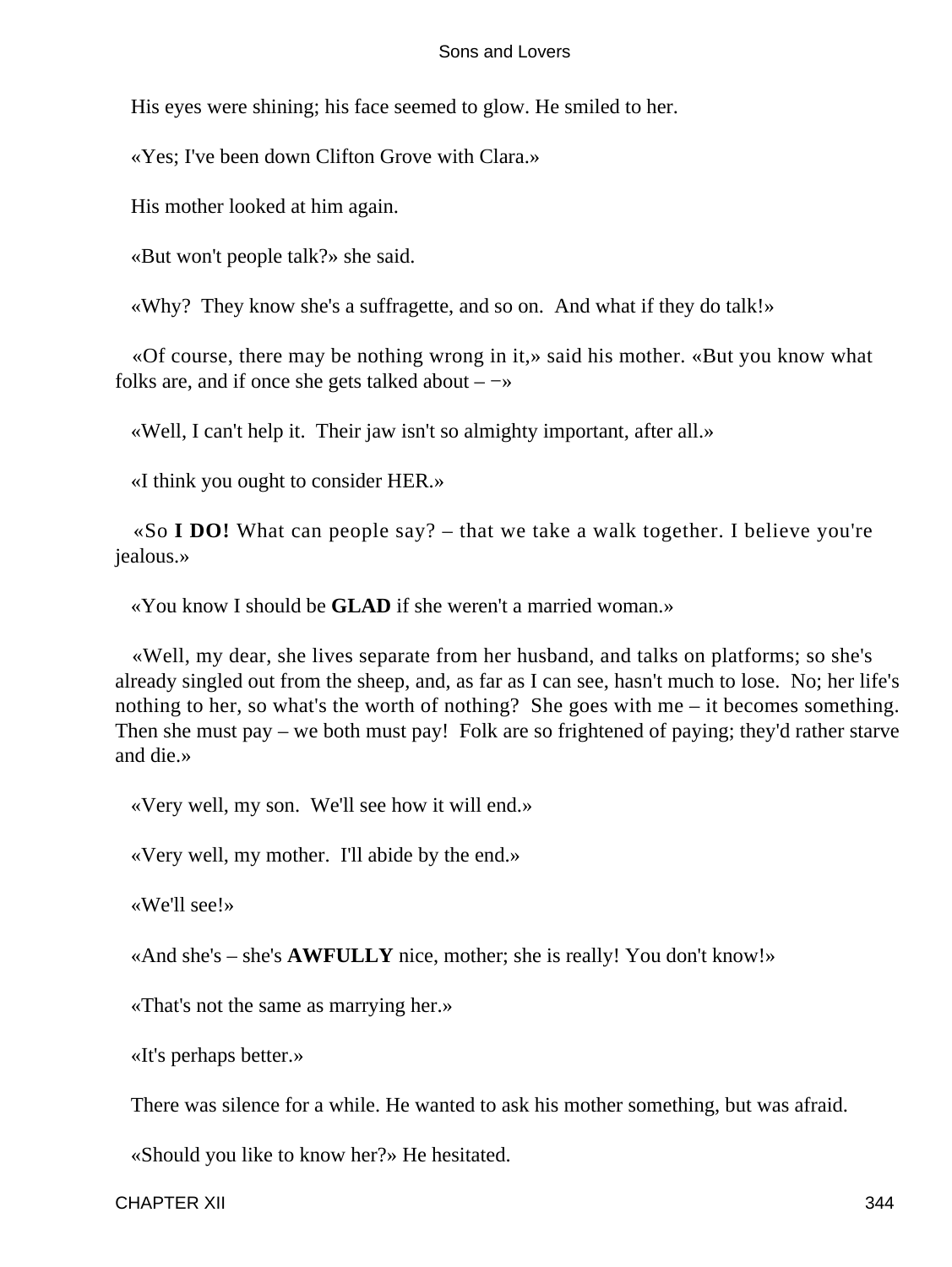«Yes,» said Mrs. Morel coolly. «I should like to know what she's like.»

«But she's nice, mother, she is! And not a bit common!»

«I never suggested she was.»

 «But you seem to think she's – not as good as – − She's better than ninety−nine folk out of a hundred, I tell you! She's **BETTER,** she is! She's fair, she's honest, she's straight! There isn't anything underhand or superior about her. Don't be mean about her!»

Mrs. Morel flushed.

«I am sure I am not mean about her. She may be quite as you say, but  $-\rightarrow$ 

«You don't approve,» he finished.

«And do you expect me to?» she answered coldly.

«Yes! – yes! – if you'd anything about you, you'd be glad! Do you **WANT** to see her?»

«I said I did.»

«Then I'll bring her – shall I bring her here?»

«You please yourself.»

 «Then **I WILL** bring her here – one Sunday – to tea. If you think a horrid thing about her, I shan't forgive you.»

His mother laughed.

«As if it would make any difference!» she said. He knew he had won.

«Oh, but it feels so fine, when she's there! She's such a queen in her way.»

 Occasionally he still walked a little way from chapel with Miriam and Edgar. He did not go up to the farm. She, however, was very much the same with him, and he did not feel embarrassed in her presence. One evening she was alone when he accompanied her. They began by talking books: it was their unfailing topic. Mrs. Morel had said that his and Miriam's affair was like a fire fed on books – if there were no more volumes it would die out. Miriam, for her part, boasted that she could read him like a book, could place her finger any minute on the chapter and the line. He, easily taken in, believed that Miriam knew more about him than anyone else. So it pleased him to talk to her about himself, like the simplest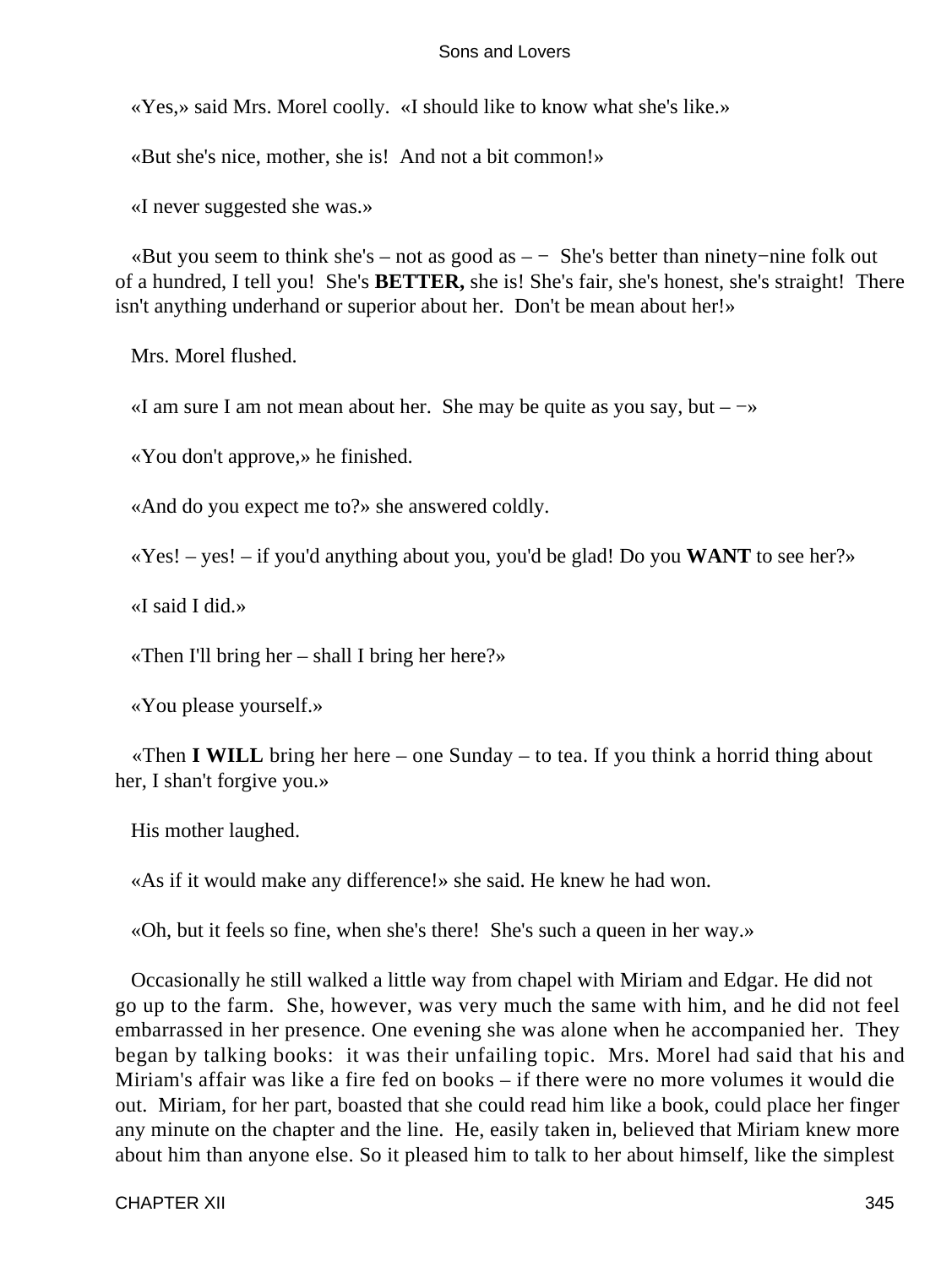egoist. Very soon the conversation drifted to his own doings. It flattered him immensely that he was of such supreme interest.

«And what have you been doing lately?»

 «I – oh, not much! I made a sketch of Bestwood from the garden, that is nearly right at last. It's the hundredth try.»

So they went on. Then she said:

«You've not been out, then, lately?»

«Yes; I went up Clifton Grove on Monday afternoon with Clara.»

«It was not very nice weather,» said Miriam, «was it?»

«But I wanted to go out, and it was all right. The Trent IS full.»

«And did you go to Barton?» she asked.

«No; we had tea in Clifton.»

«DID you! That would be nice.»

 «It was! The jolliest old woman! She gave us several pompom dahlias, as pretty as you like.»

 Miriam bowed her head and brooded. He was quite unconscious of concealing anything from her.

«What made her give them you?» she asked.

He laughed.

«Because she liked us – because we were jolly, I should think.»

Miriam put her finger in her mouth.

«Were you late home?» she asked.

At last he resented her tone.

«I caught the seven−thirty.»

CHAPTER XII 346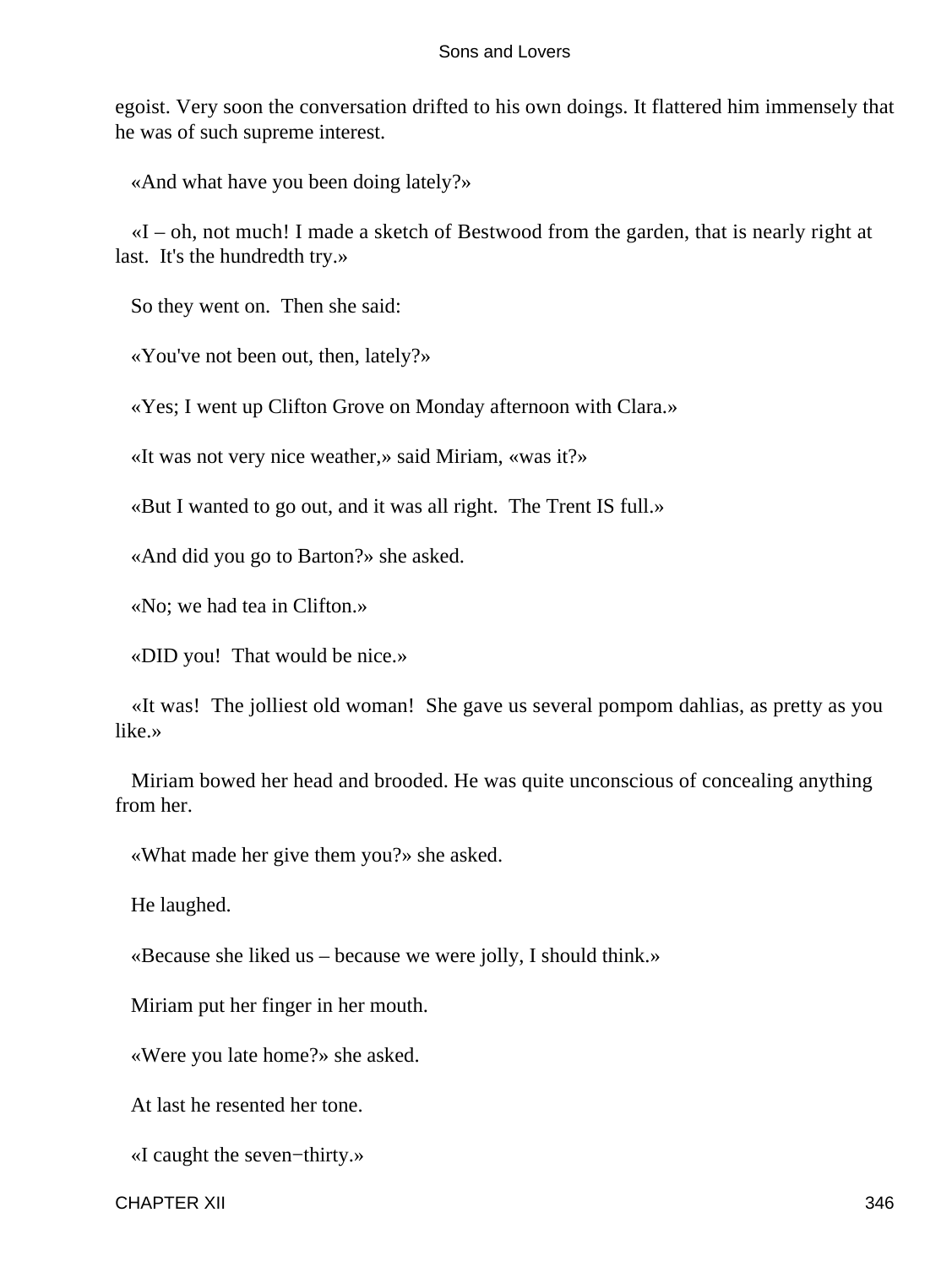«Ha!»

They walked on in silence, and he was angry.

«And how IS Clara?» asked Miriam.

«Quite all right, I think.»

 «That's good!» she said, with a tinge of irony. «By the way, what of her husband? One never hears anything of him.»

 «He's got some other woman, and is also quite all right,» he replied. «At least, so I think.»

 «I see – you don't know for certain. Don't you think a position like that is hard on a woman?»

«Rottenly hard!»

«It's so unjust!» said Miriam. «The man does as he likes – −»

«Then let the woman also,» he said.

«How can she? And if she does, look at her position!»

«What of it?»

«Why, it's impossible! You don't understand what a woman forfeits – −»

 «No, I don't. But if a woman's got nothing but her fair fame to feed on, why, it's thin tack, and a donkey would die of it!»

So she understood his moral attitude, at least, and she knew he would act accordingly.

She never asked him anything direct, but she got to know enough.

 Another day, when he saw Miriam, the conversation turned to marriage, then to Clara's marriage with Dawes.

 «You see,» he said, «she never knew the fearful importance of marriage. She thought it was all in the day's march – it would have to come – and Dawes – well, a good many women would have given their souls to get him; so why not him? Then she developed into the femme incomprise, and treated him badly, I'll bet my boots.»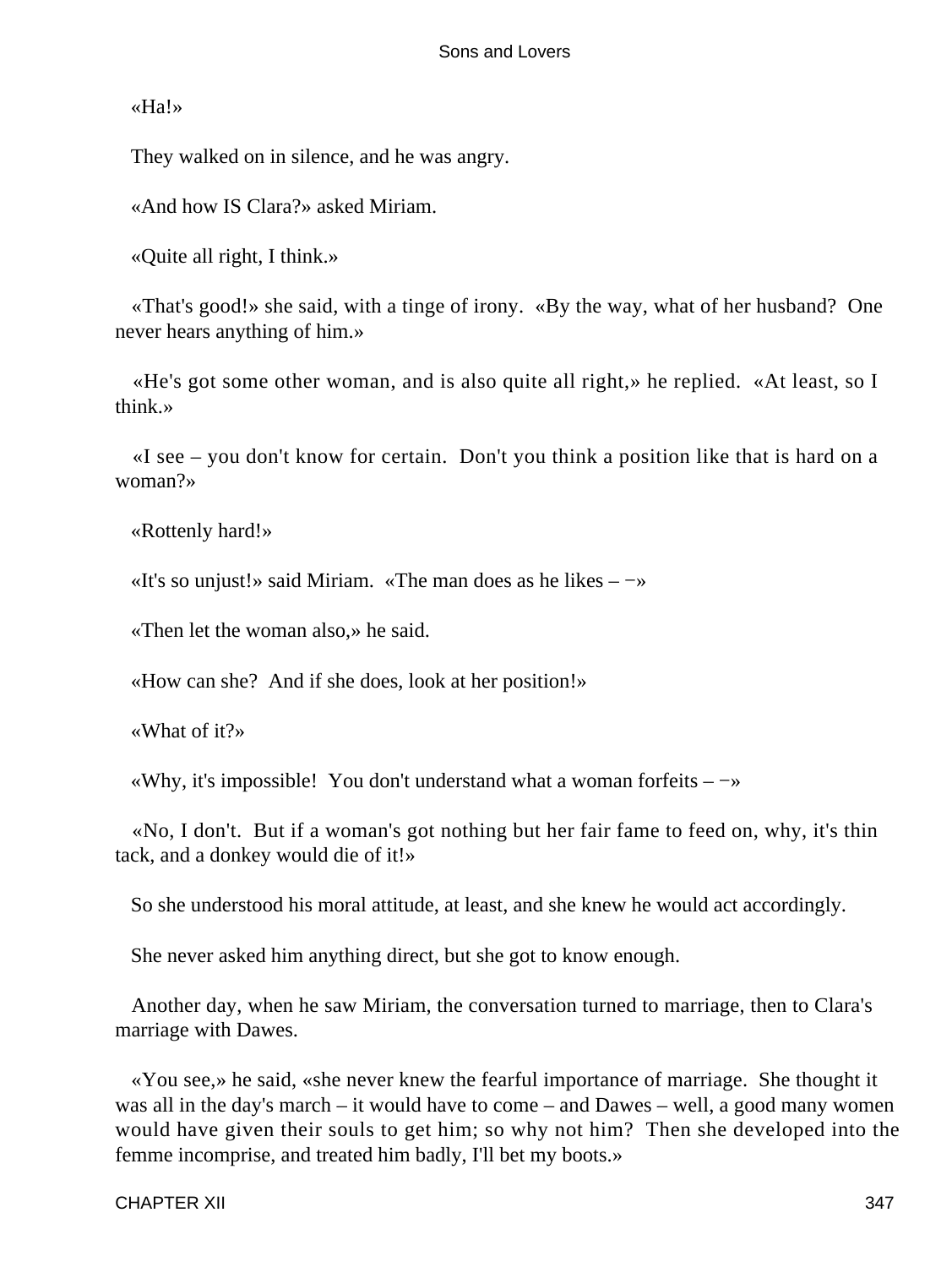«And she left him because he didn't understand her?»

 «I suppose so. I suppose she had to. It isn't altogether a question of understanding; it's a question of living. With him, she was only half−alive; the rest was dormant, deadened. And the dormant woman was the femme incomprise, and she HAD to be awakened.»

«And what about him.»

«I don't know. I rather think he loves her as much as he can, but he's a fool.»

«It was something like your mother and father,» said Miriam.

 «Yes; but my mother, I believe, got real joy and satisfaction out of my father at first. I believe she had a passion for him; that's why she stayed with him. After all, they were bound to each other.»

«Yes,» said Miriam.

 «That's what one **MUST HAVE,** I think,» he continued – «the real, real flame of feeling through another person – once, only once, if it only lasts three months. See, my mother looks as if she'd HAD everything that was necessary for her living and developing. There's not a tiny bit of feeling of sterility about her.»

«No,» said Miriam.

 «And with my father, at first, I'm sure she had the real thing. She knows; she has been there. You can feet it about her, and about him, and about hundreds of people you meet every day; and, once it has happened to you, you can go on with anything and ripen.»

«What happened, exactly?» asked Miriam.

 «It's so hard to say, but the something big and intense that changes you when you really come together with somebody else. It almost seems to fertilise your soul and make it that you can go on and mature.»

«And you think your mother had it with your father?»

 «Yes; and at the bottom she feels grateful to him for giving it her, even now, though they are miles apart.»

«And you think Clara never had it?»

«I'm sure.»

CHAPTER XII 348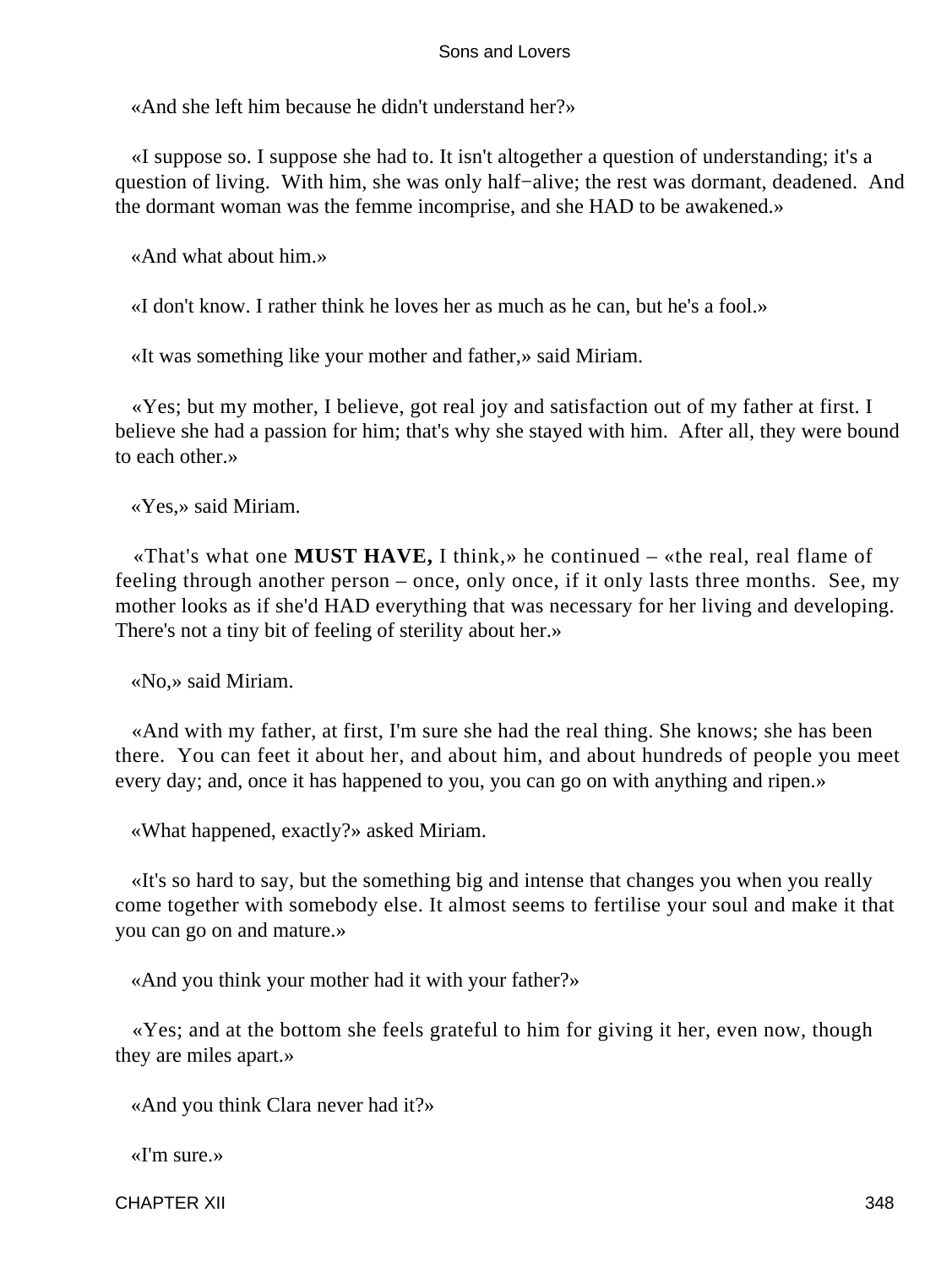Miriam pondered this. She saw what he was seeking – a sort of baptism of fire in passion, it seemed to her. She realised that he would never be satisfied till he had it. Perhaps it was essential to him, as to some men, to sow wild oats; and afterwards, when he was satisfied, he would not rage with restlessness any more, but could settle down and give her his life into her hands. Well, then, if he must go, let him go and have his fill – something big and intense, he called it. At any rate, when he had got it, he would not want it – that he said himself; he would want the other thing that she could give him. He would want to be owned, so that he could work. It seemed to her a bitter thing that he must go, but she could let him go into an inn for a glass of whisky, so she could let him go to Clara, so long as it was something that would satisfy a need in him, and leave him free for herself to possess.

«Have you told your mother about Clara?» she asked.

 She knew this would be a test of the seriousness of his feeling for the other woman: she knew he was going to Clara for something vital, not as a man goes for pleasure to a prostitute, if he told his mother.

«Yes,» he said, «and she is coming to tea on Sunday.»

«To your house?»

«Yes; I want mater to see her.»

«Ah!»

 There was a silence. Things had gone quicker than she thought. She felt a sudden bitterness that he could leave her so soon and so entirely. And was Clara to be accepted by his people, who had been so hostile to herself?

«I may call in as I go to chapel,» she said. «It is a long time since I saw Clara.»

«Very well,» he said, astonished, and unconsciously angry.

 On the Sunday afternoon he went to Keston to meet Clara at the station. As he stood on the platform he was trying to examine in himself if he had a premonition.

 «Do **I FEEL** as if she'd come?» he said to himself, and he tried to find out. His heart felt queer and contracted. That seemed like foreboding. Then he **HAD a** foreboding she would not come! Then she would not come, and instead of taking her over the fields home, as he had imagined, he would have to go alone. The train was late; the afternoon would be wasted, and the evening. He hated her for not coming. Why had she promised, then, if she could not keep her promise? Perhaps she had missed her train – he himself was always missing trains – but that was no reason why she should miss this particular one. He was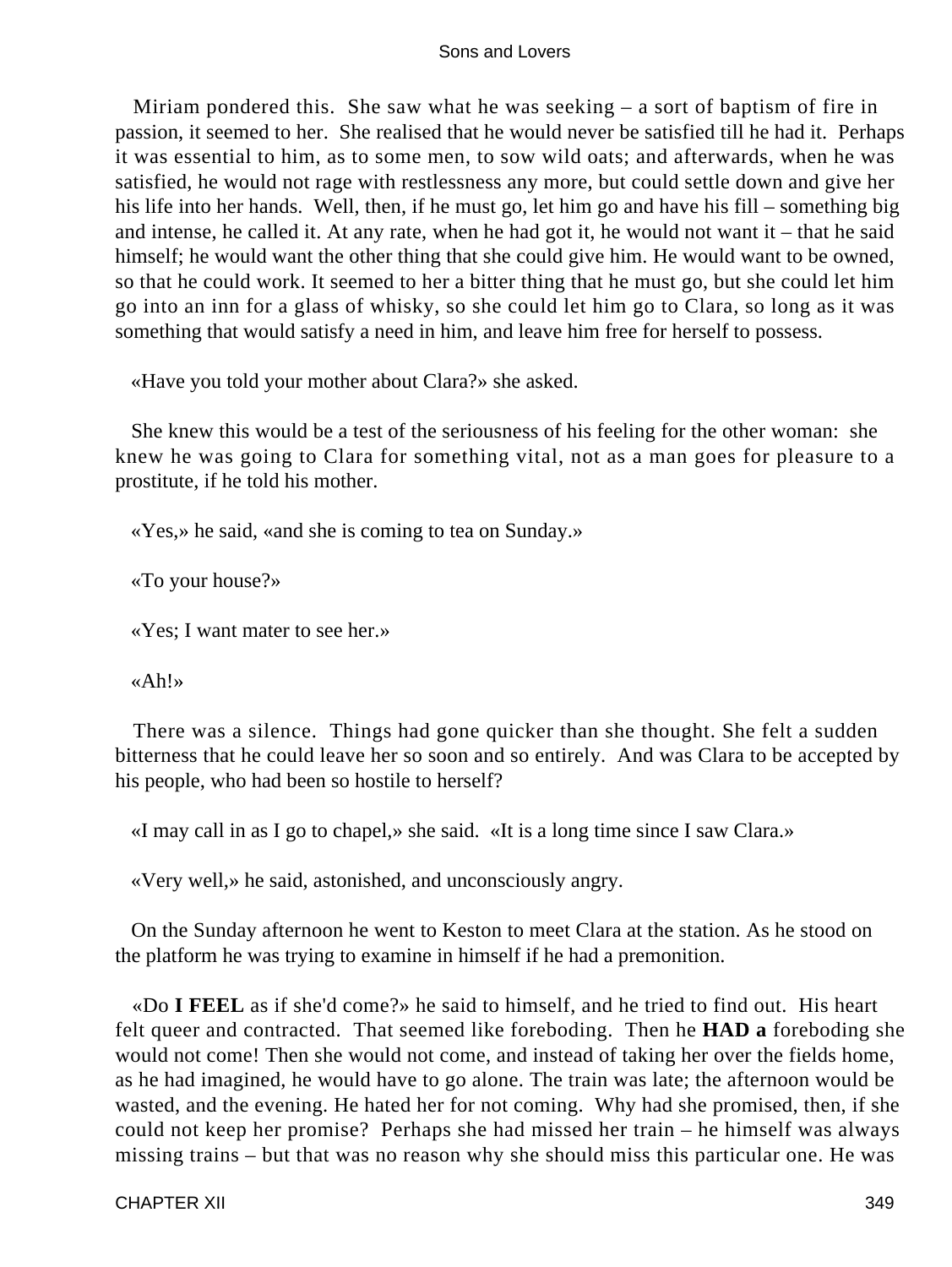angry with her; he was furious.

 Suddenly he saw the train crawling, sneaking round the corner. Here, then, was the train, but of course she had not come. The green engine hissed along the platform, the row of brown carriages drew up, several doors opened. No; she had not come! No! Yes; ah, there she was! She had a big black hat on! He was at her side in a moment.

«I thought you weren't coming,» he said.

 She was laughing rather breathlessly as she put out her hand to him; their eyes met. He took her quickly along the platform, talking at a great rate to hide his feeling. She looked beautiful. In her hat were large silk roses, coloured like tarnished gold. Her costume of dark cloth fitted so beautifully over her breast and shoulders. His pride went up as he walked with her. He felt the station people, who knew him, eyed her with awe and admiration.

«I was sure you weren't coming,» he laughed shakily.

She laughed in answer, almost with a little cry.

 «And I wondered, when I was in the train, **WHATEVER I** should do if you weren't there!» she said.

 He caught her hand impulsively, and they went along the narrow twitchel. They took the road into Nuttall and over the Reckoning House Farm. It was a blue, mild day. Everywhere the brown leaves lay scattered; many scarlet hips stood upon the hedge beside the wood. He gathered a few for her to wear.

 «Though, really,» he said, as he fitted them into the breast of her coat, «you ought to object to my getting them, because of the birds. But they don't care much for rose−hips in this part, where they can get plenty of stuff. You often find the berries going rotten in the springtime.»

 So he chattered, scarcely aware of what he said, only knowing he was putting berries in the bosom of her coat, while she stood patiently for him. And she watched his quick hands, so full of life, and it seemed to her she had never **SEEN** anything before. Till now, everything had been indistinct.

 They came near to the colliery. It stood quite still and black among the corn−fields, its immense heap of slag seen rising almost from the oats.

«What a pity there is a coal−pit here where it is so pretty!» said Clara.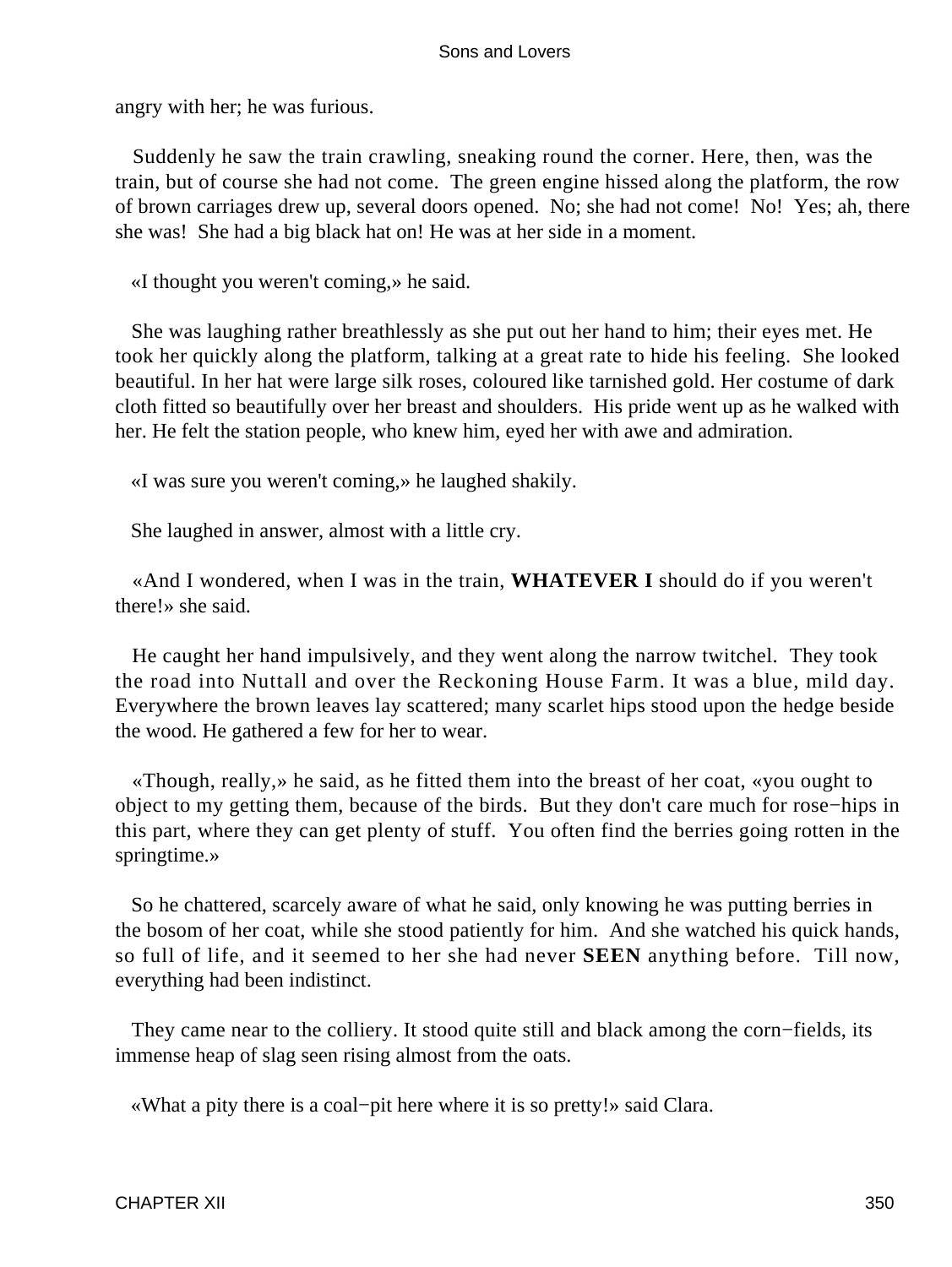«Do you think so?» he answered. «You see, I am so used to it I should miss it. No; and I like the pits here and there. I like the rows of trucks, and the headstocks, and the steam in the daytime, and the lights at night. When I was a boy, I always thought a pillar of cloud by day and a pillar of fire by night was a pit, with its steam, and its lights, and the burning bank, – and I thought the Lord was always at the pit−top.»

 As they drew near home she walked in silence, and seemed to hang back. He pressed her fingers in his own. She flushed, but gave no response.

«Don't you want to come home?» he asked.

«Yes, I want to come,» she replied.

 It did not occur to him that her position in his home would be rather a peculiar and difficult one. To him it seemed just as if one of his men friends were going to be introduced to his mother, only nicer.

 The Morels lived in a house in an ugly street that ran down a steep hill. The street itself was hideous. The house was rather superior to most. It was old, grimy, with a big bay window, and it was semi−detached; but it looked gloomy. Then Paul opened the door to the garden, and all was different. The sunny afternoon was there, like another land. By the path grew tansy and little trees. In front of the window was a plot of sunny grass, with old lilacs round it. And away went the garden, with heaps of dishevelled chrysanthemums in the sunshine, down to the sycamore−tree, and the field, and beyond one looked over a few red−roofed cottages to the hills with all the glow of the autumn afternoon.

 Mrs. Morel sat in her rocking−chair, wearing her black silk blouse. Her grey−brown hair was taken smooth back from her brow and her high temples; her face was rather pale. Clara, suffering, followed Paul into the kitchen. Mrs. Morel rose. Clara thought her a lady, even rather stiff. The young woman was very nervous. She had almost a wistful look, almost resigned.

«Mother – Clara,» said Paul.

Mrs. Morel held out her hand and smiled.

«He has told me a good deal about you,» she said.

The blood flamed in Clara's cheek.

«I hope you don't mind my coming,» she faltered.

«I was pleased when he said he would bring you,» replied Mrs. Morel.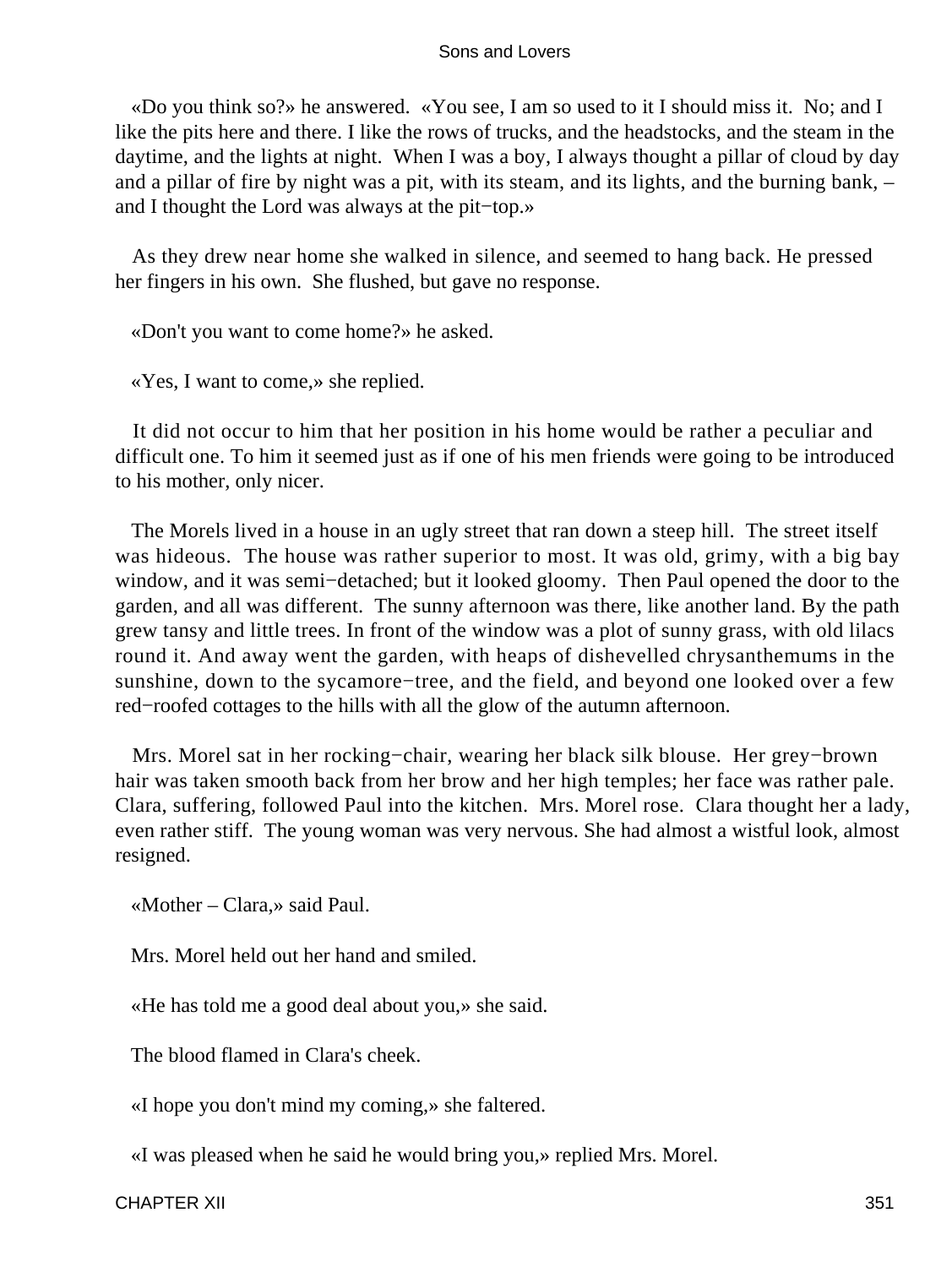Paul, watching, felt his heart contract with pain. His mother looked so small, and sallow, and done−for beside the luxuriant Clara.

«It's such a pretty day, mother!» he said. «And we saw a jay.»

 His mother looked at him; he had turned to her. She thought what a man he seemed, in his dark, well−made clothes. He was pale and detached−looking; it would be hard for any woman to keep him. Her heart glowed; then she was sorry for Clara.

 «Perhaps you'll leave your things in the parlour,» said Mrs. Morel nicely to the young woman.

«Oh, thank you,» she replied.

 «Come on,» said Paul, and he led the way into the little front room, with its old piano, its mahogany furniture, its yellowing marble mantelpiece. A fire was burning; the place was littered with books and drawing−boards. «I leave my things lying about,» he said. «It's so much easier.»

 She loved his artist's paraphernalia, and the books, and the photos of people. Soon he was telling her: this was William, this was William's young lady in the evening dress, this was Annie and her husband, this was Arthur and his wife and the baby. She felt as if she were being taken into the family. He showed her photos, books, sketches, and they talked a little while. Then they returned to the kitchen. Mrs. Morel put aside her book. Clara wore a blouse of fine silk chiffon, with narrow black−and−white stripes; her hair was done simply, coiled on top of her head. She looked rather stately and reserved.

 «You have gone to live down Sneinton Boulevard?» said Mrs. Morel. «When I was a girl – girl, I say! – when I was a young woman WE lived in Minerva Terrace.»

«Oh, did you!» said Clara. «I have a friend in number 6.»

 And the conversation had started. They talked Nottingham and Nottingham people; it interested them both. Clara was still rather nervous; Mrs. Morel was still somewhat on her dignity. She clipped her language very clear and precise. But they were going to get on well together, Paul saw.

 Mrs. Morel measured herself against the younger woman, and found herself easily stronger. Clara was deferential. She knew Paul's surprising regard for his mother, and she had dreaded the meeting, expecting someone rather hard and cold. She was surprised to find this little interested woman chatting with such readiness; and then she felt, as she felt with Paul, that she would not care to stand in Mrs. Morel's way. There was something so hard and certain in his mother, as if she never had a misgiving in her life.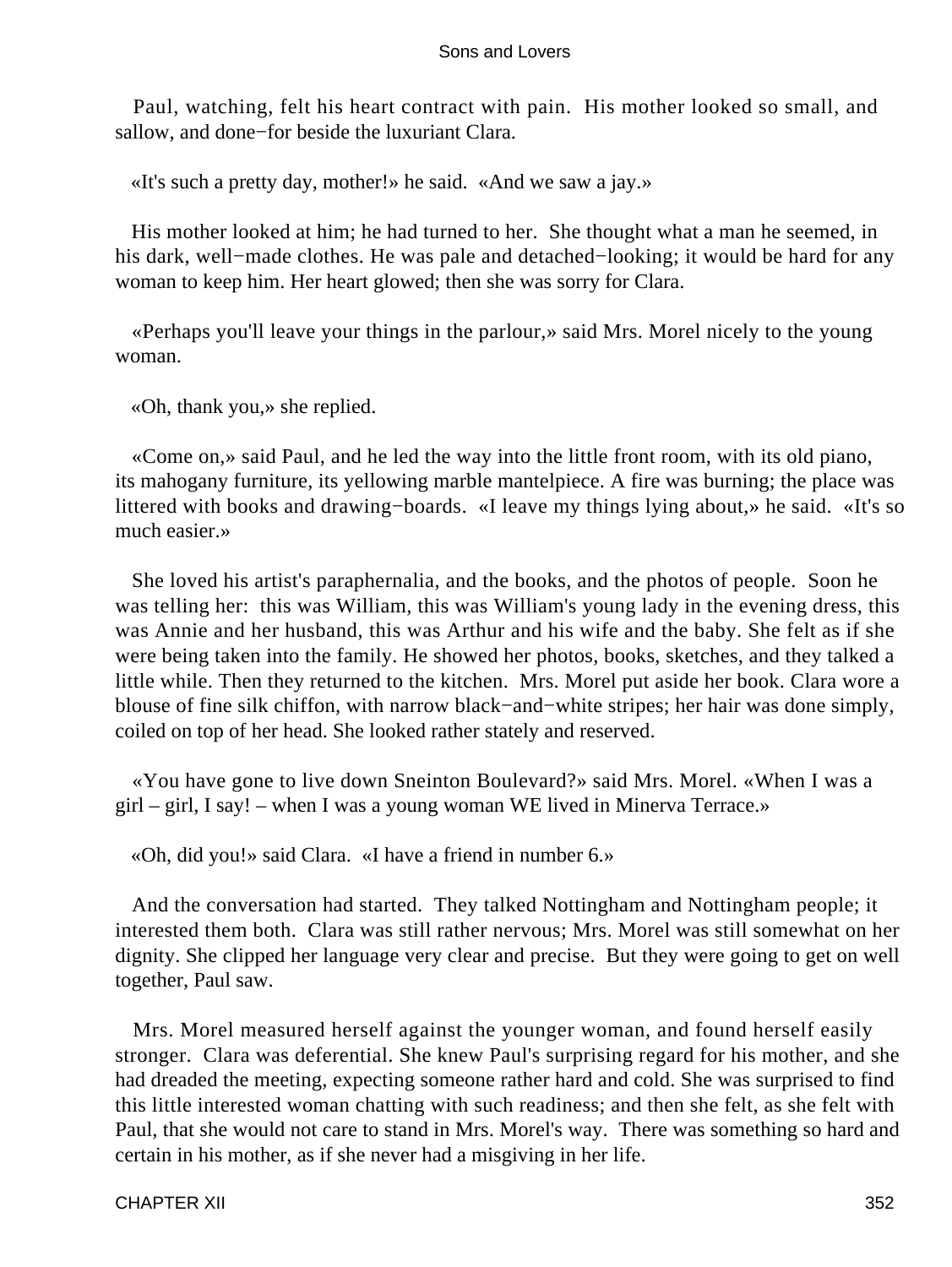Presently Morel came down, ruffled and yawning, from his afternoon sleep. He scratched his grizzled head, he plodded in his stocking feet, his waistcoat hung open over his shirt. He seemed incongruous.

«This is Mrs. Dawes, father,» said Paul.

 Then Morel pulled himself together. Clara saw Paul's manner of bowing and shaking hands.

 «Oh, indeed!» exclaimed Morel. «I am very glad to see you – I am, I assure you. But don't disturb yourself. No, no make yourself quite comfortable, and be very welcome.»

 Clara was astonished at this flood of hospitality from the old collier. He was so courteous, so gallant! She thought him most delightful.

«And may you have come far?» he asked.

«Only from Nottingham,» she said.

«From Nottingham! Then you have had a beautiful day for your journey.»

 Then he strayed into the scullery to wash his hands and face, and from force of habit came on to the hearth with the towel to dry himself.

 At tea Clara felt the refinement and sang−froid of the household. Mrs. Morel was perfectly at her ease. The pouring out the tea and attending to the people went on unconsciously, without interrupting her in her talk. There was a lot of room at the oval table; the china of dark blue willow−pattern looked pretty on the glossy cloth. There was a little bowl of small, yellow chrysanthemums. Clara felt she completed the circle, and it was a pleasure to her. But she was rather afraid of the self−possession of the Morels, father and all. She took their tone; there was a feeling of balance. It was a cool, clear atmosphere, where everyone was himself, and in harmony. Clara enjoyed it, but there was a fear deep at the bottom of her.

 Paul cleared the table whilst his mother and Clara talked. Clara was conscious of his quick, vigorous body as it came and went, seeming blown quickly by a wind at its work. It was almost like the hither and thither of a leaf that comes unexpected. Most of herself went with him. By the way she leaned forward, as if listening, Mrs. Morel could see she was possessed elsewhere as she talked, and again the elder woman was sorry for her.

 Having finished, he strolled down the garden, leaving the two women to talk. It was a hazy, sunny afternoon, mild and soft. Clara glanced through the window after him as he loitered among the chrysanthemums. She felt as if something almost tangible fastened her to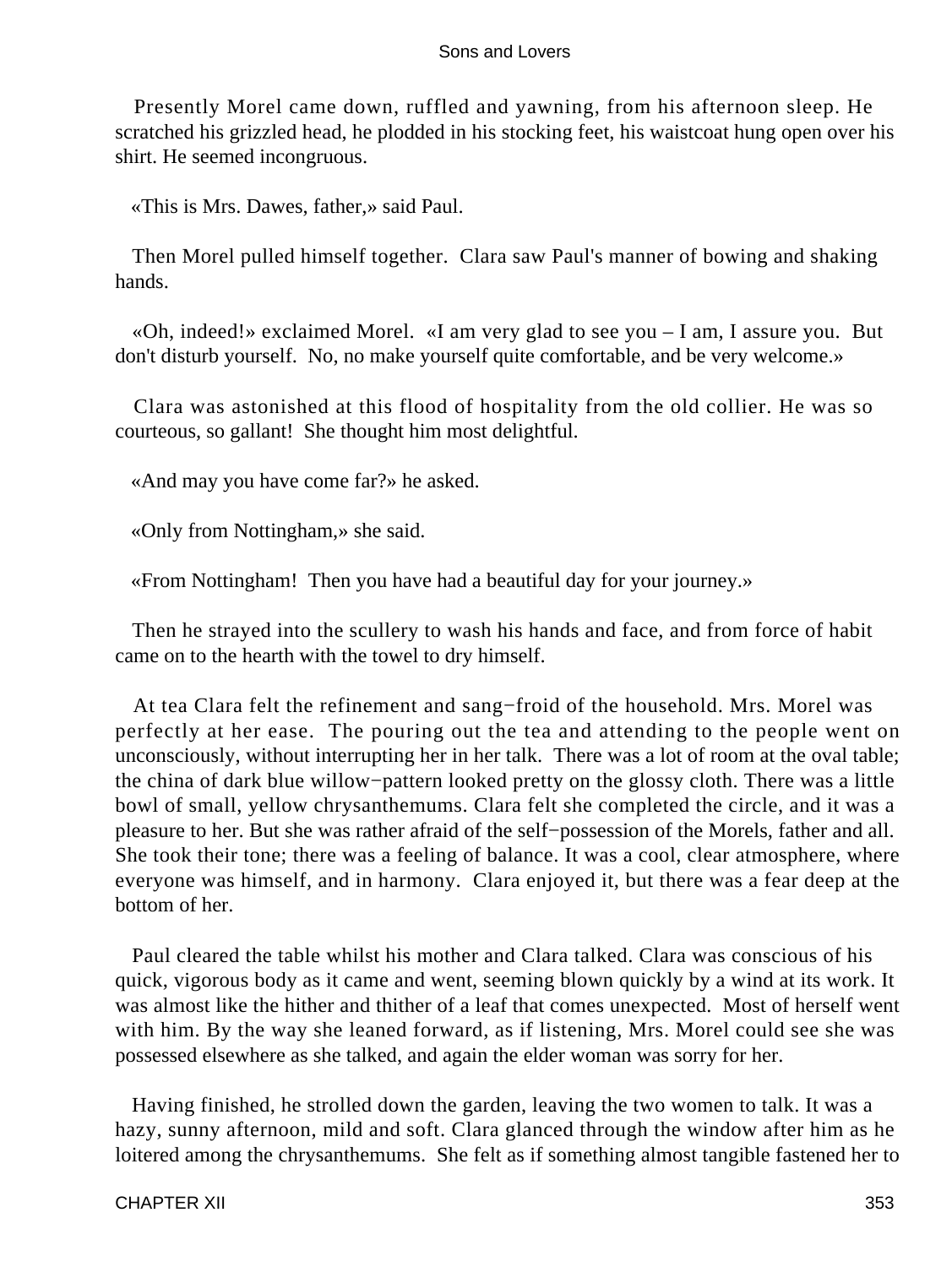him; yet he seemed so easy in his graceful, indolent movement, so detached as he tied up the too−heavy flower branches to their stakes, that she wanted to shriek in her helplessness.

Mrs. Morel rose.

«You will let me help you wash up,» said Clara.

«Eh, there are so few, it will only take a minute,» said the other.

 Clara, however, dried the tea−things, and was glad to be on such good terms with his mother; but it was torture not to be able to follow him down the garden. At last she allowed herself to go; she felt as if a rope were taken off her ankle.

 The afternoon was golden over the hills of Derbyshire. He stood across in the other garden, beside a bush of pale Michaelmas daisies, watching the last bees crawl into the hive. Hearing her coming, he turned to her with an easy motion, saying:

«It's the end of the run with these chaps.»

 Clara stood near him. Over the low red wall in front was the country and the far−off hills, all golden dim.

 At that moment Miriam was entering through the garden−door. She saw Clara go up to him, saw him turn, and saw them come to rest together. Something in their perfect isolation together made her know that it was accomplished between them, that they were, as she put it, married. She walked very slowly down the cinder−track of the long garden.

 Clara had pulled a button from a hollyhock spire, and was breaking it to get the seeds. Above her bowed head the pink flowers stared, as if defending her. The last bees were falling down to the hive.

 «Count your money,» laughed Paul, as she broke the flat seeds one by one from the roll of coin. She looked at him.

«I'm well off,» she said, smiling.

«How much? Pf!» He snapped his fingers. «Can I turn them into gold?»

«I'm afraid not,» she laughed.

 They looked into each other's eyes, laughing. At that moment they became aware of Miriam. There was a click, and everything had altered.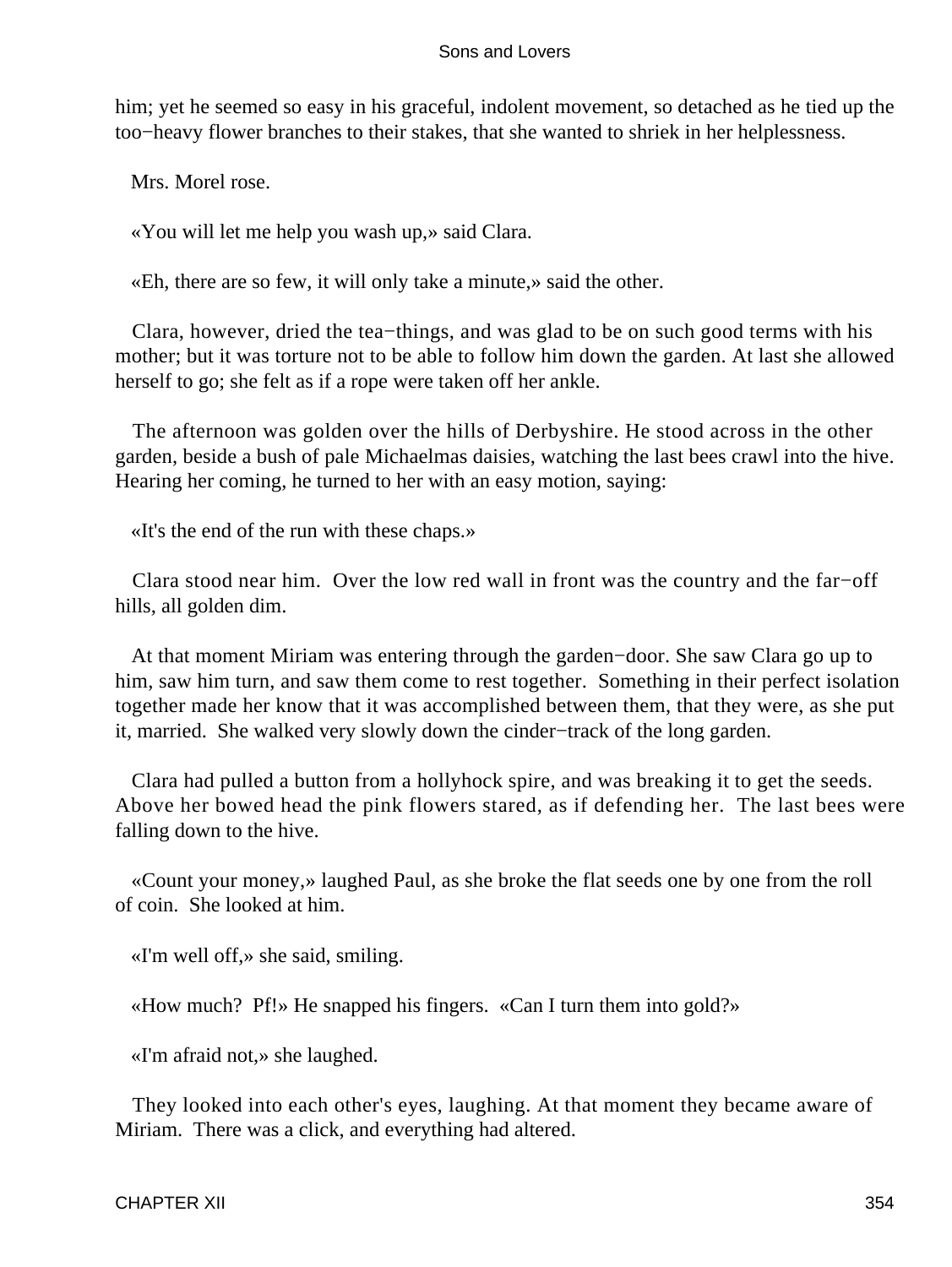«Hello, Miriam!» he exclaimed. «You said you'd come!»

«Yes. Had you forgotten?»

She shook hands with Clara, saying:

«It seems strange to see you here.»

«Yes,» replied the other; «it seems strange to be here.»

There was a hesitation.

«This is pretty, isn't it?» said Miriam.

«I like it very much,» replied Clara.

Then Miriam realised that Clara was accepted as she had never been.

«Have you come down alone?» asked Paul.

 «Yes; I went to Agatha's to tea. We are going to chapel. I only called in for a moment to see Clara.»

«You should have come in here to tea,» he said.

Miriam laughed shortly, and Clara turned impatiently aside.

«Do you like the chrysanthemums?» he asked.

«Yes; they are very fine,» replied Miriam.

«Which sort do you like best?» he asked.

«I don't know. The bronze, I think.»

 «I don't think you've seen all the sorts. Come and look. Come and see which are **YOUR** favourites, Clara.»

 He led the two women back to his own garden, where the towsled bushes of flowers of all colours stood raggedly along the path down to the field. The situation did not embarrass him, to his knowledge.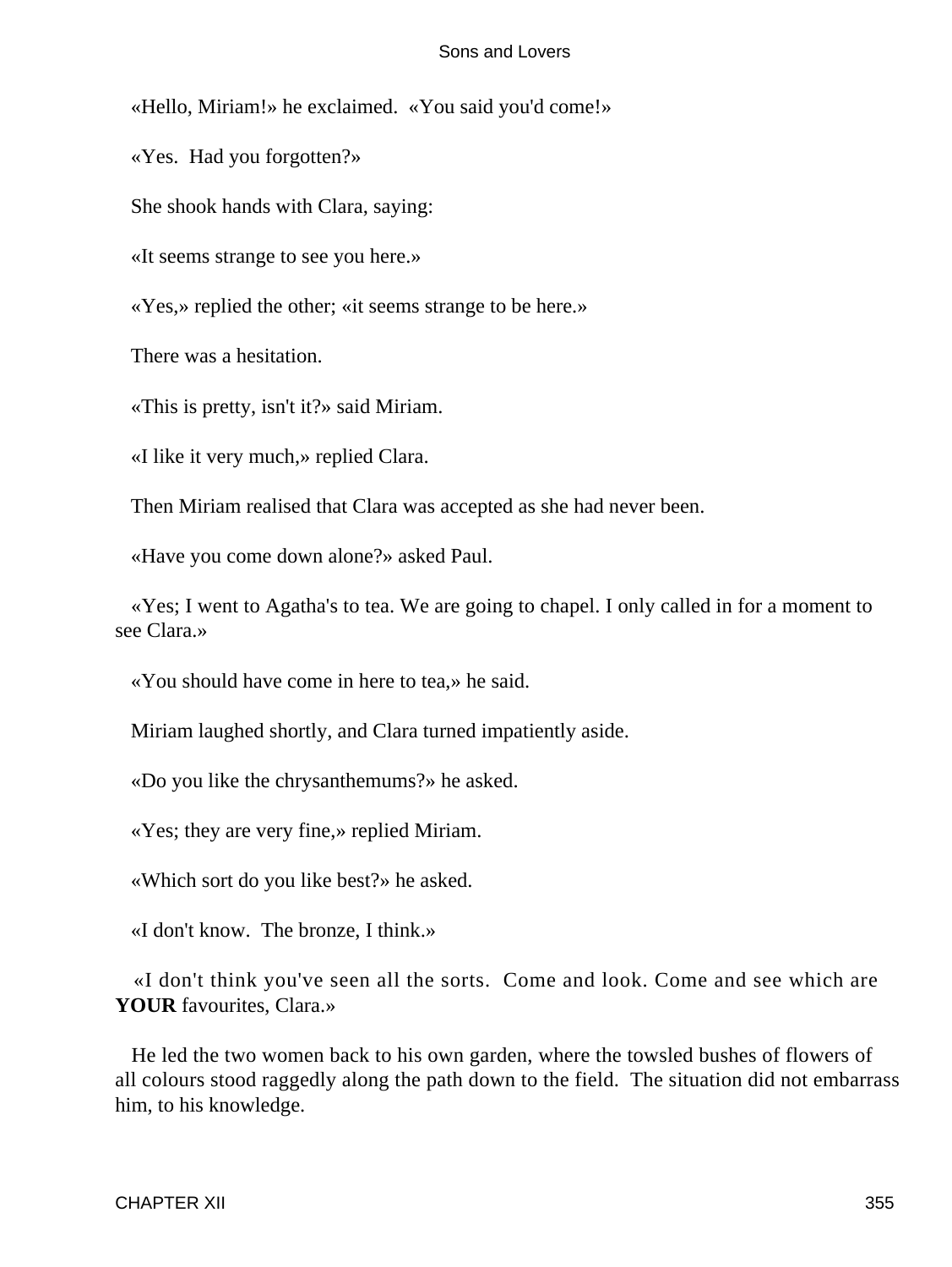«Look, Miriam; these are the white ones that came from your garden. They aren't so fine here, are they?»

«No,» said Miriam.

 «But they're hardier. You're so sheltered; things grow big and tender, and then die. These little yellow ones I like. Will you have some?»

 While they were out there the bells began to ring in the church, sounding loud across the town and the field. Miriam looked at the tower, proud among the clustering roofs, and remembered the sketches he had brought her. It had been different then, but he had not left her even yet. She asked him for a book to read. He ran indoors.

«What! is that Miriam?» asked his mother coldly.

«Yes; she said she'd call and see Clara.»

«You told her, then?» came the sarcastic answer.

«Yes; why shouldn't I?»

 «There's certainly no reason why you shouldn't,» said Mrs. Morel, and she returned to her book. He winced from his mother's irony, frowned irritably, thinking: «Why can't I do as I like?»

«You've not seen Mrs. Morel before?» Miriam was saying to Clara.

«No; but she's so nice!»

«Yes,» said Miriam, dropping her head; «in some ways she's very fine.»

«I should think so.»

«Had Paul told you much about her?»

«He had talked a good deal.»

«Ha!»

There was silence until he returned with the book.

«When will you want it back?» Miriam asked.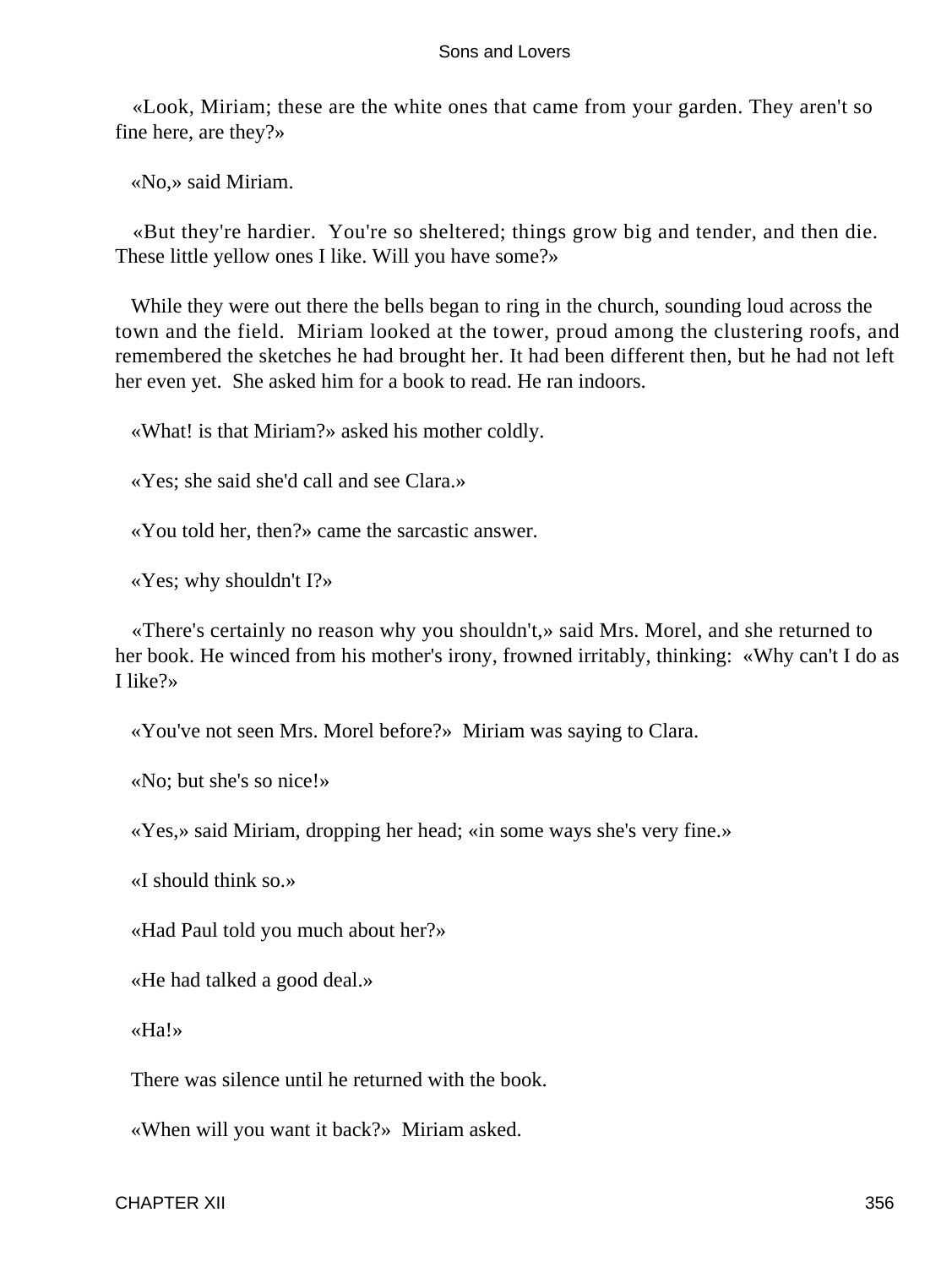«When you like,» he answered.

Clara turned to go indoors, whilst he accompanied Miriam to the gate.

«When will you come up to Willey Farm?» the latter asked.

«I couldn't say,» replied Clara.

«Mother asked me to say she'd be pleased to see you any time, if you cared to come.»

«Thank you; I should like to, but I can't say when.»

«Oh, very well!» exclaimed Miriam rather bitterly, turning away.

She went down the path with her mouth to the flowers he had given her.

«You're sure you won't come in?» he said.

«No, thanks.»

«We are going to chapel.»

«Ah, I shall see you, then!» Miriam was very bitter.

«Yes.»

 They parted. He felt guilty towards her. She was bitter, and she scorned him. He still belonged to herself, she believed; yet he could have Clara, take her home, sit with her next his mother in chapel, give her the same hymn−book he had given herself years before. She heard him running quickly indoors.

 But he did not go straight in. Halting on the plot of grass, he heard his mother's voice, then Clara's answer:

«What I hate is the bloodhound quality in Miriam.»

«Yes,» said his mother quickly, «yes; DOESN'T it make you hate her, now!»

 His heart went hot, and he was angry with them for talking about the girl. What right had they to say that? Something in the speech itself stung him into a flame of hate against Miriam. Then his own heart rebelled furiously at Clara's taking the liberty of speaking so about Miriam. After all, the girl was the better woman of the two, he thought, if it came to goodness. He went indoors. His mother looked excited. She was beating with her hand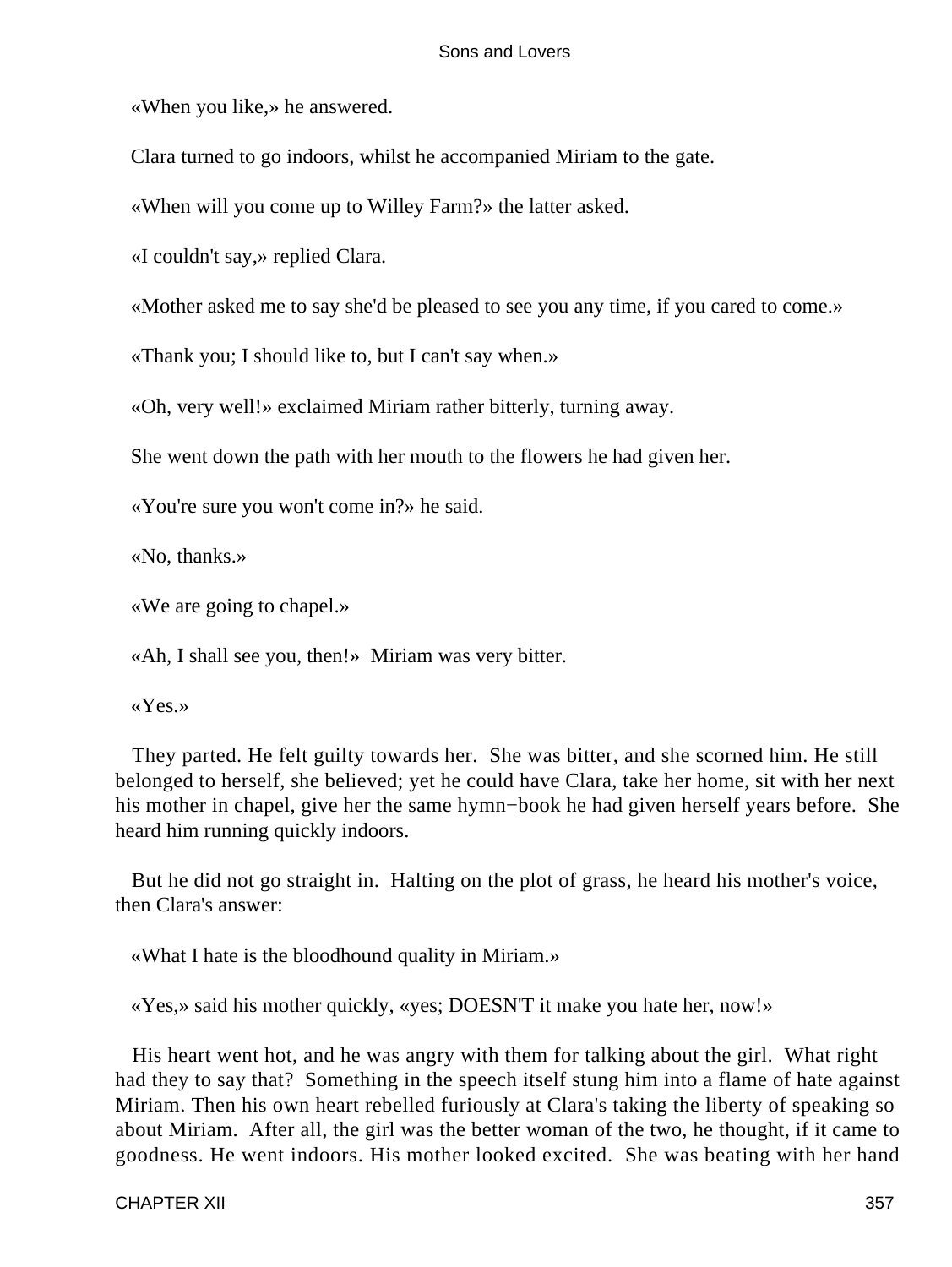rhythmically on the sofa−arm, as women do who are wearing out. He could never bear to see the movement. There was a silence; then he began to talk.

 In chapel Miriam saw him find the place in the hymn−book for Clara, in exactly the same way as he used for herself. And during the sermon he could see the girl across the chapel, her hat throwing a dark shadow over her face. What did she think, seeing Clara with him? He did not stop to consider. He felt himself cruel towards Miriam.

 After chapel he went over Pentrich with Clara. It was a dark autumn night. They had said good−bye to Miriam, and his heart had smitten him as he left the girl alone. «But it serves her right,» he said inside himself, and it almost gave him pleasure to go off under her eyes with this other handsome woman.

 There was a scent of damp leaves in the darkness. Clara's hand lay warm and inert in his own as they walked. He was full of conflict. The battle that raged inside him made him feel desperate.

 Up Pentrich Hill Clara leaned against him as he went. He slid his arm round her waist. Feeling the strong motion of her body under his arm as she walked, the tightness in his chest because of Miriam relaxed, and the hot blood bathed him. He held her closer and closer.

Then: «You still keep on with Miriam,» she said quietly.

«Only talk. There never **WAS a** great deal more than talk between us,» he said bitterly.

«Your mother doesn't care for her,» said Clara.

«No, or I might have married her. But it's all up really!»

Suddenly his voice went passionate with hate.

 «If I was with her now, we should be jawing about the 'Christian Mystery', or some such tack. Thank God, I'm not!»

They walked on in silence for some time.

«But you can't really give her up,» said Clara.

«I don't give her up, because there's nothing to give,» he said.

«There is for her.»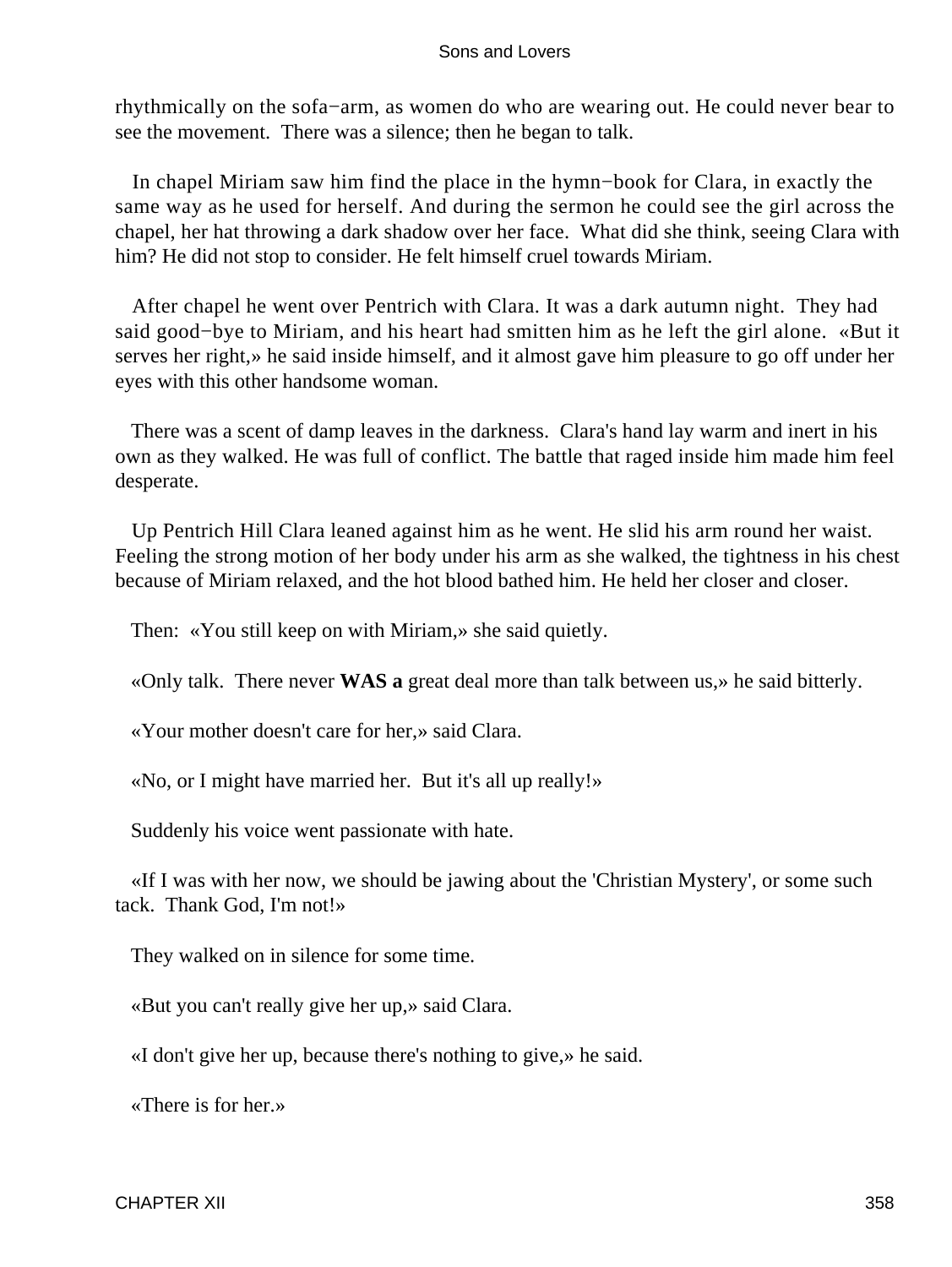«I don't know why she and I shouldn't be friends as long as we live,» he said. «But it'll only be friends.»

Clara drew away from him, leaning away from contact with him.

«What are you drawing away for?» he asked.

She did not answer, but drew farther from him.

«Why do you want to walk alone?» he asked.

Still there was no answer. She walked resentfully, hanging her head.

«Because I said I would be friends with Miriam!» he exclaimed.

She would not answer him anything.

«I tell you it's only words that go between us,» he persisted, trying to take her again.

She resisted. Suddenly he strode across in front of her, barring her way.

«Damn it!» he said. «What do you want now?»

«You'd better run after Miriam,» mocked Clara.

 The blood flamed up in him. He stood showing his teeth. She drooped sulkily. The lane was dark, quite lonely. He suddenly caught her in his arms, stretched forward, and put his mouth on her face in a kiss of rage. She turned frantically to avoid him. He held her fast. Hard and relentless his mouth came for her. Her breasts hurt against the wall of his chest. Helpless, she went loose in his arms, and he kissed her, and kissed her.

He heard people coming down the hill.

 «Stand up! stand up!» he said thickly, gripping her arm till it hurt. If he had let go, she would have sunk to the ground.

She sighed and walked dizzily beside him. They went on in silence.

«We will go over the fields,» he said; and then she woke up.

 But she let herself be helped over the stile, and she walked in silence with him over the first dark field. It was the way to Nottingham and to the station, she knew. He seemed to be looking about. They came out on a bare hilltop where stood the dark figure of the ruined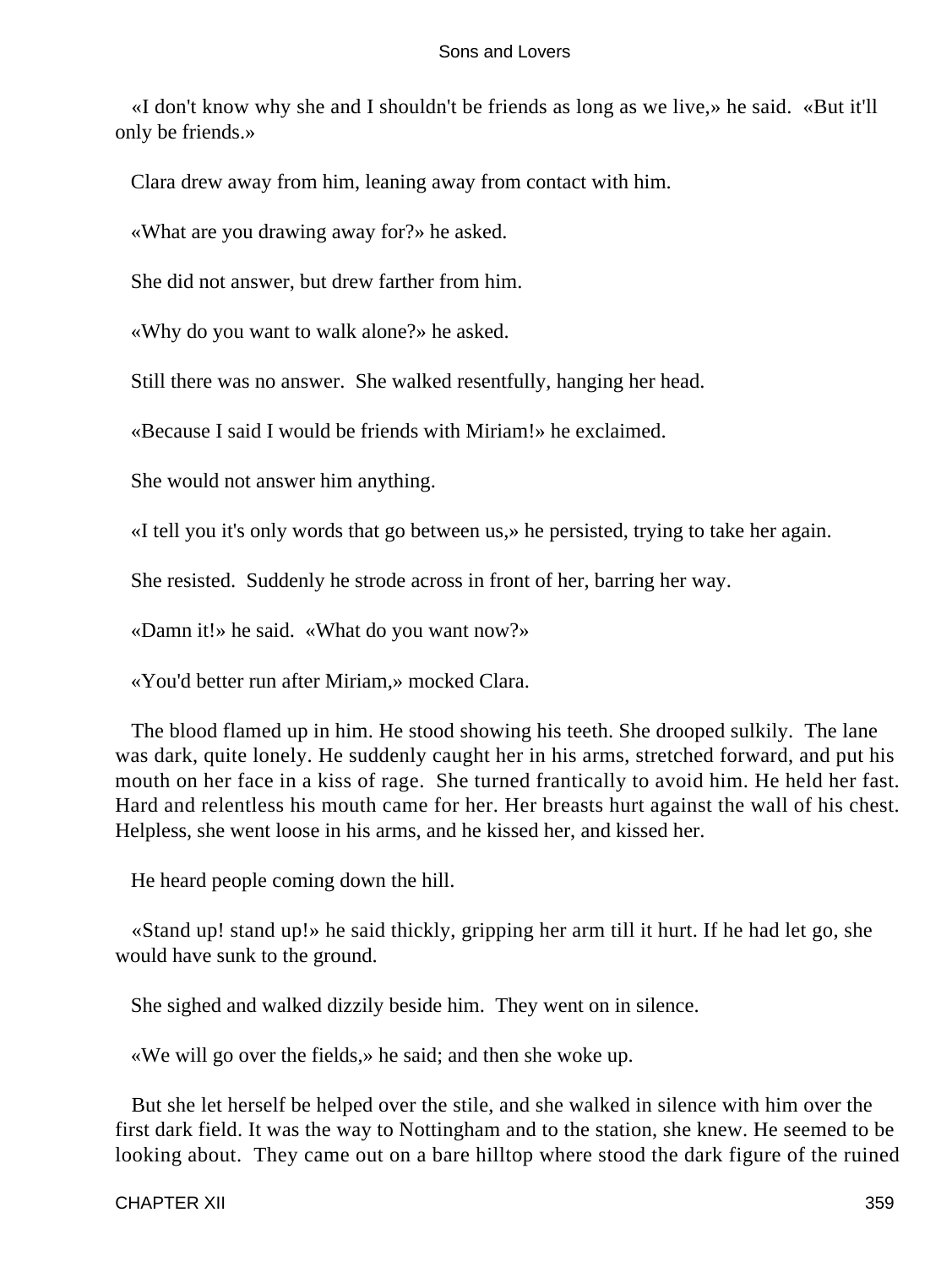windmill. There he halted. They stood together high up in the darkness, looking at the lights scattered on the night before them, handfuls of glittering points, villages lying high and low on the dark, here and there.

«Like treading among the stars,» he said, with a quaky laugh.

 Then he took her in his arms, and held her fast. She moved aside her mouth to ask, dogged and low:

«What time is it?»

«It doesn't matter,» he pleaded thickly.

«Yes it does – yes! I must go!»

«It's early yet,» he said.

«What time is it?» she insisted.

All round lay the black night, speckled and spangled with lights.

«I don't know.»

 She put her hand on his chest, feeling for his watch. He felt the joints fuse into fire. She groped in his waistcoat pocket, while he stood panting. In the darkness she could see the round, pale face of the watch, but not the figures. She stooped over it. He was panting till he could take her in his arms again.

«I can't see,» she said.

«Then don't bother.»

«Yes; I'm going!» she said, turning away.

«Wait! I'll look!» But he could not see. «I'll strike a match.»

 He secretly hoped it was too late to catch the train. She saw the glowing lantern of his hands as he cradled the light: then his face lit up, his eyes fixed on the watch. Instantly all was dark again. All was black before her eyes; only a glowing match was red near her feet. Where was he?

«What is it?» she asked, afraid.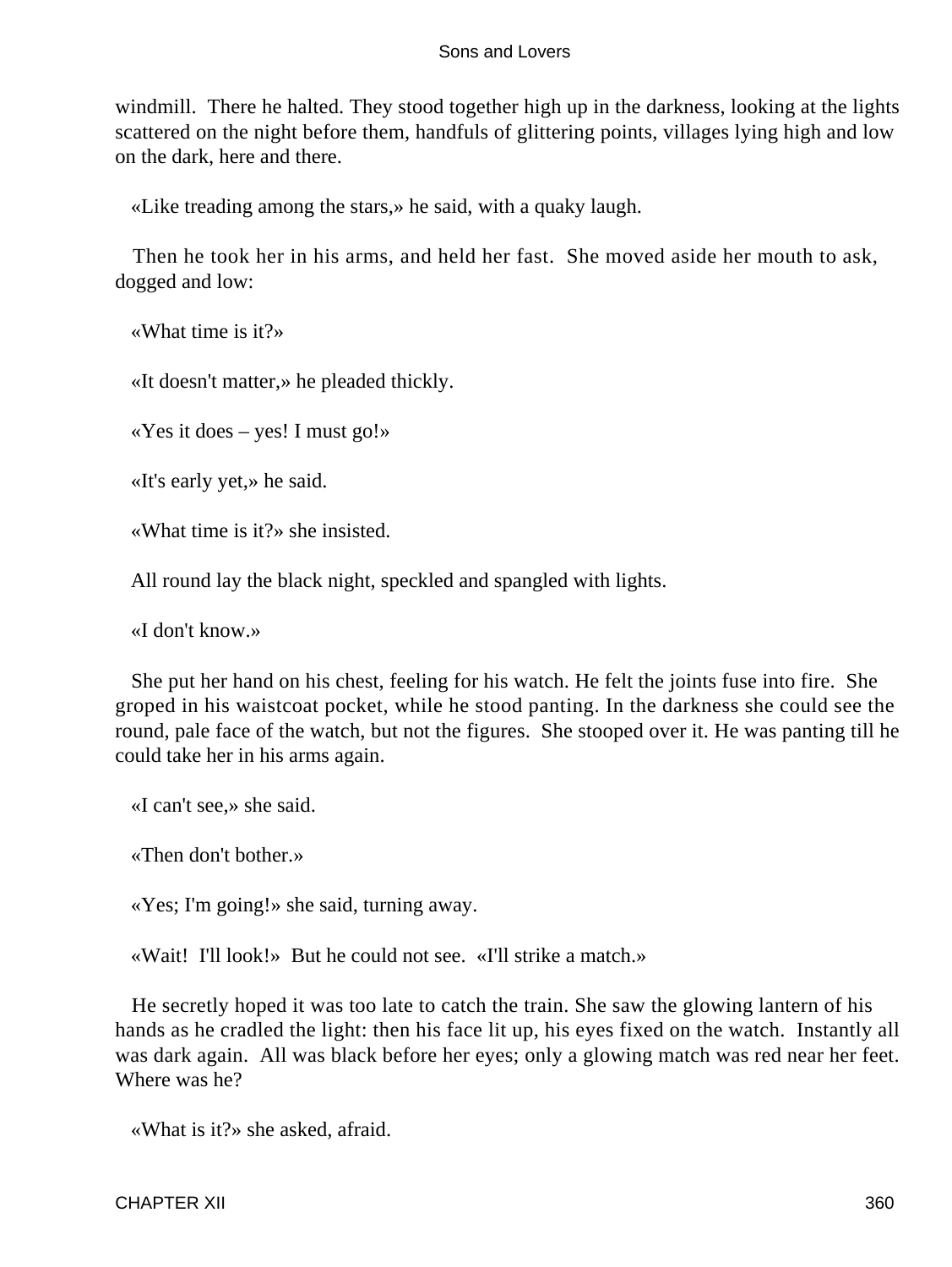«You can't do it,» his voice answered out of the darkness.

 There was a pause. She felt in his power. She had heard the ring in his voice. It frightened her.

«What time is it?» she asked, quiet, definite, hopeless.

«Two minutes to nine,» he replied, telling the truth with a struggle.

«And can I get from here to the station in fourteen minutes?»

«No. At any rate  $-\rightarrow$ 

She could distinguish his dark form again a yard or so away. She wanted to escape.

«But can't I do it?» she pleaded.

 «If you hurry,» he said brusquely. «But you could easily walk it, Clara; it's only seven miles to the tram. I'll come with you.»

«No; I want to catch the train.»

«But why?»

 $\ll$ I do – I want to catch the train.»

Suddenly his voice altered.

«Very well,» he said, dry and hard. «Come along, then.»

 And he plunged ahead into the darkness. She ran after him, wanting to cry. Now he was hard and cruel to her. She ran over the rough, dark fields behind him, out of breath, ready to drop. But the double row of lights at the station drew nearer. Suddenly:

«There she is!» he cried, breaking into a run.

 There was a faint rattling noise. Away to the right the train, like a luminous caterpillar, was threading across the night. The rattling ceased.

«She's over the viaduct. You'll just do it.»

 Clara ran, quite out of breath, and fell at last into the train. The whistle blew. He was gone. Gone! – and she was in a carriage full of people. She felt the cruelty of it.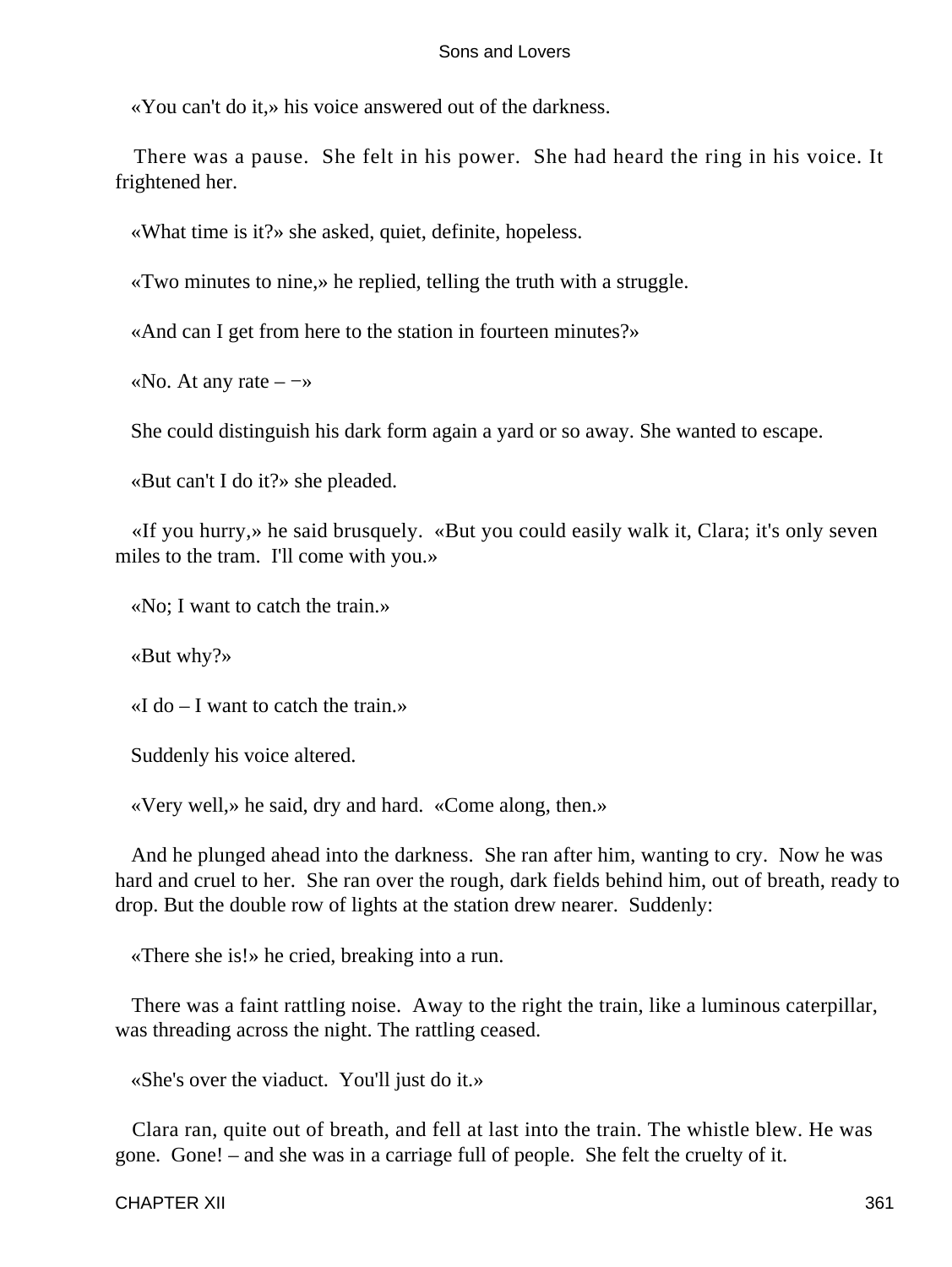He turned round and plunged home. Before he knew where he was he was in the kitchen at home. He was very pale. His eyes were dark and dangerous−looking, as if he were drunk. His mother looked at him.

«Well, I must say your boots are in a nice state!» she said.

 He looked at his feet. Then he took off his overcoat. His mother wondered if he were drunk.

«She caught the train then?» she said.

«Yes.»

«I hope HER feet weren't so filthy. Where on earth you dragged her I don't know!»

He was silent and motionless for some time.

«Did you like her?» he asked grudgingly at last.

«Yes, I liked her. But you'll tire of her, my son; you know you will.»

He did not answer. She noticed how he laboured in his breathing.

«Have you been running?» she asked.

«We had to run for the train.»

«You'll go and knock yourself up. You'd better drink hot milk.»

 It was as good a stimulant as he could have, but he refused and went to bed. There he lay face down on the counterpane, and shed tears of rage and pain. There was a physical pain that made him bite his lips till they bled, and the chaos inside him left him unable to think, almost to feel.

 «This is how she serves me, is it?» he said in his heart, over and over, pressing his face in the quilt. And he hated her. Again he went over the scene, and again he hated her.

 The next day there was a new aloofness about him. Clara was very gentle, almost loving. But he treated her distantly, with a touch of contempt. She sighed, continuing to be gentle. He came round.

 One evening of that week Sarah Bernhardt was at the Theatre Royal in Nottingham, giving «La Dame aux Camelias». Paul wanted to see this old and famous actress, and he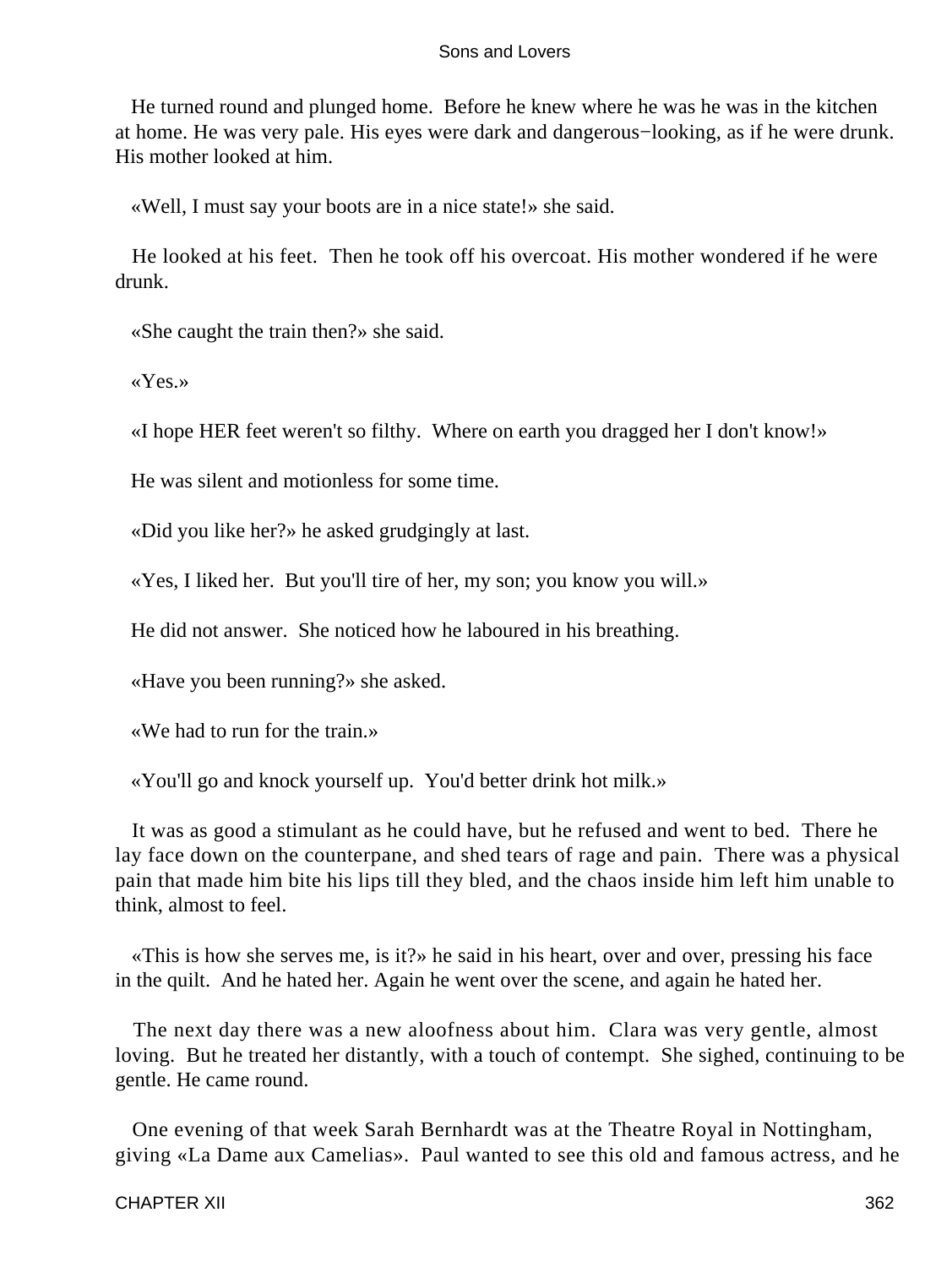asked Clara to accompany him. He told his mother to leave the key in the window for him.

«Shall I book seats?» he asked of Clara.

«Yes. And put on an evening suit, will you? I've never seen you in it.»

«But, good Lord, Clara! Think of ME in evening suit at the theatre!» he remonstrated.

«Would you rather not?» she asked.

«I will if you **WANT** me to; but I s'll feel a fool.»

She laughed at him.

«Then feel a fool for my sake, once, won't you?»

The request made his blood flush up.

«I suppose I s'll have to.»

«What are you taking a suitcase for?» his mother asked.

He blushed furiously.

«Clara asked me,» he said.

«And what seats are you going in?»

«Circle – three−and−six each!»

«Well, I'm sure!» exclaimed his mother sarcastically.

«It's only once in the bluest of blue moons,» he said.

 He dressed at Jordan's, put on an overcoat and a cap, and met Clara in a cafe. She was with one of her suffragette friends. She wore an old long coat, which did not suit her, and had a little wrap over her head, which he hated. The three went to the theatre together.

 Clara took off her coat on the stairs, and he discovered she was in a sort of semi−evening dress, that left her arms and neck and part of her breast bare. Her hair was done fashionably. The dress, a simple thing of green crape, suited her. She looked quite grand, he thought. He could see her figure inside the frock, as if that were wrapped closely round her. The firmness and the softness of her upright body could almost be felt as he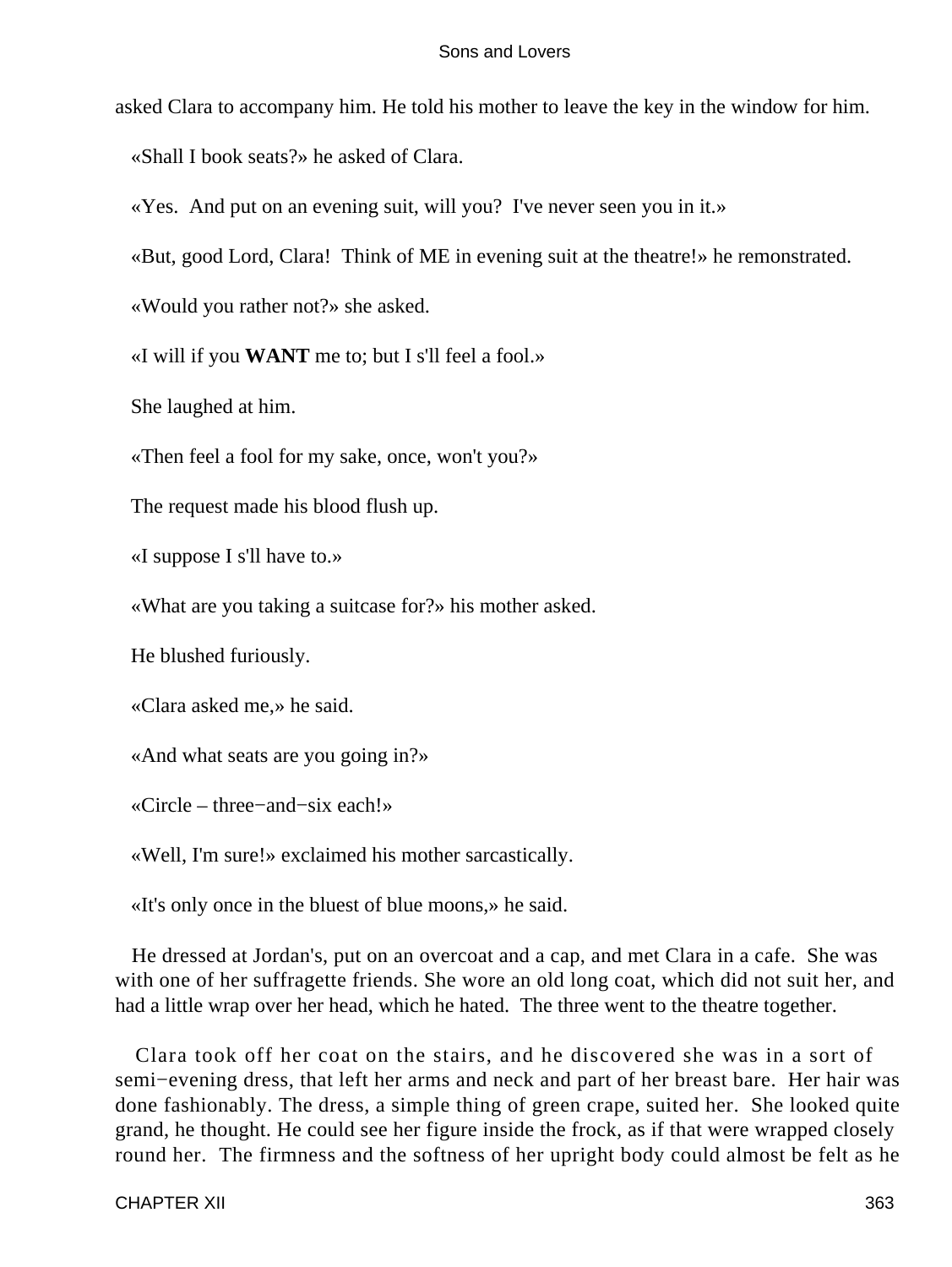looked at her. He clenched his fists.

 And he was to sit all the evening beside her beautiful naked arm, watching the strong throat rise from the strong chest, watching the breasts under the green stuff, the curve of her limbs in the tight dress. Something in him hated her again for submitting him to this torture of nearness. And he loved her as she balanced her head and stared straight in front of her, pouting, wistful, immobile, as if she yielded herself to her fate because it was too strong for her. She could not help herself; she was in the grip of something bigger than herself. A kind of eternal look about her, as if she were a wistful sphinx, made it necessary for him to kiss her. He dropped his programme, and crouched down on the floor to get it, so that he could kiss her hand and wrist. Her beauty was a torture to him. She sat immobile. Only, when the lights went down, she sank a little against him, and he caressed her hand and arm with his fingers. He could smell her faint perfume. All the time his blood kept sweeping up in great white−hot waves that killed his consciousness momentarily.

 The drama continued. He saw it all in the distance, going on somewhere; he did not know where, but it seemed far away inside him. He was Clara's white heavy arms, her throat, her moving bosom. That seemed to be himself. Then away somewhere the play went on, and he was identified with that also. There was no himself. The grey and black eyes of Clara, her bosom coming down on him, her arm that he held gripped between his hands, were all that existed. Then he felt himself small and helpless, her towering in her force above him.

 Only the intervals, when the lights came up, hurt him expressibly. He wanted to run anywhere, so long as it would be dark again. In a maze, he wandered out for a drink. Then the lights were out, and the strange, insane reality of Clara and the drama took hold of him again.

 The play went on. But he was obsessed by the desire to kiss the tiny blue vein that nestled in the bend of her arm. He could feel it. His whole face seemed suspended till he had put his lips there. It must be done. And the other people! At last he bent quickly forward and touched it with his lips. His moustache brushed the sensitive flesh. Clara shivered, drew away her arm.

When all was over, the lights up, the people clapping, he came to himself and looked at his watch. His train was gone.

«I s'll have to walk home!» he said.

Clara looked at him.

«It is too late?» she asked.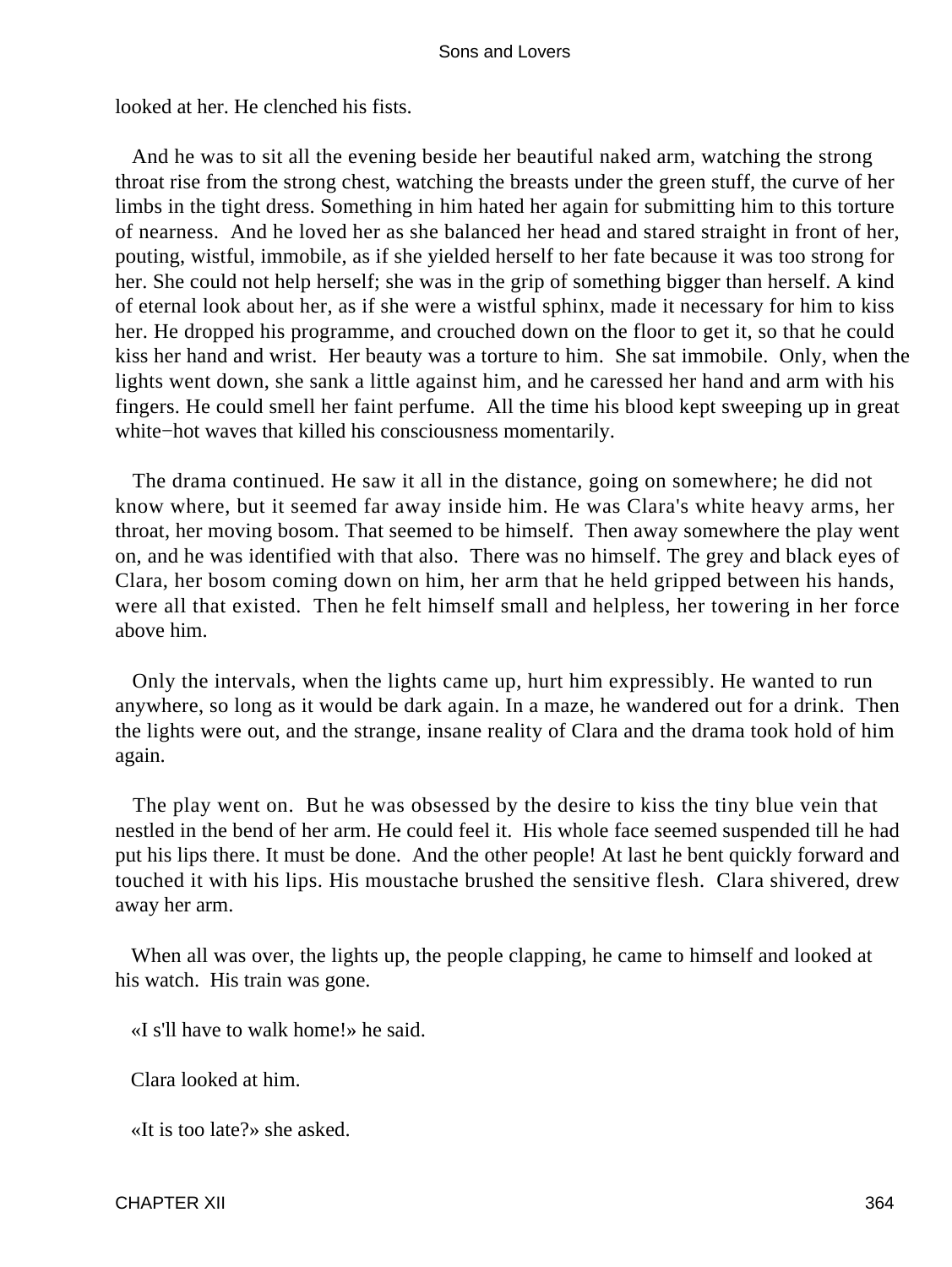He nodded. Then he helped her on with her coat.

 «I love you! You look beautiful in that dress,» he murmured over her shoulder, among the throng of bustling people.

 She remained quiet. Together they went out of the theatre. He saw the cabs waiting, the people passing. It seemed he met a pair of brown eyes which hated him. But he did not know. He and Clara turned away, mechanically taking the direction to the station.

The train had gone. He would have to walk the ten miles home.

«It doesn't matter,» he said. «I shall enjoy it.»

«Won't you,» she said, flushing, «come home for the night? I can sleep with mother.»

He looked at her. Their eyes met.

«What will your mother say?» he asked.

«She won't mind.»

«You're sure?»

«Quite! »

«SHALL I come?»

«If you will.»

«Very well.»

 And they turned away. At the first stopping−place they took the car. The wind blew fresh in their faces. The town was dark; the tram tipped in its haste. He sat with her hand fast in his.

«Will your mother be gone to bed?» he asked.

«She may be. I hope not.»

 They hurried along the silent, dark little street, the only people out of doors. Clara quickly entered the house. He hesitated.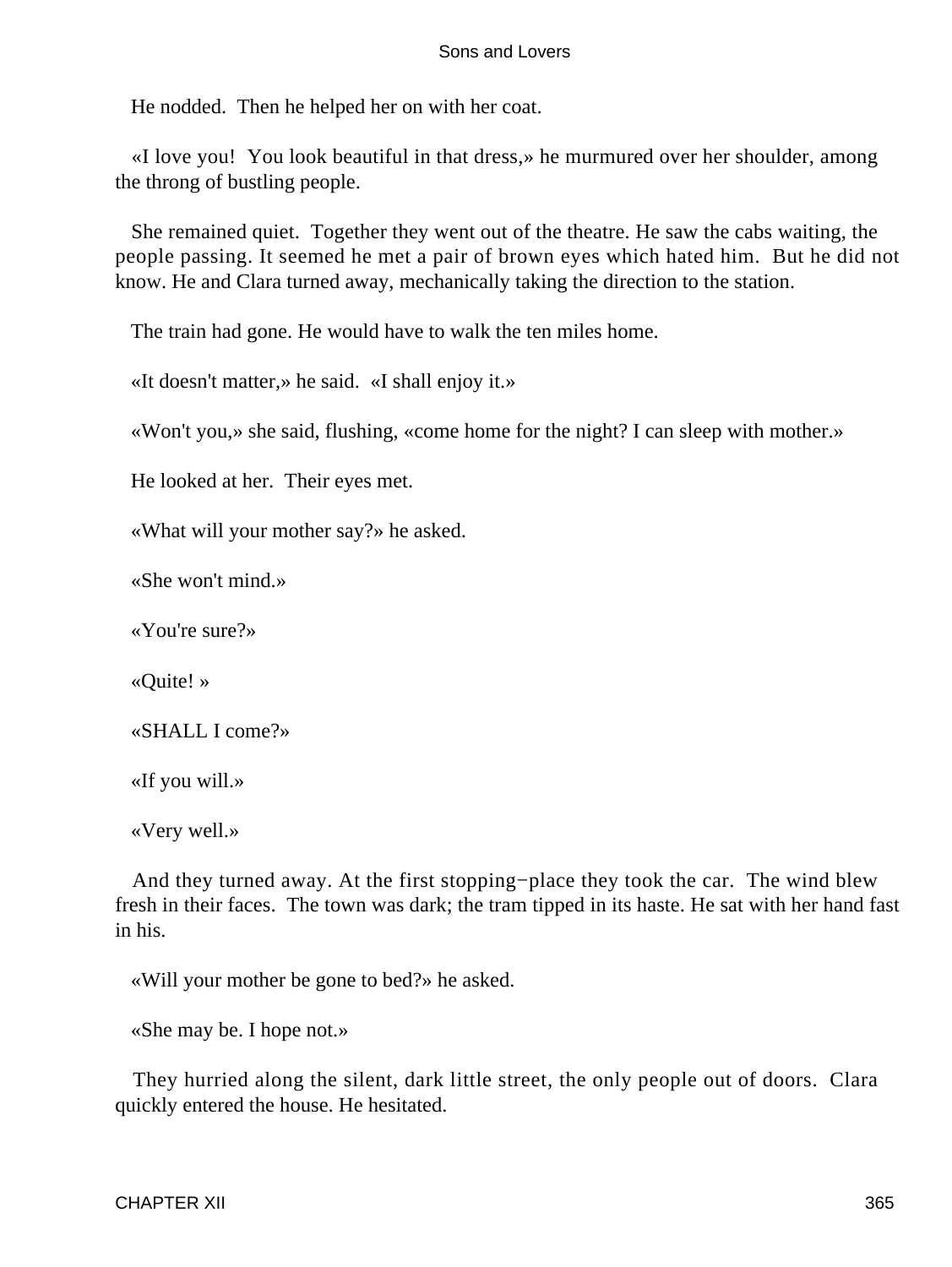He leaped up the step and was in the room. Her mother appeared in the inner doorway, large and hostile.

«Who have you got there?» she asked.

 «It's Mr. Morel; he has missed his train. I thought we might put him up for the night, and save him a ten−mile walk.»

 «H'm,» exclaimed Mrs. Radford. «That's your lookout! If you've invited him, he's very welcome as far as I'm concerned. YOU keep the house!»

«If you don't like me, I'll go away again,» he said.

 «Nay, nay, you needn't! Come along in! I dunno what you'll think of the supper I'd got her.»

 It was a little dish of chip potatoes and a piece of bacon. The table was roughly laid for one.

 «You can have some more bacon,» continued Mrs. Radford. «More chips you can't have.»

«It's a shame to bother you,» he said.

 «Oh, don't you be apologetic! It doesn't DO wi' me! You treated her to the theatre, didn't you?» There was a sarcasm in the last question.

«Well?» laughed Paul uncomfortably.

«Well, and what's an inch of bacon! Take your coat off.»

The big, straight–standing woman was trying to estimate the situation. She moved about the cupboard. Clara took his coat. The room was very warm and cosy in the lamplight.

 «My sirs!» exclaimed Mrs. Radford; «but you two's a pair of bright beauties, I must say! What's all that get−up for?»

«I believe we don't know,» he said, feeling a victim.

 «There isn't room in **THIS** house for two such bobby−dazzlers, if you fly your kites **THAT** high!» she rallied them. It was a nasty thrust.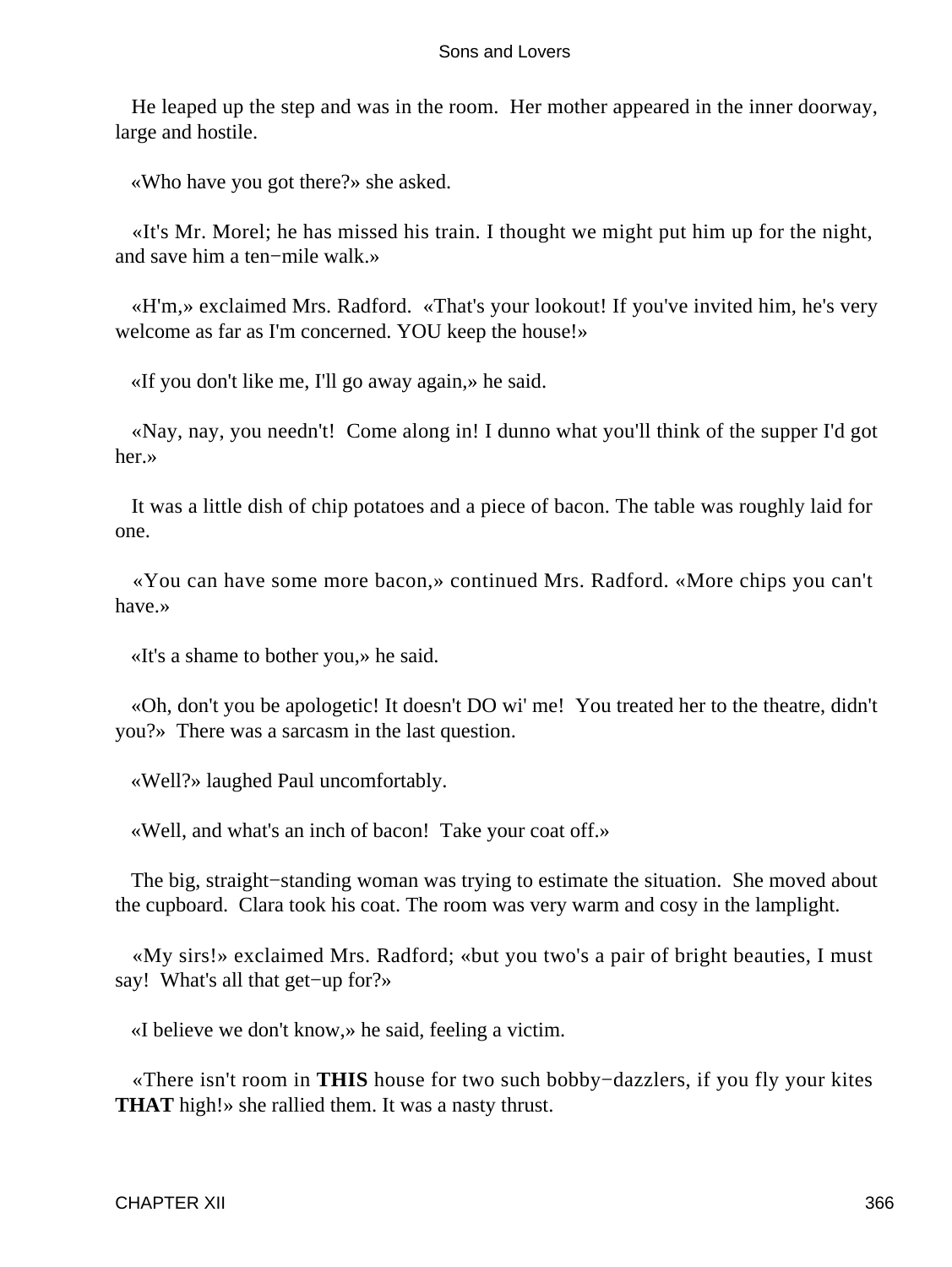He in his dinner jacket, and Clara in her green dress and bare arms, were confused. They felt they must shelter each other in that little kitchen.

 «And look at **THAT** blossom! » continued Mrs. Radford, pointing to Clara. «What does she reckon she did it for?»

 Paul looked at Clara. She was rosy; her neck was warm with blushes. There was a moment of silence.

«You like to see it, don't you?» he asked.

 The mother had them in her power. All the time his heart was beating hard, and he was tight with anxiety. But he would fight her.

 «Me like to see it!» exclaimed the old woman. «What should I like to see her make a fool of herself for?»

«I've seen people look bigger fools,» he said. Clara was under his protection now.

«Oh, ay! and when was that?» came the sarcastic rejoinder.

«When they made frights of themselves,» he answered.

 Mrs. Radford, large and threatening, stood suspended on the hearthrug, holding her fork.

«They're fools either road,» she answered at length, turning to the Dutch oven.

«No,» he said, fighting stoutly. «Folk ought to look as well as they can.»

 «And do you call **THAT** looking nice!» cried the mother, pointing a scornful fork at Clara. «That – that looks as if it wasn't properly dressed!»

«I believe you're jealous that you can't swank as well,» he said laughing.

 «Me! I could have worn evening dress with anybody, if I'd wanted to!» came the scornful answer.

«And why didn't you want to?» he asked pertinently. «Or DID you wear it?»

 There was a long pause. Mrs. Radford readjusted the bacon in the Dutch oven. His heart beat fast, for fear he had offended her.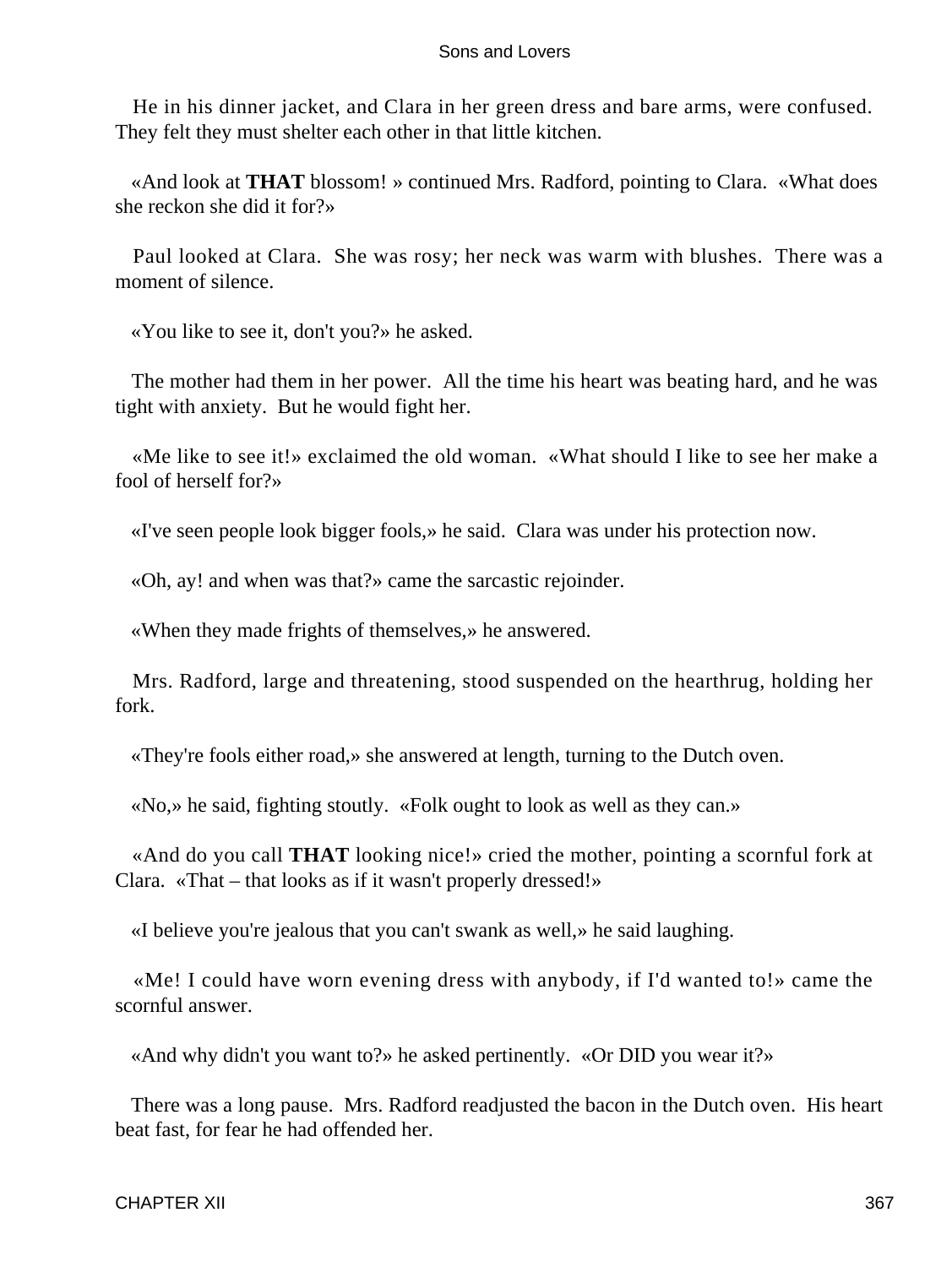«Me!» she exclaimed at last. «No, I didn't! And when I was in service, I knew as soon as one of the maids came out in bare shoulders what sort SHE was, going to her sixpenny hop!»

«Were you too good to go to a sixpenny hop?» he said.

 Clara sat with bowed head. His eyes were dark and glittering. Mrs. Radford took the Dutch oven from the fire, and stood near him, putting bits of bacon on his plate.

«THERE'S a nice crozzly bit!» she said.

«Don't give me the best!» he said.

«SHE'S got what SHE wants,» was the answer.

 There was a sort of scornful forbearance in the woman's tone that made Paul know she was mollified.

«But DO have some!» he said to Clara.

She looked up at him with her grey eyes, humiliated and lonely.

«No thanks!» she said.

«Why won't you?» he answered carelessly.

 The blood was beating up like fire in his veins. Mrs. Radford sat down again, large and impressive and aloof. He left Clara altogether to attend to the mother.

«They say Sarah Bernhardt's fifty,» he said.

«Fifty! She's turned sixty!» came the scornful answer.

«Well,» he said, «you'd never think it! She made me want to howl even now.»

 «I should like to see myself howling at **THAT** bad old baggage!» said Mrs. Radford. «It's time she began to think herself a grandmother, not a shrieking catamaran – −»

He laughed.

«A catamaran is a boat the Malays use,» he said.

«And it's a word as I use,» she retorted.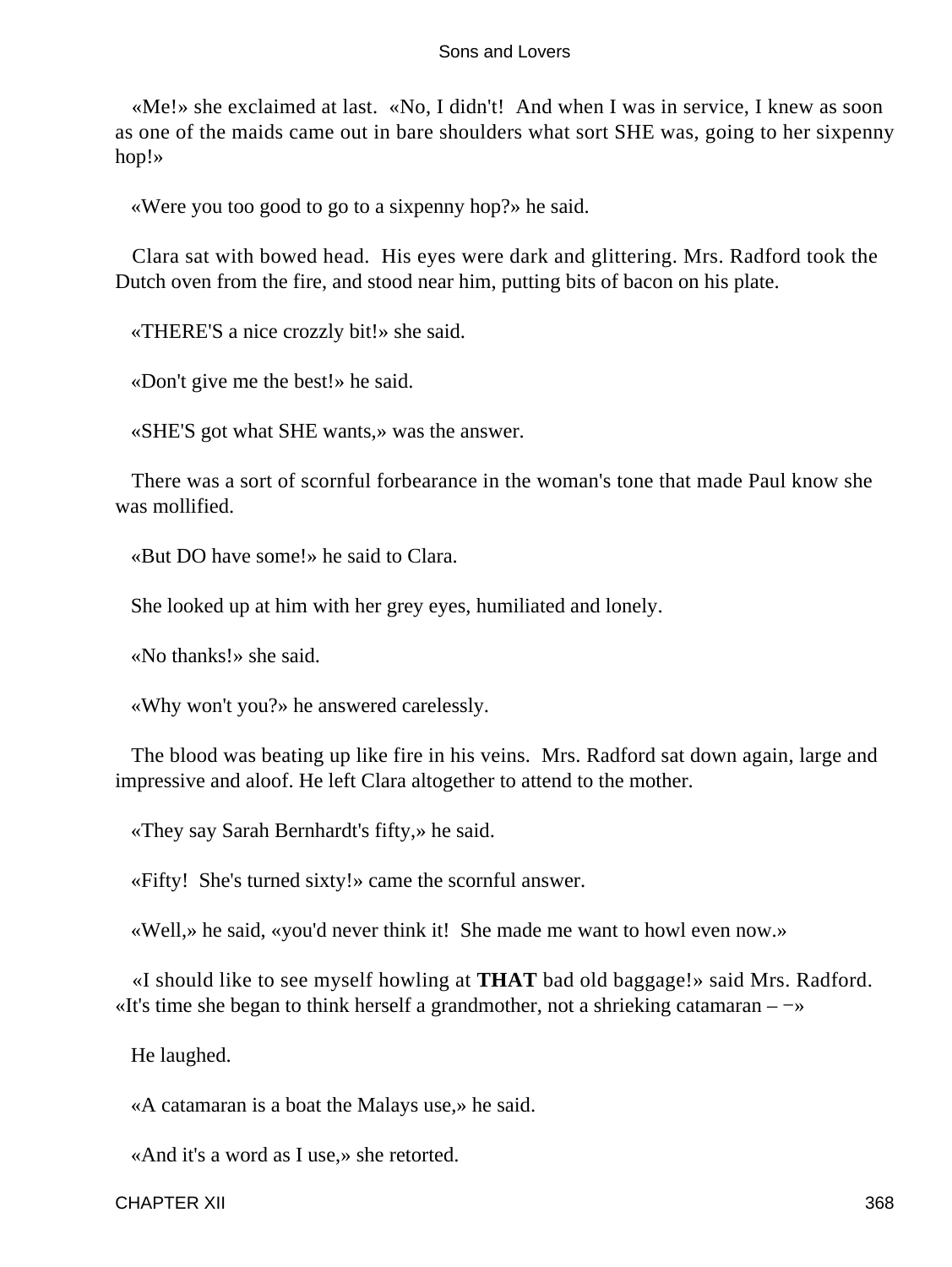«My mother does sometimes, and it's no good my telling her,» he said.

«I s'd think she boxes your ears,» said Mrs. Radford, good−humouredly.

«She'd like to, and she says she will, so I give her a little stool to stand on.»

«That's the worst of my mother,» said Clara. «She never wants a stool for anything.»

«But she often can't touch **THAT** lady with a long prop,» retorted Mrs. Radford to Paul.

«I s'd think she doesn't want touching with a prop,» he laughed. «I shouldn't.»

 «It might do the pair of you good to give you a crack on the head with one,» said the mother, laughing suddenly.

«Why are you so vindictive towards me?» he said. «I've not stolen anything from you.»

«No; I'll watch that,» laughed the older woman.

 Soon the supper was finished. Mrs. Radford sat guard in her chair. Paul lit a cigarette. Clara went upstairs, returning with a sleeping−suit, which she spread on the fender to air.

 «Why, I'd forgot all about THEM!» said Mrs. Radford. «Where have they sprung from?»

«Out of my drawer.»

 «H'm! You bought 'em for Baxter, an' he wouldn't wear 'em, would he?» – laughing. «Said he reckoned to do wi'out trousers i' bed.» She turned confidentially to Paul, saying: «He couldn't **BEAR** 'em, them pyjama things.»

The young man sat making rings of smoke.

«Well, it's everyone to his taste,» he laughed.

Then followed a little discussion of the merits of pyjamas.

«My mother loves me in them,» he said. «She says I'm a pierrot.»

«I can imagine they'd suit you,» said Mrs. Radford.

 After a while he glanced at the little clock that was ticking on the mantelpiece. It was half−past twelve.

CHAPTER XII 369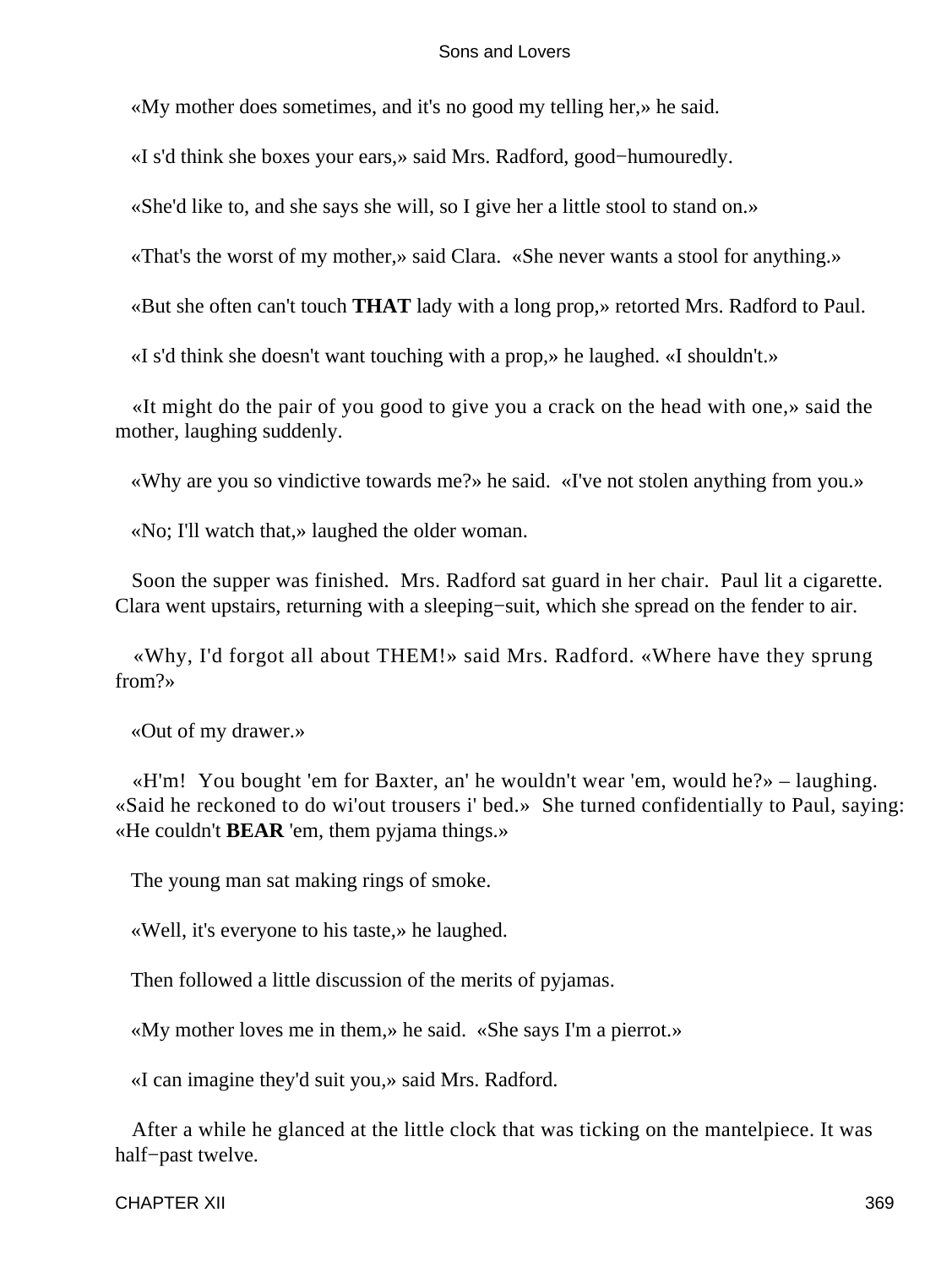«It is funny,» he said, «but it takes hours to settle down to sleep after the theatre.»

«It's about time you did,» said Mrs. Radford, clearing the table.

«Are YOU tired?» he asked of Clara.

«Not the least bit,» she answered, avoiding his eyes.

«Shall we have a game at cribbage?» he said.

«I've forgotten it.»

«Well, I'll teach you again. May we play crib, Mrs. Radford?» he asked.

«You'll please yourselves,» she said; «but it's pretty late.»

«A game or so will make us sleepy,» he answered.

 Clara brought the cards, and sat spinning her wedding−ring whilst he shuffled them. Mrs. Radford was washing up in the scullery. As it grew later Paul felt the situation getting more and more tense.

«Fifteen two, fifteen four, fifteen six, and two's eight – −!»

 The clock struck one. Still the game continued. Mrs. Radford had done all the little jobs preparatory to going to bed, had locked the door and filled the kettle. Still Paul went on dealing and counting. He was obsessed by Clara's arms and throat. He believed he could see where the division was just beginning for her breasts. He could not leave her. She watched his hands, and felt her joints melt as they moved quickly. She was so near; it was almost as if he touched her, and yet not quite. His mettle was roused. He hated Mrs. Radford. She sat on, nearly dropping asleep, but determined and obstinate in her chair. Paul glanced at her, then at Clara. She met his eyes, that were angry, mocking, and hard as steel. Her own answered him in shame. He knew SHE, at any rate, was of his mind. He played on.

At last Mrs. Radford roused herself stiffly, and said:

«Isn't it nigh on time you two was thinking o' bed?»

Paul played on without answering. He hated her sufficiently to murder her.

«Half a minute,» he said.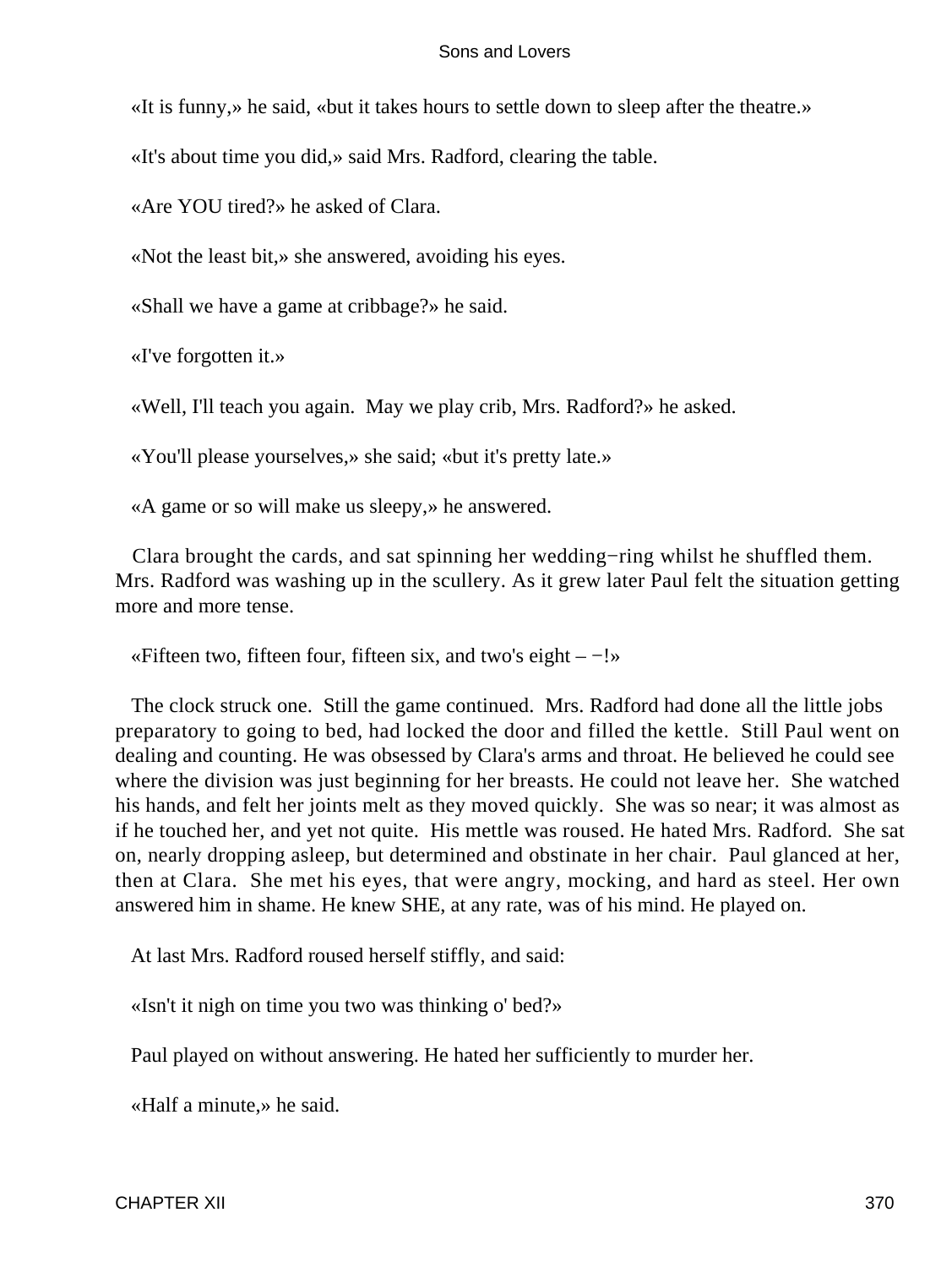The elder woman rose and sailed stubbornly into the scullery, returning with his candle, which she put on the mantelpiece. Then she sat down again. The hatred of her went so hot down his veins, he dropped his cards.

«We'll stop, then,» he said, but his voice was still a challenge.

 Clara saw his mouth shut hard. Again he glanced at her. It seemed like an agreement. She bent over the cards, coughing, to clear her throat.

 «Well, I'm glad you've finished,» said Mrs. Radford. «Here, take your things» – she thrust the warm suit in his hand – «and this is your candle. Your room's over this; there's only two, so you can't go far wrong. Well, good−night. I hope you'll rest well.»

«I'm sure I shall; I always do,» he said.

«Yes; and so you ought at your age,» she replied.

 He bade good−night to Clara, and went. The twisting stairs of white, scrubbed wood creaked and clanged at every step. He went doggedly. The two doors faced each other. He went in his room, pushed the door to, without fastening the latch.

 It was a small room with a large bed. Some of Clara's hair−pins were on the dressing−table – her hair−brush. Her clothes and some skirts hung under a cloth in a corner. There was actually a pair of stockings over a chair. He explored the room. Two books of his own were there on the shelf. He undressed, folded his suit, and sat on the bed, listening. Then he blew out the candle, lay down, and in two minutes was almost asleep. Then click! – he was wide awake and writhing in torment. It was as if, when he had nearly got to sleep, something had bitten him suddenly and sent him mad. He sat up and looked at the room in the darkness, his feet doubled under him, perfectly motionless, listening. He heard a cat somewhere away outside; then the heavy, poised tread of the mother; then Clara's distinct voice:

«Will you unfasten my dress?»

There was silence for some time. At last the mother said:

«Now then! aren't you coming up?»

«No, not yet,» replied the daughter calmly.

 «Oh, very well then! If it's not late enough, stop a bit longer. Only you needn't come waking me up when I've got to sleep.»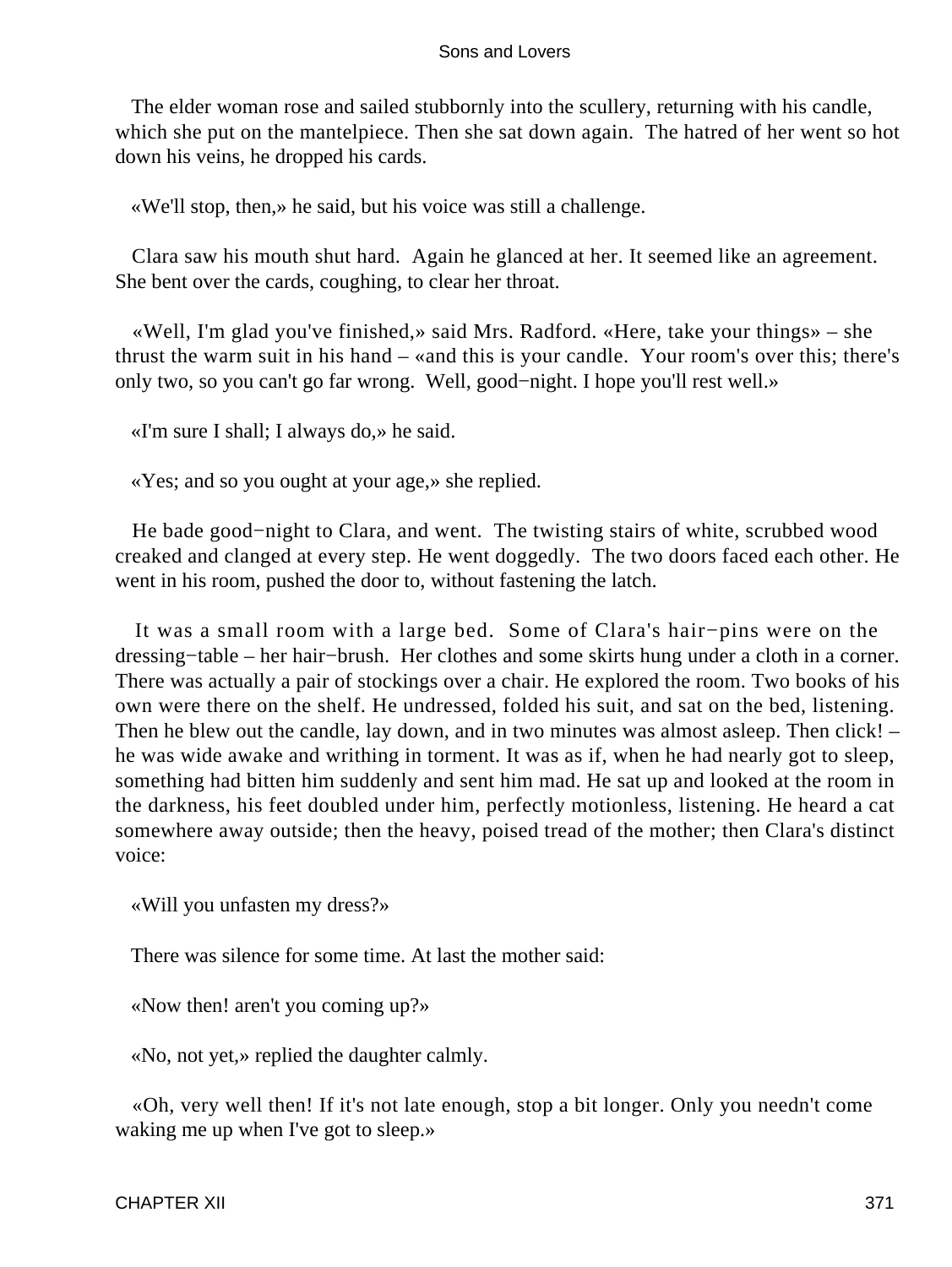«I shan't be long,» said Clara.

 Immediately afterwards Paul heard the mother slowly mounting the stairs. The candlelight flashed through the cracks in his door. Her dress brushed the door, and his heart jumped. Then it was dark, and he heard the clatter of her latch. She was very leisurely indeed in her preparations for sleep. After a long time it was quite still. He sat strung up on the bed, shivering slightly. His door was an inch open. As Clara came upstairs, he would intercept her. He waited. All was dead silence. The clock struck two. Then he heard a slight scrape of the fender downstairs. Now he could not help himself. His shivering was uncontrollable. He felt he must go or die.

 He stepped off the bed, and stood a moment, shuddering. Then he went straight to the door. He tried to step lightly. The first stair cracked like a shot. He listened. The old woman stirred in her bed. The staircase was dark. There was a slit of light under the stair−foot door, which opened into the kitchen. He stood a moment. Then he went on, mechanically. Every step creaked, and his back was creeping, lest the old woman's door should open behind him up above. He fumbled with the door at the bottom. The latch opened with a loud clack. He went through into the kitchen, and shut the door noisily behind him. The old woman daren't come now.

 Then he stood, arrested. Clara was kneeling on a pile of white underclothing on the hearthrug, her back towards him, warming herself. She did not look round, but sat crouching on her heels, and her rounded beautiful back was towards him, and her face was hidden. She was warming her body at the fire for consolation. The glow was rosy on one side, the shadow was dark and warm on the other. Her arms hung slack.

 He shuddered violently, clenching his teeth and fists hard to keep control. Then he went forward to her. He put one hand on her shoulder, the fingers of the other hand under her chin to raise her face. A convulsed shiver ran through her, once, twice, at his touch. She kept her head bent.

«Sorry!» he murmured, realising that his hands were very cold.

Then she looked up at him, frightened, like a thing that is afraid of death.

«My hands are so cold,» he murmured.

«I like it,» she whispered, closing her eyes.

 The breath of her words were on his mouth. Her arms clasped his knees. The cord of his sleeping−suit dangled against her and made her shiver. As the warmth went into him, his shuddering became less.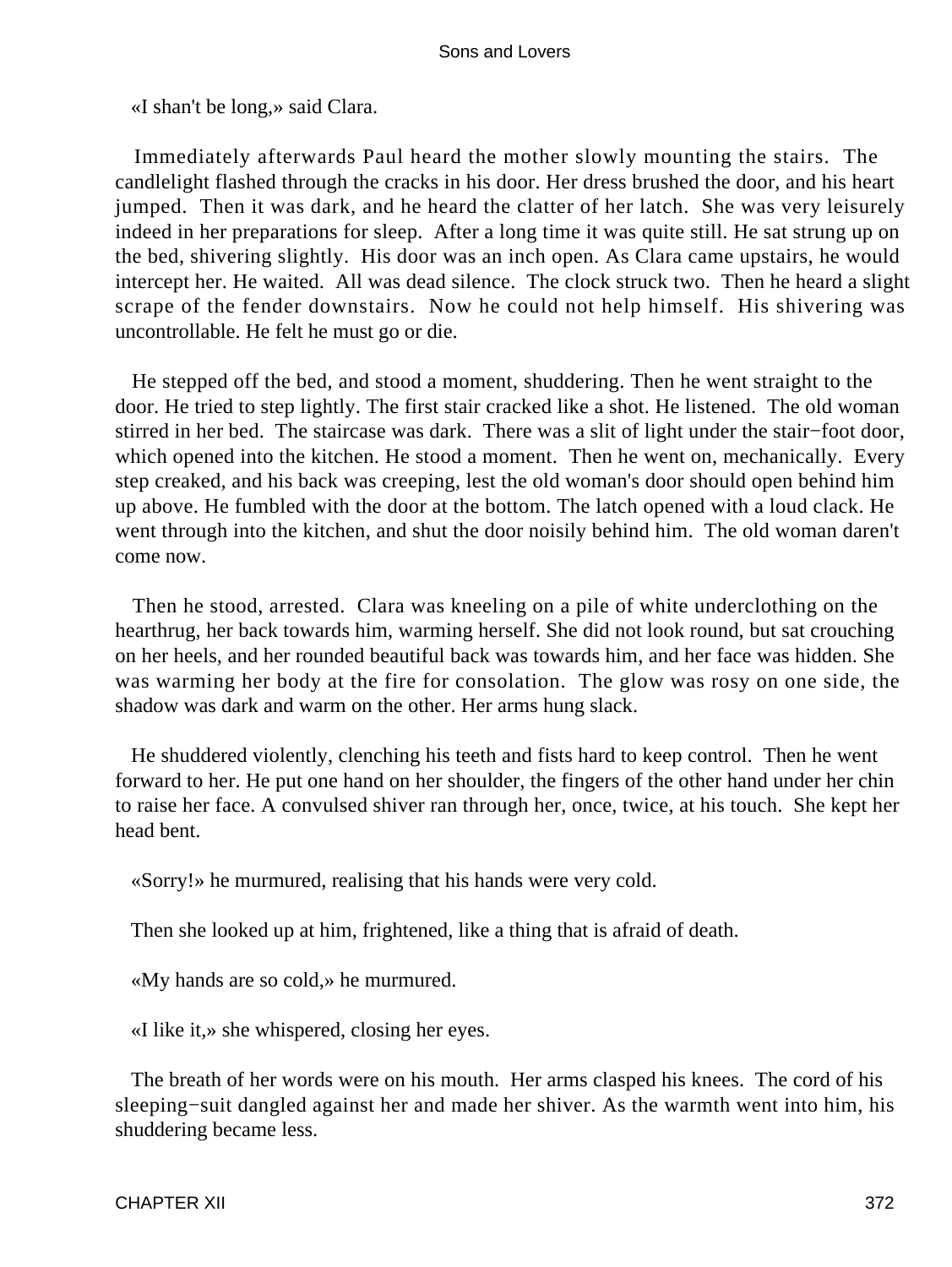At length, unable to stand so any more, he raised her, and she buried her head on his shoulder. His hands went over her slowly with an infinite tenderness of caress. She clung close to him, trying to hide herself against him. He clasped her very fast. Then at last she looked at him, mute, imploring, looking to see if she must be ashamed.

 His eyes were dark, very deep, and very quiet. It was as if her beauty and his taking it hurt him, made him sorrowful. He looked at her with a little pain, and was afraid. He was so humble before her. She kissed him fervently on the eyes, first one, then the other, and she folded herself to him. She gave herself. He held her fast. It was a moment intense almost to agony.

 She stood letting him adore her and tremble with joy of her. It healed her hurt pride. It healed her; it made her glad. It made her feel erect and proud again. Her pride had been wounded inside her. She had been cheapened. Now she radiated with joy and pride again. It was her restoration and her recognition.

 Then he looked at her, his face radiant. They laughed to each other, and he strained her to his chest. The seconds ticked off, the minutes passed, and still the two stood clasped rigid together, mouth to mouth, like a statue in one block.

 But again his fingers went seeking over her, restless, wandering, dissatisfied. The hot blood came up wave upon wave. She laid her head on his shoulder.

«Come you to my room,» he murmured.

 She looked at him and shook her head, her mouth pouting disconsolately, her eyes heavy with passion. He watched her fixedly.

«Yes!» he said.

Again she shook her head.

«Why not?» he asked.

 She looked at him still heavily, sorrowfully, and again she shook her head. His eyes hardened, and he gave way.

 When, later on, he was back in bed, he wondered why she had refused to come to him openly, so that her mother would know. At any rate, then things would have been definite. And she could have stayed with him the night, without having to go, as she was, to her mother's bed. It was strange, and he could not understand it. And then almost immediately he fell asleep.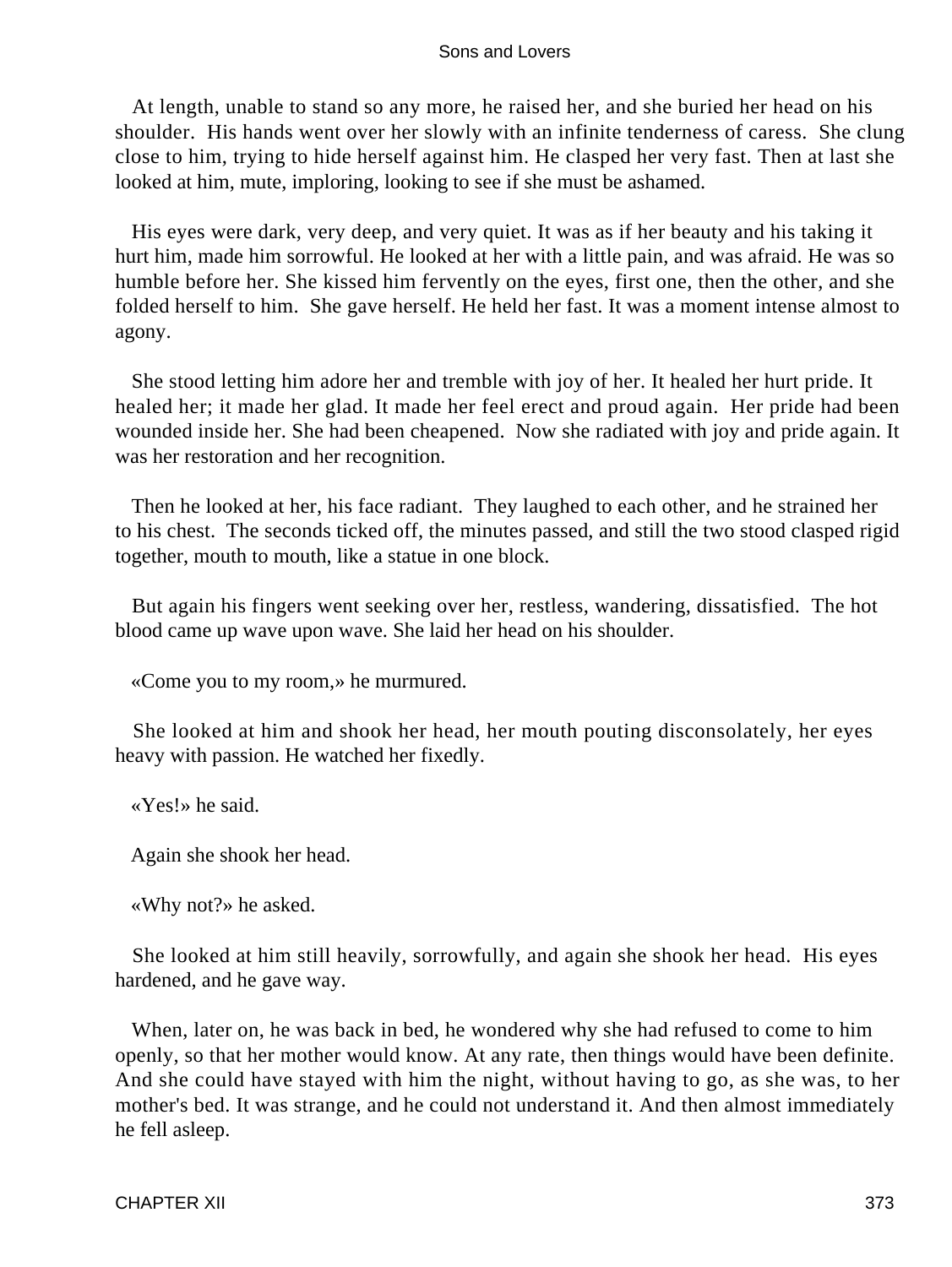He awoke in the morning with someone speaking to him. Opening his eyes, he saw Mrs. Radford, big and stately, looking down on him. She held a cup of tea in her hand.

«Do you think you're going to sleep till Doomsday?» she said.

He laughed at once.

«It ought only to be about five o'clock,» he said.

 «Well,» she answered, «it's half−past seven, whether or not. Here, I've brought you a cup of tea.»

He rubbed his face, pushed the tumbled hair off his forehead, and roused himself.

«What's it so late for!» he grumbled.

 He resented being wakened. It amused her. She saw his neck in the flannel sleeping−jacket, as white and round as a girl's. He rubbed his hair crossly.

 «It's no good your scratching your head,» she said. «It won't make it no earlier. Here, an' how long d'you think I'm going to stand waiting wi' this here cup?»

«Oh, dash the cup!» he said.

«You should go to bed earlier,» said the woman.

He looked up at her, laughing with impudence.

«I went to bed before YOU did,» he said.

«Yes, my Guyney, you did!» she exclaimed.

 «Fancy,» he said, stirring his tea, «having tea brought to bed to me! My mother'll think I'm ruined for life.»

«Don't she never do it?» asked Mrs. Radford.

«She'd as leave think of flying.»

 «Ah, I always spoilt my lot! That's why they've turned out such bad uns,» said the elderly woman.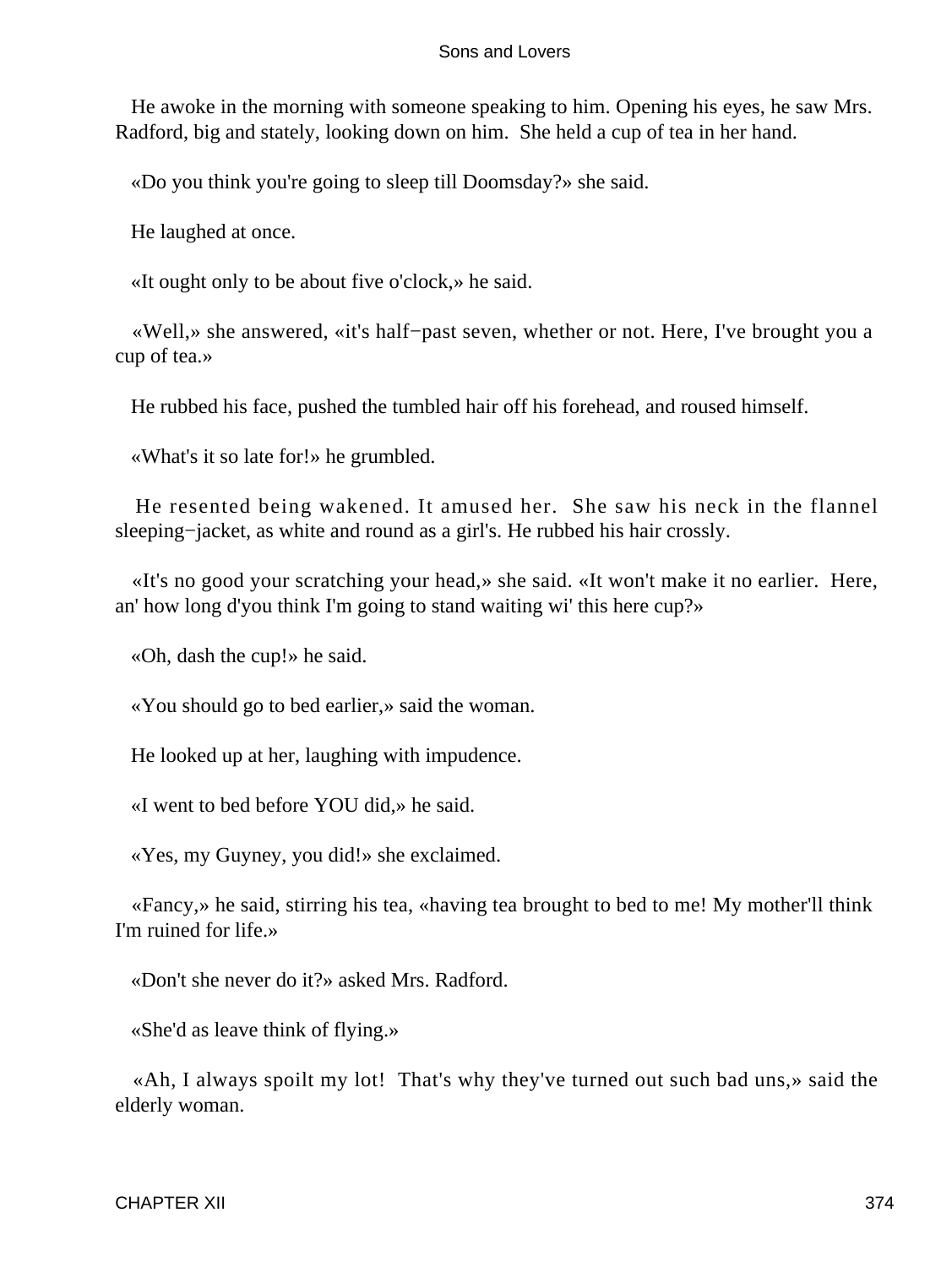«You'd only Clara,» he said. «And Mr. Radford's in heaven. So I suppose there's only you left to be the bad un.»

 «I'm not bad; I'm only soft,» she said, as she went out of the bedroom. «I'm only a fool, I am!»

 Clara was very quiet at breakfast, but she had a sort of air of proprietorship over him that pleased him infinitely. Mrs. Radford was evidently fond of him. He began to talk of his painting.

 «What's the good,» exclaimed the mother, «of your whittling and worrying and twistin' and too−in' at that painting of yours? What **GOOD** does it do you, I should like to know? You'd better be enjoyin' yourself.»

«Oh, but,» exclaimed Paul, «I made over thirty guineas last year.»

«Did you! Well, that's a consideration, but it's nothing to the time you put in.»

 «And I've got four pounds owing. A man said he'd give me five pounds if I'd paint him and his missis and the dog and the cottage. And I went and put the fowls in instead of the dog, and he was waxy, so I had to knock a quid off. I was sick of it, and I didn't like the dog. I made a picture of it. What shall I do when he pays me the four pounds?»

«Nay! you know your own uses for your money,» said Mrs. Radford.

«But I'm going to bust this four pounds. Should we go to the seaside for a day or two?»

«Who?»

«You and Clara and me.»

«What, on your money!» she exclaimed, half−wrathful.

«Why not?»

«YOU wouldn't be long in breaking your neck at a hurdle race!» she said.

«So long as I get a good run for my money! Will you?»

«Nay; you may settle that atween you.»

«And you're willing?» he asked, amazed and rejoicing.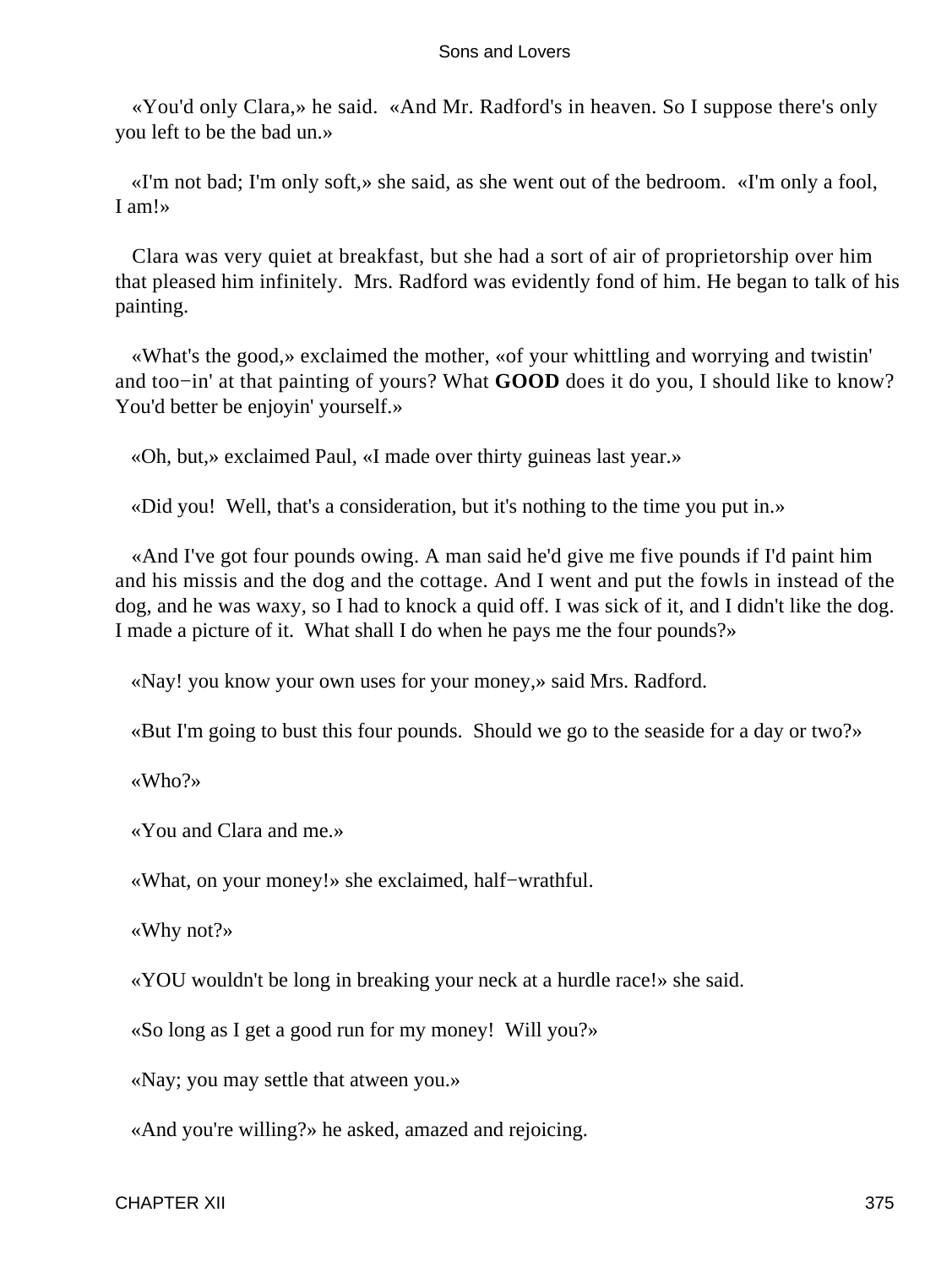«You'll do as you like,» said Mrs. Radford, «whether I'm willing or not.»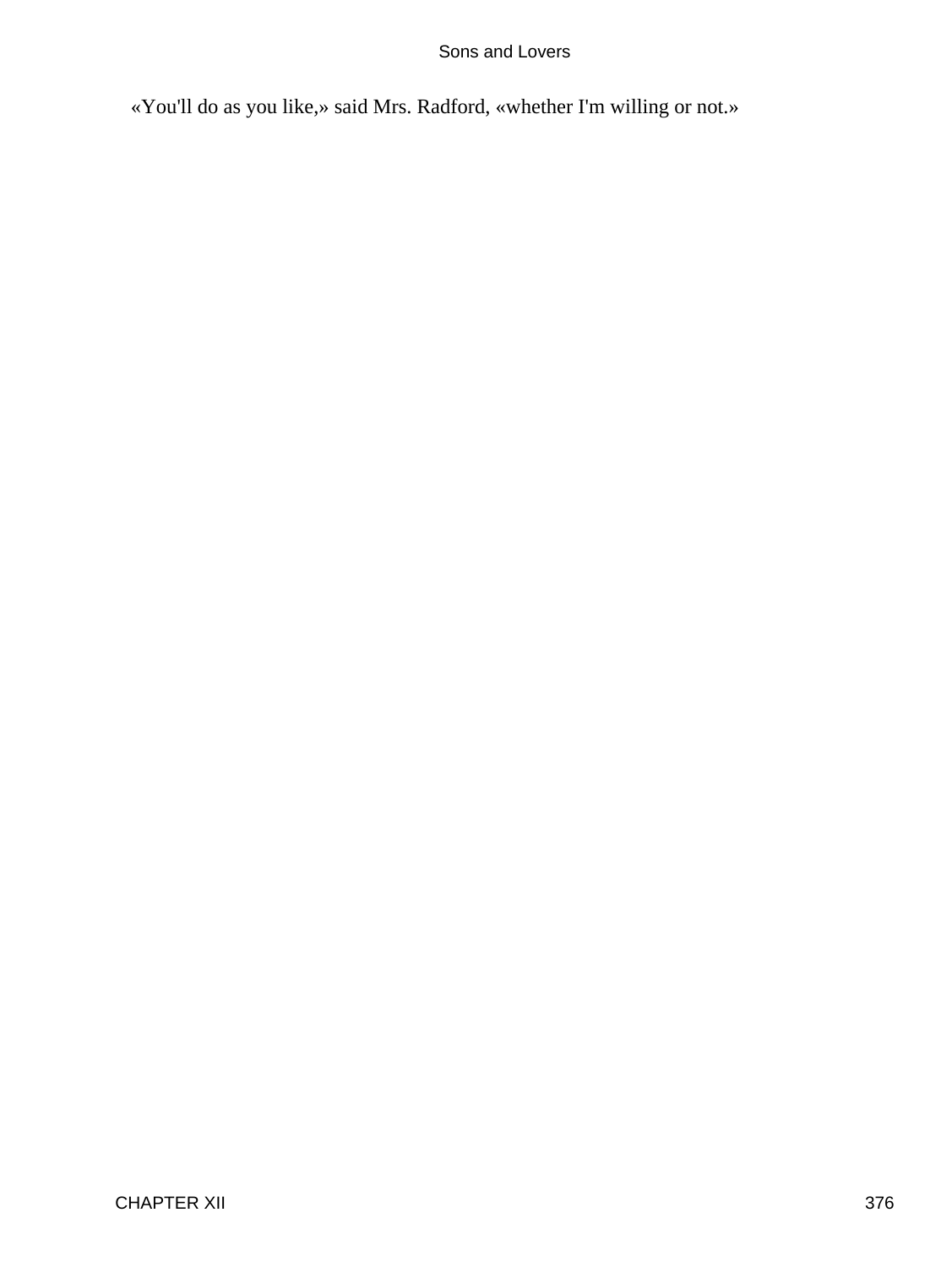# **[CHAPTER XIII](#page-470-0)**

# *B*AXTER **DAWES**

**SOON** after Paul had been to the theatre with Clara, he was drinking in the Punch Bowl with some friends of his when Dawes came in. Clara's husband was growing stout; his eyelids were getting slack over his brown eyes; he was losing his healthy firmness of flesh. He was very evidently on the downward track. Having quarrelled with his sister, he had gone into cheap lodgings. His mistress had left him for a man who would marry her. He had been in prison one night for fighting when he was drunk, and there was a shady betting episode in which he was concerned.

 Paul and he were confirmed enemies, and yet there was between them that peculiar feeling of intimacy, as if they were secretly near to each other, which sometimes exists between two people, although they never speak to one another. Paul often thought of Baxter Dawes, often wanted to get at him and be friends with him. He knew that Dawes often thought about him, and that the man was drawn to him by some bond or other. And yet the two never looked at each other save in hostility.

 Since he was a superior employee at Jordan's, it was the thing for Paul to offer Dawes a drink.

«What'll you have?» he asked of him.

«Nowt wi' a bleeder like you!» replied the man.

Paul turned away with a slight disdainful movement of the shoulders, very irritating.

 «The aristocracy,» he continued, «is really a military institution. Take Germany, now. She's got thousands of aristocrats whose only means of existence is the army. They're deadly poor, and life's deadly slow. So they hope for a war. They look for war as a chance of getting on. Till there's a war they are idle good−for−nothings. When there's a war, they are leaders and commanders. There you are, then – they **WANT** war!»

 He was not a favourite debater in the public−house, being too quick and overbearing. He irritated the older men by his assertive manner, and his cocksureness. They listened in silence, and were not sorry when he finished.

Dawes interrupted the young man's flow of eloquence by asking, in a loud sneer: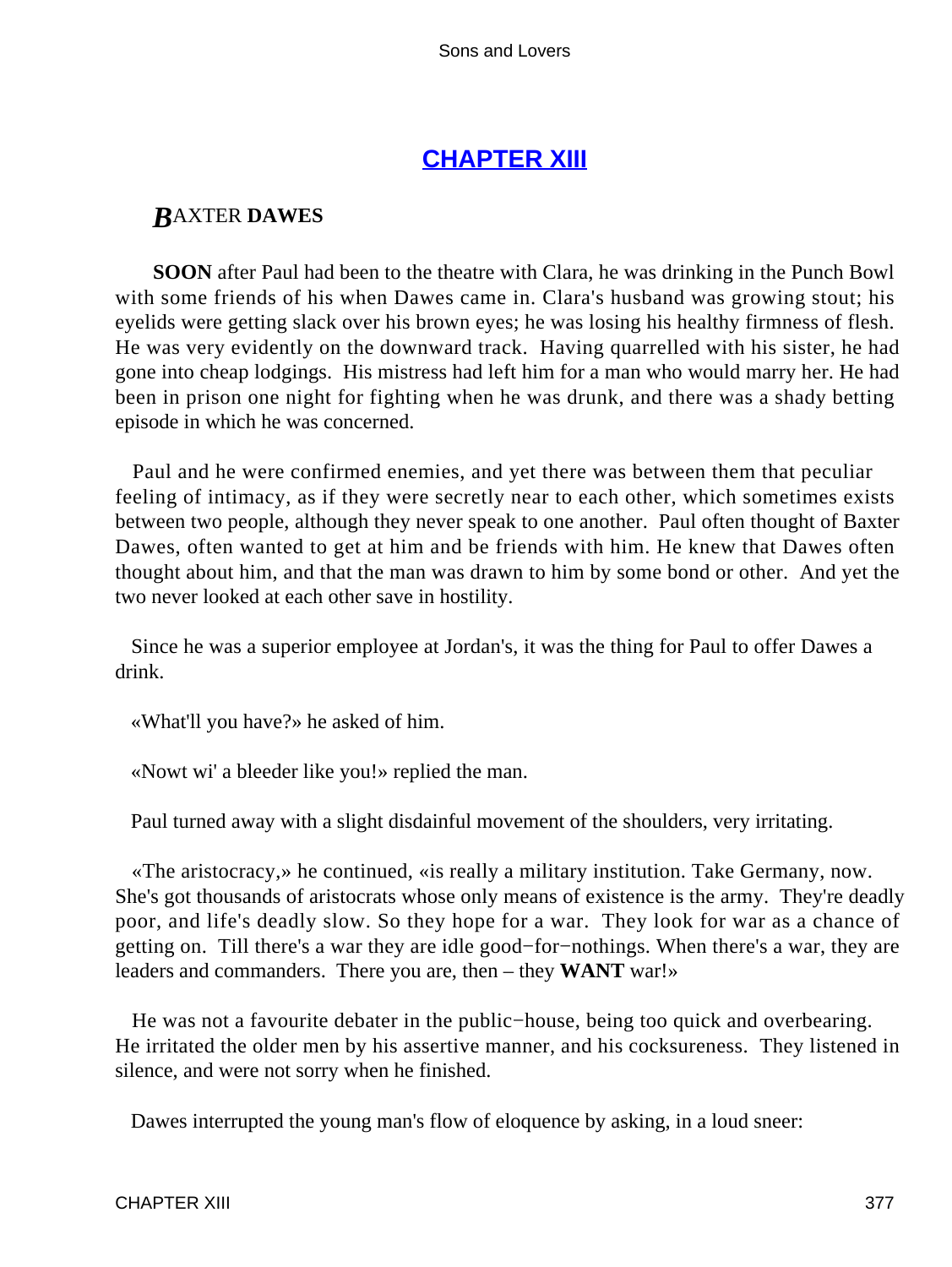«Did you learn all that at th' theatre th' other night?»

 Paul looked at him; their eyes met. Then he knew Dawes had seen him coming out of the theatre with Clara.

 «Why, what about th' theatre?» asked one of Paul's associates, glad to get a dig at the young fellow, and sniffing something tasty.

 «Oh, him in a bob−tailed evening suit, on the lardy−da!» sneered Dawes, jerking his head contemptuously at Paul.

«That's comin' it strong,» said the mutual friend. «Tart an' all?»

«Tart, begod!» said Dawes.

«Go on; let's have it!» cried the mutual friend.

«You've got it,» said Dawes, «an' I reckon Morelly had it an' all.»

«Well, I'll be jiggered!» said the mutual friend. «An' was it a proper tart?»

«Tart, God blimey – yes!»

«How do you know?»

«Oh,» said Dawes, «I reckon he spent th' night – −»

There was a good deal of laughter at Paul's expense.

«But who WAS she? D'you know her?» asked the mutual friend.

«I should **SHAY** SHO,» said Dawes.

This brought another burst of laughter.

«Then spit it out,» said the mutual friend.

Dawes shook his head, and took a gulp of beer.

«It's a wonder he hasn't let on himself,» he said. «He'll be braggin' of it in a bit.»

«Come on, Paul,» said the friend; «it's no good. You might just as well own up.»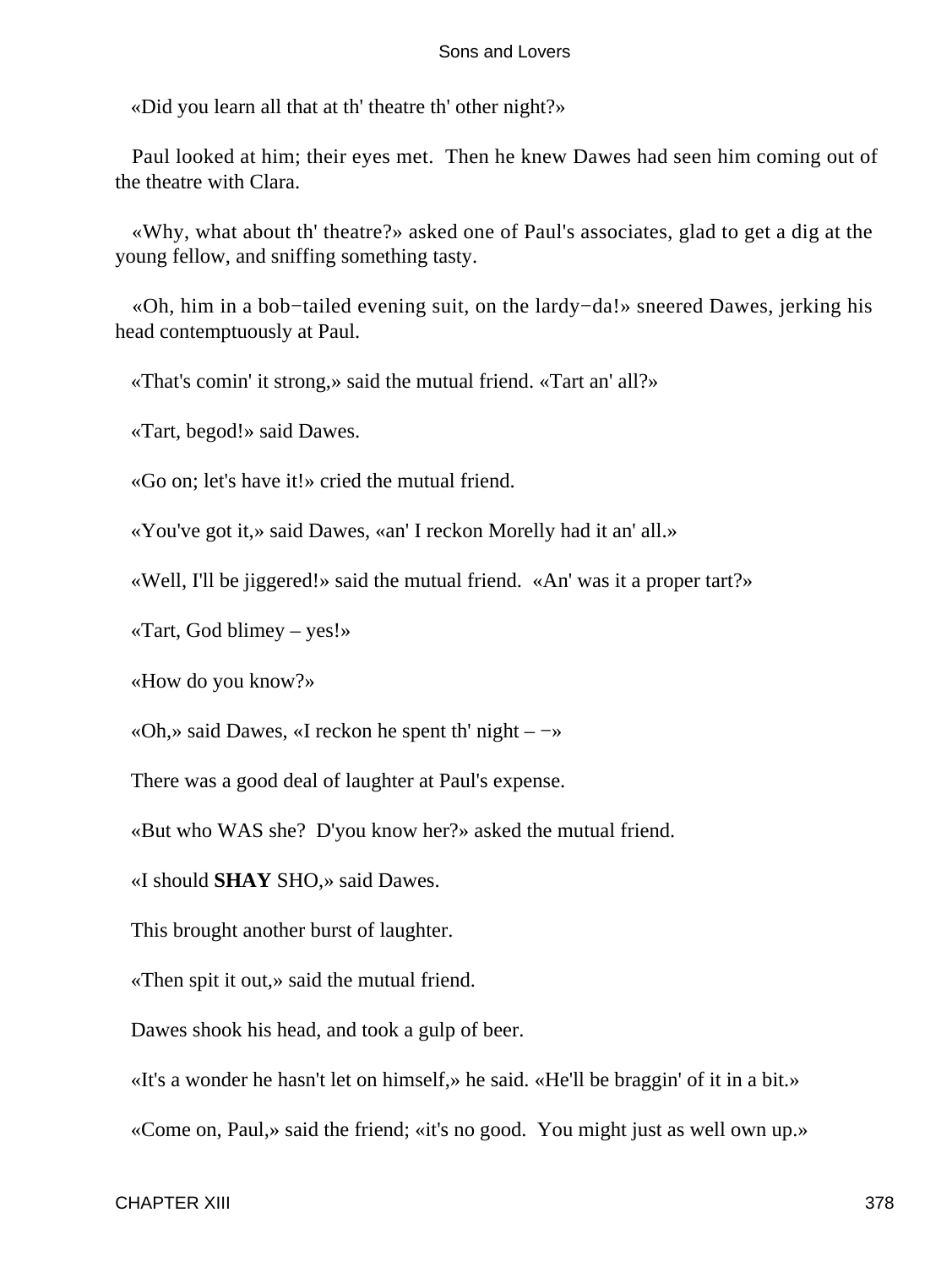«Own up what? That I happened to take a friend to the theatre?»

«Oh well, if it was all right, tell us who she was, lad,» said the friend.

«She WAS all right,» said Dawes.

Paul was furious. Dawes wiped his golden moustache with his fingers, sneering.

 «Strike me – −! One o' that sort?» said the mutual friend. «Paul, boy, I'm surprised at you. And do you know her, Baxter?»

«Just a bit, like!»

He winked at the other men.

«Oh well,» said Paul, «I'll be going!»

The mutual friend laid a detaining hand on his shoulder.

 «Nay,» he said, «you don't get off as easy as that, my lad. We've got to have a full account of this business.»

«Then get it from Dawes!» he said.

«You shouldn't funk your own deeds, man,» remonstrated the friend.

Then Dawes made a remark which caused Paul to throw half a glass of beer in his face.

«Oh, Mr. Morel!» cried the barmaid, and she rang the bell for the «chucker−out».

 Dawes spat and rushed for the young man. At that minute a brawny fellow with his shirt−sleeves rolled up and his trousers tight over his haunches intervened.

«Now, then!» he said, pushing his chest in front of Dawes.

«Come out!» cried Dawes.

 Paul was leaning, white and quivering, against the brass rail of the bar. He hated Dawes, wished something could exterminate him at that minute; and at the same time, seeing the wet hair on the man's forehead, he thought he looked pathetic. He did not move.

«Come out, you  $-\rightarrow$ » said Dawes.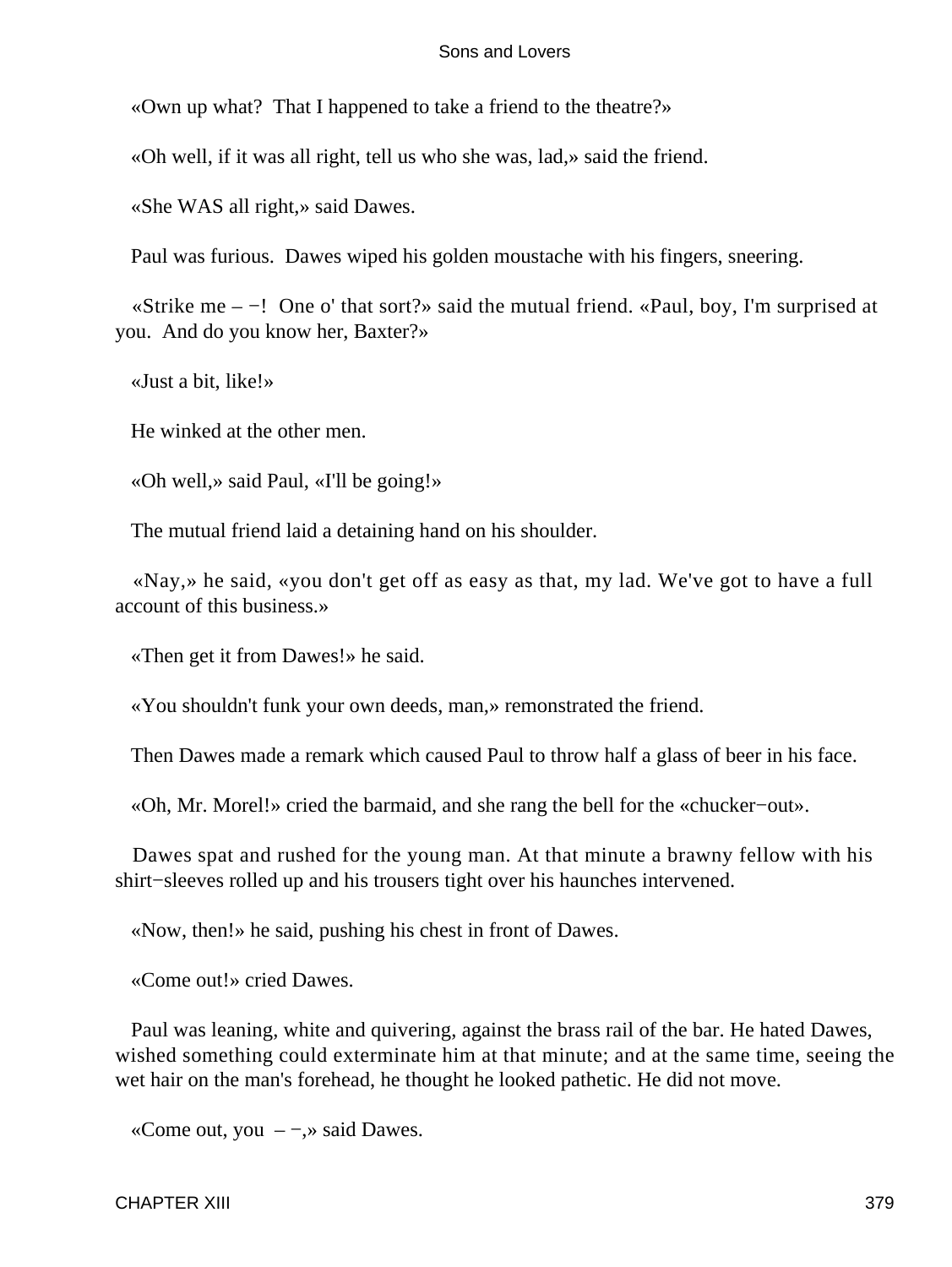«That's enough, Dawes,» cried the barmaid.

 «Come on,» said the «chucker−out», with kindly insistence, «you'd better be getting on.»

 And, by making Dawes edge away from his own close proximity, he worked him to the door.

«THAT'S the little sod as started it!» cried Dawes, half−cowed, pointing to Paul Morel.

 «Why, what a story, Mr. Dawes!» said the barmaid. «You know it was you all the time.»

 Still the «chucker−out» kept thrusting his chest forward at him, still he kept edging back, until he was in the doorway and on the steps outside; then he turned round.

«All right,» he said, nodding straight at his rival.

 Paul had a curious sensation of pity, almost of affection, mingled with violent hate, for the man. The coloured door swung to; there was silence in the bar.

«Serve, him, jolly well right!» said the barmaid.

«But it's a nasty thing to get a glass of beer in your eyes,» said the mutual friend.

«I tell you I was glad he did,» said the barmaid. «Will you have another, Mr. Morel?»

She held up Paul's glass questioningly. He nodded.

«He's a man as doesn't care for anything, is Baxter Dawes,» said one.

 «Pooh! is he?» said the barmaid. «He's a loud−mouthed one, he is, and they're never much good. Give me a pleasant−spoken chap, if you want a devil!»

 «Well, Paul, my lad,» said the friend, «you'll have to take care of yourself now for a while.»

«You won't have to give him a chance over you, that's all,» said the barmaid.

«Can you box?» asked a friend.

«Not a bit,» he answered, still very white.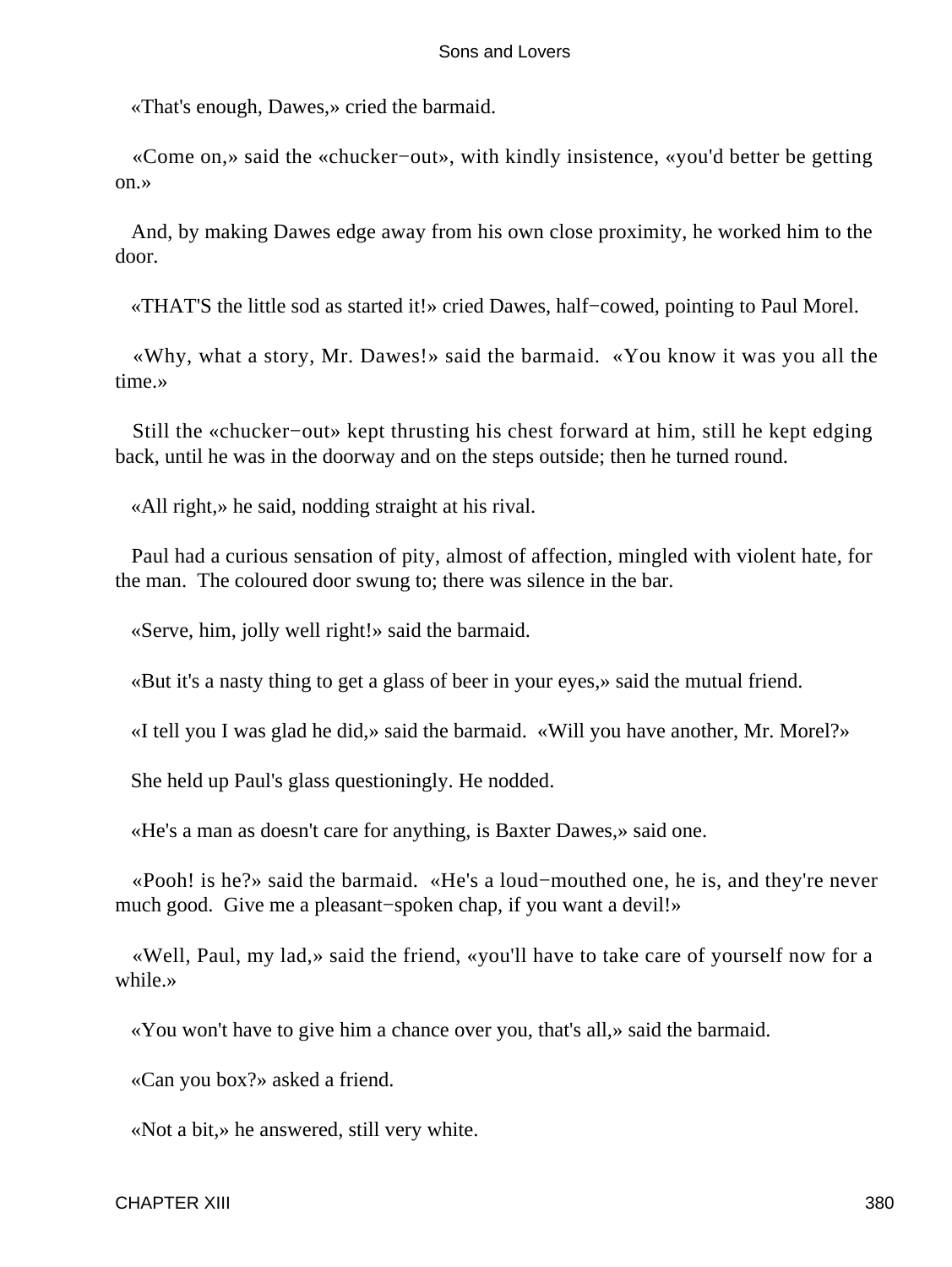«I might give you a turn or two,» said the friend.

«Thanks, I haven't time.»

And presently he took his departure.

 «Go along with him, Mr. Jenkinson,» whispered the barmaid, tipping Mr. Jenkinson the wink.

 The man nodded, took his hat, said: «Good−night all!» very heartily, and followed Paul, calling:

«Half a minute, old man. You an' me's going the same road, I believe.»

 «Mr. Morel doesn't like it,» said the barmaid. «You'll see, we shan't have him in much more. I'm sorry; he's good company. And Baxter Dawes wants locking up, that's what he wants.»

 Paul would have died rather than his mother should get to know of this affair. He suffered tortures of humiliation and self−consciousness. There was now a good deal of his life of which necessarily he could not speak to his mother. He had a life apart from her – his sexual life. The rest she still kept. But he felt he had to conceal something from her, and it irked him. There was a certain silence between them, and he felt he had, in that silence, to defend himself against her; he felt condemned by her. Then sometimes he hated her, and pulled at her bondage. His life wanted to free itself of her. It was like a circle where life turned back on itself, and got no farther. She bore him, loved him, kept him, and his love turned back into her, so that he could not be free to go forward with his own life, really love another woman. At this period, unknowingly, he resisted his mother's influence. He did not tell her things; there was a distance between them.

 Clara was happy, almost sure of him. She felt she had at last got him for herself; and then again came the uncertainty. He told her jestingly of the affair with her husband. Her colour came up, her grey eyes flashed.

 «That's him to a 'T',» she cried – «like a navvy! He's not fit for mixing with decent folk.»

«Yet you married him,» he said.

It made her furious that he reminded her.

«I did!» she cried. «But how was I to know?»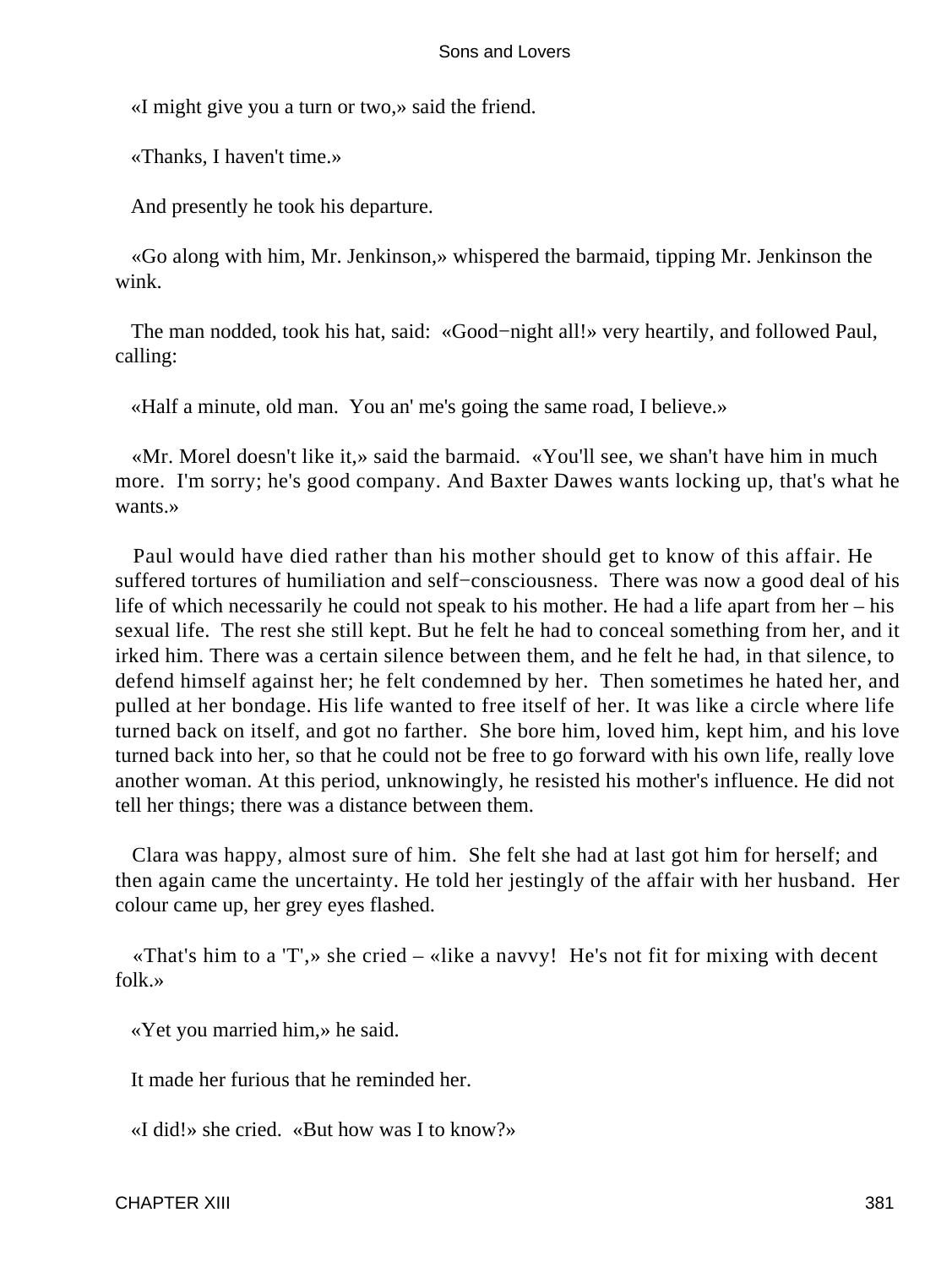«I think he might have been rather nice,» he said.

«You think I made him what he is!» she exclaimed.

«Oh no! he made himself. But there's something about him –  $\rightarrow$ »

 Clara looked at her lover closely. There was something in him she hated, a sort of detached criticism of herself, a coldness which made her woman's soul harden against him.

«And what are you going to do?» she asked.

«How?»

«About Baxter.»

«There's nothing to do, is there?» he replied.

«You can fight him if you have to, I suppose?» she said.

 «No; I haven't the least sense of the 'fist'. It's funny. With most men there's the instinct to clench the fist and hit. It's not so with me. I should want a knife or a pistol or something to fight with.»

«Then you'd better carry something,» she said.

«Nay,» he laughed; «I'm not daggeroso.»

«But he'll do something to you. You don't know him.»

«All right,» he said, «we'll see.»

«And you'll let him?»

«Perhaps, if I can't help it.»

«And if he kills you?» she said.

«I should be sorry, for his sake and mine.»

Clara was silent for a moment.

«You DO make me angry!» she exclaimed.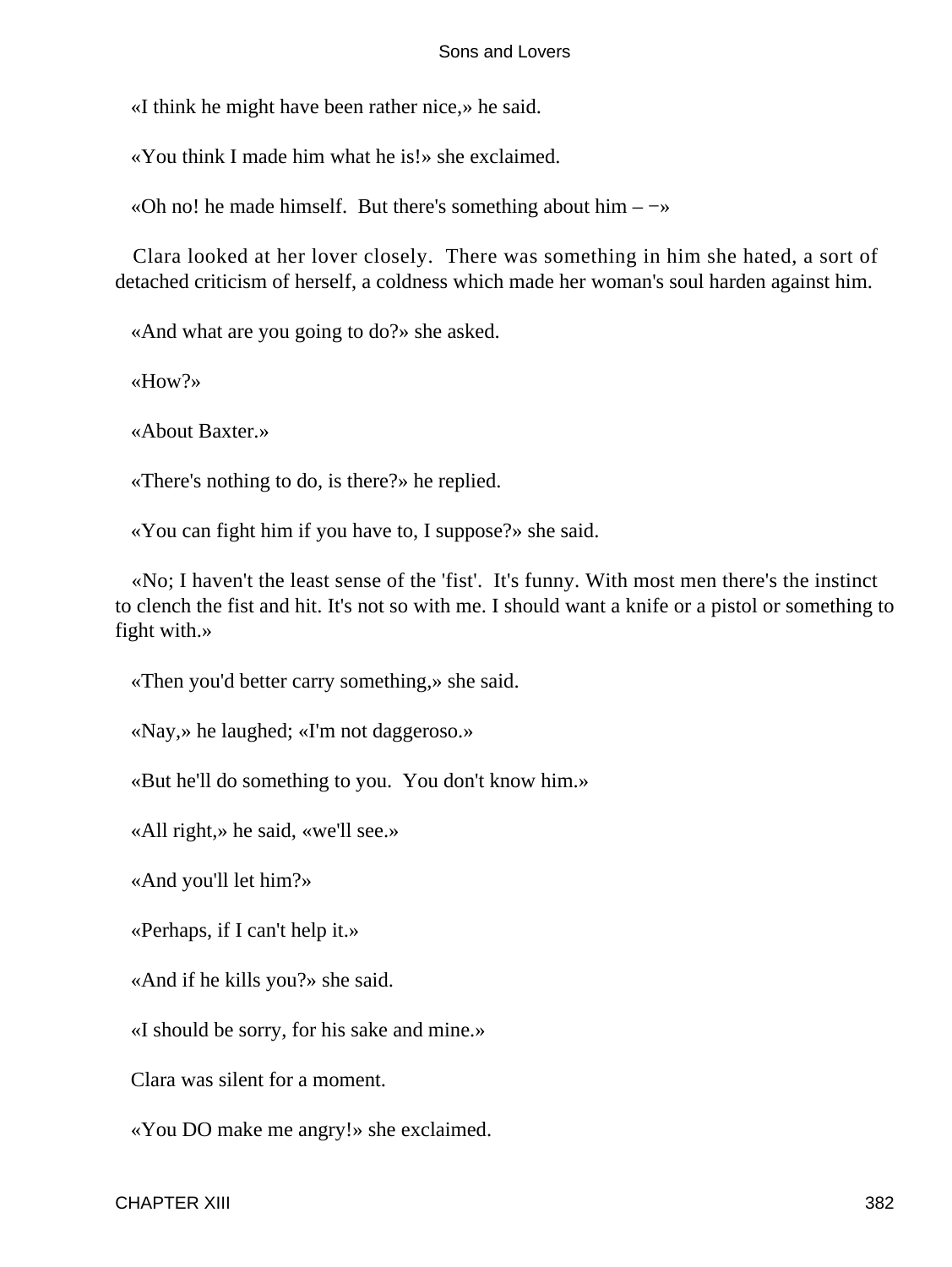«That's nothing afresh,» he laughed.

«But why are you so silly? You don't know him.»

«And don't want.»

«Yes, but you're not going to let a man do as he likes with you?»

«What must I do?» he replied, laughing.

«I should carry a revolver,» she said. «I'm sure he's dangerous.»

«I might blow my fingers off,» he said.

«No; but won't you?» she pleaded.

«No.»

«Not anything?»

«No.»

«And you'll leave him to  $-$  -?»

«Yes.»

«You are a fool!»

«Fact!»

She set her teeth with anger.

«I could **SHAKE** you!» she cried, trembling with passion.

«Why?»

«Let a man like HIM do as he likes with you.»

«You can go back to him if he triumphs,» he said.

«Do you want me to hate you?» she asked.

«Well, I only tell you,» he said.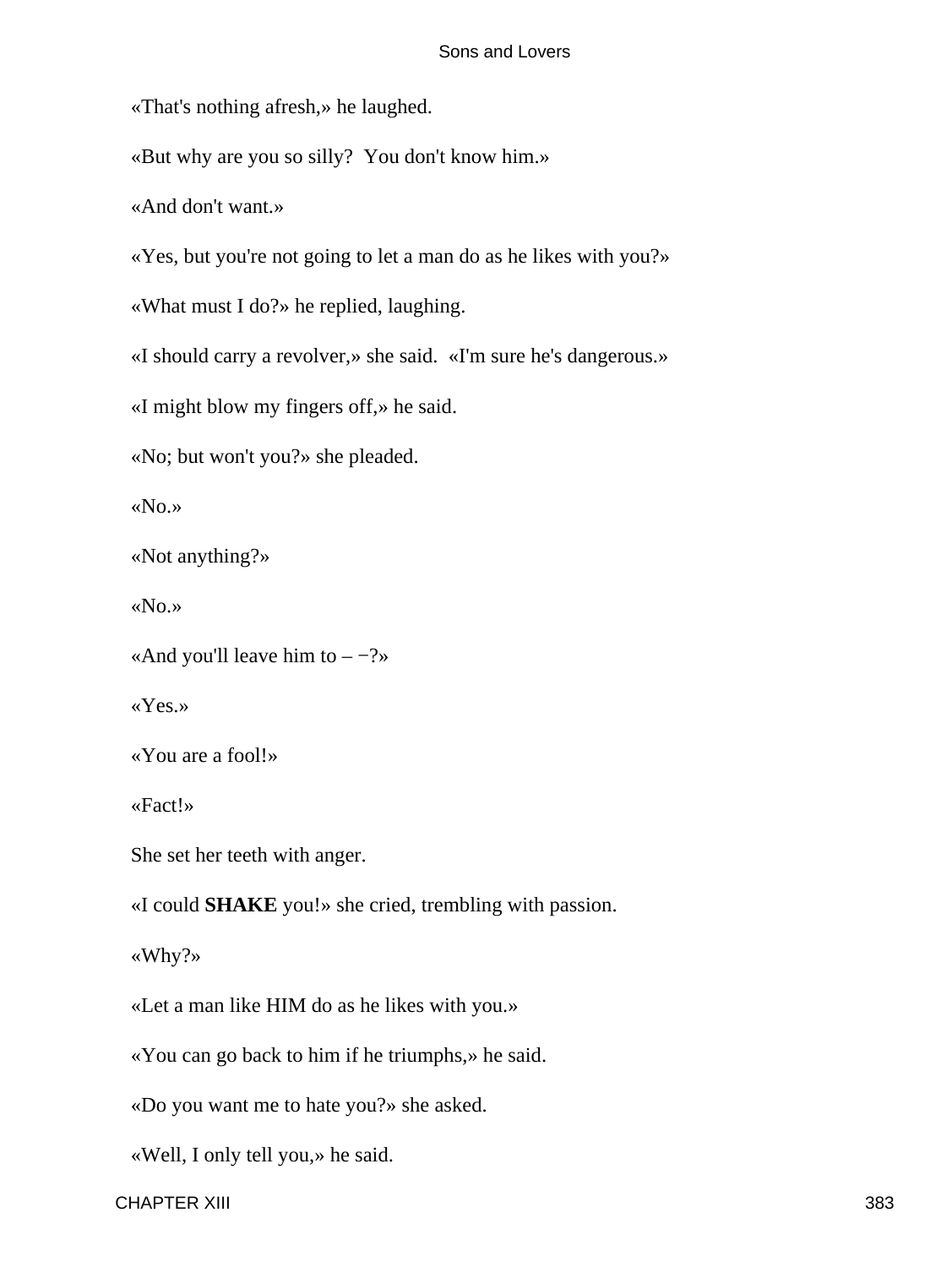«And YOU say you **LOVE** me!» she exclaimed, low and indignant.

 «Ought I to slay him to please you?» he said. «But if I did, see what a hold he'd have over me.»

«Do you think I'm a fool!» she exclaimed.

«Not at all. But you don't understand me, my dear.»

There was a pause between them.

«But you ought NOT to expose yourself,» she pleaded.

He shrugged his shoulders.

 «'The man in righteousness arrayed, The pure and blameless liver, Needs not the keen Toledo blade, Nor venom−freighted quiver,'»

he quoted.

She looked at him searchingly.

«I wish I could understand you,» she said.

«There's simply nothing to understand,» he laughed.

She bowed her head, brooding.

 He did not see Dawes for several days; then one morning as he ran upstairs from the Spiral room he almost collided with the burly metal−worker.

«What the  $-$  -!» cried the smith.

«Sorry!» said Paul, and passed on.

«SORRY!» sneered Dawes.

Paul whistled lightly, «Put Me among the Girls».

«I'll stop your whistle, my jockey!» he said.

The other took no notice.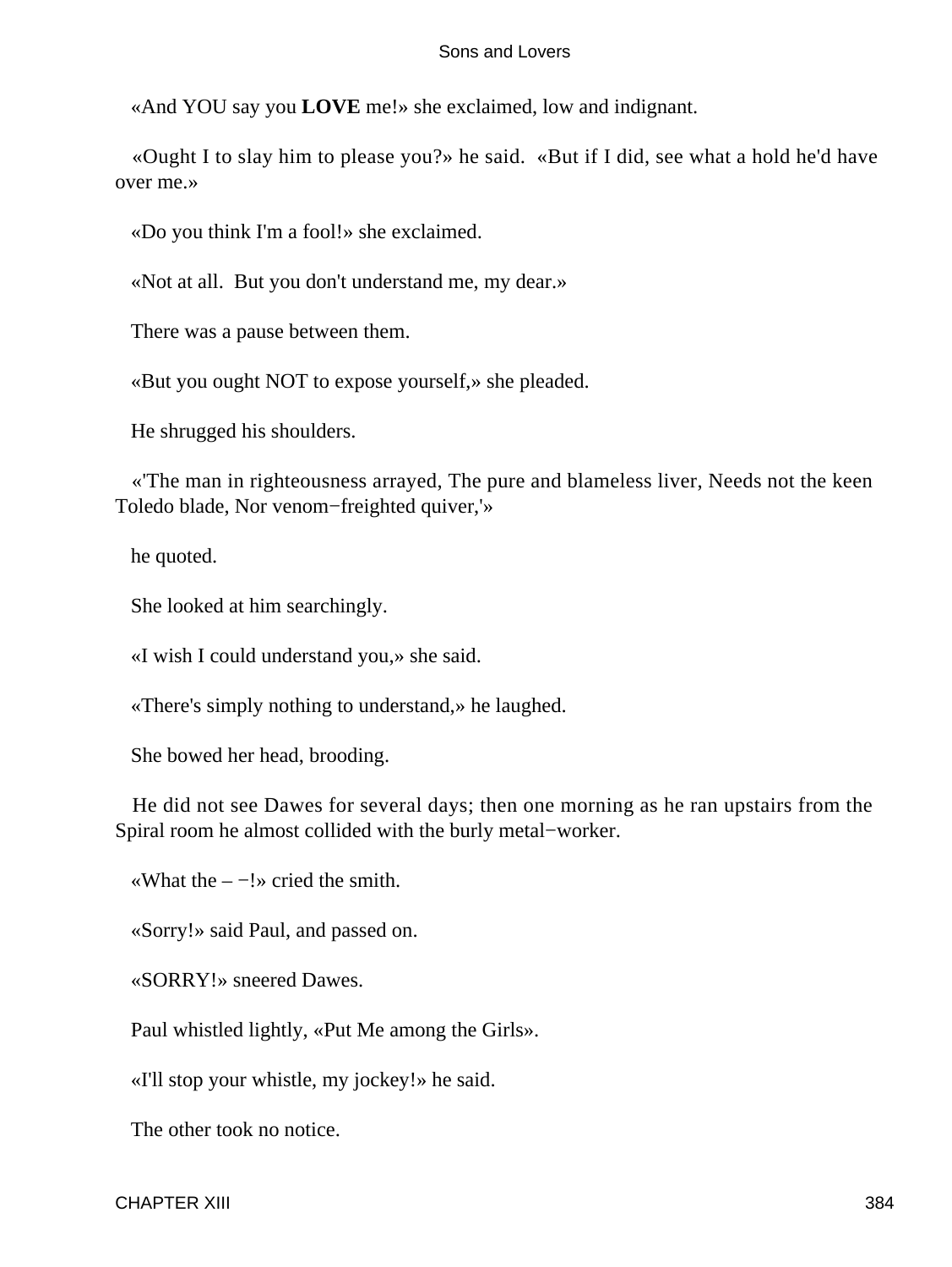«You're goin' to answer for that job of the other night.»

Paul went to his desk in his corner, and turned over the leaves of the ledger.

«Go and tell Fanny I want order 097, quick!» he said to his boy.

 Dawes stood in the doorway, tall and threatening, looking at the top of the young man's head.

«Six and five's eleven and seven's one−and−six,» Paul added aloud.

«An' you hear, do you!» said Dawes.

«FIVE AND NINEPENCE!» He wrote a figure. «What's that?» he said.

«I'm going to show you what it is,» said the smith.

The other went on adding the figures aloud.

«Yer crawlin' little – −, yer daresn't face me proper!»

 Paul quickly snatched the heavy ruler. Dawes started. The young man ruled some lines in his ledger. The elder man was infuriated.

 «But wait till I light on you, no matter where it is, I'll settle your hash for a bit, yer little swine!»

«All right,» said Paul.

 At that the smith started heavily from the doorway. Just then a whistle piped shrilly. Paul went to the speaking−tube.

 «Yes!» he said, and he listened. «Er – yes!» He listened, then he laughed. «I'll come down directly. I've got a visitor just now.»

Dawes knew from his tone that he had been speaking to Clara. He stepped forward.

 «Yer little devil!» he said. «I'll visitor you, inside of two minutes! Think I'm goin' to have YOU whipperty−snappin' round?»

 The other clerks in the warehouse looked up. Paul's office−boy appeared, holding some white article.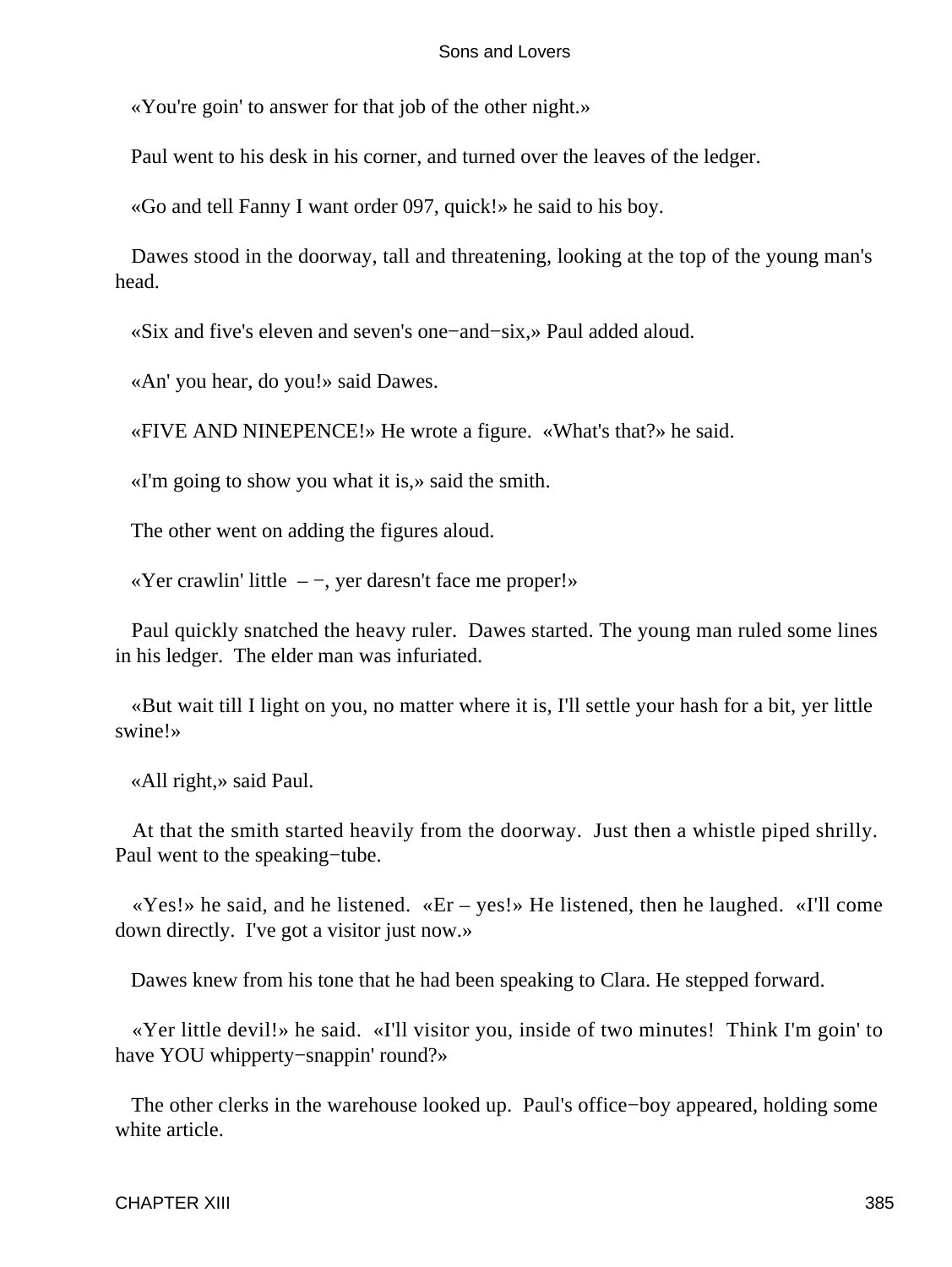«Fanny says you could have had it last night if you'd let her know,» he said.

 «All right,» answered Paul, looking at the stocking. «Get it off.» Dawes stood frustrated, helpless with rage. Morel turned round.

«Excuse me a minute,» he said to Dawes, and he would have run downstairs.

 «By God, I'll stop your gallop!» shouted the smith, seizing him by the arm. He turned quickly.

«Hey! Hey!» cried the office−boy, alarmed.

Thomas Jordan started out of his little glass office, and came running down the room.

«What's a−matter, what's a−matter?» he said, in his old man's sharp voice.

«I'm just goin' ter settle this little – −, that's all,» said Dawes desperately.

«What do you mean?» snapped Thomas Jordan.

«What I say,» said Dawes, but he hung fire.

Morel was leaning against the counter, ashamed, half−grinning.

«What's it all about?» snapped Thomas Jordan.

«Couldn't say,» said Paul, shaking his head and shrugging his shoulders.

 «Couldn't yer, couldn't yer!» cried Dawes, thrusting forward his handsome, furious face, and squaring his fist.

 «Have you finished?» cried the old man, strutting. «Get off about your business, and don't come here tipsy in the morning.»

Dawes turned his big frame slowly upon him.

«Tipsy!» he said. «Who's tipsy? I'm no more tipsy than YOU are!»

 «We've heard that song before,» snapped the old man. «Now you get off, and don't be long about it. Comin' **HERE** with your rowdying.»

 The smith looked down contemptuously on his employer. His hands, large, and grimy, and yet well shaped for his labour, worked restlessly. Paul remembered they were the hands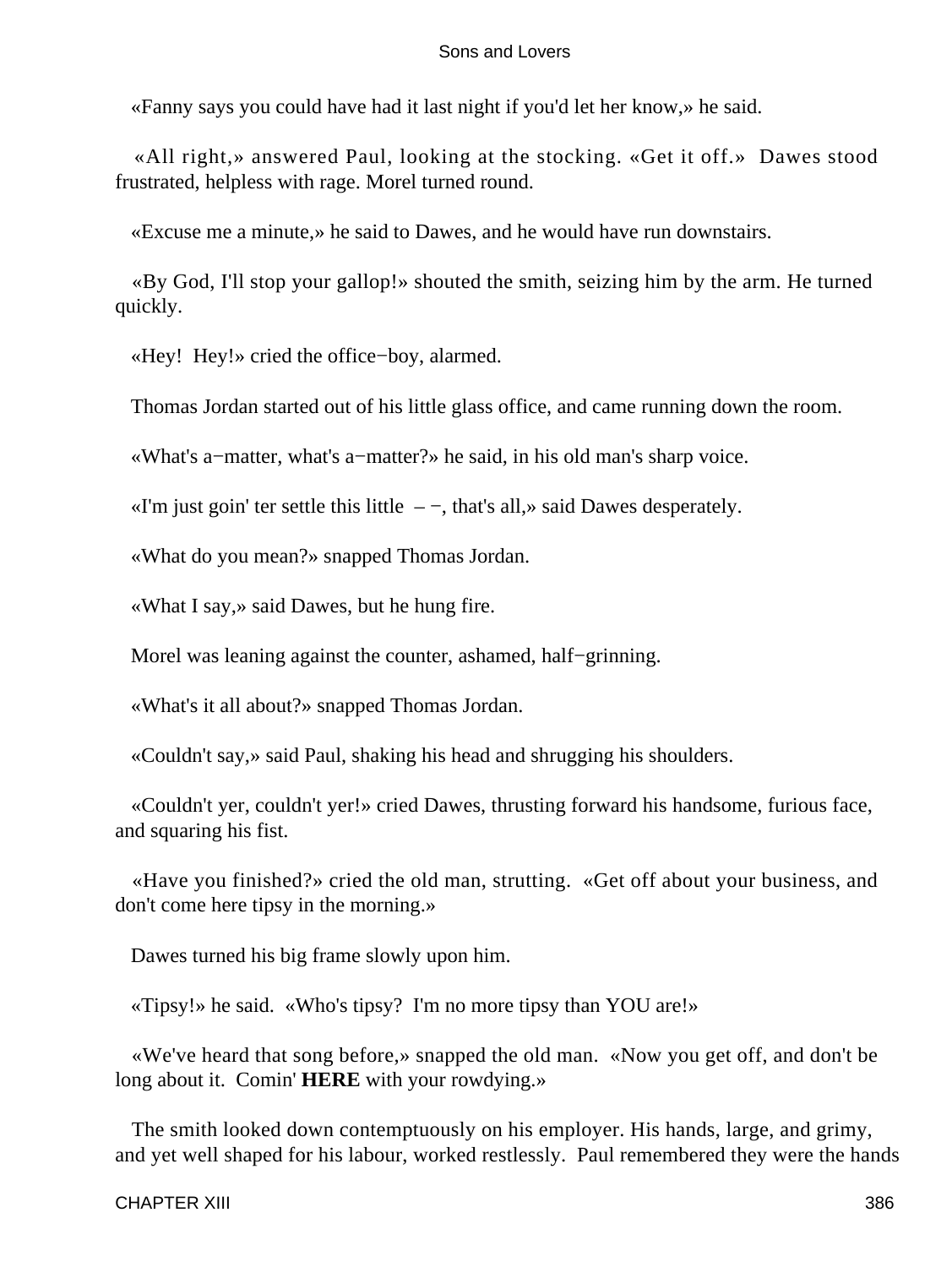of Clara's husband, and a flash of hate went through him.

«Get out before you're turned out!» snapped Thomas Jordan.

«Why, who'll turn me out?» said Dawes, beginning to sneer.

 Mr. Jordan started, marched up to the smith, waving him off, thrusting his stout little figure at the man, saying:

«Get off my premises – get off!»

He seized and twitched Dawes's arm.

 «Come off!» said the smith, and with a jerk of the elbow he sent the little manufacturer staggering backwards.

 Before anyone could help him, Thomas Jordan had collided with the flimsy spring−door. It had given way, and let him crash down the half−dozen steps into Fanny's room. There was a second of amazement; then men and girls were running. Dawes stood a moment looking bitterly on the scene, then he took his departure.

 Thomas Jordan was shaken and braised, not otherwise hurt. He was, however, beside himself with rage. He dismissed Dawes from his employment, and summoned him for assault.

At the trial Paul Morel had to give evidence. Asked how the trouble began, he said:

 «Dawes took occasion to insult Mrs. Dawes and me because I accompanied her to the theatre one evening; then I threw some beer at him, and he wanted his revenge.»

«Cherchez la femme!» smiled the magistrate.

The case was dismissed after the magistrate had told Dawes he thought him a skunk.

«You gave the case away,» snapped Mr. Jordan to Paul.

 «I don't think I did,» replied the latter. «Besides, you didn't really want a conviction, did you?»

«What do you think I took the case up for?»

«Well,» said Paul, «I'm sorry if I said the wrong thing.» Clara was also very angry.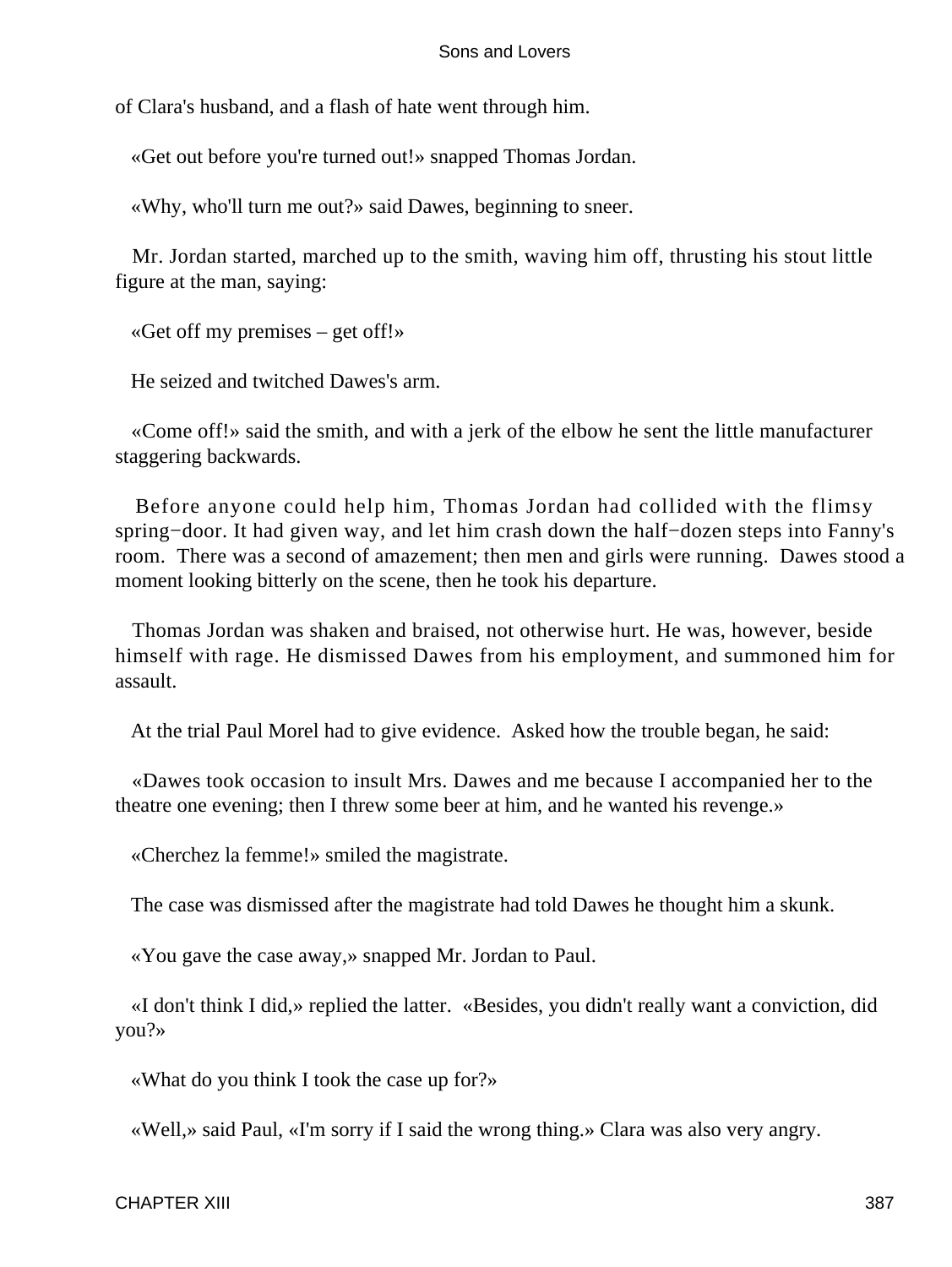«Why need MY name have been dragged in?» she said.

«Better speak it openly than leave it to be whispered.»

«There was no need for anything at all,» she declared.

«We are none the poorer,» he said indifferently.

«YOU may not be,» she said.

«And you?» he asked.

«I need never have been mentioned.»

«I'm sorry,» he said; but he did not sound sorry.

He told himself easily: «She will come round.» And she did.

 He told his mother about the fall of Mr. Jordan and the trial of Dawes. Mrs. Morel watched him closely.

«And what do you think of it all?» she asked him.

«I think he's a fool,» he said.

But he was very uncomfortable, nevertheless.

«Have you ever considered where it will end?» his mother said.

«No,» he answered; «things work out of themselves.»

«They do, in a way one doesn't like, as a rule,» said his mother.

«And then one has to put up with them,» he said.

«You'll find you're not as good at 'putting up' as you imagine,» she said.

He went on working rapidly at his design.

«Do you ever ask HER opinion?» she said at length.

«What of?»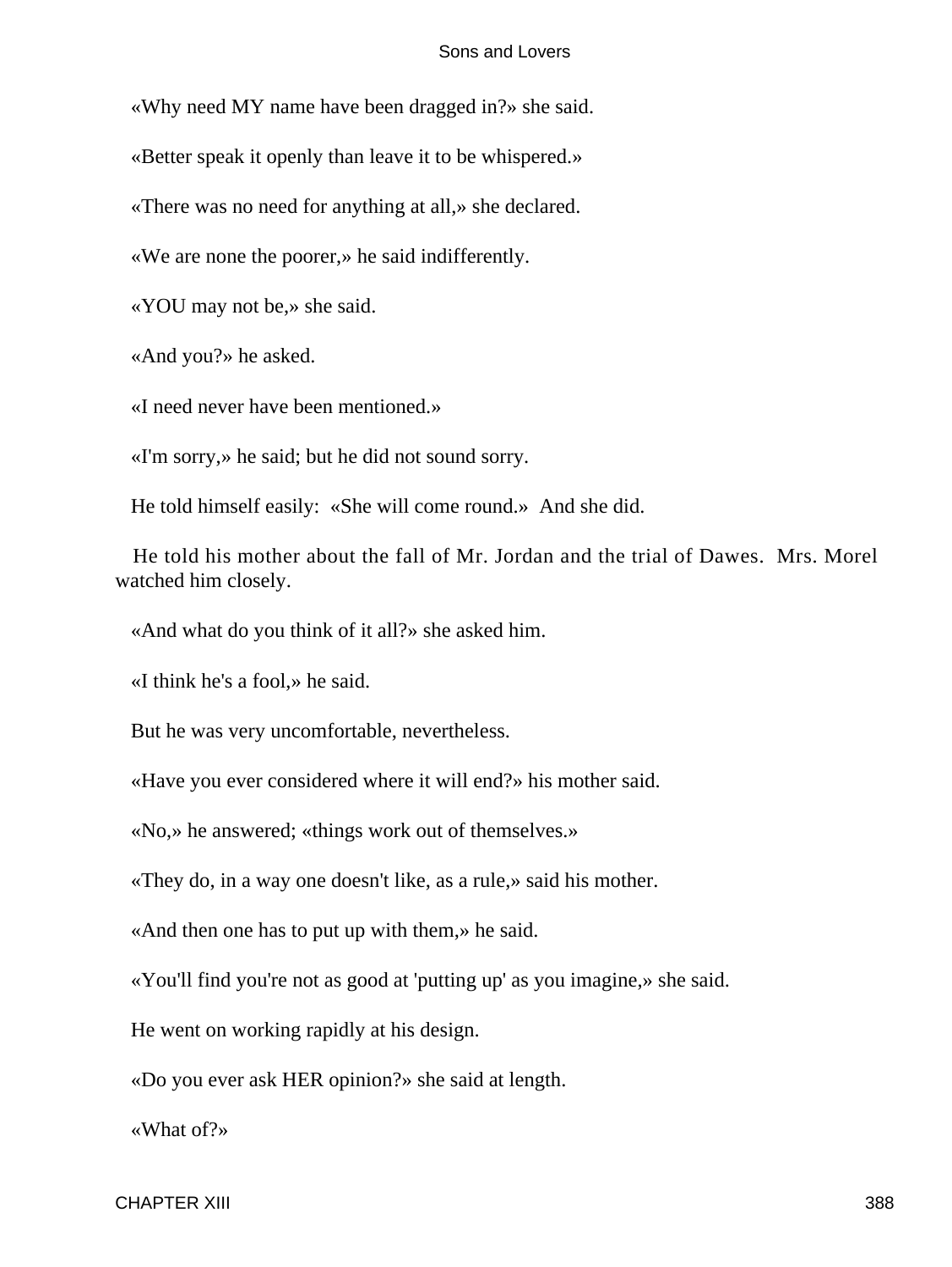«Of you, and the whole thing.»

 «I don't care what her opinion of me is. She's fearfully in love with me, but it's not very deep.»

«But quite as deep as your feeling for her.»

He looked up at his mother curiously.

 «Yes,» he said. «You know, mother, I think there must be something the matter with me, that I CAN'T love. When she's there, as a rule, **I DO** love her. Sometimes, when I see her just as **THE WOMAN,** I love her, mother; but then, when she talks and criticises, I often don't listen to her.»

«Yet she's as much sense as Miriam.»

«Perhaps; and I love her better than Miriam. But WHY don't they hold me?»

 The last question was almost a lamentation. His mother turned away her face, sat looking across the room, very quiet, grave, with something of renunciation.

«But you wouldn't want to marry Clara?» she said.

 «No; at first perhaps I would. But why – why don't I want to marry her or anybody? I feel sometimes as if I wronged my women, mother.»

«How wronged them, my son?»

«I don't know.»

He went on painting rather despairingly; he had touched the quick of the trouble.

«And as for wanting to marry,» said his mother, «there's plenty of time yet.»

 «But no, mother. I even love Clara, and I did Miriam; but to **GIVE** myself to them in marriage I couldn't. I couldn't belong to them. They seem to want ME, and I can't ever give it them.»

«You haven't met the right woman.»

«And I never shall meet the right woman while you live,» he said.

She was very quiet. Now she began to feel again tired, as if she were done.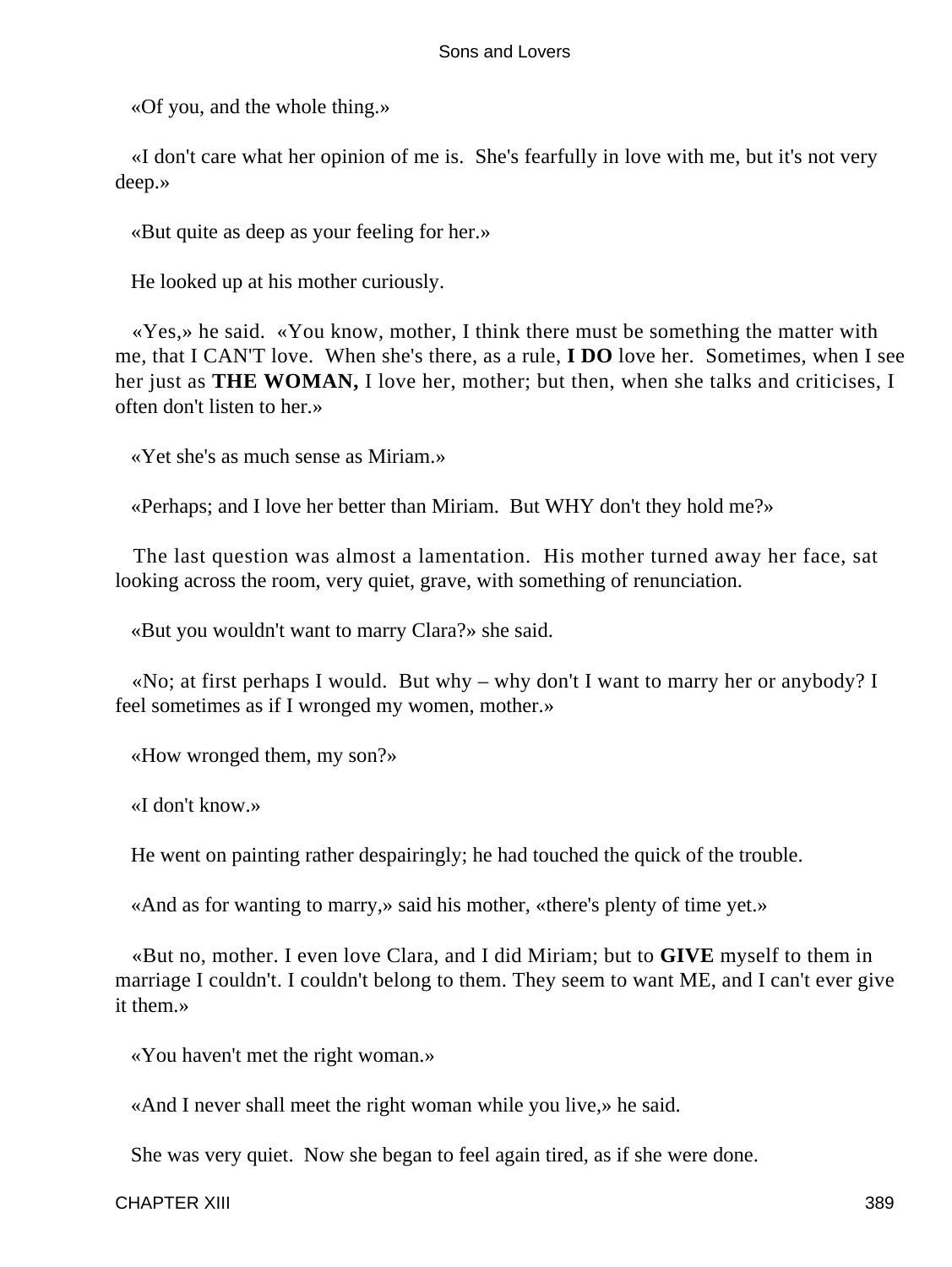«We'll see, my son,» she answered.

The feeling that things were going in a circle made him mad.

 Clara was, indeed, passionately in love with him, and he with her, as far as passion went. In the daytime he forgot her a good deal. She was working in the same building, but he was not aware of it. He was busy, and her existence was of no matter to him. But all the time she was in her Spiral room she had a sense that he was upstairs, a physical sense of his person in the same building. Every second she expected him to come through the door, and when he came it was a shock to her. But he was often short and offhand with her. He gave her his directions in an official manner, keeping her at bay. With what wits she had left she listened to him. She dared not misunderstand or fail to remember, but it was a cruelty to her. She wanted to touch his chest. She knew exactly how his breast was shapen under the waistcoat, and she wanted to touch it. It maddened her to hear his mechanical voice giving orders about the work. She wanted to break through the sham of it, smash the trivial coating of business which covered him with hardness, get at the man again; but she was afraid, and before she could feel one touch of his warmth he was gone, and she ached again.

 He knew that she was dreary every evening she did not see him, so he gave her a good deal of his time. The days were often a misery to her, but the evenings and the nights were usually a bliss to them both. Then they were silent. For hours they sat together, or walked together in the dark, and talked only a few, almost meaningless words. But he had her hand in his, and her bosom left its warmth in his chest, making him feel whole.

 One evening they were walking down by the canal, and something was troubling him. She knew she had not got him. All the time he whistled softly and persistently to himself. She listened, feeling she could learn more from his whistling than from his speech. It was a sad dissatisfied tune – a tune that made her feel he would not stay with her. She walked on in silence. When they came to the swing bridge he sat down on the great pole, looking at the stars in the water. He was a long way from her. She had been thinking.

«Will you always stay at Jordan's?» she asked.

 «No,» he answered without reflecting. «No; I s'll leave Nottingham and go abroad – soon.»

«Go abroad! What for?»

«I dunno! I feel restless.»

«But what shall you do?»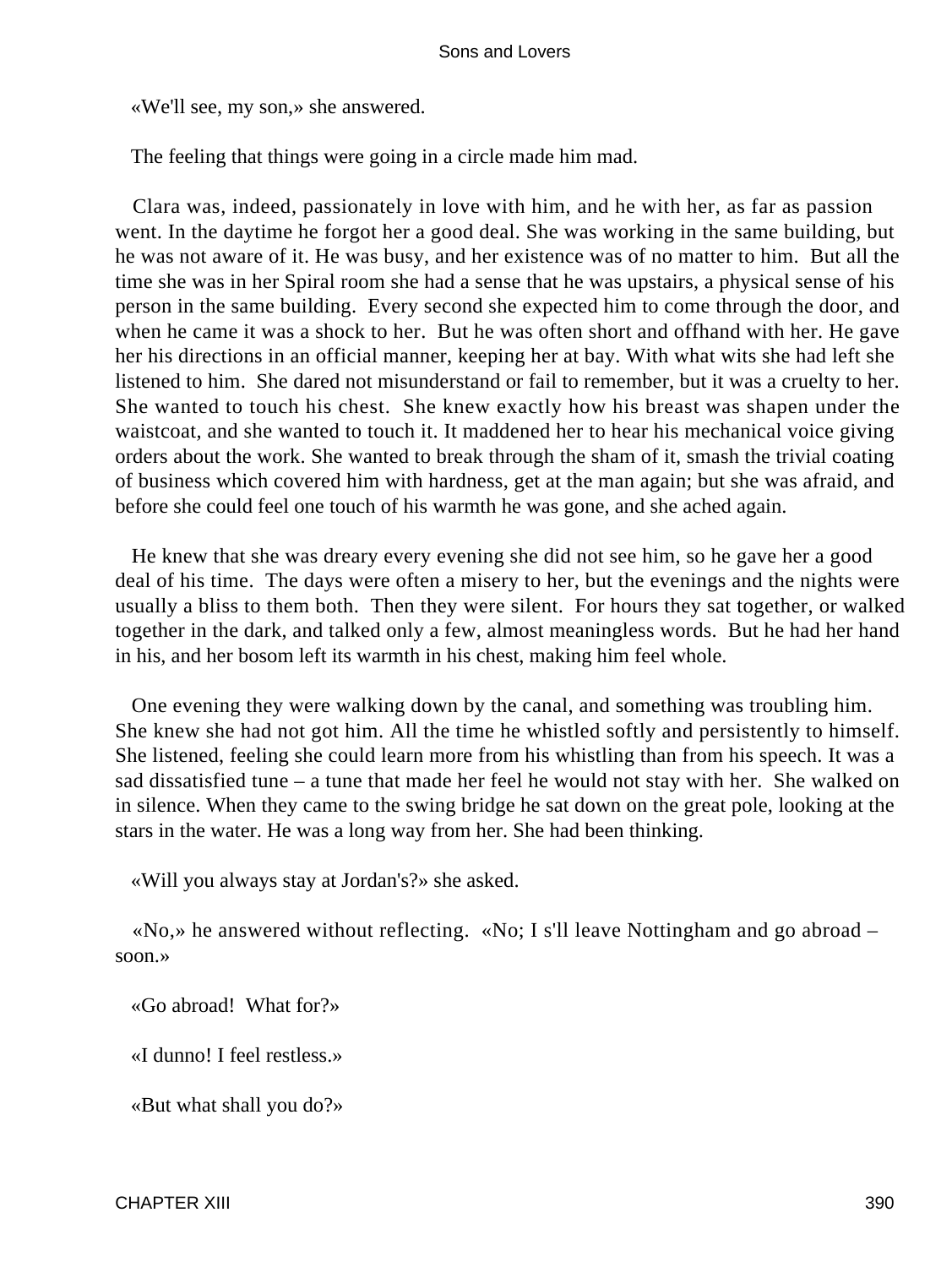«I shall have to get some steady designing work, and some sort of sale for my pictures first,» he said. «I am gradually making my way. I know I am.»

«And when do you think you'll go?»

«I don't know. I shall hardly go for long, while there's my mother.»

«You couldn't leave her?»

«Not for long.»

 She looked at the stars in the black water. They lay very white and staring. It was an agony to know he would leave her, but it was almost an agony to have him near her.

«And if you made a nice lot of money, what would you do?» she asked.

«Go somewhere in a pretty house near London with my mother.»

«I see.»

There was a long pause.

 «I could still come and see you,» he said. «I don't know. Don't ask me what I should do; I don't know.»

 There was a silence. The stars shuddered and broke upon the water. There came a breath of wind. He went suddenly to her, and put his hand on her shoulder.

 «Don't ask me anything about the future,» he said miserably. «I don't know anything. Be with me now, will you, no matter what it is?»

 And she took him in her arms. After all, she was a married woman, and she had no right even to what he gave her. He needed her badly. She had him in her arms, and he was miserable. With her warmth she folded him over, consoled him, loved him. She would let the moment stand for itself.

After a moment he lifted his head as if he wanted to speak.

«Clara,» he said, struggling.

 She caught him passionately to her, pressed his head down on her breast with her hand. She could not bear the suffering in his voice. She was afraid in her soul. He might have anything of her – anything; but she did not want to **KNOW.** She felt she could not bear it.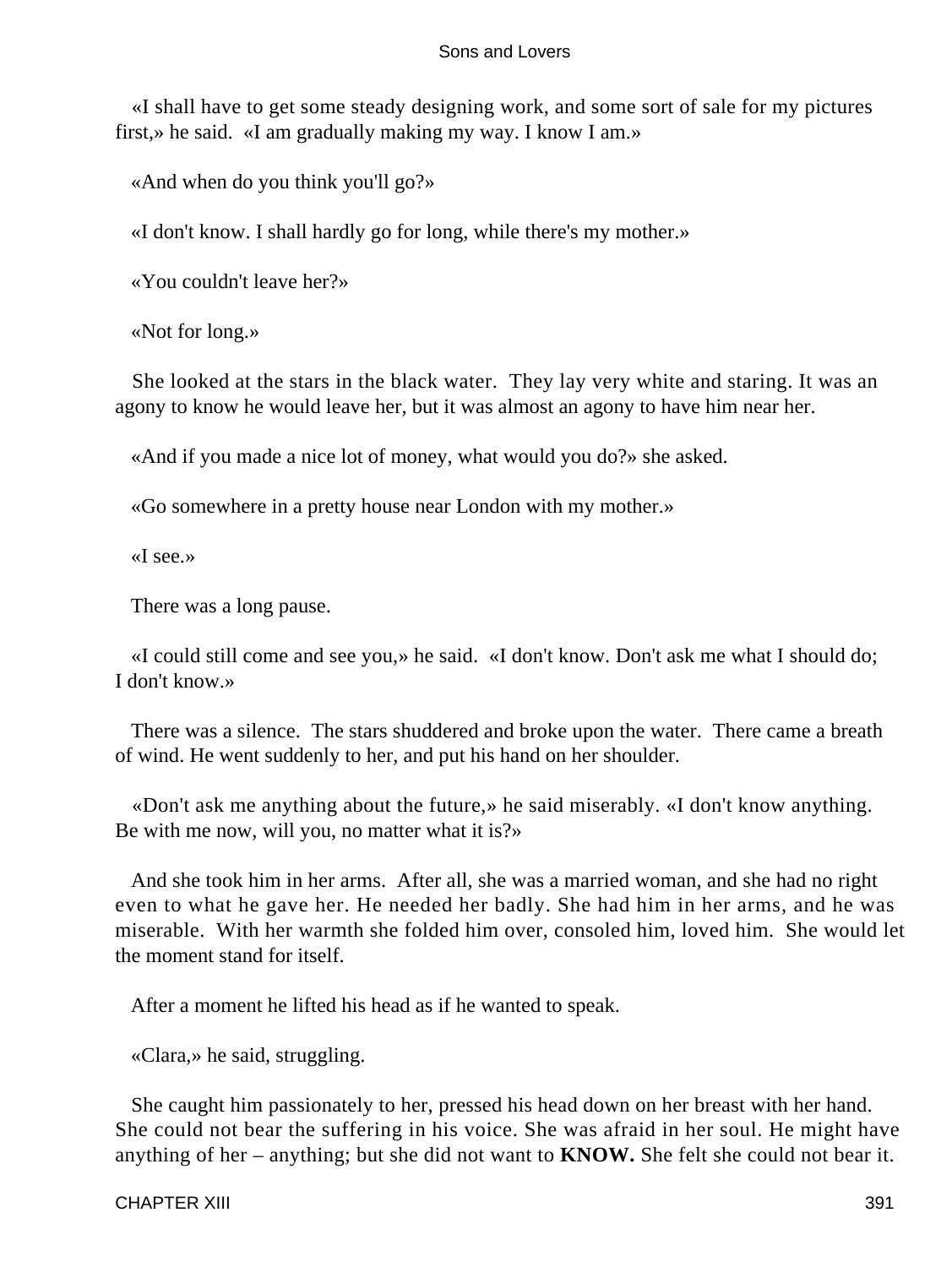She wanted him to be soothed upon her – soothed. She stood clasping him and caressing him, and he was something unknown to her – something almost uncanny. She wanted to soothe him into forgetfulness.

 And soon the struggle went down in his soul, and he forgot. But then Clara was not there for him, only a woman, warm, something he loved and almost worshipped, there in the dark. But it was not Clara, and she submitted to him. The naked hunger and inevitability of his loving her, something strong and blind and ruthless in its primitiveness, made the hour almost terrible to her. She knew how stark and alone he was, and she felt it was great that he came to her; and she took him simply because his need was bigger either than her or him, and her soul was still within her. She did this for him in his need, even if he left her, for she loved him.

 All the while the peewits were screaming in the field. When he came to, he wondered what was near his eyes, curving and strong with life in the dark, and what voice it was speaking. Then he realised it was the grass, and the peewit was calling. The warmth was Clara's breathing heaving. He lifted his head, and looked into her eyes. They were dark and shining and strange, life wild at the source staring into his life, stranger to him, yet meeting him; and he put his face down on her throat, afraid. What was she? A strong, strange, wild life, that breathed with his in the darkness through this hour. It was all so much bigger than themselves that he was hushed. They had met, and included in their meeting the thrust of the manifold grass stems, the cry of the peewit, the wheel of the stars.

 When they stood up they saw other lovers stealing down the opposite hedge. It seemed natural they were there; the night contained them.

 And after such an evening they both were very still, having known the immensity of passion. They felt small, half−afraid, childish and wondering, like Adam and Eve when they lost their innocence and realised the magnificence of the power which drove them out of Paradise and across the great night and the great day of humanity. It was for each of them an initiation and a satisfaction. To know their own nothingness, to know the tremendous living flood which carried them always, gave them rest within themselves. If so great a magnificent power could overwhelm them, identify them altogether with itself, so that they knew they were only grains in the tremendous heave that lifted every grass blade its little height, and every tree, and living thing, then why fret about themselves? They could let themselves be carried by life, and they felt a sort of peace each in the other. There was a verification which they had had together. Nothing could nullify it, nothing could take it away; it was almost their belief in life.

 But Clara was not satisfied. Something great was there, she knew; something great enveloped her. But it did not keep her. In the morning it was not the same. They had **KNOWN,** but she could not keep the moment. She wanted it again; she wanted something permanent. She had not realised fully. She thought it was he whom she wanted. He was not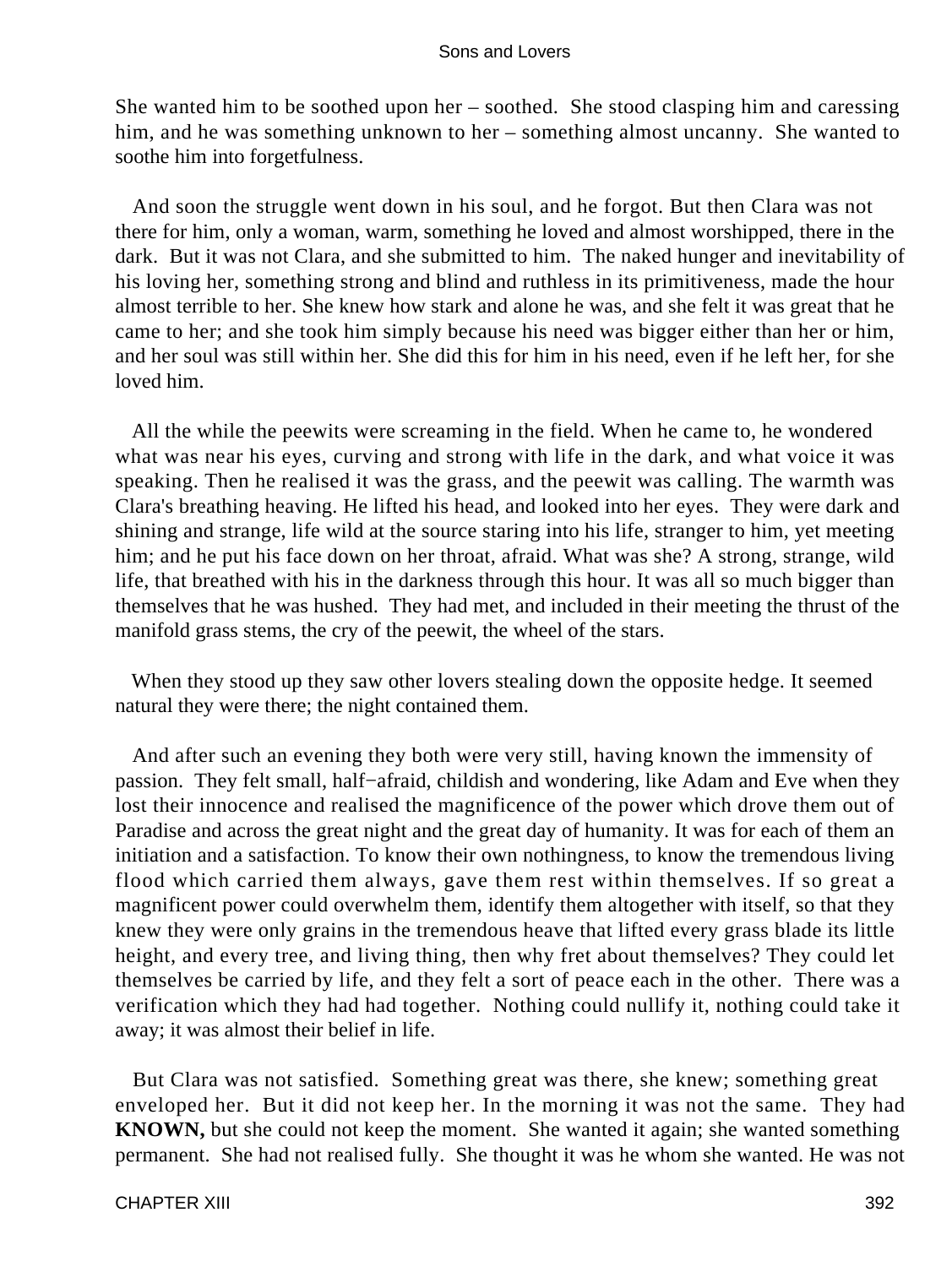safe to her. This that had been between them might never be again; he might leave her. She had not got him; she was not satisfied. She had been there, but she had not gripped the – the something – she knew not what – which she was mad to have.

 In the morning he had considerable peace, and was happy in himself. It seemed almost as if he had known the baptism of fire in passion, and it left him at rest. But it was not Clara. It was something that happened because of her, but it was not her. They were scarcely any nearer each other. It was as if they had been blind agents of a great force.

 When she saw him that day at the factory her heart melted like a drop of fire. It was his body, his brows. The drop of fire grew more intense in her breast; she must hold him. But he, very quiet, very subdued this morning, went on giving his instruction. She followed him into the dark, ugly basement, and lifted her arms to him. He kissed her, and the intensity of passion began to burn him again. Somebody was at the door. He ran upstairs; she returned to her room, moving as if in a trance.

 After that the fire slowly went down. He felt more and more that his experience had been impersonal, and not Clara. He loved her. There was a big tenderness, as after a strong emotion they had known together; but it was not she who could keep his soul steady. He had wanted her to be something she could not be.

 And she was mad with desire of him. She could not see him without touching him. In the factory, as he talked to her about Spiral hose, she ran her hand secretly along his side. She followed him out into the basement for a quick kiss; her eyes, always mute and yearning, full of unrestrained passion, she kept fixed on his. He was afraid of her, lest she should too flagrantly give herself away before the other girls. She invariably waited for him at dinnertime for him to embrace her before she went. He felt as if she were helpless, almost a burden to him, and it irritated him.

 «But what do you always want to be kissing and embracing for?» he said. «Surely there's a time for everything.»

She looked up at him, and the hate came into her eyes.

«DO I always want to be kissing you?» she said.

 «Always, even if I come to ask you about the work. I don't want anything to do with love when I'm at work. Work's work –  $\rightarrow$ 

«And what is love?» she asked. «Has it to have special hours?»

«Yes; out of work hours.»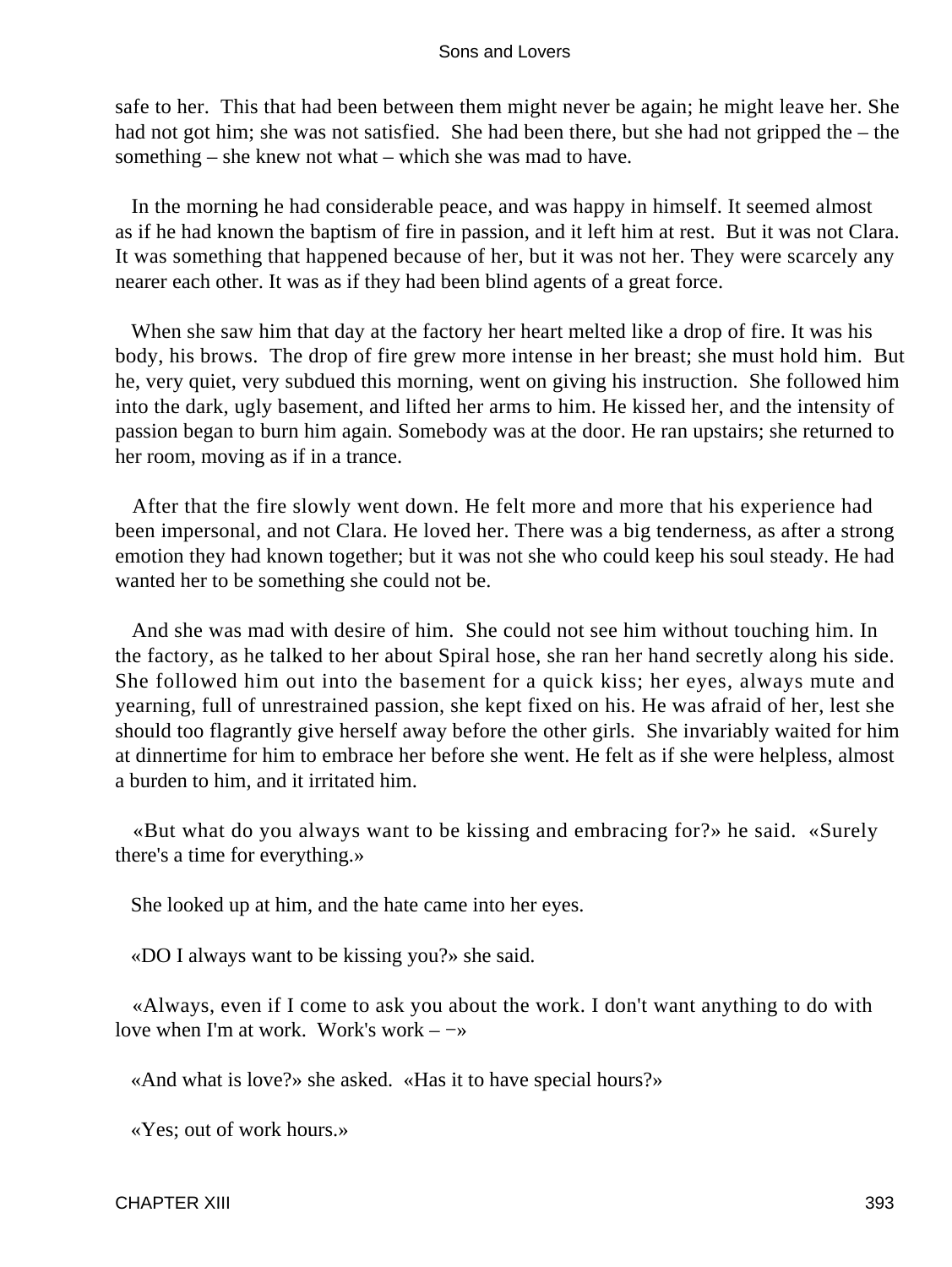«And you'll regulate it according to Mr. Jordan's closing time?»

«Yes; and according to the freedom from business of any sort.»

«It is only to exist in spare time?»

«That's all, and not always then – not the kissing sort of love.»

«And that's all you think of it?»

«It's quite enough.»

«I'm glad you think so.»

 And she was cold to him for some time – she hated him; and while she was cold and contemptuous, he was uneasy till she had forgiven him again. But when they started afresh they were not any nearer. He kept her because he never satisfied her.

 In the spring they went together to the seaside. They had rooms at a little cottage near Theddlethorpe, and lived as man and wife. Mrs. Radford sometimes went with them.

 It was known in Nottingham that Paul Morel and Mrs. Dawes were going together, but as nothing was very obvious, and Clara always a solitary person, and he seemed so simple and innocent, it did not make much difference.

 He loved the Lincolnshire coast, and she loved the sea. In the early morning they often went out together to bathe. The grey of the dawn, the far, desolate reaches of the fenland smitten with winter, the sea−meadows rank with herbage, were stark enough to rejoice his soul. As they stepped on to the highroad from their plank bridge, and looked round at the endless monotony of levels, the land a little darker than the sky, the sea sounding small beyond the sandhills, his heart filled strong with the sweeping relentlessness of life. She loved him then. He was solitary and strong, and his eyes had a beautiful light.

 They shuddered with cold; then he raced her down the road to the green turf bridge. She could run well. Her colour soon came, her throat was bare, her eyes shone. He loved her for being so luxuriously heavy, and yet so quick. Himself was light; she went with a beautiful rush. They grew warm, and walked hand in hand.

 A flush came into the sky, the wan moon, half−way down the west, sank into insignificance. On the shadowy land things began to take life, plants with great leaves became distinct. They came through a pass in the big, cold sandhills on to the beach. The long waste of foreshore lay moaning under the dawn and the sea; the ocean was a flat dark strip with a white edge. Over the gloomy sea the sky grew red. Quickly the fire spread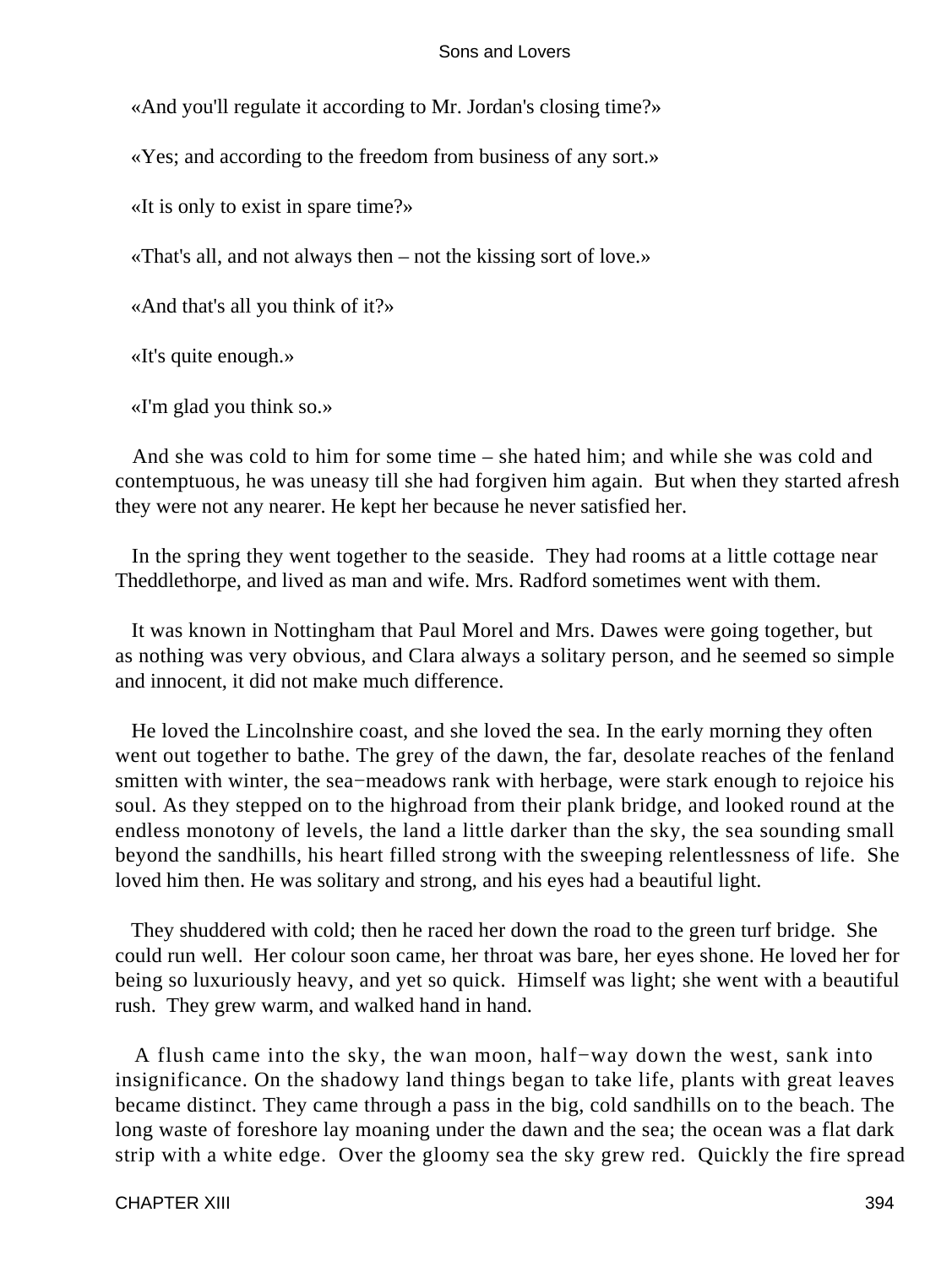among the clouds and scattered them. Crimson burned to orange, orange to dull gold, and in a golden glitter the sun came up, dribbling fierily over the waves in little splashes, as if someone had gone along and the light had spilled from her pail as she walked.

 The breakers ran down the shore in long, hoarse strokes. Tiny seagulls, like specks of spray, wheeled above the line of surf. Their crying seemed larger than they. Far away the coast reached out, and melted into the morning, the tussocky sandhills seemed to sink to a level with the beach. Mablethorpe was tiny on their right. They had alone the space of all this level shore, the sea, and the upcoming sun, the faint noise of the waters, the sharp crying of the gulls.

 They had a warm hollow in the sandhills where the wind did not come. He stood looking out to sea.

«It's very fine,» he said.

«Now don't get sentimental,» she said.

 It irritated her to see him standing gazing at the sea, like a solitary and poetic person. He laughed. She quickly undressed.

«There are some fine waves this morning,» she said triumphantly.

She was a better swimmer than he; he stood idly watching her.

«Aren't you coming?» she said.

«In a minute,» he answered.

 She was white and velvet skinned, with heavy shoulders. A little wind, coming from the sea, blew across her body and ruffled her hair.

 The morning was of a lovely limpid gold colour. Veils of shadow seemed to be drifting away on the north and the south. Clara stood shrinking slightly from the touch of the wind, twisting her hair. The sea−grass rose behind the white stripped woman. She glanced at the sea, then looked at him. He was watching her with dark eyes which she loved and could not understand. She hugged her breasts between her arms, cringing, laughing:

«Oo, it will be so cold!» she said.

 He bent forward and kissed her, held her suddenly close, and kissed her again. She stood waiting. He looked into her eyes, then away at the pale sands.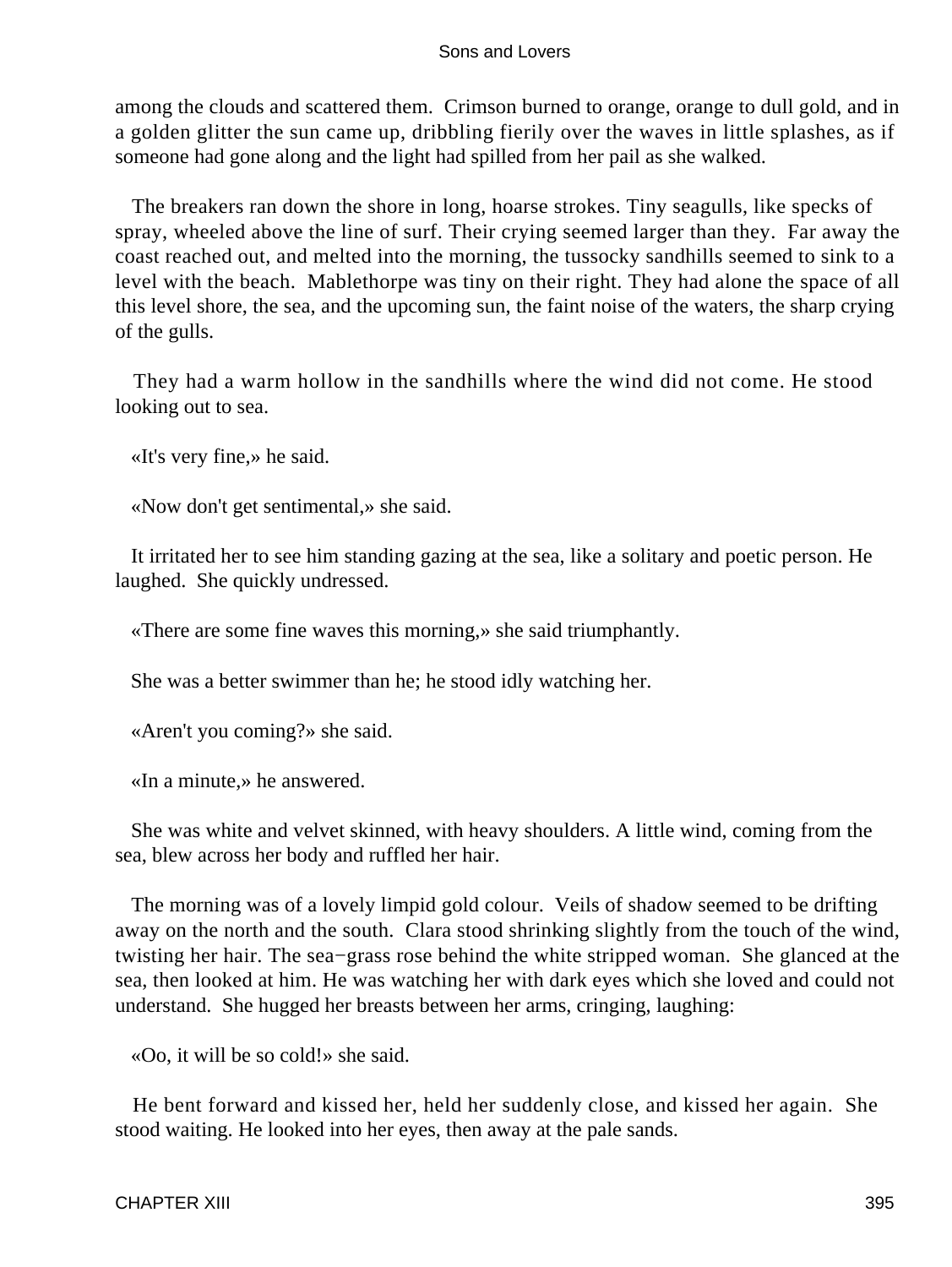«Go, then!» he said quietly.

 She flung her arms round his neck, drew him against her, kissed him passionately, and went, saying:

«But you'll come in?»

«In a minute.»

 She went plodding heavily over the sand that was soft as velvet. He, on the sandhills, watched the great pale coast envelop her. She grew smaller, lost proportion, seemed only like a large white bird toiling forward.

 «Not much more than a big white pebble on the beach, not much more than a clot of foam being blown and rolled over the sand,» he said to himself.

 She seemed to move very slowly across the vast sounding shore. As he watched, he lost her. She was dazzled out of sight by the sunshine. Again he saw her, the merest white speck moving against the white, muttering sea−edge.

 «Look how little she is!» he said to himself. «She's lost like a grain of sand in the beach – just a concentrated speck blown along, a tiny white foam−bubble, almost nothing among the morning. Why does she absorb me?»

 The morning was altogether uninterrupted: she was gone in the water. Far and wide the beach, the sandhills with their blue marrain, the shining water, glowed together in immense, unbroken solitude.

 «What is she, after all?» he said to himself. «Here's the seacoast morning, big and permanent and beautiful; there is she, fretting, always unsatisfied, and temporary as a bubble of foam. What does she mean to me, after all? She represents something, like a bubble of foam represents the sea. But what is she? It's not her I care for.»

 Then, startled by his own unconscious thoughts, that seemed to speak so distinctly that all the morning could hear, he undressed and ran quickly down the sands. She was watching for him. Her arm flashed up to him, she heaved on a wave, subsided, her shoulders in a pool of liquid silver. He jumped through the breakers, and in a moment her hand was on his shoulder.

 He was a poor swimmer, and could not stay long in the water. She played round him in triumph, sporting with her superiority, which he begrudged her. The sunshine stood deep and fine on the water. They laughed in the sea for a minute or two, then raced each other back to the sandhills.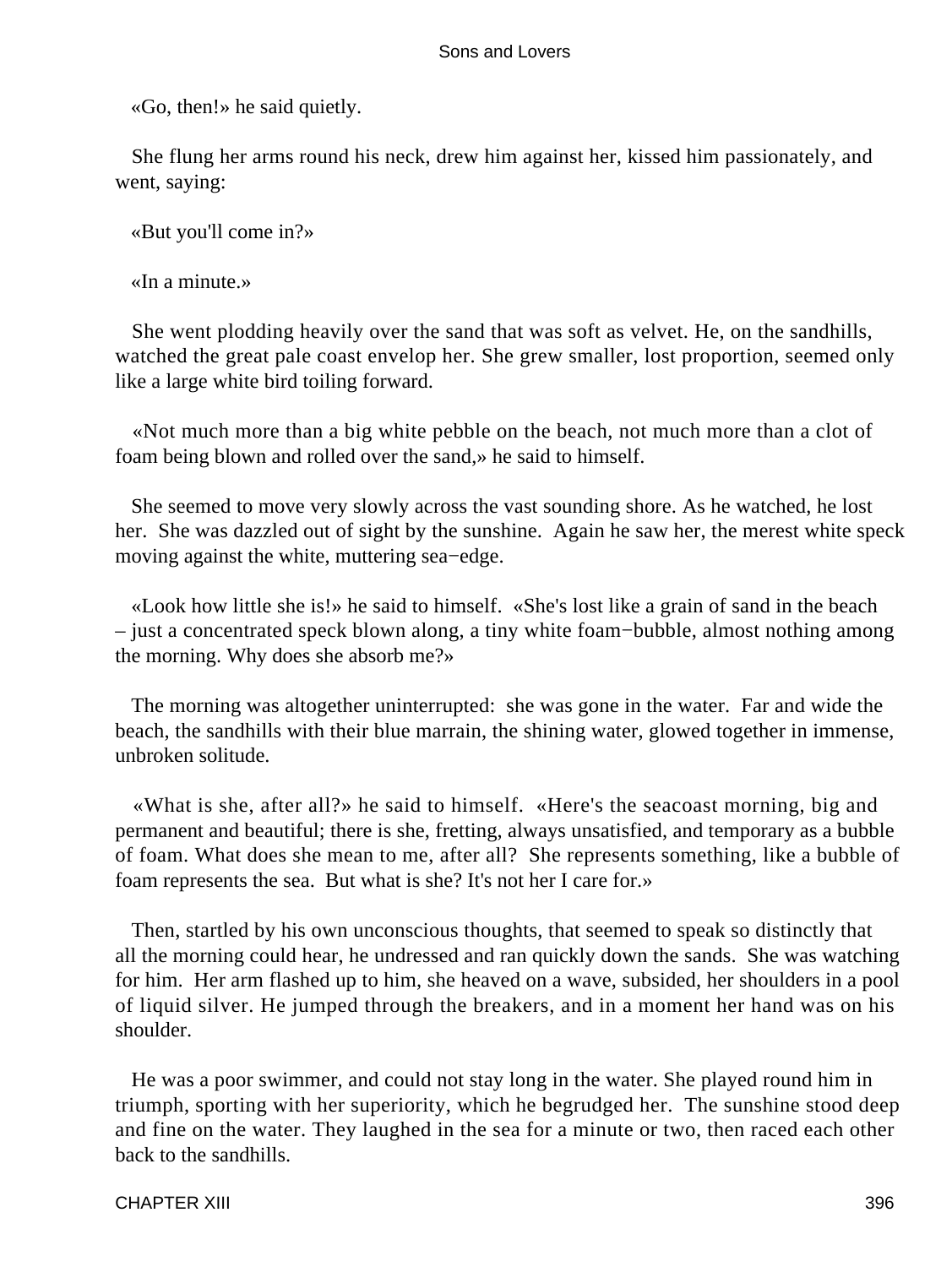When they were drying themselves, panting heavily, he watched her laughing, breathless face, her bright shoulders, her breasts that swayed and made him frightened as she rubbed them, and he thought again:

«But she is magnificent, and even bigger than the morning and the sea. Is she  $-$  -? Is she –  $\rightarrow$ 

She, seeing his dark eyes fixed on her, broke off from her drying with a laugh.

«What are you looking at?» she said.

«You,» he answered, laughing.

 Her eyes met his, and in a moment he was kissing her white «goose−fleshed» shoulder, and thinking:

«What is she? What is she?»

 She loved him in the morning. There was something detached, hard, and elemental about his kisses then, as if he were only conscious of his own will, not in the least of her and her wanting him.

Later in the day he went out sketching.

«You,» he said to her, «go with your mother to Sutton. I am so dull.»

 She stood and looked at him. He knew she wanted to come with him, but he preferred to be alone. She made him feel imprisoned when she was there, as if he could not get a free deep breath, as if there were something on top of him. She felt his desire to be free of her.

 In the evening he came back to her. They walked down the shore in the darkness, then sat for a while in the shelter of the sandhills.

 «It seems,» she said, as they stared over the darkness of the sea, where no light was to be seen – «it seemed as if you only loved me at night – as if you didn't love me in the daytime.»

He ran the cold sand through his fingers, feeling guilty under the accusation.

«The night is free to you,» he replied. «In the daytime I want to be by myself.»

«But why?» she said. «Why, even now, when we are on this short holiday?»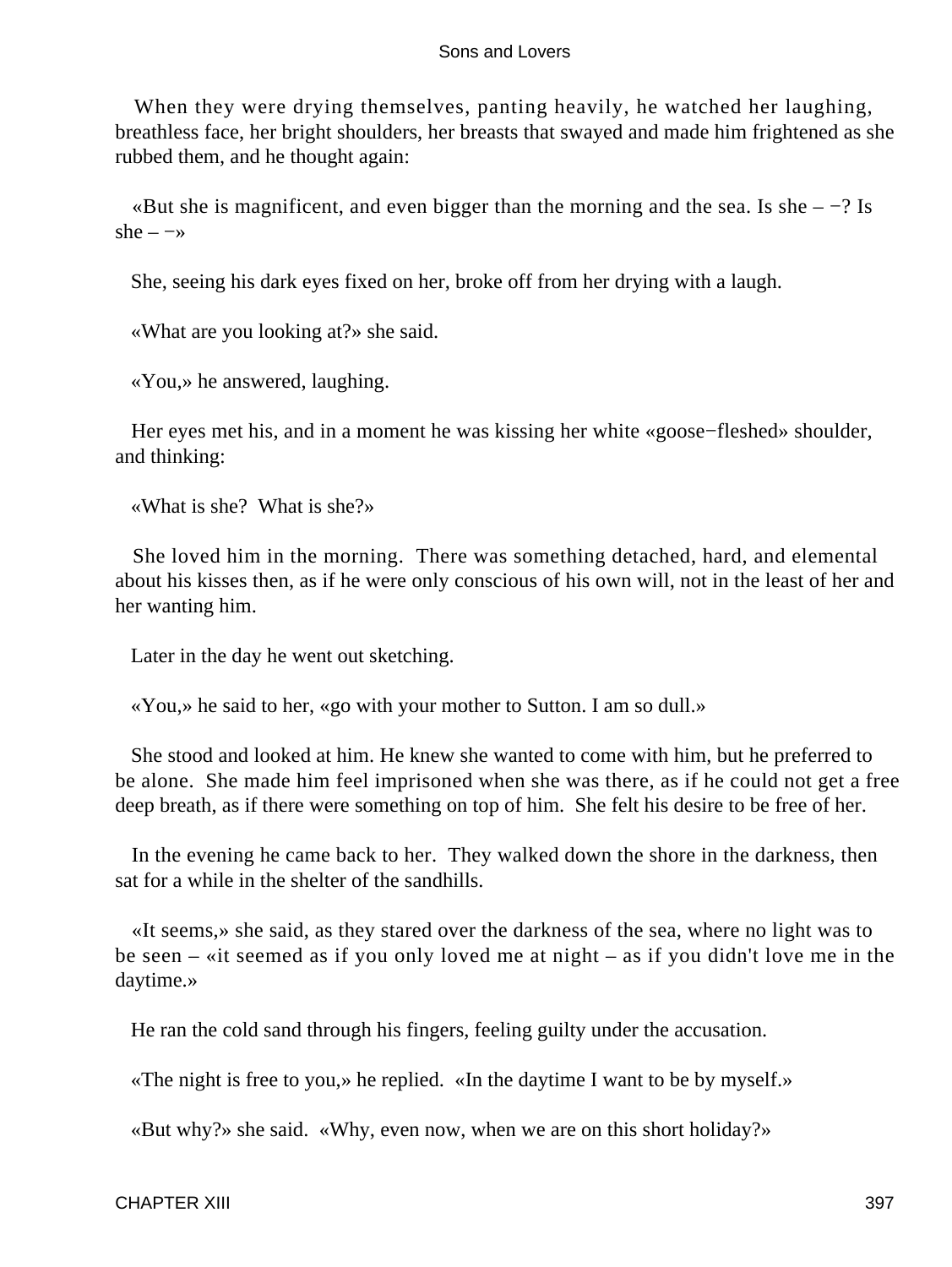«I don't know. Love−making stifles me in the daytime.»

«But it needn't be always love−making,» she said.

«It always is,» he answered, «when you and I are together.»

She sat feeling very bitter.

«Do you ever want to marry me?» he asked curiously.

«Do you me?» she replied.

«Yes, yes; I should like us to have children,» he answered slowly.

She sat with her head bent, fingering the sand.

«But you don't really want a divorce from Baxter, do you?» he said.

It was some minutes before she replied.

«No,» she said, very deliberately; «I don't think I do.»

«Why?»

«I don't know.»

«Do you feel as if you belonged to him?»

«No; I don't think so.»

«What, then?»

«I think he belongs to me,» she replied.

He was silent for some minutes, listening to the wind blowing over the hoarse, dark sea.

«And you never really intended to belong to ME?» he said.

«Yes, I do belong to you,» she answered.

«No,» he said; «because you don't want to be divorced.»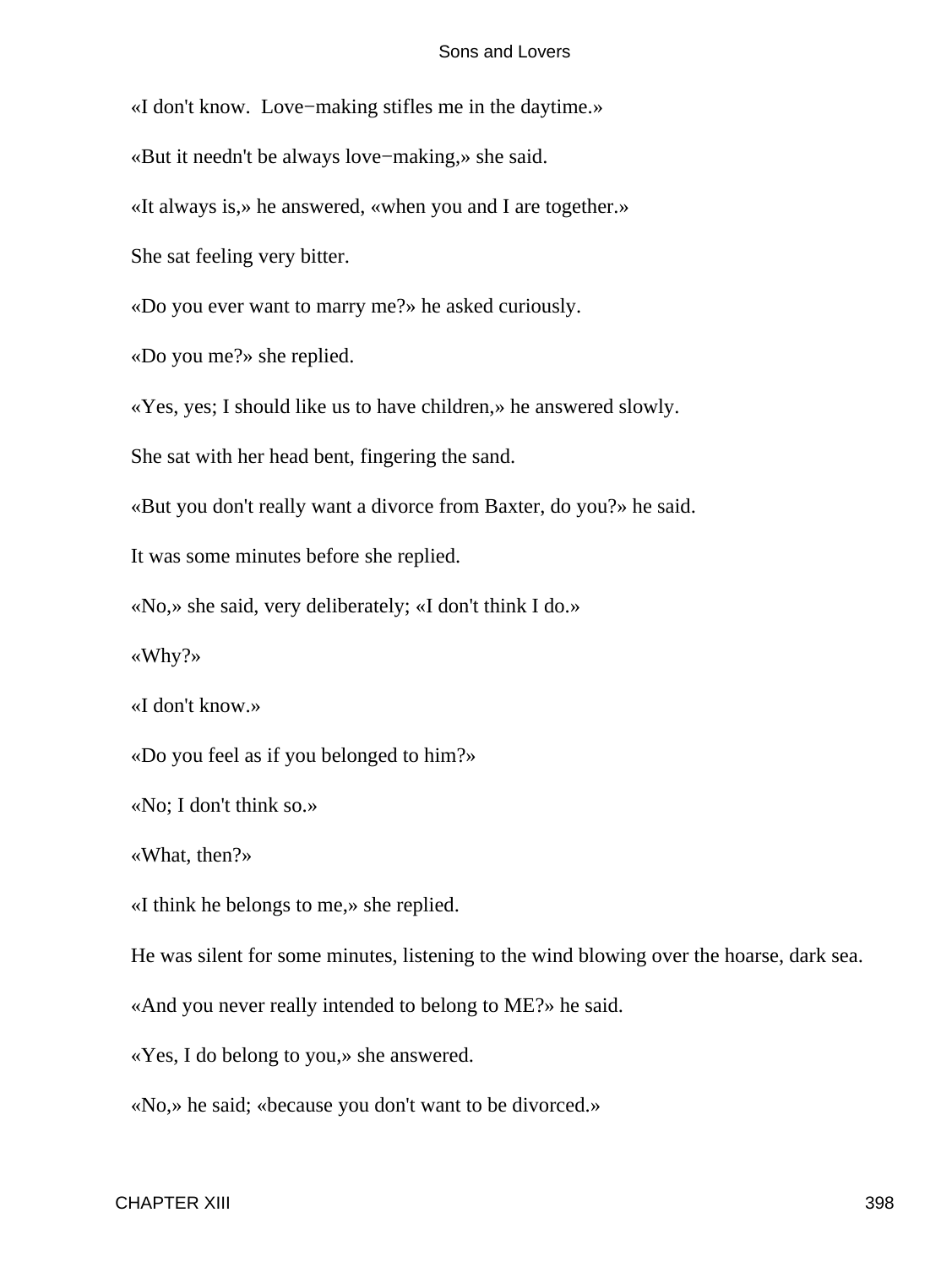It was a knot they could not untie, so they left it, took what they could get, and what they could not attain they ignored.

«I consider you treated Baxter rottenly,» he said another time.

 He half−expected Clara to answer him, as his mother would: «You consider your own affairs, and don't know so much about other people's.» But she took him seriously, almost to his own surprise.

«Why?» she said.

 «I suppose you thought he was a lily of the valley, and so you put him in an appropriate pot, and tended him according. You made up your mind he was a lily of the valley and it was no good his being a cow−parsnip. You wouldn't have it.»

«I certainly never imagined him a lily of the valley.»

 «You imagined him something he wasn't. That's just what a woman is. She thinks she knows what's good for a man, and she's going to see he gets it; and no matter if he's starving, he may sit and whistle for what he needs, while she's got him, and is giving him what's good for him.»

«And what are you doing?» she asked.

«I'm thinking what tune I shall whistle,» he laughed.

And instead of boxing his ears, she considered him in earnest.

«You think I want to give you what's good for you?» she asked.

 «I hope so; but love should give a sense of freedom, not of prison. Miriam made me feel tied up like a donkey to a stake. I must feed on her patch, and nowhere else. It's sickening!»

«And would YOU let a WOMAN do as she likes?»

«Yes; I'll see that she likes to love me. If she doesn't – well, I don't hold her.»

«If you were as wonderful as you say – −,» replied Clara.

«I should be the marvel I am,» he laughed.

There was a silence in which they hated each other, though they laughed.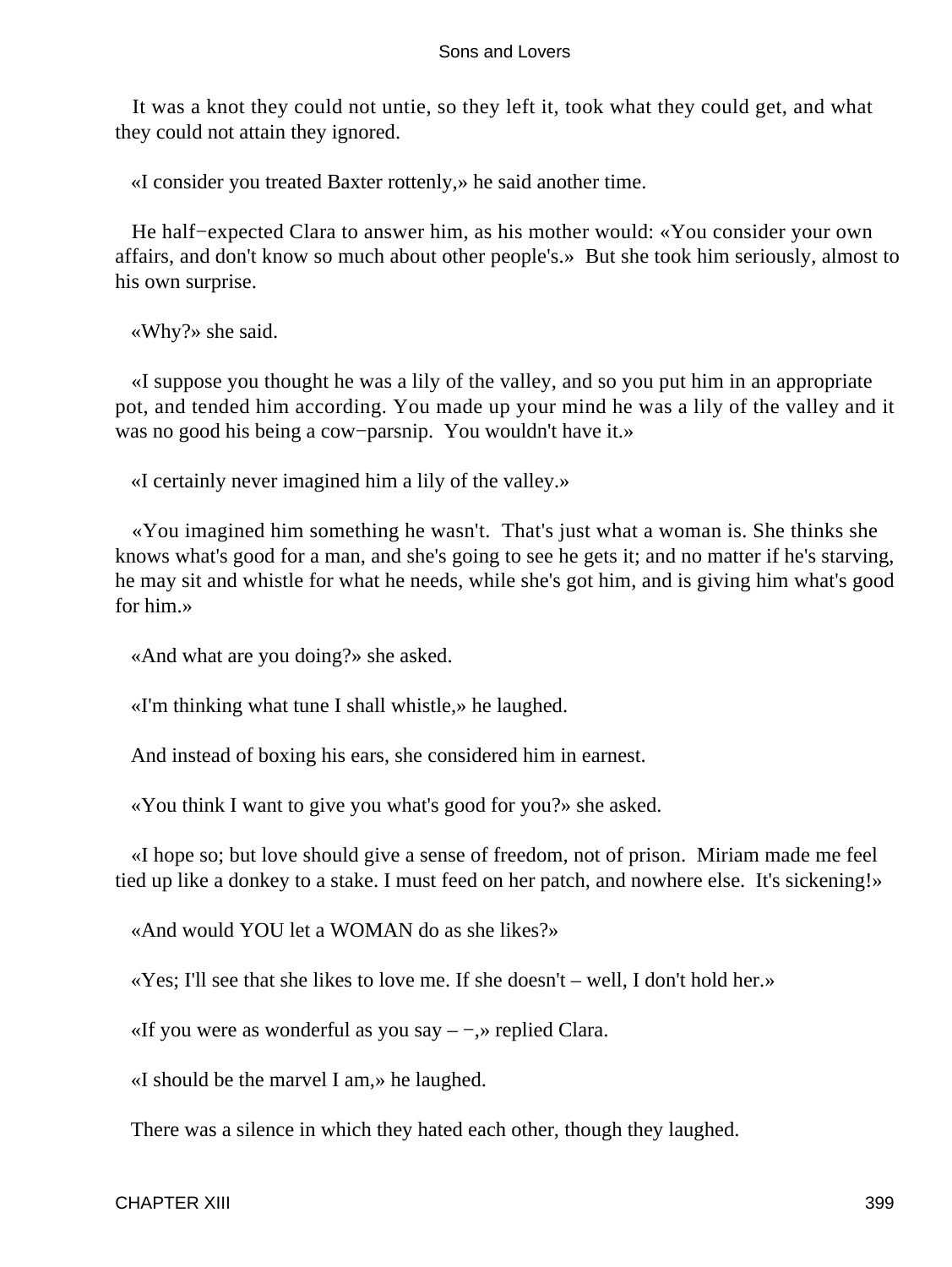«Love's a dog in a manger,» he said.

«And which of us is the dog?» she asked.

«Oh well, you, of course.»

 So there went on a battle between them. She knew she never fully had him. Some part, big and vital in him, she had no hold over; nor did she ever try to get it, or even to realise what it was. And he knew in some way that she held herself still as Mrs. Dawes. She did not love Dawes, never had loved him; but she believed he loved her, at least depended on her. She felt a certain surety about him that she never felt with Paul Morel. Her passion for the young man had filled her soul, given her a certain satisfaction, eased her of her self−mistrust, her doubt. Whatever else she was, she was inwardly assured. It was almost as if she had gained **HERSELF,** and stood now distinct and complete. She had received her confirmation; but she never believed that her life belonged to Paul Morel, nor his to her. They would separate in the end, and the rest of her life would be an ache after him. But at any rate, she knew now, she was sure of herself. And the same could almost be said of him. Together they had received the baptism of life, each through the other; but now their missions were separate. Where he wanted to go she could not come with him. They would have to part sooner or later. Even if they married, and were faithful to each other, still he would have to leave her, go on alone, and she would only have to attend to him when he came home. But it was not possible. Each wanted a mate to go side by side with.

 Clara had gone to live with her mother upon Mapperley Plains. One evening, as Paul and she were walking along Woodborough Road, they met Dawes. Morel knew something about the bearing of the man approaching, but he was absorbed in his thinking at the moment, so that only his artist's eye watched the form of the stranger. Then he suddenly turned to Clara with a laugh, and put his hand on her shoulder, saying, laughing:

 «But we walk side by side, and yet I'm in London arguing with an imaginary Orpen; and where are you?»

 At that instant Dawes passed, almost touching Morel. The young man glanced, saw the dark brown eyes burning, full of hate and yet tired.

«Who was that?» he asked of Clara.

«It was Baxter,» she replied.

 Paul took his hand from her shoulder and glanced round; then he saw again distinctly the man's form as it approached him. Dawes still walked erect, with his fine shoulders flung back, and his face lifted; but there was a furtive look in his eyes that gave one the impression he was trying to get unnoticed past every person he met, glancing suspiciously to see what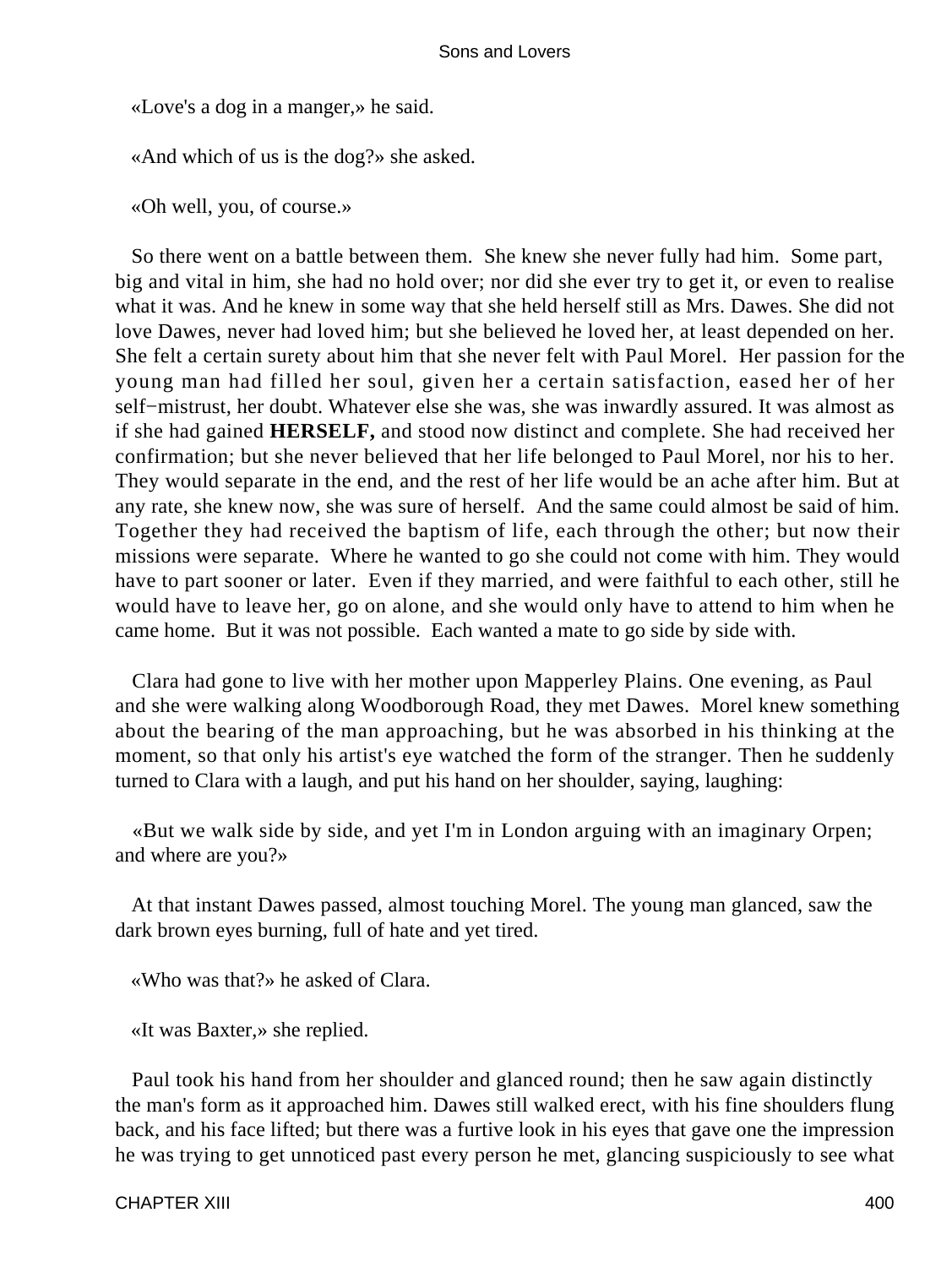they thought of him. And his hands seemed to be wanting to hide. He wore old clothes, the trousers were torn at the knee, and the handkerchief tied round his throat was dirty; but his cap was still defiantly over one eye. As she saw him, Clara felt guilty. There was a tiredness and despair on his face that made her hate him, because it hurt her.

«He looks shady,» said Paul.

But the note of pity in his voice reproached her, and made her feel hard.

«His true commonness comes out,» she answered.

«Do you hate him?» he asked.

 «You talk,» she said, «about the cruelty of women; I wish you knew the cruelty of men in their brute force. They simply don't know that the woman exists.»

«Don't I?» he said.

«No,» she answered.

«Don't I know you exist?»

«About ME you know nothing,» she said bitterly – «about ME!»

«No more than Baxter knew?» he asked.

«Perhaps not as much.»

 He felt puzzled, and helpless, and angry. There she walked unknown to him, though they had been through such experience together.

«But you know ME pretty well,» he said.

She did not answer.

«Did you know Baxter as well as you know me?» he asked.

«He wouldn't let me,» she said.

«And I have let you know me?»

«It's what men WON'T let you do. They won't let you get really near to them,» she said.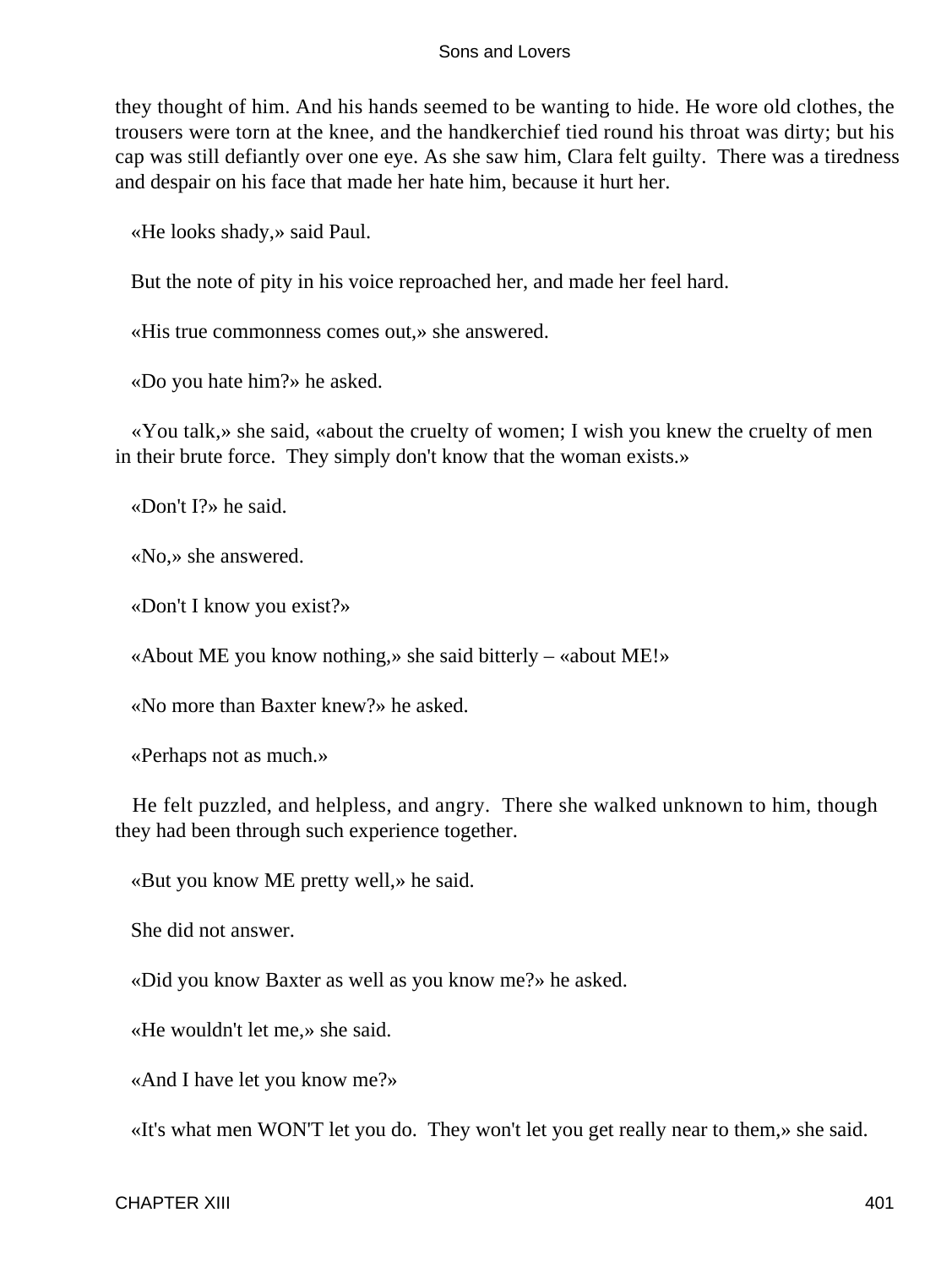«And haven't I let you?»

 «Yes,» she answered slowly; «but you've never come near to me. You can't come out of yourself, you can't. Baxter could do that better than you.»

He walked on pondering. He was angry with her for prefering Baxter to him.

«You begin to value Baxter now you've not got him,» he said.

«No; I can only see where he was different from you.»

But he felt she had a grudge against him.

One evening, as they were coming home over the fields, she startled him by asking:

«Do you think it's worth it – the – the sex part?»

«The act of loving, itself?»

«Yes; is it worth anything to you?»

 «But how can you separate it?» he said. «It's the culmination of everything. All our intimacy culminates then.»

«Not for me,» she said.

 He was silent. A flash of hate for her came up. After all, she was dissatisfied with him, even there, where he thought they fulfilled each other. But he believed her too implicitly.

 «I feel,» she continued slowly, «as if I hadn't got you, as if all of you weren't there, and as if it weren't ME you were taking  $-\rightarrow$ 

«Who, then?»

 «Something just for yourself. It has been fine, so that I daren't think of it. But is it ME you want, or is it IT?»

 He again felt guilty. Did he leave Clara out of count, and take simply women? But he thought that was splitting a hair.

«When I had Baxter, actually had him, then **I DID** feel as if I had all of him,» she said.

«And it was better?» he asked.

CHAPTER XIII 402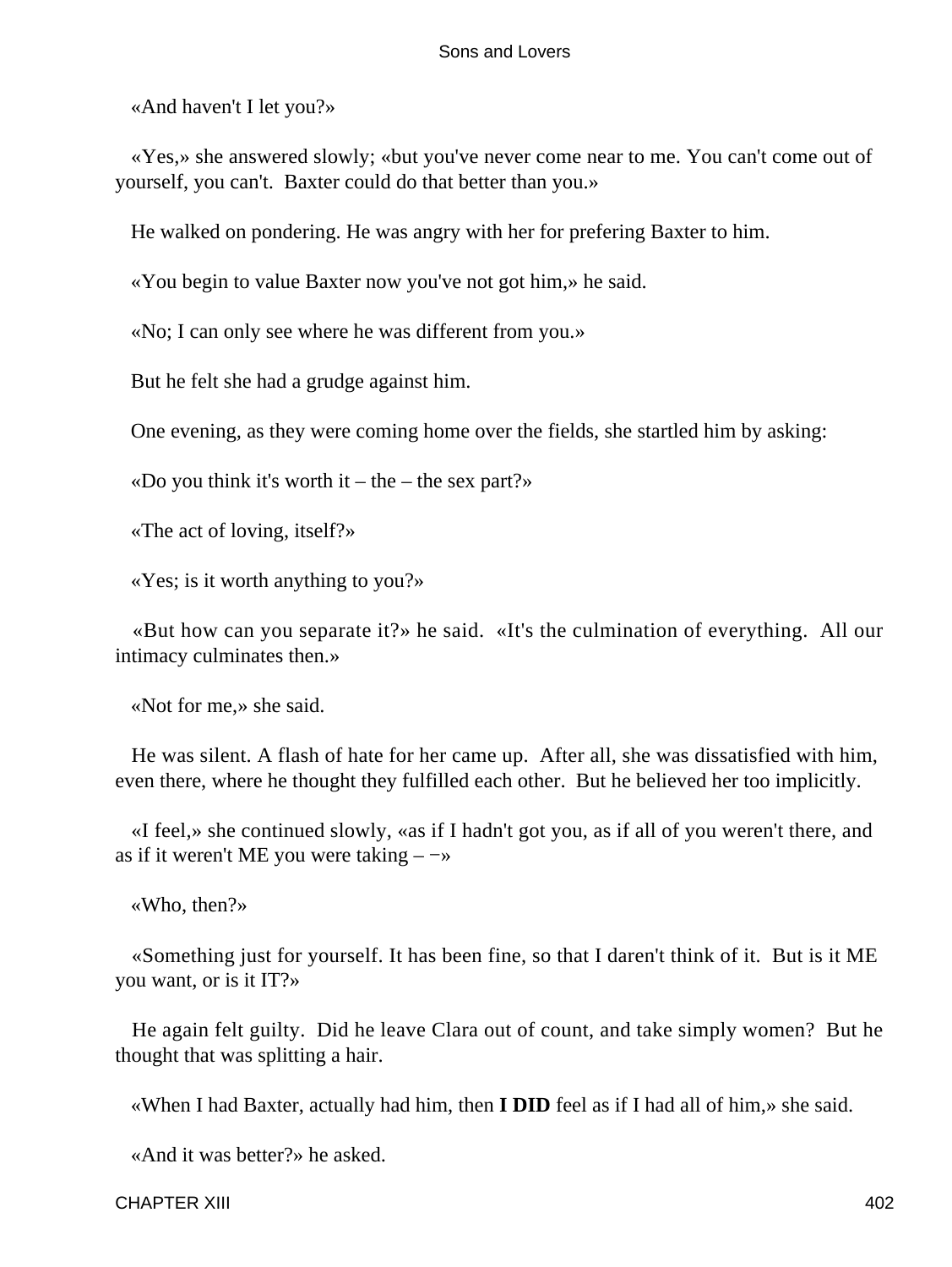«Yes, yes; it was more whole. I don't say you haven't given me more than he ever gave me.»

«Or could give you.»

«Yes, perhaps; but you've never given me yourself.»

He knitted his brows angrily.

«If I start to make love to you,» he said, «I just go like a leaf down the wind.»

«And leave me out of count,» she said.

«And then is it nothing to you?» he asked, almost rigid with chagrin.

 «It's something; and sometimes you have carried me away – right away – I know – and – I reverence you for it – but –  $\rightarrow$ 

«Don't 'but' me,» he said, kissing her quickly, as a fire ran through him.

She submitted, and was silent.

 It was true as he said. As a rule, when he started love−making, the emotion was strong enough to carry with it everything – reason, soul, blood – in a great sweep, like the Trent carries bodily its back−swirls and intertwinings, noiselessly. Gradually the little criticisms, the little sensations, were lost, thought also went, everything borne along in one flood. He became, not a man with a mind, but a great instinct. His hands were like creatures, living; his limbs, his body, were all life and consciousness, subject to no will of his, but living in themselves. Just as he was, so it seemed the vigorous, wintry stars were strong also with life. He and they struck with the same pulse of fire, and the same joy of strength which held the bracken−frond stiff near his eyes held his own body firm. It was as if he, and the stars, and the dark herbage, and Clara were licked up in an immense tongue of flame, which tore onwards and upwards. Everything rushed along in living beside him; everything was still, perfect in itself, along with him. This wonderful stillness in each thing in itself, while it was being borne along in a very ecstasy of living, seemed the highest point of bliss.

 And Clara knew this held him to her, so she trusted altogether to the passion. It, however, failed her very often. They did not often reach again the height of that once when the peewits had called. Gradually, some mechanical effort spoilt their loving, or, when they had splendid moments, they had them separately, and not so satisfactorily. So often he seemed merely to be running on alone; often they realised it had been a failure, not what they had wanted. He left her, knowing **THAT** evening had only made a little split between them. Their loving grew more mechanical, without the marvellous glamour. Gradually they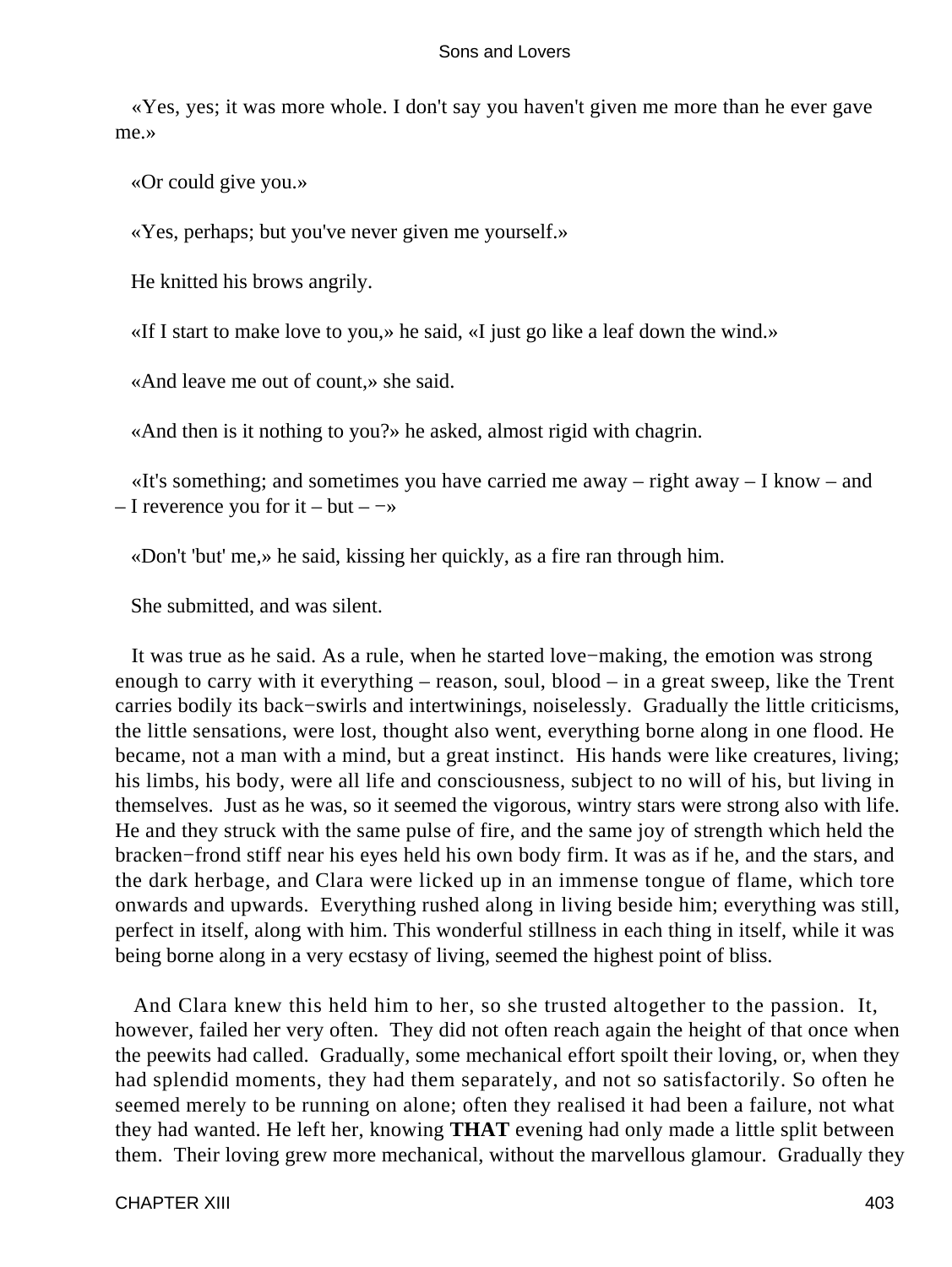began to introduce novelties, to get back some of the feeling of satisfaction. They would be very near, almost dangerously near to the river, so that the black water ran not far from his face, and it gave a little thrill; or they loved sometimes in a little hollow below the fence of the path where people were passing occasionally, on the edge of the town, and they heard footsteps coming, almost felt the vibration of the tread, and they heard what the passersby said – strange little things that were never intended to be heard. And afterwards each of them was rather ashamed, and these things caused a distance between the two of them. He began to despise her a little, as if she had merited it!

 One night he left her to go to Daybrook Station over the fields. It was very dark, with an attempt at snow, although the spring was so far advanced. Morel had not much time; he plunged forward. The town ceases almost abruptly on the edge of a steep hollow; there the houses with their yellow lights stand up against the darkness. He went over the stile, and dropped quickly into the hollow of the fields. Under the orchard one warm window shone in Swineshead Farm. Paul glanced round. Behind, the houses stood on the brim of the dip, black against the sky, like wild beasts glaring curiously with yellow eyes down into the darkness. It was the town that seemed savage and uncouth, glaring on the clouds at the back of him. Some creature stirred under the willows of the farm pond. It was too dark to distinguish anything.

 He was close up to the next stile before he saw a dark shape leaning against it. The man moved aside.

«Good−evening!» he said.

«Good−evening!» Morel answered, not noticing.

«Paul Morel?» said the man.

Then he knew it was Dawes. The man stopped his way.

«I've got yer, have I?» he said awkwardly.

«I shall miss my train,» said Paul.

He could see nothing of Dawes's face. The man's teeth seemed to chatter as he talked.

«You're going to get it from me now,» said Dawes.

Morel attempted to move forward; the other man stepped in front of him.

«Are yer goin' to take that top−coat off,» he said, «or are you goin' to lie down to it?»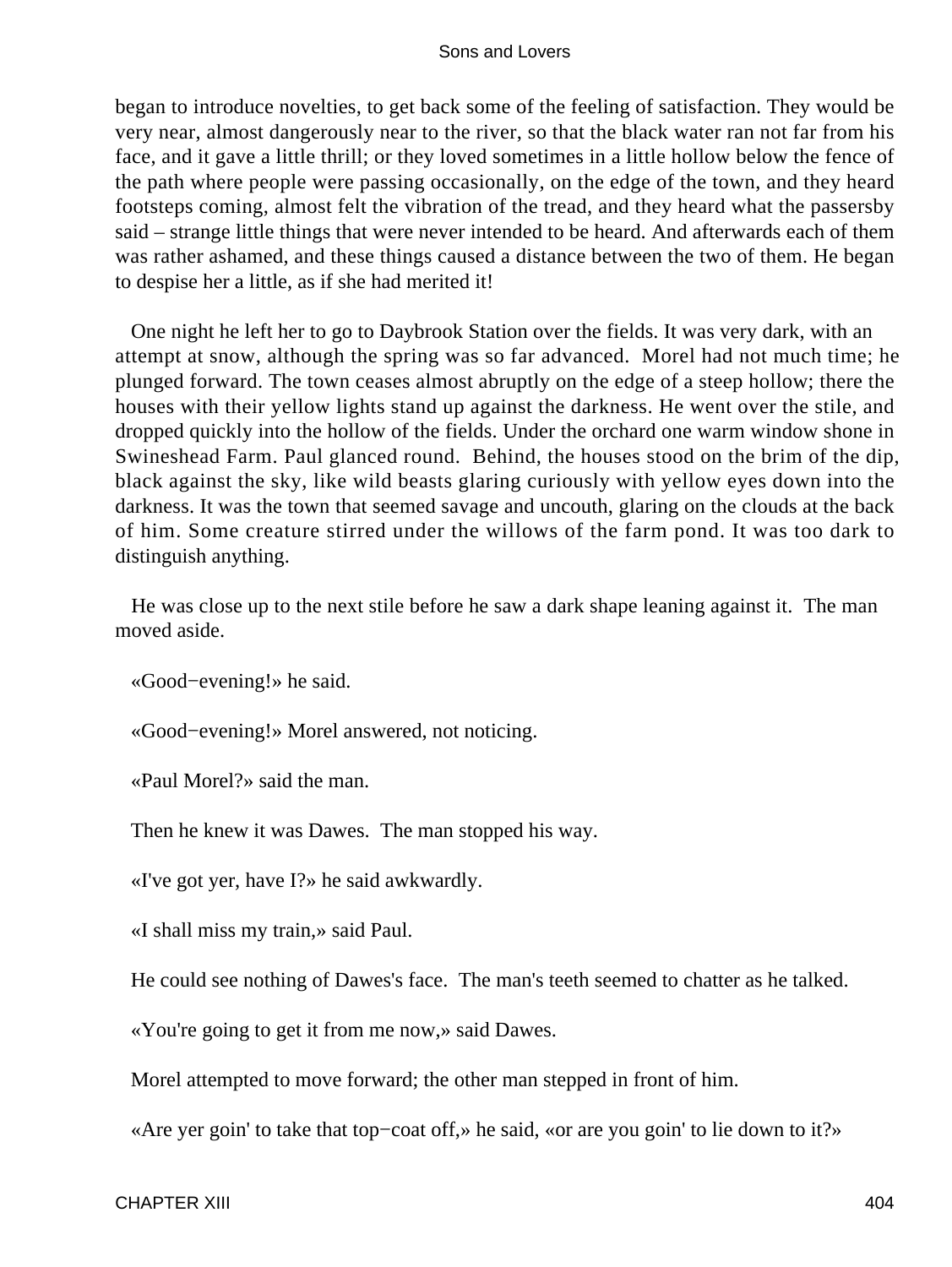Paul was afraid the man was mad.

«But,» he said, «I don't know how to fight.»

 «All right, then,» answered Dawes, and before the younger man knew where he was, he was staggering backwards from a blow across the face.

 The whole night went black. He tore off his overcoat and coat, dodging a blow, and flung the garments over Dawes. The latter swore savagely. Morel, in his shirt−sleeves, was now alert and furious. He felt his whole body unsheath itself like a claw. He could not fight, so he would use his wits. The other man became more distinct to him; he could see particularly the shirt−breast. Dawes stumbled over Paul's coats, then came rushing forward. The young man's mouth was bleeding. It was the other man's mouth he was dying to get at, and the desire was anguish in its strength. He stepped quickly through the stile, and as Dawes was coming through after him, like a flash he got a blow in over the other's mouth. He shivered with pleasure. Dawes advanced slowly, spitting. Paul was afraid; he moved round to get to the stile again. Suddenly, from out of nowhere, came a great blow against his ear, that sent him falling helpless backwards. He heard Dawes's heavy panting, like a wild beast's, then came a kick on the knee, giving him such agony that he got up and, quite blind, leapt clean under his enemy's guard. He felt blows and kicks, but they did not hurt. He hung on to the bigger man like a wild cat, till at last Dawes fell with a crash, losing his presence of mind. Paul went down with him. Pure instinct brought his hands to the man's neck, and before Dawes, in frenzy and agony, could wrench him free, he had got his fists twisted in the scarf and his knuckles dug in the throat of the other man. He was a pure instinct, without reason or feeling. His body, hard and wonderful in itself, cleaved against the struggling body of the other man; not a muscle in him relaxed. He was quite unconscious, only his body had taken upon itself to kill this other man. For himself, he had neither feeling nor reason. He lay pressed hard against his adversary, his body adjusting itself to its one pure purpose of choking the other man, resisting exactly at the right moment, with exactly the right amount of strength, the struggles of the other, silent, intent, unchanging, gradually pressing its knuckles deeper, feeling the struggles of the other body become wilder and more frenzied. Tighter and tighter grew his body, like a screw that is gradually increasing in pressure, till something breaks.

 Then suddenly he relaxed, full of wonder and misgiving. Dawes had been yielding. Morel felt his body flame with pain, as he realised what he was doing; he was all bewildered. Dawes's struggles suddenly renewed themselves in a furious spasm. Paul's hands were wrenched, torn out of the scarf in which they were knotted, and he was flung away, helpless. He heard the horrid sound of the other's gasping, but he lay stunned; then, still dazed, he felt the blows of the other's feet, and lost consciousness.

 Dawes, grunting with pain like a beast, was kicking the prostrate body of his rival. Suddenly the whistle of the train shrieked two fields away. He turned round and glared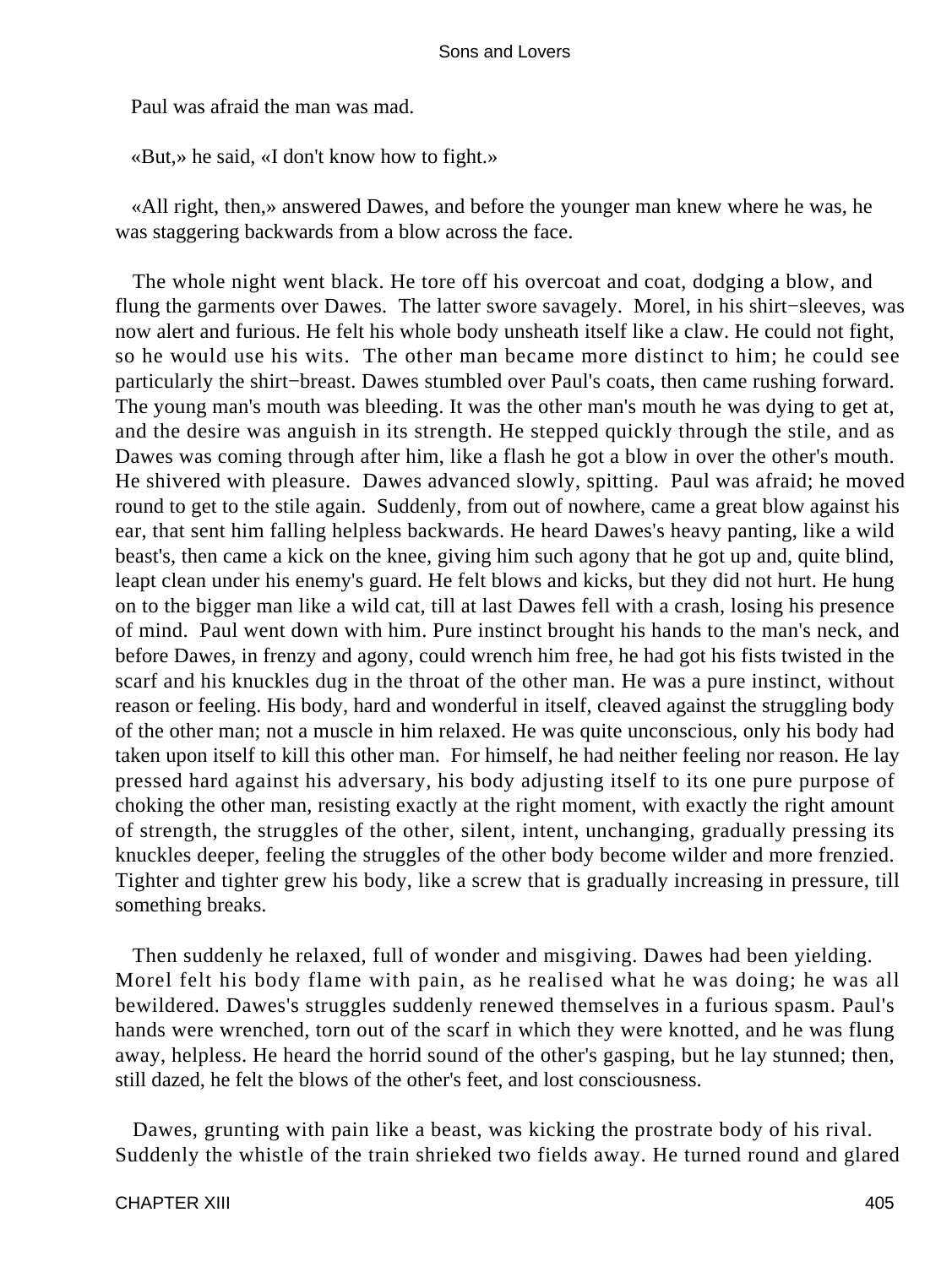suspiciously. What was coming? He saw the lights of the train draw across his vision. It seemed to him people were approaching. He made off across the field into Nottingham, and dimly in his consciousness as he went, he felt on his foot the place where his boot had knocked against one of the lad's bones. The knock seemed to re−echo inside him; he hurried to get away from it.

 Morel gradually came to himself. He knew where he was and what had happened, but he did not want to move. He lay still, with tiny bits of snow tickling his face. It was pleasant to lie quite, quite still. The time passed. It was the bits of snow that kept rousing him when he did not want to be roused. At last his will clicked into action.

«I mustn't lie here,» he said; «it's silly.»

But still he did not move.

«I said I was going to get up,» he repeated. «Why don't I?»

 And still it was some time before he had sufficiently pulled himself together to stir; then gradually he got up. Pain made him sick and dazed, but his brain was clear. Reeling, he groped for his coats and got them on, buttoning his overcoat up to his ears. It was some time before he found his cap. He did not know whether his face was still bleeding. Walking blindly, every step making him sick with pain, he went back to the pond and washed his face and hands. The icy water hurt, but helped to bring him back to himself. He crawled back up the hill to the tram. He wanted to get to his mother – he must get to his mother – that was his blind intention. He covered his face as much as he could, and struggled sickly along. Continually the ground seemed to fall away from him as he walked, and he felt himself dropping with a sickening feeling into space; so, like a nightmare, he got through with the journey home.

 Everybody was in bed. He looked at himself. His face was discoloured and smeared with blood, almost like a dead man's face. He washed it, and went to bed. The night went by in delirium. In the morning he found his mother looking at him. Her blue eyes – they were all he wanted to see. She was there; he was in her hands.

«It's not much, mother,» he said. «It was Baxter Dawes.»

«Tell me where it hurts you,» she said quietly.

«I don't know – my shoulder. Say it was a bicycle accident, mother.»

 He could not move his arm. Presently Minnie, the little servant, came upstairs with some tea.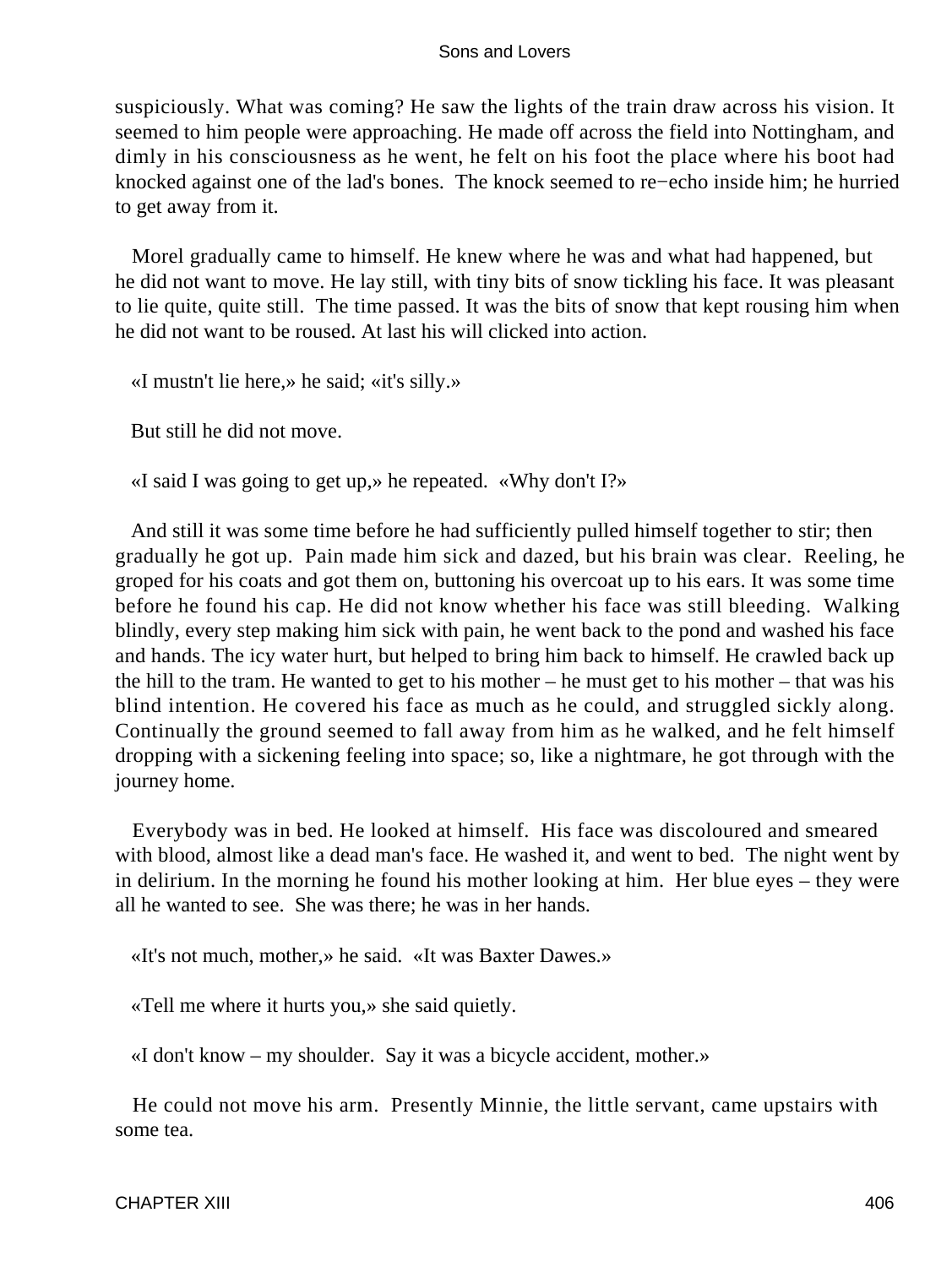«Your mother's nearly frightened me out of my wits – fainted away,» she said.

He felt he could not bear it. His mother nursed him; he told her about it.

«And now I should have done with them all,» she said quietly.

«I will, mother.»

She covered him up.

 «And don't think about it,» she said – «only try to go to sleep. The doctor won't be here till eleven.»

 He had a dislocated shoulder, and the second day acute bronchitis set in. His mother was pale as death now, and very thin. She would sit and look at him, then away into space. There was something between them that neither dared mention. Clara came to see him. Afterwards he said to his mother:

«She makes me tired, mother.»

«Yes; I wish she wouldn't come,» Mrs. Morel replied.

Another day Miriam came, but she seemed almost like a stranger to him.

«You know, I don't care about them, mother,» he said.

«I'm afraid you don't, my son,» she replied sadly.

 It was given out everywhere that it was a bicycle accident. Soon he was able to go to work again, but now there was a constant sickness and gnawing at his heart. He went to Clara, but there seemed, as it were, nobody there. He could not work. He and his mother seemed almost to avoid each other. There was some secret between them which they could not bear. He was not aware of it. He only knew that his life seemed unbalanced, as if it were going to smash into pieces.

 Clara did not know what was the matter with him. She realised that he seemed unaware of her. Even when he came to her he seemed unaware of her; always he was somewhere else. She felt she was clutching for him, and he was somewhere else. It tortured her, and so she tortured him. For a month at a time she kept him at arm's length. He almost hated her, and was driven to her in spite of himself. He went mostly into the company of men, was always at the George or the White Horse. His mother was ill, distant, quiet, shadowy. He was terrified of something; he dared not look at her. Her eyes seemed to grow darker, her face more waxen; still she dragged about at her work.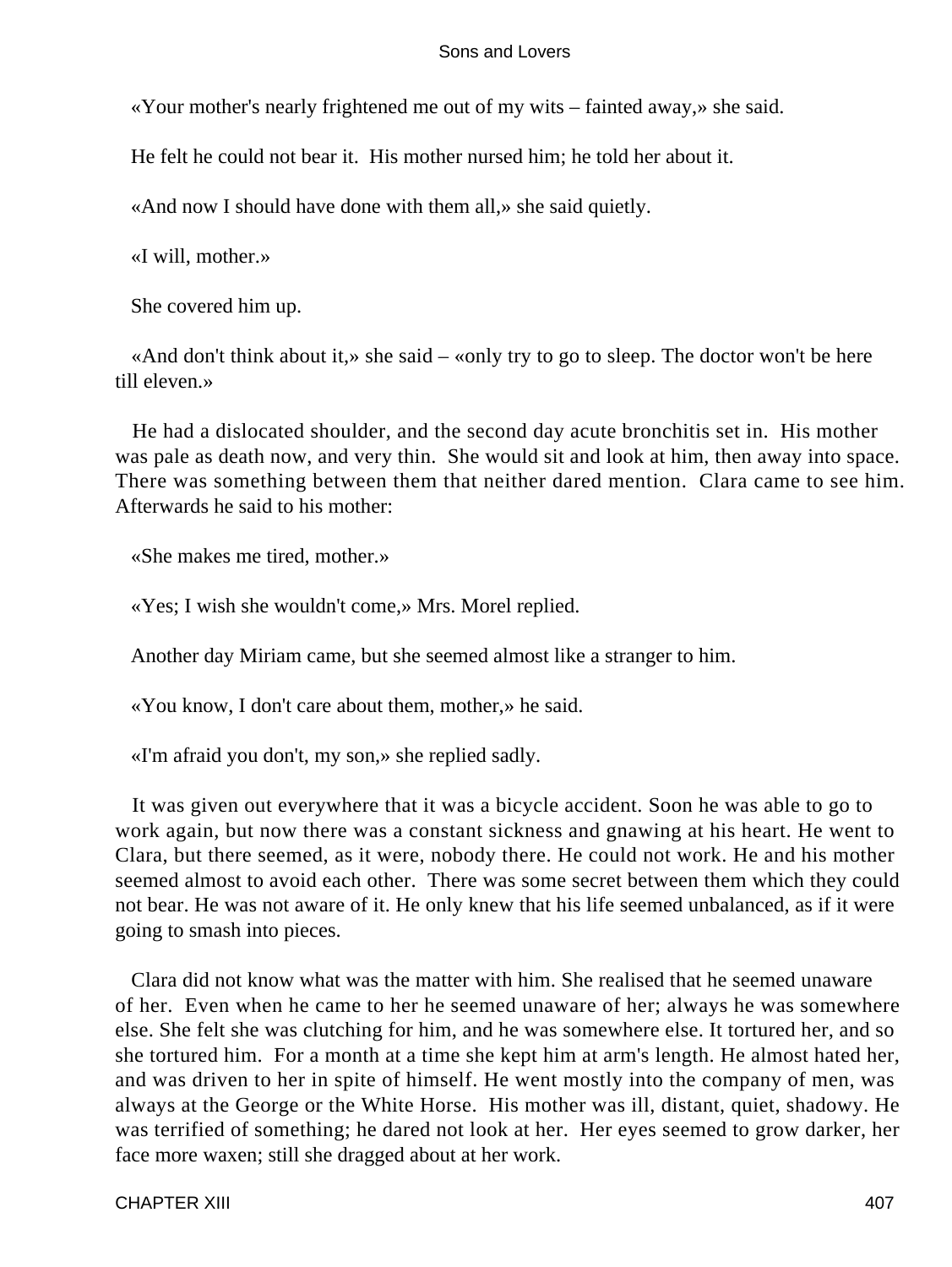At Whitsuntide he said he would go to Blackpool for four days with his friend Newton. The latter was a big, jolly fellow, with a touch of the bounder about him. Paul said his mother must go to Sheffield to stay a week with Annie, who lived there. Perhaps the change would do her good. Mrs. Morel was attending a woman's doctor in Nottingham. He said her heart and her digestion were wrong. She consented to go to Sheffield, though she did not want to; but now she would do everything her son wished of her. Paul said he would come for her on the fifth day, and stay also in Sheffield till the holiday was up. It was agreed.

 The two young men set off gaily for Blackpool. Mrs. Morel was quite lively as Paul kissed her and left her. Once at the station, he forgot everything. Four days were clear – not an anxiety, not a thought. The two young men simply enjoyed themselves. Paul was like another man. None of himself remained – no Clara, no Miriam, no mother that fretted him. He wrote to them all, and long letters to his mother; but they were jolly letters that made her laugh. He was having a good time, as young fellows will in a place like Blackpool. And underneath it all was a shadow for her.

 Paul was very gay, excited at the thought of staying with his mother in Sheffield. Newton was to spend the day with them. Their train was late. Joking, laughing, with their pipes between their teeth, the young men swung their bags on to the tram−car. Paul had bought his mother a little collar of real lace that he wanted to see her wear, so that he could tease her about it.

 Annie lived in a nice house, and had a little maid. Paul ran gaily up the steps. He expected his mother laughing in the hall, but it was Annie who opened to him. She seemed distant to him. He stood a second in dismay. Annie let him kiss her cheek.

«Is my mother ill?» he said.

«Yes; she's not very well. Don't upset her.»

«Is she in bed?»

«Yes.»

 And then the queer feeling went over him, as if all the sunshine had gone out of him, and it was all shadow. He dropped the bag and ran upstairs. Hesitating, he opened the door. His mother sat up in bed, wearing a dressing−gown of old−rose colour. She looked at him almost as if she were ashamed of herself, pleading to him, humble. He saw the ashy look about her.

«Mother!» he said.

«I thought you were never coming,» she answered gaily.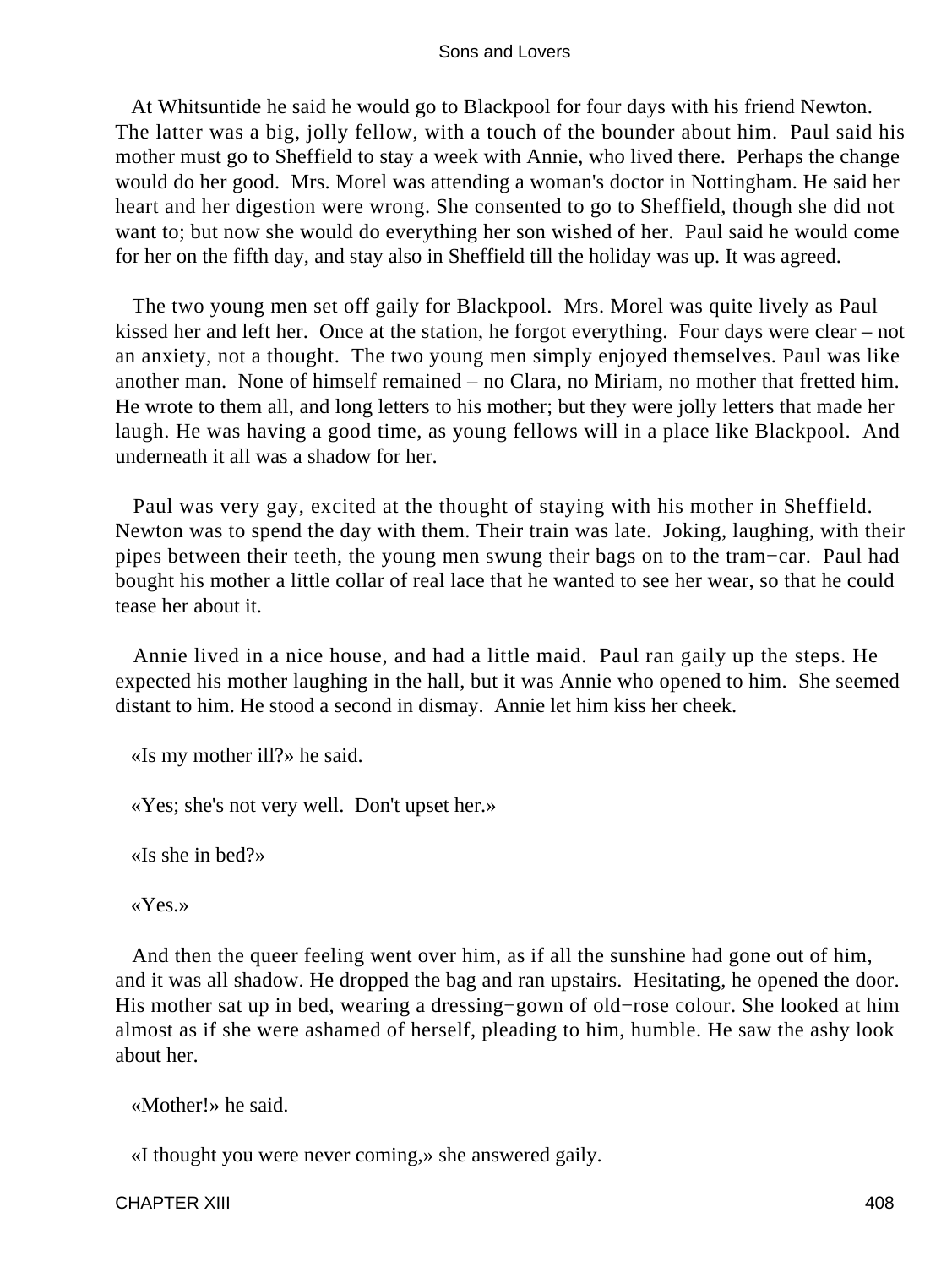But he only fell on his knees at the bedside, and buried his face in the bedclothes, crying in agony, and saying:

«Mother – mother – mother!»

She stroked his hair slowly with her thin hand.

«Don't cry,» she said. «Don't cry – it's nothing.»

But he felt as if his blood was melting into tears, and he cried in terror and pain.

«Don't – don't cry,» his mother faltered.

 Slowly she stroked his hair. Shocked out of himself, he cried, and the tears hurt in every fibre of his body. Suddenly he stopped, but he dared not lift his face out of the bedclothes.

«You ARE late. Where have you been?» his mother asked.

«The train was late,» he replied, muffled in the sheet.

«Yes; that miserable Central! Is Newton come?»

«Yes.»

«I'm sure you must be hungry, and they've kept dinner waiting.»

With a wrench he looked up at her.

«What is it, mother?» he asked brutally.

She averted her eyes as she answered:

«Only a bit of a tumour, my boy. You needn't trouble. It's been there – the lump has  $- a$ long time.»

Up came the tears again. His mind was clear and hard, but his body was crying.

«Where?» he said.

She put her hand on her side.

«Here. But you know they can sweal a tumour away.»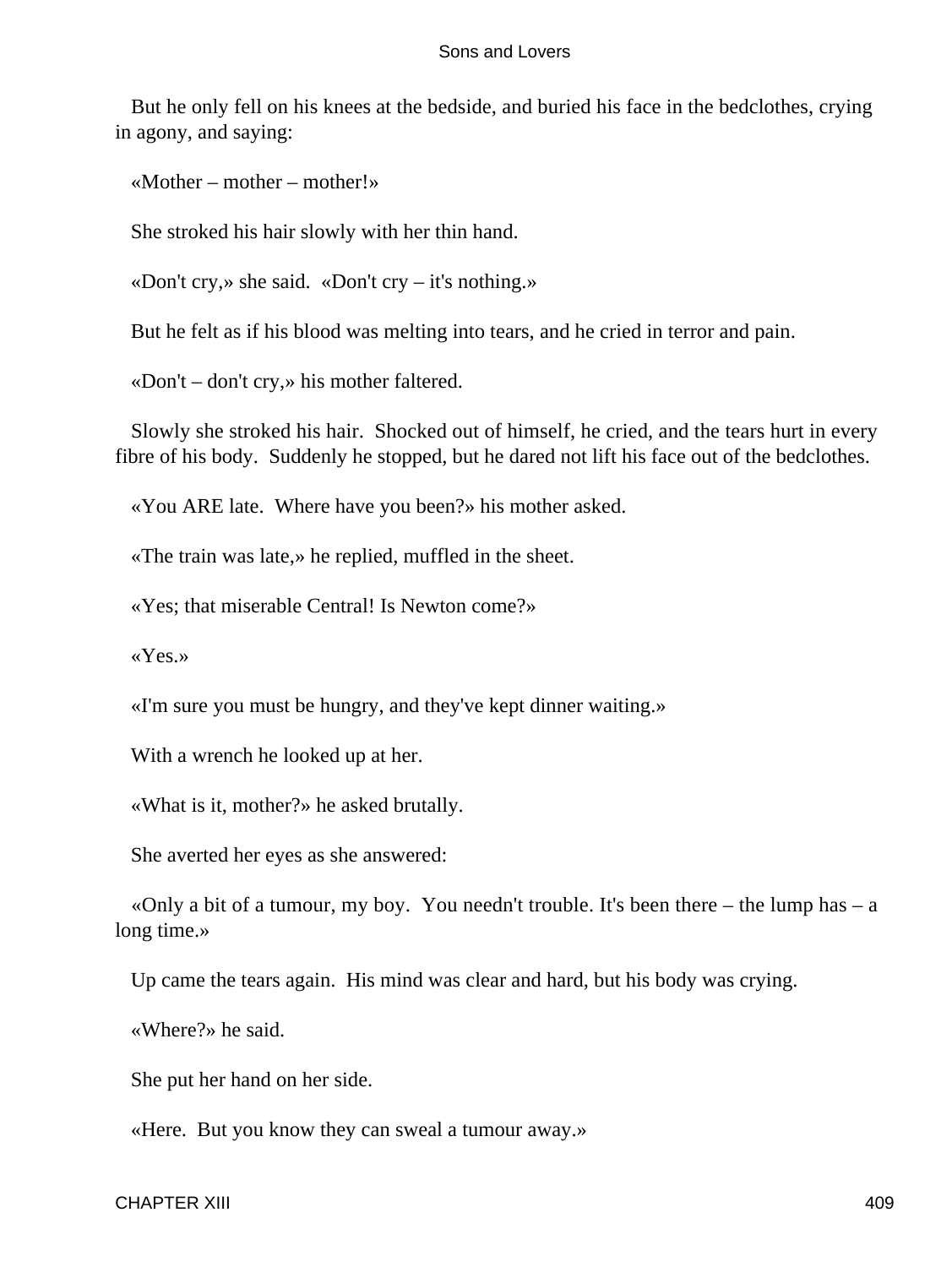He stood feeling dazed and helpless, like a child. He thought perhaps it was as she said. Yes; he reassured himself it was so. But all the while his blood and his body knew definitely what it was. He sat down on the bed, and took her hand. She had never had but the one ring – her wedding−ring.

«When were you poorly?» he asked.

«It was yesterday it began,» she answered submissively.

«Pains?»

«Yes; but not more than I've often had at home. I believe Dr. Ansell is an alarmist.»

«You ought not to have travelled alone,» he said, to himself more than to her.

«As if that had anything to do with it!» she answered quickly.

They were silent for a while.

«Now go and have your dinner,» she said. «You **MUST** be hungry.»

«Have you had yours?»

«Yes; a beautiful sole I had. Annie IS good to me.»

 They talked a little while, then he went downstairs. He was very white and strained. Newton sat in miserable sympathy.

 After dinner he went into the scullery to help Annie to wash up. The little maid had gone on an errand.

«Is it really a tumour?» he asked.

Annie began to cry again.

 «The pain she had yesterday – I never saw anybody suffer like it!» she cried. «Leonard ran like a madman for Dr. Ansell, and when she'd got to bed she said to me: 'Annie, look at this lump on my side. I wonder what it is?' And there I looked, and I thought I should have dropped. Paul, as true as I'm here, it's a lump as big as my double fist. I said: 'Good gracious, mother, whenever did that come?' 'Why, child,' she said, 'it's been there a long time.' I thought I should have died, our Paul, I did. She's been having these pains for months at home, and nobody looking after her.»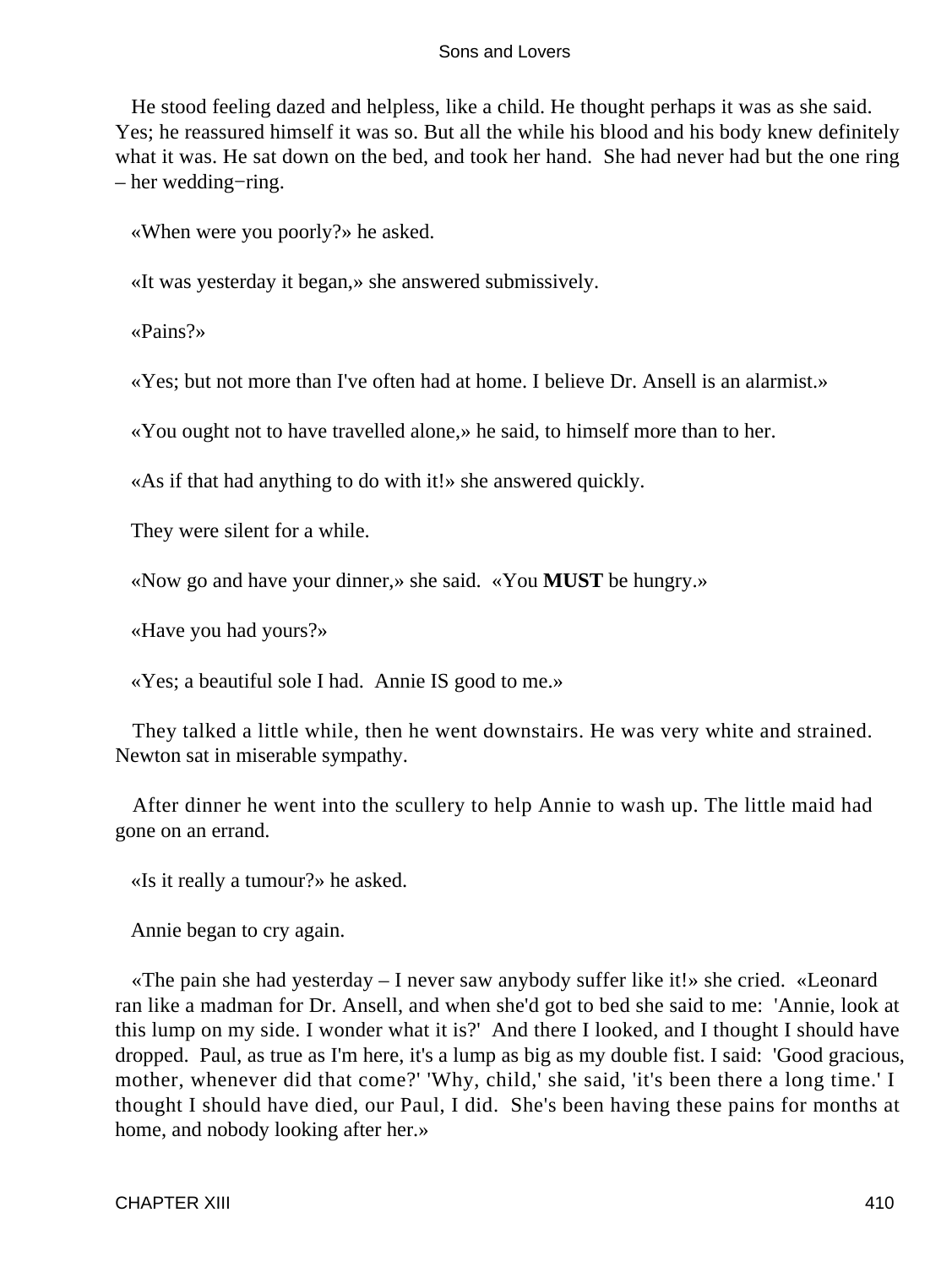The tears came to his eyes, then dried suddenly.

«But she's been attending the doctor in Nottingham – and she never told me,» he said.

«If I'd have been at home,» said Annie, «I should have seen for myself.»

 He felt like a man walking in unrealities. In the afternoon he went to see the doctor. The latter was a shrewd, lovable man.

«But what is it?» he said.

The doctor looked at the young man, then knitted his fingers.

 «It may be a large tumour which has formed in the membrane,» he said slowly, «and which we MAY be able to make go away.»

«Can't you operate?» asked Paul.

«Not there,» replied the doctor.

«Are you sure?»

«QUITE!»

Paul meditated a while.

 «Are you sure it's a tumour?» he asked. «Why did Dr. Jameson in Nottingham never find out anything about it? She's been going to him for weeks, and he's treated her for heart and indigestion.»

«Mrs. Morel never told Dr. Jameson about the lump,» said the doctor.

«And do you **KNOW** it's a tumour?»

«No, I am not sure.»

 «What else **MIGHT** it be? You asked my sister if there was cancer in the family. Might it be cancer?»

«I don't know.»

«And what shall you do?»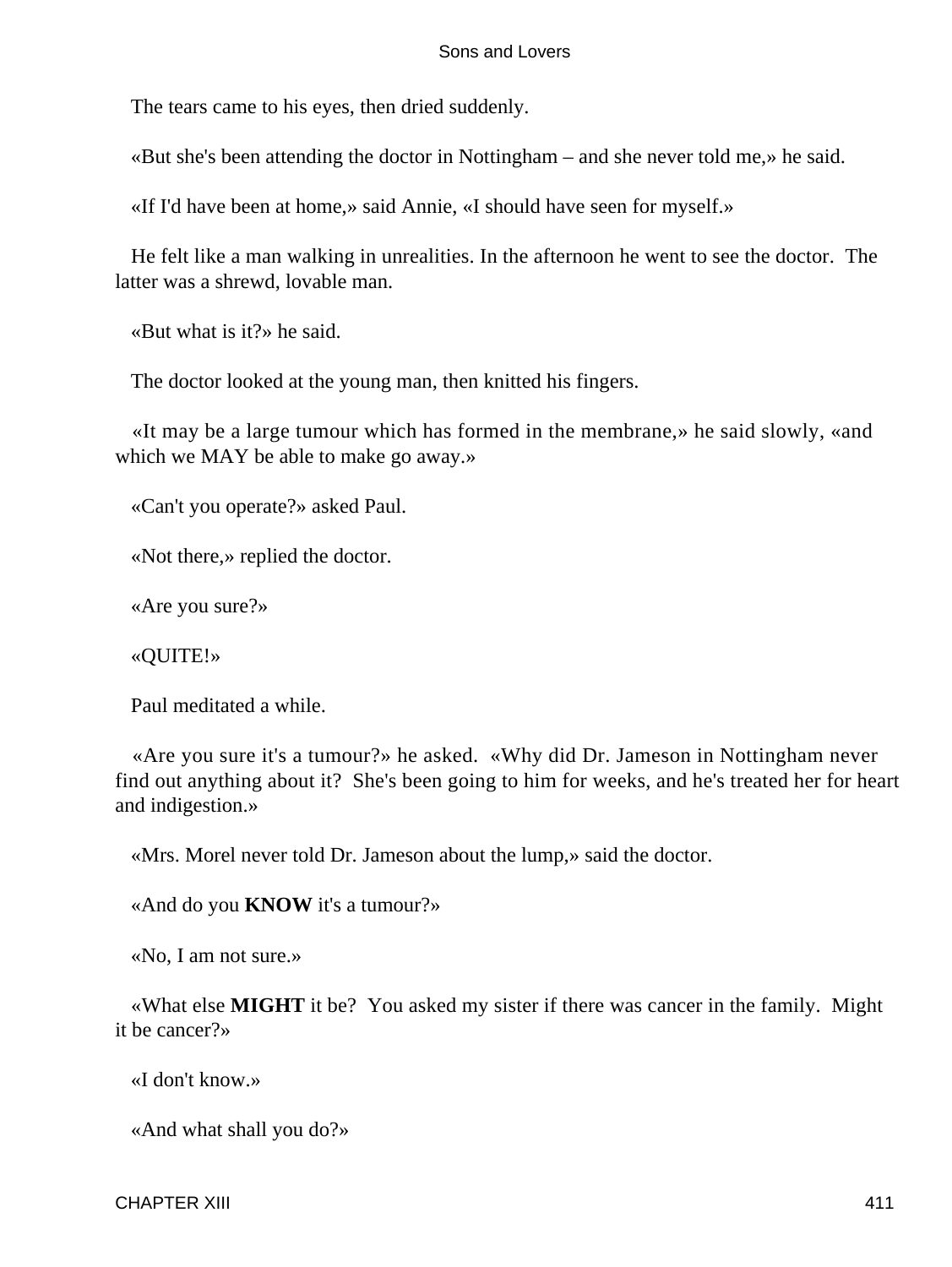«I should like an examination, with Dr. Jameson.»

«Then have one.»

 «You must arrange about that. His fee wouldn't be less than ten guineas to come here from Nottingham.»

«When would you like him to come?»

«I will call in this evening, and we will talk it over.»

Paul went away, biting his lip.

 His mother could come downstairs for tea, the doctor said. Her son went upstairs to help her. She wore the old−rose dressing−gown that Leonard had given Annie, and, with a little colour in her face, was quite young again.

«But you look quite pretty in that,» he said.

«Yes; they make me so fine, I hardly know myself,» she answered.

 But when she stood up to walk, the colour went. Paul helped her, half−carrying her. At the top of the stairs she was gone. He lifted her up and carried her quickly downstairs; laid her on the couch. She was light and frail. Her face looked as if she were dead, with blue lips shut tight. Her eyes opened – her blue, unfailing eyes – and she looked at him pleadingly, almost wanting him to forgive her. He held brandy to her lips, but her mouth would not open. All the time she watched him lovingly. She was only sorry for him. The tears ran down his face without ceasing, but not a muscle moved. He was intent on getting a little brandy between her lips. Soon she was able to swallow a teaspoonful. She lay back, so tired. The tears continued to run down his face.

«But,» she panted, «it'll go off. Don't cry!»

«I'm not doing,» he said.

 After a while she was better again. He was kneeling beside the couch. They looked into each other's eyes.

«I don't want you to make a trouble of it,» she said.

«No, mother. You'll have to be quite still, and then you'll get better soon.»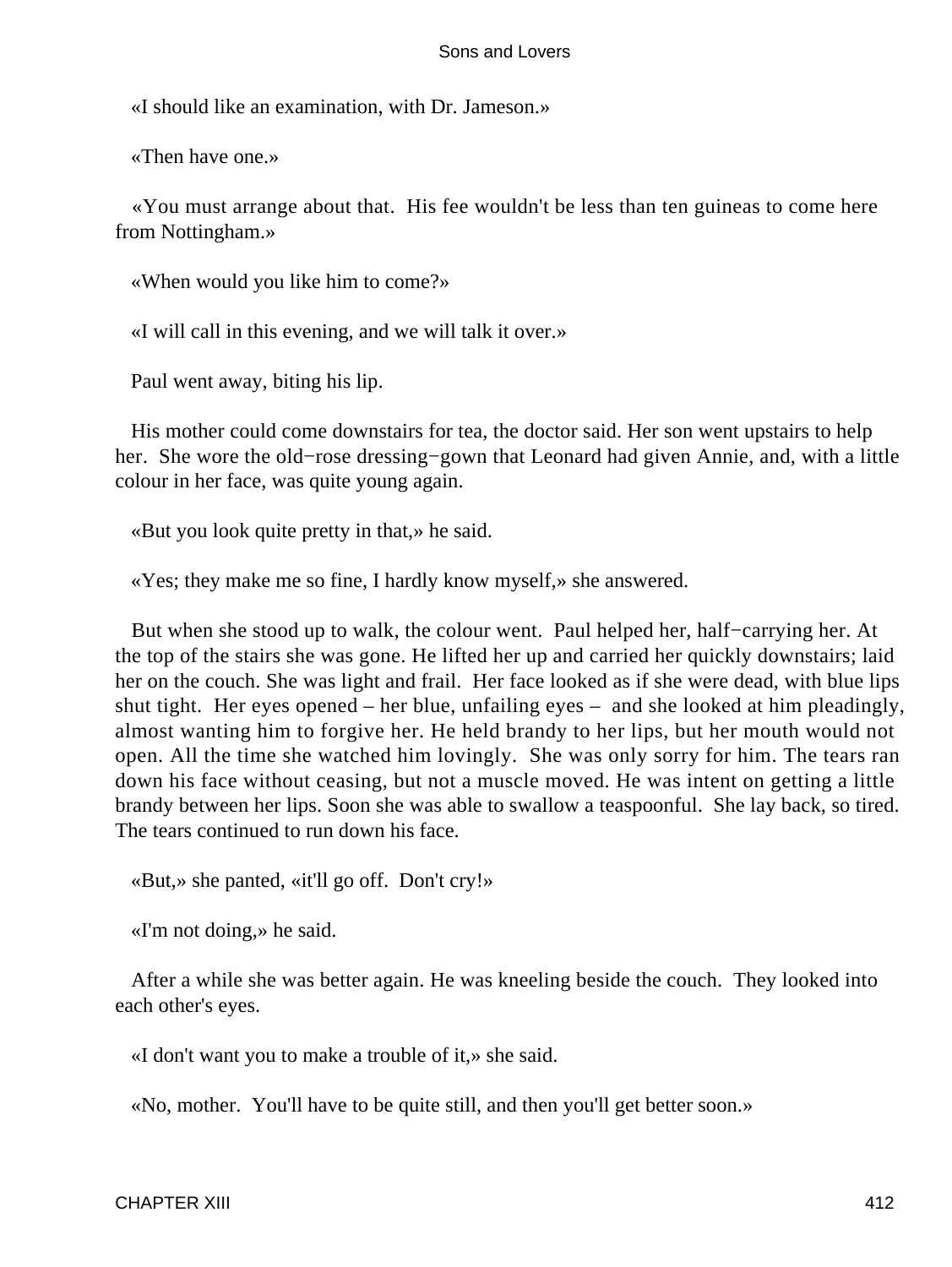But he was white to the lips, and their eyes as they looked at each other understood. Her eyes were so blue – such a wonderful forget−me−not blue! He felt if only they had been of a different colour he could have borne it better. His heart seemed to be ripping slowly in his breast. He kneeled there, holding her hand, and neither said anything. Then Annie came in.

«Are you all right?» she murmured timidly to her mother.

«Of course,» said Mrs. Morel.

Paul sat down and told her about Blackpool. She was curious.

 A day or two after, he went to see Dr. Jameson in Nottingham, to arrange for a consultation. Paul had practically no money in the world. But he could borrow.

 His mother had been used to go to the public consultation on Saturday morning, when she could see the doctor for only a nominal sum. Her son went on the same day. The waiting−room was full of poor women, who sat patiently on a bench around the wall. Paul thought of his mother, in her little black costume, sitting waiting likewise. The doctor was late. The women all looked rather frightened. Paul asked the nurse in attendance if he could see the doctor immediately he came. It was arranged so. The women sitting patiently round the walls of the room eyed the young man curiously.

 At last the doctor came. He was about forty, good−looking, brown−skinned. His wife had died, and he, who had loved her, had specialised on women's ailments. Paul told his name and his mother's. The doctor did not remember.

«Number forty−six M.,» said the nurse; and the doctor looked up the case in his book.

 «There is a big lump that may be a tumour,» said Paul. «But Dr. Ansell was going to write you a letter.»

 «Ah, yes!» replied the doctor, drawing the letter from his pocket. He was very friendly, affable, busy, kind. He would come to Sheffield the next day.

«What is your father?» he asked.

«He is a coal−miner,» replied Paul.

«Not very well off, I suppose?»

«This – I see after this,» said Paul.

«And you?» smiled the doctor.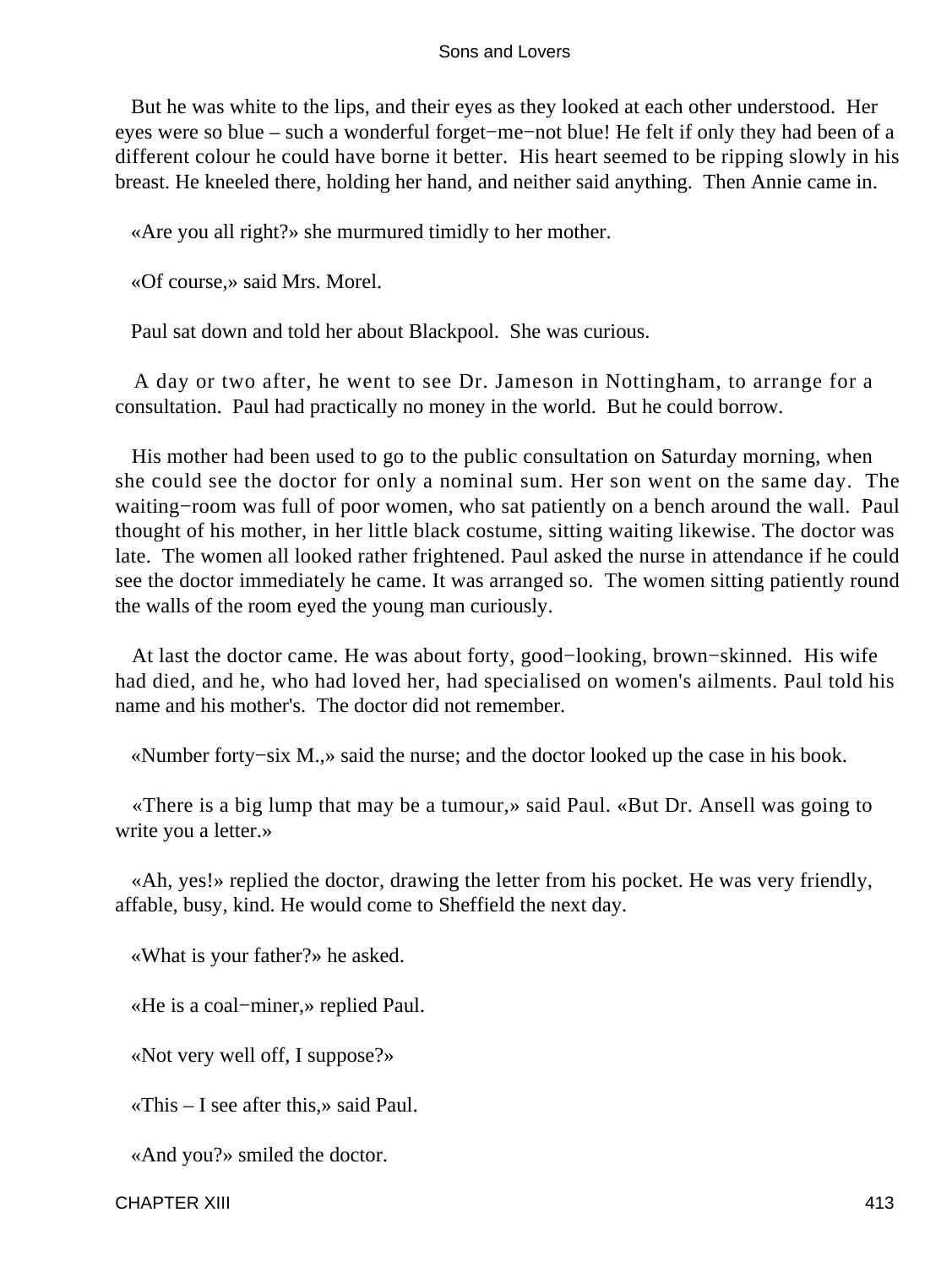«I am a clerk in Jordan's Appliance Factory.»

The doctor smiled at him.

 $*Er - to go to Sheffield!$  he said, putting the tips of his fingers together, and smiling with his eyes. «Eight guineas?»

«Thank you!» said Paul, flushing and rising. «And you'll come to−morrow?»

 «To−morrow – Sunday? Yes! Can you tell me about what time there is a train in the afternoon?»

«There is a Central gets in at four−fifteen.»

 «And will there be any way of getting up to the house? Shall I have to walk?» The doctor smiled.

«There is the tram,» said Paul; «the Western Park tram.»

The doctor made a note of it.

«Thank you!» he said, and shook hands.

 Then Paul went on home to see his father, who was left in the charge of Minnie. Walter Morel was getting very grey now. Paul found him digging in the garden. He had written him a letter. He shook hands with his father.

«Hello, son! Tha has landed, then?» said the father.

«Yes,» replied the son. «But I'm going back to−night.»

«Are ter, beguy!» exclaimed the collier. «An' has ter eaten owt?»

«No.»

«That's just like thee,» said Morel. «Come thy ways in.»

 The father was afraid of the mention of his wife. The two went indoors. Paul ate in silence; his father, with earthy hands, and sleeves rolled up, sat in the arm−chair opposite and looked at him.

«Well, an' how is she?» asked the miner at length, in a little voice.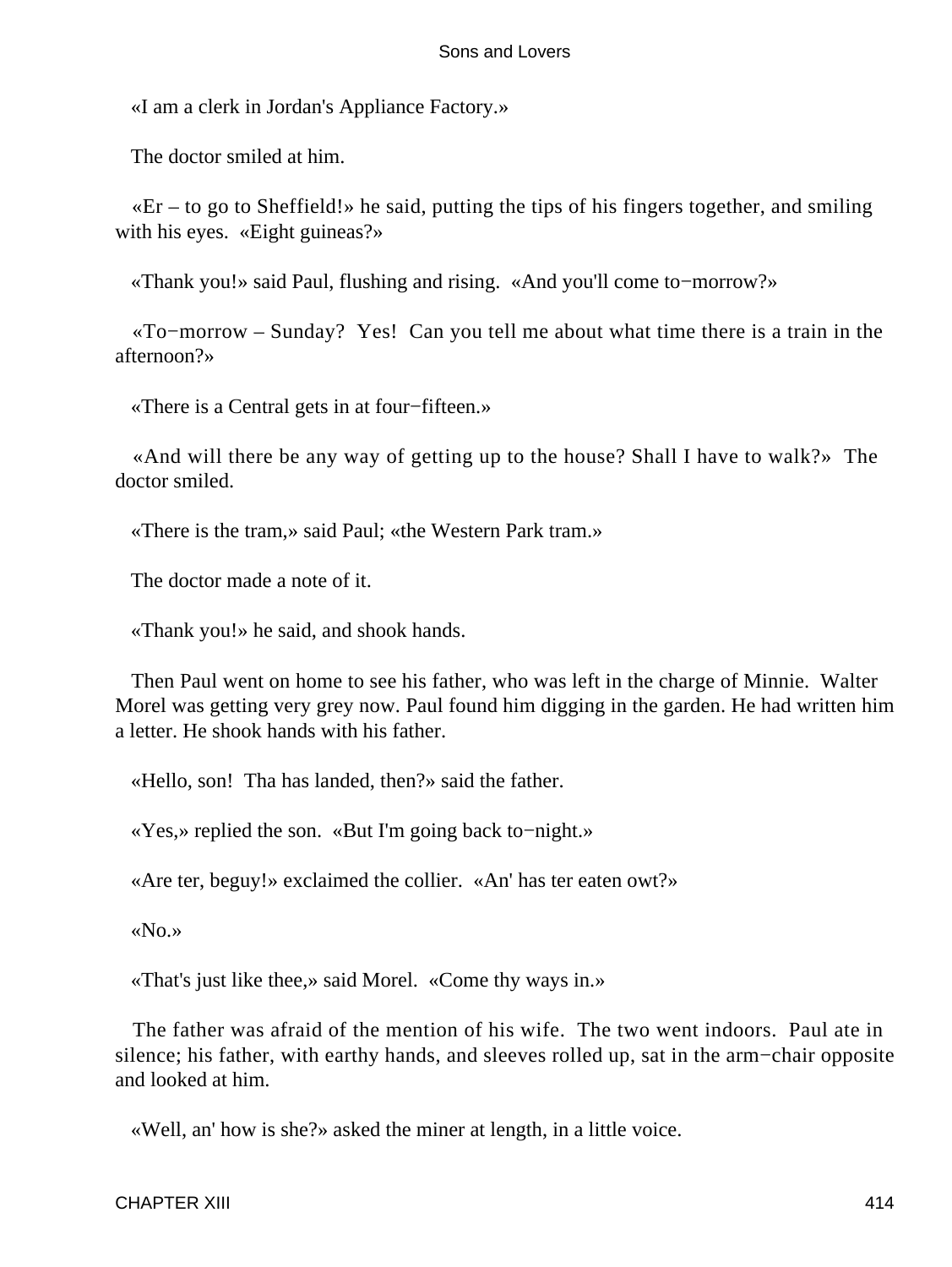«She can sit up; she can be carried down for tea,» said Paul.

 «That's a blessin'!» exclaimed Morel. «I hope we s'll soon be havin' her whoam, then. An' what's that Nottingham doctor say?»

«He's going to−morrow to have an examination of her.»

«Is he beguy! That's a tidy penny, I'm thinkin'!»

«Eight guineas.»

 «Eight guineas!» the miner spoke breathlessly. «Well, we mun find it from somewhere.»

«I can pay that,» said Paul.

There was silence between them for some time.

«She says she hopes you're getting on all right with Minnie,» Paul said.

 «Yes, I'm all right, an' I wish as she was,» answered Morel. «But Minnie's a good little wench, bless 'er heart!» He sat looking dismal.

«I s'll have to be going at half−past three,» said Paul.

 «It's a trapse for thee, lad! Eight guineas! An' when dost think she'll be able to get as far as this?»

«We must see what the doctors say to−morrow,» Paul said.

 Morel sighed deeply. The house seemed strangely empty, and Paul thought his father looked lost, forlorn, and old.

«You'll have to go and see her next week, father,» he said.

«I hope she'll be a−whoam by that time,» said Morel.

«If she's not,» said Paul, «then you must come.»

«I dunno wheer I s'll find th' money,» said Morel.

«And I'll write to you what the doctor says,» said Paul.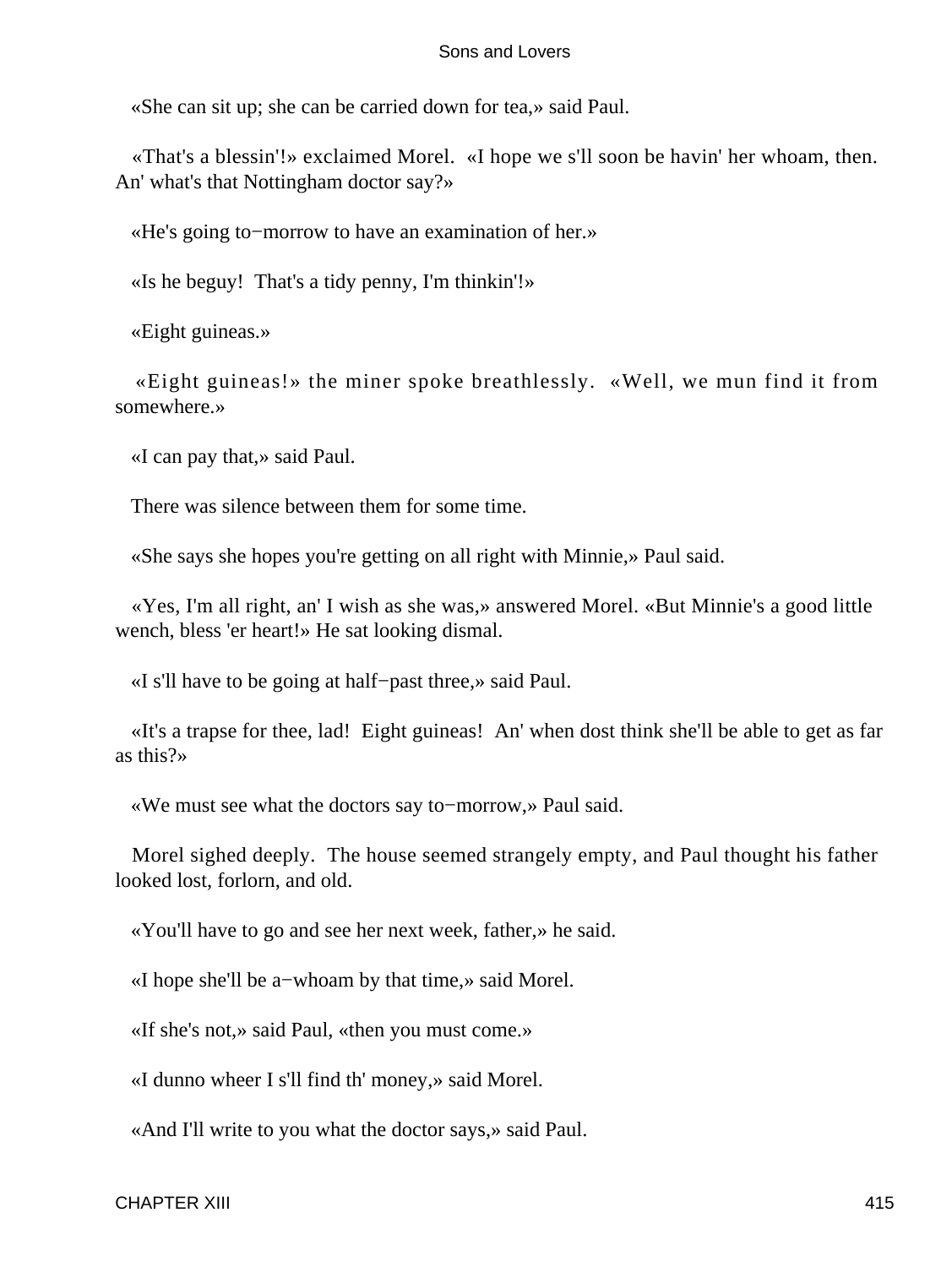«But tha writes i' such a fashion, I canna ma'e it out,» said Morel.

«Well, I'll write plain.»

 It was no good asking Morel to answer, for he could scarcely do more than write his own name.

 The doctor came. Leonard felt it his duty to meet him with a cab. The examination did not take long. Annie, Arthur, Paul, and Leonard were waiting in the parlour anxiously. The doctors came down. Paul glanced at them. He had never had any hope, except when he had deceived himself.

«It MAY be a tumour; we must wait and see,» said Dr. Jameson.

«And if it is,» said Annie, «can you sweal it away?»

«Probably,» said the doctor.

 Paul put eight sovereigns and half a sovereign on the table. The doctor counted them, took a florin out of his purse, and put that down.

 «Thank you!» he said. «I'm sorry Mrs. Morel is so ill. But we must see what we can do.»

«There can't be an operation?» said Paul.

The doctor shook his head.

«No,» he said; «and even if there could, her heart wouldn't stand it.»

«Is her heart risky?» asked Paul.

«Yes; you must be careful with her.»

«Very risky?»

 $\triangleleft$ No – er – no, no! Just take care.»

And the doctor was gone.

 Then Paul carried his mother downstairs. She lay simply, like a child. But when he was on the stairs, she put her arms round his neck, clinging.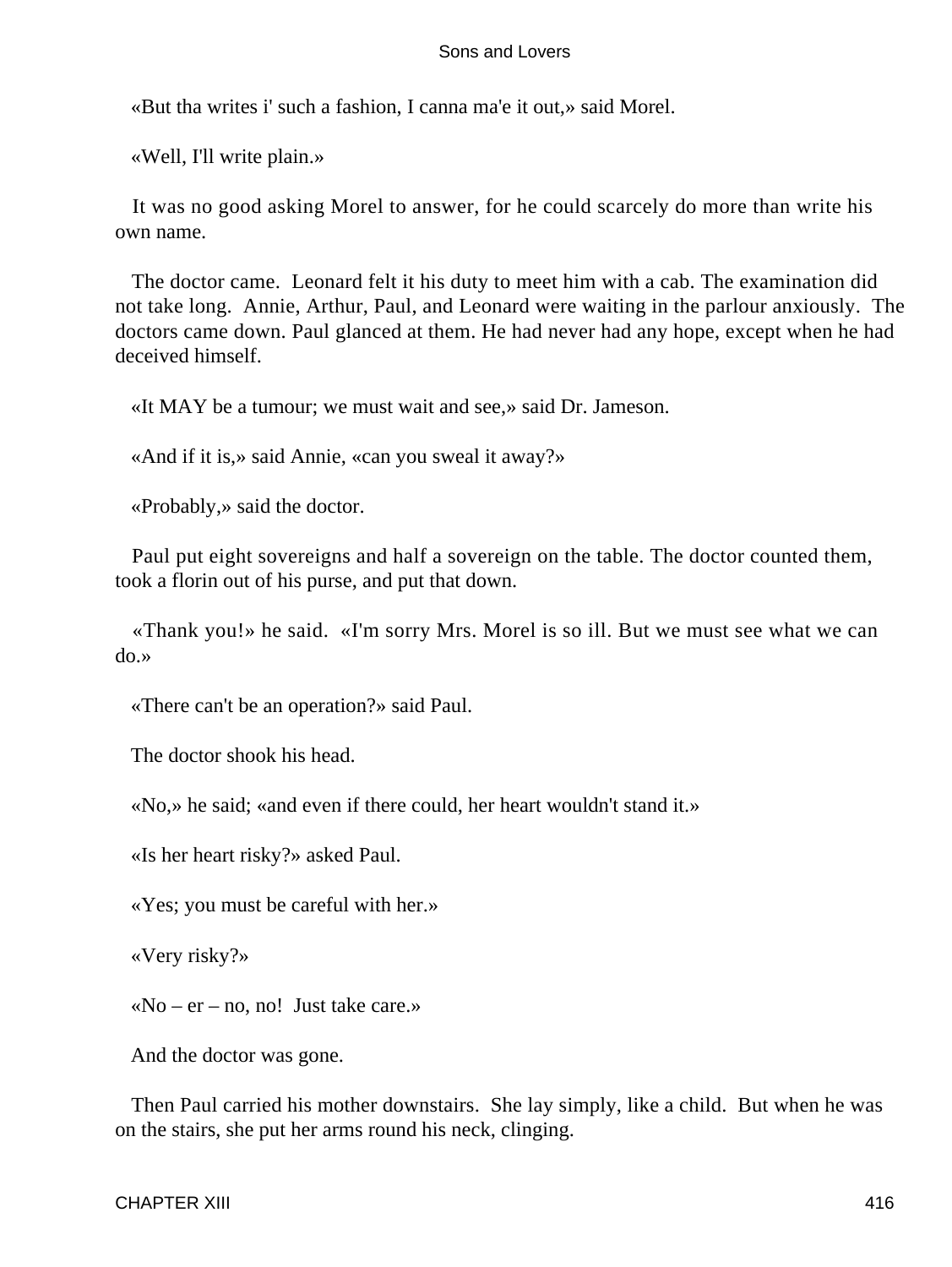«I'm so frightened of these beastly stairs,» she said.

 And he was frightened, too. He would let Leonard do it another time. He felt he could not carry her.

«He thinks it's only a tumour!» cried Annie to her mother. «And he can sweal it away.»

«I **KNEW** he could,» protested Mrs. Morel scornfully.

 She pretended not to notice that Paul had gone out of the room. He sat in the kitchen, smoking. Then he tried to brush some grey ash off his coat. He looked again. It was one of his mother's grey hairs. It was so long! He held it up, and it drifted into the chimney. He let go. The long grey hair floated and was gone in the blackness of the chimney.

 The next day he kissed her before going back to work. It was very early in the morning, and they were alone.

«You won't fret, my boy!» she said.

«No, mother.»

«No; it would be silly. And take care of yourself.»

 «Yes,» he answered. Then, after a while: «And I shall come next Saturday, and shall bring my father?»

 «I suppose he wants to come,» she replied. «At any rate, if he does you'll have to let him.»

 He kissed her again, and stroked the hair from her temples, gently, tenderly, as if she were a lover.

«Shan't you be late?» she murmured.

«I'm going,» he said, very low.

Still he sat a few minutes, stroking the brown and grey hair from her temples.

«And you won't be any worse, mother?»

«No, my son.»

«You promise me?»

CHAPTER XIII 417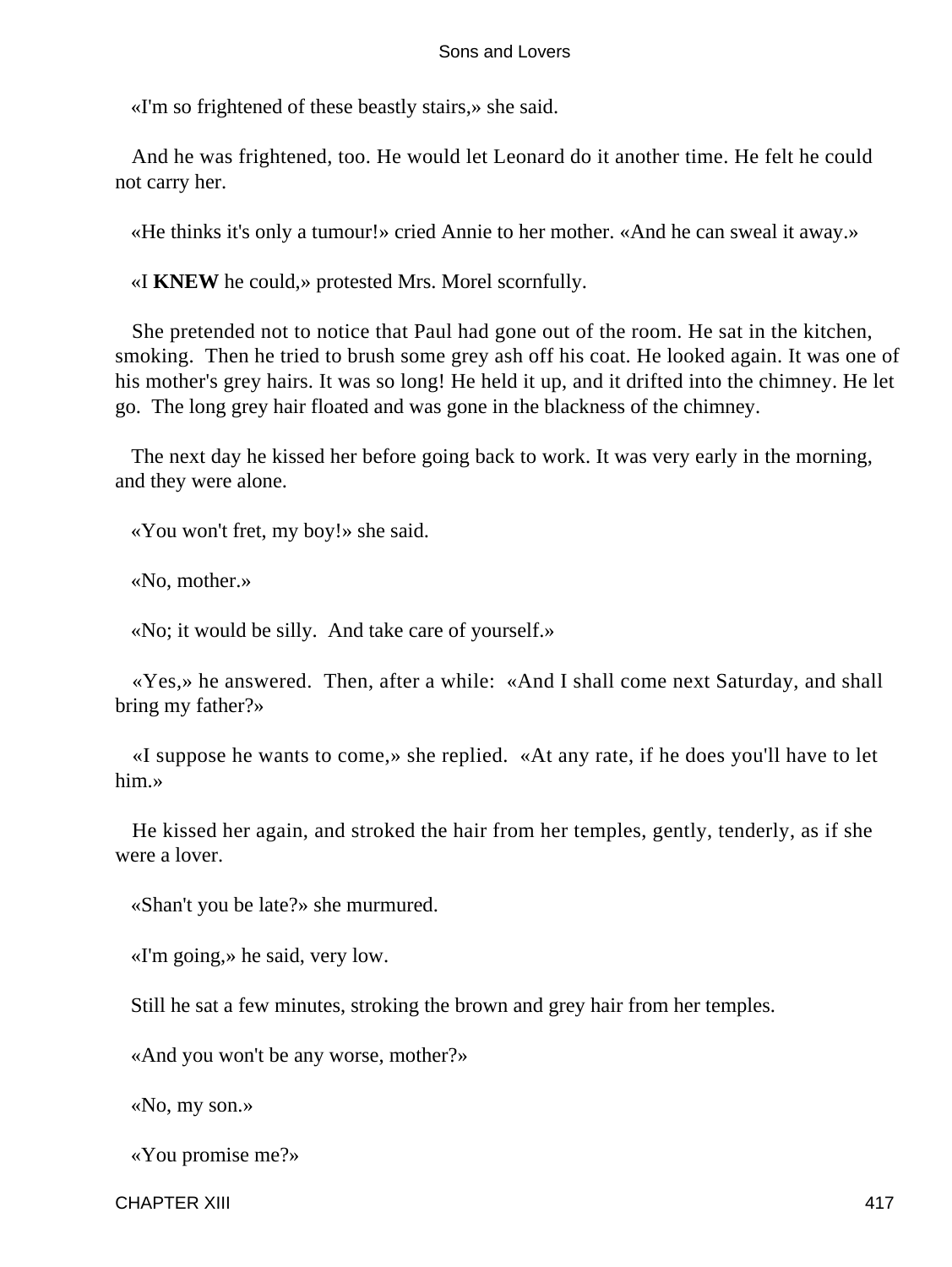«Yes; I won't be any worse.»

 He kissed her, held her in his arms for a moment, and was gone. In the early sunny morning he ran to the station, crying all the way; he did not know what for. And her blue eyes were wide and staring as she thought of him.

 In the afternoon he went a walk with Clara. They sat in the little wood where bluebells were standing. He took her hand.

«You'll see,» he said to Clara, «she'll never be better.»

«Oh, you don't know!» replied the other.

«I do,» he said.

She caught him impulsively to her breast.

«Try and forget it, dear,» she said; «try and forget it.»

«I will,» he answered.

 Her breast was there, warm for him; her hands were in his hair. It was comforting, and he held his arms round her. But he did not forget. He only talked to Clara of something else. And it was always so. When she felt it coming, the agony, she cried to him:

«Don't think of it, Paul! Don't think of it, my darling!»

 And she pressed him to her breast, rocked him, soothed him like a child. So he put the trouble aside for her sake, to take it up again immediately he was alone. All the time, as he went about, he cried mechanically. His mind and hands were busy. He cried, he did not know why. It was his blood weeping. He was just as much alone whether he was with Clara or with the men in the White Horse. Just himself and this pressure inside him, that was all that existed. He read sometimes. He had to keep his mind occupied. And Clara was a way of occupying his mind.

 On the Saturday Walter Morel went to Sheffield. He was a forlorn figure, looking rather as if nobody owned him. Paul ran upstairs.

«My father's come,» he said, kissing his mother.

«Has he?» she answered wearily.

The old collier came rather frightened into the bedroom.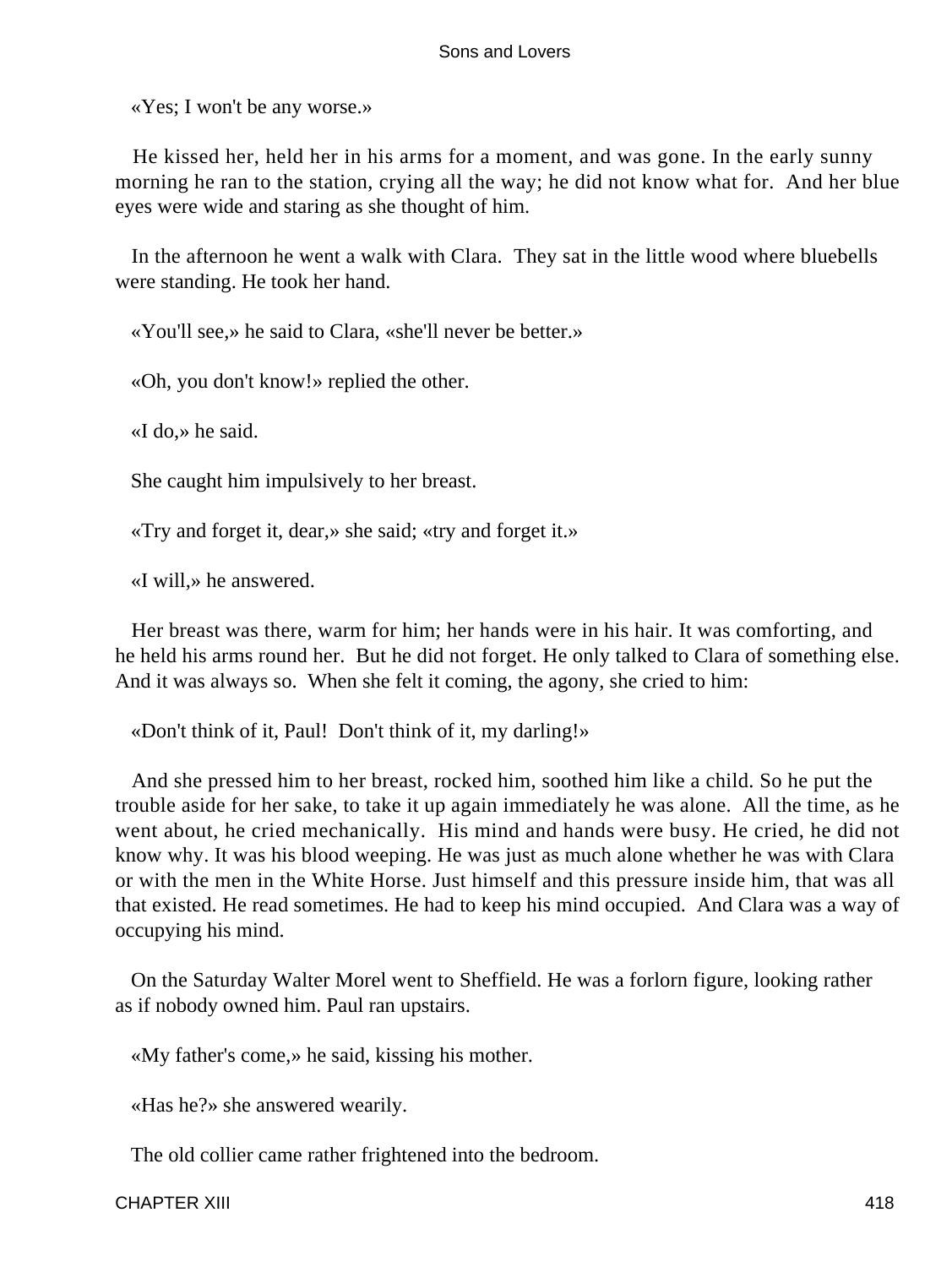«How dun I find thee, lass?» he said, going forward and kissing her in a hasty, timid fashion.

«Well, I'm middlin',» she replied.

 «I see tha art,» he said. He stood looking down on her. Then he wiped his eyes with his handkerchief. Helpless, and as if nobody owned him, he looked.

 «Have you gone on all right?» asked the wife, rather wearily, as if it were an effort to talk to him.

«Yis,» he answered. «'Er's a bit behint−hand now and again, as yer might expect.»

«Does she have your dinner ready?» asked Mrs. Morel.

«Well, I've 'ad to shout at 'er once or twice,» he said.

 «And you **MUST** shout at her if she's not ready. She **WILL** leave things to the last minute.»

 She gave him a few instructions. He sat looking at her as if she were almost a stranger to him, before whom he was awkward and humble, and also as if he had lost his presence of mind, and wanted to run. This feeling that he wanted to run away, that he was on thorns to be gone from so trying a situation, and yet must linger because it looked better, made his presence so trying. He put up his eyebrows for misery, and clenched his fists on his knees, feeling so awkward in presence of big trouble.

 Mrs. Morel did not change much. She stayed in Sheffield for two months. If anything, at the end she was rather worse. But she wanted to go home. Annie had her children. Mrs. Morel wanted to go home. So they got a motor−car from Nottingham – for she was too ill to go by train – and she was driven through the sunshine. It was just August; everything was bright and warm. Under the blue sky they could all see she was dying. Yet she was jollier than she had been for weeks. They all laughed and talked.

«Annie,» she exclaimed, «I saw a lizard dart on that rock!»

Her eyes were so quick; she was still so full of life.

 Morel knew she was coming. He had the front door open. Everybody was on tiptoe. Half the street turned out. They heard the sound of the great motor−car. Mrs. Morel, smiling, drove home down the street.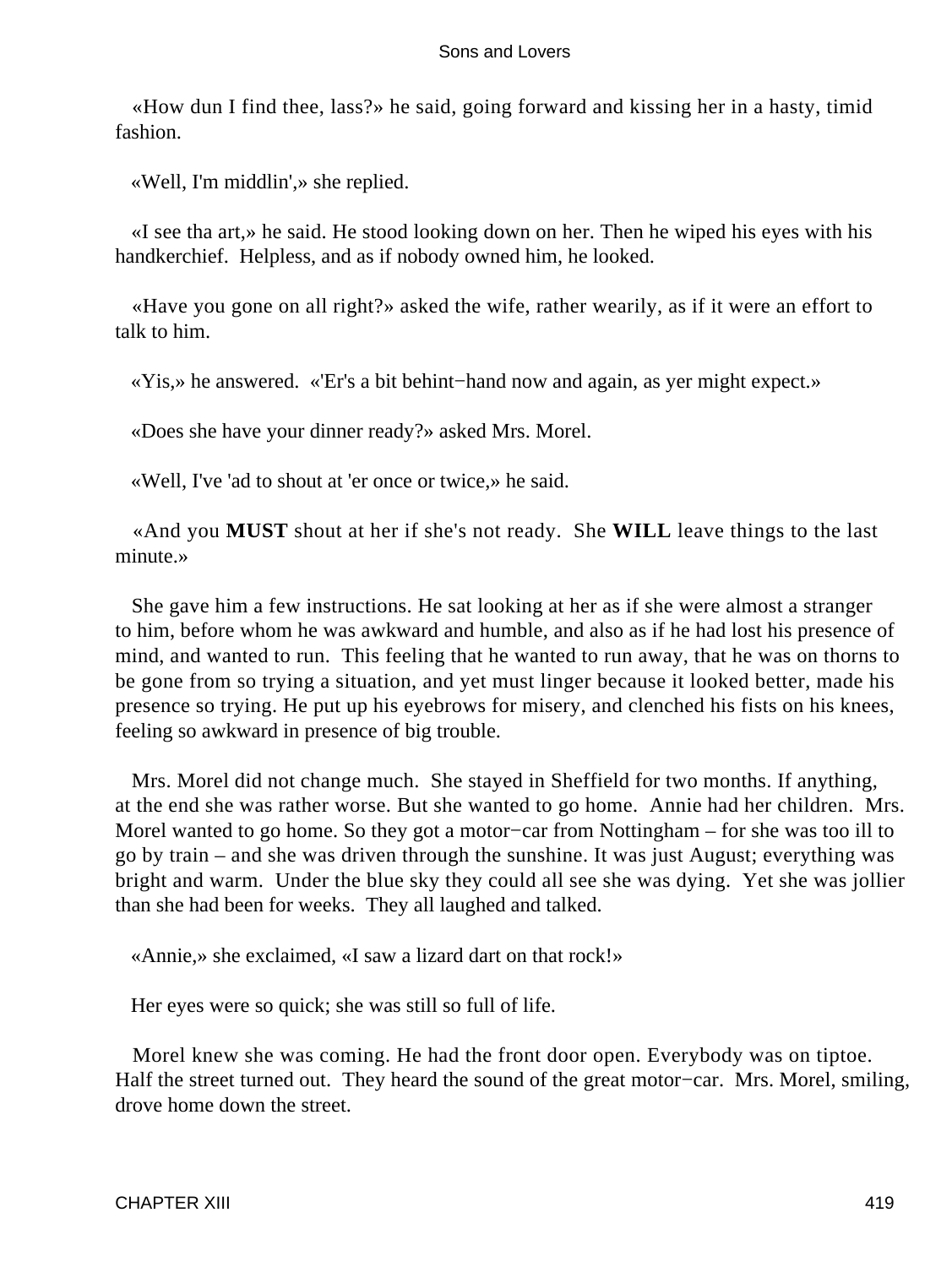«And just look at them all come out to see me!» she said. «But there, I suppose I should have done the same. How do you do, Mrs. Mathews? How are you, Mrs. Harrison?»

 They none of them could hear, but they saw her smile and nod. And they all saw death on her face, they said. It was a great event in the street.

 Morel wanted to carry her indoors, but he was too old. Arthur took her as if she were a child. They had set her a big, deep chair by the hearth where her rocking−chair used to stand. When she was unwrapped and seated, and had drunk a little brandy, she looked round the room.

 «Don't think I don't like your house, Annie,» she said; «but it's nice to be in my own home again.»

And Morel answered huskily:

«It is, lass, it is.»

And Minnie, the little quaint maid, said:

«An' we glad t' 'ave yer.»

 There was a lovely yellow ravel of sunflowers in the garden. She looked out of the window.

«There are my sunflowers!» she said.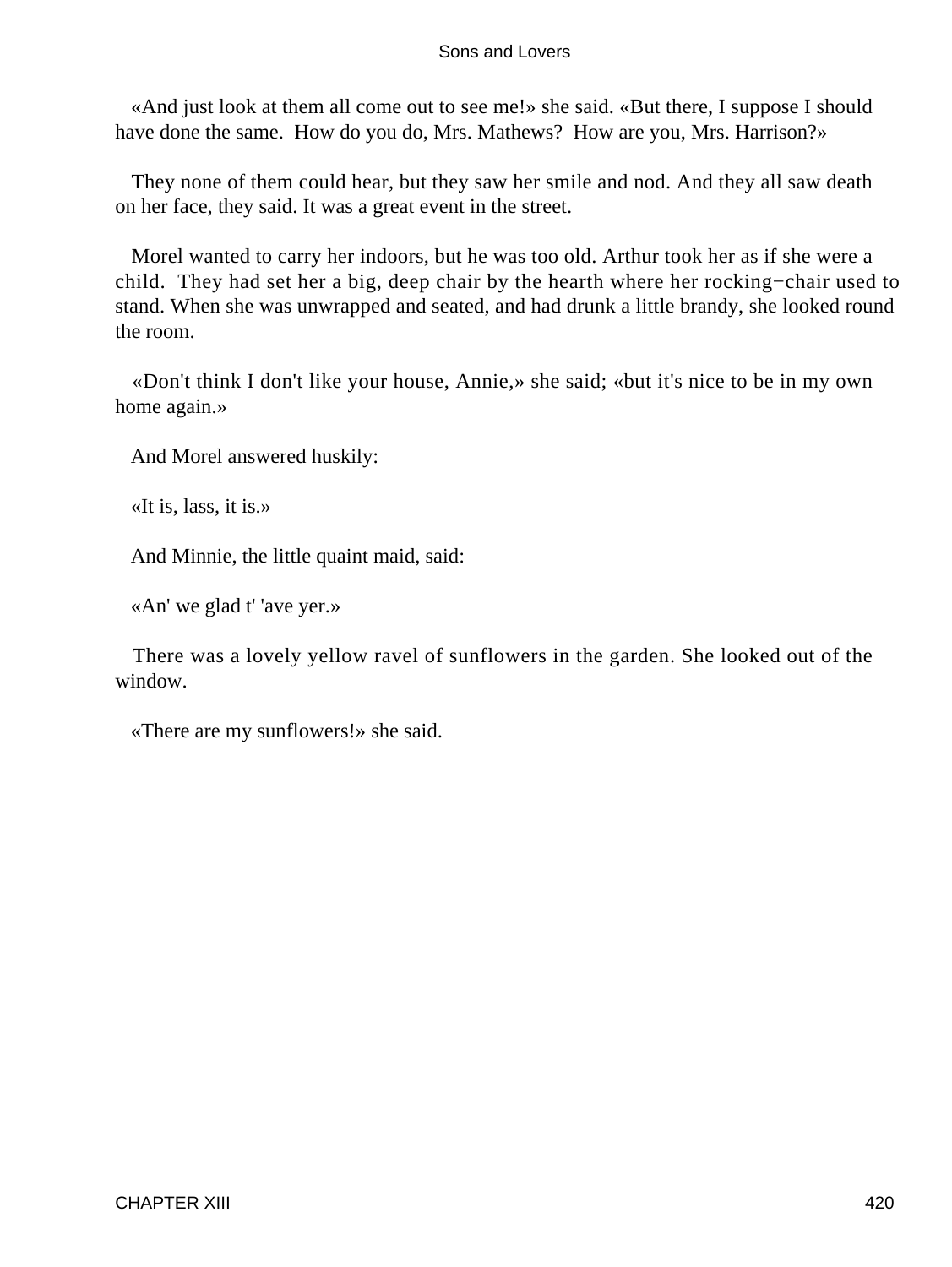# **[CHAPTER XIV](#page-470-0)**

# *T*HE **RELEASE**

 «By the way,» said Dr. Ansell one evening when Morel was in Sheffield, «we've got a man in the fever hospital here who comes from Nottingham – Dawes. He doesn't seem to have many belongings in this world.»

«Baxter Dawes!» Paul exclaimed.

 «That's the man – has been a fine fellow, physically, I should think. Been in a bit of a mess lately. You know him?»

«He used to work at the place where I am.»

 «Did he? Do you know anything about him? He's just sulking, or he'd be a lot better than he is by now.»

 «I don't know anything of his home circumstances, except that he's separated from his wife and has been a bit down, I believe. But tell him about me, will you? Tell him I'll come and see him.»

The next time Morel saw the doctor he said:

«And what about Dawes?»

 «I said to him,» answered the other, «'Do you know a man from Nottingham named Morel?' and he looked at me as if he'd jump at my throat. So I said: 'I see you know the name; it's Paul Morel.' Then I told him about your saying you would go and see him. 'What does he want?' he said, as if you were a policeman.»

«And did he say he would see me?» asked Paul.

«He wouldn't say anything – good, bad or indifferent,» replied the doctor.

«Why not?»

 «That's what I want to know. There he lies and sulks, day in, day out. Can't get a word of information out of him.»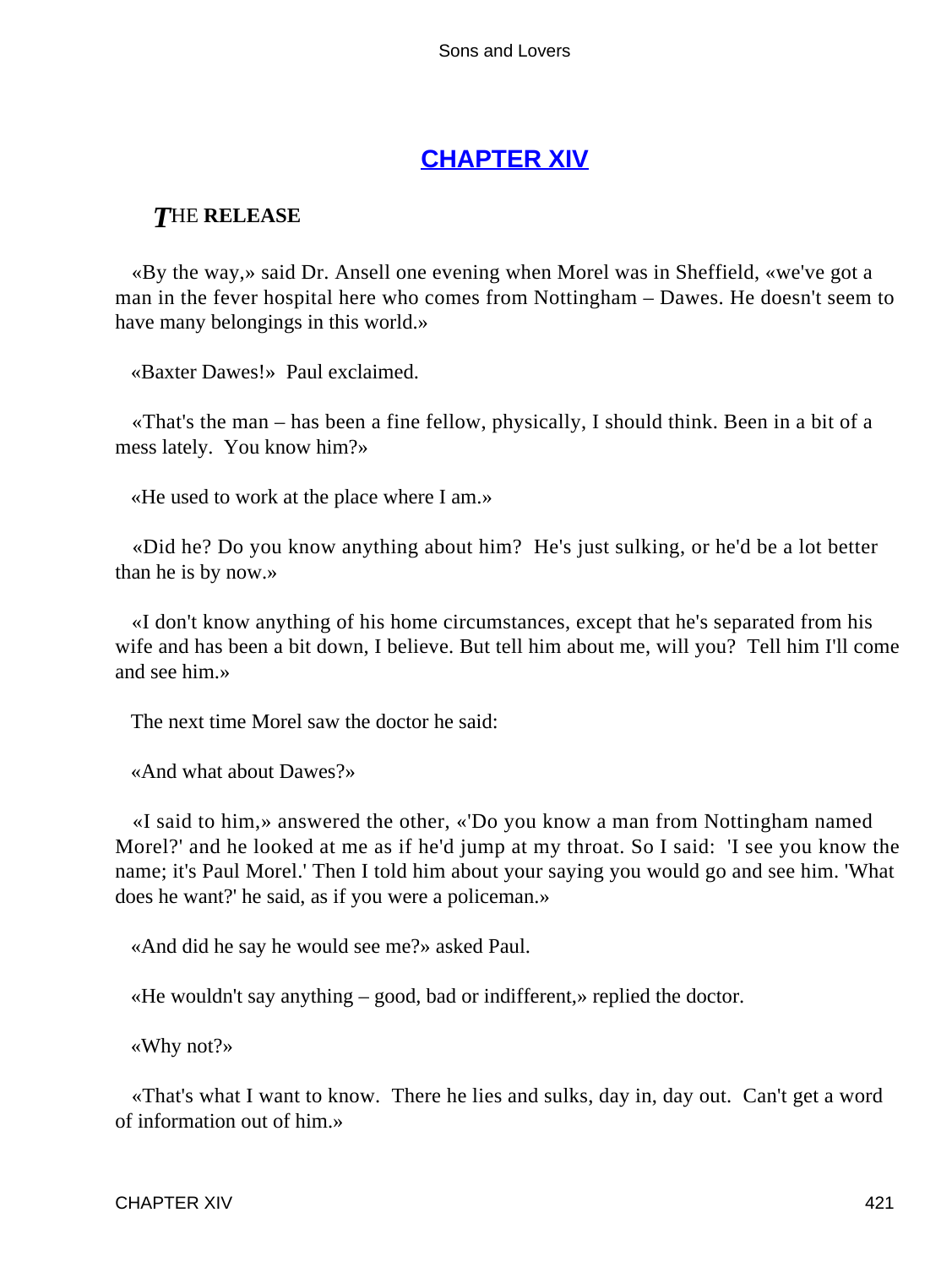«Do you think I might go?» asked Paul.

«You might.»

 There was a feeling of connection between the rival men, more than ever since they had fought. In a way Morel felt guilty towards the other, and more or less responsible. And being in such a state of soul himself, he felt an almost painful nearness to Dawes, who was suffering and despairing, too. Besides, they had met in a naked extremity of hate, and it was a bond. At any rate, the elemental man in each had met.

 He went down to the isolation hospital, with Dr. Ansell's card. This sister, a healthy young Irishwoman, led him down the ward.

«A visitor to see you, Jim Crow,» she said.

Dawes turned over suddenly with a startled grunt.

«Eh?»

 «Caw!» she mocked. «He can only say 'Caw!' I have brought you a gentleman to see you. Now say 'Thank you,' and show some manners.»

 Dawes looked swiftly with his dark, startled eyes beyond the sister at Paul. His look was full of fear, mistrust, hate, and misery. Morel met the swift, dark eyes, and hesitated. The two men were afraid of the naked selves they had been.

«Dr. Ansell told me you were here,» said Morel, holding out his hand.

Dawes mechanically shook hands.

«So I thought I'd come in,» continued Paul.

There was no answer. Dawes lay staring at the opposite wall.

«Say 'Caw!»' mocked the nurse. «Say 'Caw!' Jim Crow.»

«He is getting on all right?» said Paul to her.

 «Oh yes! He lies and imagines he's going to die,» said the nurse, «and it frightens every word out of his mouth.»

«And you **MUST** have somebody to talk to,» laughed Morel.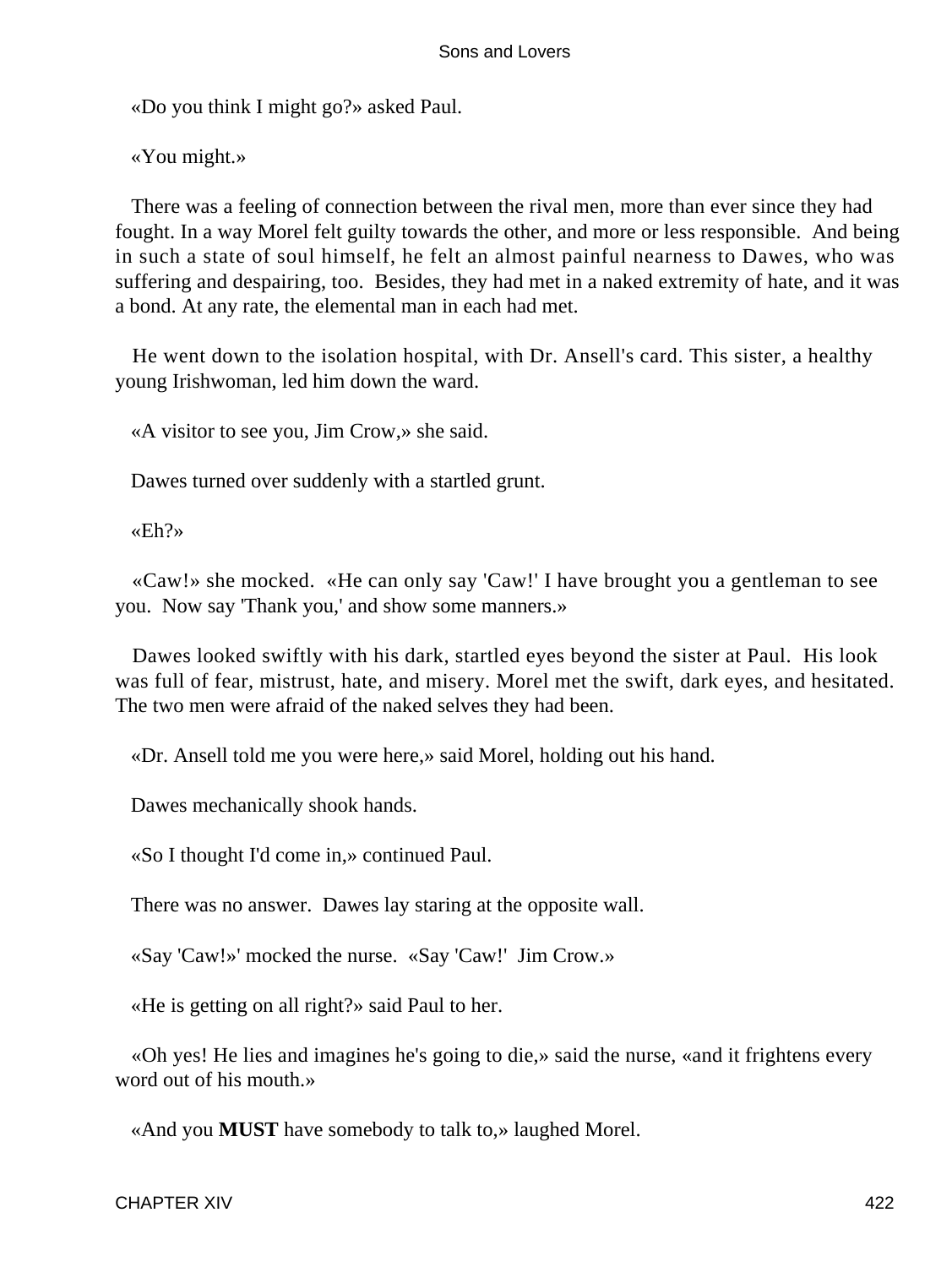«That's it!» laughed the nurse. «Only two old men and a boy who always cries. It is hard lines! Here am I dying to hear Jim Crow's voice, and nothing but an odd 'Caw!' will he give!»

«So rough on you!» said Morel.

«Isn't it?» said the nurse.

«I suppose I am a godsend,» he laughed.

«Oh, dropped straight from heaven!» laughed the nurse.

 Presently she left the two men alone. Dawes was thinner, and handsome again, but life seemed low in him. As the doctor said, he was lying sulking, and would not move forward towards convalescence. He seemed to grudge every beat of his heart.

«Have you had a bad time?» asked Paul.

Suddenly again Dawes looked at him.

«What are you doing in Sheffield?» he asked.

«My mother was taken ill at my sister's in Thurston Street. What are you doing here?»

There was no answer.

«How long have you been in?» Morel asked.

«I couldn't say for sure,» Dawes answered grudgingly.

 He lay staring across at the wall opposite, as if trying to believe Morel was not there. Paul felt his heart go hard and angry.

«Dr. Ansell told me you were here,» he said coldly.

The other man did not answer.

«Typhoid's pretty bad, I know,» Morel persisted.

Suddenly Dawes said:

«What did you come for?»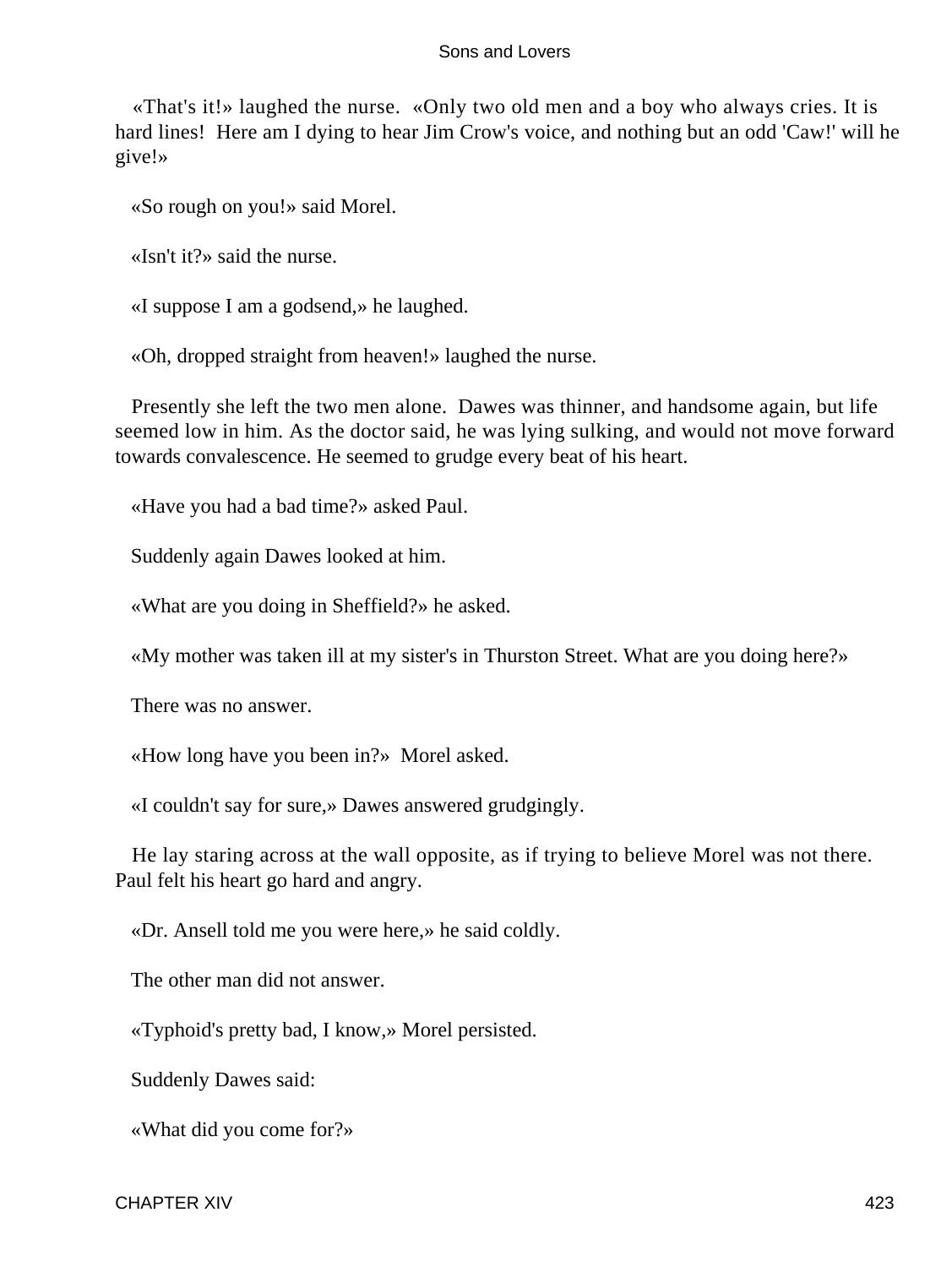«Because Dr. Ansell said you didn't know anybody here. Do you?»

«I know nobody nowhere,» said Dawes.

«Well,» said Paul, «it's because you don't choose to, then.»

There was another silence.

«We s'll be taking my mother home as soon as we can,» said Paul.

«What's a−matter with her?» asked Dawes, with a sick man's interest in illness.

«She's got a cancer.»

There was another silence.

«But we want to get her home,» said Paul. «We s'll have to get a motor−car.»

Dawes lay thinking.

«Why don't you ask Thomas Jordan to lend you his?» said Dawes.

«It's not big enough,» Morel answered.

Dawes blinked his dark eyes as he lay thinking.

«Then ask Jack Pilkington; he'd lend it you. You know him.»

«I think I s'll hire one,» said Paul.

«You're a fool if you do,» said Dawes.

 The sick man was gaunt and handsome again. Paul was sorry for him because his eyes looked so tired.

«Did you get a job here?» he asked.

«I was only here a day or two before I was taken bad,» Dawes replied.

«You want to get in a convalescent home,» said Paul.

The other's face clouded again.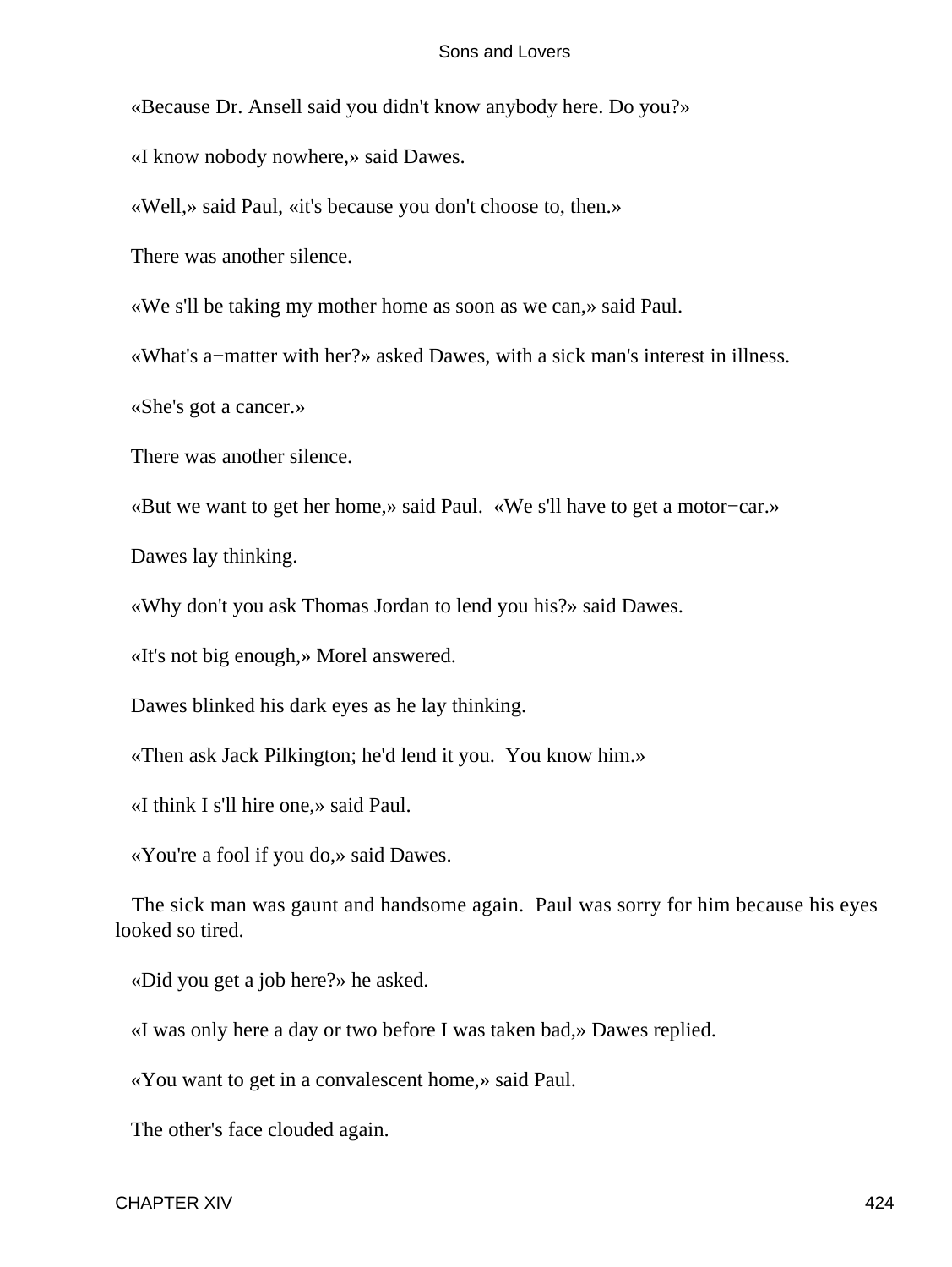«I'm goin' in no convalescent home,» he said.

 «My father's been in the one at Seathorpe, an' he liked it. Dr. Ansell would get you a recommend.»

Dawes lay thinking. It was evident he dared not face the world again.

 «The seaside would be all right just now,» Morel said. «Sun on those sandhills, and the waves not far out.»

The other did not answer.

 «By Gad!» Paul concluded, too miserable to bother much; «it's all right when you know you're going to walk again, and swim!»

 Dawes glanced at him quickly. The man's dark eyes were afraid to meet any other eyes in the world. But the real misery and helplessness in Paul's tone gave him a feeling of relief.

«Is she far gone?» he asked.

«She's going like wax,» Paul answered; «but cheerful – lively!»

He bit his lip. After a minute he rose.

«Well, I'll be going,» he said. «I'll leave you this half−crown.»

«I don't want it,» Dawes muttered.

Morel did not answer, but left the coin on the table.

 «Well,» he said, «I'll try and run in when I'm back in Sheffield. Happen you might like to see my brother−in−law? He works in Pyecrofts.»

«I don't know him,» said Dawes.

«He's all right. Should I tell him to come? He might bring you some papers to look at.»

 The other man did not answer. Paul went. The strong emotion that Dawes aroused in him, repressed, made him shiver.

 He did not tell his mother, but next day he spoke to Clara about this interview. It was in the dinner−hour. The two did not often go out together now, but this day he asked her to go with him to the Castle grounds. There they sat while the scarlet geraniums and the yellow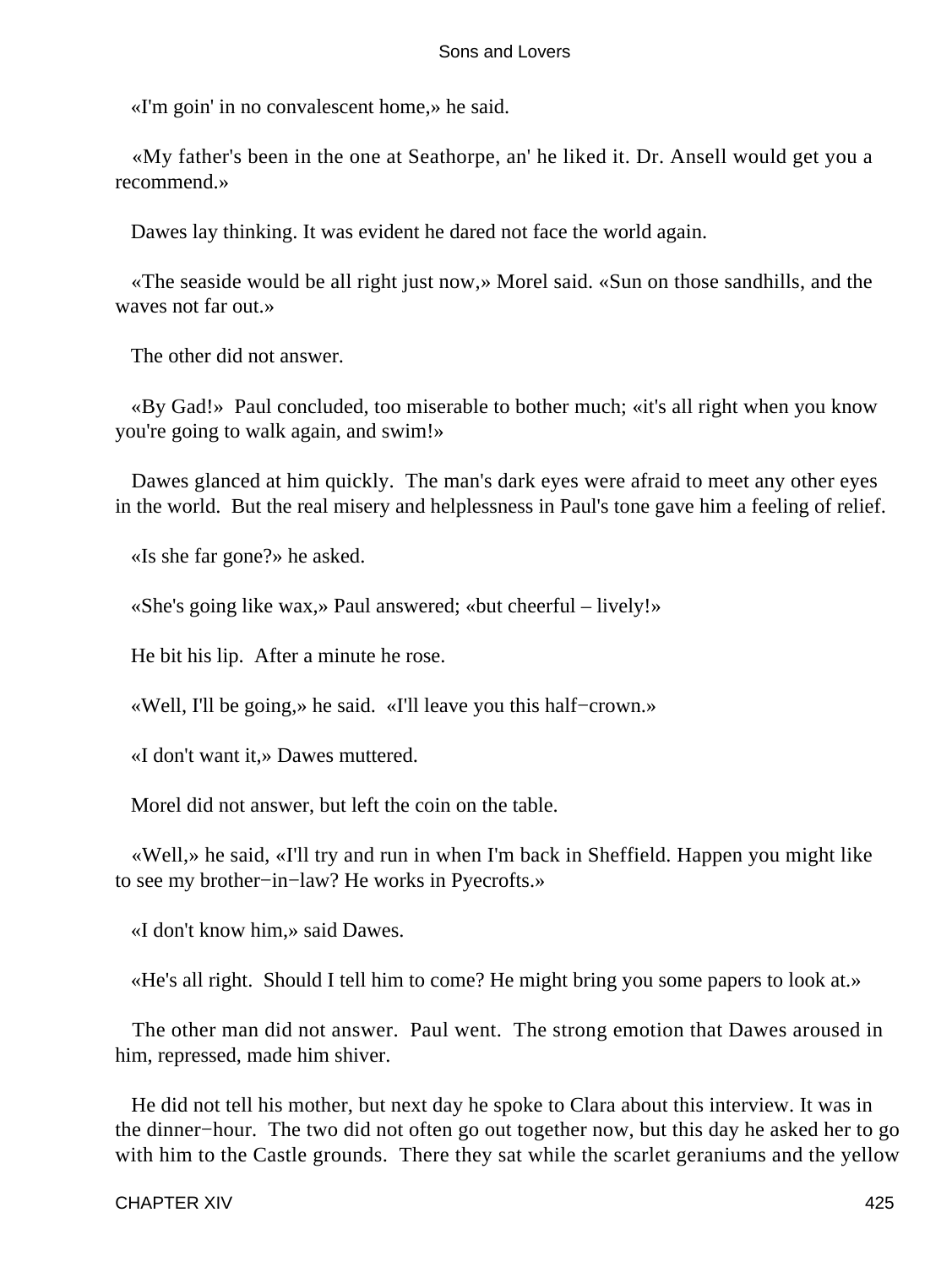calceolarias blazed in the sunlight. She was now always rather protective, and rather resentful towards him.

«Did you know Baxter was in Sheffield Hospital with typhoid?» he asked.

She looked at him with startled grey eyes, and her face went pale.

«No,» she said, frightened.

«He's getting better. I went to see him yesterday – the doctor told me.»

Clara seemed stricken by the news.

«Is he very bad?» she asked guiltily.

«He has been. He's mending now.»

«What did he say to you?»

«Oh, nothing! He seems to be sulking.»

There was a distance between the two of them. He gave her more information.

 She went about shut up and silent. The next time they took a walk together, she disengaged herself from his arm, and walked at a distance from him. He was wanting her comfort badly.

«Won't you be nice with me?» he asked.

She did not answer.

«What's the matter?» he said, putting his arm across her shoulder.

«Don't!» she said, disengaging herself.

He left her alone, and returned to his own brooding.

«Is it Baxter that upsets you?» he asked at length.

«I **HAVE** been **VILE** to him!» she said.

«I've said many a time you haven't treated him well,» he replied.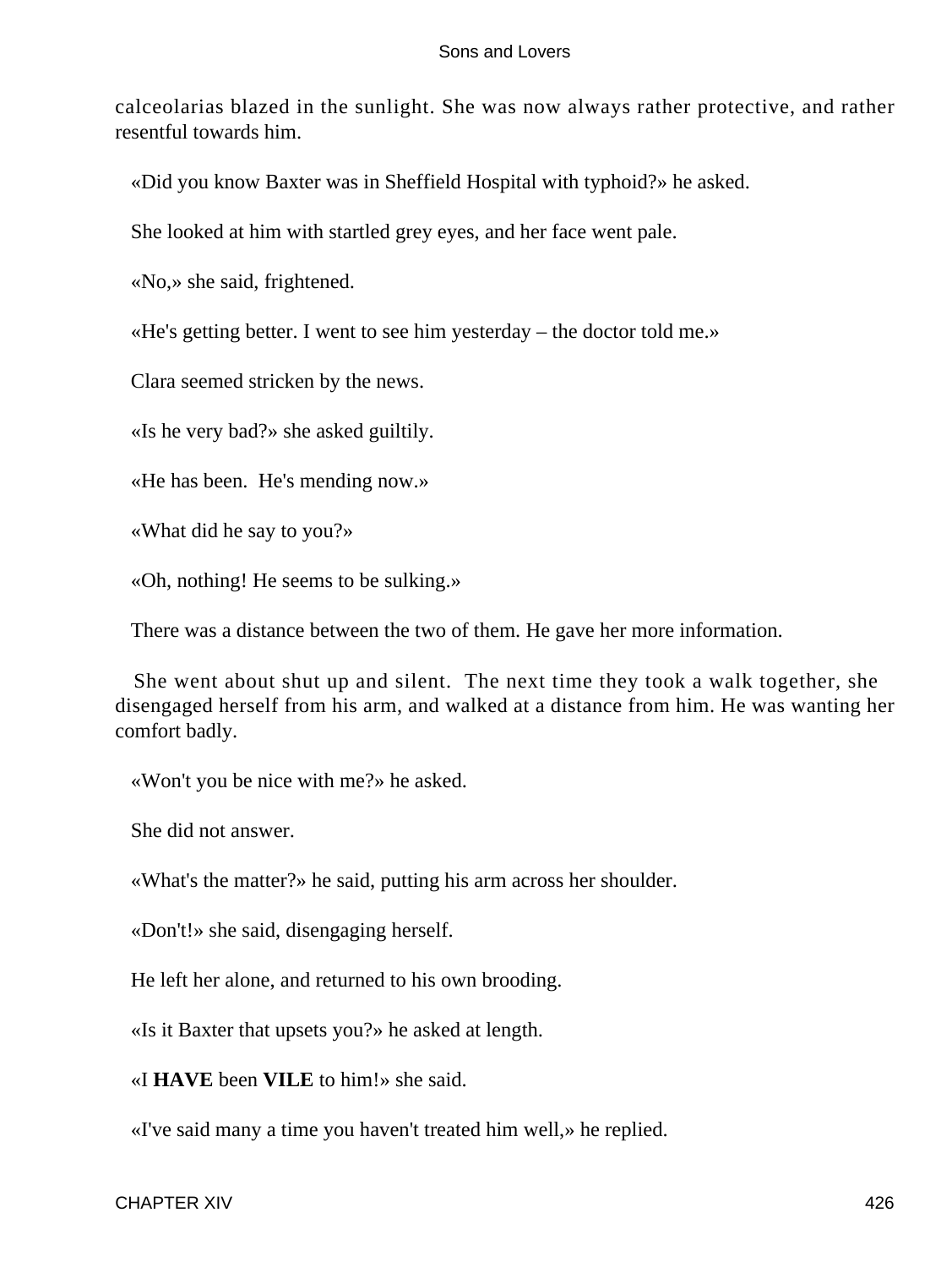And there was a hostility between them. Each pursued his own train of thought.

 «I've treated him – no, I've treated him badly,» she said. «And now you treat ME badly. It serves me right.»

«How do I treat you badly?» he said.

 «It serves me right,» she repeated. «I never considered him worth having, and now you don't consider ME. But it serves me right. He loved me a thousand times better than you ever did.»

«He didn't!» protested Paul.

«He did! At any rate, he did respect me, and that's what you don't do.»

«It looked as if he respected you!» he said.

 «He did! And **I MADE** him horrid – I know I did! You've taught me that. And he loved me a thousand times better than ever you do.»

«All right,» said Paul.

 He only wanted to be left alone now. He had his own trouble, which was almost too much to bear. Clara only tormented him and made him tired. He was not sorry when he left her.

 She went on the first opportunity to Sheffield to see her husband. The meeting was not a success. But she left him roses and fruit and money. She wanted to make restitution. It was not that she loved him. As she looked at him lying there her heart did not warm with love. Only she wanted to humble herself to him, to kneel before him. She wanted now to be self−sacrificial. After all, she had failed to make Morel really love her. She was morally frightened. She wanted to do penance. So she kneeled to Dawes, and it gave him a subtle pleasure. But the distance between them was still very great – too great. It frightened the man. It almost pleased the woman. She liked to feel she was serving him across an insuperable distance. She was proud now.

 Morel went to see Dawes once or twice. There was a sort of friendship between the two men, who were all the while deadly rivals. But they never mentioned the woman who was between them.

 Mrs. Morel got gradually worse. At first they used to carry her downstairs, sometimes even into the garden. She sat propped in her chair, smiling, and so pretty. The gold wedding−ring shone on her white hand; her hair was carefully brushed. And she watched the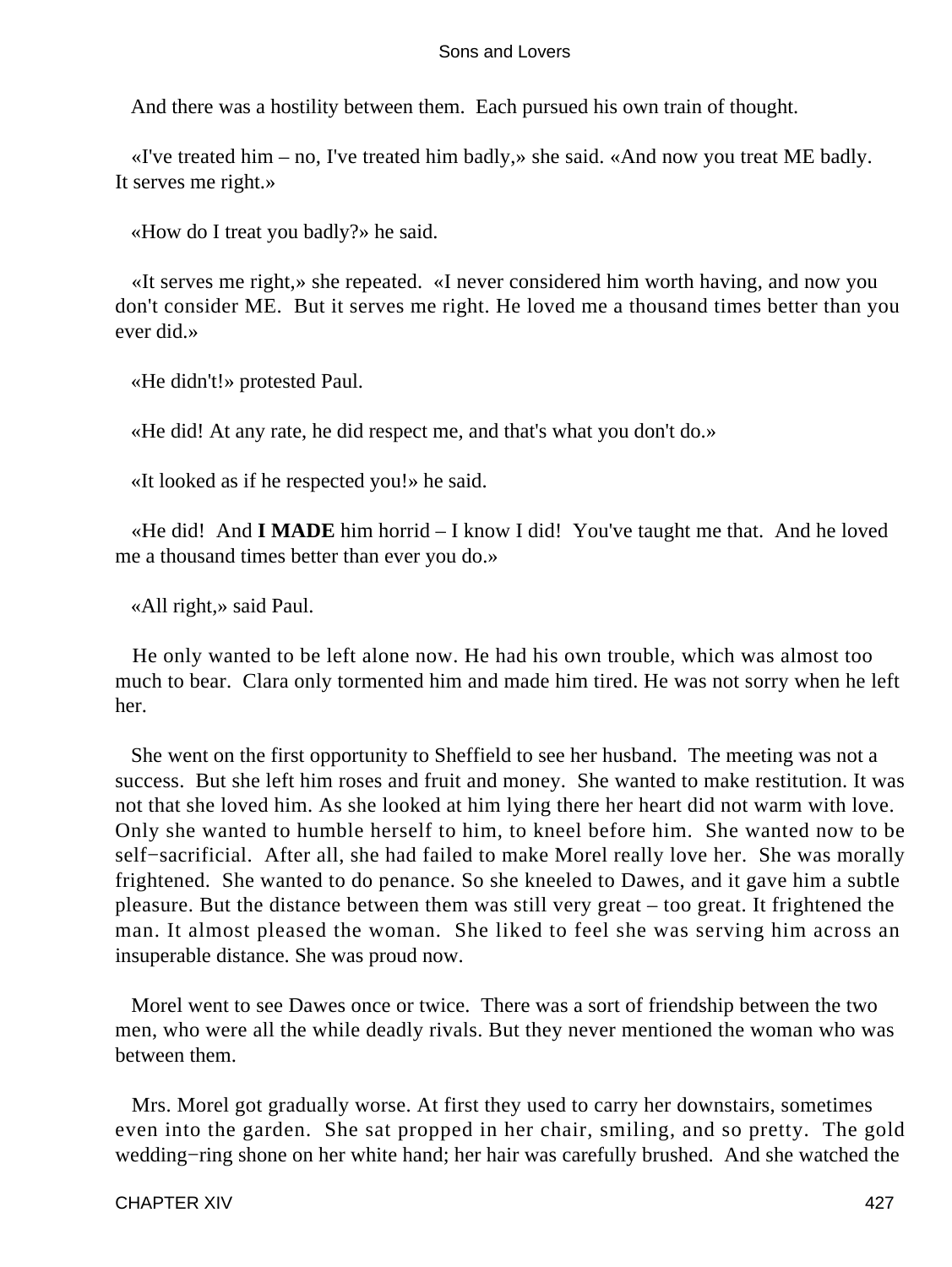tangled sunflowers dying, the chrysanthemums coming out, and the dahlias.

 Paul and she were afraid of each other. He knew, and she knew, that she was dying. But they kept up a pretence of cheerfulness. Every morning, when he got up, he went into her room in his pyjamas.

«Did you sleep, my dear?» he asked.

«Yes,» she answered.

«Not very well?»

«Well, yes! »

 Then he knew she had lain awake. He saw her hand under the bedclothes, pressing the place on her side where the pain was.

«Has it been bad?» he asked.

«No. It hurt a bit, but nothing to mention.»

 And she sniffed in her old scornful way. As she lay she looked like a girl. And all the while her blue eyes watched him. But there were the dark pain−circles beneath that made him ache again.

«It's a sunny day,» he said.

«It's a beautiful day.»

«Do you think you'll be carried down?»

«I shall see.»

 Then he went away to get her breakfast. All day long he was conscious of nothing but her. It was a long ache that made him feverish. Then, when he got home in the early evening, he glanced through the kitchen window. She was not there; she had not got up.

He ran straight upstairs and kissed her. He was almost afraid to ask:

«Didn't you get up, pigeon?»

«No,» she said. «it was that morphia; it made me tired.»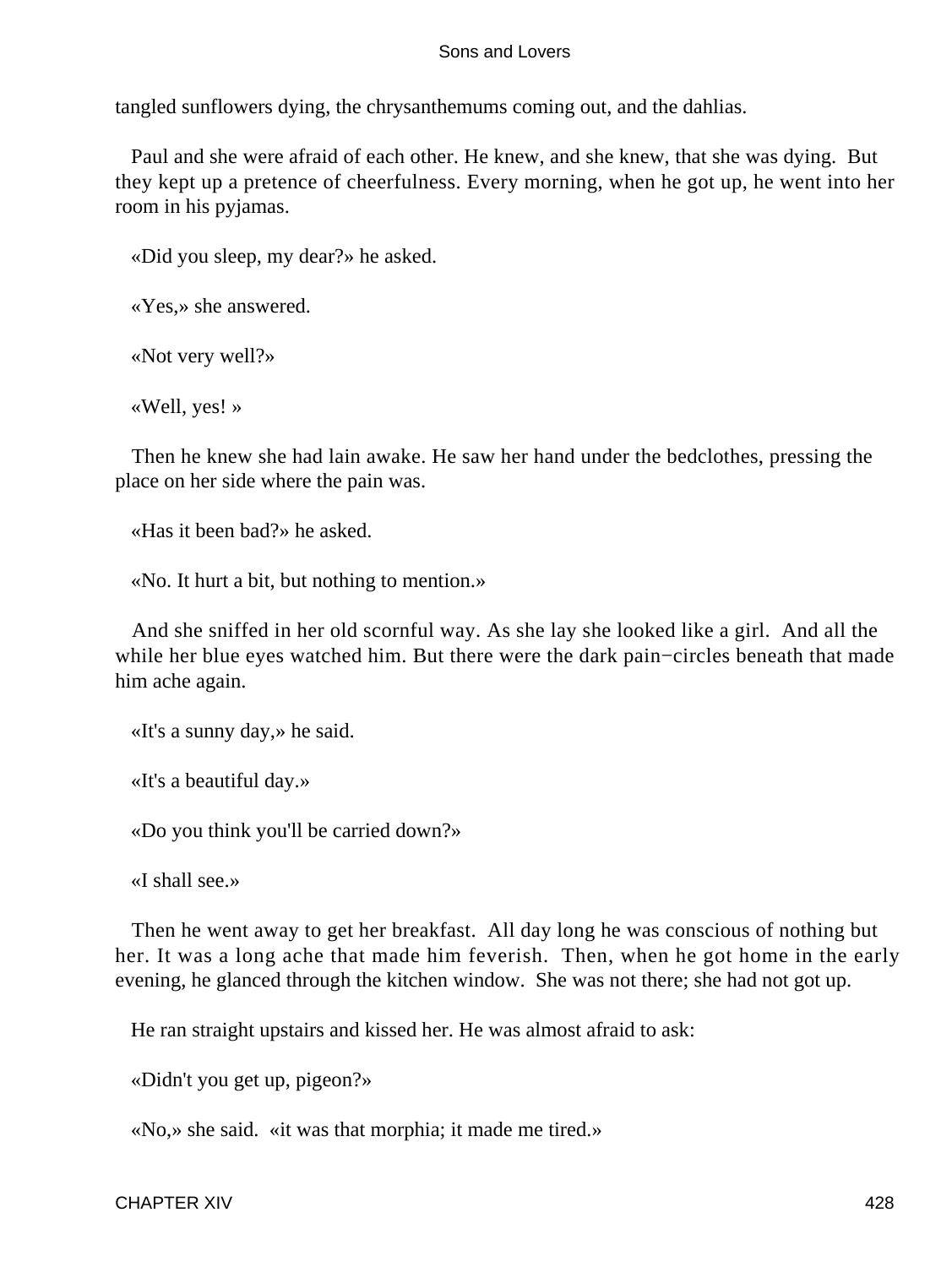«I think he gives you too much,» he said.

«I think he does,» she answered.

 He sat down by the bed, miserably. She had a way of curling and lying on her side, like a child. The grey and brown hair was loose over her ear.

«Doesn't it tickle you?» he said, gently putting it back.

«It does,» she replied.

 His face was near hers. Her blue eyes smiled straight into his, like a girl's – warm, laughing with tender love. It made him pant with terror, agony, and love.

«You want your hair doing in a plait,» he said. «Lie still.»

 And going behind her, he carefully loosened her hair, brushed it out. It was like fine long silk of brown and grey. Her head was snuggled between her shoulders. As he lightly brushed and plaited her hair, he bit his lip and felt dazed. It all seemed unreal, he could not understand it.

 At night he often worked in her room, looking up from time to time. And so often he found her blue eyes fixed on him. And when their eyes met, she smiled. He worked away again mechanically, producing good stuff without knowing what he was doing.

 Sometimes he came in, very pale and still, with watchful, sudden eyes, like a man who is drunk almost to death. They were both afraid of the veils that were ripping between them.

 Then she pretended to be better, chattered to him gaily, made a great fuss over some scraps of news. For they had both come to the condition when they had to make much of the trifles, lest they should give in to the big thing, and their human independence would go smash. They were afraid, so they made light of things and were gay.

 Sometimes as she lay he knew she was thinking of the past. Her mouth gradually shut hard in a line. She was holding herself rigid, so that she might die without ever uttering the great cry that was tearing from her. He never forgot that hard, utterly lonely and stubborn clenching of her mouth, which persisted for weeks. Sometimes, when it was lighter, she talked about her husband. Now she hated him. She did not forgive him. She could not bear him to be in the room. And a few things, the things that had been most bitter to her, came up again so strongly that they broke from her, and she told her son.

 He felt as if his life were being destroyed, piece by piece, within him. Often the tears came suddenly. He ran to the station, the tear−drops falling on the pavement. Often he could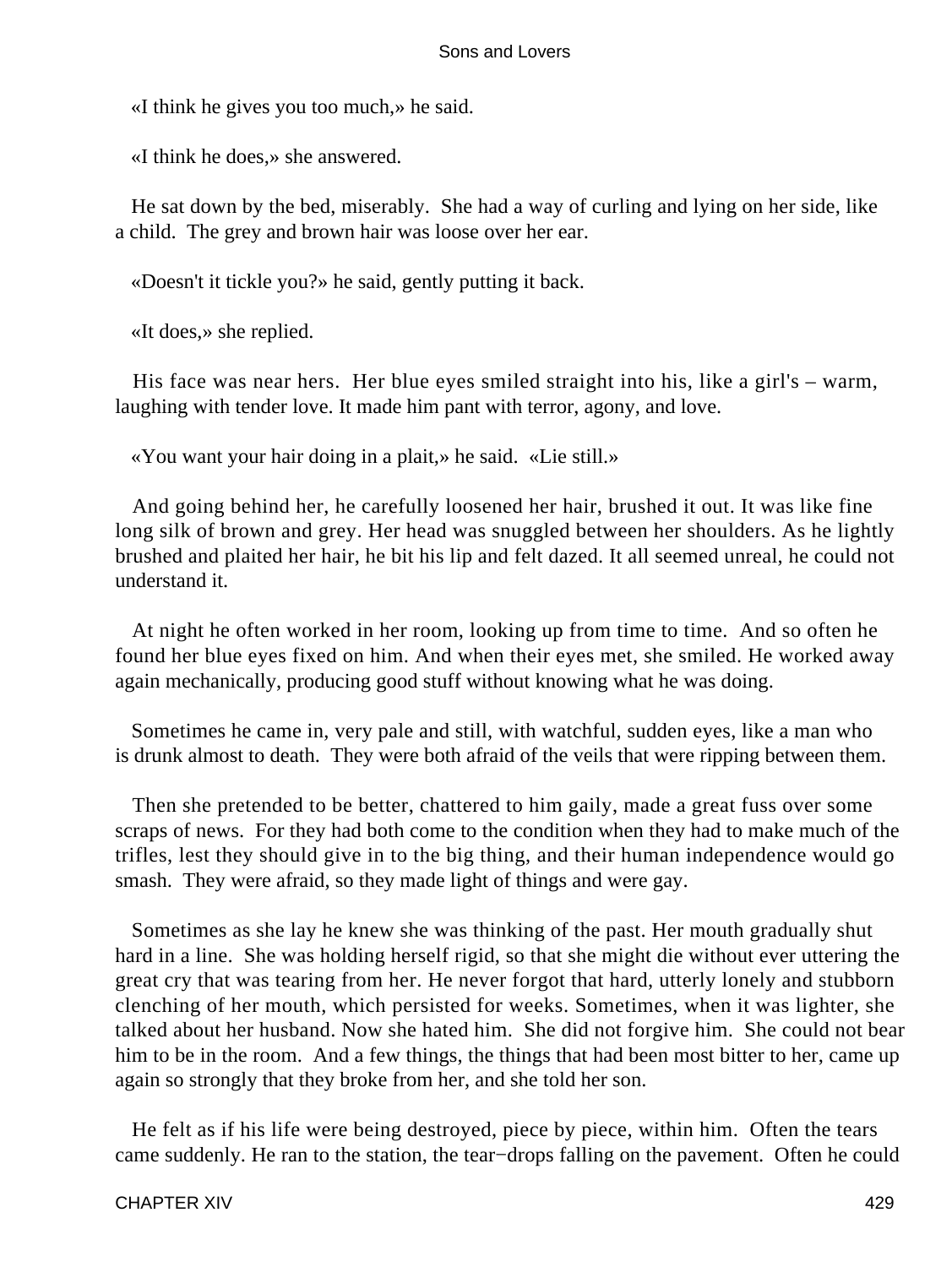not go on with his work. The pen stopped writing. He sat staring, quite unconscious. And when he came round again he felt sick, and trembled in his limbs. He never questioned what it was. His mind did not try to analyse or understand. He merely submitted, and kept his eyes shut; let the thing go over him.

 His mother did the same. She thought of the pain, of the morphia, of the next day; hardly ever of the death. That was coming, she knew. She had to submit to it. But she would never entreat it or make friends with it. Blind, with her face shut hard and blind, she was pushed towards the door. The days passed, the weeks, the months.

Sometimes, in the sunny afternoons, she seemed almost happy.

 «I try to think of the nice times – when we went to Mablethorpe, and Robin Hood's Bay, and Shanklin,» she said. «After all, not everybody has seen those beautiful places. And wasn't it beautiful! I try to think of that, not of the other things.»

 Then, again, for a whole evening she spoke not a word; neither did he. They were together, rigid, stubborn, silent. He went into his room at last to go to bed, and leaned against the doorway as if paralysed, unable to go any farther. His consciousness went. A furious storm, he knew not what, seemed to ravage inside him. He stood leaning there, submitting, never questioning.

 In the morning they were both normal again, though her face was grey with the morphia, and her body felt like ash. But they were bright again, nevertheless. Often, especially if Annie or Arthur were at home, he neglected her. He did not see much of Clara. Usually he was with men. He was quick and active and lively; but when his friends saw him go white to the gills, his eyes dark and glittering, they had a certain mistrust of him. Sometimes he went to Clara, but she was almost cold to him.

«Take me!» he said simply.

 Occasionally she would. But she was afraid. When he had her then, there was something in it that made her shrink away from him – something unnatural. She grew to dread him. He was so quiet, yet so strange. She was afraid of the man who was not there with her, whom she could feel behind this make−belief lover; somebody sinister, that filled her with horror. She began to have a kind of horror of him. It was almost as if he were a criminal. He wanted her – he had her – and it made her feel as if death itself had her in its grip. She lay in horror. There was no man there loving her. She almost hated him. Then came little bouts of tenderness. But she dared not pity him.

 Dawes had come to Colonel Seely's Home near Nottingham. There Paul visited him sometimes, Clara very occasionally. Between the two men the friendship developed peculiarly. Dawes, who mended very slowly and seemed very feeble, seemed to leave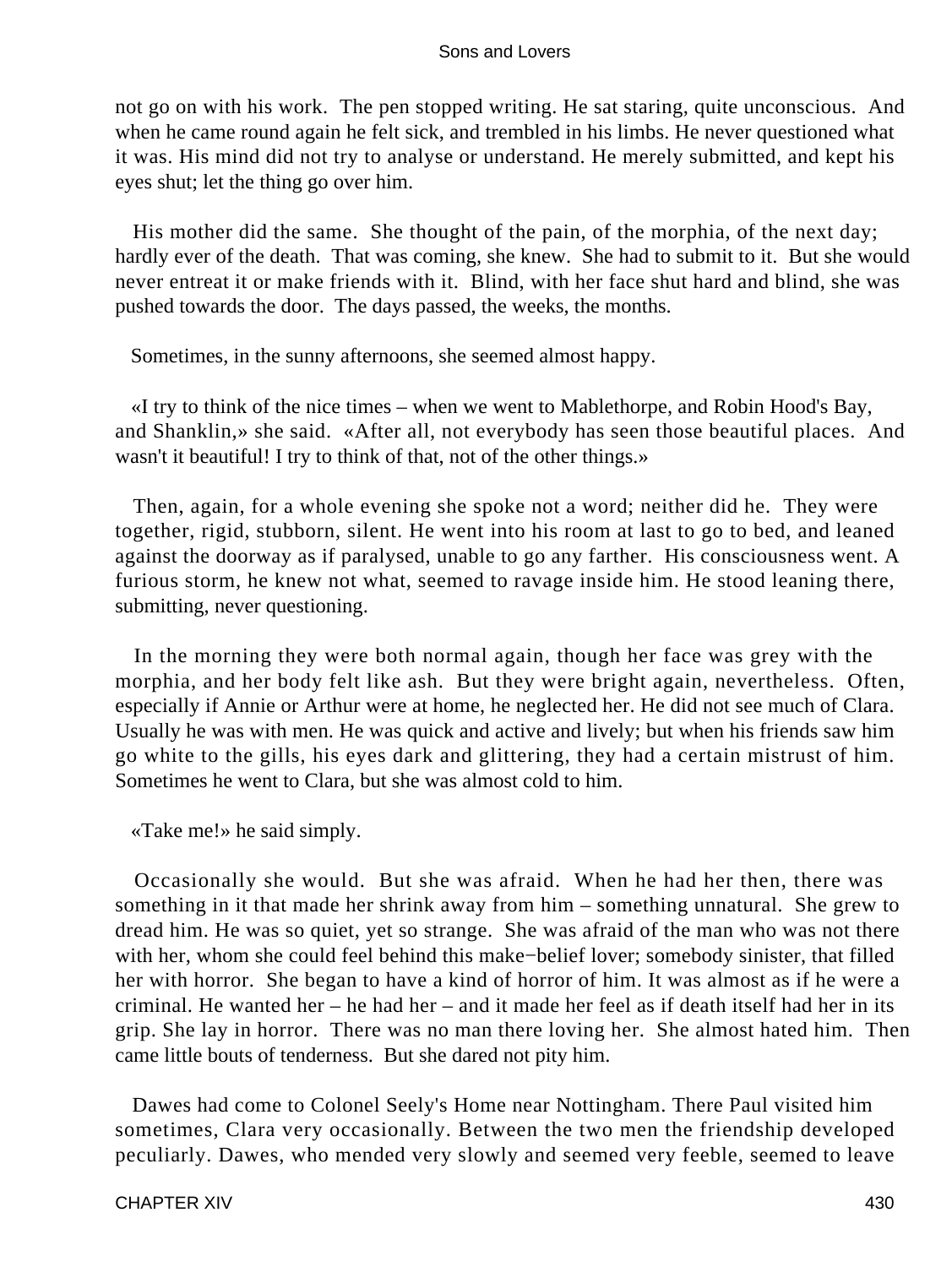himself in the hands of Morel.

In the beginning of November Clara reminded Paul that it was her birthday.

«I'd nearly forgotten,» he said.

«I'd thought quite,» she replied.

«No. Shall we go to the seaside for the week−end?»

 They went. It was cold and rather dismal. She waited for him to be warm and tender with her, instead of which he seemed hardly aware of her. He sat in the railway−carriage, looking out, and was startled when she spoke to him. He was not definitely thinking. Things seemed as if they did not exist. She went across to him.

«What is it dear?» she asked.

«Nothing!» he said. «Don't those windmill sails look monotonous?»

 He sat holding her hand. He could not talk nor think. It was a comfort, however, to sit holding her hand. She was dissatisfied and miserable. He was not with her; she was nothing.

And in the evening they sat among the sandhills, looking at the black, heavy sea.

«She will never give in,» he said quietly.

Clara's heart sank.

«No,» she replied.

 «There are different ways of dying. My father's people are frightened, and have to be hauled out of life into death like cattle into a slaughter−house, pulled by the neck; but my mother's people are pushed from behind, inch by inch. They are stubborn people, and won't die.»

«Yes,» said Clara.

 «And she won't die. She can't. Mr. Renshaw, the parson, was in the other day. 'Think!' he said to her; 'you will have your mother and father, and your sisters, and your son, in the Other Land.' And she said: 'I have done without them for a long time, and CAN do without them now. It is the living I want, not the dead.' She wants to live even now.»

«Oh, how horrible!» said Clara, too frightened to speak.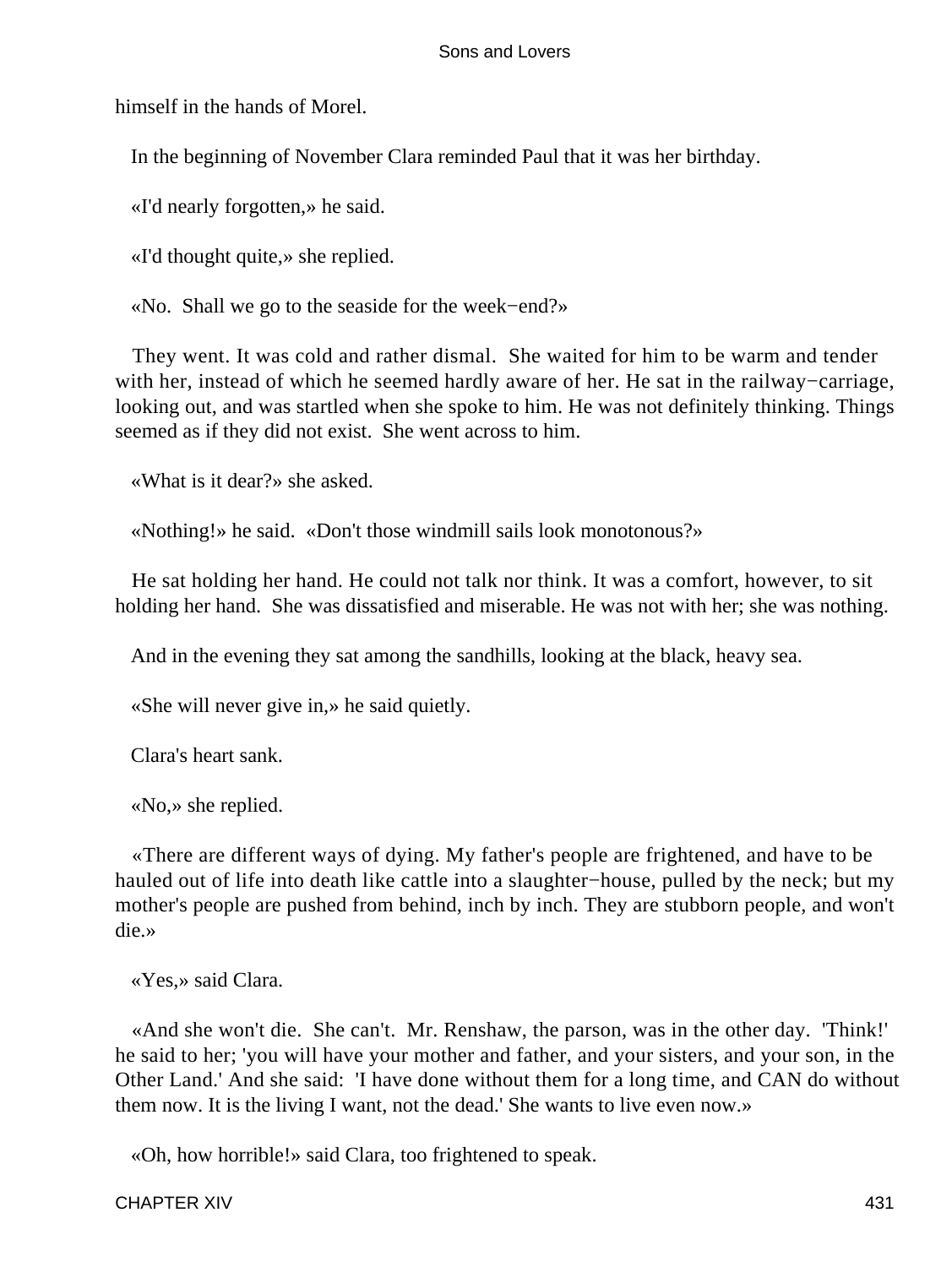«And she looks at me, and she wants to stay with me,» he went on monotonously. «She's got such a will, it seems as if she would never go – never!»

«Don't think of it!» cried Clara.

 «And she was religious – she is religious now – but it is no good. She simply won't give in. And do you know, I said to her on Thursday: 'Mother, if I had to die, I'd die. I'd **WILL** to die.' And she said to me, sharp: 'Do you think I haven't? Do you think you can die when you like?'»

 His voice ceased. He did not cry, only went on speaking mo−notonously. Clara wanted to run. She looked round. There was the black, re−echoing shore, the dark sky down on her. She got up terrified. She wanted to be where there was light, where there were other people. She wanted to be away from him. He sat with his head dropped, not moving a muscle.

 «And I don't want her to eat,» he said, «and she knows it. When I ask her: 'Shall you have anything' she's almost afraid to say 'Yes.' 'I'll have a cup of Benger's,' she says. 'It'll only keep your strength up,' I said to her. 'Yes' – and she almost cried – 'but there's such a gnawing when I eat nothing, I can't bear it.' So I went and made her the food. It's the cancer that gnaws like that at her. I wish she'd die!»

«Come!» said Clara roughly. «I'm going.»

 He followed her down the darkness of the sands. He did not come to her. He seemed scarcely aware of her existence. And she was afraid of him, and disliked him.

 In the same acute daze they went back to Nottingham. He was always busy, always doing something, always going from one to the other of his friends.

 On the Monday he went to see Baxter Dawes. Listless and pale, the man rose to greet the other, clinging to his chair as he held out his hand.

«You shouldn't get up,» said Paul.

Dawes sat down heavily, eyeing Morel with a sort of suspicion.

«Don't you waste your time on me,» he said, «if you've owt better to do.»

«I wanted to come,» said Paul. «Here! I brought you some sweets.»

The invalid put them aside.

«It's not been much of a week−end,» said Morel.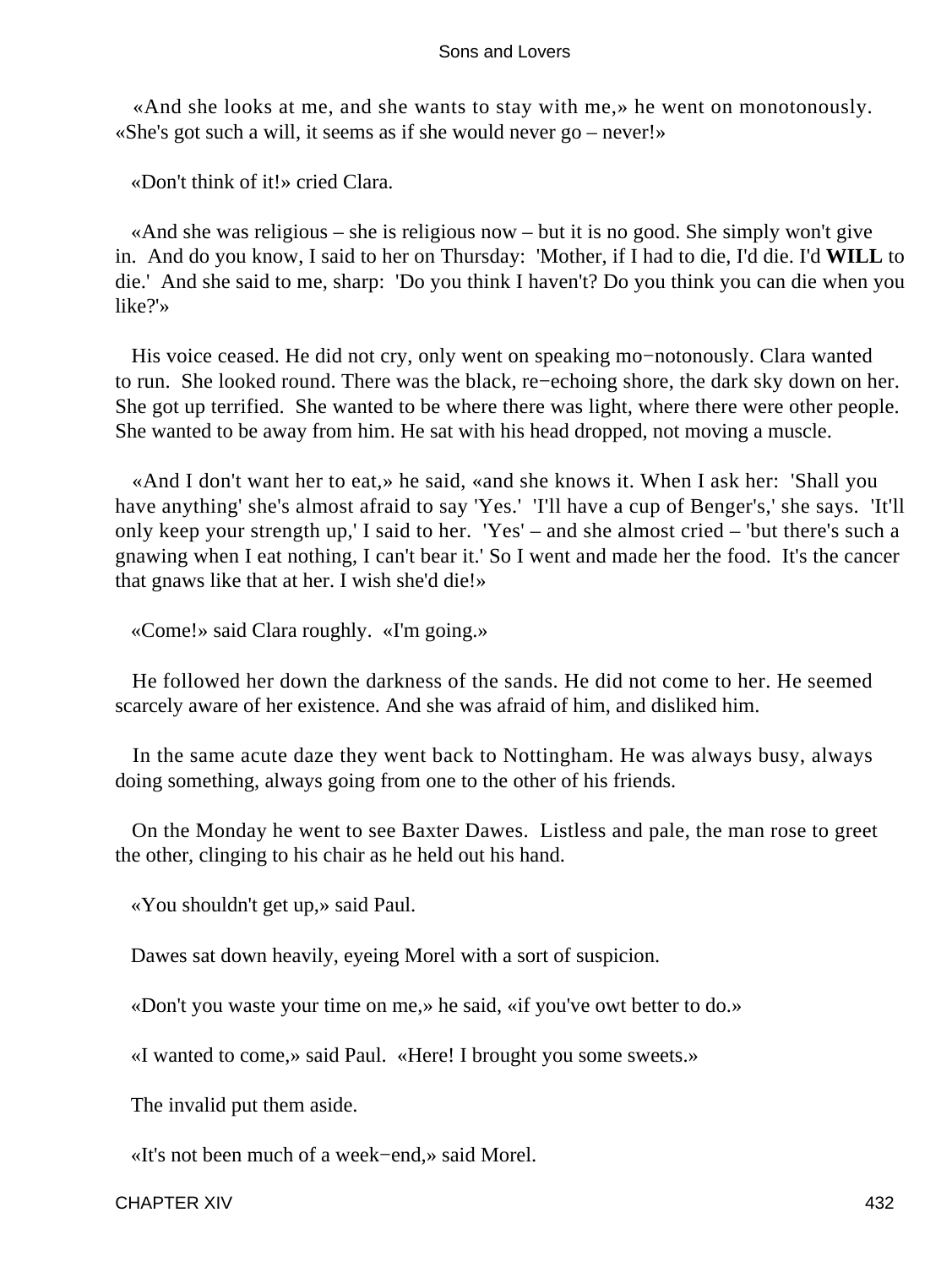«How's your mother?» asked the other.

«Hardly any different.»

«I thought she was perhaps worse, being as you didn't come on Sunday.»

«I was at Skegness,» said Paul. «I wanted a change.»

 The other looked at him with dark eyes. He seemed to be waiting, not quite daring to ask, trusting to be told.

«I went with Clara,» said Paul.

«I knew as much,» said Dawes quietly.

«It was an old promise,» said Paul.

«You have it your own way,» said Dawes.

This was the first time Clara had been definitely mentioned between them.

«Nay,» said Morel slowly; «she's tired of me.»

Again Dawes looked at him.

«Since August she's been getting tired of me,» Morel repeated.

 The two men were very quiet together. Paul suggested a game of draughts. They played in silence.

«I s'll go abroad when my mother's dead,» said Paul.

«Abroad!» repeated Dawes.

«Yes; I don't care what I do.»

They continued the game. Dawes was winning.

«I s'll have to begin a new start of some sort,» said Paul; «and you as well, I suppose.»

He took one of Dawes's pieces.

«I dunno where,» said the other.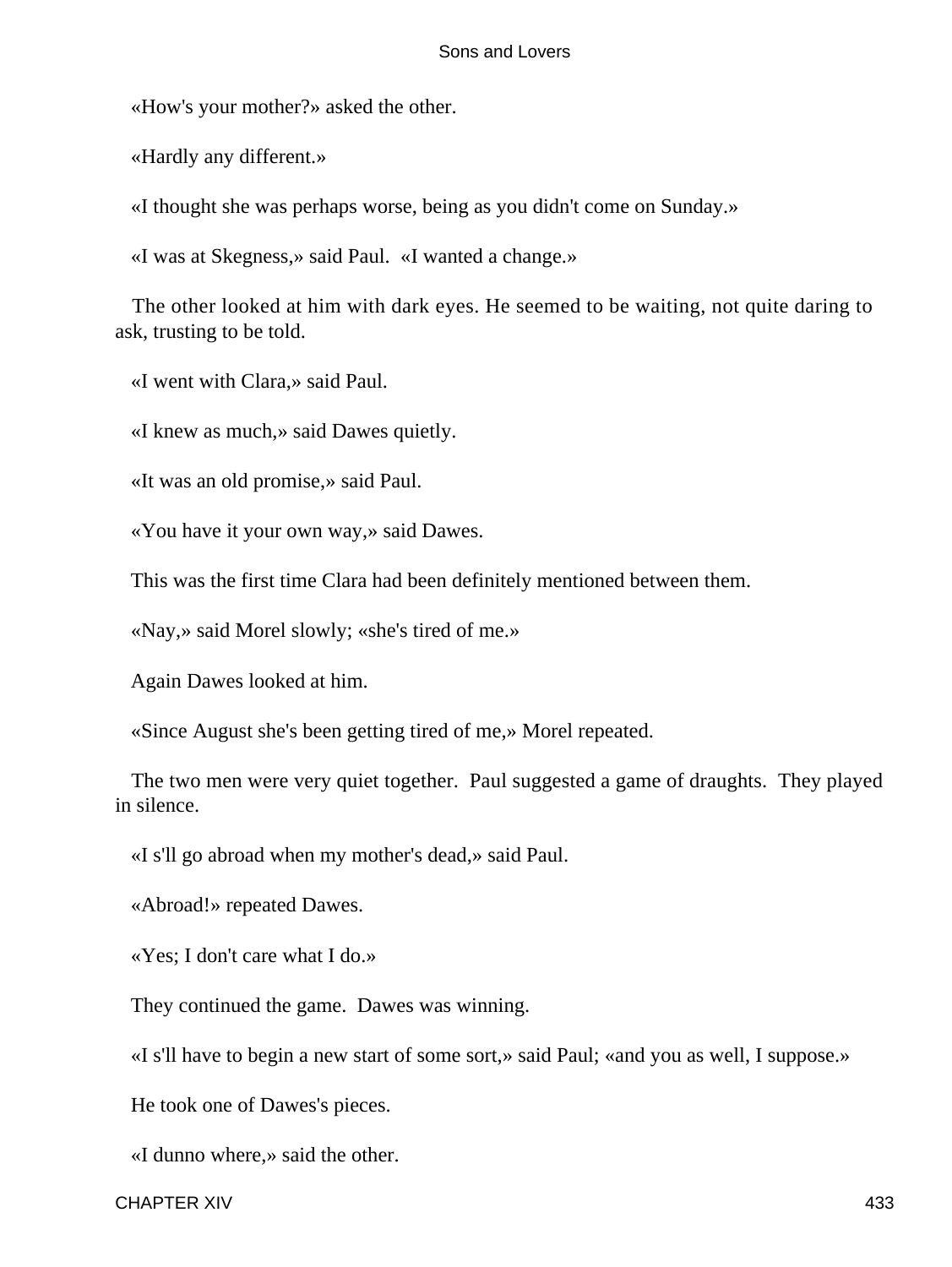«Things have to happen,» Morel said. «It's no good doing anything – at least – no, I don't know. Give me some toffee.»

The two men ate sweets, and began another game of draughts.

«What made that scar on your mouth?» asked Dawes.

Paul put his hand hastily to his lips, and looked over the garden.

«I had a bicycle accident,» he said.

Dawes's hand trembled as he moved the piece.

«You shouldn't ha' laughed at me,» he said, very low.

«When?»

 «That night on Woodborough Road, when you and her passed me – you with your hand on her shoulder.»

«I never laughed at you,» said Paul.

Dawes kept his fingers on the draught−piece.

«I never knew you were there till the very second when you passed,» said Morel.

«It was that as did me,» Dawes said, very low.

Paul took another sweet.

«I never laughed,» he said, «except as I'm always laughing.»

They finished the game.

 That night Morel walked home from Nottingham, in order to have something to do. The furnaces flared in a red blotch over Bulwell; the black clouds were like a low ceiling. As he went along the ten miles of highroad, he felt as if he were walking out of life, between the black levels of the sky and the earth. But at the end was only the sick−room. If he walked and walked for ever, there was only that place to come to.

 He was not tired when he got near home, or He did not know it. Across the field he could see the red firelight leaping in her bedroom window.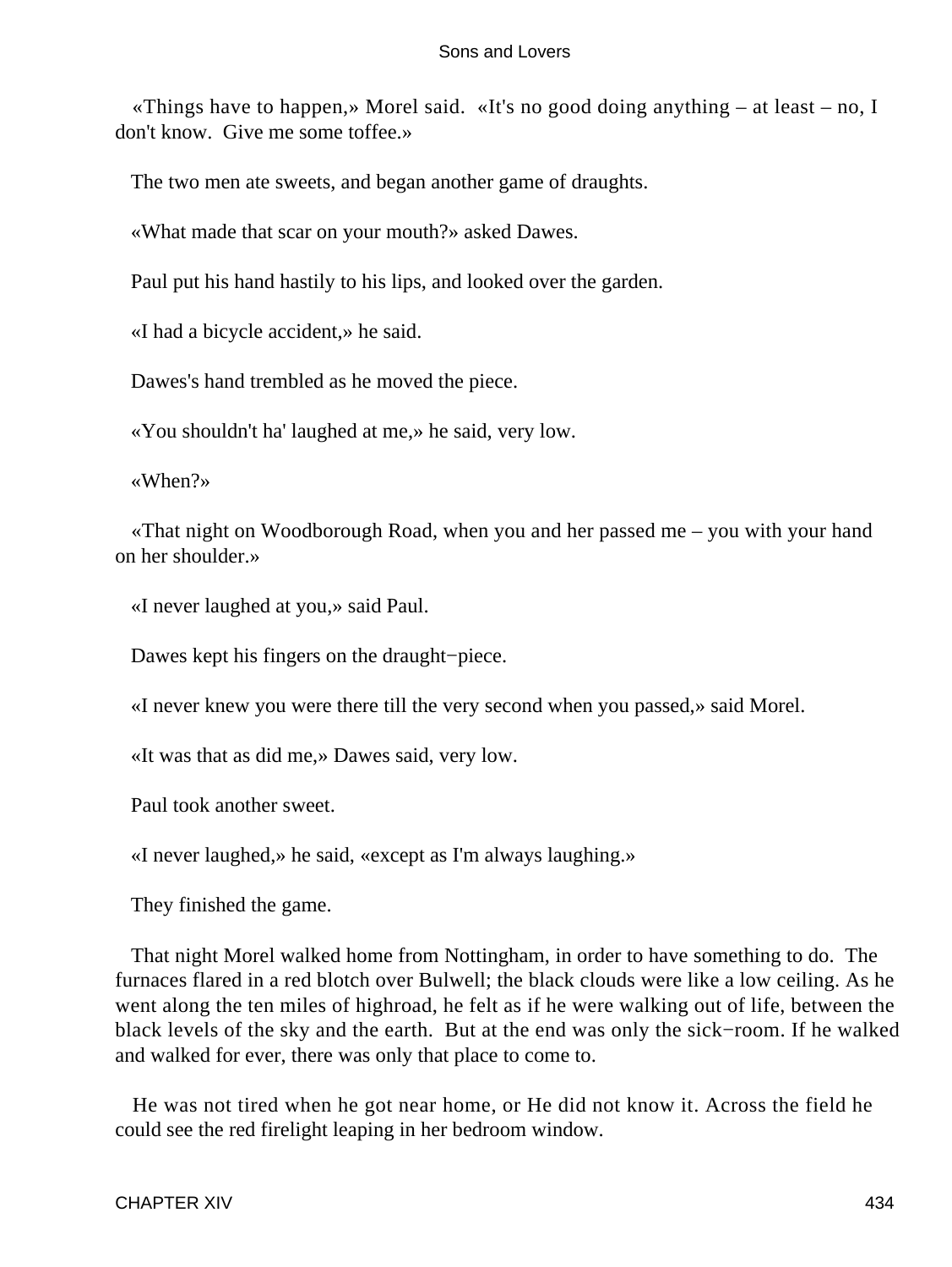«When she's dead,» he said to himself, «that fire will go out.»

 He took off his boots quietly and crept upstairs. His mothers door was wide open, because she slept alone still. The red firelight dashed its glow on the landing. Soft as a shadow, he peeped in her doorway.

«Paul!» she murmured.

His heart seemed to break again. He went in and sat by the bed.

«How late you are!» she murmured.

«Not very,» he said.

«Why, what time is it?» The murmur came plaintive and helpless.

«It's only just gone eleven.»

That was not true; it was nearly one o'clock.

«Oh!» she said; «I thought it was later.»

And he knew the unutterable misery of her nights that would not go.

«Can't you sleep, my pigeon?» he said.

«No, I can't,» she wailed.

 «Never mind, Little!» He said crooning. «Never mind, my love. I'll stop with you half an hour, my pigeon; then perhaps it will be better.»

 And he sat by the bedside, slowly, rhythmically stroking her brows with his finger−tips, stroking her eyes shut, soothing her, holding her fingers in his free hand. They could hear the sleepers' breathing in the other rooms.

«Now go to bed,» she murmured, lying quite still under his fingers and his love.

«Will you sleep?» he asked.

«Yes, I think so.»

«You feel better, my Little, don't you?»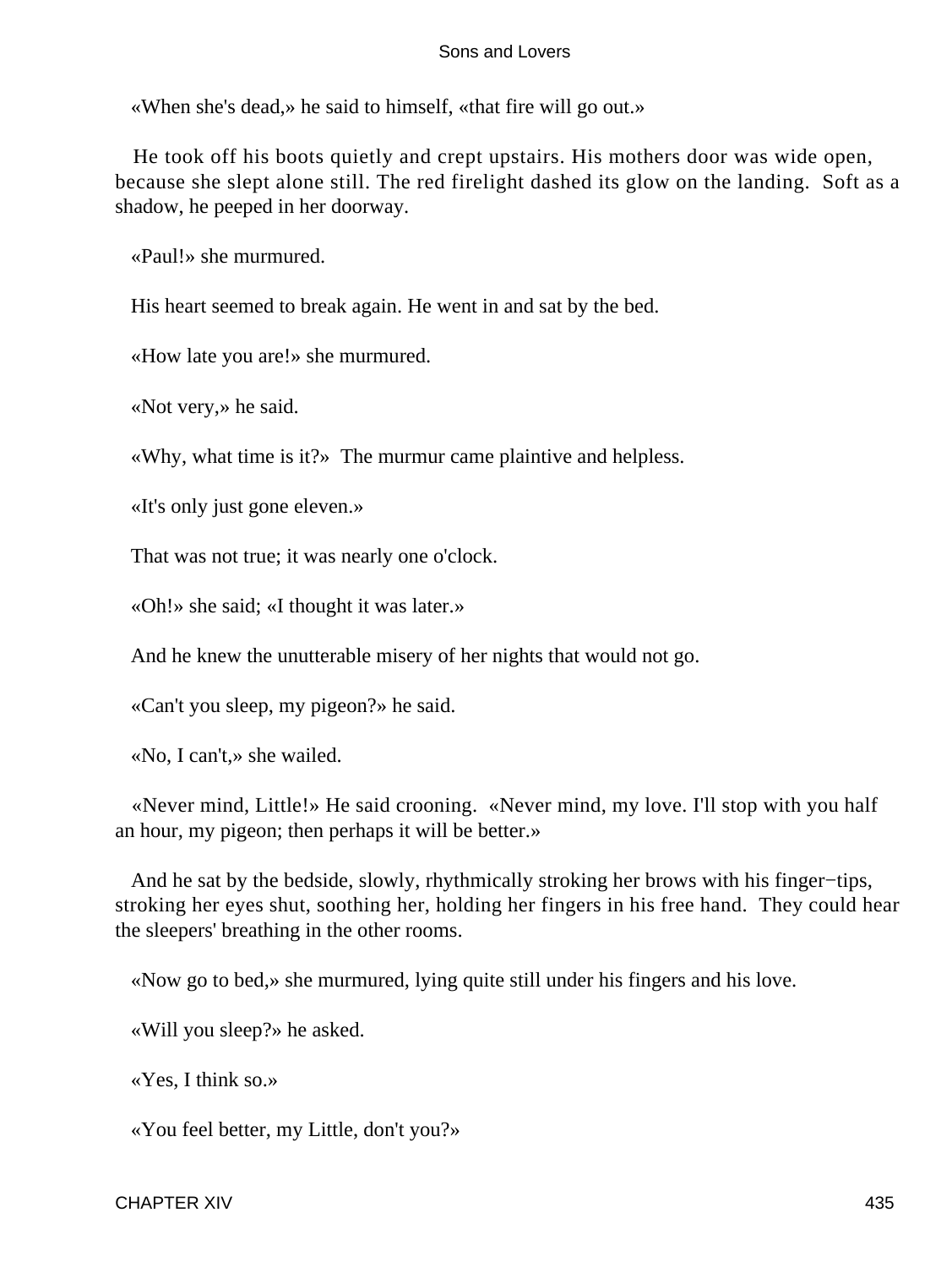«Yes,» she said, like a fretful, half−soothed child.

 Still the days and the weeks went by. He hardly ever went to see Clara now. But he wandered restlessly from one person to another for some help, and there was none anywhere. Miriam had written to him tenderly. He went to see her. Her heart was very sore when she saw him, white, gaunt, with his eyes dark and bewildered. Her pity came up, hurting her till she could not bear it.

«How is she?» she asked.

 «The same – the same!» he said. «The doctor says she can't last, but I know she will. She'll be here at Christmas.»

 Miriam shuddered. She drew him to her; she pressed him to her bosom; she kissed him and kissed him. He submitted, but it was torture. She could not kiss his agony. That remained alone and apart. She kissed his face, and roused his blood, while his soul was apart writhing with the agony of death. And she kissed him and fingered his body, till at last, feeling he would go mad, he got away from her. It was not what he wanted just then – not that. And she thought she had soothed him and done him good.

 December came, and some snow. He stayed at home all the while now. They could not afford a nurse. Annie came to look after her mother; the parish nurse, whom they loved, came in morning and evening. Paul shared the nursing with Annie. Often, in the evenings, when friends were in the kitchen with them, they all laughed together and shook with laughter. It was reaction. Paul was so comical, Annie was so quaint. The whole party laughed till they cried, trying to subdue the sound. And Mrs. Morel, lying alone in the darkness heard them, and among her bitterness was a feeling of relief.

Then Paul would go upstairs gingerly, guiltily, to see if she had heard.

«Shall I give you some milk?» he asked.

«A little,» she replied plaintively.

 And he would put some water with it, so that it should not nourish her. Yet he loved her more than his own life.

 She had morphia every night, and her heart got fitful. Annie slept beside her. Paul would go in in the early morning, when his sister got up. His mother was wasted and almost ashen in the morning with the morphia. Darker and darker grew her eyes, all pupil, with the torture. In the mornings the weariness and ache were too much to bear. Yet she could not – would not – weep, or even complain much.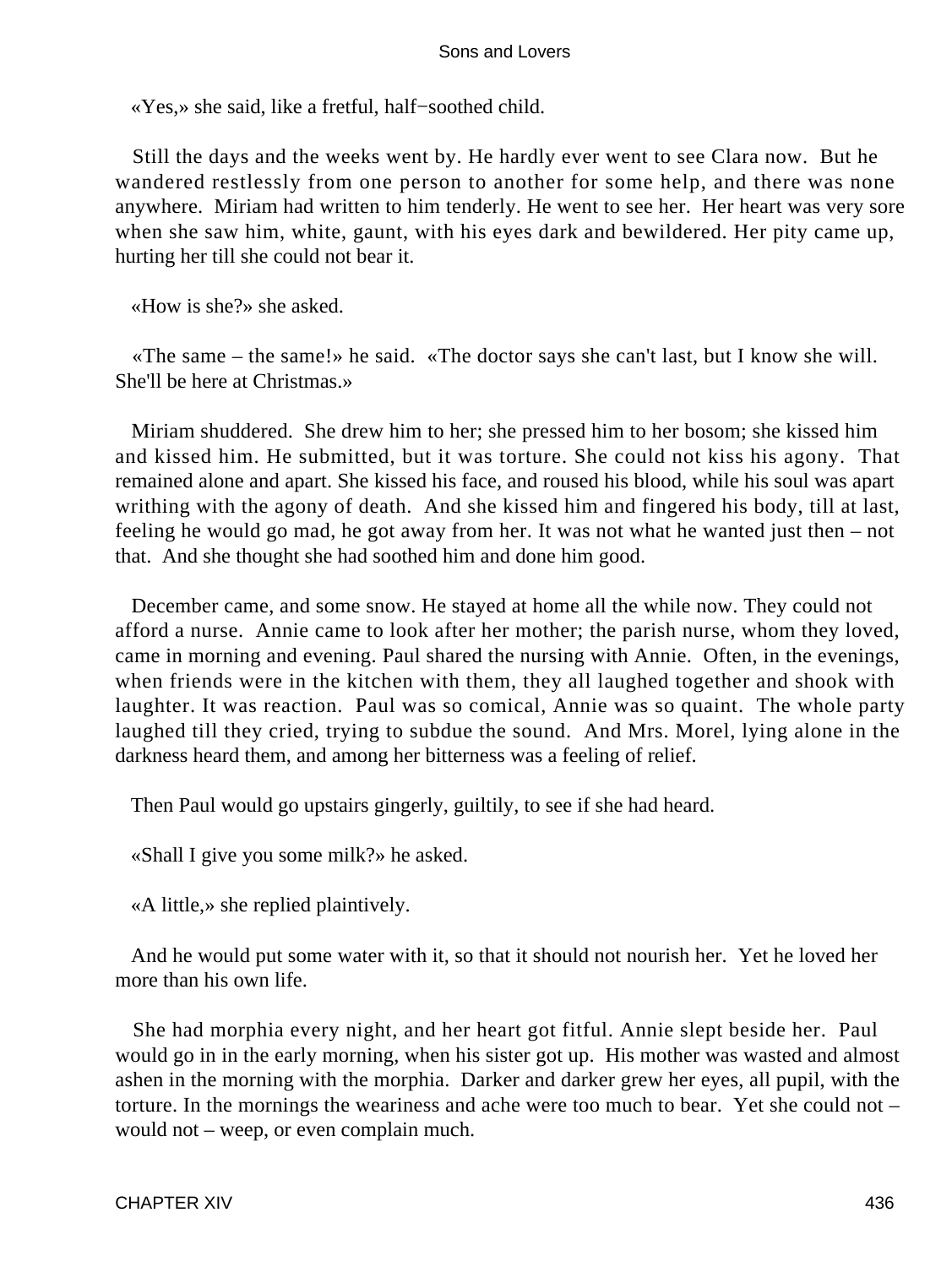«You slept a bit later this morning, little one,» he would say to her.

«Did I?» she answered, with fretful weariness.

«Yes; it's nearly eight o'clock.»

 He stood looking out of the window. The whole country was bleak and pallid under the snow. Then he felt her pulse. There was a strong stroke and a weak one, like a sound and its echo. That was supposed to betoken the end. She let him feel her wrist, knowing what he wanted.

 Sometimes they looked in each other's eyes. Then they almost seemed to make an agreement. It was almost as if he were agreeing to die also. But she did not consent to die; she would not. Her body was wasted to a fragment of ash. Her eyes were dark and full of torture.

«Can't you give her something to put an end to it?» he asked the doctor at last.

But the doctor shook his head.

«She can't last many days now, Mr. Morel,» he said.

Paul went indoors.

«I can't bear it much longer; we shall all go mad,» said Annie.

The two sat down to breakfast.

 «Go and sit with her while we have breakfast, Minnie,» said Annie. But the girl was frightened.

 Paul went through the country, through the woods, over the snow. He saw the marks of rabbits and birds in the white snow. He wandered miles and miles. A smoky red sunset came on slowly, painfully, lingering. He thought she would die that day. There was a donkey that came up to him over the snow by the wood's edge, and put its head against him, and walked with him alongside. He put his arms round the donkey's neck, and stroked his cheeks against his ears.

 His mother, silent, was still alive, with her hard mouth gripped grimly, her eyes of dark torture only living.

 It was nearing Christmas; there was more snow. Annie and he felt as if they could go on no more. Still her dark eyes were alive. Morel, silent and frightened, obliterated himself.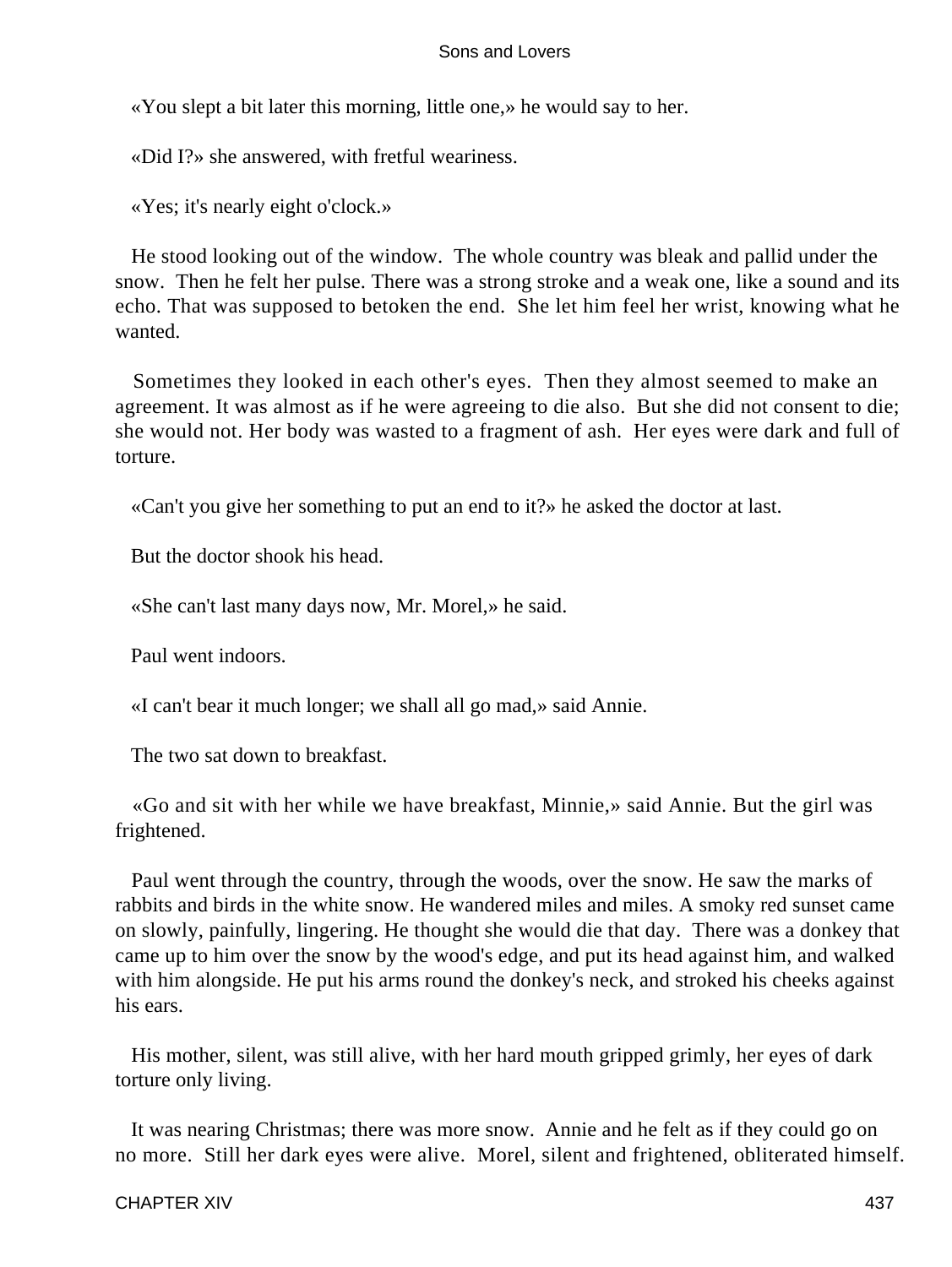Sometimes he would go into the sick−room and look at her. Then he backed out, bewildered.

 She kept her hold on life still. The miners had been out on strike, and returned a fortnight or so before Christmas. Minnie went upstairs with the feeding−cup. It was two days after the men had been in.

 «Have the men been saying their hands are sore, Minnie?» she asked, in the faint, querulous voice that would not give in. Minnie stood surprised.

«Not as I know of, Mrs. Morel,» she answered.

 «But I'll bet they are sore,» said the dying woman, as she moved her head with a sigh of weariness. «But, at any rate, there'll be something to buy in with this week.»

Not a thing did she let slip.

 «Your father's pit things will want well airing, Annie,» she said, when the men were going back to work.

«Don't you bother about that, my dear,» said Annie.

One night Annie and Paul were alone. Nurse was upstairs.

 «She'll live over Christmas,» said Annie. They were both full of horror. «She won't,» he replied grimly. «I s'll give her morphia.»

«Which?» said Annie.

«All that came from Sheffield,» said Paul.

«Ay – do!» said Annie.

 The next day he was painting in the bedroom. She seemed to be asleep. He stepped softly backwards and forwards at his painting. Suddenly her small voice wailed:

«Don't walk about, Paul.»

He looked round. Her eyes, like dark bubbles in her face, were looking at him.

«No, my dear,» he said gently. Another fibre seemed to snap in his heart.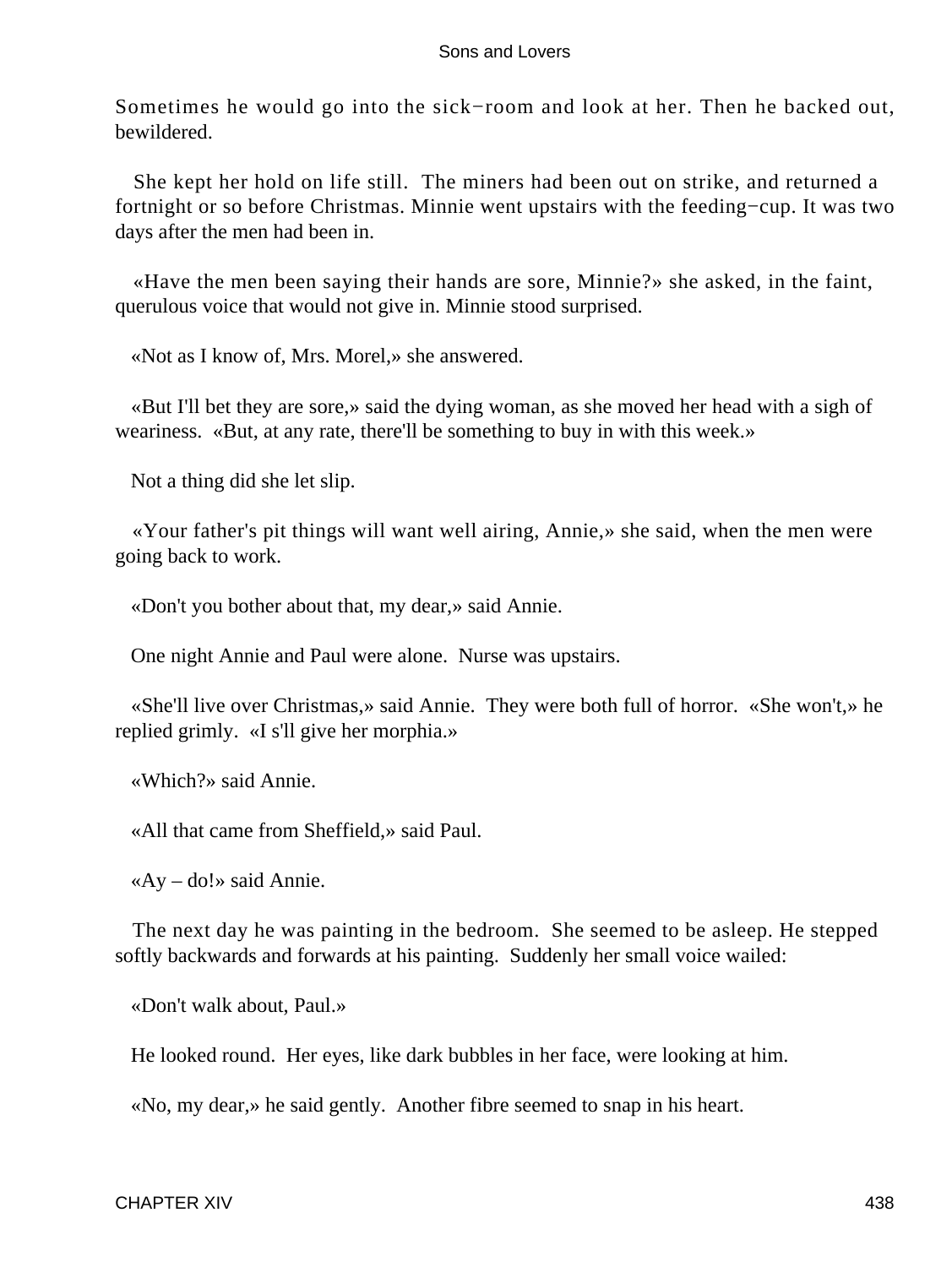That evening he got all the morphia pills there were, and took them downstairs. Carefully he crushed them to powder.

«What are you doing?» said Annie.

«I s'll put 'em in her night milk.»

 Then they both laughed together like two conspiring children. On top of all their horror flicked this little sanity.

 Nurse did not come that night to settle Mrs. Morel down. Paul went up with the hot milk in a feeding−cup. It was nine o'clock.

 She was reared up in bed, and he put the feeding−cup between her lips that he would have died to save from any hurt. She took a sip, then put the spout of the cup away and looked at him with her dark, wondering eyes. He looked at her.

«Oh, it IS bitter, Paul!» she said, making a little grimace.

 «It's a new sleeping draught the doctor gave me for you,» he said. «He thought it would leave you in such a state in the morning.»

«And I hope it won't,» she said, like a child.

She drank some more of the milk.

«But it IS horrid!» she said.

He saw her frail fingers over the cup, her lips making a little move.

«I know – I tasted it,» he said. «But I'll give you some clean milk afterwards.»

 «I think so,» she said, and she went on with the draught. She was obedient to him like a child. He wondered if she knew. He saw her poor wasted throat moving as she drank with difficulty. Then he ran downstairs for more milk. There were no grains in the bottom of the cup.

«Has she had it?» whispered Annie.

«Yes – and she said it was bitter.»

«Oh!» laughed Annie, putting her under lip between her teeth.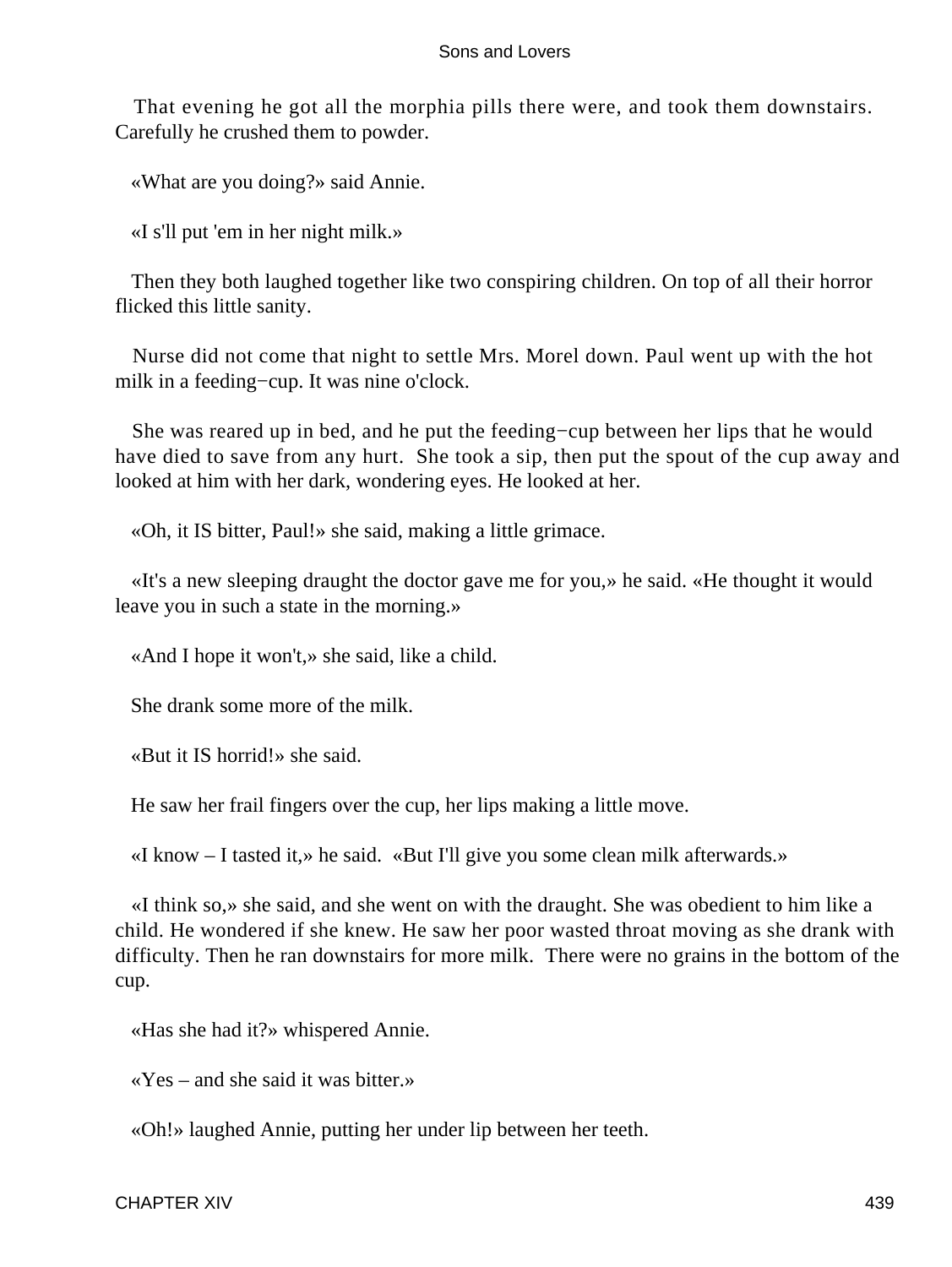«And I told her it was a new draught. Where's that milk?»

They both went upstairs.

 «I wonder why nurse didn't come to settle me down?» complained the mother, like a child, wistfully.

«She said she was going to a concert, my love,» replied Annie.

«Did she?»

They were silent a minute. Mrs. Morel gulped the little clean milk.

«Annie, that draught WAS horrid!» she said plaintively.

«Was it, my love? Well, never mind.»

The mother sighed again with weariness. Her pulse was very irregular.

«Let US settle you down,» said Annie. «Perhaps nurse will be so late.»

«Ay,» said the mother – «try.»

 They turned the clothes back. Paul saw his mother LIke a girl curled up in her flannel nightdress. Quickly they made one half of the bed, moved her, made the other, straightened her nightgown over her small feet, and covered her up.

«There,» said Paul, stroking her softly. «There! – now you'll sleep.»

 «Yes,» she said. «I didn't think you could do the bed so nicely,» she added, almost gaily. Then she curled up, with her cheek on her hand, her head snugged between her shoulders. Paul put the long thin plait of grey hair over her shoulder and kissed her.

«You'll sleep, my love,» he said.

«Yes,» she answered trustfully. «Good−night.»

They put out the light, and it was still.

 Morel was in bed. Nurse did not come. Annie and Paul came to look at her at about eleven. She seemed to be sleeping as usual after her draught. Her mouth had come a bit open.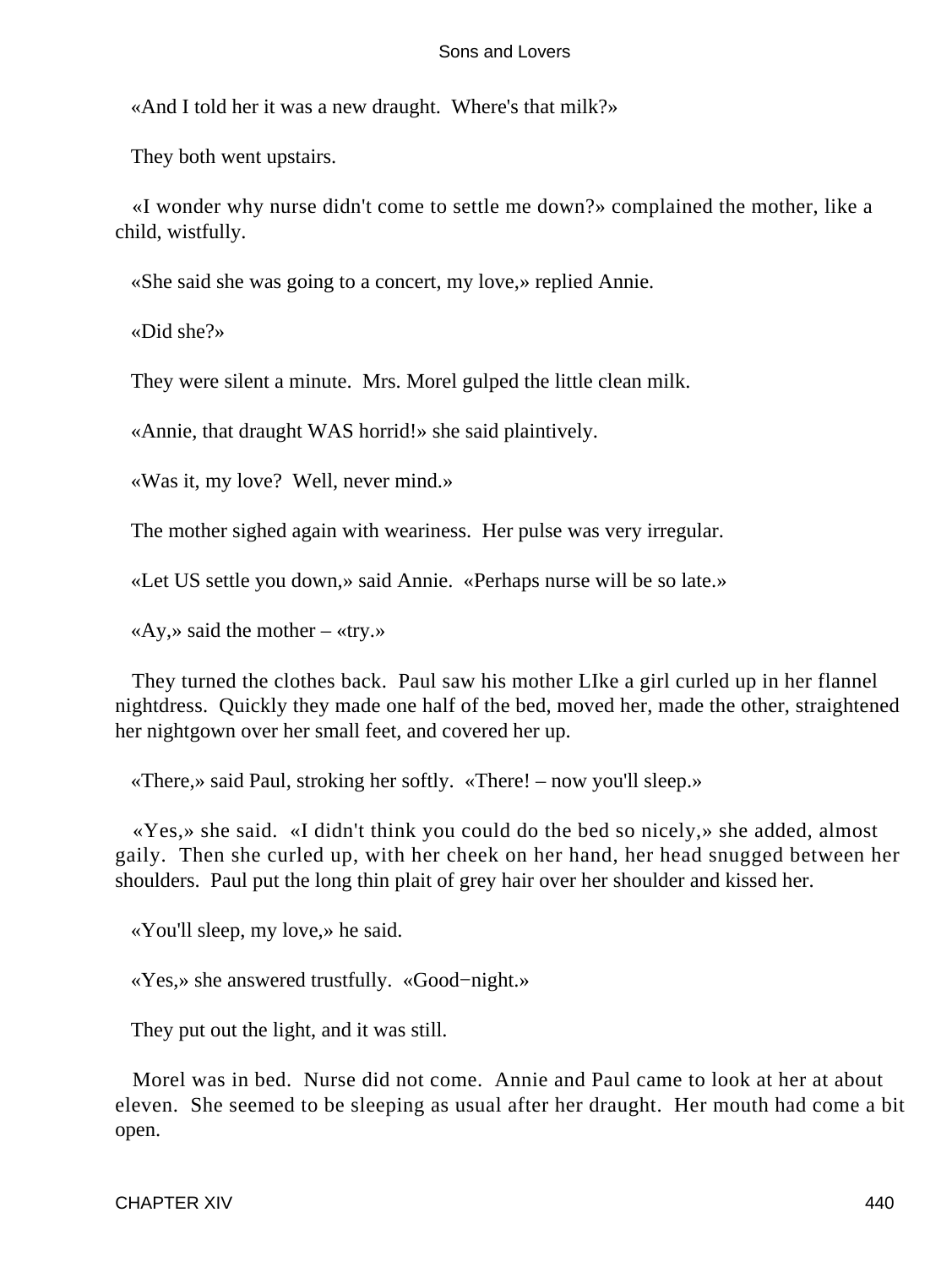«Shall we sit up?» said Paul.

«I s'll lie with her as I always do,» said Annie. «She might wake up.»

«All right. And call me if you see any difference.»

«Yes.»

 They lingered before the bedroom fire, feeling the night big and black and snowy outside, their two selves alone in the world. At last he went into the next room and went to bed.

 He slept almost immediately, but kept waking every now and again. Then he went sound asleep. He started awake at Annie's whispered, «Paul, Paul!» He saw his sister in her white nightdress, with her long plait of hair down her back, standing in the darkness.

«Yes?» he whispered, sitting up.

«Come and look at her.»

 He slipped out of bed. A bud of gas was burning in the sick chamber. His mother lay with her cheek on her hand, curled up as she had gone to sleep. But her mouth had fallen open, and she breathed with great, hoarse breaths, like snoring, and there were long intervals between.

«She's going!» he whispered.

«Yes,» said Annie.

«How long has she been like it?»

«I only just woke up.»

 Annie huddled into the dressing−gown, Paul wrapped himself in a brown blanket. It was three o'clock. He mended the fire. Then the two sat waiting. The great, snoring breath was taken – held awhile – then given back. There was a space – a long space. Then they started. The great, snoring breath was taken again. He bent close down and looked at her.

«Isn't it awful!» whispered Annie.

 He nodded. They sat down again helplessly. Again came the great, snoring breath. Again they hung suspended. Again it was given back, long and harsh. The sound, so irregular, at such wide intervals, sounded through the house. Morel, in his room, slept on.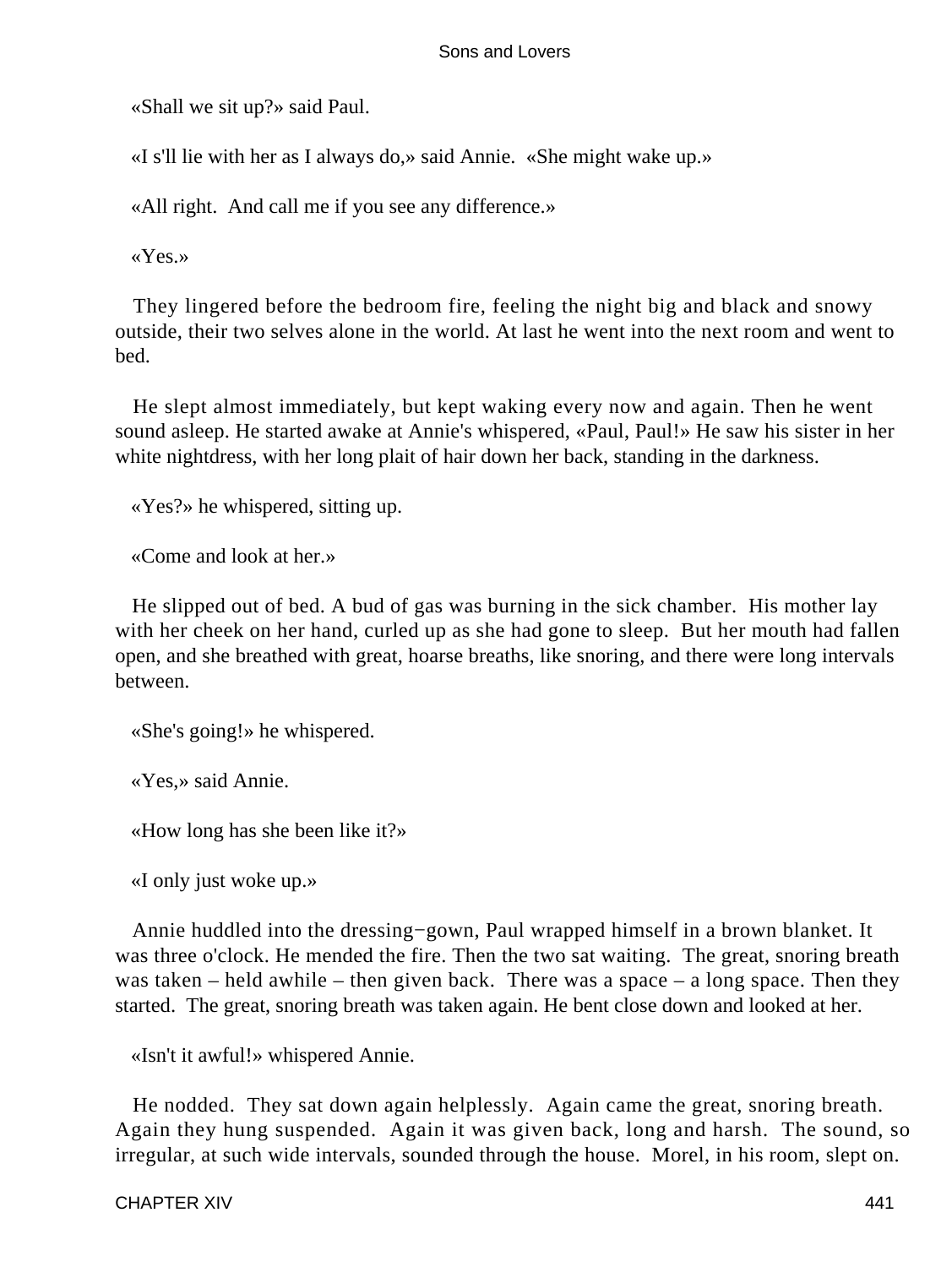Paul and Annie sat crouched, huddled, motionless. The great snoring sound began again – there was a painful pause while the breath was held – back came the rasping breath. Minute after minute passed. Paul looked at her again, bending low over her.

«She may last like this,» he said.

 They were both silent. He looked out of the window, and could faintly discern the snow on the garden.

«You go to my bed,» he said to Annie. «I'll sit up.»

«No,» she said, «I'll stop with you.»

«I'd rather you didn't,» he said.

 At last Annie crept out of the room, and he was alone. He hugged himself in his brown blanket, crouched in front of his mother, watching. She looked dreadful, with the bottom jaw fallen back. He watched. Sometimes he thought the great breath would never begin again. He could not bear it – the waiting. Then suddenly, startling him, came the great harsh sound. He mended the fire again, noiselessly. She must not be disturbed. The minutes went by. The night was going, breath by breath. Each time the sound came he felt it wring him, till at last he could not feel so much.

 His father got up. Paul heard the miner drawing his stockings on, yawning. Then Morel, in shirt and stockings, entered.

«Hush!» said Paul.

Morel stood watching. Then he looked at his son, helplessly, and in horror.

«Had I better stop a−whoam?» he whispered.

«No. Go to work. She'll last through to−morrow.»

«I don't think so.»

«Yes. Go to work.»

 The miner looked at her again, in fear, and went obediently out of the room. Paul saw the tape of his garters swinging against his legs.

 After another half−hour Paul went downstairs and drank a cup of tea, then returned. Morel, dressed for the pit, came upstairs again.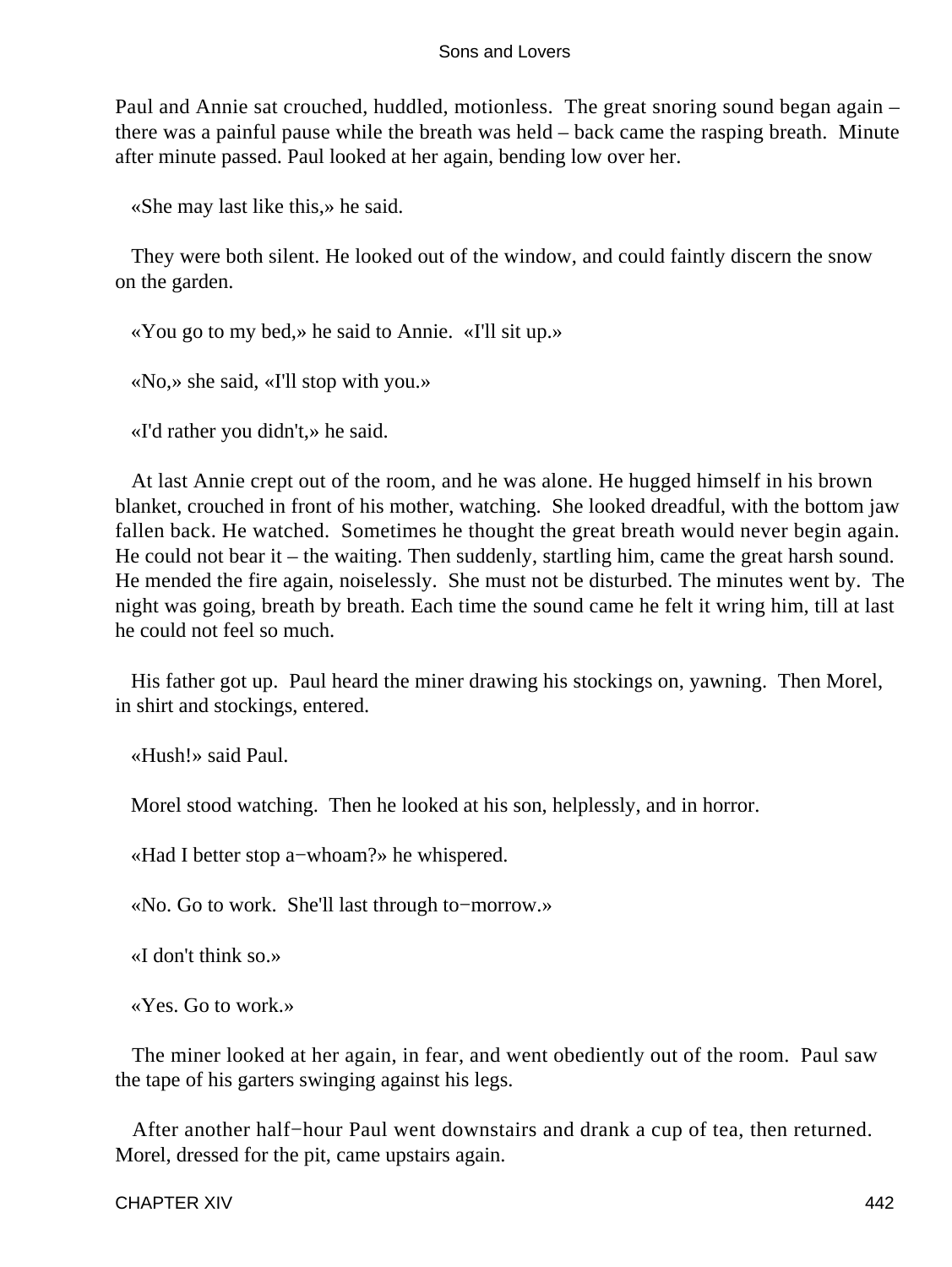«Am I to go?» he said.

«Yes.»

 And in a few minutes Paul heard his father's heavy steps go thudding over the deadening snow. Miners called in the streets as they tramped in gangs to work. The terrible, long−drawn breaths continued – heave – heave – heave; then a long pause – then – ah−h−h−h−h! as it came back. Far away over the snow sounded the hooters of the ironworks. One after another they crowed and boomed, some small and far away, some near, the blowers of the collieries and the other works. Then there was silence. He mended the fire. The great breaths broke the silence – she looked just the same. He put back the blind and peered out. Still it was dark. Perhaps there was a lighter tinge. Perhaps the snow was bluer. He drew up the blind and got dressed. Then, shuddering, he drank brandy from the bottle on the wash−stand. The snow WAS growing blue. He heard a cart clanking down the street. Yes, it was seven o'clock, and it was coming a little bit light. He heard some people calling. The world was waking. A grey, deathly dawn crept over the snow. Yes, he could see the houses. He put out the gas. It seemed very dark. The breathing came still, but he was almost used to it. He could see her. She was just the same. He wondered if he piled heavy clothes on top of her it would stop. He looked at her. That was not her – not her a bit. If he piled the blanket and heavy coats on her – −

Suddenly the door opened, and Annie entered. She looked at him questioningly.

«Just the same,» he said calmly.

 They whispered together a minute, then he went downstairs to get breakfast. It was twenty to eight. Soon Annie came down.

«Isn't it awful! Doesn't she look awful!» she whispered, dazed with horror.

He nodded.

«If she looks like that!» said Annie.

«Drink some tea,» he said.

They went upstairs again. Soon the neighbours came with their frightened question:

«How is she?»

 It went on just the same. She lay with her cheek in her hand, her mouth fallen open, and the great, ghastly snores came and went.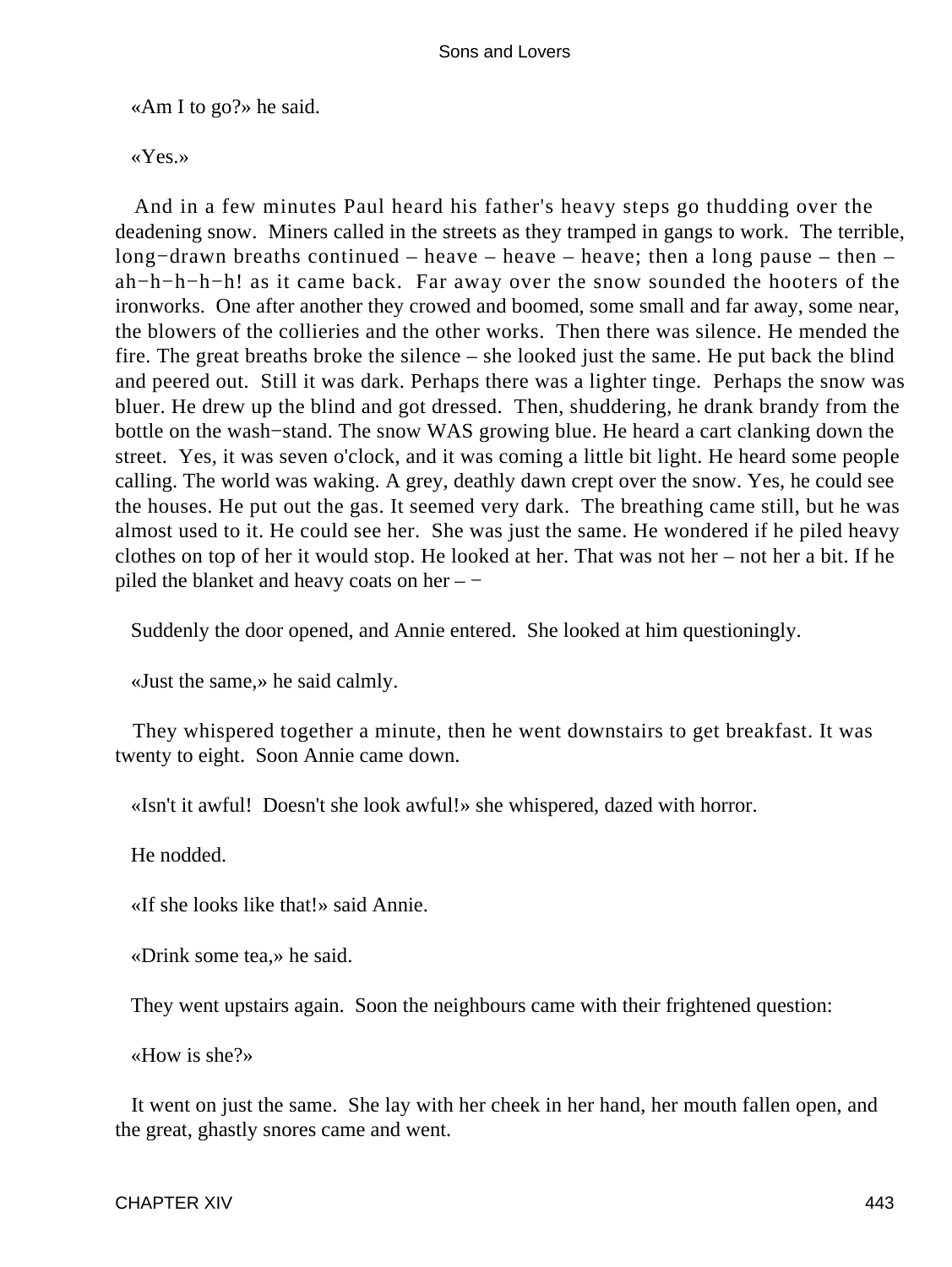At ten o'clock nurse came. She looked strange and woebegone.

«Nurse,» cried Paul, «she'll last like this for days?»

«She can't, Mr. Morel,» said nurse. «She can't.»

There was a silence.

 «Isn't it dreadful!» wailed the nurse. «Who would have thought she could stand it? Go down now, Mr. Morel, go down.»

 At last, at about eleven o'clock, he went downstairs and sat in the neighbour's house. Annie was downstairs also. Nurse and Arthur were upstairs. Paul sat with his head in his hand. Suddenly Annie came flying across the yard crying, half mad:

«Paul – Paul – she's gone!»

 In a second he was back in his own house and upstairs. She lay curled up and still, with her face on her hand, and nurse was wiping her mouth. They all stood back. He kneeled down, and put his face to hers and his arms round her:

«My love – my love – oh, my love!» he whispered again and again. «My love – oh, my love!»

Then he heard the nurse behind him, crying, saying:

«She's better, Mr. Morel, she's better.»

 When he took his face up from his warm, dead mother he went straight downstairs and began blacking his boots.

 There was a good deal to do, letters to write, and so on. The doctor came and glanced at her, and sighed.

 «Ay – poor thing!» he said, then turned away. «Well, call at the surgery about six for the certificate.»

 The father came home from work at about four o'clock. He dragged silently into the house and sat down. Minnie bustled to give him his dinner. Tired, he laid his black arms on the table. There were swede turnips for his dinner, which he liked. Paul wondered if he knew. It was some time, and nobody had spoken. At last the son said:

«You noticed the blinds were down?»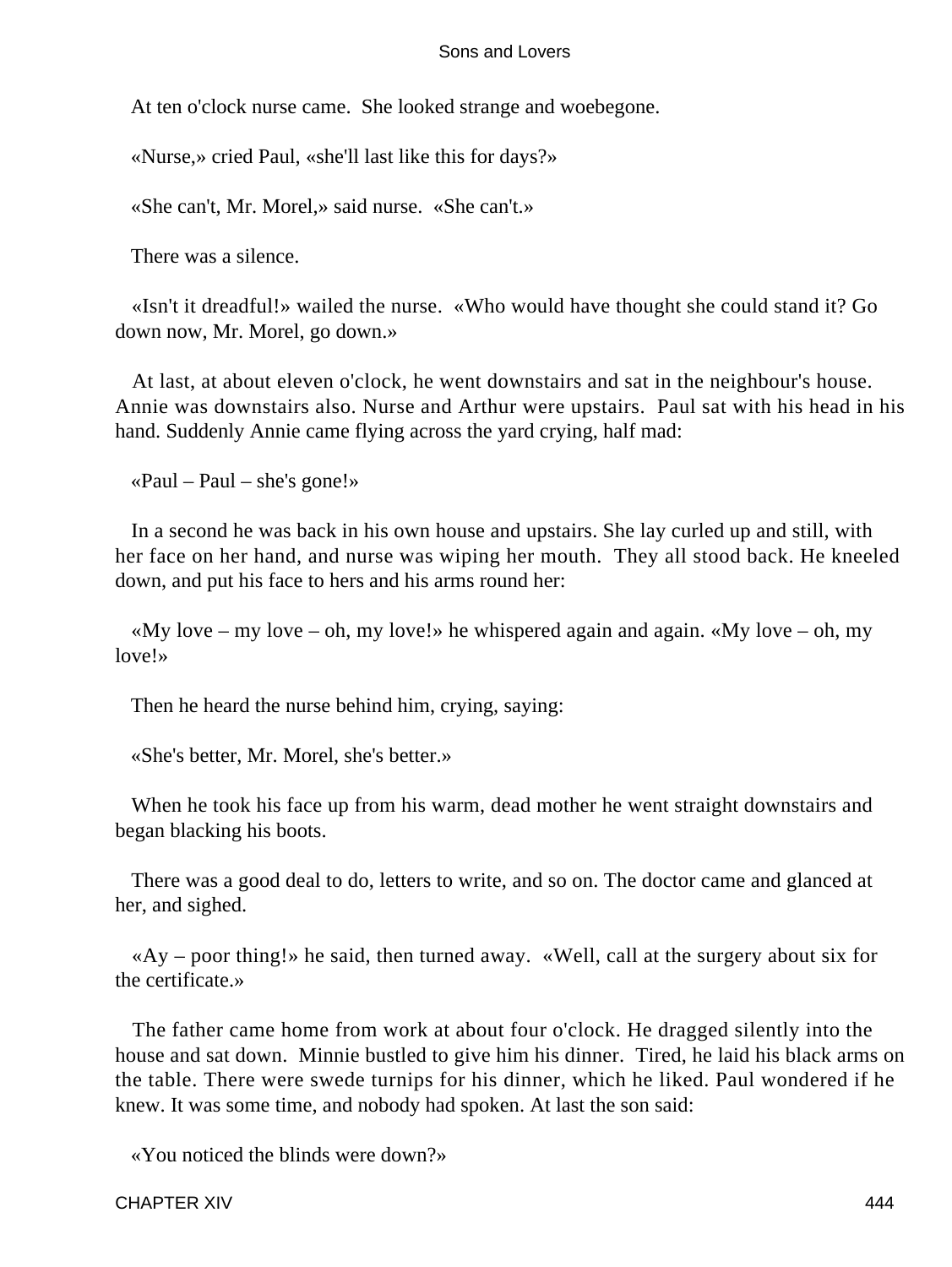Morel looked up.

«No,» he said. «Why – has she gone?»

«Yes.»

«When wor that?»

«About twelve this morning.»

«H'm!»

 The miner sat still for a moment, then began his dinner. It was as if nothing had happened. He ate his turnips in silence. Afterwards he washed and went upstairs to dress. The door of her room was shut.

«Have you seen her?» Annie asked of him when he came down.

«No,» he said.

 In a little while he went out. Annie went away, and Paul called on the undertaker, the clergyman, the doctor, the registrar. It was a long business. He got back at nearly eight o'clock. The undertaker was coming soon to measure for the coffin. The house was empty except for her. He took a candle and went upstairs.

 The room was cold, that had been warm for so long. Flowers, bottles, plates, all sick−room litter was taken away; everything was harsh and austere. She lay raised on the bed, the sweep of the sheet from the raised feet was like a clean curve of snow, so silent. She lay like a maiden asleep. With his candle in his hand, he bent over her. She lay like a girl asleep and dreaming of her love. The mouth was a little open as if wondering from the suffering, but her face was young, her brow clear and white as if life had never touched it. He looked again at the eyebrows, at the small, winsome nose a bit on one side. She was young again. Only the hair as it arched so beautifully from her temples was mixed with silver, and the two simple plaits that lay on her shoulders were filigree of silver and brown. She would wake up. She would lift her eyelids. She was with him still. He bent and kissed her passionately. But there was coldness against his mouth. He bit his lips with horror. Looking at her, he felt he could never, never let her go. No! He stroked the hair from her temples. That, too, was cold. He saw the mouth so dumb and wondering at the hurt. Then he crouched on the floor, whispering to her:

«Mother, mother!»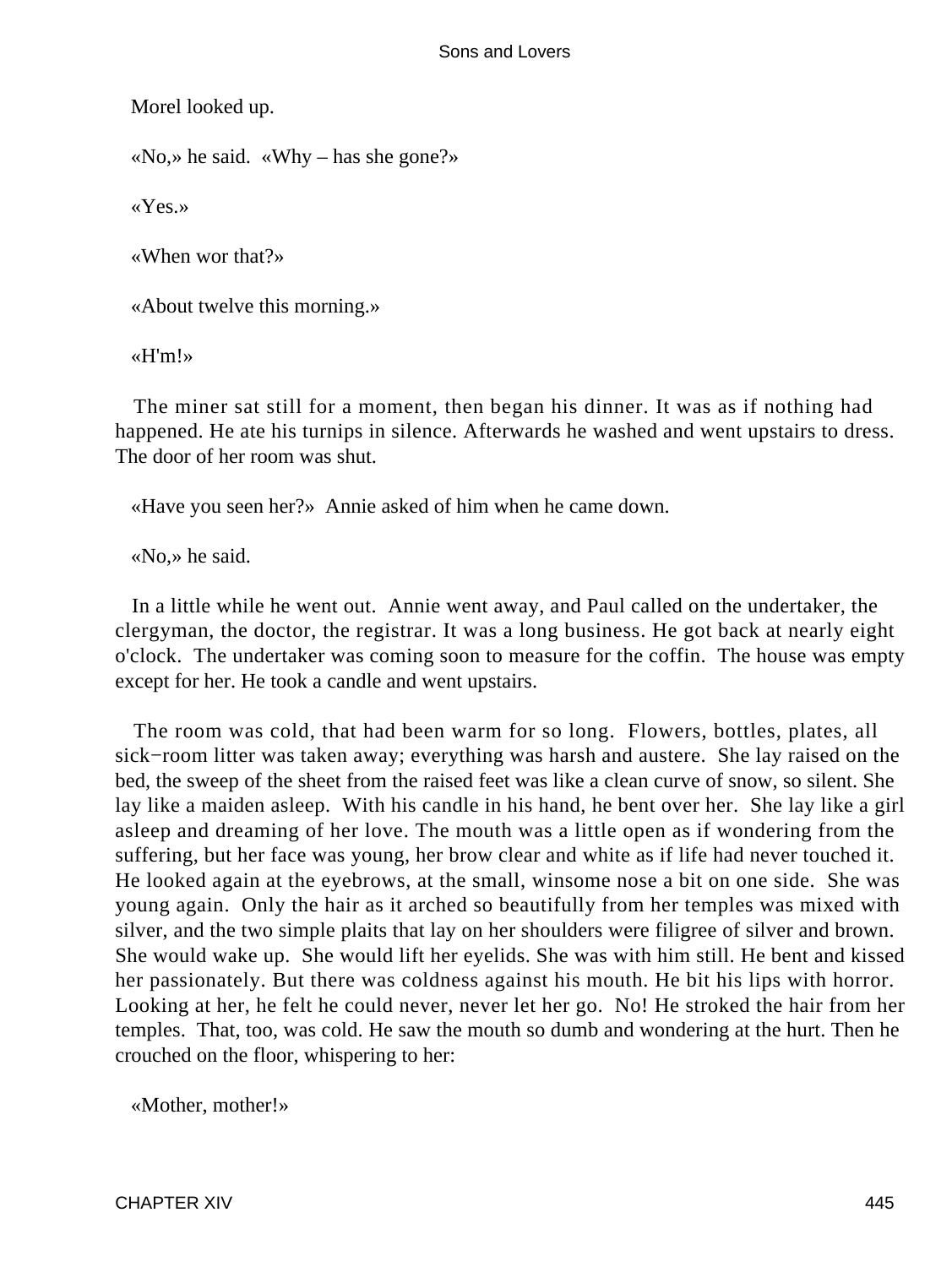He was still with her when the undertakers came, young men who had been to school with him. They touched her reverently, and in a quiet, businesslike fashion. They did not look at her. He watched jealously. He and Annie guarded her fiercely. They would not let anybody come to see her, and the neighbours were offended.

 After a while Paul went out of the house, and played cards at a friend's. It was midnight when he got back. His father rose from the couch as he entered, saying in a plaintive way:

«I thought tha wor niver comin', lad.»

«I didn't think you'd sit up,» said Paul.

 His father looked so forlorn. Morel had been a man without fear – simply nothing frightened him. Paul realised with a start that he had been afraid to go to bed, alone in the house with his dead. He was sorry.

«I forgot you'd be alone, father,» he said.

«Dost want owt to eat?» asked Morel.

«No.»

«Sithee – I made thee a drop o' hot milk. Get it down thee; it's cold enough for owt.»

Paul drank it.

 After a while Morel went to bed. He hurried past the closed door, and left his own door open. Soon the son came upstairs also. He went in to kiss her good−night, as usual. It was cold and dark. He wished they had kept her fire burning. Still she dreamed her young dream. But she would be cold.

«My dear!» he whispered. «My dear!»

 And he did not kiss her, for fear she should be cold and strange to him. It eased him she slept so beautifully. He shut her door softly, not to wake her, and went to bed.

 In the morning Morel summoned his courage, hearing Annie downstairs and Paul coughing in the room across the landing. He opened her door, and went into the darkened room. He saw the white uplifted form in the twilight, but her he dared not see. Bewildered, too frightened to possess any of his faculties, he got out of the room again and left her. He never looked at her again. He had not seen her for months, because he had not dared to look. And she looked like his young wife again.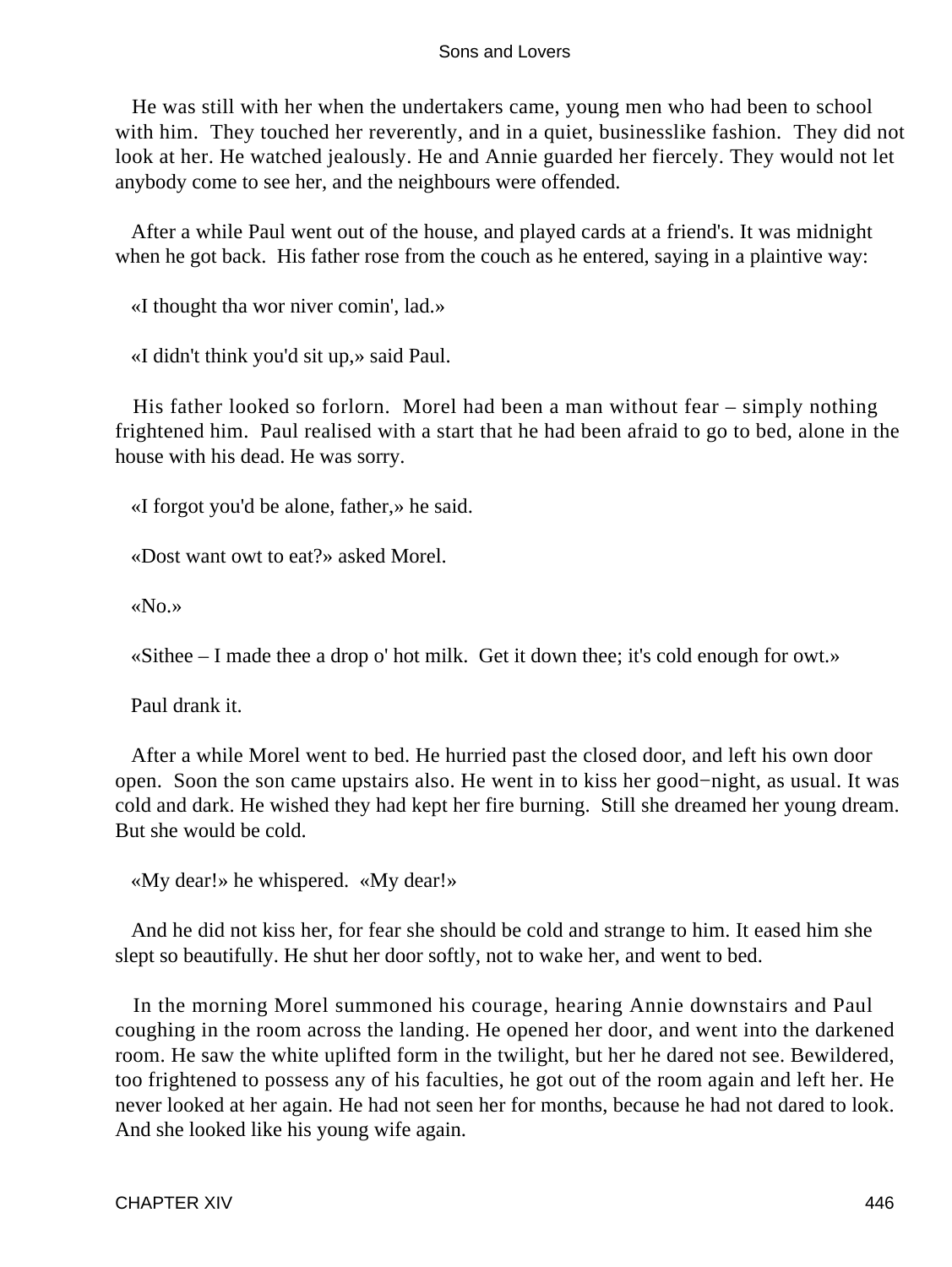«Have you seen her?» Annie asked of him sharply after breakfast.

«Yes,» he said.

«And don't you think she looks nice?»

«Yes.»

 He went out of the house soon after. And all the time He seemed to be creeping aside to avoid it.

 Paul went about from place to place, doing the business of the death. He met Clara in Nottingham, and they had tea together in a cafe, when they were quite jolly again. She was infinitely relieved to find he did not take it tragically.

 Later, when the relatives began to come for the funeral, the affair became public, and the children became social beings. They put themselves aside. They buried her in a furious storm of rain and wind. The wet clay glistened, all the white flowers were soaked. Annie gripped his arm and leaned forward. Down below she saw a dark corner of William's coffin. The oak box sank steadily. She was gone. The rain poured in the grave. The procession of black, with its umbrellas glistening, turned away. The cemetery was deserted under the drenching cold rain.

 Paul went home and busied himself supplying the guests with drinks. His father sat in the kitchen with Mrs. Morel's relatives, «superior» people, and wept, and said what a good lass she'd been, and how he'd tried to do everything he could for her – everything. He had striven all his life to do what he could for her, and he'd nothing to reproach himself with. She was gone, but he'd done his best for her. He wiped his eyes with his white handkerchief. He'd nothing to reproach himself for, he repeated. All his life he'd done his best for her.

 And that was how he tried to dismiss her. He never thought of her personally. Everything deep in him he denied. Paul hated his father for sitting sentimentalising over her. He knew he would do it in the public−houses. For the real tragedy went on in Morel in spite of himself. Sometimes, later, he came down from his afternoon sleep, white and cowering.

«I **HAVE** been dreaming of thy mother,» he said in a small voice.

 «Have you, father? When I dream of her it's always just as she was when she was well. I dream of her often, but it seems quite nice and natural, as if nothing had altered.»

But Morel crouched in front of the fire in terror.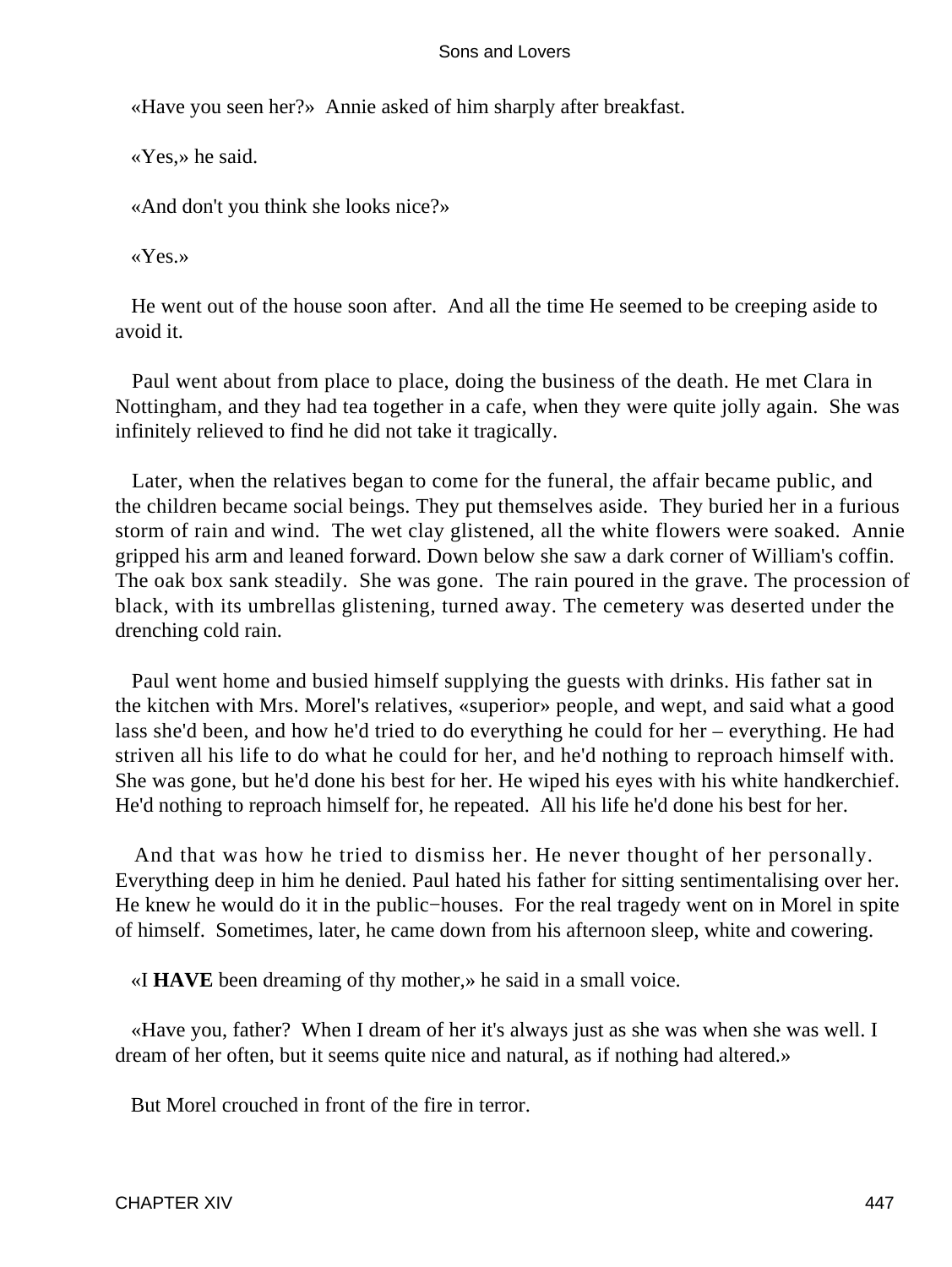The weeks passed half–real, not much pain, not much of anything, perhaps a little relief, mostly a nuit blanche. Paul went restless from place to place. For some months, since his mother had been worse, he had not made love to Clara. She was, as it were, dumb to him, rather distant. Dawes saw her very occasionally, but the two could not get an inch across the great distance between them. The three of them were drifting forward.

 Dawes mended very slowly. He was in the convalescent home at Skegness at Christmas, nearly well again. Paul went to the seaside for a few days. His father was with Annie in Sheffield. Dawes came to Paul's lodgings. His time in the home was up. The two men, between whom was such a big reserve, seemed faithful to each other. Dawes depended on Morel now. He knew Paul and Clara had practically separated.

 Two days after Christmas Paul was to go back to Nottingham. The evening before he sat with Dawes smoking before the fire.

«You know Clara's coming down for the day to−morrow?» he said.

The other man glanced at him.

«Yes, you told me,» he replied.

Paul drank the remainder of his glass of whisky.

«I told the landlady your wife was coming,» he said.

 «Did you?» said Dawes, shrinking, but almost leaving himself in the other's hands. He got up rather stiffly, and reached for Morel's glass.

«Let me fill you up,» he said.

Paul jumped up.

«You sit still,» he said.

But Dawes, with rather shaky hand, continued to mix the drink.

«Say when,» he said.

«Thanks!» replied the other. «But you've no business to get up.»

«It does me good, lad,» replied Dawes. «I begin to think I'm right again, then.»

«You are about right, you know.»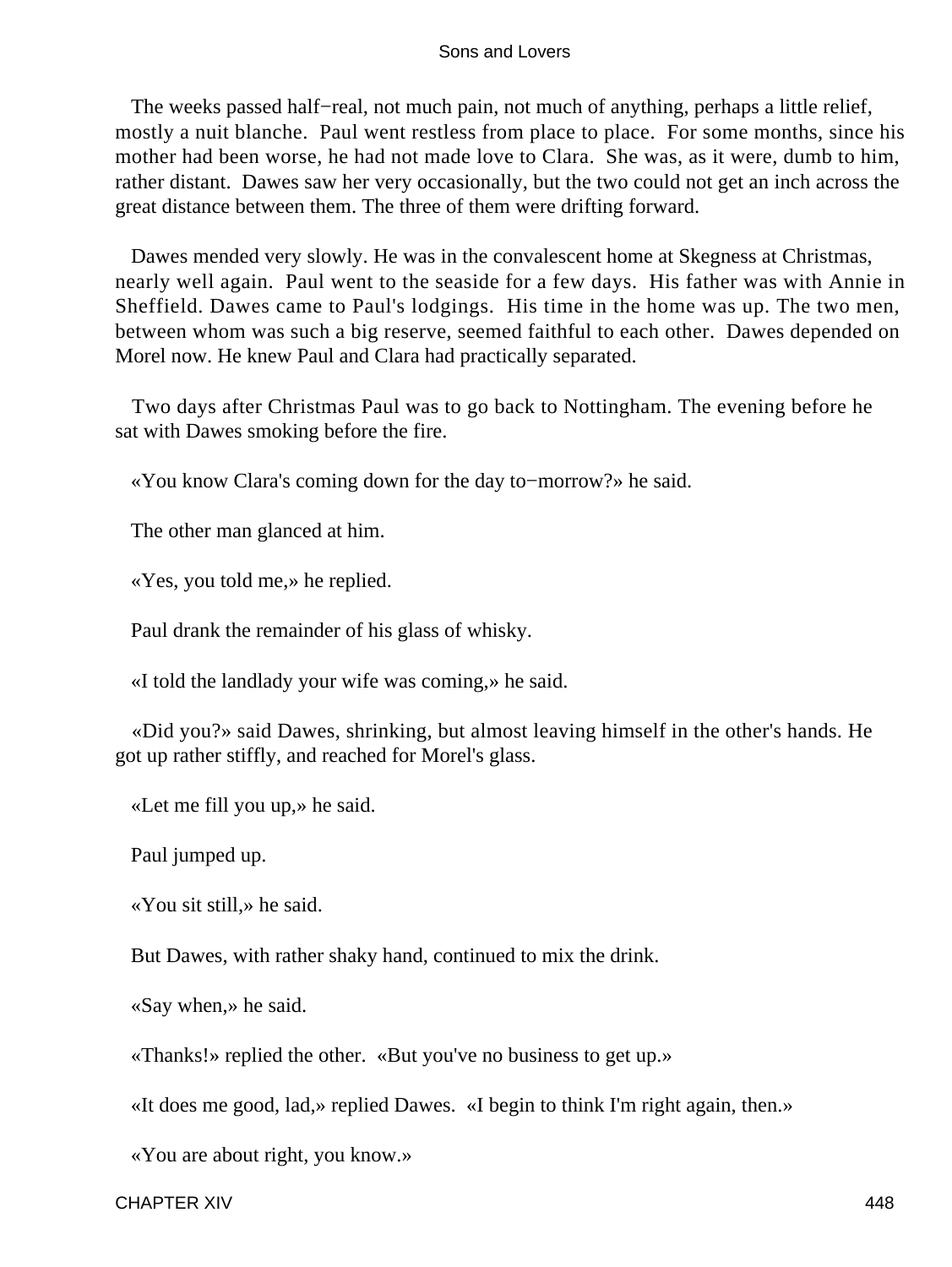«I am, certainly I am,» said Dawes, nodding to him.

«And Len says he can get you on in Sheffield.»

 Dawes glanced at him again, with dark eyes that agreed with everything the other would say, perhaps a trifle dominated by him.

«It's funny,» said Paul, «starting again. I feel in a lot bigger mess than you.»

«In what way, lad?»

 «I don't know. I don't know. It's as if I was in a tangled sort of hole, rather dark and dreary, and no road anywhere.»

«I know – I understand it,» Dawes said, nodding. «But you'll find it'll come all right.»

He spoke caressingly.

«I suppose so,» said Paul.

Dawes knocked his pipe in a hopeless fashion.

«You've not done for yourself like I have,» he said.

 Morel saw the wrist and the white hand of the other man gripping the stem of the pipe and knocking out the ash, as if he had given up.

«How old are you?» Paul asked.

«Thirty−nine,» replied Dawes, glancing at him.

 Those brown eyes, full of the consciousness of failure, almost pleading for reassurance, for someone to re−establish the man in himself, to warm him, to set him up firm again, troubled Paul.

 «You'll just be in your prime,» said Morel. «You don't look as if much life had gone out of you.»

The brown eyes of the other flashed suddenly.

«It hasn't,» he said. «The go is there.»

Paul looked up and laughed.

CHAPTER XIV 449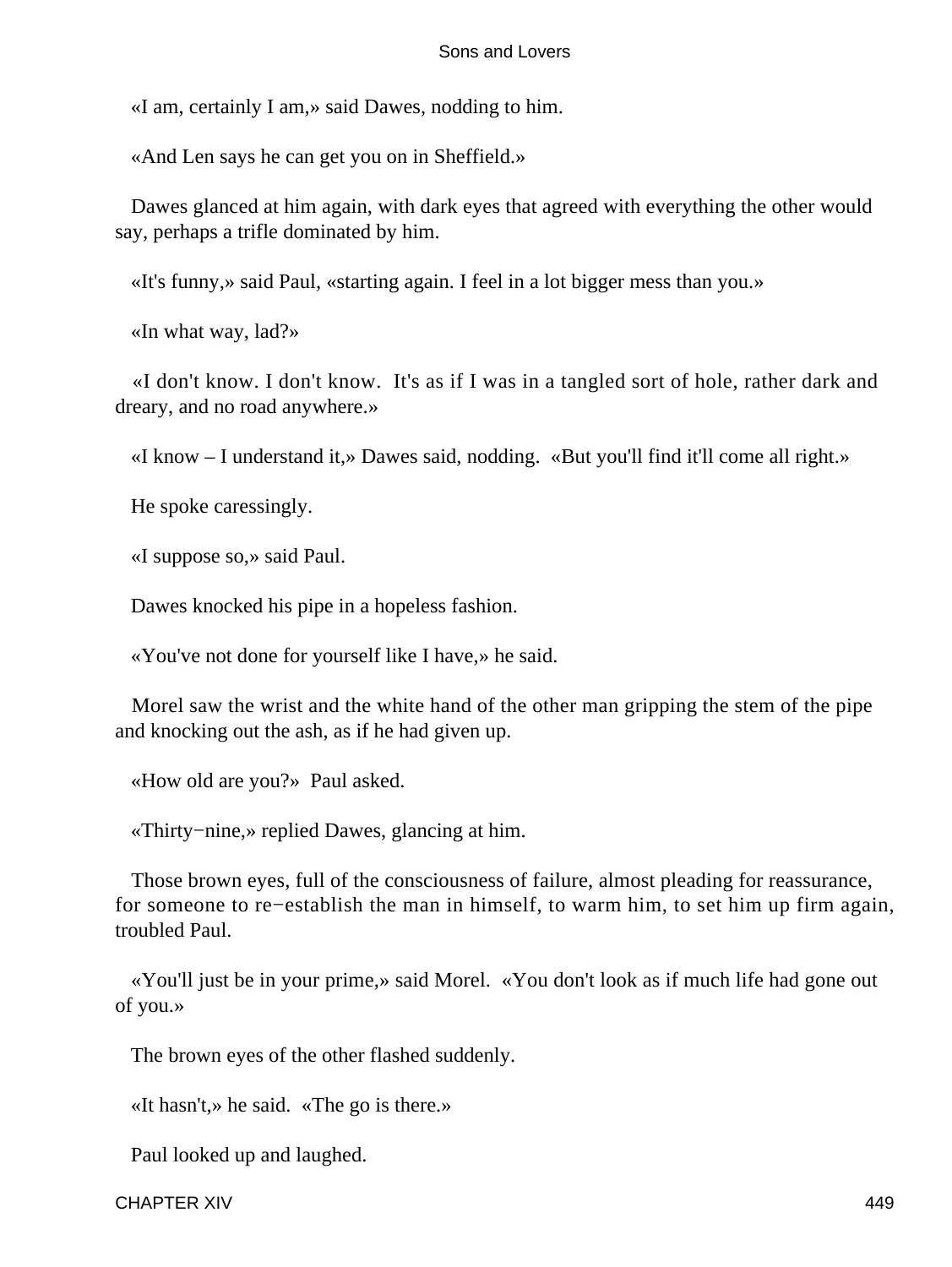«We've both got plenty of life in us yet to make things fly,» he said.

 The eyes of the two men met. They exchanged one look. Having recognised the stress of passion each in the other, they both drank their whisky.

«Yes, begod!» said Dawes, breathless.

There was a pause.

«And I don't see,» said Paul, «why you shouldn't go on where you left off.»

«What – −» said Dawes, suggestively.

«Yes – fit your old home together again.»

Dawes hid his face and shook his head.

«Couldn't be done,» he said, and looked up with an ironic smile.

«Why? Because you don't want?»

«Perhaps.»

They smoked in silence. Dawes showed his teeth as he bit his pipe stem.

«You mean you don't want her?» asked Paul.

Dawes stared up at the picture with a caustic expression on his face.

«I hardly know,» he said.

The smoke floated softly up.

«I believe she wants you,» said Paul.

«Do you?» replied the other, soft, satirical, abstract.

 «Yes. She never really hitched on to me – you were always there in the background. That's why she wouldn't get a divorce.»

Dawes continued to stare in a satirical fashion at the picture over the mantelpiece.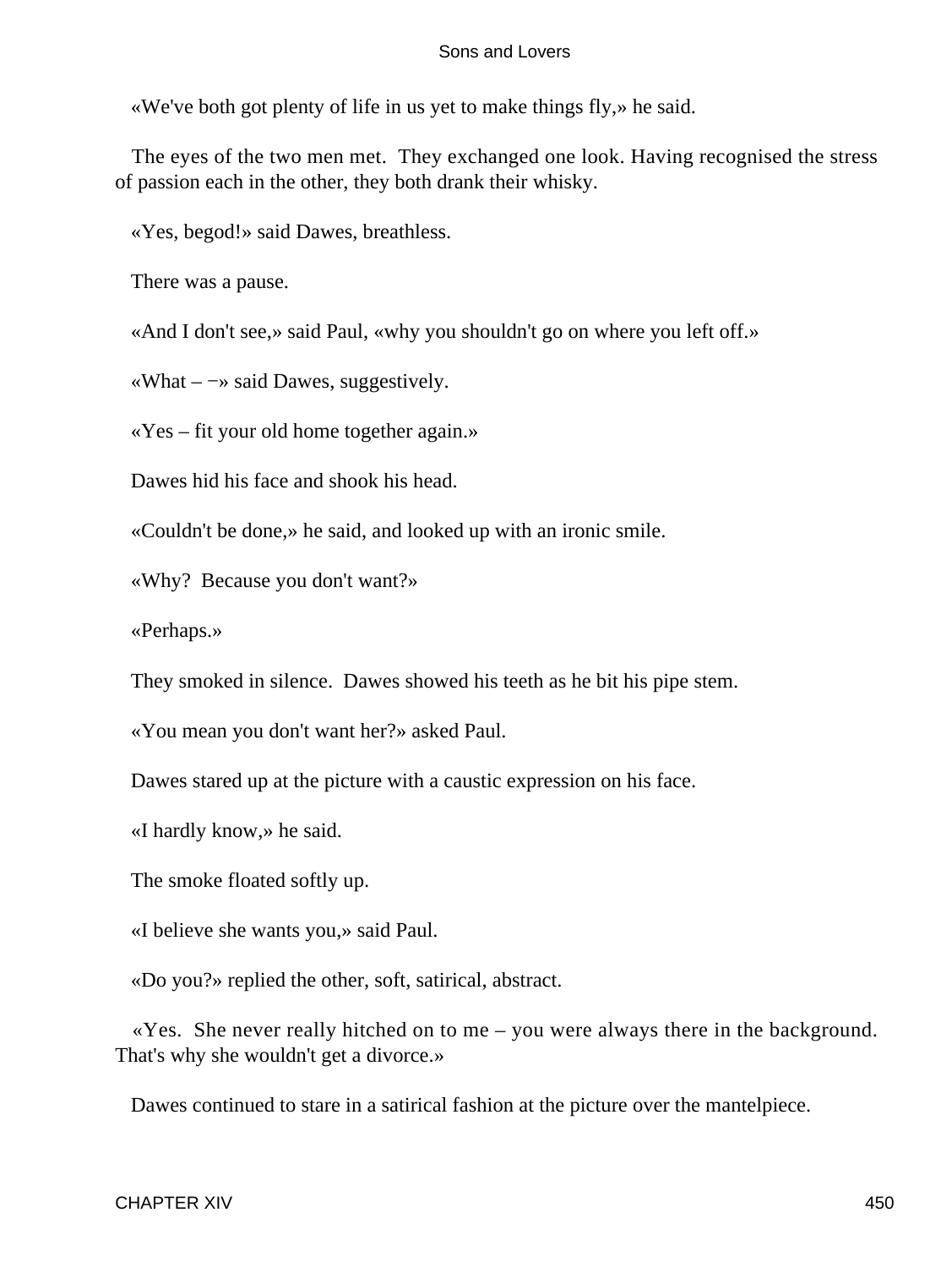«That's how women are with me,» said Paul. «They want me like mad, but they don't want to belong to me. And she **BELONGED** to you all the time. I knew.»

The triumphant male came up in Dawes. He showed his teeth more distinctly.

«Perhaps I was a fool,» he said.

«You were a big fool,» said Morel.

«But perhaps even **THEN** you were a bigger fool,» said Dawes.

There was a touch of triumph and malice in it.

«Do you think so?» said Paul.

They were silent for some time.

«At any rate, I'm clearing out to−morrow,» said Morel.

«I see,» answered Dawes.

 Then they did not talk any more. The instinct to murder each other had returned. They almost avoided each other.

 They shared the same bedroom. When they retired Dawes seemed abstract, thinking of something. He sat on the side of the bed in his shirt, looking at his legs.

«Aren't you getting cold?» asked Morel.

«I was lookin' at these legs,» replied the other.

«What's up with 'em? They look all right,» replied Paul, from his bed.

«They look all right. But there's some water in 'em yet.»

«And what about it?»

«Come and look.»

 Paul reluctantly got out of bed and went to look at the rather handsome legs of the other man that were covered with glistening, dark gold hair.

«Look here,» said Dawes, pointing to his shin. «Look at the water under here.»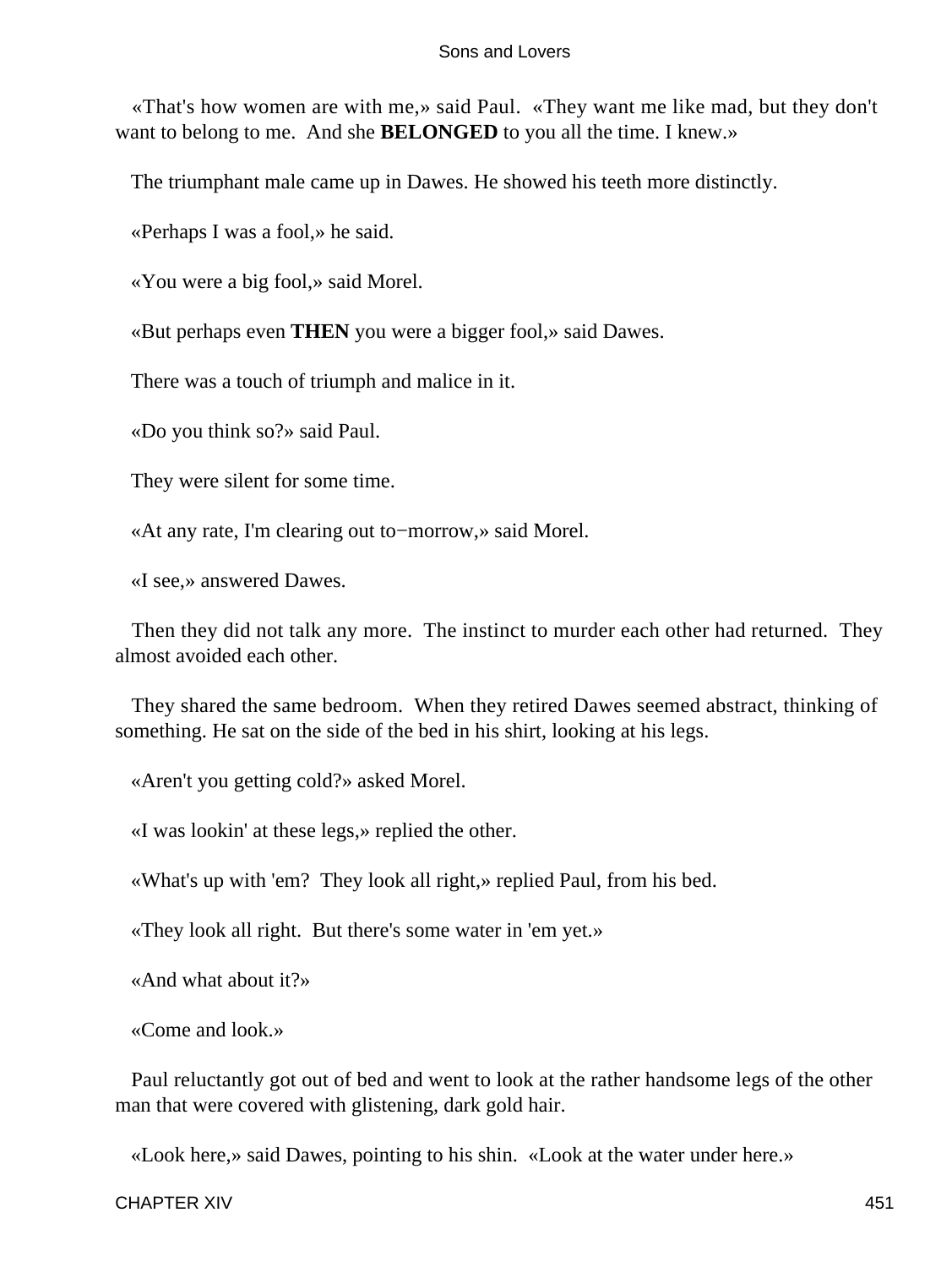«Where?» said Paul.

The man pressed in his finger–tips. They left little dents that filled up slowly.

«It's nothing,» said Paul.

«You feel,» said Dawes.

Paul tried with his fingers. It made little dents.

«H'm!» he said.

«Rotten, isn't it?» said Dawes.

«Why? It's nothing much.»

«You're not much of a man with water in your legs.»

«I can't see as it makes any difference,» said Morel. «I've got a weak chest.»

He returned to his own bed.

«I suppose the rest of me's all right,» said Dawes, and he put out the light.

 In the morning it was raining. Morel packed his bag. The sea was grey and shaggy and dismal. He seemed to be cutting himself off from life more and more. It gave him a wicked pleasure to do it.

 The two men were at the station. Clara stepped out of the train, and came along the platform, very erect and coldly composed. She wore a long coat and a tweed hat. Both men hated her for her composure. Paul shook hands with her at the barrier. Dawes was leaning against the bookstall, watching. His black overcoat was buttoned up to the chin because of the rain. He was pale, with almost a touch of nobility in his quietness. He came forward, limping slightly.

«You ought to look better than this,» she said.

«Oh, I'm all right now.»

The three stood at a loss. She kept the two men hesitating near her.

«Shall we go to the lodging straight off,» said Paul, «or somewhere else?»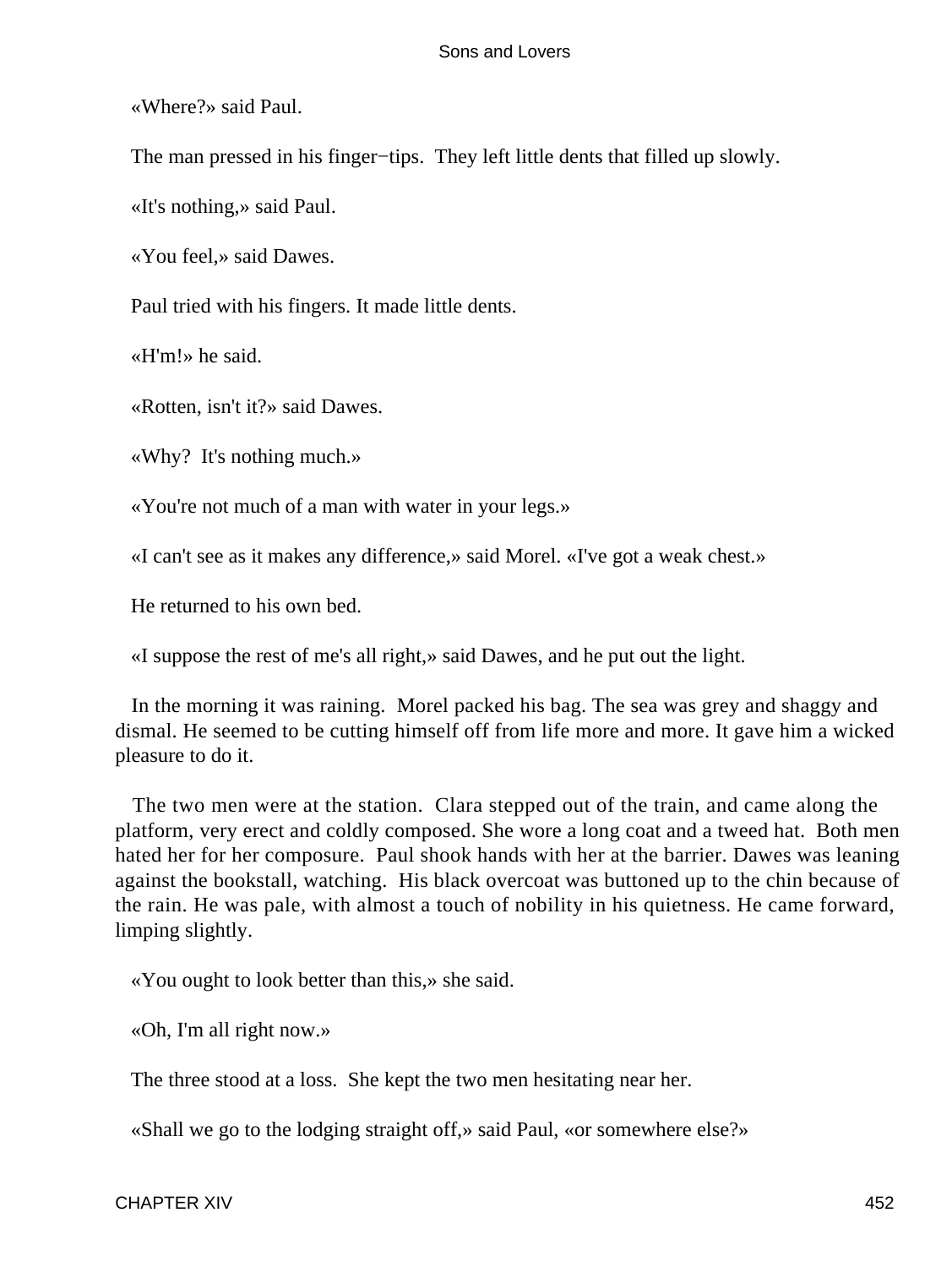«We may as well go home,» said Dawes.

 Paul walked on the outside of the pavement, then Dawes, then Clara. They made polite conversation. The sitting−room faced the sea, whose tide, grey and shaggy, hissed not far off.

Morel swung up the big arm−chair.

«Sit down, Jack,» he said.

«I don't want that chair,» said Dawes.

«Sit down!» Morel repeated.

 Clara took off her things and laid them on the couch. She had a slight air of resentment. Lifting her hair with her fingers, she sat down, rather aloof and composed. Paul ran downstairs to speak to the landlady.

«I should think you're cold,» said Dawes to his wife. «Come nearer to the fire.»

«Thank you, I'm quite warm,» she answered.

She looked out of the window at the rain and at the sea.

«When are you going back?» she asked.

 «Well, the rooms are taken until to−morrow, so he wants me to stop. He's going back to−night.»

«And then you're thinking of going to Sheffield?»

«Yes.»

«Are you fit to start work?»

«I'm going to start.»

«You've really got a place?»

«Yes – begin on Monday.»

«You don't look fit.»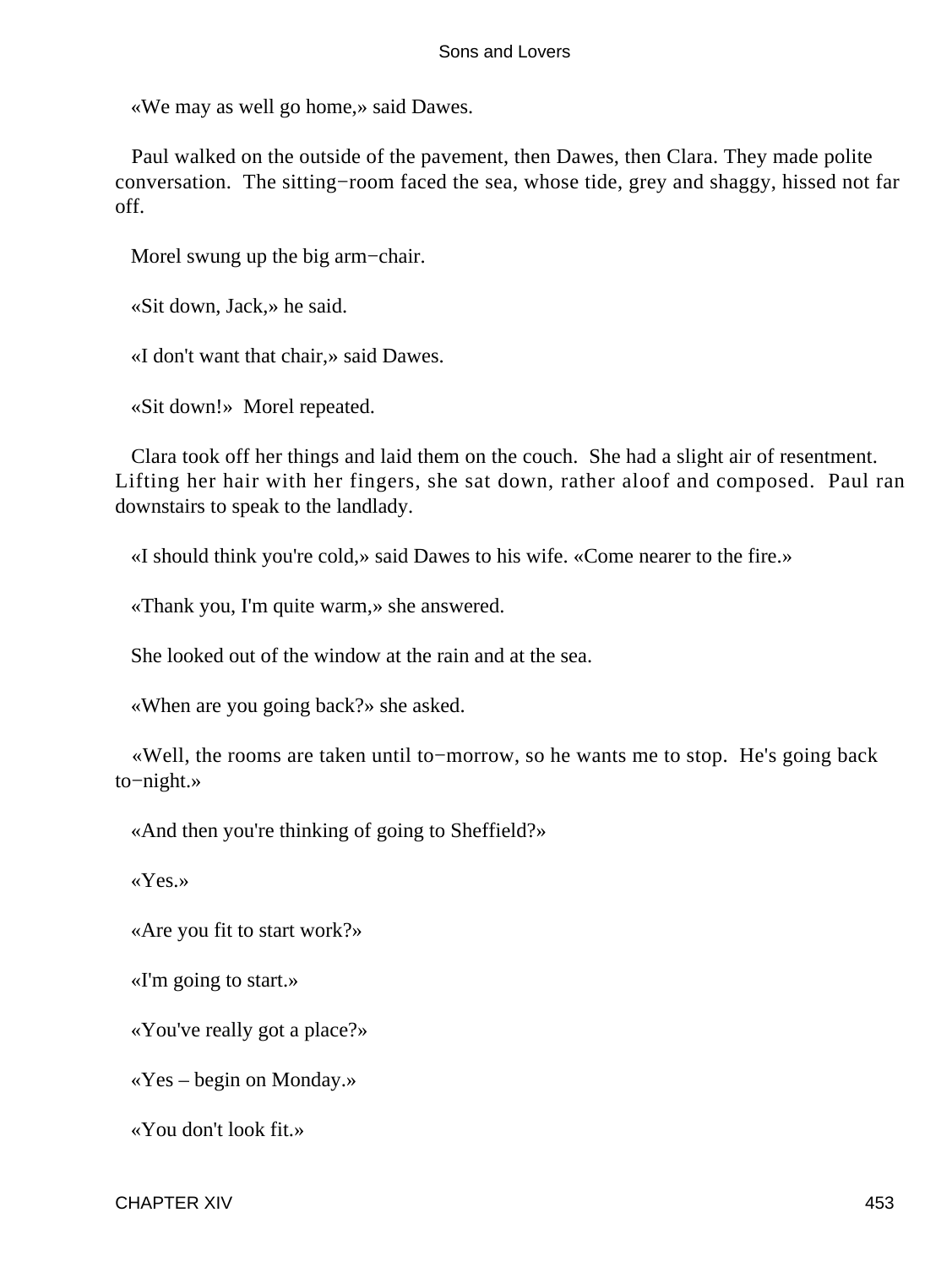«Why don't I?»

She looked again out of the window instead of answering.

«And have you got lodgings in Sheffield?»

«Yes.»

Again she looked away out of the window. The panes were blurred with streaming rain.

«And can you manage all right?» she asked.

«I s'd think so. I s'll have to!»

They were silent when Morel returned.

«I shall go by the four−twenty,» he said as he entered.

Nobody answered.

«I wish you'd take your boots off,» he said to Clara.

«There's a pair of slippers of mine.»

«Thank you,» she said. «They aren't wet.»

He put the slippers near her feet. She left them there.

 Morel sat down. Both the men seemed helpless, and each of them had a rather hunted look. But Dawes now carried himself quietly, seemed to yield himself, while Paul seemed to screw himself up. Clara thought she had never seen him look so small and mean. He was as if trying to get himself into the smallest possible compass. And as he went about arranging, and as he sat talking, there seemed something false about him and out of tune. Watching him unknown, she said to herself there was no stability about him. He was fine in his way, passionate, and able to give her drinks of pure life when he was in one mood. And now he looked paltry and insignificant. There was nothing stable about him. Her husband had more manly dignity. At any rate HE did not waft about with any wind. There was something evanescent about Morel, she thought, something shifting and false. He would never make sure ground for any woman to stand on. She despised him rather for his shrinking together, getting smaller. Her husband at least was manly, and when he was beaten gave in. But this other would never own to being beaten. He would shift round and round, prowl, get smaller. She despised him. And yet she watched him rather than Dawes, and it seemed as if their three fates lay in his hands. She hated him for it.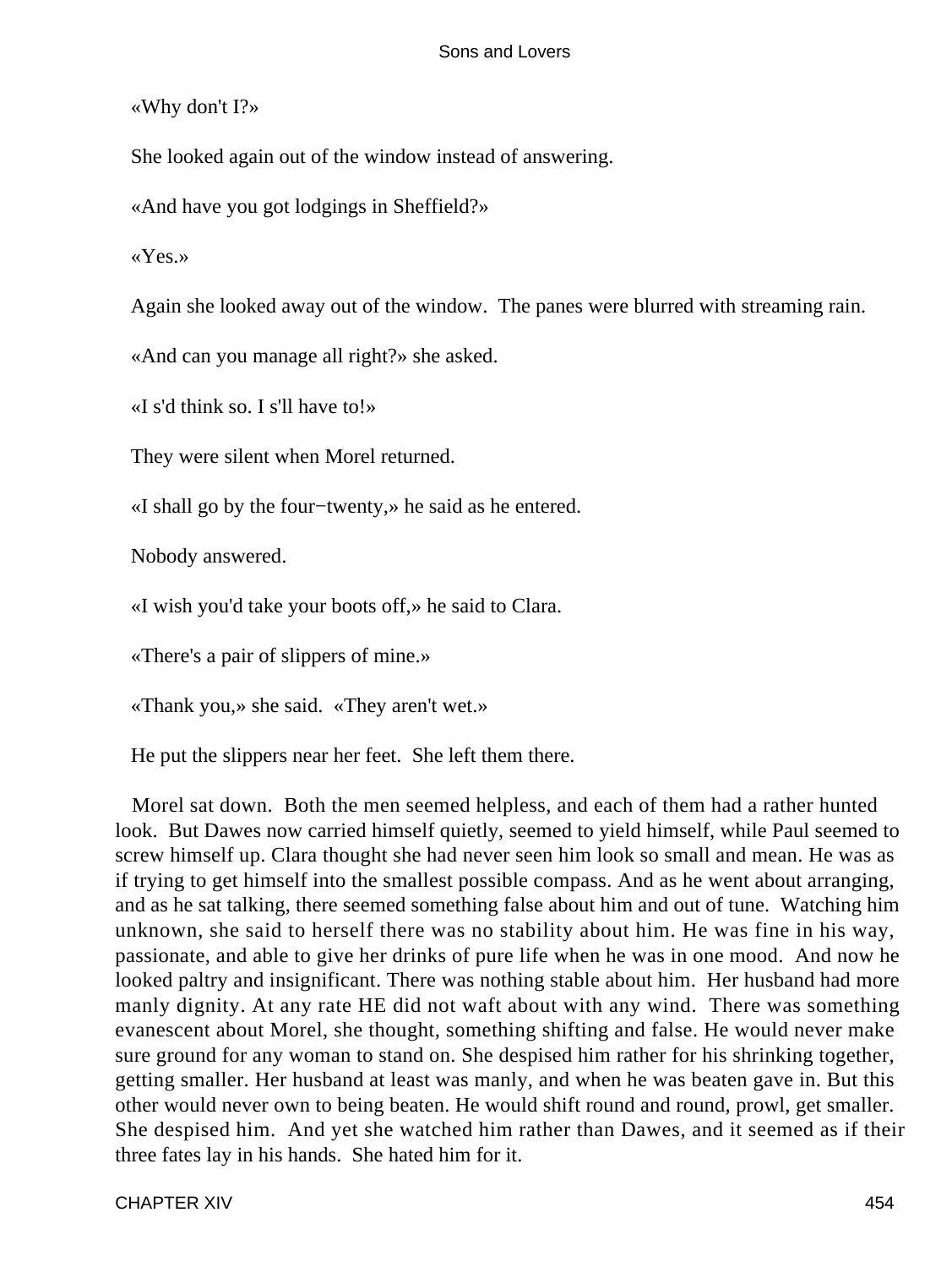She seemed to understand better now about men, and what they could or would do. She was less afraid of them, more sure of herself. That they were not the small egoists she had imagined them made her more comfortable. She had learned a good deal – almost as much as she wanted to learn. Her cup had been full. It was still as full as she could carry. On the whole, she would not be sorry when he was gone.

 They had dinner, and sat eating nuts and drinking by the fire. Not a serious word had been spoken. Yet Clara realised that Morel was withdrawing from the circle, leaving her the option to stay with her husband. It angered her. He was a mean fellow, after all, to take what he wanted and then give her back. She did not remember that she herself had had what she wanted, and really, at the bottom of her heart, wished to be given back.

 Paul felt crumpled up and lonely. His mother had really supported his life. He had loved her; they two had, in fact, faced the world together. Now she was gone, and for ever behind him was the gap in life, the tear in the veil, through which his life seemed to drift slowly, as if he were drawn towards death. He wanted someone of their own free initiative to help him. The lesser things he began to let go from him, for fear of this big thing, the lapse towards death, following in the wake of his beloved. Clara could not stand for him to hold on to. She wanted him, but not to understand him. He felt she wanted the man on top, not the real him that was in trouble. That would be too much trouble to her; he dared not give it her. She could not cope with him. It made him ashamed. So, secretly ashamed because he was in such a mess, because his own hold on life was so unsure, because nobody held him, feeling unsubstantial, shadowy, as if he did not count for much in this concrete world, he drew himself together smaller and smaller. He did not want to die; he would not give in. But he was not afraid of death. If nobody would help, he would go on alone.

 Dawes had been driven to the extremity of life, until he was afraid. He could go to the brink of death, he could lie on the edge and look in. Then, cowed, afraid, he had to crawl back, and like a beggar take what offered. There was a certain nobility in it. As Clara saw, he owned himself beaten, and he wanted to be taken back whether or not. That she could do for him. It was three o'clock.

 «I am going by the four−twenty,» said Paul again to Clara. «Are you coming then or later?»

«I don't know,» she said.

«I'm meeting my father in Nottingham at seven−fifteen,» he said.

«Then,» she answered, «I'll come later.»

 Dawes jerked suddenly, as if he had been held on a strain. He looked out over the sea, but he saw nothing.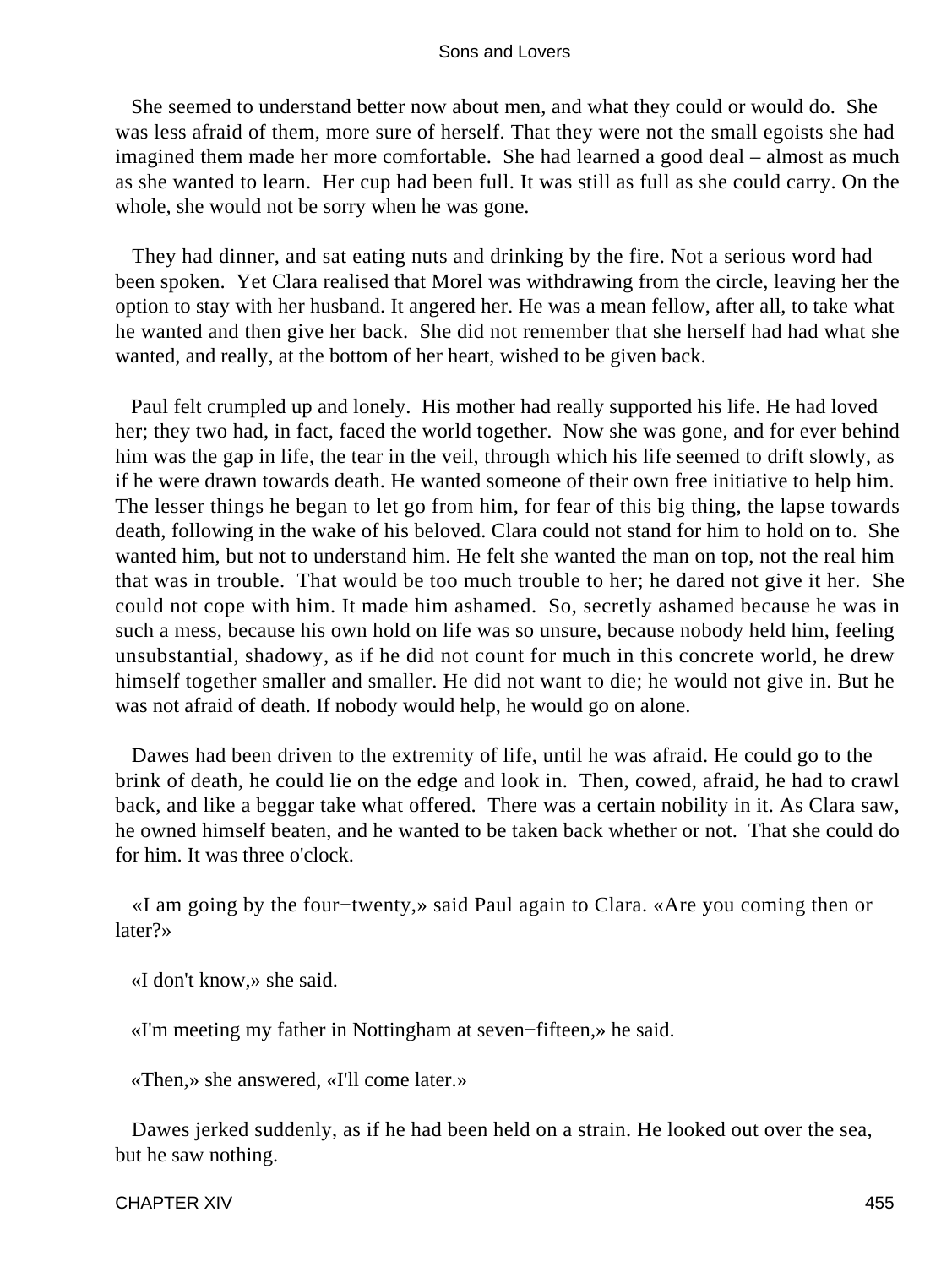«There are one or two books in the corner,» said Morel. «I've done with 'em.»

At about four o'clock he went.

«I shall see you both later,» he said, as he shook hands.

«I suppose so,» said Dawes. «An' perhaps – one day  $-$  I s'll be able to pay you back the money as  $-\rightarrow$ 

 «I shall come for it, you'll see,» laughed Paul. «I s'll be on the rocks before I'm very much older.»

 $\kappa$ Ay – well – –» said Dawes.

«Good−bye,» he said to Clara.

 «Good−bye,» she said, giving him her hand. Then she glanced at him for the last time, dumb and humble.

He was gone. Dawes and his wife sat down again.

«It's a nasty day for travelling,» said the man.

«Yes,» she answered.

 They talked in a desultory fashion until it grew dark. The landlady brought in the tea. Dawes drew up his chair to the table without being invited, like a husband. Then he sat humbly waiting for his cup. She served him as she would, like a wife, not consulting his wish.

 After tea, as it drew near to six o'clock, he went to the window. All was dark outside. The sea was roaring.

«It's raining yet,» he said.

«Is it?» she answered.

«You won't go to−night, shall you?» he said, hesitating.

She did not answer. He waited.

«I shouldn't go in this rain,» he said.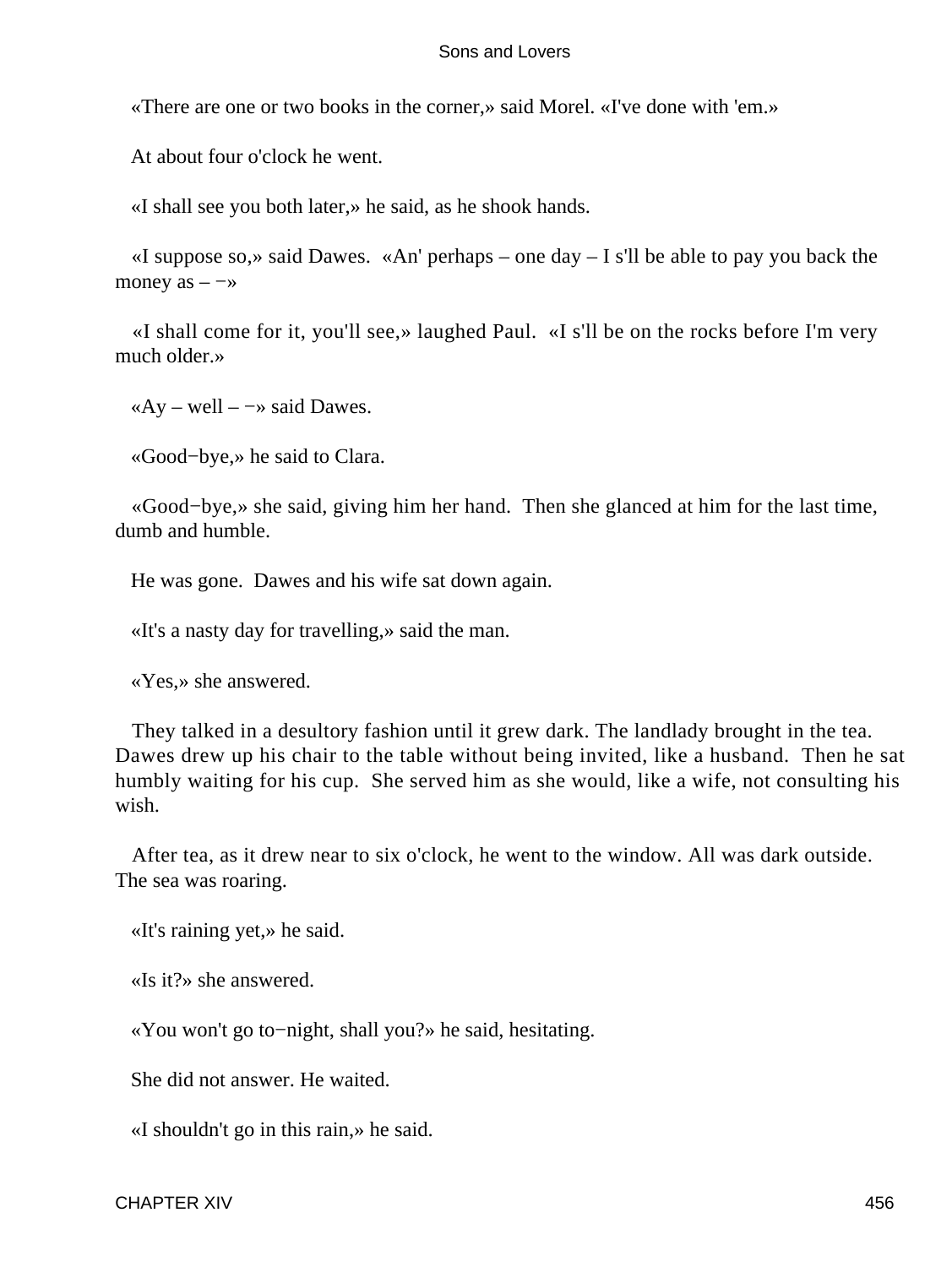«Do you **WANT** me to stay?» she asked.

His hand as he held the dark curtain trembled.

«Yes,» he said.

 He remained with his back to her. She rose and went slowly to him. He let go the curtain, turned, hesitating, towards her. She stood with her hands behind her back, looking up at him in a heavy, inscrutable fashion.

«Do you want me, Baxter?» she asked.

His voice was hoarse as he answered:

«Do you want to come back to me?»

 She made a moaning noise, lifted her arms, and put them round his neck, drawing him to her. He hid his face on her shoulder, holding her clasped.

 «Take me back!» she whispered, ecstatic. «Take me back, take me back!» And she put her fingers through his fine, thin dark hair, as if she were only semi−conscious. He tightened his grasp on her.

«Do you want me again?» he murmured, broken.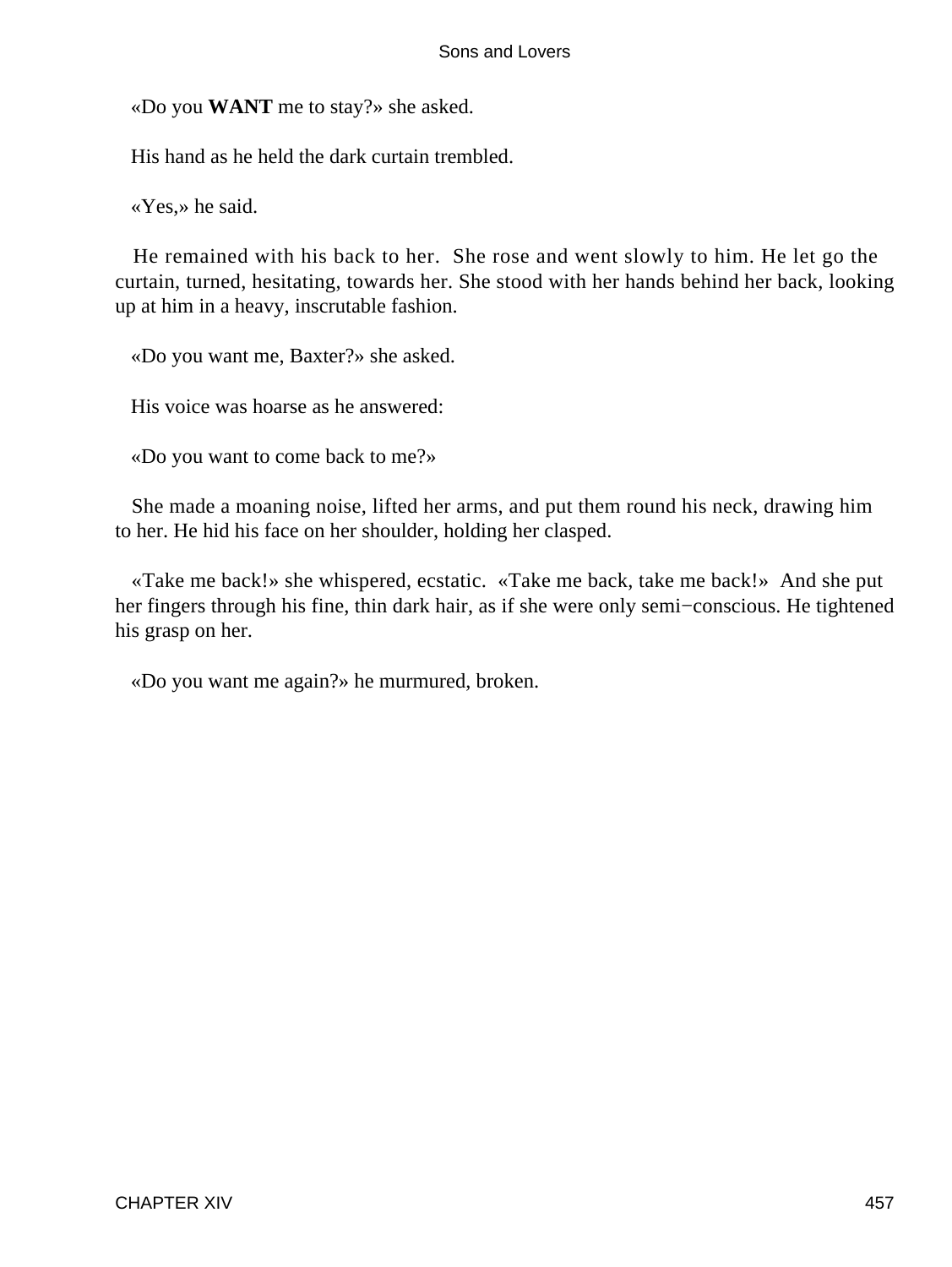# **[CHAPTER XV](#page-470-0)**

# *D*ERELICT

**CLARA** went with her husband to Sheffield, and Paul scarcely saw her again. Walter Morel seemed to have let all the trouble go over him, and there he was, crawling about on the mud of it, just the same. There was scarcely any bond between father and son, save that each felt he must not let the other go in any actual want. As there was no one to keep on the home, and as they could neither of them bear the emptiness of the house, Paul took lodgings in Nottingham, and Morel went to live with a friendly family in Bestwood.

 Everything seemed to have gone smash for the young man. He could not paint. The picture he finished on the day of his mother's death – one that satisfied him – was the last thing he did. At work there was no Clara. When he came home he could not take up his brushes again. There was nothing left.

 So he was always in the town at one place or another, drinking, knocking about with the men he knew. It really wearied him. He talked to barmaids, to almost any woman, but there was that dark, strained look in his eyes, as if he were hunting something.

 Everything seemed so different, so unreal. There seemed no reason why people should go along the street, and houses pile up in the daylight. There seemed no reason why these things should occupy the space, instead of leaving it empty. His friends talked to him: he heard the sounds, and he answered. But why there should be the noise of speech he could not understand.

 He was most himself when he was alone, or working hard and mechanically at the factory. In the latter case there was pure forgetfulness, when he lapsed from consciousness. But it had to come to an end. It hurt him so, that things had lost their reality. The first snowdrops came. He saw the tiny drop−pearls among the grey. They would have given him the liveliest emotion at one time. Now they were there, but they did not seem to mean anything. In a few moments they would cease to occupy that place, and just the space would be, where they had been. Tall, brilliant tram−cars ran along the street at night. It seemed almost a wonder they should trouble to rustle backwards and forwards. «Why trouble to go tilting down to Trent Bridges?» he asked of the big trams. It seemed they just as well might NOT be as be.

 The realest thing was the thick darkness at night. That seemed to him whole and comprehensible and restful. He could leave himself to it. Suddenly a piece of paper started near his feet and blew along down the pavement. He stood still, rigid, with clenched fists, a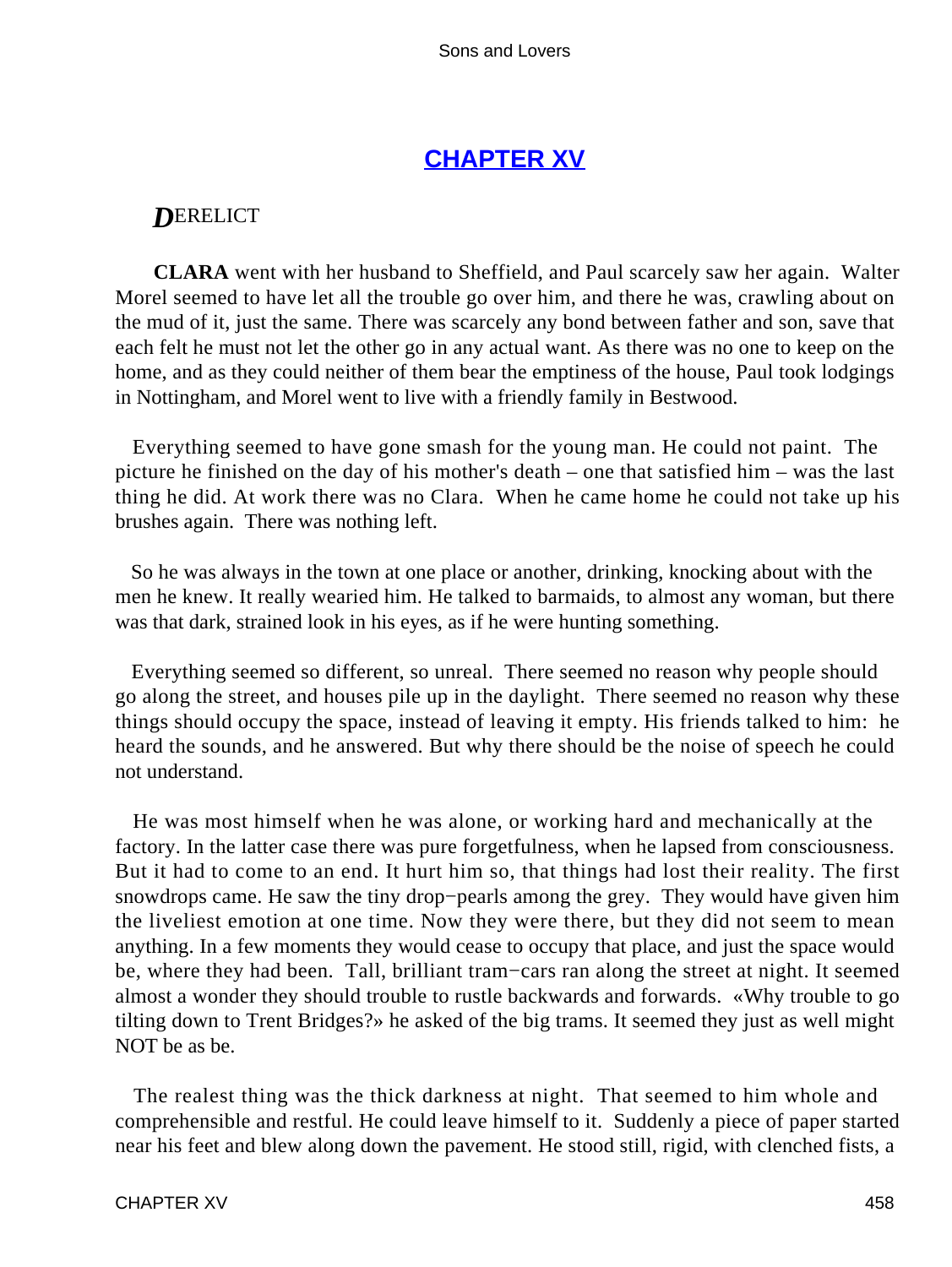flame of agony going over him. And he saw again the sick−room, his mother, her eyes. Unconsciously he had been with her, in her company. The swift hop of the paper reminded him she was gone. But he had been with her. He wanted everything to stand still, so that he could be with her again.

 The days passed, the weeks. But everything seemed to have fused, gone into a conglomerated mass. He could not tell one day from another, one week from another, hardly one place from another. Nothing was distinct or distinguishable. Often he lost himself for an hour at a time, could not remember what he had done.

 One evening he came home late to his lodging. The fire was burning low; everybody was in bed. He threw on some more coal, glanced at the table, and decided he wanted no supper. Then he sat down in the arm−chair. It was perfectly still. He did not know anything, yet he saw the dim smoke wavering up the chimney. Presently two mice came out, cautiously, nibbling the fallen crumbs. He watched them as it were from a long way off. The church clock struck two. Far away he could hear the sharp clinking of the trucks on the railway. No, it was not they that were far away. They were there in their places. But where was he himself?

 The time passed. The two mice, careering wildly, scampered cheekily over his slippers. He had not moved a muscle. He did not want to move. He was not thinking of anything. It was easier so. There was no wrench of knowing anything. Then, from time to time, some other consciousness, working mechanically, flashed into sharp phrases.

«What am I doing?»

And out of the semi−intoxicated trance came the answer:

«Destroying myself.»

 Then a dull, live feeling, gone in an instant, told him that it was wrong. After a while, suddenly came the question:

«Why wrong?»

 Again there was no answer, but a stroke of hot stubbornness inside his chest resisted his own annihilation.

 There was a sound of a heavy cart clanking down the road. Suddenly the electric light went out; there was a bruising thud in the penny−in−the−slot meter. He did not stir, but sat gazing in front of him. Only the mice had scuttled, and the fire glowed red in the dark room.

Then, quite mechanically and more distinctly, the conversation began again inside him.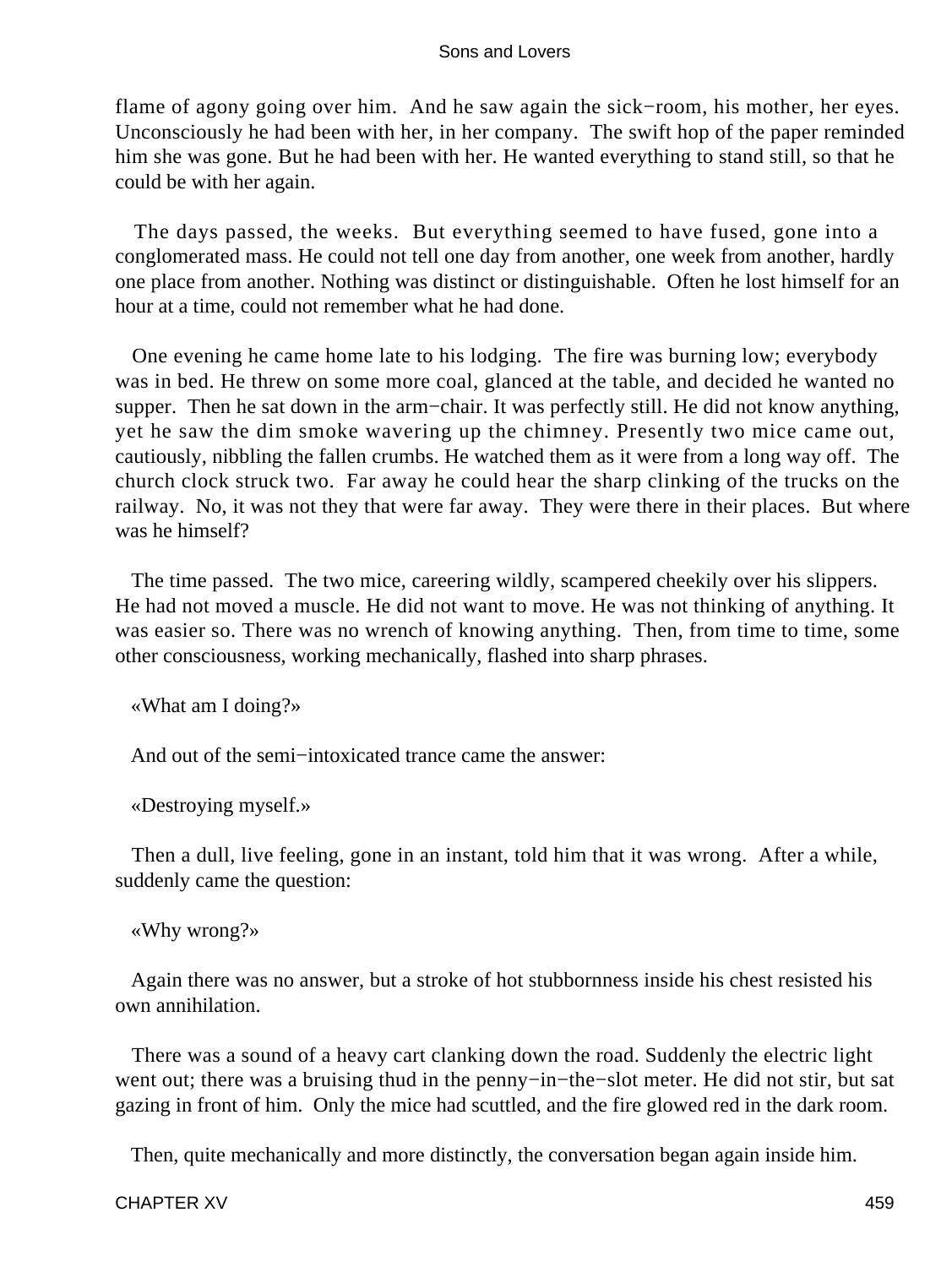«She's dead. What was it all for – her struggle?»

That was his despair wanting to go after her.

«You're alive.»

«She's not.»

«She is  $-$  in you.»

Suddenly he felt tired with the burden of it.

«You've got to keep alive for her sake,» said his will in him.

Something felt sulky, as if it would not rouse.

«You've got to carry forward her living, and what she had done, go on with it.»

But he did not want to. He wanted to give up.

 «But you can go on with your painting,» said the will in him. «Or else you can beget children. They both carry on her effort.»

«Painting is not living.»

«Then live.»

«Marry whom?» came the sulky question.

«As best you can.»

«Miriam?»

But he did not trust that.

 He rose suddenly, went straight to bed. When he got inside his bedroom and closed the door, he stood with clenched fist.

 «Mater, my dear – −» he began, with the whole force of his soul. Then he stopped. He would not say it. He would not admit that he wanted to die, to have done. He would not own that life had beaten him, or that death had beaten him. Going straight to bed, he slept at once, abandoning himself to the sleep.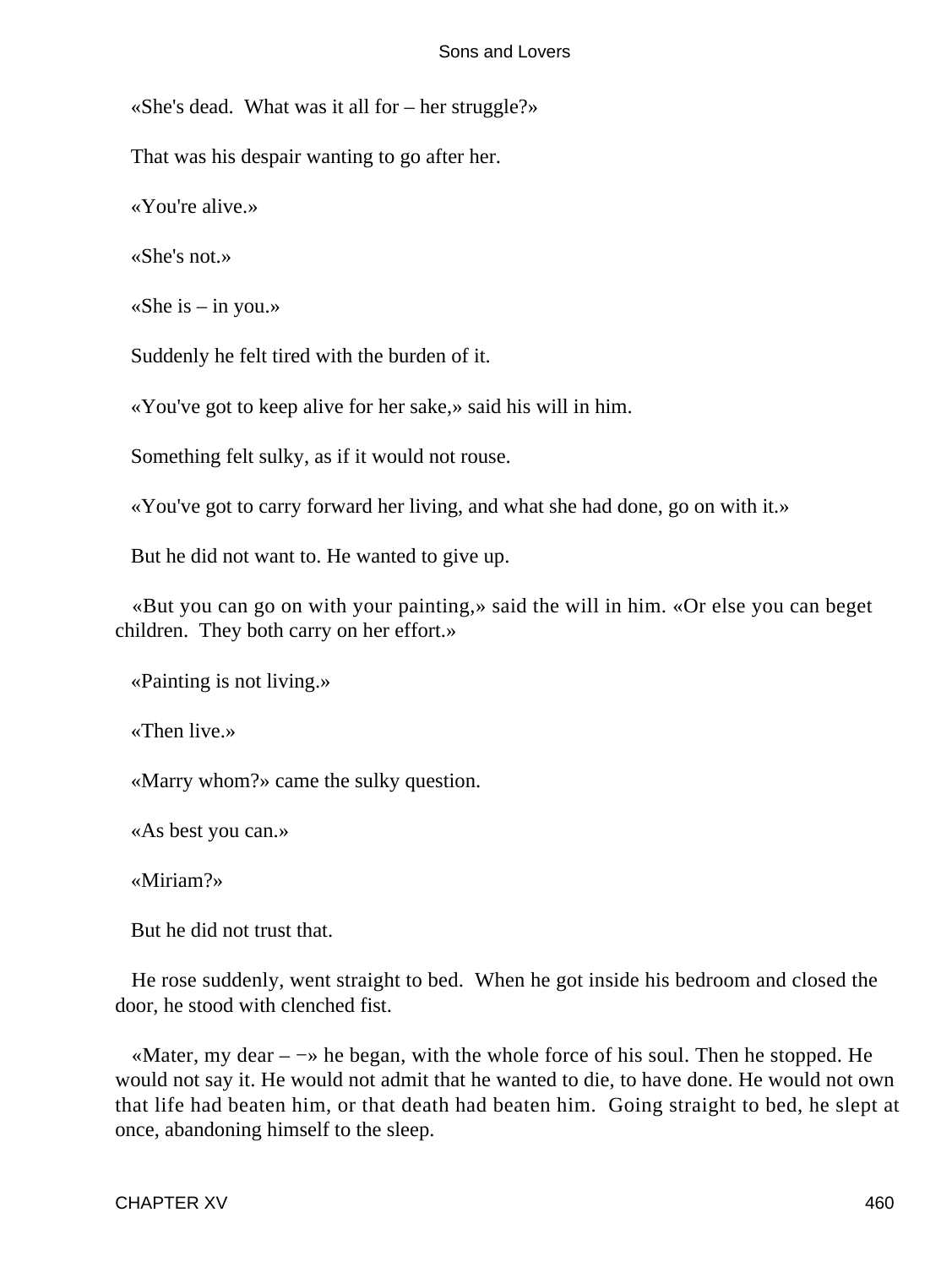So the weeks went on. Always alone, his soul oscillated, first on the side of death, then on the side of life, doggedly. The real agony was that he had nowhere to go, nothing to do, nothing to say, and WAS nothing himself. Sometimes he ran down the streets as if he were mad: sometimes he was mad; things weren't there, things were there. It made him pant. Sometimes he stood before the bar of the public−house where he called for a drink. Everything suddenly stood back away from him. He saw the face of the barmaid, the gobbling drinkers, his own glass on the slopped, mahogany board, in the distance. There was something between him and them. He could not get into touch. He did not want them; he did not want his drink. Turning abruptly, he went out. On the threshold he stood and looked at the lighted street. But he was not of it or in it. Something separated him. Everything went on there below those lamps, shut away from him. He could not get at them. He felt he couldn't touch the lamp−posts, not if he reached. Where could he go? There was nowhere to go, neither back into the inn, or forward anywhere. He felt stifled. There was nowhere for him. The stress grew inside him; he felt he should smash.

 «I mustn't,» he said; and, turning blindly, he went in and drank. Sometimes the drink did him good; sometimes it made him worse. He ran down the road. For ever restless, he went here, there, everywhere. He determined to work. But when he had made six strokes, he loathed the pencil violently, got up, and went away, hurried off to a club where he could play cards or billiards, to a place where he could flirt with a barmaid who was no more to him than the brass pump−handle she drew.

 He was very thin and lantern−jawed. He dared not meet his own eyes in the mirror; he never looked at himself. He wanted to get away from himself, but there was nothing to get hold of. In despair he thought of Miriam. Perhaps – perhaps  $-$  -?

 Then, happening to go into the Unitarian Church one Sunday evening, when they stood up to sing the second hymn he saw her before him. The light glistened on her lower lip as she sang. She looked as if she had got something, at any rate: some hope in heaven, if not in earth. Her comfort and her life seemed in the after−world. A warm, strong feeling for her came up. She seemed to yearn, as she sang, for the mystery and comfort. He put his hope in her. He longed for the sermon to be over, to speak to her.

 The throng carried her out just before him. He could nearly touch her. She did not know he was there. He saw the brown, humble nape of her neck under its black curls. He would leave himself to her. She was better and bigger than he. He would depend on her.

 She went wandering, in her blind way, through the little throngs of people outside the church. She always looked so lost and out of place among people. He went forward and put his hand on her arm. She started violently. Her great brown eyes dilated in fear, then went questioning at the sight of him. He shrank slightly from her.

«I didn't know  $-\rightarrow$  she faltered.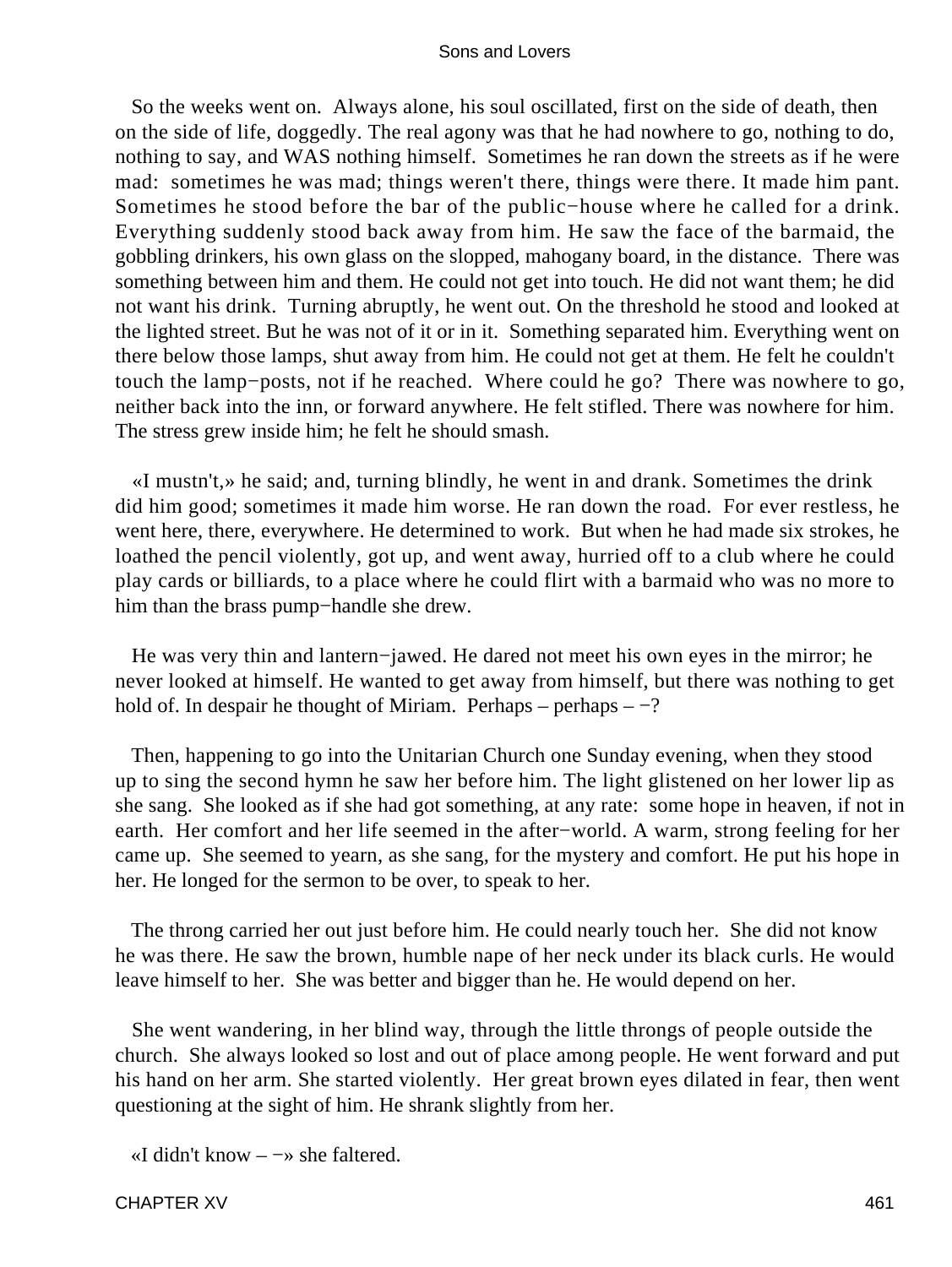«Nor I,» he said.

He looked away. His sudden, flaring hope sank again.

«What are you doing in town?» he asked.

«I'm staying at Cousin Anne's.»

«Ha! For long?»

«No; only till to−morrow.»

«Must you go straight home?»

She looked at him, then hid her face under her hat−brim.

«No,» she said – «no; it's not necessary.»

 He turned away, and she went with him. They threaded through the throng of church people. The organ was still sounding in St. Mary's. Dark figures came through the lighted doors; people were coming down the steps. The large coloured windows glowed up in the night. The church was like a great lantern suspended. They went down Hollow Stone, and he took the car for the Bridges.

«You will just have supper with me,» he said: «then I'll bring you back.»

«Very well,» she replied, low and husky.

 They scarcely spoke while they were on the car. The Trent ran dark and full under the bridge. Away towards Colwick all was black night. He lived down Holme Road, on the naked edge of the town, facing across the river meadows towards Sneinton Hermitage and the steep scrap of Colwick Wood. The floods were out. The silent water and the darkness spread away on their left. Almost afraid, they hurried along by the houses.

 Supper was laid. He swung the curtain over the window. There was a bowl of freesias and scarlet anemones on the table. She bent to them. Still touching them with her finger−tips, she looked up at him, saying:

«Aren't they beautiful?»

«Yes,» he said. «What will you drink – coffee?»

«I should like it,» she said.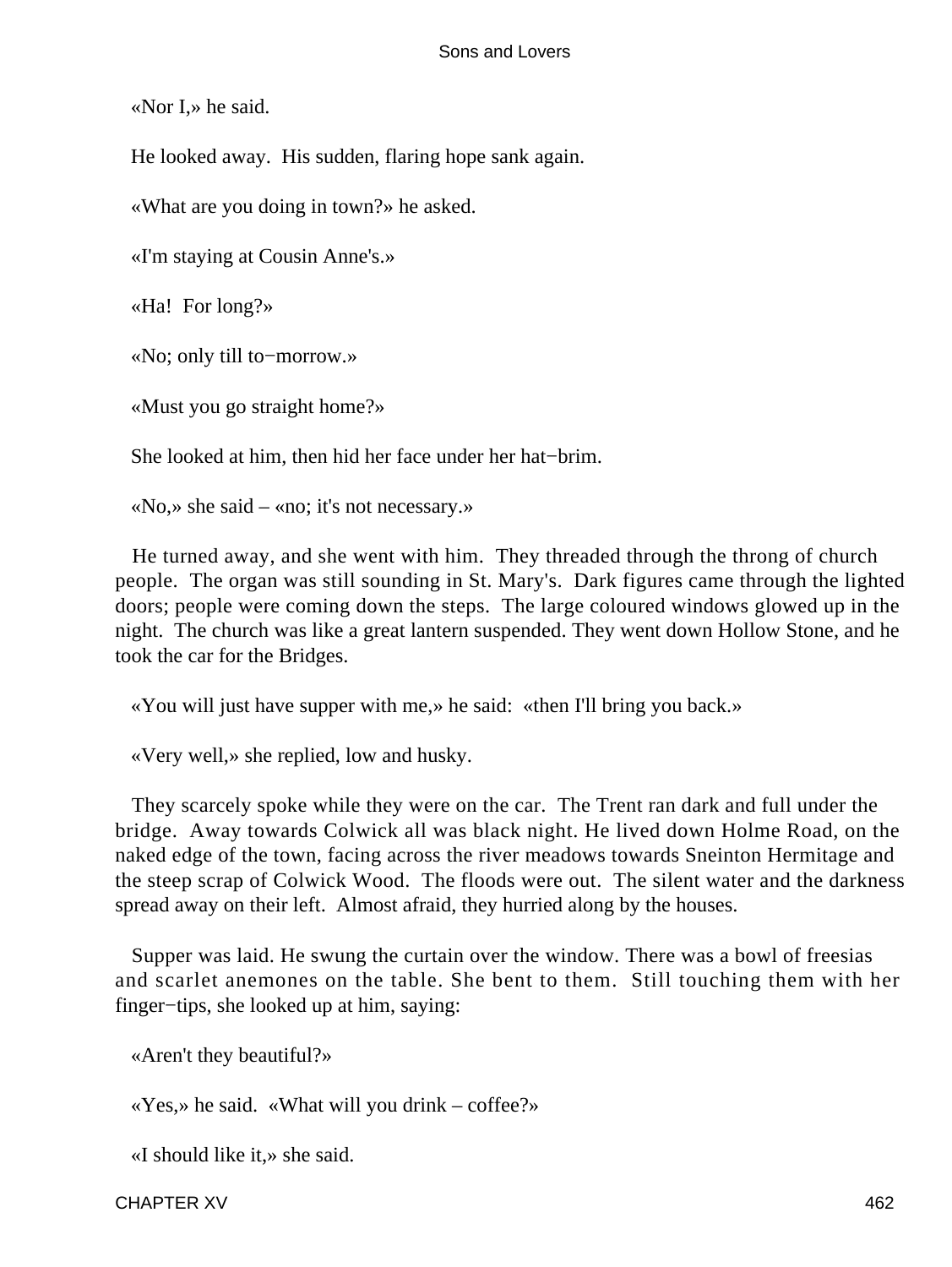«Then excuse me a moment.»

He went out to the kitchen.

 Miriam took off her things and looked round. It was a bare, severe room. Her photo, Clara's, Annie's, were on the wall. She looked on the drawing−board to see what he was doing. There were only a few meaningless lines. She looked to see what books he was reading. Evidently just an ordinary novel. The letters in the rack she saw were from Annie, Arthur, and from some man or other she did not know. Everything he had touched, everything that was in the least personal to him, she examined with lingering absorption. He had been gone from her for so long, she wanted to rediscover him, his position, what he was now. But there was not much in the room to help her. It only made her feel rather sad, it was so hard and comfortless.

She was curiously examining a sketch−book when he returned with the coffee.

«There's nothing new in it,» he said, «and nothing very interesting.»

 He put down the tray, and went to look over her shoulder. She turned the pages slowly, intent on examining everything.

«H'm!» he said, as she paused at a sketch. «I'd forgotten that. It's not bad, is it?»

«No,» she said. «I don't quite understand it.»

 He took the book from her and went through it. Again he made a curious sound of surprise and pleasure.

«There's some not bad stuff in there,» he said.

«Not at all bad,» she answered gravely.

 He felt again her interest in his work. Or was it for himself? Why was she always most interested in him as he appeared in his work?

They sat down to supper.

«By the way,» he said, «didn't I hear something about your earning your own living?»

«Yes,» she replied, bowing her dark head over her cup. «And what of it?»

 «I'm merely going to the farming college at Broughton for three months, and I shall probably be kept on as a teacher there.»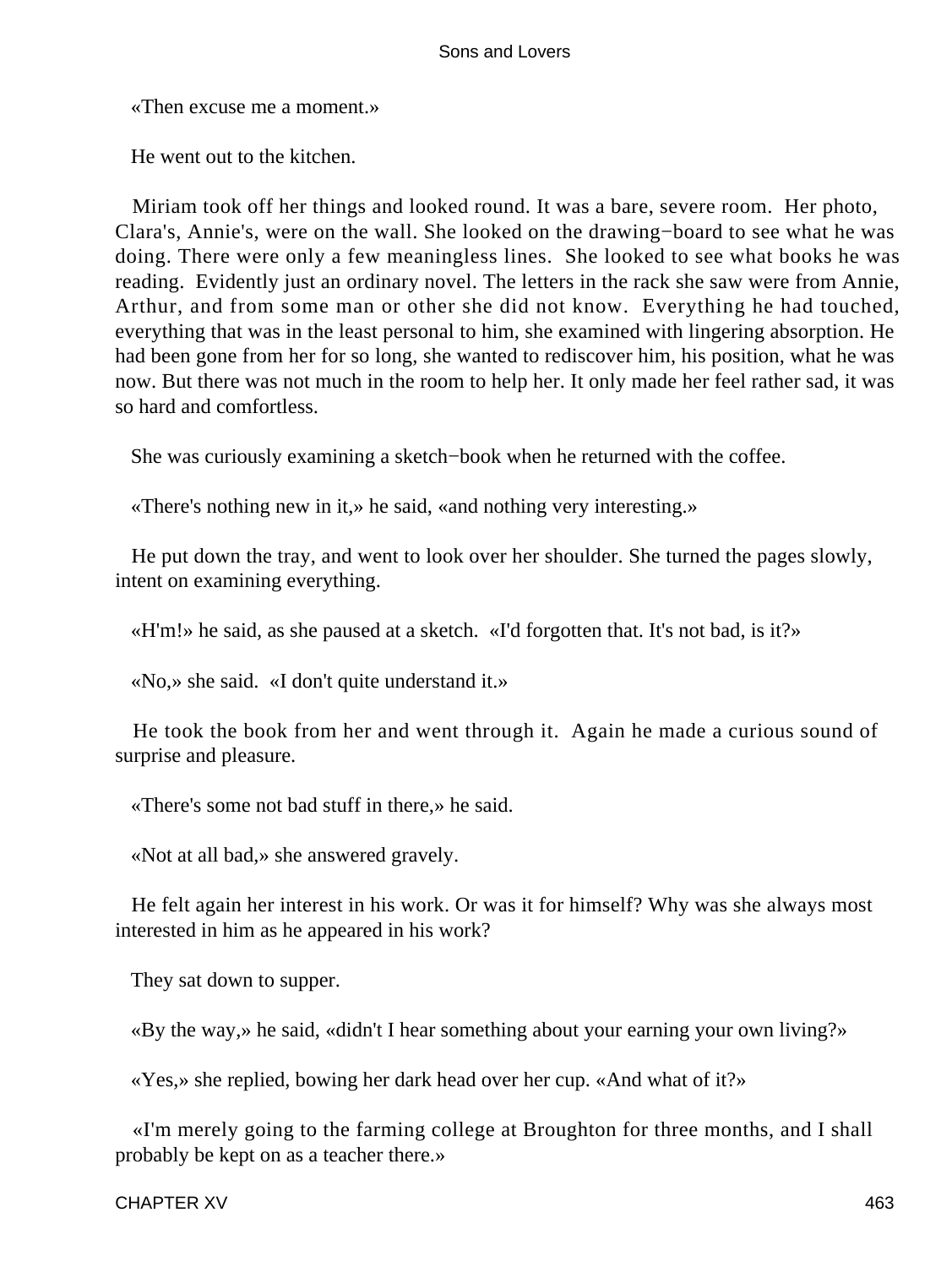«I say – that sounds all right for you! You always wanted to be independent.»

"Yes.

«Why didn't you tell me?»

«I only knew last week.»

«But I heard a month ago,» he said.

«Yes; but nothing was settled then.»

«I should have thought,» he said, «you'd have told me you were trying.»

 She ate her food in the deliberate, constrained way, almost as if she recoiled a little from doing anything so publicly, that he knew so well.

«I suppose you're glad,» he said.

«Very glad.»

 $\angle$  Yes – it will be something.»

He was rather disappointed.

«I think it will be a great deal,» she said, almost haughtily, resentfully.

He laughed shortly.

«Why do you think it won't?» she asked.

 «Oh, I don't think it won't be a great deal. Only you'll find earning your own living isn't everything.»

«No,» she said, swallowing with difficulty; «I don't suppose it is.»

 «I suppose work CAN be nearly everything to a man,» he said, «though it isn't to me. But a woman only works with a part of herself. The real and vital part is covered up.»

«But a man can give ALL himself to work?» she asked.

«Yes, practically.»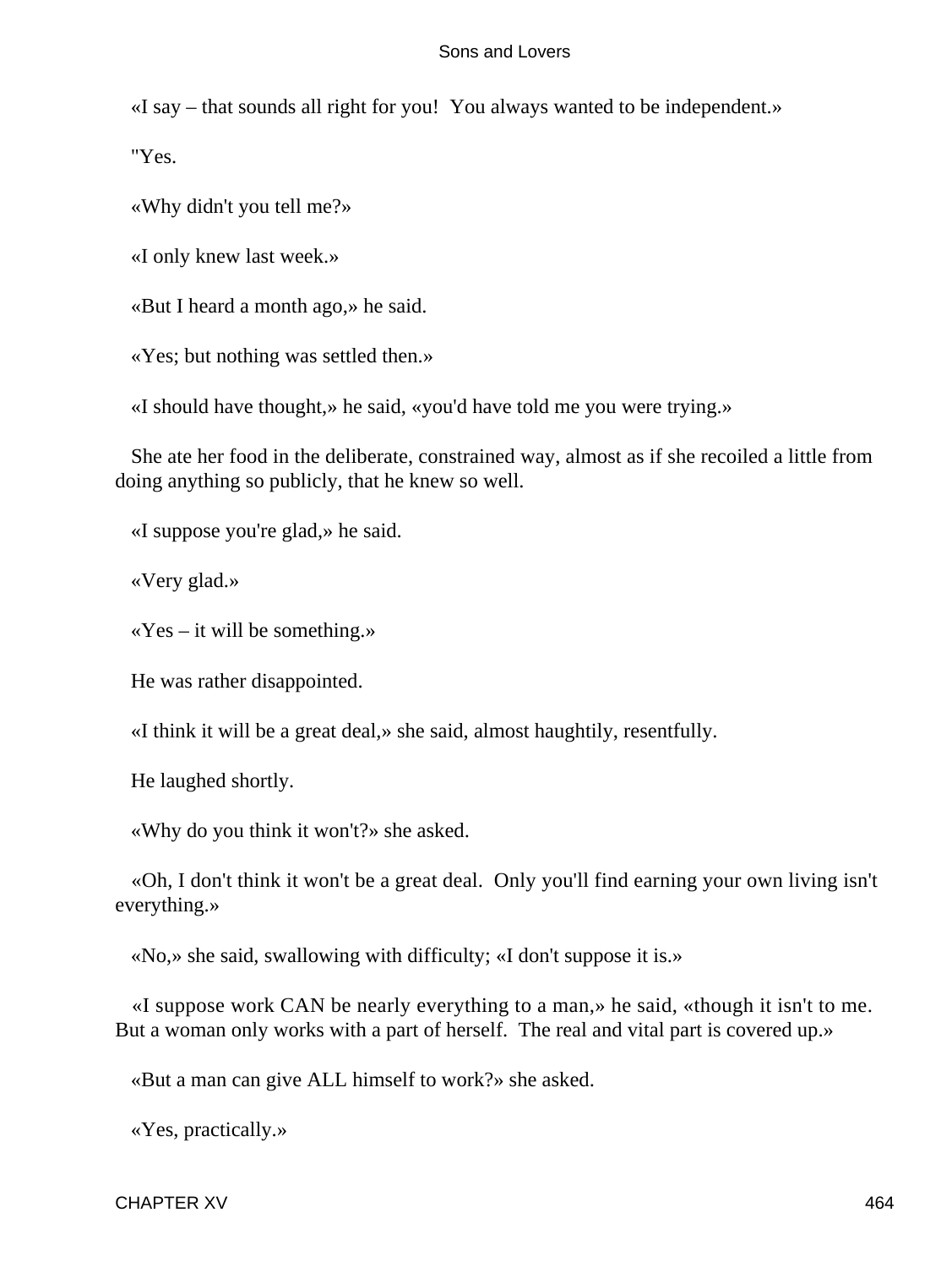«And a woman only the unimportant part of herself?»

«That's it.»

She looked up at him, and her eyes dilated with anger.

«Then,» she said, «if it's true, it's a great shame.»

«It is. But I don't know everything,» he answered.

 After supper they drew up to the fire. He swung her a chair facing him, and they sat down. She was wearing a dress of dark claret colour, that suited her dark complexion and her large features. Still, the curls were fine and free, but her face was much older, the brown throat much thinner. She seemed old to him, older than Clara. Her bloom of youth had quickly gone. A sort of stiffness, almost of woodenness, had come upon her. She meditated a little while, then looked at him.

«And how are things with you?» she asked.

«About all right,» he answered.

She looked at him, waiting.

«Nay,» she said, very low.

 Her brown, nervous hands were clasped over her knee. They had still the lack of confidence or repose, the almost hysterical look. He winced as he saw them. Then he laughed mirthlessly. She put her fingers between her lips. His slim, black, tortured body lay quite still in the chair. She suddenly took her finger from her mouth and looked at him.

«And you have broken off with Clara?»

«Yes.»

His body lay like an abandoned thing, strewn in the chair.

«You know,» she said, «I think we ought to be married.»

 He opened his eyes for the first time since many months, and attended to her with respect.

«Why?» he said.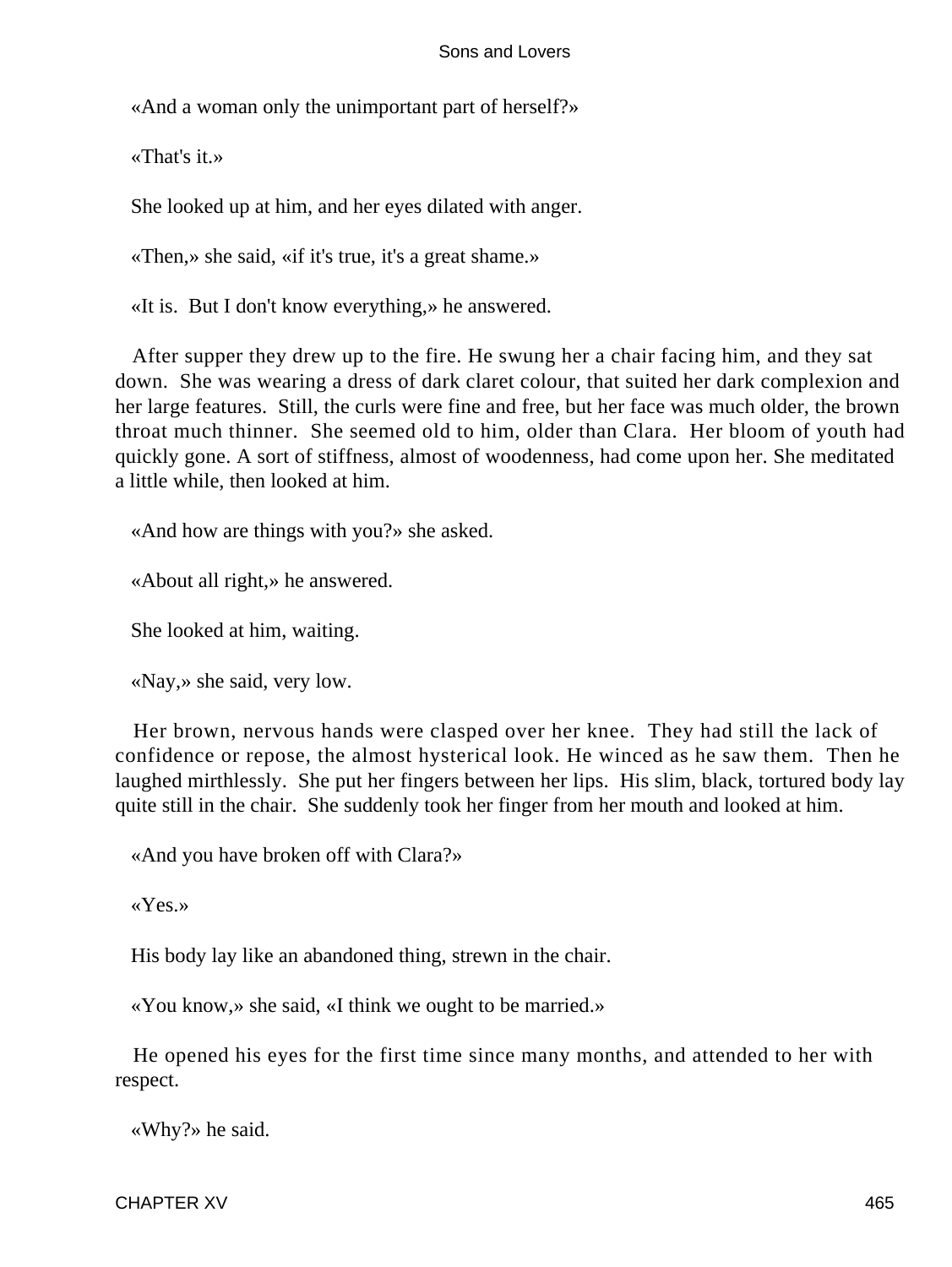«See,» she said, «how you waste yourself! You might be ill, you might die, and I never know – be no more then than if I had never known you.»

«And if we married?» he asked.

 «At any rate, I could prevent you wasting yourself and being a prey to other women – like – like Clara.»

«A prey?» he repeated, smiling.

She bowed her head in silence. He lay feeling his despair come up again.

«I'm not sure,» he said slowly, «that marriage would be much good.»

«I only think of you,» she replied.

 «I know you do. But – you love me so much, you want to put me in your pocket. And I should die there smothered.»

 She bent her head, put her fingers between her lips, while the bitterness surged up in her heart.

«And what will you do otherwise?» she asked.

«I don't know – go on, I suppose. Perhaps I shall soon go abroad.»

 The despairing doggedness in his tone made her go on her knees on the rug before the fire, very near to him. There she crouched as if she were crushed by something, and could not raise her head. His hands lay quite inert on the arms of his chair. She was aware of them. She felt that now he lay at her mercy. If she could rise, take him, put her arms round him, and say, «You are mine,» then he would leave himself to her. But dare she? She could easily sacrifice herself. But dare she assert herself? She was aware of his dark−clothed, slender body, that seemed one stroke of life, sprawled in the chair close to her. But no; she dared not put her arms round it, take it up, and say, «It is mine, this body. Leave it to me.» And she wanted to. It called to all her woman's instinct. But she crouched, and dared not. She was afraid he would not let her. She was afraid it was too much. It lay there, his body, abandoned. She knew she ought to take it up and claim it, and claim every right to it. But – could she do it? Her impotence before him, before the strong demand of some unknown thing in him, was her extremity. Her hands fluttered; she half−lifted her head. Her eyes, shuddering, appealing, gone, almost distracted, pleaded to him suddenly. His heart caught with pity. He took her hands, drew her to him, and comforted her.

«Will you have me, to marry me?» he said very low.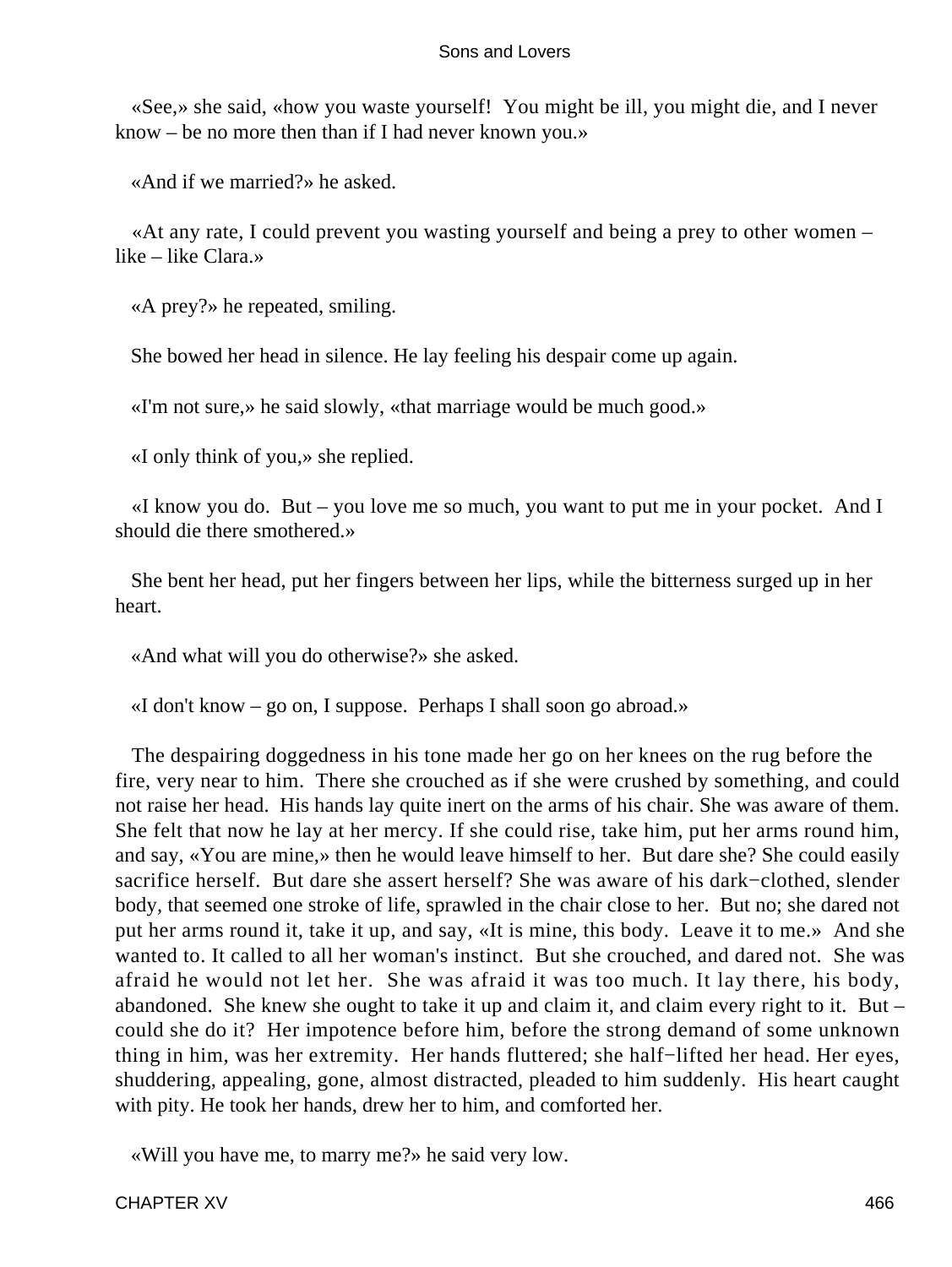Oh, why did not he take her? Her very soul belonged to him. Why would he not take what was his? She had borne so long the cruelty of belonging to him and not being claimed by him. Now he was straining her again. It was too much for her. She drew back her head, held his face between her hands, and looked him in the eyes. No, he was hard. He wanted something else. She pleaded to him with all her love not to make it her choice. She could not cope with it, with him, she knew not with what. But it strained her till she felt she would break.

«Do you want it?» she asked, very gravely.

«Not much,» he replied, with pain.

 She turned her face aside; then, raising herself with dignity, she took his head to her bosom, and rocked him softly. She was not to have him, then! So she could comfort him. She put her fingers through his hair. For her, the anguished sweetness of self−sacrifice. For him, the hate and misery of another failure. He could not bear it – that breast which was warm and which cradled him without taking the burden of him. So much he wanted to rest on her that the feint of rest only tortured him. He drew away.

«And without marriage we can do nothing?» he asked.

His mouth was lifted from his teeth with pain. She put her little finger between her lips.

«No,» she said, low and like the toll of a bell. «No, I think not.»

 It was the end then between them. She could not take him and relieve him of the responsibility of himself. She could only sacrifice herself to him – sacrifice herself every day, gladly. And that he did not want. He wanted her to hold him and say, with joy and authority: «Stop all this restlessness and beating against death. You are mine for a mate.» She had not the strength. Or was it a mate she wanted? or did she want a Christ in him?

 He felt, in leaving her, he was defrauding her of life. But he knew that, in staying, stilling the inner, desperate man, he was denying his own life. And he did not hope to give life to her by denying his own.

 She sat very quiet. He lit a cigarette. The smoke went up from it, wavering. He was thinking of his mother, and had forgotten Miriam. She suddenly looked at him. Her bitterness came surging up. Her sacrifice, then, was useless. He lay there aloof, careless about her. Suddenly she saw again his lack of religion, his restless instability. He would destroy himself like a perverse child. Well, then, he would!

«I think I must go,» she said softly.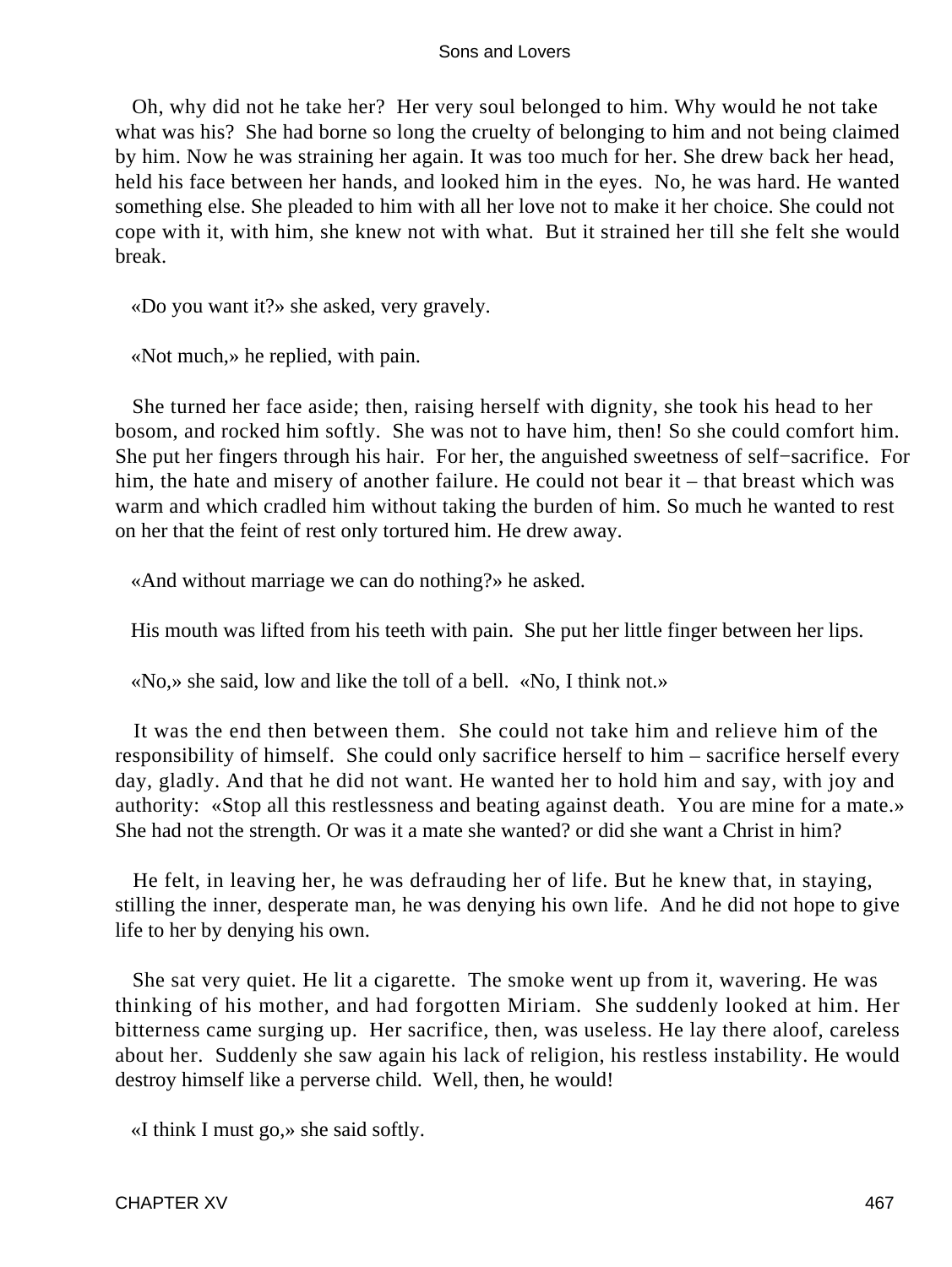By her tone he knew she was despising him. He rose quietly.

«I'll come along with you,» he answered.

 She stood before the mirror pinning on her hat. How bitter, how unutterably bitter, it made her that he rejected her sacrifice! Life ahead looked dead, as if the glow were gone out. She bowed her face over the flowers – the freesias so sweet and spring−like, the scarlet anemones flaunting over the table. It was like him to have those flowers.

 He moved about the room with a certain sureness of touch, swift and relentless and quiet. She knew she could not cope with him. He would escape like a weasel out of her hands. Yet without him her life would trail on lifeless. Brooding, she touched the flowers.

 «Have them!» he said; and he took them out of the jar, dripping as they were, and went quickly into the kitchen. She waited for him, took the flowers, and they went out together, he talking, she feeling dead.

 She was going from him now. In her misery she leaned against him as they sat on the car. He was unresponsive. Where would he go? What would be the end of him? She could not bear it, the vacant feeling where he should be. He was so foolish, so wasteful, never at peace with himself. And now where would he go? And what did he care that he wasted her? He had no religion; it was all for the moment's attraction that he cared, nothing else, nothing deeper. Well, she would wait and see how it turned out with him. When he had had enough he would give in and come to her.

 He shook hands and left her at the door of her cousin's house. When he turned away he felt the last hold for him had gone. The town, as he sat upon the car, stretched away over the bay of railway, a level fume of lights. Beyond the town the country, little smouldering spots for more towns – the sea – the night – on and on! And he had no place in it! Whatever spot he stood on, there he stood alone. From his breast, from his mouth, sprang the endless space, and it was there behind him, everywhere. The people hurrying along the streets offered no obstruction to the void in which he found himself. They were small shadows whose footsteps and voices could be heard, but in each of them the same night, the same silence. He got off the car. In the country all was dead still. Little stars shone high up; little stars spread far away in the flood−waters, a firmament below. Everywhere the vastness and terror of the immense night which is roused and stirred for a brief while by the day, but which returns, and will remain at last eternal, holding everything in its silence and its living gloom. There was no Time, only Space. Who could say his mother had lived and did not live? She had been in one place, and was in another; that was all. And his soul could not leave her, wherever she was. Now she was gone abroad into the night, and he was with her still. They were together. But yet there was his body, his chest, that leaned against the stile, his hands on the wooden bar. They seemed something. Where was he? – one tiny upright speck of flesh, less than an ear of wheat lost in the field. He could not bear it. On every side the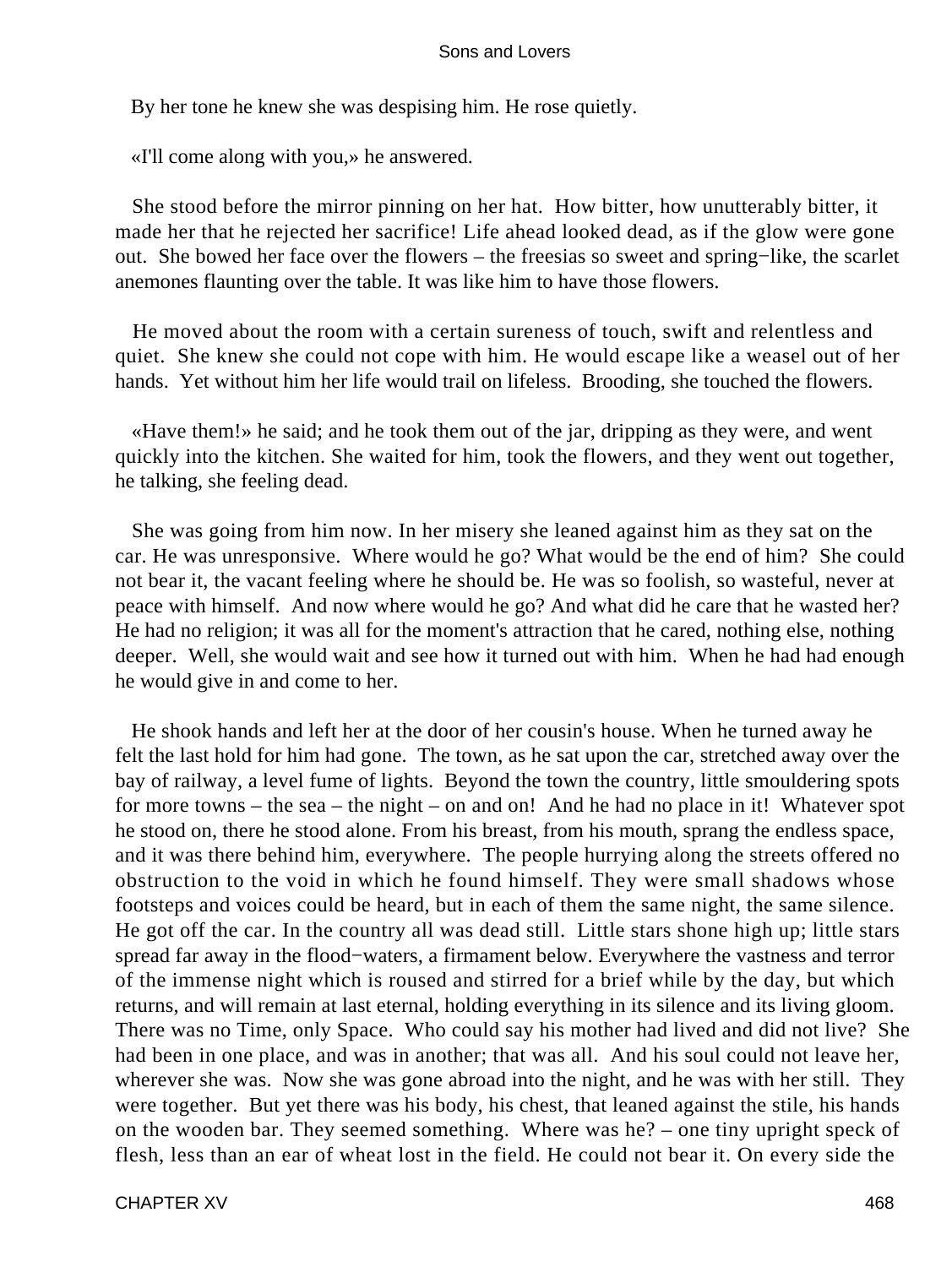immense dark silence seemed pressing him, so tiny a spark, into extinction, and yet, almost nothing, he could not be extinct. Night, in which everything was lost, went reaching out, beyond stars and sun. Stars and sun, a few bright grains, went spinning round for terror, and holding each other in embrace, there in a darkness that outpassed them all, and left them tiny and daunted. So much, and himself, infinitesimal, at the core a nothingness, and yet not nothing.

«Mother!» he whispered – «mother!»

 She was the only thing that held him up, himself, amid all this. And she was gone, intermingled herself. He wanted her to touch him, have him alongside with her.

 But no, he would not give in. Turning sharply, he walked towards the city's gold phosphorescence. His fists were shut, his mouth set fast. He would not take that direction, to the darkness, to follow her. He walked towards the faintly humming, glowing town, quickly.

## **THE END**

by David Herbert Lawrence [D. H. Lawrence].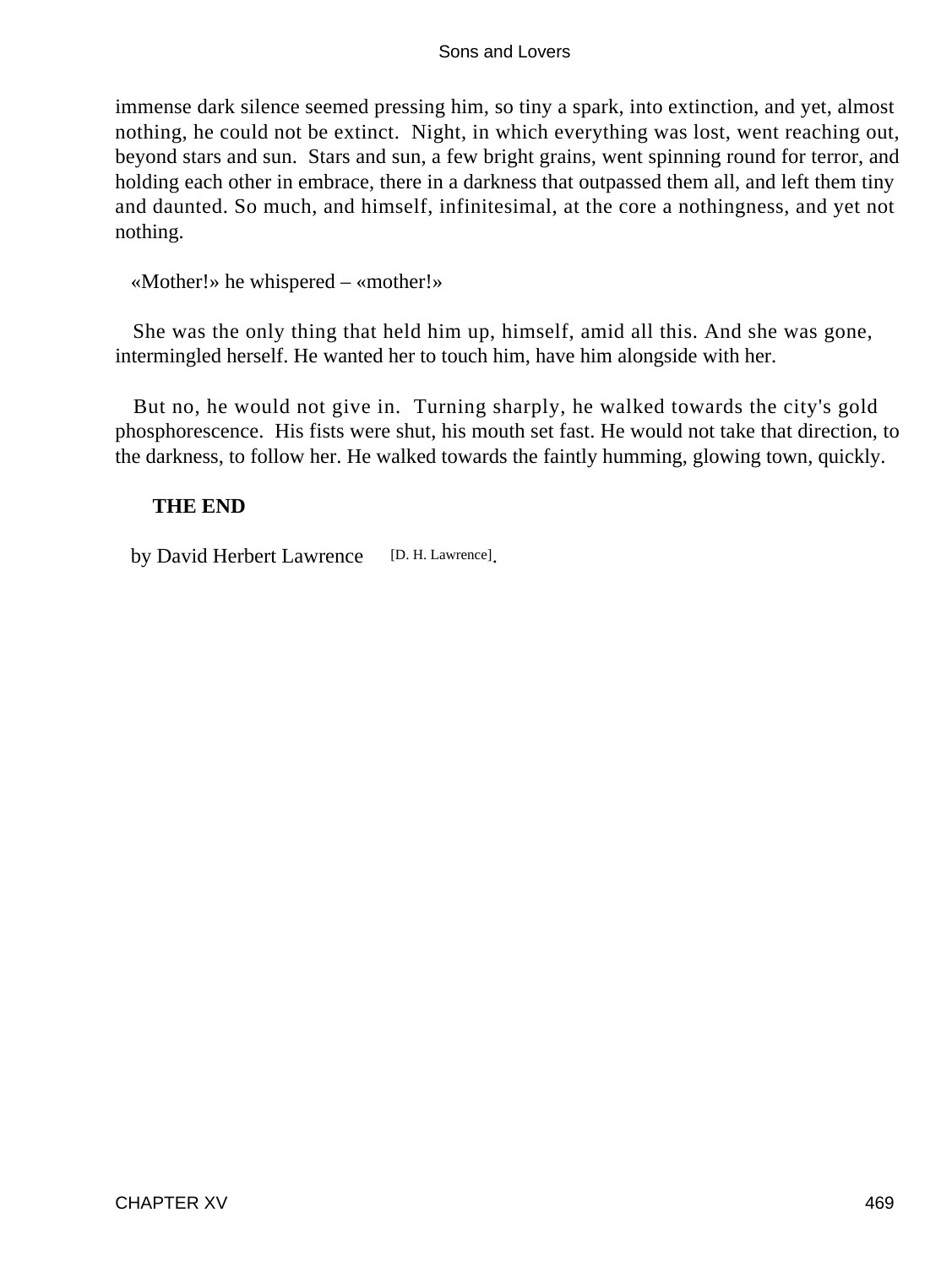# **Table Of Content**

**[PART ONE](#page-3-0)**

**[CHAPTER I](#page-4-0)**

**[CHAPTER II](#page-29-0)**

**[CHAPTER III](#page-49-0)**

**[CHAPTER IV](#page-62-0)**

**[CHAPTER V](#page-90-0)**

**[CHAPTER VI](#page-121-0)**

**[PART TWO](#page-154-0)**

**[CHAPTER VII](#page-155-0)**

**[CHAPTER VIII](#page-193-0)**

**[CHAPTER IX](#page-234-0)**

**[CHAPTER X](#page-274-0)**

**[CHAPTER XI](#page-304-0)**

**[CHAPTER XII](#page-330-0)**

**[CHAPTER XIII](#page-377-0)**

**[CHAPTER XIV](#page-421-0)**

**[CHAPTER XV](#page-458-0)**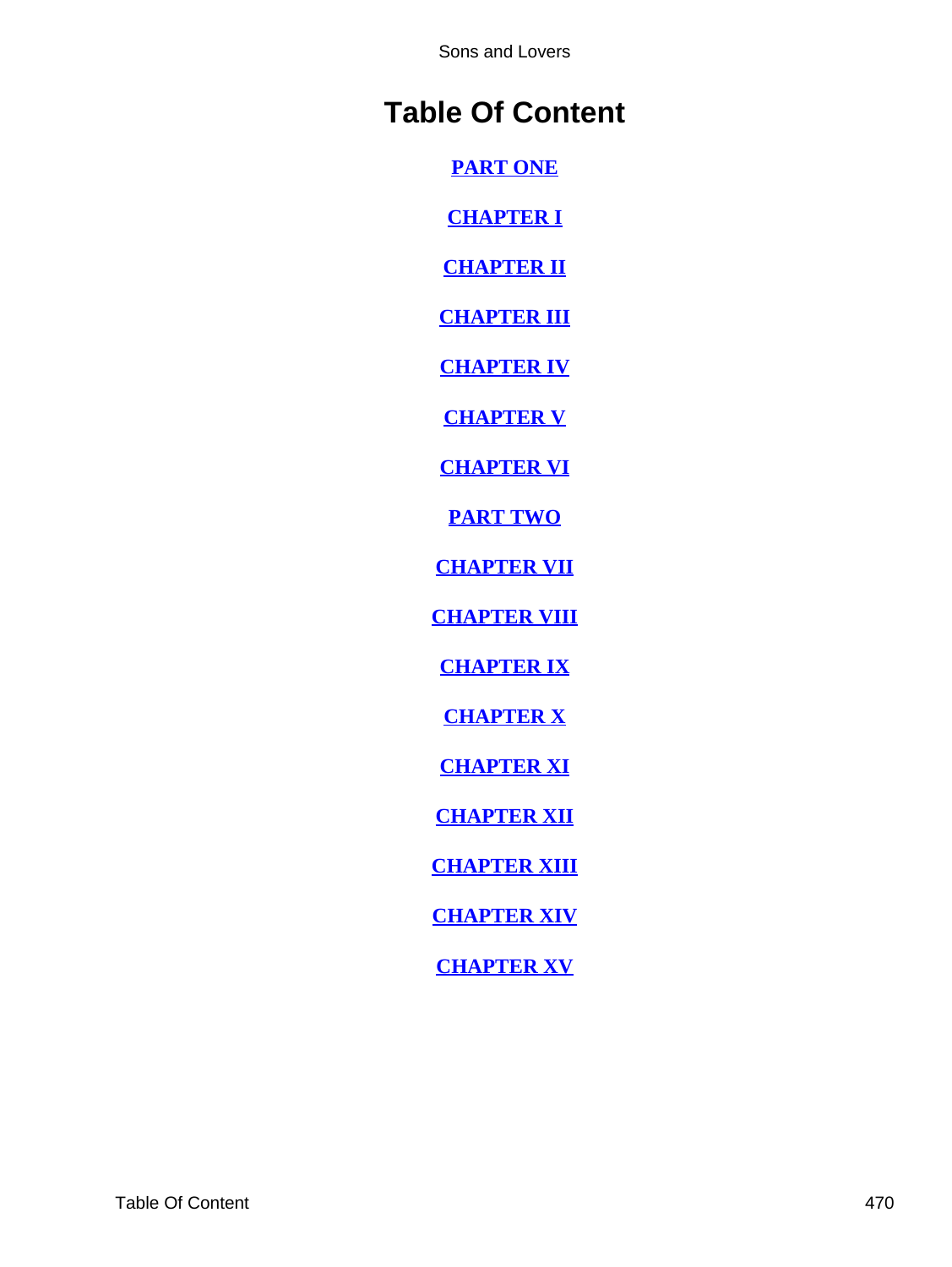## **You are reading a Phoenix Edition:**

It was converted from clean and standard xhtml/xml files. It uses metatags to identify content, and other data. The available resources specific to each ebook format were used to give the reader a pleasant reading experience.

More detais available at Phoenix−Library.org website.

Any suggestion that helps us to improve these editions are welcome.

**The Phoenix−Library Team**